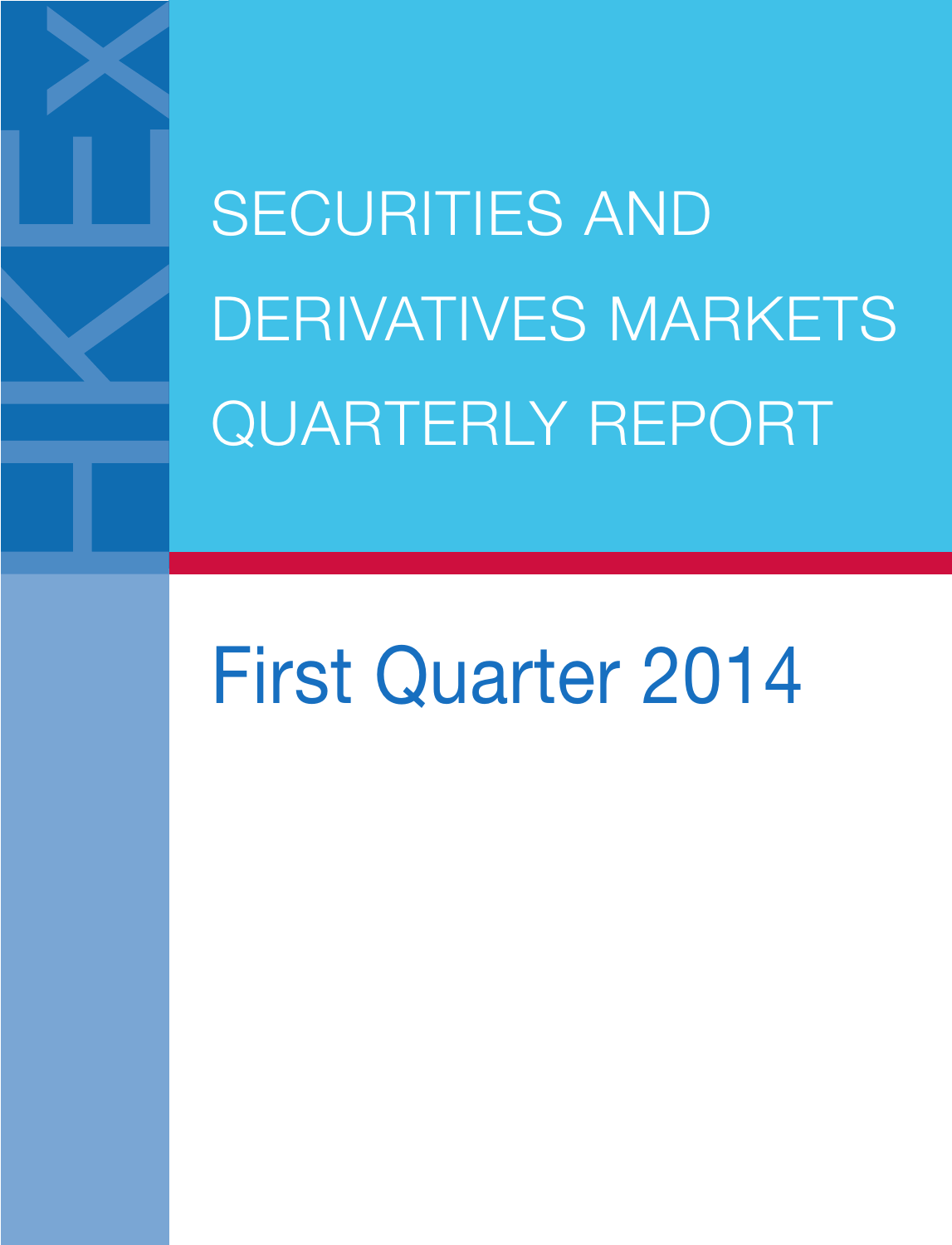#### **Main Board**

| <b>Highlights</b>                       | <b>1st Quarter 2014</b> | 1st Quarter 2013   |  |
|-----------------------------------------|-------------------------|--------------------|--|
| No. of listed companies                 | 1,471                   | 1,378              |  |
| No. of listed securities                | 9,203                   | 7,563              |  |
| <b>Equities</b>                         |                         |                    |  |
| Ordinary shares                         | 1,472                   | 1,379              |  |
| Preference shares                       | 3                       | $\mathfrak{Z}$     |  |
| <b>Warrants</b>                         | 5,342                   | 4,495              |  |
| Equity                                  | $\overline{7}$          | 11                 |  |
| Derivative                              | 5,335                   | 4,484              |  |
| Equity linked instrument                | $\mathbf{0}$            | $\theta$           |  |
| Callable bull/bear contracts            | 1,799                   | 1,276              |  |
| Unit trusts/mutual funds                | 131                     | 111                |  |
| <b>Debt securities</b>                  | 456                     | 299                |  |
| No. of trading only stocks              |                         |                    |  |
| Nasdaq stocks                           | $\overline{7}$          | $\overline{7}$     |  |
| <b>iShares</b>                          | $\overline{2}$          | $\overline{2}$     |  |
|                                         |                         |                    |  |
| No. of trading days                     | 61                      | 59                 |  |
| Total turnover in value (HK\$ mil.) *   | 4,103,585.48            | 4,374,641.78       |  |
| Total turnover in shares (Mil. shs)     | 8,334,978.09            | 10,130,799.94      |  |
| Total number of trades (deals)          | 66,774,745              | 58,156,507         |  |
| Total market capitalisation (HK\$ mil.) | 22,892,041.53           | 21,865,919.62      |  |
| Average P/E ratio (times)               | 10.26                   | 10.49              |  |
| Average dividend yield (%)              | 3.51                    | 3.08               |  |
| Number of exchange participants         | 503                     | 509                |  |
| $-$ Trading                             | 38                      | 42                 |  |
| - Non-trading                           |                         |                    |  |
| Turnover in value (HK\$ mil.)           |                         |                    |  |
| Highest                                 | 91,691.23 (21/03)       | 128,156.37 (04/02) |  |
| Lowest                                  | 48,758.98 (02/01)       | 46,674.18 (15/02)  |  |
| Turnover in shares (Mil. shs)           |                         |                    |  |
| Highest                                 | 172,987.82 (08/01)      | 228,343.05 (14/03) |  |
| Lowest                                  | 107,436.82 (02/01)      | 95,676.12 (15/03)  |  |
| Total number of trades (deals)          |                         |                    |  |
| Highest                                 | 1,487,334 (27/01)       | 1,296,118 (10/01)  |  |
| Lowest                                  | 848,938 (02/01)         | 742,370 (15/02)    |  |

\* Included turnover value traded in non-HKD currency securities.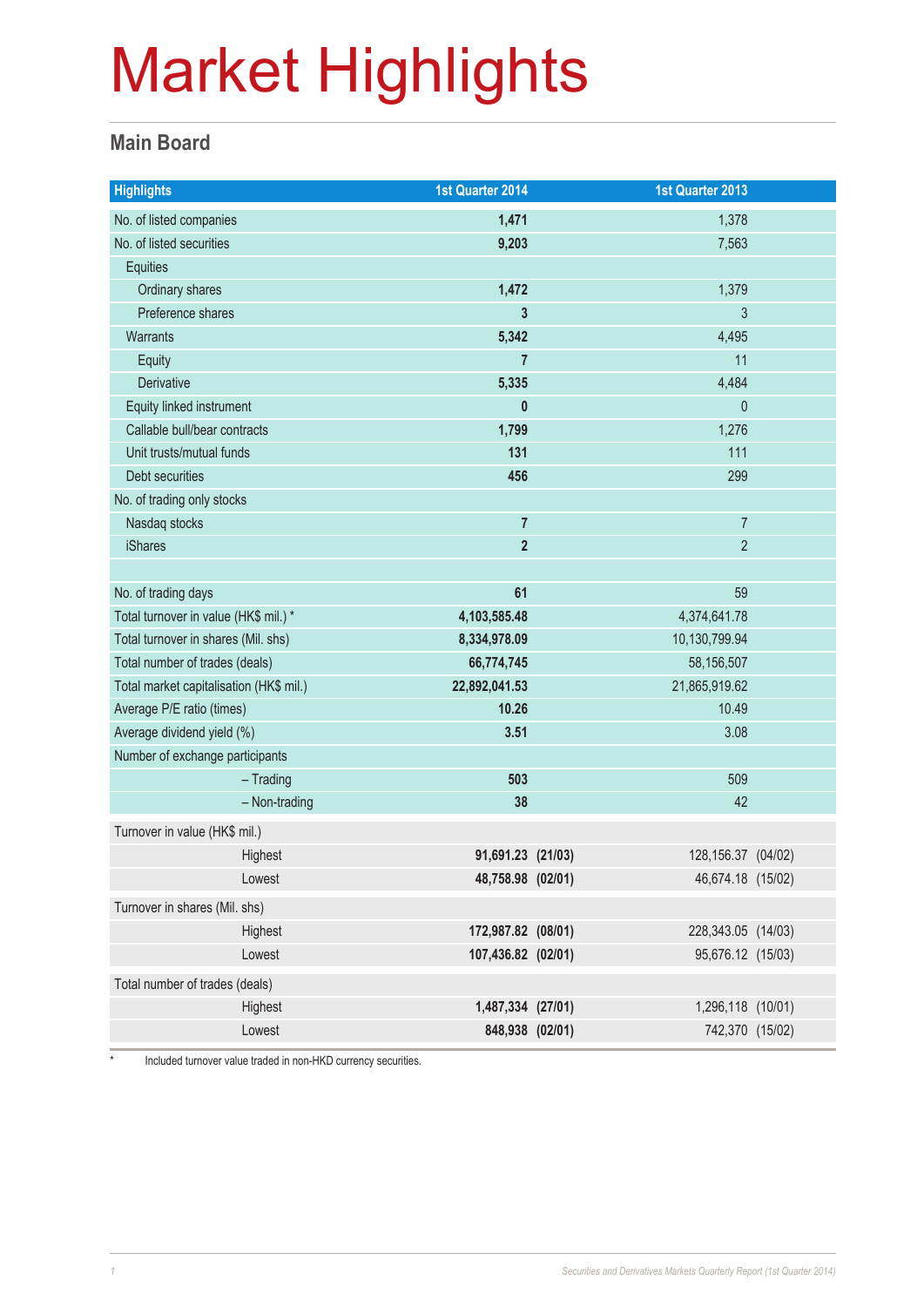### **Growth Enterprise Market (GEM)**

| <b>Highlights</b>                       |         | 1st Quarter 2014 |                | 1st Quarter 2013 |                |
|-----------------------------------------|---------|------------------|----------------|------------------|----------------|
| No. of listed companies                 |         | 195              |                | 179              |                |
| No. of listed securities                |         | 195              |                | 179              |                |
| Equities                                |         | 195              |                | 179              |                |
| Warrants                                |         | $\mathbf{0}$     |                | $\mathbf 0$      |                |
|                                         |         |                  |                |                  |                |
| No. of trading days                     |         | 61               |                | 59               |                |
| Total turnover in value (HK\$ mil.) *   |         | 63,841.30        |                | 12,379.96        |                |
| Total turnover in shares (Mil. shs)     |         | 108,376.84       |                | 55,859.81        |                |
| Total number of trades (deals)          |         | 1,599,170        |                | 371,144          |                |
| Total market capitalisation (HK\$ mil.) |         | 172,776.82       |                | 87,318.43        |                |
| Average P/E ratio (times)               |         | 11.46            |                | 27.43            |                |
| Average dividend yield (%)              |         | 0.50             |                | 0.93             |                |
| Turnover in value (HK\$ mil.)           |         |                  |                |                  |                |
|                                         | Highest | 2,938.71 (09/01) |                |                  | 381.77 (23/01) |
|                                         | Lowest  |                  | 620.60 (11/02) |                  | 125.42 (19/03) |
| Turnover in shares (Mil. shs)           |         |                  |                |                  |                |
|                                         | Highest | 4,095.76 (10/03) |                | 2,270.89 (31/01) |                |
|                                         | Lowest  | 956.04 (06/02)   |                |                  | 419.34 (14/02) |
| Total number of trades (deals)          |         |                  |                |                  |                |
|                                         | Highest |                  | 64,707 (09/01) |                  | 8,979 (08/03)  |
|                                         | Lowest  |                  | 14,556 (31/03) |                  | 3,930 (22/03)  |

Included turnover value traded in non-HKD currency securities.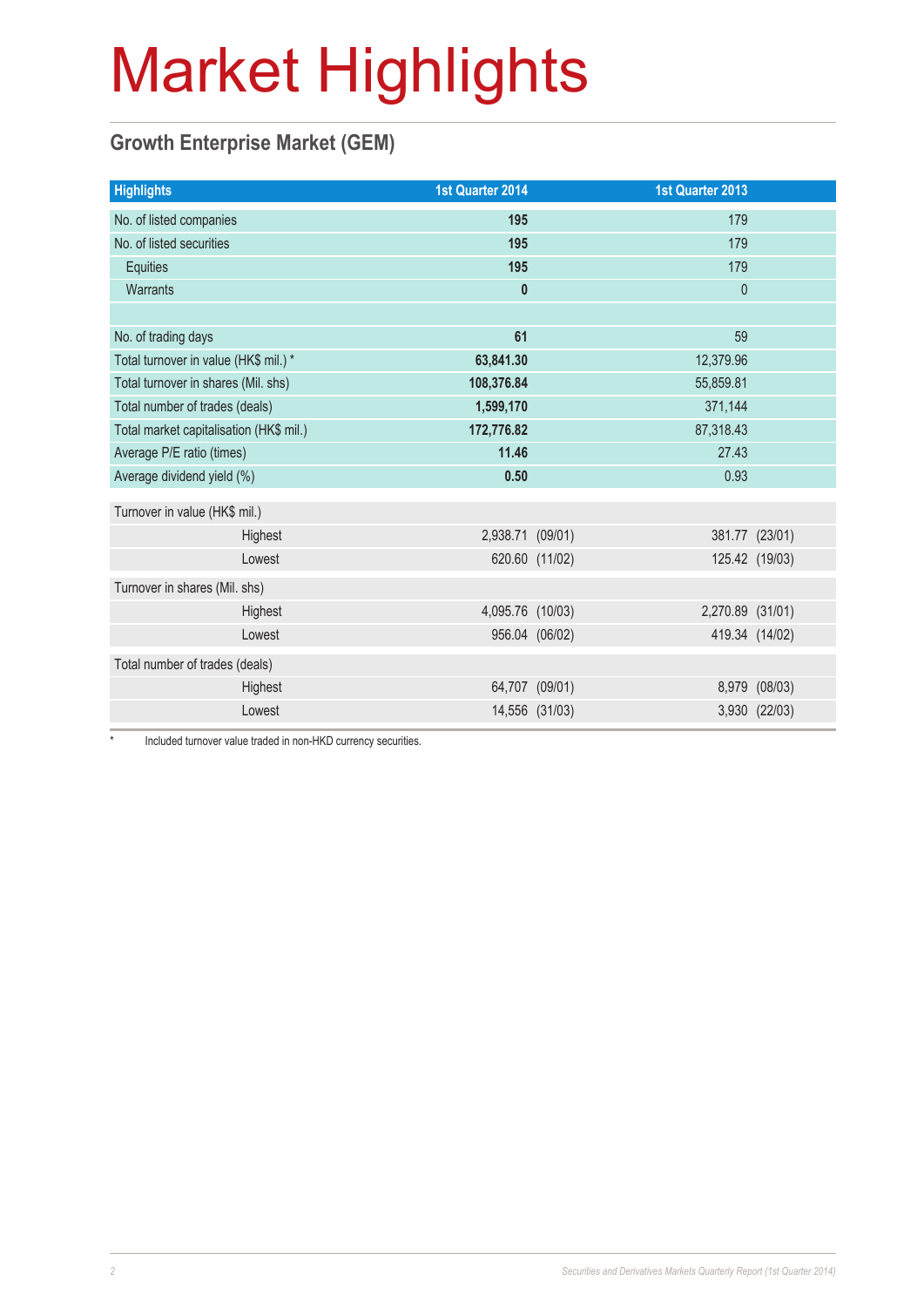### **Derivatives Market Highlights**

| <b>Highlights</b>                                          | <b>1st Quarter 2014</b> | 1st Quarter 2013 |
|------------------------------------------------------------|-------------------------|------------------|
| All futures and options products (excluding stock options) |                         |                  |
| No. of trading days                                        | 61.0                    | 59.0             |
| Total contract volume                                      | 17,076,554              | 16,199,674       |
| Equity index products                                      | 16,900,172              | 15,998,336       |
| <b>Equity products</b>                                     | 100,874                 | 176,284          |
| Interest rates products                                    | 10                      | $\theta$         |
| <b>RMB Currency Futures</b>                                | 75,498                  | 25,054           |
| <b>Gold Futures</b>                                        |                         | $\theta$         |
| Average daily contract volume                              | 279,944                 | 274,571          |
|                                                            |                         |                  |
| Total open interest as at the quarter end (contracts)      | 1,683,250               | 1,461,259        |
| Equity index products                                      | 1,654,060               | 1,417,211        |
| <b>Equity products</b>                                     | 19,695                  | 39,257           |
| Interest rates products                                    | 0                       | $\overline{0}$   |
| <b>RMB Currency Futures</b>                                | 9,495                   | 4,791            |
| <b>Gold Futures</b>                                        | 0                       | $\overline{0}$   |
|                                                            |                         |                  |
| <b>Stock options</b>                                       |                         |                  |
| No. of newly introduced stock options classes              | $\overline{\mathbf{4}}$ | $\overline{2}$   |
| No. of stock options as at the quarter end                 |                         |                  |
| <b>Class</b>                                               | 74                      | 65               |
| <b>Series</b>                                              | 18,930                  | 12,932           |
| Total premium (HK\$ mil.)                                  | 14,497.65               | 10,840.90        |
| Call                                                       | 6,384.32                | 4,785.64         |
| Put                                                        | 8,113.33                | 6,055.26         |
| Average daily premium (HK\$ mil.)                          | 237.67                  | 183.74           |
| Total contract volume                                      | 16,760,161              | 16,408,792       |
| Call                                                       | 7,976,155               | 8,086,898        |
| Put                                                        | 8,784,006               | 8,321,894        |
| Average daily contract volume                              | 274,757                 | 278,115          |
| Total open interest as at the quarter end (contracts)      | 5,458,789               | 4,758,454        |
| Call                                                       | 2,525,406               | 2,199,870        |
| Put                                                        | 2,933,383               | 2,558,584        |
| Total number of trades                                     | 744,326                 | 749,275          |
| Average daily number of trades                             | 12,202                  | 12,700           |
| <b>Total contracts exercised</b>                           | 1,981,292               | 1,851,439        |
| Average premium per contract (HK\$)                        | 865.01                  | 660.68           |
| Average contract per trade (contracts)                     | 23                      | 22               |
| Put volume/call volume                                     | 1.10                    | 1.03             |
| Average daily contract volume/open interest                | 5.0%                    | 5.8%             |
|                                                            |                         |                  |
| All futures and options products                           |                         |                  |
| Total contract volume                                      | 33,836,715              | 32,608,466       |
| Total open interest as at the quarter end (contracts)      | 7,142,039               | 6,219,713        |
|                                                            |                         |                  |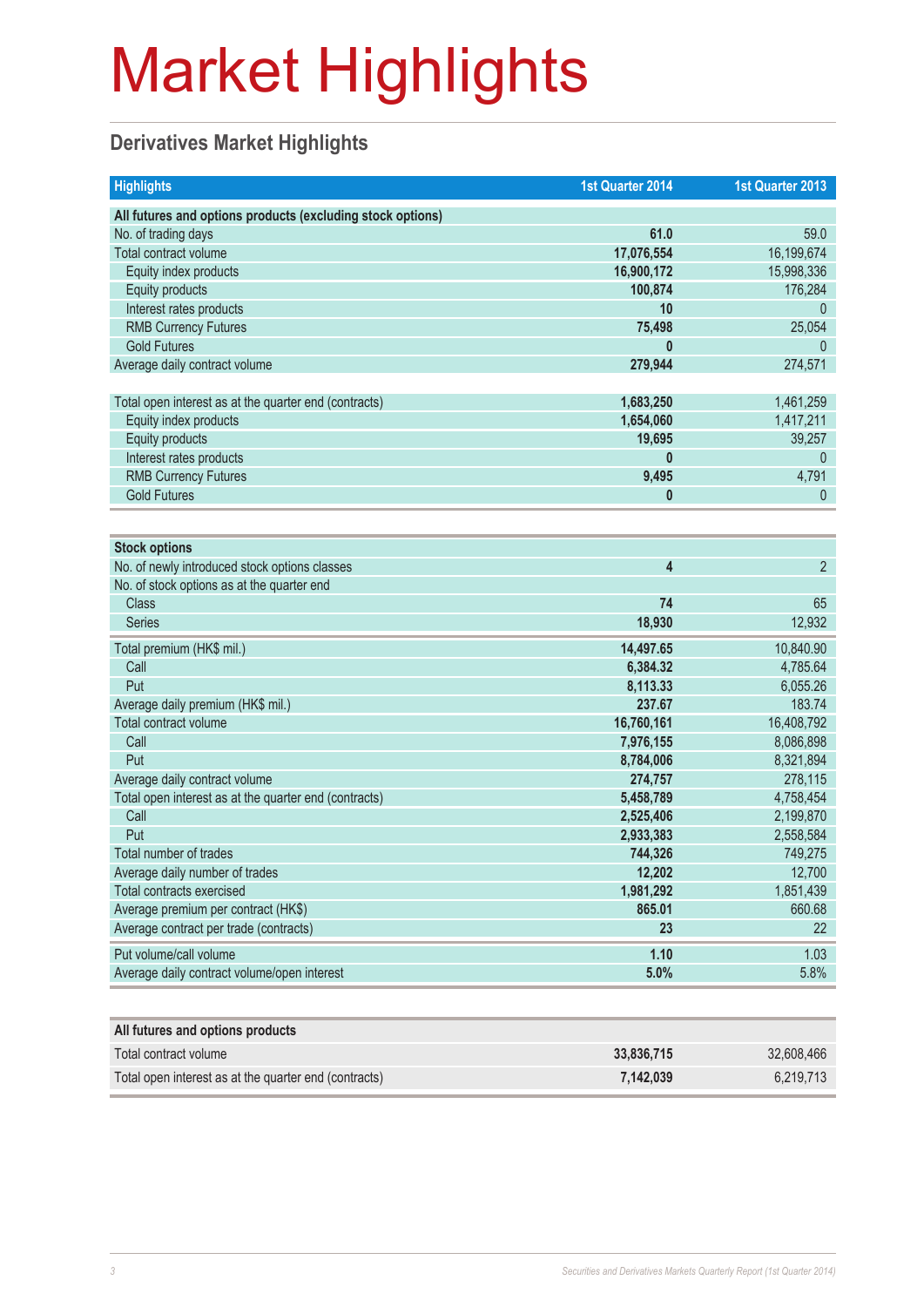### **Clearing and Settlement Statistics**

| <b>Securities Market</b>                                                        | 1st Quarter 2014 | 1st Quarter 2013 |
|---------------------------------------------------------------------------------|------------------|------------------|
| Average Daily Exchange Trades Handled by CCASS                                  |                  |                  |
| - Number of trades                                                              | 1,120,215        | 990,740          |
| - Value of trades (HK\$ bil.)                                                   | 68.2             | 74.2             |
| - Share quantity Involved (bil shares)                                          | 138.4            | 172.6            |
| Average Daily Settlement Instructions ("SIs") Settled by CCASS                  |                  |                  |
| - Number of SIs                                                                 | 89,857           | 89,261           |
| - Value of SIs (HK\$ bil.)                                                      | 200.4            | 268.8            |
| - Share quantity involved (bil. Shares)                                         | 51.5             | 59.0             |
| Average Daily Investor SIs ("ISIs") Settled by CCASS                            |                  |                  |
| - Number of ISIs                                                                | 418              | 463              |
| - Value of ISIs (HK\$ mil.)                                                     | 302.9            | 252.0            |
| - Share quantity involved (mil. shares)                                         | 195.8            | 240.9            |
| Average Daily Settlement Efficiency of CNS Stock Positions on Due Day (T+2) (%) | 99.91            | 99.91            |
| Average Daily Settlement Efficiency of CNS Stock Positions                      |                  |                  |
| on the Day following the Due Day $(T+3)$ (%)                                    | 99.99            | 99.99            |
| Average Daily Buy-ins Executed on T+3                                           |                  |                  |
| - Number of brokers involved                                                    | 5                | 5                |
| - Number of buy-ins                                                             | 5                | 5                |
| - Value of buy-ins (HK\$ mil)                                                   | 4.2              | 1.1              |
| Shares Deposited in the CCASS Depository *                                      |                  |                  |
| - Number of shares (bil shares)                                                 | 4,058.3          | 3,673.7          |
| - Percentage of total issued shares of the admitted securities                  | 70.36            | 69.58            |
| - Value of shares (HK\$ bil)                                                    | 13,423.2         | 12,345.0         |
| - Percentage of the total market capitalisation of the admitted securities      | 52.82            | 51.66            |
| <b>Derivatives Market</b>                                                       |                  |                  |
| Open Interest                                                                   |                  |                  |
| - Equity Index Futures                                                          | 411,217          | 319,923          |
| - Stock Futures                                                                 | 19,695           | 39,257           |
| - Gold Futures                                                                  | $\mathbf{0}$     | $\overline{0}$   |
| - Interest Rates Futures                                                        | $\mathbf{0}$     | $\mathbf{0}$     |
| - RMB Currency Futures                                                          | 9,495            | 4,791            |
| - Equity Index Options                                                          | 1,242,843        | 1,097,288        |
| - Stock Options                                                                 | 5,458,789        | 4,758,454        |
| <b>Cumulative Stock Options Exercised</b>                                       |                  |                  |
| - Share quantity involved (mil. shs)                                            | 2,246            | 1,952            |
| - Value of shares (HK\$ bil.)                                                   | 41               | 35               |

Share quantity and market value of securities in non-HKD currency are included.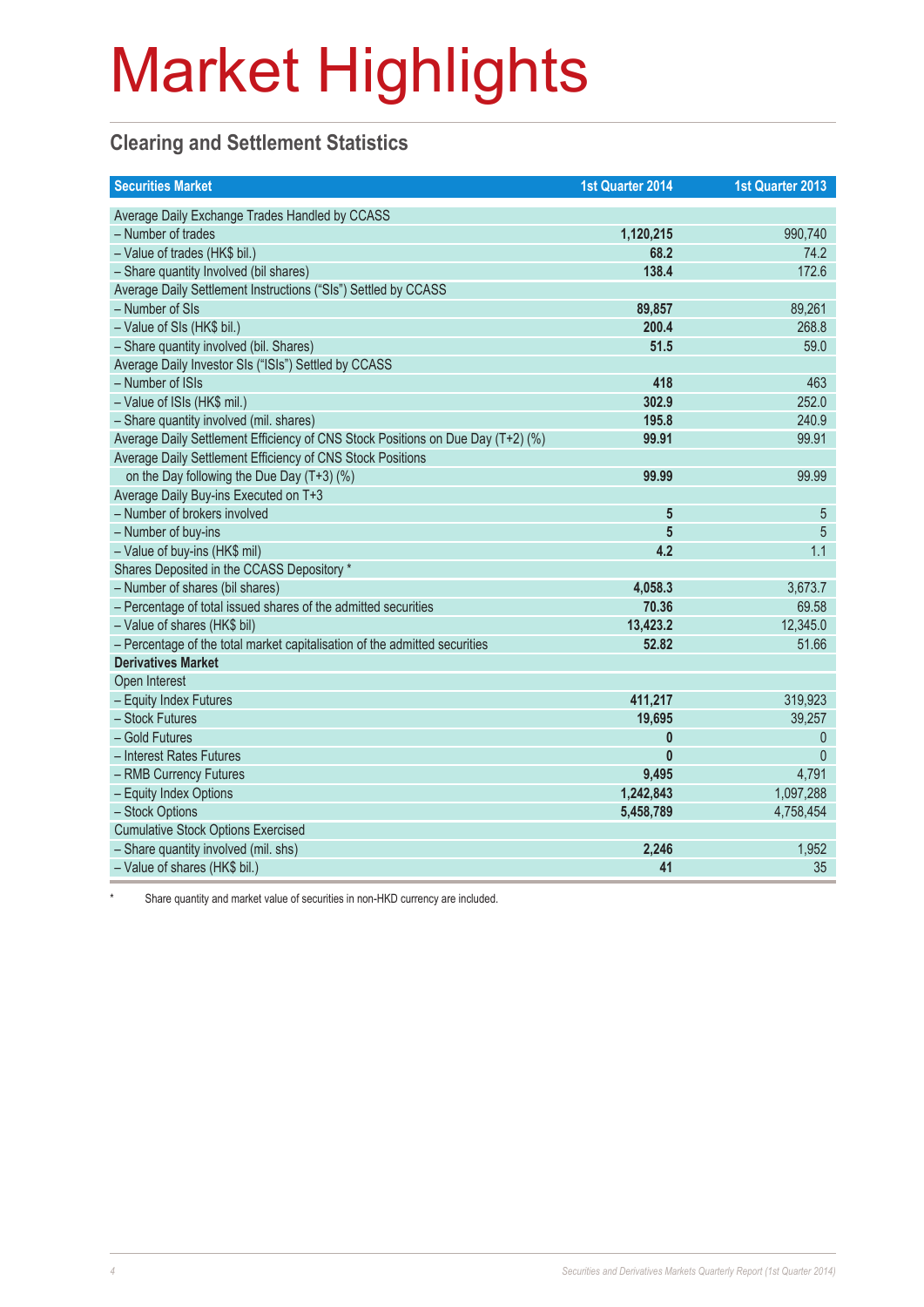### **Equity Turnover**

|      |                | <b>Share</b><br>(Mil. shs) | <b>Value</b><br>(HK\$ mil.) | No. of deals |
|------|----------------|----------------------------|-----------------------------|--------------|
| 2013 | Q1             | 668,094.05                 | 3,081,052.48                | 47,851,601   |
|      | Q <sub>2</sub> | 535,314.29                 | 2,706,214.49                | 47,274,428   |
|      | Q <sub>3</sub> | 547,703.15                 | 2,531,014.96                | 44,925,237   |
|      | Q4             | 696,519.78                 | 2,824,736.45                | 47,763,753   |
| 2014 | Q <sub>1</sub> | 823,979.44                 | 3,181,471.21                | 56,265,350   |

### **Equity Trading Statistics**

|      |                | No. of<br>trading days | <b>Average daily</b><br>turnover (HK\$ mil.) | Average<br>value per deal |
|------|----------------|------------------------|----------------------------------------------|---------------------------|
| 2013 | Q <sub>1</sub> | 59                     | 52,221.23                                    | 64,388                    |
|      | Q2             | 60                     | 45,103.57                                    | 57,245                    |
|      | Q <sub>3</sub> | 63                     | 40,174.84                                    | 56,338                    |
|      | Q4             | 62                     | 45,560.27                                    | 59,140                    |
| 2014 | Q <sub>1</sub> | 61                     | 52, 155.27                                   | 56,544                    |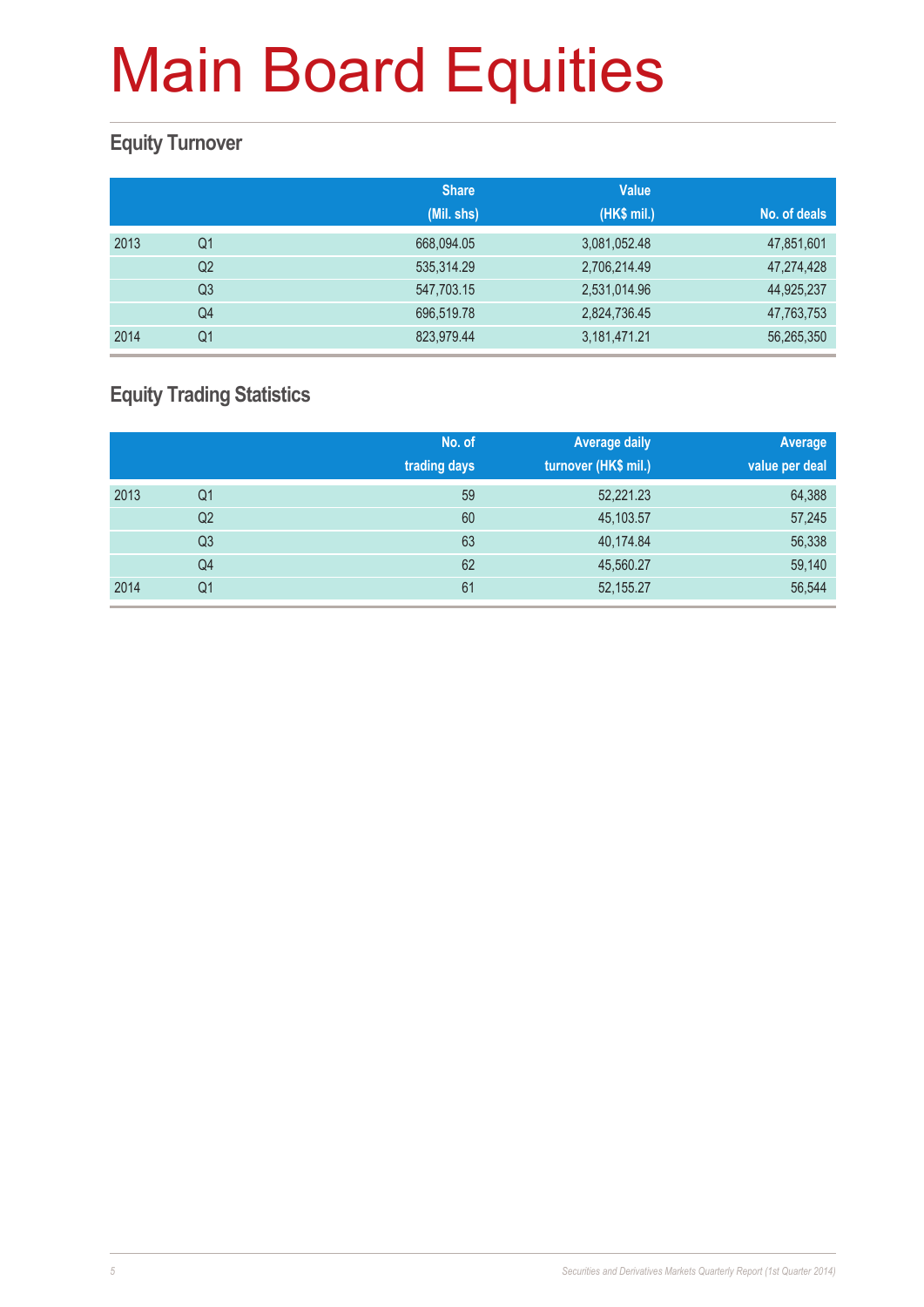#### **20 Most Advanced Stocks**

for 1st quarter 2014

|                |       |                        |                 | <b>Closing price</b> |                          |  |
|----------------|-------|------------------------|-----------------|----------------------|--------------------------|--|
| Rank           | Code  | <b>Stock</b>           | End of Mar 2014 | End of Dec 2013      | $%$ up                   |  |
| 1              | 00241 | CITIC 21CN             | 5.700           | 0.560                | 917.86                   |  |
| $\overline{2}$ | 00776 | <b>JF FURNISHINGS</b>  | 12.780          | 2.200                | 480.91                   |  |
| 3              | 01004 | <b>RISING DEV HOLD</b> | 4.300           | 0.790                | 444.30                   |  |
| 4              | 01060 | <b>CHINAVISION</b>     | 1.740           | 0.400                | 335.00                   |  |
| 5              | 00143 | <b>GLOBAL TECH</b>     | 0.200           | 0.050                | 300.00                   |  |
| $6\phantom{.}$ | 00810 | <b>OPES ASIA</b>       | 0.610           | 0.190                | 221.05                   |  |
| $\overline{7}$ | 01003 | 21 HOLDINGS            | 1.680           | 0.550                | 205.45                   |  |
| $\bf 8$        | 01196 | <b>CHEONG MING INV</b> | 1.300           | 0.460                | 182.61                   |  |
| 9              | 00894 | <b>MAN YUE TECH</b>    | 2.610           | 0.930                | 180.65                   |  |
| 10             | 00727 | <b>VXL CAPITAL</b>     | 0.485           | 0.175                | 177.14                   |  |
| 11             | 00993 | <b>SIMSEN INT'L</b>    | 32.500          | 11.800               | 175.42                   |  |
| 12             | 00295 | <b>KONG SUN HOLD</b>   | 0.480           | 0.175                | 174.29                   |  |
| 13             | 00876 | WING LEE HOLD          | 1.800           | 0.660                | 172.73                   |  |
| 14             | 01228 | <b>SUPERB SUMMIT</b>   | 0.890           | 0.330                | 169.70                   |  |
| 15             | 00996 | <b>CARNIVAL GROUP</b>  | 0.660           | 0.247                | 167.21                   |  |
| 16             | 01236 | <b>NATIONAL AGRI</b>   | 3.070           | 1.170                | $\overline{A}$<br>162.39 |  |
| 17             | 00273 | <b>WILLIE INTL-NEW</b> | 1.510           | 0.610                | $\overline{A}$<br>147.54 |  |
| 18             | 00982 | <b>IONE HOLDINGS</b>   | 0.216           | 0.088                | 145.45                   |  |
| 19             | 00619 | <b>SOUTH CHINA FIN</b> | 0.227           | 0.103                | 120.39                   |  |
| 20             | 00582 | <b>LANDING INTL</b>    | 0.730           | 0.335                | 117.91                   |  |

A Adjusted

#### **20 Most Declined Stocks**

for 1st quarter 2014

|                |       |                        |                 | <b>Closing price</b>    |          |  |
|----------------|-------|------------------------|-----------------|-------------------------|----------|--|
| Rank           | Code  | <b>Stock</b>           | End of Mar 2014 | End of Dec 2013         | % down   |  |
| 1              | 02339 | <b>BWI INT'L</b>       | 0.435           | 3.650                   | $-88.08$ |  |
| $\overline{2}$ | 00986 | CH ENV ENERGY          | 0.138           | 0.996<br>$\overline{A}$ | $-86.14$ |  |
| 3              | 00923 | <b>IWS</b>             | 0.500           | 1.370                   | $-63.50$ |  |
| 4              | 00745 | <b>CH RAILSMEDIA</b>   | 0.730           | 1.830                   | $-60.11$ |  |
| 5              | 01149 | <b>ANXIN-CHINA</b>     | 1.200           | 2.460                   | $-51.22$ |  |
| $6\phantom{.}$ | 01329 | <b>JUDA INTL</b>       | 2.750           | 5.170                   | $-46.81$ |  |
| $\overline{7}$ | 00686 | <b>UNITED PV</b>       | 0.810           | 1.520                   | $-46.71$ |  |
| $\bf 8$        | 00809 | <b>GLOBAL BIO-CHEM</b> | 0.320           | 0.600                   | $-46.67$ |  |
| 9              | 00557 | <b>CITY E-SOLUTION</b> | 1.060           | 1.980                   | $-46.46$ |  |
| 10             | 00065 | DETEAM COLTD           | 0.300           | 0.560                   | $-46.43$ |  |
| 11             | 01009 | <b>INT'L ENT</b>       | 4.670           | 8.440                   | $-44.67$ |  |
| 12             | 02123 | <b>GOLDEN SHIELD</b>   | 0.224           | 0.400                   | $-44.00$ |  |
| 13             | 01262 | <b>LABIXIAOXIN</b>     | 3.000           | 5.200                   | $-42.31$ |  |
| 14             | 01431 | <b>YST DAIRY</b>       | 1.310           | 2.230                   | $-41.26$ |  |
| 15             | 01106 | <b>SINO HAIJING</b>    | 0.125           | 0.212                   | $-41.04$ |  |
| 16             | 00070 | <b>NEPTUNE GROUP</b>   | 0.203           | 0.340                   | $-40.29$ |  |
| 17             | 01025 | <b>WUMART</b>          | 7.560           | 12.600                  | $-40.00$ |  |
| 18             | 00866 | <b>CHINA QINFA</b>     | 0.400           | 0.660                   | $-39.39$ |  |
| 19             | 03788 | <b>CHINA HANKING</b>   | 1.200           | 1.950                   | $-38.46$ |  |
| 20             | 00474 | <b>HAO TIAN DEV</b>    | 0.200           | 0.320                   | $-37.50$ |  |

A Adjusted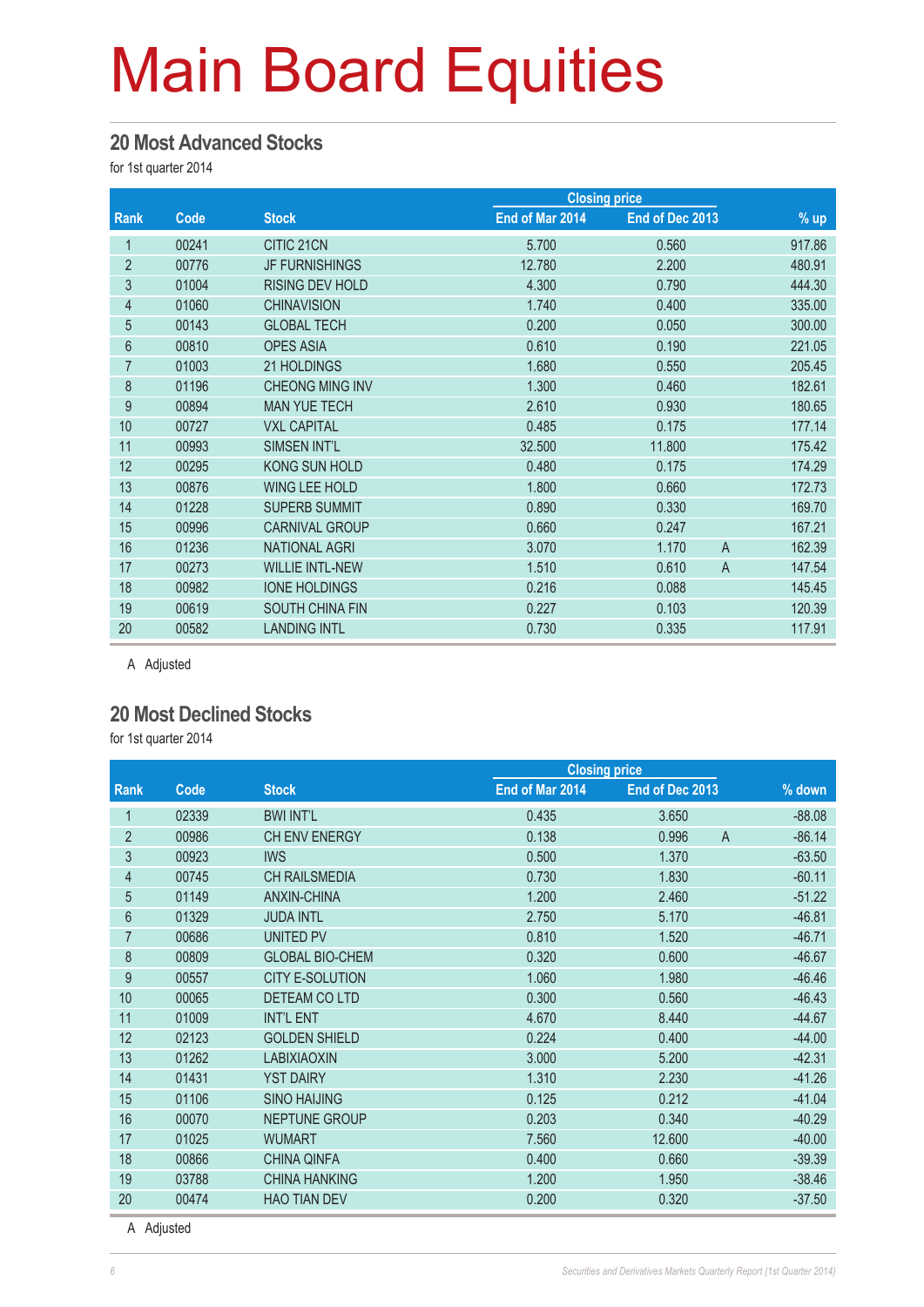#### **20 Most Active Stocks by Value**

for 1st quarter 2014

| Rank           | Code  | <b>Stock</b>           | Turnover (HK\$ mil.) | % of total |
|----------------|-------|------------------------|----------------------|------------|
| 1              | 00700 | <b>TENCENT</b>         | 214,981.65           | 6.76       |
| $\overline{2}$ | 00939 | <b>CCB</b>             | 88,335.72            | 2.78       |
| $\mathfrak{S}$ | 00005 | <b>HSBC HOLDINGS</b>   | 80,442.70            | 2.53       |
| $\overline{4}$ | 00941 | <b>CHINA MOBILE</b>    | 79,448.83            | 2.50       |
| $\overline{5}$ | 01398 | <b>ICBC</b>            | 75,566.01            | 2.38       |
| $6\phantom{a}$ | 00027 | <b>GALAXY ENT</b>      | 64,259.38            | 2.02       |
| $\overline{7}$ | 03988 | <b>BANK OF CHINA</b>   | 60,708.04            | 1.91       |
| 8              | 00883 | <b>CNOOC</b>           | 55,864.90            | 1.76       |
| 9              | 01299 | <b>AIA</b>             | 55,601.08            | 1.75       |
| 10             | 02318 | <b>PING AN</b>         | 54,857.48            | 1.72       |
| 11             | 00386 | SINOPEC CORP           | 54,415.45            | 1.71       |
| 12             | 01928 | <b>SANDS CHINA LTD</b> | 52,869.18            | 1.66       |
| 13             | 00013 | <b>HUTCHISON</b>       | 45,567.02            | 1.43       |
| 14             | 00857 | <b>PETROCHINA</b>      | 45,280.85            | 1.42       |
| 15             | 02628 | <b>CHINA LIFE</b>      | 41,196.89            | 1.29       |
| 16             | 00992 | LENOVO GROUP           | 38,762.68            | 1.22       |
| 17             | 00688 | CHINA OVERSEAS         | 35,313.76            | 1.11       |
| 18             | 01288 | <b>ABC</b>             | 32,479.39            | 1.02       |
| 19             | 01359 | <b>CHINA CINDA</b>     | 28,282.79            | 0.89       |
| 20             | 02333 | <b>GREATWALL MOTOR</b> | 28,281.92            | 0.89       |
| <b>Total</b>   |       |                        | 1,232,515.71         | 38.74      |

#### **20 Most Active Stock by Shares**

for 1st quarter 2014

| Rank           | Code  | <b>Stock</b>           | <b>Turnover (Mil. shs)</b> | % of total |
|----------------|-------|------------------------|----------------------------|------------|
| 1              | 00397 | <b>JUNYANG SOLAR</b>   | 22,469.63                  | 2.73       |
| $\overline{2}$ | 01371 | <b>CHINA LOTSYN</b>    | 19,636.46                  | 2.38       |
| 3              | 00981 | <b>SMIC</b>            | 19,253.62                  | 2.34       |
| $\overline{4}$ | 03988 | <b>BANK OF CHINA</b>   | 18,531.70                  | 2.25       |
| $\overline{5}$ | 00939 | <b>CCB</b>             | 16,584.67                  | 2.01       |
| 6              | 01398 | <b>ICBC</b>            | 16,029.30                  | 1.95       |
| $\overline{7}$ | 02309 | <b>BIRMINGHAM INTL</b> | 14,622.06                  | 1.77       |
| 8              | 00326 | <b>CHINA STAR ENT</b>  | 12,970.58                  | 1.57       |
| 9              | 00555 | <b>REXLOT HOLDINGS</b> | 11,023.82                  | 1.34       |
| 10             | 00729 | <b>SINOPOLYBATTERY</b> | 10,735.37                  | 1.30       |
| 11             | 01060 | <b>CHINAVISION</b>     | 10,582.47                  | 1.28       |
| 12             | 01288 | <b>ABC</b>             | 9,797.54                   | 1.19       |
| 13             | 00698 | <b>TONGDA GROUP</b>    | 9,548.50                   | 1.16       |
| 14             | 03800 | <b>GCL-POLY ENERGY</b> | 9,543.88                   | 1.16       |
| 15             | 00566 | <b>HANERGY SOLAR</b>   | 9,199.60                   | 1.12       |
| 16             | 00648 | <b>CHINA RENJI</b>     | 8,992.41                   | 1.09       |
| 17             | 00386 | SINOPEC CORP           | 8,454.59                   | 1.03       |
| 18             | 00986 | CH ENV ENERGY          | 6,930.92                   | 0.84       |
| 19             | 00024 | <b>BURWILL</b>         | 6,882.11                   | 0.84       |
| 20             | 00082 | <b>VODONE</b>          | 6,480.20                   | 0.79       |
| <b>Total</b>   |       |                        | 248,269.45                 | 30.13      |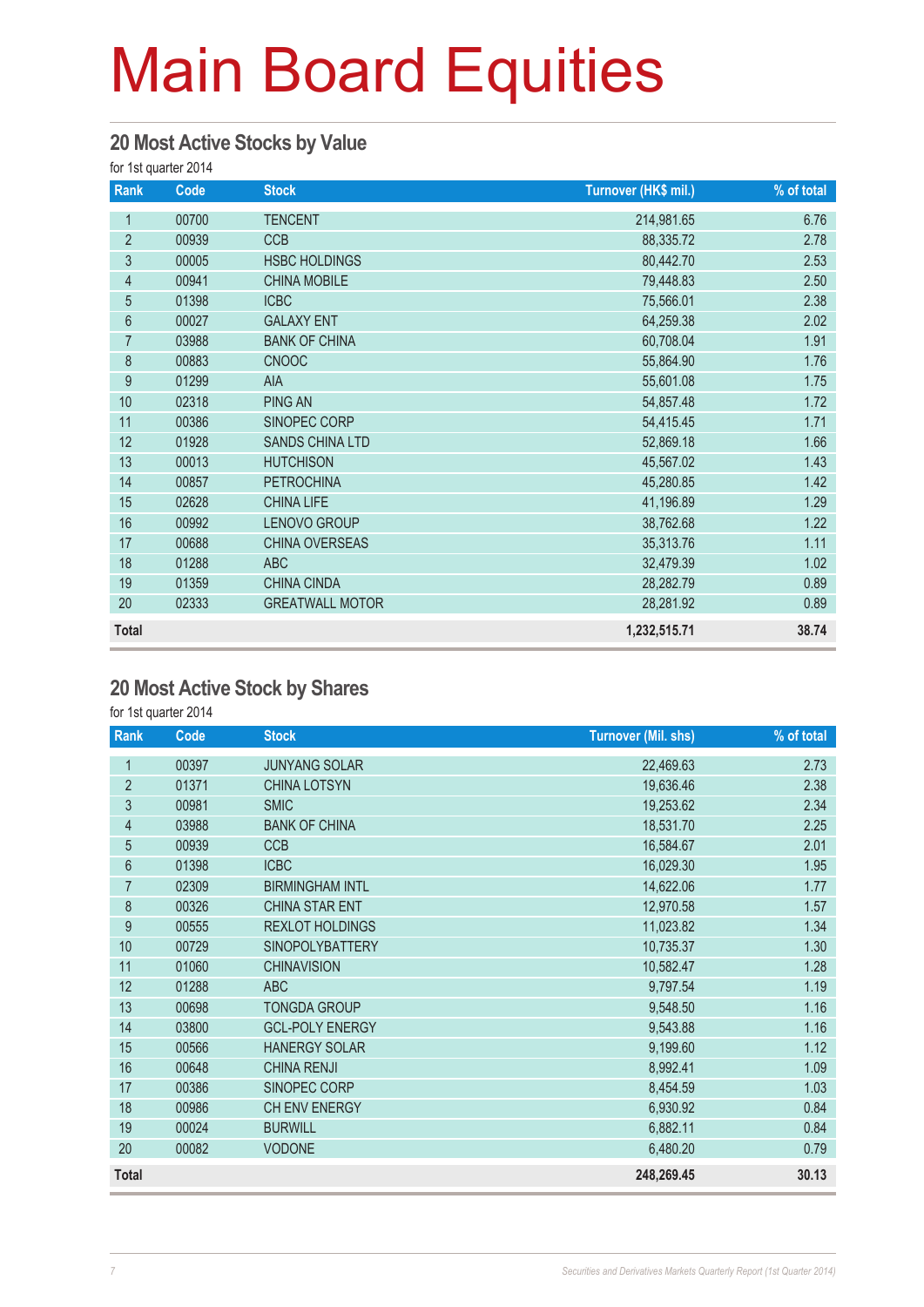**Market Capitalisation of listed companies for Main Board**

|      |                | HK\$ mil.     |
|------|----------------|---------------|
| 2013 | Q1             | 21,865,919.62 |
|      | Q2             | 20,607,719.38 |
|      | Q <sub>3</sub> | 22,697,506.14 |
|      | Q4             | 23,908,803.80 |
| 2014 | Q1             | 22,892,041.53 |

**Market Capitalisation by Hang Seng Industry Classification System\* – Main Board**  Quarter-end figures



Hang Seng Industry Classification System (HSICS) is provided by Hang Seng Indexes Company Limited.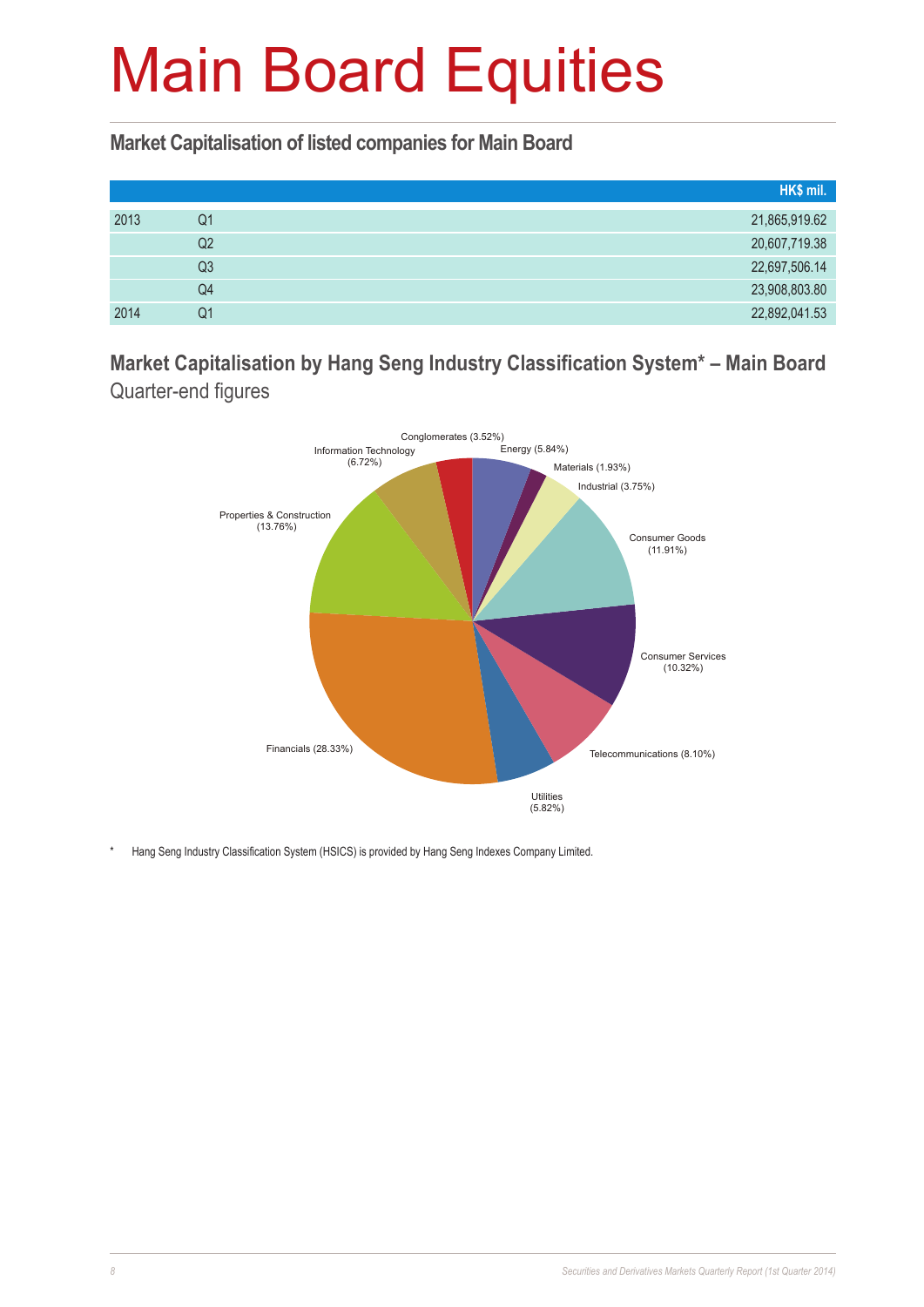#### **50 Leading Companies by Market Capitalisation**

as at the 1st quarter end 2014

| Rank                    | Code           | <b>Company</b>                                                      | Market capitalisation (HK\$ mil.) |            | % of market total |
|-------------------------|----------------|---------------------------------------------------------------------|-----------------------------------|------------|-------------------|
| $\mathbf{1}$            | 00005          | <b>HSBC Holdings plc</b>                                            | 1,483,303.83                      |            | 6.48              |
| $\overline{2}$          | 00941          | China Mobile Ltd.                                                   | 1,431,745.45                      |            | 6.25              |
| 3                       | 00939          | China Construction Bank Corporation - H Shares                      | 1,305,466.05                      |            | 5.70              |
| $\overline{\mathbf{4}}$ | 00700          | Tencent Holdings Ltd.                                               | 1,005,628.00                      |            | 4.39              |
| 5                       | 00805          | Glencore Xstrata plc *                                              |                                   | 538,494.26 | N.A.              |
| $6\phantom{a}$          | 00883          | CNOOC Ltd.                                                          | 520,589.34                        |            | 2.27              |
| $\overline{7}$          | 01928          | Sands China Ltd.                                                    | 467,300.40                        |            | 2.04              |
| 8                       | 01299          | AIA Group Ltd.                                                      | 443,219.20                        |            | 1.94              |
| $\overline{9}$          | 00013          | Hutchison Whampoa Ltd.                                              | 437,848.18                        |            | 1.91              |
| 10                      | 02378          | Prudential plc *                                                    |                                   | 429,749.46 | N.A.              |
| 11                      | 01398          | Industrial and Commercial Bank of China Ltd. - H Shares             | 414,007.59                        |            | 1.81              |
| 12                      | 02888          | <b>Standard Chartered PLC</b>                                       | 393,714.81                        |            | 1.72              |
| 13                      | 00001          | Cheung Kong (Holdings) Ltd.                                         | 297,858.73                        |            | 1.30              |
| 14                      | 03988          | Bank of China Ltd. - H Shares                                       | 287,660.63                        |            | 1.26              |
| 15                      | 00027          | Galaxy Entertainment Group Ltd.                                     | 285, 194. 33                      |            | 1.25              |
| 16                      | 00945          | Manulife Financial Corporation *                                    |                                   | 274,447.27 | N.A.              |
| 17                      | 00016          | Sun Hung Kai Properties Ltd.                                        | 256,931.18                        |            | 1.12              |
| 18                      | 00762          | China Unicom (Hong Kong) Ltd.                                       | 242,598.97                        |            | 1.06              |
| 19                      | 00011          | Hang Seng Bank Ltd.                                                 | 236,112.58                        |            | 1.03              |
| 20                      | 02388          | BOC Hong Kong (Holdings) Ltd.                                       | 233,658.44                        |            | 1.02              |
| 21                      | 02318          | Ping An Insurance (Group) Co. of China Ltd. - H Shares              | 201,241.80                        |            | 0.88              |
| 22                      | 00857          | PetroChina Co. Ltd. - H Shares                                      | 178,285.71                        |            | 0.78              |
| 23                      | 03328          | Bank of Communications Co., Ltd. - H Shares                         | 177,510.14                        |            | 0.78              |
| 24                      | 00386          | China Petroleum & Chemical Corporation - H Shares                   | 177,063.26                        |            | 0.77              |
| 25                      | 01128          | Wynn Macau, Ltd.                                                    | 167,039.11                        |            | 0.73              |
| 26                      | 00066          | MTR Corporation Ltd.                                                | 166,422.26                        |            | 0.73              |
| 27                      | 00688          | China Overseas Land & Investment Ltd.                               | 164,269.59                        |            | 0.72              |
| 28                      | 02628          | China Life Insurance Co. Ltd. - H Shares                            | 163,333.79                        |            | 0.71              |
| 29                      | 06883          | Melco Crown Entertainment Ltd.                                      | 161,830.11                        |            | 0.71              |
| 30                      | 00003          | Hong Kong and China Gas Co. Ltd., The                               | 161,749.62                        |            | 0.71              |
| 31                      | 01913          | PRADA S.p.A.                                                        | 155,320.62                        |            | 0.68              |
| 32<br>33                | 00151          | Want Want China Holdings Ltd.                                       | 152,997.17                        |            | 0.67              |
| 34                      | 00004<br>00002 | Wharf (Holdings) Ltd., The<br>CLP Holdings Ltd.                     | 150,294.32                        |            | 0.66              |
| 35                      | 00006          |                                                                     | 147,797.36                        |            | 0.65              |
| 36                      | 00388          | Power Assets Holdings Ltd.<br>Hong Kong Exchanges and Clearing Ltd. | 143,529.10<br>136,608.35          |            | 0.63<br>0.60      |
| 37                      | 00019          | Swire Pacific Ltd.                                                  | 131,929.75                        |            | 0.58              |
| 38                      | 01972          | Swire Properties Ltd.                                               | 129,285.00                        |            | 0.56              |
| 39                      | 00322          | Tingyi (Cayman Islands) Holding Corp.                               | 124,520.02                        |            | 0.54              |
| 40                      | 01929          | Chow Tai Fook Jewellery Group Ltd.                                  | 122,200.00                        |            | 0.53              |
| 41                      | 00012          | Henderson Land Development Co. Ltd.                                 | 122,129.58                        |            | 0.53              |
| 42                      | 00880          | SJM Holdings Ltd.                                                   | 121,073.48                        |            | 0.53              |
| 43                      | 01038          | Cheung Kong Infrastructure Holdings Ltd.                            | 120,760.74                        |            | 0.53              |
| 44                      | 00135          | Kunlun Energy Co. Ltd.                                              | 104,779.63                        |            | 0.46              |
| 45                      | 02282          | MGM China Holdings Ltd.                                             | 103,930.00                        |            | 0.45              |
| 46                      | 01288          | Agricultural Bank of China Ltd. - H Shares                          | 103,897.22                        |            | 0.45              |
| 47                      | 00101          | Hang Lung Properties Ltd.                                           | 99,883.83                         |            | 0.44              |
| 48                      | 01109          | China Resources Land Ltd.                                           | 99,241.90                         |            | 0.43              |
| 49                      | 01044          | Hengan International Group Co. Ltd.                                 | 98,941.76                         |            | 0.43              |
| 50                      | 00836          | China Resources Power Holdings Co. Ltd.                             | 96,792.65                         |            | 0.42              |
| Total                   |                |                                                                     | 13,927,495.58                     |            | 60.84             |
| <b>Market Total</b>     |                |                                                                     | 22,892,041.53                     |            | 100.00            |

Notes:

\* not included in Market Total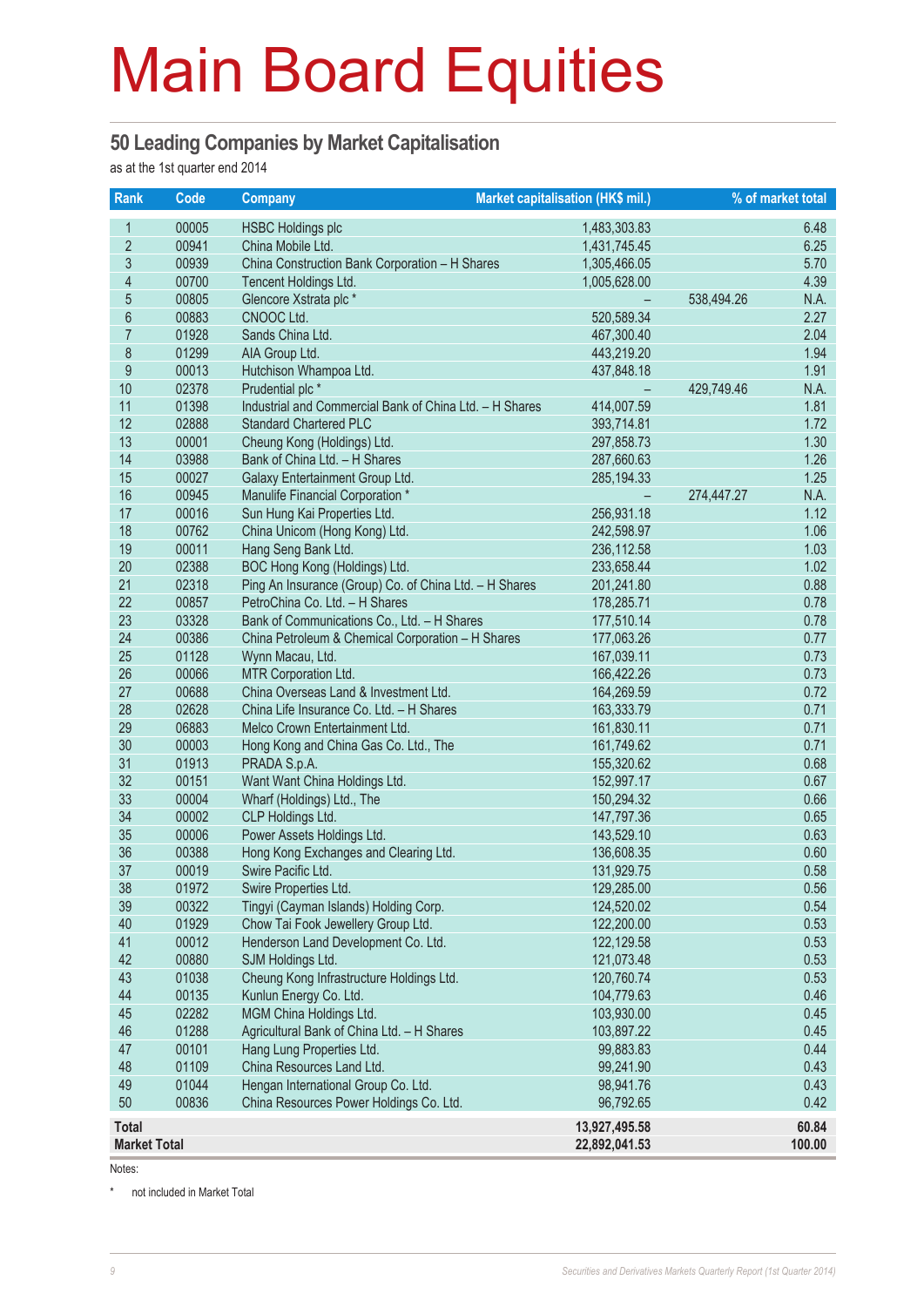### **Short Selling (value)**

|      |    | Short selling turnover (HK\$ mil.) | Market turnover (HK\$ mil.) * | % of market total |
|------|----|------------------------------------|-------------------------------|-------------------|
| 2013 | Q1 | 407,011.47                         | 4,387,021.75                  | 9.28              |
|      | Q2 | 402,326.06                         | 3,738,340.40                  | 10.76             |
|      | Q3 | 362,504.10                         | 3,478,201.02                  | 10.42             |
|      | Q4 | 327,062.28                         | 3,661,066.79                  | 8.93              |
| 2014 | Q1 | 413,654.80                         | 4, 167, 426. 78               | 9.93              |

Included Market total for Main Board and GEM

### **Short Selling (share)**

|      |    | <b>Short selling turnover (Mil. shs)</b> | Market turnover (Mil. shs) * | % of market total |
|------|----|------------------------------------------|------------------------------|-------------------|
| 2013 | Q1 | 39.479.17                                | 10,186,659.76                | 0.39              |
|      | Q2 | 41.554.24                                | 8,751,359.18                 | 0.47              |
|      | Q3 | 38,306.44                                | 8,245,169.14                 | 0.46              |
|      | Q4 | 34,177.79                                | 7,256,548.86                 | 0.47              |
| 2014 | Q1 | 41,100.03                                | 8,443,354.93                 | 0.49              |

Included Market total for Main Board and GEM

#### **New Listing Companies Statistics**

|      |                | No. of newly<br>listed companies | No. of companies<br>transferred from GEM * | <b>Funds raised</b><br>(HK\$ mil.) # |
|------|----------------|----------------------------------|--------------------------------------------|--------------------------------------|
| 2013 | Q1             | 10                               | 0                                          | 8,124.40                             |
|      | Q <sub>2</sub> | 6                                |                                            | 30,624.47                            |
|      | Q3             | 15                               | C                                          | 19,845.52                            |
|      | Q4             | 48                               | 5                                          | 107,181.69                           |
| 2014 | Q1             | 18                               | റ                                          | 45,540.23                            |

Included only the transfers of listing from GEM to Main Board pursuant to the revised Rule 9.24 of GEM Listing Rules and to the new Chapter 9A of the Main Board Listing Rules effective from 1 July 2008.

# All funds raised are attributed to the initial public offers of newly listed companies.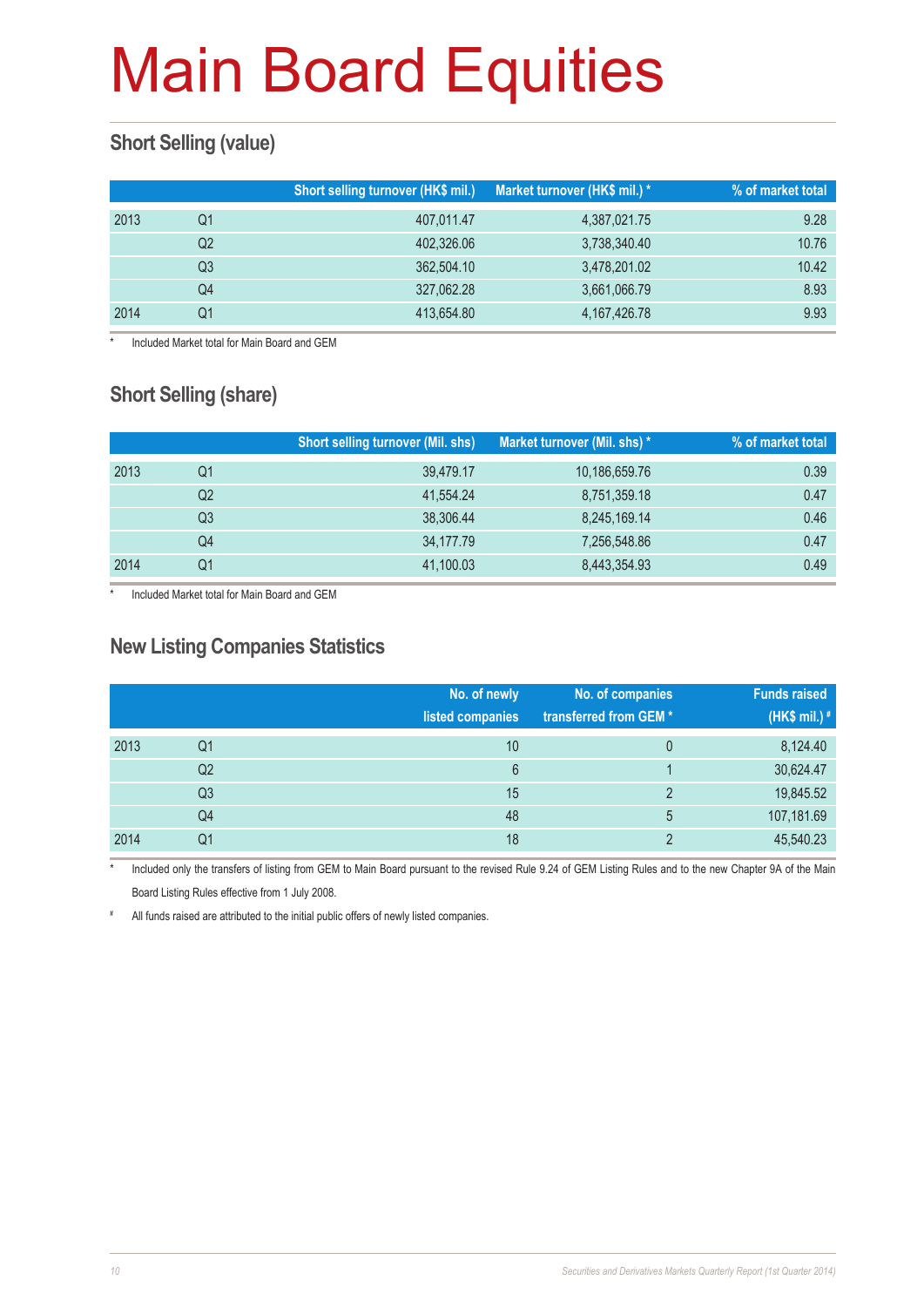#### **Newly Listed Companies**

for 1st quarter 2014

| Code         | <b>Company name</b>                                           |            |               | Listing date No. of issued shares Funds raised (HK\$ mil.) |
|--------------|---------------------------------------------------------------|------------|---------------|------------------------------------------------------------|
| 01385        | Shanghai Fudan Microelectronics Group Co. Ltd. - H Shares *   | 2014/01/08 | 242,330,000   |                                                            |
|              |                                                               |            |               |                                                            |
| 01353        | Fujian Nuogi Co., Ltd. - H Shares                             | 2014/01/09 | 160,794,000   | 342.49                                                     |
| 01439        | China Packaging Holdings Development Ltd.                     | 2014/01/13 | 800,000,000   | 102.00                                                     |
| 01247        | Miko International Holdings Ltd.                              | 2014/01/15 | 824,000,000   | 419.52                                                     |
| 03332        | Nanjing Sinolife United Co. Ltd. - H Shares                   | 2014/01/15 | 227.058.000   | 454.12                                                     |
| 01513        | Livzon Pharmaceutical Group Inc. - H Shares                   | 2014/01/16 | 111,993,354   |                                                            |
| 01738        | Feishang Anthracite Resources Ltd.                            | 2014/01/22 | 124,554,580   |                                                            |
| 02080        | Magnum Entertainment Group Holdings Ltd.                      | 2014/01/23 | 312,600,000   | 144.90                                                     |
| 02226        | Honworld Group Ltd.                                           | 2014/01/28 | 518,750,000   | 1,027.81                                                   |
| 02638        | HK Electric Investments and HK Electric Investments Ltd. - SS | 2014/01/29 | 8,836,200,000 | 24,126.61                                                  |
| 01622        | Redco Properties Group Ltd.                                   | 2014/01/30 | 1,600,000,000 | 1,000.00                                                   |
| 02886        | Binhai Investment Co. Ltd. *                                  | 2014/02/11 | 5,995,522,027 |                                                            |
| 01636        | China Metal Resources Utilization Ltd.                        | 2014/02/21 | 2,105,145,600 | 706.57                                                     |
| 01340        | Huisheng International Holdings Ltd.                          | 2014/02/28 | 402,484,000   | 251.09                                                     |
| 06288        | Fast Retailing Co., Ltd. - DR                                 | 2014/03/05 | 500,000,000   |                                                            |
| 03636        | Poly Culture Group Corporation Ltd. - H Shares                | 2014/03/06 | 89,447,600    | 2,916.77                                                   |
| 02255        | Haichang Holdings Ltd.                                        | 2014/03/13 | 4,000,000,000 | 2,450.00                                                   |
| 02608        | Sunshine 100 China Holdings Ltd.                              | 2014/03/13 | 2,000,000,000 | 2,000.00                                                   |
| 00798        | Optics Valley Union Holding Co. Ltd.                          | 2014/03/28 | 4,000,000,000 | 830.00                                                     |
| 06138        | Harbin Bank Co., Ltd. - H Shares                              | 2014/03/31 | 3,023,570,000 | 8,768.35                                                   |
| <b>Total</b> |                                                               |            |               | 45,540.23                                                  |

Transfers of listing from GEM to Main Board pursuant to the revised Rule 9.24 of the GEM Listing Rules and to the new Chapter 9A of the Main Board Listing Rules effective from 1 July 2008.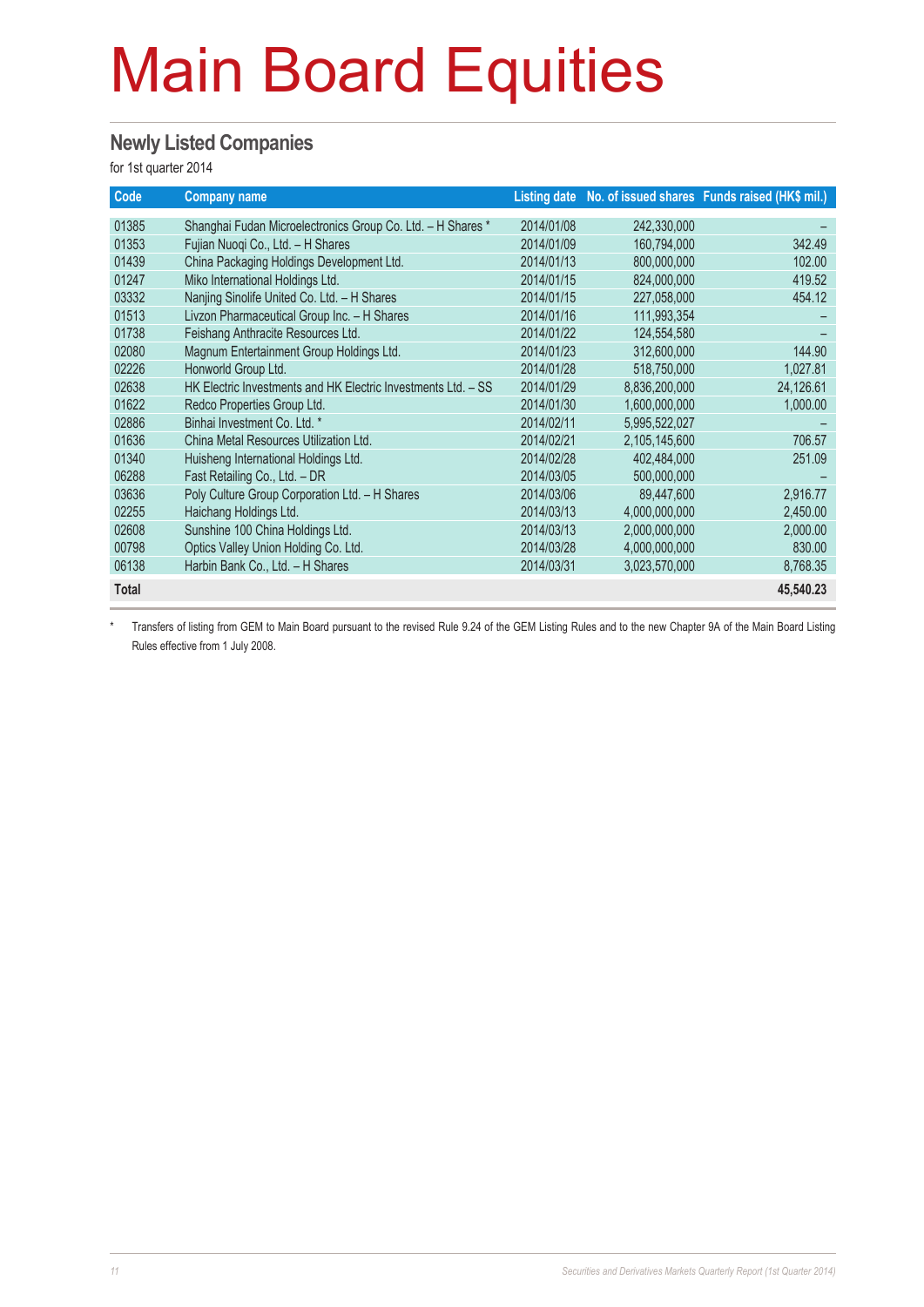#### **Withrawal of Listed Companies**

for 1st quarter 2014

| Code       | Company name | Last trading date | Delisted date |
|------------|--------------|-------------------|---------------|
| <b>NIL</b> |              |                   |               |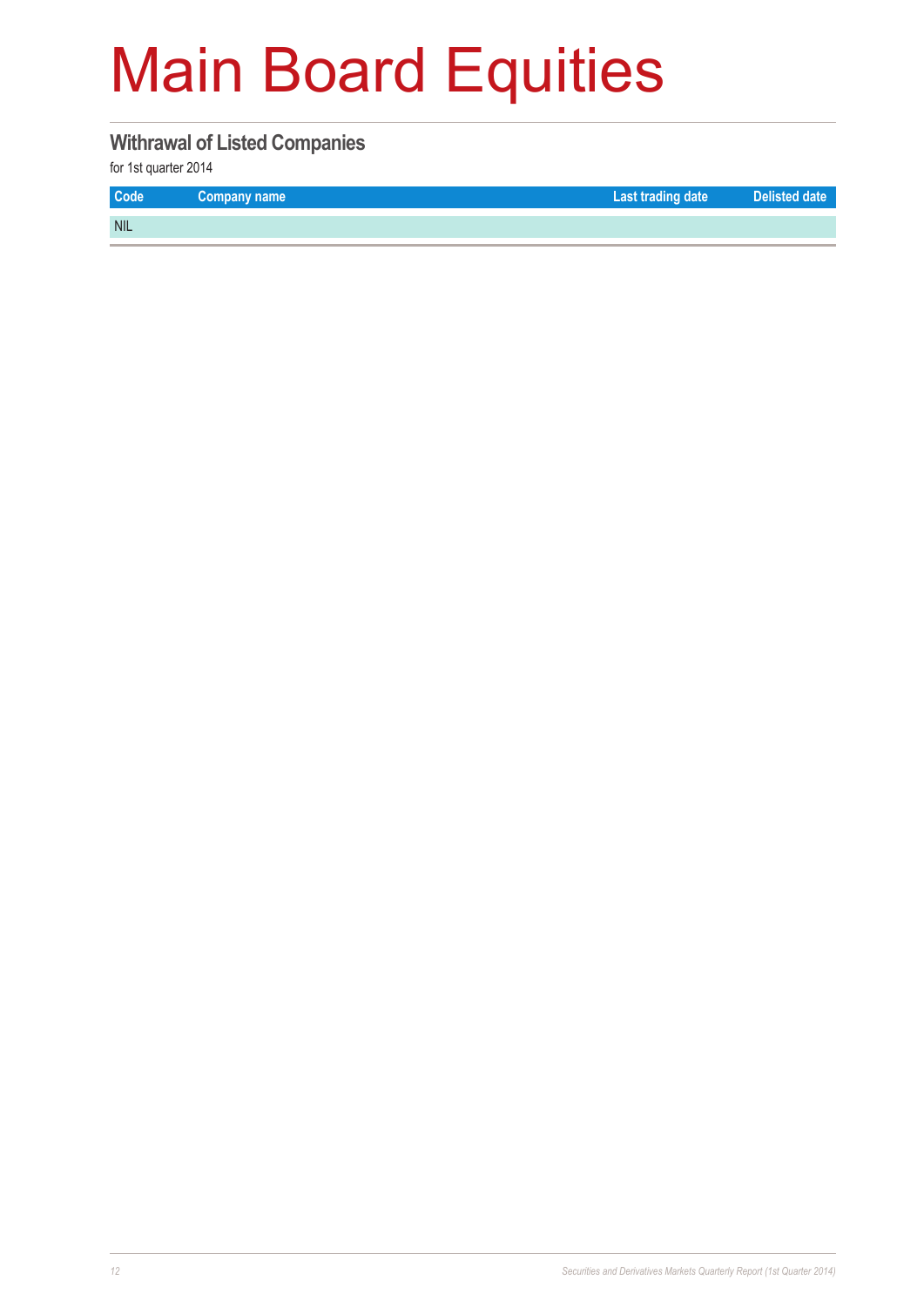#### **Company Name Changes**

for 1st quarter 2014

| Code  | Old name                                           | New name                                                 | <b>Effective date</b> | <b>Adoption date</b> |
|-------|----------------------------------------------------|----------------------------------------------------------|-----------------------|----------------------|
| 00547 | Sun Innovation Holdings Ltd.                       | Digital Domain Holdings Ltd.                             | 2013/12/06            | 2014/01/02           |
| 00286 | G-Prop (Holdings) Ltd.                             | Common Splendor International Health Industry Group Ltd. | 2013/12/03            | 2014/01/03           |
| 00245 | China Seven Star Shopping Ltd.                     | China Seven Star Holdings Ltd.                           | 2013/12/27            | 2014/01/07           |
| 02369 | China Wireless Technologies Ltd.                   | Coolpad Group Ltd.                                       | 2013/11/29            | 2014/01/09           |
| 00207 | Hong Kong Parkview Group Ltd., The                 | COFCO Land Holdings Ltd.                                 | 2013/12/19            | 2014/01/17           |
| 00901 | Radford Capital Investment Ltd.                    | Eagle Ride Investment Holdings Ltd.                      | 2014/01/07            | 2014/01/17           |
| 00871 | Xiangyu Dredging Holdings Ltd.                     | China Dredging Environment Protection Holdings Ltd.      | 2013/12/18            | 2014/01/17           |
| 01159 | Karce International Holdings Co. Ltd.              | Sinogreen Energy International Group Ltd.                | 2013/12/18            | 2014/01/21           |
| 00628 | Dore Holdings Ltd.                                 | Sino Credit Holdings Ltd.                                | 2013/12/16            | 2014/01/22           |
| 00766 | Sino Prosper State Gold Resources Holdings Ltd.    | Sino Prosper (Group) Holdings Ltd.                       | 2013/12/12            | 2014/01/27           |
| 00187 | Beiren Printing Machinery Holdings Ltd. - H Shares | Beijing Jingcheng Machinery Electric Co. Ltd. - H Shares | 2013/12/23            | 2014/02/04           |
| 02371 | China Oriental Culture Group Ltd.                  | China Chuanglian Education Group Ltd.                    | 2014/01/02            | 2014/02/04           |
| 00254 | China Outdoor Media Group Ltd.                     | National United Resources Holdings Ltd.                  | 2014/01/21            | 2014/02/04           |
| 00641 | Fong's Industries Co. Ltd.                         | CHTC Fong's Industries Co. Ltd.                          | 2013/12/10            | 2014/02/04           |
| 02366 | Oin Jia Yuan Media Services Co. Ltd.               | SMI Culture Group Holdings Ltd.                          | 2014/01/16            | 2014/02/10           |
| 00686 | Goldpoly New Energy Holdings Ltd.                  | United Photovoltaics Group Ltd.                          | 2014/01/10            | 2014/02/11           |
| 02339 | Norstar Founders Group Ltd.                        | BeijingWest Industries International Ltd.                | 2014/01/24            | 2014/03/04           |
| 00593 | Allied Overseas Ltd.                               | SkyOcean International Holdings Ltd.                     | 2014/02/21            | 2014/03/19           |
| 00989 | China Motion Telecom International Ltd.            | Ground Properties Co. Ltd.                               | 2014/01/27            | 2014/03/19           |
| 01236 | Qianlong Technology International Holdings Ltd.    | National Agricultural Holdings Ltd.                      | 2014/02/10            | 2014/03/20           |
| 00202 | Interchina Holdings Co. Ltd.                       | EverChina Int'l Holdings Co. Ltd.                        | 2014/03/18            | 2014/03/26           |

\* Change of English name only.

# Change of Chinese name only.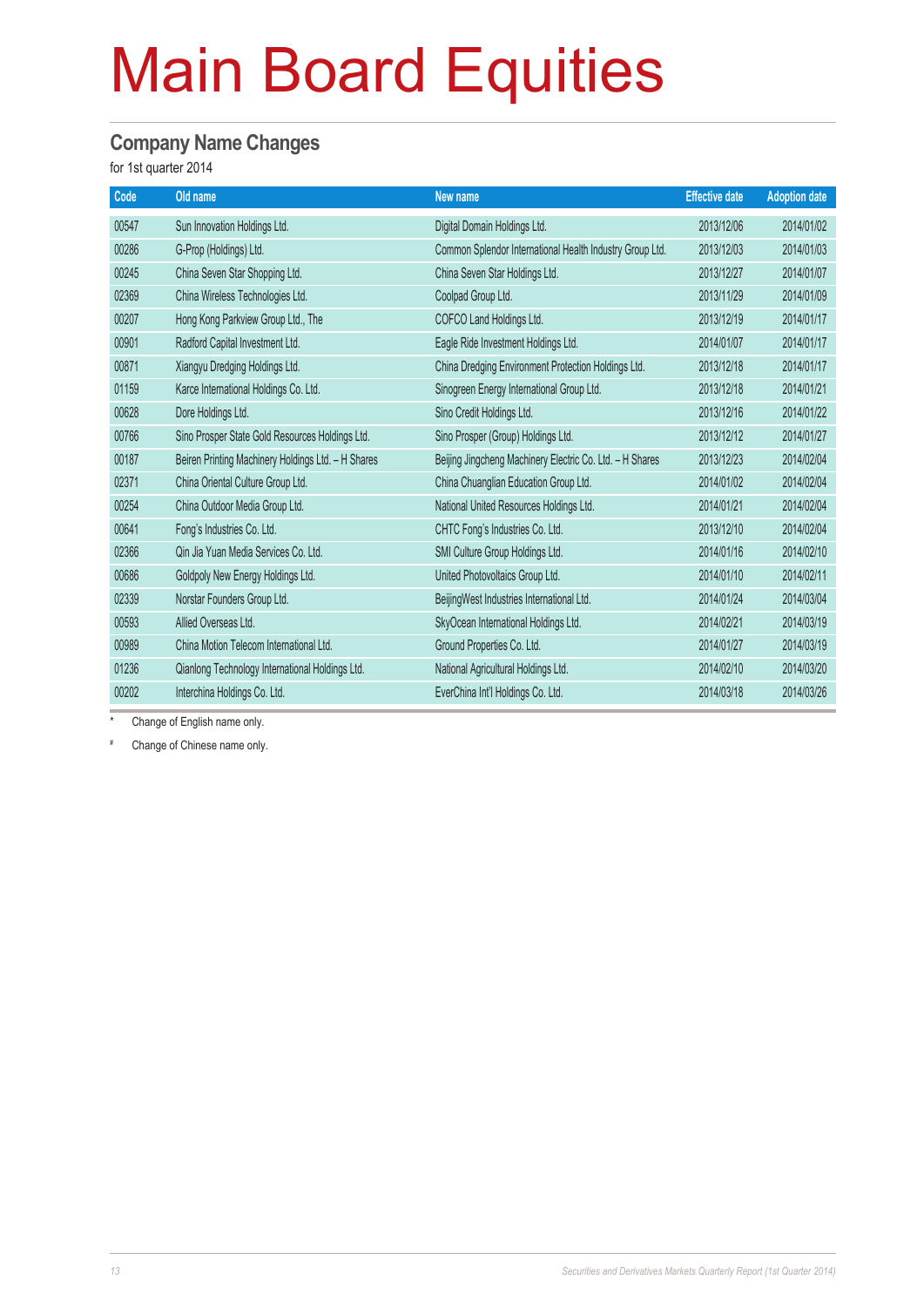#### **Bonus Issues/Bonus Warrants**

for 1st quarter 2014

| Code  | <b>Company</b>                         | <b>Particulars</b>   | Ex-date    |
|-------|----------------------------------------|----------------------|------------|
| 00211 | Styland Holdings Ltd.                  | 2 2015 wts for 10    | 2014/01/29 |
| 01613 | Synertone Communication Corporation    | 4 for 1              | 2014/02/12 |
| 00149 | China Agri-Products Exchange Ltd.      | 1 for 15 rts shares  | 2014/02/21 |
| 02322 | Noble Century Investment Holdings Ltd. | 2 for 1 rts shares   | 2014/03/07 |
| 02324 | Capital VC Ltd.                        | 1 wt for 4 offer shs | 2014/03/19 |

#### **Share Split/Consolidation**

for 1st quarter 2014

| <b>Code</b> | Company                                    | <b>Particulars</b>      | <b>Effective date</b> |
|-------------|--------------------------------------------|-------------------------|-----------------------|
| 00986       | China Environmental Energy Investment Ltd. | Split 1 into 5          | 2014/02/05            |
| 01236       | National Agricultural Holdings Ltd.        | Split 1 into 4          | 2014/02/11            |
| 00152       | Shenzhen International Holdings Ltd.       | Consolidation 10 into 1 | 2014/02/13            |
| 00149       | China Agri-Products Exchange Ltd.          | Consolidation 40 into 1 | 2014/02/18            |
| 01152       | Fornton Group Ltd.                         | Split 1 into 2          | 2014/03/06            |
| 00273       | Willie International Holdings Ltd.         | Split 1 into 5          | 2014/03/13            |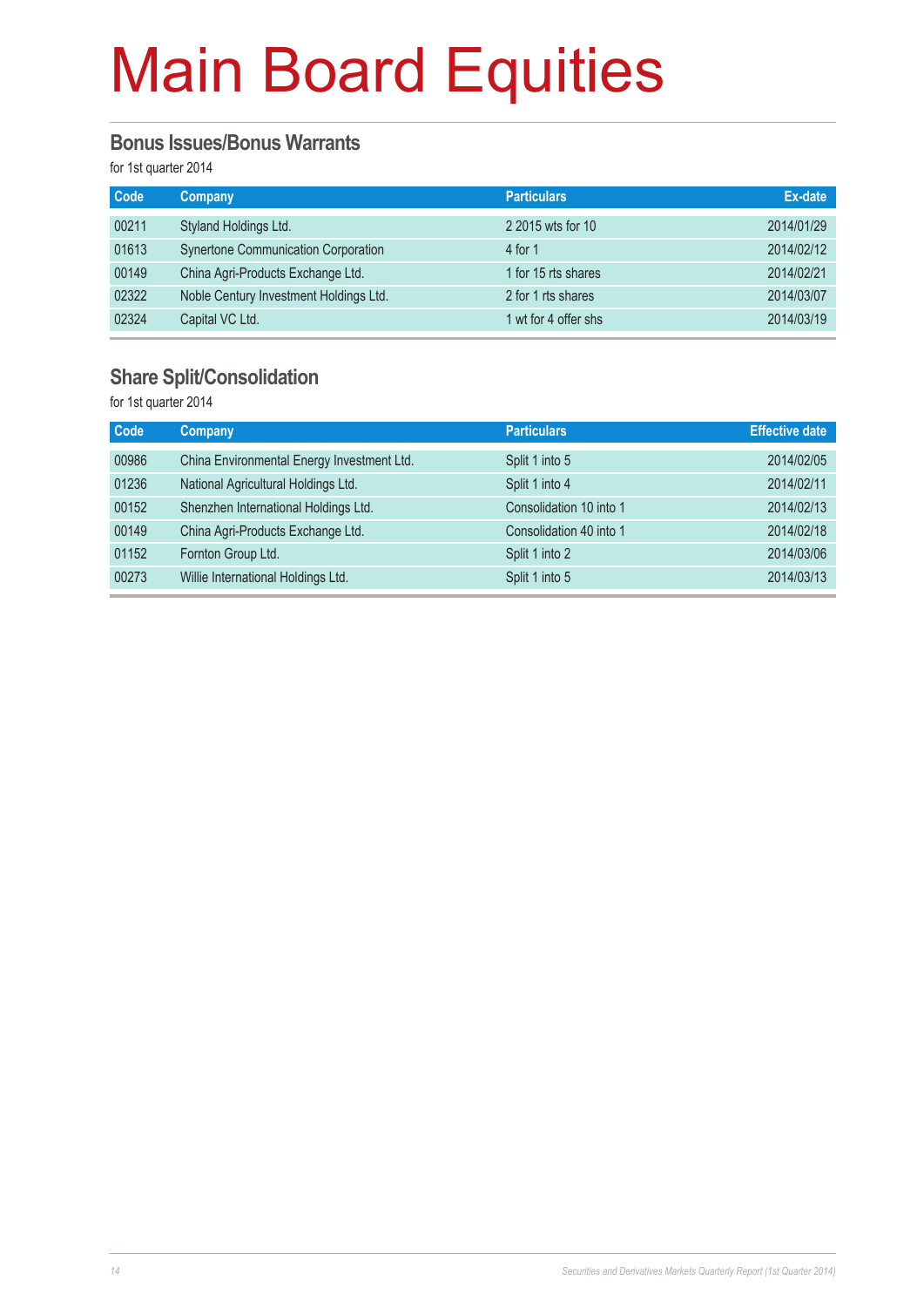#### **Rights Issues & Open Offers**

for 1st quarter 2014

| <b>Month</b> | Code  | <b>Company</b>                                | <b>Ratio</b>                       | Funds raised (HK\$ mil.) |
|--------------|-------|-----------------------------------------------|------------------------------------|--------------------------|
| Jan          | 00160 | Hon Kwok Land Investment Co., Ltd.            | Rts 1 for 2 @\$2.70                | 648.39                   |
|              | 00326 | China Star Entertainment Ltd.                 | Open offer 2 for 5 @\$0.125        | 328.37                   |
|              | 00169 | Wanda Commercial Properties (Group) Co., Ltd. | Rts 3 for 10 @\$2.88               | 2,467.51                 |
|              | 01822 | Perception Digital Holdings Ltd.              | Open offer 6 for 5 @\$0.05         | 67.23                    |
|              | 00180 | Kader Holdings Co. Ltd.                       | Rts 3 for 7 @\$0.38                | 108.37                   |
|              | 00582 | Landing International Development Ltd.        | Rts 1 for 2 @\$0.30                | 1,416.64                 |
|              | 00191 | Lai Sun Garment (International) Ltd.          | Rts 4 for 25 @\$0.834              | 215.83                   |
|              | 01333 | China Zhongwang Holdings Ltd.                 | Open offer 3 for 10 @HKD 2.61      | $7.06*$                  |
|              |       |                                               | (entitled to apply for convertible |                          |
|              |       |                                               | preference shares in lieu of all   |                          |
|              |       |                                               | or part of ordinary shares)        |                          |
| Feb          | 00643 | Carry Wealth Holdings Ltd.                    | Rts 1 for 2 @\$0.50                | 133.85                   |
|              | 01227 | National Investments Fund Ltd.                | Rts 3 for 1 @\$0.10                | 99.50                    |
|              | 00115 | Grand Field Group Holdings Ltd.               | Open offer 1 for 2 @\$0.04         | 50.76                    |
| Mar          | 01124 | Coastal Greenland Ltd.                        | Open offer 1 for 2 @\$0.25         | 348.82                   |
|              | 00149 | China Agri-Products Exchange Ltd.             | Rts 15 for 1 @HKD 0.465            | 514.58                   |
|              |       |                                               | (after consolidation 40 into 1)    |                          |
|              |       |                                               | with bonus 1 for 15 rts shs        |                          |
|              | 02322 | Noble Century Investment Holdings Ltd.        | Rts 1 for 1 @\$0.18                | 151.92                   |
|              |       |                                               | with bonus 2 for 1 rts shs         |                          |
| <b>Total</b> |       |                                               |                                    | 6,558.83                 |

\* Fund raised amount excludes the portion from convertible preference shares.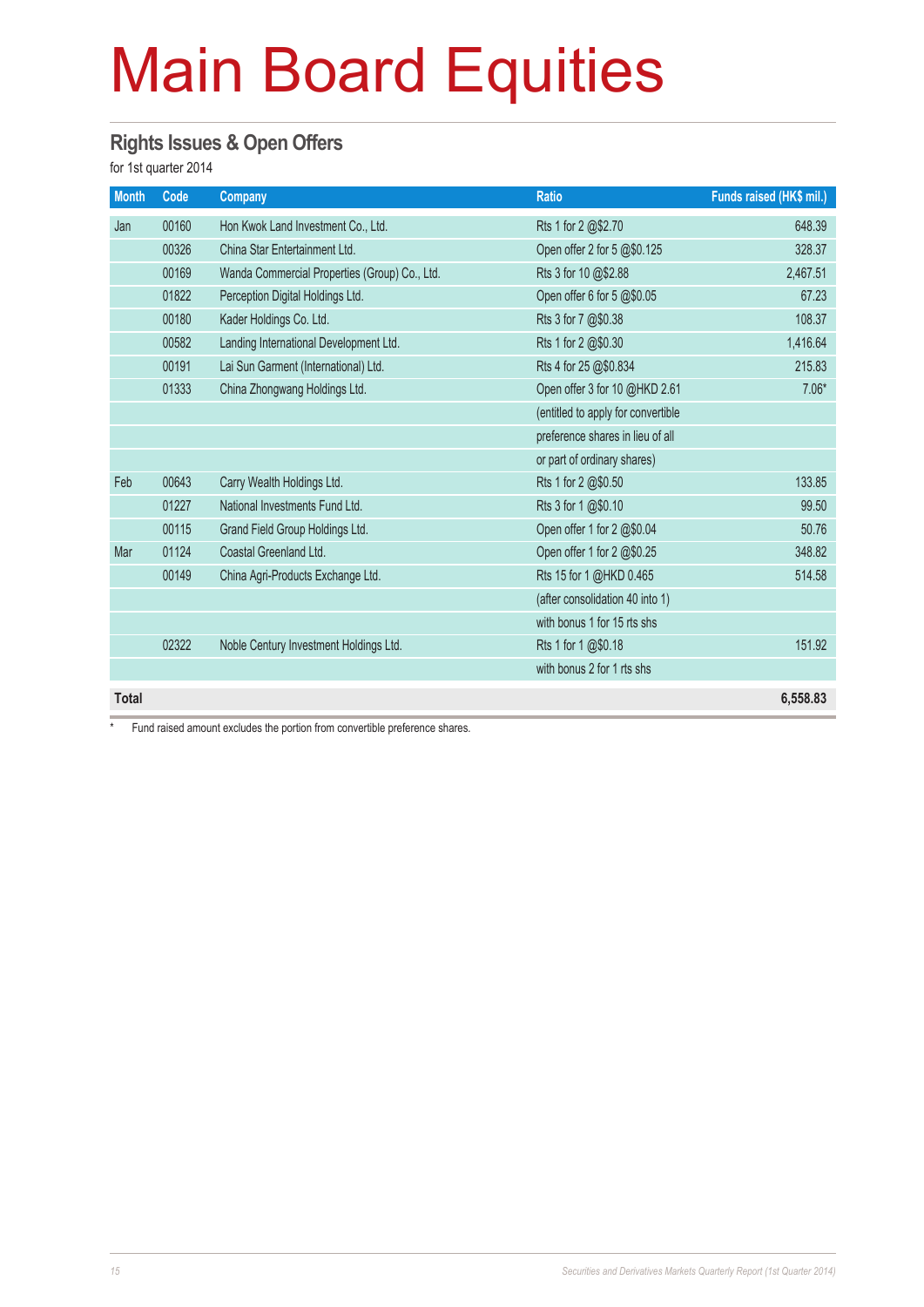#### **Placing\***

|              |       |                        | No. of new    | <b>Placing price</b> | <b>Funds raised</b> |
|--------------|-------|------------------------|---------------|----------------------|---------------------|
| <b>Month</b> | Code  | <b>Company</b>         | shares placed | (HK\$)               | (HK\$ mil.)         |
| 2014         |       |                        |               |                      |                     |
| Jan          | 00706 | <b>BEAUTI C HOLD</b>   | 2,000,000,000 | 0.100                | 200.00              |
|              | 02339 | <b>BWI INT'L</b>       | 1,351,070,395 | 0.117                | 157.81              |
|              | 06828 | C PRINT POWER          | 40,018,000    | 2.600                | 104.05              |
|              | 00204 | CHINA INV DEV          | 70,000,000    | 1.420                | 99.40               |
|              | 02883 | CHINA OILFIELD         | 276,272,000   | 21.300               | 5,884.59            |
|              | 00956 | <b>CHINA SUNTIEN</b>   | 476,725,396   | 3.350                | 1,597.03            |
|              | 01668 | <b>CHINASOUTHCITY</b>  | 680,300,000   | 2.200                | 1,496.66            |
|              | 00479 | <b>CIL HOLDINGS</b>    | 313,820,000   | 0.110                | 34.52               |
|              | 00875 | <b>CYPRESS JADE</b>    | 34,480,000    | 0.145                | 5.00                |
|              | 01777 | <b>FANTASIA</b>        | 863,600,074   | 1.413                | 1,220.18            |
|              | 02123 | <b>GOLDEN SHIELD</b>   | 113,000,000   | 0.290                | 32.77               |
|              | 00419 | <b>JIUHAO HEALTH</b>   | 285,714,285   | 0.350                | 100.00              |
|              | 01680 | <b>MACAU LEGEND</b>    | 188,000,000   | 7.250                | 1,363.00            |
|              | 00810 | <b>OPES ASIA</b>       | 71,832,000    | 0.165                | 11.85               |
|              | 01187 | PEARLRIVER TYRE        | 20,000,000    | 2.500                | 50.00               |
|              | 00364 | PING SHAN TEA          | 600,000,000   | 0.180                | 108.00              |
|              | 00460 | <b>SIHUAN PHARM</b>    | 7,067,103     | 7.550                | 53.36               |
|              | 00628 | <b>SINO CREDIT</b>     | 10,000,000    | 0.650                | 6.50                |
|              | 00702 | SINO OIL & GAS         | 300,000,000   | 0.220                | 66.00               |
|              | 01020 | SINOREF HLDGS          | 200,000,000   | 0.380                | 76.00               |
|              | 02012 | <b>SUNSHINE OIL</b>    | 90,588,235    | 1.700                | 154.00              |
|              | 00686 | <b>UNITED PV</b>       | 480,000,000   | 1.720                | 825.60              |
|              | 00881 | ZHONGSHENG HLDG        | 238,560,162   | 10.799               | 2,576.25            |
| Feb          | 02309 | <b>BIRMINGHAM INTL</b> | 1,260,000,000 | 0.050                | 63.00               |
|              | 00653 | <b>BONJOUR HOLD</b>    | 105,000,000   | 1.560                | 163.80              |
|              | 00159 | <b>BROCKMAN MINING</b> | 487,500,000   | 0.400                | 195.00              |
|              | 00108 | <b>BUILDMORE INT'L</b> | 395,920,914   | 1.000                | 395.92              |
|              | 00317 | <b>GUANGZHOU SHIP</b>  | 387,453,797   | 7.290                | 2,824.54            |
|              | 00816 | <b>HUADIAN FUXIN</b>   | 356,975,520   | 3.300                | 1,178.02            |
|              | 01029 | <b>IRC</b>             | 165,000,000   | 0.940                | 155.10              |
|              | 00776 | <b>JF FURNISHINGS</b>  | 47,867,000    | 3.140                | 150.30              |
|              | 00628 | <b>SINO CREDIT</b>     | 110,000,000   | 0.650                | 71.50               |
|              | 00039 | SINO DISTILL           | 239,032,479   | 0.405                | 96.81               |
|              | 00476 | SINOCOP RES            | 422,300,000   | 0.600                | 253.38              |
|              | 00198 | <b>SMI CORP</b>        | 550,000,000   | 0.210                | 115.50              |
|              | 00509 | <b>SUNSHINE</b>        | 155,077,000   | 0.750                | 116.31              |
|              | 02012 | SUNSHINE OIL           | 90,653,958    | 1.700                | 154.11              |
| Mar          | 00720 | <b>AUTO ITALIA</b>     | 500,000,000   | 0.125                | 62.50               |
|              | 01428 | <b>BRIGHT SMART</b>    | 75,000,000    | 1.300                | 97.50               |
|              | 02312 | CH FIN LEASING         | 88,600,000    | 0.260                | 23.04               |
|              | 00009 | CHEUNG WO IHL          | 214,200,000   | 0.560                | 119.95              |
|              | 00651 | CHI O SHIPBLDG         | 530,000,000   | 0.107                | 56.71               |
|              | 00756 | CHI TIANYI HOLD        | 103,888,000   | 1.120                | 116.35              |
|              | 00904 | <b>CHINA GREEN</b>     | 176,805,000   | 0.600                | 106.08              |
|              | 00182 | <b>CHINA WINDPOWER</b> | 880,000,000   | 0.430                | 378.40              |
|              | 01278 | <b>CHINANEWTOWN</b>    | 5,347,921,071 | 0.270                | 1,443.94            |
|              | 00471 | <b>CMMB VISION</b>     | 61,035,149    | 0.260                | 15.87               |
|              | 00764 | <b>ETERNITY INV</b>    | 91,000,000    | 0.780                | 70.98               |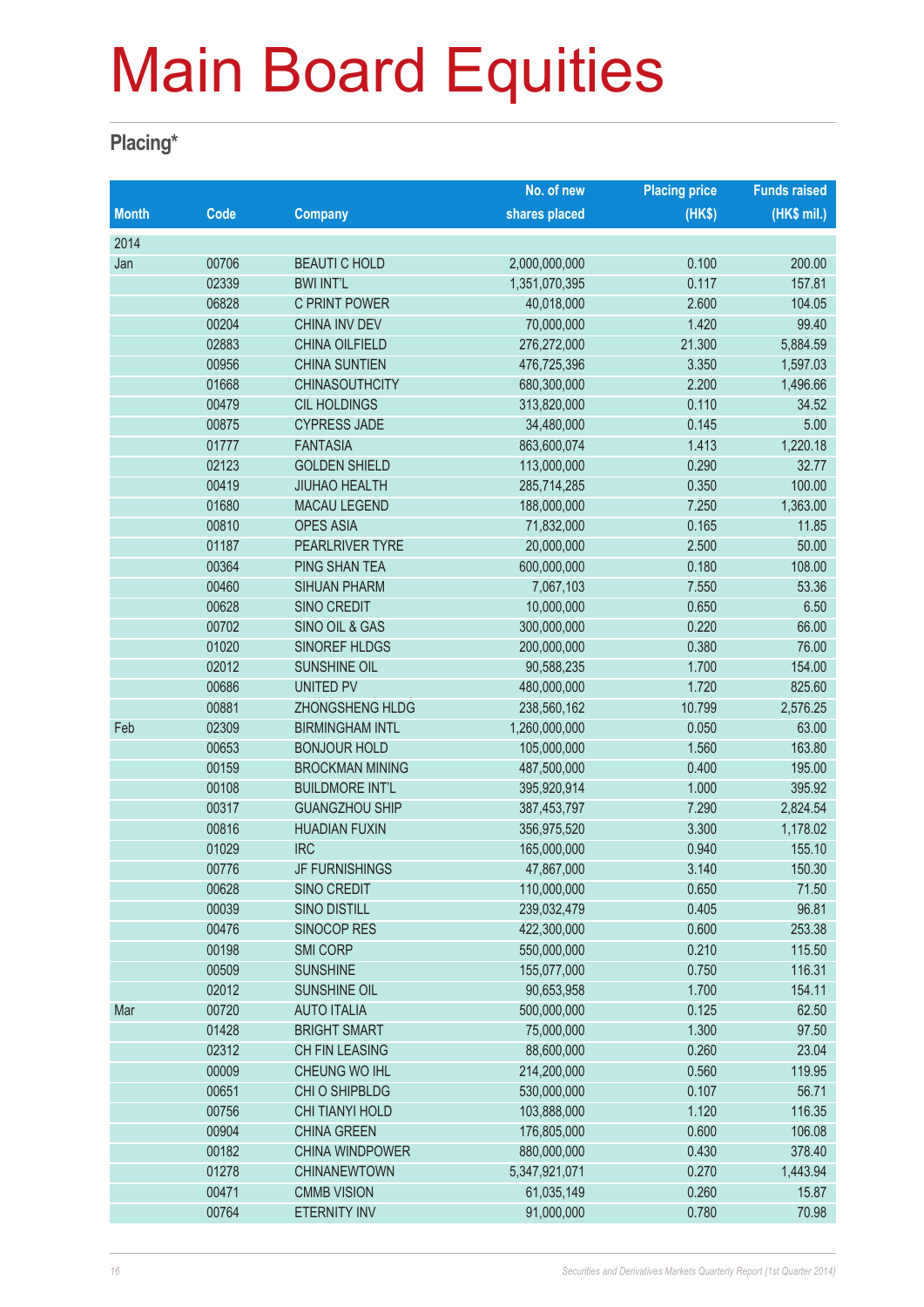|              |       |                        | No. of new    | <b>Placing price</b> | <b>Funds raised</b> |
|--------------|-------|------------------------|---------------|----------------------|---------------------|
| <b>Month</b> | Code  | <b>Company</b>         | shares placed | (HK\$)               | (HK\$ mil.)         |
|              | 00037 | FE HOTELS              | 97,768,000    | 0.190                | 18.58               |
|              | 00703 | <b>FUTURE BRIGHT</b>   | 65,400,000    | 4.300                | 281.22              |
|              | 01169 | <b>HAIER ELEC</b>      | 52,389,996    | 18.413               | 964.66              |
|              | 00381 | KIU HUNG ENERGY        | 135,000,000   | 0.175                | 23.63               |
|              | 02319 | <b>MENGNIU DAIRY</b>   | 121,236,357   | 42.500               | 5,152.55            |
|              | 01319 | <b>OIWAHPAWN</b>       | 50.000.000    | 1.450                | 72.50               |
|              | 00628 | <b>SINO CREDIT</b>     | 90,000,000    | 0.700                | 63.00               |
|              | 00628 | <b>SINO CREDIT</b>     | 90,000,000    | 0.750                | 67.50               |
|              | 00729 | <b>SINOPOLYBATTERY</b> | 1,400,000,000 | 0.500                | 700.00              |
|              | 00698 | <b>TONGDA GROUP</b>    | 600,000,000   | 1.120                | 672.00              |
| <b>Total</b> |       |                        |               |                      | 32,662.80           |

Due to the reporting time-lag, placing figures for the quarter are provisional.

\*\* Supplementary information update for previous quarters.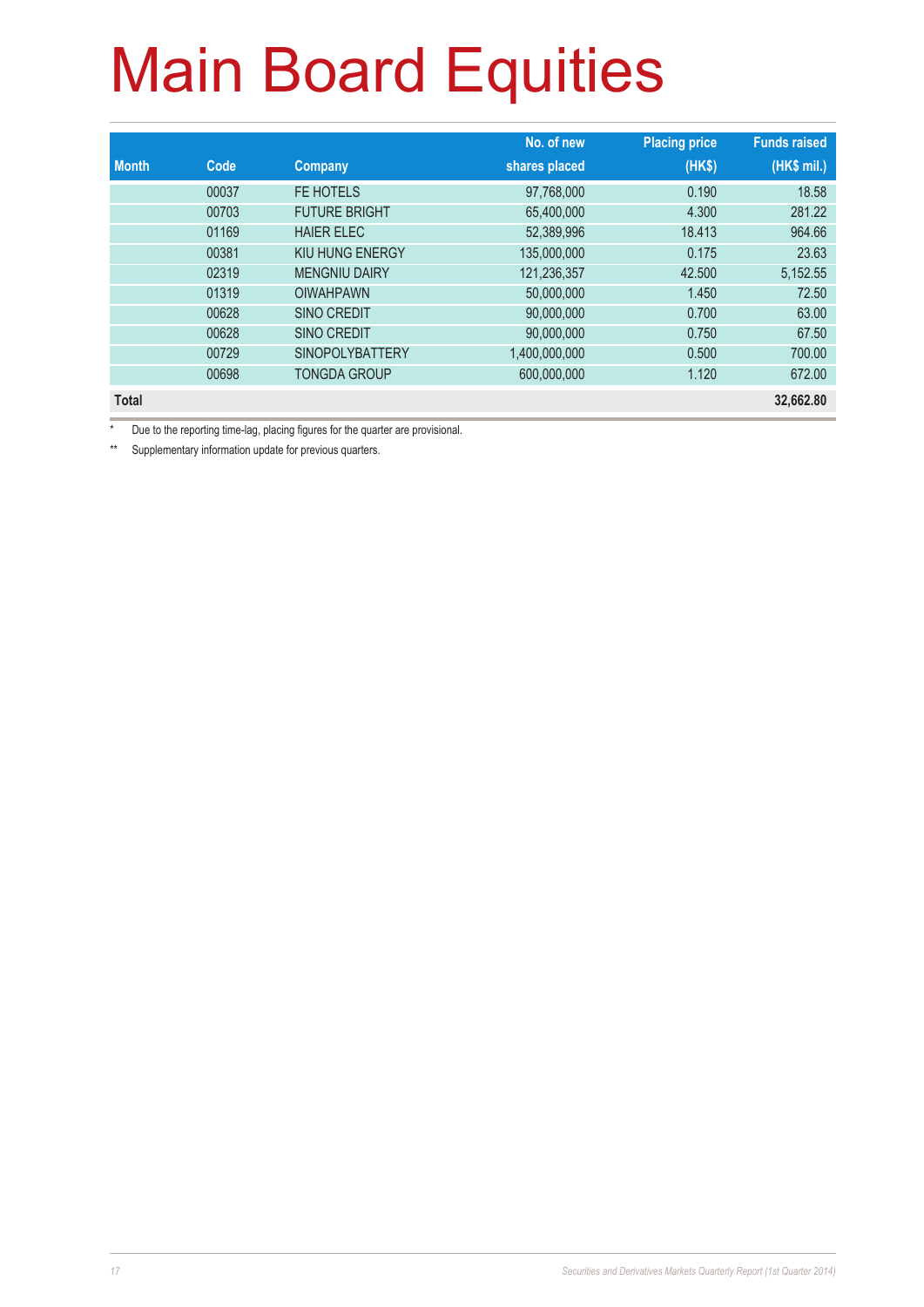### **Warrant Trading Statistics**

|      |                | <b>Equity wts</b><br>(HK\$ mil.) | <b>Derivative wts</b><br>(HK\$ mil.) | <b>Total</b><br>(HK\$ mil.) |
|------|----------------|----------------------------------|--------------------------------------|-----------------------------|
| 2013 | Q <sub>1</sub> | 25.69                            | 605,817.72                           | 605,843.41                  |
|      | Q <sub>2</sub> | 5.48                             | 428,993.08                           | 428,998.56                  |
|      | Q <sub>3</sub> | 12.47                            | 389,973.38                           | 389,985.85                  |
|      | Q4             | 37.19                            | 358,530.50                           | 358,567.70                  |
| 2014 | Q <sub>1</sub> | 30.09                            | 431,689.18                           | 431,719.27                  |

### **Warrant Market Value**

|      |                |               | <b>Equity wts</b> |               | <b>Derivative wts</b> |           | <b>Total</b> |
|------|----------------|---------------|-------------------|---------------|-----------------------|-----------|--------------|
|      |                | <b>Number</b> | (HK\$ mil.)       | <b>Number</b> | (HK\$ mil.)           | Total no. | (HK\$ mil.)  |
| 2013 | Q1             | 11            | 359.52            | 4,484         | 70,659.35             | 4,495     | 71,018.87    |
|      | Q <sub>2</sub> | 10            | 231.90            | 4.895         | 56.917.10             | 4,905     | 57,149.00    |
|      | Q3             | 9             | 280.27            | 4.696         | 91.474.60             | 4.705     | 91,754.87    |
|      | Q4             | 8             | 356.40            | 4.715         | 95,733.93             | 4,723     | 96,090.32    |
| 2014 | Q1             |               | 336.27            | 5,335         | 76,633.31             | 5,342     | 76,969.58    |

### **New Listing Statistics – Warrants**

|      |                | No. of newly listed<br>equity wts | No. of newly listed<br>derivative wts | <b>Amount raised</b><br>(HK\$ mil.) |
|------|----------------|-----------------------------------|---------------------------------------|-------------------------------------|
| 2013 | Q1             |                                   | 1,880                                 | 48,254.00                           |
|      | Q2             | っ                                 | 1,684                                 | 41,005.85                           |
|      | Q <sub>3</sub> | 0                                 | 1,654                                 | 40,026.39                           |
|      | Q4             | 0                                 | 2,046                                 | 45,648.98                           |
| 2014 | Q1             |                                   | 2,188                                 | 51,909.16                           |

#### **Newly Listed Equity Warrants**

for 1st quarter 2014

|              |                                     | Initial issued |                     |            | <b>Amount raised</b> |
|--------------|-------------------------------------|----------------|---------------------|------------|----------------------|
| <b>Code</b>  | <b>Equity warrants</b>              | amount (HK\$)  | Listing date Expiry |            | (HK\$ mil.)          |
| 01352        | Styland Holdings Ltd. Warrants 2015 | 71.315.462     | 2014/02/20          | 2015/08/18 | -                    |
| <b>Total</b> |                                     |                |                     |            | -                    |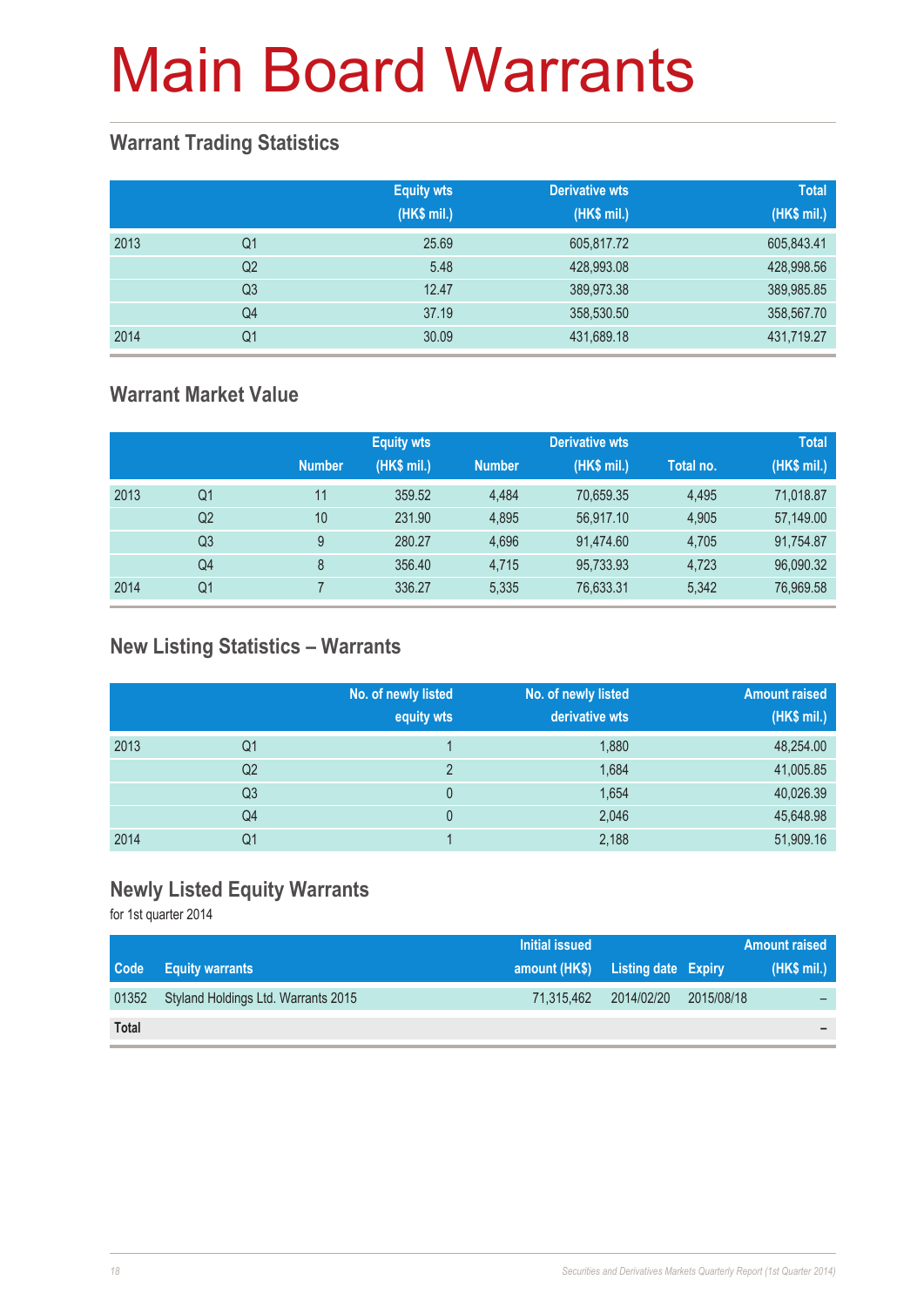#### **Newly Listed Derivative Warrants**

for 1st quarter 2014

|       |                                                               |               |                            | <b>Amount</b> |
|-------|---------------------------------------------------------------|---------------|----------------------------|---------------|
|       |                                                               | No. of        |                            | raised        |
| Code  | <b>Derivative warrants</b>                                    | issue (units) | <b>Listing date Expiry</b> | $(HK$$ mil.)  |
| 12384 | Credit Suisse AG - HSI European Warrants Apr 2014 F           | 200,000,000   | 2014/01/02 2014/04/29      | 30.00         |
| 12386 | Credit Suisse AG - HSI European Warrants Apr 2014 G           | 200,000,000   | 2014/01/02 2014/04/29      | 30.00         |
| 12382 | Credit Suisse AG - HSI European Warrants May 2014 E           | 200,000,000   | 2014/01/02 2014/05/29      | 32.00         |
| 12387 | Credit Suisse AG - HSI European Warrants May 2014 F           | 200,000,000   | 2014/01/02 2014/05/29      | 54.00         |
| 12388 | Credit Suisse AG - HSI European Warrants Jun 2014 C           | 200,000,000   | 2014/01/02 2014/06/27      | 34.00         |
| 12422 | Citigroup Global Mkt H Inc. - China Mobile Eur Wt Aug 2014 A  | 100,000,000   | 2014/01/02 2014/08/22      | 15.00         |
| 12423 | Citigroup Global Mkt H Inc. - CSOP A50 ETF Eu Wts May 2014 B  | 70,000,000    | 2014/01/02 2014/05/27      | 10.50         |
| 12421 | Citigroup Global Mkt H Inc. - Galaxy Ent Euro Wts May 2014 A  | 60,000,000    | 2014/01/02 2014/05/05      | 13.20         |
| 12419 | Citigroup Global Mkt H Inc. - Galaxy Ent Eu Put Wt Apr 14 B   | 60,000,000    | 2014/01/02 2014/04/22      | 10.80         |
| 12418 | Citigroup Global Mkt H Inc. - Henganintl Euro Wts Jul 2014 A  | 50,000,000    | 2014/01/02 2014/07/02      | 27.50         |
| 12424 | Citigroup Global Mkt H Inc. - Hutchison Eu Put Wt May 2014 A  | 60,000,000    | 2014/01/02 2014/05/26      | 10.50         |
| 12420 | Citigroup Global Mkt H Inc. - Ping An Euro Wts Jun 2014 A     | 100,000,000   | 2014/01/02 2014/06/03      | 23.00         |
| 12417 | Citigroup Global Mkt H Inc. - Tencent European Wts Apr 2014 D | 100,000,000   | 2014/01/02 2014/04/29      | 15.50         |
| 12416 | Goldman Sachs SP (Asia) - New World Dev Euro Wts Sep 2014 A   | 80,000,000    | 2014/01/02 2014/09/29      | 24.08         |
| 12374 | HK Bank - Cheung Kong European Warrants Jul 2014 A            | 80,000,000    | 2014/01/02 2014/07/02      | 36.00         |
| 12375 | HK Bank - Cheung Kong European Warrants Mar 2017 A            | 250,000,000   | 2014/01/02 2017/03/28      | 45.00         |
| 12369 | HK Bank - China Life European Warrants Sep 2014 B             | 100,000,000   | 2014/01/02 2014/09/23      | 15.00         |
| 12373 | HK Bank - Ch Ship Cont European Warrants Jul 2014 A           | 50,000,000    | 2014/01/02 2014/07/28      | 12.50         |
| 12368 | HK Bank - Sands China European Warrants Jul 2014 A            | 80,000,000    | 2014/01/02 2014/07/02      | 36.00         |
| 12372 | HK Bank - Tencent European Warrants Jun 2014 D                | 100,000,000   | 2014/01/02 2014/06/10      | 25.00         |
| 12370 | HK Bank - Tencent European Put Warrants Jun 2014 C            | 100,000,000   | 2014/01/02 2014/06/03      | 15.00         |
| 12371 | HK Bank – Tencent European Put Warrants Jul 2014 B            | 100,000,000   | 2014/01/02 2014/07/02      | 25.00         |
| 12415 | J P Morgan SP BV - CSOP A50 ETF European Warrants Jul 2015 B  | 200,000,000   | 2014/01/02 2015/07/06      | 30.00         |
| 12414 | J P Morgan SP BV - A50 China European Warrants Dec 2015 A     | 200,000,000   | 2014/01/02 2015/12/23      | 30.00         |
| 12390 | Macquarie Bank Ltd. - CSOP A50 ETF European Wts Jul 2014 A    | 40,000,000    | 2014/01/02 2014/07/03      | 10.00         |
| 12413 | SGA Societe Generale Acceptance N.V. - CLife Eu Wt Aug 2014 D | 180,000,000   | 2014/01/02 2014/08/04      | 37.80         |
| 12376 | SGA Societe Generale Acceptance N.V. - Ch Mob Eu Wt Jul 14 A  | 100,000,000   | 2014/01/02 2014/07/02      | 21.00         |
| 12379 | SGA Societe Generale Acceptance N.V. - HSBC Eu Wt Jul 2014 A  | 100,000,000   | 2014/01/02 2014/07/02      | 25.00         |
| 12381 | SGA Societe Generale Acceptance N.V. - HWL Eur Put Wt Jul14D  | 70,000,000    | 2014/01/02 2014/07/02      | 15.40         |
| 12405 | UBS AG - AIA European Put Warrants Jul 2014 B                 | 50,000,000    | 2014/01/02 2014/07/02      | 12.50         |
| 12412 | UBS AG - BOCL European Warrants Aug 2014 A                    | 100,000,000   | 2014/01/02 2014/08/26      | 18.00         |
| 12393 | UBS AG - CC Bank European Put Warrants Jul 2014 D             | 100,000,000   | 2014/01/02 2014/07/14      | 28.00         |
| 12392 | UBS AG - China Mobile European Put Warrants Jul 2014 B        | 100,000,000   | 2014/01/02 2014/07/02      | 40.00         |
| 12400 | UBS AG - A50 China European Put Warrants Jul 2014 B           | 50,000,000    | 2014/01/02 2014/07/02      | 15.00         |
| 12408 | UBS AG - Galaxy Ent European Put Warrants Jun 2014 D          | 70,000,000    | 2014/01/02 2014/06/16      | 10.50         |
| 12398 | UBS AG - HKEx European Put Warrants Jul 2014 B                | 40,000,000    | 2014/01/02 2014/07/02      | 10.00         |
| 12397 | UBS AG - HSBC European Put Warrants Jun 2014 C                | 100,000,000   | 2014/01/02 2014/06/09      | 26.00         |
| 12411 | UBS AG - Haitong Sec European Warrants Nov 2014 A             | 80,000,000    | 2014/01/02 2014/11/26      | 18.40         |
| 12404 | UBS AG - Hutchison European Put Warrants Jun 2014 D           | 70,000,000    | 2014/01/02 2014/06/23      | 16.10         |
| 12403 | UBS AG - ICBC European Put Warrants Jul 2014 C                | 60,000,000    | 2014/01/02 2014/07/14      | 15.00         |
| 12407 | UBS AG - Sands China European Put Warrants Jul 2014 A         | 40,000,000    | 2014/01/02 2014/07/02      | 10.00         |
| 12391 | UBS AG - SPDR Gold Trust European Warrants Jul 2014 A         | 100,000,000   | 2014/01/02 2014/07/02      | 60.00         |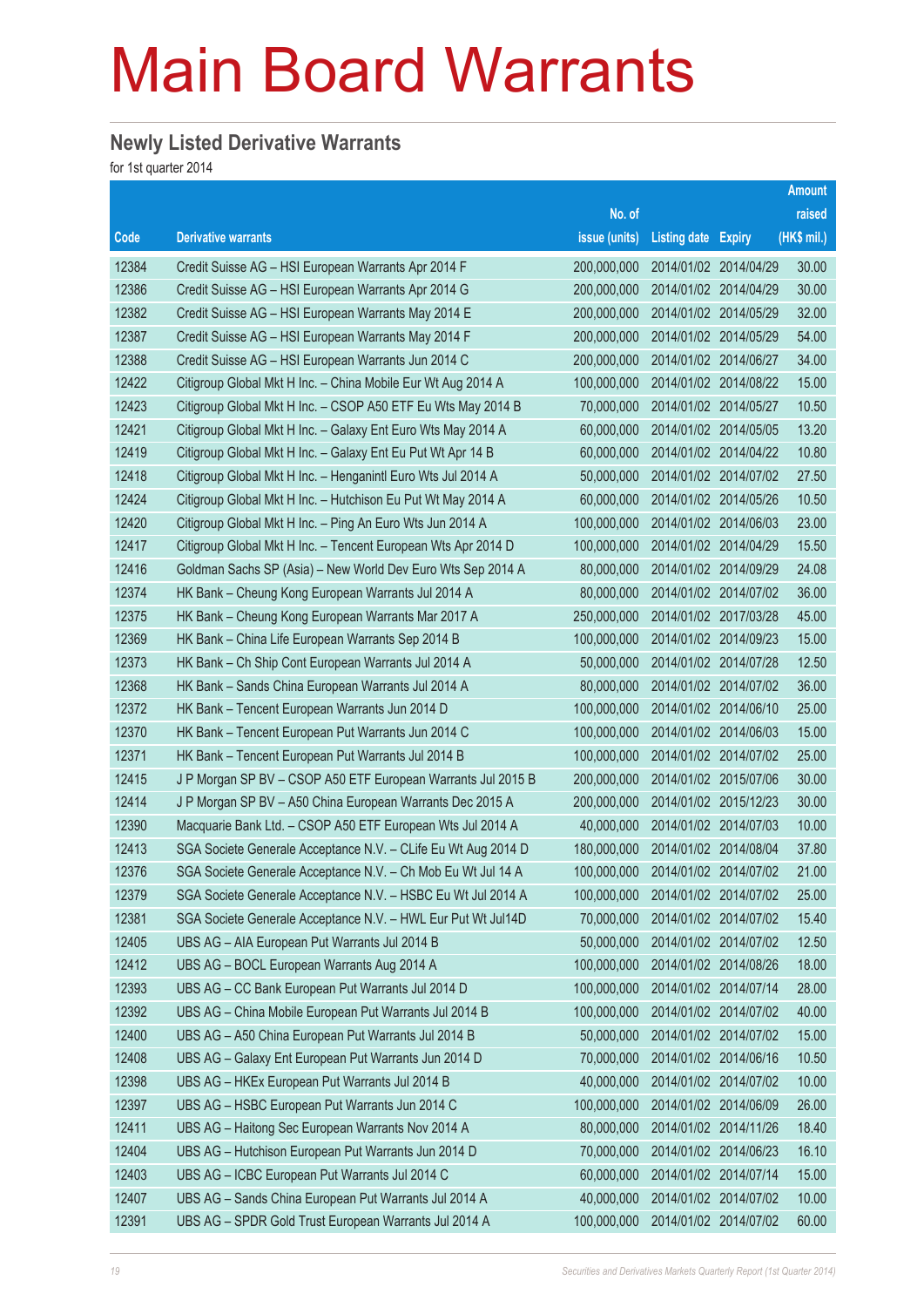|         |                                                               |               |                            |                       | <b>Amount</b> |
|---------|---------------------------------------------------------------|---------------|----------------------------|-----------------------|---------------|
|         |                                                               | No. of        |                            |                       | raised        |
| Code    | <b>Derivative warrants</b>                                    | issue (units) | <b>Listing date Expiry</b> |                       | (HK\$ mil.)   |
| 12410   | UBS AG - Tencent Holdings European Put Warrants Jun 2014 E    | 100,000,000   |                            | 2014/01/02 2014/06/24 | 39.00         |
| 12409   | UBS AG - Tencent Holdings European Put Warrants Jul 2014 B    | 100,000,000   |                            | 2014/01/02 2014/07/02 | 15.00         |
| 21836 # | Merrill Lynch Int'l & Co. C.V. - HSI European Wts Feb 2014 A  | 210,000,000   |                            | 2014/01/02 2014/02/27 | 10.08         |
| 12427   | J P Morgan SP BV - CAM CSI300 European Warrants Jul 2014 A    | 150,000,000   |                            | 2014/01/03 2014/07/02 | 37.50         |
| 12426   | J P Morgan SP BV - CSOP A50 ETF European Warrants Jul 2014 A  | 150,000,000   |                            | 2014/01/03 2014/07/02 | 37.50         |
| 12428   | J P Morgan SP BV - China Tel European Warrants Jul 2014 A     | 100,000,000   |                            | 2014/01/03 2014/07/02 | 25.00         |
| 12425   | J P Morgan SP BV - A50 China European Warrants Jul 2014 A     | 150,000,000   |                            | 2014/01/03 2014/07/02 | 40.35         |
| 12444   | Credit Suisse AG - Agricultural Bank European Wts Jul 2014 A  | 70,000,000    | 2014/01/06 2014/07/21      |                       | 17.50         |
| 12440   | Credit Suisse AG - CC Bank European Warrants Jun 2014 A       | 80,000,000    |                            | 2014/01/06 2014/06/30 | 17.60         |
| 12447   | Credit Suisse AG - CC Bank European Put Warrants Jul 2014 C   | 70,000,000    |                            | 2014/01/06 2014/07/07 | 18.90         |
| 12443   | Credit Suisse AG - Cheung Kong European Warrants Jul 2014 A   | 70,000,000    |                            | 2014/01/06 2014/07/07 | 35.00         |
| 12436   | Credit Suisse AG - China Mobile European Warrants Apr 2014 F  | 80,000,000    |                            | 2014/01/06 2014/04/17 | 23.20         |
| 12435   | Credit Suisse AG - China Mobile European Warrants Jun 2014 B  | 80,000,000    |                            | 2014/01/06 2014/06/09 | 31.20         |
| 12450   | Credit Suisse AG - CSOP A50 ETF Euro Put Wts Dec 2014 A       | 70,000,000    |                            | 2014/01/06 2014/12/23 | 10.50         |
| 12449   | Credit Suisse AG - A50 China European Put Wts Jul 2014 A      | 70,000,000    |                            | 2014/01/06 2014/07/07 | 21.00         |
| 12442   | Credit Suisse AG - Hutchison European Put Wts Jun 2014 E      | 70,000,000    |                            | 2014/01/06 2014/06/23 | 14.00         |
| 12441   | Credit Suisse AG - ICBC European Warrants May 2014 B          | 80,000,000    |                            | 2014/01/06 2014/05/27 | 24.00         |
| 12448   | Credit Suisse AG - ICBC European Put Warrants Jul 2014 C      | 70,000,000    |                            | 2014/01/06 2014/07/07 | 17.50         |
| 12437   | Credit Suisse AG - Jiangxi Copper European Wts Oct 2014 C     | 70,000,000    |                            | 2014/01/06 2014/10/27 | 17.50         |
| 12438   | Credit Suisse AG - KECL European Warrants Jun 2015 A          | 80,000,000    |                            | 2014/01/06 2015/06/23 | 16.00         |
| 12439   | Credit Suisse AG - Kingsoft European Warrants Jun 2014 B      | 80,000,000    |                            | 2014/01/06 2014/06/27 | 17.60         |
| 12445   | Credit Suisse AG - Ping An European Warrants Jul 2014 B       | 80,000,000    |                            | 2014/01/06 2014/07/07 | 40.00         |
| 12433   | Credit Suisse AG - SHK Ppt European Warrants Jun 2014 C       | 70,000,000    |                            | 2014/01/06 2014/06/10 | 27.30         |
| 12430   | HK Bank - AIA European Put Warrants May 2014 B                | 80,000,000    |                            | 2014/01/06 2014/05/27 | 12.00         |
| 12429   | HK Bank - Haitong Sec European Warrants Dec 2014 C            | 80,000,000    | 2014/01/06 2014/12/01      |                       | 20.00         |
| 12431   | HK Bank - PetroChina European Warrants Jul 2014 A             | 60,000,000    | 2014/01/06 2014/07/07      |                       | 18.00         |
| 12454   | J P Morgan SP BV - China EB Int'l European Wts Apr 2015 A     | 200,000,000   |                            | 2014/01/06 2015/04/02 | 50.00         |
| 12453   | J P Morgan SP BV - Tencent European Warrants Apr 2014 F       | 200,000,000   | 2014/01/06 2014/04/25      |                       | 30.00         |
| 12452   | J P Morgan SP BV - Tencent European Put Warrants Jul 2014 D   | 200,000,000   | 2014/01/06 2014/07/07      |                       | 87.20         |
| 12451   | SGA Societe Generale Acceptance N.V. - Tencent Eu Wt Sep 14 A | 150,000,000   | 2014/01/06 2014/09/03      |                       | 33.75         |
| 12498   | BNP Paribas Arbit Issu B.V. - CC Bank Euro Wts Jan 2015 A     | 100,000,000   |                            | 2014/01/07 2015/01/05 | 25.00         |
| 12496   | BNP Paribas Arbit Issu B.V. - Tencent HIdgs Eu Wt Aug 2014 B  | 100,000,000   |                            | 2014/01/07 2014/08/04 | 25.00         |
| 12497   | BNP Paribas Arbit Issu B.V. - Tencent Eu Put Wt Jul 2014 B    | 100,000,000   |                            | 2014/01/07 2014/07/03 | 23.00         |
| 12492   | Credit Suisse AG - China EB Int'l European Wts Apr 2015 A     | 70,000,000    | 2014/01/07 2015/04/27      |                       | 17.50         |
| 12477   | Credit Suisse AG - Cheung Kong European Warrants May 2014 A   | 70,000,000    |                            | 2014/01/07 2014/05/30 | 10.50         |
| 12478   | Credit Suisse - Cheung Kong European Put Warrants Jun 2014 B  | 70,000,000    |                            | 2014/01/07 2014/06/30 | 16.10         |
| 12483   | Credit Suisse AG - China Mobile European Warrants Jun 2014 C  | 80,000,000    |                            | 2014/01/07 2014/06/30 | 16.80         |
| 12484   | Credit Suisse AG - China Mobile European Put Wts Jun 2014 D   | 70,000,000    | 2014/01/07 2014/06/23      |                       | 13.30         |
| 12487   | Credit Suisse AG - China Shenhua European Wts Sep 2014 A      | 70,000,000    |                            | 2014/01/07 2014/09/29 | 12.60         |
| 12495   | Credit Suisse AG - A50 China European Warrants May 2014 B     | 70,000,000    | 2014/01/07 2014/05/26      |                       | 11.90         |
| 12490   | Credit Suisse AG - Hutchison European Put Wts Jul 2014 A      | 70,000,000    | 2014/01/07 2014/07/07      |                       | 31.50         |
| 12486   | Credit Suisse AG - Lenovo European Warrants May 2014 A        | 70,000,000    | 2014/01/07 2014/05/26      |                       | 26.60         |
| 12479   | Credit Suisse AG - Lumena Newmat European Wts Oct 2014 A      | 70,000,000    | 2014/01/07 2014/10/31      |                       | 10.50         |
| 12494   | Credit Suisse AG - Melco Int'l Dev European Wts Apr 2014 A    | 70,000,000    | 2014/01/07 2014/04/28      |                       | 12.60         |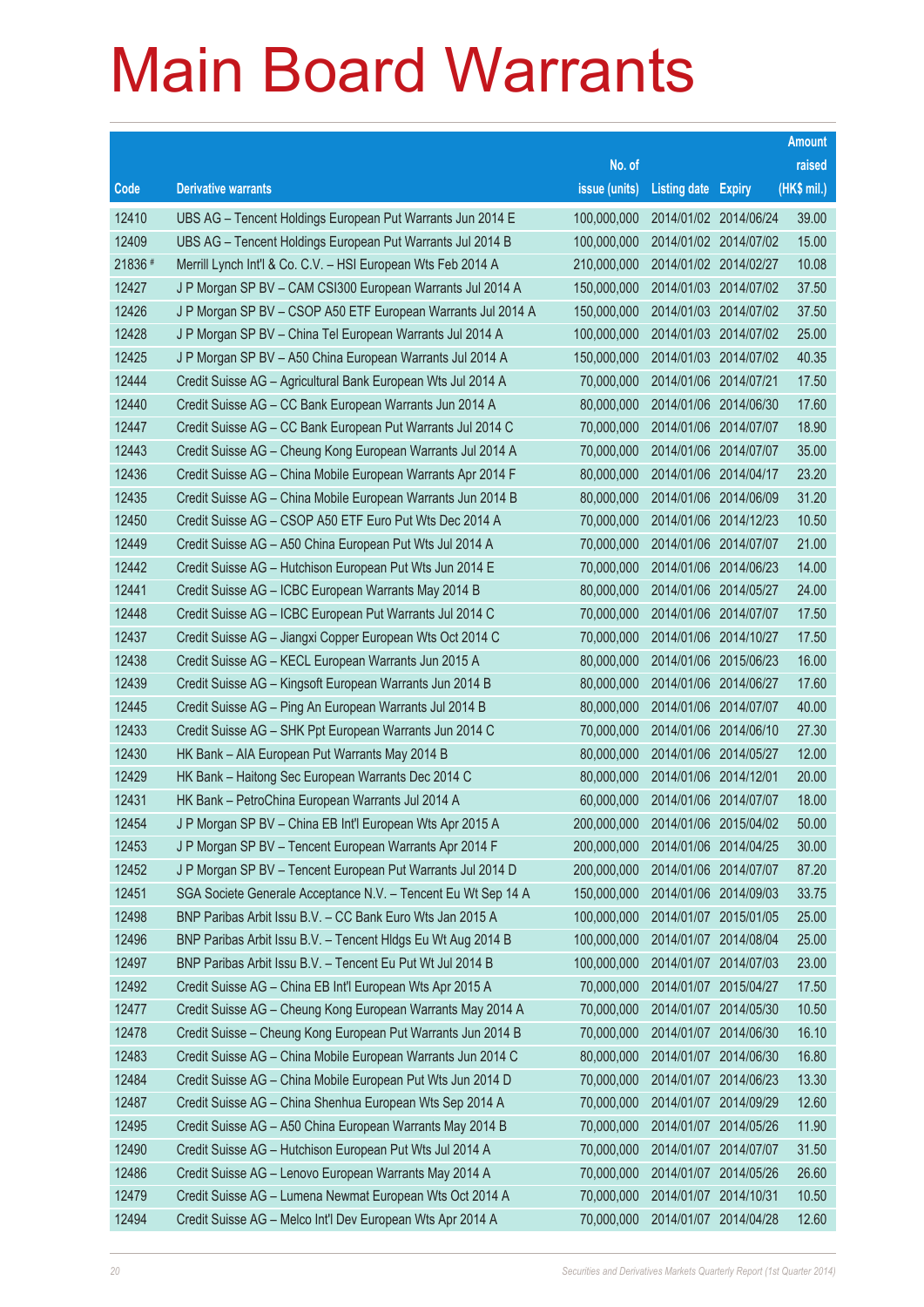|         |                                                                |               |                       |            | <b>Amount</b> |
|---------|----------------------------------------------------------------|---------------|-----------------------|------------|---------------|
|         |                                                                | No. of        |                       |            | raised        |
| Code    | <b>Derivative warrants</b>                                     | issue (units) | Listing date Expiry   |            | (HK\$ mil.)   |
| 12482   | Credit Suisse AG - PetroChina European Warrants May 2014 C     | 70,000,000    | 2014/01/07 2014/05/30 |            | 19.60         |
| 12488   | Credit Suisse AG – Ping An European Warrants Apr 2014 A        | 80,000,000    | 2014/01/07 2014/04/28 |            | 50.40         |
| 12489   | Credit Suisse AG - Stanchart European Warrants Mar 2015 A      | 70,000,000    | 2014/01/07 2015/03/30 |            | 12.60         |
| 12480   | Credit Suisse AG – Tencent Holdings European Wts Jun 2014 J    | 100,000,000   | 2014/01/07 2014/06/30 |            | 25.00         |
| 12481   | Credit Suisse AG - ZTE European Warrants Sep 2014 A            | 70,000,000    | 2014/01/07 2014/09/29 |            | 10.50         |
| 12472   | Goldman Sachs SP (Asia) - China Mobile Euro Wts Jul 2014 A     | 80,000,000    | 2014/01/07 2014/07/07 |            | 21.28         |
| 12469   | Goldman Sachs SP (Asia) - CSOP A50 ETF Euro Wts Jul 2014 A     | 80,000,000    | 2014/01/07 2014/07/07 |            | 22.64         |
| 12471   | Goldman Sachs SP (Asia) – KECL European Warrants Jun 2015 A    | 80,000,000    | 2014/01/07 2015/06/23 |            | 12.40         |
| 12476   | Goldman Sachs SP (Asia) – Tencent European Wt Jun 2014 E       | 120,000,000   | 2014/01/07 2014/06/30 |            | 18.00         |
| 12499   | Goldman Sachs SP (Asia) – Tencent European Put Wt Jun 2014 F   | 120,000,000   | 2014/01/07 2014/06/09 |            | 20.16         |
| 12500   | Goldman Sachs SP (Asia) - Tencent European Put Wt Jul 2014 A   | 120,000,000   | 2014/01/07 2014/07/07 |            | 32.16         |
| 12470   | Goldman Sachs SP (Asia) – Wharf European Warrants Sep 2014 A   | 68,000,000    | 2014/01/07 2014/09/02 |            | 17.14         |
| 12467   | HK Bank - CNOOC European Warrants Dec 2014 A                   | 100,000,000   | 2014/01/07 2014/12/29 |            | 15.00         |
| 12463   | HK Bank – China Overseas European Warrants Jul 2014 A          | 80,000,000    | 2014/01/07 2014/07/28 |            | 12.00         |
| 12455   | HK Bank - China Tel European Warrants Jul 2014 A               | 80,000,000    | 2014/01/07 2014/07/07 |            | 20.00         |
| 12464   | HK Bank - China Unicom European Warrants Oct 2014 A            | 80,000,000    | 2014/01/07 2014/10/31 |            | 12.00         |
| 12459   | HK Bank - Foxconn European Warrants Jul 2014 B                 | 60,000,000    | 2014/01/07 2014/07/31 |            | 21.00         |
| 12460   | HK Bank - A50 China European Warrants Jul 2014 A               | 60,000,000    | 2014/01/07 2014/07/31 |            | 30.00         |
| 12465   | HK Bank - KECL European Warrants Jul 2015 A                    | 80,000,000    | 2014/01/07 2015/07/28 |            | 12.80         |
| 12458   | HK Bank – SPDR Gold Trust European Warrants Jul 2014 A         | 60,000,000    | 2014/01/07 2014/07/07 |            | 15.00         |
| 12456   | HK Bank - Tencent European Put Warrants Apr 2014 H             | 100,000,000   | 2014/01/07 2014/04/22 |            | 15.00         |
| 12457   | HK Bank - Tencent European Put Warrants Jul 2014 C             | 80,000,000    | 2014/01/07 2014/07/09 |            | 25.60         |
| 12502   | Standard Chartered Bank - Tencent Hidg Euro Wts Apr 2014 E     | 100,000,000   | 2014/01/07 2014/04/25 |            | 18.00         |
| 12501   | Standard Chartered Bank - Tencent Hidg Eu Put Wts Jun 2014 D   | 100,000,000   | 2014/01/07 2014/06/24 |            | 33.00         |
| 12468   | SGA Societe Generale Acceptance N.V. - HSBC Eu Put Wt Jun 14D  | 100,000,000   | 2014/01/07 2014/06/09 |            | 17.50         |
| 10271   | SGA Societe Generale Acceptance NV - Nikkei 225 Eu Wt Sep 14 A | 150,000,000   | 2014/01/07 2014/09/12 |            | 37.50         |
| 22083 # | Standard Chartered Bank - A50 China Euro Warrants Aug 2014 A   | 200,000,000   | 2014/01/07 2014/08/08 |            | 15.40         |
| 12503   | SGA Societe Generale Acceptance N.V. - Greatwall Eu Wt Oct16A  | 400,000,000   | 2014/01/08 2016/10/31 |            | 60.00         |
| 12506   | UBS AG - Tencent Holdings European Warrants Jul 2014 C         | 100,000,000   | 2014/01/08 2014/07/07 |            | 25.00         |
| 12529   | BNP Paribas Arbit Issu B.V. - China Coal Euro Wts Oct 2014 A   | 65,000,000    | 2014/01/09 2014/10/06 |            | 16.25         |
| 12526   | BNP Paribas Arbit Issu B.V. - CMS European Warrants Jan 17 A   | 70,000,000    | 2014/01/09 2017/01/04 |            | 17.50         |
| 12524   | BNP Paribas Arbit Issu B.V. - Sh Ind H European Wts Jul 15 A   | 24,000,000    | 2014/01/09 2015/07/03 |            | 10.08         |
| 12525   | BNP Paribas Arbit Issu B.V. - Tencent HIdgs Eu Wt Jan 2015 A   | 100,000,000   | 2014/01/09 2015/01/05 |            | 25.00         |
| 12527   | BNP Paribas Arbit Issu B.V. - Yanzhou Coal Eur Wt Oct 2014 A   | 35,000,000    | 2014/01/09 2014/10/06 |            | 10.15         |
| 12520   | Credit Suisse AG - Kingsoft European Warrants Jul 2014 B       | 80,000,000    | 2014/01/09 2014/07/14 |            | 20.00         |
| 12519   | Credit Suisse AG - Kingsoft European Put Warrants Jul 2014 A   | 80,000,000    | 2014/01/09 2014/07/14 |            | 28.00         |
| 12518   | Credit Suisse AG - Tencent Holdings Euro Put Wts Jul 2014 A    | 100,000,000   | 2014/01/09 2014/07/14 |            | 36.00         |
| 12535   | J P Morgan SP BV - China Coal European Warrants Jun 2014 A     | 100,000,000   | 2014/01/09 2014/06/24 |            | 15.00         |
| 12530   | J P Morgan SP BV - Sinopec Corp European Warrants Jul 2014 B   | 200,000,000   | 2014/01/09 2014/07/08 |            | 50.00         |
| 12509   | J P Morgan SP BV - HSCEI European Put Warrants Jul 2014 B      | 300,000,000   | 2014/01/09 2014/07/30 |            | 75.00         |
| 12534   | J P Morgan SP BV - Kingsoft European Warrants Jul 2014 B       | 100,000,000   | 2014/01/09 2014/07/08 |            | 25.00         |
| 12533   | J P Morgan SP BV - Ping An European Warrants Jul 2014 A        | 200,000,000   | 2014/01/09 2014/07/04 |            | 48.00         |
| 12532   | J P Morgan SP BV - Tencent European Warrants Jun 2014 B        | 200,000,000   | 2014/01/09            | 2014/06/27 | 40.40         |
| 12531   | J P Morgan SP BV - Yanzhou Coal European Warrants Jun 2014 A   | 60,000,000    | 2014/01/09 2014/06/24 |            | 11.64         |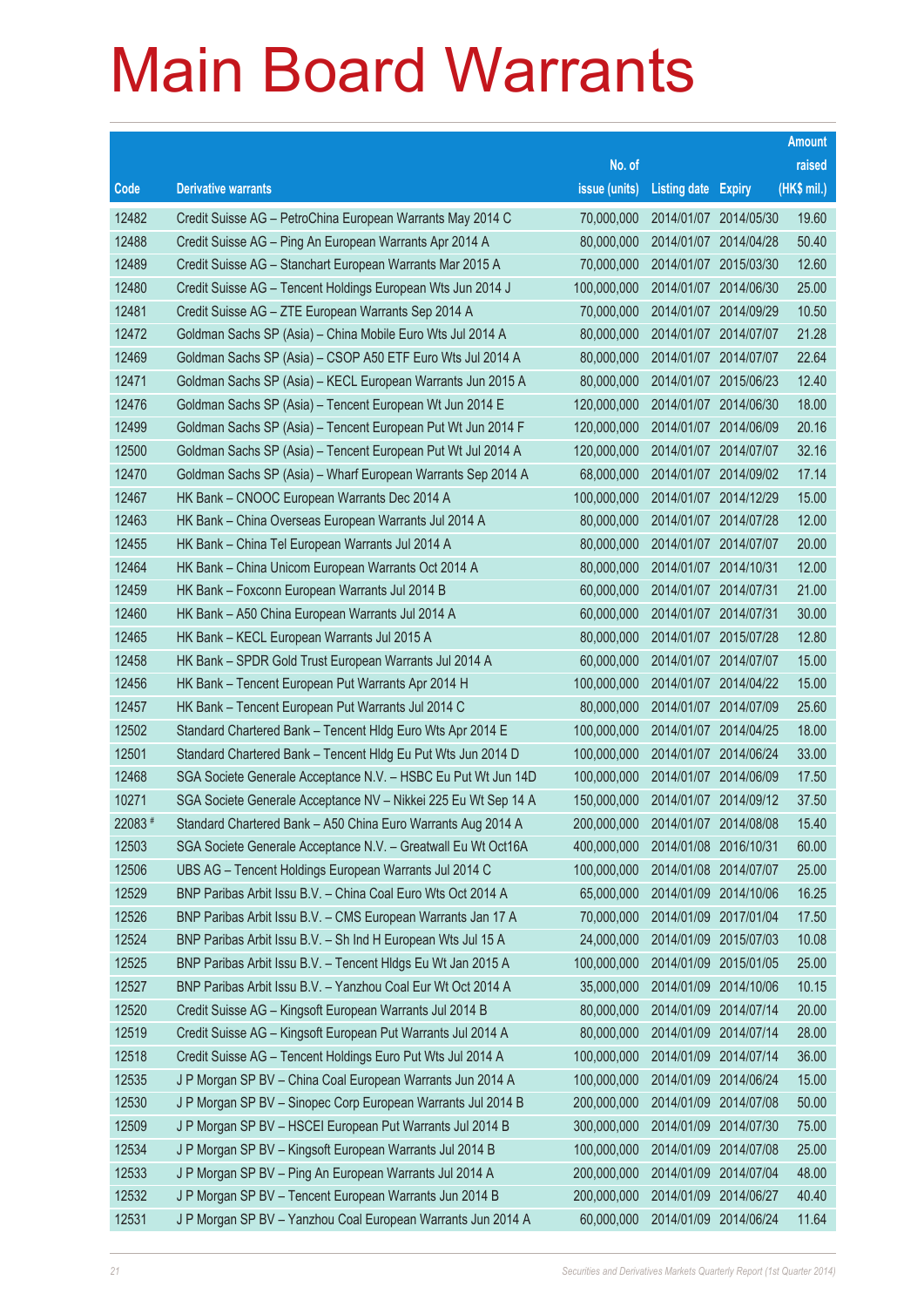|         |                                                                |               |                            |                       | <b>Amount</b> |
|---------|----------------------------------------------------------------|---------------|----------------------------|-----------------------|---------------|
|         |                                                                | No. of        |                            |                       | raised        |
| Code    | <b>Derivative warrants</b>                                     | issue (units) | <b>Listing date Expiry</b> |                       | (HK\$ mil.)   |
| 12523   | Macquarie Bank Ltd. - China EB Int'l European Wts Jan 2015 A   | 100,000,000   |                            | 2014/01/09 2015/01/05 | 25.00         |
| 12508   | Macquarie Bank Ltd. - A50 China European Warrants May 2014 A   | 50,000,000    |                            | 2014/01/09 2014/05/05 | 10.00         |
| 12521   | Macquarie Bank Ltd. - Kingsoft European Warrants Jul 2014 A    | 100,000,000   | 2014/01/09 2014/07/09      |                       | 25.00         |
| 12516   | SGA Societe Generale Acceptance N.V. - Petch Eu Wt Jul 2014B   | 60,000,000    |                            | 2014/01/09 2014/07/02 | 23.40         |
| 12517   | SGA Societe Generale Acceptance N.V - Tencent Eu Put Wt Aug14A | 150,000,000   |                            | 2014/01/09 2014/08/04 | 78.00         |
| 12511   | UBS AG - Kingsoft European Warrants Apr 2014 B                 | 100,000,000   |                            | 2014/01/09 2014/04/25 | 17.00         |
| 12515   | UBS AG - Tencent Holdings European Warrants Sep 2014 A         | 100,000,000   | 2014/01/09 2014/09/08      |                       | 25.00         |
| 12514   | UBS AG - Tencent Holdings European Put Warrants Jul 2014 D     | 100,000,000   |                            | 2014/01/09 2014/07/08 | 47.00         |
| 26745 # | Goldman Sachs SP (Asia) - HSI European Warrants Feb 2014 C     | 165,000,000   |                            | 2014/01/09 2014/02/27 | 10.23         |
| 12581   | Credit Suisse AG - China Coal European Warrants Jun 2014 C     | 70,000,000    |                            | 2014/01/10 2014/06/30 | 10.50         |
| 12584   | Credit Suisse AG - China EB Int'l European Wts Dec 2014 A      | 80,000,000    |                            | 2014/01/10 2014/12/22 | 20.00         |
| 12577   | Credit Suisse AG - Sinopec Corp European Warrants Apr 2014 B   | 70,000,000    | 2014/01/10 2014/04/28      |                       | 11.90         |
| 12583   | Credit Suisse AG - China Shenhua European Wts Sep 2014 B       | 70,000,000    |                            | 2014/01/10 2014/09/29 | 10.50         |
| 12588   | Credit Suisse AG - Tencent Holdings European Wts Jul 2014 B    | 100,000,000   |                            | 2014/01/10 2014/07/14 | 25.00         |
| 12579   | Credit Suisse AG - Yanzhou Coal European Warrants Jun 2014 B   | 70,000,000    |                            | 2014/01/10 2014/06/30 | 12.60         |
| 12563   | Daiwa Capital Mkt - A50 China European Warrants Jun 2014 A     | 128,000,000   | 2014/01/10 2014/06/24      |                       | 43.52         |
| 12560   | Daiwa Capital Mkt - Tencent Holdings European Wts May 2014 C   | 128,000,000   |                            | 2014/01/10 2014/05/08 | 62.72         |
| 12561   | Daiwa Capital Mkt - Tencent Holdings European Wts Jun 2014 C   | 128,000,000   |                            | 2014/01/10 2014/06/25 | 53.76         |
| 12565   | Daiwa Capital Mkt - Tencent Holdings Euro Put Wts Jun 2014 D   | 108,000,000   | 2014/01/10 2014/06/23      |                       | 19.44         |
| 12562   | Daiwa Capital Mkt - Tencent Holdings Euro Put Wts Jul 2014 A   | 108,000,000   |                            | 2014/01/10 2014/07/09 | 35.64         |
| 12553   | Goldman Sachs SP (Asia) - CAM CSI300 Euro Put Wts Aug 2014 A   | 80,000,000    |                            | 2014/01/10 2014/08/04 | 20.00         |
| 12549   | HK Bank - Datang Power European Warrants Jul 2014 A            | 60,000,000    | 2014/01/10 2014/07/31      |                       | 15.00         |
| 12548   | HK Bank - Esprit European Warrants Sep 2014 A                  | 100,000,000   |                            | 2014/01/10 2014/09/25 | 15.00         |
| 12552   | HK Bank - Tencent European Warrants Apr 2014 I                 | 100,000,000   |                            | 2014/01/10 2014/04/29 | 18.00         |
| 12551   | HK Bank - Tencent European Warrants Jun 2014 E                 | 100,000,000   |                            | 2014/01/10 2014/06/09 | 20.00         |
| 12569   | Macquarie Bank Ltd. - Ping An European Warrants Jun 2014 B     | 40,000,000    | 2014/01/10 2014/06/04      |                       | 10.00         |
| 12601   | Macquarie Bank Ltd. – Tencent European Put Wts Aug 2014 A      | 200,000,000   | 2014/01/10 2014/08/04      |                       | 50.00         |
| 12542   | Merrill Lynch Int'l & Co. C.V. - HSBC Euro Wts May 2014 A      | 80,000,000    | 2014/01/10 2014/05/27      |                       | 12.40         |
| 12540   | Merrill Lynch Int'l & Co. C.V. - HSBC Euro Wts Jul 2014 A      | 40,000,000    | 2014/01/10 2014/07/10      |                       | 10.00         |
| 12546   | Merrill Lynch Int'l & Co. C.V. - Hutchison Eur Wt Jun 2014 A   | 80,000,000    |                            | 2014/01/10 2014/06/13 | 12.16         |
| 12545   | Merrill Lynch Int'l & Co. C.V. - Hutchison Eu Put Wt Jul 14 A  | 40,000,000    | 2014/01/10 2014/07/10      |                       | 10.40         |
| 12543   | Merrill Lynch Int'l & Co. C.V. - SHK Ppt Euro Wts Jun 2014 A   | 80,000,000    | 2014/01/10 2014/06/11      |                       | 12.64         |
| 12539   | Merrill Lynch Int'l & Co. C.V. - Tencent Euro Wts Jul 2014 A   | 40,000,000    | 2014/01/10 2014/07/10      |                       | 10.00         |
| 12538   | Merrill Lynch Int'l & Co. C.V. - Tencent Eu Put Wt Jun 2014B   | 60,000,000    | 2014/01/10 2014/06/24      |                       | 11.58         |
| 12544   | Merrill Lynch Int'l & Co. C.V. - Wharf Euro Wts Sep 2014 A     | 40,000,000    | 2014/01/10 2014/09/02      |                       | 10.20         |
| 12558   | Standard Chartered Bank - SPDR Gold Trust Eu Put Wt Sep 14 A   | 35,000,000    |                            | 2014/01/10 2014/09/22 | 17.33         |
| 12559   | Standard Chartered Bank - YZ Coal European Wts Jul 2014 A      | 60,000,000    | 2014/01/10 2014/07/03      |                       | 12.00         |
| 12590   | SGA Societe Generale Acceptance N.V. - CK(H) Eu Wt Jul 2014A   | 50,000,000    |                            | 2014/01/10 2014/07/02 | 24.25         |
| 12591   | SGA Societe Generale Acceptance N.V. - CK(H) Eu Wt Jul 2014B   | 50,000,000    | 2014/01/10 2014/07/02      |                       | 11.50         |
| 12592   | SGA Societe Generale Acceptance N.V. - CMB Eu Wts Jan 2015 A   | 150,000,000   |                            | 2014/01/10 2015/01/05 | 26.25         |
| 12555   | SGA Societe Generale Acceptance N.V. - CMob Eu Put Wt Jul14B   | 100,000,000   | 2014/01/10 2014/07/02      |                       | 19.00         |
| 12566   | SGA Societe Generale Acceptance N.V. - CRCC Eu Wt Sep 2014 A   | 30,000,000    | 2014/01/10 2014/09/03      |                       | 13.80         |
| 12567   | SGA Societe Generale Acceptance N.V. - Shenhua Eu Wt Aug 14 A  | 100,000,000   | 2014/01/10 2014/08/04      |                       | 20.00         |
| 12593   | SGA Societe Generale Acceptance N.V. - CTel Eu Wt Aug 2014 A   | 40,000,000    | 2014/01/10 2014/08/04      |                       | 10.80         |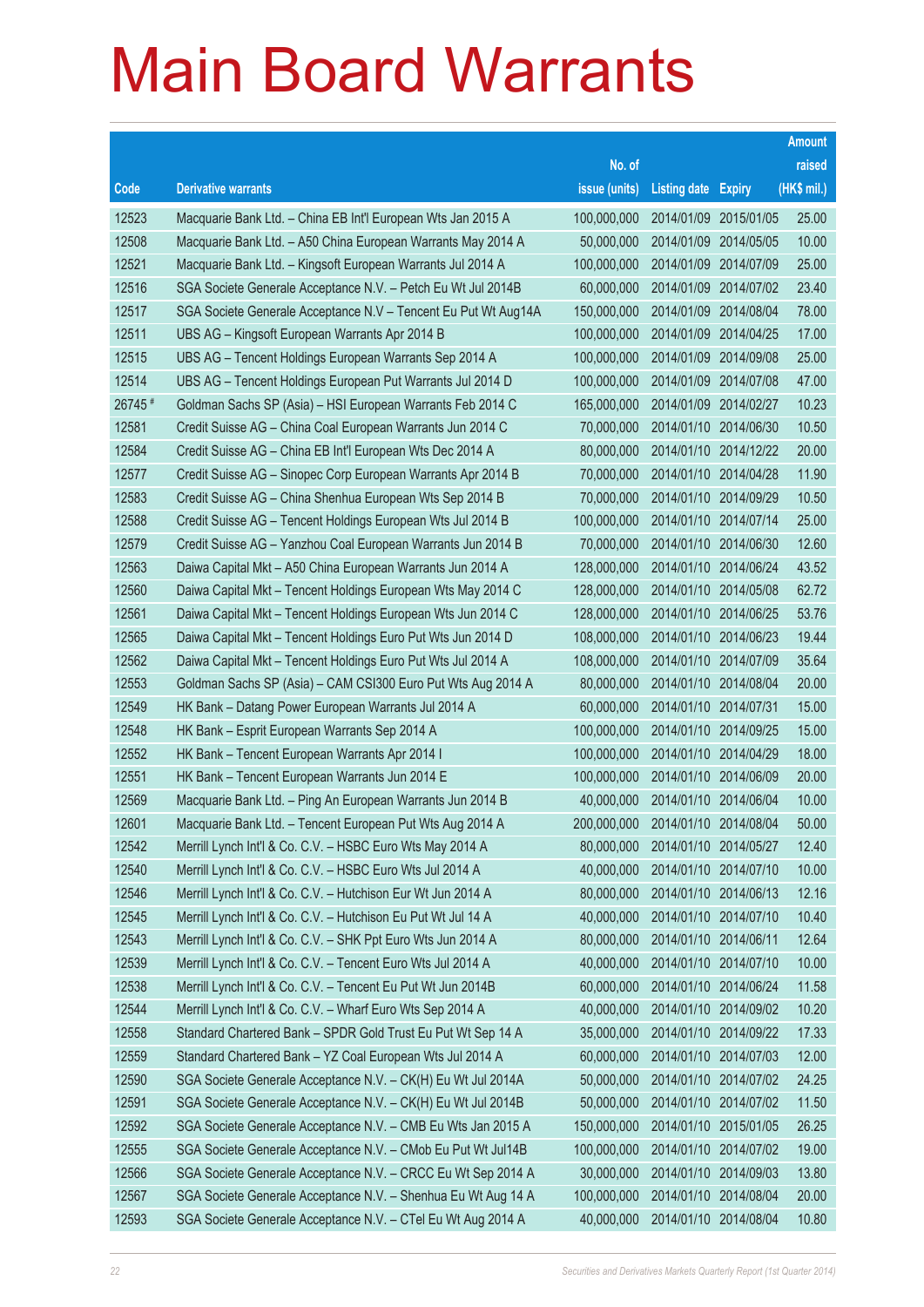|       |                                                                |               |                            | <b>Amount</b> |
|-------|----------------------------------------------------------------|---------------|----------------------------|---------------|
|       |                                                                | No. of        |                            | raised        |
| Code  | <b>Derivative warrants</b>                                     | issue (units) | <b>Listing date Expiry</b> | (HK\$ mil.)   |
| 12568 | SGA Societe Generale Acceptance N.V. - Kingsoft Eu Wt May14B   | 60,000,000    | 2014/01/10 2014/05/07      | 10.80         |
| 12556 | SGA Societe Generale Acceptance N.V. - Kingsoft Eu Wt Aug14A   | 60,000,000    | 2014/01/10 2014/08/04      | 15.00         |
| 12557 | SGA Societe Generale Acceptance N.V. - PICC Eu Wts Aug 2014A   | 60,000,000    | 2014/01/10 2014/08/04      | 10.80         |
| 12602 | SGA Societe Generale Acceptance N.V - Sands China Eu Wt May14E | 100,000,000   | 2014/01/10 2014/05/28      | 28.00         |
| 12595 | SGA Societe Generale Acceptance N.V. - Wharf Eu Wts Aug 14 B   | 40,000,000    | 2014/01/10 2014/08/04      | 10.00         |
| 12554 | SGA Societe Generale Acceptance N.V. - Zoomlion Eu Wt Jan16A   | 200,000,000   | 2014/01/10 2016/01/06      | 34.00         |
| 12570 | UBS AG - China Coal European Warrants Jun 2014 A               | 70,000,000    | 2014/01/10 2014/06/24      | 10.50         |
| 12575 | UBS AG - China EB Int'l European Warrants Jul 2014 A           | 30,000,000    | 2014/01/10 2014/07/09      | 13.50         |
| 12573 | UBS AG - HSCEI European Put Warrants Jul 2014 B                | 100,000,000   | 2014/01/10 2014/07/30      | 25.00         |
| 12576 | UBS AG - Tencent Holdings European Warrants Jun 2015 A         | 100,000,000   | 2014/01/10 2015/06/15      | 37.00         |
| 12571 | UBS AG - Yanzhou Coal European Wts Jul 2014 A                  | 40,000,000    | 2014/01/10 2014/07/02      | 12.00         |
| 12625 | BOCI Asia Ltd. - China Mobile European Warrants Jul 2014 A     | 100,000,000   | 2014/01/13 2014/07/21      | 25.00         |
| 12624 | BOCI Asia Ltd. - Kingsoft European Warrants Aug 2014 A         | 100,000,000   | 2014/01/13 2014/08/18      | 25.00         |
| 12676 | BNP Paribas Arbit Issu B.V. - Agile Ppt Euro Wt Nov 2018 A     | 95,000,000    | 2014/01/13 2018/11/02      | 23.75         |
| 12642 | BNP Paribas Arbit Issu B.V. - BYD European Wts Oct 2014 A      | 50,000,000    | 2014/01/13 2014/10/06      | 14.50         |
| 12674 | BNP Paribas Arbit Issu B.V. - Country Garden Eu Wt Jan 2015A   | 36,000,000    | 2014/01/13 2015/01/05      | 10.08         |
| 12640 | BNP Paribas Arbit Issu B.V. - China Gas Hold Euro Wt Jul15 A   | 100,000,000   | 2014/01/13 2015/07/03      | 25.00         |
| 12675 | BNP Paribas Arbit Issu B.V. - Evergrande Euro Wts Jan 2015 A   | 55,000,000    | 2014/01/13 2015/01/05      | 16.50         |
| 12639 | BNP Paribas Arbit Issu B.V. - Galaxy Ent Euro Wts Apr 2017 A   | 100,000,000   | 2014/01/13 2017/04/06      | 25.00         |
| 12672 | BNP Paribas Arbit Issu B.V. - HK Gas European Wts Jan 2017 A   | 100,000,000   | 2014/01/13 2017/01/04      | 25.00         |
| 12673 | BNP Paribas Arbit Issu B.V. - Huaneng Euro Wts Oct 2014 A      | 29,000,000    | 2014/01/13 2014/10/06      | 10.44         |
| 12643 | BNP Paribas Arbit Issu B.V. - Kingsoft Euro Wts Oct 2014 A     | 100,000,000   | 2014/01/13 2014/10/06      | 25.00         |
| 12641 | BNP Paribas Arbit Issu B.V. - SJM Holdings Eu Wts Jan 2015 A   | 100,000,000   | 2014/01/13 2015/01/05      | 29.00         |
| 12661 | Credit Suisse AG - CC Bank European Warrants Apr 2014 D        | 80,000,000    | 2014/01/13 2014/04/28      | 12.00         |
| 12664 | Credit Suisse AG - China EB Int'l European Wts Jul 2014 A      | 70,000,000    | 2014/01/13 2014/07/14      | 39.20         |
| 12663 | Credit Suisse AG - China Life European Warrants Jun 2014 B     | 70,000,000    | 2014/01/13 2014/06/30      | 10.50         |
| 12660 | Credit Suisse AG - A50 China European Warrants May 2014 C      | 80,000,000    | 2014/01/13 2014/05/30      | 12.80         |
| 12638 | Credit Suisse AG - HSI European Warrants Sep 2014 C            | 200,000,000   | 2014/01/13 2014/09/29      | 30.00         |
| 12666 | Credit Suisse AG - NagaCorp European Warrants Dec 2014 A       | 60,000,000    | 2014/01/13 2014/12/29      | 15.00         |
| 12665 | Credit Suisse AG - Tencent Holdings European Wts Jul 2014 C    | 100,000,000   | 2014/01/13 2014/07/14      | 25.00         |
| 12689 | Citigroup Global Mkt H Inc. - CITIC Sec Euro Wts Jul 2014 A    | 100,000,000   | 2014/01/13 2014/07/14      | 19.00         |
| 12690 | Citigroup Global Mkt H Inc. - Haitong Sec European Wt Nov14A   | 100,000,000   | 2014/01/13 2014/11/24      | 18.50         |
| 12687 | Citigroup Global Mkt H Inc. - Wynn Macau Euro Wts Apr 2014 C   | 60,000,000    | 2014/01/13 2014/04/25      | 10.20         |
| 12647 | Daiwa Capital Mkt - CCB European Warrants May 2014 A           | 128,000,000   | 2014/01/13 2014/05/02      | 29.44         |
| 12646 | Daiwa Capital Mkt - ICBC European Warrants May 2014 C          | 128,000,000   | 2014/01/13 2014/05/27      | 24.32         |
| 12644 | Daiwa Capital Mkt - Ping An European Warrants Jun 2014 C       | 108,000,000   | 2014/01/13 2014/06/24      | 42.12         |
| 12645 | Daiwa Capital Mkt - Sands China European Warrants May 2014 B   | 98,000,000    | 2014/01/13 2014/05/27      | 36.26         |
| 12611 | Goldman Sachs SP (Asia) - Sinopec Corp European Wts Jul 2014 A | 80,000,000    | 2014/01/13 2014/07/31      | 20.00         |
| 12612 | Goldman Sachs SP (Asia) - Galaxy Ent Euro Wts Jun 2014 B       | 80,000,000    | 2014/01/13 2014/06/27      | 21.84         |
| 12607 | Goldman Sachs SP (Asia) - Galaxy Ent Euro Put Wts Jul 2014 A   | 80,000,000    | 2014/01/13 2014/07/31      | 24.72         |
| 12658 | Macquarie Bank Ltd. - BankComm European Warrants Aug 2014 A    | 50,000,000    | 2014/01/13 2014/08/04      | 12.50         |
| 12657 | Macquarie Bank Ltd. - CC Bank European Warrants Aug 2014 B     | 70,000,000    | 2014/01/13 2014/08/08      | 10.50         |
| 12656 | Macquarie Bank Ltd. - Galaxy Ent European Wts Jul 2014 B       | 40,000,000    | 2014/01/13 2014/07/03      | 10.00         |
| 12654 | Macquarie Bank Ltd. - HSBC European Warrants Jul 2014 B        | 100,000,000   | 2014/01/13 2014/07/03      | 17.70         |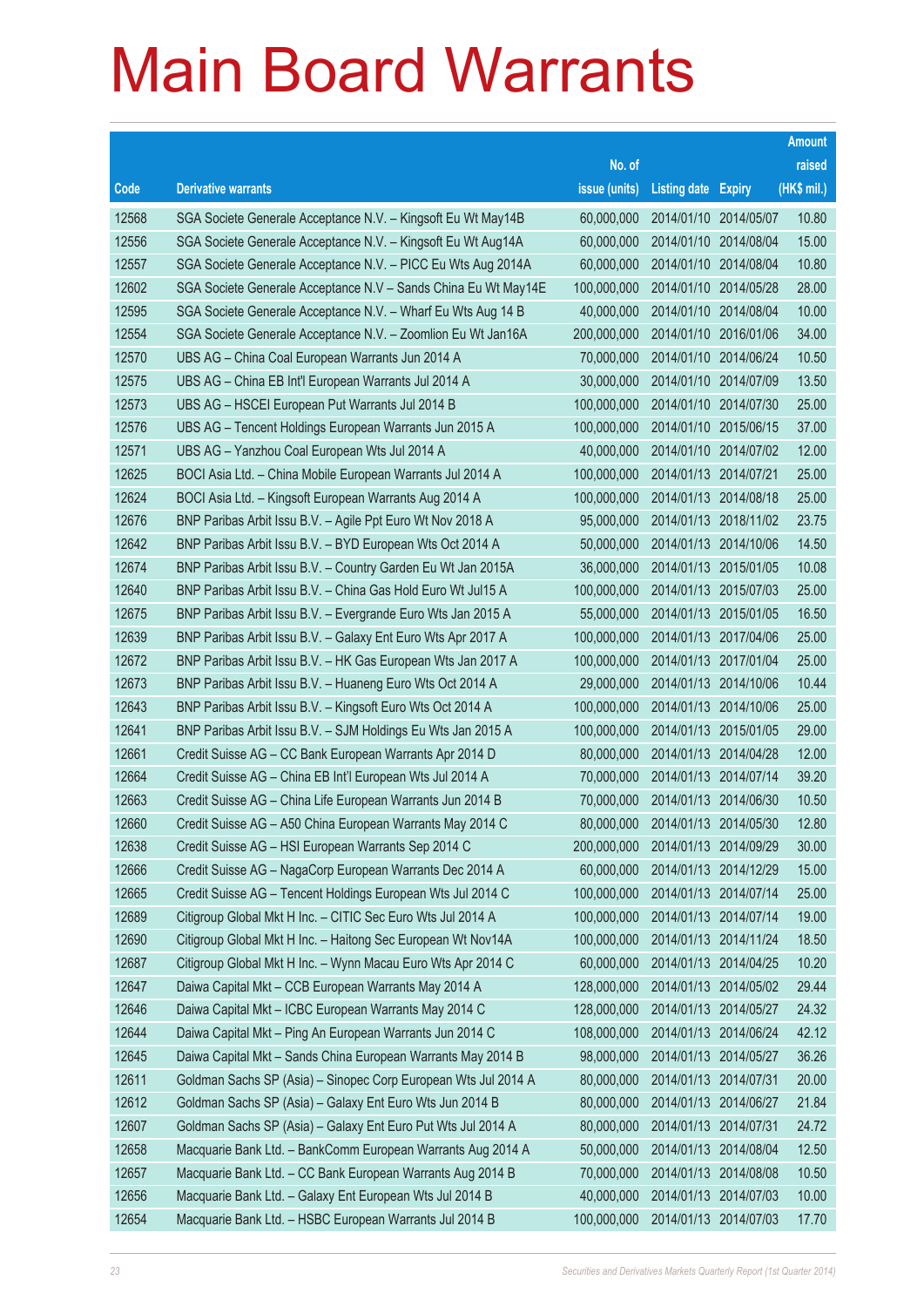|         |                                                                |               |                            |                       | <b>Amount</b> |
|---------|----------------------------------------------------------------|---------------|----------------------------|-----------------------|---------------|
|         |                                                                | No. of        |                            |                       | raised        |
| Code    | <b>Derivative warrants</b>                                     | issue (units) | <b>Listing date Expiry</b> |                       | (HK\$ mil.)   |
| 12659   | Macquarie Bank Ltd. - New World Dev European Wts Aug 2014 A    | 50,000,000    |                            | 2014/01/13 2014/08/04 | 12.50         |
| 12623   | Macquarie Bank Ltd. - PetroChina European Wts Aug 2014 A       | 40,000,000    |                            | 2014/01/13 2014/08/04 | 13.48         |
| 12653   | Merrill Lynch Int'l & Co. C.V. - Galaxy Ent Eu Wts Jul 2014A   | 40,000,000    | 2014/01/13 2014/07/14      |                       | 15.40         |
| 12650   | Merrill Lynch Int'l & Co. C.V. - HSCEI Euro Wts Dec 2014 A     | 80,000,000    |                            | 2014/01/13 2014/12/30 | 20.00         |
| 12648   | Merrill Lynch Int'l & Co. C.V. - HSCEI Euro Put Wt Aug 2014A   | 80,000,000    |                            | 2014/01/13 2014/08/28 | 21.60         |
| 12649   | Merrill Lynch Int'l & Co. C.V. - HSCEI Euro Put Wt Oct 2014A   | 80,000,000    |                            | 2014/01/13 2014/10/30 | 15.76         |
| 12651   | Merrill Lynch Int'l & Co. C.V. - Lenovo Euro Wts Jul 2014 A    | 40,000,000    | 2014/01/13 2014/07/14      |                       | 19.00         |
| 12652   | Merrill Lynch Int'l & Co. C.V. - Sands China Euro Wt Jul14A    | 40,000,000    |                            | 2014/01/13 2014/07/14 | 10.40         |
| 12613   | Nomura Int'l plc - BYD European Warrants Jun 2014 A            | 80,000,000    |                            | 2014/01/13 2014/06/26 | 17.04         |
| 12617   | Nomura Int'l plc - CITIC Sec European Warrants Jul 2014 A      | 80,000,000    |                            | 2014/01/13 2014/07/28 | 12.48         |
| 12622   | Nomura Int'l plc - CSOP A50 ETF European Warrants Jun 2014 A   | 80,000,000    | 2014/01/13 2014/06/27      |                       | 23.20         |
| 12618   | Nomura Int'l plc - A50 China European Warrants Jun 2014 B      | 80,000,000    | 2014/01/13 2014/06/23      |                       | 12.08         |
| 12619   | Nomura Int'l plc - A50 China European Warrants Jul 2014 A      | 50,000,000    |                            | 2014/01/13 2014/07/28 | 17.50         |
| 12620   | Nomura Int'l plc - A50 China European Warrants Jul 2014 B      | 50,000,000    |                            | 2014/01/13 2014/07/28 | 31.50         |
| 12621   | Nomura Int'l plc - A50 China European Put Wts Jul 2014 C       | 50,000,000    | 2014/01/13 2014/07/28      |                       | 28.50         |
| 12615   | Nomura Int'l plc - Kingsoft European Warrants Aug 2014 A       | 80,000,000    | 2014/01/13 2014/08/18      |                       | 22.88         |
| 12616   | Nomura Int'l plc - Kingsoft European Put Warrants Sep 2014 A   | 80,000,000    |                            | 2014/01/13 2014/09/18 | 28.24         |
| 12614   | Nomura Int'l plc - Ping An European Warrants Jun 2014 B        | 80,000,000    |                            | 2014/01/13 2014/06/26 | 13.44         |
| 12633   | Standard Chartered Bank - CAM CSI300 European Wts Dec 2014 A   | 80,000,000    | 2014/01/13 2014/12/19      |                       | 20.00         |
| 12635   | Standard Chartered Bank - CC Bank European Wts Aug 2014 A      | 100,000,000   | 2014/01/13 2014/08/01      |                       | 18.80         |
| 12631   | Standard Chartered Bank - CNBM European Warrants Jun 2016 A    | 150,000,000   |                            | 2014/01/13 2016/06/30 | 25.50         |
| 12634   | Standard Chartered Bank - Chi Res Power Euro Wts Aug 2014 A    | 80,000,000    |                            | 2014/01/13 2014/08/28 | 20.00         |
| 12632   | Standard Chartered Bank - Evergrande European Wts Jun 2014 A   | 70,000,000    | 2014/01/13 2014/06/27      |                       | 11.20         |
| 12627   | SGA Societe Generale Acceptance N.V - Anhui Conch Eu Wt Jul14A | 100,000,000   |                            | 2014/01/13 2014/07/02 | 21.00         |
| 12677   | SGA Societe Generale Acceptance N.V. - AIA Eur Wt May 2014 B   | 100,000,000   | 2014/01/13 2014/05/07      |                       | 34.50         |
| 12678   | SGA Societe Generale Acceptance N.V. - AIA Eur Wt Jun 2014 B   | 100,000,000   | 2014/01/13 2014/06/04      |                       | 15.00         |
| 12684   | SGA Societe Generale Acceptance N.V. - CAM CSI300 Eu Wt Jul14A | 150,000,000   |                            | 2014/01/13 2014/07/02 | 22.50         |
| 12679   | SGA Societe Generale Acceptance N.V - Belle Int'l Eu Wt May15A | 150,000,000   | 2014/01/13 2015/05/06      |                       | 22.50         |
| 12681   | SGA Societe Generale Acceptance N.V. - CCCCL Eu Wt Aug 2014 A  | 30,000,000    | 2014/01/13 2014/08/04      |                       | 11.25         |
| 12628   | SGA Societe Generale Acceptance N.V. - CCoal Eu Wt Aug 2014 A  | 40,000,000    | 2014/01/13 2014/08/04      |                       | 12.00         |
| 12637   | SGA Societe Generale Acceptance NV - Minsheng Bk Eu Wt Oct15B  | 150,000,000   | 2014/01/13 2015/10/05      |                       | 22.50         |
| 12682   | SGA Societe Generale Acceptance N.V. - CNBM Eu Wt Nov 2015 A   | 200,000,000   | 2014/01/13 2015/11/04      |                       | 30.00         |
| 12683   | SGA Societe Generale Acceptance N.V. - CRail Eu Wt Sep 2014A   | 50,000,000    | 2014/01/13 2014/09/03      |                       | 12.50         |
| 12685   | SGA Societe Generale Acceptance N.V. - Geely Auto Eu Wt May14A | 60,000,000    | 2014/01/13 2014/05/07      |                       | 11.10         |
| 12629   | SGA Societe Generale Acceptance N.V. - KECL Eu Wt Jul 2015 A   | 100,000,000   | 2014/01/13 2015/07/06      |                       | 16.00         |
| 12630   | SGA Societe Generale Acceptance N.V. - Tencent Eu Wt Jul 14 G  | 150,000,000   |                            | 2014/01/13 2014/07/02 | 39.75         |
| 12671   | UBS AG - AIA European Warrants Jul 2014 C                      | 100,000,000   | 2014/01/13 2014/07/28      |                       | 25.00         |
| 12669   | UBS AG - HKEx European Warrants Jul 2014 C                     | 100,000,000   | 2014/01/13 2014/07/23      |                       | 60.00         |
| 12667   | UBS AG - KECL European Warrants Jun 2015 A                     | 100,000,000   | 2014/01/13 2015/06/23      |                       | 16.50         |
| 12668   | UBS AG - KECL European Warrants Jul 2015 A                     | 100,000,000   | 2014/01/13 2015/07/28      |                       | 15.00         |
| 19928 # | Standard Chartered Bank - A50 China Euro Warrants Nov 2014 A   | 100,000,000   | 2014/01/13 2014/11/04      |                       | 15.00         |
| 12701   | BOCI Asia Ltd. - CC Bank European Warrants Aug 2014 A          | 100,000,000   | 2014/01/14 2014/08/04      |                       | 18.00         |
| 12700   | BOCI Asia Ltd. - China Shenhua European Warrants Sep 2014 A    | 100,000,000   | 2014/01/14 2014/09/29      |                       | 15.00         |
| 12698   | BOCI Asia Ltd. - HSI European Put Warrants Jun 2014 A          | 100,000,000   | 2014/01/14 2014/06/27      |                       | 18.00         |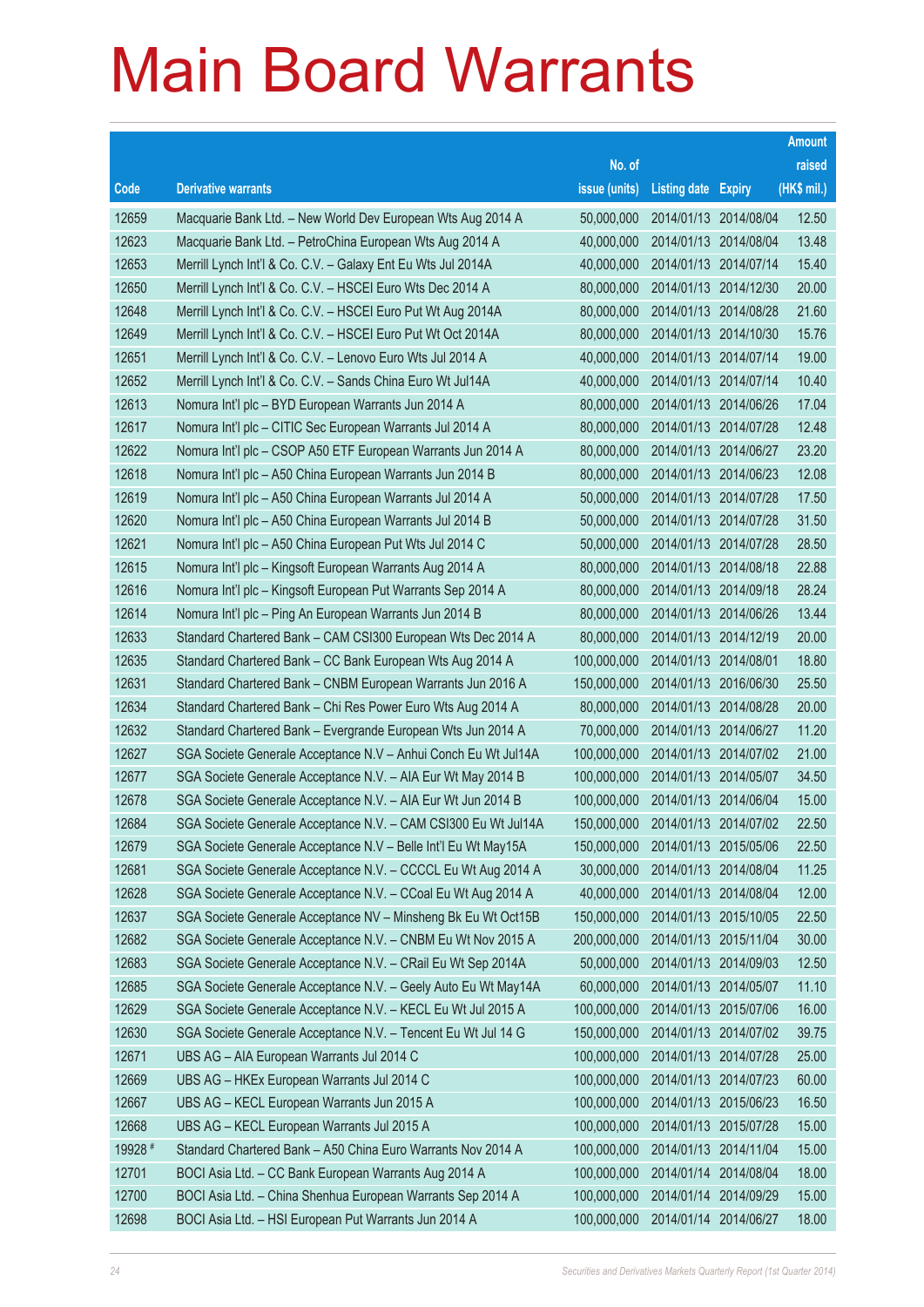|       |                                                                |               |                       |            | <b>Amount</b> |
|-------|----------------------------------------------------------------|---------------|-----------------------|------------|---------------|
|       |                                                                | No. of        |                       |            | raised        |
| Code  | <b>Derivative warrants</b>                                     | issue (units) | Listing date Expiry   |            | (HK\$ mil.)   |
| 12699 | BOCI Asia Ltd. - ICBC European Warrants Aug 2014 A             | 100,000,000   | 2014/01/14 2014/08/18 |            | 25.00         |
| 12750 | Credit Suisse AG - CC Bank European Warrants Aug 2014 A        | 80,000,000    | 2014/01/14 2014/08/01 |            | 12.00         |
| 12748 | Credit Suisse AG - CSOP A50 ETF European Warrants Jun 2014 A   | 80,000,000    | 2014/01/14            | 2014/06/30 | 20.00         |
| 12751 | Credit Suisse AG - Galaxy Ent European Warrants Jul 2014 A     | 80,000,000    | 2014/01/14 2014/07/14 |            | 22.40         |
| 12752 | Credit Suisse AG - Kingsoft European Warrants Aug 2014 A       | 80,000,000    | 2014/01/14 2014/08/04 |            | 20.00         |
| 12749 | Credit Suisse AG - Sands China European Put Wts Jun 2014 D     | 60,000,000    | 2014/01/14 2014/06/16 |            | 17.40         |
| 12772 | Citigroup Global Mkt H Inc. - ICBC European Wts May 2014 B     | 80,000,000    | 2014/01/14 2014/05/27 |            | 14.00         |
| 12771 | Citigroup Global Mkt H Inc. - Sands China Eu Put Wt Jun 14 A   | 60,000,000    | 2014/01/14 2014/06/16 |            | 15.60         |
| 12747 | Daiwa Capital Mkt - Agricultural Bank European Wts Jul 2014 C  | 98,000,000    | 2014/01/14 2014/07/21 |            | 16.66         |
| 12743 | Daiwa Capital Mkt - Galaxy Ent European Warrants Jun 2014 B    | 98,000,000    | 2014/01/14 2014/06/24 |            | 49.98         |
| 12745 | Daiwa Capital Mkt - Galaxy Ent European Warrants Jul 2014 A    | 98,000,000    | 2014/01/14 2014/07/14 |            | 24.50         |
| 12742 | Daiwa Capital Mkt - HSBC European Warrants Jul 2014 A          | 128,000,000   | 2014/01/14 2014/07/14 |            | 52.48         |
| 12746 | Daiwa Capital Mkt - Sands China European Warrants Jul 2014 A   | 98,000,000    | 2014/01/14 2014/07/14 |            | 24.50         |
| 12768 | Goldman Sachs SP (Asia) - China Mobile Euro Wts Jul 2014 B     | 80,000,000    | 2014/01/14 2014/07/29 |            | 20.08         |
| 12770 | Goldman Sachs SP (Asia) - Foxconn European Wts Jul 2014 A      | 80,000,000    | 2014/01/14 2014/07/28 |            | 20.00         |
| 12692 | Goldman Sachs SP (Asia) - HSI European Warrants Apr 2014 F     | 80,000,000    | 2014/01/14 2014/04/29 |            | 12.08         |
| 12691 | Goldman Sachs SP (Asia) – HSI European Put Wts May 2014 A      | 80,000,000    | 2014/01/14 2014/05/29 |            | 12.56         |
| 12697 | Goldman Sachs Sp (Asia) - ICBC European Warrants May 2014 A    | 80,000,000    | 2014/01/14 2014/05/27 |            | 12.48         |
| 12693 | Goldman Sachs Sp (Asia) - ICBC European Warrants Jul 2014 B    | 80,000,000    | 2014/01/14 2014/07/30 |            | 20.08         |
| 12769 | Goldman Sachs SP (Asia) - Yurun Food European Wts May 2014 A   | 80,000,000    | 2014/01/14 2014/05/28 |            | 12.96         |
| 12718 | HK Bank – Agricultural Bank European Warrants Jul 2014 D       | 80,000,000    | 2014/01/14 2014/07/18 |            | 12.00         |
| 12714 | HK Bank - Minsheng Bank European Warrants Sep 2014 A           | 60,000,000    | 2014/01/14 2014/09/30 |            | 30.00         |
| 12715 | HK Bank - HKEx European Warrants Jul 2014 A                    | 60,000,000    | 2014/01/14 2014/07/31 |            | 18.00         |
| 12720 | HK Bank - HSI European Warrants Jul 2014 E                     | 80,000,000    | 2014/01/14 2014/07/30 |            | 20.00         |
| 12721 | HK Bank – HSI European Warrants Sep 2014 D                     | 80,000,000    | 2014/01/14 2014/09/29 |            | 12.00         |
| 12719 | HK Bank - HSI European Put Warrants Jul 2014 D                 | 80,000,000    | 2014/01/14 2014/07/30 |            | 20.00         |
| 12713 | HK Bank – ICBC European Warrants Jun 2014 A                    | 80,000,000    | 2014/01/14 2014/06/11 |            | 14.40         |
| 12712 | J P Morgan SP BV - AIA European Warrants Sep 2014 A            | 200,000,000   | 2014/01/14 2014/09/01 |            | 30.20         |
| 12711 | J P Morgan Int'l Der. Ltd. - CC Bank European Wts Aug 2014 A   | 200,000,000   | 2014/01/14 2014/08/01 |            | 50.00         |
| 12707 | J P Morgan SP BV - Geely Auto European Warrants Aug 2014 A     | 80,000,000    | 2014/01/14 2014/08/01 |            | 20.00         |
| 12702 | J P Morgan SP BV - HSI European Warrants Jun 2014 E            | 200,000,000   | 2014/01/14 2014/06/27 |            | 30.00         |
| 12706 | J P Morgan SP BV - HSI European Warrants Aug 2014 A            | 300,000,000   | 2014/01/14 2014/08/28 |            | 75.00         |
| 12705 | J P Morgan SP BV - HSI European Warrants Sep 2014 B            | 300,000,000   | 2014/01/14 2014/09/29 |            | 75.00         |
| 12731 | Macquarie Bank Ltd. - Agricultural Bk Euro Warrants Aug 2014 A | 80,000,000    | 2014/01/14 2014/08/04 |            | 12.00         |
| 12735 | Macquarie Bank Ltd. - China Coal European Wts Aug 2014 A       | 40,000,000    | 2014/01/14 2014/08/04 |            | 10.00         |
| 12753 | Macquarie Bank Ltd. - Cheung Kong European Wts Jul 2014 B      | 80,000,000    | 2014/01/14 2014/07/03 |            | 12.80         |
| 12734 | Macquarie Bank Ltd. - China Overseas European Wts Jul 2014 A   | 80,000,000    | 2014/01/14 2014/07/28 |            | 12.00         |
| 12738 | Macquarie Bank Ltd. - China Shenhua European Wts Aug 2014 A    | 50,000,000    | 2014/01/14 2014/08/04 |            | 12.50         |
| 12764 | Macquarie Bank Ltd. - Evergrande European Wts Jul 2014 A       | 80,000,000    | 2014/01/14 2014/07/14 |            | 20.00         |
| 12733 | Macquarie Bank Ltd. - ICBC European Warrants Aug 2014 A        | 80,000,000    | 2014/01/14 2014/08/04 |            | 20.00         |
| 12737 | Macquarie Bank Ltd. - Yanzhou Coal European Wts Sep 2014 A     | 30,000,000    | 2014/01/14 2014/09/02 |            | 12.00         |
| 12724 | Standard Chartered Bank - Anhui Conch Euro Wts Jun 2014 A      | 100,000,000   | 2014/01/14 2014/06/03 |            | 15.00         |
| 12723 | Standard Chartered Bank - AIA European Warrants Jun 2014 B     | 100,000,000   | 2014/01/14 2014/06/03 |            | 15.00         |
| 12722 | Standard Chartered Bank - China Life European Wts Dec 2014 A   | 100,000,000   | 2014/01/14 2014/12/08 |            | 27.00         |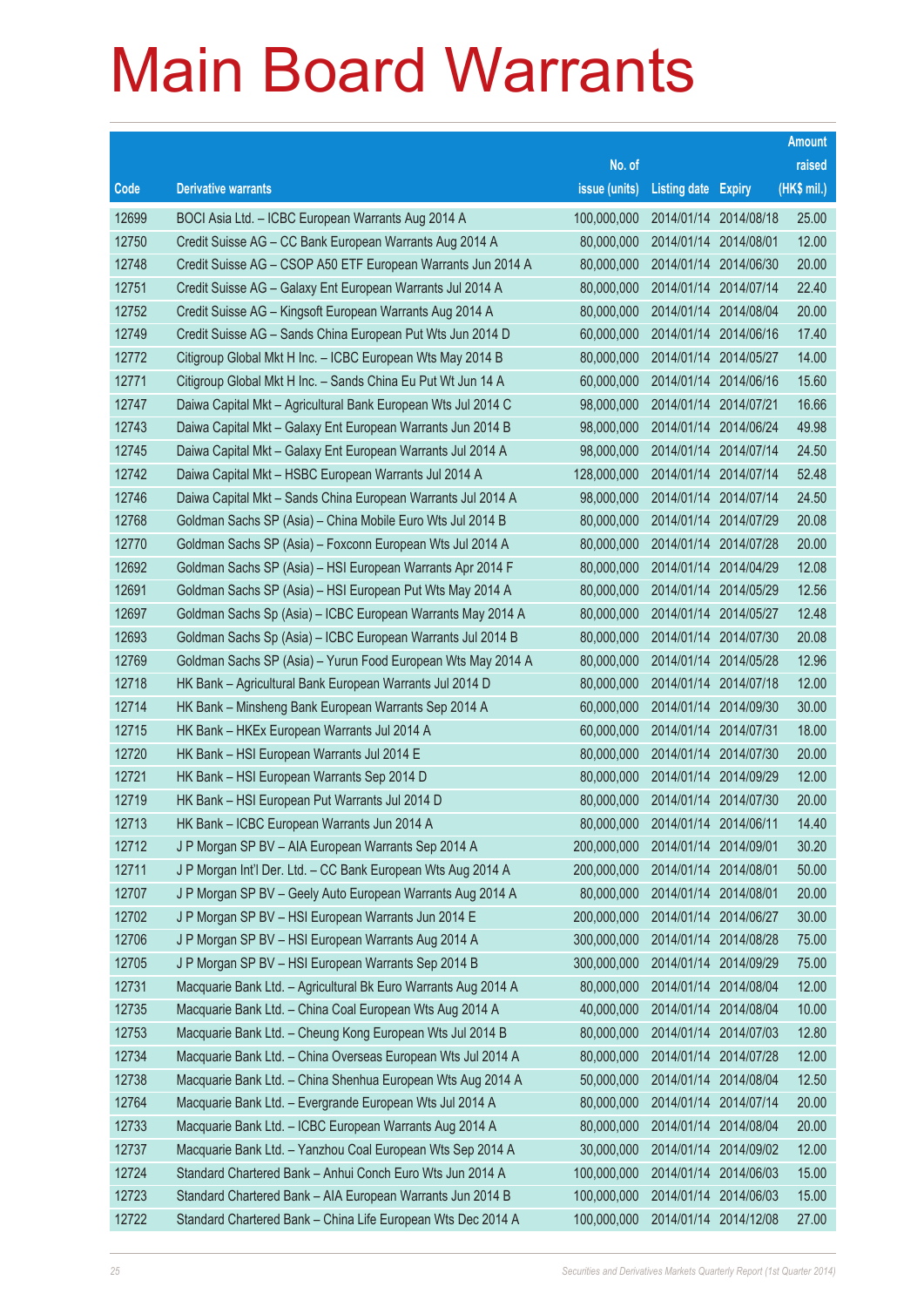|       |                                                                |               |                            | <b>Amount</b> |
|-------|----------------------------------------------------------------|---------------|----------------------------|---------------|
|       |                                                                | No. of        |                            | raised        |
| Code  | <b>Derivative warrants</b>                                     | issue (units) | <b>Listing date Expiry</b> | (HK\$ mil.)   |
| 12725 | Standard Chartered Bank - HSBC European Warrants May 2014 A    | 100,000,000   | 2014/01/14 2014/05/27      | 15.00         |
| 12728 | Standard Chartered Bank – ICBC European Warrants May 2014 A    | 100,000,000   | 2014/01/14 2014/05/27      | 16.50         |
| 12727 | Standard Chartered Bank - SHK P European Put Wts Aug 2014 A    | 50,000,000    | 2014/01/14 2014/08/04      | 12.50         |
| 12729 | SGA Societe Generale Acceptance N.V. - Foxconn Eu Wt Jul14 A   | 40,000,000    | 2014/01/14 2014/07/02      | 16.20         |
| 12760 | SGA Societe Generale Acceptance N.V. - Galaxy Ent Eu Wt Aug14A | 100,000,000   | 2014/01/14 2014/08/04      | 25.00         |
| 12762 | SGA Societe Generale Acceptance N.V. - Galaxy Eu Put Wt Aug14B | 100,000,000   | 2014/01/14 2014/08/04      | 47.00         |
| 12730 | SGA Societe Generale Acceptance N.V. - Kingsoft Eu Wt Jul14B   | 60,000,000    | 2014/01/14 2014/07/14      | 15.00         |
| 12763 | SGA Societe Generale Acceptance N.V - Sands China Eu Wt Sep14A | 100,000,000   | 2014/01/14 2014/09/03      | 25.00         |
| 12759 | UBS AG - Galaxy Ent European Warrants Jul 2014 B               | 40,000,000    | 2014/01/14 2014/07/14      | 12.00         |
| 12758 | UBS AG - Galaxy Ent European Put Warrants Jul 2014 A           | 40,000,000    | 2014/01/14 2014/07/14      | 26.00         |
| 12754 | UBS AG - Hutchison European Warrants Jul 2014 A                | 100,000,000   | 2014/01/14 2014/07/14      | 40.00         |
| 12757 | UBS AG - Sands China European Warrants Jul 2014 C              | 40,000,000    | 2014/01/14 2014/07/14      | 12.80         |
| 12756 | UBS AG - Sands China European Put Warrants Jul 2014 B          | 40,000,000    | 2014/01/14 2014/07/14      | 18.00         |
| 12755 | UBS AG - Wynn Macau European Warrants Jul 2014 A               | 40,000,000    | 2014/01/14 2014/07/14      | 12.40         |
| 12794 | BOCI Asia Ltd. - Agricultural Bk European Wts Aug 2014 A       | 100,000,000   | 2014/01/15 2014/08/11      | 25.00         |
| 12796 | BOCI Asia Ltd. - Li & Fung European Warrants Jan 2015 A        | 100,000,000   | 2014/01/15 2015/01/26      | 15.00         |
| 12795 | BOCI Asia Ltd. – Tencent Holdings European Wts Jul 2014 A      | 100,000,000   | 2014/01/15 2014/07/28      | 25.00         |
| 12838 | BNP Paribas Arbit Issu B.V. - BOCL European Wts Apr 2017 A     | 100,000,000   | 2014/01/15 2017/04/06      | 26.00         |
| 12834 | BNP Paribas Arbit Issu B.V. - Geely Auto Euro Wts Oct 2014 A   | 100,000,000   | 2014/01/15 2014/10/06      | 27.00         |
| 12835 | BNP Paribas Arbit Issu B.V. - HKEx European Wts Oct 2014 A     | 50,000,000    | 2014/01/15 2014/10/06      | 12.50         |
| 12837 | BNP Paribas Arbit Issu B.V. - Sands China Euro Wt Aug 2014 A   | 100,000,000   | 2014/01/15 2014/08/04      | 25.00         |
| 12836 | BNP Paribas Arbit Issu B.V. - Sihuan Pharm Euro Wts Jan15A     | 100,000,000   | 2014/01/15 2015/01/05      | 25.00         |
| 12825 | Credit Suisse AG - Minsheng Bank European Wts Jul 2014 B       | 80,000,000    | 2014/01/15 2014/07/28      | 29.60         |
| 12817 | Credit Suisse AG - HSI European Warrants Jun 2014 D            | 200,000,000   | 2014/01/15 2014/06/27      | 30.00         |
| 12818 | Credit Suisse AG - HSI European Warrants Sep 2014 D            | 200,000,000   | 2014/01/15 2014/09/29      | 34.00         |
| 12819 | Credit Suisse AG - HSI European Put Warrants May 2014 G        | 200,000,000   | 2014/01/15 2014/05/29      | 30.00         |
| 12821 | Credit Suisse AG - ICBC European Warrants Jul 2014 D           | 80,000,000    | 2014/01/15 2014/07/28      | 20.00         |
| 12803 | Daiwa Capital Mkt - CCB European Put Warrants Jun 2014 A       | 128,000,000   | 2014/01/15 2014/06/23      | 32.00         |
| 12802 | Daiwa Capital Mkt - China Life European Warrants Aug 2014 B    | 138,000,000   | 2014/01/15 2014/08/22      | 22.08         |
| 12804 | Daiwa Capital Mkt - CSOP A50 ETF European Wts Oct 2015 A       | 158,000,000   | 2014/01/15 2015/10/02      | 23.70         |
| 12801 | Daiwa Capital Mkt - Galaxy Ent European Put Wts Jul 2014 B     | 80,000,000    | 2014/01/15 2014/07/14      | 22.40         |
| 12805 | Daiwa Capital Mkt - Sands China European Put Wts Jun 2014 B    | 80,000,000    | 2014/01/15 2014/06/24      | 16.80         |
| 12797 | Goldman Sachs SP (Asia) - CM Bank European Wts Dec 2014 A      | 100,000,000   | 2014/01/15 2014/12/29      | 15.00         |
| 12799 | Goldman Sachs SP (Asia) - Kingsoft European Wts Sep 2014 A     | 80,000,000    | 2014/01/15 2014/09/29      | 20.00         |
| 12800 | Goldman Sachs SP (Asia) - Sands China Eur Put Wts Jun 2014 B   | 80,000,000    | 2014/01/15 2014/06/26      | 17.44         |
| 12782 | HK Bank - China Life European Warrants Aug 2014 B              | 100,000,000   | 2014/01/15 2014/08/25      | 19.00         |
| 12790 | HK Bank - China Life European Warrants Aug 2014 C              | 100,000,000   | 2014/01/15 2014/08/01      | 15.00         |
| 12789 | HK Bank - China Life European Warrants Sep 2014 C              | 100,000,000   | 2014/01/15 2014/09/25      | 15.00         |
| 12786 | HK Bank - CNOOC European Warrants Dec 2014 B                   | 100,000,000   | 2014/01/15 2014/12/01      | 15.00         |
| 12787 | HK Bank - Sinopec Corp European Warrants Jul 2014 B            | 60,000,000    | 2014/01/15 2014/07/31      | 15.00         |
| 12783 | HK Bank - Galaxy Ent European Warrants Jul 2014 A              | 60,000,000    | 2014/01/15 2014/07/31      | 19.20         |
| 12784 | HK Bank - Sands China European Warrants Jul 2014 B             | 60,000,000    | 2014/01/15 2014/07/31      | 15.00         |
| 12781 | J P Morgan SP BV - BOCL European Warrants Oct 2014 A           | 200,000,000   | 2014/01/15 2014/10/03      | 50.00         |
| 12780 | J P Morgan SP BV - China Railway European Wts Sep 2014 A       | 40,000,000    | 2014/01/15 2014/09/01      | 10.12         |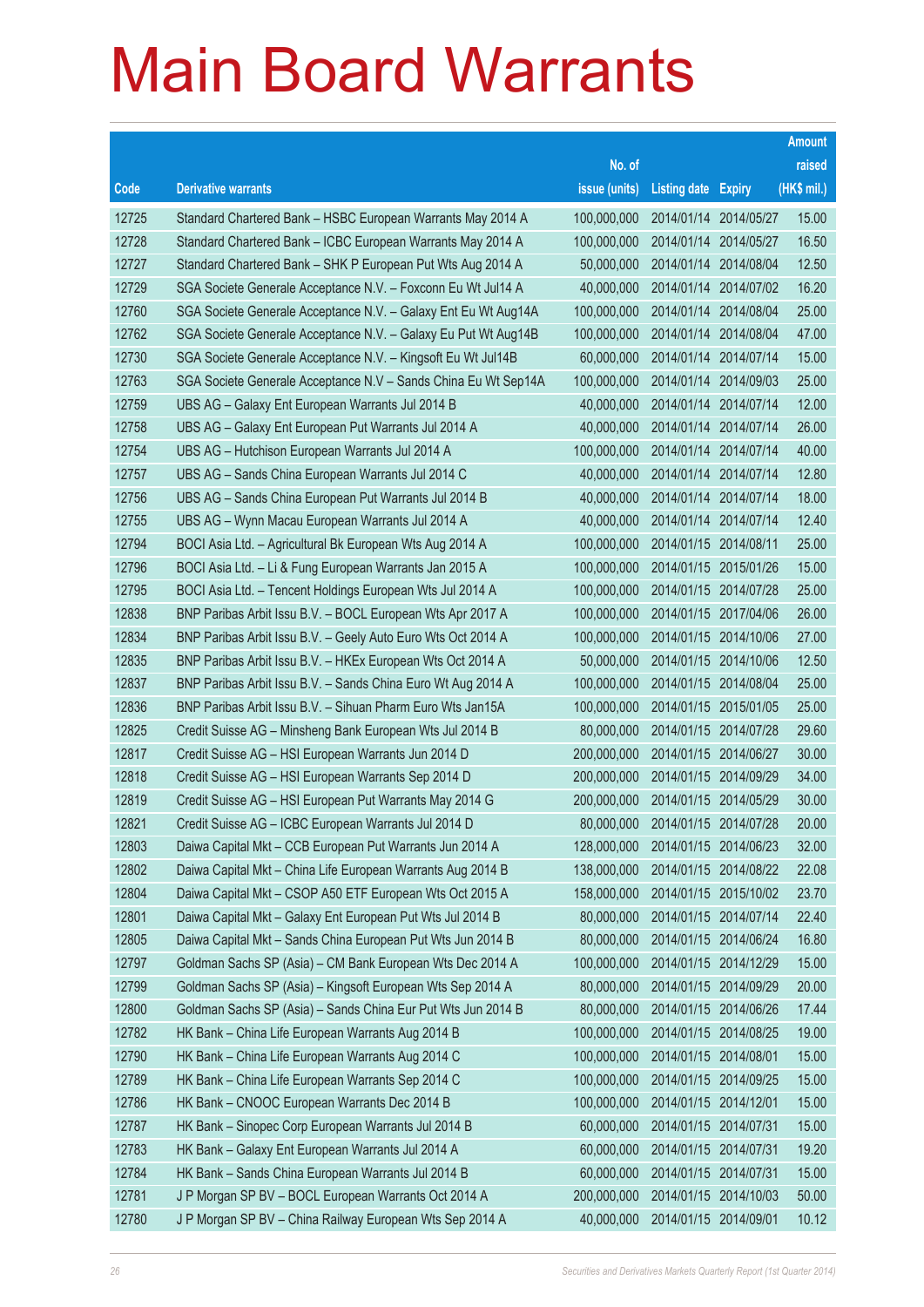|       |                                                               |               |                            | <b>Amount</b> |
|-------|---------------------------------------------------------------|---------------|----------------------------|---------------|
|       |                                                               | No. of        |                            | raised        |
| Code  | <b>Derivative warrants</b>                                    | issue (units) | <b>Listing date Expiry</b> | (HK\$ mil.)   |
| 12779 | J P Morgan SP BV - Galaxy Ent European Warrants Aug 2014 B    | 120,000,000   | 2014/01/15 2014/08/01      | 30.00         |
| 12778 | J P Morgan SP BV - Galaxy Ent European Put Wts Aug 2014 A     | 120,000,000   | 2014/01/15 2014/08/01      | 42.36         |
| 12812 | J P Morgan SP BV - Galaxy Ent European Put Wts Aug 2014 C     | 150,000,000   | 2014/01/15 2014/08/01      | 70.80         |
| 12777 | J P Morgan SP BV - HSI European Warrants May 2014 A           | 300,000,000   | 2014/01/15 2014/05/29      | 45.00         |
| 12776 | J P Morgan SP BV - HSI European Warrants Jul 2014 B           | 300,000,000   | 2014/01/15 2014/07/30      | 75.00         |
| 12775 | J P Morgan SP BV - ICBC European Warrants Jun 2014 A          | 200,000,000   | 2014/01/15 2014/06/03      | 30.20         |
| 12811 | J P Morgan SP BV - PetroChina European Warrants Jun 2014 B    | 200,000,000   | 2014/01/15 2014/06/19      | 33.20         |
| 12774 | J P Morgan SP BV - Sands China European Warrants Aug 2014 A   | 120,000,000   | 2014/01/15 2014/08/01      | 30.00         |
| 12810 | J P Morgan SP BV - Sands China European Put Wts Aug 2014 B    | 150,000,000   | 2014/01/15 2014/08/01      | 63.75         |
| 12809 | J P Morgan SP BV - Tencent European Warrants Jul 2014 E       | 200,000,000   | 2014/01/15 2014/07/02      | 30.00         |
| 12773 | J P Morgan SP BV - Wharf European Warrants Aug 2014 A         | 50,000,000    | 2014/01/15 2014/08/01      | 12.50         |
| 12808 | Macquarie Bank Ltd. - Agile Ppt European Warrants Jul 2014 B  | 40,000,000    | 2014/01/15 2014/07/15      | 13.68         |
| 12806 | Macquarie Bank Ltd. - AIA European Warrants May 2014 A        | 70,000,000    | 2014/01/15 2014/05/05      | 10.50         |
| 12831 | Macquarie Bank Ltd. - Sinopec Corp European Wts Sep 2014 B    | 40,000,000    | 2014/01/15 2014/09/02      | 10.00         |
| 12807 | Macquarie Bank Ltd. - Henganintl European Wts Jan 2016 A      | 180,000,000   | 2014/01/15 2016/01/04      | 27.00         |
| 12791 | Standard Chartered Bank - Hutchison Euro Euro Wts Dec 2015 A  | 150,000,000   | 2014/01/15 2015/12/31      | 37.50         |
| 12792 | Standard Chartered Bank - Hutchison Euro Put Wt Sep 2014 A    | 60,000,000    | 2014/01/15 2014/09/30      | 17.40         |
| 12815 | SGA Societe Generale Acceptance N.V. - CITIC Sec Eu Wt Jun14A | 100,000,000   | 2014/01/15 2014/06/04      | 22.00         |
| 12813 | SGA Societe Generale Acceptance N.V. - CNBM Eu Wt Jul 2014 B  | 30,000,000    | 2014/01/15 2014/07/02      | 15.00         |
| 12793 | SGA Societe Generale Acceptance N.V. - A50 Ch Eu Wt Jan 2017A | 300,000,000   | 2014/01/15 2017/01/04      | 45.00         |
| 12827 | UBS AG – CC Bank European Warrants Jul 2014 E                 | 100,000,000   | 2014/01/15 2014/07/14      | 25.00         |
| 12826 | UBS AG - Galaxy Ent European Warrants Jul 2014 C              | 40,000,000    | 2014/01/15 2014/07/28      | 10.00         |
| 12829 | UBS AG - HSI European Warrants Jun 2014 D                     | 300,000,000   | 2014/01/15 2014/06/27      | 48.00         |
| 12828 | UBS AG - Wynn Macau European Put Warrants Jul 2014 B          | 30,000,000    | 2014/01/15 2014/07/14      | 11.40         |
| 12843 | BOCI Asia Ltd. - Ch Overseas European Warrants Jul 2014 A     | 100,000,000   | 2014/01/16 2014/07/28      | 15.00         |
| 12844 | BOCI Asia Ltd. - Galaxy Ent European Warrants Jul 2014 A      | 100,000,000   | 2014/01/16 2014/07/21      | 33.00         |
| 12866 | Credit Suisse AG – GCL-Poly Energy European Wts Jul 2014 A    | 80,000,000    | 2014/01/16 2014/07/28      | 20.80         |
| 12864 | Credit Suisse AG - Galaxy Ent European Warrants Jul 2014 C    | 80,000,000    | 2014/01/16 2014/07/15      | 21.60         |
| 12861 | Credit Suisse AG - Galaxy Ent European Put Wts Jul 2014 B     | 80,000,000    | 2014/01/16 2014/07/15      | 34.40         |
| 12865 | Credit Suisse AG - Kingsoft European Warrants Jul 2014 C      | 80,000,000    | 2014/01/16 2014/07/28      | 20.00         |
| 12879 | Credit Suisse AG - Tencent Holdings European Wts Apr 2014 I   | 100,000,000   | 2014/01/16 2014/04/30      | 18.00         |
| 12867 | Citigroup Global Mkt H Inc. - BOCL European Wts Dec 2014 A    | 80,000,000    | 2014/01/16 2014/12/24      | 13.20         |
| 12882 | Citigroup Global Mkt H Inc. - HKEx European Wts May 2014 B    | 50,000,000    | 2014/01/16 2014/05/30      | 12.10         |
| 12880 | Citigroup Global Mkt H Inc. - Hutchison Euro Wts May 2014 B   | 60,000,000    | 2014/01/16 2014/05/07      | 15.30         |
| 12881 | Citigroup Global Mkt H Inc. - Tencent European Wts Jun 2014 C | 100,000,000   | 2014/01/16 2014/06/27      | 28.00         |
| 12853 | Daiwa Capital Mkt - AIA European Warrants Jul 2014 A          | 108,000,000   | 2014/01/16 2014/07/04      | 25.92         |
| 12856 | Daiwa Capital Mkt - CCB European Warrants Aug 2014 A          | 128,000,000   | 2014/01/16 2014/08/01      | 19.20         |
| 12855 | Daiwa Capital Mkt - HKEx European Warrants Jun 2014 B         | 98,000,000    | 2014/01/16 2014/06/03      | 25.48         |
| 12854 | Daiwa Capital Mkt - HSBC European Warrants Jul 2014 B         | 128,000,000   | 2014/01/16 2014/07/15      | 32.00         |
| 12860 | Daiwa Capital Mkt - Hutchison European Warrants Jun 2014 C    | 128,000,000   | 2014/01/16 2014/06/03      | 60.16         |
| 12840 | HK Bank - China Coal European Warrants Jul 2014 A             | 60,000,000    | 2014/01/16 2014/07/31      | 15.00         |
| 12841 | HK Bank - CRCC European Warrants Aug 2014 A                   | 60,000,000    | 2014/01/16 2014/08/04      | 21.00         |
| 12842 | HK Bank - GCL-Poly Energy European Warrants Jul 2014 B        | 60,000,000    | 2014/01/16 2014/07/31      | 15.00         |
| 12839 | HK Bank - Geely Auto European Warrants Jul 2014 A             | 60,000,000    | 2014/01/16 2014/07/31      | 15.00         |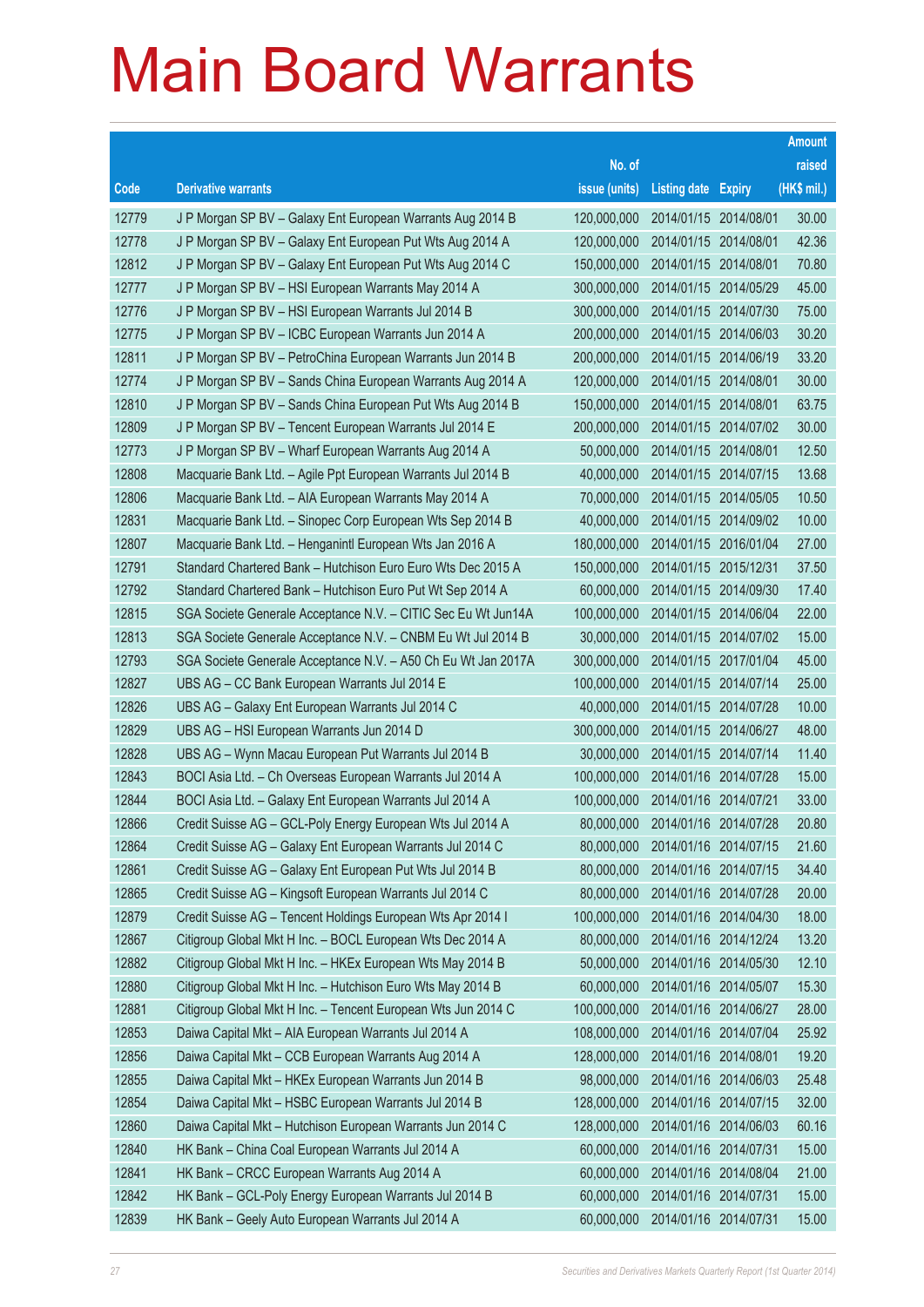|         |                                                                |               |                            |            | <b>Amount</b> |
|---------|----------------------------------------------------------------|---------------|----------------------------|------------|---------------|
|         |                                                                | No. of        |                            |            | raised        |
| Code    | <b>Derivative warrants</b>                                     | issue (units) | <b>Listing date Expiry</b> |            | (HK\$ mil.)   |
| 12884   | J P Morgan SP BV - AIA European Warrants Jun 2014 B            | 200,000,000   | 2014/01/16 2014/06/23      |            | 36.20         |
| 12883   | J P Morgan SP BV - CNBM European Warrants Nov 2015 A           | 388,000,000   | 2014/01/16 2015/11/02      |            | 58.20         |
| 12859   | J P Morgan SP BV - Sinopec Corp European Warrants Aug 2014 A   | 200,000,000   | 2014/01/16 2014/08/01      |            | 50.00         |
| 12857   | J P Morgan SP BV - Greatwall Motor European Wts Jul 2014 A     | 150,000,000   | 2014/01/16 2014/07/02      |            | 22.50         |
| 12871   | Macquarie Bank Ltd. - China Life European Wts Jul 2014 A       | 100,000,000   | 2014/01/16 2014/07/03      |            | 15.00         |
| 12868   | Macquarie Bank Ltd. - China Tel European Warrants Jul 2014 A   | 100,000,000   | 2014/01/16 2014/07/03      |            | 15.10         |
| 12869   | Macquarie Bank Ltd. - Geely Auto European Wts Aug 2014 A       | 40,000,000    | 2014/01/16 2014/08/04      |            | 10.00         |
| 12870   | Macquarie Bank Ltd. - Greatwall Motor European Wts Jun 2014 B  | 67,000,000    | 2014/01/16 2014/06/04      |            | 10.18         |
| 12849   | Standard Chartered Bank - China Overseas Euro Wt Aug 2014 A    | 80,000,000    | 2014/01/16 2014/08/01      |            | 12.00         |
| 12851   | Standard Chartered Bank - Sinopec Corp Euro Wts Aug 2014 B     | 80,000,000    | 2014/01/16 2014/08/01      |            | 12.00         |
| 12850   | Standard Chartered Bank - Galaxy Ent Euro Put Wts Jul 2014 A   | 80,000,000    | 2014/01/16 2014/07/30      |            | 22.40         |
| 12848   | Standard Chartered Bank - Wharf European Warrants Jul 2014 A   | 70,000,000    | 2014/01/16 2014/07/03      |            | 10.50         |
| 12845   | SGA Societe Generale Acceptance N.V. - BYD Eu Wt Jun 2014 A    | 50,000,000    | 2014/01/16 2014/06/04      |            | 19.25         |
| 12872   | SGA Societe Generale Acceptance N.V. - CITIC Pac Eu Wt Aug14A  | 20,000,000    | 2014/01/16 2014/08/04      |            | 12.20         |
| 12873   | SGA Societe Generale Acceptance N.V. - Greatwall Eu Wt Aug14A  | 60,000,000    | 2014/01/16 2014/08/04      |            | 25.80         |
| 12846   | SGA Societe Generale Acceptance N.V. - NagaCorp Eu Wt Mar15A   | 150,000,000   | 2014/01/16 2015/03/30      |            | 24.00         |
| 12847   | SGA Societe Generale Acceptance N.V - Sands China Eu Wt Jun14C | 100,000,000   | 2014/01/16 2014/06/30      |            | 20.00         |
| 12878   | UBS AG - China Life European Warrants Jun 2014 A               | 100,000,000   | 2014/01/16 2014/06/30      |            | 15.00         |
| 12877   | UBS AG - China Life European Warrants Aug 2014 C               | 100,000,000   | 2014/01/16 2014/08/25      |            | 18.00         |
| 12876   | UBS AG - China Mobile European Warrants Jul 2014 C             | 100,000,000   | 2014/01/16 2014/07/15      |            | 30.00         |
| 12852   | UBS AG - Greatwall Motor European Warrants Oct 2016 A          | 150,000,000   | 2014/01/16 2016/10/17      |            | 22.50         |
| 12875   | UBS AG - ICBC European Warrants Jul 2014 D                     | 100,000,000   | 2014/01/16 2014/07/21      |            | 25.00         |
| 12874   | UBS AG - Kingsoft European Warrants Jul 2014 A                 | 100,000,000   | 2014/01/16 2014/07/07      |            | 28.00         |
| 11508 # | Goldman Sachs SP (Asia) - Sands China Euro Wts May 2014 A      | 80,000,000    | 2014/01/16 2014/05/05      |            | 10.72         |
| 12895   | BNP Paribas Arbit Issu B.V. - Ch Mobile Euro Wts Jun 2014 A    | 100,000,000   | 2014/01/17 2014/06/04      |            | 21.00         |
| 12901   | BNP Paribas Arbit Issu B.V. - Henganintl Euro Wts Aug 2014 A   | 27,000,000    | 2014/01/17 2014/08/04      |            | 10.53         |
| 12898   | BNP Paribas Arbit Issu B.V. - HN Renewables Euro Wts Aug14A    | 35,000,000    | 2014/01/17 2014/08/04      |            | 12.25         |
| 12896   | BNP Paribas Arbit Issu B.V. - ICBC European Wts Aug 2014 B     | 100,000,000   | 2014/01/17 2014/08/04      |            | 15.00         |
| 12899   | BNP Paribas Arbit Issu B.V. - Longfor PPT Euro Wt Apr 2015 A   | 62,000,000    | 2014/01/17 2015/04/02      |            | 10.54         |
| 12919   | Credit Suisse AG - Greatwall Motor European Wts Jun 2014 B     | 60,000,000    | 2014/01/17 2014/06/23      |            | 12.00         |
| 12912   | Citigroup Global Mkt H Inc. - A50 China Euro Wts Jun 2014 A    | 80,000,000    | 2014/01/17 2014/06/24      |            | 20.80         |
| 12937   | Citigroup Global Mkt H Inc. - Geely Auto Euro Wts Jul 2014 A   | 40,000,000    | 2014/01/17 2014/07/16      |            | 12.20         |
| 12910   | Citigroup Global Mkt H Inc. - Ping An Euro Wts Jul 2014 A      | 100,000,000   | 2014/01/17 2014/07/02      |            | 39.00         |
| 12936   | Citigroup Global Mkt H Inc. - Sands China Euro Wt May 2014 A   | 60,000,000    | 2014/01/17 2014/05/23      |            | 15.00         |
| 12913   | Daiwa Capital Mkt - China Telecom European Wts Aug 2014 A      | 80,000,000    | 2014/01/17 2014/08/01      |            | 20.00         |
| 12915   | Daiwa Capital Mkt - HSI European Warrants Jun 2014 C           | 128,000,000   | 2014/01/17 2014/06/27      |            | 20.48         |
| 12917   | Daiwa Capital Mkt - HSI European Warrants Sep 2014 B           | 128,000,000   | 2014/01/17 2014/09/29      |            | 19.20         |
| 12918   | Daiwa Capital Mkt - HSI European Put Warrants Jun 2014 D       | 128,000,000   | 2014/01/17 2014/06/27      |            | 20.48         |
| 12914   | Daiwa Capital Mkt - PetroChina European Warrants Jul 2014 B    | 80,000,000    | 2014/01/17 2014/07/02      |            | 15.20         |
| 12907   | Goldman Sachs SP (Asia) - CC Bank European Wts Apr 2014 A      | 80,000,000    | 2014/01/17 2014/04/29      |            | 12.00         |
| 12908   | Goldman Sachs SP (Asia) - CC Bank European Wts Sep 2014 A      | 80,000,000    | 2014/01/17                 | 2014/09/29 | 20.00         |
| 12906   | Goldman Sachs SP (Asia) – Sands China Euro Wts Jul 2014 A      | 80,000,000    | 2014/01/17 2014/07/30      |            | 20.40         |
| 12903   | HK Bank - BOCL European Warrants Aug 2014 B                    | 80,000,000    | 2014/01/17                 | 2014/08/29 | 20.00         |
| 12904   | HK Bank - CITIC Sec European Warrants Jul 2014 C               | 100,000,000   | 2014/01/17 2014/07/28      |            | 16.00         |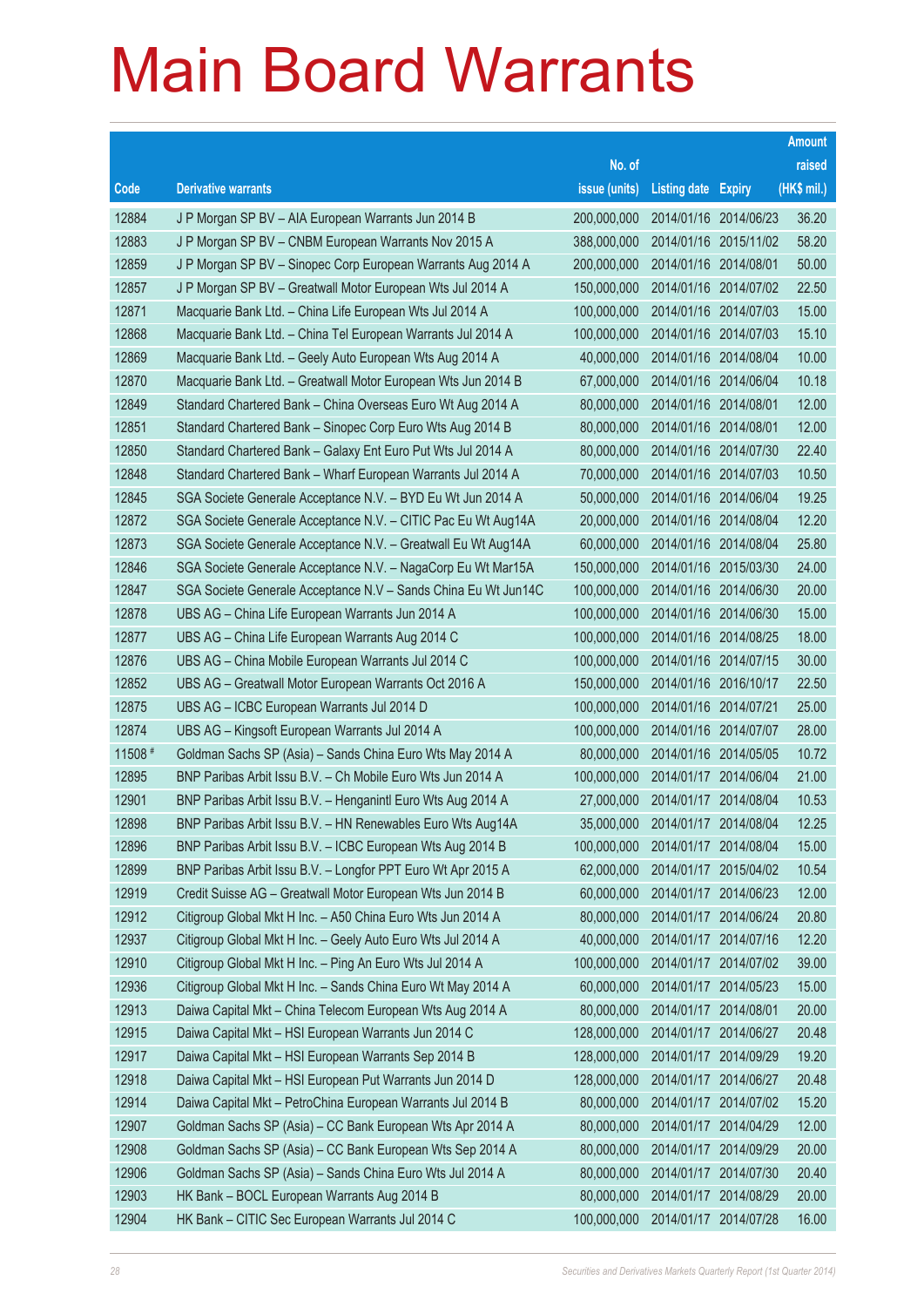|       |                                                                |               |                            |            | <b>Amount</b> |
|-------|----------------------------------------------------------------|---------------|----------------------------|------------|---------------|
|       |                                                                | No. of        |                            |            | raised        |
| Code  | <b>Derivative warrants</b>                                     | issue (units) | <b>Listing date Expiry</b> |            | (HK\$ mil.)   |
| 12902 | HK Bank – China Mobile European Warrants Jul 2014 C            | 80,000,000    | 2014/01/17 2014/07/31      |            | 20.00         |
| 12905 | HK Bank – Greatwall Motor European Warrants Jul 2014 A         | 60,000,000    | 2014/01/17 2014/07/31      |            | 15.00         |
| 12922 | J P Morgan SP BV - Agricultural Bk Euro Warrants Aug 2014 A    | 200,000,000   | 2014/01/17                 | 2014/08/01 | 30.00         |
| 12921 | J P Morgan SP BV - Cheung Kong European Warrants Aug 2014 A    | 70,000,000    | 2014/01/17 2014/08/01      |            | 23.73         |
| 12935 | J P Morgan SP BV - China Mob European Wts Aug 2014 A           | 200,000,000   | 2014/01/17 2014/08/04      |            | 60.40         |
| 12934 | J P Morgan SP BV - Ch Railway Cons European Wts Aug 2014 A     | 30,000,000    | 2014/01/17 2014/08/04      |            | 10.14         |
| 12920 | J P Morgan SP BV - Kingsoft European Warrants Jul 2014 C       | 100,000,000   | 2014/01/17 2014/07/18      |            | 27.20         |
| 12893 | Macquarie Bank Ltd. - China Mobile European Wts May 2014 B     | 100,000,000   | 2014/01/17 2014/05/05      |            | 15.00         |
| 12894 | Macquarie Bank Ltd. - CNOOC European Warrants Aug 2014 A       | 40,000,000    | 2014/01/17 2014/08/04      |            | 10.00         |
| 12923 | Macquarie Bank Ltd. - Lenovo European Warrants Sep 2014 A      | 60,000,000    | 2014/01/17 2014/09/02      |            | 15.00         |
| 12928 | Macquarie Bank Ltd. - Sands China European Wts Aug 2014 A      | 40,000,000    | 2014/01/17 2014/08/04      |            | 10.00         |
| 12890 | Nomura Int'l plc - AIA European Warrants Dec 2014 A            | 50,000,000    | 2014/01/17 2014/12/30      |            | 12.50         |
| 12885 | Nomura Int'l plc - KECL European Warrants Jul 2015 A           | 80,000,000    | 2014/01/17 2015/07/28      |            | 12.16         |
| 12891 | Nomura Int'l plc – China Mengniu European Warrants Jul 2014A   | 50,000,000    | 2014/01/17 2014/07/18      |            | 12.70         |
| 12888 | Nomura Int'l plc - PetroChina European Warrants May 2014 A     | 80,000,000    | 2014/01/17 2014/05/21      |            | 12.08         |
| 12892 | Nomura Int'l plc - Sinopec Seg European Warrants Sep 2014 A    | 80,000,000    | 2014/01/17 2014/09/12      |            | 13.04         |
| 12889 | Nomura Int'l plc - Sinopharm European Warrants Jul 2014 A      | 80,000,000    | 2014/01/17 2014/07/21      |            | 12.48         |
| 12887 | Nomura Int'l plc - Shimao Ppt European Warrants Jul 2014 A     | 80,000,000    | 2014/01/17 2014/07/28      |            | 12.00         |
| 12886 | Nomura Int'l plc - Sihuan Pharm European Warrants Dec 2014 A   | 50,000,000    | 2014/01/17 2014/12/18      |            | 12.60         |
| 12924 | SGA Societe Generale Acceptance N.V. - BYD Eu Wt Aug 2014 A    | 50,000,000    | 2014/01/17 2014/08/04      |            | 26.50         |
| 12925 | SGA Societe Generale Acceptance N.V. - CCB Eur Wt Aug 2014 A   | 100,000,000   | 2014/01/17 2014/08/04      |            | 25.00         |
| 12909 | SGA Societe Generale Acceptance NV – Minsheng Bk Eu Wt May16 A | 200,000,000   | 2014/01/17 2016/05/04      |            | 30.00         |
| 12926 | SGA Societe Generale Acceptance N.V. - Ch Mob Eu Wt Jul 14 C   | 100,000,000   | 2014/01/17 2014/07/02      |            | 17.00         |
| 12927 | SGA Societe Generale Acceptance N.V. - Galaxy Ent Eu Wt Jul14C | 100,000,000   | 2014/01/17 2014/07/02      |            | 36.50         |
| 12932 | UBS AG - China EB Int'l European Warrants Dec 2014 A           | 60,000,000    | 2014/01/17 2014/12/24      |            | 13.20         |
| 12929 | UBS AG - China National Building European Wts Oct 2015 A       | 100.000.000   | 2014/01/17 2015/10/27      |            | 15.00         |
| 12930 | UBS AG – China National Building European Wts Jun 2016 A       | 100,000,000   | 2014/01/17 2016/06/27      |            | 17.00         |
| 12931 | UBS AG – Sinopec Corp European Warrants Jul 2014 B             | 80,000,000    | 2014/01/17 2014/07/28      |            | 20.00         |
| 12956 | BOCI Asia Ltd. - Sinopec Corp European Warrants Aug 2014 A     | 100,000,000   | 2014/01/20 2014/08/04      |            | 25.00         |
| 12958 | BOCI Asia Ltd. - Galaxy Ent European Put Warrants Jul 2014 B   | 100,000,000   | 2014/01/20 2014/07/28      |            | 40.00         |
| 12955 | BOCI Asia Ltd. - PetroChina European Warrants Aug 2014 A       | 100,000,000   | 2014/01/20 2014/08/04      |            | 28.00         |
| 12957 | BOCI Asia Ltd. - Sands China European Put Warrants Jul 2014A   | 100,000,000   | 2014/01/20 2014/07/28      |            | 36.00         |
| 12978 | Credit Suisse AG - CNBM European Warrants Apr 2014 B           | 70,000,000    | 2014/01/20 2014/04/28      |            | 20.30         |
| 12977 | Credit Suisse AG - CNBM European Warrants Oct 2015 A           | 80,000,000    | 2014/01/20 2015/10/30      |            | 12.00         |
| 12988 | Citigroup Global Mkt H Inc. - CITIC Sec Euro Wts Aug 2014 A    | 100,000,000   | 2014/01/20 2014/08/19      |            | 22.00         |
| 12985 | Citigroup Global Mkt H Inc. - CSOP A50 ETF Eu Wts Jun 2014 A   | 50,000,000    | 2014/01/20 2014/06/24      |            | 11.75         |
| 12989 | Citigroup Global Mkt H Inc. - CSOP A50 ETF Eu Wts Aug 2016 A   | 100,000,000   | 2014/01/20 2016/08/01      |            | 15.00         |
| 12969 | Citigroup Global Mkt H Inc. - Galaxy Ent Euro Wts Jun 2014 B   | 60,000,000    | 2014/01/20 2014/06/25      |            | 29.40         |
| 12991 | Citigroup Global Mkt H Inc. - HSBC European Wts Jun 2014 A     | 100,000,000   | 2014/01/20 2014/06/23      |            | 30.00         |
| 12987 | Citigroup Global Mkt H Inc. - Haitong Sec European Wt Feb15A   | 100,000,000   | 2014/01/20 2015/02/16      |            | 25.00         |
| 12976 | Citigroup Global Mkt H Inc. - Lenovo European Wts Jul 2014 A   | 25,000,000    | 2014/01/20 2014/07/07      |            | 16.50         |
| 12992 | Citigroup Global Mkt H Inc. - PetroChina Euro Wts Jun 2014 A   | 70,000,000    | 2014/01/20 2014/06/19      |            | 18.20         |
| 12990 | Citigroup Global Mkt H Inc. - PWR Assets European Wts Jul14A   | 50,000,000    | 2014/01/20 2014/07/21      |            | 15.00         |
| 12981 | Daiwa Capital Mkt - HSCEI European Put Warrants Jul 2014 A     | 100,000,000   | 2014/01/20 2014/07/30      |            | 25.00         |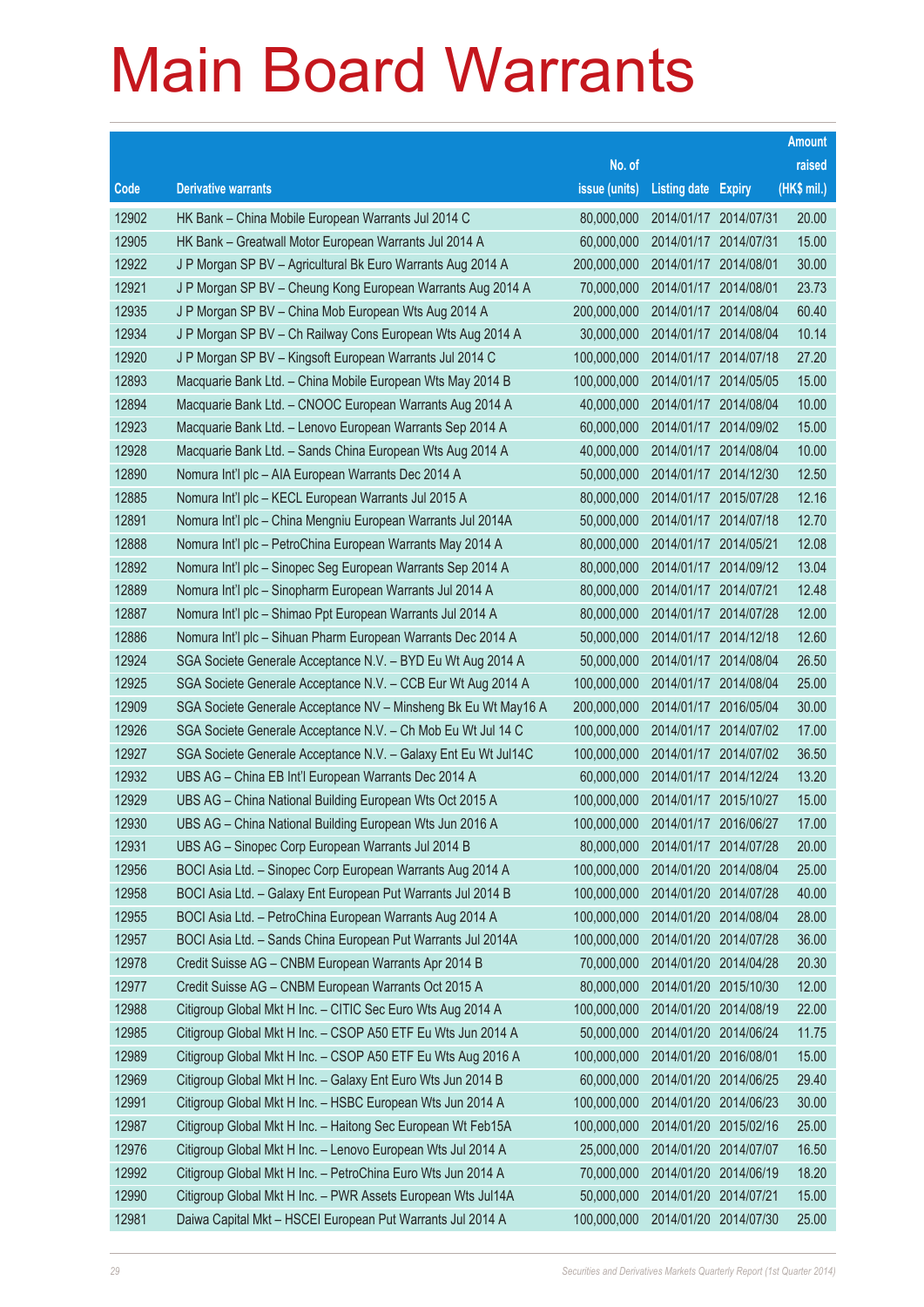|       |                                                              |               |                            |            | <b>Amount</b> |
|-------|--------------------------------------------------------------|---------------|----------------------------|------------|---------------|
|       |                                                              | No. of        |                            |            | raised        |
| Code  | <b>Derivative warrants</b>                                   | issue (units) | <b>Listing date Expiry</b> |            | (HK\$ mil.)   |
| 12983 | Daiwa Capital Mkt - HSCEI European Put Warrants Sep 2014 B   | 100,000,000   | 2014/01/20 2014/09/29      |            | 32.00         |
| 12979 | Daiwa Capital Mkt – HSI European Warrants Sep 2014 C         | 128,000,000   | 2014/01/20 2014/09/29      |            | 19.20         |
| 12980 | Daiwa Capital Mkt - HSI European Put Warrants Jun 2014 E     | 128,000,000   | 2014/01/20 2014/06/27      |            | 25.60         |
| 12984 | Daiwa Capital Mkt - HSI European Put Warrants Feb 2015 A     | 128,000,000   | 2014/01/20 2015/02/26      |            | 19.20         |
| 12975 | J P Morgan SP BV - BYD European Warrants Jun 2014 A          | 70,000,000    | 2014/01/20 2014/06/27      |            | 18.76         |
| 12974 | J P Morgan SP BV - Galaxy Ent European Warrants Apr 2014 F   | 150,000,000   | 2014/01/20 2014/04/28      |            | 47.85         |
| 12973 | J P Morgan SP BV - HKEx European Warrants May 2014 A         | 80,000,000    | 2014/01/20 2014/05/28      |            | 14.00         |
| 12949 | J P Morgan Int'l Der. Ltd. - HSCEI European Wts Jul 2014 D   | 300,000,000   | 2014/01/20 2014/07/30      |            | 75.00         |
| 12948 | J P Morgan SP BV - HSCEI European Put Warrants Jul 2014 C    | 300,000,000   | 2014/01/20 2014/07/30      |            | 75.00         |
| 12945 | J P Morgan SP BV - HSI European Warrants Jul 2014 E          | 500,000,000   | 2014/01/20 2014/07/30      |            | 125.00        |
| 12943 | J P Morgan SP BV - HSI European Put Warrants Jul 2014 C      | 500,000,000   | 2014/01/20 2014/07/30      |            | 125.00        |
| 12944 | J P Morgan SP BV - HSI European Put Warrants Jul 2014 D      | 500,000,000   | 2014/01/20 2014/07/30      |            | 129.50        |
| 12946 | J P Morgan SP BV - HSI European Put Warrants Jul 2014 F      | 500,000,000   | 2014/01/20 2014/07/30      |            | 127.50        |
| 12947 | J P Morgan SP BV - HSI European Put Warrants Jul 2014 G      | 500,000,000   | 2014/01/20 2014/07/30      |            | 125.00        |
| 12972 | J P Morgan SP BV - Ping An European Warrants May 2014 A      | 200,000,000   | 2014/01/20 2014/05/28      |            | 41.20         |
| 12971 | J P Morgan SP BV - Sands China European Warrants May 2014 C  | 150,000,000   | 2014/01/20 2014/05/27      |            | 29.25         |
| 12970 | Macquarie Bank Ltd. - AIA European Warrants Aug 2014 A       | 50,000,000    | 2014/01/20 2014/08/04      |            | 12.50         |
| 12967 | Merrill Lynch Int'l & Co. C.V. - China Life Eu Wt Aug 2014 A | 80,000,000    | 2014/01/20 2014/08/01      |            | 12.40         |
| 12954 | Merrill Lynch Int'l & Co. C.V. - Ch Mobile Eur Wt Jun 2014 A | 80,000,000    | 2014/01/20 2014/06/19      |            | 12.32         |
| 12953 | Merrill Lynch Int'l & Co. C.V. - Ch Mobile Eur Wt Jul 2014 A | 40,000,000    | 2014/01/20 2014/07/21      |            | 10.80         |
| 12950 | Merrill Lynch Int'l & Co. C.V. - A50 China Eur Wt Oct 2014 B | 40,000,000    | 2014/01/20 2014/10/28      |            | 11.40         |
| 12968 | Merrill Lynch Int'l & Co. C.V. - Galaxy Ent Eu Wts Jun 2014A | 50,000,000    | 2014/01/20 2014/06/16      |            | 11.60         |
| 12942 | Merrill Lynch Int'l & Co. C.V. - HSI European Wts Jun 2014 D | 100,000,000   | 2014/01/20 2014/06/27      |            | 16.40         |
| 12938 | Merrill Lynch Int'l & Co. C.V. - HSI European Wts Jul 2014 B | 100,000,000   | 2014/01/20 2014/07/30      |            | 25.00         |
| 12939 | Merrill Lynch Int'l & Co. C.V. - HSI European Wts Jul 2014 C | 100,000,000   | 2014/01/20 2014/07/30      |            | 25.00         |
| 12966 | Merrill Lynch Int'l & Co. C.V. - Ping An Euro Wts Jun 2014 A | 40.000.000    | 2014/01/20 2014/06/24      |            | 14.60         |
| 12951 | Merrill Lynch Int'l & Co. C.V. - Ping An Euro Wts Jul 2014 B | 40,000,000    | 2014/01/20 2014/07/21      |            | 10.60         |
| 12963 | Standard Chartered Bank - China Mobile Euro Wts Aug 2014 B   | 100,000,000   | 2014/01/20 2014/08/05      |            | 25.00         |
| 12961 | Standard Chartered Bank - Geely Auto European Wts Jun 2014 A | 70,000,000    | 2014/01/20 2014/06/23      |            | 10.50         |
| 12959 | Standard Chartered Bank - Galaxy Ent European Wts Jun 2014 D | 80,000,000    | 2014/01/20 2014/06/27      |            | 20.00         |
| 12960 | Standard Chartered Bank - Greatwall Motor Euro Wt Jun 2014 A | 60,000,000    | 2014/01/20 2014/06/23      |            | 11.40         |
| 12964 | Standard Chartered Bank - PetroChina European Wts Jun 2014 B | 80,000,000    | 2014/01/20 2014/06/27      |            | 20.00         |
| 12962 | Standard Chartered Bank - Wynn Macau European Wts Jun 2014 A | 60,000,000    | 2014/01/20 2014/06/25      |            | 17.10         |
| 12965 | SGA Societe Generale Acceptance N.V. - CNOOC Eu Wt Dec 2014B | 300,000,000   | 2014/01/20 2014/12/03      |            | 45.00         |
| 13012 | BOCI Asia Ltd. - CSOP A50 ETFEuropean Warrants Jun 2015 A    | 100,000,000   | 2014/01/21                 | 2015/06/24 | 15.00         |
| 13013 | BOCI Asia Ltd. - Lenovo European Warrants Mar 2015 A         | 100,000,000   | 2014/01/21 2015/03/23      |            | 16.00         |
| 13017 | BNP Paribas Arbit Issu B.V. - China Tel Euro Wts Jul 2014 A  | 75,000,000    | 2014/01/21                 | 2014/07/03 | 12.00         |
| 13016 | BNP Paribas Arbit Issu B.V. - OOIL European Wts Mar 2015 A   | 23,000,000    | 2014/01/21 2015/03/03      |            | 10.35         |
| 13014 | BNP Paribas Arbit Issu B.V. - PWR Assets Euro Wts Feb 2015 A | 48,000,000    | 2014/01/21                 | 2015/02/03 | 12.48         |
| 13015 | BNP Paribas Arbit Issu B.V. - Want Want Ch Eu Wts Aug 2016 A | 100,000,000   | 2014/01/21                 | 2016/08/02 | 25.00         |
| 13018 | BNP Paribas Arbit Issu B.V. - Weichai Power Eu Wt Aug 2014 A | 42,000,000    | 2014/01/21                 | 2014/08/04 | 11.76         |
| 13052 | Credit Suisse AG - China Mobile European Warrants Jul 2014 B | 80,000,000    | 2014/01/21 2014/07/21      |            | 20.80         |
| 13051 | Credit Suisse AG - CNOOC European Warrants Dec 2014 B        | 80,000,000    | 2014/01/21                 | 2014/12/01 | 12.00         |
| 13060 | Citigroup Global Mkt H Inc. - AIA European Wts Jun 2014 A    | 100,000,000   | 2014/01/21                 | 2014/06/23 | 16.00         |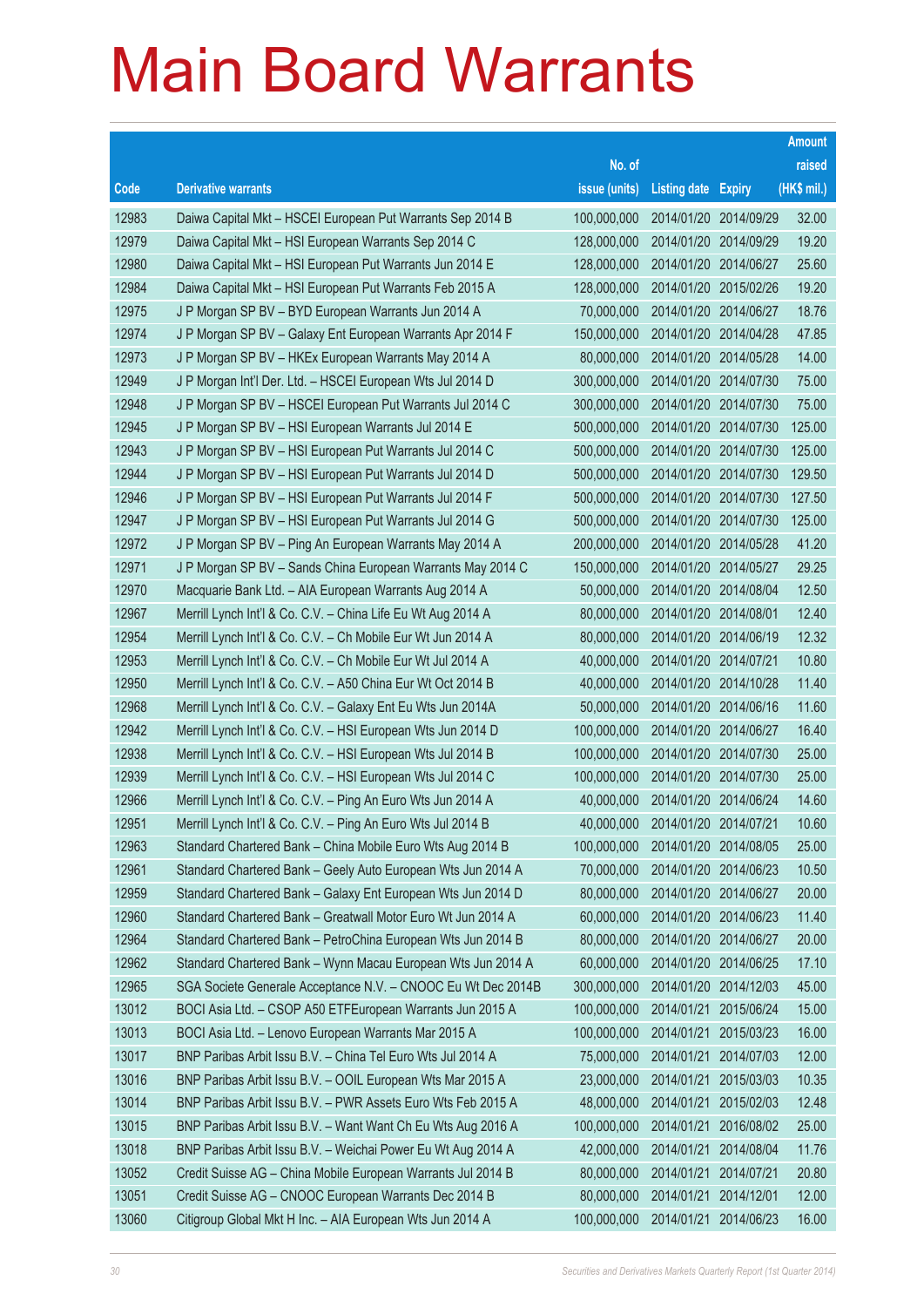|       |                                                               |               |                            |                       | <b>Amount</b> |
|-------|---------------------------------------------------------------|---------------|----------------------------|-----------------------|---------------|
|       |                                                               | No. of        |                            |                       | raised        |
| Code  | <b>Derivative warrants</b>                                    | issue (units) | <b>Listing date Expiry</b> |                       | (HK\$ mil.)   |
| 13061 | Citigroup Global Mkt H Inc. - AIA European Wts Jul 2014 A     | 100,000,000   | 2014/01/21                 | 2014/07/21            | 25.00         |
| 13059 | Citigroup Global Mkt H Inc. - Galaxy Ent Euro Wts Jul 2014 A  | 50,000,000    | 2014/01/21                 | 2014/07/07            | 16.00         |
| 13038 | Daiwa Capital Mkt - Galaxy Ent European Warrants Jul 2014 C   | 128,000,000   | 2014/01/21                 | 2014/07/21            | 32.00         |
| 13020 | Goldman Sachs SP (Asia) - Stanchart European Wts Mar 2015 A   | 80,000,000    | 2014/01/21                 | 2015/03/27            | 12.00         |
| 13001 | HK Bank - China Railway European Warrants Sep 2014 A          | 60,000,000    | 2014/01/21                 | 2014/09/30            | 15.00         |
| 12998 | HK Bank - Galaxy Ent European Warrants Mar 2017 A             | 150,000,000   | 2014/01/21                 | 2017/03/30            | 31.50         |
| 13000 | HK Bank - HSI European Warrants Jul 2014 F                    | 150,000,000   | 2014/01/21                 | 2014/07/30            | 37.50         |
| 12999 | HK Bank - HSI European Put Warrants Aug 2014 A                | 150,000,000   | 2014/01/21                 | 2014/08/28            | 37.50         |
| 13058 | J P Morgan SP BV - China Life European Warrants Sep 2014 B    | 200,000,000   | 2014/01/21                 | 2014/09/30            | 30.00         |
| 12996 | J P Morgan SP BV - China Shenhua European Wts Aug 2014 A      | 200,000,000   | 2014/01/21                 | 2014/08/01            | 30.00         |
| 13056 | J P Morgan SP BV - GCL-Poly European Warrants Aug 2014 A      | 150,000,000   | 2014/01/21                 | 2014/08/01            | 45.60         |
| 13055 | J P Morgan SP BV - Greatwall Motor European Wts Aug 2014 A    | 100,000,000   | 2014/01/21                 | 2014/08/01            | 25.00         |
| 12995 | J P Morgan SP BV - HSBC European Warrants Jun 2014 C          | 200,000,000   | 2014/01/21                 | 2014/06/30            | 30.00         |
| 12994 | J P Morgan SP BV - Sihuan Pharm European Warrants Dec 2014 A  | 120,000,000   |                            | 2014/01/21 2014/12/30 | 30.00         |
| 12993 | J P Morgan SP BV - Sunny Optical European Warrants Dec 2015A  | 80,000,000    | 2014/01/21                 | 2015/12/31            | 20.00         |
| 13054 | Macquarie Bank Ltd. - A50 China European Warrants Aug 2014 A  | 40,000,000    | 2014/01/21                 | 2014/08/04            | 10.00         |
| 13019 | Macquarie Bank Ltd. - Greatwall Motor European Wts Aug 2014 A | 40,000,000    | 2014/01/21                 | 2014/08/04            | 10.00         |
| 12997 | Macquarie Bank Ltd. - HK Gas European Warrants Jun 2015 A     | 50,000,000    | 2014/01/21                 | 2015/06/02            | 12.50         |
| 13053 | Macquarie Bank Ltd. - Kingsoft European Warrants Jul 2014 B   | 80,000,000    | 2014/01/21                 | 2014/07/21            | 20.00         |
| 13041 | Macquarie Bank Ltd. - PetroChina European Wts Aug 2014 B      | 40,000,000    | 2014/01/21                 | 2014/08/04            | 10.00         |
| 13040 | Macquarie Bank Ltd. - Tencent European Warrants Oct 2014 B    | 150,000,000   | 2014/01/21                 | 2014/10/06            | 37.50         |
| 13039 | Macquarie Bank Ltd. - Tencent European Put Wts Oct 2014 A     | 150,000,000   | 2014/01/21                 | 2014/10/06            | 37.50         |
| 13011 | Nomura Int'l plc - CAM CSI300 European Warrants Dec 2014 A    | 80,000,000    | 2014/01/21                 | 2014/12/12            | 12.96         |
| 13008 | Nomura Int'l plc - China Mobile European Warrants Jul 2014 B  | 80,000,000    |                            | 2014/01/21 2014/07/14 | 12.40         |
| 13010 | Nomura Int'l plc - Evergrande European Warrants Jun 2014 A    | 80,000,000    | 2014/01/21                 | 2014/06/27            | 12.00         |
| 13009 | Nomura Int'l plc - GCL-Poly Energy European Warrants Aug14 A  | 50,000,000    | 2014/01/21                 | 2014/08/18            | 15.50         |
| 13006 | Nomura Int'l plc - HSBC European Warrants Jun 2014 A          | 80,000,000    | 2014/01/21                 | 2014/06/25            | 12.00         |
| 13007 | Nomura Int'l plc - Tencent Holdings Euro Warrants Jul 2014 A  | 80,000,000    |                            | 2014/01/21 2014/07/28 | 20.64         |
| 13024 | Standard Chartered Bank - Cheung Kong Euro Wts Jul 2014 A     | 80,000,000    | 2014/01/21                 | 2014/07/02            | 16.00         |
| 13033 | Standard Chartered Bank - HKEx European Warrants Jun 2014 B   | 80,000,000    | 2014/01/21                 | 2014/06/04            | 20.80         |
| 13029 | Standard Chartered Bank - HSCEI European Warrants Dec 2014 B  | 100,000,000   | 2014/01/21                 | 2014/12/30            | 19.00         |
| 13031 | Standard Chartered Bank - HSCEI European Put Wts Jul 2014 B   | 100,000,000   | 2014/01/21                 | 2014/07/30            | 25.00         |
| 13022 | Standard Chartered Bank - HSI European Warrants Jun 2014 A    | 100,000,000   | 2014/01/21                 | 2014/06/27            | 15.00         |
| 13032 | Standard Chartered Bank - HSI European Put Wts Jun 2014 B     | 100,000,000   | 2014/01/21                 | 2014/06/27            | 16.00         |
| 13025 | Standard Chartered Bank - KECL European Warrants Jul 2015 A   | 100,000,000   | 2014/01/21                 | 2015/07/28            | 15.00         |
| 13023 | Standard Chartered Bank - Lenovo European Wts Apr 2015 A      | 100,000,000   | 2014/01/21                 | 2015/04/02            | 16.00         |
| 13026 | Standard Chartered Bank - Sands China Euro Wts May 2014 D     | 100,000,000   | 2014/01/21                 | 2014/05/27            | 23.00         |
| 13037 | Standard Chartered Bank - Sands China Euro Wts Jul 2014 B     | 100,000,000   | 2014/01/21                 | 2014/07/28            | 18.00         |
| 13044 | SGA Societe Generale Acceptance N.V. - Greatwall Eu Wt Aug14B | 60,000,000    | 2014/01/21                 | 2014/08/04            | 17.70         |
| 13046 | SGA Societe Generale Acceptance N.V. - HKEx Eu Wt Jul 2014 B  | 60,000,000    | 2014/01/21                 | 2014/07/02            | 16.80         |
| 13042 | SGA Societe Generale Acceptance N.V. - HSI Eur Wt Sep 2014 A  | 150,000,000   | 2014/01/21                 | 2014/09/29            | 22.50         |
| 13043 | SGA Societe Generale Acceptance N.V. - HSI Eu Put Wt Jun 14 E | 150,000,000   | 2014/01/21                 | 2014/06/27            | 22.50         |
| 13048 | SGA Societe Generale Acceptance N.V. - HWL Eur Wt Jul 2014 E  | 70,000,000    | 2014/01/21                 | 2014/07/07            | 29.75         |
| 13049 | UBS AG - Greatwall Motor European Warrants Jul 2014 A         | 40,000,000    | 2014/01/21 2014/07/21      |                       | 10.00         |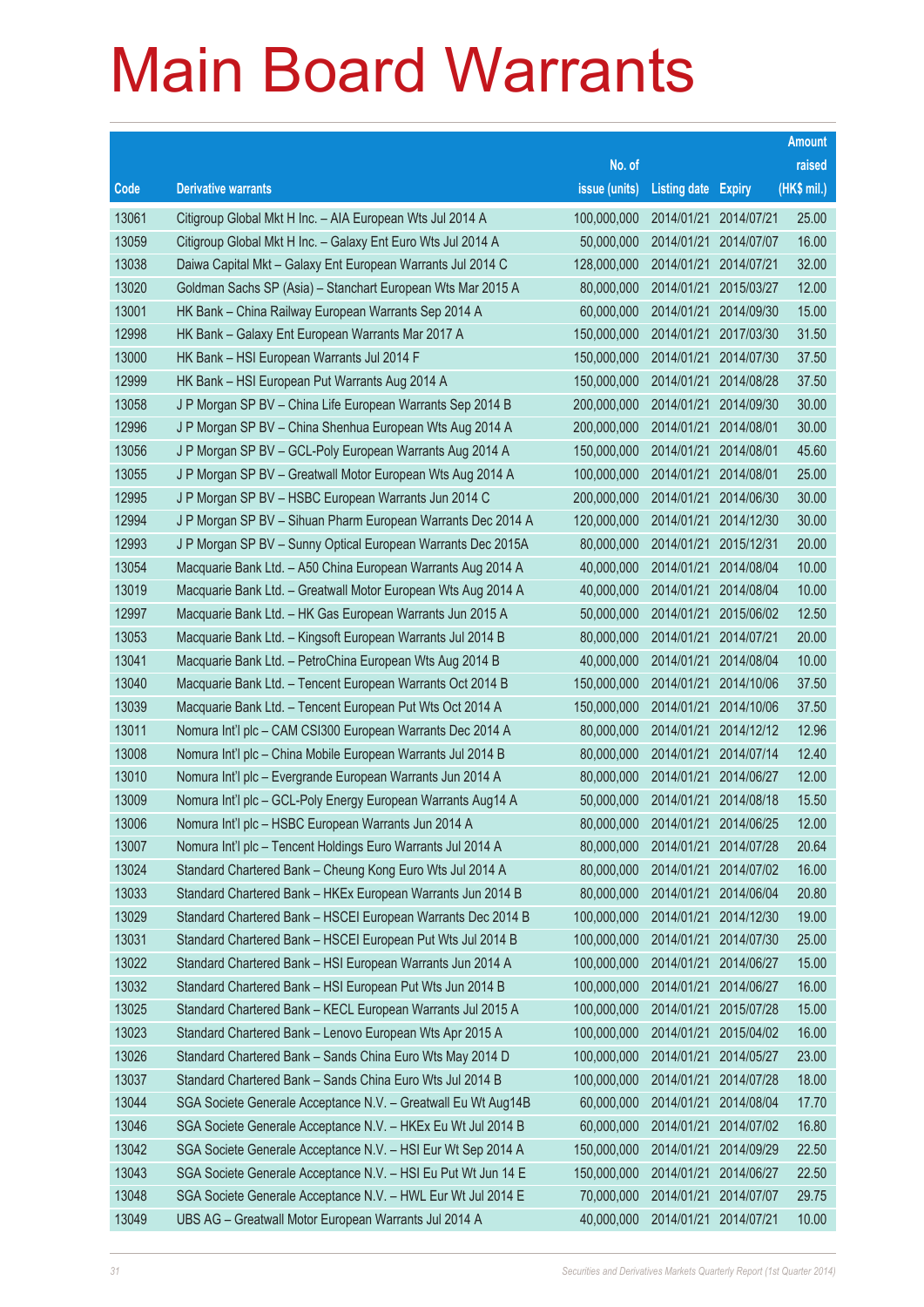|       |                                                               |               |                            |                       | <b>Amount</b> |
|-------|---------------------------------------------------------------|---------------|----------------------------|-----------------------|---------------|
|       |                                                               | No. of        |                            |                       | raised        |
| Code  | <b>Derivative warrants</b>                                    | issue (units) | <b>Listing date Expiry</b> |                       | (HK\$ mil.)   |
| 13050 | UBS AG - Lenovo European Put Warrants Aug 2014 A              | 21,000,000    |                            | 2014/01/21 2014/08/18 | 10.08         |
| 13083 | Credit Suisse AG - Agricultural Bank European Wts Jul 2014 B  | 70,000,000    | 2014/01/22 2014/07/21      |                       | 10.50         |
| 13084 | Credit Suisse AG - CITIC Bank European Warrants Jul 2014 A    | 70,000,000    |                            | 2014/01/22 2014/07/28 | 17.50         |
| 13087 | Citigroup Global Mkt H Inc. - CAM CSI300 Euro Wts Aug 2014 A  | 100,000,000   |                            | 2014/01/22 2014/08/28 | 25.00         |
| 13088 | Citigroup Global Mkt H Inc. - CAM CSI300 Euro Wts Dec 2014 A  | 100,000,000   |                            | 2014/01/22 2014/12/12 | 22.00         |
| 13067 | Goldman Sachs SP (Asia) - Agri Bk European Wts Jul 2014 A     | 68,000,000    |                            | 2014/01/22 2014/07/25 | 10.27         |
| 13066 | Goldman Sachs SP (Asia) - Minsheng Bank Euro Wts Jul 2014 A   | 68,000,000    |                            | 2014/01/22 2014/07/30 | 24.07         |
| 13064 | Goldman Sachs SP (Asia) - Galaxy Ent Euro Wts Jul 2014 B      | 80,000,000    |                            | 2014/01/22 2014/07/07 | 20.24         |
| 13065 | Goldman Sachs SP (Asia) - PetroChina European Wts Jun 2014 B  | 80,000,000    |                            | 2014/01/22 2014/06/27 | 12.00         |
| 13077 | J P Morgan SP BV - GAC European Warrants Dec 2014 A           | 100,000,000   |                            | 2014/01/22 2014/12/01 | 15.00         |
| 13081 | J P Morgan SP BV - Hutchison European Warrants Aug 2014 A     | 80,000,000    | 2014/01/22 2014/08/01      |                       | 40.16         |
| 13080 | J P Morgan SP BV - MGM China European Warrants Aug 2014 A     | 80,000,000    | 2014/01/22 2014/08/01      |                       | 20.00         |
| 13079 | J P Morgan SP BV - PICC Group European Warrants Oct 2014 A    | 100,000,000   |                            | 2014/01/22 2014/10/03 | 25.00         |
| 13086 | Macquarie Bank Ltd. - Melco Int'l Dev Euro Wts Sep 2014 A     | 40,000,000    |                            | 2014/01/22 2014/09/02 | 10.00         |
| 13085 | Macquarie Bank Ltd. - Wynn Macau European Wts Aug 2014 A      | 40,000,000    |                            | 2014/01/22 2014/08/04 | 10.00         |
| 13070 | Merrill Lynch Int'l & Co. C.V. - CC Bank Euro Wts Jul 2014 A  | 70,000,000    |                            | 2014/01/22 2014/07/07 | 11.41         |
| 13071 | Merrill Lynch Int'l & Co. C.V. - CC Bank Euro Wts Aug 2014 A  | 70,000,000    | 2014/01/22 2014/08/01      |                       | 10.99         |
| 13068 | Merrill Lynch Int'l & Co. C.V. - Galaxy Ent Eu Put Wt Aug14A  | 40,000,000    | 2014/01/22 2014/08/11      |                       | 16.40         |
| 13072 | Merrill Lynch Int'l & Co. C.V. - HSBC Euro Wts Aug 2014 A     | 40,000,000    |                            | 2014/01/22 2014/08/04 | 10.00         |
| 13073 | Merrill Lynch Int'l & Co. C.V. - HSBC Euro Put Wt Jul 2014 B  | 40,000,000    |                            | 2014/01/22 2014/07/28 | 10.00         |
| 13062 | Merrill Lynch Int'l & Co. C.V. - HSI Euro Put Wts Jun 2014 E  | 100,000,000   |                            | 2014/01/22 2014/06/27 | 15.70         |
| 13063 | Merrill Lynch Int'l & Co. C.V. - HSI Euro Put Wts Jul 2014 D  | 100,000,000   |                            | 2014/01/22 2014/07/30 | 16.60         |
| 13069 | Merrill Lynch Int'l & Co. C.V. - ICBC Euro Wts Jul 2014 A     | 70,000,000    |                            | 2014/01/22 2014/07/28 | 10.50         |
| 13074 | Merrill Lynch Int'l & Co. C.V. - Sands China Euro Wt Aug14 A  | 40,000,000    |                            | 2014/01/22 2014/08/18 | 17.20         |
| 13076 | Standard Chartered Bank - CC Bank European Wts May 2014 B     | 100,000,000   |                            | 2014/01/22 2014/05/05 | 15.00         |
| 13075 | Standard Chartered Bank - Greatwall Motor Euro Wt Jul 2014 A  | 60,000,000    |                            | 2014/01/22 2014/07/30 | 15.60         |
| 13082 | UBS AG - Lenovo European Warrants Aug 2014 B                  | 22,000,000    | 2014/01/22 2014/08/18      |                       | 10.12         |
| 13142 | BNP Paribas Arbit Issu B.V. - Galaxy Ent Euro Wts Aug 2014 A  | 100,000,000   | 2014/01/23 2014/08/04      |                       | 25.00         |
| 13146 | BNP Paribas Arbit Issu B.V. - Greatwall Motor Eu Wt Oct 14 A  | 100,000,000   |                            | 2014/01/23 2014/10/06 | 28.00         |
| 13145 | BNP Paribas Arbit Issu B.V. - Lenovo European Wts Oct 2014 B  | 50,000,000    |                            | 2014/01/23 2014/10/06 | 13.50         |
| 13143 | BNP Paribas Arbit Issu B.V. - Tencent HIdgs Eu Wt Oct 2014 A  | 100,000,000   |                            | 2014/01/23 2014/10/06 | 25.00         |
| 13144 | BNP Paribas Arbit Issu B.V. - Tencent Eu Put Wt Jul 2014 C    | 100,000,000   |                            | 2014/01/23 2014/07/03 | 30.00         |
| 13133 | Credit Suisse AG - Lenovo European Warrants Jul 2014 A        | 70,000,000    | 2014/01/23 2014/07/31      |                       | 29.40         |
| 13134 | Credit Suisse AG - Tencent Holdings European Wts Jul 2014 D   | 100,000,000   | 2014/01/23 2014/07/28      |                       | 25.00         |
| 13135 | Credit Suisse AG - Tencent Holdings European Wts Jul 2014 E   | 100,000,000   |                            | 2014/01/23 2014/07/28 | 27.00         |
| 13147 | Citigroup Global Mkt H Inc. - Tencent European Wts Jul 2014 B | 100,000,000   |                            | 2014/01/23 2014/07/07 | 22.00         |
| 13148 | Citigroup Global Mkt H Inc. - Tencent European Wts Jul 2014 C | 100,000,000   |                            | 2014/01/23 2014/07/22 | 26.00         |
| 13130 | Daiwa Capital Mkt - Tencent Holdings European Wts Jul 2014 B  | 108,000,000   |                            | 2014/01/23 2014/07/02 | 22.68         |
| 13131 | Goldman Sachs SP (Asia) - China Mobile Euro Wts Jun 2014 B    | 120,000,000   |                            | 2014/01/23 2014/06/26 | 18.36         |
| 13126 | Goldman Sachs SP (Asia) - Tencent European Wt Jun 2014 G      | 120,000,000   |                            | 2014/01/23 2014/06/09 | 28.80         |
| 13129 | Goldman Sachs SP (Asia) - Tencent European Wt Jul 2014 B      | 120,000,000   |                            | 2014/01/23 2014/07/07 | 21.96         |
| 13102 | HK Bank - Anhui Conch European Warrants Jun 2014 B            | 80,000,000    | 2014/01/23 2014/06/30      |                       | 12.80         |
| 13103 | HK Bank - CNBM European Warrants Oct 2015 A                   | 150,000,000   |                            | 2014/01/23 2015/10/27 | 22.50         |
| 13101 | HK Bank - China Shenhua European Warrants Jul 2014 A          | 80,000,000    |                            | 2014/01/23 2014/07/28 | 14.40         |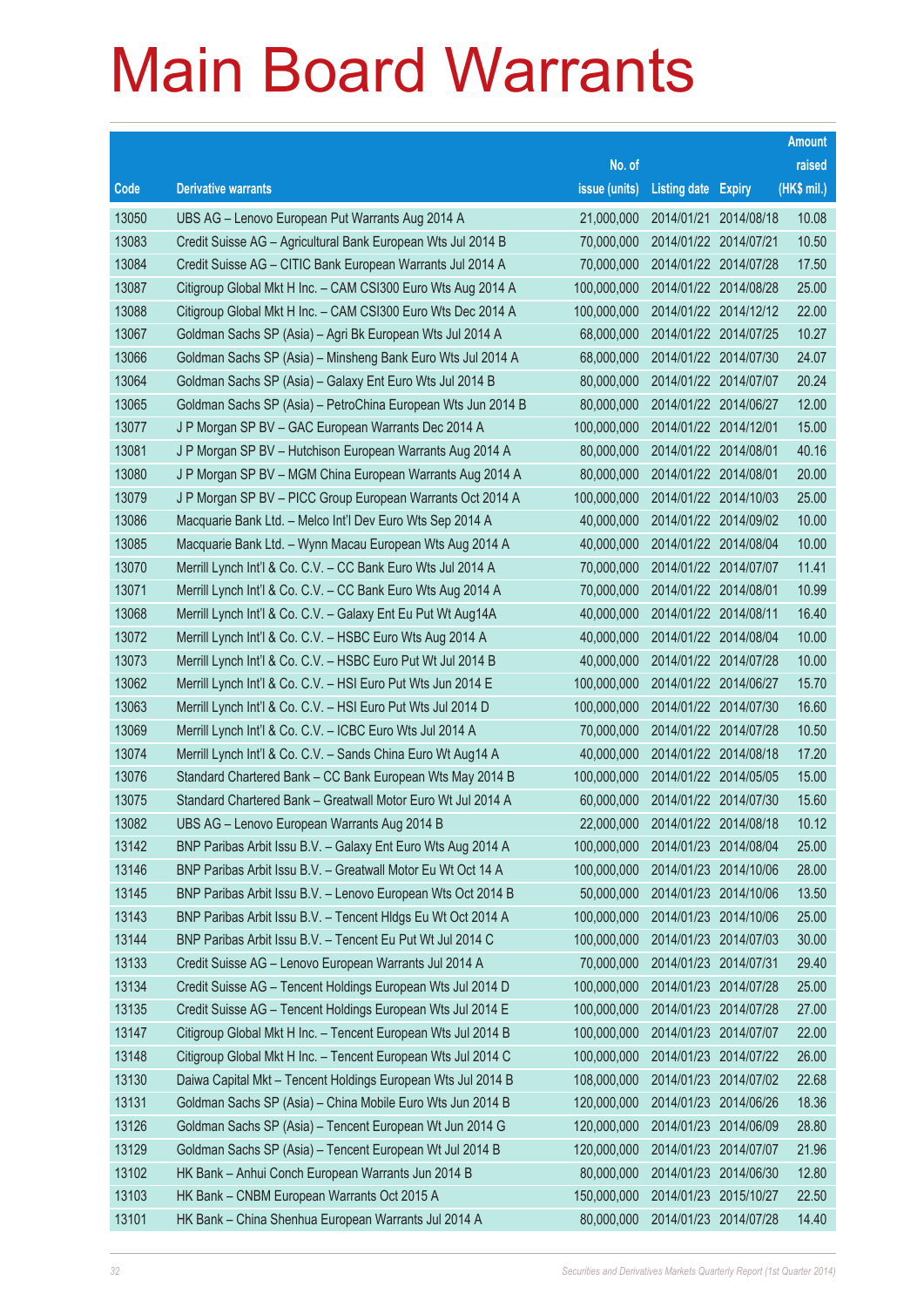|         |                                                                |               |                            |                       | <b>Amount</b> |
|---------|----------------------------------------------------------------|---------------|----------------------------|-----------------------|---------------|
|         |                                                                | No. of        |                            |                       | raised        |
| Code    | <b>Derivative warrants</b>                                     | issue (units) | <b>Listing date Expiry</b> |                       | (HK\$ mil.)   |
| 13104   | HK Bank – HWL European Warrants Jun 2014 D                     | 80,000,000    | 2014/01/23 2014/06/16      |                       | 16.00         |
| 13105   | HK Bank - Lenovo European Warrants Aug 2014 A                  | 60,000,000    | 2014/01/23 2014/08/29      |                       | 18.00         |
| 13120   | HK Bank - Tencent European Warrants Jul 2014 D                 | 80,000,000    | 2014/01/23 2014/07/28      |                       | 20.00         |
| 13121   | HK Bank - Tencent European Put Warrants Jun 2014 F             | 80,000,000    | 2014/01/23 2014/06/30      |                       | 28.00         |
| 13092   | J P Morgan SP BV - China Mob European Wts Aug 2014 B           | 200,000,000   | 2014/01/23 2014/08/01      |                       | 50.20         |
| 13091   | J P Morgan Int'l Der. Ltd. - HSCEI European Wts Sep 2014 B     | 200,000,000   | 2014/01/23 2014/09/29      |                       | 50.00         |
| 13090   | J P Morgan SP BV - HSI European Warrants Jul 2014 H            | 200,000,000   | 2014/01/23 2014/07/30      |                       | 50.00         |
| 13150   | J P Morgan SP BV - Huaneng Power European Wts Aug 2014 A       | 35,000,000    | 2014/01/23 2014/08/01      |                       | 10.33         |
| 13125   | J P Morgan SP BV - Lenovo European Warrants Mar 2015 A         | 150,000,000   | 2014/01/23 2015/03/30      |                       | 25.95         |
| 13089   | J P Morgan SP BV - Link Reit European Warrants Oct 2014 A      | 80,000,000    | 2014/01/23 2014/10/03      |                       | 13.12         |
| 13123   | J P Morgan SP BV - Tencent European Warrants Aug 2014 B        | 150,000,000   | 2014/01/23 2014/08/01      |                       | 37.50         |
| 13124   | J P Morgan SP BV - Tencent European Warrants Jan 2015 A        | 150,000,000   | 2014/01/23 2015/01/02      |                       | 22.50         |
| 13122   | J P Morgan SP BV - Tencent European Put Warrants Aug 2014 A    | 100,000,000   | 2014/01/23 2014/08/01      |                       | 44.00         |
| 13149   | J P Morgan SP BV - Zoomlion European Warrants Dec 2015 A       | 100,000,000   | 2014/01/23 2015/12/28      |                       | 15.00         |
| 13109   | Macquarie Bank Ltd. - Chinares Cement European Wt Aug 2014 A   | 40,000,000    | 2014/01/23 2014/08/04      |                       | 10.00         |
| 13106   | Macquarie Bank Ltd. - MGM China European Warrants Sep 2014 A   | 40,000,000    | 2014/01/23 2014/09/02      |                       | 10.00         |
| 13108   | Macquarie Bank Ltd. - Ping An European Warrants Aug 2014 A     | 40,000,000    | 2014/01/23 2014/08/04      |                       | 10.00         |
| 13107   | Macquarie Bank Ltd. - Wharf European Warrants Aug 2014 A       | 80,000,000    | 2014/01/23 2014/08/04      |                       | 13.20         |
| 13094   | Merrill Lynch Int'l & Co. C.V. - AIA Euro Wts Aug 2014 A       | 80,000,000    | 2014/01/23 2014/08/26      |                       | 12.08         |
| 13096   | Merrill Lynch Int'l & Co. C.V. - CC Bank Eu Put Wt Aug 2014B   | 40,000,000    | 2014/01/23 2014/08/01      |                       | 14.60         |
| 13097   | Merrill Lynch Int'l & Co. C.V. - Ch Life Eur Put Wt Jun 14 A   | 80,000,000    |                            | 2014/01/23 2014/06/24 | 12.32         |
| 13098   | Merrill Lynch Int'l & Co. C.V. - ICBC Euro Wts May 2014 A      | 80,000,000    | 2014/01/23 2014/05/27      |                       | 12.88         |
| 13099   | Merrill Lynch Int'l & Co. C.V. - Lenovo Euro Wts Aug 2014 A    | 40,000,000    | 2014/01/23 2014/08/11      |                       | 11.40         |
| 13093   | Merrill Lynch Int'l & Co. C.V. - PetroChina Eu Wt Jul 2014 A   | 40,000,000    | 2014/01/23 2014/07/28      |                       | 10.20         |
| 13095   | Merrill Lynch Int'l & Co. C.V. - Ping An Euro Put Wts May14B   | 40,000,000    | 2014/01/23 2014/05/26      |                       | 10.00         |
| 13110   | Standard Chartered Bank - CITIC Pacific Euro Wts Dec 2015 A    | 100,000,000   | 2014/01/23 2015/12/30      |                       | 15.00         |
| 13112   | Standard Chartered Bank – Galaxy Ent European Wts Jul 2017 A   | 150,000,000   | 2014/01/23 2017/07/31      |                       | 37.50         |
| 13113   | Standard Chartered Bank - HSBC European Put Wts Sep 2014 A     | 80,000,000    | 2014/01/23 2014/09/30      |                       | 20.00         |
| 13114   | Standard Chartered Bank - ICBC European Warrants Jul 2014 A    | 100,000,000   | 2014/01/23 2014/07/28      |                       | 15.00         |
| 13115   | Standard Chartered Bank - Tencent Hldg Euro Wts Jul 2014 A     | 100,000,000   | 2014/01/23 2014/07/07      |                       | 18.00         |
| 13116   | Standard Chartered Bank - Tencent Hidg Euro Wts Sep 2014 A     | 100,000,000   | 2014/01/23 2014/09/01      |                       | 20.00         |
| 13117   | SGA Societe Generale Acceptance N.V - Chi COSCO Eu Wt Sep 14 A | 40,000,000    | 2014/01/23 2014/09/03      |                       | 10.60         |
| 13132   | SGA Societe Generale Acceptance N.V. - ICBC Eu Wt Aug 2014 C   | 100,000,000   | 2014/01/23 2014/08/04      |                       | 18.00         |
| 13118   | SGA Societe Generale Acceptance N.V. - Lenovo Eu Wt Sep 14 A   | 30,000,000    | 2014/01/23 2014/09/03      |                       | 10.35         |
| 13119   | SGA Societe Generale Acceptance N.V. - Tencent Eu Wt Sep 14 B  | 150,000,000   | 2014/01/23 2014/09/03      |                       | 26.25         |
| 13136   | UBS AG - Agricultural Bank European Warrants Sep 2014 A        | 50,000,000    | 2014/01/23 2014/09/15      |                       | 12.50         |
| 13141   | UBS AG - Minsheng Bank European Warrants Apr 2016 A            | 70,000,000    | 2014/01/23 2016/04/21      |                       | 10.50         |
| 13139   | UBS AG - GCL-Poly Energy European Warrants Jun 2014 B          | 60,000,000    | 2014/01/23 2014/06/24      |                       | 19.80         |
| 13138   | UBS AG - Li & Fung European Warrants Jan 2015 A                | 100,000,000   | 2014/01/23 2015/01/22      |                       | 15.00         |
| 13140   | UBS AG - Yurun Food European Warrants Jul 2014 A               | 50,000,000    | 2014/01/23 2014/07/22      |                       | 17.50         |
| 16774 # | HK Bank - China Mobile European Warrants Jun 2015              | 180,000,000   | 2014/01/23 2015/06/22      |                       | 14.76         |
| 27149 # | HK Bank - A50 China European Warrants Aug 2014 A               | 300,000,000   | 2014/01/23 2014/08/01      |                       | 14.10         |
| 13168   | BOCI Asia Ltd. - China Mobile European Warrants Jun 2014 A     | 100,000,000   | 2014/01/24 2014/06/23      |                       | 18.00         |
| 13169   | BOCI Asia Ltd. - China Mobile European Put Wts Jun 2014 B      | 100,000,000   | 2014/01/24 2014/06/30      |                       | 19.00         |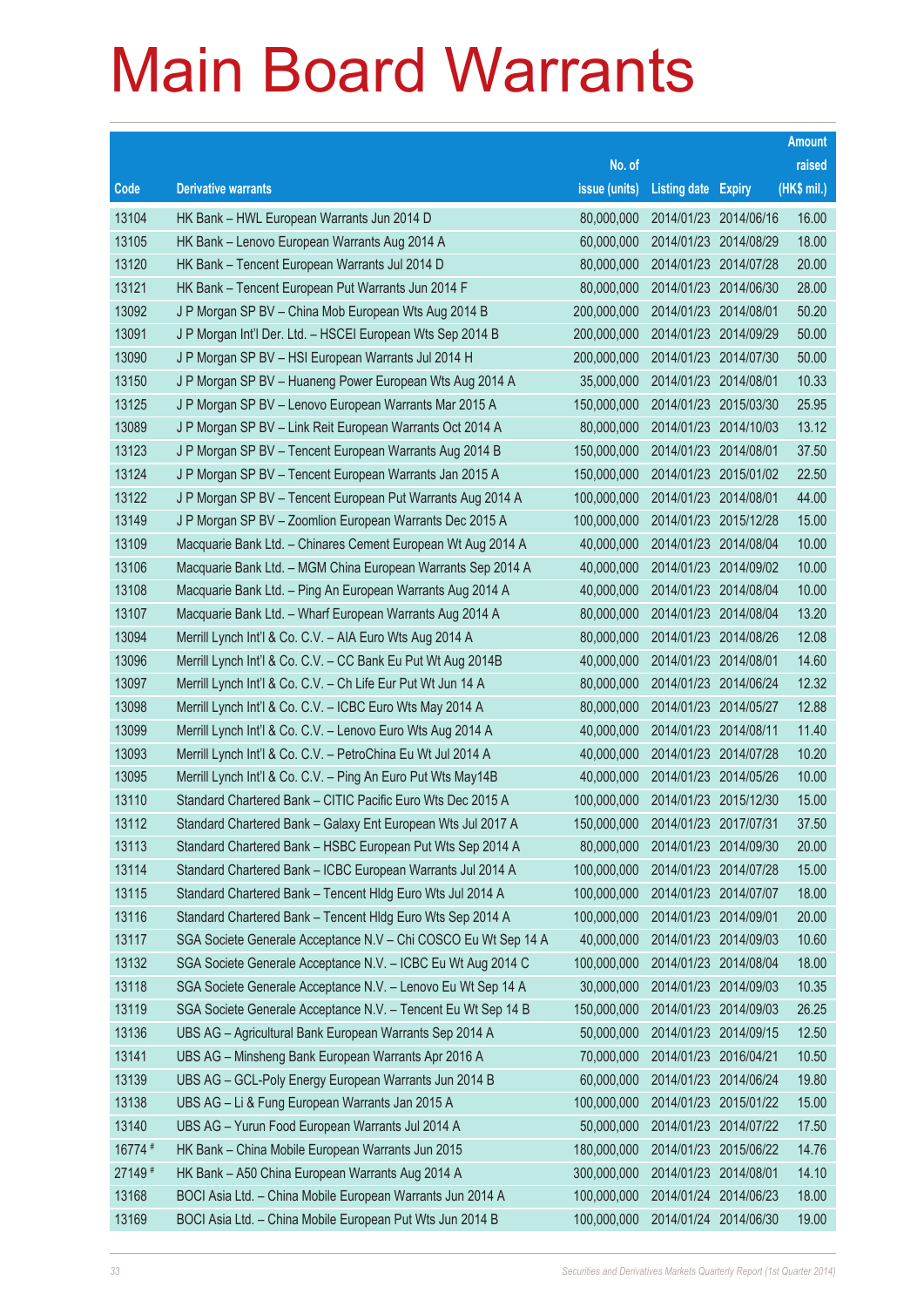|                |                                                                                                       |                           |                            |                       | <b>Amount</b>  |
|----------------|-------------------------------------------------------------------------------------------------------|---------------------------|----------------------------|-----------------------|----------------|
|                |                                                                                                       | No. of                    |                            |                       | raised         |
| Code           | <b>Derivative warrants</b>                                                                            | issue (units)             | <b>Listing date Expiry</b> |                       | (HK\$ mil.)    |
| 13166          | BOCI Asia Ltd. - SJM Holdings European Warrants Aug 2014 A                                            | 100,000,000               | 2014/01/24 2014/08/27      |                       | 17.00          |
| 13167          | BOCI Asia Ltd. - Tencent Holdings European Put Wts Jun 2014 B                                         | 100,000,000               | 2014/01/24 2014/06/30      |                       | 27.00          |
| 13191          | BNP Paribas Arbit Issu B.V. - Minsheng Bk Euro Wt Aug 2014 A                                          | 78,000,000                | 2014/01/24 2014/08/04      |                       | 14.04          |
| 13188          | BNP Paribas Arbit Issu B.V. - CR Cement Euro Wts Aug 2014 A                                           | 19,000,000                | 2014/01/24 2014/08/04      |                       | 10.26          |
| 13190          | BNP Paribas Arbit Issu B.V. - Melco Int'l Dev Eu Wt Aug 14 A                                          | 75,000,000                |                            | 2014/01/24 2014/08/04 | 18.75          |
| 13189          | BNP Paribas Arbit Issu B.V. - Sands China Euro Wt Jun 2014 A                                          | 100,000,000               | 2014/01/24 2014/06/30      |                       | 18.00          |
| 13192          | BNP Paribas Arbit Issu B.V. - Swrie Pacific A Eu Wt Aug 16 A                                          | 100,000,000               |                            | 2014/01/24 2016/08/02 | 25.00          |
| 13177          | Credit Suisse AG - CC Bank European Warrants Jul 2014 D                                               | 80,000,000                | 2014/01/24 2014/07/07      |                       | 21.60          |
| 13179          | Credit Suisse AG - Galaxy Ent European Warrants Jul 2014 D                                            | 80,000,000                | 2014/01/24 2014/07/28      |                       | 20.00          |
| 13180          | Credit Suisse AG - Tencent Holdings European Wts Aug 2014 C                                           | 100,000,000               | 2014/01/24 2014/08/11      |                       | 25.00          |
| 13178          | Credit Suisse AG - Wynn Macau European Warrants Jul 2014 A                                            | 80,000,000                | 2014/01/24 2014/07/28      |                       | 20.00          |
| 13195          | Citigroup Global Mkt H Inc. - Fosun Intl European Wts Apr15A                                          | 80,000,000                | 2014/01/24 2015/04/27      |                       | 20.00          |
| 13193          | Citigroup Global Mkt H Inc. - A50 China Euro Wts Jul 2014 B                                           | 80,000,000                | 2014/01/24 2014/07/21      |                       | 36.00          |
| 13173          | Goldman Sachs SP (Asia) – HSBC European Put Wts Jun 2014 B                                            | 120,000,000               | 2014/01/24 2014/06/27      |                       | 18.48          |
| 13161          | Goldman Sachs SP (Asia) - HSI European Warrants Jun 2014 B                                            | 150,000,000               | 2014/01/24 2014/06/27      |                       | 24.15          |
| 13162          | Goldman Sachs SP (Asia) – HSI European Put Wts Jun 2014 C                                             | 150,000,000               | 2014/01/24 2014/06/27      |                       | 25.05          |
| 13172          | Goldman Sachs SP (Asia) – Tencent European Put Wt Jul 2014 C                                          | 120,000,000               |                            | 2014/01/24 2014/07/30 | 36.00          |
| 13155          | HK Bank - CITIC Bank European Warrants Jul 2014 A                                                     | 60,000,000                | 2014/01/24 2014/07/23      |                       | 15.00          |
| 13154          | HK Bank - China Unicom European Warrants Dec 2014 A                                                   | 100,000,000               | 2014/01/24 2014/12/23      |                       | 15.00          |
| 13158          | HK Bank – HSCEI European Warrants Jun 2014 G                                                          | 150,000,000               | 2014/01/24 2014/06/27      |                       | 27.00          |
| 13160          | HK Bank - HSCEI European Warrants Dec 2014 B                                                          | 150,000,000               |                            | 2014/01/24 2014/12/30 | 24.00          |
| 13156          | HK Bank - HSI European Warrants Jul 2014 G                                                            | 150,000,000               | 2014/01/24 2014/07/30      |                       | 37.50          |
| 13157<br>13153 | HK Bank - HSI European Put Warrants Jul 2014 H<br>J P Morgan SP BV - CGS European Warrants Aug 2014 A | 150,000,000               | 2014/01/24 2014/08/01      | 2014/01/24 2014/07/30 | 37.50<br>12.52 |
| 13198          | J P Morgan SP BV - Galaxy Ent European Warrants Aug 2014 D                                            | 40,000,000<br>100,000,000 | 2014/01/24 2014/08/01      |                       | 32.50          |
| 13197          | J P Morgan SP BV - Galaxy Ent European Warrants Aug 2016 A                                            | 500,000,000               | 2014/01/24 2016/08/01      |                       | 125.00         |
| 13152          | J P Morgan SP BV - Lenovo European Warrants Sep 2014 A                                                | 100,000,000               | 2014/01/24 2014/09/01      |                       | 25.00          |
| 13151          | J P Morgan SP BV - Xinyi Glass European Warrants Dec 2016 A                                           | 150,000,000               | 2014/01/24 2016/12/01      |                       | 22.50          |
| 13187          | Macquarie Bank Ltd. - CMS European Warrants Jul 2014 A                                                | 40,000,000                | 2014/01/24 2014/07/24      |                       | 10.00          |
| 13163          | Macquarie Bank Ltd. - HN Renewables European Wts Aug 2014 A                                           | 40,000,000                | 2014/01/24 2014/08/04      |                       | 10.00          |
| 13186          | Macquarie Bank Ltd. - Sh Pharma European Warrants Oct 2014 A                                          | 80,000,000                | 2014/01/24 2014/10/06      |                       | 20.00          |
| 13171          | Standard Chartered Bank - Galaxy Ent European Wts Jul 2014 B                                          | 80,000,000                | 2014/01/24 2014/07/30      |                       | 20.00          |
| 13170          | Standard Chartered Bank - Lenovo European Wts Sep 2014 A                                              | 60,000,000                | 2014/01/24 2014/09/01      |                       | 21.00          |
| 13176          | SGA Societe Generale Acceptance N.V. - Geely Auto Eu Wt Jul14B                                        | 60,000,000                | 2014/01/24 2014/07/09      |                       | 12.00          |
| 13174          | SGA Societe Generale Acceptance N.V. - Galaxy Ent Eu Wt Jul14D                                        | 100,000,000               | 2014/01/24 2014/07/09      |                       | 27.50          |
| 13175          | SGA Societe Generale Acceptance N.V. - Galaxy Ent Eu Wt Aug14C                                        | 100,000,000               | 2014/01/24 2014/08/04      |                       | 25.00          |
| 13181          | UBS AG - AIA European Warrants Aug 2014 A                                                             | 100,000,000               | 2014/01/24 2014/08/26      |                       | 19.00          |
| 13182          | UBS AG - CAM CSI300 European Warrants Dec 2014 A                                                      | 100,000,000               | 2014/01/24 2014/12/31      |                       | 25.00          |
| 13183          | UBS AG - Geely Auto European Warrants Jun 2014 B                                                      | 40,000,000                | 2014/01/24 2014/06/23      |                       | 10.40          |
| 13185          | UBS AG - Galaxy Ent European Warrants Aug 2014 A                                                      | 40,000,000                | 2014/01/24 2014/08/08      |                       | 10.00          |
| 13184          | UBS AG - Galaxy Ent European Put Warrants Jul 2014 D                                                  | 40,000,000                | 2014/01/24 2014/07/23      |                       | 24.00          |
| 13204          | BOCI Asia Ltd. - CC Bank European Warrants Jul 2014 A                                                 | 100,000,000               | 2014/01/27 2014/07/07      |                       | 18.00          |
| 13206          | BOCI Asia Ltd. - A50 China European Warrants Jul 2014 A                                               | 100,000,000               | 2014/01/27 2014/07/28      |                       | 23.00          |
| 13203          | BOCI Asia Ltd. - ICBC European Warrants Jul 2014 B                                                    | 100,000,000               | 2014/01/27 2014/07/23      |                       | 18.00          |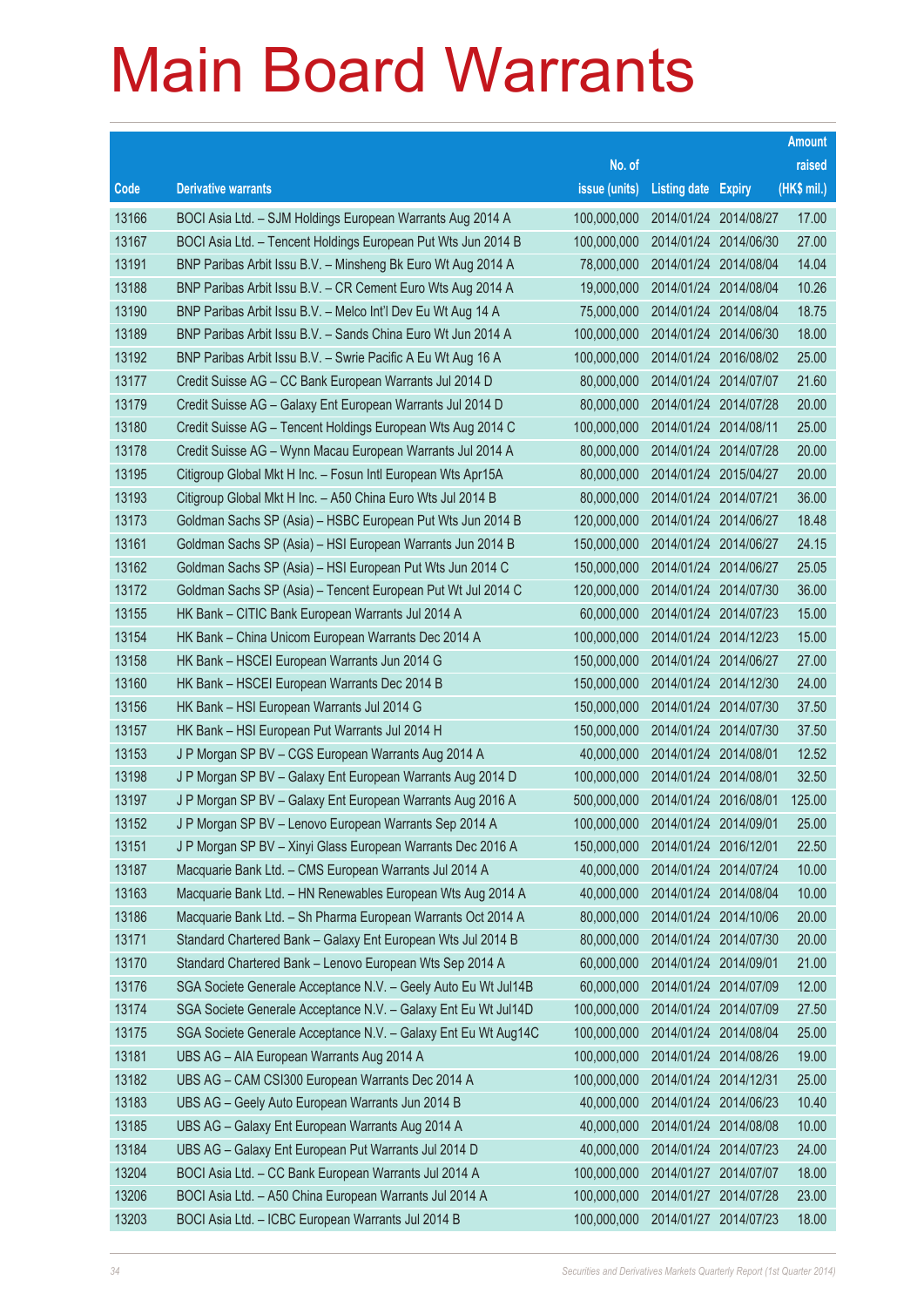|         |                                                              |               |                            | <b>Amount</b> |
|---------|--------------------------------------------------------------|---------------|----------------------------|---------------|
|         |                                                              | No. of        |                            | raised        |
| Code    | <b>Derivative warrants</b>                                   | issue (units) | <b>Listing date Expiry</b> | (HK\$ mil.)   |
| 13205   | BOCI Asia Ltd. - Tencent Holdings European Wts Jul 2014 B    | 100,000,000   | 2014/01/27 2014/07/02      | 19.00         |
| 13227   | BNP Paribas Arbit Issu B.V. - CC Bank Euro Wts Oct 2014 B    | 100,000,000   | 2014/01/27 2014/10/06      | 18.00         |
| 13230   | BNP Paribas Arbit Issu B.V. - CNBM European Wts Aug 2014 B   | 58,000,000    | 2014/01/27 2014/08/04      | 26.68         |
| 13229   | BNP Paribas Arbit Issu B.V. - Sinopec Corp Eu Wts Aug 2014 A | 100,000,000   | 2014/01/27 2014/08/04      | 17.00         |
| 13231   | BNP Paribas Arbit Issu B.V. - Ch Shenhua Euro Wts Aug 2014 A | 100,000,000   | 2014/01/27 2014/08/04      | 21.00         |
| 13228   | BNP Paribas Arbit Issu B.V. - ICBC European Wts Aug 2014 C   | 100,000,000   | 2014/01/27 2014/08/04      | 16.00         |
| 13224   | Credit Suisse AG - Galaxy Ent European Warrants Jul 2014 E   | 80,000,000    | 2014/01/27 2014/07/28      | 20.80         |
| 13211   | Credit Suisse AG - ICBC European Warrants Jul 2014 E         | 80,000,000    | 2014/01/27 2014/07/28      | 12.00         |
| 13225   | Credit Suisse AG - Melco Int'l Dev European Wts Jul 2014 A   | 70,000,000    | 2014/01/27 2014/07/28      | 17.50         |
| 13213   | Citigroup Global Mkt H Inc. - CC Bank European Wt Jul 2014 C | 100,000,000   | 2014/01/27 2014/07/25      | 16.00         |
| 13226   | Citigroup Global Mkt H Inc. - Galaxy Ent Euro Wts Jul 2014 B | 60,000,000    | 2014/01/27 2014/07/28      | 26.40         |
| 13235   | Bank of East Asia - Ch Comm Cons European Wts Aug 2014 A     | 70,000,000    | 2014/01/27 2014/08/29      | 10.50         |
| 13236   | Bank of East Asia - CM Bank European Warrants May 2015 A     | 70,000,000    | 2014/01/27 2015/05/29      | 17.50         |
| 13237   | Bank of East Asia - CM Bank European Put Warrants Jun 2015 A | 70,000,000    | 2014/01/27 2015/06/29      | 17.50         |
| 13238   | Bank of East Asia - A50 China European Warrants Sep 2014 A   | 40,000,000    | 2014/01/27 2014/09/30      | 10.00         |
| 13233   | Bank of East Asia - Galaxy Ent European Warrants Dec 2015 A  | 100,000,000   | 2014/01/27 2015/12/31      | 25.00         |
| 13232   | Bank of East Asia – Kingsoft European Warrants Aug 2014 A    | 40,000,000    | 2014/01/27 2014/08/22      | 10.40         |
| 13234   | Bank of East Asia - Lenovo European Warrants Dec 2015 A      | 100,000,000   | 2014/01/27 2015/12/22      | 25.00         |
| 13218   | Goldman Sachs SP (Asia) - China Mobile Eu Put Wts Jul 2014 C | 120,000,000   | 2014/01/27 2014/07/31      | 30.84         |
| 13217   | Goldman Sachs SP (Asia) – Greatwall Motor Eur Wts Jul 2014 A | 120,000,000   | 2014/01/27 2014/07/31      | 30.00         |
| 13216   | Goldman Sachs SP (Asia) – Sands China Euro Wts Jun 2014 C    | 120,000,000   | 2014/01/27 2014/06/23      | 38.52         |
| 13215   | Goldman Sachs SP (Asia) - SJM Holdings Euro Wts Jul 2014 A   | 120,000,000   | 2014/01/27 2014/07/02      | 18.00         |
| 13214   | Goldman Sachs SP (Asia) - Wynn Macau European Wts Jul 2014 A | 120,000,000   | 2014/01/27 2014/07/30      | 30.00         |
| 13202   | Macquarie Bank Ltd. – CC Bank European Warrants Oct 2014 A   | 50,000,000    | 2014/01/27 2014/10/06      | 12.50         |
| 13212   | Macquarie Bank Ltd. - Country Garden European Wts Sep 2014 A | 40,000,000    | 2014/01/27 2014/09/02      | 10.00         |
| 13201   | Macquarie Bank Ltd. - Minsheng Bank European Wts Aug 2014 B  | 40,000,000    | 2014/01/27 2014/08/04      | 10.00         |
| 13200   | Macquarie Bank Ltd. - Galaxy Ent European Wts Aug 2014 A     | 40,000,000    | 2014/01/27 2014/08/04      | 10.00         |
| 13209   | Standard Chartered Bank - Kingsoft European Wts Jul 2014 A   | 80,000,000    | 2014/01/27 2014/07/29      | 20.00         |
| 13210   | Standard Chartered Bank - NCI European Warrants Aug 2014 A   | 80,000,000    | 2014/01/27 2014/08/29      | 20.00         |
| 13208   | Standard Chartered Bank - Tencent Hidg Eu Put Wts Jun 2014 E | 100,000,000   | 2014/01/27 2014/06/30      | 28.00         |
| 13199   | SGA Societe Generale Acceptance N.V. - CP&CC Eu Wt Sep 2014A | 60,000,000    | 2014/01/27 2014/09/03      | 16.20         |
| 13220   | UBS AG - Cheung Kong European Warrants Jul 2014 A            | 40,000,000    | 2014/01/27 2014/07/28      | 11.20         |
| 13222   | UBS AG - China Life European Warrants Sep 2014 B             | 100,000,000   | 2014/01/27 2014/09/25      | 15.00         |
| 13219   | UBS AG - A50 China European Warrants Oct 2014 A              | 300,000,000   | 2014/01/27 2014/10/28      | 45.00         |
| 13221   | UBS AG - Geely Auto European Warrants Jul 2014 A             | 40,000,000    | 2014/01/27 2014/07/09      | 10.00         |
| 13207   | UBS AG - Galaxy Ent European Warrants Jun 2016 A             | 150,000,000   | 2014/01/27 2016/06/13      | 37.50         |
| 11799 # | UBS AG - Galaxy Ent European Warrants Jun 2014 B             | 30,000,000    | 2014/01/27 2014/06/23      | 11.55         |
| 12759 # | UBS AG - Galaxy Ent European Warrants Jul 2014 B             | 35,000,000    | 2014/01/27 2014/07/14      | 10.50         |
| 12347 # | UBS AG - Sands China European Warrants Jun 2014 B            | 55,000,000    | 2014/01/27 2014/06/30      | 10.95         |
| 13260   | Credit Suisse AG - A50 China European Warrants Oct 2014 A    | 80,000,000    | 2014/01/28 2014/10/28      | 12.00         |
| 13261   | Credit Suisse AG - A50 China European Warrants Dec 2016 A    | 100,000,000   | 2014/01/28 2016/12/28      | 15.00         |
| 13256   | Credit Suisse AG - Galaxy Ent European Warrants Dec 2015 A   | 180,000,000   | 2014/01/28 2015/12/28      | 45.00         |
| 13257   | Citigroup Global Mkt H Inc. - China Mobile Eur Wt Jun 2014 A | 100,000,000   | 2014/01/28 2014/06/19      | 15.00         |
| 13252   | Citigroup Global Mkt H Inc. - Galaxy Ent Eu Put Wt Jul 14 C  | 60,000,000    | 2014/01/28 2014/07/28      | 46.80         |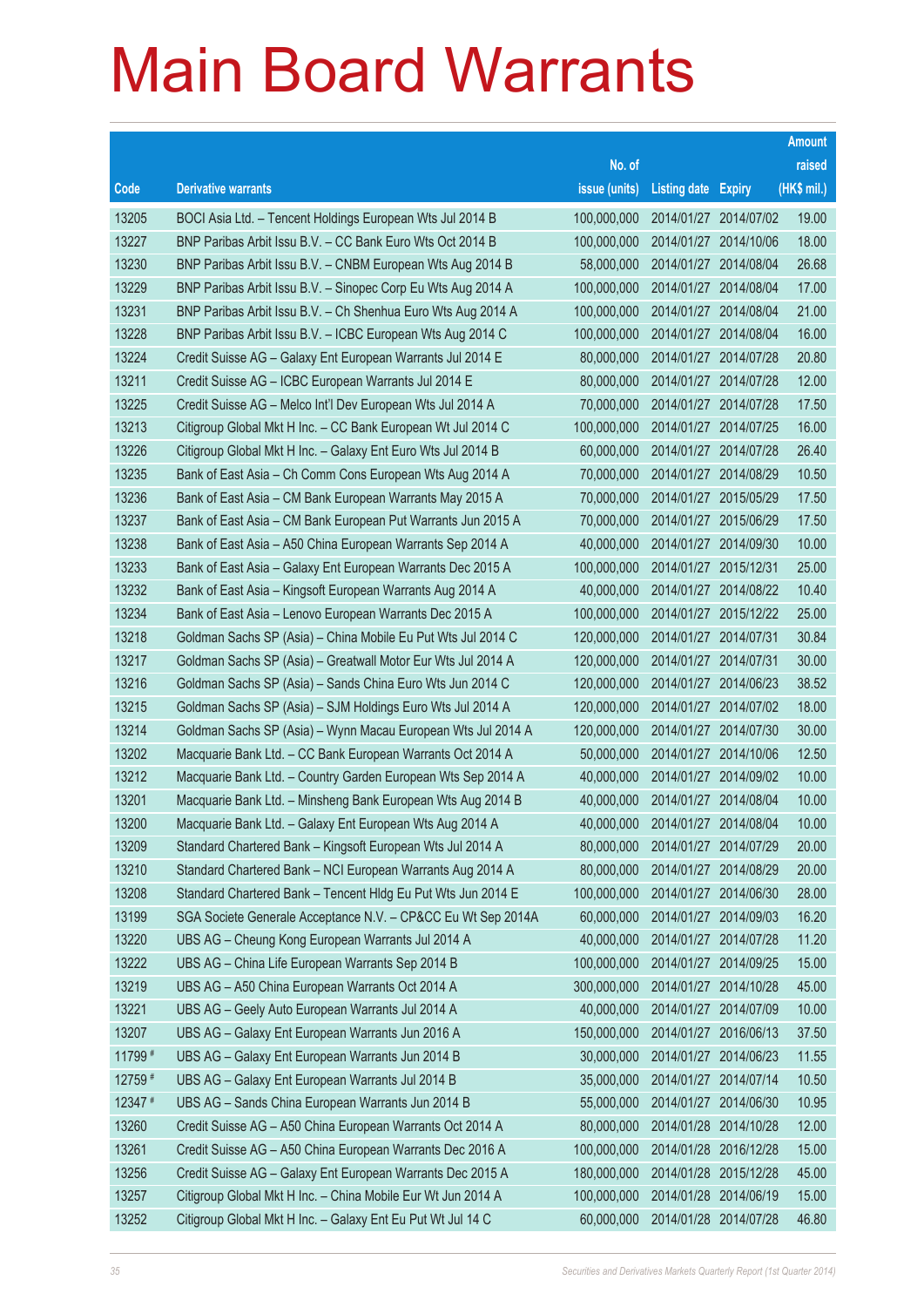|       |                                                                |               |                            |            | <b>Amount</b> |
|-------|----------------------------------------------------------------|---------------|----------------------------|------------|---------------|
|       |                                                                | No. of        |                            |            | raised        |
| Code  | <b>Derivative warrants</b>                                     | issue (units) | <b>Listing date Expiry</b> |            | (HK\$ mil.)   |
| 13254 | Citigroup Global Mkt H Inc. - Galaxy Ent Eu Put Wt Jul 14 D    | 60,000,000    | 2014/01/28 2014/07/08      |            | 16.80         |
| 13268 | Daiwa Capital Mkt - ICBC European Warrants Aug 2014 A          | 128,000,000   | 2014/01/28 2014/08/01      |            | 19.20         |
| 13248 | Goldman Sachs SP (Asia) - Galaxy Ent Euro Wts Aug 2014 A       | 80,000,000    | 2014/01/28 2014/08/01      |            | 20.00         |
| 13249 | Goldman Sachs SP (Asia) - Galaxy Ent Euro Wts Aug 2014 B       | 80,000,000    | 2014/01/28 2014/08/01      |            | 20.08         |
| 13250 | Goldman Sachs SP (Asia) – Galaxy Ent Euro Put Wts Aug 2014 C   | 80,000,000    | 2014/01/28 2014/08/01      |            | 31.28         |
| 13247 | Goldman Sachs SP (Asia) - HSCEI European Warrants Jun 2014 C   | 80,000,000    | 2014/01/28 2014/06/27      |            | 12.16         |
| 13241 | HK Bank - Minsheng Bank European Warrants Jul 2014 C           | 60,000,000    | 2014/01/28 2014/07/31      |            | 24.00         |
| 13242 | HK Bank – Minsheng Bank European Warrants Sep 2014 B           | 50,000,000    | 2014/01/28 2014/09/30      |            | 30.00         |
| 13239 | HK Bank – Minsheng Bank European Warrants Mar 2016 A           | 200,000,000   | 2014/01/28 2016/03/02      |            | 32.00         |
| 13259 | J P Morgan SP BV - CNOOC European Warrants Dec 2014 A          | 300,000,000   | 2014/01/28 2014/12/01      |            | 45.00         |
| 13255 | Macquarie Bank Ltd. - Sands China European Wts Sep 2014 A      | 40,000,000    | 2014/01/28 2014/09/02      |            | 10.00         |
| 13244 | Merrill Lynch Int'l & Co. C.V. - Sands China Eu Put Wt Jun14A  | 40,000,000    | 2014/01/28 2014/06/23      |            | 10.00         |
| 13246 | Merrill Lynch Int'l & Co. C.V. - Tencent Euro Wts Aug 2014 A   | 40,000,000    | 2014/01/28 2014/08/11      |            | 10.40         |
| 13245 | Merrill Lynch Int'l & Co. C.V. - Tencent Euro Wts Sep 2014 A   | 40,000,000    | 2014/01/28 2014/09/30      |            | 10.20         |
| 13243 | Merrill Lynch Int'l & Co. C.V. - Tencent Eu Put Wt Jul 2014B   | 40,000,000    | 2014/01/28 2014/07/28      |            | 13.40         |
| 13265 | SGA Societe Generale Acceptance N.V. - BOCom Eu Wt Aug 2014A   | 34,000,000    | 2014/01/28 2014/08/04      |            | 10.20         |
| 13266 | SGA Societe Generale Acceptance N.V. - CITBK Eu Wt Jul 14 B    | 40,000,000    | 2014/01/28 2014/07/02      |            | 11.20         |
| 13267 | SGA Societe Generale Acceptance N.V - Haitong Sec Eu Wt Dec14A | 100,000,000   | 2014/01/28 2014/12/29      |            | 19.00         |
| 13251 | UBS AG - CNOOC European Warrants Dec 2014 B                    | 100,000,000   | 2014/01/28 2014/12/22      |            | 25.00         |
| 13262 | UBS AG - Sands China European Warrants Jul 2014 D              | 40,000,000    | 2014/01/28 2014/07/28      |            | 10.00         |
| 13275 | BOCI Asia Ltd. - Galaxy Ent European Warrants Oct 2015 A       | 100,000,000   | 2014/01/29 2015/10/30      |            | 25.00         |
| 13290 | Credit Suisse AG - Galaxy Ent European Warrants Aug 2014 A     | 100,000,000   | 2014/01/29 2014/08/18      |            | 42.00         |
| 13289 | Credit Suisse AG - Sands China European Warrants May 2014 A    | 100,000,000   | 2014/01/29 2014/05/26      |            | 19.00         |
| 13288 | Credit Suisse AG - Sands China European Warrants Jul 2014 A    | 100,000,000   | 2014/01/29 2014/07/28      |            | 21.00         |
| 13273 | Goldman Sachs SP (Asia) – CNOOC European Warrants Dec 2014 A   | 120,000,000   | 2014/01/29 2014/12/01      |            | 18.00         |
| 13270 | Goldman Sachs SP (Asia) - Lenovo European Wts Jun 2015 A       | 100,000,000   | 2014/01/29 2015/06/30      |            | 25.00         |
| 13269 | HK Bank - CSOP A50 ETF European Warrants Jul 2014 C            | 60,000,000    | 2014/01/29 2014/07/31      |            | 21.00         |
| 13280 | Macquarie Bank Ltd. - Chi Res Land European Wts Jan 2015 A     | 80,000,000    | 2014/01/29 2015/01/05      |            | 20.00         |
| 13274 | Macquarie Bank Ltd. - Link REIT European Warrants Nov 2014 A   | 80,000,000    | 2014/01/29 2014/11/03      |            | 20.00         |
| 13279 | Macquarie Bank Ltd. - Poly HK Inv European Wts Oct 2014 A      | 40,000,000    | 2014/01/29 2014/10/06      |            | 10.00         |
| 13291 | Standard Chartered Bank - Agricultural Bk Eur Wts Aug 2014 B   | 80,000,000    | 2014/01/29 2014/08/08      |            | 22.40         |
| 13281 | Standard Chartered Bank - Geely Auto European Wts Jul 2014 A   | 60,000,000    | 2014/01/29 2014/07/09      |            | 13.80         |
| 13292 | Standard Chartered Bank - Galaxy Ent European Wts Jul 2014 C   | 80,000,000    | 2014/01/29                 | 2014/07/08 | 17.60         |
| 13284 | Standard Chartered Bank - HSI European Warrants Jul 2014 B     | 100,000,000   | 2014/01/29 2014/07/30      |            | 18.00         |
| 13283 | Standard Chartered Bank - HSI European Put Wts Jul 2014 A      | 100,000,000   | 2014/01/29 2014/07/30      |            | 25.00         |
| 13282 | Standard Chartered Bank - PICC Group European Wts Jul 2014 A   | 60,000,000    | 2014/01/29 2014/07/28      |            | 15.00         |
| 13285 | Standard Chartered Bank - Xinyi Glass Euro Wts Jul 2014 A      | 60,000,000    | 2014/01/29 2014/07/31      |            | 15.00         |
| 13286 | SGA Societe Generale Acceptance N.V. - CCB Eur Wt Sep 2014 A   | 100,000,000   | 2014/01/29 2014/09/03      |            | 25.00         |
| 13287 | SGA Societe Generale Acceptance N.V. - ICBC Eu Wt Aug 2014 D   | 100,000,000   | 2014/01/29 2014/08/25      |            | 15.00         |
| 13272 | SGA Societe Generale Acceptance N.V. - Tencent Eu Wt Jan 15 A  | 150,000,000   | 2014/01/29 2015/01/05      |            | 22.50         |
| 13277 | UBS AG - A50 China European Warrants Dec 2016 A                | 300,000,000   | 2014/01/29                 | 2016/12/28 | 45.00         |
| 13276 | UBS AG - Ping An European Warrants Dec 2015 A                  | 200,000,000   | 2014/01/29 2015/12/23      |            | 32.00         |
| 13278 | UBS AG - Sands China European Warrants Aug 2014 A              | 40,000,000    | 2014/01/29 2014/08/08      |            | 15.20         |
| 13310 | BNP Paribas Arbit Issu B.V. - AIA European Wts Jul 2014 A      | 100,000,000   | 2014/01/30 2014/07/03      |            | 19.00         |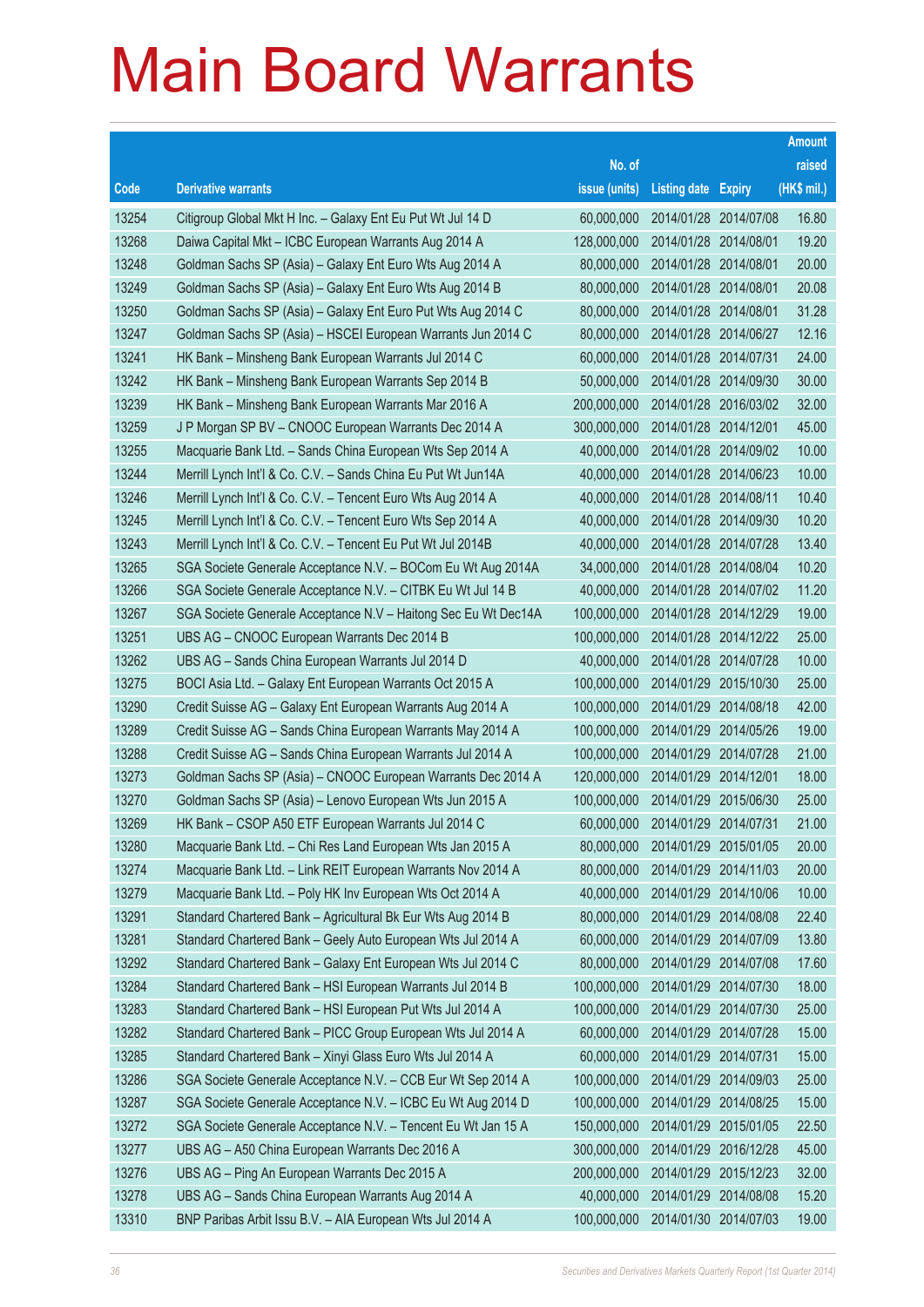|       |                                                                |               |                            |            | <b>Amount</b> |
|-------|----------------------------------------------------------------|---------------|----------------------------|------------|---------------|
|       |                                                                | No. of        |                            |            | raised        |
| Code  | <b>Derivative warrants</b>                                     | issue (units) | <b>Listing date Expiry</b> |            | (HK\$ mil.)   |
| 13308 | BNP Paribas Arbit Issu B.V. - CNOOC European Wts Aug 2014 A    | 91,000,000    | 2014/01/30 2014/08/04      |            | 13.65         |
| 13312 | BNP Paribas Arbit Issu B.V. - Greatwall Motor Eu Wt Aug 14 A   | 100,000,000   | 2014/01/30 2014/08/04      |            | 25.00         |
| 13309 | BNP Paribas Arbit Issu B.V. - KECL European Wts Dec 2015 A     | 100,000,000   | 2014/01/30 2015/12/02      |            | 26.00         |
| 13311 | BNP Paribas Arbit Issu B.V. - ZTE European Wts Jul 2014 B      | 100,000,000   | 2014/01/30 2014/07/02      |            | 18.00         |
| 13314 | Credit Suisse AG - China Mobile European Warrants Jun 2014 E   | 80,000,000    | 2014/01/30 2014/06/23      |            | 12.00         |
| 13303 | Credit Suisse AG - Galaxy Ent European Warrants Nov 2015 A     | 180,000,000   | 2014/01/30 2015/11/30      |            | 45.00         |
| 13315 | Credit Suisse AG - KECL European Warrants Jul 2014 B           | 70,000,000    | 2014/01/30 2014/07/31      |            | 30.10         |
| 13326 | Citigroup Global Mkt H Inc. - ICBC European Wts Jul 2014 A     | 100,000,000   | 2014/01/30 2014/07/23      |            | 15.00         |
| 13313 | Daiwa Capital Mkt - Sinopec Corp European Wts Aug 2014 A       | 80,000,000    | 2014/01/30 2014/08/01      |            | 15.20         |
| 13322 | Bank of East Asia - AAC Acoustic European Warrants Jul 2014A   | 60,000,000    | 2014/01/30 2014/07/31      |            | 15.00         |
| 13321 | Bank of East Asia - CHALCO European Warrants Jul 2014 A        | 70,000,000    | 2014/01/30 2014/07/09      |            | 10.50         |
| 13324 | Bank of East Asia - CGS European Warrants Dec 2015 A           | 90,000,000    | 2014/01/30 2015/12/09      |            | 13.50         |
| 13323 | Bank of East Asia - Esprit European Warrants Sep 2015 A        | 60,000,000    | 2014/01/30 2015/09/25      |            | 15.00         |
| 13320 | Bank of East Asia - Wynn Macau European Warrants Nov 2014 A    | 50,000,000    | 2014/01/30 2014/11/12      |            | 12.50         |
| 13319 | Goldman Sachs SP (Asia) - Melco Int'l Dev Eur Wts Aug 2014 A   | 120,000,000   | 2014/01/30 2014/08/04      |            | 30.00         |
| 13300 | HK Bank - AIA European Warrants Aug 2014 A                     | 80,000,000    | 2014/01/30 2014/08/26      |            | 12.00         |
| 13296 | HK Bank - Galaxy Ent European Warrants Jul 2014 B              | 60,000,000    | 2014/01/30 2014/07/31      |            | 30.00         |
| 13301 | HK Bank - Galaxy Ent European Warrants Jul 2014 C              | 50,000,000    | 2014/01/30 2014/07/31      |            | 45.00         |
| 13302 | HK Bank - Galaxy Ent European Warrants Jun 2015 A              | 150,000,000   | 2014/01/30 2015/06/30      |            | 37.50         |
| 13299 | HK Bank - Ping An European Warrants Jul 2014 A                 | 60,000,000    | 2014/01/30 2014/07/31      |            | 24.00         |
| 13298 | HK Bank - Ping An European Warrants Oct 2016 A                 | 150,000,000   | 2014/01/30 2016/10/21      |            | 22.50         |
| 13293 | HK Bank - Sands China European Warrants Jul 2014 C             | 60,000,000    | 2014/01/30 2014/07/31      |            | 24.00         |
| 13297 | HK Bank - Tencent European Warrants Jun 2014 G                 | 100,000,000   | 2014/01/30 2014/06/30      |            | 21.00         |
| 13304 | SGA Societe Generale Acceptance N.V. - CCB Eur Wt Oct 2014 A   | 100,000,000   | 2014/01/30 2014/10/06      |            | 21.00         |
| 13305 | SGA Societe Generale Acceptance NV - Minsheng Bk Eu Wt Aug 14B | 40,000,000    | 2014/01/30 2014/08/04      |            | 12.80         |
| 13306 | SGA Societe Generale Acceptance N.V - Sands China Eu Wt Jul14B | 100,000,000   | 2014/01/30 2014/07/02      |            | 16.00         |
| 13316 | UBS AG - Anhui Conch European Warrants Sep 2014 A              | 70,000,000    | 2014/01/30 2014/09/15      |            | 17.50         |
| 13318 | UBS AG - Minsheng Bank European Warrants Aug 2014 A            | 30,000,000    | 2014/01/30 2014/08/04      |            | 15.90         |
| 13317 | UBS AG - ICBC European Warrants Aug 2014 A                     | 100,000,000   | 2014/01/30 2014/08/04      |            | 25.00         |
| 13333 | BNP Paribas Arbit Issu B.V. - HSCEI European Wts Dec 2014 A    | 100,000,000   | 2014/02/04 2014/12/30      |            | 15.00         |
| 13334 | BNP Paribas Arbit Issu B.V. - HSCEI Euro Put Wts Oct 2014 A    | 100,000,000   | 2014/02/04                 | 2014/10/30 | 25.00         |
| 13335 | BNP Paribas Arbit Issu B.V. - HSI European Wts Jun 2014 A      | 100,000,000   | 2014/02/04                 | 2014/06/27 | 16.00         |
| 13339 | Credit Suisse AG - CC Bank European Warrants Aug 2014 B        | 80,000,000    | 2014/02/04                 | 2014/08/04 | 23.20         |
| 13347 | Credit Suisse AG - China Shenhua European Wts Jul 2014 B       | 70,000,000    | 2014/02/04                 | 2014/07/28 | 11.90         |
| 13350 | Credit Suisse AG - Galaxy Ent European Warrants Aug 2014 B     | 80,000,000    | 2014/02/04                 | 2014/08/11 | 44.00         |
| 13349 | Credit Suisse AG - HSBC European Wts Jun 2014 D                | 80,000,000    | 2014/02/04                 | 2014/06/24 | 19.20         |
| 13348 | Credit Suisse AG - HSBC European Wts Jul 2014 A                | 80,000,000    | 2014/02/04                 | 2014/07/08 | 17.60         |
| 13336 | Credit Suisse AG - ICBC European Warrants Aug 2014 A           | 80,000,000    | 2014/02/04                 | 2014/08/04 | 20.00         |
| 13346 | Credit Suisse AG - PetroChina European Warrants Jun 2014 B     | 70,000,000    | 2014/02/04                 | 2014/06/19 | 10.50         |
| 13352 | Citigroup Global Mkt H Inc. - Henganintl Euro Wts Dec 2015 A   | 150,000,000   | 2014/02/04                 | 2015/12/22 | 22.50         |
| 13353 | Citigroup Global Mkt H Inc. - HKEx European Wts Jul 2014 A     | 50,000,000    | 2014/02/04                 | 2014/07/16 | 21.00         |
| 13328 | Daiwa Capital Mkt - Sands China European Warrants Jun 2014 C   | 98,000,000    | 2014/02/04                 | 2014/06/24 | 14.70         |
| 13351 | Daiwa Capital Mkt - Tencent Holdings European Wts Jul 2014 C   | 128,000,000   | 2014/02/04                 | 2014/07/21 | 33.28         |
| 13329 | SGA Societe Generale Acceptance N.V. - BOCL Eu Wt Sep 2014 B   | 80,000,000    | 2014/02/04 2014/09/03      |            | 12.00         |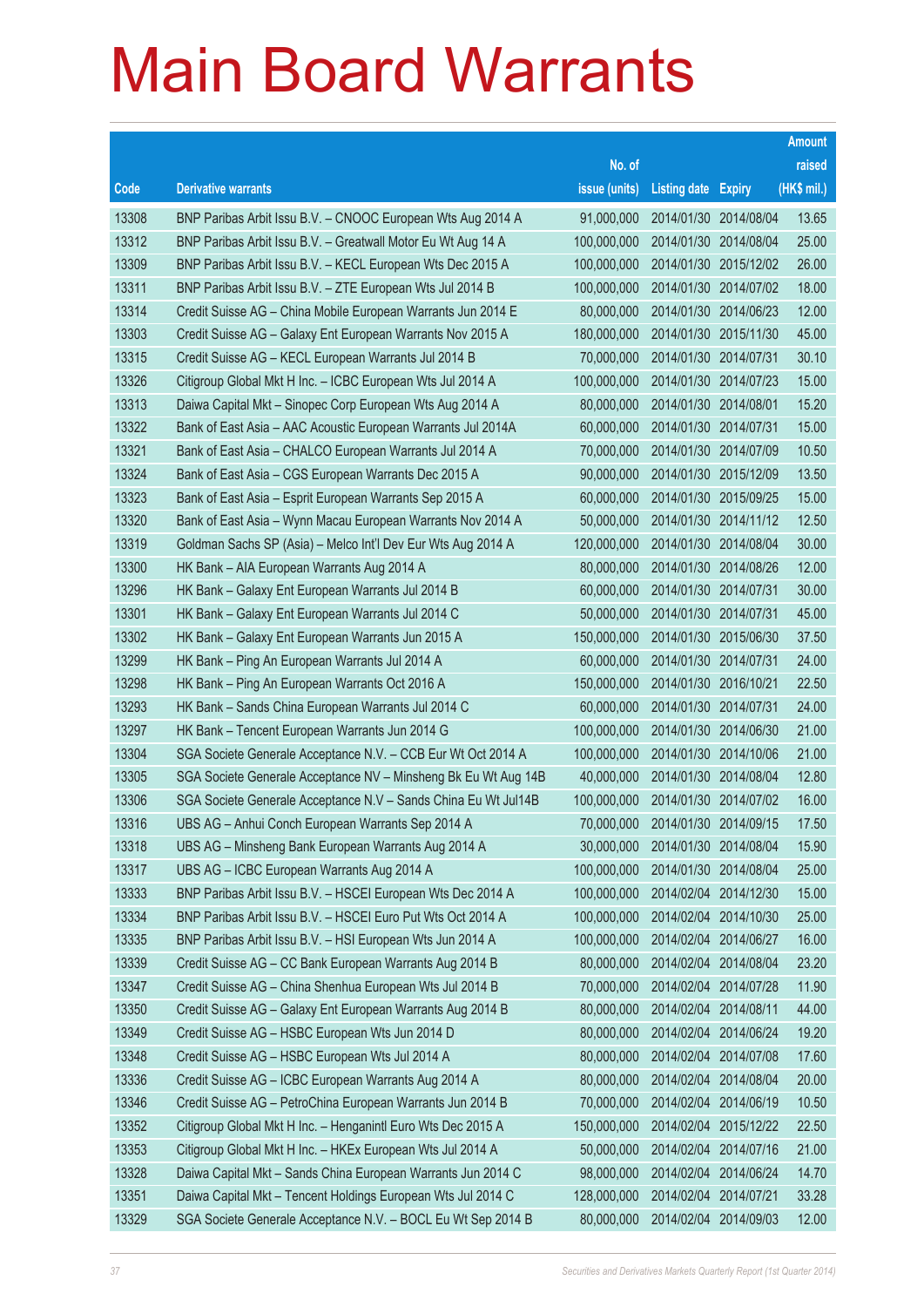|         |                                                              |               |                       |                       | <b>Amount</b> |
|---------|--------------------------------------------------------------|---------------|-----------------------|-----------------------|---------------|
|         |                                                              | No. of        |                       |                       | raised        |
| Code    | <b>Derivative warrants</b>                                   | issue (units) | Listing date          | <b>Expiry</b>         | (HK\$ mil.)   |
| 13332   | SGA Societe Generale Acceptance N.V. - HSI Eur Wt Jul 2014 B | 150,000,000   |                       | 2014/02/04 2014/07/30 | 22.50         |
| 13331   | SGA Societe Generale Acceptance N.V. - HSI Eur Wt Sep 2014 B | 150,000,000   |                       | 2014/02/04 2014/09/29 | 27.00         |
| 13344   | SGA Societe Generale Acceptance N.V. - ICBC Eu Wt Sep 2014 A | 100,000,000   | 2014/02/04            | 2014/09/03            | 25.00         |
| 13345   | SGA Societe Generale Acceptance N.V. - SHK P Eu Wt Jul 2014B | 50,000,000    |                       | 2014/02/04 2014/07/02 | 10.50         |
| 13343   | UBS AG - Galaxy Ent European Warrants Dec 2014 A             | 40,000,000    |                       | 2014/02/04 2014/12/29 | 16.00         |
| 13342   | UBS AG - Galaxy Ent European Warrants Jul 2016 A             | 200,000,000   |                       | 2014/02/04 2016/07/18 | 50.00         |
| 13340   | UBS AG - Lenovo European Warrants Sep 2014 B                 | 50,000,000    |                       | 2014/02/04 2014/09/08 | 12.50         |
| 13341   | UBS AG - Sands China European Warrants Dec 2014 A            | 40,000,000    |                       | 2014/02/04 2014/12/29 | 13.20         |
| 27759 # | Merrill Lynch Int'l & Co. C.V. - AIA Euro Wts May 2014 A     | 180,000,000   |                       | 2014/02/04 2014/05/02 | 10.26         |
| 13376   | BOCI Asia Ltd. - HSI European Warrants Aug 2014 C            | 100,000,000   |                       | 2014/02/05 2014/08/28 | 15.00         |
| 13375   | BOCI Asia Ltd. - HSI European Put Warrants Aug 2014 B        | 100,000,000   |                       | 2014/02/05 2014/08/28 | 19.00         |
| 13377   | BOCI Asia Ltd. - Tracker Fund European Put Wts Dec 2014 A    | 100,000,000   |                       | 2014/02/05 2014/12/29 | 25.00         |
| 13396   | BNP Paribas Arbit Issu B.V. - Ch Modern D Euro Wt Sep 2014 A | 45,000,000    |                       | 2014/02/05 2014/09/02 | 20.25         |
| 13397   | BNP Paribas Arbit Issu B.V. - Huishan Dairy Eu Wt Sep 2014 A | 100,000,000   |                       | 2014/02/05 2014/09/02 | 33.00         |
| 13395   | BNP Paribas Arbit Issu B.V. - REXLot Holdings Eu Wt Sep 14 A | 100,000,000   |                       | 2014/02/05 2014/09/02 | 31.00         |
| 13416   | BNP Paribas Arbit Issu B.V. - Techtronic Ind Eu Wt May 2015A | 45,000,000    |                       | 2014/02/05 2015/05/05 | 11.25         |
| 13415   | Credit Suisse AG - Agricultural Bank European Wts Sep 2014 B | 70,000,000    |                       | 2014/02/05 2014/09/05 | 10.50         |
| 13372   | Credit Suisse AG - CC Bank European Warrants Aug 2014 C      | 80,000,000    | 2014/02/05 2014/08/04 |                       | 20.00         |
| 13374   | Credit Suisse AG - China Mobile European Warrants Aug 2014 A | 80,000,000    |                       | 2014/02/05 2014/08/04 | 20.00         |
| 13367   | Credit Suisse AG - HSI European Warrants Jul 2014 B          | 200,000,000   |                       | 2014/02/05 2014/07/30 | 30.00         |
| 13369   | Credit Suisse AG - ICBC European Warrants Aug 2014 B         | 80,000,000    |                       | 2014/02/05 2014/08/04 | 20.00         |
| 13382   | Credit Suisse AG - REXLot Holdings European Wts Aug 2014 A   | 60,000,000    |                       | 2014/02/05 2014/08/04 | 15.00         |
| 13426   | Citigroup Global Mkt H Inc. - China Mobile Eur Wt Jul 2014 B | 100,000,000   |                       | 2014/02/05 2014/07/29 | 15.00         |
| 13427   | Citigroup Global Mkt H Inc. - China Mobile Eur Wt Jul 2014 C | 100,000,000   | 2014/02/05 2014/07/28 |                       | 24.00         |
| 13419   | Citigroup Global Mkt H Inc. - Haier Elec Euro Wts Aug 2014 A | 80,000,000    |                       | 2014/02/05 2014/08/15 | 20.00         |
| 13425   | Citigroup Global Mkt H Inc. - HSBC European Wts Jul 2014 B   | 100,000,000   | 2014/02/05 2014/07/07 |                       | 35.00         |
| 13421   | Citigroup Global Mkt H Inc. – Huishan Dairy Eu Wt Aug 2014 A | 50,000,000    |                       | 2014/02/05 2014/08/15 | 18.50         |
| 13422   | Citigroup Global Mkt H Inc. - REXLot Holdings Eu Wt Nov 14 A | 80,000,000    | 2014/02/05 2014/11/24 |                       | 21.60         |
| 13418   | Citigroup Global Mkt H Inc. - Swire Properties Eu Wt Jan 15A | 40,000,000    |                       | 2014/02/05 2015/01/30 | 10.00         |
| 13420   | Citigroup Global Mkt H Inc. - Truly Int'l Eur Wt Aug 2014 A  | 20,000,000    |                       | 2014/02/05 2014/08/15 | 10.80         |
| 13383   | Daiwa Capital Mkt - China Mobile European Wts Aug 2014 A     | 128,000,000   | 2014/02/05 2014/08/01 |                       | 20.48         |
| 13360   | HK Bank - CC Bank European Warrants Jul 2014 C               | 60,000,000    |                       | 2014/02/05 2014/07/07 | 12.00         |
| 13361   | HK Bank - CC Bank European Warrants Sep 2014 A               | 80,000,000    |                       | 2014/02/05 2014/09/22 | 12.00         |
| 13355   | HK Bank - HSI European Warrants Jul 2014 I                   | 250,000,000   |                       | 2014/02/05 2014/07/30 | 45.00         |
| 13356   | HK Bank - HSI European Put Warrants May 2014 H               | 250,000,000   |                       | 2014/02/05 2014/05/29 | 47.50         |
| 13357   | HK Bank - HSI European Put Warrants Jul 2014 J               | 250,000,000   |                       | 2014/02/05 2014/07/30 | 55.00         |
| 13358   | HK Bank - HSI European Put Warrants Aug 2014 B               | 250,000,000   | 2014/02/05 2014/08/28 |                       | 62.50         |
| 13354   | HK Bank - ICBC European Warrants Aug 2014 A                  | 60,000,000    |                       | 2014/02/05 2014/08/25 | 15.00         |
| 13359   | HK Bank - MGM China European Warrants Sep 2014 A             | 80,000,000    |                       | 2014/02/05 2014/09/29 | 20.00         |
| 13411   | J P Morgan SP BV - BOCL European Warrants Sep 2014 A         | 200,000,000   | 2014/02/05 2014/09/01 |                       | 50.00         |
| 13408   | J P Morgan Int'l Der. Ltd. - CC Bank European Wts Aug 2014 B | 200,000,000   |                       | 2014/02/05 2014/08/04 | 50.00         |
| 13406   | J P Morgan SP BV - Galaxy Ent European Warrants Aug 2014 E   | 100,000,000   |                       | 2014/02/05 2014/08/04 | 60.20         |
| 13402   | J P Morgan SP BV - HSBC European Warrants Jul 2014 A         | 200,000,000   |                       | 2014/02/05 2014/07/07 | 47.80         |
| 13405   | J P Morgan SP BV - HSI European Warrants May 2014 B          | 300,000,000   | 2014/02/05 2014/05/29 |                       | 49.80         |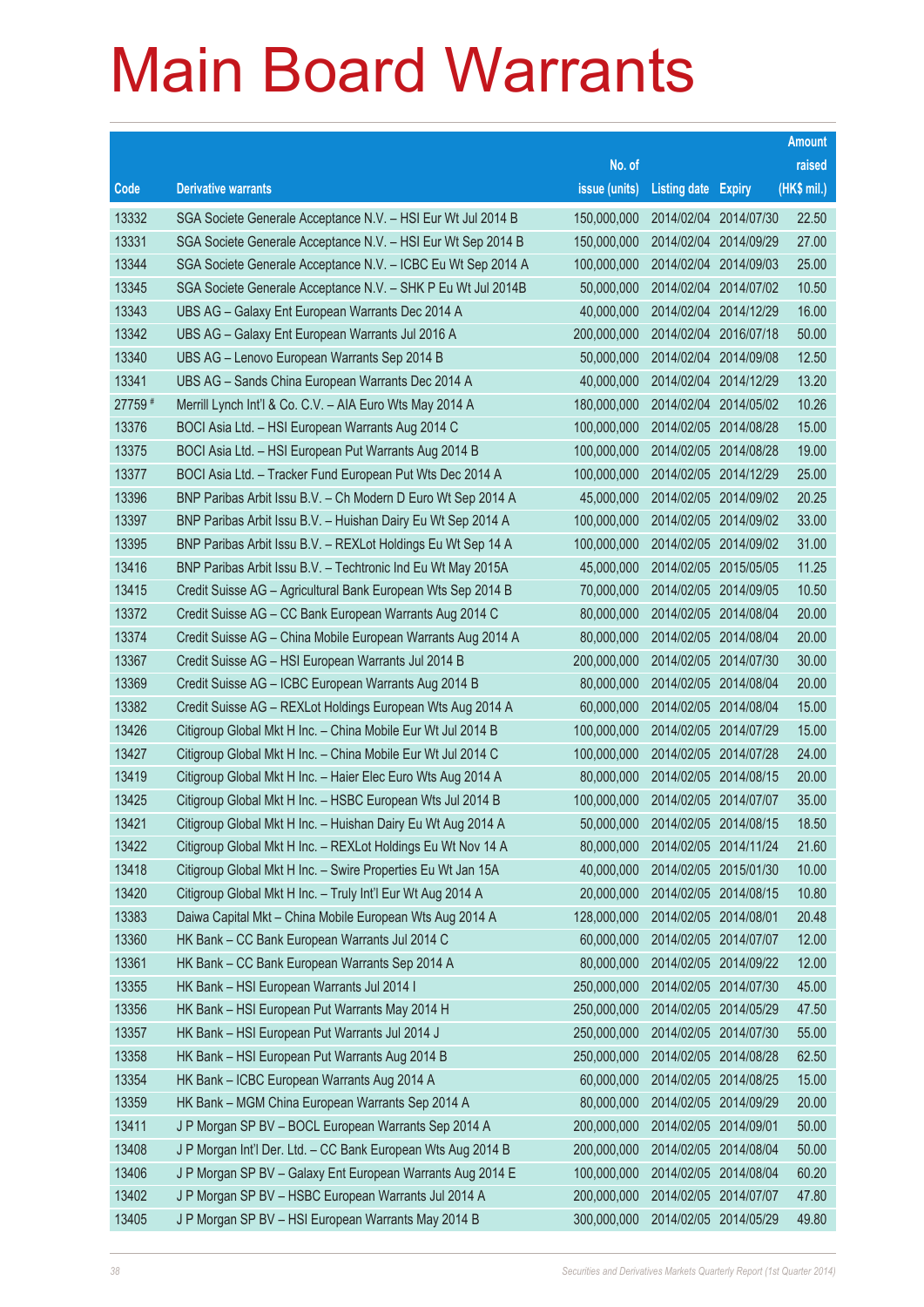|       |                                                              |               |                            | <b>Amount</b> |
|-------|--------------------------------------------------------------|---------------|----------------------------|---------------|
|       |                                                              | No. of        |                            | raised        |
| Code  | <b>Derivative warrants</b>                                   | issue (units) | <b>Listing date Expiry</b> | (HK\$ mil.)   |
| 13403 | J P Morgan SP BV - HSI European Warrants Aug 2014 B          | 300,000,000   | 2014/02/05 2014/08/28      | 75.00         |
| 13404 | J P Morgan SP BV - HSI European Warrants Aug 2014 C          | 300,000,000   | 2014/02/05 2014/08/28      | 75.00         |
| 13401 | J P Morgan SP BV - ICBC European Warrants Aug 2014 A         | 200,000,000   | 2014/02/05 2014/08/04      | 50.20         |
| 13400 | J P Morgan SP BV - Ping An European Warrants Jun 2014 D      | 200,000,000   | 2014/02/05 2014/06/27      | 44.60         |
| 13399 | J P Morgan SP BV - Sands China European Warrants Aug 2014 C  | 150,000,000   | 2014/02/05 2014/08/04      | 47.40         |
| 13398 | J P Morgan SP BV - SJM Holdings European Warrants Aug 2014 A | 100,000,000   | 2014/02/05 2014/08/04      | 25.00         |
| 13417 | J P Morgan SP BV - Tencent European Warrants May 2014 D      | 200,000,000   | 2014/02/05 2014/05/07      | 38.20         |
| 13365 | Standard Chartered Bank – Tencent Hidg Euro Wts Jun 2014 F   | 100,000,000   | 2014/02/05 2014/06/23      | 35.00         |
| 13366 | Standard Chartered Bank – Tencent Hidg Euro Wts Jul 2014 B   | 100,000,000   | 2014/02/05 2014/07/15      | 18.00         |
| 13390 | SGA Societe Generale Acceptance N.V. - AGBK Eu Wt Sep 2014 A | 100,000,000   | 2014/02/05 2014/09/08      | 15.00         |
| 13380 | SGA Societe Generale Acceptance N.V. - AIA Eur Wt Jul 2014 B | 100,000,000   | 2014/02/05 2014/07/02      | 18.00         |
| 13391 | SGA Societe Generale Acceptance N.V. - AIA Eur Wt Jan 2015 B | 100,000,000   | 2014/02/05 2015/01/05      | 15.50         |
| 13392 | SGA Societe Generale Acceptance N.V. - Ch Mob Eu Wt Aug2014B | 100,000,000   | 2014/02/05 2014/08/04      | 21.00         |
| 13393 | SGA Societe Generale Acceptance N.V. - HKEx Eu Wt Aug 2014 A | 40,000,000    | 2014/02/05 2014/08/04      | 14.20         |
| 13381 | SGA Societe Generale Acceptance N.V. - HSBC Eu Wt Aug 2014 C | 100,000,000   | 2014/02/05 2014/08/04      | 25.00         |
| 13394 | SGA Societe Generale Acceptance N.V. - HWL Eur Wt Aug 2014 A | 70,000,000    | 2014/02/05 2014/08/04      | 30.10         |
| 13379 | UBS AG - China Life European Warrants Aug 2014 D             | 100,000,000   | 2014/02/05 2014/08/18      | 25.00         |
| 13387 | UBS AG - CSOP A50 ETF European Warrants Dec 2015 A           | 100,000,000   | 2014/02/05 2015/12/28      | 15.00         |
| 13388 | UBS AG - A50 China European Warrants Nov 2015 A              | 300,000,000   | 2014/02/05 2015/11/25      | 60.00         |
| 13389 | UBS AG - A50 China European Warrants Mar 2016 A              | 300,000,000   | 2014/02/05 2016/03/23      | 51.00         |
| 13364 | UBS AG - HSCEI European Warrants Sep 2014 C                  | 100,000,000   | 2014/02/05 2014/09/29      | 17.00         |
| 13384 | UBS AG - HSCEI European Put Warrants Jul 2014 C              | 100,000,000   | 2014/02/05 2014/07/30      | 23.00         |
| 13363 | UBS AG - HSI European Warrants Jul 2014 C                    | 300,000,000   | 2014/02/05 2014/07/30      | 45.00         |
| 13362 | UBS AG - HSI European Warrants Aug 2014 A                    | 300,000,000   | 2014/02/05 2014/08/28      | 45.00         |
| 13385 | UBS AG - HSI European Put Warrants Aug 2014 B                | 300,000,000   | 2014/02/05 2014/08/28      | 75.00         |
| 13386 | UBS AG - Ping An European Warrants Aug 2014 A                | 100,000,000   | 2014/02/05 2014/08/04      | 45.00         |
| 13474 | BOCI Asia Ltd. - HSBC European Warrants Jul 2014 A           | 100,000,000   | 2014/02/06 2014/07/04      | 15.00         |
| 13473 | BOCI Asia Ltd. - Hutchison European Warrants Jul 2014 A      | 100,000,000   | 2014/02/06 2014/07/28      | 33.00         |
| 13472 | BOCI Asia Ltd. - Ping An European Warrants Jul 2014 C        | 100,000,000   | 2014/02/06 2014/07/08      | 21.00         |
| 13471 | BOCI Asia Ltd. - Tracker Fund European Warrants Mar 2015 A   | 100,000,000   | 2014/02/06 2015/03/30      | 25.00         |
| 13493 | BNP Paribas Arbit Issu B.V. - CNOOC European Wts Dec 2014 C  | 100,000,000   | 2014/02/06 2014/12/29      | 15.00         |
| 13492 | BNP Paribas Arbit Issu B.V. - China Unicom Euro Wt Jan 2015A | 100,000,000   | 2014/02/06 2015/01/05      | 15.00         |
| 13495 | BNP Paribas Arbit Issu B.V. - GCL-Poly Euro Wts May 2014 A   | 100,000,000   | 2014/02/06 2014/05/05      | 24.00         |
| 13491 | BNP Paribas Arbit Issu B.V. - HKEx European Wts Jun 2014 B   | 50,000,000    | 2014/02/06 2014/06/04      | 12.00         |
| 13467 | BNP Paribas Arbit Issu B.V. - HLand Dev Euro Wts Apr 2015 A  | 41,000,000    | 2014/02/06 2015/04/02      | 10.25         |
| 13464 | BNP Paribas Arbit Issu B.V. - HSI European Wts Sep 2014 B    | 100,000,000   | 2014/02/06 2014/09/29      | 15.00         |
| 13465 | BNP Paribas Arbit Issu B.V. - HSI Euro Put Wts Jun 2014 B    | 100,000,000   | 2014/02/06 2014/06/27      | 20.00         |
| 13468 | BNP Paribas Arbit Issu B.V. - PetroCh Euro Wts Aug 2014 B    | 100,000,000   | 2014/02/06 2014/08/04      | 18.00         |
| 13494 | BNP Paribas Arbit Issu B.V. - Ping An European Wt May 2014 A | 100,000,000   | 2014/02/06 2014/05/05      | 20.00         |
| 13490 | BNP Paribas Arbit Issu B.V. - SHK Ppt Euro Wts Jul 2014 C    | 57,000,000    | 2014/02/06 2014/07/03      | 10.26         |
| 13487 | Credit Suisse AG - CC Bank European Warrants Sep 2014 B      | 80,000,000    | 2014/02/06 2014/09/22      | 12.00         |
| 13484 | Credit Suisse AG - China Life European Warrants Aug 2014 C   | 80,000,000    | 2014/02/06 2014/08/25      | 12.00         |
| 13481 | Credit Suisse AG - CNOOC European Warrants Aug 2014 B        | 80,000,000    | 2014/02/06 2014/08/11      | 20.00         |
| 13480 | Credit Suisse AG - CNOOC European Warrants Dec 2014 C        | 80,000,000    | 2014/02/06 2014/12/15      | 12.00         |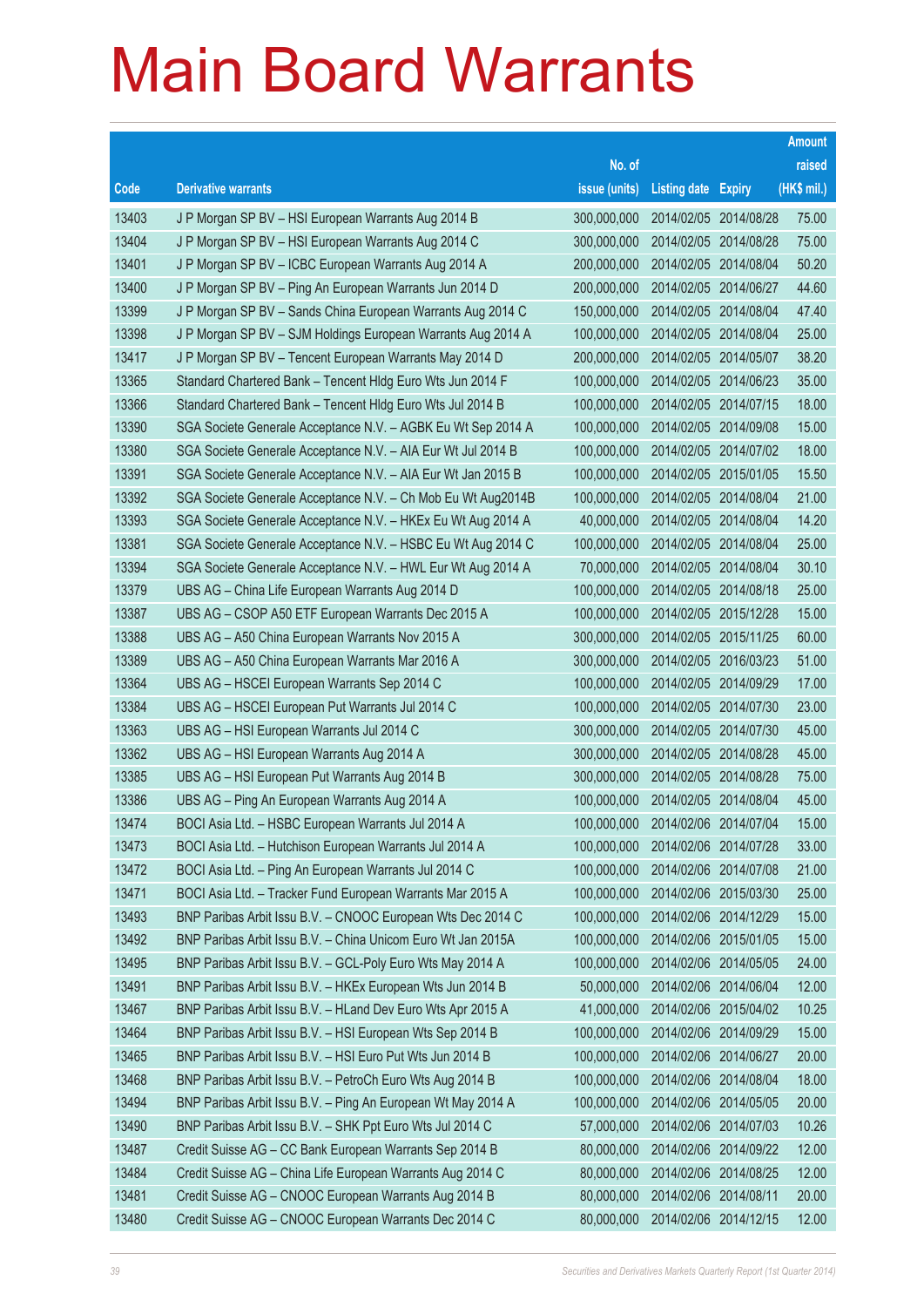|       |                                                                |               |                            | <b>Amount</b> |
|-------|----------------------------------------------------------------|---------------|----------------------------|---------------|
|       |                                                                | No. of        |                            | raised        |
| Code  | <b>Derivative warrants</b>                                     | issue (units) | <b>Listing date Expiry</b> | (HK\$ mil.)   |
| 13488 | Credit Suisse AG - Galaxy Ent European Warrants Jun 2016 A     | 180,000,000   | 2014/02/06 2016/06/06      | 32.40         |
| 13503 | Citigroup Global Mkt H Inc. - Galaxy Ent Euro Wts Dec 2015 A   | 200,000,000   | 2014/02/06 2015/12/18      | 37.00         |
| 13506 | Citigroup Global Mkt H Inc. - PetroChina Euro Wts Aug 2014 A   | 60,000,000    | 2014/02/06 2014/08/15      | 19.80         |
| 13478 | Daiwa Capital Mkt - China Life European Put Wts Nov 2014 A     | 80,000,000    | 2014/02/06 2014/11/25      | 14.40         |
| 13460 | Goldman Sachs SP (Asia) - Ch Overseas European Wts Dec 2014 A  | 80,000,000    | 2014/02/06 2014/12/30      | 20.00         |
| 13459 | Goldman Sachs SP (Asia) - HKEx European Warrants May 2014 B    | 80,000,000    | 2014/02/06 2014/05/30      | 13.04         |
| 13461 | Goldman Sachs SP (Asia) - HSI European Put Wts Aug 2014 A      | 150,000,000   | 2014/02/06 2014/08/28      | 37.65         |
| 13458 | Goldman Sachs SP (Asia) - Wharf European Warrants Dec 2014 A   | 80,000,000    | 2014/02/06 2014/12/30      | 20.00         |
| 13457 | HK Bank - AIA European Warrants Aug 2014 B                     | 100,000,000   | 2014/02/06 2014/08/11      | 25.00         |
| 13455 | HK Bank - HSI European Warrants May 2014 I                     | 250,000,000   | 2014/02/06 2014/05/29      | 40.00         |
| 13454 | HK Bank - HSI European Put Warrants Aug 2014 C                 | 250,000,000   | 2014/02/06 2014/08/28      | 62.50         |
| 13452 | HK Bank - HWL European Warrants Jun 2014 E                     | 100,000,000   | 2014/02/06 2014/06/16      | 40.00         |
| 13453 | HK Bank - KECL European Warrants Oct 2014 A                    | 100,000,000   | 2014/02/06 2014/10/06      | 22.00         |
| 13451 | HK Bank - PetroChina European Warrants Aug 2014 A              | 60,000,000    | 2014/02/06 2014/08/11      | 15.00         |
| 13502 | J P Morgan SP BV - BankComm European Warrants Aug 2014 A       | 40,000,000    | 2014/02/06 2014/08/05      | 10.00         |
| 13497 | J P Morgan SP BV - Minsheng Bank European Wts Mar 2016 A       | 200,000,000   | 2014/02/06 2016/03/01      | 30.00         |
| 13496 | J P Morgan SP BV - CNOOC European Warrants Dec 2014 B          | 200,000,000   | 2014/02/06 2014/12/30      | 30.00         |
| 13500 | J P Morgan SP BV - Haier Elec European Warrants Aug 2014 A     | 100,000,000   | 2014/02/06 2014/08/05      | 25.00         |
| 13428 | J P Morgan SP BV - HSI European Put Warrants Aug 2014 D        | 500,000,000   | 2014/02/06 2014/08/28      | 125.00        |
| 13501 | J P Morgan SP BV - Huishan Dairy European Warrants Aug 2014A   | 100,000,000   | 2014/02/06 2014/08/05      | 25.00         |
| 13498 | J P Morgan SP BV - SPDR Gold Trust European Wts Sep 2014 A     | 40,000,000    | 2014/02/06 2014/09/02      | 10.00         |
| 13447 | Merrill Lynch Int'l & Co. C.V. - CC Bank Euro Wts Aug 2014 C   | 40,000,000    | 2014/02/06 2014/08/11      | 10.40         |
| 13450 | Merrill Lynch Int'l & Co. C.V. - Ch Mobile Eu Put Wt Aug 14 A  | 40,000,000    | 2014/02/06 2014/08/07      | 12.60         |
| 13444 | Merrill Lynch Int'l & Co. C.V. - HKEx Euro Wts May 2014 B      | 70,000,000    | 2014/02/06 2014/05/27      | 11.41         |
| 13429 | Merrill Lynch Int'l & Co. C.V. - HSI Euro Put Wts Jun 2014 F   | 100,000,000   | 2014/02/06 2014/06/27      | 24.40         |
| 13430 | Merrill Lynch Int'l & Co. C.V. - HSI Euro Put Wts Aug 2014 B   | 100,000,000   | 2014/02/06 2014/08/28      | 28.00         |
| 13448 | Merrill Lynch Int'l & Co. C.V. - Ping An Euro Wts Aug 2014 A   | 40,000,000    | 2014/02/06 2014/08/07      | 14.60         |
| 13449 | Merrill Lynch Int'l & Co. C.V. - Tencent Euro Wts Aug 2014 B   | 40,000,000    | 2014/02/06 2014/08/07      | 11.00         |
| 13439 | Nomura Int'l plc - Country Garden European Warrants Oct 14A    | 50,000,000    | 2014/02/06 2014/10/28      | 13.65         |
| 13435 | Nomura Int'l plc - China Mobile European Warrants Aug 2014 A   | 50,000,000    | 2014/02/06 2014/08/06      | 12.65         |
| 13432 | Nomura Int'l plc - Fosun Intl European Warrants Apr 2015 A     | 50,000,000    | 2014/02/06 2015/04/27      | 12.50         |
| 13438 | Nomura Int'l plc - Haier Elec European Warrants Aug 2014 B     | 50,000,000    | 2014/02/06 2014/08/08      | 12.90         |
| 13431 | Nomura Int'l plc - HSBC European Warrants Jun 2014 B           | 80,000,000    | 2014/02/06 2014/06/23      | 12.00         |
| 13463 | Nomura Int'l plc - Huishan Dairy European Warrants Aug 2014A   | 50,000,000    | 2014/02/06 2014/08/08      | 12.60         |
| 13434 | Nomura Int'l plc - Kerry Ppt European Warrants Mar 2015 A      | 50,000,000    | 2014/02/06 2015/03/30      | 13.00         |
| 13436 | Nomura Int'l plc - Lenovo European Warrants Aug 2014 A         | 50,000,000    | 2014/02/06 2014/08/06      | 12.60         |
| 13443 | Nomura Int'l plc - Ping An European Warrants Jul 2014 A        | 80,000,000    | 2014/02/06 2014/07/02      | 13.76         |
| 13442 | Nomura Int'l plc - Ping An European Warrants Dec 2014 A        | 50,000,000    | 2014/02/06 2014/12/30      | 12.50         |
| 13476 | Standard Chartered Bank - HSBC European Warrants Aug 2014 B    | 80,000,000    | 2014/02/06 2014/08/08      | 20.00         |
| 13475 | Standard Chartered Bank - HSI European Warrants Jul 2014 C     | 100,000,000   | 2014/02/06 2014/07/30      | 15.00         |
| 13477 | Standard Chartered Bank - ICBC European Warrants Sep 2014 A    | 100,000,000   | 2014/02/06 2014/09/02      | 25.00         |
| 13470 | SGA Societe Generale Acceptance N.V. - Galaxy Ent Eu Wt Jan16A | 500,000,000   | 2014/02/06 2016/01/04      | 82.50         |
| 13489 | UBS AG - AIA European Warrants Sep 2014 A                      | 100,000,000   | 2014/02/06 2014/09/08      | 25.00         |
| 13479 | UBS AG - China Mobile European Warrants Aug 2014 A             | 100,000,000   | 2014/02/06 2014/08/05      | 28.00         |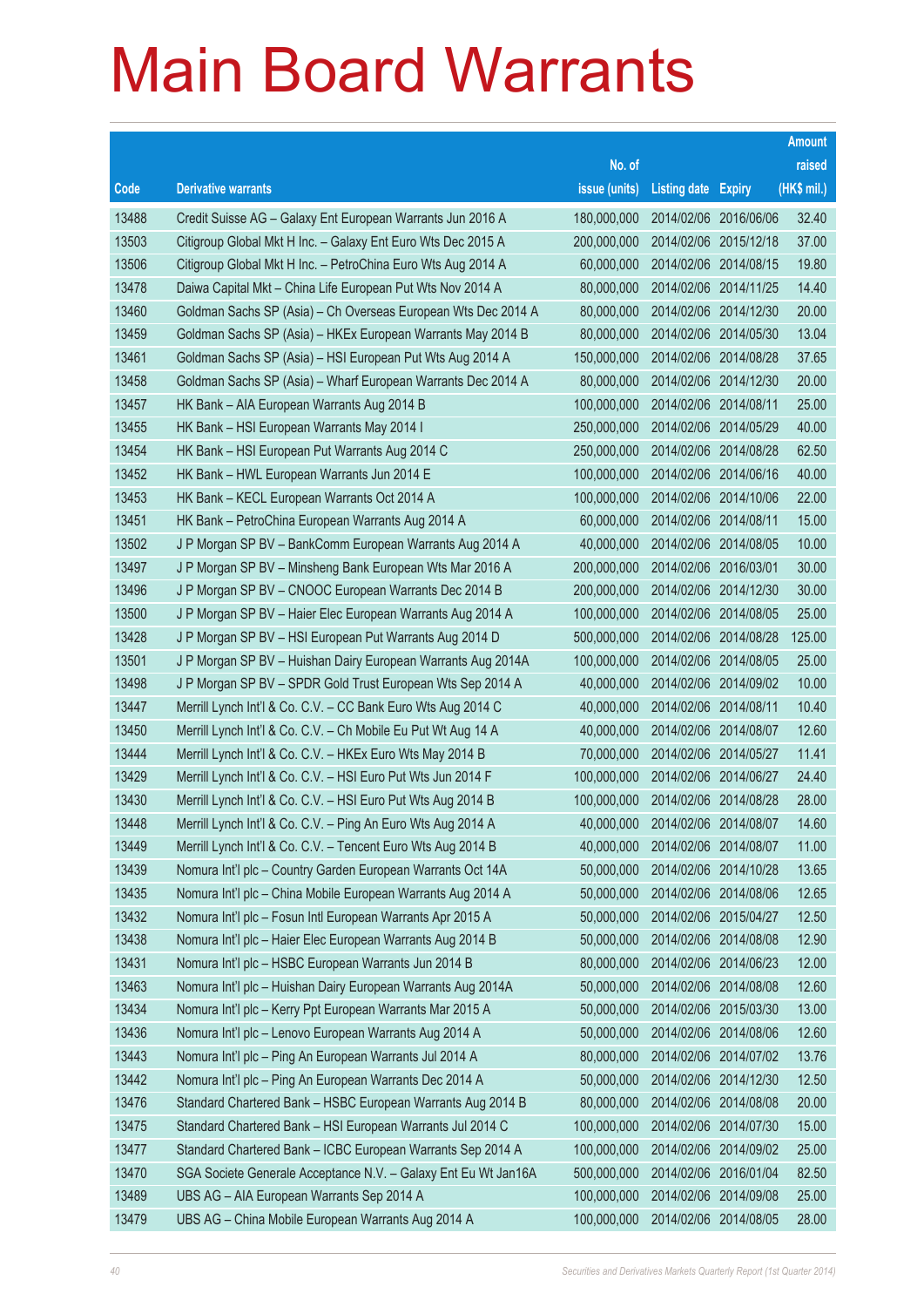|       |                                                              |               |                            | <b>Amount</b> |
|-------|--------------------------------------------------------------|---------------|----------------------------|---------------|
|       |                                                              | No. of        |                            | raised        |
| Code  | <b>Derivative warrants</b>                                   | issue (units) | <b>Listing date Expiry</b> | (HK\$ mil.)   |
| 13537 | BOCI Asia Ltd. - AIA European Warrants Jul 2014 B            | 100,000,000   | 2014/02/07 2014/07/21      | 16.00         |
| 13536 | BOCI Asia Ltd. - China Life European Warrants Aug 2014 A     | 100,000,000   | 2014/02/07 2014/08/25      | 15.00         |
| 13535 | BOCI Asia Ltd. - HSI European Warrants Sep 2014 B            | 100,000,000   | 2014/02/07 2014/09/29      | 15.00         |
| 13538 | BOCI Asia Ltd. - Sands China European Warrants Aug 2014 A    | 100,000,000   | 2014/02/07 2014/08/11      | 34.00         |
| 13564 | BNP Paribas Arbit Issu B.V. - Belle Int'l Euro Wt Jan 2016 A | 100,000,000   | 2014/02/07 2016/01/05      | 25.00         |
| 13563 | BNP Paribas Arbit Issu B.V. - China Overseas Eu Wt Apr 2015A | 100,000,000   | 2014/02/07 2015/04/02      | 28.00         |
| 13558 | BNP Paribas Arbit Issu B.V. - HSBC European Wts Jan 2015 A   | 100,000,000   | 2014/02/07 2015/01/05      | 25.00         |
| 13562 | BNP Paribas Arbit Issu B.V. - Hutchison Euro Wts Oct 2014 A  | 80,000,000    | 2014/02/07 2014/10/06      | 20.00         |
| 13557 | BNP Paribas Arbit Issu B.V. - Wharf European Wts Jan 2015 A  | 65,000,000    | 2014/02/07 2015/01/05      | 16.25         |
| 13545 | Credit Suisse AG - HSI European Put Warrants Aug 2014 B      | 200,000,000   | 2014/02/07 2014/08/28      | 50.00         |
| 13556 | Credit Suisse AG - Ping An European Warrants Dec 2015 A      | 100,000,000   | 2014/02/07 2015/12/23      | 15.00         |
| 13518 | Goldman Sachs SP (Asia) - AIA European Warrants Jun 2014 B   | 80,000,000    | 2014/02/07 2014/06/23      | 12.00         |
| 13517 | Goldman Sachs SP (Asia) - CNBM European Warrants Oct 2015 A  | 120,000,000   | 2014/02/07 2015/10/27      | 18.00         |
| 13516 | Goldman Sachs SP (Asia) - CNBM European Warrants Nov 2016 A  | 120,000,000   | 2014/02/07 2016/11/28      | 18.48         |
| 13515 | Goldman Sachs SP (Asia) - China Shenhua Euro Wts Nov 2014 A  | 120,000,000   | 2014/02/07 2014/11/28      | 30.00         |
| 13519 | Goldman Sachs SP (Asia) – HSBC European Warrants Jul 2014 B  | 80,000,000    | 2014/02/07 2014/07/07      | 16.32         |
| 13565 | Goldman Sachs SP (Asia) – Tencent European Wt Aug 2014 A     | 100,000,000   | 2014/02/07 2014/08/04      | 15.20         |
| 13572 | J P Morgan SP BV - HSBC European Warrants Aug 2014 A         | 200,000,000   | 2014/02/07 2014/08/06      | 50.00         |
| 13571 | J P Morgan SP BV - Hutchison European Warrants Jul 2014 A    | 100,000,000   | 2014/02/07 2014/07/02      | 43.50         |
| 13570 | J P Morgan SP BV – PetroChina European Warrants Aug 2014 A   | 100,000,000   | 2014/02/07 2014/08/06      | 25.10         |
| 13553 | Macquarie Bank Ltd. - Angang Steel European Wts Aug 2014 A   | 40,000,000    | 2014/02/07 2014/08/06      | 10.96         |
| 13552 | Macquarie Bank Ltd. - China Gas Hold Euro Wts Jun 2015 A     | 60,000,000    | 2014/02/07 2015/06/26      | 10.92         |
| 13508 | Macquarie Bank Ltd. - China Life European Wts Sep 2014 A     | 40,000,000    | 2014/02/07 2014/09/02      | 10.00         |
| 13507 | Macquarie Bank Ltd. - CNOOC European Warrants Sep 2014 A     | 40,000,000    | 2014/02/07 2014/09/02      | 10.00         |
| 13554 | Macquarie Bank Ltd. - Huishan Dairy European Warrants Aug14A | 40,000,000    | 2014/02/07 2014/08/06      | 10.00         |
| 13509 | Merrill Lynch Int'l & Co. C.V. - AIA Euro Wts Jul 2014 A     | 70,000,000    | 2014/02/07 2014/07/14      | 10.50         |
| 13510 | Merrill Lynch Int'l & Co. C.V. - AIA Euro Put Wts Sep 2014 A | 40,000,000    | 2014/02/07 2014/09/30      | 10.00         |
| 13511 | Merrill Lynch Int'l & Co. C.V. - CK(H) Euro Wts Sep 2014 A   | 40,000,000    | 2014/02/07 2014/09/30      | 11.80         |
| 13513 | Merrill Lynch Int'l & Co. C.V. - China Life Eu Wt Aug 2014 B | 70,000,000    | 2014/02/07 2014/08/25      | 10.71         |
| 13514 | Merrill Lynch Int'l & Co. C.V. - Hutchison Eur Wt Sep 2014 A | 40,000,000    | 2014/02/07 2014/09/30      | 15.80         |
| 13512 | Merrill Lynch Int'l & Co. C.V. - Wharf Euro Wts Aug 2014 A   | 40,000,000    | 2014/02/07 2014/08/11      | 10.00         |
| 13534 | Nomura Int'l plc - BankComm European Warrants Aug 2014 A     | 50,000,000    | 2014/02/07 2014/08/07      | 12.50         |
| 13528 | Nomura Int'l plc - CC Bank European Warrants Nov 2014 A      | 50,000,000    | 2014/02/07 2014/11/28      | 12.50         |
| 13533 | Nomura Int'l plc - Minsheng Bank European Wts Aug 2014 A     | 50,000,000    | 2014/02/07 2014/08/08      | 30.30         |
| 13555 | Nomura Int'l plc - CSPC Pharma European Warrants Dec 2016 A  | 50,000,000    | 2014/02/07 2016/12/28      | 12.65         |
| 13526 | Nomura Int'l plc - HKEx European Warrants Jun 2014 B         | 80,000,000    | 2014/02/07 2014/06/03      | 12.80         |
| 13520 | Nomura Int'l plc - Hutchison European Warrants Jul 2014 A    | 50,000,000    | 2014/02/07 2014/07/25      | 14.20         |
| 13521 | Nomura Int'l plc - Hutchison European Warrants Aug 2014 A    | 50,000,000    | 2014/02/07 2014/08/08      | 13.00         |
| 13529 | Nomura Int'l plc - SMIC European Warrants Oct 2015 A         | 50,000,000    | 2014/02/07 2015/10/28      | 12.50         |
| 13530 | Nomura Int'l plc - Tencent Holdings Euro Warrants May 2014 A | 80,000,000    | 2014/02/07 2014/05/07      | 13.76         |
| 13532 | Nomura Int'l plc - Tencent Holdings Euro Warrants Jun 2014 B | 80,000,000    | 2014/02/07 2014/06/30      | 12.00         |
| 13527 | Nomura Int'l plc - ZTE European Warrants Jul 2014 B          | 80,000,000    | 2014/02/07 2014/07/28      | 12.00         |
| 13569 | Standard Chartered Bank - CAM CSI300 European Wts Nov 2015 A | 100,000,000   | 2014/02/07 2015/11/03      | 25.00         |
| 13567 | Standard Chartered Bank - CSOP A50 ETF Euro Wts Aug 2018 A   | 200,000,000   | 2014/02/07 2018/08/08      | 50.00         |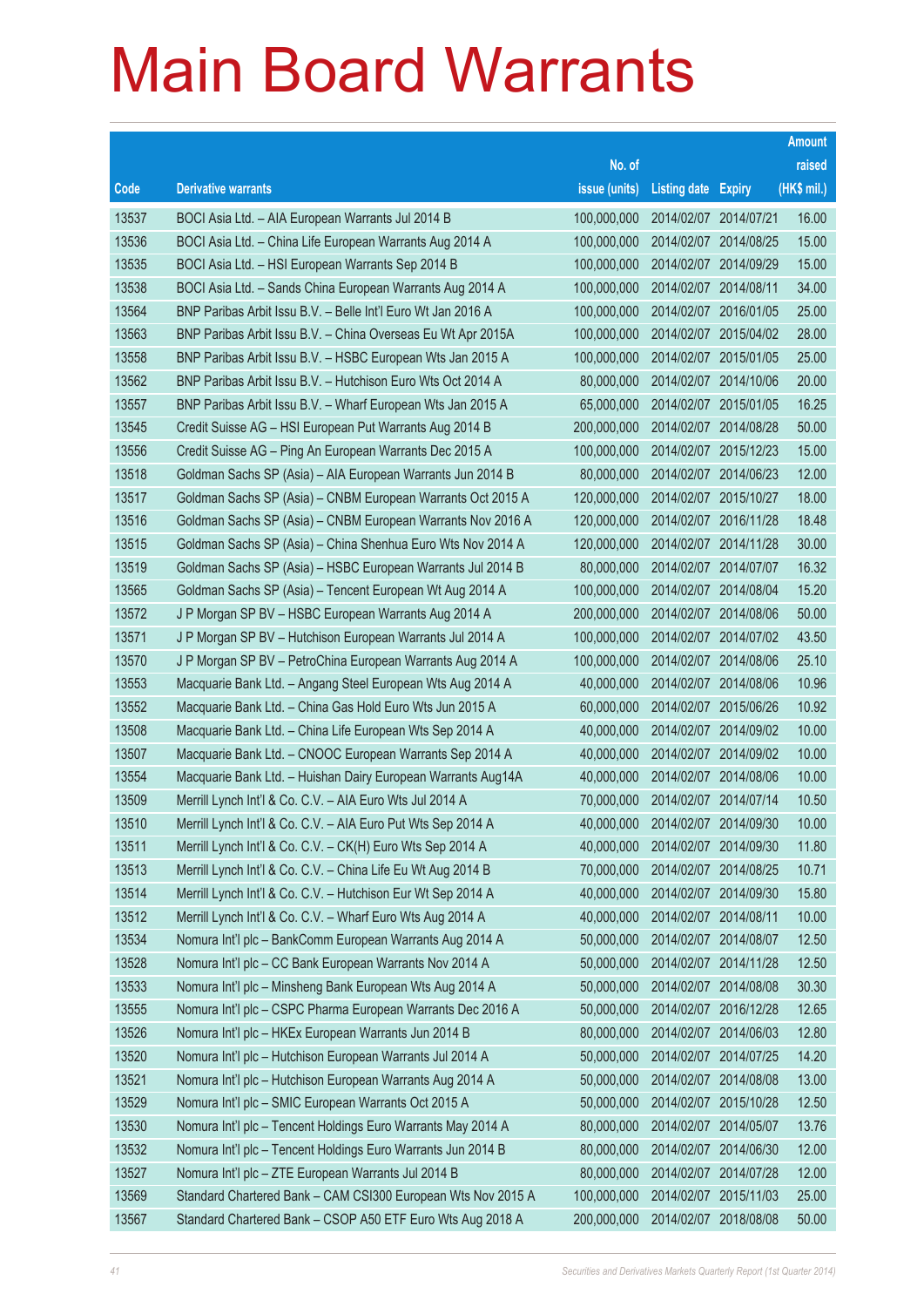|         |                                                               |               |                            |            | <b>Amount</b> |
|---------|---------------------------------------------------------------|---------------|----------------------------|------------|---------------|
|         |                                                               | No. of        |                            |            | raised        |
| Code    | <b>Derivative warrants</b>                                    | issue (units) | <b>Listing date Expiry</b> |            | (HK\$ mil.)   |
| 13541   | Standard Chartered Bank – Ch Ship Cont Euro Wts Jan 2015 A    | 60,000,000    | 2014/02/07 2015/01/29      |            | 15.00         |
| 13539   | Standard Chartered Bank - China Shenhua Euro Wts Nov 2014 A   | 100,000,000   | 2014/02/07 2014/11/28      |            | 25.00         |
| 13566   | Standard Chartered Bank - A50 China Euro Warrants Aug 2018 A  | 300,000,000   | 2014/02/07 2018/08/08      |            | 75.00         |
| 13544   | Standard Chartered Bank - Hutchison Euro Euro Wts Jun 2014 A  | 80,000,000    | 2014/02/07 2014/06/23      |            | 16.80         |
| 13540   | Standard Chartered Bank - SHK P European Warrants Jul 2014 A  | 60,000,000    | 2014/02/07 2014/07/03      |            | 10.80         |
| 13543   | Standard Chartered Bank - Tracker Fund Euro Wts Aug 2014 B    | 100,000,000   | 2014/02/07 2014/08/28      |            | 25.00         |
| 13546   | UBS AG - Galaxy Ent European Warrants Oct 2015 A              | 150,000,000   | 2014/02/07 2015/10/23      |            | 25.50         |
| 13549   | UBS AG - Huishan Dairy European Warrants Aug 2014 A           | 40,000,000    | 2014/02/07 2014/08/07      |            | 10.00         |
| 13547   | UBS AG - Lenovo European Put Warrants Aug 2014 C              | 11,000,000    | 2014/02/07 2014/08/25      |            | 11.00         |
| 13548   | UBS AG - Lenovo European Put Warrants Jun 2015 A              | 40,000,000    | 2014/02/07 2015/06/22      |            | 10.00         |
| 13551   | UBS AG - Melco European Warrants Jul 2014 A                   | 40,000,000    | 2014/02/07 2014/07/03      |            | 10.00         |
| 13550   | UBS AG - MGM China European Warrants Sep 2014 A               | 40,000,000    | 2014/02/07 2014/09/15      |            | 10.00         |
| 27290 # | J P Morgan SP BV - HSI European Warrants Apr 2014 E           | 500,000,000   | 2014/02/07 2014/04/29      |            | 22.50         |
| 28250 # | BOCI Asia Ltd. - Sands China European Warrants May 2014 A     | 88,000,000    | 2014/02/07 2014/05/30      |            | 10.21         |
| 28770 # | BOCI Asia Ltd. - HSI European Warrants Apr 2014 B             | 345,000,000   | 2014/02/07 2014/04/29      |            | 10.01         |
| 13579   | Credit Suisse AG - China Mobile European Warrants Aug 2014 B  | 80,000,000    | 2014/02/10 2014/08/11      |            | 21.60         |
| 13577   | Credit Suisse AG - HSBC European Wts Jul 2014 B               | 80,000,000    | 2014/02/10 2014/07/07      |            | 24.00         |
| 13578   | Credit Suisse AG - Hutchison European Warrants Aug 2014 A     | 80,000,000    | 2014/02/10 2014/08/11      |            | 40.00         |
| 13588   | Credit Suisse AG - Tencent Holdings European Wts Aug 2014 D   | 100,000,000   | 2014/02/10 2014/08/11      |            | 25.00         |
| 13575   | Goldman Sachs SP (Asia) - CITIC Sec European Wts Aug 2014 A   | 80,000,000    | 2014/02/10 2014/08/25      |            | 12.00         |
| 13573   | Goldman Sachs SP (Asia) – A50 China European Wts Jul 2014 A   | 80,000,000    | 2014/02/10 2014/07/02      |            | 12.00         |
| 13574   | Goldman Sachs SP (Asia) - Kingsoft European Wts Jul 2014 A    | 80,000,000    | 2014/02/10 2014/07/07      |            | 12.00         |
| 13576   | Goldman Sachs SP (Asia) - Tencent European Wt Jul 2014 D      | 80,000,000    | 2014/02/10 2014/07/25      |            | 13.84         |
| 13587   | Standard Chartered Bank - Sands China Euro Wts May 2014 E     | 80,000,000    | 2014/02/10 2014/05/09      |            | 18.40         |
| 13583   | SGA Societe Generale Acceptance N.V. - A50 Ch Eu Wt Apr 2016A | 400,000,000   | 2014/02/10 2016/04/06      |            | 62.00         |
| 13586   | SGA Societe Generale Acceptance N.V. - HSBC Eu Wt Sep 2014 A  | 100,000,000   | 2014/02/10 2014/09/03      |            | 34.00         |
| 13582   | SGA Societe Generale Acceptance N.V. - Petch Eu Wt Aug 2014A  | 70,000,000    | 2014/02/10 2014/08/04      |            | 11.55         |
| 13585   | SGA Societe Generale Acceptance N.V. - Ping An Eu Wt Aug 14 C | 100,000,000   | 2014/02/10 2014/08/04      |            | 47.50         |
| 13581   | UBS AG - Tencent Holdings European Warrants Jul 2014 E        | 100,000,000   | 2014/02/10 2014/07/25      |            | 22.00         |
| 13619   | Credit Suisse AG - AIA European Warrants Aug 2014 A           | 80,000,000    | 2014/02/11                 | 2014/08/29 | 20.00         |
| 13644   | Credit Suisse AG - China Coal European Warrants Jul 2014 A    | 70,000,000    | 2014/02/11                 | 2014/07/28 | 10.50         |
| 13618   | Credit Suisse AG - China Mobile European Warrants Aug 2014 C  | 80,000,000    | 2014/02/11                 | 2014/08/11 | 32.00         |
| 13616   | Credit Suisse AG - HSI European Warrants Sep 2014 E           | 200,000,000   | 2014/02/11                 | 2014/09/29 | 30.00         |
| 13617   | Credit Suisse AG - Ping An European Warrants Aug 2014 A       | 80,000,000    | 2014/02/11                 | 2014/08/11 | 28.80         |
| 13649   | Citigroup Global Mkt H Inc. - A50 China Euro Wts Aug 2014 B   | 80,000,000    | 2014/02/11                 | 2014/08/25 | 48.00         |
| 13613   | Citigroup Global Mkt H Inc. - Galaxy Ent Euro Wts Jun 2014 C  | 80,000,000    | 2014/02/11                 | 2014/06/23 | 68.00         |
| 13615   | Citigroup Global Mkt H Inc. - HKEx European Wts Dec 2015 A    | 150,000,000   | 2014/02/11                 | 2015/12/23 | 22.50         |
| 13609   | Citigroup Global Mkt H Inc. - Hutchison Euro Wts Jun 2014 B   | 65,000,000    | 2014/02/11                 | 2014/06/04 | 10.40         |
| 13614   | Citigroup Global Mkt H Inc. - Hutchison Euro Wts Jun 2014 C   | 60,000,000    | 2014/02/11                 | 2014/06/20 | 18.60         |
| 13611   | Citigroup Global Mkt H Inc. - Ping An Euro Wts Jun 2014 B     | 100,000,000   | 2014/02/11                 | 2014/06/24 | 19.00         |
| 13610   | Citigroup Global Mkt H Inc. - Ping An Euro Wts Aug 2014 A     | 100,000,000   | 2014/02/11                 | 2014/08/01 | 35.00         |
| 13612   | Citigroup Global Mkt H Inc. - Sands China Euro Wt Jul 2014 A  | 80,000,000    | 2014/02/11                 | 2014/07/24 | 28.00         |
| 13632   | Daiwa Capital Mkt - CAM CSI300 European Warrants Dec 2014 A   | 98,000,000    | 2014/02/11                 | 2014/12/12 | 17.64         |
| 13629   | Daiwa Capital Mkt - China Life European Warrants Jun 2014 A   | 138,000,000   | 2014/02/11                 | 2014/06/20 | 24.84         |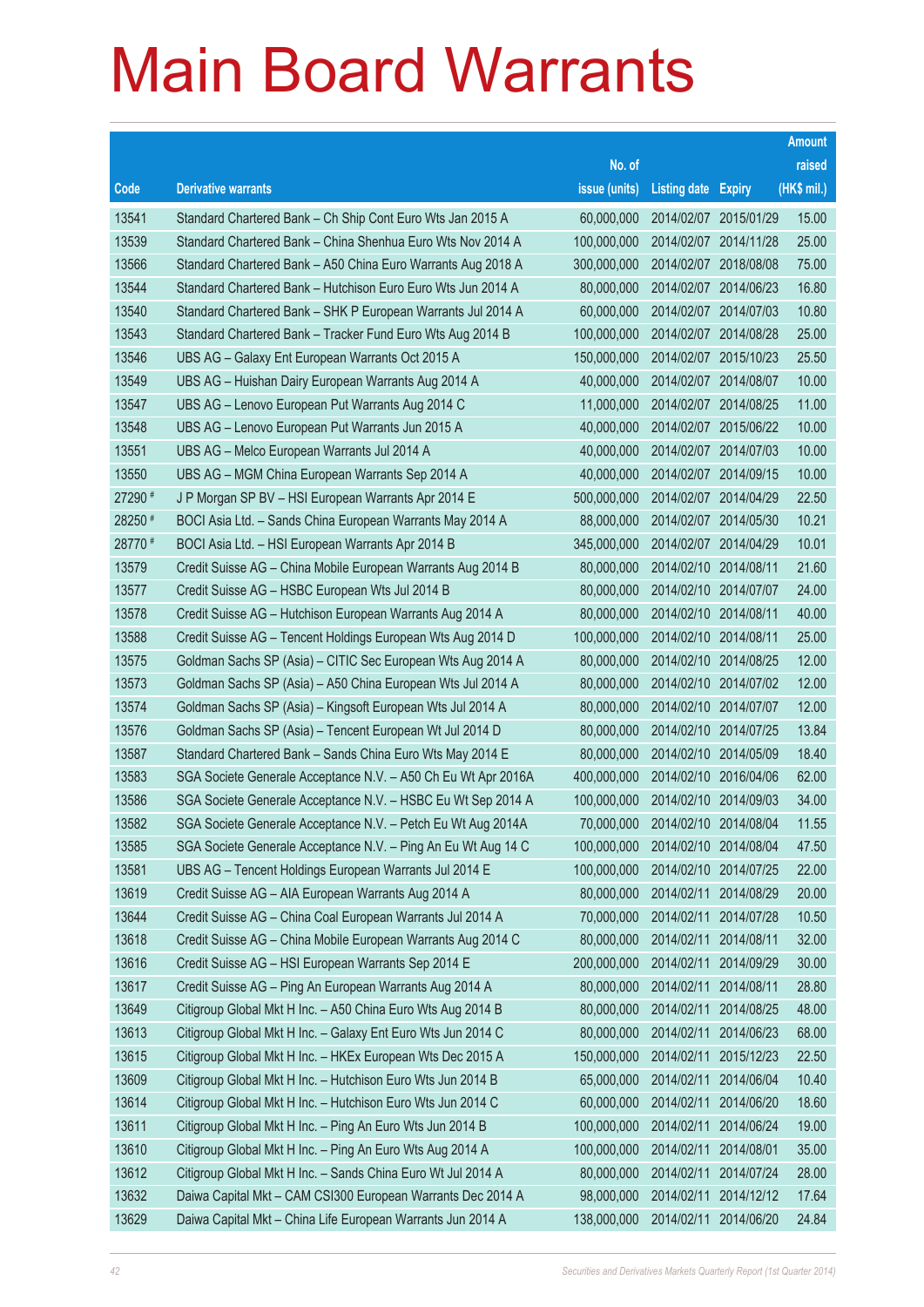|         |                                                                |               |                            |            | <b>Amount</b> |
|---------|----------------------------------------------------------------|---------------|----------------------------|------------|---------------|
|         |                                                                | No. of        |                            |            | raised        |
| Code    | <b>Derivative warrants</b>                                     | issue (units) | <b>Listing date Expiry</b> |            | (HK\$ mil.)   |
| 13630   | Daiwa Capital Mkt - ICBC European Warrants Aug 2014 B          | 128,000,000   | 2014/02/11                 | 2014/08/11 | 32.00         |
| 13631   | Daiwa Capital Mkt - Ping An European Put Warrants Oct 2014 A   | 80,000,000    | 2014/02/11                 | 2014/10/24 | 20.00         |
| 13605   | HK Bank – CAM CSI300 European Warrants Dec 2014 A              | 60,000,000    | 2014/02/11                 | 2014/12/12 | 12.00         |
| 13606   | HK Bank – China Mobile European Warrants Jul 2014 D            | 120,000,000   | 2014/02/11                 | 2014/07/28 | 22.80         |
| 13604   | HK Bank - CNOOC European Warrants Dec 2014 C                   | 80,000,000    | 2014/02/11                 | 2014/12/15 | 12.80         |
| 13601   | HK Bank - HSI European Warrants Aug 2014 D                     | 250,000,000   | 2014/02/11                 | 2014/08/28 | 62.50         |
| 13603   | HK Bank - PICC Group European Warrants Jul 2014 B              | 80,000,000    | 2014/02/11                 | 2014/07/21 | 12.00         |
| 13600   | J P Morgan SP BV - AIA European Warrants Sep 2014 B            | 200,000,000   | 2014/02/11                 | 2014/09/01 | 50.20         |
| 13595   | J P Morgan SP BV - CITIC Sec European Warrants Sep 2014 B      | 120,000,000   | 2014/02/11                 | 2014/09/01 | 30.00         |
| 13599   | J P Morgan SP BV - Cheung Kong European Warrants Apr 2017 A    | 300,000,000   | 2014/02/11                 | 2017/04/03 | 45.00         |
| 13598   | J P Morgan SP BV - China Mob European Wts Sep 2014 A           | 200,000,000   | 2014/02/11                 | 2014/09/01 | 61.60         |
| 13628   | J P Morgan SP BV - CPIC European Warrants Sep 2014 A           | 100,000,000   | 2014/02/11                 | 2014/09/01 | 25.00         |
| 13597   | J P Morgan SP BV - Chi Res Land European Warrants Oct 2014 A   | 120,000,000   | 2014/02/11                 | 2014/10/03 | 30.00         |
| 13596   | J P Morgan SP BV - China Shenhua European Wts Oct 2014 A       | 200,000,000   | 2014/02/11                 | 2014/10/03 | 50.20         |
| 13627   | J P Morgan SP BV - A50 China European Warrants Jan 2017 A      | 300,000,000   | 2014/02/11                 | 2017/01/03 | 45.00         |
| 13594   | J P Morgan Int'l Der. Ltd. - HSCEI European Wts Aug 2014 A     | 300,000,000   | 2014/02/11                 | 2014/08/28 | 75.00         |
| 13591   | J P Morgan SP BV - HSI European Warrants Aug 2014 E            | 500,000,000   | 2014/02/11                 | 2014/08/28 | 125.00        |
| 13648   | J P Morgan SP BV - HSI European Put Warrants Sep 2014 C        | 200,000,000   | 2014/02/11                 | 2014/09/29 | 50.00         |
| 13590   | J P Morgan SP BV – JX Copper European Warrants Nov 2014 A      | 100,000,000   | 2014/02/11                 | 2014/11/03 | 15.50         |
| 13647   | J P Morgan SP BV - Lenovo European Warrants Oct 2014 A         | 200,000,000   | 2014/02/11                 | 2014/10/03 | 30.00         |
| 13646   | J P Morgan SP BV - PetroChina European Warrants Sep 2014 A     | 100,000,000   | 2014/02/11                 | 2014/09/01 | 27.60         |
| 13626   | J P Morgan SP BV - Ping An European Warrants Sep 2014 A        | 180,000,000   | 2014/02/11                 | 2014/09/01 | 68.04         |
| 13645   | J P Morgan SP BV - Stanchart European Warrants Oct 2015 A      | 100,000,000   | 2014/02/11                 | 2015/10/02 | 15.30         |
| 13622   | Macquarie Bank Ltd. - China Mobile European Wts Aug 2014 A     | 100,000,000   | 2014/02/11                 | 2014/08/04 | 15.00         |
| 13620   | Macquarie Bank Ltd. - Hutchison European Warrants Oct 2014 A   | 100,000,000   | 2014/02/11                 | 2014/10/06 | 25.00         |
| 13621   | Macquarie Bank Ltd. - Lenovo European Warrants Apr 2015 A      | 100,000,000   | 2014/02/11                 | 2015/04/02 | 16.10         |
| 13607   | Standard Chartered Bank – China Mobile Euro Wts Jul 2014 C     | 100,000,000   | 2014/02/11 2014/07/28      |            | 17.00         |
| 13643   | Standard Chartered Bank - PetroChina European Wts Aug 2014 B   | 80,000,000    | 2014/02/11 2014/08/29      |            | 20.00         |
| 13640   | SGA Societe Generale Acceptance N.V. - AIA Eur Wt Sep 2014 A   | 100,000,000   | 2014/02/11                 | 2014/09/03 | 25.00         |
| 13641   | SGA Societe Generale Acceptance N.V. - CSR Euro Wts Aug 14 A   | 25,000,000    | 2014/02/11                 | 2014/08/11 | 10.75         |
| 13642   | SGA Societe Generale Acceptance NV - NewWorld Dev Eu Wt Sep14A | 25,000,000    | 2014/02/11                 | 2014/09/03 | 10.63         |
| 13637   | UBS AG - China Life European Warrants Aug 2014 E               | 100,000,000   | 2014/02/11                 | 2014/08/18 | 25.00         |
| 13634   | UBS AG - Galaxy Ent European Warrants Aug 2014 B               | 40,000,000    | 2014/02/11                 | 2014/08/25 | 22.00         |
| 13639   | UBS AG - HSBC European Warrants Jul 2014 A                     | 100,000,000   | 2014/02/11                 | 2014/07/07 | 22.00         |
| 13636   | UBS AG - HSCEI European Warrants Aug 2014 A                    | 100,000,000   | 2014/02/11                 | 2014/08/28 | 25.00         |
| 13589   | UBS AG - HSI European Warrants May 2014 C                      | 300,000,000   | 2014/02/11                 | 2014/05/29 | 48.00         |
| 13608   | UBS AG - HSI European Warrants Sep 2014 B                      | 300,000,000   | 2014/02/11                 | 2014/09/29 | 45.00         |
| 13635   | UBS AG - HSI European Put Warrants Aug 2014 C                  | 300,000,000   | 2014/02/11                 | 2014/08/28 | 75.00         |
| 13633   | UBS AG - Kingsoft European Warrants Aug 2014 A                 | 100,000,000   | 2014/02/11                 | 2014/08/11 | 25.00         |
| 13638   | UBS AG - Lenovo European Warrants Aug 2014 D                   | 20,000,000    | 2014/02/11                 | 2014/08/11 | 12.00         |
| 12506 # | UBS AG - Tencent Holdings European Warrants Jul 2014 C         | 60,000,000    | 2014/02/11                 | 2014/07/07 | 10.26         |
| 13671   | BOCI Asia Ltd. - China Mobile European Warrants Jul 2014 B     | 100,000,000   | 2014/02/12 2014/07/28      |            | 15.00         |
| 13674   | BOCI Asia Ltd. - Galaxy Ent European Warrants Nov 2015 A       | 100,000,000   | 2014/02/12 2015/11/23      |            | 17.00         |
| 13670   | BOCI Asia Ltd. - Ping An European Warrants Aug 2014 A          | 100,000,000   | 2014/02/12 2014/08/04      |            | 30.00         |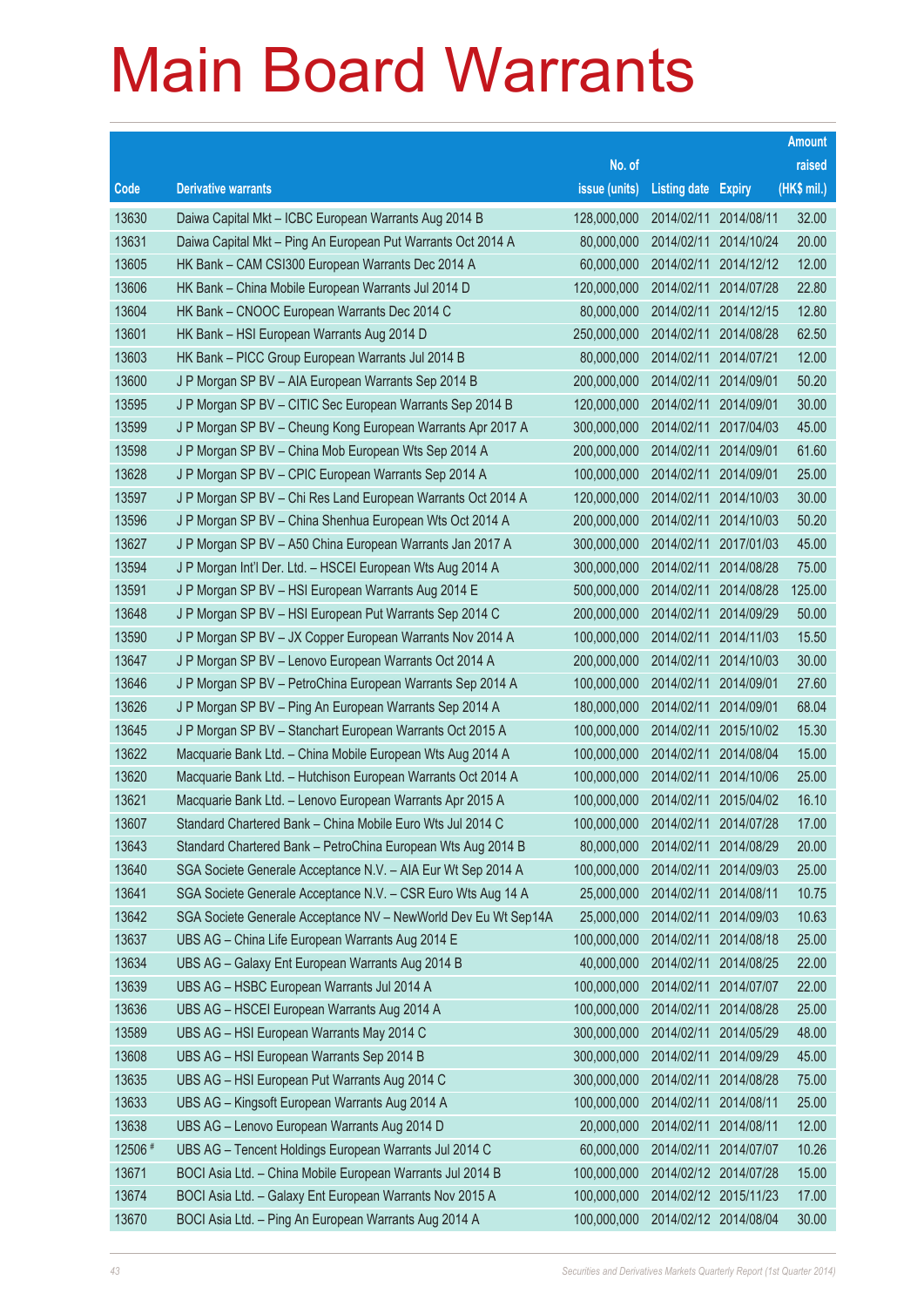|       |                                                              |               |                            | <b>Amount</b> |
|-------|--------------------------------------------------------------|---------------|----------------------------|---------------|
|       |                                                              | No. of        |                            | raised        |
| Code  | <b>Derivative warrants</b>                                   | issue (units) | <b>Listing date Expiry</b> | (HK\$ mil.)   |
| 13676 | BOCI Asia Ltd. - SHK Ppt European Warrants Aug 2014 A        | 100,000,000   | 2014/02/12 2014/08/18      | 25.00         |
| 13706 | BNP Paribas Arbit Issu B.V. - Anhui Conch Euro Wt Oct 2014 A | 100,000,000   | 2014/02/12 2014/10/06      | 29.00         |
| 13704 | BNP Paribas Arbit Issu B.V. - Ch Mobile Eu Put Wt Sep 2014 A | 100,000,000   | 2014/02/12 2014/09/02      | 25.00         |
| 13697 | BNP Paribas Arbit Issu B.V. - A50 China Euro Wts Oct 2014 A  | 100,000,000   | 2014/02/12 2014/10/03      | 20.00         |
| 13703 | BNP Paribas Arbit Issu B.V. - HSBC European Wts Sep 2014 A   | 100,000,000   | 2014/02/12 2014/09/02      | 25.00         |
| 13701 | BNP Paribas Arbit Issu B.V. - Kingsoft Euro Wts Jul 2014 A   | 100,000,000   | 2014/02/12 2014/07/03      | 16.00         |
| 13700 | BNP Paribas Arbit Issu B.V. - Lenovo European Wts Dec 2015 A | 100,000,000   | 2014/02/12 2015/12/30      | 16.00         |
| 13705 | BNP Paribas Arbit Issu B.V. - PetroCh Euro Wts Sep 2014 A    | 100,000,000   | 2014/02/12 2014/09/02      | 35.00         |
| 13695 | BNP Paribas Arbit Issu B.V. - Ping An European Wt Aug 2014 B | 100,000,000   | 2014/02/12 2014/08/04      | 22.00         |
| 13707 | BNP Paribas Arbit Issu B.V. - Sinopharm Euro Wts Nov 2014 A  | 60,000,000    | 2014/02/12 2014/11/04      | 15.60         |
| 13696 | BNP Paribas Arbit Issu B.V. - Tencent HIdgs Eu Wt Sep 2014 A | 100,000,000   | 2014/02/12 2014/09/02      | 31.00         |
| 13715 | Credit Suisse AG - BOCL European Warrants Aug 2014 B         | 70,000,000    | 2014/02/12 2014/08/25      | 13.30         |
| 13721 | Credit Suisse AG - Minsheng Bank European Wts Sep 2014 A     | 70,000,000    | 2014/02/12 2014/09/15      | 20.30         |
| 13718 | Credit Suisse - Foxconn European Warrants Jun 2014 A         | 70,000,000    | 2014/02/12 2014/06/23      | 14.70         |
| 13730 | Credit Suisse AG - HSI European Put Warrants Aug 2014 C      | 200,000,000   | 2014/02/12 2014/08/28      | 50.00         |
| 13720 | Credit Suisse AG - Kingsoft European Warrants Jul 2014 D     | 70,000,000    | 2014/02/12 2014/07/11      | 17.50         |
| 13723 | Credit Suisse AG - Ping An European Warrants Aug 2014 B      | 80,000,000    | 2014/02/12 2014/08/11      | 28.80         |
| 13722 | Credit Suisse AG - Sands China European Warrants Aug 2014 A  | 80,000,000    | 2014/02/12 2014/08/11      | 32.00         |
| 13687 | Goldman Sachs SP (Asia) - China Mobile Euro Wts Aug 2014 A   | 80,000,000    | 2014/02/12 2014/08/28      | 21.12         |
| 13688 | Goldman Sachs SP (Asia) - China Mobile Eu Put Wts Aug 2014 B | 80,000,000    | 2014/02/12 2014/08/28      | 21.44         |
| 13669 | Goldman Sachs SP (Asia) – HSCEI European Put Wts Dec 2014 A  | 150,000,000   | 2014/02/12 2014/12/30      | 37.65         |
| 13667 | Goldman Sachs SP (Asia) - HSI European Put Wts Oct 2014 B    | 150,000,000   | 2014/02/12 2014/10/30      | 38.25         |
| 13690 | Goldman Sachs Sp (Asia) - ICBC European Warrants Aug 2014 A  | 80,000,000    | 2014/02/12 2014/08/28      | 20.40         |
| 13689 | Goldman Sachs SP (Asia) - PetroChina European Wts Sep 2014 A | 80,000,000    | 2014/02/12 2014/09/29      | 20.16         |
| 13656 | HK Bank - China Life European Warrants Jun 2014 C            | 100,000,000   | 2014/02/12 2014/06/25      | 19.00         |
| 13659 | HK Bank - A50 China European Warrants Aug 2014 B             | 80,000,000    | 2014/02/12 2014/08/29      | 25.60         |
| 13666 | HK Bank - A50 China European Warrants Nov 2015 A             | 300,000,000   | 2014/02/12 2015/11/25      | 54.00         |
| 13664 | HK Bank - A50 China European Warrants Mar 2016 A             | 300,000,000   | 2014/02/12 2016/03/23      | 45.00         |
| 13663 | HK Bank - HSI European Warrants Aug 2014 F                   | 250,000,000   | 2014/02/12 2014/08/28      | 62.50         |
| 13662 | HK Bank - HSI European Put Warrants Aug 2014 E               | 250,000,000   | 2014/02/12 2014/08/28      | 62.50         |
| 13661 | HK Bank - Lenovo European Warrants Aug 2014 B                | 50,000,000    | 2014/02/12 2014/08/29      | 27.50         |
| 13660 | HK Bank - Lenovo European Warrants Dec 2015 A                | 80,000,000    | 2014/02/12 2015/12/15      | 12.00         |
| 13657 | HK Bank - Wharf European Warrants Oct 2014 A                 | 80,000,000    | 2014/02/12 2014/10/31      | 20.00         |
| 13735 | J P Morgan SP BV - China Life European Warrants Aug 2014 B   | 200,000,000   | 2014/02/12 2014/08/11      | 30.00         |
| 13734 | J P Morgan SP BV - CSOP A50 ETF European Warrants Aug 2016 A | 200,000,000   | 2014/02/12 2016/08/01      | 30.00         |
| 13733 | J P Morgan SP BV - Galaxy Ent European Warrants Jul 2015 A   | 200,000,000   | 2014/02/12 2015/07/02      | 33.00         |
| 13732 | J P Morgan SP BV - Galaxy Ent European Warrants Dec 2015 A   | 200,000,000   | 2014/02/12 2015/12/01      | 30.00         |
| 13709 | J P Morgan SP BV - Lenovo European Put Warrants Aug 2015 A   | 100,000,000   | 2014/02/12 2015/08/03      | 25.00         |
| 13708 | J P Morgan SP BV - PICC European Warrants Jan 2016 A         | 200,000,000   | 2014/02/12 2016/01/04      | 50.00         |
| 13710 | Macquarie Bank Ltd. - CSR Times European Warrants Oct 2014 A | 80,000,000    | 2014/02/12 2014/10/06      | 20.00         |
| 13652 | Merrill Lynch Int'l & Co. C.V. - HSBC Euro Put Wt Sep 2014 A | 40,000,000    | 2014/02/12 2014/09/02      | 10.00         |
| 13654 | Merrill Lynch Int'l & Co. C.V. - HSI European Wts May 2014 D | 100,000,000   | 2014/02/12 2014/05/29      | 15.00         |
| 13653 | Merrill Lynch Int'l & Co. C.V. - HSI Euro Put Wts Aug 2014 C | 100,000,000   | 2014/02/12 2014/08/28      | 25.00         |
| 13650 | Merrill Lynch Int'l & Co. C.V. - ICBC Euro Wts Jul 2014 B    | 70,000,000    | 2014/02/12 2014/07/28      | 10.50         |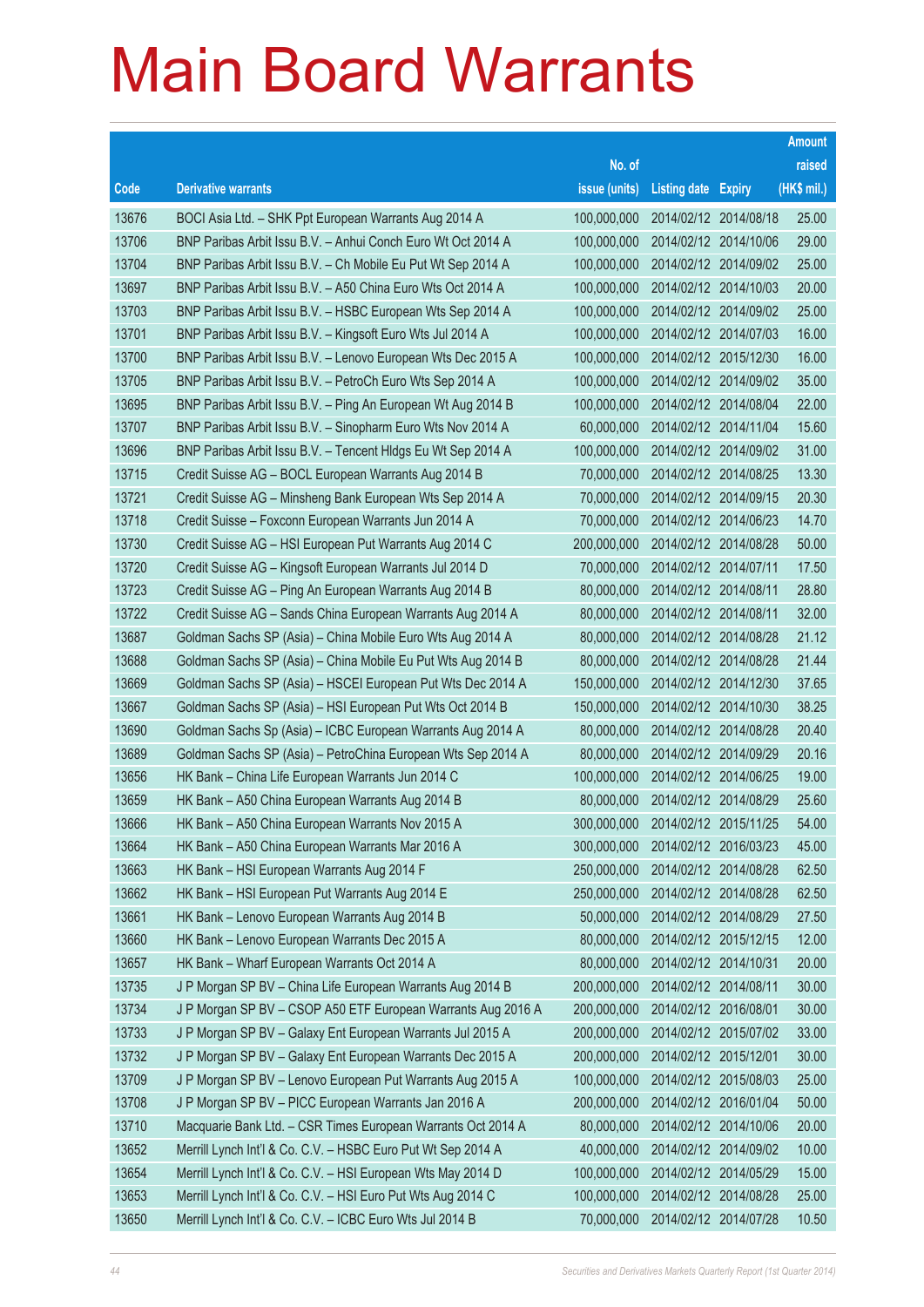|         |                                                                |               |                            | <b>Amount</b> |
|---------|----------------------------------------------------------------|---------------|----------------------------|---------------|
|         |                                                                | No. of        |                            | raised        |
| Code    | <b>Derivative warrants</b>                                     | issue (units) | <b>Listing date Expiry</b> | (HK\$ mil.)   |
| 13651   | Merrill Lynch Int'l & Co. C.V. - PetroChina Eu Wt Aug 2014 A   | 40,000,000    | 2014/02/12 2014/08/15      | 10.00         |
| 13683   | Standard Chartered Bank - AIA European Warrants Aug 2014 A     | 100,000,000   | 2014/02/12 2014/08/04      | 15.00         |
| 13682   | Standard Chartered Bank - CC Bank European Wts Aug 2014 B      | 100,000,000   | 2014/02/12 2014/08/04      | 16.00         |
| 13680   | Standard Chartered Bank - CITIC Sec European Wts Aug 2014 A    | 100.000.000   | 2014/02/12 2014/08/11      | 25.00         |
| 13731   | Standard Chartered Bank - Galaxy Ent European Wts Jun 2014 E   | 100,000,000   | 2014/02/12 2014/06/27      | 25.00         |
| 13684   | Standard Chartered Bank - HSBC European Put Wts Aug 2014 C     | 100,000,000   | 2014/02/12 2014/08/29      | 25.00         |
| 13686   | Standard Chartered Bank - HSCEI European Put Wts Jun 2014 B    | 100,000,000   | 2014/02/12 2014/06/27      | 15.00         |
| 13685   | Standard Chartered Bank - ICBC European Put Wts Aug 2014 A     | 100,000,000   | 2014/02/12 2014/08/29      | 25.00         |
| 13681   | Standard Chartered Bank - Ping An European Wts Jul 2014 B      | 100,000,000   | 2014/02/12 2014/07/04      | 15.00         |
| 13711   | SGA Societe Generale Acceptance N.V. - CCB Eur Wt Aug 2014 B   | 100,000,000   | 2014/02/12 2014/08/04      | 25.50         |
| 13692   | SGA Societe Generale Acceptance N.V. - HSBC Eu Wt Jul 2014 B   | 100,000,000   | 2014/02/12 2014/07/07      | 22.00         |
| 13712   | SGA Societe Generale Acceptance N.V. - HSI Eur Wt Aug 2014 A   | 150,000,000   | 2014/02/12 2014/08/28      | 23.25         |
| 13691   | SGA Societe Generale Acceptance N.V. - HSI Eu Put Wt Jul 14 C  | 150,000,000   | 2014/02/12 2014/07/30      | 39.75         |
| 13693   | SGA Societe Generale Acceptance N.V. - Kingsoft Eu Wt Sep14A   | 60,000,000    | 2014/02/12 2014/09/03      | 26.70         |
| 13694   | SGA Societe Generale Acceptance N.V. - Lenovo Eu Wt Sep 14 B   | 30,000,000    | 2014/02/12 2014/09/03      | 21.00         |
| 13713   | SGA Societe Generale Acceptance N.V. - SJM Hold Eu Wt Aug14A   | 80,000,000    | 2014/02/12 2014/08/04      | 16.00         |
| 13714   | SGA Societe Generale Acceptance N.V. - Wynn Macau Eu Wt Aug14A | 100,000,000   | 2014/02/12 2014/08/27      | 26.50         |
| 13726   | UBS AG - HSI European Warrants Aug 2014 E                      | 300,000,000   | 2014/02/12 2014/08/28      | 54.00         |
| 13725   | UBS AG - HSI European Put Warrants Aug 2014 D                  | 300,000,000   | 2014/02/12 2014/08/28      | 75.00         |
| 13728   | UBS AG - Sands China European Warrants Aug 2014 B              | 40,000,000    | 2014/02/12 2014/08/18      | 28.00         |
| 13729   | UBS AG - Stanchart European Warrants Jul 2015 A                | 100,000,000   | 2014/02/12 2015/07/20      | 16.00         |
| 13727   | UBS AG - Wynn Macau European Warrants Aug 2014 A               | 50,000,000    | 2014/02/12 2014/08/11      | 19.00         |
| 12795 # | BOCI Asia Ltd. - Tencent Holdings European Wts Jul 2014 A      | 100,000,000   | 2014/02/12 2014/07/28      | 28.50         |
| 13745   | BOCI Asia Ltd. - Cheung Kong European Warrants Aug 2014 A      | 100,000,000   | 2014/02/13 2014/08/18      | 27.00         |
| 13746   | BOCI Asia Ltd. - CNOOC European Warrants Dec 2014 A            | 100,000,000   | 2014/02/13 2014/12/15      | 15.00         |
| 13744   | BOCI Asia Ltd. - HSBC European Warrants Sep 2014 A             | 100,000,000   | 2014/02/13 2014/09/01      | 25.00         |
| 13775   | BNP Paribas Arbit Issu B.V. – Sands China Euro Wt Jan 2019 A   | 100,000,000   | 2014/02/13 2019/01/03      | 25.00         |
| 13774   | BNP Paribas Arbit Issu B.V. - Tencent Eu Put Wt Jun 2014 B     | 100,000,000   | 2014/02/13 2014/06/09      | 20.00         |
| 13770   | Credit Suisse AG - Galaxy Ent European Warrants Jun 2015 A     | 100,000,000   | 2014/02/13 2015/06/29      | 16.00         |
| 13753   | Credit Suisse AG - HSI European Put Warrants Aug 2014 D        | 200,000,000   | 2014/02/13 2014/08/28      | 50.00         |
| 13773   | Credit Suisse AG - Lenovo European Warrants Aug 2014 A         | 70,000,000    | 2014/02/13 2014/08/12      | 31.50         |
| 13772   | Credit Suisse AG - Tencent Holdings European Wts Jun 2014 K    | 100,000,000   | 2014/02/13 2014/06/30      | 17.00         |
| 13783   | Citigroup Global Mkt H Inc. - Galaxy Ent Euro Wts Nov 2015 A   | 150,000,000   | 2014/02/13 2015/11/23      | 25.50         |
| 13784   | Citigroup Global Mkt H Inc. - Galaxy Ent Euro Wts Jun 2016 A   | 150,000,000   | 2014/02/13 2016/06/03      | 24.00         |
| 13767   | Daiwa Capital Mkt - BOCL European Warrants Aug 2014 C          | 128,000,000   | 2014/02/13 2014/08/25      | 20.48         |
| 13765   | Goldman Sachs SP (Asia) - Galaxy Ent Euro Wts Oct 2015 A       | 120,000,000   | 2014/02/13 2015/10/28      | 18.00         |
| 13743   | HK Bank - China Life European Warrants Aug 2014 D              | 100,000,000   | 2014/02/13 2014/08/11      | 15.00         |
| 13737   | HK Bank - HSCEI European Put Warrants Dec 2014 C               | 250,000,000   | 2014/02/13 2014/12/30      | 62.50         |
| 13739   | HK Bank - HSI European Warrants Sep 2014 E                     | 250,000,000   | 2014/02/13 2014/09/29      | 37.50         |
| 13742   | HK Bank - Tencent European Warrants Jun 2014 J                 | 120,000,000   | 2014/02/13 2014/06/25      | 24.00         |
| 13740   | HK Bank - Tencent European Put Warrants Jun 2014 H             | 120,000,000   | 2014/02/13 2014/06/30      | 30.00         |
| 13741   | HK Bank - Tencent European Put Warrants Jun 2014 I             | 120,000,000   | 2014/02/13 2014/06/16      | 21.60         |
| 13764   | J P Morgan SP BV - China Gas Hold European Wts Jun 2015 A      | 100,000,000   | 2014/02/13 2015/06/12      | 25.00         |
| 13763   | J P Morgan SP BV - Evergrande European Warrants Oct 2014 A     | 40,000,000    | 2014/02/13 2014/10/03      | 10.04         |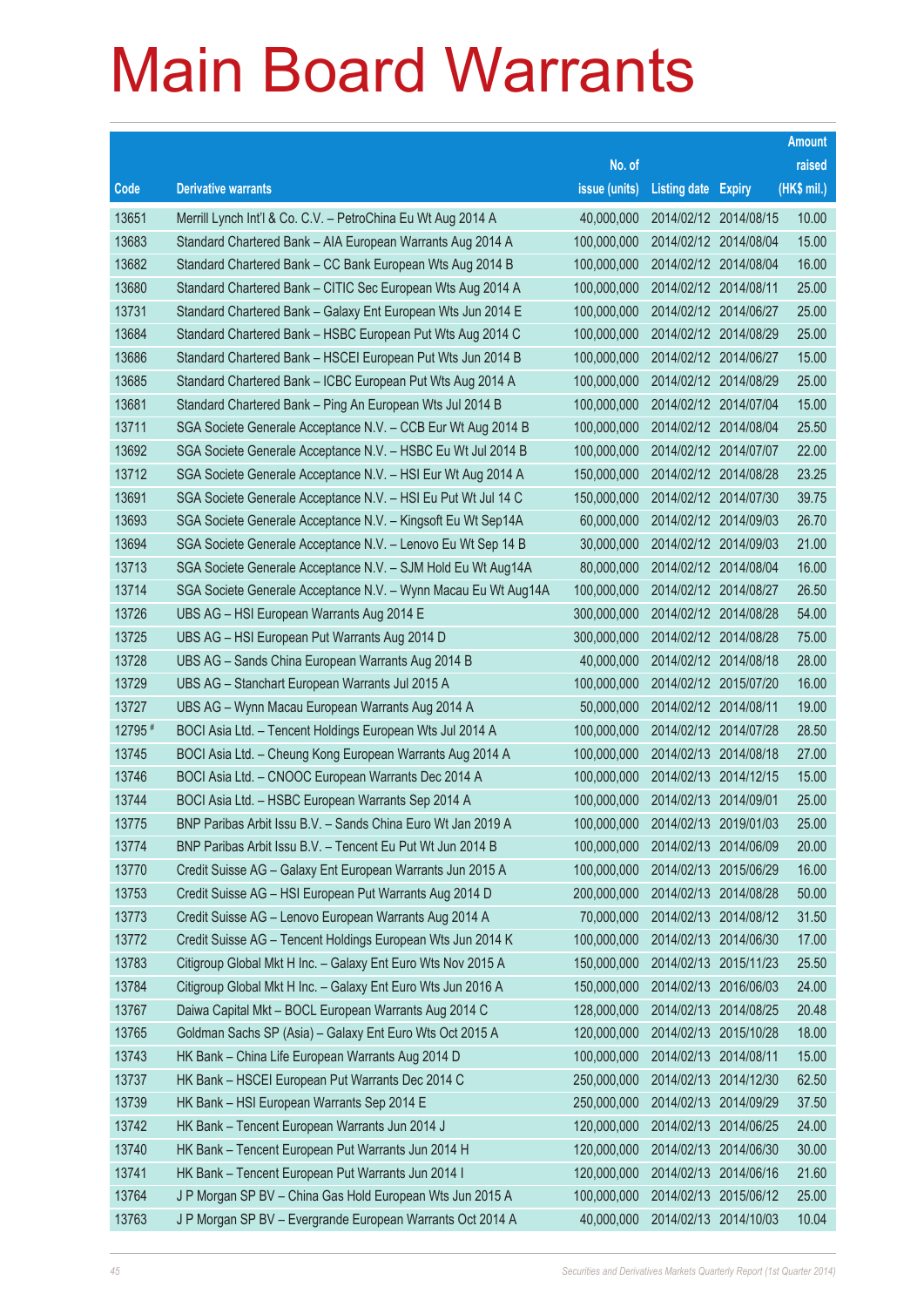|       |                                                                |               |                            |                       | <b>Amount</b> |
|-------|----------------------------------------------------------------|---------------|----------------------------|-----------------------|---------------|
|       |                                                                | No. of        |                            |                       | raised        |
| Code  | <b>Derivative warrants</b>                                     | issue (units) | <b>Listing date Expiry</b> |                       | (HK\$ mil.)   |
| 13761 | J P Morgan SP BV - Galaxy Ent European Warrants Nov 2015 A     | 200,000,000   |                            | 2014/02/13 2015/11/02 | 30.00         |
| 13759 | J P Morgan SP BV - HSI European Warrants Sep 2014 D            | 500,000,000   |                            | 2014/02/13 2014/09/29 | 125.00        |
| 13760 | J P Morgan SP BV - HSI European Put Warrants Sep 2014 E        | 500,000,000   |                            | 2014/02/13 2014/09/29 | 125.00        |
| 13758 | J P Morgan SP BV - Hutchison European Warrants Jun 2014 C      | 100.000.000   | 2014/02/13 2014/06/20      |                       | 23.20         |
| 13757 | J P Morgan SP BV - Tencent European Warrants Jun 2014 C        | 200,000,000   |                            | 2014/02/13 2014/06/09 | 36.60         |
| 13782 | Macquarie Bank Ltd. - Galaxy Ent European Wts Sep 2014 A       | 40,000,000    |                            | 2014/02/13 2014/09/02 | 10.00         |
| 13768 | Macquarie Bank Ltd. - HKEx European Warrants Oct 2014 A        | 80,000,000    |                            | 2014/02/13 2014/10/06 | 28.96         |
| 13769 | Macquarie Bank Ltd. - HKEx European Warrants Jan 2016 A        | 80,000,000    |                            | 2014/02/13 2016/01/05 | 12.00         |
| 13780 | Macquarie Bank Ltd. - MGM China European Warrants Nov 2014 A   | 40,000,000    |                            | 2014/02/13 2014/11/04 | 10.00         |
| 13781 | Macquarie Bank Ltd. - Sands China European Wts Oct 2014 A      | 40,000,000    |                            | 2014/02/13 2014/10/06 | 10.00         |
| 13776 | SGA Societe Generale Acceptance N.V. - Ch Mob Eu Wt Aug 14 C   | 100,000,000   |                            | 2014/02/13 2014/08/04 | 21.50         |
| 13777 | SGA Societe Generale Acceptance N.V. - Shenhua Eu Wt Sep 14 B  | 100,000,000   |                            | 2014/02/13 2014/09/03 | 25.00         |
| 13749 | SGA Societe Generale Acceptance N.V. - GCL-Poly Eu Wt Sep14A   | 60,000,000    |                            | 2014/02/13 2014/09/03 | 18.90         |
| 13748 | SGA Societe Generale Acceptance N.V. - Galaxy Ent Eu Wt Aug14D | 100,000,000   |                            | 2014/02/13 2014/08/04 | 49.00         |
| 13778 | SGA Societe Generale Acceptance N.V. - HSI Eu Put Wt Aug 14 B  | 150,000,000   |                            | 2014/02/13 2014/08/28 | 33.75         |
| 13779 | SGA Societe Generale Acceptance N.V. - Lenovo Eu Wt Dec 15 A   | 120,000,000   |                            | 2014/02/13 2015/12/28 | 18.60         |
| 13750 | SGA Societe Generale Acceptance N.V - Sands China Eu Wt Jul14C | 100,000,000   |                            | 2014/02/13 2014/07/02 | 52.00         |
| 13751 | SGA Societe Generale Acceptance N.V - Sands China Eu Wt Aug14B | 100,000,000   |                            | 2014/02/13 2014/08/04 | 31.00         |
| 13752 | SGA Societe Generale Acceptance N.V - Sands China Eu Wt Sep14B | 100,000,000   |                            | 2014/02/13 2014/09/03 | 25.00         |
| 13747 | UBS AG - Lenovo European Warrants Dec 2015 A                   | 100,000,000   |                            | 2014/02/13 2015/12/15 | 16.00         |
| 13801 | BOCI Asia Ltd. - HSI European Put Warrants Aug 2014 D          | 100,000,000   |                            | 2014/02/14 2014/08/28 | 21.00         |
| 13802 | BOCI Asia Ltd. - Tencent Holdings European Wts Sep 2014 A      | 100,000,000   |                            | 2014/02/14 2014/09/29 | 38.00         |
| 13809 | Daiwa Capital Mkt - Galaxy Ent European Warrants Jun 2014 C    | 98,000,000    | 2014/02/14                 | 2014/06/16            | 24.50         |
| 13810 | Daiwa Capital Mkt - Tencent Holdings European Wts Sep 2014 A   | 108,000,000   | 2014/02/14 2014/09/01      |                       | 20.52         |
| 13819 | Bank of East Asia - CNOOC European Put Warrants Jan 2015 A     | 60,000,000    |                            | 2014/02/14 2015/01/30 | 15.00         |
| 13817 | Bank of East Asia – Tencent Holdings European Wts Dec 2014 A   | 40.000.000    |                            | 2014/02/14 2014/12/29 | 14.40         |
| 13818 | Bank of East Asia - Tencent Holdings European Put Wts Sep14A   | 40,000,000    | 2014/02/14 2014/09/29      |                       | 11.20         |
| 13789 | HK Bank - Dongfeng Motor European Warrants Aug 2014 A          | 80,000,000    | 2014/02/14 2014/08/26      |                       | 12.00         |
| 13786 | HK Bank - Galaxy Ent European Warrants Jul 2014 D              | 60,000,000    |                            | 2014/02/14 2014/07/07 | 28.20         |
| 13787 | HK Bank - Galaxy Ent European Warrants Aug 2014 A              | 60,000,000    | 2014/02/14 2014/08/29      |                       | 15.00         |
| 13785 | HK Bank - Galaxy Ent European Warrants Oct 2015 A              | 200,000,000   |                            | 2014/02/14 2015/10/23 | 30.00         |
| 13788 | HK Bank - Ping An European Warrants Jul 2014 B                 | 80,000,000    | 2014/02/14 2014/07/31      |                       | 22.40         |
| 13800 | J P Morgan SP BV - AIA European Warrants Oct 2014 A            | 200,000,000   | 2014/02/14                 | 2014/10/03            | 50.00         |
| 13799 | J P Morgan Int'l Der. Ltd. - CC Bank European Wts Aug 2014 C   | 200,000,000   | 2014/02/14 2014/08/01      |                       | 30.00         |
| 13798 | J P Morgan SP BV - CGS European Warrants Dec 2015 A            | 100,000,000   | 2014/02/14                 | 2015/12/02            | 15.00         |
| 13791 | J P Morgan SP BV - Hutchison European Warrants Jun 2014 D      | 80,000,000    |                            | 2014/02/14 2014/06/04 | 12.00         |
| 13790 | J P Morgan SP BV - Tencent European Warrants Sep 2014 A        | 200,000,000   | 2014/02/14                 | 2014/09/01            | 50.00         |
| 13806 | Macquarie Bank Ltd. - BYD European Warrants Sep 2014 A         | 40,000,000    |                            | 2014/02/14 2014/09/02 | 10.00         |
| 13808 | Macquarie Bank Ltd. - PICC Group European Wts Oct 2014 B       | 40,000,000    | 2014/02/14                 | 2014/10/06            | 10.00         |
| 13807 | Macquarie Bank Ltd. - Ping An European Warrants Sep 2014 A     | 40,000,000    |                            | 2014/02/14 2014/09/02 | 10.00         |
| 13805 | Macquarie Bank Ltd. - SMIC European Warrants Aug 2015 A        | 40,000,000    | 2014/02/14                 | 2015/08/04            | 10.00         |
| 13804 | Standard Chartered Bank - HSI European Warrants Aug 2014 B     | 100,000,000   | 2014/02/14 2014/08/28      |                       | 17.00         |
| 13803 | Standard Chartered Bank - HSI European Put Wts Aug 2014 A      | 100,000,000   |                            | 2014/02/14 2014/08/28 | 25.00         |
| 13814 | SGA Societe Generale Acceptance N.V. - HSBC Eu Wt Aug 2014 D   | 100,000,000   |                            | 2014/02/14 2014/08/04 | 16.50         |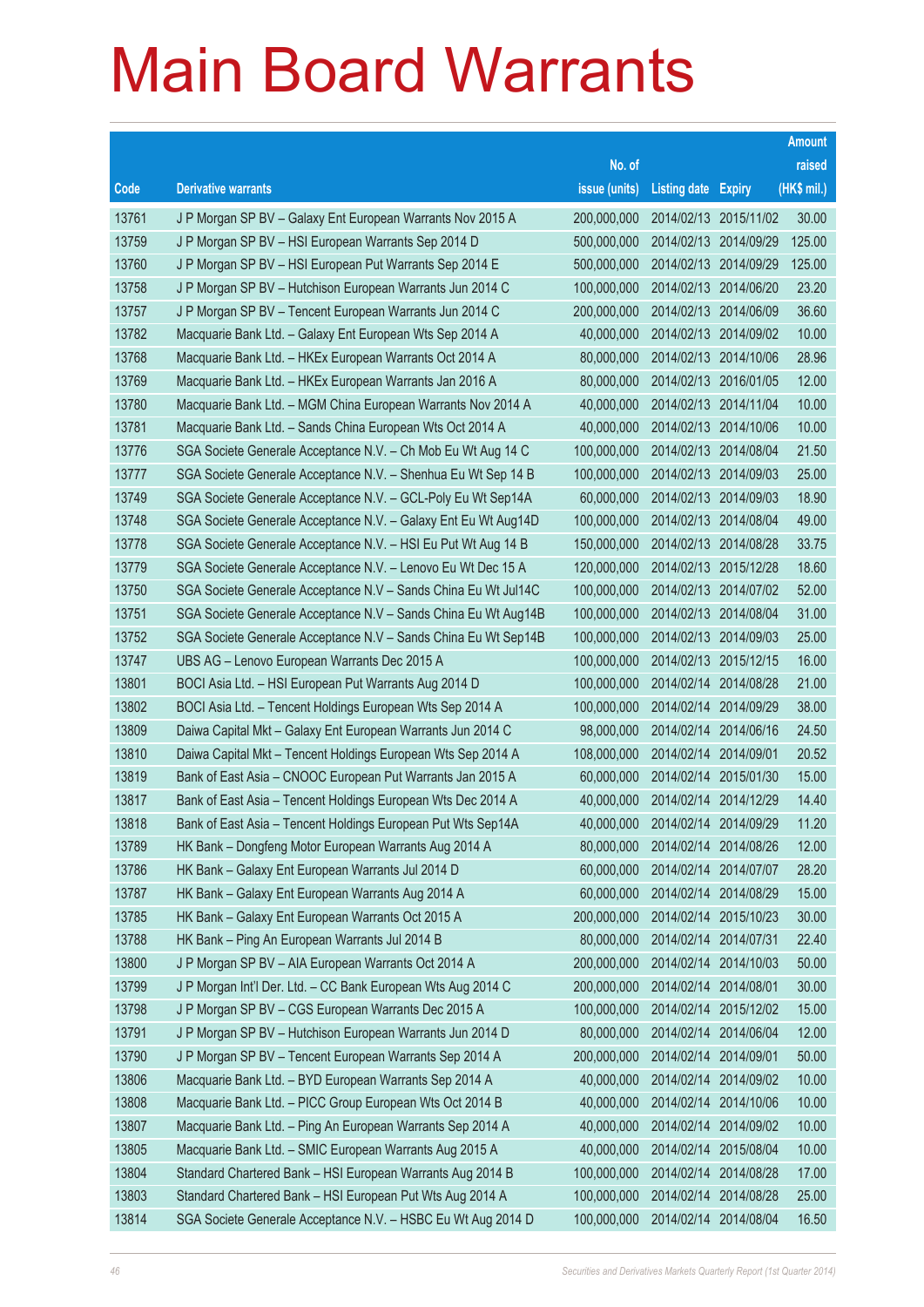|       |                                                                |               |                            |                       | <b>Amount</b> |
|-------|----------------------------------------------------------------|---------------|----------------------------|-----------------------|---------------|
|       |                                                                | No. of        |                            |                       | raised        |
| Code  | <b>Derivative warrants</b>                                     | issue (units) | <b>Listing date Expiry</b> |                       | (HK\$ mil.)   |
| 13815 | SGA Societe Generale Acceptance N.V. - HWL Eur Wt Oct 2014 A   | 70,000,000    |                            | 2014/02/14 2014/10/06 | 12.95         |
| 13816 | SGA Societe Generale Acceptance N.V. - Wynn Macau Eu Wt Nov14A | 50,000,000    |                            | 2014/02/14 2014/11/05 | 10.25         |
| 13812 | UBS AG - HSBC European Warrants Aug 2014 B                     | 100,000,000   | 2014/02/14                 | 2014/08/08            | 15.00         |
| 13811 | UBS AG - Sands China European Warrants Jul 2014 E              | 40,000,000    |                            | 2014/02/14 2014/07/24 | 16.00         |
| 13813 | UBS AG - Wynn Macau European Put Warrants Aug 2014 B           | 35,000,000    |                            | 2014/02/14 2014/08/13 | 10.85         |
| 13838 | Citigroup Global Mkt H Inc. - Sands China Euro Wt Apr 2017 A   | 150,000,000   |                            | 2014/02/17 2017/04/10 | 37.50         |
| 13836 | Citigroup Global Mkt H Inc. - Tencent European Wts Jul 2014 D  | 100,000,000   | 2014/02/17                 | 2014/07/21            | 20.50         |
| 13821 | HK Bank - China Mobile European Warrants Jul 2014 E            | 100,000,000   | 2014/02/17 2014/07/29      |                       | 23.00         |
| 13826 | HK Bank - CSR Times European Warrants Aug 2014 A               | 60,000,000    |                            | 2014/02/17 2014/08/29 | 15.00         |
| 13822 | HK Bank - Sands China European Warrants Aug 2014 A             | 60,000,000    |                            | 2014/02/17 2014/08/29 | 16.80         |
| 13835 | Macquarie Bank Ltd. - CITIC Bank European Wts Oct 2014 A       | 50,000,000    | 2014/02/17                 | 2014/10/06            | 12.50         |
| 13823 | Macquarie Bank Ltd. - CPIC European Warrants Sep 2014 A        | 40,000,000    | 2014/02/17 2014/09/02      |                       | 10.00         |
| 13832 | Macquarie Bank Ltd. - Galaxy Ent European Wts Jun 2016 A       | 60,000,000    |                            | 2014/02/17 2016/06/03 | 10.20         |
| 13825 | Macquarie Bank Ltd. - Lumena Newmat European Wts Jun 2015 A    | 40,000,000    |                            | 2014/02/17 2015/06/02 | 10.00         |
| 13833 | Macquarie Bank Ltd. - China Mengniu European Wts Aug 2014 A    | 80,000,000    | 2014/02/17                 | 2014/08/18            | 20.00         |
| 13824 | Macquarie Bank Ltd. - PICC P&C European Warrants Aug 2015 A    | 40,000,000    |                            | 2014/02/17 2015/08/04 | 10.00         |
| 13827 | SGA Societe Generale Acceptance N.V. - CITIC Pac Eu Wt Nov17A  | 120,000,000   | 2014/02/17 2017/11/01      |                       | 22.20         |
| 13828 | UBS AG - SPDR Gold Trust European Warrants Aug 2014 A          | 100,000,000   | 2014/02/17 2014/08/18      |                       | 45.00         |
| 13830 | UBS AG - Tencent Holdings European Warrants Aug 2014 A         | 100,000,000   | 2014/02/17                 | 2014/08/18            | 40.00         |
| 13831 | UBS AG - Tencent Holdings European Warrants Dec 2014 A         | 100,000,000   | 2014/02/17 2014/12/24      |                       | 16.00         |
| 10272 | BNP Paribas Arbit Issu B.V. - AUD/USD European Wts Dec 2014 A  | 100,000,000   |                            | 2014/02/18 2014/12/18 | 25.00         |
| 10273 | BNP Paribas Arbit Issu B.V. - AUD/USD Euro Put Wts Dec 2014 B  | 100,000,000   |                            | 2014/02/18 2014/12/18 | 25.00         |
| 13865 | Citigroup Global Mkt H Inc. - HS Bank Euro Wts Sep 2014 A      | 50,000,000    | 2014/02/18 2014/09/08      |                       | 21.00         |
| 13866 | Citigroup Global Mkt H Inc. - Tong Ren Tang Euro Wts Aug14A    | 40,000,000    | 2014/02/18 2014/08/21      |                       | 10.00         |
| 13860 | Daiwa Capital Mkt - AIA European Put Warrants Aug 2014 A       | 80,000,000    | 2014/02/18 2014/08/18      |                       | 20.00         |
| 13862 | Daiwa Capital Mkt - A50 China European Warrants Aug 2014 A     | 128,000,000   | 2014/02/18 2014/08/20      |                       | 32.00         |
| 13861 | Daiwa Capital Mkt – Ping An European Warrants Aug 2014 B       | 128,000,000   | 2014/02/18 2014/08/18      |                       | 32.00         |
| 13840 | Goldman Sachs SP (Asia) - BankComm European Wts Sep 2014 A     | 68,000,000    | 2014/02/18 2014/09/29      |                       | 17.00         |
| 13839 | Goldman Sachs SP (Asia) - HSI European Warrants May 2014 B     | 150,000,000   | 2014/02/18 2014/05/29      |                       | 22.50         |
| 13847 | HK Bank - AIA European Warrants Sep 2014 B                     | 80,000,000    | 2014/02/18 2014/09/29      |                       | 20.00         |
| 13849 | HK Bank - BOCL European Warrants Aug 2014 C                    | 80,000,000    | 2014/02/18 2014/08/25      |                       | 13.60         |
| 13845 | HK Bank - BYD European Warrants Aug 2014 A                     | 80,000,000    | 2014/02/18 2014/08/29      |                       | 20.00         |
| 13846 | HK Bank - Evergrande European Warrants Aug 2014 A              | 60,000,000    | 2014/02/18 2014/08/29      |                       | 15.00         |
| 13851 | HK Bank - HSI European Warrants Jul 2015 B                     | 250,000,000   | 2014/02/18 2015/07/30      |                       | 62.50         |
| 13850 | HK Bank - HSI European Put Warrants Dec 2014 C                 | 250,000,000   | 2014/02/18 2014/12/30      |                       | 62.50         |
| 13841 | J P Morgan SP BV - Minsheng Bank European Wts Jul 2014 A       | 60,000,000    | 2014/02/18 2014/07/24      |                       | 21.42         |
| 13842 | J P Morgan SP BV - Henderson Land Dev European Wt Sep 2014 A   | 50,000,000    | 2014/02/18 2014/09/01      |                       | 12.50         |
| 13843 | J P Morgan SP BV - SHK Ppt European Warrants Sep 2014 A        | 60,000,000    | 2014/02/18 2014/09/01      |                       | 22.80         |
| 13858 | Macquarie Bank Ltd. - Greatwall Motor European Wts Oct 2014 A  | 40,000,000    | 2014/02/18 2014/10/06      |                       | 10.00         |
| 13859 | Macquarie Bank Ltd. - Huaneng Power European Wts Sep 2014 A    | 40,000,000    |                            | 2014/02/18 2014/09/02 | 10.00         |
| 13857 | Macquarie Bank Ltd. - Xinyi Glass European Wts Dec 2016 A      | 70,000,000    |                            | 2014/02/18 2016/12/02 | 10.50         |
| 13854 | Standard Chartered Bank - China Mobile Euro Wts Sep 2014 A     | 100,000,000   | 2014/02/18 2014/09/08      |                       | 25.00         |
| 13855 | Standard Chartered Bank - Hutchison Euro Euro Wts Aug 2014 A   | 80,000,000    | 2014/02/18 2014/08/28      |                       | 20.00         |
| 13852 | Standard Chartered Bank - Tencent Hidg Euro Wts Oct 2014 A     | 100,000,000   | 2014/02/18 2014/10/06      |                       | 29.00         |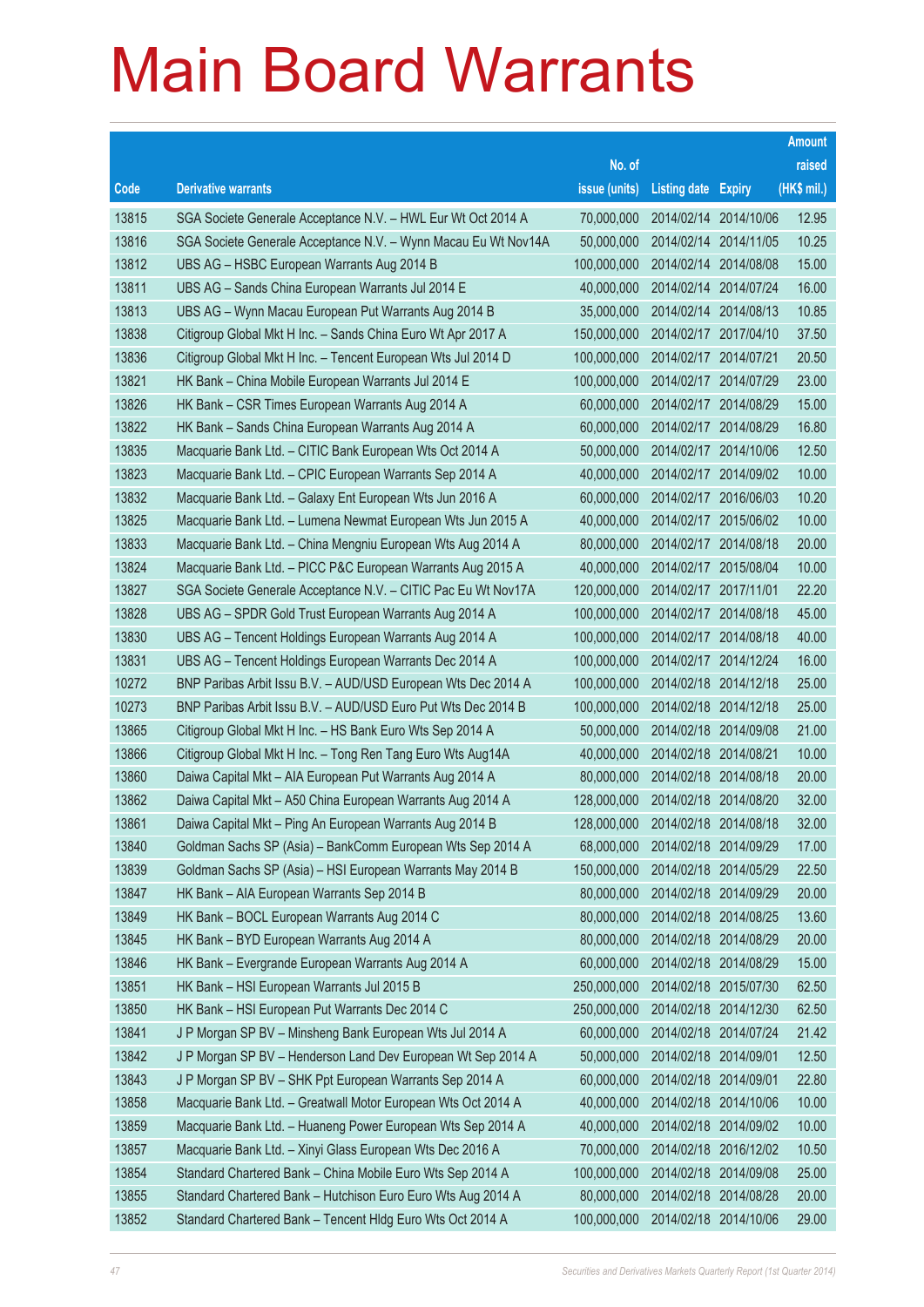|         |                                                                |               |                            |                       | <b>Amount</b> |
|---------|----------------------------------------------------------------|---------------|----------------------------|-----------------------|---------------|
|         |                                                                | No. of        |                            |                       | raised        |
| Code    | <b>Derivative warrants</b>                                     | issue (units) | <b>Listing date Expiry</b> |                       | (HK\$ mil.)   |
| 13853   | Standard Chartered Bank - Tencent Hldg Euro Wts Jan 2015 A     | 100,000,000   |                            | 2014/02/18 2015/01/06 | 25.00         |
| 13856   | SGA Societe Generale Acceptance NV - Minsheng Bk Eu Wt Aug14 C | 40,000,000    |                            | 2014/02/18 2014/08/04 | 18.00         |
| 13844   | SGA Societe Generale Acceptance N.V - Tencent Eu Put Wt Sep14C | 150,000,000   | 2014/02/18 2014/09/03      |                       | 38.25         |
| 13864   | UBS AG - CC Bank European Warrants Aug 2014 B                  | 100,000,000   |                            | 2014/02/18 2014/08/18 | 25.00         |
| 25630 # | J P Morgan SP BV - Minsheng Bank European Wts Dec 2014 B       | 300,000,000   |                            | 2014/02/18 2014/12/29 | 18.90         |
| 13881   | Credit Suisse AG - AIA European Warrants Sep 2014 B            | 80,000,000    | 2014/02/19 2014/09/01      |                       | 12.00         |
| 13879   | Credit Suisse AG - CC Bank European Warrants Aug 2014 D        | 80,000,000    | 2014/02/19 2014/08/27      |                       | 13.60         |
| 13885   | Credit Suisse AG - HKEx European Warrants Sep 2014 A           | 80,000,000    |                            | 2014/02/19 2014/09/12 | 20.00         |
| 13883   | Credit Suisse AG - China Mengniu European Wts Aug 2014 A       | 70,000,000    |                            | 2014/02/19 2014/08/18 | 17.50         |
| 13880   | Credit Suisse AG - Ping An European Warrants Jun 2014 D        | 80,000,000    |                            | 2014/02/19 2014/06/27 | 13.60         |
| 13878   | Credit Suisse AG - Tencent Holdings European Wts Dec 2014 A    | 100,000,000   | 2014/02/19 2014/12/24      |                       | 15.00         |
| 13887   | Credit Suisse AG - Xinyi Glass European Warrants Aug 2014 A    | 70,000,000    |                            | 2014/02/19 2014/08/18 | 17.50         |
| 13873   | Daiwa Capital Mkt - CCB European Warrants Aug 2014 B           | 128,000,000   |                            | 2014/02/19 2014/08/27 | 21.76         |
| 13888   | Goldman Sachs SP (Asia) - HSI European Warrants Jul 2014 B     | 150,000,000   |                            | 2014/02/19 2014/07/30 | 22.50         |
| 13890   | Goldman Sachs SP (Asia) - HSI European Put Wts May 2014 C      | 150,000,000   | 2014/02/19                 | 2014/05/29            | 23.10         |
| 13867   | HK Bank - CSOP A50 ETF European Warrants Aug 2016 A            | 100,000,000   | 2014/02/19 2016/08/01      |                       | 15.00         |
| 13868   | HK Bank - HSCEI European Warrants Aug 2014 B                   | 150,000,000   |                            | 2014/02/19 2014/08/28 | 28.50         |
| 13870   | Macquarie Bank Ltd. - Anton Oilfield European Wts Sep 2016 A   | 40,000,000    |                            | 2014/02/19 2016/09/05 | 10.00         |
| 13869   | Macquarie Bank Ltd. - China Taiping European Wts Oct 2014 A    | 70,000,000    | 2014/02/19 2014/10/28      |                       | 10.78         |
| 13875   | SGA Societe Generale Acceptance N.V. - CNOOC Eu Wt Dec 2014C   | 300,000,000   |                            | 2014/02/19 2014/12/29 | 45.00         |
| 13872   | UBS AG - BOCL European Warrants Sep 2014 A                     | 100,000,000   |                            | 2014/02/19 2014/09/02 | 20.00         |
| 13876   | UBS AG - SHK Ppt European Warrants Aug 2014 A                  | 50,000,000    |                            | 2014/02/19 2014/08/18 | 15.00         |
| 13910   | BNP Paribas Arbit Issu B.V. - BJ Ent Water Euro Wts Oct 14 A   | 48,000,000    |                            | 2014/02/20 2014/10/06 | 17.28         |
| 13912   | BNP Paribas Arbit Issu B.V. - Ch LongYuan Eu Wts Jul 2015 A    | 100,000,000   |                            | 2014/02/20 2015/07/03 | 20.00         |
| 13909   | BNP Paribas Arbit Issu B.V. - Ch Railway Euro Wts Feb 2015 A   | 30,000,000    |                            | 2014/02/20 2015/02/03 | 10.20         |
| 13913   | BNP Paribas Arbit Issu B.V. - Ch Ship Dev Euro Wts Oct 2014A   | 26,000,000    |                            | 2014/02/20 2014/10/06 | 16.90         |
| 13911   | BNP Paribas Arbit Issu B.V. - Luk Fook Hold Eu Wt Oct 2014 A   | 40,000,000    |                            | 2014/02/20 2014/10/06 | 11.60         |
| 13903   | Credit Suisse AG - PICC Group European Warrants Jul 2014 B     | 70,000,000    | 2014/02/20 2014/07/21      |                       | 10.50         |
| 13934   | Goldman Sachs SP (Asia) - CITIC Pacific Euro Wts Dec 2015 A    | 80,000,000    |                            | 2014/02/20 2015/12/30 | 12.00         |
| 13933   | Goldman Sachs SP (Asia) - Minsheng Bank Euro Wts Oct 2014 A    | 80,000,000    |                            | 2014/02/20 2014/10/30 | 31.60         |
| 13935   | Goldman Sachs SP (Asia) - Link REIT European Wts Oct 2014 A    | 80,000,000    |                            | 2014/02/20 2014/10/30 | 12.16         |
| 13893   | HK Bank - Geely Auto European Warrants Aug 2014 A              | 60,000,000    |                            | 2014/02/20 2014/08/29 | 15.00         |
| 13894   | HK Bank - Ping An European Warrants Aug 2014 A                 | 60,000,000    | 2014/02/20                 | 2014/08/29            | 15.00         |
| 13929   | J P Morgan SP BV - CITIC Bank European Warrants Sep 2014 A     | 70,000,000    | 2014/02/20 2014/09/01      |                       | 17.50         |
| 13932   | J P Morgan SP BV - China Mengniu European Warrants Aug 2014A   | 100,000,000   | 2014/02/20 2014/08/19      |                       | 25.00         |
| 13931   | J P Morgan SP BV - Sands China European Warrants Sep 2014 A    | 150,000,000   |                            | 2014/02/20 2014/09/02 | 37.50         |
| 13928   | Macquarie Bank Ltd. - Anhui Conch European Wts Sep 2014 A      | 40,000,000    |                            | 2014/02/20 2014/09/02 | 10.00         |
| 13920   | Macquarie Bank Ltd. - Agricultural Bk Euro Warrants Dec 2014 A | 50,000,000    |                            | 2014/02/20 2014/12/02 | 12.50         |
| 13923   | Macquarie Bank Ltd. - BOCL European Warrants Oct 2014 A        | 70,000,000    | 2014/02/20 2014/10/03      |                       | 10.50         |
| 13927   | Macquarie Bank Ltd. - Ch Comm Cons European Wts Oct 2014 A     | 40,000,000    |                            | 2014/02/20 2014/10/06 | 10.00         |
| 13899   | Macquarie Bank Ltd. - Ch Merchants European Wts Mar 2015 A     | 40,000,000    | 2014/02/20                 | 2015/03/03            | 10.00         |
| 13922   | Macquarie Bank Ltd. - ICBC European Warrants Dec 2014 A        | 50,000,000    |                            | 2014/02/20 2014/12/02 | 12.50         |
| 13924   | Macquarie Bank Ltd. - REXLot Holdings European Wts Oct 2014A   | 40,000,000    | 2014/02/20 2014/10/06      |                       | 10.00         |
| 13925   | Macquarie Bank Ltd. - SJM Holdings European Wts Oct 2014 B     | 40,000,000    | 2014/02/20 2014/10/06      |                       | 10.00         |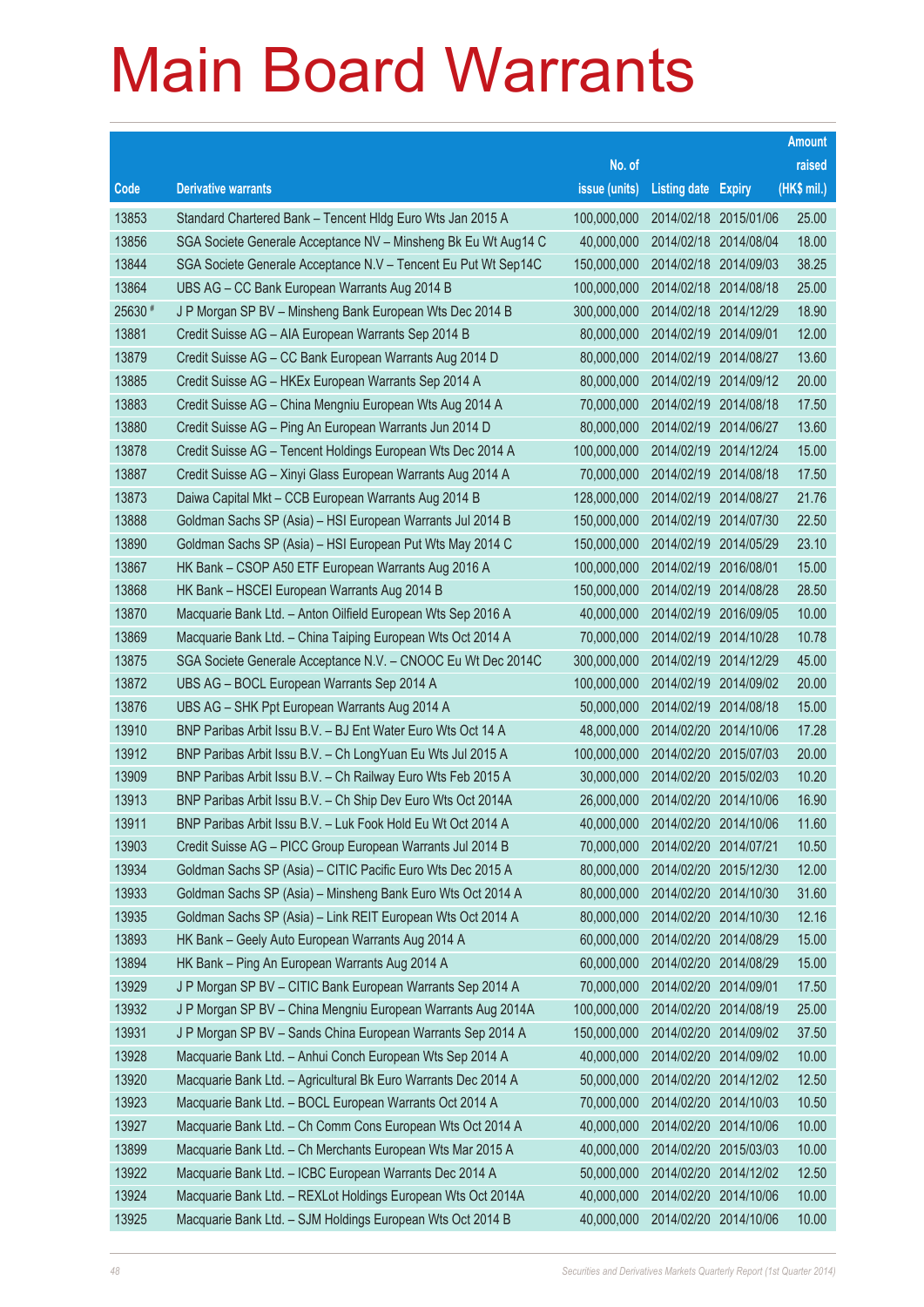|       |                                                                |               |                            |            | <b>Amount</b> |
|-------|----------------------------------------------------------------|---------------|----------------------------|------------|---------------|
|       |                                                                | No. of        |                            |            | raised        |
| Code  | <b>Derivative warrants</b>                                     | issue (units) | <b>Listing date Expiry</b> |            | (HK\$ mil.)   |
| 13891 | Merrill Lynch Int'l & Co. C.V. - HKEx Euro Wts Sep 2014 A      | 40,000,000    | 2014/02/20 2014/09/22      |            | 10.60         |
| 13892 | Merrill Lynch Int'l & Co. C.V. - HSBC Euro Wts Aug 2014 B      | 60,000,000    | 2014/02/20 2014/08/01      |            | 11.22         |
| 13900 | Standard Chartered Bank - BOCL European Warrants Sep 2014 A    | 100,000,000   | 2014/02/20 2014/09/01      |            | 20.00         |
| 13917 | Standard Chartered Bank - China Coal European Wts Jan 2015 A   | 50,000,000    | 2014/02/20 2015/01/05      |            | 18.00         |
| 13916 | Standard Chartered Bank - China Coal European Put Wt Feb15 A   | 50,000,000    | 2014/02/20 2015/02/23      |            | 15.75         |
| 13902 | Standard Chartered Bank - ICBC European Warrants Aug 2014 B    | 100,000,000   | 2014/02/20 2014/08/04      |            | 17.00         |
| 13918 | SGA Societe Generale Acceptance N.V. - BYD Eu Wt Sep 2014 A    | 30,000,000    | 2014/02/20 2014/09/03      |            | 11.70         |
| 13897 | SGA Societe Generale Acceptance NV – Minsheng Bk Eu Wt Sep14 A | 40,000,000    | 2014/02/20 2014/09/03      |            | 11.20         |
| 13896 | SGA Societe Generale Acceptance N.V. - A50 Ch Eu Wt Aug 2016A  | 400,000,000   | 2014/02/20 2016/08/03      |            | 60.00         |
| 13919 | SGA Societe Generale Acceptance N.V. - Ch Mengniu Eu Wt Aug14A | 50,000,000    | 2014/02/20 2014/08/20      |            | 12.50         |
| 13898 | SGA Societe Generale Acceptance N.V. - Tencent Eu Wt Aug 14 B  | 150,000,000   | 2014/02/20 2014/08/04      |            | 34.50         |
| 13906 | UBS AG - BYD European Warrants Aug 2014 A                      | 80,000,000    | 2014/02/20 2014/08/19      |            | 34.40         |
| 13904 | UBS AG - A50 China European Warrants Jul 2014 C                | 100,000,000   | 2014/02/20 2014/07/24      |            | 29.00         |
| 13908 | UBS AG - Hutchison European Warrants Jul 2014 C                | 100,000,000   | 2014/02/20 2014/07/28      |            | 51.00         |
| 13907 | UBS AG - Hutchison European Put Warrants Jul 2014 B            | 70,000,000    | 2014/02/20 2014/07/03      |            | 22.75         |
| 13905 | UBS AG – China Mengniu European Warrants Jun 2014 A            | 60,000,000    | 2014/02/20 2014/06/25      |            | 10.80         |
| 13953 | BOCI Asia Ltd. - HSI European Warrants Jul 2014 A              | 100,000,000   | 2014/02/21                 | 2014/07/30 | 15.00         |
| 13977 | BNP Paribas Arbit Issu B.V. - Anta Sports Euro Wt Feb 2015 A   | 96,000,000    | 2014/02/21                 | 2015/02/03 | 24.00         |
| 13959 | BNP Paribas Arbit Issu B.V. - BOCL European Put Wts Sep 2014 A | 100,000,000   | 2014/02/21                 | 2014/09/02 | 27.00         |
| 13956 | BNP Paribas Arbit Issu B.V. - A50 China Euro Wts Jul 2014 A    | 100,000,000   | 2014/02/21 2014/07/03      |            | 15.00         |
| 13954 | BNP Paribas Arbit Issu B.V. - Galaxy Ent Euro Wts Dec 2015 A   | 100,000,000   | 2014/02/21                 | 2015/12/02 | 20.00         |
| 13976 | BNP Paribas Arbit Issu B.V. - Haier Elec Euro Wts Dec 2014 A   | 100,000,000   | 2014/02/21                 | 2014/12/02 | 32.00         |
| 13958 | BNP Paribas Arbit Issu B.V. - HSBC European Wts Jul 2014 B     | 100,000,000   | 2014/02/21                 | 2014/07/03 | 15.00         |
| 13960 | BNP Paribas Arbit Issu B.V. - MGM China Euro Wts Sep 2014 A    | 79,000,000    | 2014/02/21                 | 2014/09/15 | 15.01         |
| 13979 | BNP Paribas Arbit Issu B.V. - Ping An European Wt Nov 2014 A   | 100,000,000   | 2014/02/21                 | 2014/11/04 | 25.00         |
| 13975 | BNP Paribas Arbit Issu B.V. - Tencent HIdgs Eu Wt May 2015 A   | 100,000,000   | 2014/02/21                 | 2015/05/05 | 26.00         |
| 13978 | BNP Paribas Arbit Issu B.V. – Towngas China Euro Wts Jul16A    | 55,000,000    | 2014/02/21 2016/07/05      |            | 13.75         |
| 13963 | Daiwa Capital Mkt - BOCL European Warrants Sep 2014 A          | 128,000,000   | 2014/02/21 2014/09/24      |            | 19.20         |
| 13962 | Daiwa Capital Mkt - HSCEI European Warrants Sep 2014 C         | 100,000,000   | 2014/02/21                 | 2014/09/29 | 15.00         |
| 13964 | Daiwa Capital Mkt - Tencent Holdings European Wts Aug 2014 A   | 108,000,000   | 2014/02/21 2014/08/04      |            | 17.28         |
| 13949 | HK Bank - HSI European Put Warrants Aug 2014 G                 | 150,000,000   | 2014/02/21                 | 2014/08/28 | 22.50         |
| 13948 | HK Bank - Kingsoft European Warrants Aug 2014 A                | 60,000,000    | 2014/02/21                 | 2014/08/29 | 15.00         |
| 13947 | HK Bank - Mengniu European Warrants Aug 2014 A                 | 60,000,000    | 2014/02/21                 | 2014/08/29 | 15.00         |
| 13952 | HK Bank - Tencent European Warrants Aug 2014 B                 | 80,000,000    | 2014/02/21                 | 2014/08/04 | 15.20         |
| 13992 | J P Morgan SP BV - AIA European Put Warrants Sep 2014 C        | 100,000,000   | 2014/02/21                 | 2014/09/01 | 25.00         |
| 13991 | J P Morgan SP BV - HSBC European Put Warrants Sep 2014 A       | 100,000,000   | 2014/02/21                 | 2014/09/01 | 31.10         |
| 13993 | J P Morgan SP BV - SHK Ppt European Put Warrants Sep 2014 B    | 40,000,000    | 2014/02/21                 | 2014/09/01 | 10.04         |
| 13990 | J P Morgan SP BV - Tencent European Warrants Aug 2014 C        | 200,000,000   | 2014/02/21                 | 2014/08/04 | 38.80         |
| 13989 | J P Morgan SP BV - Tencent European Warrants Oct 2014 A        | 200,000,000   | 2014/02/21                 | 2014/10/03 | 50.00         |
| 13968 | Macquarie Bank Ltd. - Ch Modern D European Warrants Aug 14 A   | 40,000,000    | 2014/02/21                 | 2014/08/21 | 13.16         |
| 13969 | Macquarie Bank Ltd. - Sinopec Corp European Wts Nov 2014 A     | 40,000,000    | 2014/02/21                 | 2014/11/04 | 10.00         |
| 13965 | Macquarie Bank Ltd. - Chi Res Power European Wts Nov 2014 A    | 40,000,000    | 2014/02/21 2014/11/04      |            | 10.00         |
| 13941 | Nomura Int'l plc - BYD European Warrants Aug 2014 A            | 50,000,000    | 2014/02/21                 | 2014/08/28 | 15.90         |
| 13943 | Nomura Int'l plc - CITIC Sec European Warrants Jul 2014 B      | 80,000,000    | 2014/02/21                 | 2014/07/28 | 12.16         |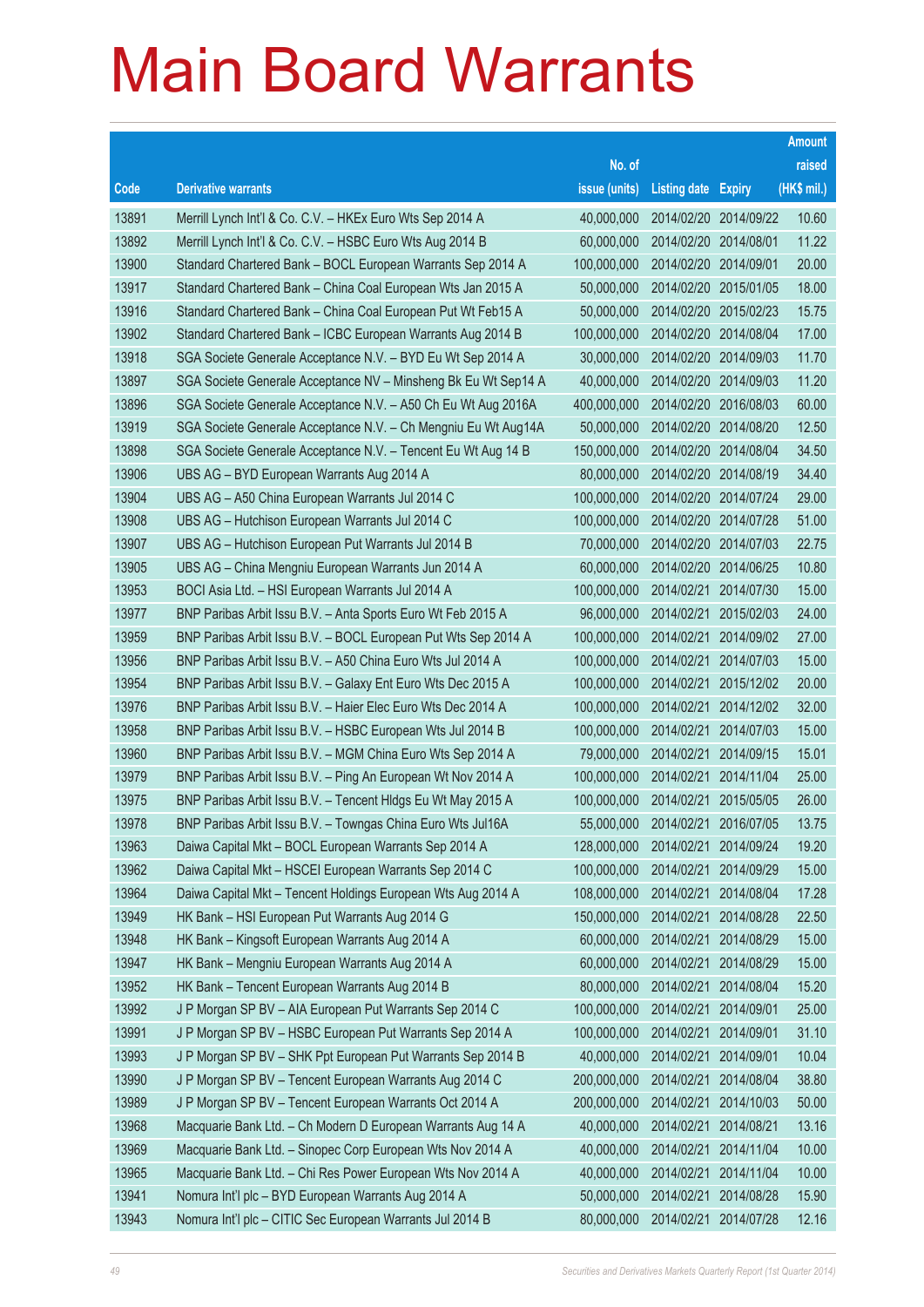|         |                                                                |               |                            |            | <b>Amount</b> |
|---------|----------------------------------------------------------------|---------------|----------------------------|------------|---------------|
|         |                                                                | No. of        |                            |            | raised        |
| Code    | <b>Derivative warrants</b>                                     | issue (units) | <b>Listing date Expiry</b> |            | (HK\$ mil.)   |
| 13942   | Nomura Int'l plc - CNBM European Warrants Oct 2015 A           | 80,000,000    | 2014/02/21                 | 2015/10/27 | 12.40         |
| 13945   | Nomura Int'l plc - Ch Railway European Warrants Aug 2014 A     | 80,000,000    | 2014/02/21                 | 2014/08/28 | 12.00         |
| 13944   | Nomura Int'l plc - Haitong Sec European Warrants Dec 2014 A    | 80,000,000    | 2014/02/21                 | 2014/12/23 | 12.00         |
| 13936   | Nomura Int'l plc - KECL European Warrants Sep 2014 A           | 80,000,000    | 2014/02/21                 | 2014/09/01 | 12.00         |
| 13940   | Nomura Int'l plc - Lenovo European Warrants Jun 2015 A         | 80,000,000    | 2014/02/21                 | 2015/06/30 | 12.00         |
| 13938   | Nomura Int'l plc - Tencent Holdings Euro Warrants Jul 2014 B   | 80,000,000    | 2014/02/21                 | 2014/07/21 | 16.00         |
| 13937   | Nomura Int'l plc - Tencent Holdings Euro Warrants Sep 2014 A   | 80,000,000    | 2014/02/21                 | 2014/09/01 | 15.04         |
| 13939   | Nomura Int'l plc – Tencent Holdings Euro Put Wts Sep 2014 B    | 50,000,000    | 2014/02/21                 | 2014/09/22 | 12.50         |
| 13961   | SGA Societe Generale Acceptance N.V. - Geely Auto Eu Wt Aug14B | 50,000,000    | 2014/02/21                 | 2014/08/20 | 12.50         |
| 13980   | UBS AG - BYD European Warrants Jul 2014 A                      | 70,000,000    | 2014/02/21                 | 2014/07/07 | 10.50         |
| 13986   | UBS AG – Tencent Holdings European Warrants Aug 2014 B         | 100,000,000   | 2014/02/21                 | 2014/08/04 | 23.00         |
| 13988   | UBS AG - Tencent Holdings European Warrants Oct 2014 A         | 100,000,000   | 2014/02/21                 | 2014/10/20 | 25.00         |
| 14008   | BNP Paribas Arbit Issu B.V. - Tencent HIdgs Eu Wt Aug 2015 A   | 100,000,000   | 2014/02/24                 | 2015/08/04 | 25.00         |
| 14003   | Credit Suisse AG - HSBC European Wts Jul 2014 C                | 80,000,000    | 2014/02/24 2014/07/28      |            | 12.00         |
| 14004   | Credit Suisse AG - HSBC European Put Warrants Jul 2014 D       | 80,000,000    | 2014/02/24                 | 2014/07/21 | 20.80         |
| 14012   | Credit Suisse AG – Tencent Holdings European Wts Aug 2014 E    | 100,000,000   | 2014/02/24 2014/08/25      |            | 25.00         |
| 14011   | Credit Suisse AG - Tencent Holdings Euro Put Wts Jul 2014 F    | 80,000,000    | 2014/02/24 2014/07/28      |            | 19.20         |
| 14026   | Citigroup Global Mkt H Inc. - AIA European Wts Jul 2014 B      | 100,000,000   | 2014/02/24 2014/07/31      |            | 16.00         |
| 14027   | Citigroup Global Mkt H Inc. - China Life Euro Wts Aug 2014 A   | 150,000,000   | 2014/02/24                 | 2014/08/22 | 25.50         |
| 14024   | Citigroup Global Mkt H Inc. - China Mobile Eur Wt Aug 2014 B   | 100,000,000   | 2014/02/24 2014/08/21      |            | 25.00         |
| 14025   | Citigroup Global Mkt H Inc. - Tencent European Wts Aug 2014 A  | 100,000,000   | 2014/02/24 2014/08/25      |            | 25.00         |
| 14009   | Daiwa Capital Mkt - Tencent Holdings European Wts Aug 2014 B   | 158,000,000   | 2014/02/24 2014/08/25      |            | 39.50         |
| 14010   | Daiwa Capital Mkt - Tencent Holdings Euro Put Wts Aug 2014 C   | 108,000,000   | 2014/02/24                 | 2014/08/25 | 50.76         |
| 13995   | HK Bank – HSI European Warrants Aug 2014 H                     | 200,000,000   | 2014/02/24 2014/08/28      |            | 30.00         |
| 13994   | HK Bank - HSI European Warrants Sep 2014 F                     | 200,000,000   | 2014/02/24 2014/09/29      |            | 30.00         |
| 13996   | HK Bank - HSI European Put Warrants Aug 2014 I                 | 150,000,000   | 2014/02/24 2014/08/28      |            | 37.50         |
| 14013   | J P Morgan SP BV - Kingsoft European Warrants Aug 2014 A       | 80,000,000    | 2014/02/24 2014/08/28      |            | 20.00         |
| 14015   | J P Morgan SP BV - Tencent European Put Warrants Sep 2014 B    | 150,000,000   | 2014/02/24 2014/09/01      |            | 56.10         |
| 13997   | Macquarie Bank Ltd. - NagaCorp European Warrants Apr 2015 A    | 67,000,000    | 2014/02/24 2015/04/02      |            | 10.05         |
| 13999   | Macquarie Bank Ltd. - Sinopec Seg European Wts Jun 2015 A      | 40,000,000    | 2014/02/24 2015/06/02      |            | 10.00         |
| 14019   | Standard Chartered Bank - Tencent Hldg Euro Wts Aug 2014 B     | 100,000,000   | 2014/02/24 2014/08/04      |            | 22.00         |
| 14017   | Standard Chartered Bank - Tencent Hidg Eu Put Wts Jul 2014 C   | 100,000,000   | 2014/02/24 2014/07/25      |            | 26.00         |
| 14000   | SGA Societe Generale Acceptance N.V. - Kingsoft Eu Wt Oct14A   | 60,000,000    | 2014/02/24 2014/10/06      |            | 15.00         |
| 14001   | SGA Societe Generale Acceptance N.V. - Tencent Eu Wt Aug 14 C  | 150,000,000   | 2014/02/24 2014/08/04      |            | 27.00         |
| 14002   | SGA Societe Generale Acceptance N.V. - Tencent Eu Wt Nov 14 A  | 150,000,000   | 2014/02/24 2014/11/05      |            | 37.50         |
| 14005   | UBS AG - Galaxy Ent European Warrants Nov 2015 A               | 150,000,000   | 2014/02/24 2015/11/23      |            | 28.50         |
| 14007   | UBS AG - SJM Holdings European Warrants Jul 2014 B             | 40,000,000    | 2014/02/24 2014/07/28      |            | 10.00         |
| 14006   | UBS AG - Tencent Holdings European Put Warrants Aug 2014 C     | 100,000,000   | 2014/02/24 2014/08/25      |            | 40.00         |
| 16774 # | HK Bank - China Mobile European Warrants Jun 2015              | 200,000,000   | 2014/02/24 2015/06/22      |            | 11.40         |
| 14039   | BOCI Asia Ltd. - BOCL European Warrants Oct 2014 A             | 100,000,000   | 2014/02/25 2014/10/03      |            | 15.00         |
| 14040   | BOCI Asia Ltd. - China Shenhua European Warrants Aug 2014 A    | 100,000,000   | 2014/02/25 2014/08/04      |            | 15.00         |
| 14041   | BOCI Asia Ltd. - Lenovo European Warrants Jun 2015 A           | 100,000,000   | 2014/02/25 2015/06/29      |            | 15.00         |
| 14042   | BOCI Asia Ltd. - Tencent Holdings European Wts Sep 2014 B      | 100,000,000   | 2014/02/25 2014/09/01      |            | 28.00         |
| 14052   | BNP Paribas Arbit Issu B.V. - CAM CSI300 Euro Wts Jan 2015 A   | 90,000,000    | 2014/02/25 2015/01/05      |            | 22.50         |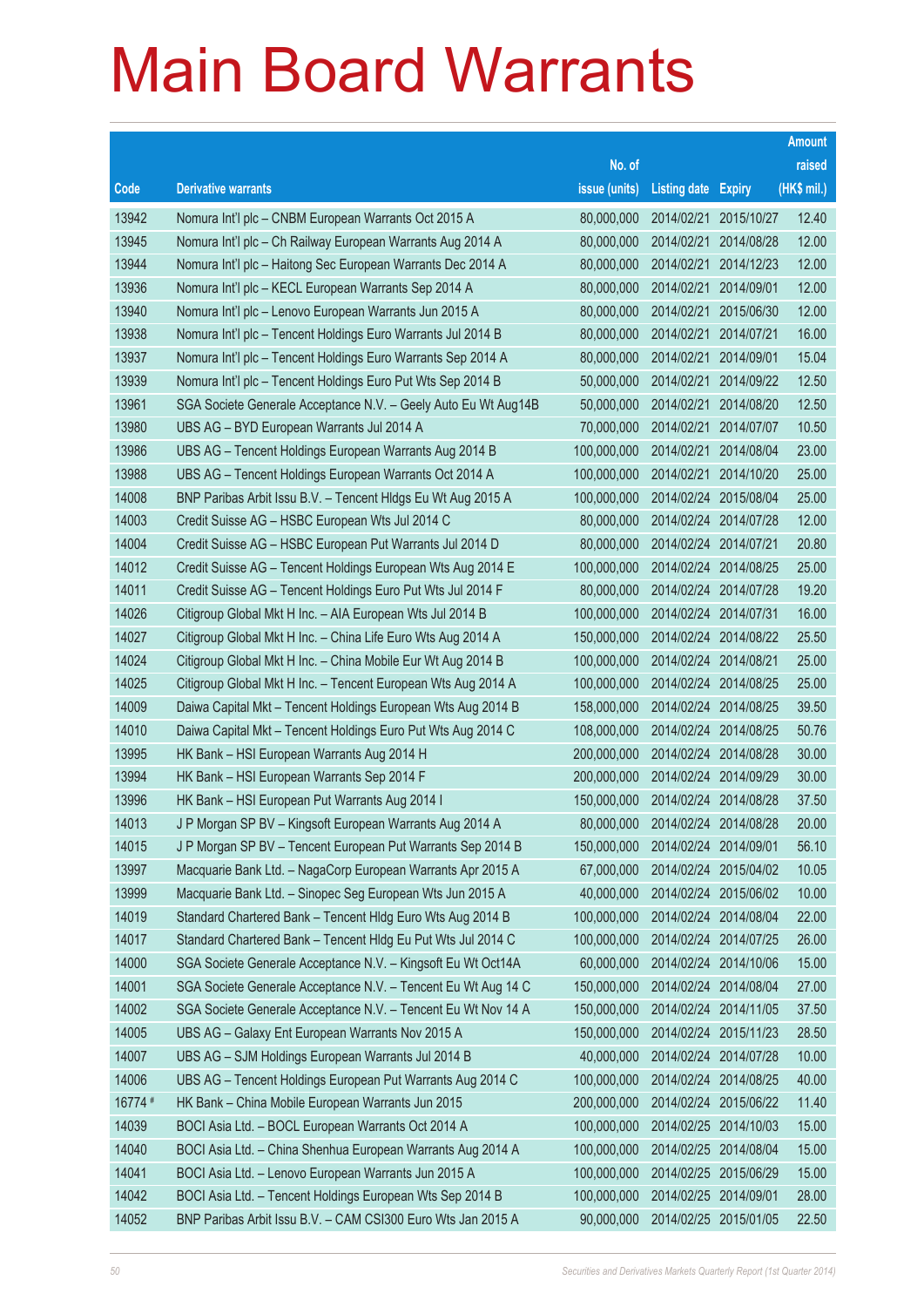|         |                                                                |               |                            |            | <b>Amount</b> |
|---------|----------------------------------------------------------------|---------------|----------------------------|------------|---------------|
|         |                                                                | No. of        |                            |            | raised        |
| Code    | <b>Derivative warrants</b>                                     | issue (units) | <b>Listing date Expiry</b> |            | (HK\$ mil.)   |
| 14049   | BNP Paribas Arbit Issu B.V. - China Life Euro Wts Oct 2014 B   | 100,000,000   | 2014/02/25 2014/10/06      |            | 16.00         |
| 14051   | BNP Paribas Arbit Issu B.V. - Minsheng Bk Euro Wt May 2016 A   | 100,000,000   | 2014/02/25 2016/05/04      |            | 17.00         |
| 14048   | BNP Paribas Arbit Issu B.V. - Ch Mobile Euro Wts Aug 2014 B    | 100,000,000   | 2014/02/25                 | 2014/08/04 | 17.00         |
| 14053   | BNP Paribas Arbit Issu B.V. - Hang Lung Ppt Eu Wt Jun 2015 A   | 76,000,000    | 2014/02/25 2015/06/02      |            | 19.00         |
| 14056   | Credit Suisse AG - Tencent Holdings European Wts Sep 2014 A    | 100,000,000   | 2014/02/25 2014/09/22      |            | 25.00         |
| 14034   | Goldman Sachs SP (Asia) - Tencent European Wt Aug 2014 C       | 100,000,000   | 2014/02/25 2014/08/29      |            | 25.10         |
| 14033   | Goldman Sachs SP (Asia) – Tencent European Put Wt Aug 2014 B   | 100,000,000   | 2014/02/25 2014/08/29      |            | 26.80         |
| 14032   | HK Bank – CPIC European Warrants Sep 2014 A                    | 80,000,000    | 2014/02/25 2014/09/30      |            | 20.00         |
| 14030   | HK Bank - Tencent European Warrants Aug 2014 D                 | 80,000,000    | 2014/02/25 2014/08/04      |            | 20.00         |
| 14028   | HK Bank – Tencent European Put Warrants Jul 2014 E             | 80,000,000    | 2014/02/25 2014/07/25      |            | 20.00         |
| 14029   | HK Bank - Tencent European Put Warrants Aug 2014 C             | 80,000,000    | 2014/02/25 2014/08/29      |            | 30.40         |
| 14043   | J P Morgan SP BV - Geely Auto European Warrants Sep 2014 A     | 80,000,000    | 2014/02/25 2014/09/03      |            | 20.00         |
| 14044   | J P Morgan SP BV - Tencent European Warrants Oct 2014 B        | 200,000,000   | 2014/02/25 2014/10/03      |            | 50.00         |
| 14055   | Macquarie Bank Ltd. - Galaxy Ent European Put Wts Sep 2014 B   | 40,000,000    | 2014/02/25 2014/09/02      |            | 10.00         |
| 14036   | SGA Societe Generale Acceptance N.V – Evergrande Eu Wt Sep14 A | 50,000,000    | 2014/02/25 2014/09/03      |            | 13.25         |
| 14054   | SGA Societe Generale Acceptance N.V. - HWL Eur Wt Sep 2014 A   | 70,000,000    | 2014/02/25 2014/09/03      |            | 19.95         |
| 10274   | SGA Societe Generale Acceptance NV - N225 Eu Put Wt Dec 2014 A | 150,000,000   | 2014/02/25 2014/12/12      |            | 37.50         |
| 14037   | SGA Societe Generale Acceptance N.V. - Tencent Eu Wt Mar 15 A  | 150,000,000   | 2014/02/25 2015/03/04      |            | 37.50         |
| 14038   | SGA Societe Generale Acceptance N.V - Tencent Eu Put Wt Sep14D | 150,000,000   | 2014/02/25 2014/09/03      |            | 84.00         |
| 14046   | UBS AG - HSI European Put Warrants Jul 2014 D                  | 300,000,000   | 2014/02/25 2014/07/30      |            | 69.00         |
| 14047   | UBS AG - Kingsoft European Warrants Jul 2014 B                 | 100,000,000   | 2014/02/25 2014/07/28      |            | 18.00         |
| 14045   | UBS AG - Tencent Holdings European Warrants Jan 2015 A         | 100,000,000   | 2014/02/25 2015/01/30      |            | 25.00         |
| 13957 # | Merrill Lynch Int'l & Co. C.V. - Ch Mobile Eur Wt Jun 2015     | 170,000,000   | 2014/02/25 2015/06/25      |            | 10.20         |
| 14067   | BOCI Asia Ltd. - Tencent Holdings European Put Wts Aug 2014 A  | 100,000,000   | 2014/02/26 2014/08/04      |            | 28.00         |
| 14061   | Citigroup Global Mkt H Inc. - Tencent European Wts Oct 2014 A  | 100,000,000   | 2014/02/26 2014/10/20      |            | 25.00         |
| 14062   | Citigroup Global Mkt H Inc. - Tencent European Wts Dec 2014 A  | 100,000,000   | 2014/02/26 2014/12/22      |            | 25.00         |
| 14065   | Citigroup Global Mkt H Inc. - Tencent Euro Put Wt Aug 2014 B   | 100,000,000   | 2014/02/26 2014/08/25      |            | 45.00         |
| 14057   | HK Bank - AIA European Put Warrants Aug 2014 C                 | 100,000,000   | 2014/02/26 2014/08/29      |            | 25.00         |
| 14058   | HK Bank - Cheung Kong European Warrants Sep 2014 A             | 80,000,000    | 2014/02/26 2014/09/30      |            | 24.00         |
| 14059   | HK Bank - Evergrande European Warrants Aug 2014 B              | 60,000,000    | 2014/02/26 2014/08/29      |            | 15.00         |
| 14060   | HK Bank - HWL European Warrants Jul 2014 A                     | 80,000,000    | 2014/02/26 2014/07/07      |            | 19.20         |
| 14081   | J P Morgan SP BV - Tencent European Warrants Sep 2014 C        | 200,000,000   | 2014/02/26 2014/09/01      |            | 50.00         |
| 14074   | Macquarie Bank Ltd. - China COSCO European Wts Oct 2014 A      | 40,000,000    | 2014/02/26 2014/10/06      |            | 10.00         |
| 14079   | Macquarie Bank Ltd. - China Unicom European Wts Jan 2015 B     | 80,000,000    | 2014/02/26 2015/01/05      |            | 12.00         |
| 14075   | Macquarie Bank Ltd. - Haier Elec European Wts Aug 2014 A       | 70,000,000    | 2014/02/26 2014/08/11      |            | 10.50         |
| 14080   | Macquarie Bank Ltd. - Tencent European Warrants Jan 2015 A     | 100,000,000   | 2014/02/26 2015/01/05      |            | 25.00         |
| 14064   | Standard Chartered Bank - HSBC European Warrants Jul 2014 A    | 100,000,000   | 2014/02/26 2014/07/30      |            | 15.00         |
| 14063   | Standard Chartered Bank - SJM Hold European Wts Oct 2014 A     | 80,000,000    | 2014/02/26 2014/10/30      |            | 20.00         |
| 14072   | SGA Societe Generale Acceptance N.V. - HKEx Eu Wt Oct 2014 A   | 60,000,000    | 2014/02/26 2014/10/06      |            | 17.10         |
| 14073   | SGA Societe Generale Acceptance N.V. - HSBC Eu Put Wt Sep14 B  | 100,000,000   | 2014/02/26 2014/09/03      |            | 26.00         |
| 14070   | UBS AG - Galaxy Ent European Warrants Jun 2015 A               | 150,000,000   | 2014/02/26 2015/06/23      |            | 27.00         |
| 14069   | UBS AG - HSBC European Warrants Sep 2014 A                     | 100,000,000   | 2014/02/26 2014/09/29      |            | 25.00         |
| 14089   | Credit Suisse AG - Tencent Holdings European Wts Aug 2014 F    | 100,000,000   | 2014/02/27 2014/08/29      |            | 25.00         |
| 14102   | Bank of East Asia - Ch Mobile European Warrants Mar 2015 A     | 40,000,000    | 2014/02/27 2015/03/02      |            | 10.00         |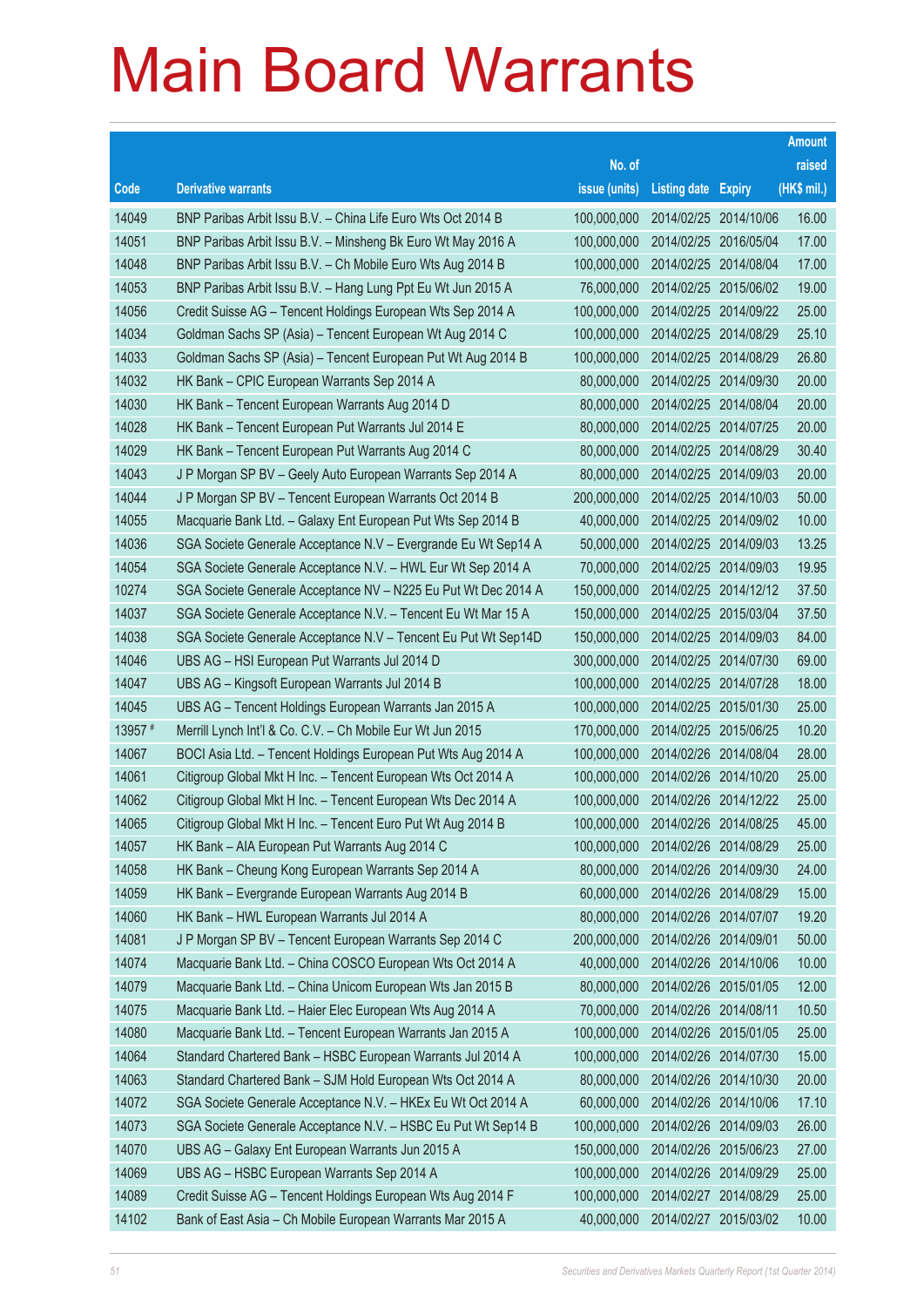|         |                                                                |               |                            |            | <b>Amount</b> |
|---------|----------------------------------------------------------------|---------------|----------------------------|------------|---------------|
|         |                                                                | No. of        |                            |            | raised        |
| Code    | <b>Derivative warrants</b>                                     | issue (units) | <b>Listing date Expiry</b> |            | (HK\$ mil.)   |
| 14100   | Bank of East Asia - HKEx European Warrants Mar 2016 A          | 80,000,000    | 2014/02/27 2016/03/29      |            | 20.00         |
| 14101   | Bank of East Asia – Tencent Holdings European Wts Jan 2015 A   | 40,000,000    | 2014/02/27 2015/01/30      |            | 10.00         |
| 14094   | Macquarie Bank Ltd. - ASM Pacific European Wts Dec 2016 A      | 80,000,000    | 2014/02/27                 | 2016/12/02 | 20.00         |
| 14093   | Macquarie Bank Ltd. - Foxconn European Warrants Sep 2014 A     | 40,000,000    | 2014/02/27 2014/09/02      |            | 10.00         |
| 14091   | Macquarie Bank Ltd. - Sinopharm European Warrants Sep 2014 B   | 70,000,000    | 2014/02/27 2014/09/02      |            | 10.50         |
| 14090   | Macquarie Bank Ltd. - Towngas China European Wts Apr 2016 A    | 40,000,000    | 2014/02/27 2016/04/05      |            | 10.00         |
| 14087   | Merrill Lynch Int'l & Co. C.V. - BOC HK Euro Wts Dec 2014 A    | 70,000,000    | 2014/02/27 2014/12/19      |            | 10.50         |
| 14086   | Merrill Lynch Int'l & Co. C.V. - CK(H) Euro Put Wts Sep 2014 B | 40,000,000    | 2014/02/27 2014/09/29      |            | 10.00         |
| 14084   | Merrill Lynch Int'l & Co. C.V. - Ch Mobile Eur Wt Aug 2014 B   | 60,000,000    | 2014/02/27 2014/08/04      |            | 12.96         |
| 14083   | Merrill Lynch Int'l & Co. C.V. - HSI European Wts Aug 2014 D   | 100,000,000   | 2014/02/27 2014/08/28      |            | 25.00         |
| 14082   | Merrill Lynch Int'l & Co. C.V. - HSI Euro Put Wts Jul 2014 E   | 100,000,000   | 2014/02/27 2014/07/30      |            | 16.80         |
| 14085   | Merrill Lynch Int'l & Co. C.V. - Hutchison Eur Wt Sep 2014 B   | 40,000,000    | 2014/02/27 2014/09/29      |            | 10.00         |
| 14088   | SGA Societe Generale Acceptance N.V. - CITBK Eu Wt Sep 14 A    | 40,000,000    | 2014/02/27 2014/09/03      |            | 10.00         |
| 14095   | SGA Societe Generale Acceptance N.V. - ChiUnicom Eu Wt Jan15A  | 150,000,000   | 2014/02/27 2015/01/05      |            | 22.50         |
| 14092   | SGA Societe Generale Acceptance N.V. - ICBC Eu Wt Dec 2014 A   | 100,000,000   | 2014/02/27 2014/12/03      |            | 15.50         |
| 14099   | UBS AG – Sinopec Corp European Warrants Sep 2014 B             | 50,000,000    | 2014/02/27 2014/09/29      |            | 12.50         |
| 14098   | UBS AG - Sinopec Corp European Put Warrants Jul 2014 C         | 50,000,000    | 2014/02/27 2014/07/28      |            | 15.00         |
| 14096   | UBS AG - Greatwall Motor European Warrants Aug 2014 A          | 30,000,000    | 2014/02/27 2014/08/27      |            | 10.20         |
| 14097   | UBS AG - PetroChina European Warrants Jul 2014 A               | 50,000,000    | 2014/02/27 2014/07/28      |            | 10.50         |
| 12515 # | UBS AG - Tencent Holdings European Warrants Sep 2014 A         | 60,000,000    | 2014/02/27 2014/09/08      |            | 18.30         |
| 14106   | Credit Suisse AG - AIA European Warrants Jul 2014 B            | 100,000,000   | 2014/02/28 2014/07/28      |            | 15.00         |
| 14107   | Credit Suisse AG - AIA European Warrants Dec 2014 C            | 100,000,000   | 2014/02/28 2014/12/19      |            | 15.00         |
| 14116   | Bank of East Asia - CITIC Pacific European Wts Dec 2015 A      | 80,000,000    | 2014/02/28 2015/12/28      |            | 13.20         |
| 14117   | Bank of East Asia – CNBM European Warrants Oct 2015 B          | 80,000,000    | 2014/02/28 2015/10/27      |            | 12.00         |
| 14115   | Goldman Sachs SP (Asia) – CAM CSI300 European Wts Dec 2014 A   | 80,000,000    | 2014/02/28 2014/12/29      |            | 20.08         |
| 14110   | Goldman Sachs SP (Asia) - China Coal European Wts Sep 2014 A   | 80.000.000    | 2014/02/28 2014/09/30      |            | 20.88         |
| 14112   | Goldman Sachs SP (Asia) - China Unicom Euro Wts Dec 2014 A     | 80,000,000    | 2014/02/28 2014/12/31      |            | 12.48         |
| 14111   | Goldman Sachs SP (Asia) - Sands China Euro Wts Jul 2014 B      | 80,000,000    | 2014/02/28 2014/07/28      |            | 32.96         |
| 14109   | Goldman Sachs SP (Asia) - SJM Holdings Euro Wts Nov 2014 A     | 80,000,000    | 2014/02/28 2014/11/24      |            | 22.48         |
| 14104   | HK Bank - CITIC Bank European Warrants Aug 2014 A              | 60,000,000    | 2014/02/28 2014/08/29      |            | 15.00         |
| 14103   | HK Bank - Sinopec Corp European Warrants Sep 2014 A            | 80,000,000    | 2014/02/28 2014/09/30      |            | 20.00         |
| 14105   | HK Bank - Haitong Sec European Warrants Aug 2014 A             | 80,000,000    | 2014/02/28 2014/08/25      |            | 13.60         |
| 14119   | J P Morgan SP BV - Esprit European Wts Dec 2014 A              | 80,000,000    | 2014/02/28 2014/12/30      |            | 13.60         |
| 14121   | J P Morgan SP BV - HKEx European Warrants Oct 2014 A           | 80,000,000    | 2014/02/28 2014/10/03      |            | 20.00         |
| 14120   | J P Morgan SP BV - Hutchison European Warrants Jul 2017 A      | 200,000,000   | 2014/02/28 2017/07/03      |            | 50.00         |
| 14118   | J P Morgan SP BV - Li & Fung European Warrants Mar 2015 A      | 150,000,000   | 2014/02/28 2015/03/26      |            | 22.50         |
| 14108   | Macquarie Bank Ltd. - Sh Electric European Wts Feb 2015 A      | 40,000,000    | 2014/02/28 2015/02/03      |            | 10.00         |
| 14127   | BOCI Asia Ltd. - China Cinda European Warrants Sep 2014 A      | 100,000,000   | 2014/03/03 2014/09/22      |            | 32.00         |
| 14128   | BOCI Asia Ltd. - China Cinda European Warrants Sep 2014 B      | 100,000,000   | 2014/03/03 2014/09/03      |            | 43.00         |
| 14145   | BNP Paribas Arbit Issu B.V. - CC Bank Euro Wts Sep 2014 A      | 100,000,000   | 2014/03/03 2014/09/02      |            | 15.00         |
| 14148   | BNP Paribas Arbit Issu B.V. - China Cinda Eur Wts Oct 2014 A   | 100,000,000   | 2014/03/03 2014/10/06      |            | 41.00         |
| 14147   | BNP Paribas Arbit Issu B.V. - China Cinda Eur Wts May 2017 A   | 100,000,000   | 2014/03/03 2017/05/02      |            | 25.00         |
| 14146   | BNP Paribas Arbit Issu B.V. - Lenovo European Wts Aug 2014 A   | 92,000,000    | 2014/03/03 2014/08/04      |            | 23.00         |
| 14137   | Credit Suisse AG - China Cinda European Warrants Sep 2014 A    | 100,000,000   | 2014/03/03 2014/09/02      |            | 25.00         |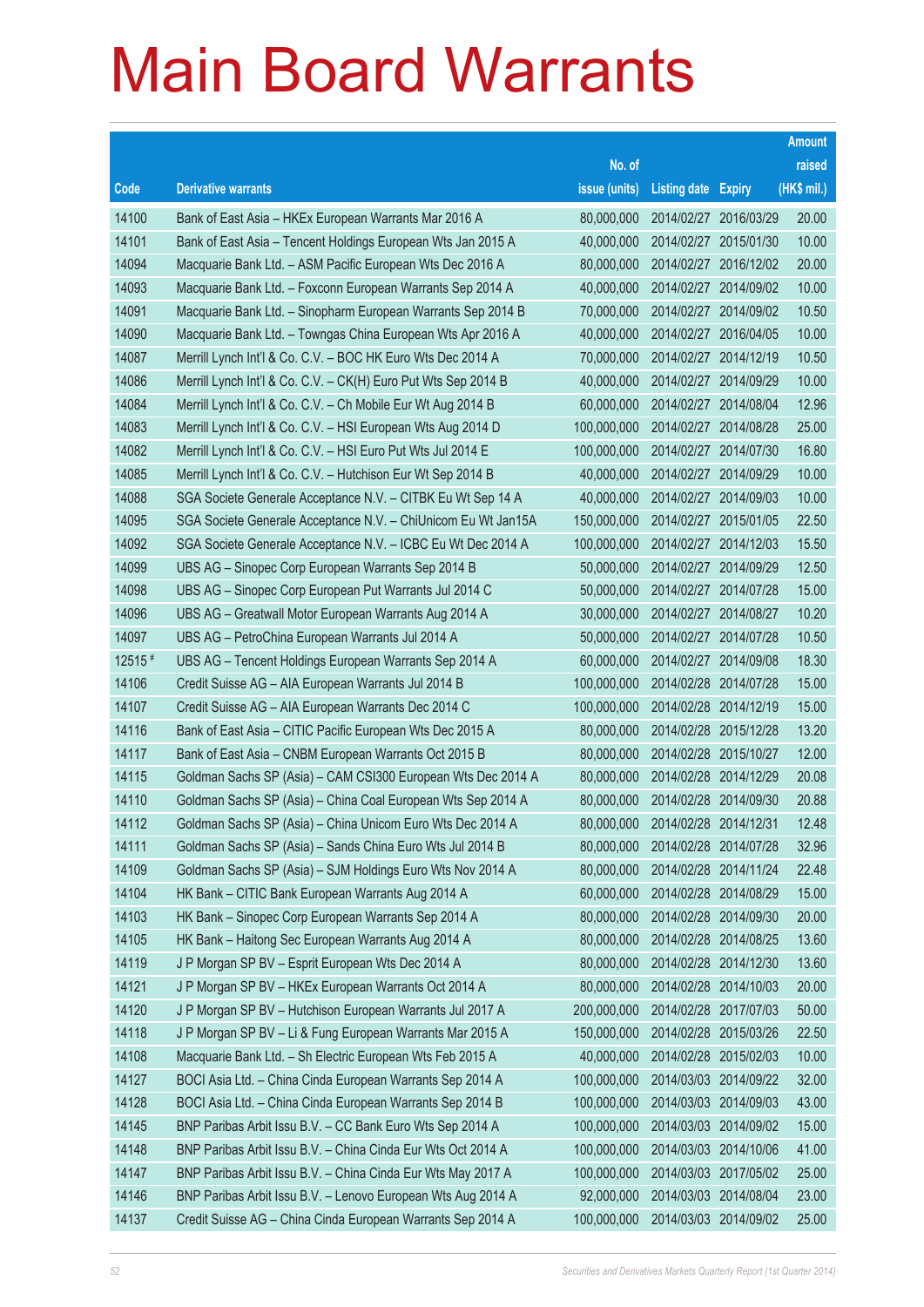|         |                                                               |               |                            |            | <b>Amount</b> |
|---------|---------------------------------------------------------------|---------------|----------------------------|------------|---------------|
|         |                                                               | No. of        |                            |            | raised        |
| Code    | <b>Derivative warrants</b>                                    | issue (units) | <b>Listing date Expiry</b> |            | $(HK$$ mil.)  |
| 14138   | Credit Suisse AG - China Cinda European Warrants Sep 2014 B   | 100,000,000   | 2014/03/03 2014/09/02      |            | 50.00         |
| 14141   | Credit Suisse AG – CITIC Bank European Warrants Sep 2014 A    | 80,000,000    | 2014/03/03 2014/09/02      |            | 20.00         |
| 14153   | Citigroup Global Mkt H Inc. - Ping An Euro Put Wt Jun 2014 C  | 80,000,000    | 2014/03/03 2014/06/03      |            | 16.80         |
| 14159   | Bank of East Asia – CHALCO European Put Warrants Oct 2014 A   | 50,000,000    | 2014/03/03 2014/10/22      |            | 13.75         |
| 14156   | Bank of East Asia – Ch Comm Cons European Wts Jul 2014 A      | 60,000,000    | 2014/03/03 2014/07/30      |            | 10.50         |
| 14155   | Bank of East Asia - China Cinda European Warrants Sep 2014 A  | 40,000,000    | 2014/03/03 2014/09/30      |            | 27.60         |
| 14154   | Bank of East Asia - China Cinda European Warrants Jan 2015 A  | 40,000,000    | 2014/03/03 2015/01/19      |            | 15.40         |
| 14158   | Bank of East Asia - Galaxy Ent European Warrants Aug 2014 A   | 70,000,000    | 2014/03/03 2014/08/06      |            | 11.20         |
| 14130   | Goldman Sachs SP (Asia) - Ping An European Wts Aug 2014 B     | 80,000,000    | 2014/03/03 2014/08/18      |            | 14.32         |
| 14131   | Goldman Sachs SP (Asia) – Tencent European Wt Dec 2014 A      | 80,000,000    | 2014/03/03 2014/12/30      |            | 20.24         |
| 14134   | HK Bank - China Cinda European Warrants Dec 2016 A            | 200,000,000   | 2014/03/03 2016/12/30      |            | 50.00         |
| 14149   | J P Morgan SP BV - China Cinda European Warrants Sep 2014 A   | 150,000,000   | 2014/03/03 2014/09/02      |            | 45.00         |
| 14150   | J P Morgan SP BV - China Cinda European Warrants Sep 2014 B   | 150,000,000   | 2014/03/03 2014/09/02      |            | 37.50         |
| 14152   | J P Morgan SP BV - Galaxy Ent European Warrants Jul 2014 C    | 100,000,000   | 2014/03/03 2014/07/30      |            | 35.20         |
| 14151   | J P Morgan SP BV - Shimao Property European Wts Nov 2014 A    | 80,000,000    | 2014/03/03 2014/11/03      |            | 20.00         |
| 14129   | Macquarie Bank Ltd. - A50 China European Warrants Sep 2014 A  | 40,000,000    | 2014/03/03 2014/09/02      |            | 10.00         |
| 14136   | Standard Chartered Bank – China Cinda Euro Wts Sep 2014 A     | 50,000,000    | 2014/03/03 2014/09/02      |            | 18.50         |
| 14135   | Standard Chartered Bank – China Cinda Euro Wts Dec 2017 A     | 300,000,000   | 2014/03/03 2017/12/29      |            | 75.00         |
| 14123   | Standard Chartered Bank - CITIC Bank Euro Wts Sep 2014 A      | 50,000,000    | 2014/03/03 2014/09/08      |            | 12.50         |
| 14124   | Standard Chartered Bank – CITIC Bank European Wts Jan 2015 A  | 50,000,000    | 2014/03/03 2015/01/07      |            | 15.00         |
| 14122   | Standard Chartered Bank - Esprit European Wts Sep 2014 A      | 100,000,000   | 2014/03/03 2014/09/05      |            | 25.00         |
| 14125   | Standard Chartered Bank - HKEx European Warrants Sep 2014 A   | 80,000,000    | 2014/03/03 2014/09/30      |            | 20.00         |
| 14132   | SGA Societe Generale Acceptance N.V. - Ch Cinda Eu Wt Sep14A  | 40,000,000    | 2014/03/03 2014/09/03      |            | 15.40         |
| 14126   | SGA Societe Generale Acceptance N.V. - CITIC Pac Eu Wt Jan16A | 100,000,000   | 2014/03/03 2016/01/06      |            | 15.00         |
| 14143   | UBS AG - China Cinda European Warrants Sep 2014 A             | 50,000,000    | 2014/03/03 2014/09/08      |            | 22.00         |
| 14144   | UBS AG - China Cinda European Warrants Sep 2014 B             | 50,000,000    | 2014/03/03 2014/09/02      |            | 16.50         |
| 14142   | UBS AG – China Cinda European Warrants Dec 2016 A             | 100,000,000   | 2014/03/03 2016/12/19      |            | 25.00         |
| 14139   | UBS AG - CITIC Bank European Warrants Aug 2014 A              | 50,000,000    | 2014/03/03 2014/08/25      |            | 10.00         |
| 14140   | UBS AG - China Overseas European Warrants Aug 2014 A          | 70,000,000    | 2014/03/03 2014/08/22      |            | 10.50         |
| 13125 # | J P Morgan SP BV - Lenovo European Warrants Mar 2015 A        | 200,000,000   | 2014/03/03 2015/03/30      |            | 14.20         |
| 14163   | BOCI Asia Ltd. - HSBC European Put Warrants Sep 2014 B        | 100,000,000   | 2014/03/04 2014/09/23      |            | 20.00         |
| 14184   | Citigroup Global Mkt H Inc. - CC Bank European Wt Aug 2014 A  | 100,000,000   | 2014/03/04 2014/08/04      |            | 21.00         |
| 14183   | Citigroup Global Mkt H Inc. - ICBC European Wts Jul 2014 B    | 100,000,000   | 2014/03/04                 | 2014/07/28 | 15.00         |
| 14176   | Daiwa Capital Mkt - China Cinda European Warrants Sep 2014 A  | 68,000,000    | 2014/03/04 2014/09/03      |            | 17.00         |
| 14177   | Daiwa Capital Mkt - China Cinda European Warrants Sep 2014 B  | 68,000,000    | 2014/03/04                 | 2014/09/03 | 33.32         |
| 14170   | Daiwa Capital Mkt - Hutchison European Warrants Jul 2014 A    | 128,000,000   | 2014/03/04 2014/07/07      |            | 30.72         |
| 14160   | Goldman Sachs SP (Asia) - CC Bank European Wts Jul 2014 A     | 80,000,000    | 2014/03/04                 | 2014/07/30 | 12.08         |
| 14162   | Goldman Sachs SP (Asia) - China Cinda Euro Wts Sep 2014 A     | 80,000,000    | 2014/03/04 2014/09/04      |            | 31.20         |
| 14168   | J P Morgan SP BV - Nine Dragons European Warrants Feb 2016 A  | 150,000,000   | 2014/03/04                 | 2016/02/02 | 22.50         |
| 14164   | Standard Chartered Bank - Minsheng Bank Euro Wts Mar 2016 A   | 100,000,000   | 2014/03/04 2016/03/02      |            | 15.00         |
| 14166   | Standard Chartered Bank - Esprit European Wts Dec 2014 B      | 100,000,000   | 2014/03/04                 | 2014/12/30 | 15.40         |
| 14167   | Standard Chartered Bank - HuanengPower Euro Wts Sep 2014 A    | 50,000,000    | 2014/03/04 2014/09/03      |            | 16.00         |
| 14165   | Standard Chartered Bank - Hutchison Euro Euro Wts Oct 2014 A  | 80,000,000    | 2014/03/04 2014/10/30      |            | 20.00         |
| 14178   | SGA Societe Generale Acceptance N.V. - Ch Mob Eu Wt Nov 14 A  | 100,000,000   | 2014/03/04 2014/11/05      |            | 25.00         |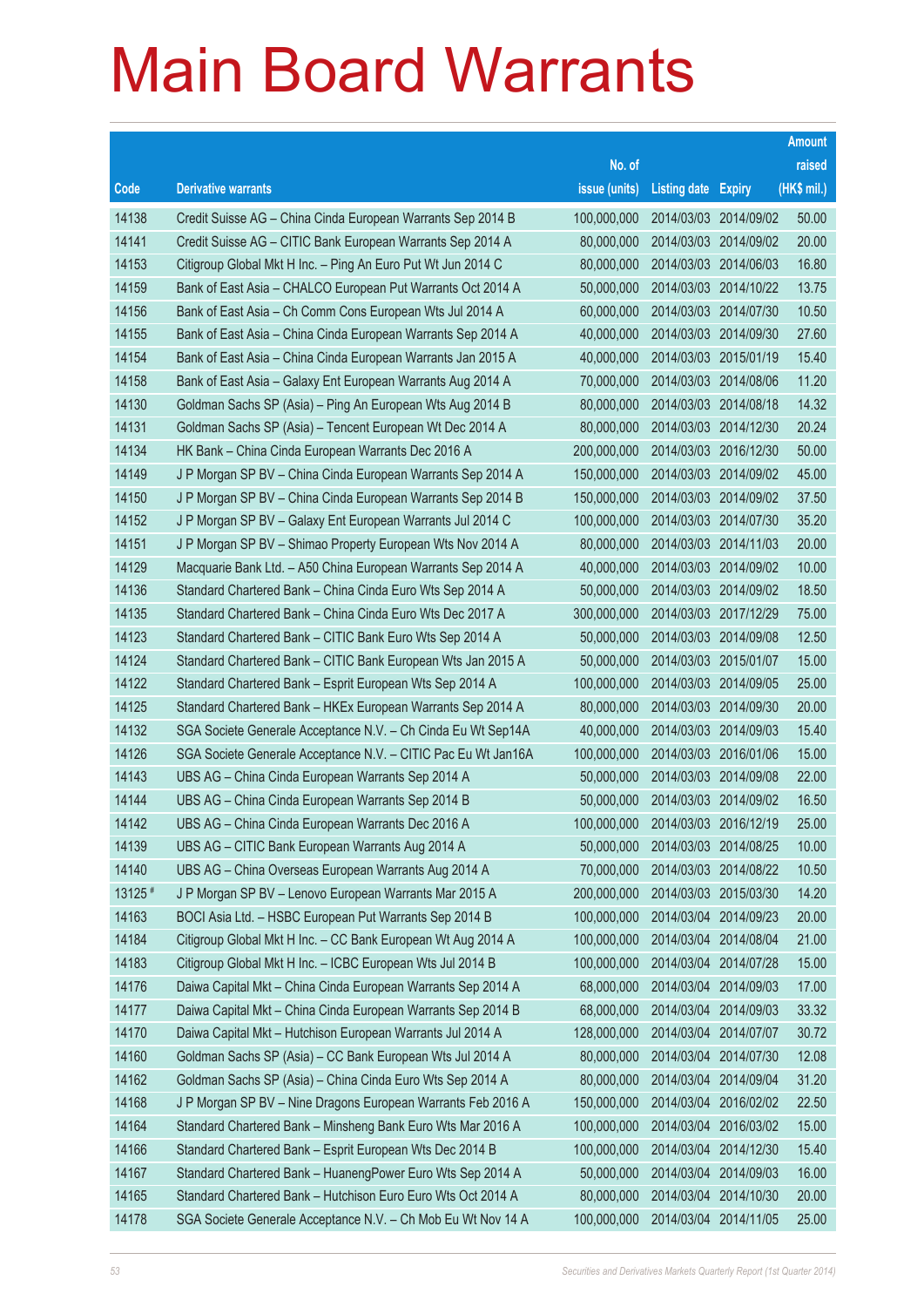|       |                                                               |               |                            |                       | <b>Amount</b> |
|-------|---------------------------------------------------------------|---------------|----------------------------|-----------------------|---------------|
|       |                                                               | No. of        |                            |                       | raised        |
| Code  | <b>Derivative warrants</b>                                    | issue (units) | <b>Listing date Expiry</b> |                       | (HK\$ mil.)   |
| 14179 | SGA Societe Generale Acceptance N.V. - Tencent Eu Wt Oct 14 A | 150,000,000   |                            | 2014/03/04 2014/10/06 | 29.25         |
| 14174 | UBS AG - HSBC European Put Warrants Jul 2014 B                | 100,000,000   |                            | 2014/03/04 2014/07/03 | 32.00         |
| 14172 | UBS AG - Lenovo European Warrants Dec 2016 A                  | 100,000,000   | 2014/03/04                 | 2016/12/19            | 25.00         |
| 14201 | BNP Paribas Arbit Issu B.V. - CITIC Pacific Eu Wt Jan 2016 A  | 100,000,000   |                            | 2014/03/05 2016/01/05 | 18.00         |
| 14200 | BNP Paribas Arbit Issu B.V. - CLP European Wts Feb 2015 A     | 40,000,000    |                            | 2014/03/05 2015/02/03 | 10.80         |
| 14199 | BNP Paribas Arbit Issu B.V. - R&F Ppt Euro Wts Mar 2016 A     | 96,000,000    |                            | 2014/03/05 2016/03/02 | 24.00         |
| 14203 | BNP Paribas Arbit Issu B.V. - KECL European Wts Jul 2015 A    | 100,000,000   |                            | 2014/03/05 2015/07/03 | 15.00         |
| 14202 | BNP Paribas Arbit Issu B.V. - SHK Ppt Euro Wts Oct 2014 A     | 58,000,000    |                            | 2014/03/05 2014/10/06 | 11.02         |
| 14198 | Daiwa Capital Mkt - A50 China European Put Wts Sep 2014 B     | 88,000,000    |                            | 2014/03/05 2014/09/04 | 22.00         |
| 14189 | HK Bank – China Cinda European Warrants Sep 2014 A            | 50,000,000    | 2014/03/05 2014/09/08      |                       | 25.00         |
| 14188 | HK Bank – Datang Power European Warrants Sep 2014 A           | 60,000,000    |                            | 2014/03/05 2014/09/30 | 15.00         |
| 14190 | HK Bank - Esprit European Warrants Oct 2014 A                 | 100,000,000   |                            | 2014/03/05 2014/10/20 | 18.00         |
| 14207 | J P Morgan SP BV - BYD European Warrants Oct 2014 A           | 80,000,000    |                            | 2014/03/05 2014/10/03 | 26.00         |
| 14196 | J P Morgan SP BV - CSOP A50 ETF European Warrants Dec 2015 A  | 200,000,000   | 2014/03/05 2015/12/29      |                       | 30.00         |
| 14197 | J P Morgan SP BV - A50 China European Warrants Aug 2016 A     | 200,000,000   | 2014/03/05 2016/08/01      |                       | 30.00         |
| 14185 | J P Morgan SP BV - HSI European Put Warrants Sep 2014 F       | 500.000.000   |                            | 2014/03/05 2014/09/29 | 125.00        |
| 14186 | J P Morgan SP BV - HSI European Put Warrants Sep 2014 G       | 500,000,000   |                            | 2014/03/05 2014/09/29 | 128.50        |
| 14208 | Macquarie Bank Ltd. - CAM CSI300 European Wts Apr 2015 A      | 40,000,000    |                            | 2014/03/05 2015/04/02 | 10.00         |
| 14194 | Macquarie Bank Ltd. - Country Garden European Wts Nov 2014 A  | 40,000,000    |                            | 2014/03/05 2014/11/04 | 10.00         |
| 14204 | Macquarie Bank Ltd. - China Cinda European Warrants Sep 14 A  | 40,000,000    |                            | 2014/03/05 2014/09/04 | 10.00         |
| 14205 | Macquarie Bank Ltd. - China Cinda European Warrants Jan 17 A  | 80,000,000    |                            | 2014/03/05 2017/01/04 | 20.00         |
| 14195 | Macquarie Bank Ltd. - Chi Resources European Wts Mar 2015 A   | 70,000,000    | 2014/03/05 2015/03/03      |                       | 17.50         |
| 14206 | Macquarie Bank Ltd. - CSOP A50 ETF European Wts Oct 2014 A    | 40,000,000    |                            | 2014/03/05 2014/10/06 | 10.00         |
| 14193 | Macquarie Bank Ltd. - Link REIT European Warrants Apr 2015 A  | 40,000,000    |                            | 2014/03/05 2015/04/02 | 10.00         |
| 14191 | SGA Societe Generale Acceptance N.V. - HKEx Eu Put Wt Jan16B  | 300,000,000   |                            | 2014/03/05 2016/01/06 | 75.00         |
| 14209 | UBS AG - BYD European Warrants Sep 2014 A                     | 40,000,000    | 2014/03/05 2014/09/04      |                       | 10.00         |
| 14210 | UBS AG - Sinopec Corp European Warrants Aug 2014 A            | 60,000,000    | 2014/03/05 2014/08/04      |                       | 10.20         |
| 14192 | UBS AG - Link REIT European Warrants Sep 2014 A               | 40,000,000    | 2014/03/05 2014/09/04      |                       | 10.00         |
| 14260 | BNP Paribas Arbit Issu B.V. - Country Garden Eu Wt Dec 2014A  | 35,000,000    |                            | 2014/03/06 2014/12/02 | 10.50         |
| 14261 | BNP Paribas Arbit Issu B.V. - Sinopec Corp Eu Wts Oct 2014 A  | 100,000,000   | 2014/03/06 2014/10/06      |                       | 25.00         |
| 14262 | BNP Paribas Arbit Issu B.V. - Chi Res Land Eu Wt Oct 2014 A   | 100,000,000   |                            | 2014/03/06 2014/10/06 | 16.00         |
| 14259 | BNP Paribas Arbit Issu B.V. - Samsonite Euro Wts Dec 2014 A   | 58,000,000    |                            | 2014/03/06 2014/12/02 | 16.82         |
| 14257 | BNP Paribas Arbit Issu B.V. - Tencent HIdgs Eu Wt Nov 2014 A  | 100,000,000   |                            | 2014/03/06 2014/11/04 | 25.00         |
| 14258 | BNP Paribas Arbit Issu B.V. - Tencent Eu Put Wt Oct 2014 B    | 100,000,000   | 2014/03/06 2014/10/06      |                       | 47.00         |
| 14245 | Credit Suisse AG - Sinopec Corp European Warrants Jun 2014 A  | 80,000,000    |                            | 2014/03/06 2014/06/30 | 12.00         |
| 14248 | Credit Suisse AG - Tencent Holdings European Wts Sep 2014 B   | 100,000,000   | 2014/03/06 2014/09/05      |                       | 25.00         |
| 14246 | Credit Suisse AG - Tencent Holdings Euro Put Wts Aug 2014 G   | 100,000,000   | 2014/03/06 2014/08/18      |                       | 31.00         |
| 14247 | Daiwa Capital Mkt - Tencent Holdings European Wts Sep 2014 B  | 158,000,000   | 2014/03/06 2014/09/05      |                       | 39.50         |
| 14254 | Bank of East Asia - China Overseas Euro Warrants Aug 2014 A   | 70,000,000    |                            | 2014/03/06 2014/08/22 | 10.50         |
| 14256 | Bank of East Asia - SJM Holdings European Wts Dec 2014 A      | 50,000,000    |                            | 2014/03/06 2014/12/22 | 12.50         |
| 14252 | Goldman Sachs SP (Asia) - CITIC Bank European Wts Sep 2014 A  | 80,000,000    |                            | 2014/03/06 2014/09/30 | 20.56         |
| 14253 | Goldman Sachs SP (Asia) - Tencent European Wt Sep 2014 A      | 80,000,000    |                            | 2014/03/06 2014/09/30 | 20.32         |
| 14227 | J P Morgan SP BV - Sinopec Corp European Warrants Oct 2014 A  | 150,000,000   |                            | 2014/03/06 2014/10/03 | 37.65         |
| 14226 | J P Morgan SP BV - HSBC European Warrants Oct 2014 A          | 200,000,000   | 2014/03/06 2014/10/03      |                       | 50.00         |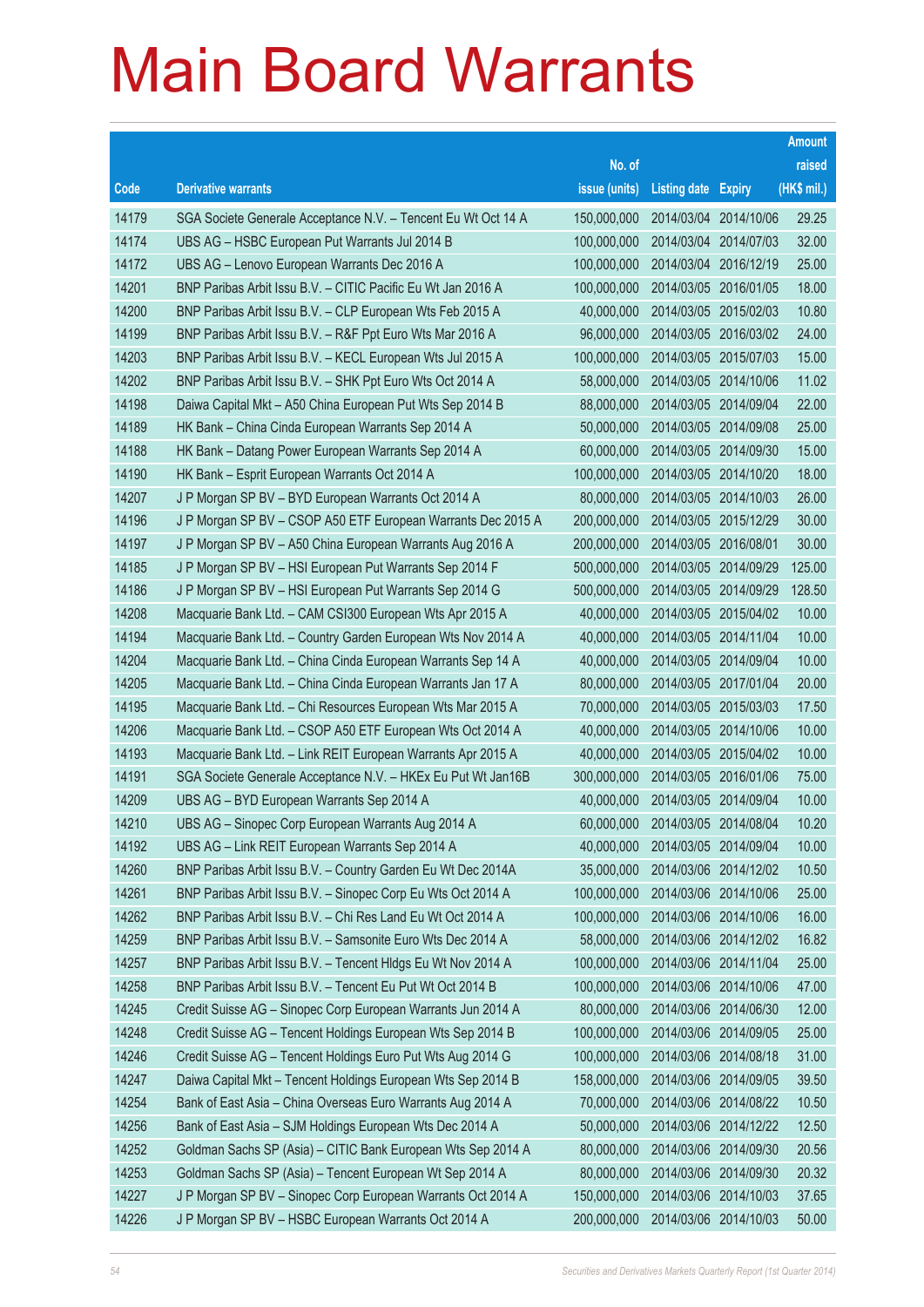|         |                                                                |               |                            | <b>Amount</b> |
|---------|----------------------------------------------------------------|---------------|----------------------------|---------------|
|         |                                                                | No. of        |                            | raised        |
| Code    | <b>Derivative warrants</b>                                     | issue (units) | <b>Listing date Expiry</b> | (HK\$ mil.)   |
| 14225   | J P Morgan SP BV - Ping An European Warrants Jul 2014 B        | 180,000,000   | 2014/03/06 2014/07/28      | 27.00         |
| 14228   | J P Morgan SP BV – Tencent European Put Warrants Sep 2014 D    | 200,000,000   | 2014/03/06 2014/09/01      | 79.40         |
| 14218   | Macquarie Bank Ltd. - GCL-Poly Energy European Wts Sep 2014 A  | 40,000,000    | 2014/03/06 2014/09/05      | 10.00         |
| 14217   | Macquarie Bank Ltd. - Ping An European Warrants Dec 2014 A     | 40,000,000    | 2014/03/06 2014/12/02      | 10.00         |
| 14239   | Macquarie Bank Ltd. - Yurun Food European Wts Oct 2014 A       | 40,000,000    | 2014/03/06 2014/10/06      | 10.00         |
| 14222   | Nomura Int'l plc - China Cinda European Warrants Sep 2014 A    | 80,000,000    | 2014/03/06 2014/09/08      | 20.00         |
| 14223   | Nomura Int'l plc - China Cinda European Warrants Dec 2016 A    | 80,000,000    | 2014/03/06 2016/12/28      | 20.00         |
| 14221   | Nomura Int'l plc – China Cinda European Warrants Feb 2017 A    | 80,000,000    | 2014/03/06 2017/02/28      | 20.00         |
| 14219   | Nomura Int'l plc - OOIL European Warrants Oct 2014 A           | 50,000,000    | 2014/03/06 2014/10/28      | 12.50         |
| 14224   | Nomura Int'l plc - Sunny Optical European Warrants Dec 2015A   | 50,000,000    | 2014/03/06 2015/12/28      | 12.50         |
| 14233   | Standard Chartered Bank - BYD European Warrants Aug 2014 A     | 50,000,000    | 2014/03/06 2014/08/21      | 22.50         |
| 14235   | Standard Chartered Bank – BYD European Warrants Sep 2014 A     | 50.000.000    | 2014/03/06 2014/09/05      | 12.50         |
| 14230   | Standard Chartered Bank - CITIC Pacific Euro Wts Dec 2017 A    | 100,000,000   | 2014/03/06 2017/12/29      | 25.00         |
| 14231   | Standard Chartered Bank - CNOOC European Warrants Sep 2014 A   | 100,000,000   | 2014/03/06 2014/09/05      | 25.00         |
| 14234   | Standard Chartered Bank – Sinopec Corp Euro Wts Sep 2014 A     | 50,000,000    | 2014/03/06 2014/09/08      | 12.50         |
| 14236   | Standard Chartered Bank - Kingsoft European Wts Aug 2014 A     | 80,000,000    | 2014/03/06 2014/08/15      | 17.60         |
| 14237   | Standard Chartered Bank – Kingsoft European Wts Aug 2014 B     | 80,000,000    | 2014/03/06 2014/08/22      | 28.80         |
| 14229   | Standard Chartered Bank – Lenovo European Wts Aug 2014 A       | 50,000,000    | 2014/03/06 2014/08/27      | 16.50         |
| 14211   | SGA Societe Generale Acceptance N.V. - AIA Eur Wt Oct 2014 A   | 100,000,000   | 2014/03/06 2014/10/06      | 23.00         |
| 14212   | SGA Societe Generale Acceptance N.V. - BYD Eu Wt Oct 2014 A    | 40,000,000    | 2014/03/06 2014/10/06      | 10.20         |
| 14214   | SGA Societe Generale Acceptance N.V. - CITIC Pac Eu Wt Oct14B  | 20,000,000    | 2014/03/06 2014/10/06      | 10.20         |
| 14213   | SGA Societe Generale Acceptance N.V. - CK(H) Eu Wt Apr 2017A   | 300,000,000   | 2014/03/06 2017/04/03      | 46.50         |
| 14238   | SGA Societe Generale Acceptance N.V. - CP&CC Eu Wt Nov 2014B   | 80,000,000    | 2014/03/06 2014/11/05      | 20.00         |
| 14215   | SGA Societe Generale Acceptance N.V. - Galaxy Ent Eu Wt Jun16A | 500,000,000   | 2014/03/06 2016/06/06      | 92.50         |
| 14216   | SGA Societe Generale Acceptance N.V. - Ping An Eu Wt Sep 14 A  | 100,000,000   | 2014/03/06 2014/09/03      | 16.00         |
| 14244   | UBS AG - AIA European Put Warrants Sep 2014 B                  | 70,000,000    | 2014/03/06 2014/09/23      | 10.50         |
| 14251   | UBS AG - CITIC Pacific European Warrants Dec 2015 A            | 55,000,000    | 2014/03/06 2015/12/28      | 10.45         |
| 14241   | UBS AG - Hutchison European Warrants Sep 2014 A                | 100,000,000   | 2014/03/06 2014/09/22      | 48.00         |
| 14242   | UBS AG - Hutchison European Warrants Sep 2014 B                | 100,000,000   | 2014/03/06 2014/09/29      | 25.00         |
| 14240   | UBS AG - ICBC European Warrants Aug 2014 B                     | 100,000,000   | 2014/03/06 2014/08/11      | 17.00         |
| 14249   | UBS AG - Tencent Holdings European Put Warrants Jul 2014 F     | 100,000,000   | 2014/03/06 2014/07/28      | 18.00         |
| 14243   | UBS AG - Tencent Holdings European Put Warrants Sep 2014 B     | 100,000,000   | 2014/03/06 2014/09/01      | 45.00         |
| 14250   | UBS AG - Tencent Holdings European Put Warrants Sep 2014 C     | 100,000,000   | 2014/03/06 2014/09/08      | 15.00         |
| 14012 # | Credit Suisse AG - Tencent Holdings European Wts Aug 2014 E    | 100,000,000   | 2014/03/06 2014/08/25      | 21.80         |
| 14264   | BOCI Asia Ltd. - CAM CSI300 European Warrants Dec 2014 A       | 100,000,000   | 2014/03/07 2014/12/12      | 17.00         |
| 14263   | BOCI Asia Ltd. - BYD European Warrants Sep 2014 A              | 100,000,000   | 2014/03/07 2014/09/15      | 38.00         |
| 14265   | BOCI Asia Ltd. - CITIC Sec European Warrants Sep 2014 B        | 100,000,000   | 2014/03/07 2014/09/01      | 15.00         |
| 14266   | BOCI Asia Ltd. - Tencent Holdings European Wts Oct 2014 A      | 100,000,000   | 2014/03/07 2014/10/13      | 34.00         |
| 14290   | Credit Suisse AG - Hutchison European Warrants Aug 2014 B      | 100,000,000   | 2014/03/07 2014/08/25      | 32.00         |
| 14289   | Credit Suisse AG - Tencent Holdings Euro Put Wts Aug 2014 H    | 100,000,000   | 2014/03/07 2014/08/25      | 33.00         |
| 14296   | Citigroup Global Mkt H Inc. - HSBC European Wts Aug 2014 A     | 100,000,000   | 2014/03/07 2014/08/27      | 28.00         |
| 14297   | Citigroup Global Mkt H Inc. - HSBC European Wts Sep 2014 A     | 100,000,000   | 2014/03/07 2014/09/22      | 20.00         |
| 14295   | Citigroup Global Mkt H Inc. - PetroChina Euro Wts Jul 2014 A   | 70,000,000    | 2014/03/07 2014/07/28      | 13.30         |
| 14293   | Bank of East Asia - Ping An European Warrants Jan 2016 A       | 120,000,000   | 2014/03/07 2016/01/08      | 18.00         |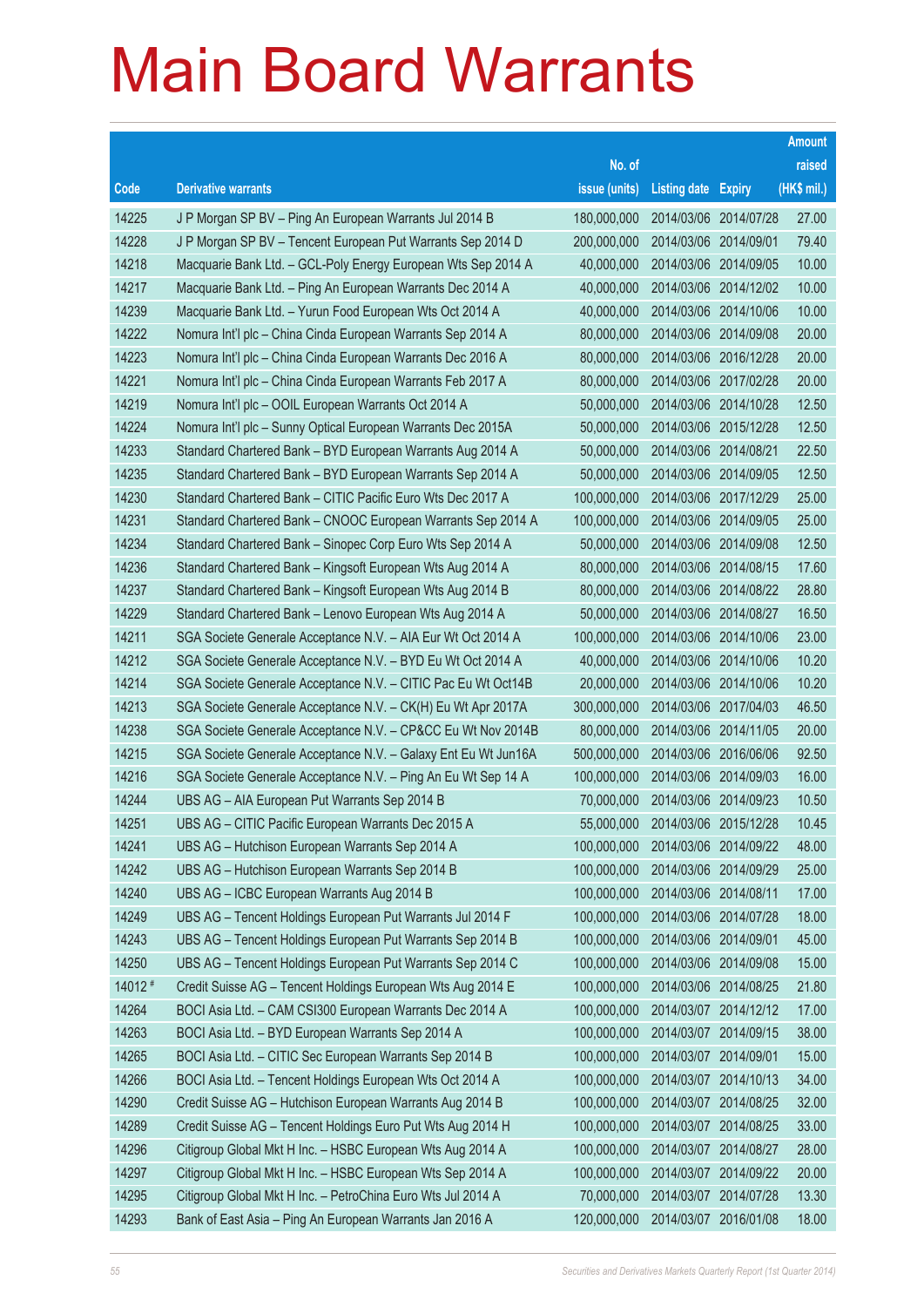|       |                                                                |               |                            |            | <b>Amount</b> |
|-------|----------------------------------------------------------------|---------------|----------------------------|------------|---------------|
|       |                                                                | No. of        |                            |            | raised        |
| Code  | <b>Derivative warrants</b>                                     | issue (units) | <b>Listing date Expiry</b> |            | (HK\$ mil.)   |
| 14298 | Goldman Sachs SP (Asia) – Tencent European Put Wt Sep 2014 B   | 80,000,000    | 2014/03/07                 | 2014/09/29 | 34.48         |
| 14294 | J P Morgan SP BV - Tencent European Put Warrants Oct 2014 C    | 150,000,000   | 2014/03/07 2014/10/03      |            | 72.00         |
| 14291 | Macquarie Bank Ltd. - Hutchison European Warrants Nov 2014 A   | 100,000,000   | 2014/03/07                 | 2014/11/04 | 25.20         |
| 14281 | Standard Chartered Bank - CITIC Pacific Euro Wts Feb 2017 A    | 100,000,000   | 2014/03/07 2017/02/01      |            | 27.00         |
| 14284 | Standard Chartered Bank - Foxconn European Wts Nov 2014 A      | 50,000,000    | 2014/03/07 2014/11/03      |            | 19.00         |
| 14273 | Standard Chartered Bank - Lenovo European Wts Dec 2015 A       | 100,000,000   | 2014/03/07 2015/12/15      |            | 15.00         |
| 14275 | Standard Chartered Bank - Tencent Hidg Euro Wts Aug 2014 C     | 100,000,000   | 2014/03/07                 | 2014/08/18 | 26.00         |
| 14276 | Standard Chartered Bank - Tencent Hidg Euro Wts Sep 2014 B     | 100,000,000   | 2014/03/07 2014/09/15      |            | 25.00         |
| 14277 | Standard Chartered Bank - Tencent Hidg Euro Wts Sep 2014 C     | 100,000,000   | 2014/03/07 2014/09/24      |            | 25.00         |
| 14280 | Standard Chartered Bank - Tencent Hidg Eu Put Wts Aug 2014 D   | 100,000,000   | 2014/03/07 2014/08/18      |            | 30.00         |
| 14285 | SGA Societe Generale Acceptance N.V. - Foxconn Eu Wt Oct14 A   | 40,000,000    | 2014/03/07                 | 2014/10/06 | 17.20         |
| 14267 | SGA Societe Generale Acceptance N.V. - GCL-Poly Eu Wt Oct14A   | 60,000,000    | 2014/03/07 2014/10/06      |            | 15.00         |
| 14286 | SGA Societe Generale Acceptance N.V. - HWL Eur Wt Jul 2017 A   | 500,000,000   | 2014/03/07                 | 2017/07/05 | 87.50         |
| 14269 | SGA Societe Generale Acceptance N.V. - Kingsoft Eu Wt Dec14A   | 60,000,000    | 2014/03/07 2014/12/03      |            | 15.00         |
| 14270 | SGA Societe Generale Acceptance N.V - Sands China Eu Wt Dec14A | 100,000,000   | 2014/03/07                 | 2014/12/03 | 25.00         |
| 14272 | SGA Societe Generale Acceptance N.V. - SHK P Eu Wt Oct 2014A   | 50,000,000    | 2014/03/07 2014/10/06      |            | 10.25         |
| 14287 | SGA Societe Generale Acceptance NV - Yanzhou Coal Eu Wt Oct14A | 30,000,000    | 2014/03/07 2014/10/06      |            | 10.95         |
| 14292 | UBS AG - Hutchison European Warrants Oct 2014 A                | 100,000,000   | 2014/03/07 2014/10/10      |            | 25.00         |
| 14319 | Credit Suisse AG - CC Bank European Warrants Sep 2014 C        | 80,000,000    | 2014/03/10 2014/09/29      |            | 12.00         |
| 14316 | Credit Suisse AG - China EB Int'l European Wts Dec 2014 B      | 70,000,000    | 2014/03/10 2014/12/24      |            | 16.10         |
| 14313 | Credit Suisse AG - China Cinda European Warrants Dec 2016 A    | 128,000,000   | 2014/03/10 2016/12/23      |            | 21.76         |
| 14317 | Credit Suisse AG - CITIC Pacific European Wts Dec 2015 A       | 70,000,000    | 2014/03/10 2015/12/28      |            | 10.50         |
| 14321 | Credit Suisse AG - CITIC Sec European Warrants Oct 2014 A      | 70,000,000    | 2014/03/10 2014/10/27      |            | 11.20         |
| 14323 | Credit Suisse AG - A50 China European Warrants Sep 2014 A      | 80,000,000    | 2014/03/10 2014/09/10      |            | 25.60         |
| 14315 | Credit Suisse AG - Geely Auto European Warrants Aug 2014 A     | 70,000,000    | 2014/03/10 2014/08/25      |            | 10.50         |
| 14322 | Credit Suisse AG - Nine Dragons European Warrants Sep 2014 A   | 70,000,000    | 2014/03/10 2014/09/10      |            | 20.30         |
| 14320 | Credit Suisse AG - Yanzhou Coal European Warrants Aug 2014 B   | 70,000,000    | 2014/03/10 2014/08/29      |            | 10.50         |
| 14336 | Bank of East Asia - BYD European Warrants Dec 2016 A           | 150,000,000   | 2014/03/10 2016/12/30      |            | 37.50         |
| 14338 | Bank of East Asia - Ch Mobile European Put Warrants Mar 15 B   | 40,000,000    | 2014/03/10 2015/03/02      |            | 10.00         |
| 14301 | HK Bank - BYD European Warrants Sep 2014 A                     | 60,000,000    | 2014/03/10 2014/09/30      |            | 33.00         |
| 14302 | HK Bank - CITIC Pacific European Warrants Dec 2015 A           | 100,000,000   | 2014/03/10 2015/12/28      |            | 15.00         |
| 14306 | HK Bank - Kingsoft European Warrants Sep 2014 A                | 60,000,000    | 2014/03/10 2014/09/30      |            | 16.80         |
| 14307 | HK Bank - PetroChina European Warrants Sep 2014 A              | 60,000,000    | 2014/03/10 2014/09/30      |            | 15.00         |
| 14303 | HK Bank - Tencent European Warrants Aug 2014 E                 | 80,000,000    | 2014/03/10 2014/08/18      |            | 23.20         |
| 14310 | J P Morgan SP BV - China Cinda European Warrants Dec 2016 A    | 300,000,000   | 2014/03/10 2016/12/23      |            | 46.20         |
| 14311 | J P Morgan SP BV - China Cinda European Warrants Jan 2017 A    | 300,000,000   | 2014/03/10 2017/01/03      |            | 45.00         |
| 14324 | Macquarie Bank Ltd. - BYD European Warrants Oct 2014 A         | 40,000,000    | 2014/03/10 2014/10/06      |            | 10.00         |
| 14309 | Standard Chartered Bank - PetroChina European Wts Oct 2014 A   | 80,000,000    | 2014/03/10 2014/10/30      |            | 20.00         |
| 14308 | Standard Chartered Bank - Xinyi Glass Euro Wts Oct 2014 A      | 50,000,000    | 2014/03/10 2014/10/30      |            | 12.50         |
| 14327 | SGA Societe Generale Acceptance N.V. - Ch Cinda Eu Wt Dec16A   | 300,000,000   | 2014/03/10 2016/12/28      |            | 51.00         |
| 14326 | SGA Societe Generale Acceptance N.V. - HWL Eur Put Wt Oct14B   | 70,000,000    | 2014/03/10 2014/10/06      |            | 19.60         |
| 14300 | SGA Societe Generale Acceptance NV - Sands Ch Eu Put Wt Oct14A | 60,000,000    | 2014/03/10 2014/10/06      |            | 16.50         |
| 14328 | UBS AG - BYD European Warrants Jun 2014 B                      | 70,000,000    | 2014/03/10 2014/06/26      |            | 18.90         |
| 14312 | UBS AG - Sinopec Corp European Warrants Aug 2014 B             | 70,000,000    | 2014/03/10 2014/08/25      |            | 10.50         |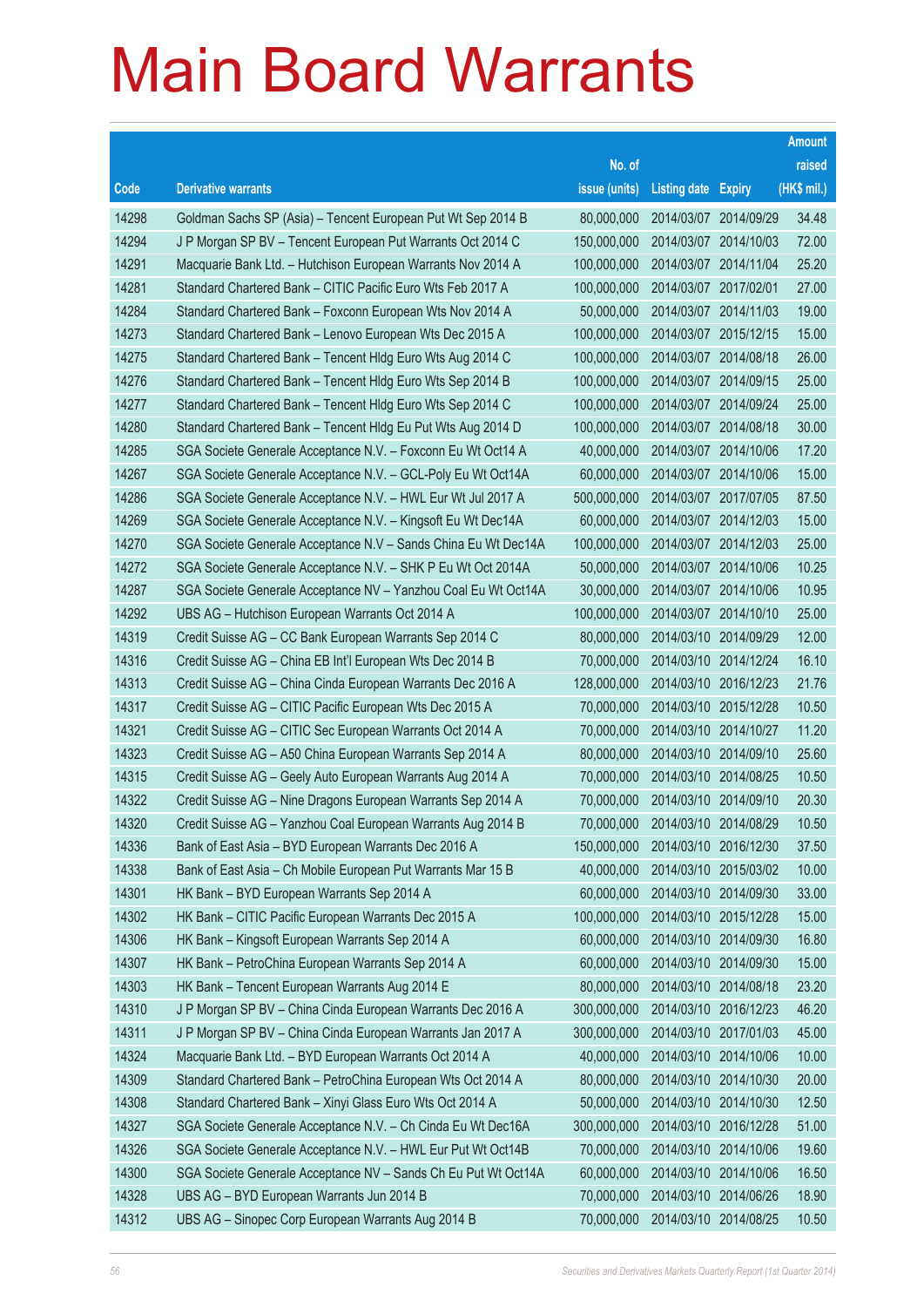|         |                                                                |               |                            |            | <b>Amount</b> |
|---------|----------------------------------------------------------------|---------------|----------------------------|------------|---------------|
|         |                                                                | No. of        |                            |            | raised        |
| Code    | <b>Derivative warrants</b>                                     | issue (units) | <b>Listing date Expiry</b> |            | (HK\$ mil.)   |
| 14329   | UBS AG - Hutchison European Warrants Jun 2014 E                | 100,000,000   | 2014/03/10 2014/06/23      |            | 15.00         |
| 14334   | UBS AG - Kingsoft European Warrants Jul 2014 C                 | 100,000,000   | 2014/03/10 2014/07/21      |            | 18.00         |
| 14331   | UBS AG - PetroChina European Warrants Aug 2014 A               | 70,000,000    | 2014/03/10 2014/08/04      |            | 25.90         |
| 14335   | UBS AG - Sands China European Warrants Aug 2014 C              | 70,000,000    | 2014/03/10 2014/08/26      |            | 12.60         |
| 14333   | UBS AG - Tencent Holdings European Warrants Aug 2014 D         | 100,000,000   | 2014/03/10 2014/08/25      |            | 26.00         |
| 14330   | UBS AG - Tencent Holdings European Warrants Sep 2014 D         | 100,000,000   | 2014/03/10 2014/09/15      |            | 23.00         |
| 14144 # | UBS AG - China Cinda European Warrants Sep 2014 B              | 100,000,000   | 2014/03/10 2014/09/02      |            | 15.00         |
| 10275   | BNP Paribas Arbit Issu B.V. - Nikkei 225 Index Eu Wt Sep14 A   | 100,000,000   | 2014/03/11                 | 2014/09/12 | 25.00         |
| 10276   | BNP Paribas Arbit Issu B.V. - Nikkei 225 Eu Put Wt Sep 2014B   | 100,000,000   | 2014/03/11                 | 2014/09/12 | 25.00         |
| 14360   | Credit Suisse AG - HKEx European Warrants Jul 2014 C           | 100,000,000   | 2014/03/11                 | 2014/07/21 | 18.00         |
| 14361   | Credit Suisse AG - Hutchison European Warrants Sep 2014 A      | 100,000,000   | 2014/03/11                 | 2014/09/29 | 32.00         |
| 14363   | Credit Suisse AG - Kingsoft European Put Warrants Sep 2014 A   | 100,000,000   | 2014/03/11                 | 2014/09/10 | 25.00         |
| 14373   | Citigroup Global Mkt H Inc. - BOCL European Wts Aug 2014 A     | 100,000,000   | 2014/03/11                 | 2014/08/25 | 15.00         |
| 14354   | Daiwa Capital Mkt - Hutchison European Put Wts Sep 2014 A      | 80,000,000    | 2014/03/11                 | 2014/09/10 | 25.60         |
| 14343   | HK Bank - CITIC Sec European Warrants Oct 2014 A               | 100,000,000   | 2014/03/11                 | 2014/10/23 | 15.00         |
| 14340   | HK Bank - China Tel European Warrants Oct 2014 A               | 80,000,000    | 2014/03/11                 | 2014/10/31 | 20.00         |
| 14341   | HK Bank - Ping An European Warrants Sep 2014 A                 | 80,000,000    | 2014/03/11                 | 2014/09/30 | 20.00         |
| 14342   | HK Bank - Ping An European Warrants Sep 2014 B                 | 80,000,000    | 2014/03/11                 | 2014/09/30 | 24.00         |
| 14339   | HK Bank - SHK Ppt European Warrants Sep 2014 A                 | 60,000,000    | 2014/03/11                 | 2014/09/30 | 17.40         |
| 14356   | J P Morgan SP BV - China EB Int'l European Wts Jul 2015 A      | 200,000,000   | 2014/03/11                 | 2015/07/02 | 50.00         |
| 14367   | J P Morgan SP BV - China Mob European Wts Oct 2014 A           | 150,000,000   | 2014/03/11                 | 2014/10/03 | 37.50         |
| 14357   | J P Morgan SP BV - Hutchison European Warrants Oct 2014 A      | 100,000,000   | 2014/03/11                 | 2014/10/03 | 29.90         |
| 14355   | J P Morgan SP BV - Kingsoft European Warrants Sep 2014 A       | 150,000,000   | 2014/03/11                 | 2014/09/29 | 37.50         |
| 14358   | J P Morgan SP BV - Tencent European Warrants Oct 2014 D        | 200,000,000   | 2014/03/11                 | 2014/10/03 | 50.00         |
| 14359   | Macquarie Bank Ltd. - Sinopec Corp European Wts Jan 2015 A     | 40,000,000    | 2014/03/11                 | 2015/01/05 | 10.00         |
| 14365   | Standard Chartered Bank - China Cinda Euro Wts Aug 2014 A      | 50,000,000    | 2014/03/11                 | 2014/08/28 | 15.50         |
| 14364   | Standard Chartered Bank – China Cinda Euro Wts Dec 2016 A      | 300,000,000   | 2014/03/11 2016/12/30      |            | 75.00         |
| 14348   | Standard Chartered Bank - CNOOC European Put Wts Jan 2015 B    | 100,000,000   | 2014/03/11 2015/01/23      |            | 21.50         |
| 14353   | Standard Chartered Bank - Galaxy Ent European Wts Nov 2015 A   | 150,000,000   | 2014/03/11                 | 2015/11/30 | 37.50         |
| 14347   | Standard Chartered Bank - SHK P European Warrants Oct 2014 A   | 100,000,000   | 2014/03/11                 | 2014/10/10 | 40.00         |
| 14366   | Standard Chartered Bank - SHK P European Warrants Oct 2017 A   | 100,000,000   | 2014/03/11                 | 2017/10/27 | 25.00         |
| 14346   | SGA Societe Generale Acceptance N.V. - Henganintl Eu Wt Apr16A | 150,000,000   | 2014/03/11                 | 2016/04/06 | 33.75         |
| 14345   | SGA Societe Generale Acceptance N.V. - HKEx Eu Wt Apr 2016 A   | 300,000,000   | 2014/03/11                 | 2016/04/06 | 67.50         |
| 14344   | SGA Societe Generale Acceptance N.V. - Link REIT Eu Wt Oct14A  | 60,000,000    | 2014/03/11                 | 2014/10/06 | 10.20         |
| 14368   | UBS AG - China Cinda European Warrants Dec 2016 B              | 100,000,000   | 2014/03/11                 | 2016/12/28 | 20.00         |
| 14351   | UBS AG - Chow Tai Fook European Warrants Feb 2015 A            | 60,000,000    | 2014/03/11                 | 2015/02/24 | 10.20         |
| 14352   | UBS AG - Geely Auto European Warrants Sep 2014 A               | 40,000,000    | 2014/03/11                 | 2014/09/10 | 10.00         |
| 14372   | UBS AG - Kingsoft European Warrants Sep 2014 A                 | 100,000,000   | 2014/03/11                 | 2014/09/29 | 25.00         |
| 14371   | UBS AG - Tencent Holdings European Warrants Mar 2015 A         | 100,000,000   | 2014/03/11                 | 2015/03/31 | 25.00         |
| 14350   | UBS AG - ZTE European Warrants Jul 2014 C                      | 50,000,000    | 2014/03/11                 | 2014/07/28 | 10.50         |
| 14349   | UBS AG - ZTE European Warrants Oct 2014 A                      | 50,000,000    | 2014/03/11                 | 2014/10/27 | 12.50         |
| 14132 # | SGA Societe Generale Acceptance N.V. - Ch Cinda Eu Wt Sep14A   | 75,000,000    | 2014/03/11                 | 2014/09/03 | 11.03         |
| 25133#  | UBS AG - Minsheng Bank European Warrants Dec 2014 A            | 235,000,000   | 2014/03/11                 | 2014/12/22 | 10.11         |
| 10280   | BNP Paribas Arbit Issu B.V. - EUR/USD Euro Wts Dec 2014 A      | 100,000,000   | 2014/03/12 2014/12/18      |            | 25.00         |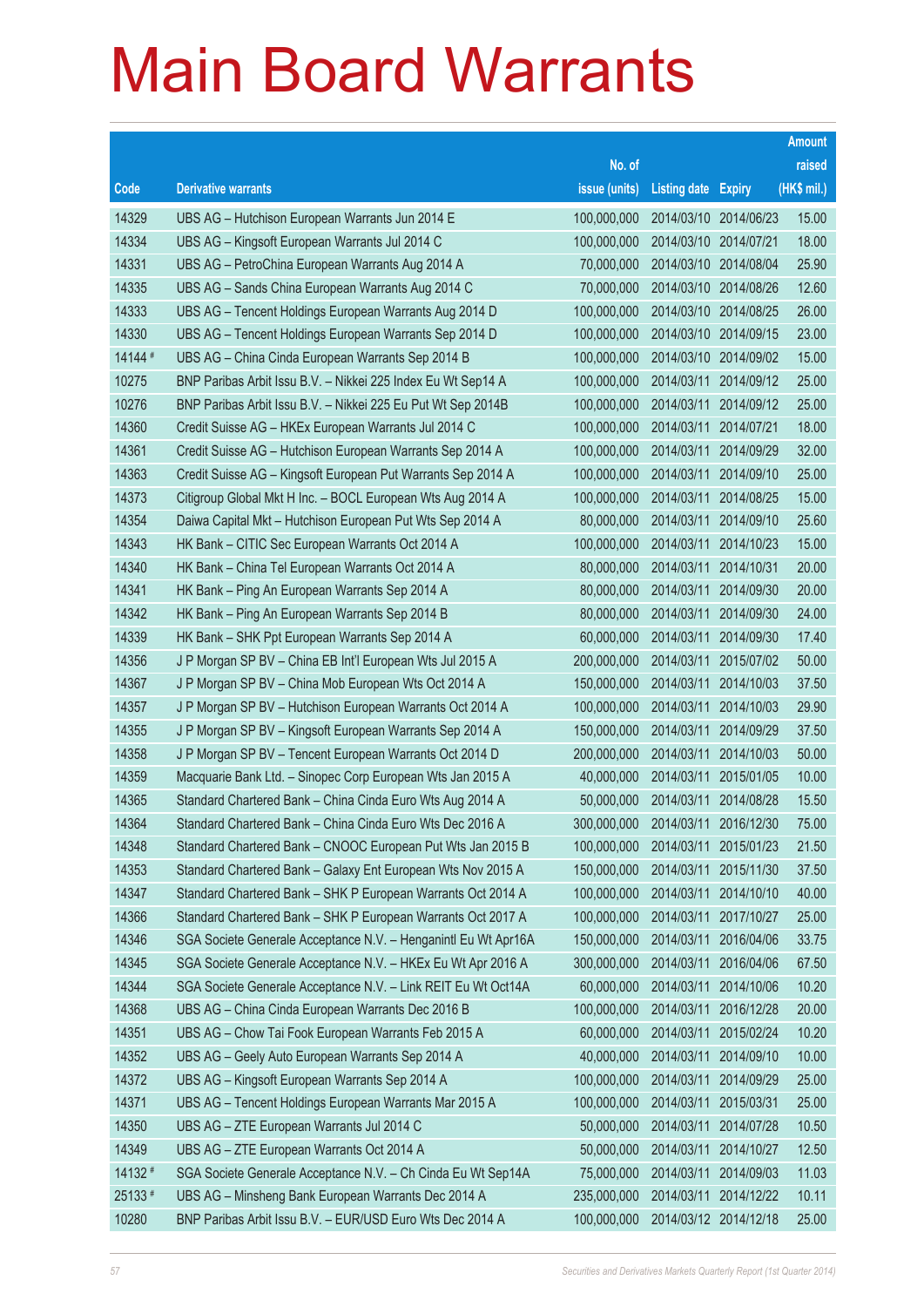|       |                                                                |               |                            | <b>Amount</b> |
|-------|----------------------------------------------------------------|---------------|----------------------------|---------------|
|       |                                                                | No. of        |                            | raised        |
| Code  | <b>Derivative warrants</b>                                     | issue (units) | <b>Listing date Expiry</b> | (HK\$ mil.)   |
| 10281 | BNP Paribas Arbit Issu B.V. - EUR/USD Euro Put Wt Dec 2014 B   | 100,000,000   | 2014/03/12 2014/12/18      | 25.00         |
| 10277 | BNP Paribas Arbit Issu B.V. - Gold European Wts Dec 2014 A     | 100,000,000   | 2014/03/12 2014/12/18      | 25.00         |
| 10278 | BNP Paribas Arbit Issu B.V. - Gold European Put Wts Dec 14 B   | 100,000,000   | 2014/03/12 2014/12/18      | 25.00         |
| 10279 | BNP Paribas Arbit Issu B.V. - Oil Futures Euro Wt Nov 2014 B   | 100,000,000   | 2014/03/12 2014/11/18      | 25.00         |
| 10282 | BNP Paribas Arbit Issu B.V. - USD/YEN Euro Wts Dec 2014 A      | 100,000,000   | 2014/03/12 2014/12/18      | 25.00         |
| 10283 | BNP Paribas Arbit Issu B.V. - USD/YEN Eur Put Wts Dec 2014 B   | 100,000,000   | 2014/03/12 2014/12/18      | 25.00         |
| 14408 | Credit Suisse AG - Kingsoft European Warrants Sep 2014 B       | 60,000,000    | 2014/03/12 2014/09/12      | 15.00         |
| 14396 | Daiwa Capital Mkt - Agricultural Bank European Wts Aug 2014 A  | 108,000,000   | 2014/03/12 2014/08/01      | 16.20         |
| 14397 | Daiwa Capital Mkt - Agricultural Bank Euro Put Wt Nov 2014 A   | 80,000,000    | 2014/03/12 2014/11/03      | 20.00         |
| 14399 | Daiwa Capital Mkt - CCB European Warrants Aug 2014 C           | 108,000,000   | 2014/03/12 2014/08/01      | 23.76         |
| 14395 | Daiwa Capital Mkt - CCB European Put Warrants Nov 2014 A       | 80,000,000    | 2014/03/12 2014/11/28      | 20.00         |
| 14398 | Daiwa Capital Mkt - ICBC European Put Warrants Aug 2014 C      | 80,000,000    | 2014/03/12 2014/08/22      | 16.00         |
| 14387 | Goldman Sachs SP (Asia) - BYD European Warrants Sep 2014 A     | 80,000,000    | 2014/03/12 2014/09/29      | 46.96         |
| 14413 | Goldman Sachs SP (Asia) - China Coal European Wts Sep 2014 B   | 80,000,000    | 2014/03/12 2014/09/30      | 20.16         |
| 14390 | Goldman Sachs SP (Asia) - China EB Int'l Euro Wts Mar 2015 A   | 80,000,000    | 2014/03/12 2015/03/30      | 20.16         |
| 14389 | Goldman Sachs SP (Asia) - Sinopec Corp European Wts Sep 2014 A | 80,000,000    | 2014/03/12 2014/09/30      | 21.52         |
| 14392 | Goldman Sachs SP (Asia) - Geely Auto European Wts Oct 2014 A   | 80,000,000    | 2014/03/12 2014/10/28      | 22.48         |
| 14391 | Goldman Sachs SP (Asia) - Sands China Euro Wts Jun 2014 D      | 80,000,000    | 2014/03/12 2014/06/25      | 18.00         |
| 14388 | Goldman Sachs SP (Asia) - SHK Ppt European Wts Sep 2014 A      | 80,000,000    | 2014/03/12 2014/09/30      | 20.40         |
| 14412 | Goldman Sachs SP (Asia) - Xinyi Glass European Wts Sep 2014A   | 80,000,000    | 2014/03/12 2014/09/30      | 51.44         |
| 14378 | HK Bank - Minsheng Bank European Warrants Sep 2014 C           | 60,000,000    | 2014/03/12 2014/09/30      | 21.00         |
| 14380 | HK Bank - GCL-Poly Energy European Warrants Sep 2014 A         | 60,000,000    | 2014/03/12 2014/09/30      | 15.00         |
| 14379 | HK Bank - Geely Auto European Warrants Sep 2014 A              | 60,000,000    | 2014/03/12 2014/09/30      | 15.00         |
| 14381 | HK Bank - SJM Holdings European Warrants Sep 2014 A            | 100,000,000   | 2014/03/12 2014/09/30      | 25.00         |
| 14411 | J P Morgan SP BV - BJ Ent Water European Warrants Sep 2014 A   | 70,000,000    | 2014/03/12 2014/09/29      | 21.28         |
| 14410 | J P Morgan SP BV - China Cinda European Warrants Sep 2014 C    | 150,000,000   | 2014/03/12 2014/09/12      | 44.55         |
| 14377 | J P Morgan SP BV - Hutchison European Put Wts Oct 2014 B       | 80,000,000    | 2014/03/12 2014/10/03      | 27.92         |
| 14376 | J P Morgan SP BV - PetroChina European Warrants Oct 2014 A     | 100,000,000   | 2014/03/12 2014/10/03      | 25.00         |
| 14375 | J P Morgan SP BV - Tencent European Warrants Dec 2014 A        | 150,000,000   | 2014/03/12 2014/12/01      | 37.65         |
| 14406 | Macquarie Bank Ltd. - China Agri European Wts Dec 2014 A       | 40,000,000    | 2014/03/12 2014/12/02      | 10.00         |
| 14407 | Macquarie Bank Ltd. - CGS European Warrants Sep 2014 A         | 40,000,000    | 2014/03/12 2014/09/12      | 10.00         |
| 14384 | Standard Chartered Bank - China EB Int'l Euro Wts Oct 2014 A   | 100,000,000   | 2014/03/12 2014/10/31      | 25.00         |
| 14383 | Standard Chartered Bank - China EB Int'l Euro Wts Oct 2015 A   | 100,000,000   | 2014/03/12 2015/10/30      | 25.00         |
| 14415 | Standard Chartered Bank - China Cinda Euro Wts Aug 2014 B      | 50,000,000    | 2014/03/12 2014/08/26      | 17.50         |
| 14414 | Standard Chartered Bank - China Cinda Euro Wts Dec 2016 B      | 300,000,000   | 2014/03/12 2016/12/23      | 45.00         |
| 14385 | Standard Chartered Bank - CTel European Warrants Nov 2014 A    | 50,000,000    | 2014/03/12 2014/11/07      | 15.75         |
| 14393 | SGA Societe Generale Acceptance N.V. - Ch Cinda Eu Wt Sep14B   | 100,000,000   | 2014/03/12 2014/09/03      | 24.50         |
| 14382 | SGA Societe Generale Acceptance N.V. - CP&CC Eu Wt Jan 2015A   | 100,000,000   | 2014/03/12 2015/01/05      | 15.00         |
| 14394 | SGA Societe Generale Acceptance N.V. - HWL Eur Wt Nov 2014 A   | 70,000,000    | 2014/03/12 2014/11/05      | 17.50         |
| 14386 | UBS AG - China Cinda European Warrants Aug 2014 A              | 50,000,000    | 2014/03/12 2014/08/26      | 19.00         |
| 14404 | UBS AG - China Cinda European Warrants Sep 2014 C              | 80,000,000    | 2014/03/12 2014/09/15      | 26.40         |
| 14374 | UBS AG - Sinopec Corp European Warrants Dec 2014 A             | 70,000,000    | 2014/03/12 2014/12/24      | 10.50         |
| 14403 | UBS AG - HKEx European Warrants Feb 2016 A                     | 200,000,000   | 2014/03/12 2016/02/29      | 50.00         |
| 14401 | UBS AG - Kingsoft European Put Warrants Sep 2014 B             | 60,000,000    | 2014/03/12 2014/09/11      | 10.02         |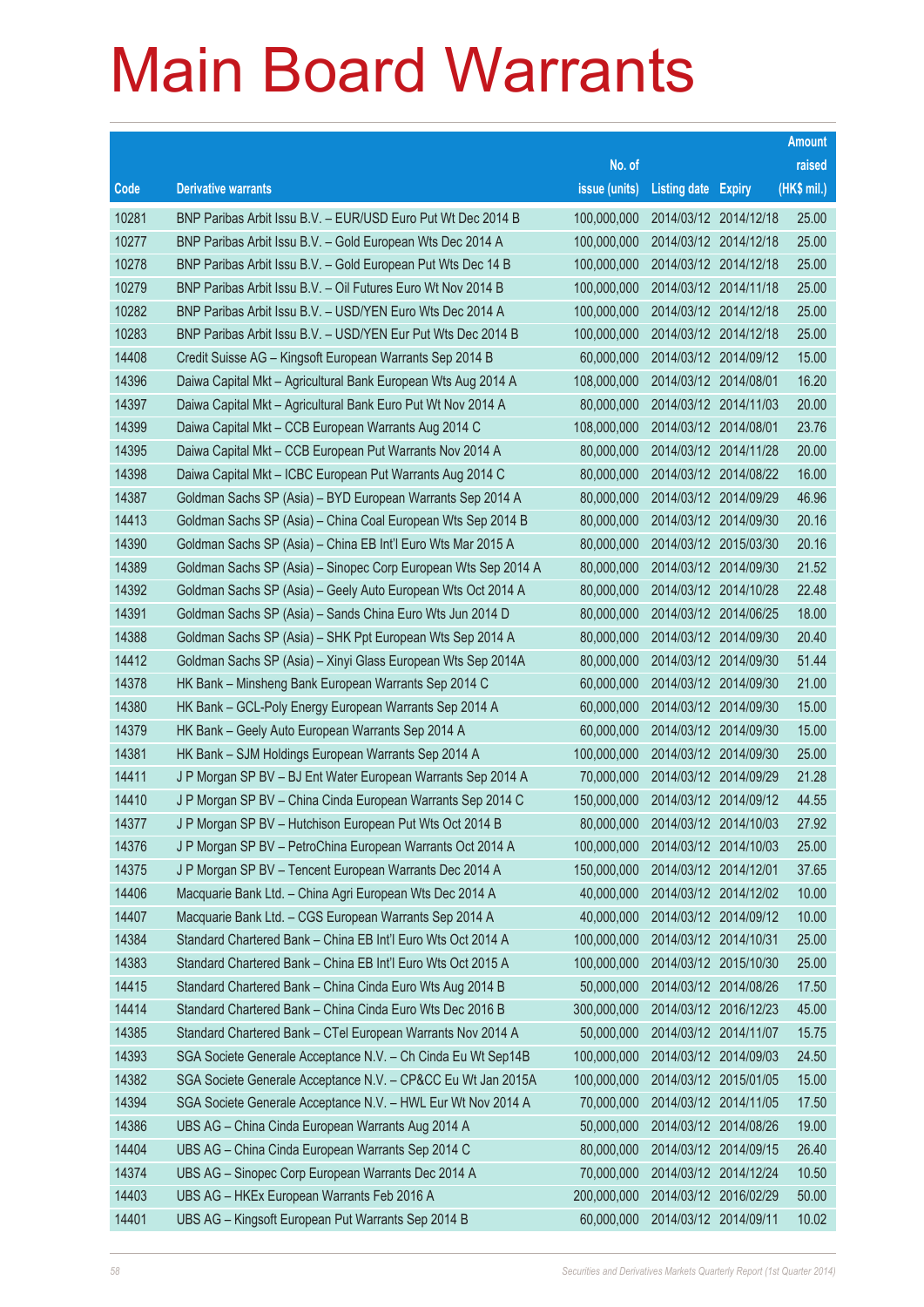|       |                                                                |               |                            |                       | <b>Amount</b> |
|-------|----------------------------------------------------------------|---------------|----------------------------|-----------------------|---------------|
|       |                                                                | No. of        |                            |                       | raised        |
| Code  | <b>Derivative warrants</b>                                     | issue (units) | <b>Listing date Expiry</b> |                       | (HK\$ mil.)   |
| 14423 | BOCI Asia Ltd. - CC Bank European Warrants Aug 2014 B          | 100,000,000   | 2014/03/13 2014/08/18      |                       | 16.00         |
| 14426 | BOCI Asia Ltd. - Cheung Kong European Warrants Sep 2014 A      | 100,000,000   |                            | 2014/03/13 2014/09/22 | 27.00         |
| 14424 | BOCI Asia Ltd. - Sinopec Corp European Warrants Sep 2014 A     | 100,000,000   | 2014/03/13 2014/09/29      |                       | 25.00         |
| 14425 | BOCI Asia Ltd. - Hutchison European Warrants Sep 2014 A        | 100,000,000   |                            | 2014/03/13 2014/09/22 | 27.00         |
| 14422 | BOCI Asia Ltd. - KECL European Warrants Jul 2015 A             | 100,000,000   |                            | 2014/03/13 2015/07/28 | 15.00         |
| 14421 | BOCI Asia Ltd. - Kingsoft European Warrants Oct 2014 A         | 100,000,000   |                            | 2014/03/13 2014/10/06 | 32.00         |
| 14437 | Credit Suisse AG - China Cinda European Warrants Aug 2014 A    | 70,000,000    | 2014/03/13 2014/08/27      |                       | 14.00         |
| 14439 | Daiwa Capital Mkt - China Mobile European Wts Aug 2014 B       | 128,000,000   | 2014/03/13 2014/08/04      |                       | 25.60         |
| 14416 | HK Bank - Agricultural Bank European Warrants Aug 2014 A       | 80,000,000    | 2014/03/13 2014/08/01      |                       | 12.00         |
| 14419 | HK Bank - China COSCO European Warrants Sep 2014 A             | 60,000,000    |                            | 2014/03/13 2014/09/30 | 15.00         |
| 14418 | HK Bank - China Cinda European Warrants Dec 2016 B             | 150,000,000   |                            | 2014/03/13 2016/12/12 | 22.50         |
| 14420 | HK Bank - Yanzhou Coal European Warrants Sep 2014 A            | 60,000,000    | 2014/03/13 2014/09/30      |                       | 18.00         |
| 14441 | J P Morgan SP BV - GCL-Poly European Warrants Oct 2014 A       | 120,000,000   |                            | 2014/03/13 2014/10/03 | 39.36         |
| 14445 | J P Morgan SP BV - Hutchison European Warrants Oct 2014 C      | 80,000,000    |                            | 2014/03/13 2014/10/03 | 21.28         |
| 14443 | J P Morgan SP BV - Hutchison European Warrants Jan 2015 A      | 80,000,000    |                            | 2014/03/13 2015/01/02 | 21.36         |
| 14431 | Macquarie Bank Ltd. - China Coal European Wts Oct 2014 B       | 30,000,000    | 2014/03/13 2014/10/06      |                       | 10.02         |
| 14435 | Macquarie Bank Ltd. - China Shenhua European Wts Nov 2014 A    | 40,000,000    |                            | 2014/03/13 2014/11/04 | 10.00         |
| 14438 | Macquarie Bank Ltd. - Chow Tai Fook European Wts Mar 2015 A    | 40,000,000    |                            | 2014/03/13 2015/03/03 | 10.00         |
| 14434 | Macquarie Bank Ltd. - Yanzhou Coal European Wts Oct 2014 A     | 40,000,000    |                            | 2014/03/13 2014/10/06 | 10.00         |
| 14446 | Standard Chartered Bank - China Mengniu Euro Wts Nov 2014 A    | 100,000,000   |                            | 2014/03/13 2014/11/28 | 45.00         |
| 14440 | SGA Societe Generale Acceptance N.V. - Ch Cinda Eu Wt Dec16B   | 500,000,000   | 2014/03/13 2016/12/21      |                       | 77.50         |
| 14427 | SGA Societe Generale Acceptance NV - Minsheng Bk Eu Wt Oct14 A | 40,000,000    |                            | 2014/03/13 2014/10/06 | 11.60         |
| 14436 | UBS AG - China Cinda European Warrants Dec 2017 A              | 300,000,000   |                            | 2014/03/13 2017/12/20 | 55.50         |
| 14479 | Credit Suisse AG - Tencent Holdings European Wts Sep 2014 C    | 100,000,000   |                            | 2014/03/14 2014/09/15 | 25.00         |
| 14483 | Citigroup Global Mkt H Inc. - Fosun Intl European Wts Aug15A   | 80,000,000    |                            | 2014/03/14 2015/08/18 | 20.00         |
| 14481 | Citigroup Global Mkt H Inc. - Haitong Sec European Wt Jul15A   | 100,000,000   | 2014/03/14 2015/07/27      |                       | 25.00         |
| 14482 | Citigroup Global Mkt H Inc. – REXLot Holdings Eu Wt Sep 14 A   | 80,000,000    |                            | 2014/03/14 2014/09/15 | 20.00         |
| 14480 | Daiwa Capital Mkt - Tencent Holdings European Wts Nov 2014 A   | 158,000,000   | 2014/03/14 2014/11/03      |                       | 39.50         |
| 14486 | Goldman Sachs SP (Asia) - China Cinda Euro Wts Dec 2016 A      | 80,000,000    |                            | 2014/03/14 2016/12/12 | 14.40         |
| 14485 | Goldman Sachs SP (Asia) - Evergrande European Wts Nov 2014 A   | 80,000,000    | 2014/03/14 2014/11/28      |                       | 20.16         |
| 14484 | Goldman Sachs SP (Asia) - Yurun Food European Wts Oct 2014 A   | 80,000,000    | 2014/03/14 2014/10/28      |                       | 38.32         |
| 14454 | HK Bank - AIA European Warrants Nov 2014 A                     | 80,000,000    | 2014/03/14 2014/11/28      |                       | 20.00         |
| 14448 | HK Bank - CC Bank European Warrants Jul 2014 D                 | 80,000,000    | 2014/03/14                 | 2014/07/28            | 12.00         |
| 14450 | HK Bank - China Cinda European Warrants Sep 2014 B             | 80,000,000    | 2014/03/14 2014/09/30      |                       | 28.00         |
| 14451 | HK Bank - China Overseas European Warrants Sep 2014 A          | 100,000,000   | 2014/03/14                 | 2014/09/05            | 15.00         |
| 14447 | HK Bank - CPIC European Warrants Aug 2014 A                    | 80,000,000    |                            | 2014/03/14 2014/08/29 | 12.80         |
| 14456 | HK Bank - Haitong Sec European Warrants Dec 2014 D             | 100,000,000   | 2014/03/14                 | 2014/12/31            | 25.00         |
| 14449 | HK Bank - ICBC European Warrants Aug 2014 B                    | 80,000,000    | 2014/03/14 2014/08/21      |                       | 12.00         |
| 14467 | J P Morgan SP BV - BYD European Warrants Sep 2014 A            | 80,000,000    | 2014/03/14                 | 2014/09/30            | 20.00         |
| 14468 | J P Morgan SP BV - Greatwall Motor European Wts Sep 2014 A     | 100,000,000   | 2014/03/14 2014/09/29      |                       | 25.00         |
| 14466 | Macquarie Bank Ltd. - Hutchison European Warrants Jan 2016 A   | 200,000,000   | 2014/03/14                 | 2016/01/05            | 50.00         |
| 14458 | Merrill Lynch Int'l & Co. C.V. - HSI European Wts Sep 2014 B   | 100,000,000   | 2014/03/14 2014/09/29      |                       | 15.40         |
| 14459 | Merrill Lynch Int'l & Co. C.V. - HSI Euro Put Wts Sep 2014 C   | 100,000,000   | 2014/03/14 2014/09/29      |                       | 25.00         |
| 14460 | Merrill Lynch Int'l & Co. C.V. - HSI Euro Put Wts Sep 2014 D   | 100,000,000   | 2014/03/14 2014/09/29      |                       | 25.00         |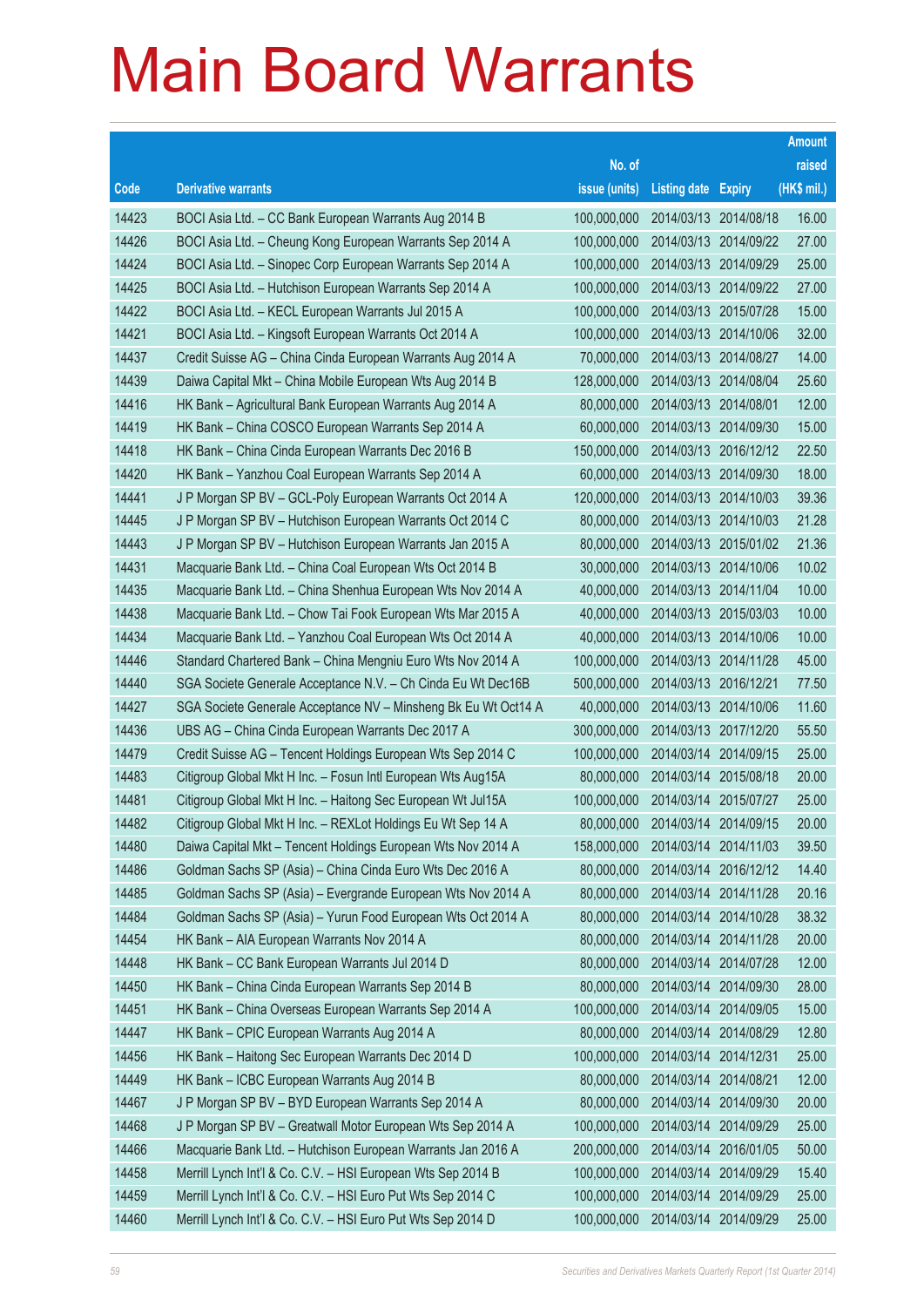|         |                                                                |               |                            |                       | <b>Amount</b> |
|---------|----------------------------------------------------------------|---------------|----------------------------|-----------------------|---------------|
|         |                                                                | No. of        |                            |                       | raised        |
| Code    | <b>Derivative warrants</b>                                     | issue (units) | <b>Listing date Expiry</b> |                       | (HK\$ mil.)   |
| 14461   | Merrill Lynch Int'l & Co. C.V. - Hutchison Eur Wt Sep 2014 C   | 40,000,000    | 2014/03/14                 | 2014/09/15            | 10.40         |
| 14462   | Merrill Lynch Int'l & Co. C.V. - Tencent Euro Wts Aug 2014 C   | 40,000,000    |                            | 2014/03/14 2014/08/22 | 15.20         |
| 14464   | Merrill Lynch Int'l & Co. C.V. - Tencent Euro Wts Aug 2014 D   | 40,000,000    | 2014/03/14                 | 2014/08/18            | 10.40         |
| 14465   | Merrill Lynch Int'l & Co. C.V. - Tencent Eu Put Wt Sep 2014B   | 40,000,000    | 2014/03/14 2014/09/19      |                       | 14.60         |
| 14457   | Standard Chartered Bank - ICBC European Warrants Sep 2014 B    | 100,000,000   |                            | 2014/03/14 2014/09/30 | 25.00         |
| 14455   | SGA Societe Generale Acceptance N.V. - CCoal Eu Wt Dec 2014 A  | 40,000,000    |                            | 2014/03/14 2014/12/03 | 10.00         |
| 14474   | SGA Societe Generale Acceptance N.V. - Ch Cinda Eu Wt Oct14A   | 100,000,000   | 2014/03/14                 | 2014/10/06            | 25.00         |
| 14477   | SGA Societe Generale Acceptance N.V. - ICBC Eu Wt Jan 2015 A   | 100,000,000   |                            | 2014/03/14 2015/01/05 | 25.00         |
| 14478   | SGA Societe Generale Acceptance NV - Yanzhou Coal Eu Wt Dec14A | 40,000,000    |                            | 2014/03/14 2014/12/03 | 10.00         |
| 14469   | UBS AG - Geely Auto European Warrants Sep 2014 B               | 40,000,000    | 2014/03/14 2014/09/17      |                       | 13.20         |
| 14472   | UBS AG - Greatwall Motor European Warrants Sep 2014 A          | 40,000,000    | 2014/03/14                 | 2014/09/15            | 12.00         |
| 14470   | UBS AG – China Mengniu European Warrants Sep 2014 A            | 40,000,000    | 2014/03/14 2014/09/15      |                       | 10.00         |
| 14105 # | HK Bank – Haitong Sec European Warrants Aug 2014 A             | 120,000,000   |                            | 2014/03/14 2014/08/25 | 12.12         |
| 14520   | BNP Paribas Arbit Issu B.V. - BYD European Wts Oct 2014 B      | 60,000,000    |                            | 2014/03/17 2014/10/06 | 15.00         |
| 14521   | BNP Paribas Arbit Issu B.V. - Ch Oilfield Eur Wts Apr 2015 A   | 100,000,000   | 2014/03/17                 | 2015/04/02            | 25.00         |
| 14522   | BNP Paribas Arbit Issu B.V. - Kingsoft Euro Put Wts Oct14B     | 100,000,000   |                            | 2014/03/17 2014/10/06 | 29.00         |
| 14519   | BNP Paribas Arbit Issu B.V. - Tencent Eu Put Wt Aug 2014 C     | 100,000,000   |                            | 2014/03/17 2014/08/04 | 18.00         |
| 14529   | Citigroup Global Mkt H Inc. - CAM CSI300 Euro Wts Nov 2014 A   | 100,000,000   | 2014/03/17 2014/11/10      |                       | 25.00         |
| 14523   | Citigroup Global Mkt H Inc. - CGS European Wts Sep 2014 A      | 30,000,000    | 2014/03/17                 | 2014/09/16            | 13.50         |
| 14531   | Citigroup Global Mkt H Inc. - China Mobile Eur Wt Aug 2014 C   | 100,000,000   | 2014/03/17 2014/08/04      |                       | 24.00         |
| 14530   | Citigroup Global Mkt H Inc. - CSOP A50 ETF Eu Wts Sep 2014 A   | 60,000,000    |                            | 2014/03/17 2014/09/16 | 27.60         |
| 14525   | Citigroup Global Mkt H Inc. - Hutchison Euro Wts Aug 2014 A    | 60,000,000    | 2014/03/17 2014/08/21      |                       | 24.00         |
| 14526   | Citigroup Global Mkt H Inc. - Hutchison Euro Wts Sep 2014 A    | 60,000,000    | 2014/03/17                 | 2014/09/25            | 17.70         |
| 14528   | Citigroup Global Mkt H Inc. - China Mengniu Eu Wts Sep 2014A   | 50,000,000    | 2014/03/17 2014/09/16      |                       | 15.50         |
| 14492   | Daiwa Capital Mkt - HKEx European Warrants Sep 2014 B          | 98,000,000    |                            | 2014/03/17 2014/09/15 | 20.58         |
| 14493   | Daiwa Capital Mkt - HKEx European Put Warrants Oct 2014 A      | 80,000,000    | 2014/03/17 2014/10/17      |                       | 22.40         |
| 14517   | Daiwa Capital Mkt - Tencent Holdings European Wts Aug 2014 D   | 158,000,000   | 2014/03/17 2014/08/29      |                       | 34.76         |
| 14500   | Goldman Sachs SP (Asia) - BJ Ent Water European Wts Oct14A     | 20,000,000    | 2014/03/17 2014/10/31      |                       | 11.14         |
| 14497   | Goldman Sachs SP (Asia) - Country Garden European Wts Oct14A   | 40,000,000    |                            | 2014/03/17 2014/10/30 | 11.08         |
| 14499   | Goldman Sachs SP (Asia) - CMS European Warrants Oct 2015 A     | 40,000,000    | 2014/03/17 2015/10/30      |                       | 10.00         |
| 14515   | Goldman Sachs SP (Asia) - Baiyunshan Ph European Wts Oct14A    | 25,000,000    | 2014/03/17 2014/10/29      |                       | 11.95         |
| 14498   | Goldman Sachs SP (Asia) - Haier Elec European Wts Oct14A       | 40,000,000    | 2014/03/17 2014/10/30      |                       | 10.36         |
| 14487   | Goldman Sachs SP (Asia) - HSI European Put Wts Jul 2014 C      | 150,000,000   | 2014/03/17                 | 2014/07/30            | 22.65         |
| 14501   | Goldman Sachs SP (Asia) - China Mengniu Euro Wt Dec 2014 A     | 40,000,000    | 2014/03/17 2014/12/30      |                       | 14.72         |
| 14490   | HK Bank - CC Bank European Warrants Sep 2014 B                 | 80,000,000    | 2014/03/17 2014/09/30      |                       | 20.00         |
| 14491   | HK Bank - ICBC European Warrants Sep 2014 A                    | 80,000,000    | 2014/03/17 2014/09/30      |                       | 20.00         |
| 14489   | HK Bank - Tencent European Warrants Aug 2014 G                 | 80,000,000    | 2014/03/17 2014/08/22      |                       | 32.00         |
| 14488   | HK Bank - Tencent European Put Warrants Aug 2014 F             | 80,000,000    | 2014/03/17 2014/08/27      |                       | 32.00         |
| 14494   | J P Morgan SP BV - Anhui Conch European Warrants Oct 2014 A    | 200,000,000   | 2014/03/17 2014/10/03      |                       | 50.00         |
| 14496   | J P Morgan SP BV - China Mob European Wts Oct 2014 C           | 200,000,000   | 2014/03/17 2014/10/03      |                       | 50.00         |
| 14495   | J P Morgan SP BV - China Mob European Put Wts Oct 2014 B       | 200,000,000   | 2014/03/17                 | 2014/10/03            | 50.00         |
| 14536   | J P Morgan SP BV - CSOP A50 ETF European Warrants Jul 2014 B   | 150,000,000   | 2014/03/17 2014/07/30      |                       | 22.50         |
| 14541   | J P Morgan SP BV - China Tel European Warrants Sep 2014 A      | 80,000,000    | 2014/03/17                 | 2014/09/29            | 20.00         |
| 14539   | J P Morgan SP BV - A50 China European Warrants Jul 2014 B      | 150,000,000   | 2014/03/17 2014/07/30      |                       | 24.75         |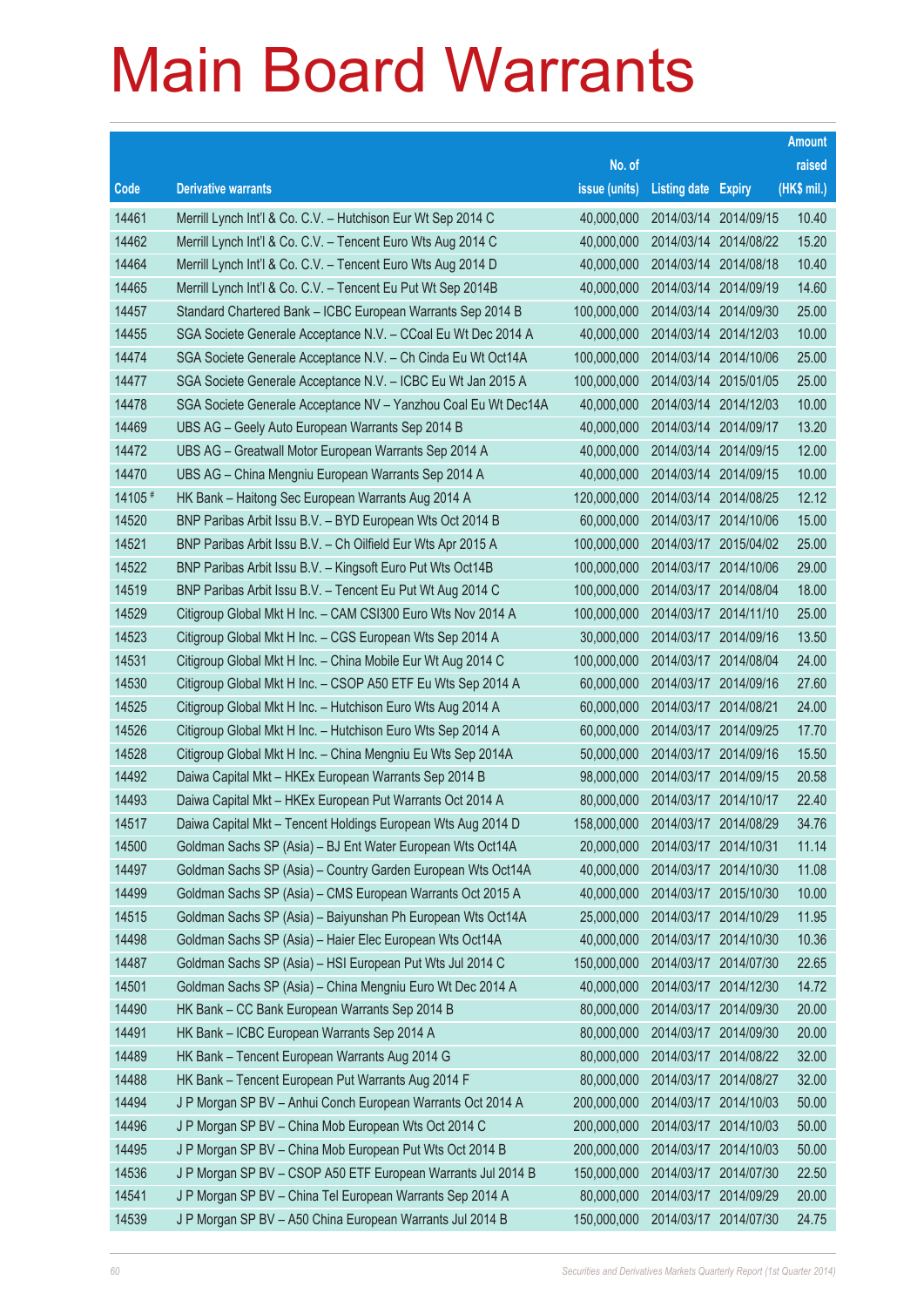|         |                                                               |               |                            |            | <b>Amount</b> |
|---------|---------------------------------------------------------------|---------------|----------------------------|------------|---------------|
|         |                                                               | No. of        |                            |            | raised        |
| Code    | <b>Derivative warrants</b>                                    | issue (units) | <b>Listing date Expiry</b> |            | (HK\$ mil.)   |
| 14540   | J P Morgan SP BV - Geely Auto European Warrants Sep 2014 B    | 80,000,000    | 2014/03/17 2014/09/16      |            | 20.00         |
| 14533   | J P Morgan SP BV - ICBC European Warrants Sep 2014 A          | 200,000,000   | 2014/03/17 2014/09/30      |            | 50.00         |
| 14513   | SGA Societe Generale Acceptance N.V. - CITIC Sec Eu Wt Mar15A | 100,000,000   | 2014/03/17                 | 2015/03/04 | 25.00         |
| 14511   | SGA Societe Generale Acceptance N.V. - Ch Mob Eu Wt Sep 14 A  | 100,000,000   | 2014/03/17 2014/09/03      |            | 22.00         |
| 14514   | SGA Societe Generale Acceptance N.V. - Petch Eu Wt Nov 2014A  | 60,000,000    | 2014/03/17 2014/11/05      |            | 11.10         |
| 14504   | UBS AG - Anhui Conch European Warrants Sep 2014 B             | 70,000,000    | 2014/03/17 2014/09/16      |            | 19.60         |
| 14503   | UBS AG - CC Bank European Warrants Aug 2014 C                 | 100,000,000   | 2014/03/17 2014/08/01      |            | 18.50         |
| 14506   | UBS AG - China Mobile European Warrants Sep 2014 A            | 100,000,000   | 2014/03/17 2014/09/24      |            | 25.00         |
| 14509   | UBS AG - China National Building European Wts Nov 2016 A      | 100,000,000   | 2014/03/17 2016/11/24      |            | 18.50         |
| 14502   | UBS AG - SHK Ppt European Warrants Dec 2014 A                 | 50,000,000    | 2014/03/17 2014/12/29      |            | 23.50         |
| 14508   | UBS AG - Tencent Holdings European Warrants Oct 2014 B        | 100,000,000   | 2014/03/17 2014/10/06      |            | 25.00         |
| 13984 # | J P Morgan SP BV - China Mob European Wts Jun 2015            | 500,000,000   | 2014/03/17 2015/06/22      |            | 20.00         |
| 14574   | BOCI Asia Ltd. - ICBC European Warrants Sep 2014 A            | 100,000,000   | 2014/03/18 2014/09/01      |            | 15.00         |
| 14599   | BNP Paribas Arbit Issu B.V. - CC Bank Euro Put Wt Nov 2014 A  | 100,000,000   | 2014/03/18 2014/11/04      |            | 25.00         |
| 14579   | BNP Paribas Arbit Issu B.V. - Ch Mobile Euro Wts Nov 2014 A   | 100,000,000   | 2014/03/18 2014/11/04      |            | 15.00         |
| 14597   | BNP Paribas Arbit Issu B.V. - Ch Mobile Eu Put Wt Oct 2014 A  | 100,000,000   | 2014/03/18 2014/10/06      |            | 25.00         |
| 14582   | BNP Paribas Arbit Issu B.V. - Haitong Sec Eu Wts Dec 2015 A   | 100,000,000   | 2014/03/18 2015/12/02      |            | 25.00         |
| 14575   | BNP Paribas Arbit Issu B.V. - Hutchison Euro Wts Nov 2014 A   | 100,000,000   | 2014/03/18 2014/11/04      |            | 25.00         |
| 14578   | BNP Paribas Arbit Issu B.V. - Hutchison Eu Put Wt Oct 2014 B  | 100,000,000   | 2014/03/18 2014/10/06      |            | 45.00         |
| 14596   | BNP Paribas Arbit Issu B.V. - ICBC Euro Put Wts Nov 2014 A    | 100,000,000   | 2014/03/18 2014/11/04      |            | 29.00         |
| 14600   | BNP Paribas Arbit Issu B.V. - Jiangxi Copper Eu Wt Dec 2015A  | 100,000,000   | 2014/03/18 2015/12/02      |            | 25.00         |
| 14595   | BNP Paribas Arbit Issu B.V. - Kingsoft Euro Wts Nov 2014 A    | 100,000,000   | 2014/03/18 2014/11/04      |            | 26.00         |
| 14581   | BNP Paribas Arbit Issu B.V. - Wynn Macau Euro Wts Nov 2014 A  | 100,000,000   | 2014/03/18 2014/11/04      |            | 25.00         |
| 14588   | Daiwa Capital Mkt - BYD European Warrants Sep 2014 A          | 68,000,000    | 2014/03/18 2014/09/18      |            | 23.12         |
| 14601   | Goldman Sachs SP (Asia) - Ping An European Wts Aug 2014 C     | 80,000,000    | 2014/03/18 2014/08/04      |            | 18.16         |
| 14570   | HK Bank - CM Bank European Warrants May 2015 A                | 80,000,000    | 2014/03/18 2015/05/22      |            | 12.00         |
| 14571   | HK Bank – Minsheng Bank European Warrants Sep 2014 D          | 60,000,000    | 2014/03/18 2014/09/30      |            | 36.00         |
| 14565   | HK Bank - China Mobile European Warrants Sep 2014 A           | 80,000,000    | 2014/03/18 2014/09/30      |            | 20.00         |
| 14569   | HK Bank - China Shenhua European Warrants Nov 2014 A          | 80,000,000    | 2014/03/18 2014/11/21      |            | 13.60         |
| 14568   | HK Bank - Galaxy Ent European Warrants Dec 2015 A             | 150,000,000   | 2014/03/18 2015/12/23      |            | 24.00         |
| 14573   | HK Bank - PICC Group European Warrants Sep 2014 A             | 80,000,000    | 2014/03/18 2014/09/25      |            | 12.00         |
| 14572   | HK Bank - Tencent European Warrants Sep 2014 A                | 80,000,000    | 2014/03/18 2014/09/30      |            | 46.40         |
| 14567   | HK Bank - Tencent European Put Warrants Jul 2014 F            | 80,000,000    | 2014/03/18 2014/07/29      |            | 16.00         |
| 14543   | J P Morgan SP BV - China Cinda European Warrants Aug 2014 A   | 150,000,000   | 2014/03/18 2014/08/28      |            | 22.50         |
| 14546   | J P Morgan SP BV - China Cinda European Warrants Oct 2014 A   | 150,000,000   | 2014/03/18 2014/10/03      |            | 37.50         |
| 14587   | J P Morgan SP BV - Tencent European Warrants Sep 2014 E       | 200,000,000   | 2014/03/18 2014/09/15      |            | 45.20         |
| 14564   | Macquarie Bank Ltd. - Chinares Cement European Wt Oct 2014 A  | 40,000,000    | 2014/03/18 2014/10/20      |            | 10.00         |
| 14563   | Macquarie Bank Ltd. - Jiangxi Copper European Wts May 2015 A  | 40,000,000    | 2014/03/18 2015/05/05      |            | 10.00         |
| 14550   | Nomura Int'l plc - BJ Ent Water European Warrants Sep 2014 A  | 50,000,000    | 2014/03/18 2014/09/29      |            | 17.25         |
| 14556   | Nomura Int'l plc - BYD European Warrants Sep 2014 A           | 80,000,000    | 2014/03/18 2014/09/18      |            | 24.40         |
| 14586   | Nomura Int'l plc - CIMC Enric European Warrants Nov 2014 A    | 50,000,000    | 2014/03/18 2014/11/28      |            | 12.75         |
| 14557   | Nomura Int'l plc - China Cinda European Warrants Aug 2014 A   | 80,000,000    | 2014/03/18 2014/08/26      |            | 12.80         |
| 14553   | Nomura Int'l plc - Ch LongYuan European Warrants Nov 2015 A   | 80,000,000    | 2014/03/18 2015/11/25      |            | 12.00         |
| 14549   | Nomura Int'l plc - Sinopec European Warrants Jul 2014 A       | 80,000,000    | 2014/03/18 2014/07/28      |            | 12.00         |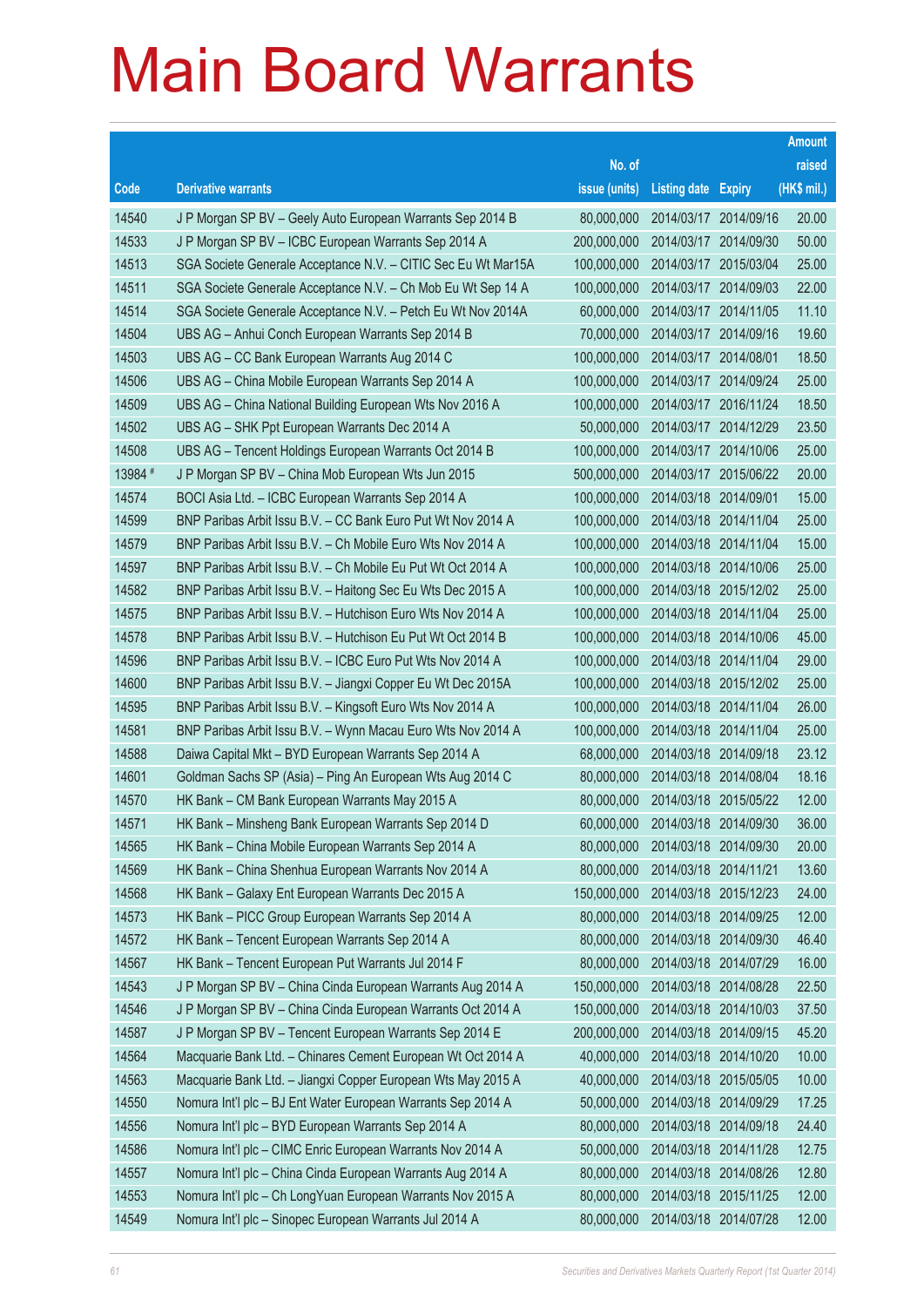|       |                                                              |               |                            |            | <b>Amount</b> |
|-------|--------------------------------------------------------------|---------------|----------------------------|------------|---------------|
|       |                                                              | No. of        |                            |            | raised        |
| Code  | <b>Derivative warrants</b>                                   | issue (units) | <b>Listing date Expiry</b> |            | (HK\$ mil.)   |
| 14555 | Nomura Int'l plc - CSPC Pharma European Warrants Dec 2015 A  | 80,000,000    | 2014/03/18 2015/12/28      |            | 20.00         |
| 14548 | Nomura Int'l plc - Geely Auto European Warrants Aug 2014 A   | 80,000,000    | 2014/03/18 2014/08/27      |            | 12.00         |
| 14554 | Nomura Int'l plc - HN Renewables European Warrants Sep 2014A | 80,000,000    | 2014/03/18 2014/09/18      |            | 20.00         |
| 14551 | Nomura Int'l plc - JNCEC European Warrants Sep 2014 A        | 50,000,000    | 2014/03/18 2014/09/29      |            | 17.40         |
| 14560 | Nomura Int'l plc - Kingsoft European Warrants Sep 2014 B     | 50,000,000    | 2014/03/18 2014/09/29      |            | 16.00         |
| 14561 | Nomura Int'l plc - Kingsoft European Warrants Sep 2014 C     | 50,000,000    | 2014/03/18 2014/09/29      |            | 12.50         |
| 14559 | Nomura Int'l plc - Ping An European Warrants Sep 2014 A      | 50,000,000    | 2014/03/18 2014/09/29      |            | 12.85         |
| 14584 | Nomura Int'l plc - Sihuan Pharm European Warrants Mar 2015 A | 50,000,000    | 2014/03/18 2015/03/30      |            | 12.50         |
| 14552 | Nomura Int'l plc - Tencent Holdings Euro Warrants Aug 2014 A | 80,000,000    | 2014/03/18 2014/08/18      |            | 12.64         |
| 14583 | Standard Chartered Bank - SPDR Gold Trust Euro Wt Dec 2014 A | 50,000,000    | 2014/03/18 2014/12/18      |            | 15.00         |
| 14591 | Standard Chartered Bank - YZ Coal European Wts Sep 2017 A    | 100,000,000   | 2014/03/18 2017/09/08      |            | 25.00         |
| 14590 | Standard Chartered Bank – YZ Coal European Put Wts Dec 2014A | 50,000,000    | 2014/03/18 2014/12/03      |            | 12.50         |
| 14593 | UBS AG - China Mobile European Warrants Oct 2014 A           | 100,000,000   | 2014/03/18 2014/10/03      |            | 15.00         |
| 14594 | UBS AG - CNOOC European Warrants Aug 2014 A                  | 100,000,000   | 2014/03/18 2014/08/29      |            | 19.00         |
| 14592 | UBS AG - CNOOC European Warrants Sep 2014 A                  | 40,000,000    | 2014/03/18 2014/09/17      |            | 10.00         |
| 14611 | BOCI Asia Ltd. – Tencent Holdings European Wts Oct 2014 B    | 100,000,000   | 2014/03/19 2014/10/20      |            | 25.00         |
| 14626 | Credit Suisse AG - CC Bank European Warrants Jul 2014 E      | 70,000,000    | 2014/03/19 2014/07/28      |            | 10.50         |
| 14627 | Credit Suisse AG - China Cinda European Warrants Dec 2017 A  | 100,000,000   | 2014/03/19 2017/12/20      |            | 16.00         |
| 14629 | Credit Suisse AG - China Cinda European Put Warrants Sep14 C | 40,000,000    | 2014/03/19                 | 2014/09/18 | 16.00         |
| 14625 | Credit Suisse AG - CNOOC European Warrants Aug 2014 C        | 80,000,000    | 2014/03/19 2014/08/29      |            | 14.40         |
| 14654 | Citigroup Global Mkt H Inc. - CC Bank European Wt Jul 2014 D | 100,000,000   | 2014/03/19 2014/07/28      |            | 15.00         |
| 14644 | Citigroup Global Mkt H Inc. - CITIC Sec Euro Wts Aug 2014 B  | 100,000,000   | 2014/03/19 2014/08/04      |            | 15.00         |
| 14648 | Citigroup Global Mkt H Inc. - Sinopec Corp Eu Wts Jun 2014 A | 100,000,000   | 2014/03/19                 | 2014/06/30 | 20.00         |
| 14649 | Citigroup Global Mkt H Inc. - Sinopec Corp Eu Wts Sep 2014 A | 100,000,000   | 2014/03/19 2014/09/23      |            | 19.00         |
| 14655 | Citigroup Global Mkt H Inc. - HSBC European Wts Sep 2014 B   | 100,000,000   | 2014/03/19 2014/09/18      |            | 25.00         |
| 14650 | Citigroup Global Mkt H Inc. - Ping An Euro Wts Aug 2014 B    | 100,000,000   | 2014/03/19 2014/08/04      |            | 34.50         |
| 14637 | Goldman Sachs SP (Asia) - BOCL European Warrants Sep 2016 A  | 80,000,000    | 2014/03/19 2016/09/30      |            | 20.16         |
| 14640 | Goldman Sachs SP (Asia) – CC Bank European Wts Sep 2014 B    | 80,000,000    | 2014/03/19 2014/09/30      |            | 20.40         |
| 14641 | Goldman Sachs SP (Asia) - China Mobile Euro Wts Sep 2014 A   | 80,000,000    | 2014/03/19 2014/09/30      |            | 12.16         |
| 14635 | Goldman Sachs SP (Asia) - Chi Res Land Euro Wts Dec 2014 A   | 80,000,000    | 2014/03/19 2014/12/30      |            | 20.00         |
| 14639 | Goldman Sachs SP (Asia) - HSBC European Warrants Sep 2014 A  | 80,000,000    | 2014/03/19 2014/09/30      |            | 12.32         |
| 14608 | HK Bank - CNBM European Warrants Nov 2016 A                  | 100,000,000   | 2014/03/19 2016/11/24      |            | 16.00         |
| 14604 | HK Bank - HSI European Warrants Sep 2014 G                   | 150,000,000   | 2014/03/19 2014/09/29      |            | 37.50         |
| 14609 | HK Bank - HSI European Put Warrants Sep 2014 H               | 150,000,000   | 2014/03/19 2014/09/29      |            | 37.50         |
| 14607 | HK Bank - Lenovo European Warrants Sep 2014 B                | 60,000,000    | 2014/03/19 2014/09/30      |            | 21.00         |
| 14605 | HK Bank - PICC European Warrants Dec 2015 A                  | 100,000,000   | 2014/03/19 2015/12/24      |            | 18.00         |
| 14606 | HK Bank - Tencent European Warrants Dec 2014 A               | 80,000,000    | 2014/03/19 2014/12/30      |            | 30.40         |
| 14603 | J P Morgan SP BV - Agricultural Bk Euro Warrants Sep 2014 A  | 200,000,000   | 2014/03/19 2014/09/05      |            | 30.00         |
| 14643 | J P Morgan Int'l Der. Ltd. - CC Bank European Wts Oct 2014 A | 200,000,000   | 2014/03/19 2014/10/03      |            | 50.00         |
| 14642 | J P Morgan SP BV - Huaneng Power European Wts Oct 2014 A     | 50,000,000    | 2014/03/19 2014/10/03      |            | 16.15         |
| 14624 | Macquarie Bank Ltd. - Ch Oilfield European Wts Nov 2014 A    | 40,000,000    | 2014/03/19 2014/11/18      |            | 10.00         |
| 14610 | Macquarie Bank Ltd. - Zijin Mining European Wts Apr 2015 A   | 40,000,000    | 2014/03/19 2015/04/08      |            | 10.00         |
| 14615 | Standard Chartered Bank - China Mobile Euro Wts Oct 2014 A   | 100,000,000   | 2014/03/19 2014/10/03      |            | 25.00         |
| 14613 | Standard Chartered Bank - China Mobile Eur Put Wt Aug 2014 C | 100,000,000   | 2014/03/19 2014/08/26      |            | 25.00         |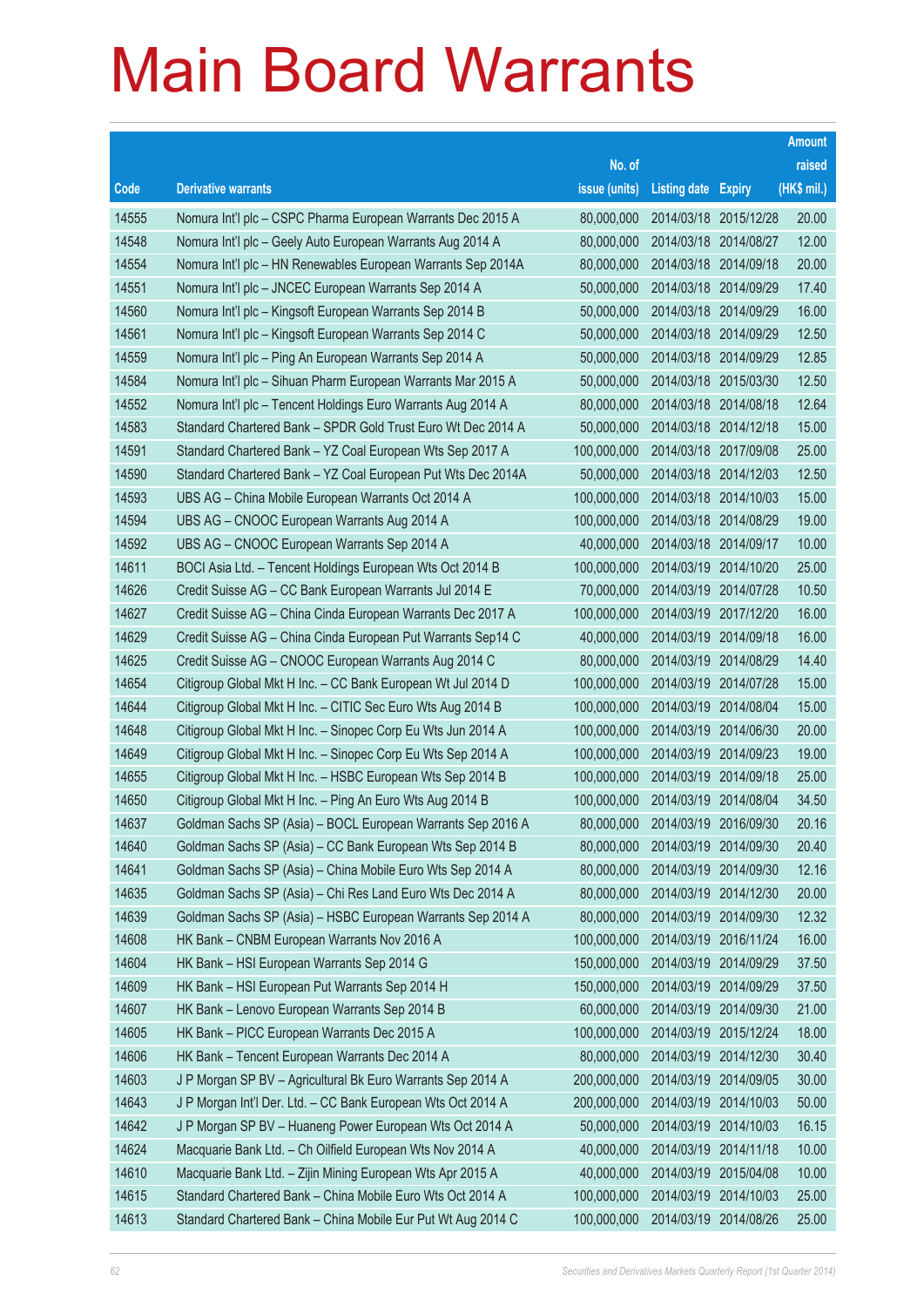|       |                                                               |               |                            |                       | <b>Amount</b> |
|-------|---------------------------------------------------------------|---------------|----------------------------|-----------------------|---------------|
|       |                                                               | No. of        |                            |                       | raised        |
| Code  | <b>Derivative warrants</b>                                    | issue (units) | <b>Listing date Expiry</b> |                       | (HK\$ mil.)   |
| 14633 | Standard Chartered Bank - Cathay Pac Air Euro Wts Jan 2015 A  | 100,000,000   | 2014/03/19 2015/01/08      |                       | 25.00         |
| 14632 | Standard Chartered Bank - Cathay Pac Air Euro Wts Aug 2015 A  | 100,000,000   |                            | 2014/03/19 2015/08/10 | 25.00         |
| 14618 | SGA Societe Generale Acceptance N.V. - CLife Eu Wt Jan 2015 B | 100,000,000   |                            | 2014/03/19 2015/01/05 | 18.50         |
| 14619 | SGA Societe Generale Acceptance N.V. - HSI Eu Put Wt Oct 14 A | 150,000,000   |                            | 2014/03/19 2014/10/30 | 22.50         |
| 14617 | UBS AG - Belle Int'l European Warrants May 2015 A             | 50,000,000    |                            | 2014/03/19 2015/05/05 | 12.50         |
| 14623 | UBS AG - China Tel European Warrants Oct 2014 A               | 70,000,000    |                            | 2014/03/19 2014/10/24 | 11.55         |
| 14616 | UBS AG - China Unicom European Warrants Dec 2016 A            | 100,000,000   | 2014/03/19 2016/12/19      |                       | 25.00         |
| 14622 | UBS AG - Evergrande European Warrants Sep 2014 A              | 50,000,000    |                            | 2014/03/19 2014/09/18 | 12.50         |
| 14621 | UBS AG - Sands China European Warrants Sep 2014 A             | 40,000,000    |                            | 2014/03/19 2014/09/18 | 17.20         |
| 14620 | UBS AG - Tencent Holdings European Warrants Sep 2014 E        | 100,000,000   |                            | 2014/03/19 2014/09/26 | 48.00         |
| 14690 | BNP Paribas Arbit Issu B.V. - CC Bank Euro Wts Apr 2015 A     | 100,000,000   |                            | 2014/03/20 2015/04/02 | 25.00         |
| 14692 | BNP Paribas Arbit Issu B.V. - ICBC European Wts Jan 2015 A    | 100,000,000   |                            | 2014/03/20 2015/01/05 | 25.00         |
| 14694 | BNP Paribas Arbit Issu B.V. - China Mengniu Eu Wt Jan 2015 A  | 100,000,000   |                            | 2014/03/20 2015/01/05 | 25.00         |
| 14688 | BNP Paribas Arbit Issu B.V. - Sihuan Pharm Euro Wts Apr 15 A  | 100,000,000   |                            | 2014/03/20 2015/04/02 | 25.00         |
| 14689 | BNP Paribas Arbit Issu B.V. - Tencent HIdgs Eu Wt Aug 2014 D  | 100,000,000   | 2014/03/20 2014/08/04      |                       | 31.00         |
| 14718 | Credit Suisse AG - HSI European Warrants Aug 2014 E           | 200,000,000   |                            | 2014/03/20 2014/08/28 | 30.00         |
| 14719 | Credit Suisse AG - HSI European Warrants Aug 2014 F           | 200,000,000   |                            | 2014/03/20 2014/08/28 | 30.00         |
| 14703 | Daiwa Capital Mkt - China Life European Warrants Sep 2014 A   | 128,000,000   | 2014/03/20 2014/09/01      |                       | 21.76         |
| 14701 | Daiwa Capital Mkt - Hutchison European Warrants Sep 2014 B    | 128,000,000   | 2014/03/20 2014/09/19      |                       | 32.00         |
| 14717 | Bank of East Asia - China Overseas Euro Warrants Jan 2015 A   | 70,000,000    |                            | 2014/03/20 2015/01/06 | 10.50         |
| 14672 | HK Bank - China Coal European Warrants Sep 2014 A             | 60,000,000    |                            | 2014/03/20 2014/09/30 | 15.00         |
| 14675 | HK Bank - CSOP A50 ETF European Warrants Sep 2014 A           | 60,000,000    |                            | 2014/03/20 2014/09/30 | 21.00         |
| 14673 | HK Bank - CSR European Warrants Sep 2014 A                    | 60,000,000    |                            | 2014/03/20 2014/09/30 | 15.00         |
| 14674 | HK Bank - A50 China European Warrants Sep 2014 B              | 60,000,000    | 2014/03/20 2014/09/30      |                       | 20.40         |
| 14671 | HK Bank - HSCEI European Put Warrants Sep 2014 B              | 150,000,000   |                            | 2014/03/20 2014/09/29 | 37.50         |
| 14670 | J P Morgan SP BV - CHALCO European Warrants Dec 2014 A        | 35,000,000    | 2014/03/20 2014/12/29      |                       | 11.38         |
| 14669 | J P Morgan SP BV - CAM CSI300 European Warrants Aug 2014 A    | 100,000,000   | 2014/03/20 2014/08/28      |                       | 15.00         |
| 14668 | J P Morgan SP BV - CGS European Warrants Oct 2014 A           | 30,000,000    | 2014/03/20 2014/10/03      |                       | 10.50         |
| 14721 | J P Morgan SP BV - China Cinda European Warrants Sep 2014 D   | 150,000,000   |                            | 2014/03/20 2014/09/30 | 52.65         |
| 14656 | J P Morgan SP BV - HSCEI European Put Warrants Oct 2014 A     | 300,000,000   |                            | 2014/03/20 2014/10/30 | 75.00         |
| 14657 | J P Morgan SP BV - HSI European Warrants Oct 2014 A           | 500,000,000   |                            | 2014/03/20 2014/10/30 | 125.00        |
| 14662 | J P Morgan SP BV - HSI European Put Warrants Oct 2014 B       | 500,000,000   |                            | 2014/03/20 2014/10/30 | 125.00        |
| 14663 | J P Morgan SP BV - HSI European Put Warrants Oct 2014 C       | 500,000,000   | 2014/03/20 2014/10/30      |                       | 129.50        |
| 14664 | J P Morgan SP BV - HSI European Put Warrants Oct 2014 D       | 500,000,000   |                            | 2014/03/20 2014/10/30 | 134.00        |
| 14667 | J P Morgan SP BV - Lumena Newmat European Wts Mar 2015 A      | 40,000,000    | 2014/03/20 2015/03/13      |                       | 10.00         |
| 14720 | J P Morgan SP BV - Ping An European Warrants Aug 2014 A       | 200,000,000   | 2014/03/20 2014/08/04      |                       | 39.40         |
| 14695 | Macquarie Bank Ltd. - Avichina European Warrants Oct 2014 A   | 40,000,000    | 2014/03/20 2014/10/06      |                       | 10.00         |
| 14698 | Standard Chartered Bank - Geely Auto European Wts Oct 2014 A  | 80,000,000    | 2014/03/20 2014/10/21      |                       | 14.40         |
| 14702 | Standard Chartered Bank - HSCEI European Warrants Aug 2014 A  | 100,000,000   | 2014/03/20 2014/08/28      |                       | 15.00         |
| 14700 | Standard Chartered Bank - HSCEI European Put Wts Dec 2014 C   | 100,000,000   |                            | 2014/03/20 2014/12/30 | 20.00         |
| 14699 | Standard Chartered Bank - PICC Group European Wts Sep 2014 A  | 80,000,000    | 2014/03/20 2014/09/25      |                       | 12.00         |
| 14696 | Standard Chartered Bank - Xinyi Glass Euro Wts Oct 2014 B     | 50,000,000    | 2014/03/20 2014/10/06      |                       | 26.00         |
| 14676 | SGA Societe Generale Acceptance N.V. - CK(H) Eu Wt Nov 2014A  | 50,000,000    | 2014/03/20 2014/11/05      |                       | 12.50         |
| 14707 | SGA Societe Generale Acceptance N.V - COVS Eu Wts Apr 2015 A  | 100,000,000   | 2014/03/20 2015/04/08      |                       | 19.00         |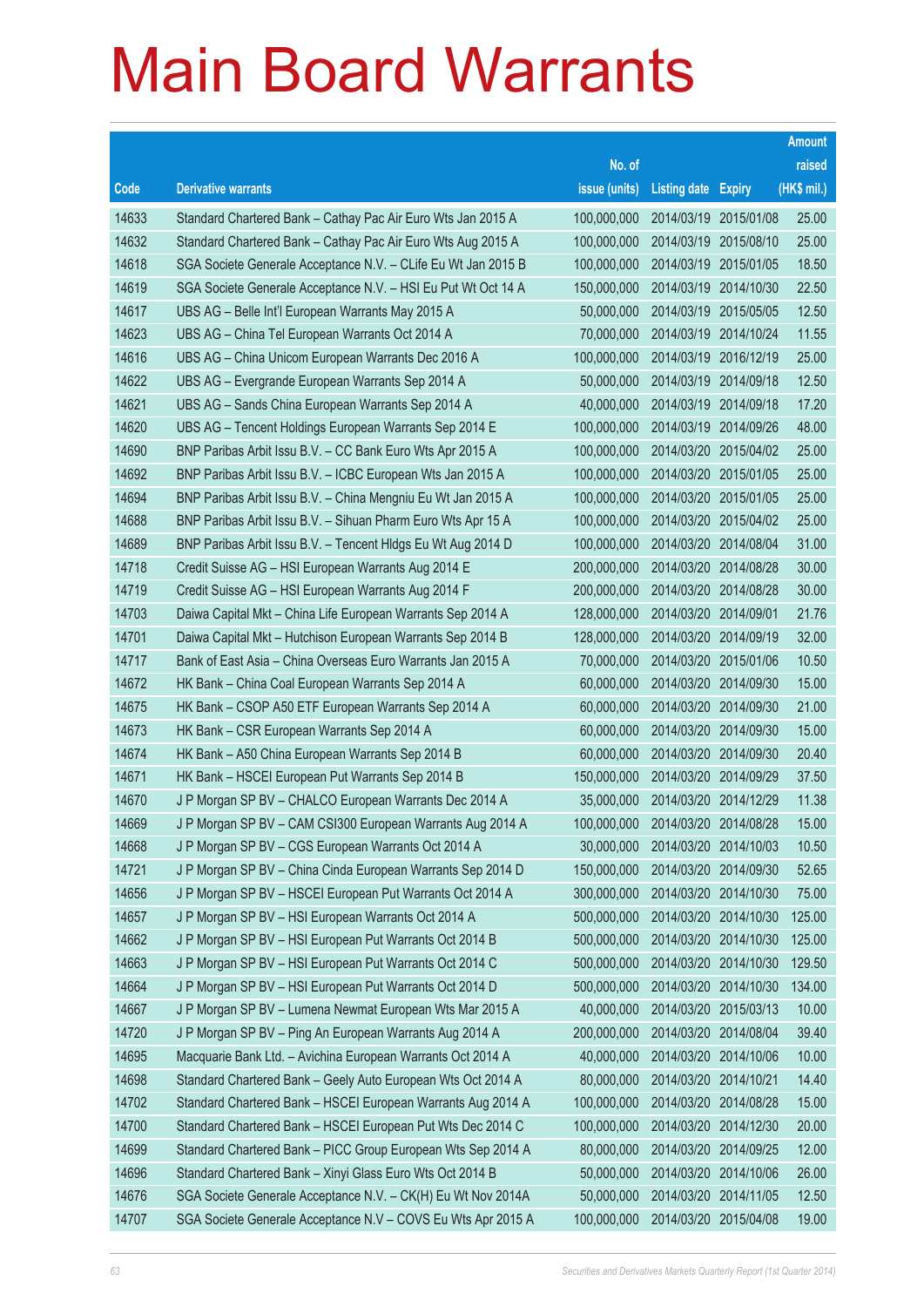|       |                                                                |               |                            |                       | <b>Amount</b> |
|-------|----------------------------------------------------------------|---------------|----------------------------|-----------------------|---------------|
|       |                                                                | No. of        |                            |                       | raised        |
| Code  | <b>Derivative warrants</b>                                     | issue (units) | <b>Listing date Expiry</b> |                       | (HK\$ mil.)   |
| 14678 | SGA Societe Generale Acceptance N.V. - CRail Eu Wt Feb 2015A   | 55,000,000    |                            | 2014/03/20 2015/02/04 | 10.18         |
| 14708 | SGA Societe Generale Acceptance N.V. - CTel Eu Wt Nov 2014 A   | 60,000,000    |                            | 2014/03/20 2014/11/05 | 10.50         |
| 14682 | SGA Societe Generale Acceptance N.V. - Geely Auto Eu Wt Oct14A | 60,000,000    |                            | 2014/03/20 2014/10/27 | 10.20         |
| 14679 | SGA Societe Generale Acceptance N.V. - Galaxy Ent Eu Wt Oct14A | 70,000,000    |                            | 2014/03/20 2014/10/06 | 27.30         |
| 14683 | SGA Societe Generale Acceptance N.V. - Ping An Eu Wt Oct 14 A  | 100,000,000   |                            | 2014/03/20 2014/10/06 | 25.00         |
| 14685 | SGA Societe Generale Acceptance N.V. - SJM Hold Eu Wt Oct14A   | 80,000,000    |                            | 2014/03/20 2014/10/06 | 12.00         |
| 14710 | UBS AG - China Cinda European Warrants Sep 2014 D              | 100,000,000   |                            | 2014/03/20 2014/09/22 | 48.00         |
| 14709 | UBS AG - China Cinda European Warrants Dec 2016 C              | 300,000,000   |                            | 2014/03/20 2016/12/22 | 52.50         |
| 14713 | UBS AG - HSBC European Warrants Sep 2014 B                     | 100,000,000   |                            | 2014/03/20 2014/09/08 | 21.00         |
| 14666 | UBS AG - HSI European Warrants Aug 2014 F                      | 300,000,000   |                            | 2014/03/20 2014/08/28 | 51.00         |
| 14711 | UBS AG - Ping An European Warrants Oct 2014 A                  | 60,000,000    |                            | 2014/03/20 2014/10/06 | 12.60         |
| 14712 | UBS AG - Ping An European Warrants Oct 2014 B                  | 60,000,000    |                            | 2014/03/20 2014/10/13 | 18.00         |
| 14761 | BNP Paribas Arbit Issu B.V. - China Cinda Eur Wts Sep 2014 A   | 100,000,000   | 2014/03/21                 | 2014/09/02            | 15.00         |
| 14763 | BNP Paribas Arbit Issu B.V. - CM Bank Euro Warrants Dec 2016 A | 100,000,000   |                            | 2014/03/21 2016/12/02 | 25.00         |
| 14758 | BNP Paribas Arbit Issu B.V. - COSCO Pacific Eu Wt Jul 2015 A   | 79,000,000    | 2014/03/21                 | 2015/07/03            | 11.85         |
| 14756 | BNP Paribas Arbit Issu B.V. - China Tel Euro Wts Dec 2014 A    | 80,000,000    |                            | 2014/03/21 2014/12/02 | 20.00         |
| 14757 | BNP Paribas Arbit Issu B.V. - ICBC European Wts Oct 2014 B     | 100,000,000   | 2014/03/21                 | 2014/10/06            | 26.00         |
| 14745 | Credit Suisse AG - HSBC European Wts Aug 2014 B                | 70,000,000    | 2014/03/21                 | 2014/08/27            | 11.20         |
| 14766 | Citigroup Global Mkt H Inc. - HSBC European Wts Sep 2014 C     | 100,000,000   | 2014/03/21                 | 2014/09/22            | 29.50         |
| 14767 | Citigroup Global Mkt H Inc. - PetroChina Euro Wts Aug 2014 B   | 80,000,000    | 2014/03/21                 | 2014/08/25            | 36.00         |
| 14765 | Citigroup Global Mkt H Inc. - Tencent European Wts Sep 2014 A  | 100,000,000   | 2014/03/21                 | 2014/09/01            | 35.00         |
| 14746 | Daiwa Capital Mkt - Ping An European Warrants Sep 2014 A       | 108,000,000   | 2014/03/21                 | 2014/09/01            | 23.76         |
| 14725 | Goldman Sachs SP (Asia) - China Mobile Euro Wts Oct 2014 A     | 80,000,000    | 2014/03/21                 | 2014/10/30            | 20.40         |
| 14724 | Goldman Sachs SP (Asia) - HSBC European Warrants Sep 2014 B    | 80,000,000    | 2014/03/21                 | 2014/09/30            | 20.48         |
| 14722 | Goldman Sachs SP (Asia) - HSCEI European Warrants Dec 2014 B   | 80,000,000    | 2014/03/21                 | 2014/12/30            | 20.16         |
| 14723 | Goldman Sachs SP (Asia) - HSI European Warrants Jul 2015 A     | 80,000,000    | 2014/03/21                 | 2015/07/30            | 12.16         |
| 14727 | HK Bank – China Cinda European Warrants Sep 2014 C             | 60,000,000    | 2014/03/21                 | 2014/09/30            | 19.80         |
| 14728 | HK Bank - China Life European Warrants Aug 2014 E              | 100,000,000   | 2014/03/21 2014/08/11      |                       | 20.00         |
| 14729 | HK Bank - China Life European Warrants Dec 2014 B              | 100,000,000   | 2014/03/21                 | 2014/12/01            | 15.00         |
| 14730 | HK Bank - HKEx European Warrants Sep 2014 A                    | 60,000,000    | 2014/03/21                 | 2014/09/30            | 16.80         |
| 14769 | J P Morgan SP BV - Country Garden European Warrants Oct 14 A   | 50,000,000    | 2014/03/21                 | 2014/10/03            | 12.50         |
| 14771 | J P Morgan SP BV - HSI European Put Warrants Aug 2014 F        | 500,000,000   | 2014/03/21                 | 2014/08/28            | 75.00         |
| 14736 | J P Morgan SP BV - HSI European Put Warrants Oct 2014 E        | 500,000,000   | 2014/03/21                 | 2014/10/30            | 125.00        |
| 14738 | J P Morgan SP BV - Tencent European Warrants Jul 2014 F        | 200,000,000   | 2014/03/21                 | 2014/07/07            | 57.00         |
| 14774 | J P Morgan SP BV - Tencent European Warrants Aug 2014 D        | 200,000,000   | 2014/03/21                 | 2014/08/04            | 35.20         |
| 14737 | J P Morgan SP BV - Tencent European Put Warrants Oct 2014 E    | 150,000,000   | 2014/03/21                 | 2014/10/03            | 50.85         |
| 14770 | J P Morgan SP BV - Wynn Macau European Warrants Oct 2014 A     | 150,000,000   | 2014/03/21                 | 2014/10/03            | 37.50         |
| 14753 | Macquarie Bank Ltd. - Country Garden European Wts Nov 2014 B   | 40,000,000    | 2014/03/21                 | 2014/11/04            | 10.00         |
| 14732 | Macquarie Bank Ltd. - CNOOC European Warrants Oct 2014 A       | 30,000,000    | 2014/03/21                 | 2014/10/06            | 10.02         |
| 14752 | Macquarie Bank Ltd. - China Overseas European Wts Mar 2015 A   | 60,000,000    | 2014/03/21                 | 2015/03/03            | 15.00         |
| 14747 | Macquarie Bank Ltd. - Chi Res Land European Wts Aug 2015 A     | 60,000,000    | 2014/03/21                 | 2015/08/04            | 15.00         |
| 14731 | Macquarie Bank Ltd. - PetroChina European Wts Oct 2014 A       | 40,000,000    | 2014/03/21                 | 2014/10/06            | 10.00         |
| 14751 | Macquarie Bank Ltd. - Shimao Ppt European Wts Jun 2015 A       | 60,000,000    | 2014/03/21                 | 2015/06/04            | 15.00         |
| 14755 | Macquarie Bank Ltd. - SUNAC European Warrants Sep 2014 A       | 40,000,000    | 2014/03/21                 | 2014/09/22            | 10.00         |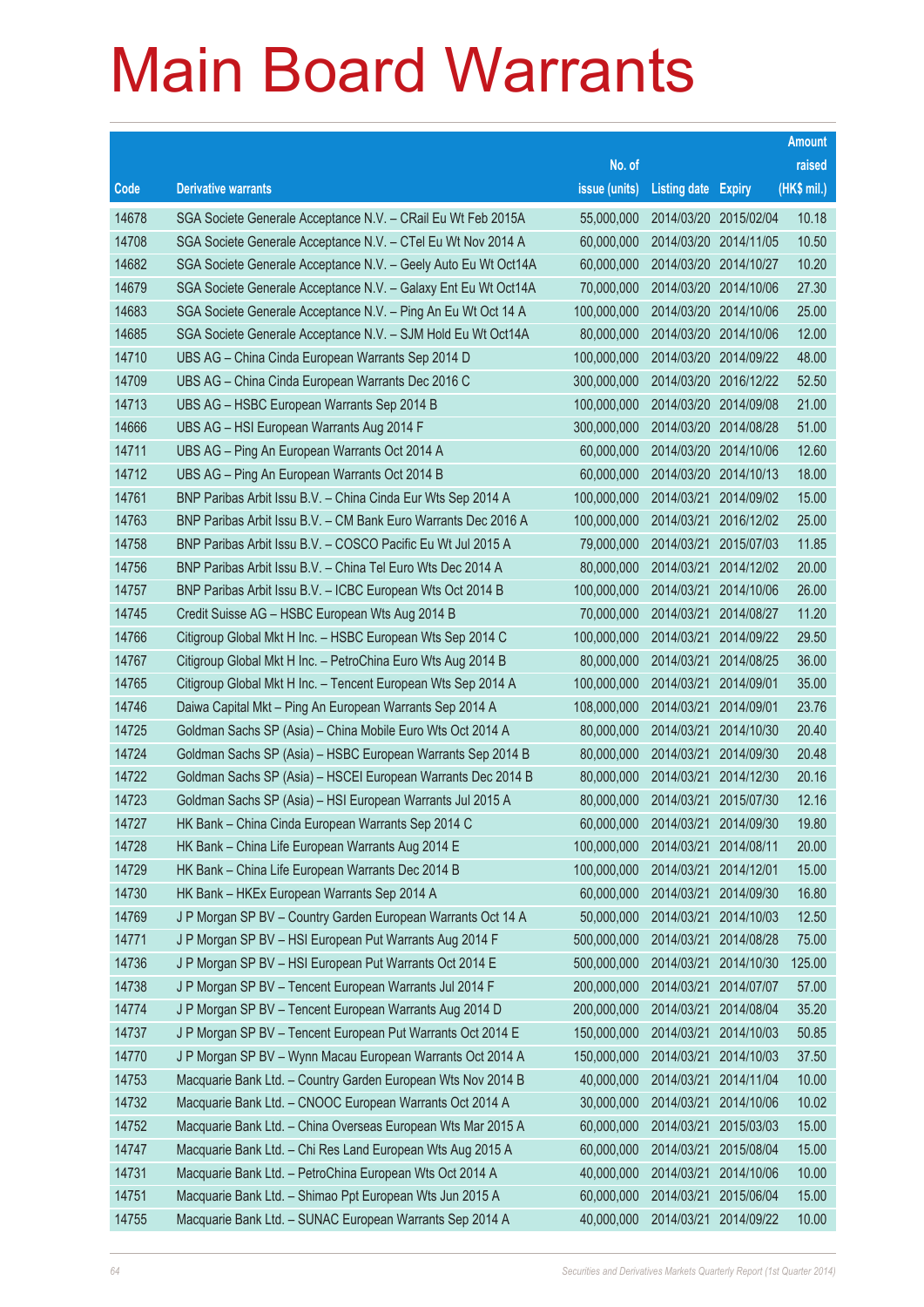|         |                                                              |               |                            |                       | <b>Amount</b> |
|---------|--------------------------------------------------------------|---------------|----------------------------|-----------------------|---------------|
|         |                                                              | No. of        |                            |                       | raised        |
| Code    | <b>Derivative warrants</b>                                   | issue (units) | <b>Listing date Expiry</b> |                       | (HK\$ mil.)   |
| 14739   | SGA Societe Generale Acceptance N.V. - Ch Cinda Eu Wt Oct14B | 100,000,000   | 2014/03/21                 | 2014/10/06            | 27.00         |
| 14742   | UBS AG - China EB Int'l European Warrants Jul 2014 B         | 25,000,000    | 2014/03/21 2014/07/16      |                       | 10.00         |
| 14734   | UBS AG - CITIC Bank European Warrants Jul 2014 A             | 50,000,000    | 2014/03/21                 | 2014/07/21            | 10.00         |
| 14740   | UBS AG - HSBC European Warrants Sep 2014 C                   | 100,000,000   |                            | 2014/03/21 2014/09/22 | 35.00         |
| 14743   | UBS AG - HSCEI European Put Warrants Dec 2014 B              | 100,000,000   | 2014/03/21                 | 2014/12/30            | 19.50         |
| 14733   | UBS AG - HSI European Warrants Dec 2014 A                    | 300,000,000   |                            | 2014/03/21 2014/12/30 | 45.00         |
| 14735   | UBS AG - Kingsoft European Warrants Aug 2014 B               | 50,000,000    | 2014/03/21                 | 2014/08/04            | 19.00         |
| 14741   | UBS AG - Tencent Holdings European Warrants Sep 2014 F       | 100,000,000   | 2014/03/21 2014/09/22      |                       | 44.00         |
| 11910 # | HK Bank - HSI European Warrants Jun 2014 F                   | 250,000,000   | 2014/03/21                 | 2014/06/27            | 14.00         |
| 14783   | BOCI Asia Ltd. - Anhui Conch European Warrants Oct 2014 A    | 100,000,000   | 2014/03/24 2014/10/06      |                       | 25.00         |
| 14781   | BOCI Asia Ltd. - China Mobile European Warrants Sep 2014 A   | 100,000,000   | 2014/03/24 2014/09/01      |                       | 17.00         |
| 14778   | BOCI Asia Ltd. - A50 China European Warrants Sep 2014 A      | 100,000,000   |                            | 2014/03/24 2014/09/15 | 25.00         |
| 14779   | BOCI Asia Ltd. - Haitong Sec European Warrants Jul 2015 A    | 100,000,000   |                            | 2014/03/24 2015/07/27 | 19.00         |
| 14784   | BOCI Asia Ltd. - Hutchison European Warrants Dec 2015 A      | 100,000,000   | 2014/03/24 2015/12/28      |                       | 19.00         |
| 14789   | Credit Suisse AG - ICBC European Warrants Sep 2014 A         | 70,000,000    |                            | 2014/03/24 2014/09/23 | 13.30         |
| 14796   | Daiwa Capital Mkt - Tencent Holdings European Wts Sep 2014 C | 138,000,000   | 2014/03/24 2014/09/01      |                       | 56.58         |
| 14787   | Goldman Sachs SP (Asia) - HSI European Put Wts Aug 2014 B    | 150,000,000   |                            | 2014/03/24 2014/08/28 | 22.65         |
| 14785   | HK Bank - Tencent European Warrants Sep 2014 B               | 80,000,000    |                            | 2014/03/24 2014/09/30 | 54.40         |
| 14786   | HK Bank - Tencent European Warrants Sep 2014 C               | 80,000,000    |                            | 2014/03/24 2014/09/30 | 38.40         |
| 14794   | Macquarie Bank Ltd. - Anhui Conch European Wts Oct 2014 A    | 40,000,000    |                            | 2014/03/24 2014/10/06 | 10.00         |
| 14795   | Macquarie Bank Ltd. - AIA European Warrants Oct 2014 A       | 40,000,000    |                            | 2014/03/24 2014/10/06 | 10.00         |
| 14791   | Macquarie Bank Ltd. - BankComm European Warrants Oct 2014 A  | 70,000,000    | 2014/03/24 2014/10/06      |                       | 10.50         |
| 14790   | Macquarie Bank Ltd. - CM Bank European Warrants Jun 2015 A   | 70,000,000    |                            | 2014/03/24 2015/06/02 | 10.50         |
| 14792   | Macquarie Bank Ltd. - HSBC European Warrants Oct 2014 A      | 80,000,000    | 2014/03/24 2014/10/06      |                       | 20.00         |
| 14793   | Macquarie Bank Ltd. - Hang Seng Bank European Wts Oct 2014 A | 80,000,000    |                            | 2014/03/24 2014/10/06 | 20.00         |
| 14798   | SGA Societe Generale Acceptance N.V. - CCB Eur Wt Oct 2014 B | 100,000,000   | 2014/03/24 2014/10/06      |                       | 18.00         |
| 14800   | SGA Societe Generale Acceptance N.V. - ICBC Eu Wt Oct 2014 A | 100,000,000   |                            | 2014/03/24 2014/10/06 | 17.00         |
| 14788   | SGA Societe Generale Acceptance N.V. - PICC Eu Wts Oct 2014A | 70,000,000    | 2014/03/24 2014/10/06      |                       | 10.50         |
| 14775   | UBS AG - Agricultural Bank European Warrants Sep 2015 A      | 50,000,000    |                            | 2014/03/24 2015/09/24 | 10.00         |
| 14776   | UBS AG - KECL European Warrants Nov 2015 A                   | 100,000,000   | 2014/03/24 2015/11/25      |                       | 19.50         |
| 14777   | UBS AG - Tencent Holdings European Warrants Sep 2014 G       | 100,000,000   | 2014/03/24 2014/09/01      |                       | 65.00         |
| 14807   | BOCI Asia Ltd. - China Cinda European Warrants Sep 2014 C    | 100,000,000   | 2014/03/25 2014/09/01      |                       | 25.00         |
| 14808   | BOCI Asia Ltd. - Tencent Holdings European Wts Sep 2014 C    | 100,000,000   | 2014/03/25 2014/09/08      |                       | 23.00         |
| 14810   | Credit Suisse AG - China Life European Warrants Dec 2014 A   | 70,000,000    | 2014/03/25 2014/12/01      |                       | 10.50         |
| 14809   | Credit Suisse AG - CM Bank European Warrants May 2015 A      | 80,000,000    |                            | 2014/03/25 2015/05/22 | 12.00         |
| 14811   | Credit Suisse AG - Gome European Warrants Jan 2015 A         | 70,000,000    |                            | 2014/03/25 2015/01/30 | 10.50         |
| 14812   | Credit Suisse AG - PetroChina European Warrants Sep 2014 A   | 60,000,000    |                            | 2014/03/25 2014/09/29 | 15.00         |
| 14801   | Goldman Sachs SP (Asia) - AIA European Warrants Sep 2014 A   | 80,000,000    | 2014/03/25 2014/09/29      |                       | 12.08         |
| 14821   | J P Morgan SP BV - Tencent European Put Warrants Oct 2014 F  | 200,000,000   |                            | 2014/03/25 2014/10/03 | 50.00         |
| 14813   | Macquarie Bank Ltd. - CLP European Warrants Apr 2015 A       | 40,000,000    |                            | 2014/03/25 2015/04/02 | 10.00         |
| 14806   | Macquarie Bank Ltd. - CNBM European Warrants Oct 2014 B      | 30,000,000    |                            | 2014/03/25 2014/10/06 | 10.05         |
| 14814   | Macquarie Bank Ltd. - Poly HK Inv European Wts Feb 2015 A    | 40,000,000    |                            | 2014/03/25 2015/02/02 | 10.00         |
| 14805   | Macquarie Bank Ltd. - SHK Ppt European Warrants Oct 2014 C   | 80,000,000    |                            | 2014/03/25 2014/10/06 | 20.00         |
| 14804   | Macquarie Bank Ltd. - Wharf European Warrants Dec 2014 A     | 40,000,000    |                            | 2014/03/25 2014/12/02 | 10.00         |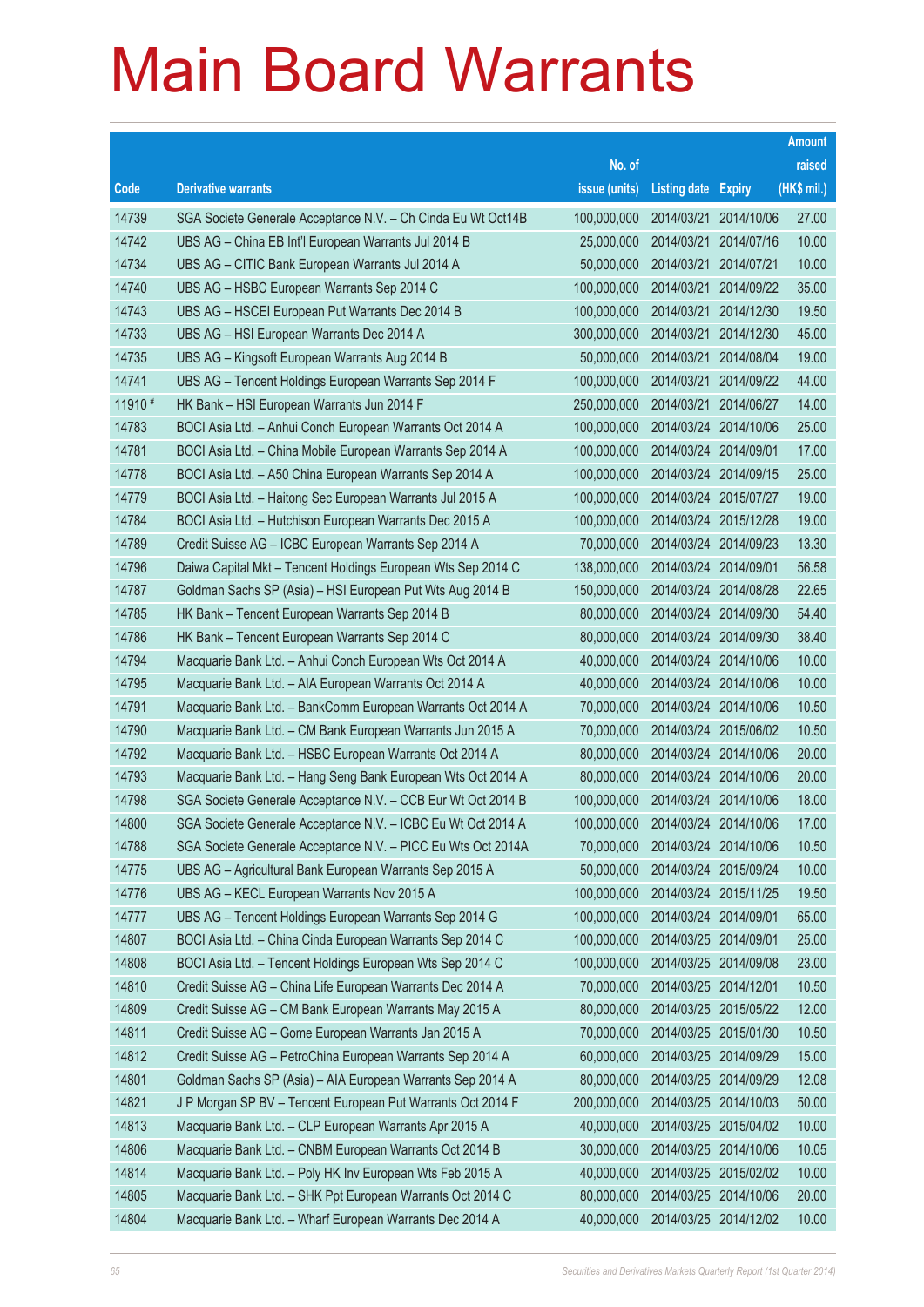|       |                                                                |               |                            |                       | <b>Amount</b> |
|-------|----------------------------------------------------------------|---------------|----------------------------|-----------------------|---------------|
|       |                                                                | No. of        |                            |                       | raised        |
| Code  | <b>Derivative warrants</b>                                     | issue (units) | <b>Listing date Expiry</b> |                       | (HK\$ mil.)   |
| 14820 | Macquarie Bank Ltd. - Yuexiu Property Euro Wts Jun 2015 A      | 40,000,000    |                            | 2014/03/25 2015/06/03 | 10.00         |
| 14802 | Standard Chartered Bank - HSBC European Warrants Sep 2014 B    | 100,000,000   |                            | 2014/03/25 2014/09/30 | 25.00         |
| 14815 | UBS AG - AIA European Warrants Jul 2014 D                      | 100,000,000   | 2014/03/25 2014/07/21      |                       | 15.00         |
| 14819 | UBS AG - China Overseas European Warrants Jul 2015 A           | 70,000,000    |                            | 2014/03/25 2015/07/13 | 17.50         |
| 14818 | UBS AG - Sinopec Corp European Warrants Oct 2014 A             | 60,000,000    |                            | 2014/03/25 2014/10/29 | 10.50         |
| 14817 | UBS AG - HSI European Warrants Jul 2014 E                      | 300,000,000   |                            | 2014/03/25 2014/07/30 | 45.00         |
| 14816 | UBS AG - Haitong Sec European Warrants Jul 2015 A              | 50,000,000    | 2014/03/25 2015/07/27      |                       | 10.50         |
| 14847 | Bank of East Asia - China EB Int'l European Warrants Apr15 A   | 60,000,000    |                            | 2014/03/26 2015/04/08 | 15.00         |
| 14848 | Bank of East Asia - Henganintl European Warrants Sep 2014 A    | 30,000,000    |                            | 2014/03/26 2014/09/26 | 16.14         |
| 14829 | Bank of East Asia - Kingsoft European Warrants Nov 2014 A      | 40,000,000    |                            | 2014/03/26 2014/11/24 | 10.00         |
| 14834 | Goldman Sachs SP (Asia) - China Life Euro Wts Dec 2014 B       | 80,000,000    | 2014/03/26 2014/12/24      |                       | 13.76         |
| 14835 | Goldman Sachs SP (Asia) - Ch Overseas Euro Put Wt May 2015 A   | 80,000,000    |                            | 2014/03/26 2015/05/28 | 20.96         |
| 14836 | Goldman Sachs SP (Asia) - A50 China European Wts Sep 2014 A    | 80,000,000    |                            | 2014/03/26 2014/09/30 | 26.80         |
| 14832 | Goldman Sachs SP (Asia) - HSBC European Warrants Sep 2014 C    | 80,000,000    |                            | 2014/03/26 2014/09/29 | 25.92         |
| 14833 | Goldman Sachs SP (Asia) - PICC Group European Wts Dec 2014 A   | 80,000,000    | 2014/03/26 2014/12/29      |                       | 20.48         |
| 14842 | J P Morgan SP BV - Foxconn European Warrants Sep 2014 A        | 35,000,000    |                            | 2014/03/26 2014/09/29 | 12.95         |
| 14843 | J P Morgan SP BV - Yanzhou Coal European Warrants Oct 2014 A   | 40,000,000    |                            | 2014/03/26 2014/10/03 | 11.40         |
| 14827 | Macquarie Bank Ltd. - Agile Ppt European Warrants Sep 2014 A   | 40,000,000    |                            | 2014/03/26 2014/09/26 | 10.00         |
| 14826 | Macquarie Bank Ltd. - BOCHK European Warrants Oct 2014 B       | 40,000,000    |                            | 2014/03/26 2014/10/06 | 10.00         |
| 14823 | Standard Chartered Bank - CC Bank European Wts Oct 2014 A      | 100,000,000   |                            | 2014/03/26 2014/10/06 | 16.00         |
| 14824 | Standard Chartered Bank - China COSCO European Wt Oct 2014 A   | 100,000,000   |                            | 2014/03/26 2014/10/06 | 25.00         |
| 14825 | Standard Chartered Bank - HKEx European Warrants Oct 2014 A    | 80,000,000    | 2014/03/26 2014/10/31      |                       | 20.00         |
| 14822 | Standard Chartered Bank - HSI European Put Wts Oct 2014 A      | 100,000,000   |                            | 2014/03/26 2014/10/30 | 15.00         |
| 14840 | SGA Societe Generale Acceptance N.V. - CAM CSI300 Eu Wt Apr15A | 120,000,000   |                            | 2014/03/26 2015/04/08 | 18.00         |
| 14837 | SGA Societe Generale Acceptance N.V. - Ch Mob Eu Wt Oct 14 A   | 100,000,000   |                            | 2014/03/26 2014/10/06 | 19.50         |
| 14839 | SGA Societe Generale Acceptance N.V. - CP&CC Eu Wt Sep 2014B   | 80,000,000    | 2014/03/26 2014/09/03      |                       | 22.80         |
| 14838 | SGA Societe Generale Acceptance N.V. - Galaxy Ent Eu Wt Sep14A | 100,000,000   | 2014/03/26 2014/09/01      |                       | 48.00         |
| 14831 | UBS AG - HSI European Warrants Aug 2014 G                      | 300,000,000   | 2014/03/26 2014/08/28      |                       | 45.00         |
| 14830 | UBS AG - HSI European Warrants Sep 2014 C                      | 300,000,000   | 2014/03/26 2014/09/29      |                       | 54.00         |
| 14861 | Credit Suisse AG - Agricultural Bank European Wts Sep 2015 A   | 80,000,000    | 2014/03/27 2015/09/25      |                       | 14.40         |
| 14862 | Credit Suisse AG - BOCL European Warrants Sep 2015 A           | 80,000,000    | 2014/03/27 2015/09/25      |                       | 20.00         |
| 14864 | Credit Suisse AG - China Mobile European Warrants Sep 2014 A   | 70,000,000    | 2014/03/27 2014/09/30      |                       | 17.50         |
| 14863 | Credit Suisse AG - HSBC European Wts Sep 2014 A                | 70,000,000    | 2014/03/27                 | 2014/09/30            | 17.50         |
| 14870 | Daiwa Capital Mkt - China Mobile European Wts Sep 2014 A       | 128,000,000   | 2014/03/27 2014/09/24      |                       | 29.44         |
| 14869 | Daiwa Capital Mkt - China Mobile European Put Wts Nov 2014 A   | 80,000,000    | 2014/03/27 2014/11/03      |                       | 20.00         |
| 14867 | Daiwa Capital Mkt - HSCEI European Put Warrants Oct 2014 A     | 100,000,000   | 2014/03/27 2014/10/30      |                       | 19.00         |
| 14865 | Daiwa Capital Mkt - HSI European Warrants Aug 2014 A           | 128,000,000   | 2014/03/27                 | 2014/08/28            | 21.76         |
| 14866 | Daiwa Capital Mkt - HSI European Warrants Sep 2014 D           | 128,000,000   | 2014/03/27 2014/09/29      |                       | 32.00         |
| 14852 | Bank of East Asia - BYD European Warrants Nov 2014 A           | 40,000,000    |                            | 2014/03/27 2014/11/12 | 13.72         |
| 14850 | HK Bank - BYD European Warrants Dec 2016 A                     | 200,000,000   | 2014/03/27 2016/12/30      |                       | 50.00         |
| 14851 | HK Bank - Kingsoft European Warrants Sep 2014 B                | 60,000,000    | 2014/03/27                 | 2014/09/30            | 18.00         |
| 14849 | HK Bank - Sands China European Warrants Sep 2014 A             | 60,000,000    | 2014/03/27 2014/09/30      |                       | 27.00         |
| 14877 | J P Morgan Int'l Der. Ltd. - CC Bank European Wts Oct 2014 B   | 200,000,000   | 2014/03/27 2014/10/03      |                       | 50.00         |
| 14858 | J P Morgan SP BV - China Coal European Warrants Oct 2014 A     | 80,000,000    | 2014/03/27 2014/10/03      |                       | 20.00         |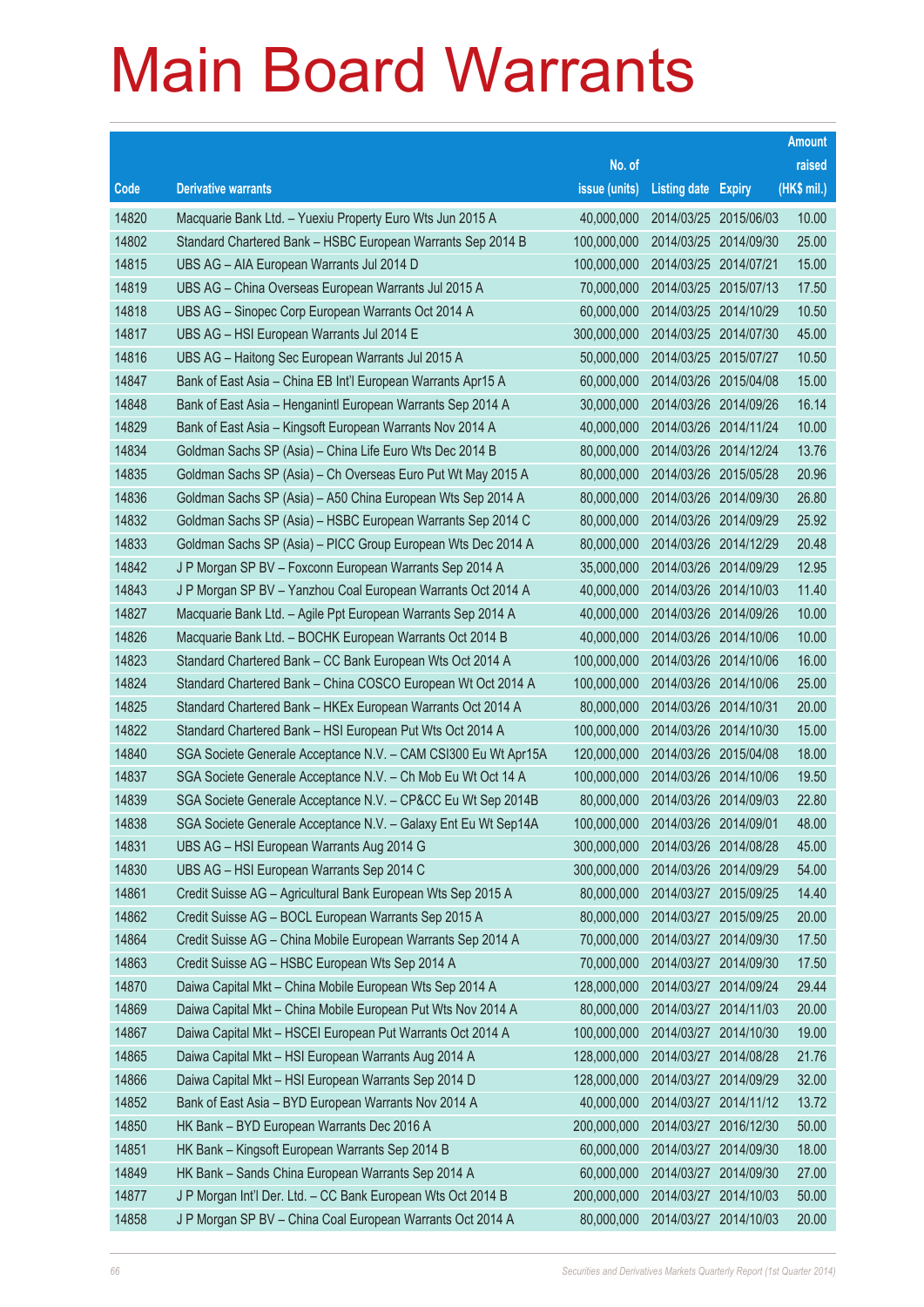|       |                                                              |               |                            |                       | <b>Amount</b> |
|-------|--------------------------------------------------------------|---------------|----------------------------|-----------------------|---------------|
|       |                                                              | No. of        |                            |                       | raised        |
| Code  | <b>Derivative warrants</b>                                   | issue (units) | <b>Listing date Expiry</b> |                       | (HK\$ mil.)   |
| 14878 | J P Morgan SP BV - China Mob European Wts Oct 2014 D         | 200,000,000   |                            | 2014/03/27 2014/10/03 | 50.00         |
| 14876 | J P Morgan SP BV - Ch Overseas European Warrants Dec 2014 A  | 150,000,000   |                            | 2014/03/27 2014/12/29 | 37.50         |
| 14875 | J P Morgan SP BV - Chi Res Land European Warrants Dec 2014 A | 150,000,000   |                            | 2014/03/27 2014/12/29 | 37.50         |
| 14860 | J P Morgan SP BV - HSBC European Warrants Oct 2014 C         | 150,000,000   |                            | 2014/03/27 2014/10/03 | 47.10         |
| 14859 | J P Morgan SP BV - HSBC European Put Warrants Oct 2014 B     | 150,000,000   |                            | 2014/03/27 2014/10/03 | 37.50         |
| 14874 | Macquarie Bank Ltd. - Brilliance Chi Euro Wts Oct 2015 A     | 40,000,000    |                            | 2014/03/27 2015/10/05 | 10.00         |
| 14854 | Macquarie Bank Ltd. - Geely Auto European Wts Dec 2014 A     | 40,000,000    |                            | 2014/03/27 2014/12/02 | 10.00         |
| 14891 | Standard Chartered Bank - China Mobile Euro Wts Sep 2014 B   | 100,000,000   |                            | 2014/03/27 2014/09/29 | 25.00         |
| 14857 | Standard Chartered Bank - CNOOC European Warrants Oct 2014 B | 40,000,000    |                            | 2014/03/27 2014/10/06 | 14.00         |
| 14856 | Standard Chartered Bank - Galaxy Ent European Wts Oct 2015 A | 150,000,000   |                            | 2014/03/27 2015/10/23 | 22.50         |
| 14855 | Standard Chartered Bank - Wharf European Warrants Oct 2014 A | 80,000,000    | 2014/03/27 2014/10/31      |                       | 20.00         |
| 14853 | SGA Societe Generale Acceptance N.V. - ZTE Eu Wt Nov 2014 A  | 60,000,000    |                            | 2014/03/27 2014/11/03 | 11.70         |
| 14882 | UBS AG - BYD European Warrants Sep 2014 B                    | 50,000,000    |                            | 2014/03/27 2014/09/26 | 21.50         |
| 14872 | UBS AG - CC Bank European Warrants Sep 2014 A                | 100,000,000   |                            | 2014/03/27 2014/09/26 | 25.00         |
| 14889 | UBS AG - China Life European Warrants Dec 2014 A             | 100,000,000   |                            | 2014/03/27 2014/12/24 | 16.50         |
| 14871 | UBS AG - China Mobile European Warrants Oct 2014 B           | 100,000,000   |                            | 2014/03/27 2014/10/03 | 25.00         |
| 14884 | UBS AG - CSOP A50 ETF European Warrants Aug 2018 A           | 100,000,000   | 2014/03/27 2018/08/01      |                       | 18.00         |
| 14883 | UBS AG - A50 China European Warrants Aug 2018 A              | 200,000,000   | 2014/03/27 2018/08/01      |                       | 36.00         |
| 14880 | UBS AG - GCL-Poly Energy European Warrants Jul 2014 A        | 70,000,000    | 2014/03/27 2014/07/21      |                       | 10.50         |
| 14885 | UBS AG - HKEx European Warrants Oct 2014 A                   | 200,000,000   |                            | 2014/03/27 2014/10/27 | 30.00         |
| 14873 | UBS AG - HSI European Put Warrants Aug 2014 H                | 300,000,000   |                            | 2014/03/27 2014/08/28 | 45.00         |
| 14879 | UBS AG - Huishan Dairy European Warrants Aug 2014 B          | 70,000,000    |                            | 2014/03/27 2014/08/14 | 10.50         |
| 14886 | UBS AG - ICBC European Warrants Sep 2014 A                   | 100,000,000   |                            | 2014/03/27 2014/09/23 | 18.00         |
| 14890 | UBS AG - Kingsoft European Put Warrants Sep 2014 C           | 50,000,000    |                            | 2014/03/27 2014/09/26 | 16.00         |
| 14894 | BOCI Asia Ltd. - China Mobile European Put Wts Oct 2014 A    | 100,000,000   |                            | 2014/03/28 2014/10/10 | 25.00         |
| 14896 | BOCI Asia Ltd. - Ch Overseas European Warrants Mar 2015 A    | 100,000,000   |                            | 2014/03/28 2015/03/26 | 15.00         |
| 14897 | BOCI Asia Ltd. - Galaxy Ent European Put Warrants Sep 2014 A | 100,000,000   | 2014/03/28 2014/09/08      |                       | 26.00         |
| 14893 | BOCI Asia Ltd. - HSCEI European Warrants Aug 2014 A          | 100,000,000   | 2014/03/28 2014/08/28      |                       | 15.00         |
| 14892 | BOCI Asia Ltd. - HSCEI European Put Warrants Dec 2014 A      | 100,000,000   |                            | 2014/03/28 2014/12/30 | 25.00         |
| 14961 | Credit Suisse AG - China Mobile European Warrants Sep 2014 B | 70,000,000    |                            | 2014/03/28 2014/09/30 | 17.50         |
| 14946 | Daiwa Capital Mkt - CNOOC European Warrants Aug 2014 B       | 128,000,000   |                            | 2014/03/28 2014/08/29 | 21.76         |
| 14942 | Daiwa Capital Mkt - A50 China European Warrants Sep 2014 C   | 108,000,000   |                            | 2014/03/28 2014/09/02 | 17.28         |
| 14945 | Daiwa Capital Mkt - Hutchison European Warrants Sep 2014 C   | 128,000,000   |                            | 2014/03/28 2014/09/15 | 25.60         |
| 14943 | Daiwa Capital Mkt - Sands China European Warrants Sep 2014 A | 98,000,000    | 2014/03/28 2014/09/29      |                       | 34.30         |
| 14902 | Bank of East Asia - Foxconn European Warrants Oct 2014 A     | 40,000,000    | 2014/03/28 2014/10/31      |                       | 10.00         |
| 14928 | Goldman Sachs SP (Asia) - CM Bank European Wts May 2015 A    | 80,000,000    |                            | 2014/03/28 2015/05/26 | 12.24         |
| 14927 | Goldman Sachs SP (Asia) - China Mobile Euro Wts Nov 2014 A   | 80,000,000    | 2014/03/28 2014/11/28      |                       | 20.24         |
| 14926 | Goldman Sachs SP (Asia) - Kingsoft European Wts Oct 2014 A   | 80,000,000    |                            | 2014/03/28 2014/10/30 | 36.32         |
| 14898 | HK Bank - China Mobile European Warrants Sep 2014 B          | 80,000,000    |                            | 2014/03/28 2014/09/30 | 20.00         |
| 14900 | HK Bank - HSI European Warrants Jul 2014 K                   | 250,000,000   |                            | 2014/03/28 2014/07/30 | 37.50         |
| 14899 | HK Bank - HSI European Warrants Sep 2014 I                   | 250,000,000   | 2014/03/28 2014/09/29      |                       | 62.50         |
| 14901 | HK Bank - HSI European Put Warrants Sep 2014 J               | 250,000,000   | 2014/03/28 2014/09/29      |                       | 65.00         |
| 14949 | J P Morgan SP BV - Agile Ppt European Warrants Dec 2014 A    | 23,000,000    | 2014/03/28 2014/12/29      |                       | 10.83         |
| 14966 | J P Morgan SP BV - China Mob European Wts Oct 2014 E         | 200,000,000   | 2014/03/28 2014/10/03      |                       | 50.00         |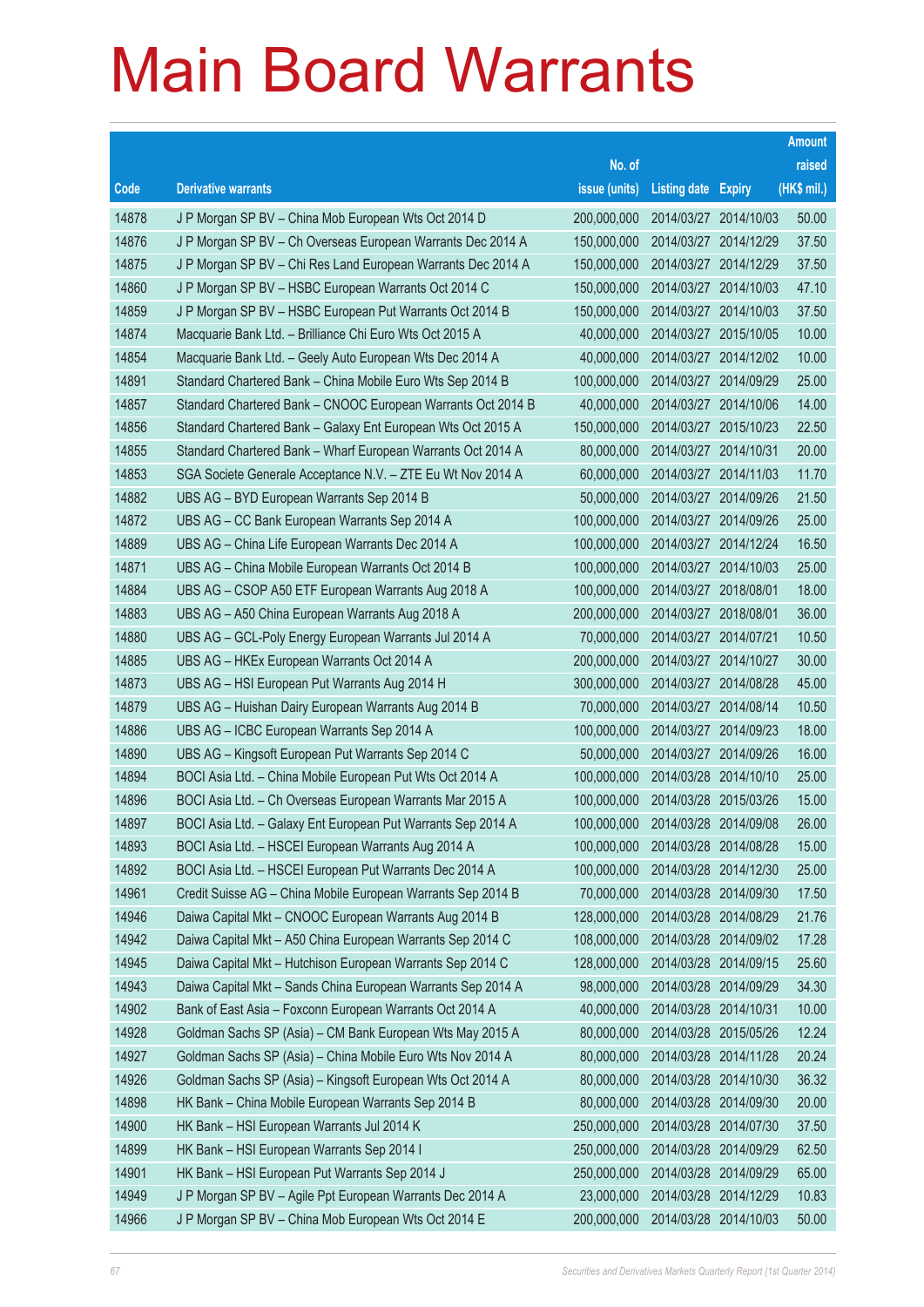|       |                                                              |               |                            |            | <b>Amount</b> |
|-------|--------------------------------------------------------------|---------------|----------------------------|------------|---------------|
|       |                                                              | No. of        |                            |            | raised        |
| Code  | <b>Derivative warrants</b>                                   | issue (units) | <b>Listing date Expiry</b> |            | (HK\$ mil.)   |
| 14962 | J P Morgan SP BV - Ch Overseas European Warrants Feb 2015 A  | 150,000,000   | 2014/03/28 2015/02/04      |            | 37.50         |
| 14959 | J P Morgan SP BV - China Railway European Wts Dec 2014 A     | 40,000,000    | 2014/03/28 2014/12/29      |            | 10.00         |
| 14955 | J P Morgan SP BV - Ch Railway Cons European Wts Dec 2014 A   | 40,000,000    | 2014/03/28 2014/12/02      |            | 21.28         |
| 14957 | J P Morgan SP BV - Chi Res Power European Wts Nov 2014 A     | 100,000,000   | 2014/03/28 2014/11/04      |            | 25.00         |
| 14958 | J P Morgan SP BV - China Unicom European Warrants Dec 2016 A | 100,000,000   | 2014/03/28 2016/12/12      |            | 18.40         |
| 14952 | J P Morgan SP BV - R&F Ppt European Warrants Mar 2016 A      | 100,000,000   | 2014/03/28 2016/03/01      |            | 18.50         |
| 14956 | J P Morgan SP BV - Haier Elec European Warrants Oct 2014 A   | 100,000,000   | 2014/03/28 2014/10/03      |            | 25.00         |
| 14953 | J P Morgan SP BV - PICC Group European Warrants Sep 2014 A   | 60,000,000    | 2014/03/28 2014/09/25      |            | 10.20         |
| 14960 | J P Morgan SP BV - Wharf European Warrants Nov 2014 A        | 100,000,000   | 2014/03/28 2014/11/03      |            | 25.00         |
| 14941 | Nomura Int'l plc - BOCL European Warrants Apr 2015 A         | 80,000,000    | 2014/03/28 2015/04/28      |            | 20.00         |
| 14913 | Nomura Int'l plc - BYD European Warrants Oct 2014 A          | 80,000,000    | 2014/03/28 2014/10/03      |            | 28.80         |
| 14911 | Nomura Int'l plc - CITIC Bank European Warrants Dec 2014 A   | 50,000,000    | 2014/03/28 2014/12/18      |            | 12.50         |
| 14910 | Nomura Int'l plc - CNOOC European Warrants Oct 2014 A        | 80,000,000    | 2014/03/28 2014/10/28      |            | 20.80         |
| 14907 | Nomura Int'l plc - Chi Res Power European Wts Nov 2014 A     | 80,000,000    | 2014/03/28 2014/11/18      |            | 20.00         |
| 14912 | Nomura Int'l plc - Ch South Air European Warrants Dec 2014 A | 50,000,000    | 2014/03/28 2014/12/18      |            | 12.50         |
| 14938 | Nomura Int'l plc - Foxconn European Warrants Sep 2014 A      | 50,000,000    | 2014/03/28 2014/09/29      |            | 21.20         |
| 14915 | Nomura Int'l plc - Foxconn European Warrants Oct 2014 A      | 80,000,000    | 2014/03/28 2014/10/28      |            | 32.80         |
| 14903 | Nomura Int'l plc - HSBC European Warrants Sep 2014 A         | 80,000,000    | 2014/03/28 2014/09/29      |            | 20.80         |
| 14905 | Nomura Int'l plc - Hutchison European Warrants Sep 2014 A    | 80,000,000    | 2014/03/28 2014/09/29      |            | 33.44         |
| 14933 | Nomura Int'l plc - Hutchison European Warrants Oct 2014 A    | 50,000,000    | 2014/03/28 2014/10/06      |            | 12.50         |
| 14906 | Nomura Int'l plc - Hutchison European Warrants Dec 2015 A    | 100,000,000   | 2014/03/28 2015/12/28      |            | 25.00         |
| 14937 | Nomura Int'l plc - ICBC European Warrants Nov 2014 A         | 80,000,000    | 2014/03/28 2014/11/18      |            | 20.00         |
| 14914 | Nomura Int'l plc - KWG Property European Warrants Nov 2014 A | 50,000,000    | 2014/03/28 2014/11/28      |            | 12.50         |
| 14934 | Nomura Int'l plc - Li & Fung European Warrants Oct 2014 A    | 50,000,000    | 2014/03/28 2014/10/28      |            | 26.60         |
| 14935 | Nomura Int'l plc - PetroChina European Warrants Oct 2014 A   | 50,000,000    | 2014/03/28 2014/10/28      |            | 12.60         |
| 14940 | Nomura Int'l plc - Zijin Mining European Warrants Mar 2015 A | 50,000,000    | 2014/03/28 2015/03/30      |            | 12.65         |
| 14967 | Standard Chartered Bank – China Mobile Euro Wts Oct 2014 B   | 100,000,000   | 2014/03/28 2014/10/10      |            | 25.00         |
| 14968 | Standard Chartered Bank - China Mobile Eur Put Wt Sep 2014 C | 100,000,000   | 2014/03/28 2014/09/29      |            | 25.00         |
| 14924 | Standard Chartered Bank - ICBC European Put Wts Oct 2014 A   | 80,000,000    | 2014/03/28 2014/10/30      |            | 20.00         |
| 14925 | Standard Chartered Bank - PetroChina Euro Put Wts Sep 2014 A | 60,000,000    | 2014/03/28 2014/09/30      |            | 15.00         |
| 14929 | UBS AG - AAC Acoustic European Warrants Oct 2014 A           | 30,000,000    | 2014/03/28 2014/10/20      |            | 11.40         |
| 14916 | UBS AG - China Mobile European Warrants Oct 2014 C           | 100,000,000   | 2014/03/28 2014/10/31      |            | 25.00         |
| 14932 | UBS AG - China Mobile European Warrants Oct 2014 D           | 100,000,000   | 2014/03/28 2014/10/10      |            | 25.00         |
| 14931 | UBS AG - China Mobile European Put Warrants Sep 2014 B       | 100,000,000   | 2014/03/28 2014/09/29      |            | 28.00         |
| 14973 | BOCI Asia Ltd. - CM Bank European Warrants May 2015 A        | 100,000,000   | 2014/03/31                 | 2015/05/26 | 15.00         |
| 14974 | BOCI Asia Ltd. - China Mobile European Warrants Oct 2014 B   | 100,000,000   | 2014/03/31 2014/10/13      |            | 25.00         |
| 14978 | BNP Paribas Arbit Issu B.V. - AIA European Wts Dec 2014 C    | 100,000,000   | 2014/03/31                 | 2014/12/02 | 15.00         |
| 14980 | BNP Paribas Arbit Issu B.V. - CITIC Bank Euro Wts Jan 2015 A | 80,000,000    | 2014/03/31 2015/01/05      |            | 20.00         |
| 14975 | BNP Paribas Arbit Issu B.V. - Ch Mobile Euro Wts Nov 2014 B  | 100,000,000   | 2014/03/31                 | 2014/11/04 | 26.00         |
| 14976 | BNP Paribas Arbit Issu B.V. - Ch Mobile Euro Wts Apr 2015 A  | 100,000,000   | 2014/03/31                 | 2015/04/02 | 26.00         |
| 14977 | BNP Paribas Arbit Issu B.V. - Ch Mobile Eu Put Wt Jan 2015 A | 100,000,000   | 2014/03/31                 | 2015/01/05 | 26.00         |
| 14984 | BNP Paribas Arbit Issu B.V. - CNOOC European Wts Oct 2014 A  | 100,000,000   | 2014/03/31 2014/10/06      |            | 28.00         |
| 14979 | BNP Paribas Arbit Issu B.V. - HKEx European Wts Jan 2015 C   | 39,000,000    | 2014/03/31                 | 2015/01/05 | 10.92         |
| 14981 | BNP Paribas Arbit Issu B.V. - HSI Euro Put Wts Oct 2014 A    | 100,000,000   | 2014/03/31                 | 2014/10/30 | 19.00         |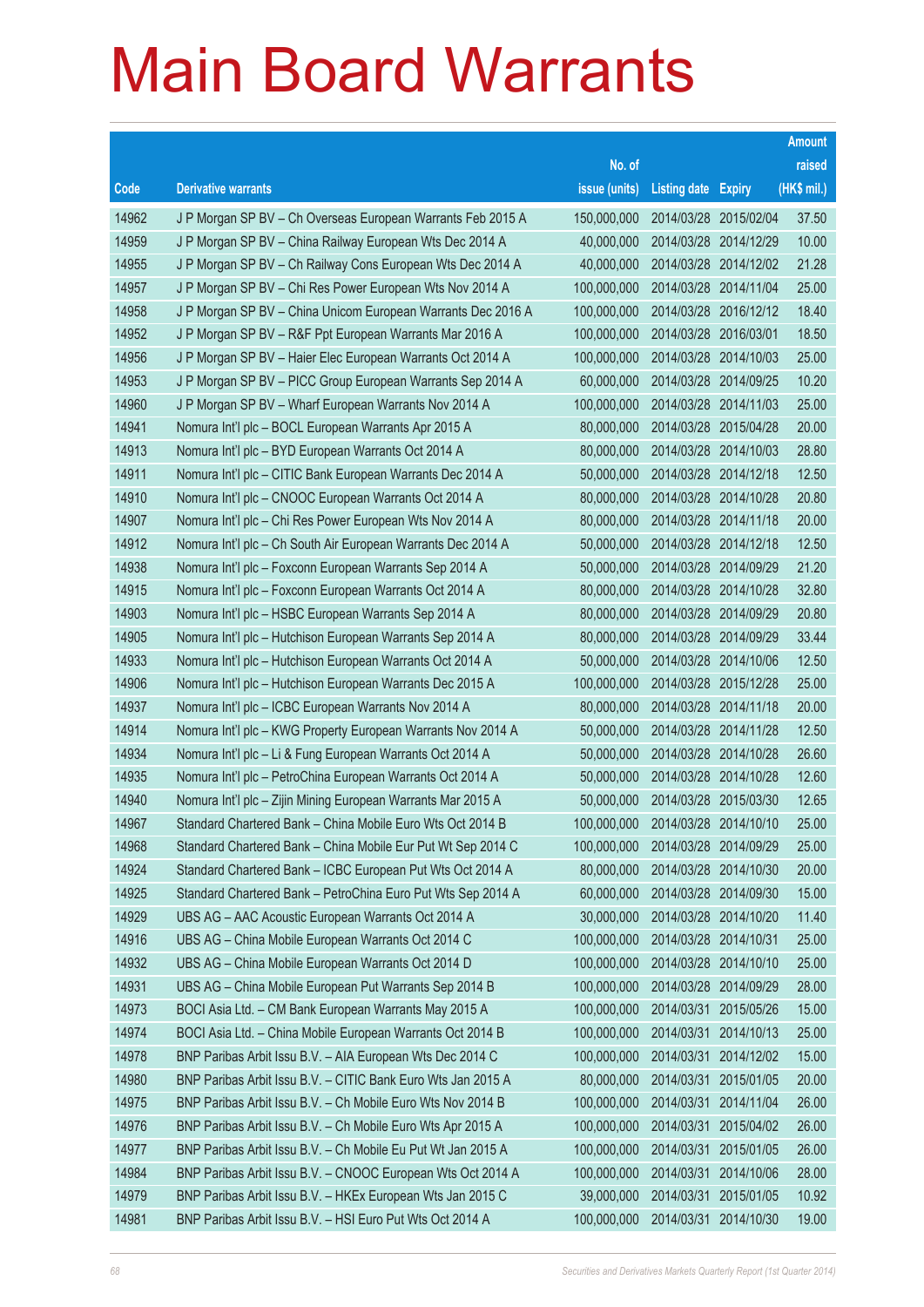|              |                                                              |               |                     |               | <b>Amount</b> |
|--------------|--------------------------------------------------------------|---------------|---------------------|---------------|---------------|
|              |                                                              | No. of        |                     |               | raised        |
| Code         | <b>Derivative warrants</b>                                   | issue (units) | <b>Listing date</b> | <b>Expiry</b> | (HK\$ mil.)   |
| 14982        | BNP Paribas Arbit Issu B.V. - Tencent HIdgs Eu Wt Oct 2014 C | 100,000,000   | 2014/03/31          | 2014/10/06    | 15.00         |
| 14983        | BNP Paribas Arbit Issu B.V. - Tencent Eu Put Wt Sep 2014 B   | 100,000,000   | 2014/03/31          | 2014/09/02    | 19.00         |
| 14990        | Credit Suisse AG - China Mobile European Put Wts Oct 2014 A  | 60,000,000    | 2014/03/31          | 2014/10/03    | 15.00         |
| 14987        | Daiwa Capital Mkt - Hutchison European Warrants Aug 2014 A   | 128,000,000   | 2014/03/31          | 2014/08/01    | 44.80         |
| 14985        | Daiwa Capital Mkt - Tencent Holdings European Wts Oct 2014 A | 158,000,000   | 2014/03/31          | 2014/10/03    | 48.98         |
| 14986        | Daiwa Capital Mkt - Tencent Holdings European Wts Nov 2014 B | 158,000,000   | 2014/03/31          | 2014/11/03    | 42.66         |
| 14970        | HK Bank - Anhui Conch European Warrants Sep 2014 A           | 60,000,000    | 2014/03/31          | 2014/09/30    | 15.00         |
| 14969        | HK Bank - CITIC Bank European Warrants Sep 2014 A            | 160.000.000   | 2014/03/31          | 2014/09/30    | 40.00         |
| 14988        | Standard Chartered Bank - China Shenhua Euro Wts Jun 2015 A  | 100,000,000   | 2014/03/31          | 2015/06/24    | 25.00         |
| 14991        | SGA Societe Generale Acceptance N.V. - HKEx Eu Wt Oct 2014 B | 60,000,000    | 2014/03/31          | 2014/10/06    | 15.00         |
| 14971        | SGA Societe Generale Acceptance N.V. - Kingsoft Eu Wt Ja15A  | 50,000,000    | 2014/03/31          | 2015/01/05    | 14.50         |
| 14993        | SGA Societe Generale Acceptance N.V. - Petch Eu Wt Oct 2014A | 60,000,000    | 2014/03/31          | 2014/10/06    | 14.70         |
| 14998        | UBS AG - Galaxy Ent European Put Warrants Aug 2014 C         | 40.000.000    | 2014/03/31          | 2014/08/26    | 11.60         |
| 14996        | UBS AG - Galaxy Ent European Put Warrants Sep 2014 A         | 40,000,000    | 2014/03/31          | 2014/09/30    | 28.80         |
| 14999        | UBS AG - Hutchison European Warrants Aug 2014 A              | 100,000,000   | 2014/03/31          | 2014/08/21    | 25.50         |
| 15000        | UBS AG - Hutchison European Warrants Dec 2015 A              | 300,000,000   | 2014/03/31          | 2015/12/28    | 46.50         |
| 15001        | UBS AG - Hutchison European Warrants Jun 2017 A              | 300,000,000   | 2014/03/31          | 2017/06/26    | 51.00         |
| 14995        | UBS AG - Sands China European Put Warrants Sep 2014 B        | 40,000,000    | 2014/03/31          | 2014/09/30    | 20.40         |
| <b>Total</b> |                                                              |               |                     |               | 51,909.16     |

# Further issue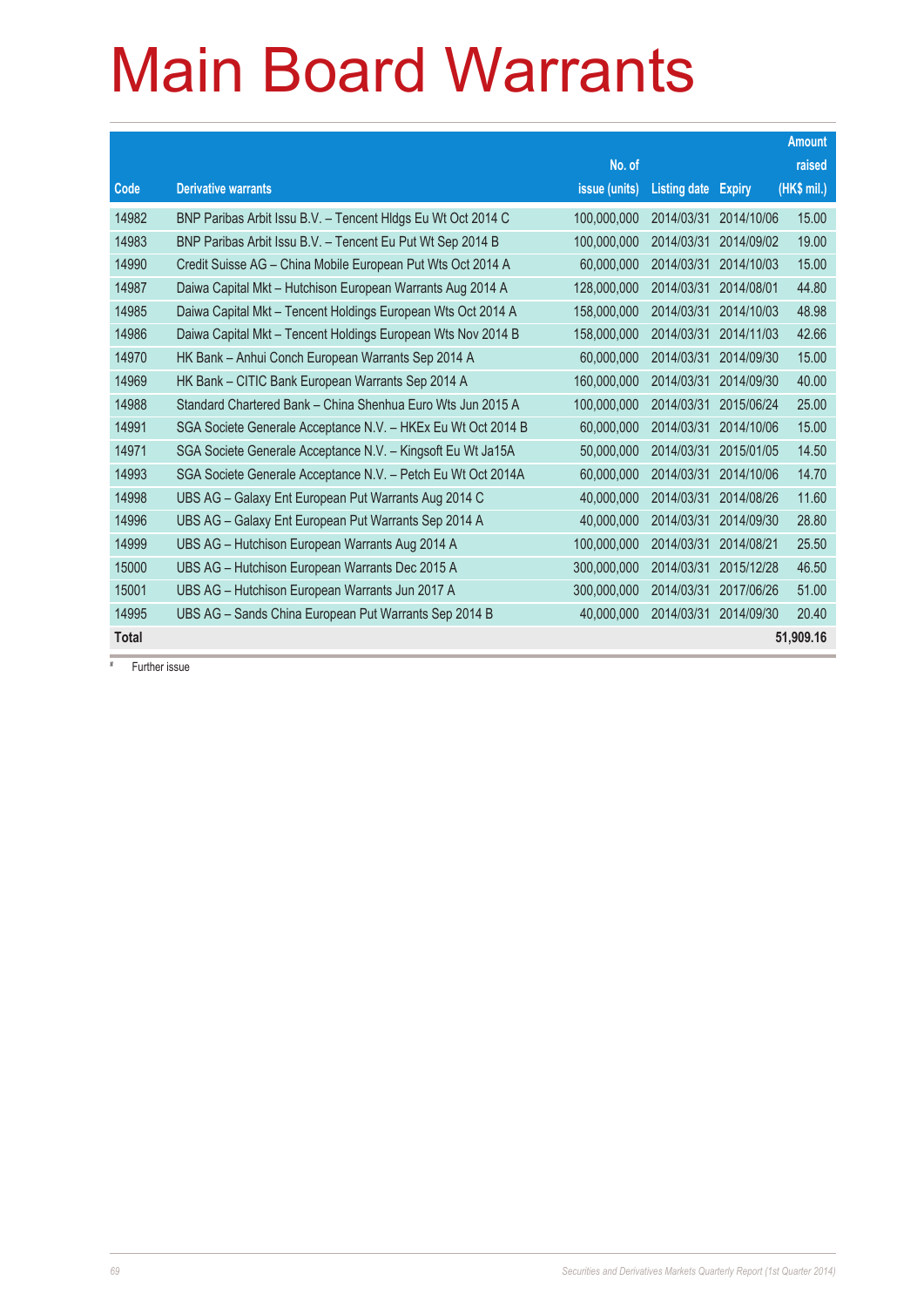# Main Board Debt Securities

#### **Debt Securities Trading Statistics**

|      |                |                                | <b>Turnover value</b>   |
|------|----------------|--------------------------------|-------------------------|
|      |                | Exchange fund notes (HK\$ mil) | Market total (HK\$ mil) |
| 2013 | Q1             | -                              | 585.65                  |
|      | Q2             | -                              | 1,818.61                |
|      | Q <sub>3</sub> | -                              | 1,171.98                |
|      | Q <sub>4</sub> | -                              | 886.67                  |
| 2014 | Q1             | -                              | 695.99                  |

#### **Debt Securities Nominal Value**

|      |    | No. of issues | Nominal value (HK\$ mil.) |
|------|----|---------------|---------------------------|
| 2013 | Q1 | 299           | 960,682.29                |
|      | Q2 | 355           | 1,185,676.77              |
|      | Q3 | 367           | 1,212,064.53              |
|      | Q4 | 403           | 1,378,794.08              |
| 2014 | Q1 | 456           | 1,541,903.06              |

#### **New Listing Statistics – Debt Securities**

|      |                | No. of newly listed debt securities | Amount raised (HK\$ mil.) |
|------|----------------|-------------------------------------|---------------------------|
| 2013 | Q1             | 37                                  | 113,959.19                |
|      | Q2             | 69                                  | 237,646.45                |
|      | Q <sub>3</sub> | 16                                  | 34,683.76                 |
|      | Q4             | 48                                  | 190,108.73                |
| 2014 | Q1             | 62                                  | 175,574.56                |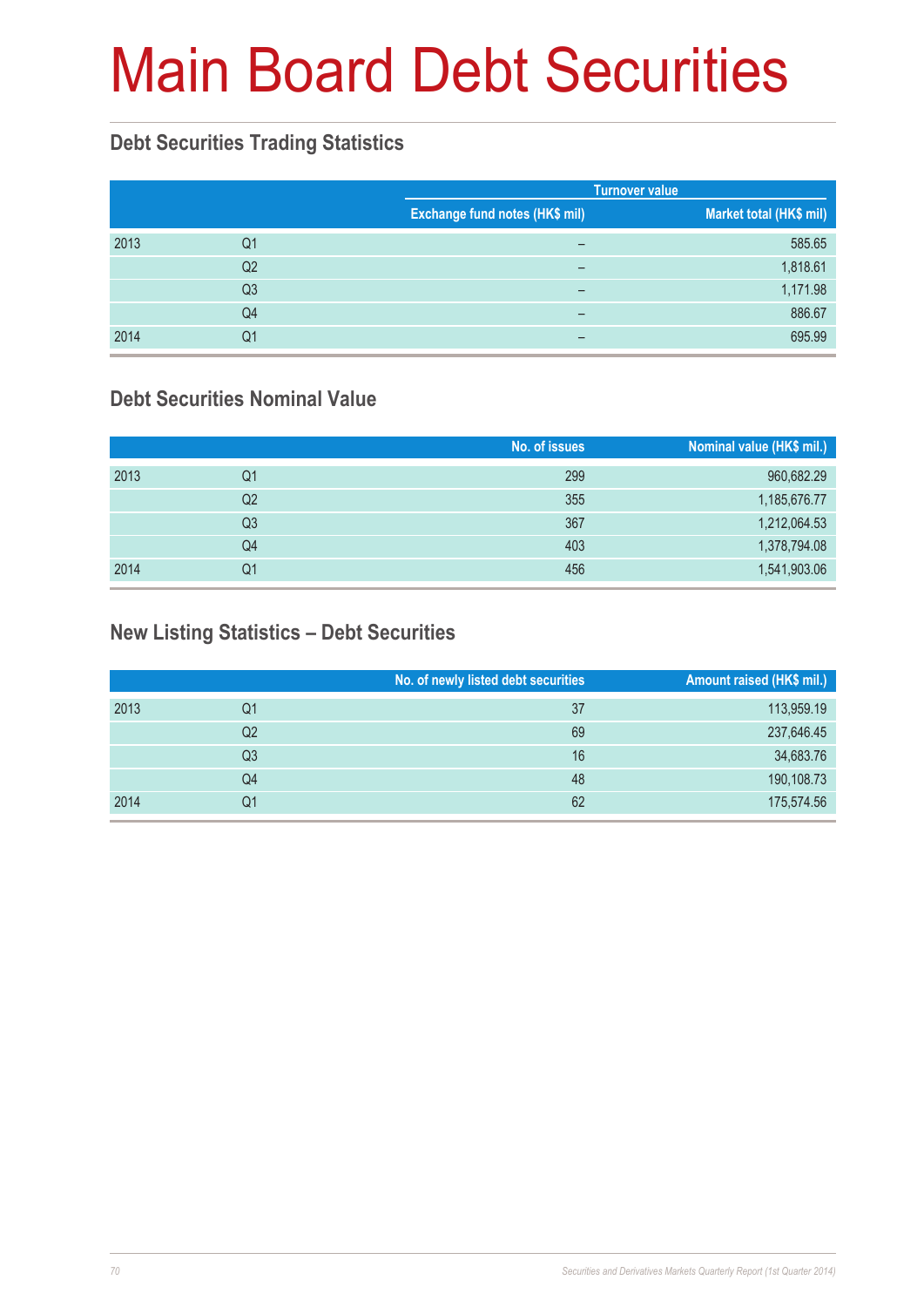## Main Board Debt Securities

#### **Newly Listed Debt Securities**

for 1st quarter 2014

|         |                                                                                                 |                  |               | <b>Amount raised</b> |                 |             |  |
|---------|-------------------------------------------------------------------------------------------------|------------------|---------------|----------------------|-----------------|-------------|--|
| Code    | <b>Debt securities</b>                                                                          | <b>Principal</b> |               | <b>Listing date</b>  | <b>Maturity</b> | (HK\$ mil.) |  |
| 06006   | KWG Property Holding Ltd. 8.975% Senior Notes 2019                                              | <b>USD</b>       | 600,000,000   | 2014/01/15           | 2019/01/14      | 4,680.00    |  |
| 06007   | Bank of Communications Co., Ltd. Hong Kong Branch 2.125% Notes 2017                             | <b>USD</b>       | 700,000,000   | 2014/01/16           | 2017/01/15      | 5,438.59    |  |
| 85939   | Kunzhi Ltd. 5.875% Guaranteed CNY Bonds 2017                                                    | <b>RMB</b>       | 1,200,000,000 | 2014/01/16           | 2017/01/15      | 1,540.20    |  |
| 05970 # | Wuzhou International Holdings Ltd. 13.75% Senior Notes 2018                                     | <b>USD</b>       | 100,000,000   | 2014/01/16           | 2018/09/26      | 780.00      |  |
| 85940   | China Electronics Corp Holdings Co. Ltd. 4.7% CNY Bonds 2017                                    | <b>RMB</b>       | 2,750,000,000 | 2014/01/17           | 2017/01/16      | 3,526.88    |  |
| 85942   | Bank of China Ltd. 3.45% CNY Notes 2017                                                         | <b>RMB</b>       | 2,500,000,000 | 2014/01/17           | 2017/01/16      | 3,206.25    |  |
| 85941   | Agricultural Development Bank of China 3.08% CNY Bonds 2016                                     | <b>RMB</b>       | 2,000,000,000 | 2014/01/17           | 2016/01/16      | 2,565.00    |  |
| 85943   | Agricultural Development Bank of China 3.28% CNY Bonds 2017                                     | <b>RMB</b>       | 1,000,000,000 | 2014/01/17           | 2017/01/16      | 1,282.50    |  |
| 04215 # | The Government of the HKSAR of the PRC 1.10% Bonds 2023                                         | <b>HKD</b>       | 1,000,000,000 | 2014/01/17           | 2023/01/17      | 866.80      |  |
| 06008   | Hong Kong Mortgage Corporation Ltd., The FR Notes 2015                                          | <b>GBP</b>       | 50,000,000    | 2014/01/20           | 2015/01/17      | 634.00      |  |
| 06011   | China Aoyuan Property Group Ltd. 11.25% Senior Notes 2019                                       | <b>USD</b>       | 300,000,000   | 2014/01/20           | 2019/01/17      | 2,322.54    |  |
| 85939#  | Kunzhi Ltd. 5.875% Guaranteed CNY Bonds 2017                                                    | <b>RMB</b>       | 800,000,000   | 2014/01/21           | 2017/01/15      | 1,037.50    |  |
| 85944   | Starway Assets Enterprises Inc. 4.1% Guaranteed CNY Bonds 2017                                  | <b>RMB</b>       | 2,500,000,000 | 2014/01/23           | 2017/01/22      | 3,205.00    |  |
| 06012   | China Overseas Grand Oceans Finance II (Cayman) Ltd.                                            | <b>USD</b>       | 400,000,000   | 2014/01/24           | 2019/01/23      | 3,089.96    |  |
|         | 5.125% Guaranteed Notes 2019                                                                    |                  |               |                      |                 |             |  |
| 06013   | Wharf Finance Ltd. 3.5% Guaranteed Notes 2019                                                   | <b>USD</b>       | 400,000,000   | 2014/01/24           | 2019/01/23      | 3,101.87    |  |
| 85945   | Greenland Hong Kong Holdings Ltd. 5.5% CNY Bonds 2018                                           | <b>RMB</b>       | 1,500,000,000 | 2014/01/24           | 2018/01/23      | 1,923.00    |  |
| 06009   | Bank of China Ltd. 2.125% Notes 2017                                                            | <b>USD</b>       | 750,000,000   | 2014/01/24           | 2017/01/23      | 5,841.05    |  |
| 06010   | Bank of China Ltd. 3.125% Notes 2019                                                            | <b>USD</b>       | 500,000,000   | 2014/01/24           | 2019/01/23      | 3,881.40    |  |
| 06014   | Yuzhou Properties Co. Ltd. 8.625% Senior Notes 2019                                             | <b>USD</b>       | 300,000,000   | 2014/01/27           | 2019/01/24      | 2,340.00    |  |
| 06016   | CIFI Holdings (Group) Co. Ltd. 8.875% Senior Notes 2019                                         | <b>USD</b>       | 200,000,000   | 2014/01/28           | 2019/01/27      | 1,552.90    |  |
| 06020   | China Shipping Overseas Finance 2013 Ltd. 4.25%<br>Credit Enhanced Bonds 2019                   | <b>USD</b>       | 500,000,000   | 2014/01/29           | 2019/01/28      | 3,882.30    |  |
| 06019   | Hong Kong Mortgage Corporation Ltd., The FR Notes 2015 B                                        | <b>EUR</b>       | 50,000,000    | 2014/01/29           | 2015/01/28      | 530.97      |  |
| 06015   | Moon Wise Global Ltd. Subordinated Perpetual Capital Securities                                 | <b>USD</b>       | 500,000,000   | 2014/01/29           | -               | 3,900.00    |  |
| 06018   | Towngas (Finance) Ltd. Perpetual Subordinated Guaranteed<br><b>Capital Securities</b>           | <b>USD</b>       | 300,000,000   | 2014/01/29           |                 | 2,340.00    |  |
| 06021   | Dah Sing Bank Ltd. Tier 2 Subordinated Notes 2024                                               | <b>USD</b>       | 225,000,000   | 2014/01/30           | 2024/01/29      | 1,740.80    |  |
| 85946   | Universal Number One Co., Ltd. 5.7% Guar. Secured CNY Bonds 2017                                | <b>RMB</b>       | 1,000,000,000 | 2014/01/30           | 2017/01/29      | 1,283.00    |  |
| 06023   | Wanda Properties International Co. Ltd. 7.25% Guar. Bonds 2024                                  | <b>USD</b>       | 600,000,000   | 2014/01/30           | 2024/01/29      | 4,634.89    |  |
| 06017   | China Overseas Finance Investment (Cayman) IV Ltd. Zero<br>Coupon Guar. Exchangeable Bonds 2021 | <b>USD</b>       | 750,000,000   | 2014/02/05           | 2021/02/04      | 5,850.00    |  |
| 06025   | MTR Corporation (C.I.) Ltd. 5.7% Notes 2029                                                     | <b>AUD</b>       | 50,000,000    | 2014/02/10           | 2029/02/07      | 343.87      |  |
| 06022   | Haitian International Holdings Ltd. 2% Conv. Bonds 2019                                         | <b>USD</b>       | 200,000,000   | 2014/02/14           | 2019/02/13      | 1,560.00    |  |
| 85947   | Central Plaza Development Ltd. 5.75% Guar. CNY Notes 2017                                       | <b>RMB</b>       | 2,000,000,000 | 2014/02/18           | 2017/02/17      | 2,556.60    |  |
| 85948   | Central Plaza Development Ltd. 6.875% Guar. CNY Notes 2019                                      | <b>RMB</b>       | 250,000,000   | 2014/02/18           | 2019/02/17      | 319.58      |  |
| 04047   | Hong Kong Monetary Authority 0.38% Exchange Fund Notes 2016                                     | <b>HKD</b>       | 1,200,000,000 | 2014/02/18           | 2016/02/17      | 1,200.12    |  |
| 06026   | Agile Property Holdings Ltd. 8.375% Senior Notes 2019                                           | <b>USD</b>       | 500,000,000   | 2014/02/19           | 2019/02/18      | 3,880.46    |  |
| 04219   | The Govt of the HKSAR of the PRC 1.47% Bonds 2019                                               | <b>HKD</b>       | 3,000,000,000 | 2014/02/21           | 2019/02/20      | 2,969.40    |  |
| 06024   | Biostime Int'l Holdings Ltd. Zero Coupon Conv. Bonds 2019                                       | <b>HKD</b>       | 2,500,000,000 | 2014/02/21           | 2019/02/20      | 2,500.00    |  |
| 06024 # | Biostime Int'l Holdings Ltd. Zero Coupon Conv. Bonds 2019                                       | <b>HKD</b>       | 600,000,000   | 2014/02/21           | 2019/02/20      | 600.00      |  |
| 06027   | SHK Ppt (Capital Market) Ltd. Instruments 2024                                                  | <b>USD</b>       | 400,000,000   | 2014/02/26           | 2024/02/25      | 3,094.20    |  |
| 06028   | Jingneng Investment Group Co., Ltd. 2.75% Credit<br>Enhanced Bonds 2017                         | <b>USD</b>       | 300,000,000   | 2014/02/27           | 2017/02/26      | 2,336.40    |  |
| 06029   | NWD (MTN) Ltd. 5.25% Guaranteed Notes 2021                                                      | <b>USD</b>       | 750,000,000   | 2014/02/27           | 2021/02/26      | 5,832.74    |  |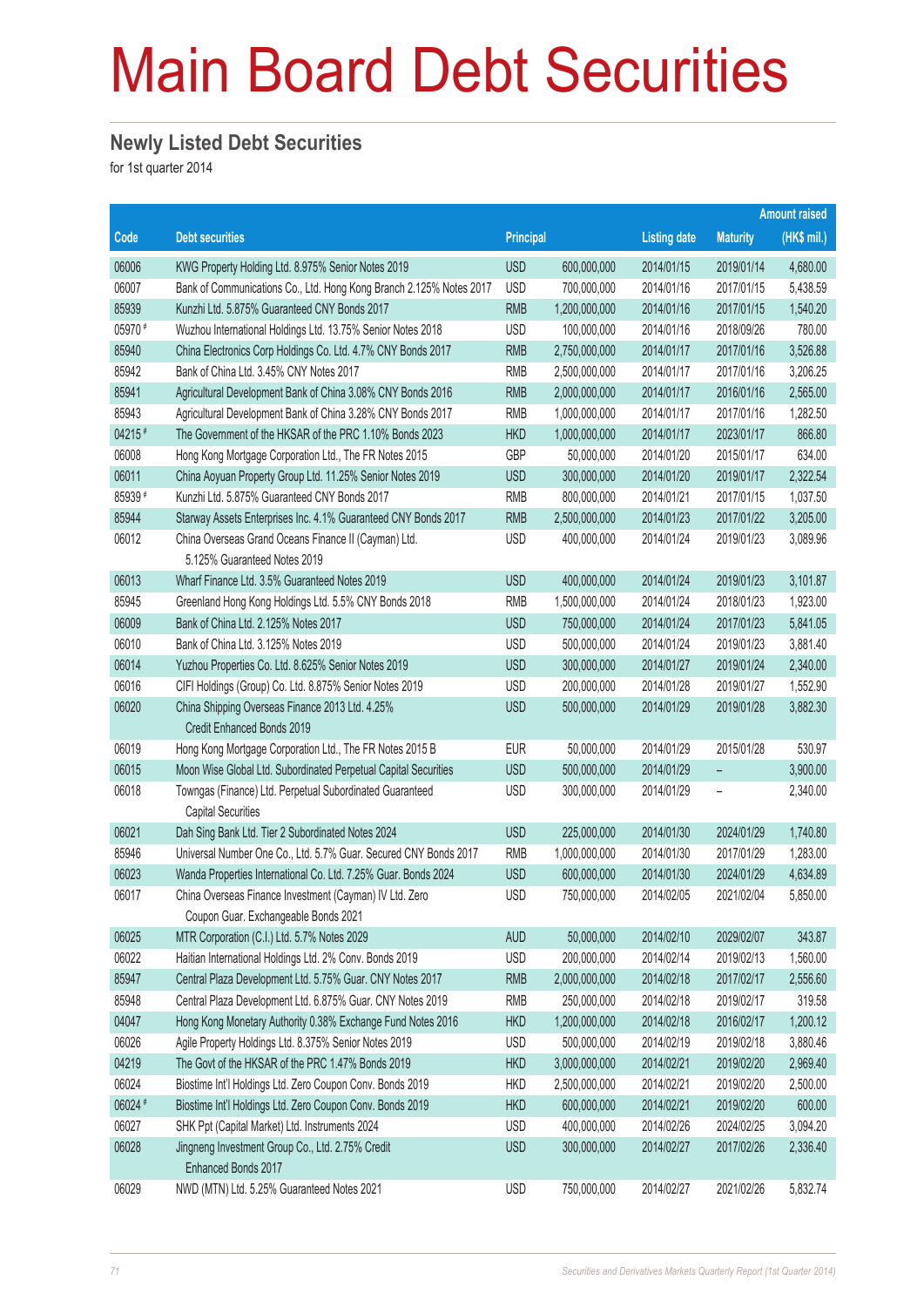# Main Board Debt Securities

|         |                                                                                    |            |               |                     |                 | <b>Amount raised</b> |
|---------|------------------------------------------------------------------------------------|------------|---------------|---------------------|-----------------|----------------------|
| Code    | <b>Debt securities</b>                                                             | Principal  |               | <b>Listing date</b> | <b>Maturity</b> | (HK\$ mil.)          |
| 05700   | China Resources Land Ltd. 4.375% Notes 2019                                        | <b>USD</b> | 400,000,000   | 2014/02/28          | 2019/02/27      | 3,112.92             |
| 05701   | China Resources Land Ltd, 6% Notes 2024                                            | <b>USD</b> | 700,000,000   | 2014/02/28          | 2024/02/27      | 5,460.00             |
| 85949   | China CITIC Bank Corporation Ltd. 4.125% CNY Bonds 2017                            | <b>RMB</b> | 1,500,000,000 | 2014/02/28          | 2017/02/27      | 1,900.50             |
| 85950   | Agile Property Holdings Ltd. 6.5% Senior CNY Notes 2017                            | <b>RMB</b> | 2,000,000,000 | 2014/03/03          | 2017/02/28      | 2,516.02             |
| 05702   | Chalieco Hong Kong Corporation Ltd. Senior Guaranteed<br>Perpetual Cap Sec         | <b>USD</b> | 300,000,000   | 2014/03/03          | ÷,              | 2,340.00             |
| 04048   | Hong Kong Monetary Authority 2.48% Exchange Fund Notes 2029                        | <b>HKD</b> | 600,000,000   | 2014/03/03          | 2029/02/28      | 602.76               |
| 05703   | The Hong Kong Mortgage Corporation Ltd. FR Notes 2016                              | <b>AUD</b> | 34,000,000    | 2014/03/04          | 2016/03/03      | 234.92               |
| 05704   | The Hong Kong Mortgage Corporation Ltd. FR Notes 2017                              | <b>AUD</b> | 34,000,000    | 2014/03/04          | 2017/03/03      | 234.92               |
| 05706   | Horsepower Finance Ltd. 2.1% Guaranteed Notes 2017                                 | <b>USD</b> | 650,000,000   | 2014/03/04          | 2017/03/03      | 5,036.39             |
| 05705   | Far East Horizon Ltd. 4.625% Notes 2017                                            | <b>USD</b> | 400,000,000   | 2014/03/07          | 2017/03/06      | 3,117.85             |
| 05709   | The Hong Kong Mortgage Corporation Ltd. FR Notes 2015                              | <b>GBP</b> | 75,000,000    | 2014/03/11          | 2015/03/10      | 974.06               |
| 04217#  | The Government of the HKSAR of the PRC 0.34% Bonds 2016                            | <b>HKD</b> | 3,500,000,000 | 2014/03/11          | 2016/05/09      | 3,474.80             |
| 05707   | AIA Group Ltd. 2.25% Notes 2019                                                    | <b>USD</b> | 500,000,000   | 2014/03/12          | 2019/03/11      | 3,885.73             |
| 05708   | AIA Group Ltd. 4.875% Notes 2044                                                   | <b>USD</b> | 500,000,000   | 2014/03/12          | 2044/03/11      | 3,839.55             |
| 05710   | The Hong Kong Mortgage Corporation Ltd. FR Notes 2015B                             | <b>GBP</b> | 50,000,000    | 2014/03/12          | 2015/03/11      | 645.75               |
| 05711   | The Hong Kong Mortgage Corporation Ltd. FR Notes 2015C                             | <b>GBP</b> | 50,000,000    | 2014/03/12          | 2015/03/11      | 645.75               |
| 85952   | China Construction Bank (Asia) Corporation Ltd. 3.25% CNY Notes 2016               | <b>RMB</b> | 4,000,000,000 | 2014/03/14          | 2016/03/13      | 5,054.00             |
| 85953   | Eastern Air Overseas (Hong Kong) Corporation Ltd.<br>4.8% Guar.CNY Bonds 2017      | <b>RMB</b> | 2,500,000,000 | 2014/03/14          | 2017/03/13      | 3,158.75             |
| 05700 # | China Resources Land Ltd. 4.375% Notes 2019                                        | <b>USD</b> | 50,000,000    | 2014/03/19          | 2019/02/27      | 391.95               |
| 05713   | Franshion Brilliant Ltd. 5.75% Guaranteed Senior Notes 2019                        | <b>USD</b> | 500,000,000   | 2014/03/20          | 2019/03/19      | 3,900.00             |
| 85955   | Industrial and Commercial Bank of China Ltd., Sydney Branch<br>4.2% CNY Notes 2024 | <b>RMB</b> | 550,000,000   | 2014/03/20          | 2024/02/27      | 689.87               |
| 85954   | Bank of Communications Co., Ltd. 3.3% CNY Notes 2016                               | <b>RMB</b> | 1,500,000,000 | 2014/03/21          | 2016/03/20      | 1,880.25             |
| 85951   | China Development Bank Corporation 3.35% CNY Notes 2017                            | <b>RMB</b> | 1,000,000,000 | 2014/03/21          | 2017/03/20      | 1,253.50             |
| 05714   | Eastern Creation Investment Holdings Ltd. 3.625% Guar. Notes 2019                  | <b>USD</b> | 300,000,000   | 2014/03/21          | 2019/03/20      | 2,331.53             |
| 05983 # | Wynn Macau, Ltd. 5.25% Senior Notes 2021                                           | <b>USD</b> | 750,000,000   | 2014/03/21          | 2021/10/15      | 5,893.88             |
| 05712   | Times Property Holdings Ltd. 12.625% Senior Notes                                  | <b>USD</b> | 225,000,000   | 2014/03/24          | 2019/03/21      | 1,742.33             |
| 04049   | Hong Kong Monetary Authority 1.35% Exchange Fund Notes 2019                        | <b>HKD</b> | 1,000,000,000 | 2014/03/25          | 2019/03/25      | 995.70               |
| 04025 # | Hong Kong Monetary Authority 0.55% Exchange Fund Notes 2017                        | <b>HKD</b> | 1,200,000,000 | 2014/03/25          | 2017/03/20      | 1,190.16             |
| 05715   | IFC Development (Corporate Treasury) Ltd. 3.4% Guar. Notes 2020                    | <b>HKD</b> | 2,500,000,000 | 2014/03/27          | 2020/03/26      | 2,500.00             |
| 05716   | ASM Pacific Technology Ltd. 2.00% Convertible Bonds 2019                           | <b>HKD</b> | 2,400,000,000 | 2014/03/31          | 2019/03/28      | 2,400.00             |
| Total   |                                                                                    |            |               |                     |                 | 175,574.56           |

# Further issue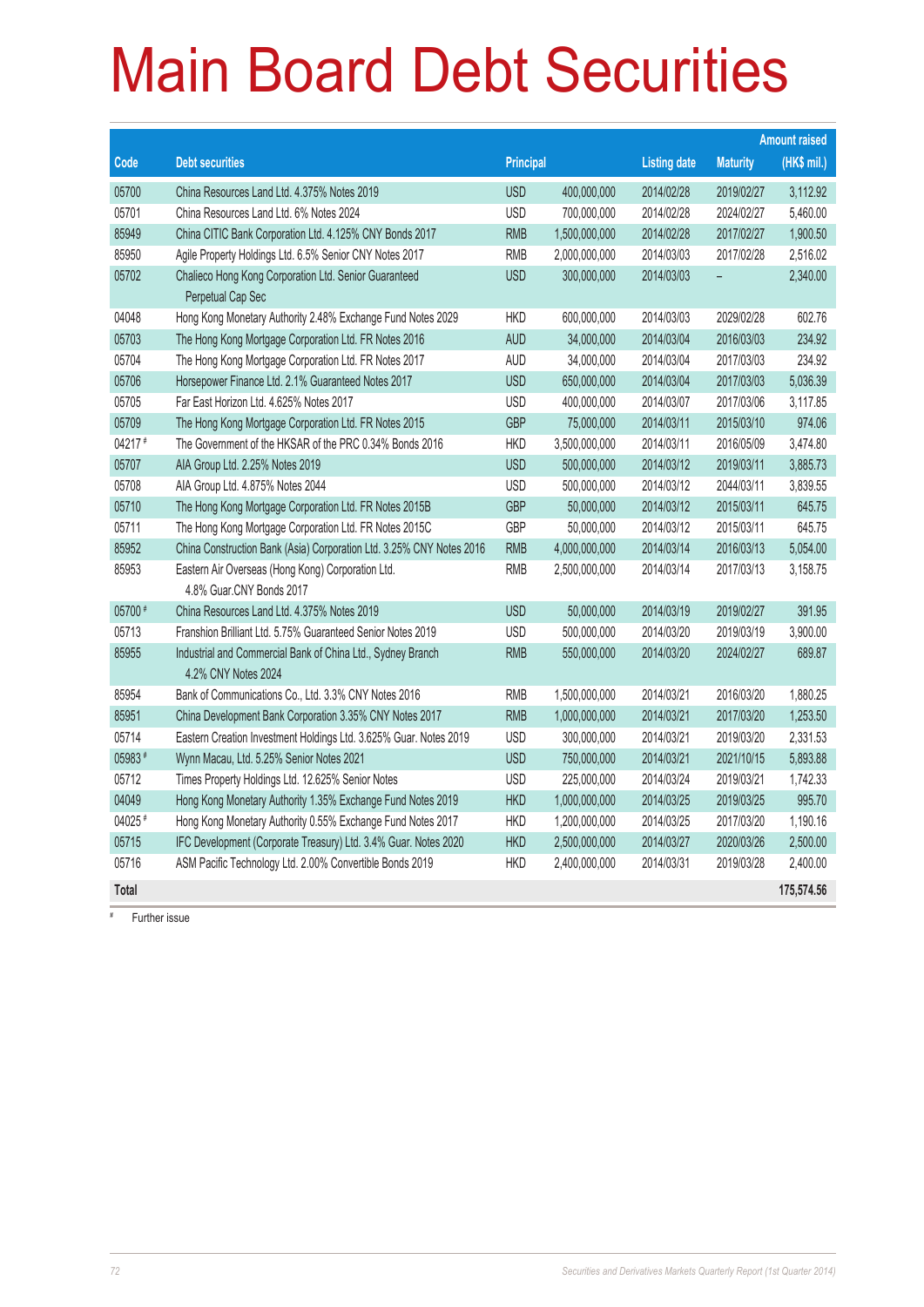# Main Board Unit Trusts and Mutual Funds

#### **Unit Trusts and Mutual Funds Trading Statistics**

|      |                | <b>Exchange</b><br><b>Traded</b><br>Fund (ETF)<br>(HK\$ mil.) | <b>Real Estate</b><br><b>Investment</b><br><b>Trusts (REITs)</b><br>(HK\$ mil.) | <b>Others</b><br>(HK\$ mil.) | <b>Total</b><br>(HK\$ mil.) | $%$ of<br>market total |
|------|----------------|---------------------------------------------------------------|---------------------------------------------------------------------------------|------------------------------|-----------------------------|------------------------|
| 2013 | Q <sub>1</sub> | 309,073.10                                                    | 22,090.25                                                                       | 84.66                        | 331,248.01                  | 7.57                   |
|      | Q <sub>2</sub> | 232,045.35                                                    | 27,829.00                                                                       | 41.10                        | 259,915.45                  | 6.98                   |
|      | Q <sub>3</sub> | 187,460.35                                                    | 19,308.78                                                                       | 32.94                        | 206,802.07                  | 5.98                   |
|      | Q4             | 174,554.43                                                    | 13,129.54                                                                       | 37.59                        | 187,721.56                  | 5.17                   |
| 2014 | Q1             | 166,595.89                                                    | 12,531.06                                                                       | 52.35                        | 179,179.30                  | 4.37                   |

Note: Turnover value traded in non-HKD currency securities have been included.

#### **Unit Trusts and Mutual Funds Market Value**

|      |                | No. of<br><b>issues</b> | <b>Exchange</b><br><b>Traded</b><br><b>Funds (ETF)</b><br>(HK\$ mil.) | No. of<br><b>issues</b> | <b>Real Estate</b><br><b>Investment</b><br><b>Trusts</b><br>(REITs)<br>(HK\$ mil.) | No. of<br><b>issues</b> | <b>Others</b><br>(HK\$ mil.) | No. of<br>issues | <b>Total</b><br>(HK\$ mil.) |
|------|----------------|-------------------------|-----------------------------------------------------------------------|-------------------------|------------------------------------------------------------------------------------|-------------------------|------------------------------|------------------|-----------------------------|
| 2013 | Q <sub>1</sub> | 100                     | 808,762.75                                                            | 9                       | 188,509.03                                                                         | 2                       | 1.445.61                     | 111              | 998,717.39                  |
|      | Q <sub>2</sub> | 110                     | 577,695.30                                                            | 9                       | 174,766.41                                                                         | $\overline{2}$          | 1,290.35                     | 121              | 753,752.05                  |
|      | Q <sub>3</sub> | 113                     | 592,893.27                                                            | 10                      | 175,966.45                                                                         | $\overline{2}$          | 1,319.72                     | 125              | 770,179.44                  |
|      | Q <sub>4</sub> | 116                     | 538,892.05                                                            | 11                      | 177,310.63                                                                         | $\overline{2}$          | 1,376.37                     | 129              | 717,579.05                  |
| 2014 | Q <sub>1</sub> | 119                     | 539,592.84                                                            | 11                      | 175,108.28                                                                         | 1                       | 1,246.28                     | 131              | 715,947.41                  |

#### **New Listing Unit Trust and Mutual Funds Statistics**

|      |                | No. of newly listed<br>unit trust and mutual funds | <b>Funds raised</b><br>(HK\$ mil.) |
|------|----------------|----------------------------------------------------|------------------------------------|
| 2013 | Q1             |                                                    |                                    |
|      | Q <sub>2</sub> | 10                                                 |                                    |
|      | Q <sub>3</sub> | 4                                                  | 1,650.50                           |
|      | Q4             | 4                                                  | 1,674.50                           |
| 2014 | Q1             | o                                                  |                                    |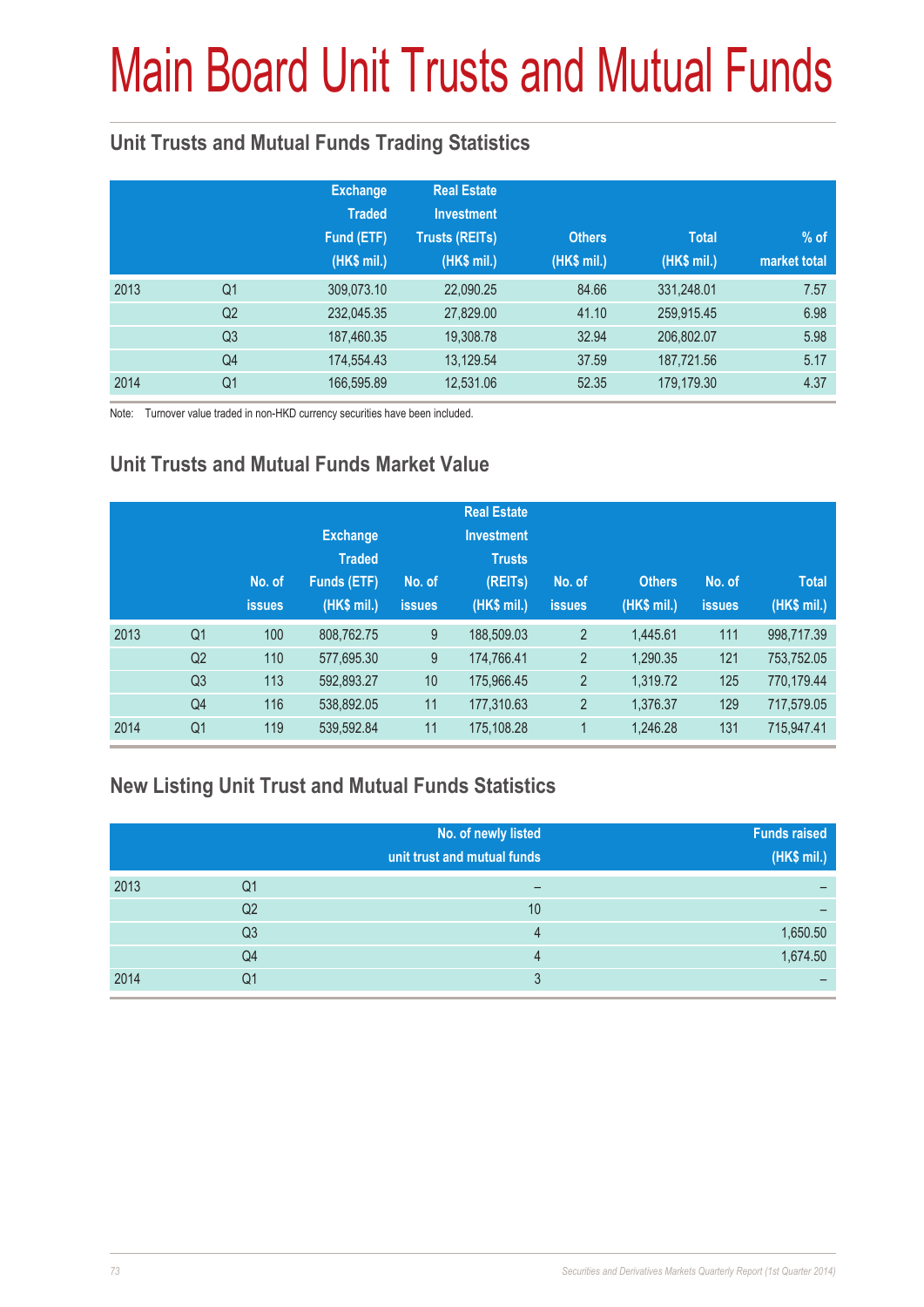# Main Board Unit Trusts and Mutual Funds

#### **Newly Listed Unit Trust and Mutual Funds**

for 1st quarter 2014

|        |                                    |                               |                           |                   | <b>Amount raised</b> | <b>Subscription</b> |                     |
|--------|------------------------------------|-------------------------------|---------------------------|-------------------|----------------------|---------------------|---------------------|
| Code   | <b>Unit trust and Mutual funds</b> | <b>Fund manager</b>           | <b>Issue price (HK\$)</b> | No. of unit offer | (HK\$ mil)           | rate (times)        | <b>Listing date</b> |
| 83199/ | CSOP China 5-Year                  | CSOP Asset Management Limited | n.a.                      | n.a.              | n.a.                 | n.a.                | 2014/02/19          |
| 03199  | <b>Treasury Bond ETF</b>           |                               |                           |                   |                      |                     |                     |
| 82811/ | Haitong CSI300 Index ETF           | Hai Tong Asset Management     | n.a.                      | n.a.              | n.a.                 | n.a.                | 2014/03/07          |
| 02811  |                                    | (HK) Limited                  |                           |                   |                      |                     |                     |
| 82808/ | E Fund Citi Chinese Government     | E Fund Management (Hong Kong) | n.a.                      | n.a.              | n.a.                 | n.a.                | 2014/03/14          |
| 02808  | Bond 5-10 Years Index ETF          | Co., Limited                  |                           |                   |                      |                     |                     |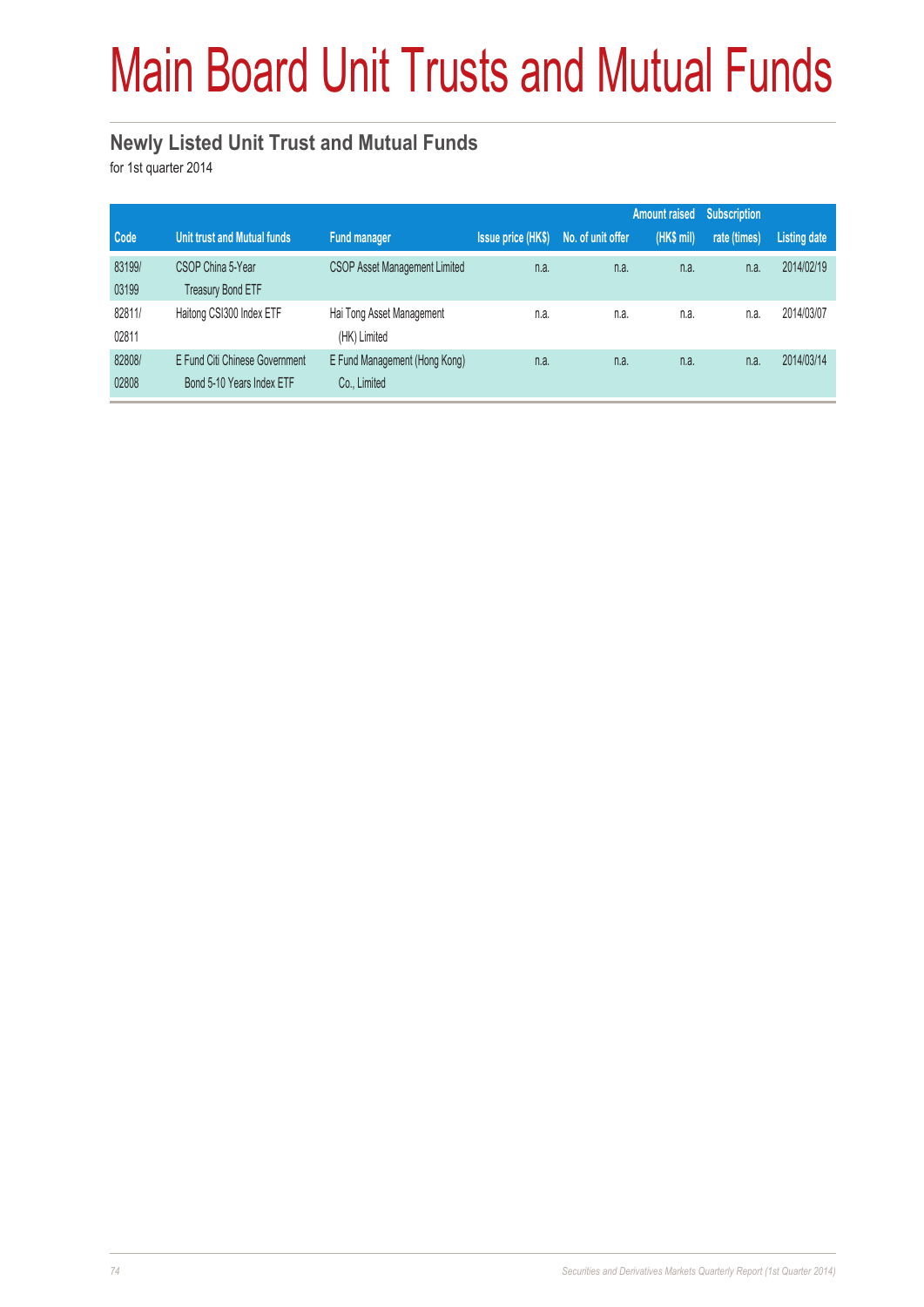#### **Callable Bull/Bear Contracts Trading Statistics**

|      |                | <b>Number</b> | <b>Market value</b><br>(HK\$ mil.) | <b>Turnover value</b><br>(HK\$ mil.) |
|------|----------------|---------------|------------------------------------|--------------------------------------|
| 2013 | Q <sub>1</sub> | 1,276         | 45,190.12                          | 355,912.23                           |
|      | Q <sub>2</sub> | 1,222         | 52,676.48                          | 326,008.67                           |
|      | Q <sub>3</sub> | 1,596         | 68,940.37                          | 330,779.62                           |
|      | Q4             | 1,620         | 68,388.12                          | 256,527.75                           |
| 2014 | Q1             | 1,799         | 59,586.41                          | 310,519.71                           |

#### **New Listings Callable Bull/Bear Contracts Statistics**

|      |    | No. of newly listed CBBC | Amount raised (HK\$ mil.) |
|------|----|--------------------------|---------------------------|
| 2013 | Q1 | 1,922                    | 100,336.26                |
|      | Q2 | 2,415                    | 132,125.62                |
|      | Q3 | 2,455                    | 137,493.48                |
|      | Q4 | 2,156                    | 112,648.01                |
| 2014 | Q1 | 3,115                    | 146,272.13                |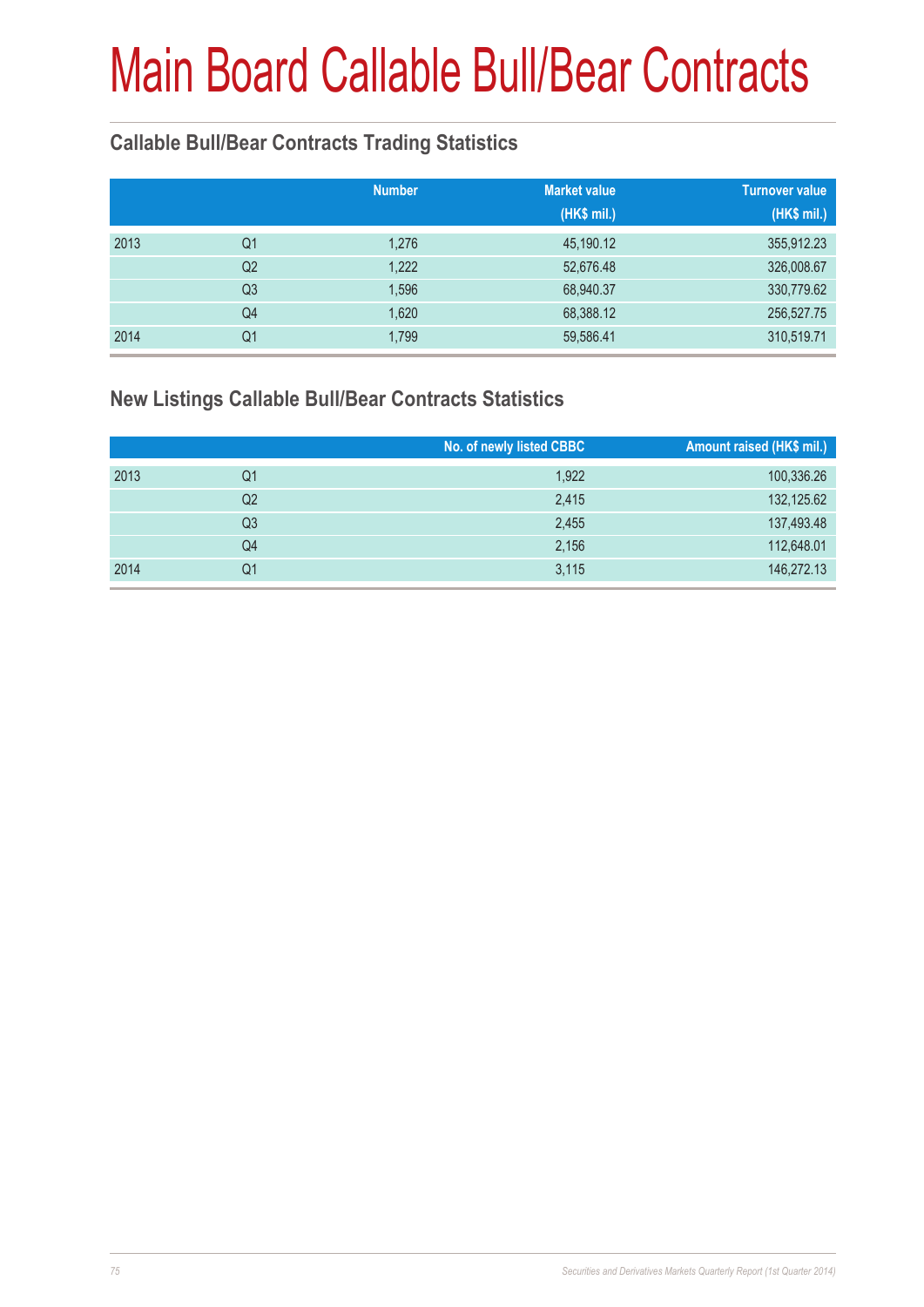#### **Newly Listed Callable Bull/Bear Contracts**

for 1st quarter 2014

|       |                                                               | No. of        |                     |               | <b>Amount raised</b> |
|-------|---------------------------------------------------------------|---------------|---------------------|---------------|----------------------|
| Code  | <b>Callable Bull/Bear Contracts</b>                           | issue (units) | <b>Listing date</b> | <b>Expiry</b> | (HK\$ mil.)          |
| 65168 | Credit Suisse AG - HSI R Bull CBBC Nov 2014 J                 | 300,000,000   | 2014/01/02          | 2014/11/27    | 75.00                |
| 65176 | Credit Suisse AG - HSI R Bull CBBC Nov 2014 K                 | 300,000,000   | 2014/01/02          | 2014/11/27    | 75.00                |
| 65236 | Credit Suisse AG - HSI R Bull CBBC Nov 2014 L                 | 300,000,000   | 2014/01/02          | 2014/11/27    | 75.00                |
| 65237 | Credit Suisse AG - HSI R Bull CBBC Nov 2014 M                 | 300,000,000   | 2014/01/02          | 2014/11/27    | 75.00                |
| 65238 | Credit Suisse AG - HSI R Bull CBBC Nov 2014 N                 | 300,000,000   | 2014/01/02          | 2014/11/27    | 75.00                |
| 65184 | Credit Suisse AG - HSI R Bear CBBC May 2014 M                 | 300,000,000   | 2014/01/02          | 2014/05/29    | 75.00                |
| 65188 | Credit Suisse AG - HSI R Bear CBBC May 2014 N                 | 300,000,000   | 2014/01/02          | 2014/05/29    | 75.00                |
| 65189 | Credit Suisse AG - HSI R Bear CBBC May 2014 O                 | 300,000,000   | 2014/01/02          | 2014/05/29    | 75.00                |
| 65180 | Credit Suisse AG - HSI R Bear CBBC Aug 2014 C                 | 300,000,000   | 2014/01/02          | 2014/08/28    | 75.00                |
| 65181 | Credit Suisse AG - HSI R Bear CBBC Aug 2014 D                 | 300,000,000   | 2014/01/02          | 2014/08/28    | 75.00                |
| 65254 | Citigroup Global Mkt H Inc. - China Mobile R Bear CBBC Jul14A | 80,000,000    | 2014/01/02          | 2014/07/02    | 20.00                |
| 65258 | Citigroup Global Mkt H Inc. - China Mobile R Bear CBBC Jul14B | 80,000,000    | 2014/01/02          | 2014/07/02    | 20.00                |
| 65100 | Citigroup Global Mkt H Inc. - CSOP A50 ETF R Bull CBBC Jul14A | 100,000,000   | 2014/01/02          | 2014/07/10    | 25.00                |
| 65087 | Citigroup Global Mkt H Inc. - CSOP A50 ETF R Bull CBBC Aug14A | 100,000,000   | 2014/01/02          | 2014/08/08    | 25.00                |
| 65103 | Citigroup Global Mkt H Inc. - CSOP A50 ETF R Bear CBBC Jul14A | 100,000,000   | 2014/01/02          | 2014/07/10    | 25.00                |
| 65105 | Citigroup Global Mkt H Inc. - CSOP A50 ETF R Bear CBBC Aug14A | 100,000,000   | 2014/01/02          | 2014/08/08    | 25.00                |
| 65080 | Citigroup Global Mkt H Inc. - A50 China R Bull CBBC Aug 14 A  | 100,000,000   | 2014/01/02          | 2014/08/08    | 25.00                |
| 65074 | Citigroup Global Mkt H Inc. - A50 China R Bear CBBC Jul 14 A  | 100,000,000   | 2014/01/02          | 2014/07/10    | 25.00                |
| 65084 | Citigroup Global Mkt H Inc. - A50 China R Bear CBBC Jul 14 B  | 100,000,000   | 2014/01/02          | 2014/07/10    | 25.00                |
| 65081 | Citigroup Global Mkt H Inc. - A50 China R Bear CBBC Aug 14 A  | 100,000,000   | 2014/01/02          | 2014/08/08    | 25.00                |
| 65241 | Citigroup Global Mkt H Inc. - HKEx R Bull CBBC Jun 2014 B     | 50,000,000    | 2014/01/02          | 2014/06/16    | 12.50                |
| 65242 | Citigroup Global Mkt H Inc. - HKEx R Bear CBBC Jun 2014 C     | 50,000,000    | 2014/01/02          | 2014/06/16    | 12.50                |
| 65250 | Citigroup Global Mkt H Inc. - Ping An R Bull CBBC Jul 2014 A  | 80,000,000    | 2014/01/02          | 2014/07/02    | 20.00                |
| 65252 | Citigroup Global Mkt H Inc. - Ping An R Bull CBBC Jul 2014 B  | 80,000,000    | 2014/01/02          | 2014/07/02    | 20.00                |
| 65243 | Citigroup Global Mkt H Inc. - Sands China R Bull CBBC Aug14A  | 60,000,000    | 2014/01/02          | 2014/08/18    | 15.00                |
| 65244 | Citigroup Global Mkt H Inc. - Sands China R Bear CBBC Aug14A  | 60,000,000    | 2014/01/02          | 2014/08/18    | 15.00                |
| 65247 | Citigroup Global Mkt H Inc. - Sands China R Bear CBBC Aug14B  | 60,000,000    | 2014/01/02          | 2014/08/18    | 15.00                |
| 65111 | Goldman Sachs SP (Asia) - HSI R Bull CBBC Apr 2014 A          | 150,000,000   | 2014/01/02          | 2014/04/29    | 37.65                |
| 65239 | Goldman Sachs SP (Asia) - HSI R Bull CBBC Apr 2014 B          | 150,000,000   | 2014/01/02          | 2014/04/29    | 37.50                |
| 65240 | Goldman Sachs SP (Asia) - HSI R Bull CBBC Apr 2014 C          | 150,000,000   | 2014/01/02          | 2014/04/29    | 37.95                |
| 65106 | Goldman Sachs SP (Asia) - HSI R Bear CBBC Apr 2014 A          | 150,000,000   | 2014/01/02          | 2014/04/29    | 37.50                |
| 65122 | Goldman Sachs SP (Asia) - HSI R Bear CBBC Apr 2014 B          | 150,000,000   | 2014/01/02          | 2014/04/29    | 37.65                |
| 65145 | HK Bank - China Life R Bear CBBC Nov 2014 B                   | 50,000,000    | 2014/01/02          | 2014/11/10    | 12.50                |
| 65149 | HK Bank - A50 R Bull CBBC Nov 2014 C                          | 200,000,000   | 2014/01/02          | 2014/11/13    | 50.00                |
| 65159 | HK Bank - A50 R Bull CBBC Jan 2015 A                          | 200,000,000   | 2014/01/02          | 2015/01/26    | 50.00                |
| 65158 | HK Bank - A50 R Bear CBBC Nov 2014 A                          | 50,000,000    | 2014/01/02          | 2014/11/10    | 12.50                |
| 65124 | HK Bank - Galaxy Ent R Bear CBBC Oct 2014 C                   | 40,000,000    | 2014/01/02          | 2014/10/27    | 10.00                |
| 65160 | HK Bank - HSI R Bull CBBC Jul 2014 N                          | 100,000,000   | 2014/01/02          | 2014/07/30    | 25.00                |
| 65161 | HK Bank - HSI R Bear CBBC Jul 2014 L                          | 100,000,000   | 2014/01/02          | 2014/07/30    | 25.00                |
| 65126 | HK Bank - Ping An R Bear CBBC Nov 2014 A                      | 40,000,000    | 2014/01/02          | 2014/11/10    | 10.00                |
| 65152 | HK Bank - Sands China R Bear CBBC Nov 2014 B                  | 50,000,000    | 2014/01/02          | 2014/11/17    | 12.50                |
| 65206 | J P Morgan SP BV - HSI R Bull CBBC Oct 2014 O                 | 300,000,000   | 2014/01/02          | 2014/10/30    | 75.00                |
| 65207 | J P Morgan SP BV - HSI R Bull CBBC Nov 2014 Q                 | 300,000,000   | 2014/01/02          | 2014/11/27    | 75.00                |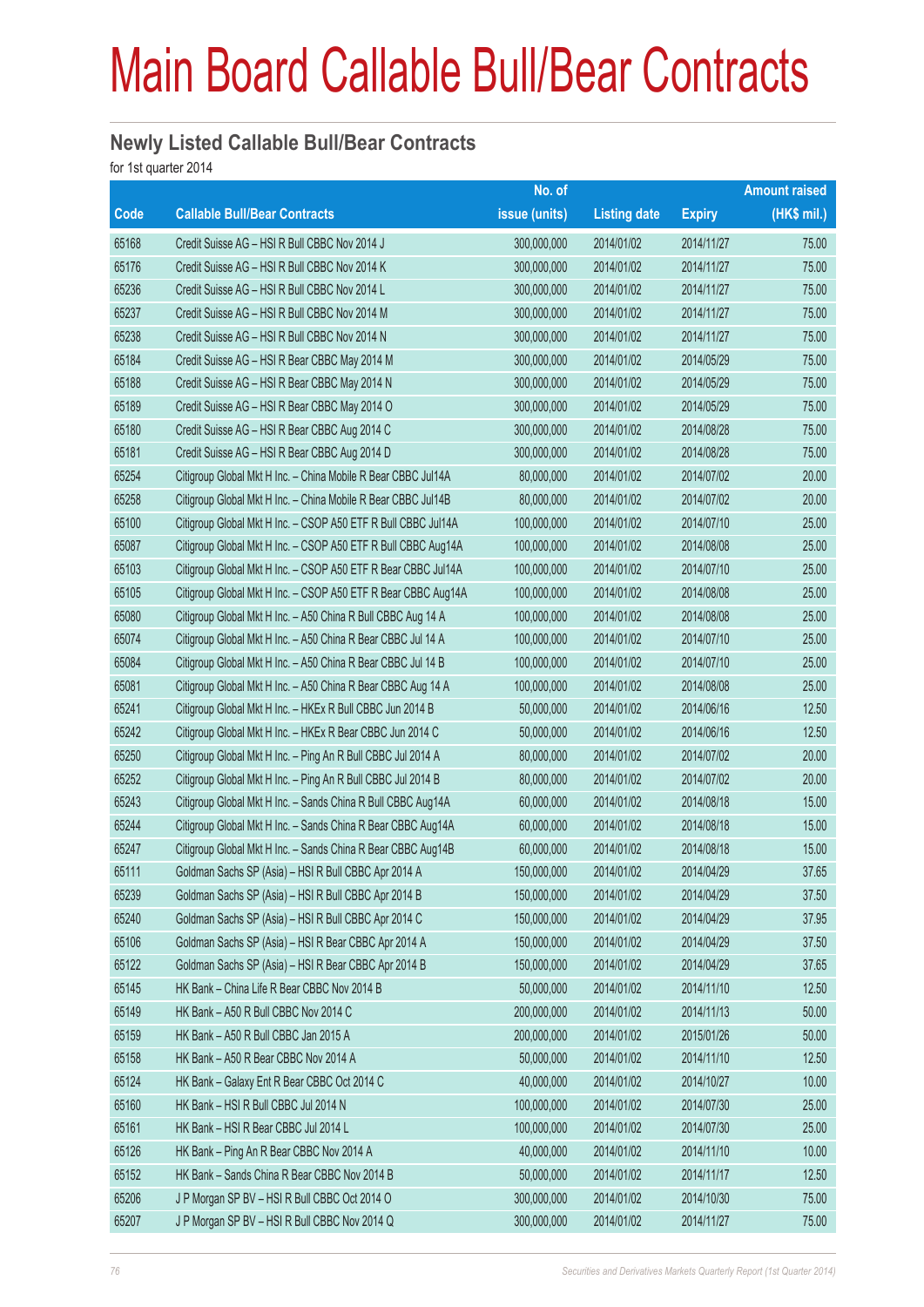|         |                                                                | No. of        |                     |               | <b>Amount raised</b> |
|---------|----------------------------------------------------------------|---------------|---------------------|---------------|----------------------|
| Code    | <b>Callable Bull/Bear Contracts</b>                            | issue (units) | <b>Listing date</b> | <b>Expiry</b> | (HK\$ mil.)          |
| 65208   | Standard Chartered Bank - HSI R Bull CBBC Nov 2014 F           | 100,000,000   | 2014/01/02          | 2014/11/27    | 25.00                |
| 65209   | SGA Societe Generale Acceptance N.V. - HSI R Bull CBBC Jun14C  | 200,000,000   | 2014/01/02          | 2014/06/27    | 50.00                |
| 65190   | SGA Societe Generale Acceptance N.V. - HSI R Bear CBBC Apr14L  | 200,000,000   | 2014/01/02          | 2014/04/29    | 50.00                |
| 65200   | SGA Societe Generale Acceptance N.V. - HSI R Bear CBBC Apr14M  | 200,000,000   | 2014/01/02          | 2014/04/29    | 50.00                |
| 65203   | SGA Societe Generale Acceptance N.V. - HSI R Bear CBBC Apr14N  | 200,000,000   | 2014/01/02          | 2014/04/29    | 50.00                |
| 65216   | UBS AG - China Mobile R Bull CBBC Oct 2014 D                   | 100,000,000   | 2014/01/02          | 2014/10/20    | 25.00                |
| 65225   | UBS AG - CSOP A50 ETF R Bull CBBC Jul 2014 B                   | 100,000,000   | 2014/01/02          | 2014/07/07    | 25.00                |
| 65217   | UBS AG - A50 China R Bull CBBC Dec 2014 A                      | 100,000,000   | 2014/01/02          | 2014/12/29    | 25.00                |
| 65220   | UBS AG - A50 China R Bull CBBC Dec 2014 B                      | 100,000,000   | 2014/01/02          | 2014/12/22    | 25.00                |
| 65233   | UBS AG - HSI R Bull CBBC Sep 2014 W                            | 300,000,000   | 2014/01/02          | 2014/09/29    | 75.00                |
| 65226   | UBS AG - HSI R Bull CBBC Dec 2014 H                            | 300,000,000   | 2014/01/02          | 2014/12/30    | 75.00                |
| 65204   | UBS AG - HSI R Bear CBBC May 2014 I                            | 300,000,000   | 2014/01/02          | 2014/05/29    | 75.00                |
| 65205   | UBS AG - HSI R Bear CBBC May 2014 J                            | 350,000,000   | 2014/01/02          | 2014/05/29    | 87.50                |
| 65293   | BNP Paribas Arbit Issu B.V. - HSI R Bull CBBC Sep 2014 Q       | 300,000,000   | 2014/01/03          | 2014/09/29    | 75.00                |
| 65294   | BNP Paribas Arbit Issu B.V. - HSI R Bull CBBC Sep 2014 R       | 300,000,000   | 2014/01/03          | 2014/09/29    | 75.00                |
| 65287   | BNP Paribas Arbit Issu B.V. - HSI R Bear CBBC Jun 2014 P       | 300,000,000   | 2014/01/03          | 2014/06/27    | 75.00                |
| 65291   | Credit Suisse AG - HSI R Bull CBBC Sep 2014 P                  | 300,000,000   | 2014/01/03          | 2014/09/29    | 75.00                |
| 65288   | Credit Suisse AG - HSI R Bull CBBC Sep 2014 R                  | 300,000,000   | 2014/01/03          | 2014/09/29    | 75.00                |
| 65289   | Credit Suisse AG - HSI R Bull CBBC Sep 2014 S                  | 300,000,000   | 2014/01/03          | 2014/09/29    | 75.00                |
| 65280   | Credit Suisse AG - HSI R Bear CBBC Jun 2014 D                  | 300,000,000   | 2014/01/03          | 2014/06/27    | 75.00                |
| 65281   | Credit Suisse AG - HSI R Bear CBBC Jun 2014 E                  | 300,000,000   | 2014/01/03          | 2014/06/27    | 75.00                |
| 65282   | Credit Suisse AG - HSI R Bear CBBC Jun 2014 F                  | 300,000,000   | 2014/01/03          | 2014/06/27    | 75.00                |
| 65297   | J P Morgan SP BV - HSI R Bull CBBC Sep 2014 J                  | 300,000,000   | 2014/01/03          | 2014/09/29    | 75.00                |
| 65298   | J P Morgan SP BV - HSI R Bull CBBC Oct 2014 Y                  | 300,000,000   | 2014/01/03          | 2014/10/30    | 75.00                |
| 65274   | J P Morgan SP BV - HSI R Bear CBBC Apr 2014 V                  | 300,000,000   | 2014/01/03          | 2014/04/29    | 75.00                |
| 65276   | J P Morgan SP BV - HSI R Bear CBBC Apr 2014 W                  | 300,000,000   | 2014/01/03          | 2014/04/29    | 75.00                |
| 65296   | J P Morgan SP BV - HSI R Bear CBBC Apr 2014 X                  | 300,000,000   | 2014/01/03          | 2014/04/29    | 75.00                |
| 65267   | Standard Chartered Bank - HSI R Bear CBBC Jun 2014 O           | 100,000,000   | 2014/01/03          | 2014/06/27    | 25.00                |
| 65273   | SGA Societe Generale Acceptance N.V. - HSI R Bull CBBC Jul 14H | 200,000,000   | 2014/01/03          | 2014/07/30    | 50.00                |
| 65295   | SGA Societe Generale Acceptance N.V. - HSI R Bull CBBC Jul 14Q | 200,000,000   | 2014/01/03          | 2014/07/30    | 50.00                |
| 65292   | UBS AG - HSI R Bull CBBC Oct 2014 E                            | 300,000,000   | 2014/01/03          | 2014/10/30    | 75.00                |
| 65283   | UBS AG - HSI R Bear CBBC Apr 2014 T                            | 300,000,000   | 2014/01/03          | 2014/04/29    | 75.00                |
| 65284   | UBS AG - HSI R Bear CBBC May 2014 K                            | 350,000,000   | 2014/01/03          | 2014/05/29    | 87.50                |
| 65286   | UBS AG - Ping An R Bear CBBC Apr 2014 E                        | 100,000,000   | 2014/01/03          | 2014/04/14    | 25.00                |
| 63373 # | HK Bank - HSI R Bear CBBC Jul 2014 A                           | 200,000,000   | 2014/01/03          | 2014/07/30    | 37.80                |
| 65349   | BNP Paribas Arbit Issu B.V. - HSI R Bull CBBC Sep 2014 S       | 300,000,000   | 2014/01/06          | 2014/09/29    | 75.00                |
| 65329   | BNP Paribas Arbit Issu B.V. - HSI R Bear CBBC Jun 2014 Q       | 300,000,000   | 2014/01/06          | 2014/06/27    | 75.00                |
| 65355   | Credit Suisse AG - HSI R Bull CBBC Jul 2014 O                  | 300,000,000   | 2014/01/06          | 2014/07/30    | 75.00                |
| 65350   | Credit Suisse AG - HSI R Bull CBBC Jul 2014 Q                  | 300,000,000   | 2014/01/06          | 2014/07/30    | 75.00                |
| 65352   | Credit Suisse AG - HSI R Bull CBBC Jul 2014 R                  | 300,000,000   | 2014/01/06          | 2014/07/30    | 75.00                |
| 65328   | Credit Suisse AG - HSI R Bear CBBC Apr 2014 H                  | 300,000,000   | 2014/01/06          | 2014/04/29    | 75.00                |
| 65324   | Credit Suisse AG - HSI R Bear CBBC Apr 2014 M                  | 300,000,000   | 2014/01/06          | 2014/04/29    | 75.00                |
| 65361   | Goldman Sachs SP (Asia) - HSI R Bull CBBC May 2014 A           | 150,000,000   | 2014/01/06          | 2014/05/29    | 39.15                |
| 65362   | Goldman Sachs SP (Asia) - HSI R Bull CBBC May 2014 B           | 150,000,000   | 2014/01/06          | 2014/05/29    | 38.85                |
| 65363   | Goldman Sachs SP (Asia) - HSI R Bull CBBC May 2014 C           | 150,000,000   | 2014/01/06          | 2014/05/29    | 37.95                |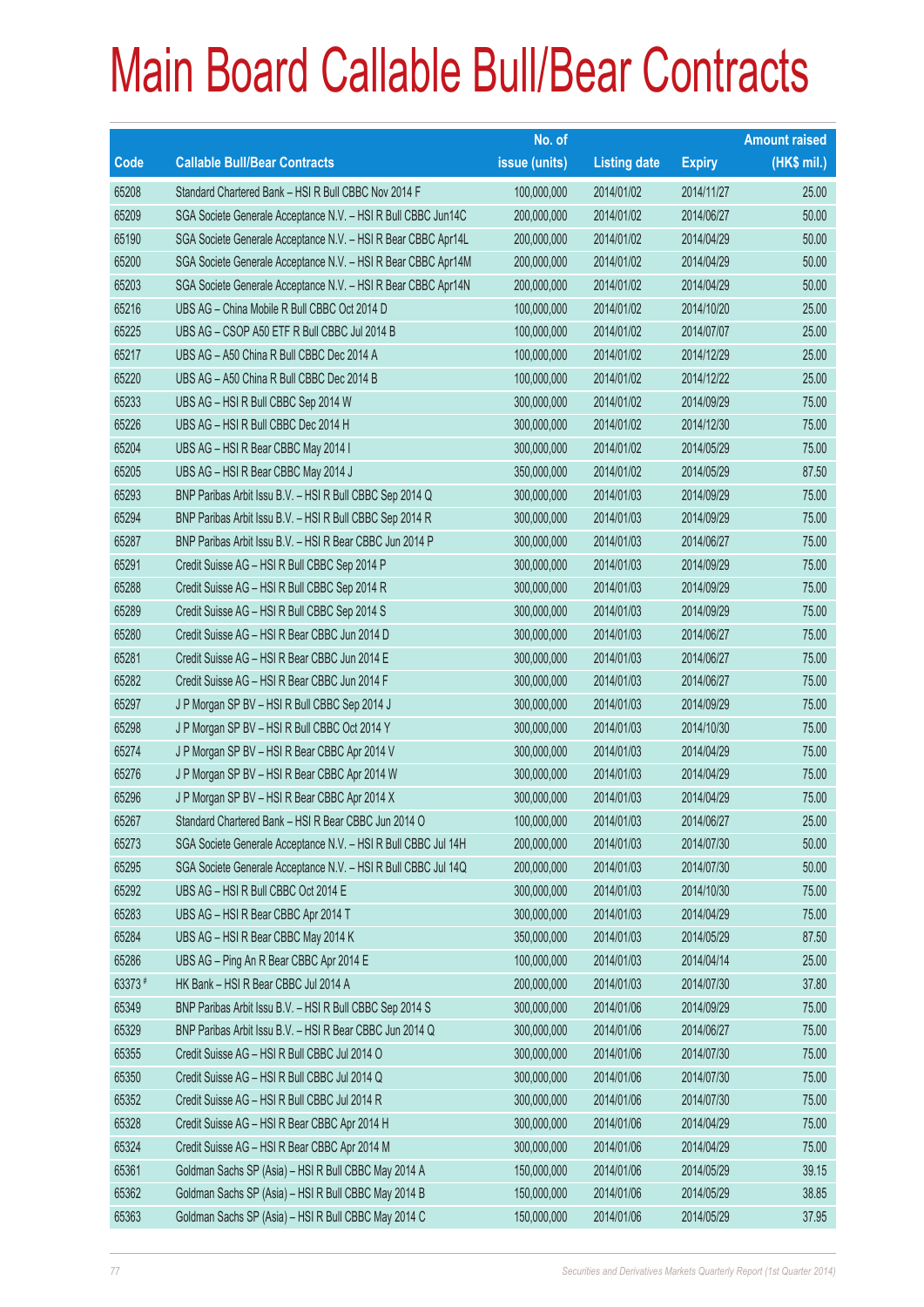|       |                                                                | No. of        |                     |               | <b>Amount raised</b> |
|-------|----------------------------------------------------------------|---------------|---------------------|---------------|----------------------|
| Code  | <b>Callable Bull/Bear Contracts</b>                            | issue (units) | <b>Listing date</b> | <b>Expiry</b> | $(HK$$ mil.)         |
| 65370 | Goldman Sachs SP (Asia) - HSI R Bull CBBC May 2014 D           | 150,000,000   | 2014/01/06          | 2014/05/29    | 38.40                |
| 65375 | Goldman Sachs SP (Asia) - HSI R Bull CBBC May 2014 E           | 150,000,000   | 2014/01/06          | 2014/05/29    | 38.40                |
| 65305 | HK Bank - ABC R Bear CBBC Oct 2014 A                           | 40,000,000    | 2014/01/06          | 2014/10/27    | 10.00                |
| 65302 | HK Bank - COVS R Bear CBBC Nov 2014 A                          | 40,000,000    | 2014/01/06          | 2014/11/25    | 11.20                |
| 65303 | HK Bank - Cheung Kong R Bear CBBC Nov 2014 A                   | 50,000,000    | 2014/01/06          | 2014/11/24    | 12.50                |
| 65300 | HK Bank - HSCEI R Bull CBBC Jul 2014 F                         | 100,000,000   | 2014/01/06          | 2014/07/30    | 25.00                |
| 65316 | HK Bank - HSCEI R Bull CBBC Sep 2014 B                         | 100,000,000   | 2014/01/06          | 2014/09/29    | 25.00                |
| 65299 | HK Bank - HSCEI R Bull CBBC Oct 2014 A                         | 100,000,000   | 2014/01/06          | 2014/10/30    | 25.00                |
| 65310 | HK Bank - HSI R Bull CBBC Aug 2014 J                           | 100,000,000   | 2014/01/06          | 2014/08/28    | 25.00                |
| 65309 | HK Bank - HSI R Bull CBBC Sep 2014 D                           | 100,000,000   | 2014/01/06          | 2014/09/29    | 25.00                |
| 65308 | HK Bank - ICBC R Bear CBBC Sep 2014 A                          | 40,000,000    | 2014/01/06          | 2014/09/29    | 10.00                |
| 65306 | HK Bank - ICBC R Bear CBBC Oct 2014 B                          | 40,000,000    | 2014/01/06          | 2014/10/27    | 10.00                |
| 65379 | J P Morgan SP BV - HSI R Bull CBBC Sep 2014 K                  | 300,000,000   | 2014/01/06          | 2014/09/29    | 75.00                |
| 65376 | J P Morgan SP BV - HSI R Bull CBBC Nov 2014 R                  | 300,000,000   | 2014/01/06          | 2014/11/27    | 75.00                |
| 65348 | J P Morgan SP BV - HSI R Bear CBBC Apr 2014 Y                  | 300,000,000   | 2014/01/06          | 2014/04/29    | 75.00                |
| 65342 | SGA Societe Generale Acceptance N.V. - HSI R Bull CBBC Jun 14I | 200,000,000   | 2014/01/06          | 2014/06/27    | 50.00                |
| 65341 | SGA Societe Generale Acceptance N.V. - HSI R Bull CBBC Jun 140 | 200,000,000   | 2014/01/06          | 2014/06/27    | 50.00                |
| 65336 | SGA Societe Generale Acceptance N.V. - HSI R Bear CBBC Apr 14O | 200,000,000   | 2014/01/06          | 2014/04/29    | 50.00                |
| 65317 | UBS AG - HSCEI R Bull CBBC Sep 2014 D                          | 100,000,000   | 2014/01/06          | 2014/09/29    | 25.00                |
| 65360 | UBS AG - HSI R Bull CBBC Sep 2014 S                            | 300,000,000   | 2014/01/06          | 2014/09/29    | 75.00                |
| 65358 | UBS AG - HSI R Bull CBBC Dec 2014 I                            | 300,000,000   | 2014/01/06          | 2014/12/30    | 75.00                |
| 65321 | UBS AG - HSI R Bear CBBC Apr 2014 X                            | 300,000,000   | 2014/01/06          | 2014/04/29    | 75.00                |
| 65318 | UBS AG - HSI R Bear CBBC May 2014 L                            | 300,000,000   | 2014/01/06          | 2014/05/29    | 75.00                |
| 65408 | BNP Paribas Arbit Issu B.V. - HSI R Bear CBBC Jun 2014 R       | 300,000,000   | 2014/01/07          | 2014/06/27    | 75.00                |
| 65416 | Credit Suisse AG - HSI R Bull CBBC Sep 2014 T                  | 300,000,000   | 2014/01/07          | 2014/09/29    | 75.00                |
| 65417 | Credit Suisse AG - HSI R Bull CBBC Sep 2014 U                  | 300,000,000   | 2014/01/07          | 2014/09/29    | 75.00                |
| 65409 | Credit Suisse AG - HSI R Bear CBBC May 2014 P                  | 300,000,000   | 2014/01/07          | 2014/05/29    | 75.00                |
| 65410 | Credit Suisse AG - HSI R Bear CBBC May 2014 Q                  | 300,000,000   | 2014/01/07          | 2014/05/29    | 75.00                |
| 65434 | Credit Suisse AG - HSI R Bear CBBC May 2014 R                  | 300,000,000   | 2014/01/07          | 2014/05/29    | 75.00                |
| 65397 | HK Bank - China Life R Bull CBBC Aug 2014 B                    | 60,000,000    | 2014/01/07          | 2014/08/18    | 15.00                |
| 65395 | HK Bank - CNBM R Bear CBBC Oct 2014 B                          | 50,000,000    | 2014/01/07          | 2014/10/27    | 12.50                |
| 65386 | HK Bank - ICBC R Bull CBBC Oct 2014 A                          | 80,000,000    | 2014/01/07          | 2014/10/13    | 20.00                |
| 65385 | HK Bank - ICBC R Bull CBBC Dec 2014 A                          | 80,000,000    | 2014/01/07          | 2014/12/01    | 20.00                |
| 65398 | HK Bank - TCH R Bull CBBC Sep 2014 I                           | 50,000,000    | 2014/01/07          | 2014/09/08    | 14.00                |
| 65438 | J P Morgan SP BV - HSI R Bull CBBC Nov 2014 S                  | 300,000,000   | 2014/01/07          | 2014/11/27    | 75.00                |
| 65435 | J P Morgan SP BV - HSI R Bear CBBC Apr 2014 Z                  | 300,000,000   | 2014/01/07          | 2014/04/29    | 75.00                |
| 65380 | Standard Chartered Bank - A50 China R Bull CBBC Jun 2014 A     | 100,000,000   | 2014/01/07          | 2014/06/27    | 25.00                |
| 65381 | Standard Chartered Bank - A50 China R Bear CBBC Jun 2014 A     | 100,000,000   | 2014/01/07          | 2014/06/27    | 25.00                |
| 65407 | Standard Chartered Bank - HSI R Bull CBBC Nov 2014 G           | 100,000,000   | 2014/01/07          | 2014/11/27    | 25.00                |
| 65415 | Standard Chartered Bank - HSI R Bull CBBC Nov 2014 H           | 100,000,000   | 2014/01/07          | 2014/11/27    | 25.00                |
| 65405 | Standard Chartered Bank - HSI R Bear CBBC Jun 2014 P           | 100,000,000   | 2014/01/07          | 2014/06/27    | 25.00                |
| 65401 | SGA Societe Generale Acceptance N.V. - HSI R Bull CBBC Jul 14R | 200,000,000   | 2014/01/07          | 2014/07/30    | 50.00                |
| 65403 | SGA Societe Generale Acceptance N.V. - HSI R Bear CBBC Apr 14P | 200,000,000   | 2014/01/07          | 2014/04/29    | 50.00                |
| 65418 | UBS AG - China Life R Bear CBBC Apr 2014 B                     | 100,000,000   | 2014/01/07          | 2014/04/07    | 25.00                |
| 65419 | UBS AG - A50 China R Bear CBBC May 2014 C                      | 100,000,000   | 2014/01/07          | 2014/05/19    | 25.00                |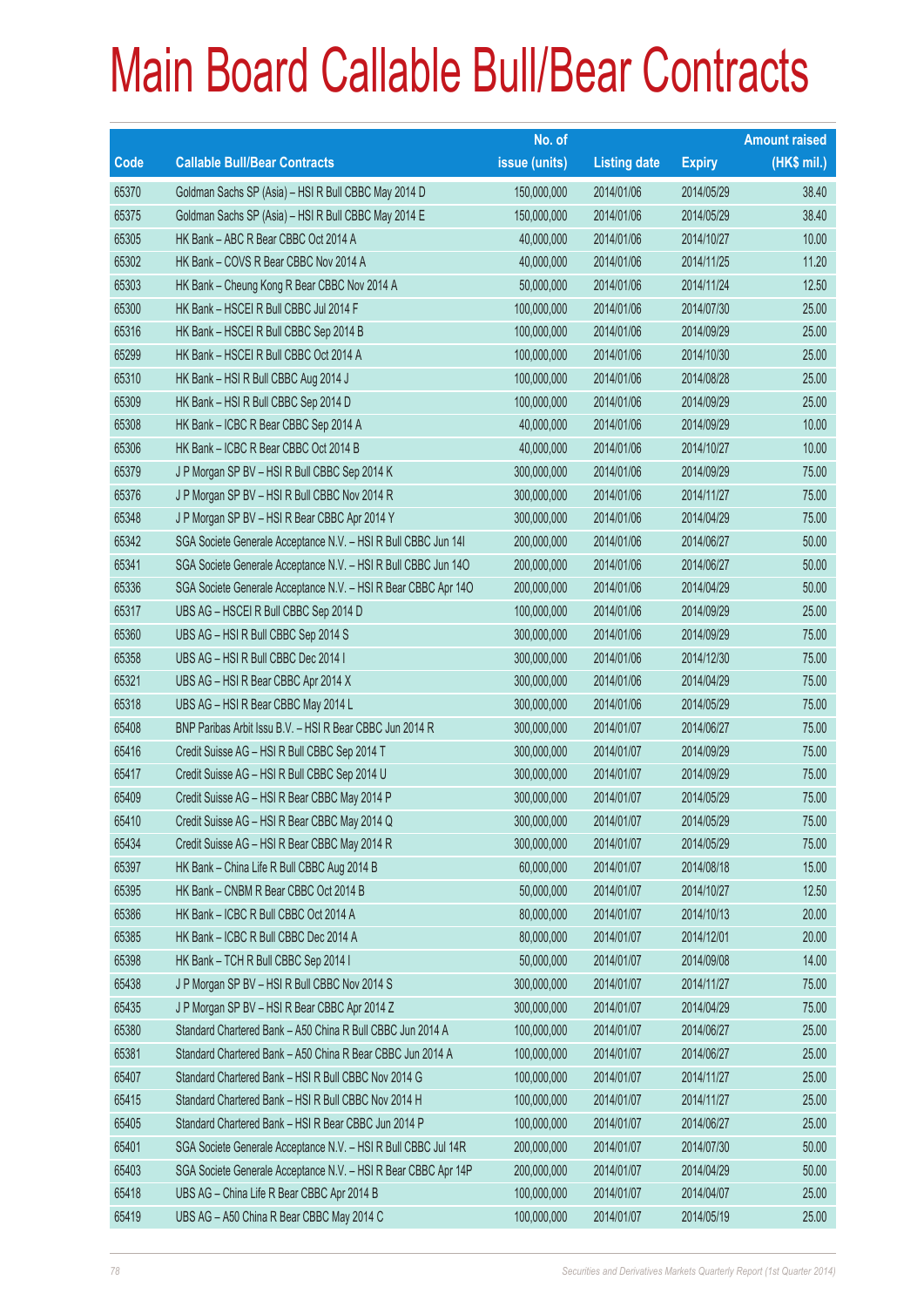|                          |                                                                | No. of        |                     |               | <b>Amount raised</b> |
|--------------------------|----------------------------------------------------------------|---------------|---------------------|---------------|----------------------|
| $\overline{\text{Code}}$ | <b>Callable Bull/Bear Contracts</b>                            | issue (units) | <b>Listing date</b> | <b>Expiry</b> | (HK\$ mil.)          |
| 65432                    | UBS AG - HSI R Bull CBBC Jun 2014 X                            | 350,000,000   | 2014/01/07          | 2014/06/27    | 87.50                |
| 65431                    | UBS AG - HSI R Bull CBBC Dec 2014 J                            | 300,000,000   | 2014/01/07          | 2014/12/30    | 75.00                |
| 65413                    | UBS AG - HSI R Bear CBBC Apr 2014 F                            | 300,000,000   | 2014/01/07          | 2014/04/29    | 75.00                |
| 65414                    | UBS AG - HSI R Bear CBBC May 2014 M                            | 300,000,000   | 2014/01/07          | 2014/05/29    | 75.00                |
| 65423                    | UBS AG - Sands China R Bull CBBC Aug 2014 D                    | 100,000,000   | 2014/01/07          | 2014/08/04    | 25.00                |
| 65426                    | UBS AG - TCH R Bull CBBC Jun 2014 O                            | 50,000,000    | 2014/01/07          | 2014/06/18    | 15.00                |
| 65420                    | UBS AG - TCH R Bear CBBC Apr 2014 D                            | 30,000,000    | 2014/01/07          | 2014/04/28    | 33.00                |
| 65472                    | BNP Paribas Arbit Issu B.V. - HSI R Bull CBBC Sep 2014 T       | 300,000,000   | 2014/01/08          | 2014/09/29    | 75.00                |
| 65476                    | BNP Paribas Arbit Issu B.V. - HSI R Bull CBBC Sep 2014 U       | 300,000,000   | 2014/01/08          | 2014/09/29    | 75.00                |
| 65468                    | Credit Suisse AG - HSI R Bull CBBC Oct 2014 B                  | 300,000,000   | 2014/01/08          | 2014/10/30    | 75.00                |
| 65463                    | Credit Suisse AG - HSI R Bull CBBC Oct 2014 D                  | 300,000,000   | 2014/01/08          | 2014/10/30    | 75.00                |
| 65452                    | Credit Suisse AG - HSI R Bear CBBC May 2014 S                  | 300,000,000   | 2014/01/08          | 2014/05/29    | 75.00                |
| 65461                    | Credit Suisse AG - HSI R Bear CBBC May 2014 T                  | 300,000,000   | 2014/01/08          | 2014/05/29    | 75.00                |
| 65488                    | J P Morgan SP BV - HSI R Bull CBBC Sep 2014 M                  | 300,000,000   | 2014/01/08          | 2014/09/29    | 75.00                |
| 65486                    | J P Morgan SP BV - HSI R Bear CBBC Apr 2014 D                  | 300,000,000   | 2014/01/08          | 2014/04/29    | 75.00                |
| 65441                    | SGA Societe Generale Acceptance N.V. - HSI R Bear CBBC Apr14 Q | 200,000,000   | 2014/01/08          | 2014/04/29    | 50.00                |
| 65481                    | UBS AG - HSI R Bull CBBC Dec 2014 K                            | 300,000,000   | 2014/01/08          | 2014/12/30    | 75.00                |
| 65448                    | UBS AG - HSI R Bear CBBC Apr 2014 D                            | 300,000,000   | 2014/01/08          | 2014/04/29    | 75.00                |
| 65450                    | UBS AG - HSI R Bear CBBC May 2014 N                            | 350,000,000   | 2014/01/08          | 2014/05/29    | 87.50                |
| 65504                    | BNP Paribas Arbit Issu B.V. - HSI R Bear CBBC Jun 2014 S       | 300,000,000   | 2014/01/09          | 2014/06/27    | 75.00                |
| 65518                    | Credit Suisse AG - HSI R Bull CBBC Aug 2014 I                  | 300,000,000   | 2014/01/09          | 2014/08/28    | 75.00                |
| 65579                    | Credit Suisse AG - HSI R Bull CBBC Aug 2014 R                  | 300,000,000   | 2014/01/09          | 2014/08/28    | 75.00                |
| 65562                    | Credit Suisse AG - HSI R Bear CBBC Jun 2014 G                  | 300,000,000   | 2014/01/09          | 2014/06/27    | 75.00                |
| 65563                    | Credit Suisse AG - HSI R Bear CBBC Jun 2014 H                  | 300,000,000   | 2014/01/09          | 2014/06/27    | 75.00                |
| 65522                    | HK Bank - AIA R Bull CBBC Oct 2014 A                           | 60,000,000    | 2014/01/09          | 2014/10/24    | 21.00                |
| 65521                    | HK Bank - China Mobile R Bull CBBC Oct 2014 E                  | 120,000,000   | 2014/01/09          | 2014/10/17    | 30.00                |
| 65528                    | HK Bank - Galaxy Ent R Bull CBBC Oct 2014 B                    | 50,000,000    | 2014/01/09          | 2014/10/24    | 12.50                |
| 65533                    | HK Bank - HKEx R Bear CBBC Oct 2014 A                          | 50,000,000    | 2014/01/09          | 2014/10/17    | 12.50                |
| 65498                    | HK Bank - HSI R Bull CBBC Sep 2014 E                           | 100,000,000   | 2014/01/09          | 2014/09/29    | 25.00                |
| 65499                    | HK Bank - HSI R Bull CBBC Sep 2014 F                           | 100,000,000   | 2014/01/09          | 2014/09/29    | 25.00                |
| 65501                    | HK Bank - HSI R Bear CBBC Oct 2014 A                           | 100,000,000   | 2014/01/09          | 2014/10/30    | 25.00                |
| 65529                    | HK Bank - Ping An R Bull CBBC Oct 2014 A                       | 60,000,000    | 2014/01/09          | 2014/10/24    | 15.00                |
| 65519                    | HK Bank - TCH R Bull CBBC Aug 2014 F                           | 50,000,000    | 2014/01/09          | 2014/08/15    | 17.50                |
| 65520                    | HK Bank - TCH R Bull CBBC Aug 2014 G                           | 50,000,000    | 2014/01/09          | 2014/08/15    | 12.50                |
| 65586                    | J P Morgan SP BV - HSI R Bull CBBC Sep 2014 N                  | 300,000,000   | 2014/01/09          | 2014/09/29    | 75.00                |
| 65580                    | J P Morgan SP BV - HSI R Bull CBBC Oct 2014 B                  | 300,000,000   | 2014/01/09          | 2014/10/30    | 75.00                |
| 65582                    | J P Morgan SP BV - HSI R Bear CBBC Apr 2014 N                  | 300,000,000   | 2014/01/09          | 2014/04/29    | 75.00                |
| 65566                    | Macquarie Bank Ltd. - HSI R Bull CBBC Sep 2014 A               | 100,000,000   | 2014/01/09          | 2014/09/29    | 25.00                |
| 65567                    | Macquarie Bank Ltd. - HSI R Bear CBBC Sep 2014 A               | 100,000,000   | 2014/01/09          | 2014/09/29    | 25.00                |
| 65589                    | Standard Chartered Bank - HSI R Bull CBBC Nov 2014 I           | 100,000,000   | 2014/01/09          | 2014/11/27    | 25.00                |
| 65515                    | Standard Chartered Bank - HSI R Bear CBBC Jun 2014 Q           | 100,000,000   | 2014/01/09          | 2014/06/27    | 25.00                |
| 65516                    | Standard Chartered Bank - HSI R Bear CBBC Jun 2014 R           | 100,000,000   | 2014/01/09          | 2014/06/27    | 25.00                |
| 65534                    | SGA Societe Generale Acceptance N.V. - HSI R Bear CBBC Apr14 R | 200,000,000   | 2014/01/09          | 2014/04/29    | 50.00                |
| 65551                    | UBS AG - China Mobile R Bull CBBC Oct 2014 E                   | 100,000,000   | 2014/01/09          | 2014/10/13    | 25.00                |
| 65548                    | UBS AG - China Life R Bull CBBC Jul 2014 G                     | 50,000,000    | 2014/01/09          | 2014/07/21    | 14.25                |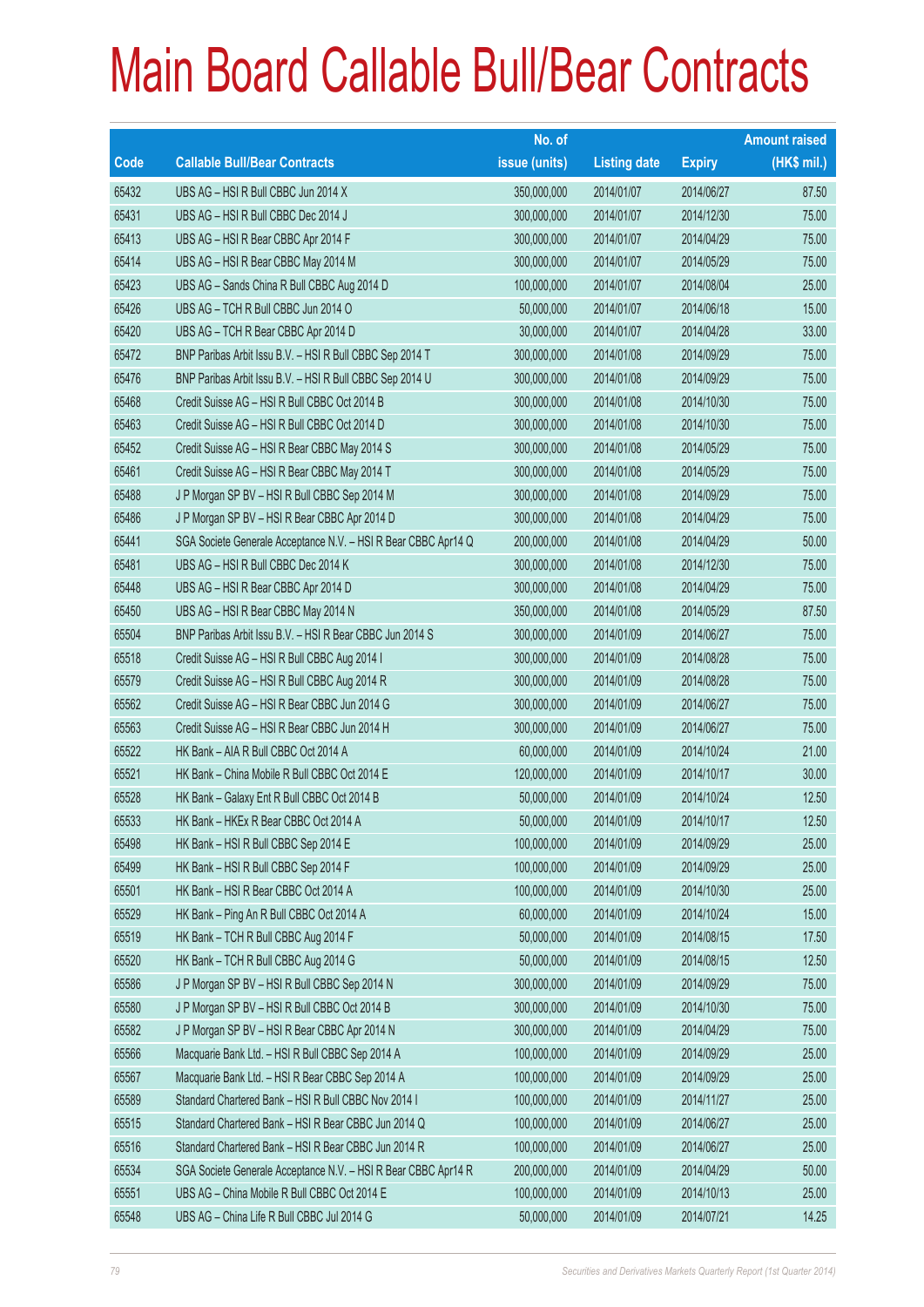|        |                                                             | No. of        |                     |               | <b>Amount raised</b> |
|--------|-------------------------------------------------------------|---------------|---------------------|---------------|----------------------|
| Code   | <b>Callable Bull/Bear Contracts</b>                         | issue (units) | <b>Listing date</b> | <b>Expiry</b> | $(HK$$ mil.)         |
| 65550  | UBS AG - Minsheng Bank R Bull CBBC Oct 2014 A               | 50,000,000    | 2014/01/09          | 2014/10/13    | 12.50                |
| 65544  | UBS AG - CSOP A50 ETF R Bear CBBC May 2014 A                | 50,000,000    | 2014/01/09          | 2014/05/26    | 12.50                |
| 65559  | UBS AG - Galaxy Ent R Bull CBBC Aug 2014 A                  | 100,000,000   | 2014/01/09          | 2014/08/18    | 25.00                |
| 65561  | UBS AG - HSBC R Bear CBBC Jul 2014 A                        | 50,000,000    | 2014/01/09          | 2014/07/07    | 12.50                |
| 65542  | UBS AG - HSCEI R Bear CBBC May 2014 E                       | 100,000,000   | 2014/01/09          | 2014/05/29    | 25.00                |
| 65569  | UBS AG - HSI R Bull CBBC Oct 2014 G                         | 300,000,000   | 2014/01/09          | 2014/10/30    | 75.00                |
| 65541  | UBS AG - HSI R Bear CBBC Apr 2014 E                         | 300,000,000   | 2014/01/09          | 2014/04/29    | 75.00                |
| 65539  | UBS AG - HSI R Bear CBBC May 2014 O                         | 300,000,000   | 2014/01/09          | 2014/05/29    | 75.00                |
| 65568  | UBS AG - HSI R Bear CBBC Jun 2014 C                         | 350,000,000   | 2014/01/09          | 2014/06/27    | 87.50                |
| 65560  | UBS AG - Hutchison R Bull CBBC Sep 2014 A                   | 50,000,000    | 2014/01/09          | 2014/09/22    | 12.50                |
| 65558  | UBS AG - Kunlun Energy R Bull CBBC Jun 2014 C               | 50,000,000    | 2014/01/09          | 2014/06/30    | 12.50                |
| 65549  | UBS AG - Ping An R Bull CBBC Oct 2014 D                     | 100,000,000   | 2014/01/09          | 2014/10/06    | 25.00                |
| 65556  | UBS AG - TCH R Bull CBBC Aug 2014 B                         | 30,000,000    | 2014/01/09          | 2014/08/11    | 13.35                |
| 62507# | HK Bank - HSI R Bull CBBC Mar 2014 F                        | 300,000,000   | 2014/01/09          | 2014/03/28    | 11.70                |
| 65744  | BNP Paribas Arbit Issu B.V. - A50 Ch R Bull CBBC Dec 2014 D | 200,000,000   | 2014/01/10          | 2014/12/30    | 50.00                |
| 65746  | BNP Paribas Arbit Issu B.V. - A50 R Bear CBBC Dec 2014 A    | 200,000,000   | 2014/01/10          | 2014/12/30    | 50.00                |
| 65631  | BNP Paribas Arbit Issu B.V. - HSI R Bull CBBC Sep 2014 V    | 300,000,000   | 2014/01/10          | 2014/09/29    | 75.00                |
| 65632  | BNP Paribas Arbit Issu B.V. - HSI R Bull CBBC Sep 2014 W    | 300,000,000   | 2014/01/10          | 2014/09/29    | 75.00                |
| 65633  | BNP Paribas Arbit Issu B.V. - HSI R Bull CBBC Sep 2014 X    | 300,000,000   | 2014/01/10          | 2014/09/29    | 75.00                |
| 65747  | BNP Paribas Arbit Issu B.V. - HSI R Bull CBBC Sep 2014 Y    | 300,000,000   | 2014/01/10          | 2014/09/29    | 75.00                |
| 65731  | BNP Paribas Arbit Issu B.V. - HSI R Bear CBBC Jun 2014 T    | 300,000,000   | 2014/01/10          | 2014/06/27    | 75.00                |
| 65733  | BNP Paribas Arbit Issu B.V. - HSI R Bear CBBC Jun 2014 U    | 300,000,000   | 2014/01/10          | 2014/06/27    | 75.00                |
| 65801  | BNP Paribas Arbit Issu B.V. - HSI R Bear CBBC Jun 2014 V    | 300,000,000   | 2014/01/10          | 2014/06/27    | 75.00                |
| 65802  | BNP Paribas Arbit Issu B.V. - HSI R Bear CBBC Jun 2014 W    | 300,000,000   | 2014/01/10          | 2014/06/27    | 75.00                |
| 65644  | Credit Suisse AG - HSI R Bull CBBC Nov 2014 O               | 300,000,000   | 2014/01/10          | 2014/11/27    | 75.00                |
| 65650  | Credit Suisse AG - HSI R Bull CBBC Nov 2014 P               | 300,000,000   | 2014/01/10          | 2014/11/27    | 75.00                |
| 65656  | Credit Suisse AG - HSI R Bull CBBC Nov 2014 Q               | 300,000,000   | 2014/01/10          | 2014/11/27    | 75.00                |
| 65657  | Credit Suisse AG - HSI R Bull CBBC Nov 2014 R               | 300,000,000   | 2014/01/10          | 2014/11/27    | 75.00                |
| 65726  | Credit Suisse AG - HSI R Bull CBBC Nov 2014 S               | 300,000,000   | 2014/01/10          | 2014/11/27    | 75.00                |
| 65790  | Credit Suisse AG - HSI R Bear CBBC Apr 2014 I               | 300,000,000   | 2014/01/10          | 2014/04/29    | 75.00                |
| 65791  | Credit Suisse AG - HSI R Bear CBBC Apr 2014 J               | 300,000,000   | 2014/01/10          | 2014/04/29    | 75.00                |
| 65728  | Credit Suisse AG - HSI R Bear CBBC Apr 2014 L               | 300,000,000   | 2014/01/10          | 2014/04/29    | 75.00                |
| 65786  | Credit Suisse AG - HSI R Bear CBBC Apr 2014 N               | 300,000,000   | 2014/01/10          | 2014/04/29    | 75.00                |
| 65800  | Credit Suisse AG - HSI R Bear CBBC Apr 2014 O               | 300,000,000   | 2014/01/10          | 2014/04/29    | 75.00                |
| 65811  | Goldman Sachs SP (Asia) - HSI R Bull CBBC Jun 2014 A        | 150,000,000   | 2014/01/10          | 2014/06/27    | 37.80                |
| 65812  | Goldman Sachs SP (Asia) - HSI R Bull CBBC Jun 2014 B        | 150,000,000   | 2014/01/10          | 2014/06/27    | 38.10                |
| 65813  | Goldman Sachs SP (Asia) - HSI R Bull CBBC Jun 2014 C        | 150,000,000   | 2014/01/10          | 2014/06/27    | 38.25                |
| 65681  | Goldman Sachs SP (Asia) - HSI R Bear CBBC Jun 2014 D        | 150,000,000   | 2014/01/10          | 2014/06/27    | 37.95                |
| 65682  | Goldman Sachs SP (Asia) - HSI R Bear CBBC Jun 2014 E        | 150,000,000   | 2014/01/10          | 2014/06/27    | 38.10                |
| 65685  | Goldman Sachs SP (Asia) - HSI R Bear CBBC Jun 2014 F        | 150,000,000   | 2014/01/10          | 2014/06/27    | 38.10                |
| 65690  | Goldman Sachs SP (Asia) - HSI R Bear CBBC Jun 2014 G        | 150,000,000   | 2014/01/10          | 2014/06/27    | 38.40                |
| 65693  | Goldman Sachs SP (Asia) - HSI R Bear CBBC Jun 2014 H        | 150,000,000   | 2014/01/10          | 2014/06/27    | 38.55                |
| 65599  | HK Bank - Cheung Kong R Bull CBBC Oct 2014 B                | 60,000,000    | 2014/01/10          | 2014/10/15    | 15.00                |
| 65597  | HK Bank - CNOOC R Bull CBBC Oct 2014 B                      | 60,000,000    | 2014/01/10          | 2014/10/15    | 15.00                |
| 65608  | HK Bank - A50 R Bear CBBC Sep 2014 B                        | 200,000,000   | 2014/01/10          | 2014/09/19    | 50.00                |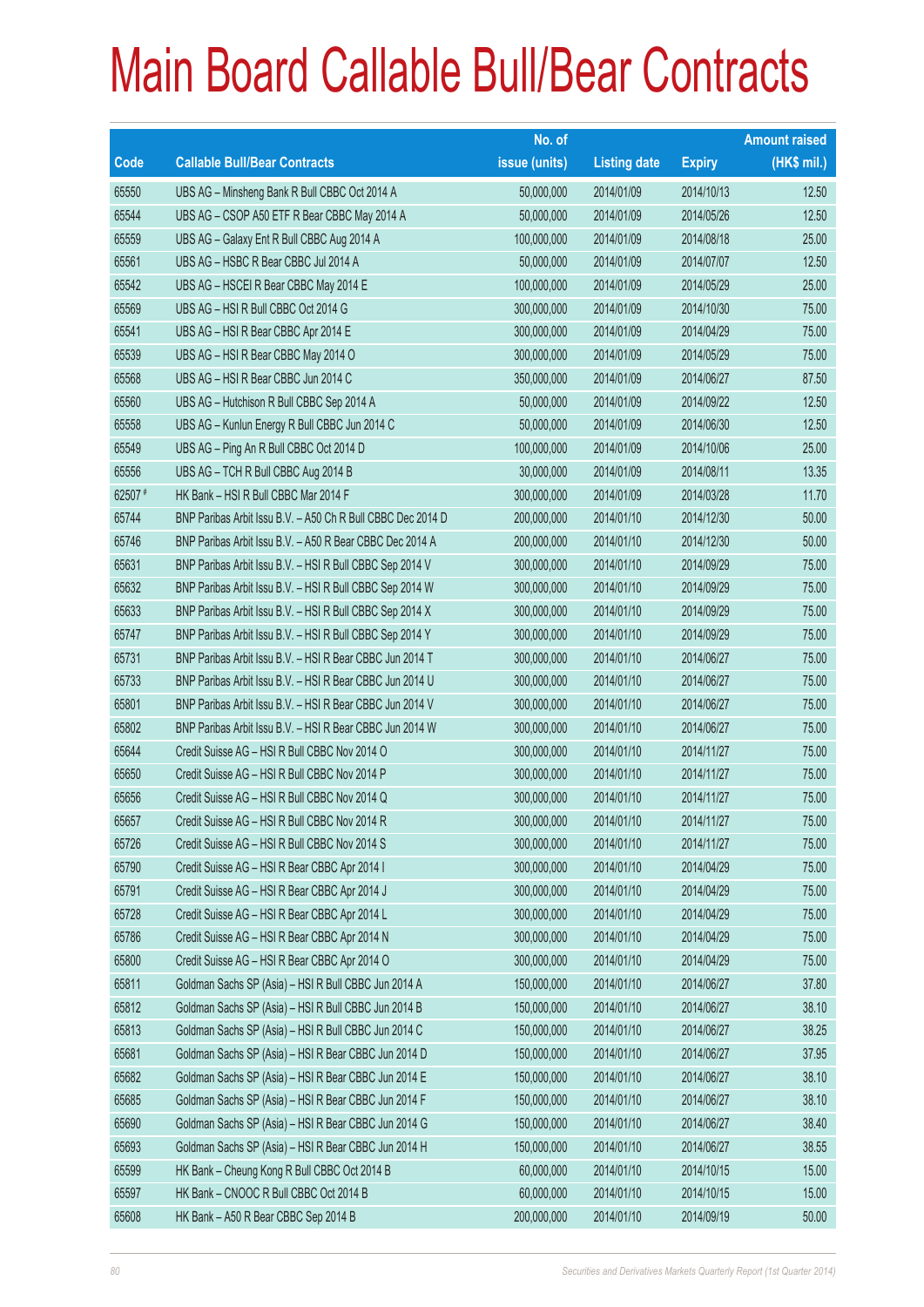|       |                                                                | No. of        |                     |               | <b>Amount raised</b> |
|-------|----------------------------------------------------------------|---------------|---------------------|---------------|----------------------|
| Code  | <b>Callable Bull/Bear Contracts</b>                            | issue (units) | <b>Listing date</b> | <b>Expiry</b> | $(HK$$ mil.)         |
| 65667 | HK Bank - HSCEI R Bear CBBC Jul 2014 D                         | 68,000,000    | 2014/01/10          | 2014/07/30    | 17.00                |
| 65668 | HK Bank - HSCEI R Bear CBBC Jul 2014 E                         | 68,000,000    | 2014/01/10          | 2014/07/30    | 17.00                |
| 65671 | HK Bank - HSCEI R Bear CBBC Jul 2014 F                         | 68,000,000    | 2014/01/10          | 2014/07/30    | 17.00                |
| 65678 | HK Bank - HSI R Bear CBBC Jul 2014 M                           | 100,000,000   | 2014/01/10          | 2014/07/30    | 25.00                |
| 65679 | HK Bank - HSI R Bear CBBC Jul 2014 N                           | 100,000,000   | 2014/01/10          | 2014/07/30    | 25.00                |
| 65680 | HK Bank - HSI R Bear CBBC Jul 2014 O                           | 100,000,000   | 2014/01/10          | 2014/07/30    | 25.00                |
| 65674 | HK Bank - HSI R Bear CBBC Aug 2014 I                           | 100,000,000   | 2014/01/10          | 2014/08/28    | 25.00                |
| 65675 | HK Bank - HSI R Bear CBBC Aug 2014 J                           | 100,000,000   | 2014/01/10          | 2014/08/28    | 25.00                |
| 65673 | HK Bank - HSI R Bear CBBC Sep 2014 F                           | 100,000,000   | 2014/01/10          | 2014/09/29    | 25.00                |
| 65607 | HK Bank - Hutchison R Bull CBBC Oct 2014 C                     | 60,000,000    | 2014/01/10          | 2014/10/16    | 15.00                |
| 65613 | HK Bank - Lenovo R Bull CBBC Sep 2014 B                        | 60,000,000    | 2014/01/10          | 2014/09/15    | 15.00                |
| 65614 | HK Bank - SHK Ppt R Bear CBBC Sep 2014 A                       | 50,000,000    | 2014/01/10          | 2014/09/19    | 12.50                |
| 65593 | HK Bank - TCH R Bull CBBC Aug 2014 H                           | 50,000,000    | 2014/01/10          | 2014/08/29    | 15.00                |
| 65596 | HK Bank - TCH R Bull CBBC Aug 2014 I                           | 50,000,000    | 2014/01/10          | 2014/08/29    | 12.50                |
| 65598 | HK Bank - TCH R Bear CBBC Sep 2014 H                           | 50,000,000    | 2014/01/10          | 2014/09/16    | 44.00                |
| 65602 | HK Bank - TCH R Bear CBBC Sep 2014 I                           | 50,000,000    | 2014/01/10          | 2014/09/16    | 49.00                |
| 65605 | HK Bank - TCH R Bear CBBC Sep 2014 J                           | 50,000,000    | 2014/01/10          | 2014/09/16    | 54.00                |
| 65606 | HK Bank - TCH R Bear CBBC Sep 2014 K                           | 50,000,000    | 2014/01/10          | 2014/09/16    | 59.00                |
| 65615 | J P Morgan SP BV - HSI R Bull CBBC Sep 2014 O                  | 300,000,000   | 2014/01/10          | 2014/09/29    | 75.00                |
| 65616 | J P Morgan SP BV - HSI R Bull CBBC Oct 2014 D                  | 300,000,000   | 2014/01/10          | 2014/10/30    | 75.00                |
| 65618 | J P Morgan SP BV - HSI R Bull CBBC Nov 2014 T                  | 300,000,000   | 2014/01/10          | 2014/11/27    | 75.00                |
| 65804 | J P Morgan SP BV - HSI R Bull CBBC Dec 2014 I                  | 300,000,000   | 2014/01/10          | 2014/12/30    | 75.00                |
| 65662 | J P Morgan SP BV - HSI R Bear CBBC Apr 2014 M                  | 300,000,000   | 2014/01/10          | 2014/04/29    | 75.00                |
| 65663 | J P Morgan SP BV - HSI R Bear CBBC Apr 2014 P                  | 300,000,000   | 2014/01/10          | 2014/04/29    | 75.00                |
| 65665 | J P Morgan SP BV - HSI R Bear CBBC Apr 2014 Q                  | 300,000,000   | 2014/01/10          | 2014/04/29    | 75.00                |
| 65627 | Standard Chartered Bank - HSI R Bull CBBC Sep 2014 I           | 100,000,000   | 2014/01/10          | 2014/09/29    | 25.00                |
| 65629 | Standard Chartered Bank - HSI R Bull CBBC Sep 2014 J           | 100,000,000   | 2014/01/10          | 2014/09/29    | 25.00                |
| 65660 | Standard Chartered Bank - HSI R Bull CBBC Sep 2014 K           | 100,000,000   | 2014/01/10          | 2014/09/29    | 25.00                |
| 65785 | Standard Chartered Bank - HSI R Bear CBBC Jun 2014 S           | 100,000,000   | 2014/01/10          | 2014/06/27    | 25.00                |
| 65620 | SGA Societe Generale Acceptance N.V. - HSI R Bull CBBC Jul14 S | 200,000,000   | 2014/01/10          | 2014/07/30    | 50.00                |
| 65624 | SGA Societe Generale Acceptance N.V. - HSI R Bull CBBC Jul14 T | 200,000,000   | 2014/01/10          | 2014/07/30    | 50.00                |
| 65625 | SGA Societe Generale Acceptance N.V. - HSI R Bull CBBC Jul14 U | 200,000,000   | 2014/01/10          | 2014/07/30    | 50.00                |
| 65694 | SGA Societe Generale Acceptance N.V. - HSI R Bull CBBC Nov14 A | 200,000,000   | 2014/01/10          | 2014/11/27    | 50.00                |
| 65710 | SGA Societe Generale Acceptance N.V. - HSI R Bear CBBC Apr14 S | 200,000,000   | 2014/01/10          | 2014/04/29    | 50.00                |
| 65718 | SGA Societe Generale Acceptance N.V. - HSI R Bear CBBC Apr14 T | 200,000,000   | 2014/01/10          | 2014/04/29    | 50.00                |
| 65724 | SGA Societe Generale Acceptance N.V. - HSI R Bear CBBC Apr14 U | 200,000,000   | 2014/01/10          | 2014/04/29    | 50.00                |
| 65825 | SGA Societe Generale Acceptance N.V. - HSI R Bear CBBC Apr14 V | 200,000,000   | 2014/01/10          | 2014/04/29    | 50.00                |
| 65753 | UBS AG - AIA R Bull CBBC Oct 2014 C                            | 100,000,000   | 2014/01/10          | 2014/10/13    | 25.00                |
| 65750 | UBS AG - BOCL R Bull CBBC Oct 2014 A                           | 100,000,000   | 2014/01/10          | 2014/10/27    | 25.00                |
| 65782 | UBS AG - COVS R Bull CBBC Sep 2014 A                           | 50,000,000    | 2014/01/10          | 2014/09/15    | 12.50                |
| 65783 | UBS AG - Cheung Kong R Bull CBBC Aug 2014 A                    | 100,000,000   | 2014/01/10          | 2014/08/25    | 25.00                |
| 65751 | UBS AG - CM Bank R Bull CBBC Aug 2014 A                        | 50,000,000    | 2014/01/10          | 2014/08/04    | 12.50                |
| 65752 | UBS AG - CNBM R Bull CBBC Jun 2014 B                           | 50,000,000    | 2014/01/10          | 2014/06/23    | 12.50                |
| 65779 | UBS AG - CNOOC R Bear CBBC Aug 2014 A                          | 100,000,000   | 2014/01/10          | 2014/08/04    | 25.00                |
| 65641 | UBS AG - HSCEI R Bull CBBC Oct 2014 A                          | 100,000,000   | 2014/01/10          | 2014/10/30    | 25.00                |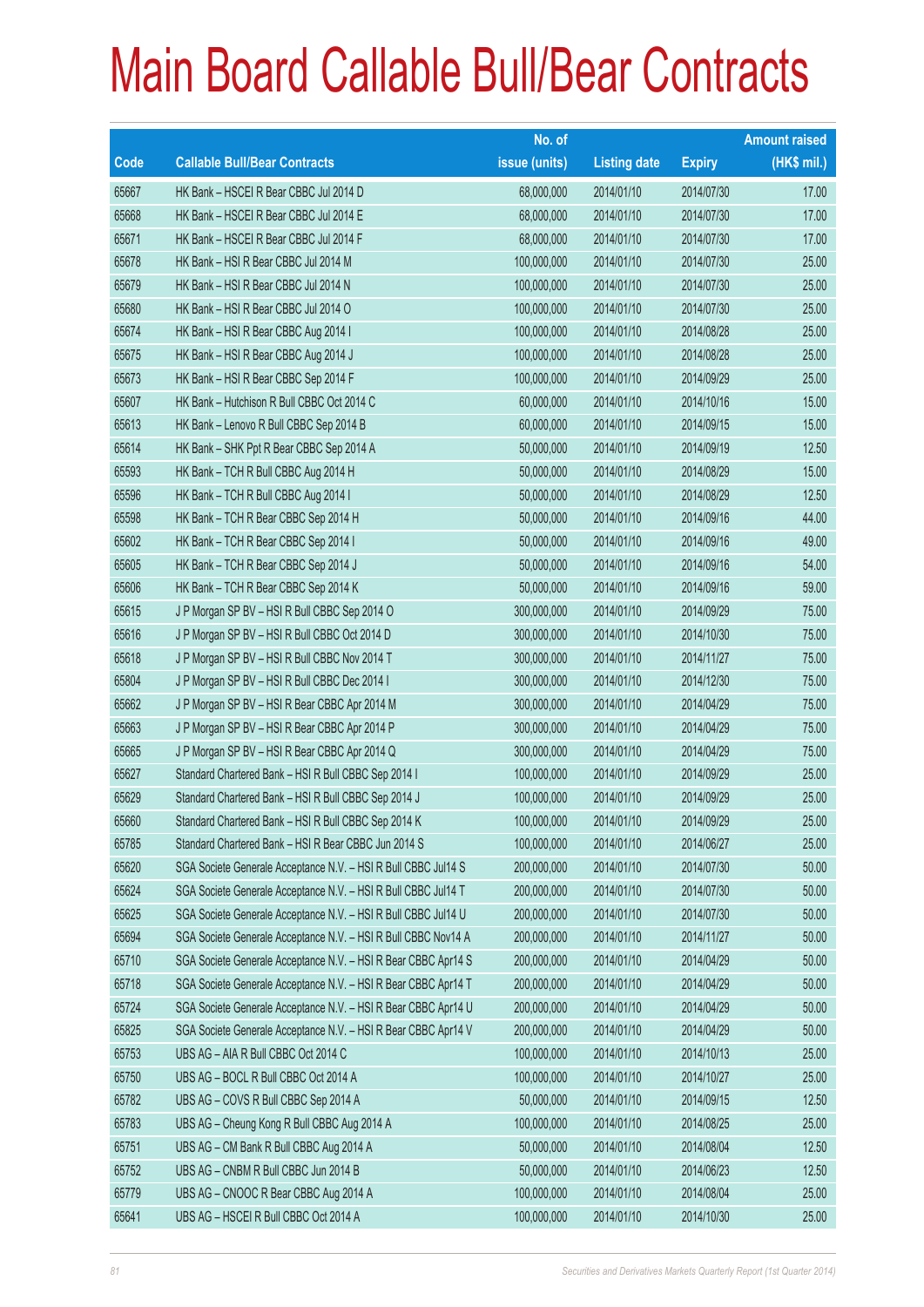|       |                                                               | No. of        |                     |               | <b>Amount raised</b> |
|-------|---------------------------------------------------------------|---------------|---------------------|---------------|----------------------|
| Code  | <b>Callable Bull/Bear Contracts</b>                           | issue (units) | <b>Listing date</b> | <b>Expiry</b> | (HK\$ mil.)          |
| 65749 | UBS AG - HSCEI R Bear CBBC Apr 2014 F                         | 100,000,000   | 2014/01/10          | 2014/04/29    | 25.00                |
| 65640 | UBS AG - HSI R Bull CBBC Jul 2014 Q                           | 350,000,000   | 2014/01/10          | 2014/07/30    | 87.50                |
| 65636 | UBS AG - HSI R Bull CBBC Oct 2014 F                           | 300,000,000   | 2014/01/10          | 2014/10/30    | 75.00                |
| 65635 | UBS AG - HSI R Bull CBBC Oct 2014 H                           | 300,000,000   | 2014/01/10          | 2014/10/30    | 75.00                |
| 65637 | UBS AG - HSI R Bull CBBC Nov 2014 G                           | 300,000,000   | 2014/01/10          | 2014/11/27    | 75.00                |
| 65748 | UBS AG - HSI R Bull CBBC Dec 2014 L                           | 300,000,000   | 2014/01/10          | 2014/12/30    | 75.00                |
| 65814 | UBS AG - HSI R Bear CBBC Apr 2014 O                           | 300,000,000   | 2014/01/10          | 2014/04/29    | 75.00                |
| 65817 | UBS AG - HSI R Bear CBBC Apr 2014 Q                           | 300,000,000   | 2014/01/10          | 2014/04/29    | 75.00                |
| 65816 | UBS AG - HSI R Bear CBBC May 2014 P                           | 300,000,000   | 2014/01/10          | 2014/05/29    | 75.00                |
| 65938 | BNP Paribas Arbit Issu B.V. - A50 Ch R Bull CBBC Dec 2014 E   | 200,000,000   | 2014/01/13          | 2014/12/30    | 50.00                |
| 65931 | BNP Paribas Arbit Issu B.V. - HSI R Bull CBBC Aug 2014 J      | 300,000,000   | 2014/01/13          | 2014/08/28    | 75.00                |
| 65936 | BNP Paribas Arbit Issu B.V. - HSI R Bull CBBC Aug 2014 O      | 300,000,000   | 2014/01/13          | 2014/08/28    | 75.00                |
| 66036 | BNP Paribas Arbit Issu B.V. - HSI R Bear CBBC Jun 2014 X      | 300,000,000   | 2014/01/13          | 2014/06/27    | 75.00                |
| 66040 | BNP Paribas Arbit Issu B.V. - HSI R Bear CBBC Jun 2014 Y      | 300,000,000   | 2014/01/13          | 2014/06/27    | 75.00                |
| 66044 | BNP Paribas Arbit Issu B.V. - HSI R Bear CBBC Jun 2014 Z      | 300,000,000   | 2014/01/13          | 2014/06/27    | 75.00                |
| 65922 | Credit Suisse AG - HSI R Bull CBBC Oct 2014 H                 | 300,000,000   | 2014/01/13          | 2014/10/30    | 75.00                |
| 65928 | Credit Suisse AG - HSI R Bull CBBC Oct 2014 I                 | 300,000,000   | 2014/01/13          | 2014/10/30    | 75.00                |
| 65930 | Credit Suisse AG - HSI R Bull CBBC Oct 2014 J                 | 300,000,000   | 2014/01/13          | 2014/10/30    | 75.00                |
| 65919 | Credit Suisse AG - HSI R Bull CBBC Nov 2014 T                 | 300,000,000   | 2014/01/13          | 2014/11/27    | 75.00                |
| 65921 | Credit Suisse AG - HSI R Bull CBBC Nov 2014 U                 | 300,000,000   | 2014/01/13          | 2014/11/27    | 75.00                |
| 66107 | Credit Suisse AG - HSI R Bear CBBC May 2014 U                 | 300,000,000   | 2014/01/13          | 2014/05/29    | 75.00                |
| 66110 | Credit Suisse AG - HSI R Bear CBBC May 2014 V                 | 300,000,000   | 2014/01/13          | 2014/05/29    | 75.00                |
| 66117 | Credit Suisse AG - HSI R Bear CBBC May 2014 W                 | 300,000,000   | 2014/01/13          | 2014/05/29    | 75.00                |
| 66118 | Credit Suisse AG - HSI R Bear CBBC May 2014 X                 | 300,000,000   | 2014/01/13          | 2014/05/29    | 75.00                |
| 66134 | Credit Suisse AG - HSI R Bear CBBC May 2014 Y                 | 300,000,000   | 2014/01/13          | 2014/05/29    | 75.00                |
| 66160 | Citigroup Global Mkt H Inc. - China Mobile R Bear CBBC Jul14C | 80,000,000    | 2014/01/13          | 2014/07/14    | 20.00                |
| 66169 | Citigroup Global Mkt H Inc. - CC Bank R Bull CBBC Sep 2014 A  | 80,000,000    | 2014/01/13          | 2014/09/29    | 20.00                |
| 66154 | Citigroup Global Mkt H Inc. - CSOP A50 ETF R Bull CBBC Sep14A | 100,000,000   | 2014/01/13          | 2014/09/29    | 25.00                |
| 66155 | Citigroup Global Mkt H Inc. - A50 China R Bear CBBC Sep 14 A  | 100,000,000   | 2014/01/13          | 2014/09/29    | 25.00                |
| 66165 | Citigroup Global Mkt H Inc. - HSBC R Bull CBBC Sep 2014 A     | 80,000,000    | 2014/01/13          | 2014/09/29    | 20.00                |
| 66151 | Citigroup Global Mkt H Inc. - HSI R Bear CBBC May 2014 A      | 150,000,000   | 2014/01/13          | 2014/05/29    | 37.50                |
| 66152 | Citigroup Global Mkt H Inc. - HSI R Bear CBBC May 2014 B      | 150,000,000   | 2014/01/13          | 2014/05/29    | 37.50                |
| 66177 | Citigroup Global Mkt H Inc. - ICBC R Bull CBBC Sep 2014 A     | 80,000,000    | 2014/01/13          | 2014/09/29    | 20.00                |
| 66156 | Citigroup Global Mkt H Inc. - Ping An R Bear CBBC Jul 2014 A  | 80,000,000    | 2014/01/13          | 2014/07/14    | 20.00                |
| 66161 | Citigroup Global Mkt H Inc. - Sands China R Bull CBBC Sep14A  | 60,000,000    | 2014/01/13          | 2014/09/29    | 15.00                |
| 66166 | Citigroup Global Mkt H Inc. - TCH R Bull CBBC Sep 2014 A      | 50,000,000    | 2014/01/13          | 2014/09/29    | 20.00                |
| 65986 | Goldman Sachs SP (Asia) - HSI R Bull CBBC Apr 2014 D          | 150,000,000   | 2014/01/13          | 2014/04/29    | 38.10                |
| 65987 | Goldman Sachs SP (Asia) - HSI R Bull CBBC Apr 2014 E          | 150,000,000   | 2014/01/13          | 2014/04/29    | 39.90                |
| 66018 | Goldman Sachs SP (Asia) - HSI R Bull CBBC Apr 2014 F          | 150,000,000   | 2014/01/13          | 2014/04/29    | 39.45                |
| 65991 | Goldman Sachs SP (Asia) - HSI R Bear CBBC Apr 2014 C          | 150,000,000   | 2014/01/13          | 2014/04/29    | 38.40                |
| 65992 | Goldman Sachs SP (Asia) - HSI R Bear CBBC Apr 2014 D          | 150,000,000   | 2014/01/13          | 2014/04/29    | 37.95                |
| 65854 | HK Bank - CM Bank R Bull CBBC Sep 2014 A                      | 40,000,000    | 2014/01/13          | 2014/09/19    | 17.60                |
| 65851 | HK Bank - Minsheng Bank R Bull CBBC Oct 2014 C                | 40,000,000    | 2014/01/13          | 2014/10/10    | 10.00                |
| 65847 | HK Bank - Sinopec Corp R Bull CBBC Oct 2014 B                 | 80,000,000    | 2014/01/13          | 2014/10/24    | 20.00                |
| 65965 | HK Bank - HSI R Bear CBBC Jul 2014 P                          | 100,000,000   | 2014/01/13          | 2014/07/30    | 25.00                |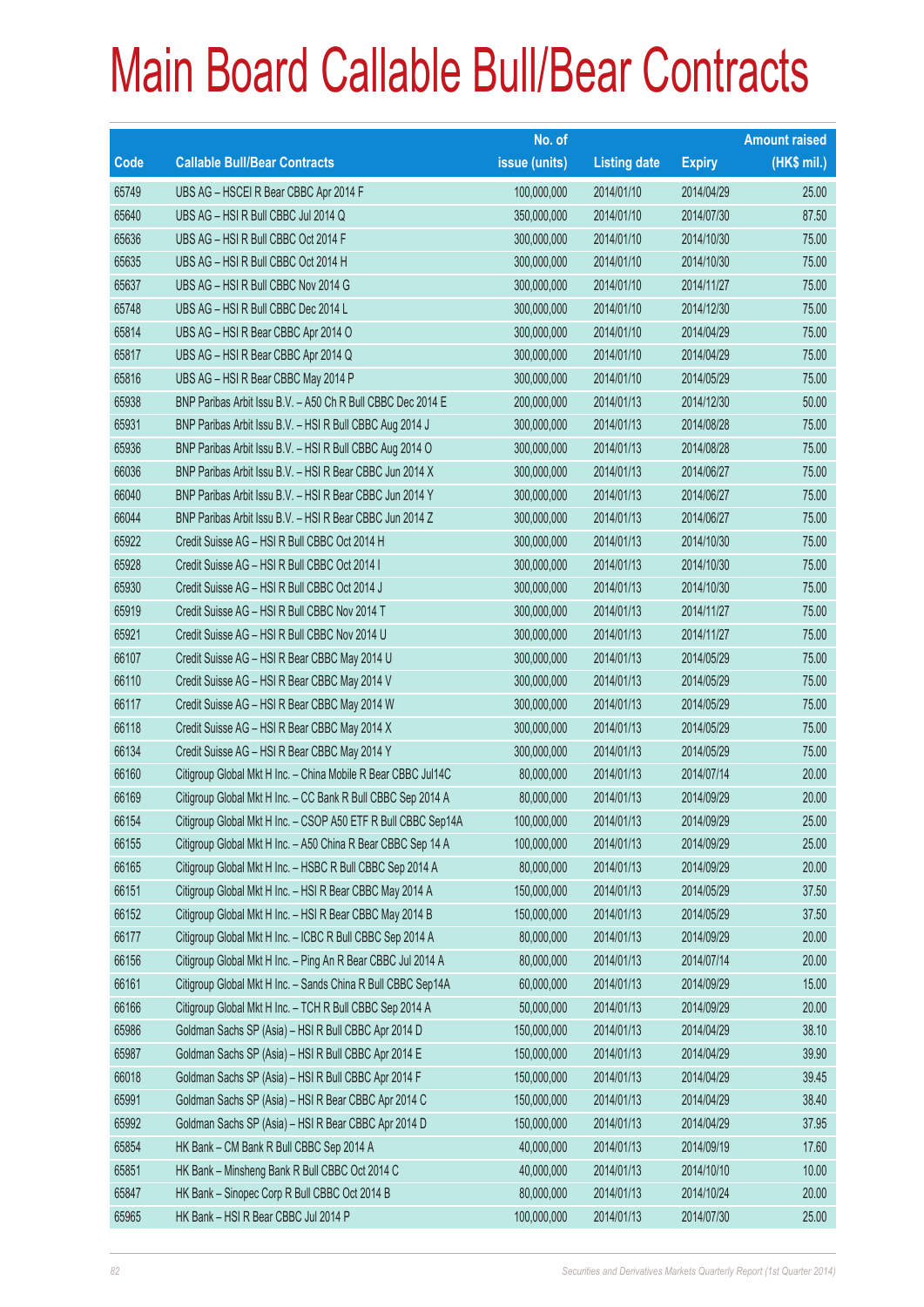|       |                                                                | No. of        |                     |               | <b>Amount raised</b> |
|-------|----------------------------------------------------------------|---------------|---------------------|---------------|----------------------|
| Code  | <b>Callable Bull/Bear Contracts</b>                            | issue (units) | <b>Listing date</b> | <b>Expiry</b> | $(HK$$ mil.)         |
| 65944 | HK Bank - HSI R Bear CBBC Aug 2014 K                           | 100,000,000   | 2014/01/13          | 2014/08/28    | 25.00                |
| 65941 | HK Bank - HSI R Bear CBBC Sep 2014 G                           | 100,000,000   | 2014/01/13          | 2014/09/29    | 25.00                |
| 65849 | HK Bank - ICBC R Bull CBBC Sep 2014 B                          | 80,000,000    | 2014/01/13          | 2014/09/26    | 20.00                |
| 65850 | HK Bank - Kunlun Energy R Bull CBBC Sep 2014 C                 | 40,000,000    | 2014/01/13          | 2014/09/19    | 10.00                |
| 65846 | HK Bank - PetCh R Bull CBBC Oct 2014 B                         | 60,000,000    | 2014/01/13          | 2014/10/24    | 15.00                |
| 65838 | J P Morgan SP BV - HSI R Bull CBBC Oct 2014 M                  | 300,000,000   | 2014/01/13          | 2014/10/30    | 75.00                |
| 65837 | J P Morgan SP BV - HSI R Bull CBBC Nov 2014 U                  | 300,000,000   | 2014/01/13          | 2014/11/27    | 75.00                |
| 65844 | J P Morgan SP BV - HSI R Bull CBBC Nov 2014 V                  | 300,000,000   | 2014/01/13          | 2014/11/27    | 75.00                |
| 66136 | J P Morgan SP BV - HSI R Bear CBBC Apr 2014 R                  | 300,000,000   | 2014/01/13          | 2014/04/29    | 75.00                |
| 66137 | JP Morgan SP BV - HSI R Bear CBBC Apr 2014 S                   | 300,000,000   | 2014/01/13          | 2014/04/29    | 75.00                |
| 66138 | J P Morgan SP BV - HSI R Bear CBBC Apr 2014 T                  | 300,000,000   | 2014/01/13          | 2014/04/29    | 75.00                |
| 65917 | Macquarie Bank Ltd. - HSI R Bull CBBC Jun 2014 B               | 150,000,000   | 2014/01/13          | 2014/06/27    | 37.50                |
| 65918 | Macquarie Bank Ltd. - HSI R Bull CBBC Jun 2014 C               | 150,000,000   | 2014/01/13          | 2014/06/27    | 37.50                |
| 65902 | Macquarie Bank Ltd. - HSI R Bear CBBC Jun 2014 B               | 150,000,000   | 2014/01/13          | 2014/06/27    | 37.50                |
| 65905 | Macquarie Bank Ltd. - HSI R Bear CBBC Jun 2014 C               | 150,000,000   | 2014/01/13          | 2014/06/27    | 37.50                |
| 65901 | Standard Chartered Bank - HSI R Bull CBBC Sep 2014 L           | 100,000,000   | 2014/01/13          | 2014/09/29    | 25.00                |
| 66019 | Standard Chartered Bank - HSI R Bull CBBC Sep 2014 M           | 100,000,000   | 2014/01/13          | 2014/09/29    | 25.00                |
| 66020 | Standard Chartered Bank - HSI R Bull CBBC Dec 2014 S           | 100,000,000   | 2014/01/13          | 2014/12/30    | 25.00                |
| 65899 | Standard Chartered Bank - HSI R Bear CBBC Jun 2014 T           | 100,000,000   | 2014/01/13          | 2014/06/27    | 25.00                |
| 65900 | Standard Chartered Bank - HSI R Bear CBBC Jun 2014 U           | 100,000,000   | 2014/01/13          | 2014/06/27    | 25.00                |
| 65877 | SGA Societe Generale Acceptance N.V. - HSI R Bull CBBC Nov14 B | 200,000,000   | 2014/01/13          | 2014/11/27    | 50.00                |
| 65878 | SGA Societe Generale Acceptance N.V. - HSI R Bull CBBC Nov14 C | 200,000,000   | 2014/01/13          | 2014/11/27    | 50.00                |
| 65888 | SGA Societe Generale Acceptance N.V. - HSI R Bull CBBC Nov14 D | 200,000,000   | 2014/01/13          | 2014/11/27    | 50.00                |
| 65890 | SGA Societe Generale Acceptance N.V. - HSI R Bull CBBC Nov14 E | 200,000,000   | 2014/01/13          | 2014/11/27    | 50.00                |
| 65891 | SGA Societe Generale Acceptance N.V. - HSI R Bull CBBC Nov14 F | 200,000,000   | 2014/01/13          | 2014/11/27    | 50.00                |
| 65896 | SGA Societe Generale Acceptance N.V. - HSI R Bull CBBC Nov14 G | 200,000,000   | 2014/01/13          | 2014/11/27    | 50.00                |
| 66024 | SGA Societe Generale Acceptance N.V. - HSI R Bull CBBC Nov14 H | 200,000,000   | 2014/01/13          | 2014/11/27    | 50.00                |
| 65897 | SGA Societe Generale Acceptance N.V. - HSI R Bear CBBC Apr14 W | 200,000,000   | 2014/01/13          | 2014/04/29    | 50.00                |
| 65898 | SGA Societe Generale Acceptance N.V. - HSI R Bear CBBC Apr14 X | 200,000,000   | 2014/01/13          | 2014/04/29    | 50.00                |
| 66028 | SGA Societe Generale Acceptance N.V. - HSI R Bear CBBC Apr14 Y | 200,000,000   | 2014/01/13          | 2014/04/29    | 50.00                |
| 66031 | SGA Societe Generale Acceptance N.V. - HSI R Bear CBBC Apr14 Z | 200,000,000   | 2014/01/13          | 2014/04/29    | 50.00                |
| 66054 | UBS AG - CC Bank R Bull CBBC Jul 2014 E                        | 100,000,000   | 2014/01/13          | 2014/07/14    | 25.00                |
| 66082 | UBS AG - Sinopec Corp R Bull CBBC Oct 2014 A                   | 50,000,000    | 2014/01/13          | 2014/10/06    | 12.50                |
| 66059 | UBS AG - HKEx R Bull CBBC Sep 2014 C                           | 100,000,000   | 2014/01/13          | 2014/09/15    | 25.00                |
| 65869 | UBS AG - HSCEI R Bear CBBC Apr 2014 G                          | 100,000,000   | 2014/01/13          | 2014/04/29    | 25.00                |
| 65863 | UBS AG - HSCEI R Bear CBBC May 2014 F                          | 100,000,000   | 2014/01/13          | 2014/05/29    | 25.00                |
| 65861 | UBS AG - HSI R Bull CBBC Aug 2014 Q                            | 300,000,000   | 2014/01/13          | 2014/08/28    | 75.00                |
| 65857 | UBS AG - HSI R Bull CBBC Aug 2014 T                            | 300,000,000   | 2014/01/13          | 2014/08/28    | 75.00                |
| 66096 | UBS AG - HSI R Bear CBBC Apr 2014 B                            | 300,000,000   | 2014/01/13          | 2014/04/29    | 75.00                |
| 66099 | UBS AG - HSI R Bear CBBC Apr 2014 N                            | 300,000,000   | 2014/01/13          | 2014/04/29    | 75.00                |
| 66097 | UBS AG - HSI R Bear CBBC May 2014 Q                            | 300,000,000   | 2014/01/13          | 2014/05/29    | 75.00                |
| 66051 | UBS AG - ICBC R Bull CBBC Aug 2014 A                           | 100,000,000   | 2014/01/13          | 2014/08/18    | 25.00                |
| 66053 | UBS AG - Lenovo R Bull CBBC Dec 2014 A                         | 50,000,000    | 2014/01/13          | 2014/12/15    | 12.50                |
| 66049 | UBS AG - Sands China R Bull CBBC Jul 2014 E                    | 100,000,000   | 2014/01/13          | 2014/07/14    | 25.00                |
| 66092 | UBS AG - SHK Ppt R Bull CBBC Jul 2014 A                        | 50,000,000    | 2014/01/13          | 2014/07/07    | 12.50                |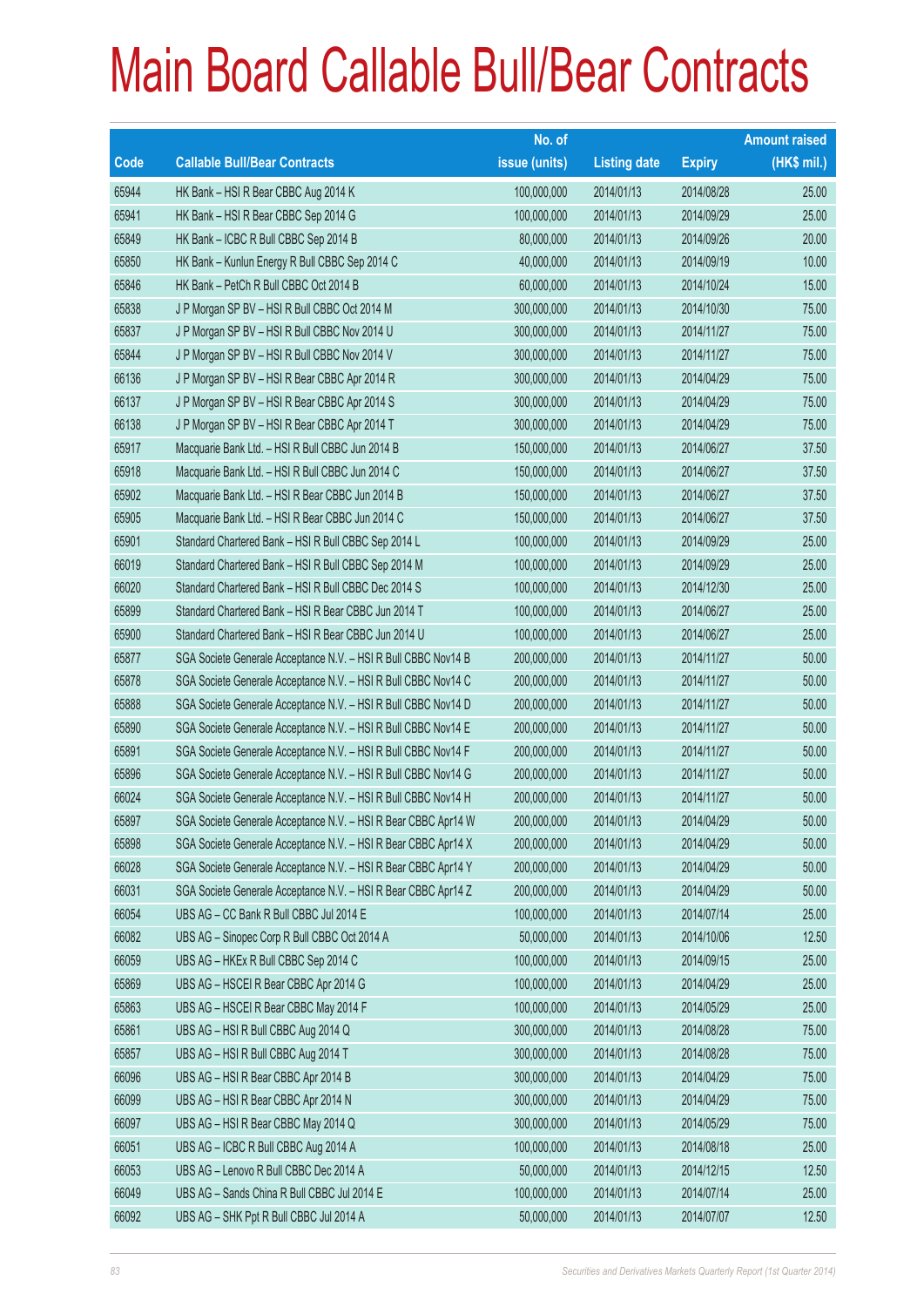|       |                                                                | No. of        |                     |               | <b>Amount raised</b> |
|-------|----------------------------------------------------------------|---------------|---------------------|---------------|----------------------|
| Code  | <b>Callable Bull/Bear Contracts</b>                            | issue (units) | <b>Listing date</b> | <b>Expiry</b> | $(HK$$ mil.)         |
| 66056 | UBS AG - TCH R Bull CBBC Jul 2014 K                            | 40,000,000    | 2014/01/13          | 2014/07/07    | 10.00                |
| 66055 | UBS AG - TCH R Bear CBBC May 2014 D                            | 40,000,000    | 2014/01/13          | 2014/05/05    | 33.20                |
| 66285 | Credit Suisse AG - HSI R Bull CBBC Aug 2014 D                  | 300,000,000   | 2014/01/14          | 2014/08/28    | 75.00                |
| 66291 | Credit Suisse AG - HSI R Bull CBBC Aug 2014 F                  | 300,000,000   | 2014/01/14          | 2014/08/28    | 75.00                |
| 66279 | Credit Suisse AG - HSI R Bull CBBC Aug 2014 S                  | 300,000,000   | 2014/01/14          | 2014/08/28    | 75.00                |
| 66246 | Credit Suisse AG - HSI R Bear CBBC May 2014 E                  | 300,000,000   | 2014/01/14          | 2014/05/29    | 75.00                |
| 66247 | Credit Suisse AG - HSI R Bear CBBC May 2014 F                  | 300,000,000   | 2014/01/14          | 2014/05/29    | 75.00                |
| 66245 | Credit Suisse AG - HSI R Bear CBBC May 2014 Z                  | 300,000,000   | 2014/01/14          | 2014/05/29    | 75.00                |
| 66297 | Citigroup Global Mkt H Inc. - AIA R Bull CBBC Sep 2014 A       | 40,000,000    | 2014/01/14          | 2014/09/29    | 10.00                |
| 66301 | Citigroup Global Mkt H Inc. - China Life R Bull CBBC Sep14 A   | 50,000,000    | 2014/01/14          | 2014/09/29    | 14.00                |
| 66300 | Citigroup Global Mkt H Inc. - Galaxy Ent R Bull CBBC Sep14 A   | 60,000,000    | 2014/01/14          | 2014/09/29    | 15.00                |
| 66299 | Citigroup Global Mkt H Inc. - Hutchison R Bull CBBC Sep 14 A   | 60,000,000    | 2014/01/14          | 2014/09/29    | 15.00                |
| 66223 | HK Bank - ABC R Bear CBBC Dec 2014 A                           | 40,000,000    | 2014/01/14          | 2014/12/22    | 10.00                |
| 66221 | HK Bank - COVS R Bull CBBC Oct 2014 A                          | 50,000,000    | 2014/01/14          | 2014/10/27    | 14.00                |
| 66219 | HK Bank - CSOP A50 ETF R Bull CBBC Nov 2014 B                  | 80,000,000    | 2014/01/14          | 2014/11/03    | 20.00                |
| 66222 | HK Bank - China Shenhua R Bull CBBC Dec 2014 A                 | 40,000,000    | 2014/01/14          | 2014/12/22    | 13.60                |
| 66195 | HK Bank - A50 R Bull CBBC Nov 2014 D                           | 200,000,000   | 2014/01/14          | 2014/11/20    | 50.00                |
| 66185 | HK Bank - A50 R Bull CBBC Jan 2015 B                           | 200,000,000   | 2014/01/14          | 2015/01/12    | 50.00                |
| 66212 | HK Bank - A50 R Bull CBBC Feb 2015 A                           | 200,000,000   | 2014/01/14          | 2015/02/02    | 50.00                |
| 66216 | HK Bank - A50 R Bull CBBC Feb 2015 B                           | 200,000,000   | 2014/01/14          | 2015/02/16    | 50.00                |
| 66196 | HK Bank - HSCEI R Bull CBBC Aug 2014 B                         | 100,000,000   | 2014/01/14          | 2014/08/28    | 25.00                |
| 66201 | HK Bank - HSCEI R Bull CBBC Sep 2014 C                         | 100,000,000   | 2014/01/14          | 2014/09/29    | 25.00                |
| 66202 | HK Bank - HSCEI R Bull CBBC Oct 2014 B                         | 100,000,000   | 2014/01/14          | 2014/10/30    | 27.00                |
| 66178 | HK Bank - HSI R Bull CBBC Aug 2014 K                           | 400,000,000   | 2014/01/14          | 2014/08/28    | 100.00               |
| 66180 | HK Bank - HSI R Bull CBBC Sep 2014 G                           | 100,000,000   | 2014/01/14          | 2014/09/29    | 25.00                |
| 66181 | HK Bank - HSI R Bull CBBC Oct 2014 B                           | 400,000,000   | 2014/01/14          | 2014/10/30    | 100.00               |
| 66182 | HK Bank - HSI R Bull CBBC Nov 2014 A                           | 400,000,000   | 2014/01/14          | 2014/11/27    | 100.00               |
| 66191 | HK Bank - HSI R Bear CBBC Aug 2014 L                           | 400,000,000   | 2014/01/14          | 2014/08/28    | 100.00               |
| 66220 | HK Bank - Sands China R Bull CBBC Dec 2014 A                   | 60,000,000    | 2014/01/14          | 2014/12/22    | 15.00                |
| 66249 | J P Morgan SP BV - HSI R Bull CBBC Dec 2014 J                  | 300,000,000   | 2014/01/14          | 2014/12/30    | 75.00                |
| 66295 | J P Morgan SP BV - HSI R Bear CBBC Apr 2014 O                  | 300,000,000   | 2014/01/14          | 2014/04/29    | 75.00                |
| 66294 | J P Morgan SP BV - HSI R Bear CBBC Apr 2014 U                  | 300,000,000   | 2014/01/14          | 2014/04/29    | 75.00                |
| 66296 | J P Morgan SP BV - HSI R Bear CBBC Apr 2014 V                  | 300,000,000   | 2014/01/14          | 2014/04/29    | 75.00                |
| 66250 | Standard Chartered Bank - A50 China R Bear CBBC Oct 2014 A     | 100,000,000   | 2014/01/14          | 2014/10/27    | 25.00                |
| 66243 | Standard Chartered Bank - HSI R Bull CBBC Dec 2014 T           | 100,000,000   | 2014/01/14          | 2014/12/30    | 25.00                |
| 66244 | Standard Chartered Bank - HSI R Bull CBBC Dec 2014 U           | 100,000,000   | 2014/01/14          | 2014/12/30    | 25.00                |
| 66293 | Standard Chartered Bank - HSI R Bear CBBC Jul 2014 D           | 100,000,000   | 2014/01/14          | 2014/07/30    | 25.00                |
| 66264 | SGA Societe Generale Acceptance N.V. - HSI R Bull CBBC Nov14 I | 200,000,000   | 2014/01/14          | 2014/11/27    | 50.00                |
| 66265 | SGA Societe Generale Acceptance N.V. - HSI R Bear CBBC Apr14 D | 200,000,000   | 2014/01/14          | 2014/04/29    | 50.00                |
| 66263 | UBS AG - Galaxy Ent R Bull CBBC Oct 2014 B                     | 100,000,000   | 2014/01/14          | 2014/10/13    | 25.00                |
| 66253 | UBS AG - Galaxy Ent R Bear CBBC May 2014 B                     | 100,000,000   | 2014/01/14          | 2014/05/26    | 25.00                |
| 66255 | UBS AG - Galaxy Ent R Bear CBBC May 2014 C                     | 100,000,000   | 2014/01/14          | 2014/05/12    | 25.00                |
| 66271 | UBS AG - HSI R Bull CBBC Nov 2014 H                            | 300,000,000   | 2014/01/14          | 2014/11/27    | 75.00                |
| 66278 | UBS AG - HSI R Bull CBBC Dec 2014 M                            | 300,000,000   | 2014/01/14          | 2014/12/30    | 75.00                |
| 66238 | UBS AG - HSI R Bear CBBC Apr 2014 P                            | 300,000,000   | 2014/01/14          | 2014/04/29    | 75.00                |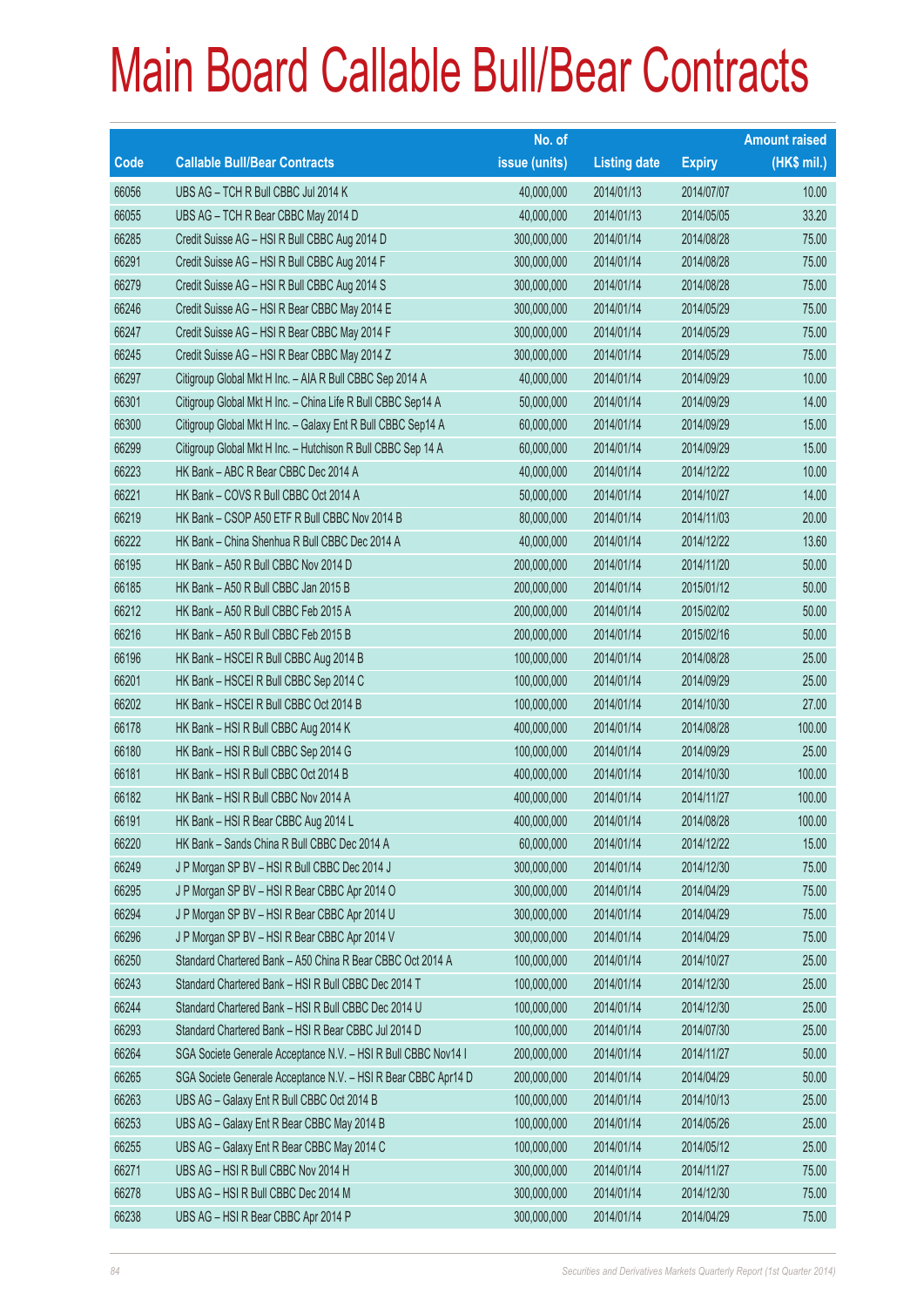|       |                                                                | No. of        |                     |               | <b>Amount raised</b> |
|-------|----------------------------------------------------------------|---------------|---------------------|---------------|----------------------|
| Code  | <b>Callable Bull/Bear Contracts</b>                            | issue (units) | <b>Listing date</b> | <b>Expiry</b> | (HK\$ mil.)          |
| 66226 | UBS AG - HSI R Bear CBBC May 2014 R                            | 300,000,000   | 2014/01/14          | 2014/05/29    | 75.00                |
| 66237 | UBS AG - HSI R Bear CBBC May 2014 S                            | 300,000,000   | 2014/01/14          | 2014/05/29    | 75.00                |
| 66239 | UBS AG - HSI R Bear CBBC May 2014 T                            | 350,000,000   | 2014/01/14          | 2014/05/29    | 87.50                |
| 66252 | UBS AG - Sands China R Bull CBBC Oct 2014 A                    | 100,000,000   | 2014/01/14          | 2014/10/13    | 25.00                |
| 66251 | UBS AG - Sands China R Bear CBBC May 2014 E                    | 100,000,000   | 2014/01/14          | 2014/05/22    | 25.00                |
| 66394 | Credit Suisse AG - HSI R Bull CBBC Sep 2014 F                  | 300,000,000   | 2014/01/15          | 2014/09/29    | 75.00                |
| 66395 | Credit Suisse AG - HSI R Bull CBBC Sep 2014 O                  | 300,000,000   | 2014/01/15          | 2014/09/29    | 75.00                |
| 66393 | Credit Suisse AG - HSI R Bull CBBC Sep 2014 W                  | 300,000,000   | 2014/01/15          | 2014/09/29    | 75.00                |
| 66346 | Credit Suisse AG - HSI R Bear CBBC Jul 2014 D                  | 300,000,000   | 2014/01/15          | 2014/07/30    | 75.00                |
| 66350 | Credit Suisse AG - HSI R Bear CBBC Jul 2014 E                  | 300,000,000   | 2014/01/15          | 2014/07/30    | 75.00                |
| 66392 | Credit Suisse AG - HSI R Bear CBBC Jul 2014 F                  | 300,000,000   | 2014/01/15          | 2014/07/30    | 75.00                |
| 66439 | Citigroup Global Mkt H Inc. - BOCL R Bull CBBC Sep 2014 A      | 40,000,000    | 2014/01/15          | 2014/09/29    | 10.00                |
| 66441 | Citigroup Global Mkt H Inc. - COVS R Bull CBBC Sep 2014 A      | 40,000,000    | 2014/01/15          | 2014/09/29    | 10.00                |
| 66445 | Citigroup Global Mkt H Inc. - Cheung Kong R Bull CBBC Jul14A   | 60,000,000    | 2014/01/15          | 2014/07/30    | 15.00                |
| 66432 | Citigroup Global Mkt H Inc. - Minsheng Bank R Bull CBBC Jul14A | 40,000,000    | 2014/01/15          | 2014/07/30    | 10.00                |
| 66427 | Citigroup Global Mkt H Inc. - HSI R Bull CBBC May 2014 F       | 150,000,000   | 2014/01/15          | 2014/05/29    | 37.50                |
| 66428 | Citigroup Global Mkt H Inc. - HSI R Bull CBBC May 2014 G       | 150,000,000   | 2014/01/15          | 2014/05/29    | 37.50                |
| 66429 | Citigroup Global Mkt H Inc. - HSI R Bear CBBC May 2014 C       | 150,000,000   | 2014/01/15          | 2014/05/29    | 37.50                |
| 66430 | Citigroup Global Mkt H Inc. - HSI R Bear CBBC May 2014 D       | 150,000,000   | 2014/01/15          | 2014/05/29    | 37.50                |
| 66440 | Citigroup Global Mkt H Inc. - Lenovo R Bull CBBC Sep 2014 A    | 40,000,000    | 2014/01/15          | 2014/09/29    | 10.00                |
| 66442 | Citigroup Global Mkt H Inc. - SHK Ppt R Bull CBBC Sep 2014 A   | 60,000,000    | 2014/01/15          | 2014/09/29    | 15.00                |
| 66396 | Goldman Sachs SP (Asia) - HSI R Bull CBBC Apr 2014 G           | 150,000,000   | 2014/01/15          | 2014/04/29    | 38.40                |
| 66398 | Goldman Sachs SP (Asia) - HSI R Bull CBBC Apr 2014 H           | 150,000,000   | 2014/01/15          | 2014/04/29    | 38.55                |
| 66405 | Goldman Sachs SP (Asia) - HSI R Bull CBBC Apr 2014 I           | 150,000,000   | 2014/01/15          | 2014/04/29    | 38.40                |
| 66306 | HK Bank - COVS R Bull CBBC Sep 2014 B                          | 50,000,000    | 2014/01/15          | 2014/09/29    | 23.00                |
| 66316 | HK Bank - China Life R Bear CBBC Aug 2014 C                    | 50,000,000    | 2014/01/15          | 2014/08/22    | 15.50                |
| 66309 | HK Bank - A50 R Bull CBBC Nov 2014 E                           | 200,000,000   | 2014/01/15          | 2014/11/28    | 50.00                |
| 66305 | HK Bank - Galaxy Ent R Bull CBBC Sep 2014 E                    | 50,000,000    | 2014/01/15          | 2014/09/29    | 12.50                |
| 66314 | HK Bank - Galaxy Ent R Bear CBBC Oct 2014 D                    | 40,000,000    | 2014/01/15          | 2014/10/27    | 10.00                |
| 66303 | HK Bank - Galaxy Ent R Bear CBBC Dec 2014 B                    | 40,000,000    | 2014/01/15          | 2014/12/22    | 10.00                |
| 66313 | HK Bank - Galaxy Ent R Bear CBBC Dec 2014 C                    | 40,000,000    | 2014/01/15          | 2014/12/22    | 10.00                |
| 66307 | HK Bank - Sands China R Bear CBBC Nov 2014 C                   | 50,000,000    | 2014/01/15          | 2014/11/03    | 12.50                |
| 66418 | J P Morgan SP BV - HSI R Bull CBBC Sep 2014 I                  | 300,000,000   | 2014/01/15          | 2014/09/29    | 75.00                |
| 66417 | J P Morgan SP BV - HSI R Bull CBBC Oct 2014 X                  | 300,000,000   | 2014/01/15          | 2014/10/30    | 75.00                |
| 66419 | J P Morgan SP BV - HSI R Bear CBBC May 2014 C                  | 300,000,000   | 2014/01/15          | 2014/05/29    | 75.00                |
| 66422 | J P Morgan SP BV - HSI R Bear CBBC May 2014 D                  | 300,000,000   | 2014/01/15          | 2014/05/29    | 75.00                |
| 66319 | Standard Chartered Bank - HSI R Bull CBBC Dec 2014 V           | 100,000,000   | 2014/01/15          | 2014/12/30    | 25.00                |
| 66378 | Standard Chartered Bank - HSI R Bull CBBC Dec 2014 W           | 100,000,000   | 2014/01/15          | 2014/12/30    | 25.00                |
| 66387 | Standard Chartered Bank - HSI R Bear CBBC Sep 2014 A           | 100,000,000   | 2014/01/15          | 2014/09/29    | 25.00                |
| 66321 | SGA Societe Generale Acceptance N.V. - HSI R Bull CBBC Nov14 J | 200,000,000   | 2014/01/15          | 2014/11/27    | 50.00                |
| 66388 | SGA Societe Generale Acceptance N.V. - HSI R Bull CBBC Nov14 K | 200,000,000   | 2014/01/15          | 2014/11/27    | 50.00                |
| 66322 | SGA Societe Generale Acceptance N.V. - HSI R Bear CBBC Apr14 F | 200,000,000   | 2014/01/15          | 2014/04/29    | 50.00                |
| 66340 | SGA Societe Generale Acceptance N.V. - HSI R Bear CBBC Apr14 G | 200,000,000   | 2014/01/15          | 2014/04/29    | 50.00                |
| 66389 | UBS AG - ABC R Bull CBBC Sep 2014 A                            | 50,000,000    | 2014/01/15          | 2014/09/15    | 12.50                |
| 66414 | UBS AG - HSI R Bull CBBC Oct 2014 I                            | 300,000,000   | 2014/01/15          | 2014/10/30    | 75.00                |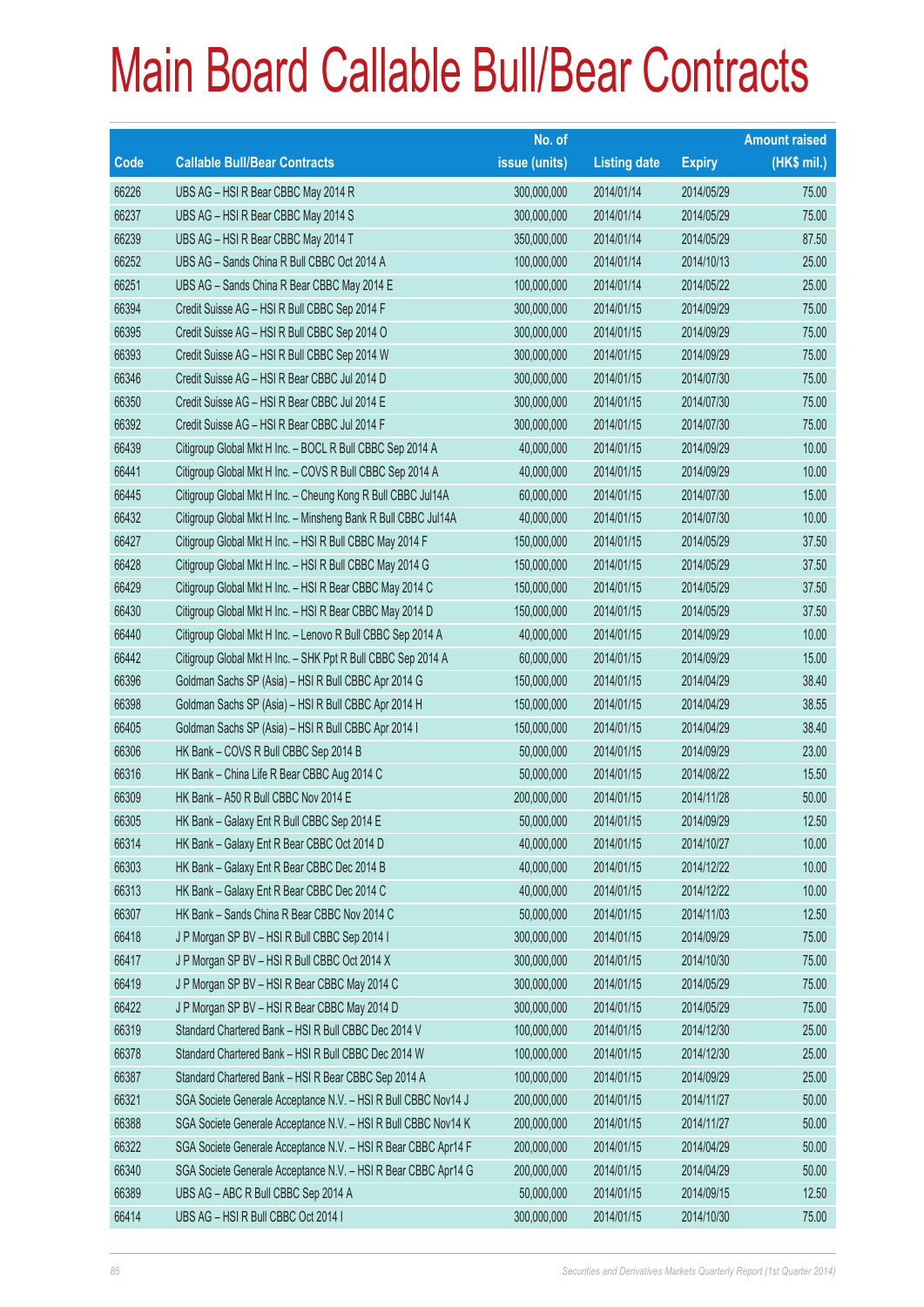|       |                                                                | No. of        |                     |               | <b>Amount raised</b> |
|-------|----------------------------------------------------------------|---------------|---------------------|---------------|----------------------|
| Code  | <b>Callable Bull/Bear Contracts</b>                            | issue (units) | <b>Listing date</b> | <b>Expiry</b> | $(HK$$ mil.)         |
| 66415 | UBS AG - HSI R Bull CBBC Nov 2014 I                            | 300,000,000   | 2014/01/15          | 2014/11/27    | 75.00                |
| 66416 | UBS AG - HSI R Bull CBBC Dec 2014 N                            | 300,000,000   | 2014/01/15          | 2014/12/30    | 75.00                |
| 66352 | UBS AG - HSI R Bear CBBC Apr 2014 R                            | 300,000,000   | 2014/01/15          | 2014/04/29    | 75.00                |
| 66351 | UBS AG - HSI R Bear CBBC May 2014 U                            | 300,000,000   | 2014/01/15          | 2014/05/29    | 75.00                |
| 66358 | UBS AG - HSI R Bear CBBC May 2014 V                            | 350,000,000   | 2014/01/15          | 2014/05/29    | 87.50                |
| 66390 | UBS AG - Petrochina R Bull CBBC Oct 2014 A                     | 50,000,000    | 2014/01/15          | 2014/10/13    | 12.50                |
| 66391 | UBS AG - TCH R Bear CBBC Aug 2014 B                            | 40,000,000    | 2014/01/15          | 2014/08/18    | 43.60                |
| 66478 | Credit Suisse AG - HSI R Bull CBBC Oct 2014 M                  | 300,000,000   | 2014/01/16          | 2014/10/30    | 75.00                |
| 66508 | Credit Suisse AG - HSI R Bull CBBC Oct 2014 O                  | 300,000,000   | 2014/01/16          | 2014/10/30    | 75.00                |
| 66509 | Credit Suisse AG - HSI R Bull CBBC Oct 2014 Q                  | 300,000,000   | 2014/01/16          | 2014/10/30    | 75.00                |
| 66512 | Credit Suisse AG - HSI R Bull CBBC Oct 2014 R                  | 300,000,000   | 2014/01/16          | 2014/10/30    | 75.00                |
| 66513 | Credit Suisse AG - HSI R Bear CBBC Jul 2014 G                  | 300,000,000   | 2014/01/16          | 2014/07/30    | 75.00                |
| 66557 | Credit Suisse AG - HSI R Bear CBBC Jul 2014 H                  | 300,000,000   | 2014/01/16          | 2014/07/30    | 75.00                |
| 66558 | Credit Suisse AG - HSI R Bear CBBC Jul 2014 I                  | 300,000,000   | 2014/01/16          | 2014/07/30    | 75.00                |
| 66562 | Credit Suisse AG - HSI R Bear CBBC Jul 2014 J                  | 300,000,000   | 2014/01/16          | 2014/07/30    | 75.00                |
| 66484 | Goldman Sachs SP (Asia) - HSI R Bull CBBC Apr 2014 J           | 150,000,000   | 2014/01/16          | 2014/04/29    | 40.65                |
| 66485 | Goldman Sachs SP (Asia) - HSI R Bull CBBC Apr 2014 K           | 150,000,000   | 2014/01/16          | 2014/04/29    | 44.10                |
| 66493 | Goldman Sachs SP (Asia) - HSI R Bull CBBC Apr 2014 L           | 150,000,000   | 2014/01/16          | 2014/04/29    | 41.85                |
| 66500 | Goldman Sachs SP (Asia) - HSI R Bear CBBC Apr 2014 E           | 150,000,000   | 2014/01/16          | 2014/04/29    | 37.95                |
| 66501 | Goldman Sachs SP (Asia) - HSI R Bear CBBC Apr 2014 F           | 150,000,000   | 2014/01/16          | 2014/04/29    | 38.10                |
| 66502 | Goldman Sachs SP (Asia) - HSI R Bear CBBC Apr 2014 G           | 150,000,000   | 2014/01/16          | 2014/04/29    | 43.20                |
| 66503 | Goldman Sachs SP (Asia) - HSI R Bear CBBC Apr 2014 H           | 150,000,000   | 2014/01/16          | 2014/04/29    | 43.50                |
| 66476 | HK Bank - BOCL R Bull CBBC Dec 2014 A                          | 80,000,000    | 2014/01/16          | 2014/12/18    | 20.00                |
| 66447 | HK Bank - CM Bank R Bear CBBC Sep 2014 A                       | 40,000,000    | 2014/01/16          | 2014/09/29    | 10.00                |
| 66450 | HK Bank - Sinopec Corp R Bear CBBC Oct 2014 A                  | 40,000,000    | 2014/01/16          | 2014/10/06    | 10.00                |
| 66473 | HK Bank - CSOP A50 ETF R Bear CBBC Nov 2014 A                  | 40,000,000    | 2014/01/16          | 2014/11/03    | 10.00                |
| 66446 | HK Bank - CSOP A50 ETF R Bear CBBC Jan 2015 A                  | 40,000,000    | 2014/01/16          | 2015/01/26    | 10.00                |
| 66474 | HK Bank - China Shenhua R Bear CBBC Nov 2014 A                 | 40,000,000    | 2014/01/16          | 2014/11/24    | 10.00                |
| 66471 | HK Bank - HSCEI R Bull CBBC Sep 2014 D                         | 100,000,000   | 2014/01/16          | 2014/09/29    | 25.00                |
| 66472 | HK Bank - HSCEI R Bear CBBC Aug 2014 D                         | 68,000,000    | 2014/01/16          | 2014/08/28    | 17.00                |
| 66468 | HK Bank - HSI R Bull CBBC Jul 2014 O                           | 100,000,000   | 2014/01/16          | 2014/07/30    | 25.00                |
| 66449 | HK Bank - HSI R Bull CBBC Aug 2014 L                           | 100,000,000   | 2014/01/16          | 2014/08/28    | 25.00                |
| 66469 | HK Bank - HSI R Bull CBBC Aug 2014 M                           | 100,000,000   | 2014/01/16          | 2014/08/28    | 25.00                |
| 66470 | HK Bank - HSI R Bull CBBC Sep 2014 H                           | 400,000,000   | 2014/01/16          | 2014/09/29    | 100.00               |
| 66575 | J P Morgan SP BV - HSI R Bull CBBC Sep 2014 R                  | 300,000,000   | 2014/01/16          | 2014/09/29    | 75.00                |
| 66576 | J P Morgan SP BV - HSI R Bear CBBC May 2014 E                  | 300,000,000   | 2014/01/16          | 2014/05/29    | 75.00                |
| 66522 | Standard Chartered Bank - A50 China R Bull CBBC Dec 2014 A     | 100,000,000   | 2014/01/16          | 2014/12/03    | 25.00                |
| 66523 | Standard Chartered Bank - HSI R Bull CBBC Dec 2014 X           | 100,000,000   | 2014/01/16          | 2014/12/30    | 25.00                |
| 66524 | Standard Chartered Bank - HSI R Bull CBBC Dec 2014 Y           | 100,000,000   | 2014/01/16          | 2014/12/30    | 25.00                |
| 66477 | Standard Chartered Bank - HSI R Bear CBBC Sep 2014 B           | 100,000,000   | 2014/01/16          | 2014/09/29    | 25.00                |
| 66520 | SGA Societe Generale Acceptance N.V. - HSI R Bull CBBC Nov14 L | 200,000,000   | 2014/01/16          | 2014/11/27    | 50.00                |
| 66521 | SGA Societe Generale Acceptance N.V. - HSI R Bear CBBC Apr14 H | 200,000,000   | 2014/01/16          | 2014/04/29    | 50.00                |
| 66547 | UBS AG - China Shenhua R Bear CBBC Nov 2014 A                  | 50,000,000    | 2014/01/16          | 2014/11/17    | 12.50                |
| 66540 | UBS AG - A50 China R Bull CBBC Nov 2014 A                      | 100,000,000   | 2014/01/16          | 2014/11/03    | 25.00                |
| 66556 | UBS AG - Galaxy Ent R Bull CBBC Sep 2014 C                     | 100,000,000   | 2014/01/16          | 2014/09/01    | 25.00                |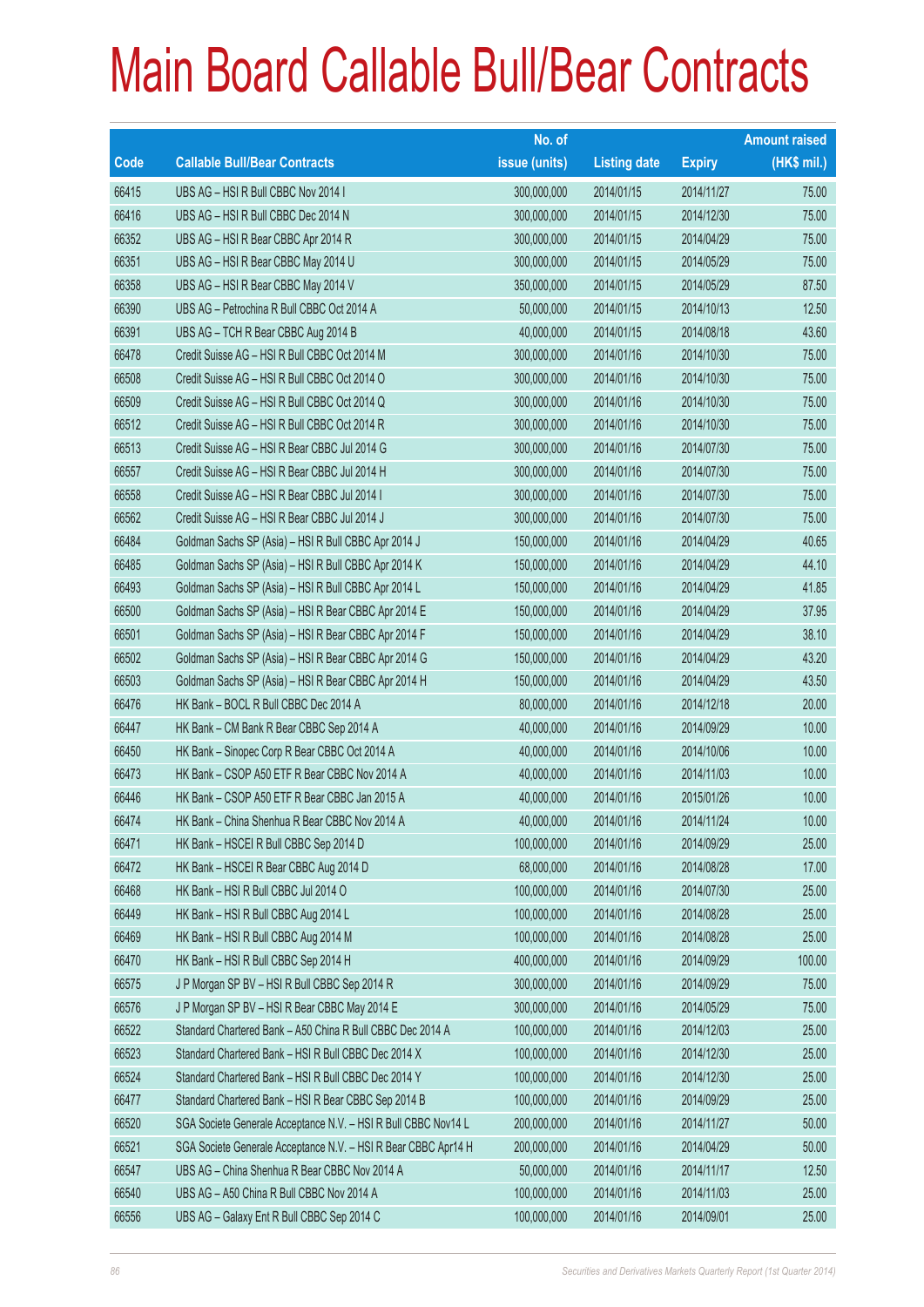|       |                                                            | No. of        |                     |               | <b>Amount raised</b> |
|-------|------------------------------------------------------------|---------------|---------------------|---------------|----------------------|
| Code  | <b>Callable Bull/Bear Contracts</b>                        | issue (units) | <b>Listing date</b> | <b>Expiry</b> | $(HK$$ mil.)         |
| 66553 | UBS AG - Galaxy Ent R Bear CBBC Oct 2014 A                 | 100,000,000   | 2014/01/16          | 2014/10/06    | 25.00                |
| 66550 | UBS AG - Galaxy Ent R Bear CBBC Nov 2014 A                 | 100,000,000   | 2014/01/16          | 2014/11/10    | 25.00                |
| 66483 | UBS AG - HSI R Bull CBBC Jun 2014 C                        | 350,000,000   | 2014/01/16          | 2014/06/27    | 87.50                |
| 66482 | UBS AG - HSI R Bull CBBC Oct 2014 J                        | 300,000,000   | 2014/01/16          | 2014/10/30    | 75.00                |
| 66563 | UBS AG - HSI R Bear CBBC Apr 2014 S                        | 300,000,000   | 2014/01/16          | 2014/04/29    | 75.00                |
| 66566 | UBS AG - HSI R Bear CBBC May 2014 X                        | 350,000,000   | 2014/01/16          | 2014/05/29    | 87.50                |
| 66544 | UBS AG - Sands China R Bear CBBC May 2014 F                | 50,000,000    | 2014/01/16          | 2014/05/19    | 12.50                |
| 66546 | UBS AG - Sands China R Bear CBBC Oct 2014 A                | 50,000,000    | 2014/01/16          | 2014/10/06    | 12.50                |
| 66603 | BNP Paribas Arbit Issu B.V. - HSCEI R Bull CBBC Dec 2014 A | 200,000,000   | 2014/01/17          | 2014/12/30    | 50.00                |
| 66605 | BNP Paribas Arbit Issu B.V. - HSI R Bull CBBC Aug 2014 P   | 300,000,000   | 2014/01/17          | 2014/08/28    | 75.00                |
| 66601 | BNP Paribas Arbit Issu B.V. - HSI R Bear CBBC Jun 2014 C   | 300,000,000   | 2014/01/17          | 2014/06/27    | 75.00                |
| 66577 | BNP Paribas Arbit Issu B.V. - TCH R Bull CBBC Dec 2014 A   | 100,000,000   | 2014/01/17          | 2014/12/30    | 25.00                |
| 66578 | BNP Paribas Arbit Issu B.V. - TCH R Bull CBBC Dec 2014 B   | 100,000,000   | 2014/01/17          | 2014/12/30    | 55.00                |
| 66579 | BNP Paribas Arbit Issu B.V. - TCH R Bear CBBC Dec 2014 A   | 100,000,000   | 2014/01/17          | 2014/12/30    | 70.00                |
| 66610 | Credit Suisse AG - HSI R Bull CBBC Sep 2014 N              | 300,000,000   | 2014/01/17          | 2014/09/29    | 75.00                |
| 66612 | Credit Suisse AG - HSI R Bull CBBC Sep 2014 V              | 300,000,000   | 2014/01/17          | 2014/09/29    | 75.00                |
| 66595 | Credit Suisse AG - HSI R Bear CBBC May 2014 G              | 300,000,000   | 2014/01/17          | 2014/05/29    | 75.00                |
| 66594 | Credit Suisse AG - HSI R Bear CBBC May 2014 I              | 300,000,000   | 2014/01/17          | 2014/05/29    | 75.00                |
| 66617 | Goldman Sachs SP (Asia) - HSI R Bull CBBC Apr 2014 M       | 150,000,000   | 2014/01/17          | 2014/04/29    | 37.95                |
| 66621 | Goldman Sachs SP (Asia) - HSI R Bull CBBC Apr 2014 N       | 150,000,000   | 2014/01/17          | 2014/04/29    | 41.10                |
| 66622 | Goldman Sachs SP (Asia) - HSI R Bull CBBC Apr 2014 O       | 150,000,000   | 2014/01/17          | 2014/04/29    | 38.40                |
| 66625 | Goldman Sachs SP (Asia) - HSI R Bull CBBC Apr 2014 P       | 150,000,000   | 2014/01/17          | 2014/04/29    | 37.80                |
| 66627 | Goldman Sachs SP (Asia) - HSI R Bull CBBC Apr 2014 Q       | 150,000,000   | 2014/01/17          | 2014/04/29    | 37.50                |
| 66620 | Goldman Sachs SP (Asia) - HSI R Bear CBBC Apr 2014 I       | 150,000,000   | 2014/01/17          | 2014/04/29    | 44.85                |
| 66585 | HK Bank - China Mobile R Bull CBBC Dec 2014 B              | 120,000,000   | 2014/01/17          | 2014/12/01    | 30.00                |
| 66587 | HK Bank - China Mobile R Bull CBBC Jan 2015 A              | 120,000,000   | 2014/01/17          | 2015/01/26    | 30.00                |
| 66582 | HK Bank - CNBM R Bull CBBC Nov 2014 A                      | 50,000,000    | 2014/01/17          | 2014/11/24    | 12.50                |
| 66588 | HK Bank - Galaxy Ent R Bull CBBC Oct 2014 C                | 50,000,000    | 2014/01/17          | 2014/10/06    | 12.50                |
| 66591 | HK Bank - Galaxy Ent R Bear CBBC Aug 2014 C                | 40,000,000    | 2014/01/17          | 2014/08/25    | 10.00                |
| 66629 | J P Morgan SP BV - HSI R Bull CBBC Oct 2014 K              | 300,000,000   | 2014/01/17          | 2014/10/30    | 75.00                |
| 66598 | Standard Chartered Bank - TCH R Bull CBBC Aug 2014 A       | 50,000,000    | 2014/01/17          | 2014/08/18    | 15.00                |
| 66600 | Standard Chartered Bank - TCH R Bear CBBC Sep 2014 A       | 50,000,000    | 2014/01/17          | 2014/09/12    | 21.50                |
| 66615 | UBS AG - HKEx R Bull CBBC Sep 2014 D                       | 100,000,000   | 2014/01/17          | 2014/09/22    | 25.00                |
| 66614 | UBS AG - HSCEI R Bull CBBC Nov 2014 A                      | 100,000,000   | 2014/01/17          | 2014/11/27    | 25.00                |
| 66613 | UBS AG - HSCEIR Bear CBBC Apr 2014 H                       | 100,000,000   | 2014/01/17          | 2014/04/29    | 25.00                |
| 66607 | UBS AG - HSI R Bull CBBC Nov 2014 J                        | 300,000,000   | 2014/01/17          | 2014/11/27    | 75.00                |
| 66580 | UBS AG - HSI R Bear CBBC May 2014 Y                        | 350,000,000   | 2014/01/17          | 2014/05/29    | 87.50                |
| 66671 | BNP Paribas Arbit Issu B.V. - HSI R Bear CBBC Jun 2014 E   | 300,000,000   | 2014/01/20          | 2014/06/27    | 75.00                |
| 66672 | BNP Paribas Arbit Issu B.V. - HSI R Bear CBBC Jun 2014 F   | 300,000,000   | 2014/01/20          | 2014/06/27    | 75.00                |
| 66674 | BNP Paribas Arbit Issu B.V. - HSI R Bear CBBC Jun 2014 H   | 300,000,000   | 2014/01/20          | 2014/06/27    | 75.00                |
| 66785 | Credit Suisse AG - HSI R Bull CBBC Jul 2014 U              | 300,000,000   | 2014/01/20          | 2014/07/30    | 75.00                |
| 66786 | Credit Suisse AG - HSI R Bull CBBC Jul 2014 V              | 300,000,000   | 2014/01/20          | 2014/07/30    | 75.00                |
| 66727 | Credit Suisse AG - HSI R Bear CBBC Apr 2014 P              | 300,000,000   | 2014/01/20          | 2014/04/29    | 75.00                |
| 66726 | Credit Suisse AG - HSI R Bear CBBC Apr 2014 Z              | 300,000,000   | 2014/01/20          | 2014/04/29    | 75.00                |
| 66676 | Citigroup Global Mkt H Inc. - PetCh R Bull CBBC Jun 2014 A | 60,000,000    | 2014/01/20          | 2014/06/30    | 15.00                |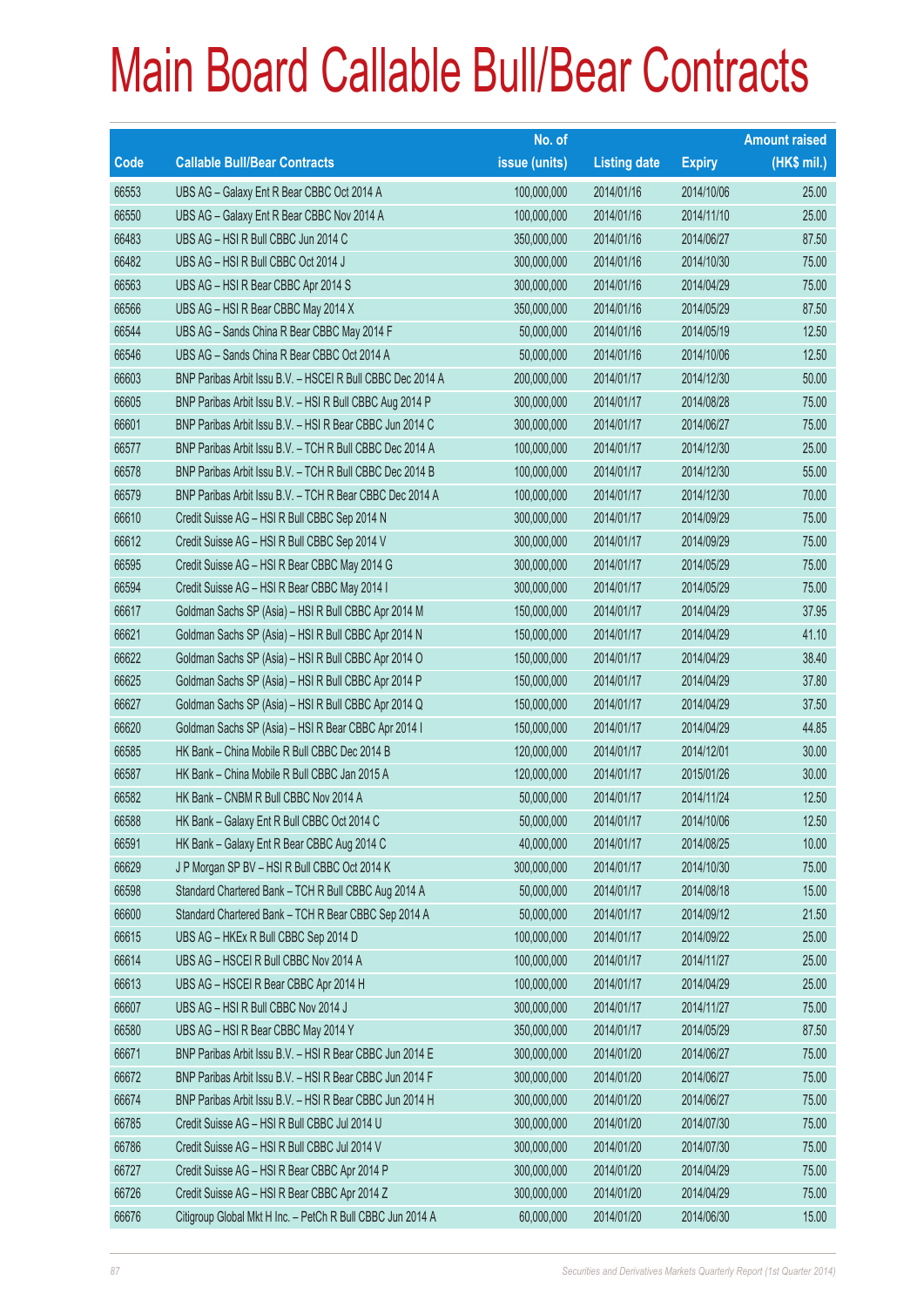|       |                                                                | No. of        |                     |               | <b>Amount raised</b> |
|-------|----------------------------------------------------------------|---------------|---------------------|---------------|----------------------|
| Code  | <b>Callable Bull/Bear Contracts</b>                            | issue (units) | <b>Listing date</b> | <b>Expiry</b> | $(HK$$ mil.)         |
| 66685 | Goldman Sachs SP (Asia) - HSI R Bull CBBC Apr 2014 R           | 150,000,000   | 2014/01/20          | 2014/04/29    | 38.55                |
| 66697 | Goldman Sachs SP (Asia) - HSI R Bull CBBC Apr 2014 S           | 150,000,000   | 2014/01/20          | 2014/04/29    | 38.40                |
| 66703 | Goldman Sachs SP (Asia) - HSI R Bull CBBC Apr 2014 T           | 150,000,000   | 2014/01/20          | 2014/04/29    | 37.95                |
| 66688 | Goldman Sachs SP (Asia) - HSI R Bear CBBC Apr 2014 J           | 150,000,000   | 2014/01/20          | 2014/04/29    | 40.50                |
| 66704 | Goldman Sachs SP (Asia) - HSI R Bear CBBC Apr 2014 K           | 150,000,000   | 2014/01/20          | 2014/04/29    | 37.80                |
| 66705 | Goldman Sachs SP (Asia) - HSI R Bear CBBC Apr 2014 L           | 150,000,000   | 2014/01/20          | 2014/04/29    | 37.65                |
| 66646 | HK Bank - BOCL R Bull CBBC Dec 2014 B                          | 80,000,000    | 2014/01/20          | 2014/12/18    | 20.00                |
| 66643 | HK Bank - China Mobile R Bull CBBC Feb 2015 A                  | 120,000,000   | 2014/01/20          | 2015/02/09    | 30.00                |
| 66645 | HK Bank - China Mobile R Bull CBBC Feb 2015 B                  | 120,000,000   | 2014/01/20          | 2015/02/16    | 30.00                |
| 66655 | HK Bank - HKEx R Bull CBBC Nov 2014 A                          | 60,000,000    | 2014/01/20          | 2014/11/24    | 15.60                |
| 66635 | HK Bank - HSCEI R Bear CBBC Sep 2014 C                         | 68,000,000    | 2014/01/20          | 2014/09/29    | 17.00                |
| 66792 | J P Morgan SP BV - HSI R Bull CBBC Dec 2014 K                  | 300,000,000   | 2014/01/20          | 2014/12/30    | 75.00                |
| 66788 | J P Morgan SP BV - HSI R Bear CBBC Apr 2014 Q                  | 300,000,000   | 2014/01/20          | 2014/04/29    | 75.00                |
| 66658 | Standard Chartered Bank - HSI R Bull CBBC Nov 2014 J           | 100,000,000   | 2014/01/20          | 2014/11/27    | 25.00                |
| 66657 | Standard Chartered Bank - HSI R Bear CBBC Jul 2014 E           | 100,000,000   | 2014/01/20          | 2014/07/30    | 25.00                |
| 66706 | SGA Societe Generale Acceptance N.V. - HSI R Bull CBBC Nov14 M | 200,000,000   | 2014/01/20          | 2014/11/27    | 50.00                |
| 66668 | SGA Societe Generale Acceptance N.V. - HSI R Bear CBBC Apr14 I | 200,000,000   | 2014/01/20          | 2014/04/29    | 50.00                |
| 66765 | UBS AG - China Mobile R Bear CBBC Jun 2014 A                   | 100,000,000   | 2014/01/20          | 2014/06/23    | 25.00                |
| 66784 | UBS AG - CC Bank R Bear CBBC May 2014 B                        | 100,000,000   | 2014/01/20          | 2014/05/12    | 25.00                |
| 66745 | UBS AG - CNBM R Bull CBBC Jul 2014 A                           | 50,000,000    | 2014/01/20          | 2014/07/21    | 12.50                |
| 66747 | UBS AG - A50 China R Bear CBBC Jun 2014 A                      | 100,000,000   | 2014/01/20          | 2014/06/23    | 25.00                |
| 66736 | UBS AG - HSCEI R Bull CBBC Dec 2014 A                          | 100,000,000   | 2014/01/20          | 2014/12/30    | 25.00                |
| 66663 | UBS AG - HSI R Bull CBBC Jul 2014 T                            | 350,000,000   | 2014/01/20          | 2014/07/30    | 87.50                |
| 66662 | UBS AG - HSI R Bull CBBC Jul 2014 U                            | 350,000,000   | 2014/01/20          | 2014/07/30    | 87.50                |
| 66787 | UBS AG - HSI R Bull CBBC Dec 2014 O                            | 300,000,000   | 2014/01/20          | 2014/12/30    | 75.00                |
| 66732 | UBS AG - HSI R Bear CBBC Apr 2014 B                            | 300,000,000   | 2014/01/20          | 2014/04/29    | 75.00                |
| 66731 | UBS AG - HSI R Bear CBBC Apr 2014 Q                            | 300,000,000   | 2014/01/20          | 2014/04/29    | 75.00                |
| 66728 | UBS AG - HSI R Bear CBBC Jul 2014 C                            | 300,000,000   | 2014/01/20          | 2014/07/30    | 75.00                |
| 66729 | UBS AG - HSI R Bear CBBC Jul 2014 D                            | 300,000,000   | 2014/01/20          | 2014/07/30    | 75.00                |
| 66764 | UBS AG - ICBC R Bear CBBC Jul 2014 A                           | 100,000,000   | 2014/01/20          | 2014/07/21    | 25.00                |
| 66763 | UBS AG - Ping An R Bear CBBC Jun 2014 A                        | 100,000,000   | 2014/01/20          | 2014/06/16    | 25.00                |
| 66842 | BNP Paribas Arbit Issu B.V. - HSI R Bull CBBC Aug 2014 K       | 300,000,000   | 2014/01/21          | 2014/08/28    | 75.00                |
| 66903 | BNP Paribas Arbit Issu B.V. - HSI R Bear CBBC Jun 2014 J       | 300,000,000   | 2014/01/21          | 2014/06/27    | 75.00                |
| 66871 | Credit Suisse AG - HSI R Bull CBBC Aug 2014 H                  | 300,000,000   | 2014/01/21          | 2014/08/28    | 75.00                |
| 66895 | Credit Suisse AG - HSI R Bull CBBC Aug 2014 M                  | 300,000,000   | 2014/01/21          | 2014/08/28    | 75.00                |
| 66896 | Credit Suisse AG - HSI R Bear CBBC May 2014 H                  | 300,000,000   | 2014/01/21          | 2014/05/29    | 75.00                |
| 66899 | Credit Suisse AG - HSI R Bear CBBC May 2014 J                  | 300,000,000   | 2014/01/21          | 2014/05/29    | 75.00                |
| 66900 | Credit Suisse AG - HSI R Bear CBBC May 2014 K                  | 300,000,000   | 2014/01/21          | 2014/05/29    | 75.00                |
| 66951 | Citigroup Global Mkt H Inc. - HSBC R Bull CBBC Jun 2014 A      | 80,000,000    | 2014/01/21          | 2014/06/16    | 20.00                |
| 66948 | Citigroup Global Mkt H Inc. - HSBC R Bull CBBC Jul 2014 A      | 80,000,000    | 2014/01/21          | 2014/07/14    | 20.00                |
| 66955 | Citigroup Global Mkt H Inc. - HSBC R Bear CBBC Jun 2014 A      | 80,000,000    | 2014/01/21          | 2014/06/16    | 20.00                |
| 66956 | Citigroup Global Mkt H Inc. - HSBC R Bear CBBC Jul 2014 A      | 80,000,000    | 2014/01/21          | 2014/07/14    | 20.00                |
| 66967 | Citigroup Global Mkt H Inc. - HSBC R Bear CBBC Jul 2014 B      | 80,000,000    | 2014/01/21          | 2014/07/28    | 20.00                |
| 66873 | Goldman Sachs SP (Asia) - HSI R Bull CBBC Apr 2014 U           | 150,000,000   | 2014/01/21          | 2014/04/29    | 38.25                |
| 66876 | Goldman Sachs SP (Asia) - HSI R Bull CBBC Apr 2014 V           | 150,000,000   | 2014/01/21          | 2014/04/29    | 39.60                |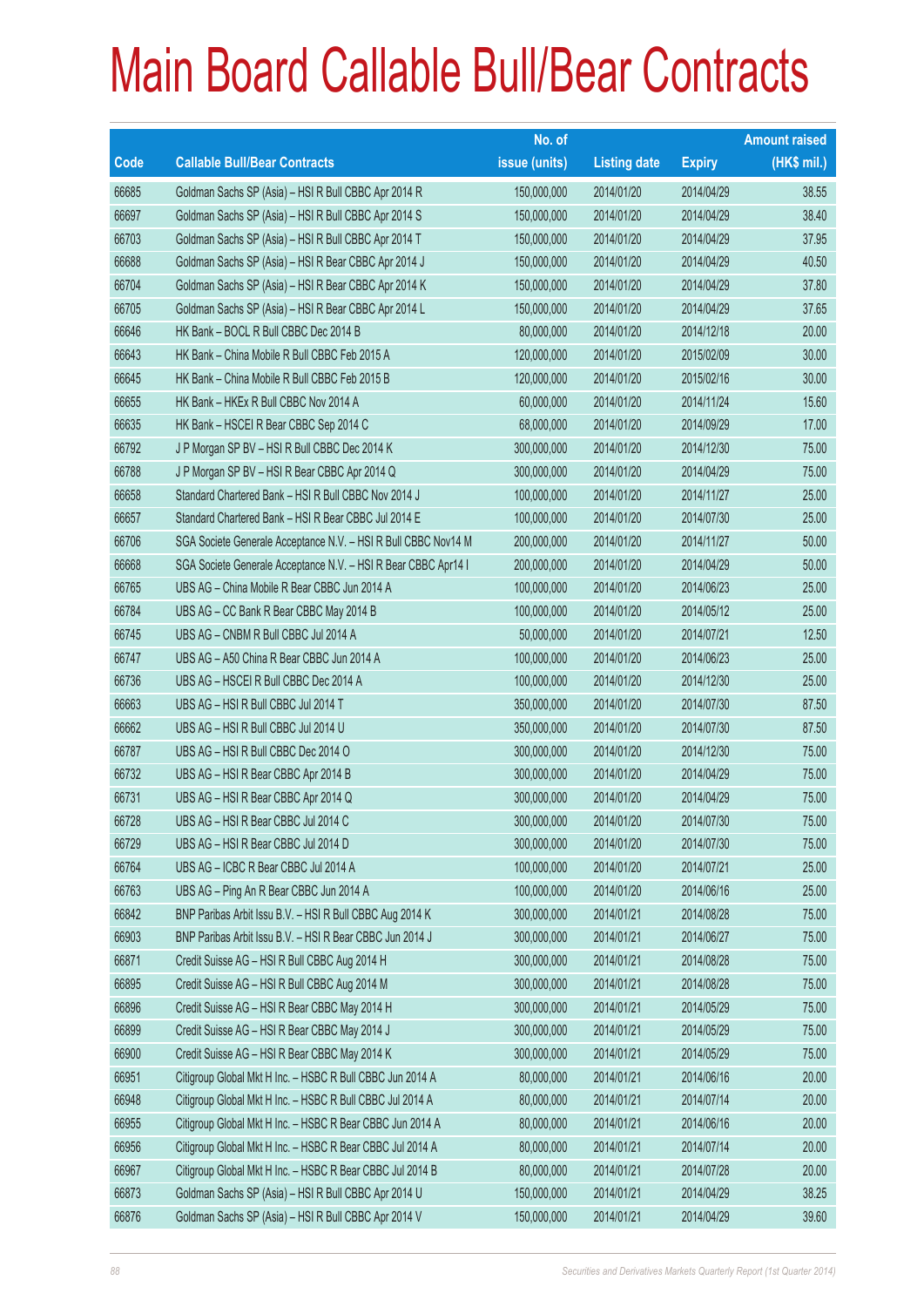|       |                                                                | No. of        |                     |               | <b>Amount raised</b> |
|-------|----------------------------------------------------------------|---------------|---------------------|---------------|----------------------|
| Code  | <b>Callable Bull/Bear Contracts</b>                            | issue (units) | <b>Listing date</b> | <b>Expiry</b> | (HK\$ mil.)          |
| 66886 | Goldman Sachs SP (Asia) - HSI R Bull CBBC Apr 2014 W           | 150,000,000   | 2014/01/21          | 2014/04/29    | 38.10                |
| 66884 | Goldman Sachs SP (Asia) - HSI R Bear CBBC Apr 2014 M           | 150,000,000   | 2014/01/21          | 2014/04/29    | 47.10                |
| 66885 | Goldman Sachs SP (Asia) - HSI R Bear CBBC Apr 2014 N           | 150,000,000   | 2014/01/21          | 2014/04/29    | 49.20                |
| 66893 | Goldman Sachs SP (Asia) - HSI R Bear CBBC Apr 2014 O           | 150,000,000   | 2014/01/21          | 2014/04/29    | 43.35                |
| 66894 | Goldman Sachs SP (Asia) - HSI R Bear CBBC Apr 2014 P           | 150,000,000   | 2014/01/21          | 2014/04/29    | 43.20                |
| 66815 | HK Bank - AIA R Bull CBBC Jul 2014 B                           | 60,000,000    | 2014/01/21          | 2014/07/07    | 20.40                |
| 66806 | HK Bank - Cheung Kong R Bear CBBC Oct 2014 A                   | 50,000,000    | 2014/01/21          | 2014/10/27    | 12.50                |
| 66804 | HK Bank - China Life R Bear CBBC Dec 2014 A                    | 50,000,000    | 2014/01/21          | 2014/12/22    | 12.50                |
| 66814 | HK Bank - Minsheng Bank R Bear CBBC Oct 2014 B                 | 40,000,000    | 2014/01/21          | 2014/10/27    | 10.00                |
| 66798 | HK Bank - HSI R Bull CBBC Sep 2014 I                           | 100,000,000   | 2014/01/21          | 2014/09/29    | 25.00                |
| 66793 | HK Bank - HSI R Bear CBBC Aug 2014 M                           | 100,000,000   | 2014/01/21          | 2014/08/28    | 25.00                |
| 66813 | HK Bank - Hutchison R Bear CBBC Nov 2014 B                     | 50,000,000    | 2014/01/21          | 2014/11/24    | 12.50                |
| 66807 | HK Bank - PetCh R Bear CBBC Nov 2014 A                         | 40,000,000    | 2014/01/21          | 2014/11/24    | 10.00                |
| 66936 | J P Morgan SP BV - HSI R Bear CBBC Apr 2014 R                  | 300,000,000   | 2014/01/21          | 2014/04/29    | 75.00                |
| 66837 | Macquarie Bank Ltd. - HSI R Bull CBBC Jun 2014 D               | 100,000,000   | 2014/01/21          | 2014/06/27    | 25.00                |
| 66841 | Macquarie Bank Ltd. - HSI R Bull CBBC Jun 2014 E               | 100,000,000   | 2014/01/21          | 2014/06/27    | 25.00                |
| 66819 | Macquarie Bank Ltd. - HSI R Bear CBBC Jun 2014 D               | 100,000,000   | 2014/01/21          | 2014/06/27    | 25.00                |
| 66834 | Macquarie Bank Ltd. - HSI R Bear CBBC Jun 2014 E               | 100,000,000   | 2014/01/21          | 2014/06/27    | 25.00                |
| 66861 | Standard Chartered Bank - HSI R Bull CBBC Nov 2014 K           | 100,000,000   | 2014/01/21          | 2014/11/27    | 25.00                |
| 66845 | SGA Societe Generale Acceptance N.V. - HSI R Bull CBBC Nov14 N | 200,000,000   | 2014/01/21          | 2014/11/27    | 50.00                |
| 66846 | SGA Societe Generale Acceptance N.V. - HSI R Bear CBBC Apr14 J | 200,000,000   | 2014/01/21          | 2014/04/29    | 50.00                |
| 66935 | SGA Societe Generale Acceptance N.V. - HSI R Bear CBBC Apr14 K | 200,000,000   | 2014/01/21          | 2014/04/29    | 50.00                |
| 66915 | UBS AG - HSCEI R Bear CBBC Apr 2014 I                          | 100,000,000   | 2014/01/21          | 2014/04/29    | 25.00                |
| 66857 | UBS AG - HSI R Bull CBBC Jul 2014 W                            | 350,000,000   | 2014/01/21          | 2014/07/30    | 87.50                |
| 66850 | UBS AG - HSI R Bull CBBC Oct 2014 Q                            | 300,000,000   | 2014/01/21          | 2014/10/30    | 75.00                |
| 66906 | UBS AG - HSI R Bear CBBC Apr 2014 N                            | 300,000,000   | 2014/01/21          | 2014/04/29    | 75.00                |
| 66913 | UBS AG - HSI R Bear CBBC May 2014 Z                            | 300,000,000   | 2014/01/21          | 2014/05/29    | 75.00                |
| 67062 | BNP Paribas Arbit Issu B.V. - HSI R Bull CBBC Aug 2014 G       | 300,000,000   | 2014/01/22          | 2014/08/28    | 75.00                |
| 67056 | Credit Suisse AG - HSI R Bull CBBC Aug 2014 P                  | 300,000,000   | 2014/01/22          | 2014/08/28    | 75.00                |
| 67058 | Credit Suisse AG - HSI R Bull CBBC Aug 2014 X                  | 300,000,000   | 2014/01/22          | 2014/08/28    | 75.00                |
| 67004 | Credit Suisse AG - HSI R Bear CBBC Jul 2014 K                  | 300,000,000   | 2014/01/22          | 2014/07/30    | 75.00                |
| 67010 | Credit Suisse AG - HSI R Bear CBBC Jul 2014 L                  | 300,000,000   | 2014/01/22          | 2014/07/30    | 75.00                |
| 67087 | Citigroup Global Mkt H Inc. - China Life R Bull CBBC Aug14 A   | 50,000,000    | 2014/01/22          | 2014/08/18    | 12.50                |
| 67084 | Citigroup Global Mkt H Inc. - China Life R Bull CBBC Sep14 B   | 50,000,000    | 2014/01/22          | 2014/09/22    | 12.50                |
| 67093 | Citigroup Global Mkt H Inc. - China Life R Bear CBBC Aug14 A   | 50,000,000    | 2014/01/22          | 2014/08/18    | 12.50                |
| 67094 | Citigroup Global Mkt H Inc. - China Life R Bear CBBC Sep14 A   | 50,000,000    | 2014/01/22          | 2014/09/22    | 15.00                |
| 67096 | Citigroup Global Mkt H Inc. - China Life R Bear CBBC Oct14 A   | 50,000,000    | 2014/01/22          | 2014/10/20    | 17.50                |
| 67073 | Citigroup Global Mkt H Inc. - Galaxy Ent R Bull CBBC Jul14 A   | 60,000,000    | 2014/01/22          | 2014/07/21    | 15.00                |
| 67072 | Citigroup Global Mkt H Inc. - Galaxy Ent R Bull CBBC Aug14 A   | 60,000,000    | 2014/01/22          | 2014/08/18    | 15.00                |
| 67074 | Citigroup Global Mkt H Inc. - Galaxy Ent R Bear CBBC Jul14 A   | 60,000,000    | 2014/01/22          | 2014/07/21    | 15.00                |
| 67077 | Citigroup Global Mkt H Inc. - Galaxy Ent R Bear CBBC Aug14 A   | 60,000,000    | 2014/01/22          | 2014/08/25    | 15.00                |
| 67080 | Citigroup Global Mkt H Inc. - Galaxy Ent R Bear CBBC Sep14 A   | 60,000,000    | 2014/01/22          | 2014/09/22    | 15.00                |
| 67083 | Citigroup Global Mkt H Inc. - Kunlun Energy R Bull CBBC Jun14A | 40,000,000    | 2014/01/22          | 2014/06/23    | 10.00                |
| 67063 | Goldman Sachs SP (Asia) - HSI R Bull CBBC Apr 2014 X           | 150,000,000   | 2014/01/22          | 2014/04/29    | 37.65                |
| 66991 | HK Bank - Anhui Conch R Bull CBBC Mar 2015 A                   | 50,000,000    | 2014/01/22          | 2015/03/18    | 12.50                |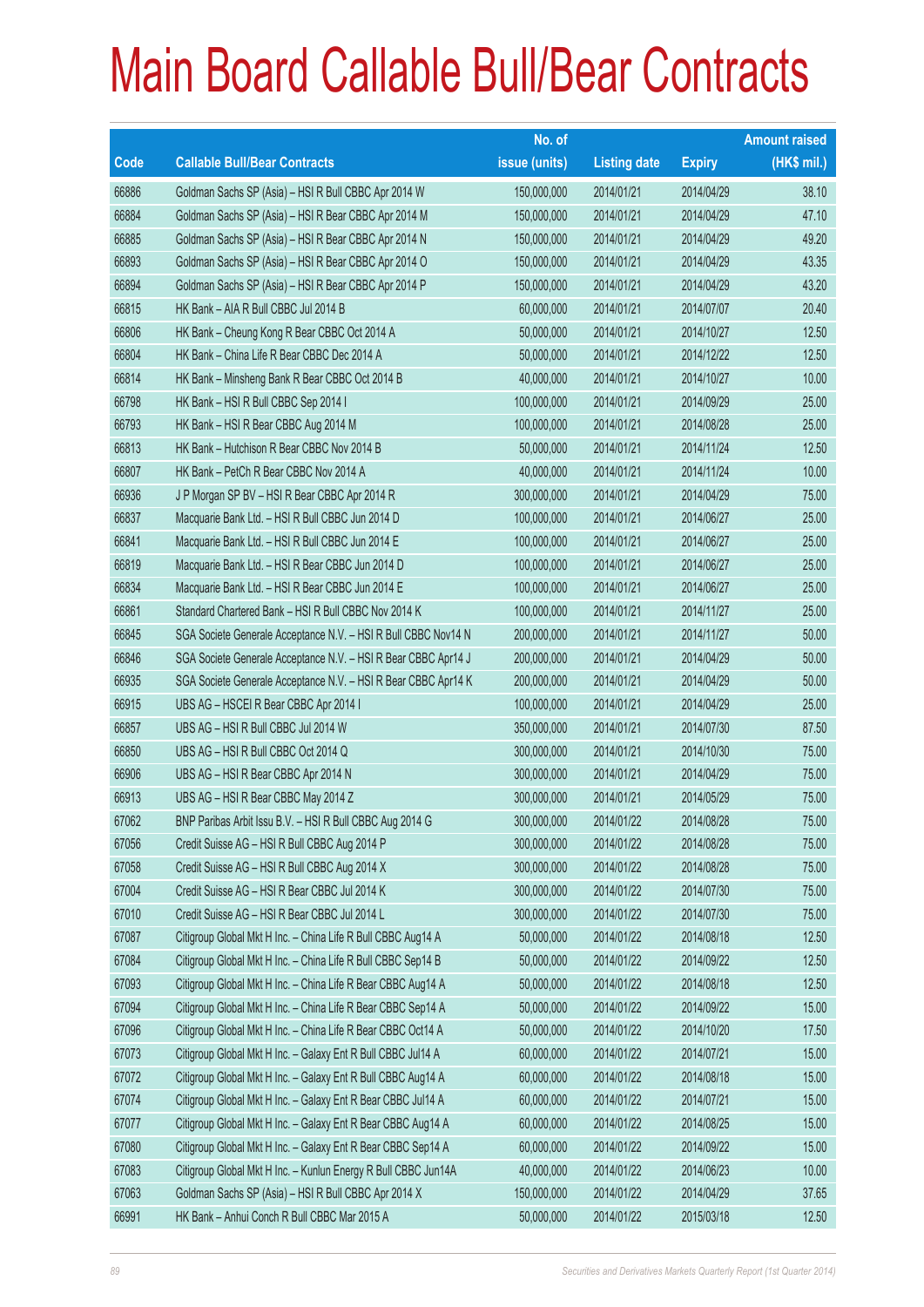|         |                                                                | No. of        |                     |               | <b>Amount raised</b> |
|---------|----------------------------------------------------------------|---------------|---------------------|---------------|----------------------|
| Code    | <b>Callable Bull/Bear Contracts</b>                            | issue (units) | <b>Listing date</b> | <b>Expiry</b> | (HK\$ mil.)          |
| 66995   | HK Bank - CNBM R Bear CBBC Nov 2014 B                          | 50,000,000    | 2014/01/22          | 2014/11/24    | 12.50                |
| 66988   | HK Bank - CNOOC R Bull CBBC Oct 2014 C                         | 60,000,000    | 2014/01/22          | 2014/10/27    | 15.00                |
| 66990   | HK Bank - CNOOC R Bull CBBC Nov 2014 A                         | 60,000,000    | 2014/01/22          | 2014/11/17    | 15.00                |
| 66985   | HK Bank - China Shenhua R Bull CBBC Jul 2015 A                 | 40,000,000    | 2014/01/22          | 2015/07/16    | 10.00                |
| 66986   | HK Bank - China Shenhua R Bull CBBC Jul 2015 B                 | 40,000,000    | 2014/01/22          | 2015/07/08    | 10.00                |
| 66993   | HK Bank - HSI R Bear CBBC Sep 2014 H                           | 100,000,000   | 2014/01/22          | 2014/09/29    | 25.00                |
| 66994   | HK Bank - HSI R Bear CBBC Oct 2014 B                           | 400,000,000   | 2014/01/22          | 2014/10/30    | 100.00               |
| 67066   | J P Morgan SP BV - HSI R Bull CBBC Sep 2014 W                  | 300,000,000   | 2014/01/22          | 2014/09/29    | 75.00                |
| 67070   | J P Morgan SP BV - HSI R Bull CBBC Oct 2014 P                  | 300,000,000   | 2014/01/22          | 2014/10/30    | 75.00                |
| 67020   | Standard Chartered Bank - HSI R Bear CBBC Jul 2014 F           | 100,000,000   | 2014/01/22          | 2014/07/30    | 25.00                |
| 67054   | Standard Chartered Bank - HSI R Bear CBBC Nov 2014 A           | 100,000,000   | 2014/01/22          | 2014/11/27    | 25.00                |
| 66996   | SGA Societe Generale Acceptance N.V. - HSI R Bull CBBC Nov14 O | 200,000,000   | 2014/01/22          | 2014/11/27    | 50.00                |
| 67001   | SGA Societe Generale Acceptance N.V. - HSI R Bear CBBC Apr14 L | 200,000,000   | 2014/01/22          | 2014/04/29    | 50.00                |
| 67034   | UBS AG - CC Bank R Bull CBBC Jul 2014 F                        | 100,000,000   | 2014/01/22          | 2014/07/21    | 25.00                |
| 67027   | UBS AG - Minsheng Bank R Bull CBBC Sep 2014 A                  | 100,000,000   | 2014/01/22          | 2014/09/22    | 25.00                |
| 67026   | UBS AG - CSOP A50 ETF R Bull CBBC Aug 2014 A                   | 50,000,000    | 2014/01/22          | 2014/08/11    | 12.50                |
| 67022   | UBS AG - A50 China R Bull CBBC Jun 2014 C                      | 100,000,000   | 2014/01/22          | 2014/06/23    | 25.00                |
| 67044   | UBS AG - HKEx R Bear CBBC Jul 2014 B                           | 100,000,000   | 2014/01/22          | 2014/07/07    | 25.00                |
| 67060   | UBS AG - HSI R Bull CBBC Jul 2014 X                            | 350,000,000   | 2014/01/22          | 2014/07/30    | 87.50                |
| 67011   | UBS AG - HSI R Bear CBBC May 2014 C                            | 300,000,000   | 2014/01/22          | 2014/05/29    | 75.00                |
| 67012   | UBS AG - HSI R Bear CBBC May 2014 F                            | 350,000,000   | 2014/01/22          | 2014/05/29    | 87.50                |
| 67028   | UBS AG - ICBC R Bull CBBC Aug 2014 B                           | 100,000,000   | 2014/01/22          | 2014/08/04    | 25.00                |
| 67052   | UBS AG - SHK Ppt R Bear CBBC Sep 2014 A                        | 50,000,000    | 2014/01/22          | 2014/09/01    | 12.50                |
| 66034 # | HK Bank - BOCL R Bull CBBC Aug 2014 A                          | 200,000,000   | 2014/01/22          | 2014/08/28    | 10.40                |
| 67184   | Credit Suisse AG - HSI R Bull CBBC Sep 2014 A                  | 300,000,000   | 2014/01/23          | 2014/09/29    | 75.00                |
| 67181   | Credit Suisse AG - HSI R Bull CBBC Sep 2014 X                  | 300,000,000   | 2014/01/23          | 2014/09/29    | 75.00                |
| 67150   | Credit Suisse AG - HSI R Bear CBBC Apr 2014 I                  | 300,000,000   | 2014/01/23          | 2014/04/29    | 75.00                |
| 67186   | Citigroup Global Mkt H Inc. - TCH R Bull CBBC Jul 2014 A       | 50,000,000    | 2014/01/23          | 2014/07/22    | 15.00                |
| 67187   | Citigroup Global Mkt H Inc. - TCH R Bear CBBC Apr 2014 A       | 50,000,000    | 2014/01/23          | 2014/04/29    | 18.00                |
| 67117   | HK Bank - HSI R Bull CBBC Aug 2014 N                           | 100,000,000   | 2014/01/23          | 2014/08/28    | 25.00                |
| 67119   | HK Bank - HSI R Bull CBBC Aug 2014 O                           | 100,000,000   | 2014/01/23          | 2014/08/28    | 25.00                |
| 67123   | HK Bank - HSI R Bull CBBC Aug 2014 P                           | 100,000,000   | 2014/01/23          | 2014/08/28    | 25.00                |
| 67132   | HK Bank - Lenovo R Bull CBBC Sep 2014 C                        | 60,000,000    | 2014/01/23          | 2014/09/08    | 15.00                |
| 67135   | HK Bank - Lenovo R Bear CBBC Sep 2014 A                        | 40,000,000    | 2014/01/23          | 2014/09/29    | 10.00                |
| 67145   | HK Bank - Lenovo R Bear CBBC Dec 2014 A                        | 40,000,000    | 2014/01/23          | 2014/12/29    | 10.00                |
| 67097   | HK Bank - TCH R Bull CBBC Sep 2014 J                           | 50,000,000    | 2014/01/23          | 2014/09/29    | 20.00                |
| 67149   | HK Bank - TCH R Bull CBBC Oct 2014 E                           | 50,000,000    | 2014/01/23          | 2014/10/13    | 30.00                |
| 67189   | J P Morgan SP BV - HSI R Bear CBBC Apr 2014 S                  | 300,000,000   | 2014/01/23          | 2014/04/29    | 75.00                |
| 67196   | Standard Chartered Bank - HSI R Bear CBBC Aug 2014 G           | 100,000,000   | 2014/01/23          | 2014/08/28    | 25.00                |
| 67161   | Standard Chartered Bank - TCH R Bull CBBC Sep 2014 A           | 50,000,000    | 2014/01/23          | 2014/09/08    | 20.00                |
| 67168   | Standard Chartered Bank - TCH R Bear CBBC Sep 2014 B           | 50,000,000    | 2014/01/23          | 2014/09/18    | 25.00                |
| 67157   | SGA Societe Generale Acceptance N.V. - HSI R Bull CBBC Nov14 P | 200,000,000   | 2014/01/23          | 2014/11/27    | 50.00                |
| 67158   | SGA Societe Generale Acceptance N.V. - HSI R Bear CBBC Apr14 M | 200,000,000   | 2014/01/23          | 2014/04/29    | 50.00                |
| 67174   | UBS AG - Anhui Conch R Bull CBBC Dec 2014 D                    | 50,000,000    | 2014/01/23          | 2014/12/22    | 12.50                |
| 67171   | UBS AG - China Mobile R Bull CBBC Oct 2014 F                   | 100,000,000   | 2014/01/23          | 2014/10/06    | 25.00                |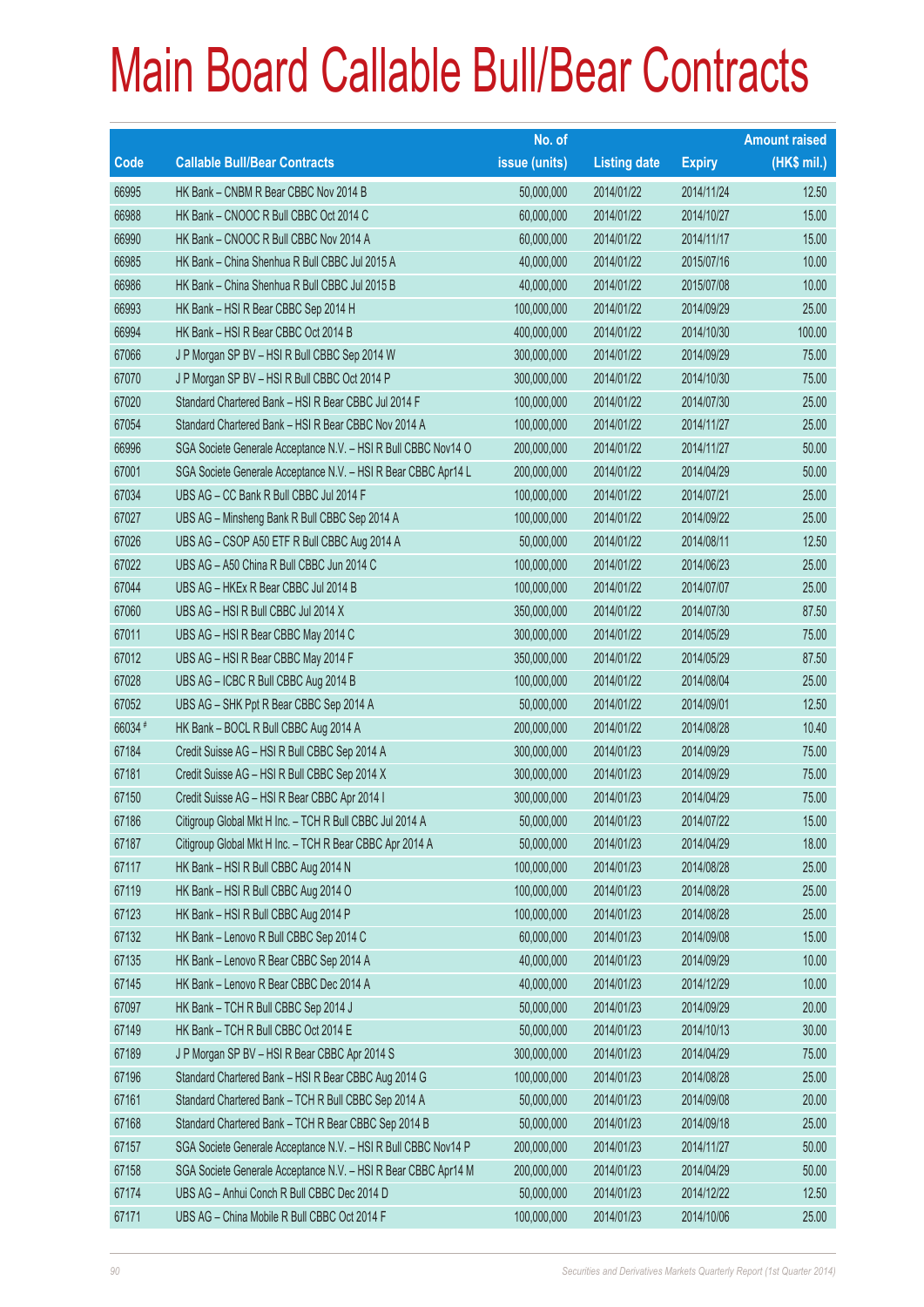|       |                                                              | No. of        |                     |               | <b>Amount raised</b> |
|-------|--------------------------------------------------------------|---------------|---------------------|---------------|----------------------|
| Code  | <b>Callable Bull/Bear Contracts</b>                          | issue (units) | <b>Listing date</b> | <b>Expiry</b> | $(HK$$ mil.)         |
| 67185 | UBS AG - HSI R Bull CBBC Dec 2014 P                          | 300,000,000   | 2014/01/23          | 2014/12/30    | 75.00                |
| 67152 | UBS AG - HSI R Bear CBBC Apr 2014 P                          | 300,000,000   | 2014/01/23          | 2014/04/29    | 75.00                |
| 67153 | UBS AG - HSI R Bear CBBC May 2014 H                          | 350,000,000   | 2014/01/23          | 2014/05/29    | 87.50                |
| 67170 | UBS AG - Lenovo R Bear CBBC Jun 2014 B                       | 50,000,000    | 2014/01/23          | 2014/06/16    | 12.50                |
| 67179 | UBS AG - TCH R Bull CBBC Jul 2014 L                          | 40,000,000    | 2014/01/23          | 2014/07/28    | 10.60                |
| 67180 | UBS AG - TCH R Bull CBBC Jul 2014 M                          | 40,000,000    | 2014/01/23          | 2014/07/07    | 18.60                |
| 67176 | UBS AG - TCH R Bear CBBC Sep 2014 C                          | 40,000,000    | 2014/01/23          | 2014/09/01    | 43.60                |
| 67238 | BNP Paribas Arbit Issu B.V. - HSI R Bull CBBC Aug 2014 L     | 300,000,000   | 2014/01/24          | 2014/08/28    | 75.00                |
| 67240 | BNP Paribas Arbit Issu B.V. - HSI R Bull CBBC Aug 2014 M     | 300,000,000   | 2014/01/24          | 2014/08/28    | 75.00                |
| 67304 | Credit Suisse AG - HSI R Bull CBBC Nov 2014 V                | 300,000,000   | 2014/01/24          | 2014/11/27    | 75.00                |
| 67308 | Credit Suisse AG - HSI R Bull CBBC Nov 2014 W                | 300,000,000   | 2014/01/24          | 2014/11/27    | 75.00                |
| 67309 | Credit Suisse AG - HSI R Bull CBBC Nov 2014 X                | 300,000,000   | 2014/01/24          | 2014/11/27    | 75.00                |
| 67312 | Credit Suisse AG - HSI R Bull CBBC Nov 2014 Y                | 300,000,000   | 2014/01/24          | 2014/11/27    | 75.00                |
| 67229 | Credit Suisse AG - HSI R Bear CBBC Apr 2014 J                | 300,000,000   | 2014/01/24          | 2014/04/29    | 75.00                |
| 67230 | Credit Suisse AG - HSI R Bear CBBC Apr 2014 L                | 300,000,000   | 2014/01/24          | 2014/04/29    | 75.00                |
| 67227 | Credit Suisse AG - HSI R Bear CBBC Apr 2014 N                | 300,000,000   | 2014/01/24          | 2014/04/29    | 75.00                |
| 67342 | Citigroup Global Mkt H Inc. - A50 China R Bull CBBC Jul 14 A | 100,000,000   | 2014/01/24          | 2014/07/23    | 25.00                |
| 67341 | Citigroup Global Mkt H Inc. - A50 China R Bull CBBC Aug 14 B | 100,000,000   | 2014/01/24          | 2014/08/18    | 25.00                |
| 67339 | Citigroup Global Mkt H Inc. - A50 China R Bull CBBC Sep 14 A | 100,000,000   | 2014/01/24          | 2014/09/22    | 25.00                |
| 67338 | Citigroup Global Mkt H Inc. - A50 China R Bull CBBC Oct 14 A | 100,000,000   | 2014/01/24          | 2014/10/20    | 25.00                |
| 67354 | Bank of East Asia - CM Bank R Bear CBBC Oct 2014 A           | 60,000,000    | 2014/01/24          | 2014/10/24    | 15.00                |
| 67349 | Bank of East Asia - A50 China R Bull CBBC Dec 2014 A         | 60,000,000    | 2014/01/24          | 2014/12/30    | 15.00                |
| 67355 | Bank of East Asia - Galaxy Ent R Bull CBBC Dec 2014 A        | 60,000,000    | 2014/01/24          | 2014/12/22    | 15.00                |
| 67356 | Bank of East Asia - Galaxy Ent R Bear CBBC Aug 2014 A        | 60,000,000    | 2014/01/24          | 2014/08/22    | 15.00                |
| 67350 | Bank of East Asia - HKEx R Bull CBBC Sep 2014 A              | 60,000,000    | 2014/01/24          | 2014/09/26    | 15.00                |
| 67357 | Bank of East Asia - Lenovo R Bull CBBC Dec 2014 A            | 60,000,000    | 2014/01/24          | 2014/12/22    | 15.00                |
| 67358 | Bank of East Asia - Lenovo R Bear CBBC Jul 2014 A            | 60,000,000    | 2014/01/24          | 2014/07/22    | 15.00                |
| 67353 | Bank of East Asia - Ping An R Bull CBBC Oct 2014 A           | 60,000,000    | 2014/01/24          | 2014/10/24    | 15.00                |
| 67251 | Goldman Sachs SP (Asia) - HSI R Bull CBBC Apr 2014 B         | 150,000,000   | 2014/01/24          | 2014/04/29    | 37.65                |
| 67241 | Goldman Sachs SP (Asia) - HSI R Bull CBBC Apr 2014 Y         | 150,000,000   | 2014/01/24          | 2014/04/29    | 39.15                |
| 67242 | Goldman Sachs SP (Asia) - HSI R Bull CBBC Apr 2014 Z         | 150,000,000   | 2014/01/24          | 2014/04/29    | 40.65                |
| 67244 | Goldman Sachs SP (Asia) - HSI R Bear CBBC Apr 2014 Q         | 150,000,000   | 2014/01/24          | 2014/04/29    | 38.10                |
| 67209 | HK Bank - Anhui Conch R Bull CBBC Jul 2015 A                 | 50,000,000    | 2014/01/24          | 2015/07/27    | 12.50                |
| 67208 | HK Bank - HKEx R Bear CBBC Aug 2014 A                        | 50,000,000    | 2014/01/24          | 2014/08/18    | 12.50                |
| 67199 | HK Bank - Lenovo R Bull CBBC Oct 2014 B                      | 60,000,000    | 2014/01/24          | 2014/10/13    | 15.00                |
| 67203 | HK Bank - Lenovo R Bear CBBC Feb 2015 A                      | 40,000,000    | 2014/01/24          | 2015/02/09    | 10.00                |
| 67210 | HK Bank - TCH R Bull CBBC Oct 2014 F                         | 50,000,000    | 2014/01/24          | 2014/10/31    | 16.00                |
| 67218 | HK Bank - TCH R Bull CBBC Oct 2014 G                         | 50,000,000    | 2014/01/24          | 2014/10/17    | 12.50                |
| 67220 | HK Bank - TCH R Bear CBBC Oct 2014 D                         | 50,000,000    | 2014/01/24          | 2014/10/17    | 62.50                |
| 67221 | HK Bank - TCH R Bear CBBC Oct 2014 E                         | 50,000,000    | 2014/01/24          | 2014/10/31    | 67.50                |
| 67223 | HK Bank - TCH R Bear CBBC Oct 2014 F                         | 50,000,000    | 2014/01/24          | 2014/10/22    | 34.00                |
| 67331 | J P Morgan SP BV - HSI R Bull CBBC Oct 2014 Q                | 300,000,000   | 2014/01/24          | 2014/10/30    | 75.00                |
| 67332 | J P Morgan SP BV - HSI R Bear CBBC Apr 2014 T                | 300,000,000   | 2014/01/24          | 2014/04/29    | 75.00                |
| 67314 | Standard Chartered Bank - A50 China R Bull CBBC Aug 2014 A   | 50,000,000    | 2014/01/24          | 2014/08/01    | 12.50                |
| 67315 | Standard Chartered Bank - HSI R Bull CBBC Nov 2014 L         | 100,000,000   | 2014/01/24          | 2014/11/27    | 25.00                |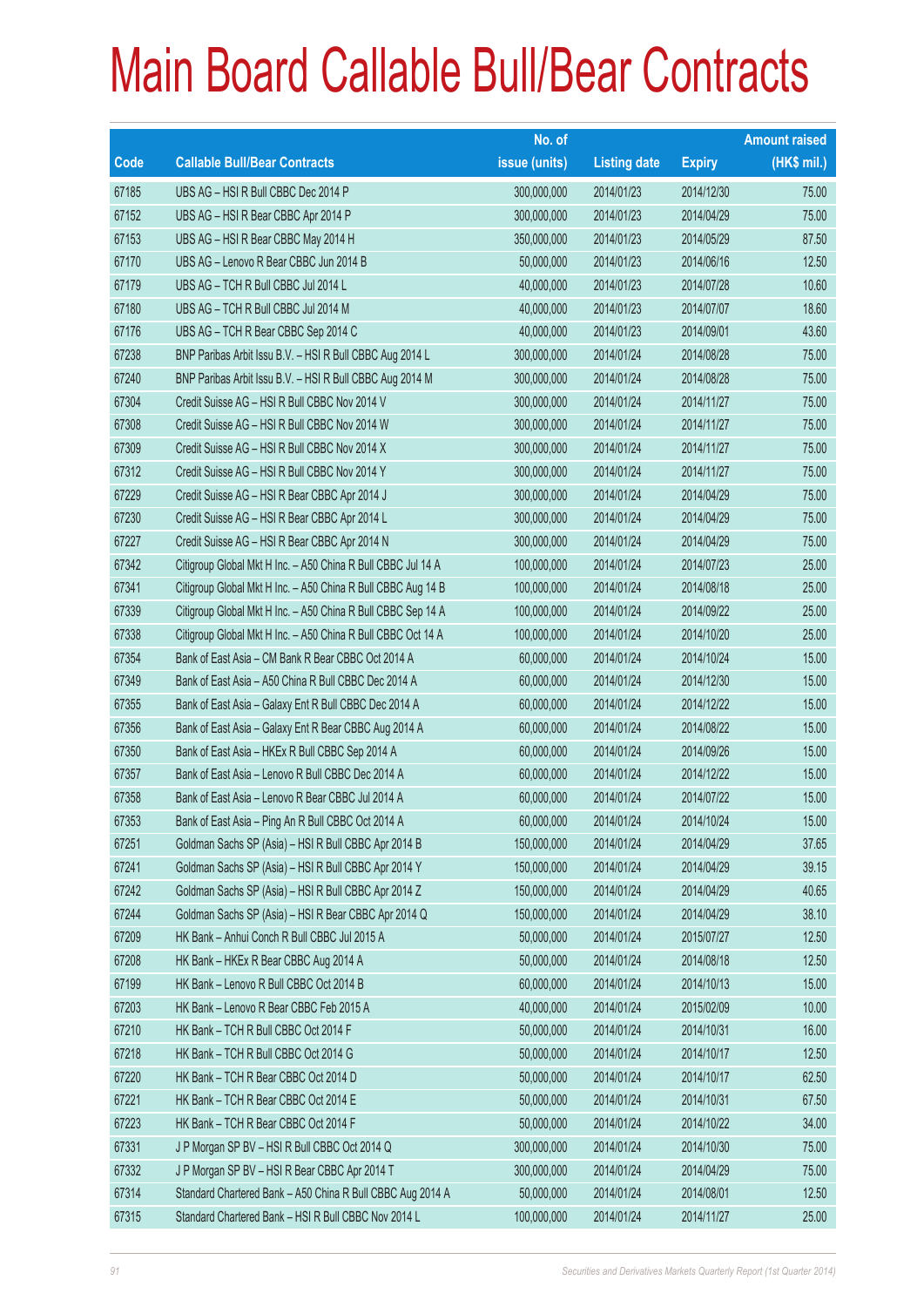|       |                                                                | No. of        |                     |               | <b>Amount raised</b> |
|-------|----------------------------------------------------------------|---------------|---------------------|---------------|----------------------|
| Code  | <b>Callable Bull/Bear Contracts</b>                            | issue (units) | <b>Listing date</b> | <b>Expiry</b> | (HK\$ mil.)          |
| 67337 | Standard Chartered Bank - HSI R Bear CBBC Aug 2014 H           | 100,000,000   | 2014/01/24          | 2014/08/28    | 25.00                |
| 67294 | SGA Societe Generale Acceptance N.V. - HSI R Bull CBBC Nov14 Q | 200,000,000   | 2014/01/24          | 2014/11/27    | 50.00                |
| 67297 | SGA Societe Generale Acceptance N.V. - HSI R Bull CBBC Nov14 R | 200,000,000   | 2014/01/24          | 2014/11/27    | 50.00                |
| 67299 | SGA Societe Generale Acceptance N.V. - HSI R Bull CBBC Nov14 S | 200,000,000   | 2014/01/24          | 2014/11/27    | 50.00                |
| 67302 | SGA Societe Generale Acceptance N.V. - HSI R Bear CBBC Apr14 N | 200,000,000   | 2014/01/24          | 2014/04/29    | 50.00                |
| 67303 | SGA Societe Generale Acceptance N.V. - HSI R Bear CBBC Apr14 V | 200,000,000   | 2014/01/24          | 2014/04/29    | 50.00                |
| 67257 | UBS AG - AIA R Bull CBBC Oct 2014 D                            | 100,000,000   | 2014/01/24          | 2014/10/20    | 25.00                |
| 67267 | UBS AG - Galaxy Ent R Bull CBBC Aug 2014 B                     | 100,000,000   | 2014/01/24          | 2014/08/18    | 25.00                |
| 67271 | UBS AG - Galaxy Ent R Bull CBBC Sep 2014 D                     | 100,000,000   | 2014/01/24          | 2014/09/22    | 25.00                |
| 67265 | UBS AG - Galaxy Ent R Bear CBBC Sep 2014 A                     | 100,000,000   | 2014/01/24          | 2014/09/15    | 25.00                |
| 67264 | UBS AG - Galaxy Ent R Bear CBBC Oct 2014 B                     | 100,000,000   | 2014/01/24          | 2014/10/06    | 25.00                |
| 67325 | UBS AG - HSI R Bull CBBC Oct 2014 S                            | 300,000,000   | 2014/01/24          | 2014/10/30    | 75.00                |
| 67326 | UBS AG - HSI R Bull CBBC Dec 2014 Q                            | 300,000,000   | 2014/01/24          | 2014/12/30    | 75.00                |
| 67225 | UBS AG - HSI R Bear CBBC Apr 2014 R                            | 300,000,000   | 2014/01/24          | 2014/04/29    | 75.00                |
| 67254 | UBS AG - HSI R Bear CBBC Apr 2014 S                            | 300,000,000   | 2014/01/24          | 2014/04/29    | 75.00                |
| 67226 | UBS AG - HSI R Bear CBBC May 2014 I                            | 350,000,000   | 2014/01/24          | 2014/05/29    | 87.50                |
| 67252 | UBS AG - HSI R Bear CBBC Aug 2014 B                            | 300,000,000   | 2014/01/24          | 2014/08/28    | 75.00                |
| 67253 | UBS AG - HSI R Bear CBBC Aug 2014 C                            | 300,000,000   | 2014/01/24          | 2014/08/28    | 75.00                |
| 67261 | UBS AG - Lenovo R Bull CBBC Aug 2014 B                         | 50,000,000    | 2014/01/24          | 2014/08/18    | 12.50                |
| 67263 | UBS AG - TCH R Bull CBBC Aug 2014 C                            | 40,000,000    | 2014/01/24          | 2014/08/11    | 14.60                |
| 67262 | UBS AG - TCH R Bear CBBC Oct 2014 A                            | 40,000,000    | 2014/01/24          | 2014/10/13    | 39.60                |
| 67452 | BNP Paribas Arbit Issu B.V. - HSI R Bear CBBC Jun 2014 K       | 300,000,000   | 2014/01/27          | 2014/06/27    | 75.00                |
| 67389 | Credit Suisse AG - HSI R Bull CBBC Oct 2014 N                  | 300,000,000   | 2014/01/27          | 2014/10/30    | 75.00                |
| 67388 | Credit Suisse AG - HSI R Bull CBBC Oct 2014 S                  | 300,000,000   | 2014/01/27          | 2014/10/30    | 75.00                |
| 67432 | Credit Suisse AG - HSI R Bear CBBC May 2014 L                  | 300,000,000   | 2014/01/27          | 2014/05/29    | 75.00                |
| 67433 | Credit Suisse AG - HSI R Bear CBBC May 2014 M                  | 300,000,000   | 2014/01/27          | 2014/05/29    | 75.00                |
| 67443 | Credit Suisse AG - HSI R Bear CBBC May 2014 N                  | 300,000,000   | 2014/01/27          | 2014/05/29    | 75.00                |
| 67444 | Credit Suisse AG - HSI R Bear CBBC May 2014 O                  | 300,000,000   | 2014/01/27          | 2014/05/29    | 75.00                |
| 67396 | Goldman Sachs SP (Asia) - HSI R Bear CBBC Apr 2014 R           | 150,000,000   | 2014/01/27          | 2014/04/29    | 38.25                |
| 67378 | HK Bank - AIA R Bull CBBC Sep 2014 A                           | 60,000,000    | 2014/01/27          | 2014/09/08    | 17.40                |
| 67381 | HK Bank - A50 R Bull CBBC Sep 2014 E                           | 200,000,000   | 2014/01/27          | 2014/09/22    | 50.00                |
| 67363 | HK Bank - A50 R Bull CBBC Dec 2014 B                           | 200,000,000   | 2014/01/27          | 2014/12/31    | 50.00                |
| 67376 | HK Bank - A50 R Bull CBBC Jan 2015 C                           | 200,000,000   | 2014/01/27          | 2015/01/21    | 50.00                |
| 67359 | HK Bank - Galaxy Ent R Bull CBBC Oct 2014 D                    | 50,000,000    | 2014/01/27          | 2014/10/22    | 12.50                |
| 67360 | HK Bank - Galaxy Ent R Bull CBBC Oct 2014 E                    | 50,000,000    | 2014/01/27          | 2014/10/29    | 12.50                |
| 67361 | HK Bank - Galaxy Ent R Bear CBBC Nov 2014 B                    | 40,000,000    | 2014/01/27          | 2014/11/03    | 10.00                |
| 67362 | HK Bank - Galaxy Ent R Bear CBBC Nov 2014 C                    | 40,000,000    | 2014/01/27          | 2014/11/24    | 10.00                |
| 67379 | HK Bank - Kunlun Energy R Bull CBBC Oct 2014 A                 | 40,000,000    | 2014/01/27          | 2014/10/27    | 10.00                |
| 67374 | HK Bank - TCH R Bull CBBC Oct 2014 H                           | 50,000,000    | 2014/01/27          | 2014/10/10    | 14.00                |
| 67405 | Macquarie Bank Ltd. - HSI R Bull CBBC Jun 2014 F               | 100,000,000   | 2014/01/27          | 2014/06/27    | 25.00                |
| 67412 | Macquarie Bank Ltd. - HSI R Bull CBBC Jun 2014 G               | 100,000,000   | 2014/01/27          | 2014/06/27    | 25.00                |
| 67385 | Standard Chartered Bank - Galaxy Ent R Bull CBBC Sep 2014 A    | 50,000,000    | 2014/01/27          | 2014/09/08    | 12.50                |
| 67387 | Standard Chartered Bank - Galaxy Ent R Bear CBBC Oct 2014 A    | 50,000,000    | 2014/01/27          | 2014/10/27    | 15.00                |
| 67382 | SGA Societe Generale Acceptance N.V. - HSI R Bull CBBC Nov14 T | 200,000,000   | 2014/01/27          | 2014/11/27    | 50.00                |
| 67397 | SGA Societe Generale Acceptance N.V. - HSI R Bull CBBC Nov14 U | 200,000,000   | 2014/01/27          | 2014/11/27    | 50.00                |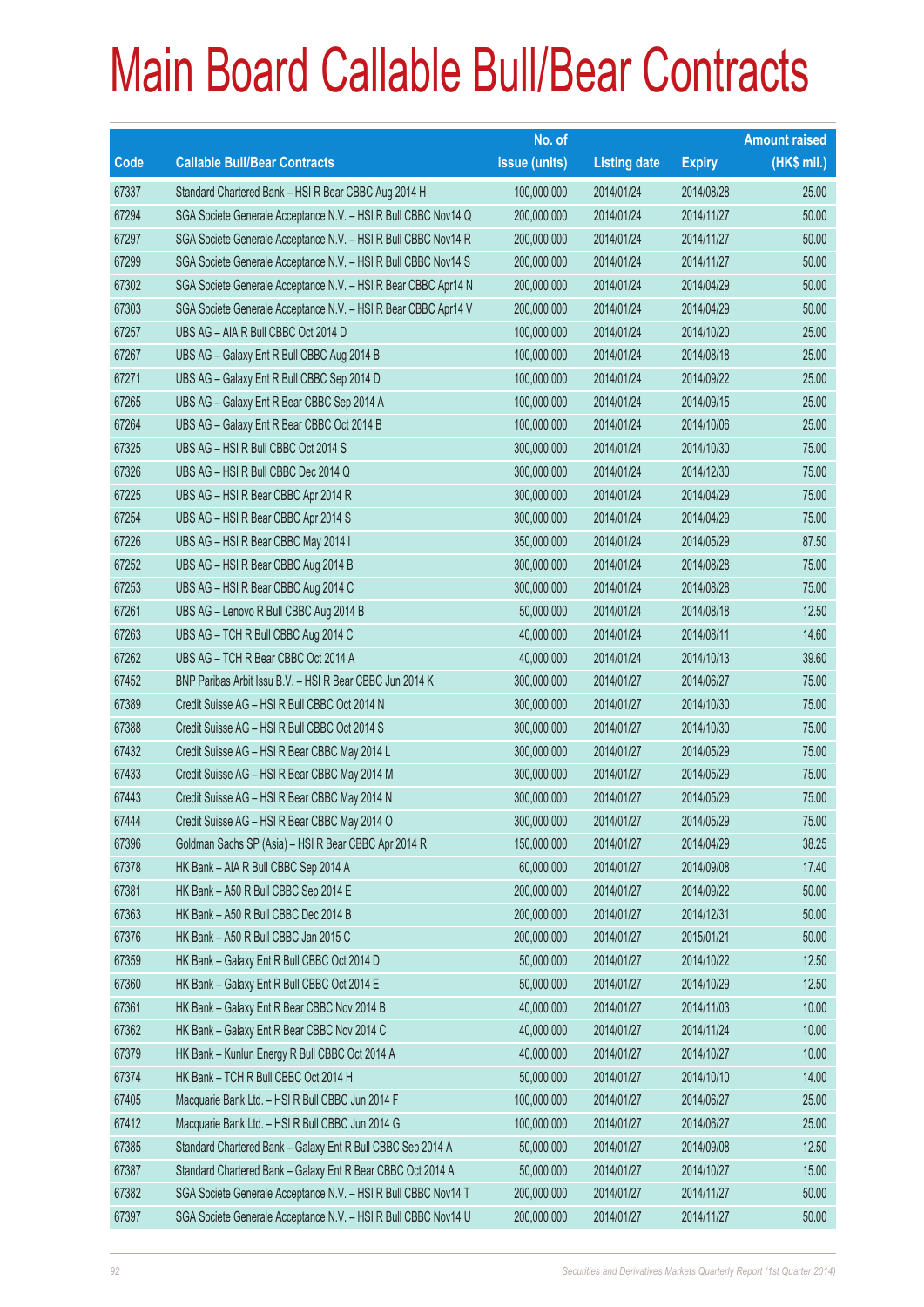|       |                                                                | No. of        |                     |               | <b>Amount raised</b> |
|-------|----------------------------------------------------------------|---------------|---------------------|---------------|----------------------|
| Code  | <b>Callable Bull/Bear Contracts</b>                            | issue (units) | <b>Listing date</b> | <b>Expiry</b> | $(HK$$ mil.)         |
| 67399 | SGA Societe Generale Acceptance N.V. - HSI R Bull CBBC Nov14 V | 200,000,000   | 2014/01/27          | 2014/11/27    | 50.00                |
| 67400 | SGA Societe Generale Acceptance N.V. - HSI R Bear CBBC Apr14 S | 200,000,000   | 2014/01/27          | 2014/04/29    | 50.00                |
| 67403 | SGA Societe Generale Acceptance N.V. - HSI R Bear CBBC Apr14 W | 200,000,000   | 2014/01/27          | 2014/04/29    | 50.00                |
| 67418 | UBS AG - AIA R Bull CBBC Oct 2014 E                            | 100,000,000   | 2014/01/27          | 2014/10/13    | 25.00                |
| 67421 | UBS AG - CC Bank R Bear CBBC Aug 2014 A                        | 100,000,000   | 2014/01/27          | 2014/08/11    | 25.00                |
| 67422 | UBS AG - Sinopec Corp R Bull CBBC Jul 2014 C                   | 100,000,000   | 2014/01/27          | 2014/07/07    | 25.00                |
| 67414 | UBS AG - A50 China R Bear CBBC Jul 2014 A                      | 100,000,000   | 2014/01/27          | 2014/07/21    | 25.00                |
| 67428 | UBS AG - HSBC R Bear CBBC Jun 2014 B                           | 100,000,000   | 2014/01/27          | 2014/06/09    | 25.00                |
| 67383 | UBS AG - HSI R Bull CBBC Nov 2014 K                            | 300,000,000   | 2014/01/27          | 2014/11/27    | 75.00                |
| 67384 | UBS AG - HSI R Bull CBBC Nov 2014 L                            | 300,000,000   | 2014/01/27          | 2014/11/27    | 75.00                |
| 67445 | UBS AG - HSI R Bear CBBC Apr 2014 O                            | 300,000,000   | 2014/01/27          | 2014/04/29    | 75.00                |
| 67451 | UBS AG - HSI R Bear CBBC May 2014 J                            | 300,000,000   | 2014/01/27          | 2014/05/29    | 75.00                |
| 67427 | UBS AG - Hutchison R Bull CBBC Sep 2014 B                      | 100,000,000   | 2014/01/27          | 2014/09/22    | 25.00                |
| 67417 | UBS AG - ICBC R Bear CBBC Jul 2014 B                           | 100,000,000   | 2014/01/27          | 2014/07/07    | 25.00                |
| 67420 | UBS AG - Lenovo R Bull CBBC Dec 2014 B                         | 50,000,000    | 2014/01/27          | 2014/12/08    | 12.50                |
| 67419 | UBS AG - Lenovo R Bear CBBC Oct 2014 A                         | 50,000,000    | 2014/01/27          | 2014/10/13    | 12.50                |
| 67415 | UBS AG - Sands China R Bull CBBC Aug 2014 E                    | 100,000,000   | 2014/01/27          | 2014/08/18    | 25.00                |
| 67476 | BNP Paribas Arbit Issu B.V. - HSI R Bear CBBC Jun 2014 N       | 300,000,000   | 2014/01/28          | 2014/06/27    | 75.00                |
| 67477 | BNP Paribas Arbit Issu B.V. - HSI R Bear CBBC Jun 2014 O       | 300,000,000   | 2014/01/28          | 2014/06/27    | 75.00                |
| 67528 | Credit Suisse AG - HSI R Bull CBBC Jul 2014 W                  | 300,000,000   | 2014/01/28          | 2014/07/30    | 75.00                |
| 67534 | Credit Suisse AG - HSI R Bull CBBC Jul 2014 X                  | 300,000,000   | 2014/01/28          | 2014/07/30    | 75.00                |
| 67508 | Credit Suisse AG - HSI R Bear CBBC Apr 2014 H                  | 300,000,000   | 2014/01/28          | 2014/04/29    | 75.00                |
| 67509 | Credit Suisse AG - HSI R Bear CBBC Apr 2014 M                  | 300,000,000   | 2014/01/28          | 2014/04/29    | 75.00                |
| 67541 | Citigroup Global Mkt H Inc. - CC Bank R Bull CBBC Jul 2014 A   | 80,000,000    | 2014/01/28          | 2014/07/28    | 20.00                |
| 67538 | Citigroup Global Mkt H Inc. - CC Bank R Bull CBBC Sep 2014 B   | 80,000,000    | 2014/01/28          | 2014/09/22    | 20.00                |
| 67545 | Citigroup Global Mkt H Inc. - CC Bank R Bear CBBC May 2014 A   | 80,000,000    | 2014/01/28          | 2014/05/12    | 20.00                |
| 67547 | Citigroup Global Mkt H Inc. - CC Bank R Bear CBBC Aug 2014 A   | 80,000,000    | 2014/01/28          | 2014/08/25    | 20.00                |
| 67453 | Goldman Sachs SP (Asia) - HSI R Bear CBBC Apr 2014 S           | 150,000,000   | 2014/01/28          | 2014/04/29    | 38.70                |
| 67549 | Goldman Sachs SP (Asia) - HSI R Bear CBBC Apr 2014 T           | 150,000,000   | 2014/01/28          | 2014/04/29    | 41.40                |
| 67470 | HK Bank - CSOP A50 ETF R Bull CBBC Sep 2014 C                  | 80,000,000    | 2014/01/28          | 2014/09/29    | 20.00                |
| 67454 | HK Bank - CSOP A50 ETF R Bull CBBC Nov 2014 C                  | 80,000,000    | 2014/01/28          | 2014/11/03    | 20.00                |
| 67456 | HK Bank - CSOP A50 ETF R Bull CBBC Jan 2015 A                  | 80,000,000    | 2014/01/28          | 2015/01/26    | 20.00                |
| 67469 | HK Bank - Sands China R Bull CBBC Oct 2014 B                   | 60,000,000    | 2014/01/28          | 2014/10/24    | 15.00                |
| 67555 | J P Morgan SP BV - HSI R Bull CBBC Oct 2014 A                  | 300,000,000   | 2014/01/28          | 2014/10/30    | 75.00                |
| 67556 | J P Morgan SP BV - HSI R Bear CBBC Apr 2014 O                  | 300,000,000   | 2014/01/28          | 2014/04/29    | 75.00                |
| 67513 | Standard Chartered Bank - HSI R Bull CBBC Sep 2014 N           | 100,000,000   | 2014/01/28          | 2014/09/29    | 25.00                |
| 67504 | Standard Chartered Bank - HSI R Bear CBBC Aug 2014 I           | 100,000,000   | 2014/01/28          | 2014/08/28    | 25.00                |
| 67473 | SGA Societe Generale Acceptance N.V. - HSI R Bear CBBC Apr14 Y | 200,000,000   | 2014/01/28          | 2014/04/29    | 50.00                |
| 67475 | SGA Societe Generale Acceptance N.V. - HSI R Bear CBBC Apr14 Z | 200,000,000   | 2014/01/28          | 2014/04/29    | 50.00                |
| 67512 | UBS AG - CNOOC R Bull CBBC Oct 2014 B                          | 50,000,000    | 2014/01/28          | 2014/10/27    | 12.50                |
| 67510 | UBS AG - CNOOC R Bear CBBC Aug 2014 B                          | 50,000,000    | 2014/01/28          | 2014/08/11    | 12.50                |
| 67515 | UBS AG - HSI R Bull CBBC Aug 2014 U                            | 300,000,000   | 2014/01/28          | 2014/08/28    | 75.00                |
| 67517 | UBS AG - HSI R Bull CBBC Aug 2014 V                            | 300,000,000   | 2014/01/28          | 2014/08/28    | 75.00                |
| 67486 | UBS AG - HSI R Bear CBBC Apr 2014 B                            | 350,000,000   | 2014/01/28          | 2014/04/29    | 87.50                |
| 67478 | UBS AG - HSI R Bear CBBC Apr 2014 T                            | 300,000,000   | 2014/01/28          | 2014/04/29    | 75.00                |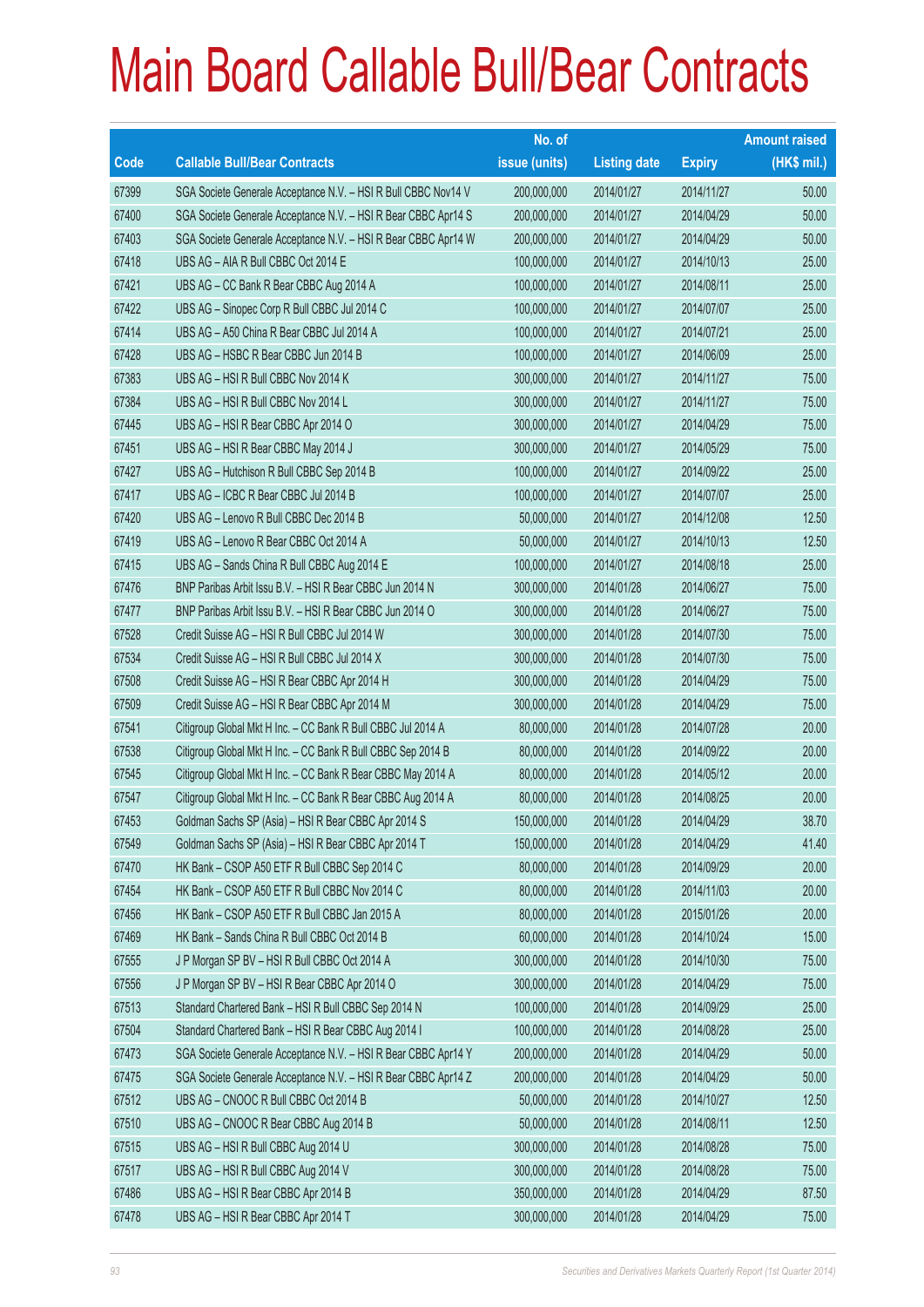|       |                                                           | No. of        |                     |               | <b>Amount raised</b> |
|-------|-----------------------------------------------------------|---------------|---------------------|---------------|----------------------|
| Code  | <b>Callable Bull/Bear Contracts</b>                       | issue (units) | <b>Listing date</b> | <b>Expiry</b> | $(HK$$ mil.)         |
| 67484 | UBS AG - HSI R Bear CBBC Apr 2014 X                       | 300,000,000   | 2014/01/28          | 2014/04/29    | 75.00                |
| 67687 | Credit Suisse AG - HSI R Bull CBBC Aug 2014 T             | 300,000,000   | 2014/01/29          | 2014/08/28    | 75.00                |
| 67693 | Credit Suisse AG - HSI R Bull CBBC Aug 2014 Y             | 300,000,000   | 2014/01/29          | 2014/08/28    | 75.00                |
| 67641 | Credit Suisse AG - HSI R Bear CBBC Jul 2014 M             | 300,000,000   | 2014/01/29          | 2014/07/30    | 75.00                |
| 67678 | Credit Suisse AG - HSI R Bear CBBC Jul 2014 N             | 300,000,000   | 2014/01/29          | 2014/07/30    | 75.00                |
| 67711 | Citigroup Global Mkt H Inc. - ICBC R Bull CBBC Jul 2014 A | 80,000,000    | 2014/01/29          | 2014/07/28    | 20.00                |
| 67708 | Citigroup Global Mkt H Inc. - ICBC R Bull CBBC Sep 2014 B | 80,000,000    | 2014/01/29          | 2014/09/22    | 20.00                |
| 67714 | Citigroup Global Mkt H Inc. - ICBC R Bear CBBC Aug 2014 A | 80,000,000    | 2014/01/29          | 2014/08/25    | 20.00                |
| 67705 | Goldman Sachs SP (Asia) - HSI R Bull CBBC Apr 2014 C      | 150,000,000   | 2014/01/29          | 2014/04/29    | 38.85                |
| 67617 | HK Bank - Anhui Conch R Bull CBBC Aug 2015 A              | 50,000,000    | 2014/01/29          | 2015/08/24    | 12.50                |
| 67572 | HK Bank - CNOOC R Bull CBBC Oct 2014 D                    | 60,000,000    | 2014/01/29          | 2014/10/06    | 15.00                |
| 67587 | HK Bank - CNOOC R Bull CBBC Jan 2015 A                    | 60,000,000    | 2014/01/29          | 2015/01/26    | 17.40                |
| 67588 | HK Bank - CNOOC R Bear CBBC Dec 2014 A                    | 40,000,000    | 2014/01/29          | 2014/12/22    | 10.00                |
| 67571 | HK Bank - Galaxy Ent R Bear CBBC Oct 2014 E               | 40,000,000    | 2014/01/29          | 2014/10/13    | 10.00                |
| 67560 | HK Bank - HSCEI R Bull CBBC Aug 2014 C                    | 100,000,000   | 2014/01/29          | 2014/08/28    | 25.00                |
| 67570 | HK Bank - HSCEI R Bull CBBC Nov 2014 A                    | 100,000,000   | 2014/01/29          | 2014/11/27    | 25.00                |
| 67558 | HK Bank - HSI R Bull CBBC Aug 2014 Q                      | 100,000,000   | 2014/01/29          | 2014/08/28    | 25.00                |
| 67596 | HK Bank - Lenovo R Bull CBBC Sep 2014 D                   | 60,000,000    | 2014/01/29          | 2014/09/29    | 15.00                |
| 67600 | HK Bank - Lenovo R Bull CBBC Dec 2014 B                   | 60,000,000    | 2014/01/29          | 2014/12/29    | 15.00                |
| 67603 | HK Bank - Lenovo R Bear CBBC Jan 2015 A                   | 40,000,000    | 2014/01/29          | 2015/01/19    | 10.00                |
| 67632 | HK Bank - Lenovo R Bear CBBC Mar 2015 A                   | 40,000,000    | 2014/01/29          | 2015/03/16    | 10.00                |
| 67707 | J P Morgan SP BV - HSI R Bull CBBC Nov 2014 W             | 300,000,000   | 2014/01/29          | 2014/11/27    | 75.00                |
| 67676 | Standard Chartered Bank - HSI R Bull CBBC Nov 2014 M      | 100,000,000   | 2014/01/29          | 2014/11/27    | 25.00                |
| 67669 | Standard Chartered Bank - HSI R Bear CBBC Jul 2014 G      | 100,000,000   | 2014/01/29          | 2014/07/30    | 25.00                |
| 67675 | Standard Chartered Bank - TCH R Bear CBBC Oct 2014 A      | 50,000,000    | 2014/01/29          | 2014/10/08    | 40.00                |
| 67663 | UBS AG - China Life R Bull CBBC Jul 2014 H                | 50,000,000    | 2014/01/29          | 2014/07/28    | 12.50                |
| 67667 | UBS AG - Minsheng Bank R Bull CBBC Sep 2014 B             | 50,000,000    | 2014/01/29          | 2014/09/29    | 12.50                |
| 67666 | UBS AG - Minsheng Bank R Bull CBBC Oct 2014 B             | 50,000,000    | 2014/01/29          | 2014/10/06    | 12.50                |
| 67657 | UBS AG - A50 China R Bull CBBC May 2014 B                 | 100,000,000   | 2014/01/29          | 2014/05/12    | 25.00                |
| 67703 | UBS AG - Galaxy Ent R Bear CBBC Oct 2014 C                | 100,000,000   | 2014/01/29          | 2014/10/20    | 25.00                |
| 67654 | UBS AG - HSCEI R Bull CBBC Dec 2014 B                     | 100,000,000   | 2014/01/29          | 2014/12/30    | 25.00                |
| 67696 | UBS AG - HSI R Bull CBBC Sep 2014 N                       | 300,000,000   | 2014/01/29          | 2014/09/29    | 75.00                |
| 67699 | UBS AG - HSI R Bull CBBC Sep 2014 O                       | 300,000,000   | 2014/01/29          | 2014/09/29    | 75.00                |
| 67638 | UBS AG - HSI R Bear CBBC Apr 2014 Q                       | 350,000,000   | 2014/01/29          | 2014/04/29    | 87.50                |
| 67646 | UBS AG - HSI R Bear CBBC May 2014 K                       | 300,000,000   | 2014/01/29          | 2014/05/29    | 75.00                |
| 67649 | UBS AG - HSI R Bear CBBC May 2014 W                       | 300,000,000   | 2014/01/29          | 2014/05/29    | 75.00                |
| 67648 | UBS AG - HSI R Bear CBBC Jun 2014 D                       | 300,000,000   | 2014/01/29          | 2014/06/27    | 75.00                |
| 67651 | UBS AG - HSI R Bear CBBC Jul 2014 E                       | 300,000,000   | 2014/01/29          | 2014/07/30    | 75.00                |
| 67802 | BNP Paribas Arbit Issu B.V. - HSI R Bull CBBC Aug 2014 D  | 300,000,000   | 2014/01/30          | 2014/08/28    | 75.00                |
| 67819 | BNP Paribas Arbit Issu B.V. - HSI R Bull CBBC Aug 2014 Y  | 300,000,000   | 2014/01/30          | 2014/08/28    | 75.00                |
| 67896 | BNP Paribas Arbit Issu B.V. - HSI R Bear CBBC Jun 2014 I  | 300,000,000   | 2014/01/30          | 2014/06/27    | 75.00                |
| 67897 | BNP Paribas Arbit Issu B.V. - HSI R Bear CBBC Jun 2014 L  | 300,000,000   | 2014/01/30          | 2014/06/27    | 75.00                |
| 67776 | Credit Suisse AG - HSI R Bull CBBC Sep 2014 B             | 300,000,000   | 2014/01/30          | 2014/09/29    | 75.00                |
| 67792 | Credit Suisse AG - HSI R Bull CBBC Sep 2014 C             | 300,000,000   | 2014/01/30          | 2014/09/29    | 75.00                |
| 67859 | Credit Suisse AG - HSI R Bull CBBC Sep 2014 I             | 300,000,000   | 2014/01/30          | 2014/09/29    | 75.00                |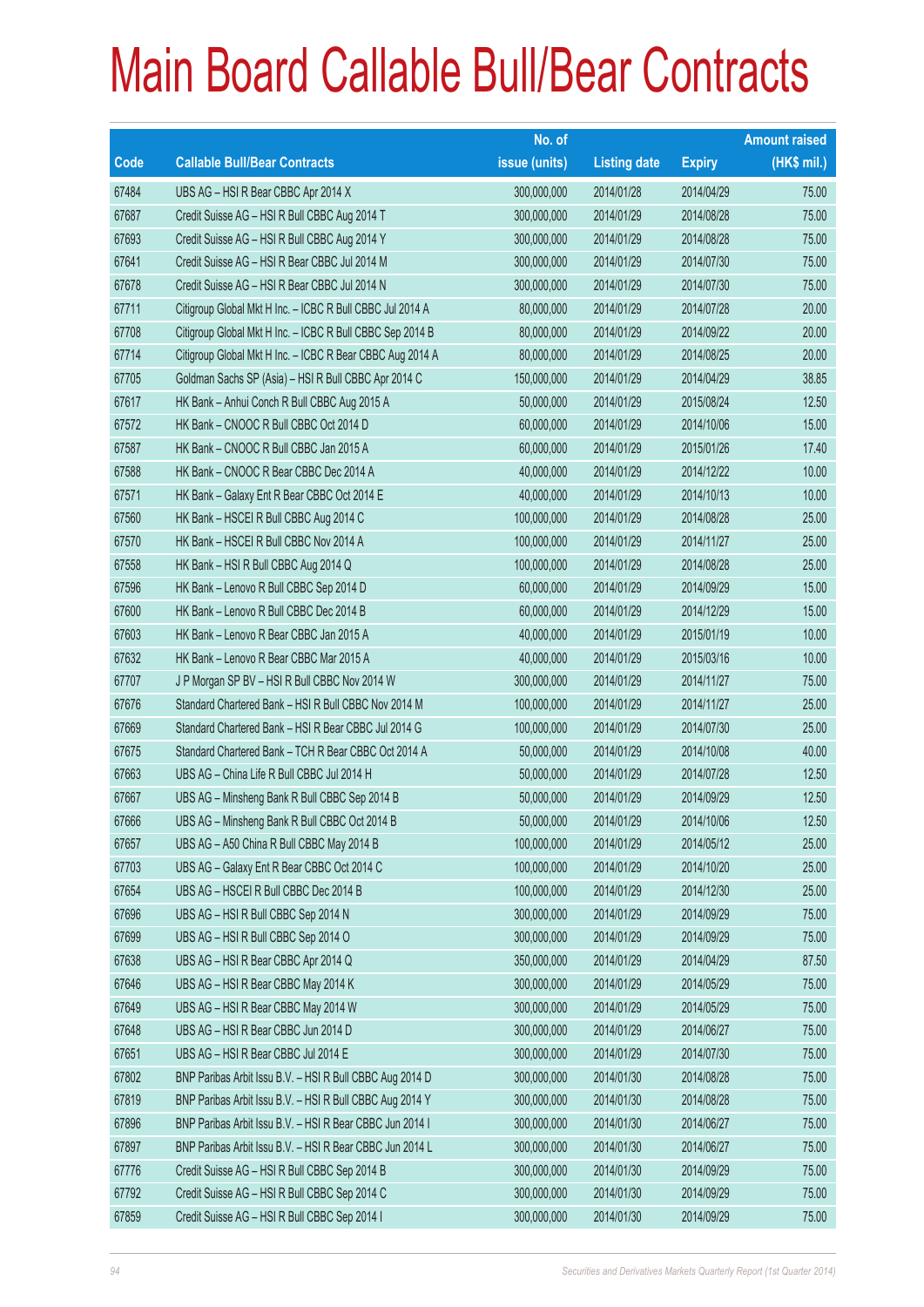|                          |                                                                | No. of        |                     |               | <b>Amount raised</b> |
|--------------------------|----------------------------------------------------------------|---------------|---------------------|---------------|----------------------|
| $\overline{\text{Code}}$ | <b>Callable Bull/Bear Contracts</b>                            | issue (units) | <b>Listing date</b> | <b>Expiry</b> | (HK\$ mil.)          |
| 67794                    | Credit Suisse AG - HSI R Bull CBBC Sep 2014 Z                  | 300,000,000   | 2014/01/30          | 2014/09/29    | 75.00                |
| 67853                    | Credit Suisse AG - HSI R Bear CBBC Apr 2014 O                  | 300,000,000   | 2014/01/30          | 2014/04/29    | 75.00                |
| 67854                    | Credit Suisse AG - HSI R Bear CBBC Apr 2014 P                  | 300,000,000   | 2014/01/30          | 2014/04/29    | 75.00                |
| 67857                    | Credit Suisse AG - HSI R Bear CBBC Apr 2014 Z                  | 300,000,000   | 2014/01/30          | 2014/04/29    | 75.00                |
| 67822                    | Goldman Sachs SP (Asia) - HSI R Bull CBBC May 2014 F           | 150,000,000   | 2014/01/30          | 2014/05/29    | 42.75                |
| 67832                    | Goldman Sachs SP (Asia) - HSI R Bull CBBC May 2014 G           | 150,000,000   | 2014/01/30          | 2014/05/29    | 39.75                |
| 67827                    | Goldman Sachs SP (Asia) - HSI R Bear CBBC May 2014 A           | 150,000,000   | 2014/01/30          | 2014/05/29    | 38.40                |
| 67828                    | Goldman Sachs SP (Asia) - HSI R Bear CBBC May 2014 B           | 150,000,000   | 2014/01/30          | 2014/05/29    | 37.95                |
| 67840                    | Goldman Sachs SP (Asia) - HSI R Bear CBBC May 2014 C           | 150,000,000   | 2014/01/30          | 2014/05/29    | 37.65                |
| 67842                    | Goldman Sachs SP (Asia) - HSI R Bear CBBC May 2014 D           | 150,000,000   | 2014/01/30          | 2014/05/29    | 37.80                |
| 67743                    | HK Bank - CSOP A50 ETF R Bull CBBC Oct 2014 B                  | 80,000,000    | 2014/01/30          | 2014/10/13    | 20.00                |
| 67741                    | HK Bank - A50 R Bull CBBC Oct 2014 D                           | 200,000,000   | 2014/01/30          | 2014/10/13    | 50.00                |
| 67735                    | HK Bank - A50 R Bull CBBC Nov 2014 F                           | 200,000,000   | 2014/01/30          | 2014/11/03    | 50.00                |
| 67749                    | HK Bank - A50 R Bull CBBC Nov 2014 G                           | 200,000,000   | 2014/01/30          | 2014/11/28    | 50.00                |
| 67725                    | HK Bank - Galaxy Ent R Bear CBBC Nov 2014 D                    | 40,000,000    | 2014/01/30          | 2014/11/10    | 10.00                |
| 67751                    | HK Bank - Galaxy Ent R Bear CBBC Nov 2014 E                    | 40,000,000    | 2014/01/30          | 2014/11/17    | 10.00                |
| 67726                    | HK Bank - HSCEI R Bull CBBC Aug 2014 D                         | 100,000,000   | 2014/01/30          | 2014/08/28    | 25.00                |
| 67717                    | HK Bank - HSI R Bear CBBC Aug 2014 N                           | 100,000,000   | 2014/01/30          | 2014/08/28    | 25.00                |
| 67715                    | HK Bank - HSI R Bear CBBC Sep 2014 I                           | 100,000,000   | 2014/01/30          | 2014/09/29    | 25.00                |
| 67728                    | HK Bank - Sands China R Bear CBBC Nov 2014 D                   | 50,000,000    | 2014/01/30          | 2014/11/24    | 12.50                |
| 67756                    | J P Morgan SP BV - HSI R Bull CBBC Oct 2014 C                  | 300,000,000   | 2014/01/30          | 2014/10/30    | 75.00                |
| 67759                    | J P Morgan SP BV - HSI R Bull CBBC Nov 2014 X                  | 300,000,000   | 2014/01/30          | 2014/11/27    | 75.00                |
| 67895                    | J P Morgan SP BV - HSI R Bear CBBC Apr 2014 M                  | 300,000,000   | 2014/01/30          | 2014/04/29    | 75.00                |
| 67894                    | J P Morgan SP BV - HSI R Bear CBBC Apr 2014 V                  | 300,000,000   | 2014/01/30          | 2014/04/29    | 75.00                |
| 67760                    | Standard Chartered Bank - HSI R Bull CBBC Nov 2014 N           | 100,000,000   | 2014/01/30          | 2014/11/27    | 25.00                |
| 67765                    | Standard Chartered Bank - HSI R Bull CBBC Nov 2014 O           | 100,000,000   | 2014/01/30          | 2014/11/27    | 25.00                |
| 67849                    | Standard Chartered Bank - HSI R Bear CBBC Jul 2014 H           | 100,000,000   | 2014/01/30          | 2014/07/30    | 25.00                |
| 67773                    | SGA Societe Generale Acceptance N.V. - HSI R Bull CBBC Nov14 W | 200,000,000   | 2014/01/30          | 2014/11/27    | 50.00                |
| 67775                    | SGA Societe Generale Acceptance N.V. - HSI R Bull CBBC Nov14 X | 200,000,000   | 2014/01/30          | 2014/11/27    | 50.00                |
| 67850                    | SGA Societe Generale Acceptance N.V. - HSI R Bear CBBC Apr14 D | 200,000,000   | 2014/01/30          | 2014/04/29    | 50.00                |
| 67852                    | SGA Societe Generale Acceptance N.V. - HSI R Bear CBBC Apr14 F | 200,000,000   | 2014/01/30          | 2014/04/29    | 50.00                |
| 67878                    | UBS AG - CNOOC R Bull CBBC Oct 2014 C                          | 50,000,000    | 2014/01/30          | 2014/10/20    | 12.50                |
| 67801                    | UBS AG - HSI R Bull CBBC Jun 2014 Y                            | 350,000,000   | 2014/01/30          | 2014/06/27    | 87.50                |
| 67800                    | UBS AG - HSI R Bull CBBC Sep 2014 M                            | 300,000,000   | 2014/01/30          | 2014/09/29    | 75.00                |
| 67798                    | UBS AG - HSI R Bull CBBC Oct 2014 T                            | 300,000,000   | 2014/01/30          | 2014/10/30    | 75.00                |
| 67799                    | UBS AG - HSI R Bull CBBC Dec 2014 R                            | 300,000,000   | 2014/01/30          | 2014/12/30    | 75.00                |
| 67891                    | UBS AG - HSI R Bear CBBC Apr 2014 N                            | 300,000,000   | 2014/01/30          | 2014/04/29    | 75.00                |
| 67893                    | UBS AG - HSI R Bear CBBC Apr 2014 P                            | 300,000,000   | 2014/01/30          | 2014/04/29    | 75.00                |
| 67885                    | UBS AG - HSI R Bear CBBC May 2014 P                            | 300,000,000   | 2014/01/30          | 2014/05/29    | 75.00                |
| 67862                    | UBS AG - Sands China R Bear CBBC May 2014 G                    | 100,000,000   | 2014/01/30          | 2014/05/12    | 25.00                |
| 68019                    | BNP Paribas Arbit Issu B.V. - HSI R Bull CBBC Aug 2014 F       | 300,000,000   | 2014/02/04          | 2014/08/28    | 75.00                |
| 68021                    | BNP Paribas Arbit Issu B.V. - HSI R Bull CBBC Aug 2014 H       | 300,000,000   | 2014/02/04          | 2014/08/28    | 75.00                |
| 68192                    | BNP Paribas Arbit Issu B.V. - HSI R Bull CBBC Aug 2014 N       | 300,000,000   | 2014/02/04          | 2014/08/28    | 75.00                |
| 68186                    | BNP Paribas Arbit Issu B.V. - HSI R Bear CBBC Jun 2014 C       | 300,000,000   | 2014/02/04          | 2014/06/27    | 75.00                |
| 68256                    | BNP Paribas Arbit Issu B.V. - HSI R Bear CBBC Jun 2014 P       | 300,000,000   | 2014/02/04          | 2014/06/27    | 75.00                |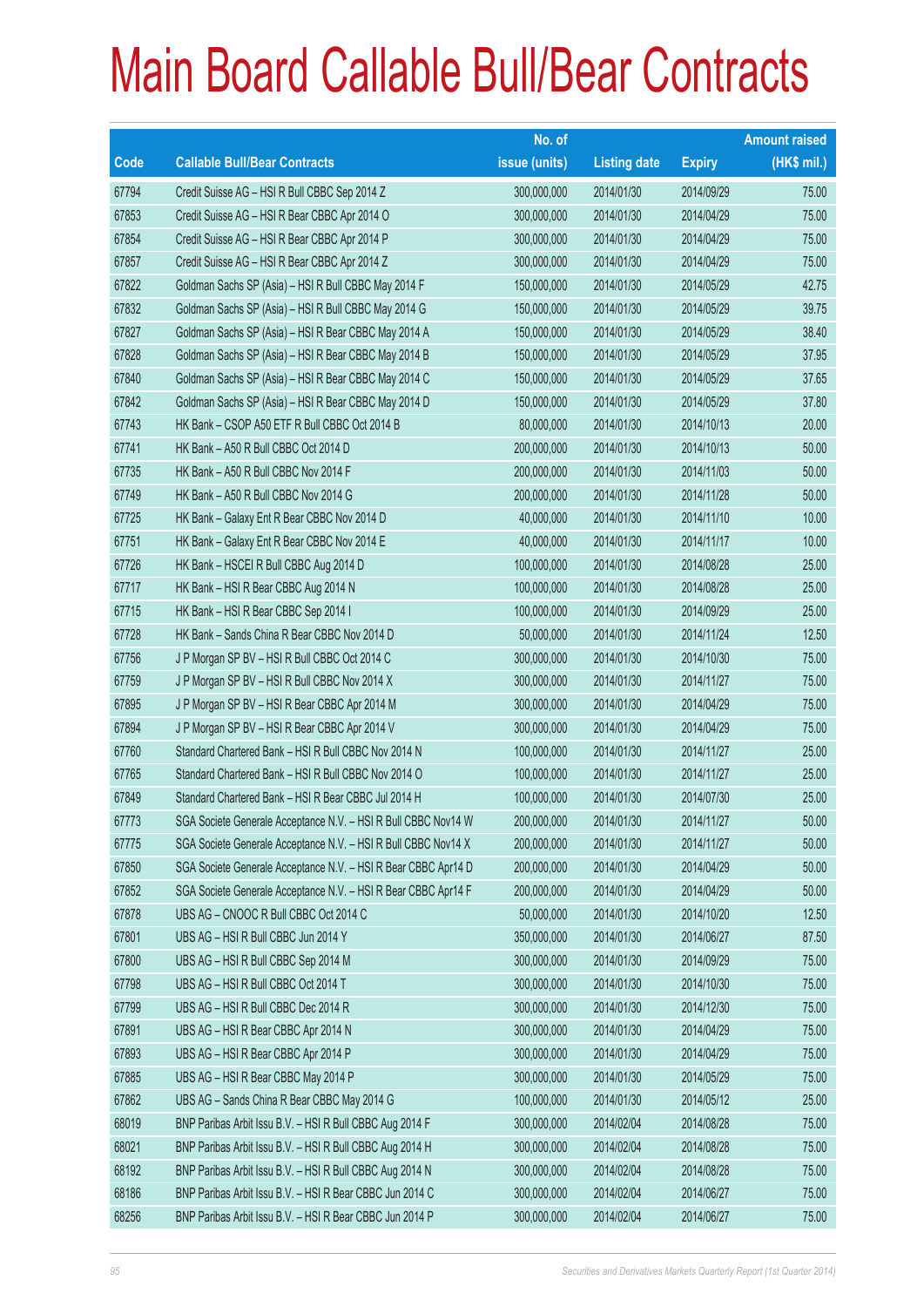|       |                                                          | No. of        |                     |               | <b>Amount raised</b> |
|-------|----------------------------------------------------------|---------------|---------------------|---------------|----------------------|
| Code  | <b>Callable Bull/Bear Contracts</b>                      | issue (units) | <b>Listing date</b> | <b>Expiry</b> | $(HK$$ mil.)         |
| 68260 | BNP Paribas Arbit Issu B.V. - HSI R Bear CBBC Jun 2014 Q | 300,000,000   | 2014/02/04          | 2014/06/27    | 75.00                |
| 68176 | BNP Paribas Arbit Issu B.V. - HSI R Bear CBBC Jun 2014 T | 300,000,000   | 2014/02/04          | 2014/06/27    | 75.00                |
| 68175 | BNP Paribas Arbit Issu B.V. - HSI R Bear CBBC Jun 2014 V | 300,000,000   | 2014/02/04          | 2014/06/27    | 75.00                |
| 68183 | BNP Paribas Arbit Issu B.V. - HSI R Bear CBBC Jun 2014 X | 300,000,000   | 2014/02/04          | 2014/06/27    | 75.00                |
| 68184 | BNP Paribas Arbit Issu B.V. - HSI R Bear CBBC Jun 2014 Y | 300,000,000   | 2014/02/04          | 2014/06/27    | 75.00                |
| 68023 | Credit Suisse AG - HSI R Bull CBBC Aug 2014 K            | 300,000,000   | 2014/02/04          | 2014/08/28    | 75.00                |
| 68025 | Credit Suisse AG - HSI R Bull CBBC Aug 2014 L            | 300,000,000   | 2014/02/04          | 2014/08/28    | 75.00                |
| 68122 | Credit Suisse AG - HSI R Bull CBBC Aug 2014 O            | 300,000,000   | 2014/02/04          | 2014/08/28    | 75.00                |
| 68022 | Credit Suisse AG - HSI R Bull CBBC Aug 2014 Z            | 300,000,000   | 2014/02/04          | 2014/08/28    | 75.00                |
| 68099 | Credit Suisse AG - HSI R Bull CBBC Nov 2014 F            | 300,000,000   | 2014/02/04          | 2014/11/27    | 75.00                |
| 68089 | Credit Suisse AG - HSI R Bull CBBC Nov 2014 Z            | 300,000,000   | 2014/02/04          | 2014/11/27    | 75.00                |
| 68080 | Credit Suisse AG - HSI R Bull CBBC Dec 2014 A            | 300,000,000   | 2014/02/04          | 2014/12/30    | 75.00                |
| 68083 | Credit Suisse AG - HSI R Bull CBBC Dec 2014 B            | 300,000,000   | 2014/02/04          | 2014/12/30    | 75.00                |
| 68101 | Credit Suisse AG - HSI R Bull CBBC Dec 2014 C            | 300,000,000   | 2014/02/04          | 2014/12/30    | 75.00                |
| 68102 | Credit Suisse AG - HSI R Bull CBBC Dec 2014 D            | 300,000,000   | 2014/02/04          | 2014/12/30    | 75.00                |
| 68200 | Credit Suisse AG - HSI R Bear CBBC May 2014 U            | 300,000,000   | 2014/02/04          | 2014/05/29    | 75.00                |
| 68201 | Credit Suisse AG - HSI R Bear CBBC May 2014 V            | 300,000,000   | 2014/02/04          | 2014/05/29    | 75.00                |
| 68206 | Credit Suisse AG - HSI R Bear CBBC May 2014 W            | 300,000,000   | 2014/02/04          | 2014/05/29    | 75.00                |
| 68207 | Credit Suisse AG - HSI R Bear CBBC May 2014 X            | 300,000,000   | 2014/02/04          | 2014/05/29    | 75.00                |
| 68208 | Credit Suisse AG - HSI R Bear CBBC May 2014 Y            | 300,000,000   | 2014/02/04          | 2014/05/29    | 75.00                |
| 68070 | Bank of East Asia - Anhui Conch R Bull CBBC May 2015 A   | 200,000,000   | 2014/02/04          | 2015/05/20    | 50.00                |
| 68063 | Bank of East Asia - BOCL R Bull CBBC Dec 2014 A          | 140,000,000   | 2014/02/04          | 2014/12/05    | 35.00                |
| 68053 | Bank of East Asia - CC Bank R Bull CBBC Nov 2014 A       | 100,000,000   | 2014/02/04          | 2014/11/28    | 25.00                |
| 68055 | Bank of East Asia - China Life R Bull CBBC Oct 2014 A    | 50,000,000    | 2014/02/04          | 2014/10/24    | 18.00                |
| 68075 | Bank of East Asia - CNBM R Bull CBBC Dec 2014 A          | 80,000,000    | 2014/02/04          | 2014/12/22    | 20.00                |
| 68064 | Bank of East Asia - CNOOC R Bull CBBC Dec 2014 A         | 50,000,000    | 2014/02/04          | 2014/12/22    | 12.50                |
| 68054 | Bank of East Asia - ICBC R Bull CBBC Nov 2014 A          | 100,000,000   | 2014/02/04          | 2014/11/21    | 25.00                |
| 68357 | Bank of East Asia - Lenovo R Bear CBBC Sep 2014 A        | 60,000,000    | 2014/02/04          | 2014/09/22    | 15.00                |
| 68358 | Bank of East Asia - Lenovo R Bear CBBC Dec 2014 A        | 60,000,000    | 2014/02/04          | 2014/12/22    | 18.00                |
| 68359 | Bank of East Asia - TCH R Bull CBBC Sep 2014 A           | 40,000,000    | 2014/02/04          | 2014/09/30    | 28.00                |
| 68264 | Goldman Sachs SP (Asia) - HSI R Bull CBBC May 2014 H     | 150,000,000   | 2014/02/04          | 2014/05/29    | 38.70                |
| 68266 | Goldman Sachs SP (Asia) - HSI R Bull CBBC May 2014 I     | 150,000,000   | 2014/02/04          | 2014/05/29    | 38.55                |
| 68267 | Goldman Sachs SP (Asia) - HSI R Bull CBBC May 2014 J     | 150,000,000   | 2014/02/04          | 2014/05/29    | 39.75                |
| 68047 | Goldman Sachs SP (Asia) - HSI R Bear CBBC May 2014 E     | 150,000,000   | 2014/02/04          | 2014/05/29    | 37.50                |
| 68048 | Goldman Sachs SP (Asia) - HSI R Bear CBBC May 2014 F     | 150,000,000   | 2014/02/04          | 2014/05/29    | 38.85                |
| 68050 | Goldman Sachs SP (Asia) - HSI R Bear CBBC May 2014 G     | 150,000,000   | 2014/02/04          | 2014/05/29    | 38.25                |
| 68271 | Goldman Sachs SP (Asia) - HSI R Bear CBBC May 2014 H     | 150,000,000   | 2014/02/04          | 2014/05/29    | 38.55                |
| 68001 | HK Bank - BOCL R Bear CBBC Nov 2014 A                    | 40,000,000    | 2014/02/04          | 2014/11/24    | 10.00                |
| 67959 | HK Bank - CC Bank R Bull CBBC Sep 2014 A                 | 80,000,000    | 2014/02/04          | 2014/09/22    | 20.00                |
| 67954 | HK Bank - CC Bank R Bull CBBC Oct 2014 A                 | 80,000,000    | 2014/02/04          | 2014/10/27    | 20.00                |
| 68006 | HK Bank - Minsheng Bank R Bull CBBC Nov 2014 C           | 40,000,000    | 2014/02/04          | 2014/11/24    | 10.00                |
| 68007 | HK Bank - HSI R Bear CBBC Aug 2014 O                     | 100,000,000   | 2014/02/04          | 2014/08/28    | 25.00                |
| 67919 | HK Bank - HSI R Bear CBBC Sep 2014 J                     | 100,000,000   | 2014/02/04          | 2014/09/29    | 25.00                |
| 67921 | HK Bank - HSI R Bear CBBC Oct 2014 C                     | 100,000,000   | 2014/02/04          | 2014/10/30    | 25.00                |
| 67961 | HK Bank - ICBC R Bull CBBC Oct 2014 B                    | 80,000,000    | 2014/02/04          | 2014/10/27    | 20.00                |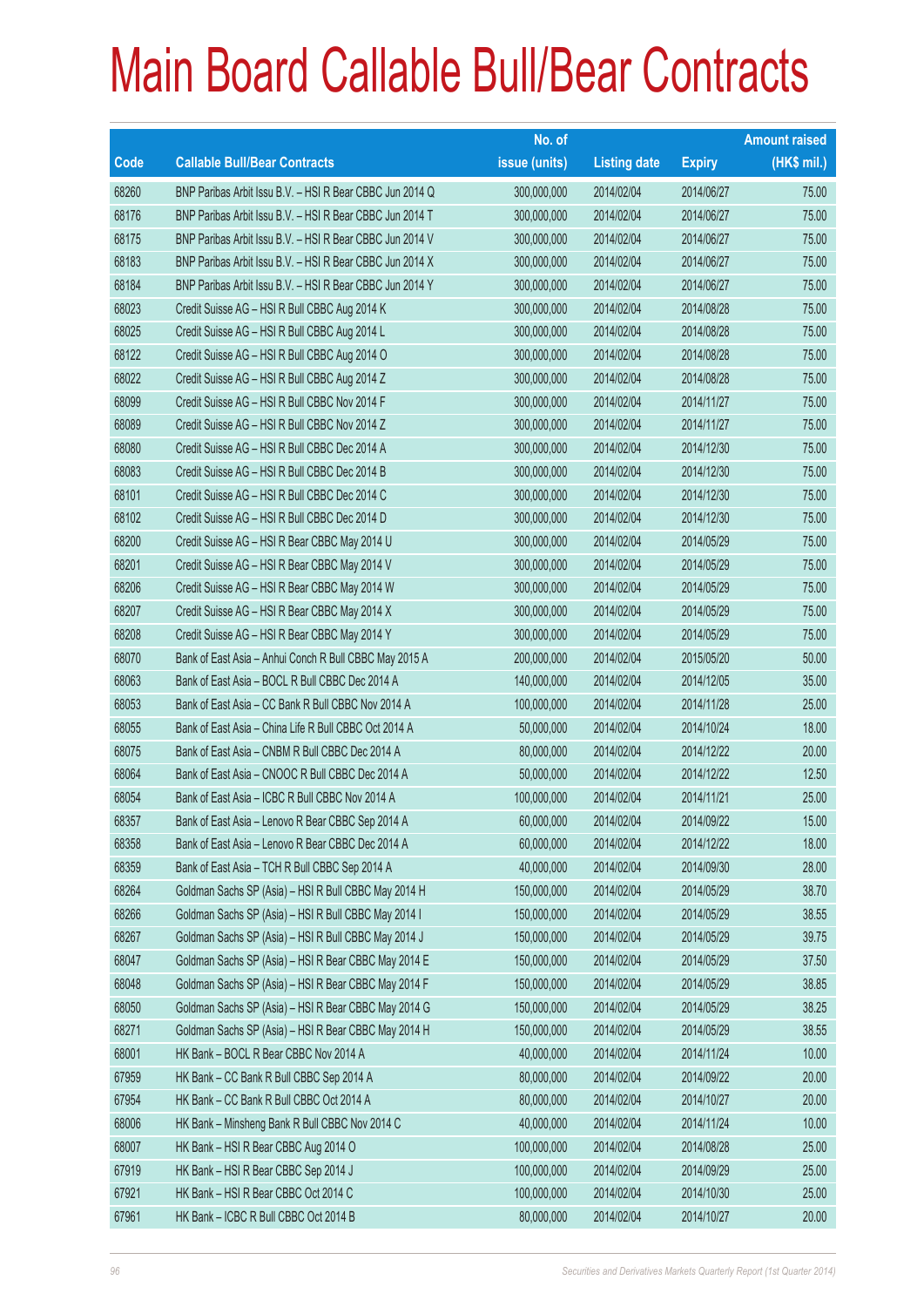|             |                                                                | No. of        |                     |               | <b>Amount raised</b> |
|-------------|----------------------------------------------------------------|---------------|---------------------|---------------|----------------------|
| <b>Code</b> | <b>Callable Bull/Bear Contracts</b>                            | issue (units) | <b>Listing date</b> | <b>Expiry</b> | (HK\$ mil.)          |
| 67967       | HK Bank - ICBC R Bear CBBC Oct 2014 C                          | 40,000,000    | 2014/02/04          | 2014/10/27    | 10.00                |
| 67926       | HK Bank - Sands China R Bear CBBC Oct 2014 B                   | 50,000,000    | 2014/02/04          | 2014/10/20    | 12.50                |
| 68347       | J P Morgan SP BV - HSI R Bull CBBC Oct 2014 G                  | 300,000,000   | 2014/02/04          | 2014/10/30    | 75.00                |
| 67917       | J P Morgan SP BV - HSI R Bull CBBC Oct 2014 S                  | 300,000,000   | 2014/02/04          | 2014/10/30    | 75.00                |
| 67916       | J P Morgan SP BV - HSI R Bull CBBC Nov 2014 Y                  | 300,000,000   | 2014/02/04          | 2014/11/27    | 75.00                |
| 68348       | J P Morgan SP BV - HSI R Bull CBBC Nov 2014 Z                  | 300,000,000   | 2014/02/04          | 2014/11/27    | 75.00                |
| 68321       | J P Morgan SP BV - HSI R Bear CBBC May 2014 F                  | 300,000,000   | 2014/02/04          | 2014/05/29    | 75.00                |
| 68322       | J P Morgan SP BV - HSI R Bear CBBC May 2014 G                  | 300,000,000   | 2014/02/04          | 2014/05/29    | 75.00                |
| 68331       | J P Morgan SP BV - HSI R Bear CBBC May 2014 H                  | 300,000,000   | 2014/02/04          | 2014/05/29    | 75.00                |
| 68337       | J P Morgan SP BV - HSI R Bear CBBC May 2014 I                  | 300,000,000   | 2014/02/04          | 2014/05/29    | 75.00                |
| 68029       | Standard Chartered Bank - Galaxy Ent R Bull CBBC Sep 2014 B    | 50,000,000    | 2014/02/04          | 2014/09/30    | 12.50                |
| 68033       | Standard Chartered Bank - Galaxy Ent R Bear CBBC Aug 2014 A    | 50,000,000    | 2014/02/04          | 2014/08/08    | 12.50                |
| 68041       | Standard Chartered Bank - HSI R Bull CBBC Nov 2014 P           | 100,000,000   | 2014/02/04          | 2014/11/27    | 25.00                |
| 68037       | Standard Chartered Bank - HSI R Bear CBBC Jul 2014 I           | 100,000,000   | 2014/02/04          | 2014/07/30    | 25.00                |
| 68349       | Standard Chartered Bank - TCH R Bull CBBC Sep 2014 B           | 50,000,000    | 2014/02/04          | 2014/09/08    | 27.50                |
| 68350       | Standard Chartered Bank - TCH R Bear CBBC Sep 2014 C           | 50,000,000    | 2014/02/04          | 2014/09/12    | 27.50                |
| 68296       | SGA Societe Generale Acceptance N.V. - HSI R Bull CBBC Nov14 A | 200,000,000   | 2014/02/04          | 2014/11/27    | 50.00                |
| 68008       | SGA Societe Generale Acceptance N.V. - HSI R Bull CBBC Nov14 Y | 200,000,000   | 2014/02/04          | 2014/11/27    | 50.00                |
| 68010       | SGA Societe Generale Acceptance N.V. - HSI R Bull CBBC Nov14 Z | 200,000,000   | 2014/02/04          | 2014/11/27    | 50.00                |
| 68017       | SGA Societe Generale Acceptance N.V. - HSI R Bear CBBC May14 A | 200,000,000   | 2014/02/04          | 2014/05/29    | 50.00                |
| 68018       | SGA Societe Generale Acceptance N.V. - HSI R Bear CBBC May14 B | 200,000,000   | 2014/02/04          | 2014/05/29    | 50.00                |
| 68045       | SGA Societe Generale Acceptance N.V. - HSI R Bear CBBC May14 C | 200,000,000   | 2014/02/04          | 2014/05/29    | 50.00                |
| 68046       | SGA Societe Generale Acceptance N.V. - HSI R Bear CBBC May14 D | 200,000,000   | 2014/02/04          | 2014/05/29    | 50.00                |
| 68308       | SGA Societe Generale Acceptance N.V. - HSI R Bear CBBC May14 E | 200,000,000   | 2014/02/04          | 2014/05/29    | 50.00                |
| 68171       | UBS AG - Anhui Conch R Bull CBBC Jul 2015 A                    | 50,000,000    | 2014/02/04          | 2015/07/06    | 12.50                |
| 68161       | UBS AG - Anhui Conch R Bull CBBC Aug 2015 A                    | 50,000,000    | 2014/02/04          | 2015/08/03    | 12.50                |
| 68159       | UBS AG - Anhui Conch R Bear CBBC Oct 2014 A                    | 50,000,000    | 2014/02/04          | 2014/10/16    | 12.50                |
| 68142       | UBS AG - Minsheng Bank R Bull CBBC Oct 2014 C                  | 50,000,000    | 2014/02/04          | 2014/10/06    | 12.50                |
| 68143       | UBS AG - Minsheng Bank R Bull CBBC Nov 2014 A                  | 50,000,000    | 2014/02/04          | 2014/11/03    | 12.50                |
| 68137       | UBS AG - Minsheng Bank R Bear CBBC Aug 2014 A                  | 50,000,000    | 2014/02/04          | 2014/08/18    | 12.50                |
| 68125       | UBS AG - CNBM R Bull CBBC Jun 2014 C                           | 50,000,000    | 2014/02/04          | 2014/06/30    | 12.50                |
| 68124       | UBS AG - CNBM R Bear CBBC Sep 2014 A                           | 50,000,000    | 2014/02/04          | 2014/09/22    | 12.50                |
| 68123       | UBS AG - HSI R Bull CBBC Oct 2014 U                            | 300,000,000   | 2014/02/04          | 2014/10/30    | 75.00                |
| 68026       | UBS AG - HSI R Bull CBBC Nov 2014 M                            | 300,000,000   | 2014/02/04          | 2014/11/27    | 75.00                |
| 68027       | UBS AG - HSI R Bull CBBC Dec 2014 S                            | 300,000,000   | 2014/02/04          | 2014/12/30    | 75.00                |
| 68237       | UBS AG - HSI R Bear CBBC May 2014 Q                            | 300,000,000   | 2014/02/04          | 2014/05/29    | 75.00                |
| 68254       | UBS AG - HSI R Bear CBBC May 2014 S                            | 300,000,000   | 2014/02/04          | 2014/05/29    | 75.00                |
| 68251       | UBS AG - HSI R Bear CBBC May 2014 T                            | 300,000,000   | 2014/02/04          | 2014/05/29    | 75.00                |
| 68236       | UBS AG - HSI R Bear CBBC Aug 2014 D                            | 300,000,000   | 2014/02/04          | 2014/08/28    | 75.00                |
| 68174       | UBS AG - Kunlun Energy R Bull CBBC Jul 2014 B                  | 50,000,000    | 2014/02/04          | 2014/07/28    | 14.50                |
| 68234       | UBS AG - Kunlun Energy R Bull CBBC Sep 2014 A                  | 50,000,000    | 2014/02/04          | 2014/09/15    | 12.50                |
| 68173       | UBS AG - Kunlun Energy R Bear CBBC Oct 2014 A                  | 50,000,000    | 2014/02/04          | 2014/10/06    | 14.75                |
| 68149       | UBS AG - Lenovo R Bull CBBC Dec 2014 C                         | 50,000,000    | 2014/02/04          | 2014/12/22    | 12.50                |
| 68157       | UBS AG - Lenovo R Bull CBBC Dec 2014 D                         | 50,000,000    | 2014/02/04          | 2014/12/08    | 16.25                |
| 68144       | UBS AG - Lenovo R Bear CBBC Oct 2014 B                         | 50,000,000    | 2014/02/04          | 2014/10/27    | 14.00                |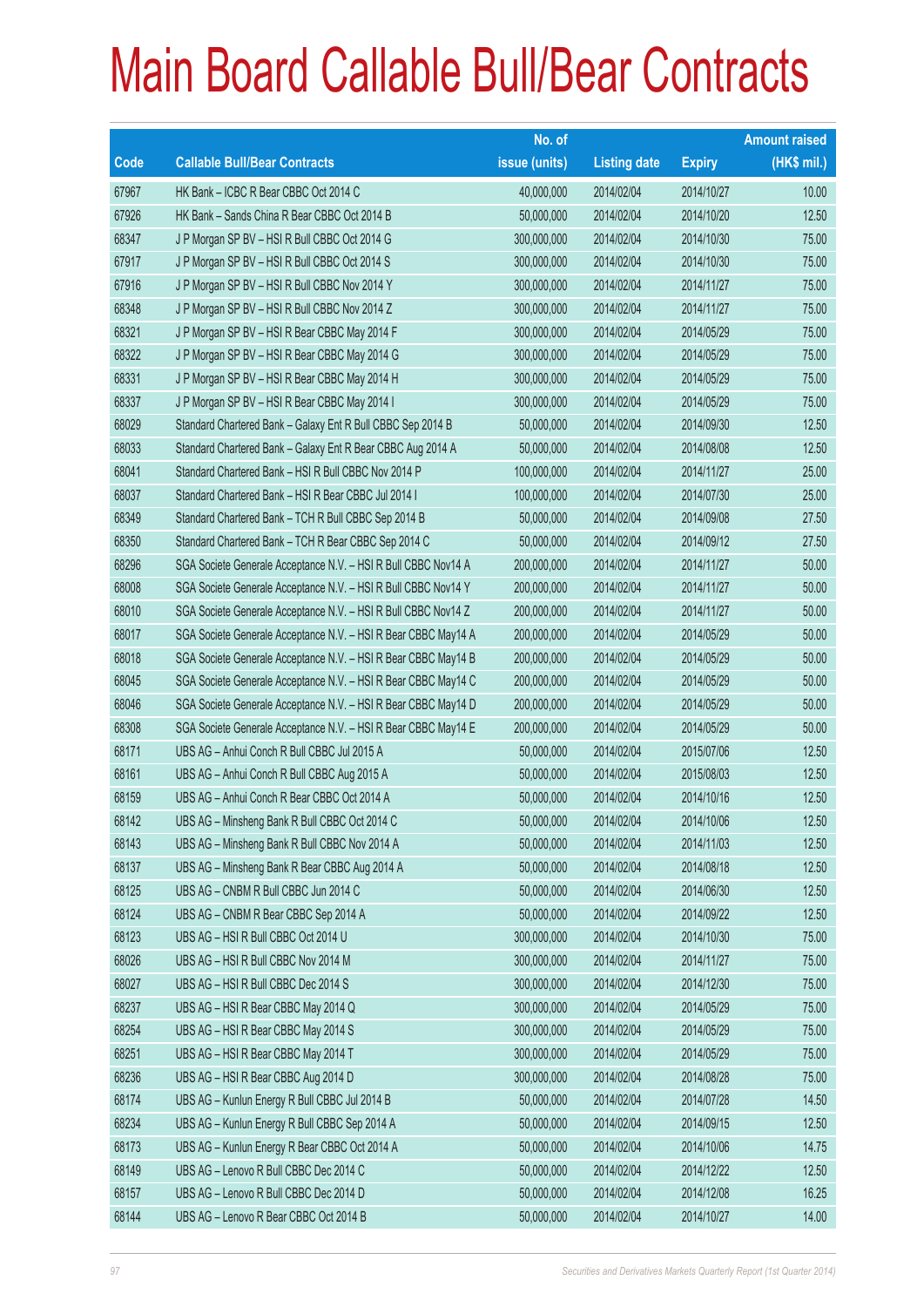|       |                                                          | No. of        |                     |               | <b>Amount raised</b> |
|-------|----------------------------------------------------------|---------------|---------------------|---------------|----------------------|
| Code  | <b>Callable Bull/Bear Contracts</b>                      | issue (units) | <b>Listing date</b> | <b>Expiry</b> | (HK\$ mil.)          |
| 68145 | UBS AG - Lenovo R Bear CBBC Oct 2014 C                   | 50,000,000    | 2014/02/04          | 2014/10/06    | 12.50                |
| 68147 | UBS AG - Lenovo R Bear CBBC Oct 2014 D                   | 50,000,000    | 2014/02/04          | 2014/10/20    | 14.00                |
| 68590 | BNP Paribas Arbit Issu B.V. - HSI R Bull CBBC Aug 2014 E | 300,000,000   | 2014/02/05          | 2014/08/28    | 75.00                |
| 68602 | BNP Paribas Arbit Issu B.V. - HSI R Bull CBBC Aug 2014 I | 300,000,000   | 2014/02/05          | 2014/08/28    | 75.00                |
| 68588 | BNP Paribas Arbit Issu B.V. - HSI R Bull CBBC Aug 2014 Q | 300,000,000   | 2014/02/05          | 2014/08/28    | 75.00                |
| 68615 | BNP Paribas Arbit Issu B.V. - HSI R Bull CBBC Aug 2014 V | 300,000,000   | 2014/02/05          | 2014/08/28    | 75.00                |
| 68616 | BNP Paribas Arbit Issu B.V. - HSI R Bull CBBC Aug 2014 W | 300,000,000   | 2014/02/05          | 2014/08/28    | 75.00                |
| 69999 | BNP Paribas Arbit Issu B.V. - HSI R Bull CBBC Aug 2014 X | 300,000,000   | 2014/02/05          | 2014/08/28    | 75.00                |
| 60182 | BNP Paribas Arbit Issu B.V. - HSI R Bear CBBC Jul 2014 A | 300,000,000   | 2014/02/05          | 2014/07/30    | 75.00                |
| 60183 | BNP Paribas Arbit Issu B.V. - HSI R Bear CBBC Jul 2014 B | 300,000,000   | 2014/02/05          | 2014/07/30    | 75.00                |
| 60184 | BNP Paribas Arbit Issu B.V. - HSI R Bear CBBC Jul 2014 C | 300,000,000   | 2014/02/05          | 2014/07/30    | 75.00                |
| 60185 | BNP Paribas Arbit Issu B.V. - HSI R Bear CBBC Jul 2014 D | 300,000,000   | 2014/02/05          | 2014/07/30    | 75.00                |
| 60186 | BNP Paribas Arbit Issu B.V. - HSI R Bear CBBC Jul 2014 E | 300,000,000   | 2014/02/05          | 2014/07/30    | 75.00                |
| 60187 | BNP Paribas Arbit Issu B.V. - HSI R Bear CBBC Jul 2014 F | 300,000,000   | 2014/02/05          | 2014/07/30    | 75.00                |
| 60189 | BNP Paribas Arbit Issu B.V. - HSI R Bear CBBC Jul 2014 G | 300,000,000   | 2014/02/05          | 2014/07/30    | 75.00                |
| 60192 | BNP Paribas Arbit Issu B.V. - HSI R Bear CBBC Jul 2014 H | 300,000,000   | 2014/02/05          | 2014/07/30    | 75.00                |
| 60195 | BNP Paribas Arbit Issu B.V. - HSI R Bear CBBC Jul 2014 I | 300,000,000   | 2014/02/05          | 2014/07/30    | 75.00                |
| 60008 | Credit Suisse AG - HSI R Bull CBBC Nov 2014 C            | 300,000,000   | 2014/02/05          | 2014/11/27    | 75.00                |
| 60012 | Credit Suisse AG - HSI R Bull CBBC Nov 2014 D            | 300,000,000   | 2014/02/05          | 2014/11/27    | 75.00                |
| 60000 | Credit Suisse AG - HSI R Bull CBBC Nov 2014 E            | 300,000,000   | 2014/02/05          | 2014/11/27    | 75.00                |
| 60014 | Credit Suisse AG - HSI R Bull CBBC Nov 2014 H            | 300,000,000   | 2014/02/05          | 2014/11/27    | 75.00                |
| 60019 | Credit Suisse AG - HSI R Bull CBBC Nov 2014 I            | 300,000,000   | 2014/02/05          | 2014/11/27    | 75.00                |
| 60026 | Credit Suisse AG - HSI R Bull CBBC Nov 2014 L            | 300,000,000   | 2014/02/05          | 2014/11/27    | 75.00                |
| 60027 | Credit Suisse AG - HSI R Bull CBBC Nov 2014 M            | 300,000,000   | 2014/02/05          | 2014/11/27    | 75.00                |
| 60168 | Credit Suisse AG - HSI R Bear CBBC May 2014 E            | 300,000,000   | 2014/02/05          | 2014/05/29    | 75.00                |
| 60170 | Credit Suisse AG - HSI R Bear CBBC May 2014 F            | 300,000,000   | 2014/02/05          | 2014/05/29    | 75.00                |
| 60171 | Credit Suisse AG - HSI R Bear CBBC May 2014 G            | 300,000,000   | 2014/02/05          | 2014/05/29    | 75.00                |
| 60173 | Credit Suisse AG - HSI R Bear CBBC May 2014 I            | 300,000,000   | 2014/02/05          | 2014/05/29    | 75.00                |
| 60181 | Credit Suisse AG - HSI R Bear CBBC May 2014 P            | 300,000,000   | 2014/02/05          | 2014/05/29    | 75.00                |
| 60169 | Credit Suisse AG - HSI R Bear CBBC May 2014 Z            | 300,000,000   | 2014/02/05          | 2014/05/29    | 75.00                |
| 60091 | Goldman Sachs SP (Asia) - HSI R Bull CBBC May 2014 K     | 150,000,000   | 2014/02/05          | 2014/05/29    | 38.40                |
| 60092 | Goldman Sachs SP (Asia) - HSI R Bull CBBC May 2014 L     | 150,000,000   | 2014/02/05          | 2014/05/29    | 38.70                |
| 60094 | Goldman Sachs SP (Asia) - HSI R Bull CBBC May 2014 M     | 150,000,000   | 2014/02/05          | 2014/05/29    | 38.10                |
| 60097 | Goldman Sachs SP (Asia) - HSI R Bear CBBC May 2014 I     | 150,000,000   | 2014/02/05          | 2014/05/29    | 38.85                |
| 60098 | Goldman Sachs SP (Asia) - HSI R Bear CBBC May 2014 J     | 150,000,000   | 2014/02/05          | 2014/05/29    | 38.40                |
| 60106 | Goldman Sachs SP (Asia) - HSI R Bear CBBC May 2014 K     | 150,000,000   | 2014/02/05          | 2014/05/29    | 39.45                |
| 60111 | Goldman Sachs SP (Asia) - HSI R Bear CBBC May 2014 L     | 150,000,000   | 2014/02/05          | 2014/05/29    | 40.05                |
| 60113 | Goldman Sachs SP (Asia) - HSI R Bear CBBC May 2014 M     | 150,000,000   | 2014/02/05          | 2014/05/29    | 38.40                |
| 60129 | Goldman Sachs SP (Asia) - HSI R Bear CBBC May 2014 N     | 150,000,000   | 2014/02/05          | 2014/05/29    | 38.85                |
| 60196 | Goldman Sachs SP (Asia) - HSI R Bear CBBC May 2014 O     | 150,000,000   | 2014/02/05          | 2014/05/29    | 38.70                |
| 68372 | HK Bank - Geely Auto R Bull CBBC Oct 2014 A              | 40,000,000    | 2014/02/05          | 2014/10/31    | 10.00                |
| 68371 | HK Bank - Great Wall Motor R Bull CBBC Sep 2015 A        | 40,000,000    | 2014/02/05          | 2015/09/21    | 10.00                |
| 68410 | HK Bank - HSI R Bull CBBC Sep 2014 J                     | 100,000,000   | 2014/02/05          | 2014/09/29    | 25.00                |
| 68398 | HK Bank - HSI R Bull CBBC Oct 2014 C                     | 100,000,000   | 2014/02/05          | 2014/10/30    | 25.00                |
| 68403 | HK Bank - HSI R Bear CBBC Aug 2014 P                     | 100,000,000   | 2014/02/05          | 2014/08/28    | 25.00                |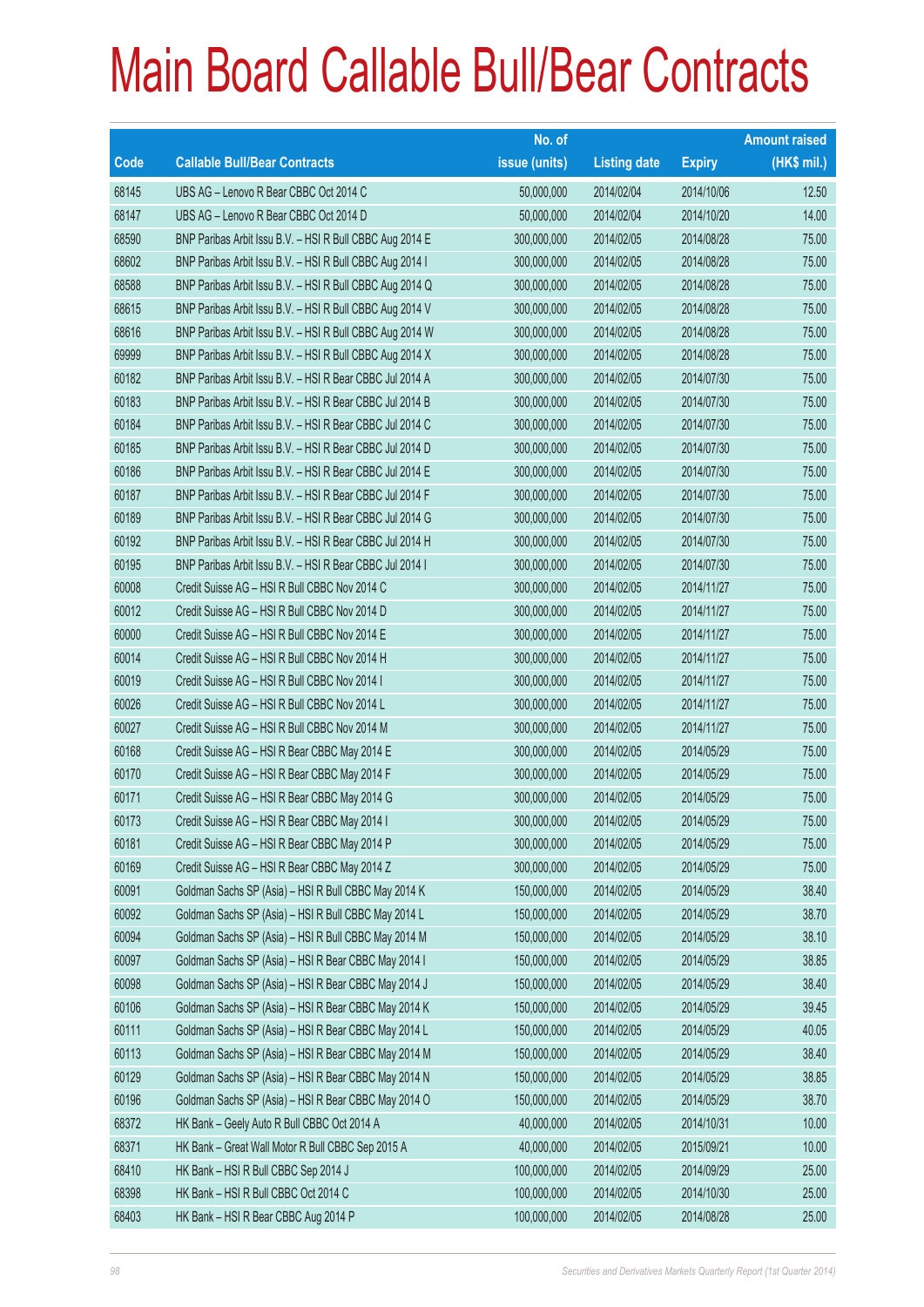|       |                                                                | No. of        |                     |               | <b>Amount raised</b> |
|-------|----------------------------------------------------------------|---------------|---------------------|---------------|----------------------|
| Code  | <b>Callable Bull/Bear Contracts</b>                            | issue (units) | <b>Listing date</b> | <b>Expiry</b> | $(HK$$ mil.)         |
| 68394 | HK Bank - HSI R Bear CBBC Sep 2014 K                           | 100,000,000   | 2014/02/05          | 2014/09/29    | 25.00                |
| 68397 | HK Bank - HSI R Bear CBBC Oct 2014 D                           | 100,000,000   | 2014/02/05          | 2014/10/30    | 25.00                |
| 68363 | HK Bank - TCH R Bear CBBC Sep 2014 L                           | 50,000,000    | 2014/02/05          | 2014/09/29    | 17.50                |
| 68361 | HK Bank - TCH R Bear CBBC Oct 2014 G                           | 50,000,000    | 2014/02/05          | 2014/10/27    | 22.50                |
| 60210 | J P Morgan SP BV - HSI R Bull CBBC Sep 2014 S                  | 300,000,000   | 2014/02/05          | 2014/09/29    | 75.00                |
| 68411 | J P Morgan SP BV - HSI R Bull CBBC Sep 2014 U                  | 300,000,000   | 2014/02/05          | 2014/09/29    | 75.00                |
| 68436 | J P Morgan SP BV - HSI R Bull CBBC Sep 2014 X                  | 300,000,000   | 2014/02/05          | 2014/09/29    | 75.00                |
| 68434 | J P Morgan SP BV - HSI R Bull CBBC Oct 2014 H                  | 300,000,000   | 2014/02/05          | 2014/10/30    | 75.00                |
| 60201 | J P Morgan SP BV - HSI R Bull CBBC Oct 2014 L                  | 300,000,000   | 2014/02/05          | 2014/10/30    | 75.00                |
| 68422 | J P Morgan SP BV - HSI R Bull CBBC Oct 2014 R                  | 300,000,000   | 2014/02/05          | 2014/10/30    | 75.00                |
| 68430 | J P Morgan SP BV - HSI R Bull CBBC Nov 2014 B                  | 300,000,000   | 2014/02/05          | 2014/11/27    | 75.00                |
| 60199 | J P Morgan SP BV - HSI R Bull CBBC Nov 2014 C                  | 300,000,000   | 2014/02/05          | 2014/11/27    | 75.00                |
| 60197 | J P Morgan SP BV - HSI R Bull CBBC Dec 2014 L                  | 300,000,000   | 2014/02/05          | 2014/12/30    | 75.00                |
| 60211 | J P Morgan SP BV - HSI R Bear CBBC May 2014 J                  | 300,000,000   | 2014/02/05          | 2014/05/29    | 75.00                |
| 60212 | J P Morgan SP BV - HSI R Bear CBBC May 2014 K                  | 300,000,000   | 2014/02/05          | 2014/05/29    | 75.00                |
| 60217 | J P Morgan SP BV - HSI R Bear CBBC May 2014 L                  | 300,000,000   | 2014/02/05          | 2014/05/29    | 75.00                |
| 60219 | J P Morgan SP BV - HSI R Bear CBBC May 2014 M                  | 300,000,000   | 2014/02/05          | 2014/05/29    | 75.00                |
| 60148 | Standard Chartered Bank - Galaxy Ent R Bull CBBC Aug 2014 A    | 50,000,000    | 2014/02/05          | 2014/08/25    | 12.50                |
| 68586 | Standard Chartered Bank - HSI R Bull CBBC Dec 2014 A           | 100,000,000   | 2014/02/05          | 2014/12/30    | 25.00                |
| 68529 | Standard Chartered Bank - HSI R Bull CBBC Dec 2014 Z           | 100,000,000   | 2014/02/05          | 2014/12/30    | 25.00                |
| 68585 | Standard Chartered Bank - HSI R Bear CBBC Aug 2014 J           | 100,000,000   | 2014/02/05          | 2014/08/28    | 25.00                |
| 60146 | Standard Chartered Bank - HSI R Bear CBBC Aug 2014 K           | 100,000,000   | 2014/02/05          | 2014/08/28    | 25.00                |
| 60147 | Standard Chartered Bank - HSI R Bear CBBC Aug 2014 L           | 100,000,000   | 2014/02/05          | 2014/08/28    | 25.00                |
| 68450 | SGA Societe Generale Acceptance N.V. - HSI R Bull CBBC Nov 14F | 200,000,000   | 2014/02/05          | 2014/11/27    | 50.00                |
| 68437 | SGA Societe Generale Acceptance N.V. - HSI R Bull CBBC Nov 14G | 200,000,000   | 2014/02/05          | 2014/11/27    | 50.00                |
| 68483 | SGA Societe Generale Acceptance N.V. - HSI R Bull CBBC Nov 14H | 200,000,000   | 2014/02/05          | 2014/11/27    | 50.00                |
| 68455 | SGA Societe Generale Acceptance N.V. - HSI R Bull CBBC Nov 141 | 200,000,000   | 2014/02/05          | 2014/11/27    | 50.00                |
| 68486 | SGA Societe Generale Acceptance N.V. - HSI R Bull CBBC Nov 14J | 200,000,000   | 2014/02/05          | 2014/11/27    | 50.00                |
| 68465 | SGA Societe Generale Acceptance N.V. - HSI R Bull CBBC Nov 14K | 200,000,000   | 2014/02/05          | 2014/11/27    | 50.00                |
| 68474 | SGA Societe Generale Acceptance N.V. - HSI R Bull CBBC Nov 14L | 200,000,000   | 2014/02/05          | 2014/11/27    | 50.00                |
| 68475 | SGA Societe Generale Acceptance N.V. - HSI R Bull CBBC Nov 14M | 200,000,000   | 2014/02/05          | 2014/11/27    | 50.00                |
| 68477 | SGA Societe Generale Acceptance N.V. - HSI R Bull CBBC Nov 14N | 200,000,000   | 2014/02/05          | 2014/11/27    | 50.00                |
| 68521 | SGA Societe Generale Acceptance N.V. - HSI R Bull CBBC Nov 14O | 200,000,000   | 2014/02/05          | 2014/11/27    | 50.00                |
| 68478 | SGA Societe Generale Acceptance N.V. - HSI R Bull CBBC Nov 14P | 200,000,000   | 2014/02/05          | 2014/11/27    | 50.00                |
| 68526 | SGA Societe Generale Acceptance N.V. - HSI R Bull CBBC Nov 14Q | 200,000,000   | 2014/02/05          | 2014/11/27    | 50.00                |
| 60033 | SGA Societe Generale Acceptance N.V. - HSI R Bear CBBC May 14F | 200,000,000   | 2014/02/05          | 2014/05/29    | 50.00                |
| 60034 | SGA Societe Generale Acceptance N.V. - HSI R Bear CBBC May 14G | 200,000,000   | 2014/02/05          | 2014/05/29    | 50.00                |
| 60035 | SGA Societe Generale Acceptance N.V. - HSI R Bear CBBC May 14H | 200,000,000   | 2014/02/05          | 2014/05/29    | 50.00                |
| 60040 | SGA Societe Generale Acceptance N.V. - HSI R Bear CBBC May 14I | 200,000,000   | 2014/02/05          | 2014/05/29    | 50.00                |
| 60049 | SGA Societe Generale Acceptance N.V. - HSI R Bear CBBC May 14J | 200,000,000   | 2014/02/05          | 2014/05/29    | 50.00                |
| 60089 | UBS AG - Galaxy Ent R Bear CBBC Oct 2014 D                     | 100,000,000   | 2014/02/05          | 2014/10/06    | 25.00                |
| 60082 | UBS AG - HSCEI R Bull CBBC Dec 2014 C                          | 100,000,000   | 2014/02/05          | 2014/12/30    | 25.00                |
| 60032 | UBS AG - HSI R Bull CBBC Aug 2014 W                            | 300,000,000   | 2014/02/05          | 2014/08/28    | 75.00                |
| 60070 | UBS AG - HSI R Bull CBBC Sep 2014 P                            | 300,000,000   | 2014/02/05          | 2014/09/29    | 75.00                |
| 60030 | UBS AG - HSI R Bull CBBC Oct 2014 P                            | 300,000,000   | 2014/02/05          | 2014/10/30    | 75.00                |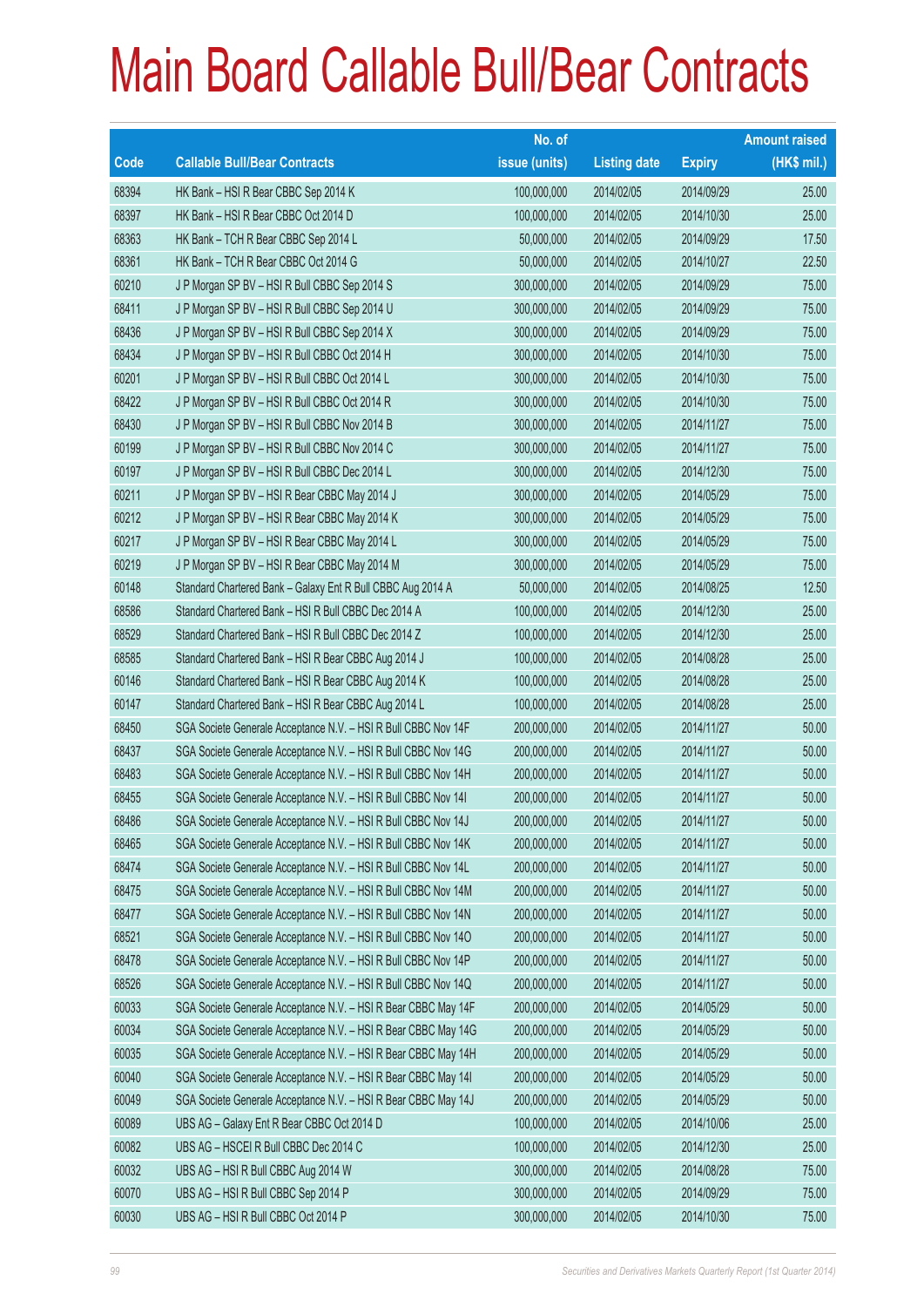|       |                                                           | No. of        |                     |               | <b>Amount raised</b> |
|-------|-----------------------------------------------------------|---------------|---------------------|---------------|----------------------|
| Code  | <b>Callable Bull/Bear Contracts</b>                       | issue (units) | <b>Listing date</b> | <b>Expiry</b> | (HK\$ mil.)          |
| 60067 | UBS AG - HSI R Bull CBBC Oct 2014 R                       | 300,000,000   | 2014/02/05          | 2014/10/30    | 75.00                |
| 60079 | UBS AG - HSI R Bull CBBC Oct 2014 V                       | 300,000,000   | 2014/02/05          | 2014/10/30    | 75.00                |
| 60031 | UBS AG - HSI R Bull CBBC Nov 2014 N                       | 300,000,000   | 2014/02/05          | 2014/11/27    | 75.00                |
| 60057 | UBS AG - HSI R Bull CBBC Nov 2014 O                       | 300,000,000   | 2014/02/05          | 2014/11/27    | 75.00                |
| 60066 | UBS AG - HSI R Bull CBBC Nov 2014 P                       | 300,000,000   | 2014/02/05          | 2014/11/27    | 75.00                |
| 60069 | UBS AG - HSI R Bull CBBC Nov 2014 Q                       | 300,000,000   | 2014/02/05          | 2014/11/27    | 75.00                |
| 60080 | UBS AG - HSI R Bull CBBC Nov 2014 R                       | 300,000,000   | 2014/02/05          | 2014/11/27    | 75.00                |
| 60029 | UBS AG - HSI R Bull CBBC Dec 2014 T                       | 300,000,000   | 2014/02/05          | 2014/12/30    | 75.00                |
| 60061 | UBS AG - HSI R Bull CBBC Dec 2014 U                       | 300,000,000   | 2014/02/05          | 2014/12/30    | 75.00                |
| 60065 | UBS AG - HSI R Bull CBBC Dec 2014 V                       | 300,000,000   | 2014/02/05          | 2014/12/30    | 75.00                |
| 60167 | UBS AG - HSI R Bear CBBC May 2014 M                       | 300,000,000   | 2014/02/05          | 2014/05/29    | 75.00                |
| 60142 | UBS AG - HSI R Bear CBBC May 2014 R                       | 300,000,000   | 2014/02/05          | 2014/05/29    | 75.00                |
| 60141 | UBS AG - HSI R Bear CBBC May 2014 V                       | 300,000,000   | 2014/02/05          | 2014/05/29    | 75.00                |
| 60144 | UBS AG - HSI R Bear CBBC May 2014 X                       | 300,000,000   | 2014/02/05          | 2014/05/29    | 75.00                |
| 60130 | UBS AG - HSI R Bear CBBC Jun 2014 E                       | 300,000,000   | 2014/02/05          | 2014/06/27    | 75.00                |
| 60131 | UBS AG - HSI R Bear CBBC Jun 2014 F                       | 300,000,000   | 2014/02/05          | 2014/06/27    | 75.00                |
| 60135 | UBS AG - HSI R Bear CBBC Jun 2014 G                       | 300,000,000   | 2014/02/05          | 2014/06/27    | 75.00                |
| 60083 | UBS AG - TCH R Bear CBBC Aug 2014 C                       | 40,000,000    | 2014/02/05          | 2014/08/25    | 20.00                |
| 60150 | UBS AG - TCH R Bear CBBC Sep 2014 D                       | 40,000,000    | 2014/02/05          | 2014/09/15    | 17.20                |
| 60384 | Credit Suisse AG - HSI R Bull CBBC Sep 2014 D             | 300,000,000   | 2014/02/06          | 2014/09/29    | 75.00                |
| 60365 | Credit Suisse AG - HSI R Bull CBBC Sep 2014 J             | 300,000,000   | 2014/02/06          | 2014/09/29    | 75.00                |
| 60257 | Credit Suisse AG - HSI R Bull CBBC Dec 2014 E             | 300,000,000   | 2014/02/06          | 2014/12/30    | 75.00                |
| 60258 | Credit Suisse AG - HSI R Bull CBBC Dec 2014 F             | 300,000,000   | 2014/02/06          | 2014/12/30    | 75.00                |
| 60259 | Credit Suisse AG - HSI R Bull CBBC Dec 2014 G             | 300,000,000   | 2014/02/06          | 2014/12/30    | 75.00                |
| 60261 | Credit Suisse AG - HSI R Bear CBBC Jul 2014 O             | 300,000,000   | 2014/02/06          | 2014/07/30    | 75.00                |
| 60262 | Credit Suisse AG - HSI R Bear CBBC Jul 2014 P             | 300,000,000   | 2014/02/06          | 2014/07/30    | 75.00                |
| 60264 | Credit Suisse AG - HSI R Bear CBBC Jul 2014 Q             | 300,000,000   | 2014/02/06          | 2014/07/30    | 75.00                |
| 60265 | Credit Suisse AG - HSI R Bear CBBC Jul 2014 R             | 300,000,000   | 2014/02/06          | 2014/07/30    | 75.00                |
| 60277 | Credit Suisse AG - HSI R Bear CBBC Jul 2014 S             | 300,000,000   | 2014/02/06          | 2014/07/30    | 75.00                |
| 60392 | Credit Suisse AG - HSI R Bear CBBC Jul 2014 U             | 300,000,000   | 2014/02/06          | 2014/07/30    | 75.00                |
| 60424 | Citigroup Global Mkt H Inc. - HKEx R Bull CBBC Nov 2014 A | 50,000,000    | 2014/02/06          | 2014/11/17    | 12.50                |
| 60426 | Citigroup Global Mkt H Inc. - HKEx R Bull CBBC Nov 2014 B | 50,000,000    | 2014/02/06          | 2014/11/17    | 12.50                |
| 60428 | Citigroup Global Mkt H Inc. - HSBC R Bull CBBC Nov 2014 A | 80,000,000    | 2014/02/06          | 2014/11/10    | 20.00                |
| 60429 | Citigroup Global Mkt H Inc. - HSBC R Bear CBBC Sep 2014 A | 80,000,000    | 2014/02/06          | 2014/09/29    | 20.00                |
| 60284 | Goldman Sachs SP (Asia) - HSI R Bull CBBC May 2014 N      | 150,000,000   | 2014/02/06          | 2014/05/29    | 39.30                |
| 60291 | Goldman Sachs SP (Asia) - HSI R Bull CBBC May 2014 O      | 150,000,000   | 2014/02/06          | 2014/05/29    | 43.05                |
| 60294 | Goldman Sachs SP (Asia) - HSI R Bull CBBC May 2014 P      | 150,000,000   | 2014/02/06          | 2014/05/29    | 41.85                |
| 60296 | Goldman Sachs SP (Asia) - HSI R Bull CBBC May 2014 Q      | 150,000,000   | 2014/02/06          | 2014/05/29    | 40.50                |
| 60298 | Goldman Sachs SP (Asia) - HSI R Bull CBBC May 2014 R      | 150,000,000   | 2014/02/06          | 2014/05/29    | 44.70                |
| 60225 | HK Bank - HSCEI R Bear CBBC Sep 2014 D                    | 68,000,000    | 2014/02/06          | 2014/09/29    | 17.00                |
| 60220 | HK Bank - HSI R Bull CBBC Aug 2014 R                      | 100,000,000   | 2014/02/06          | 2014/08/28    | 25.00                |
| 60221 | HK Bank - HSI R Bull CBBC Dec 2014 A                      | 100,000,000   | 2014/02/06          | 2014/12/30    | 25.00                |
| 60222 | HK Bank - HSI R Bull CBBC Jan 2015 A                      | 100,000,000   | 2014/02/06          | 2015/01/29    | 25.00                |
| 60223 | HK Bank - HSI R Bull CBBC Feb 2015 A                      | 100,000,000   | 2014/02/06          | 2015/02/26    | 25.00                |
| 60237 | HK Bank - HSI R Bear CBBC Aug 2014 Q                      | 100,000,000   | 2014/02/06          | 2014/08/28    | 25.00                |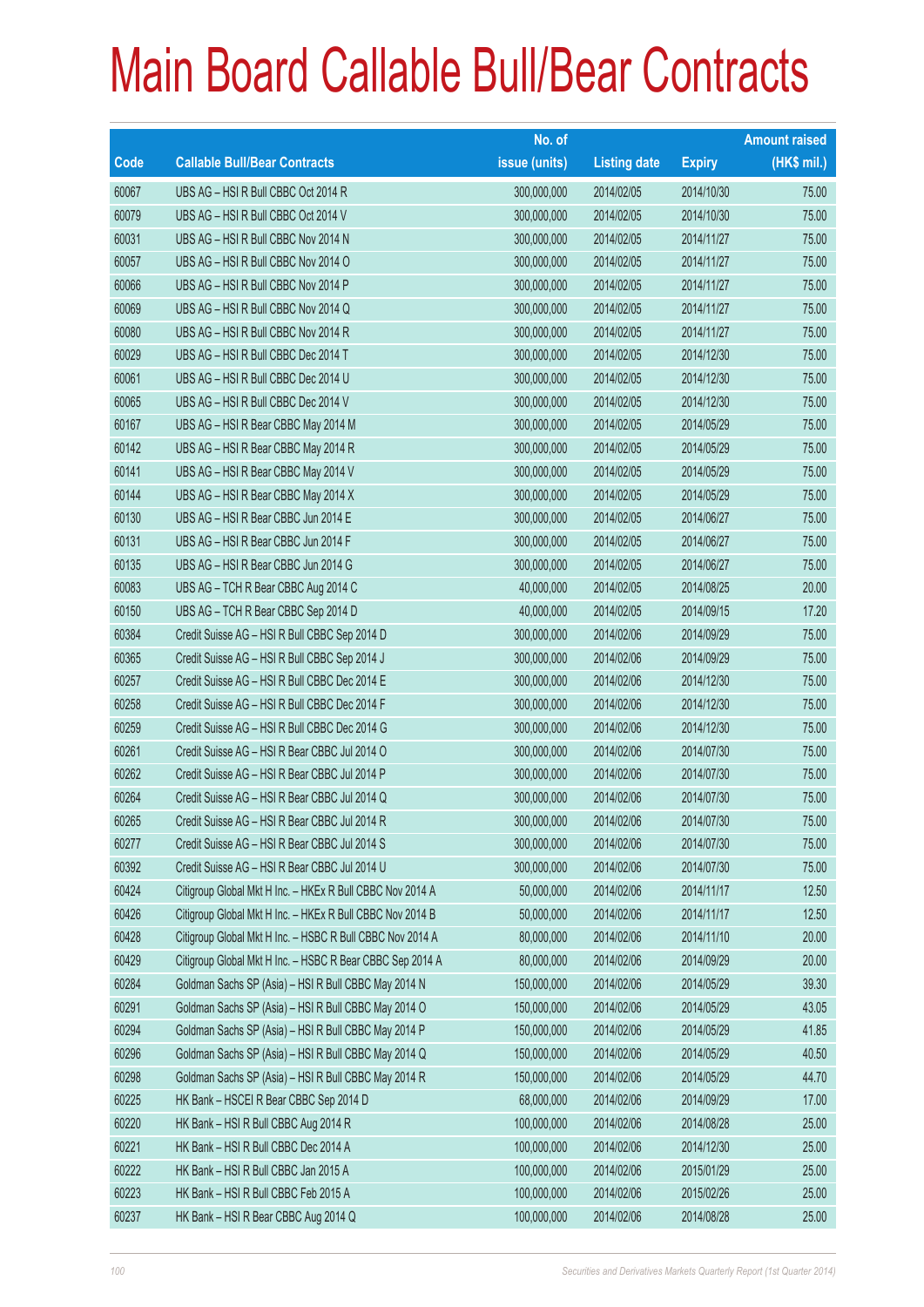|       |                                                                | No. of        |                     |               | <b>Amount raised</b> |
|-------|----------------------------------------------------------------|---------------|---------------------|---------------|----------------------|
| Code  | <b>Callable Bull/Bear Contracts</b>                            | issue (units) | <b>Listing date</b> | <b>Expiry</b> | (HK\$ mil.)          |
| 60236 | HK Bank - HSI R Bear CBBC Sep 2014 L                           | 100,000,000   | 2014/02/06          | 2014/09/29    | 25.00                |
| 60227 | HK Bank - HSI R Bear CBBC Oct 2014 E                           | 100,000,000   | 2014/02/06          | 2014/10/30    | 25.00                |
| 60224 | HK Bank - HSI R Bear CBBC Dec 2014 A                           | 400,000,000   | 2014/02/06          | 2014/12/30    | 100.00               |
| 60238 | HK Bank - Huishan Dairy R Bull CBBC Mar 2015 A                 | 40,000,000    | 2014/02/06          | 2015/03/31    | 10.00                |
| 60401 | J P Morgan SP BV - HSI R Bull CBBC Sep 2014 T                  | 300,000,000   | 2014/02/06          | 2014/09/29    | 75.00                |
| 60400 | J P Morgan SP BV - HSI R Bull CBBC Oct 2014 O                  | 300,000,000   | 2014/02/06          | 2014/10/30    | 75.00                |
| 60399 | J P Morgan SP BV - HSI R Bull CBBC Nov 2014 A                  | 300,000,000   | 2014/02/06          | 2014/11/27    | 75.00                |
| 60402 | J P Morgan SP BV - HSI R Bear CBBC May 2014 N                  | 300,000,000   | 2014/02/06          | 2014/05/29    | 75.00                |
| 60409 | J P Morgan SP BV - HSI R Bear CBBC May 2014 O                  | 300,000,000   | 2014/02/06          | 2014/05/29    | 75.00                |
| 60361 | Macquarie Bank Ltd. - HSI R Bull CBBC Jun 2014 H               | 100,000,000   | 2014/02/06          | 2014/06/27    | 25.00                |
| 60362 | Macquarie Bank Ltd. - HSI R Bull CBBC Jun 2014 I               | 100,000,000   | 2014/02/06          | 2014/06/27    | 25.00                |
| 60355 | Macquarie Bank Ltd. - HSI R Bear CBBC Jun 2014 F               | 100,000,000   | 2014/02/06          | 2014/06/27    | 25.00                |
| 60356 | Macquarie Bank Ltd. - HSI R Bear CBBC Jun 2014 G               | 100,000,000   | 2014/02/06          | 2014/06/27    | 25.00                |
| 60300 | Standard Chartered Bank - CSOP A50 ETF R Bull CBBC Aug 2014A   | 50,000,000    | 2014/02/06          | 2014/08/01    | 12.50                |
| 60396 | Standard Chartered Bank - HSI R Bull CBBC Dec 2014 B           | 100,000,000   | 2014/02/06          | 2014/12/30    | 25.00                |
| 60282 | Standard Chartered Bank - HSI R Bear CBBC Aug 2014 M           | 100,000,000   | 2014/02/06          | 2014/08/28    | 25.00                |
| 60281 | Standard Chartered Bank - Sands China R Bull CBBC Aug 2014 A   | 50,000,000    | 2014/02/06          | 2014/08/18    | 12.50                |
| 60299 | Standard Chartered Bank - Sands China R Bear CBBC May 2014 A   | 50,000,000    | 2014/02/06          | 2014/05/08    | 12.50                |
| 60245 | SGA Societe Generale Acceptance N.V. - HSI R Bull CBBC Nov 14E | 200,000,000   | 2014/02/06          | 2014/11/27    | 50.00                |
| 60242 | SGA Societe Generale Acceptance N.V. - HSI R Bull CBBC Nov 14R | 200,000,000   | 2014/02/06          | 2014/11/27    | 50.00                |
| 60243 | SGA Societe Generale Acceptance N.V. - HSI R Bull CBBC Nov 14S | 200,000,000   | 2014/02/06          | 2014/11/27    | 50.00                |
| 60246 | SGA Societe Generale Acceptance N.V. - HSI R Bull CBBC Nov 14T | 200,000,000   | 2014/02/06          | 2014/11/27    | 50.00                |
| 60251 | SGA Societe Generale Acceptance N.V. - HSI R Bear CBBC May 14K | 200,000,000   | 2014/02/06          | 2014/05/29    | 50.00                |
| 60252 | SGA Societe Generale Acceptance N.V. - HSI R Bear CBBC May 14L | 200,000,000   | 2014/02/06          | 2014/05/29    | 50.00                |
| 60254 | SGA Societe Generale Acceptance N.V. - HSI R Bear CBBC May 14M | 200,000,000   | 2014/02/06          | 2014/05/29    | 50.00                |
| 60256 | SGA Societe Generale Acceptance N.V. - HSI R Bear CBBC May 14N | 200,000,000   | 2014/02/06          | 2014/05/29    | 50.00                |
| 60349 | UBS AG - Geely Auto R Bull CBBC Nov 2014 A                     | 50,000,000    | 2014/02/06          | 2014/11/24    | 12.50                |
| 60351 | UBS AG - Galaxy Ent R Bull CBBC Sep 2014 E                     | 100,000,000   | 2014/02/06          | 2014/09/29    | 25.00                |
| 60350 | UBS AG - Galaxy Ent R Bear CBBC Sep 2014 B                     | 100,000,000   | 2014/02/06          | 2014/09/22    | 25.00                |
| 60387 | UBS AG - HSI R Bull CBBC Aug 2014 B                            | 300,000,000   | 2014/02/06          | 2014/08/28    | 75.00                |
| 60333 | UBS AG - HSI R Bull CBBC Sep 2014 Q                            | 300,000,000   | 2014/02/06          | 2014/09/29    | 75.00                |
| 60334 | UBS AG - HSI R Bull CBBC Oct 2014 L                            | 300,000,000   | 2014/02/06          | 2014/10/30    | 75.00                |
| 60340 | UBS AG - HSI R Bull CBBC Oct 2014 M                            | 300,000,000   | 2014/02/06          | 2014/10/30    | 75.00                |
| 60335 | UBS AG - HSI R Bull CBBC Oct 2014 W                            | 300,000,000   | 2014/02/06          | 2014/10/30    | 75.00                |
| 60332 | UBS AG - HSI R Bull CBBC Oct 2014 X                            | 300,000,000   | 2014/02/06          | 2014/10/30    | 75.00                |
| 60325 | UBS AG - HSI R Bull CBBC Dec 2014 W                            | 300,000,000   | 2014/02/06          | 2014/12/30    | 75.00                |
| 60240 | UBS AG - HSI R Bear CBBC May 2014 N                            | 300,000,000   | 2014/02/06          | 2014/05/29    | 75.00                |
| 60312 | UBS AG - HSI R Bear CBBC May 2014 U                            | 300,000,000   | 2014/02/06          | 2014/05/29    | 75.00                |
| 60394 | UBS AG - HSI R Bear CBBC May 2014 Y                            | 300,000,000   | 2014/02/06          | 2014/05/29    | 75.00                |
| 60302 | UBS AG - HSI R Bear CBBC Jun 2014 I                            | 300,000,000   | 2014/02/06          | 2014/06/27    | 75.00                |
| 60319 | UBS AG - HSI R Bear CBBC Jun 2014 J                            | 300,000,000   | 2014/02/06          | 2014/06/27    | 75.00                |
| 60321 | UBS AG - HSI R Bear CBBC Jun 2014 K                            | 300,000,000   | 2014/02/06          | 2014/06/27    | 75.00                |
| 60395 | UBS AG - HSI R Bear CBBC Aug 2014 E                            | 300,000,000   | 2014/02/06          | 2014/08/28    | 75.00                |
| 60584 | Credit Suisse AG - HSI R Bull CBBC Oct 2014 K                  | 300,000,000   | 2014/02/07          | 2014/10/30    | 75.00                |
| 60583 | Credit Suisse AG - HSI R Bull CBBC Oct 2014 P                  | 300,000,000   | 2014/02/07          | 2014/10/30    | 75.00                |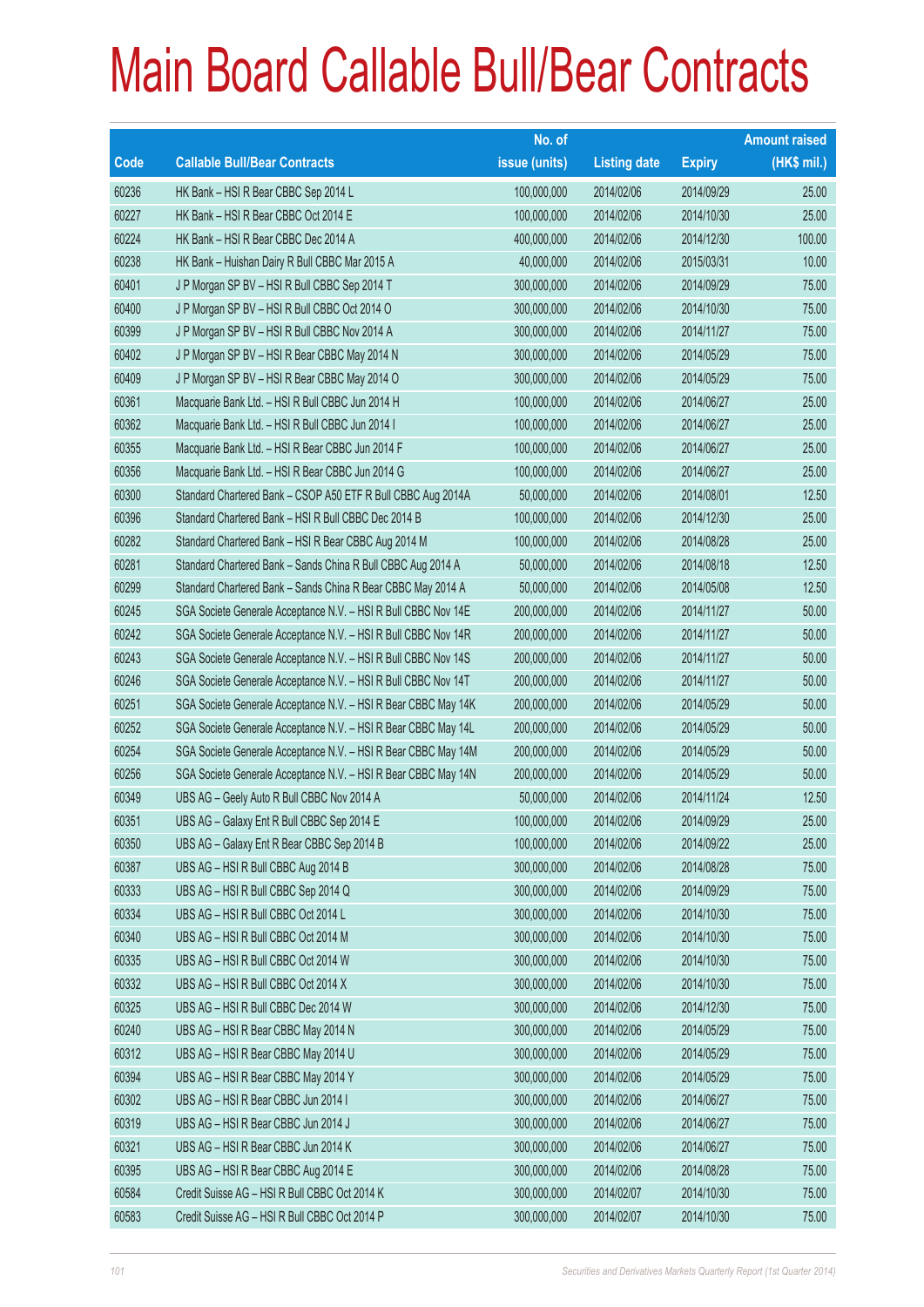|       |                                                                | No. of        |                     |               | <b>Amount raised</b> |
|-------|----------------------------------------------------------------|---------------|---------------------|---------------|----------------------|
| Code  | <b>Callable Bull/Bear Contracts</b>                            | issue (units) | <b>Listing date</b> | <b>Expiry</b> | $(HK$$ mil.)         |
| 60588 | Credit Suisse AG - HSI R Bull CBBC Oct 2014 W                  | 300,000,000   | 2014/02/07          | 2014/10/30    | 75.00                |
| 60485 | Credit Suisse AG - HSI R Bear CBBC Aug 2014 E                  | 300,000,000   | 2014/02/07          | 2014/08/28    | 75.00                |
| 60486 | Credit Suisse AG - HSI R Bear CBBC Aug 2014 F                  | 300,000,000   | 2014/02/07          | 2014/08/28    | 75.00                |
| 60488 | Credit Suisse AG - HSI R Bear CBBC Aug 2014 G                  | 300,000,000   | 2014/02/07          | 2014/08/28    | 75.00                |
| 60489 | Credit Suisse AG - HSI R Bear CBBC Aug 2014 H                  | 300,000,000   | 2014/02/07          | 2014/08/28    | 75.00                |
| 60513 | Credit Suisse AG - HSI R Bear CBBC Aug 2014 I                  | 300,000,000   | 2014/02/07          | 2014/08/28    | 75.00                |
| 60708 | Citigroup Global Mkt H Inc. - China Mobile R Bear CBBC Aug14A  | 80,000,000    | 2014/02/07          | 2014/08/27    | 20.00                |
| 60709 | Citigroup Global Mkt H Inc. - CC Bank R Bear CBBC Aug 2014 B   | 80,000,000    | 2014/02/07          | 2014/08/27    | 20.00                |
| 60691 | Citigroup Global Mkt H Inc. - China Life R Bull CBBC Sep14 C   | 50,000,000    | 2014/02/07          | 2014/09/29    | 12.50                |
| 60678 | Citigroup Global Mkt H Inc. - CSOP A50 ETF R Bear CBBC Sep14A  | 100,000,000   | 2014/02/07          | 2014/09/29    | 25.00                |
| 60672 | Citigroup Global Mkt H Inc. - A50 China R Bear CBBC Sep 14 B   | 100,000,000   | 2014/02/07          | 2014/09/29    | 25.00                |
| 60604 | Citigroup Global Mkt H Inc. - Galaxy Ent R Bull CBBC Sep14 B   | 60,000,000    | 2014/02/07          | 2014/09/22    | 15.00                |
| 60602 | Citigroup Global Mkt H Inc. - Galaxy Ent R Bull CBBC Oct14 A   | 60,000,000    | 2014/02/07          | 2014/10/27    | 15.00                |
| 60600 | Citigroup Global Mkt H Inc. - Galaxy Ent R Bull CBBC Nov14 A   | 60,000,000    | 2014/02/07          | 2014/11/24    | 15.00                |
| 60609 | Citigroup Global Mkt H Inc. - Galaxy Ent R Bear CBBC Sep14 B   | 60,000,000    | 2014/02/07          | 2014/09/22    | 15.00                |
| 60624 | Citigroup Global Mkt H Inc. - Galaxy Ent R Bear CBBC Oct14 A   | 60,000,000    | 2014/02/07          | 2014/10/27    | 15.00                |
| 60707 | Citigroup Global Mkt H Inc. - ICBC R Bear CBBC Sep 2014 A      | 80,000,000    | 2014/02/07          | 2014/09/29    | 20.00                |
| 60706 | Citigroup Global Mkt H Inc. - Ping An R Bear CBBC Aug 2014 A   | 80,000,000    | 2014/02/07          | 2014/08/27    | 20.00                |
| 60635 | Citigroup Global Mkt H Inc. - TCH R Bull CBBC Aug 2014 A       | 50,000,000    | 2014/02/07          | 2014/08/06    | 25.00                |
| 60630 | Citigroup Global Mkt H Inc. - TCH R Bull CBBC Sep 2014 B       | 50,000,000    | 2014/02/07          | 2014/09/22    | 30.00                |
| 60629 | Citigroup Global Mkt H Inc. - TCH R Bull CBBC Oct 2014 A       | 50,000,000    | 2014/02/07          | 2014/10/27    | 35.00                |
| 60636 | Citigroup Global Mkt H Inc. - TCH R Bear CBBC Aug 2014 A       | 50,000,000    | 2014/02/07          | 2014/08/06    | 15.00                |
| 60637 | Citigroup Global Mkt H Inc. - TCH R Bear CBBC Sep 2014 A       | 50,000,000    | 2014/02/07          | 2014/09/22    | 20.00                |
| 60640 | Citigroup Global Mkt H Inc. - TCH R Bear CBBC Oct 2014 A       | 50,000,000    | 2014/02/07          | 2014/10/27    | 25.00                |
| 60533 | Goldman Sachs SP (Asia) - HSI R Bull CBBC Jun 2014 D           | 150,000,000   | 2014/02/07          | 2014/06/27    | 63.00                |
| 60535 | Goldman Sachs SP (Asia) - HSI R Bull CBBC Jun 2014 E           | 150,000,000   | 2014/02/07          | 2014/06/27    | 58.50                |
| 60536 | Goldman Sachs SP (Asia) - HSI R Bull CBBC Jun 2014 F           | 150,000,000   | 2014/02/07          | 2014/06/27    | 38.70                |
| 60537 | Goldman Sachs SP (Asia) - HSI R Bull CBBC Jun 2014 G           | 150,000,000   | 2014/02/07          | 2014/06/27    | 37.65                |
| 60646 | J P Morgan SP BV - HSI R Bull CBBC Sep 2014 V                  | 300,000,000   | 2014/02/07          | 2014/09/29    | 75.00                |
| 60641 | J P Morgan SP BV - HSI R Bull CBBC Oct 2014 Y                  | 300,000,000   | 2014/02/07          | 2014/10/30    | 75.00                |
| 60660 | J P Morgan SP BV - HSI R Bear CBBC May 2014 P                  | 300,000,000   | 2014/02/07          | 2014/05/29    | 75.00                |
| 60670 | J P Morgan SP BV - HSI R Bear CBBC May 2014 Q                  | 300,000,000   | 2014/02/07          | 2014/05/29    | 75.00                |
| 60579 | Standard Chartered Bank - TCH R Bull CBBC Sep 2014 C           | 50,000,000    | 2014/02/07          | 2014/09/22    | 21.00                |
| 60531 | SGA Societe Generale Acceptance N.V. - HSI R Bull CBBC Nov14 U | 200,000,000   | 2014/02/07          | 2014/11/27    | 50.00                |
| 60532 | SGA Societe Generale Acceptance N.V. - HSI R Bull CBBC Nov14 V | 200,000,000   | 2014/02/07          | 2014/11/27    | 50.00                |
| 60471 | SGA Societe Generale Acceptance N.V. - HSI R Bear CBBC May14 O | 200,000,000   | 2014/02/07          | 2014/05/29    | 50.00                |
| 60473 | SGA Societe Generale Acceptance N.V. - HSI R Bear CBBC May14 P | 200,000,000   | 2014/02/07          | 2014/05/29    | 50.00                |
| 60479 | SGA Societe Generale Acceptance N.V. - HSI R Bear CBBC May14 Q | 200,000,000   | 2014/02/07          | 2014/05/29    | 50.00                |
| 60482 | SGA Societe Generale Acceptance N.V. - HSI R Bear CBBC May14 R | 200,000,000   | 2014/02/07          | 2014/05/29    | 50.00                |
| 60484 | SGA Societe Generale Acceptance N.V. - HSI R Bear CBBC May14 S | 200,000,000   | 2014/02/07          | 2014/05/29    | 50.00                |
| 60557 | UBS AG - HSCEI R Bear CBBC May 2014 G                          | 100,000,000   | 2014/02/07          | 2014/05/29    | 25.00                |
| 60550 | UBS AG - HSI R Bull CBBC Aug 2014 H                            | 300,000,000   | 2014/02/07          | 2014/08/28    | 75.00                |
| 60544 | UBS AG - HSI R Bull CBBC Oct 2014 Y                            | 300,000,000   | 2014/02/07          | 2014/10/30    | 75.00                |
| 60582 | UBS AG - HSI R Bull CBBC Nov 2014 S                            | 300,000,000   | 2014/02/07          | 2014/11/27    | 75.00                |
| 60515 | UBS AG - HSI R Bear CBBC Jun 2014 L                            | 300,000,000   | 2014/02/07          | 2014/06/27    | 75.00                |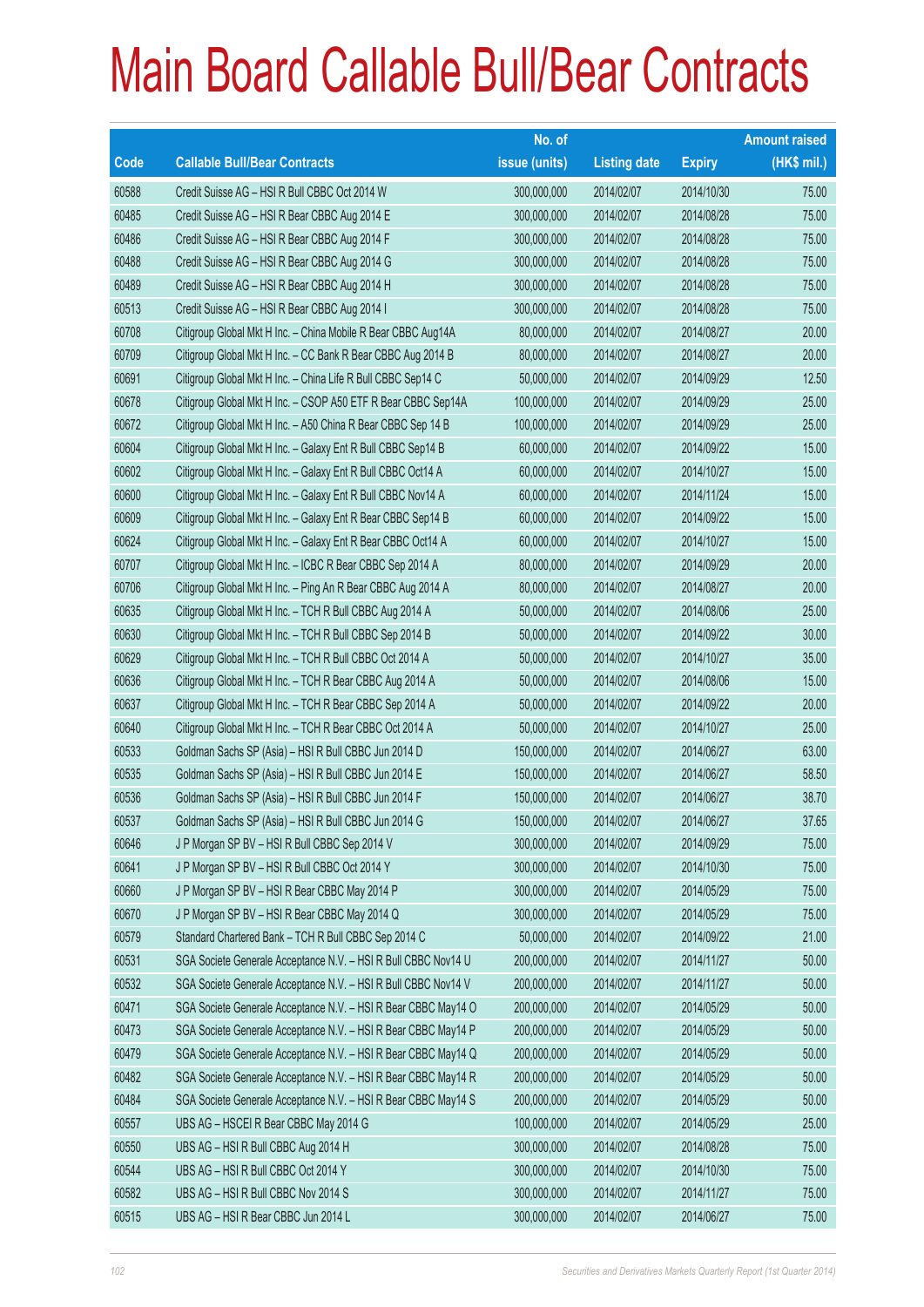|       |                                                                | No. of        |                     |               | <b>Amount raised</b> |
|-------|----------------------------------------------------------------|---------------|---------------------|---------------|----------------------|
| Code  | <b>Callable Bull/Bear Contracts</b>                            | issue (units) | <b>Listing date</b> | <b>Expiry</b> | $(HK$$ mil.)         |
| 60520 | UBS AG - HSI R Bear CBBC Jun 2014 M                            | 300,000,000   | 2014/02/07          | 2014/06/27    | 75.00                |
| 60526 | UBS AG - HSI R Bear CBBC Jun 2014 N                            | 300,000,000   | 2014/02/07          | 2014/06/27    | 75.00                |
| 60527 | UBS AG - HSI R Bear CBBC Jun 2014 O                            | 350,000,000   | 2014/02/07          | 2014/06/27    | 87.50                |
| 60572 | UBS AG - Huishan Dairy R Bull CBBC Jan 2015 A                  | 40,000,000    | 2014/02/07          | 2015/01/26    | 10.00                |
| 60578 | UBS AG - Hutchison R Bull CBBC Oct 2014 C                      | 100,000,000   | 2014/02/07          | 2014/10/13    | 25.00                |
| 60574 | UBS AG - TCH R Bull CBBC Jul 2014 N                            | 40,000,000    | 2014/02/07          | 2014/07/07    | 19.40                |
| 60745 | BNP Paribas Arbit Issu B.V. - HSCEI R Bull CBBC Dec 2014 B     | 200,000,000   | 2014/02/10          | 2014/12/30    | 50.00                |
| 60730 | BNP Paribas Arbit Issu B.V. - HSI R Bull CBBC Aug 2014 R       | 300,000,000   | 2014/02/10          | 2014/08/28    | 75.00                |
| 60732 | BNP Paribas Arbit Issu B.V. - HSI R Bear CBBC Jul 2014 J       | 300,000,000   | 2014/02/10          | 2014/07/30    | 75.00                |
| 60737 | BNP Paribas Arbit Issu B.V. - HSI R Bear CBBC Jul 2014 K       | 300,000,000   | 2014/02/10          | 2014/07/30    | 75.00                |
| 60772 | Credit Suisse AG - HSI R Bull CBBC Dec 2014 H                  | 300,000,000   | 2014/02/10          | 2014/12/30    | 75.00                |
| 60774 | Credit Suisse AG - HSI R Bull CBBC Dec 2014 I                  | 300,000,000   | 2014/02/10          | 2014/12/30    | 75.00                |
| 60779 | Credit Suisse AG - HSI R Bull CBBC Dec 2014 J                  | 300,000,000   | 2014/02/10          | 2014/12/30    | 75.00                |
| 60799 | Credit Suisse AG - HSI R Bull CBBC Dec 2014 K                  | 300,000,000   | 2014/02/10          | 2014/12/30    | 75.00                |
| 60884 | Credit Suisse AG - HSI R Bear CBBC Aug 2014 J                  | 300,000,000   | 2014/02/10          | 2014/08/28    | 75.00                |
| 60889 | Credit Suisse AG - HSI R Bear CBBC Aug 2014 K                  | 300,000,000   | 2014/02/10          | 2014/08/28    | 75.00                |
| 60892 | Goldman Sachs SP (Asia) - HSI R Bull CBBC Jun 2014 H           | 150,000,000   | 2014/02/10          | 2014/06/27    | 37.95                |
| 60893 | Goldman Sachs SP (Asia) - HSI R Bull CBBC Jun 2014 I           | 150,000,000   | 2014/02/10          | 2014/06/27    | 37.50                |
| 60894 | Goldman Sachs SP (Asia) - HSI R Bull CBBC Jun 2014 J           | 150,000,000   | 2014/02/10          | 2014/06/27    | 39.15                |
| 60895 | Goldman Sachs SP (Asia) - HSI R Bull CBBC Jun 2014 K           | 150,000,000   | 2014/02/10          | 2014/06/27    | 37.80                |
| 60896 | Goldman Sachs SP (Asia) - HSI R Bull CBBC Jun 2014 L           | 150,000,000   | 2014/02/10          | 2014/06/27    | 39.90                |
| 60723 | J P Morgan SP BV - HSI R Bull CBBC Sep 2014 Y                  | 300,000,000   | 2014/02/10          | 2014/09/29    | 75.00                |
| 60720 | J P Morgan SP BV - HSI R Bull CBBC Oct 2014 Z                  | 300,000,000   | 2014/02/10          | 2014/10/30    | 75.00                |
| 60713 | J P Morgan SP BV - HSI R Bull CBBC Nov 2014 D                  | 300,000,000   | 2014/02/10          | 2014/11/27    | 75.00                |
| 60718 | J P Morgan SP BV - HSI R Bull CBBC Nov 2014 M                  | 300,000,000   | 2014/02/10          | 2014/11/27    | 75.00                |
| 60868 | Standard Chartered Bank - HSI R Bull CBBC Sep 2014 O           | 100,000,000   | 2014/02/10          | 2014/09/29    | 25.00                |
| 60871 | Standard Chartered Bank - HSI R Bull CBBC Sep 2014 P           | 100,000,000   | 2014/02/10          | 2014/09/29    | 25.00                |
| 60746 | SGA Societe Generale Acceptance N.V. - HSI R Bull CBBC Nov14 W | 200,000,000   | 2014/02/10          | 2014/11/27    | 50.00                |
| 60760 | SGA Societe Generale Acceptance N.V. - HSI R Bull CBBC Nov14 X | 200,000,000   | 2014/02/10          | 2014/11/27    | 50.00                |
| 60762 | SGA Societe Generale Acceptance N.V. - HSI R Bull CBBC Dec14 A | 200,000,000   | 2014/02/10          | 2014/12/30    | 50.00                |
| 60845 | UBS AG - China Mobile R Bear CBBC Jul 2014 B                   | 100,000,000   | 2014/02/10          | 2014/07/28    | 25.00                |
| 60847 | UBS AG - CC Bank R Bear CBBC Aug 2014 B                        | 100,000,000   | 2014/02/10          | 2014/08/04    | 25.00                |
| 60843 | UBS AG - China Life R Bear CBBC Aug 2014 A                     | 50,000,000    | 2014/02/10          | 2014/08/04    | 17.75                |
| 60863 | UBS AG - HKEx R Bear CBBC Jul 2014 C                           | 100,000,000   | 2014/02/10          | 2014/07/14    | 25.00                |
| 60819 | UBS AG - HSI R Bull CBBC Aug 2014 C                            | 300,000,000   | 2014/02/10          | 2014/08/28    | 75.00                |
| 60826 | UBS AG - HSI R Bull CBBC Sep 2014 I                            | 300,000,000   | 2014/02/10          | 2014/09/29    | 75.00                |
| 60836 | UBS AG - HSI R Bull CBBC Sep 2014 K                            | 300,000,000   | 2014/02/10          | 2014/09/29    | 75.00                |
| 60807 | UBS AG - HSI R Bull CBBC Sep 2014 L                            | 300,000,000   | 2014/02/10          | 2014/09/29    | 75.00                |
| 60842 | UBS AG - HSI R Bull CBBC Nov 2014 T                            | 300,000,000   | 2014/02/10          | 2014/11/27    | 75.00                |
| 60800 | UBS AG - HSI R Bull CBBC Dec 2014 X                            | 300,000,000   | 2014/02/10          | 2014/12/30    | 75.00                |
| 60840 | UBS AG - HSI R Bull CBBC Dec 2014 Y                            | 300,000,000   | 2014/02/10          | 2014/12/30    | 75.00                |
| 60841 | UBS AG - HSI R Bull CBBC Dec 2014 Z                            | 300,000,000   | 2014/02/10          | 2014/12/30    | 75.00                |
| 60890 | UBS AG - HSI R Bear CBBC Jun 2014 P                            | 350,000,000   | 2014/02/10          | 2014/06/27    | 87.50                |
| 60844 | UBS AG - Ping An R Bear CBBC Aug 2014 B                        | 100,000,000   | 2014/02/10          | 2014/08/11    | 25.00                |
| 60854 | UBS AG - TCH R Bull CBBC Jul 2014 O                            | 40,000,000    | 2014/02/10          | 2014/07/21    | 17.80                |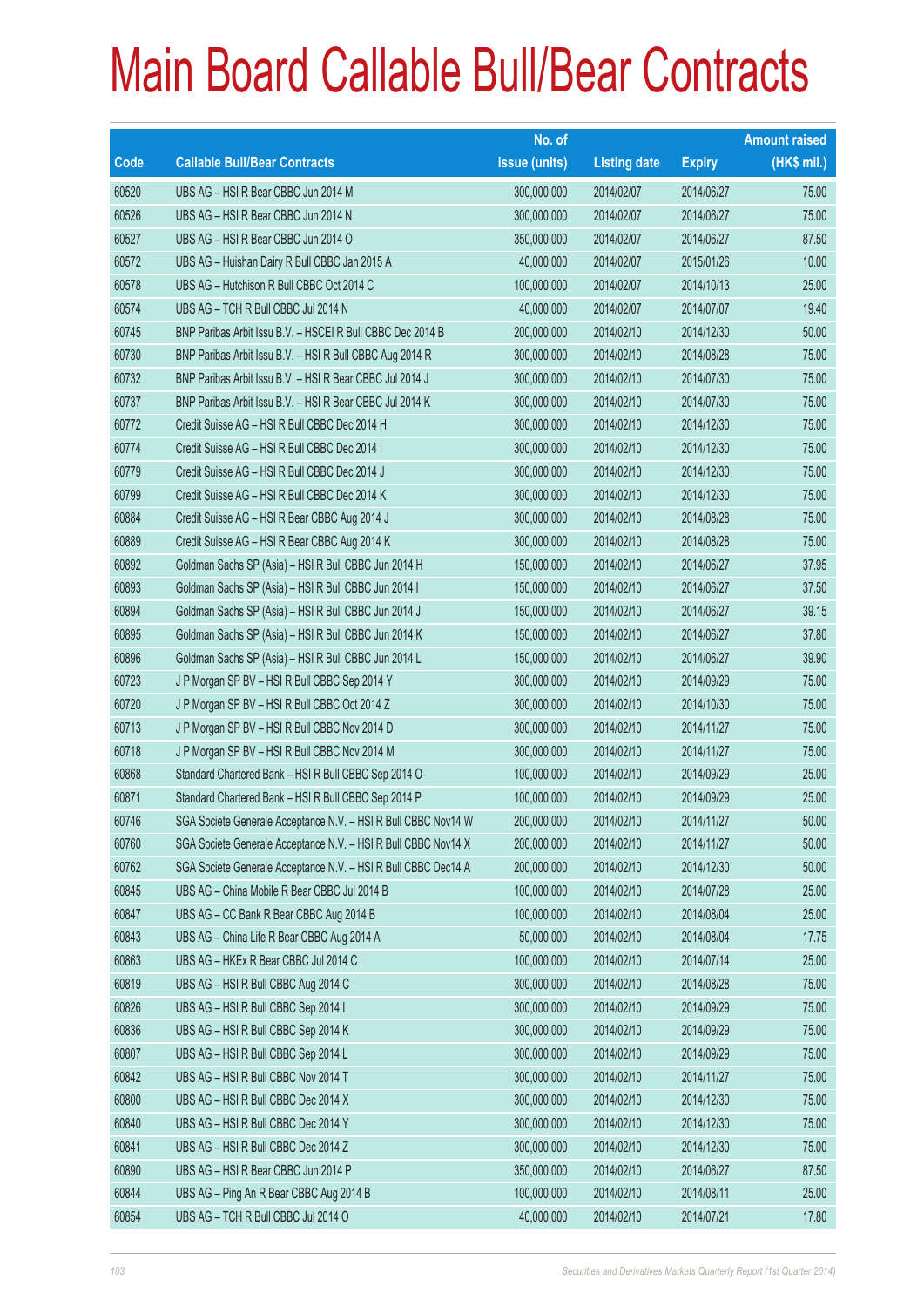|       |                                                               | No. of        |                     |               | <b>Amount raised</b> |
|-------|---------------------------------------------------------------|---------------|---------------------|---------------|----------------------|
| Code  | <b>Callable Bull/Bear Contracts</b>                           | issue (units) | <b>Listing date</b> | <b>Expiry</b> | (HK\$ mil.)          |
| 60848 | UBS AG - TCH R Bull CBBC Aug 2014 D                           | 40,000,000    | 2014/02/10          | 2014/08/18    | 13.80                |
| 60891 | UBS AG - TCH R Bear CBBC Sep 2014 E                           | 40,000,000    | 2014/02/10          | 2014/09/22    | 48.80                |
| 61236 | BNP Paribas Arbit Issu B.V. - HSI R Bull CBBC Aug 2014 G      | 300,000,000   | 2014/02/11          | 2014/08/28    | 75.00                |
| 61161 | BNP Paribas Arbit Issu B.V. - HSI R Bull CBBC Aug 2014 O      | 300,000,000   | 2014/02/11          | 2014/08/28    | 75.00                |
| 60962 | BNP Paribas Arbit Issu B.V. - HSI R Bull CBBC Aug 2014 S      | 300,000,000   | 2014/02/11          | 2014/08/28    | 75.00                |
| 60963 | BNP Paribas Arbit Issu B.V. - HSI R Bull CBBC Aug 2014 U      | 300,000,000   | 2014/02/11          | 2014/08/28    | 75.00                |
| 61167 | BNP Paribas Arbit Issu B.V. - HSI R Bear CBBC Jul 2014 L      | 300,000,000   | 2014/02/11          | 2014/07/30    | 75.00                |
| 61173 | BNP Paribas Arbit Issu B.V. - HSI R Bear CBBC Jul 2014 M      | 300,000,000   | 2014/02/11          | 2014/07/30    | 75.00                |
| 61178 | BNP Paribas Arbit Issu B.V. - HSI R Bear CBBC Jul 2014 N      | 300,000,000   | 2014/02/11          | 2014/07/30    | 75.00                |
| 61180 | BNP Paribas Arbit Issu B.V. - HSI R Bear CBBC Jul 2014 O      | 300,000,000   | 2014/02/11          | 2014/07/30    | 75.00                |
| 61181 | BNP Paribas Arbit Issu B.V. - HSI R Bear CBBC Jul 2014 P      | 300,000,000   | 2014/02/11          | 2014/07/30    | 75.00                |
| 61182 | BNP Paribas Arbit Issu B.V. - HSI R Bear CBBC Jul 2014 Q      | 300,000,000   | 2014/02/11          | 2014/07/30    | 75.00                |
| 61189 | BNP Paribas Arbit Issu B.V. - HSI R Bear CBBC Jul 2014 R      | 300,000,000   | 2014/02/11          | 2014/07/30    | 75.00                |
| 61270 | BNP Paribas Arbit Issu B.V. - HSI R Bear CBBC Jul 2014 S      | 300,000,000   | 2014/02/11          | 2014/07/30    | 75.00                |
| 61272 | BNP Paribas Arbit Issu B.V. - HSI R Bear CBBC Jul 2014 T      | 300,000,000   | 2014/02/11          | 2014/07/30    | 75.00                |
| 61275 | BNP Paribas Arbit Issu B.V. - HSI R Bear CBBC Jul 2014 U      | 300,000,000   | 2014/02/11          | 2014/07/30    | 75.00                |
| 60981 | Credit Suisse AG - HSI R Bull CBBC Aug 2014 G                 | 300,000,000   | 2014/02/11          | 2014/08/28    | 75.00                |
| 60986 | Credit Suisse AG - HSI R Bull CBBC Aug 2014 J                 | 300,000,000   | 2014/02/11          | 2014/08/28    | 75.00                |
| 60982 | Credit Suisse AG - HSI R Bull CBBC Aug 2014 N                 | 300,000,000   | 2014/02/11          | 2014/08/28    | 75.00                |
| 60987 | Credit Suisse AG - HSI R Bull CBBC Aug 2014 Q                 | 300,000,000   | 2014/02/11          | 2014/08/28    | 75.00                |
| 60976 | Credit Suisse AG - HSI R Bull CBBC Aug 2014 V                 | 300,000,000   | 2014/02/11          | 2014/08/28    | 75.00                |
| 61130 | Credit Suisse AG - HSI R Bull CBBC Sep 2014 E                 | 300,000,000   | 2014/02/11          | 2014/09/29    | 75.00                |
| 61133 | Credit Suisse AG - HSI R Bull CBBC Sep 2014 G                 | 300,000,000   | 2014/02/11          | 2014/09/29    | 75.00                |
| 61149 | Credit Suisse AG - HSI R Bull CBBC Sep 2014 H                 | 300,000,000   | 2014/02/11          | 2014/09/29    | 75.00                |
| 61193 | Credit Suisse AG - HSI R Bull CBBC Sep 2014 P                 | 300,000,000   | 2014/02/11          | 2014/09/29    | 75.00                |
| 61132 | Credit Suisse AG - HSI R Bull CBBC Oct 2014 L                 | 300,000,000   | 2014/02/11          | 2014/10/30    | 75.00                |
| 61136 | Credit Suisse AG - HSI R Bull CBBC Oct 2014 T                 | 300,000,000   | 2014/02/11          | 2014/10/30    | 75.00                |
| 61141 | Credit Suisse AG - HSI R Bull CBBC Oct 2014 U                 | 300,000,000   | 2014/02/11          | 2014/10/30    | 75.00                |
| 61150 | Credit Suisse AG - HSI R Bull CBBC Oct 2014 V                 | 300,000,000   | 2014/02/11          | 2014/10/30    | 75.00                |
| 61254 | Credit Suisse AG - HSI R Bear CBBC May 2014 H                 | 300,000,000   | 2014/02/11          | 2014/05/29    | 75.00                |
| 61245 | Credit Suisse AG - HSI R Bear CBBC May 2014 S                 | 300,000,000   | 2014/02/11          | 2014/05/29    | 75.00                |
| 61239 | Credit Suisse AG - HSI R Bear CBBC Jul 2014 V                 | 300,000,000   | 2014/02/11          | 2014/07/30    | 75.00                |
| 61240 | Credit Suisse AG - HSI R Bear CBBC Jul 2014 W                 | 300,000,000   | 2014/02/11          | 2014/07/30    | 75.00                |
| 61241 | Credit Suisse AG - HSI R Bear CBBC Jul 2014 X                 | 300,000,000   | 2014/02/11          | 2014/07/30    | 75.00                |
| 61246 | Credit Suisse AG - HSI R Bear CBBC Jul 2014 Y                 | 300,000,000   | 2014/02/11          | 2014/07/30    | 75.00                |
| 61323 | Citigroup Global Mkt H Inc. - China Mobile R Bull CBBC Nov14A | 80,000,000    | 2014/02/11          | 2014/11/24    | 20.00                |
| 61322 | Citigroup Global Mkt H Inc. - China Mobile R Bull CBBC Dec14A | 80,000,000    | 2014/02/11          | 2014/12/15    | 20.00                |
| 61321 | Citigroup Global Mkt H Inc. - China Life R Bull CBBC Nov14A   | 50,000,000    | 2014/02/11          | 2014/11/24    | 12.50                |
| 61320 | Citigroup Global Mkt H Inc. - China Life R Bull CBBC Dec14A   | 50,000,000    | 2014/02/11          | 2014/12/15    | 15.25                |
| 61316 | Citigroup Global Mkt H Inc. - CSOP A50 ETF R Bull CBBC Oct14A | 100,000,000   | 2014/02/11          | 2014/10/20    | 25.00                |
| 61293 | Citigroup Global Mkt H Inc. - CSOP A50 ETF R Bull CBBC Nov14A | 100,000,000   | 2014/02/11          | 2014/11/24    | 25.00                |
| 61287 | Citigroup Global Mkt H Inc. - CSOP A50 ETF R Bull CBBC Dec14A | 100,000,000   | 2014/02/11          | 2014/12/15    | 25.00                |
| 61328 | Citigroup Global Mkt H Inc. - Galaxy Ent R Bull CBBC Dec14 A  | 60,000,000    | 2014/02/11          | 2014/12/08    | 15.00                |
| 61326 | Citigroup Global Mkt H Inc. - HKEx R Bull CBBC Dec 2014 A     | 50,000,000    | 2014/02/11          | 2014/12/08    | 12.50                |
| 61327 | Citigroup Global Mkt H Inc. - HKEx R Bear CBBC Nov 2014 A     | 50,000,000    | 2014/02/11          | 2014/11/17    | 12.50                |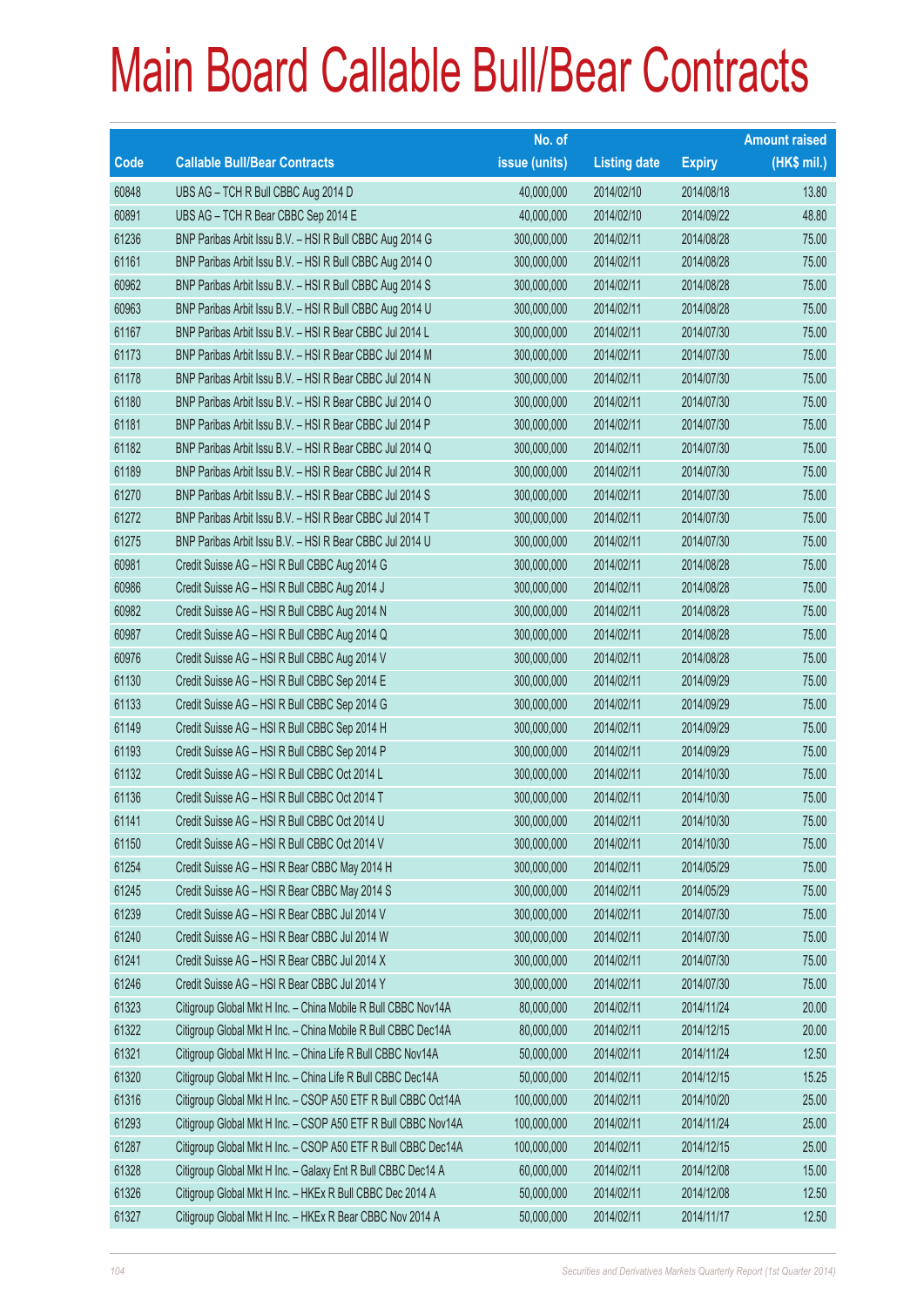|       |                                                              | No. of        |                     |               | <b>Amount raised</b> |
|-------|--------------------------------------------------------------|---------------|---------------------|---------------|----------------------|
| Code  | <b>Callable Bull/Bear Contracts</b>                          | issue (units) | <b>Listing date</b> | <b>Expiry</b> | $(HK$$ mil.)         |
| 61330 | Citigroup Global Mkt H Inc. - HSBC R Bull CBBC Nov 2014 B    | 80,000,000    | 2014/02/11          | 2014/11/17    | 20.00                |
| 61329 | Citigroup Global Mkt H Inc. - HSBC R Bull CBBC Dec 2014 A    | 80,000,000    | 2014/02/11          | 2014/12/08    | 20.00                |
| 61331 | Citigroup Global Mkt H Inc. - HSBC R Bear CBBC Sep 2014 B    | 80,000,000    | 2014/02/11          | 2014/09/29    | 20.00                |
| 61319 | Citigroup Global Mkt H Inc. - Ping An R Bull CBBC Nov 2014 A | 80,000,000    | 2014/02/11          | 2014/11/24    | 20.00                |
| 61318 | Citigroup Global Mkt H Inc. - Ping An R Bull CBBC Dec 2014 A | 80,000,000    | 2014/02/11          | 2014/12/15    | 20.00                |
| 61284 | Citigroup Global Mkt H Inc. - Sands China R Bull CBBC Nov14A | 60,000,000    | 2014/02/11          | 2014/11/24    | 15.00                |
| 61285 | Citigroup Global Mkt H Inc. - Sands China R Bear CBBC Oct14A | 60,000,000    | 2014/02/11          | 2014/10/20    | 15.00                |
| 61324 | Citigroup Global Mkt H Inc. - TCH R Bull CBBC Nov 2014 A     | 50,000,000    | 2014/02/11          | 2014/11/17    | 27.50                |
| 61325 | Citigroup Global Mkt H Inc. - TCH R Bear CBBC Nov 2014 A     | 50,000,000    | 2014/02/11          | 2014/11/17    | 20.00                |
| 61197 | Goldman Sachs SP (Asia) - HSI R Bull CBBC Jun 2014 M         | 150,000,000   | 2014/02/11          | 2014/06/27    | 39.30                |
| 61218 | Goldman Sachs SP (Asia) - HSI R Bull CBBC Jun 2014 N         | 150,000,000   | 2014/02/11          | 2014/06/27    | 39.75                |
| 61219 | Goldman Sachs SP (Asia) - HSI R Bull CBBC Jun 2014 O         | 150,000,000   | 2014/02/11          | 2014/06/27    | 39.30                |
| 61220 | Goldman Sachs SP (Asia) - HSI R Bull CBBC Jun 2014 P         | 150,000,000   | 2014/02/11          | 2014/06/27    | 51.75                |
| 61276 | Goldman Sachs SP (Asia) - HSI R Bull CBBC Jun 2014 Q         | 150,000,000   | 2014/02/11          | 2014/06/27    | 53.55                |
| 61280 | Goldman Sachs SP (Asia) - HSI R Bull CBBC Jun 2014 R         | 150,000,000   | 2014/02/11          | 2014/06/27    | 41.40                |
| 61283 | Goldman Sachs SP (Asia) - HSI R Bull CBBC Jun 2014 S         | 150,000,000   | 2014/02/11          | 2014/06/27    | 37.65                |
| 61221 | Goldman Sachs SP (Asia) - HSI R Bear CBBC May 2014 P         | 150,000,000   | 2014/02/11          | 2014/05/29    | 42.45                |
| 61222 | Goldman Sachs SP (Asia) - HSI R Bear CBBC May 2014 Q         | 150,000,000   | 2014/02/11          | 2014/05/29    | 45.60                |
| 61228 | Goldman Sachs SP (Asia) - HSI R Bear CBBC May 2014 R         | 150,000,000   | 2014/02/11          | 2014/05/29    | 43.95                |
| 61229 | Goldman Sachs SP (Asia) - HSI R Bear CBBC May 2014 S         | 150,000,000   | 2014/02/11          | 2014/05/29    | 41.85                |
| 61232 | Goldman Sachs SP (Asia) - HSI R Bear CBBC May 2014 T         | 150,000,000   | 2014/02/11          | 2014/05/29    | 39.15                |
| 60899 | HK Bank - Minsheng Bank R Bull CBBC Nov 2014 D               | 40,000,000    | 2014/02/11          | 2014/11/24    | 10.00                |
| 60908 | HK Bank - A50 R Bull CBBC Mar 2015 A                         | 200,000,000   | 2014/02/11          | 2015/03/09    | 50.00                |
| 60897 | HK Bank - Galaxy Ent R Bull CBBC Oct 2014 F                  | 80,000,000    | 2014/02/11          | 2014/10/27    | 20.00                |
| 60902 | HK Bank - HSI R Bull CBBC Sep 2014 K                         | 100,000,000   | 2014/02/11          | 2014/09/29    | 25.00                |
| 60907 | HK Bank - HSI R Bull CBBC Oct 2014 D                         | 100,000,000   | 2014/02/11          | 2014/10/30    | 25.00                |
| 60905 | HK Bank - HSI R Bull CBBC Mar 2015 A                         | 100,000,000   | 2014/02/11          | 2015/03/30    | 25.00                |
| 60904 | HK Bank - HSI R Bear CBBC Oct 2014 F                         | 100,000,000   | 2014/02/11          | 2014/10/30    | 25.00                |
| 60915 | HK Bank - TCH R Bull CBBC Oct 2014 I                         | 50,000,000    | 2014/02/11          | 2014/10/30    | 27.00                |
| 60910 | HK Bank - TCH R Bull CBBC Nov 2014 A                         | 50,000,000    | 2014/02/11          | 2014/11/06    | 22.00                |
| 60927 | HK Bank - TCH R Bull CBBC Nov 2014 B                         | 50,000,000    | 2014/02/11          | 2014/11/13    | 37.00                |
| 60954 | J P Morgan SP BV - HSI R Bull CBBC Sep 2014 Z                | 300,000,000   | 2014/02/11          | 2014/09/29    | 75.00                |
| 60952 | J P Morgan SP BV - HSI R Bull CBBC Oct 2014 F                | 300,000,000   | 2014/02/11          | 2014/10/30    | 75.00                |
| 60950 | J P Morgan SP BV - HSI R Bull CBBC Nov 2014 K                | 300,000,000   | 2014/02/11          | 2014/11/27    | 75.00                |
| 60943 | J P Morgan SP BV - HSI R Bull CBBC Nov 2014 L                | 300,000,000   | 2014/02/11          | 2014/11/27    | 75.00                |
| 60928 | J P Morgan SP BV - HSI R Bull CBBC Nov 2014 N                | 300,000,000   | 2014/02/11          | 2014/11/27    | 75.00                |
| 60951 | J P Morgan SP BV - HSI R Bull CBBC Nov 2014 O                | 300,000,000   | 2014/02/11          | 2014/11/27    | 75.00                |
| 61052 | J P Morgan SP BV - HSI R Bull CBBC Dec 2014 M                | 300,000,000   | 2014/02/11          | 2014/12/30    | 75.00                |
| 61267 | J P Morgan SP BV - HSI R Bull CBBC Dec 2014 N                | 300,000,000   | 2014/02/11          | 2014/12/30    | 75.00                |
| 60992 | J P Morgan SP BV - HSI R Bear CBBC May 2014 R                | 300,000,000   | 2014/02/11          | 2014/05/29    | 75.00                |
| 61000 | J P Morgan SP BV - HSI R Bear CBBC May 2014 S                | 300,000,000   | 2014/02/11          | 2014/05/29    | 75.00                |
| 61268 | J P Morgan SP BV - HSI R Bear CBBC May 2014 T                | 300,000,000   | 2014/02/11          | 2014/05/29    | 75.00                |
| 61033 | Standard Chartered Bank - HSI R Bull CBBC Sep 2014 Q         | 100,000,000   | 2014/02/11          | 2014/09/29    | 25.00                |
| 61051 | Standard Chartered Bank - HSI R Bull CBBC Sep 2014 R         | 100,000,000   | 2014/02/11          | 2014/09/29    | 25.00                |
| 61053 | Standard Chartered Bank - HSI R Bear CBBC Aug 2014 N         | 100,000,000   | 2014/02/11          | 2014/08/28    | 25.00                |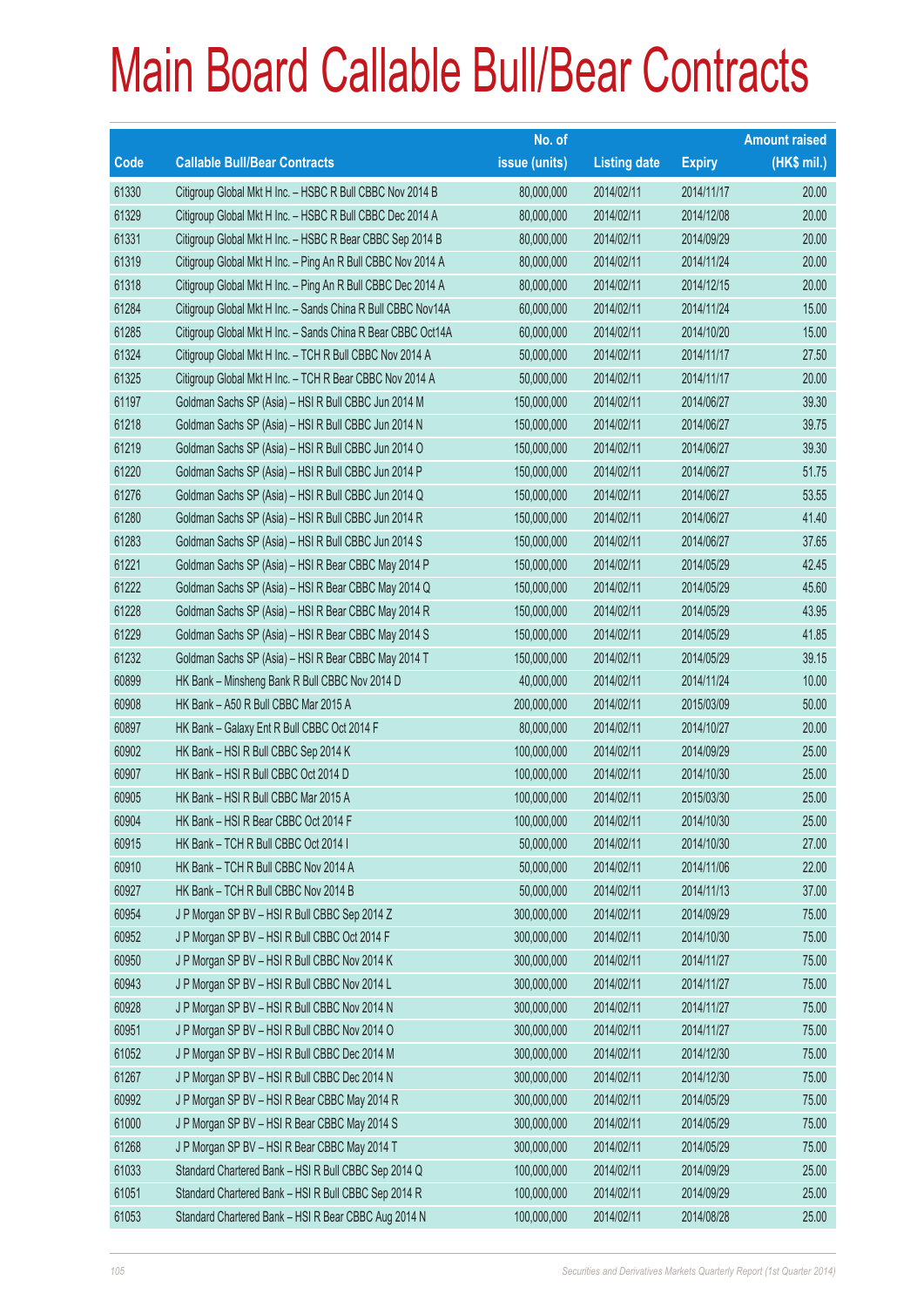|             |                                                                | No. of        |                     |               | <b>Amount raised</b> |
|-------------|----------------------------------------------------------------|---------------|---------------------|---------------|----------------------|
| <b>Code</b> | <b>Callable Bull/Bear Contracts</b>                            | issue (units) | <b>Listing date</b> | <b>Expiry</b> | $(HK$$ mil.)         |
| 61055       | Standard Chartered Bank - HSI R Bear CBBC Aug 2014 O           | 100,000,000   | 2014/02/11          | 2014/08/28    | 25.00                |
| 61083       | SGA Societe Generale Acceptance N.V. - HSI R Bull CBBC Oct14 A | 200,000,000   | 2014/02/11          | 2014/10/30    | 50.00                |
| 61096       | SGA Societe Generale Acceptance N.V. - HSI R Bull CBBC Oct14 B | 200,000,000   | 2014/02/11          | 2014/10/30    | 50.00                |
| 60964       | SGA Societe Generale Acceptance N.V. - HSI R Bull CBBC Nov14 A | 200,000,000   | 2014/02/11          | 2014/11/27    | 50.00                |
| 60969       | SGA Societe Generale Acceptance N.V. - HSI R Bull CBBC Nov14 Y | 200,000,000   | 2014/02/11          | 2014/11/27    | 50.00                |
| 60971       | SGA Societe Generale Acceptance N.V. - HSI R Bull CBBC Nov14 Z | 200,000,000   | 2014/02/11          | 2014/11/27    | 50.00                |
| 61066       | SGA Societe Generale Acceptance N.V. - HSI R Bull CBBC Dec14 B | 200,000,000   | 2014/02/11          | 2014/12/30    | 50.00                |
| 61072       | SGA Societe Generale Acceptance N.V. - HSI R Bull CBBC Dec14 C | 200,000,000   | 2014/02/11          | 2014/12/30    | 50.00                |
| 61073       | SGA Societe Generale Acceptance N.V. - HSI R Bull CBBC Dec14 D | 200,000,000   | 2014/02/11          | 2014/12/30    | 50.00                |
| 61074       | SGA Societe Generale Acceptance N.V. - HSI R Bull CBBC Dec14 E | 200,000,000   | 2014/02/11          | 2014/12/30    | 50.00                |
| 61079       | SGA Societe Generale Acceptance N.V. - HSI R Bull CBBC Dec14 F | 200,000,000   | 2014/02/11          | 2014/12/30    | 50.00                |
| 61081       | SGA Societe Generale Acceptance N.V. - HSI R Bull CBBC Dec14 G | 200,000,000   | 2014/02/11          | 2014/12/30    | 50.00                |
| 61089       | SGA Societe Generale Acceptance N.V. - HSI R Bull CBBC Dec14 H | 200,000,000   | 2014/02/11          | 2014/12/30    | 50.00                |
| 61107       | SGA Societe Generale Acceptance N.V. - HSI R Bull CBBC Dec14 I | 200,000,000   | 2014/02/11          | 2014/12/30    | 50.00                |
| 61113       | SGA Societe Generale Acceptance N.V. - HSI R Bear CBBC May14 T | 200,000,000   | 2014/02/11          | 2014/05/29    | 50.00                |
| 61116       | SGA Societe Generale Acceptance N.V. - HSI R Bear CBBC May14 U | 200,000,000   | 2014/02/11          | 2014/05/29    | 50.00                |
| 61127       | SGA Societe Generale Acceptance N.V. - HSI R Bear CBBC May14 V | 200,000,000   | 2014/02/11          | 2014/05/29    | 50.00                |
| 61129       | SGA Societe Generale Acceptance N.V. - HSI R Bear CBBC May14 W | 200,000,000   | 2014/02/11          | 2014/05/29    | 50.00                |
| 61266       | SGA Societe Generale Acceptance N.V. - HSI R Bear CBBC May14 X | 200,000,000   | 2014/02/11          | 2014/05/29    | 50.00                |
| 61015       | UBS AG - China Mobile R Bull CBBC Nov 2014 A                   | 100,000,000   | 2014/02/11          | 2014/11/10    | 25.00                |
| 61016       | UBS AG - China Mobile R Bull CBBC Dec 2014 A                   | 100,000,000   | 2014/02/11          | 2014/12/15    | 25.00                |
| 61156       | UBS AG - CC Bank R Bull CBBC Dec 2014 A                        | 100,000,000   | 2014/02/11          | 2014/12/08    | 25.00                |
| 61014       | UBS AG - CSOP A50 ETF R Bull CBBC Oct 2014 A                   | 100,000,000   | 2014/02/11          | 2014/10/20    | 25.00                |
| 61158       | UBS AG - HKEx R Bull CBBC Oct 2014 A                           | 100,000,000   | 2014/02/11          | 2014/10/20    | 26.50                |
| 61009       | UBS AG - HSCEI R Bull CBBC Nov 2014 B                          | 100,000,000   | 2014/02/11          | 2014/11/27    | 25.00                |
| 61013       | UBS AG - HSCEI R Bull CBBC Nov 2014 C                          | 100,000,000   | 2014/02/11          | 2014/11/27    | 25.00                |
| 61002       | UBS AG - HSCEI R Bear CBBC May 2014 H                          | 100,000,000   | 2014/02/11          | 2014/05/29    | 25.00                |
| 60956       | UBS AG - HSI R Bull CBBC Aug 2014 A                            | 350,000,000   | 2014/02/11          | 2014/08/28    | 87.50                |
| 60955       | UBS AG - HSI R Bull CBBC Aug 2014 O                            | 300,000,000   | 2014/02/11          | 2014/08/28    | 75.00                |
| 60959       | UBS AG - HSI R Bull CBBC Nov 2014 U                            | 300,000,000   | 2014/02/11          | 2014/11/27    | 75.00                |
| 60991       | UBS AG - HSI R Bull CBBC Nov 2014 V                            | 300,000,000   | 2014/02/11          | 2014/11/27    | 75.00                |
| 61256       | UBS AG - HSI R Bull CBBC Nov 2014 W                            | 300,000,000   | 2014/02/11          | 2014/11/27    | 75.00                |
| 61265       | UBS AG - HSI R Bear CBBC May 2014 Z                            | 300,000,000   | 2014/02/11          | 2014/05/29    | 75.00                |
| 61260       | UBS AG - HSI R Bear CBBC Jun 2014 Q                            | 300,000,000   | 2014/02/11          | 2014/06/27    | 75.00                |
| 61262       | UBS AG - HSI R Bear CBBC Jun 2014 R                            | 300,000,000   | 2014/02/11          | 2014/06/27    | 75.00                |
| 61264       | UBS AG - HSI R Bear CBBC Jun 2014 S                            | 300,000,000   | 2014/02/11          | 2014/06/27    | 75.00                |
| 61259       | UBS AG - HSI R Bear CBBC Sep 2014 A                            | 300,000,000   | 2014/02/11          | 2014/09/29    | 75.00                |
| 61157       | UBS AG - Hutchison R Bull CBBC Nov 2014 A                      | 100,000,000   | 2014/02/11          | 2014/11/17    | 25.00                |
| 61032       | UBS AG - Hutchison R Bear CBBC Jul 2014 B                      | 100,000,000   | 2014/02/11          | 2014/07/21    | 25.00                |
| 61151       | UBS AG - ICBC R Bull CBBC Dec 2014 A                           | 100,000,000   | 2014/02/11          | 2014/12/15    | 25.00                |
| 67725 #     | HK Bank - Galaxy Ent R Bear CBBC Nov 2014 D                    | 100,000,000   | 2014/02/11          | 2014/11/10    | 15.90                |
| 61394       | BNP Paribas Arbit Issu B.V. - A50 Ch R Bull CBBC Dec 2014 F    | 200,000,000   | 2014/02/12          | 2014/12/30    | 50.00                |
| 61367       | BNP Paribas Arbit Issu B.V. - HSI R Bull CBBC Aug 2014 C       | 300,000,000   | 2014/02/12          | 2014/08/28    | 75.00                |
| 61369       | BNP Paribas Arbit Issu B.V. - HSI R Bull CBBC Aug 2014 J       | 300,000,000   | 2014/02/12          | 2014/08/28    | 75.00                |
| 61370       | BNP Paribas Arbit Issu B.V. - HSI R Bull CBBC Aug 2014 K       | 300,000,000   | 2014/02/12          | 2014/08/28    | 75.00                |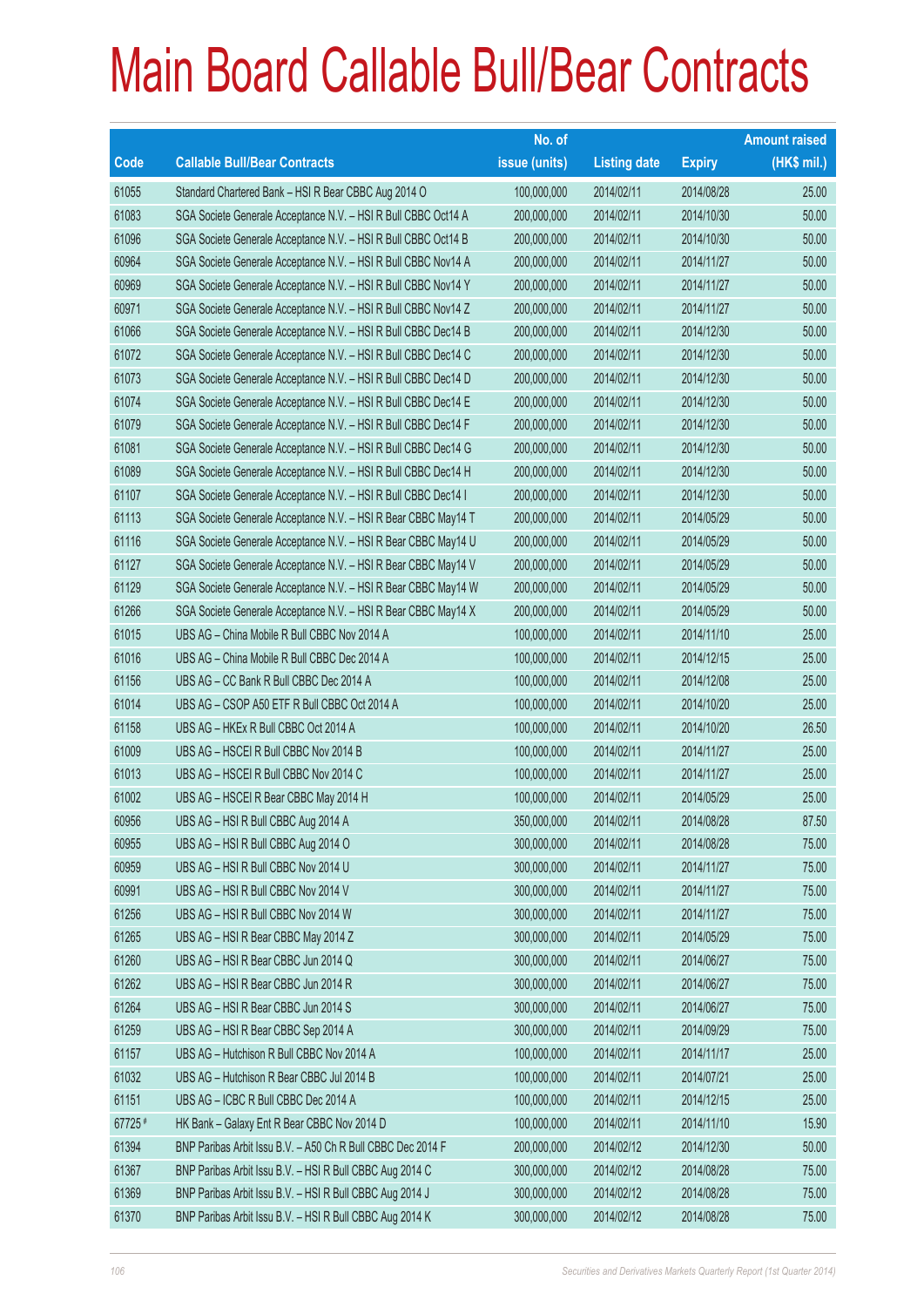|       |                                                             | No. of        |                     |               | <b>Amount raised</b> |
|-------|-------------------------------------------------------------|---------------|---------------------|---------------|----------------------|
| Code  | <b>Callable Bull/Bear Contracts</b>                         | issue (units) | <b>Listing date</b> | <b>Expiry</b> | $(HK$$ mil.)         |
| 61371 | BNP Paribas Arbit Issu B.V. - HSI R Bull CBBC Aug 2014 L    | 300,000,000   | 2014/02/12          | 2014/08/28    | 75.00                |
| 61372 | BNP Paribas Arbit Issu B.V. - HSI R Bull CBBC Aug 2014 M    | 300,000,000   | 2014/02/12          | 2014/08/28    | 75.00                |
| 61358 | BNP Paribas Arbit Issu B.V. - HSI R Bull CBBC Aug 2014 P    | 300,000,000   | 2014/02/12          | 2014/08/28    | 75.00                |
| 61373 | BNP Paribas Arbit Issu B.V. - HSI R Bull CBBC Aug 2014 T    | 300,000,000   | 2014/02/12          | 2014/08/28    | 75.00                |
| 61375 | BNP Paribas Arbit Issu B.V. - HSI R Bull CBBC Aug 2014 Z    | 300,000,000   | 2014/02/12          | 2014/08/28    | 75.00                |
| 61376 | BNP Paribas Arbit Issu B.V. - HSI R Bear CBBC Jul 2014 V    | 300,000,000   | 2014/02/12          | 2014/07/30    | 75.00                |
| 61377 | BNP Paribas Arbit Issu B.V. - HSI R Bear CBBC Jul 2014 W    | 300,000,000   | 2014/02/12          | 2014/07/30    | 75.00                |
| 61352 | Credit Suisse AG - HSI R Bull CBBC Oct 2014 A               | 300,000,000   | 2014/02/12          | 2014/10/30    | 75.00                |
| 61353 | Credit Suisse AG - HSI R Bull CBBC Oct 2014 X               | 300,000,000   | 2014/02/12          | 2014/10/30    | 75.00                |
| 61395 | Credit Suisse AG - HSI R Bull CBBC Oct 2014 Y               | 300,000,000   | 2014/02/12          | 2014/10/30    | 75.00                |
| 61396 | Credit Suisse AG - HSI R Bull CBBC Dec 2014 L               | 300,000,000   | 2014/02/12          | 2014/12/30    | 75.00                |
| 61407 | Credit Suisse AG - HSI R Bear CBBC May 2014 J               | 300,000,000   | 2014/02/12          | 2014/05/29    | 75.00                |
| 61397 | Credit Suisse AG - HSI R Bear CBBC Jun 2014 I               | 300,000,000   | 2014/02/12          | 2014/06/27    | 75.00                |
| 61398 | Credit Suisse AG - HSI R Bear CBBC Jun 2014 J               | 300,000,000   | 2014/02/12          | 2014/06/27    | 75.00                |
| 61399 | Credit Suisse AG - HSI R Bear CBBC Jun 2014 K               | 300,000,000   | 2014/02/12          | 2014/06/27    | 75.00                |
| 61406 | Credit Suisse AG - HSI R Bear CBBC Jul 2014 D               | 300,000,000   | 2014/02/12          | 2014/07/30    | 75.00                |
| 61404 | Credit Suisse AG - HSI R Bear CBBC Jul 2014 Z               | 300,000,000   | 2014/02/12          | 2014/07/30    | 75.00                |
| 61403 | Credit Suisse AG - HSI R Bear CBBC Aug 2014 L               | 300,000,000   | 2014/02/12          | 2014/08/28    | 75.00                |
| 61405 | Credit Suisse AG - HSI R Bear CBBC Aug 2014 M               | 300,000,000   | 2014/02/12          | 2014/08/28    | 75.00                |
| 61455 | Goldman Sachs SP (Asia) - HSI R Bull CBBC May 2014 S        | 150,000,000   | 2014/02/12          | 2014/05/29    | 54.45                |
| 61456 | Goldman Sachs SP (Asia) - HSI R Bull CBBC May 2014 T        | 150,000,000   | 2014/02/12          | 2014/05/29    | 38.25                |
| 61457 | Goldman Sachs SP (Asia) - HSI R Bull CBBC May 2014 U        | 150,000,000   | 2014/02/12          | 2014/05/29    | 37.80                |
| 61449 | Goldman Sachs SP (Asia) - HSI R Bull CBBC Jun 2014 T        | 150,000,000   | 2014/02/12          | 2014/06/27    | 38.55                |
| 61450 | Goldman Sachs SP (Asia) - HSI R Bull CBBC Jun 2014 U        | 150,000,000   | 2014/02/12          | 2014/06/27    | 40.20                |
| 61451 | Goldman Sachs SP (Asia) - HSI R Bull CBBC Jun 2014 V        | 150,000,000   | 2014/02/12          | 2014/06/27    | 41.25                |
| 61452 | Goldman Sachs SP (Asia) - HSI R Bull CBBC Jun 2014 W        | 150,000,000   | 2014/02/12          | 2014/06/27    | 51.90                |
| 61338 | HK Bank - AIA R Bull CBBC Sep 2014 B                        | 60,000,000    | 2014/02/12          | 2014/09/15    | 33.00                |
| 61337 | HK Bank - China Mobile R Bull CBBC Apr 2015 A               | 120,000,000   | 2014/02/12          | 2015/04/13    | 30.00                |
| 61347 | HK Bank - CNOOC R Bull CBBC Nov 2014 B                      | 60,000,000    | 2014/02/12          | 2014/11/17    | 15.00                |
| 61332 | HK Bank - CNOOC R Bull CBBC Dec 2014 B                      | 60,000,000    | 2014/02/12          | 2014/12/08    | 15.00                |
| 61339 | HK Bank - HSI R Bull CBBC Oct 2014 E                        | 100,000,000   | 2014/02/12          | 2014/10/30    | 25.00                |
| 61340 | HK Bank - HSI R Bull CBBC Nov 2014 B                        | 100,000,000   | 2014/02/12          | 2014/11/27    | 25.00                |
| 61342 | HK Bank - HSI R Bull CBBC Mar 2015 B                        | 400,000,000   | 2014/02/12          | 2015/03/30    | 100.00               |
| 61346 | HK Bank - HSI R Bear CBBC Aug 2014 R                        | 100,000,000   | 2014/02/12          | 2014/08/28    | 25.00                |
| 61341 | HK Bank - HSI R Bear CBBC Sep 2014 M                        | 100,000,000   | 2014/02/12          | 2014/09/29    | 25.00                |
| 61333 | HK Bank - PetCh R Bull CBBC Nov 2014 B                      | 60,000,000    | 2014/02/12          | 2014/11/24    | 15.00                |
| 61365 | J P Morgan SP BV - HSI R Bull CBBC Sep 2014 Q               | 300,000,000   | 2014/02/12          | 2014/09/29    | 75.00                |
| 61462 | J P Morgan SP BV - HSI R Bull CBBC Oct 2014 N               | 300,000,000   | 2014/02/12          | 2014/10/30    | 75.00                |
| 61361 | J P Morgan SP BV - HSI R Bull CBBC Nov 2014 P               | 300,000,000   | 2014/02/12          | 2014/11/27    | 75.00                |
| 61461 | J P Morgan SP BV - HSI R Bull CBBC Dec 2014 O               | 300,000,000   | 2014/02/12          | 2014/12/30    | 75.00                |
| 61467 | J P Morgan SP BV - HSI R Bear CBBC May 2014 U               | 300,000,000   | 2014/02/12          | 2014/05/29    | 75.00                |
| 61472 | J P Morgan SP BV - HSI R Bear CBBC May 2014 V               | 300,000,000   | 2014/02/12          | 2014/05/29    | 75.00                |
| 61466 | J P Morgan SP BV - HSI R Bear CBBC Jul 2014 A               | 300,000,000   | 2014/02/12          | 2014/07/30    | 75.00                |
| 61468 | J P Morgan SP BV - HSI R Bear CBBC Jul 2014 B               | 300,000,000   | 2014/02/12          | 2014/07/30    | 75.00                |
| 61459 | Standard Chartered Bank - Galaxy Ent R Bear CBBC Sep 2014 A | 50,000,000    | 2014/02/12          | 2014/09/30    | 12.50                |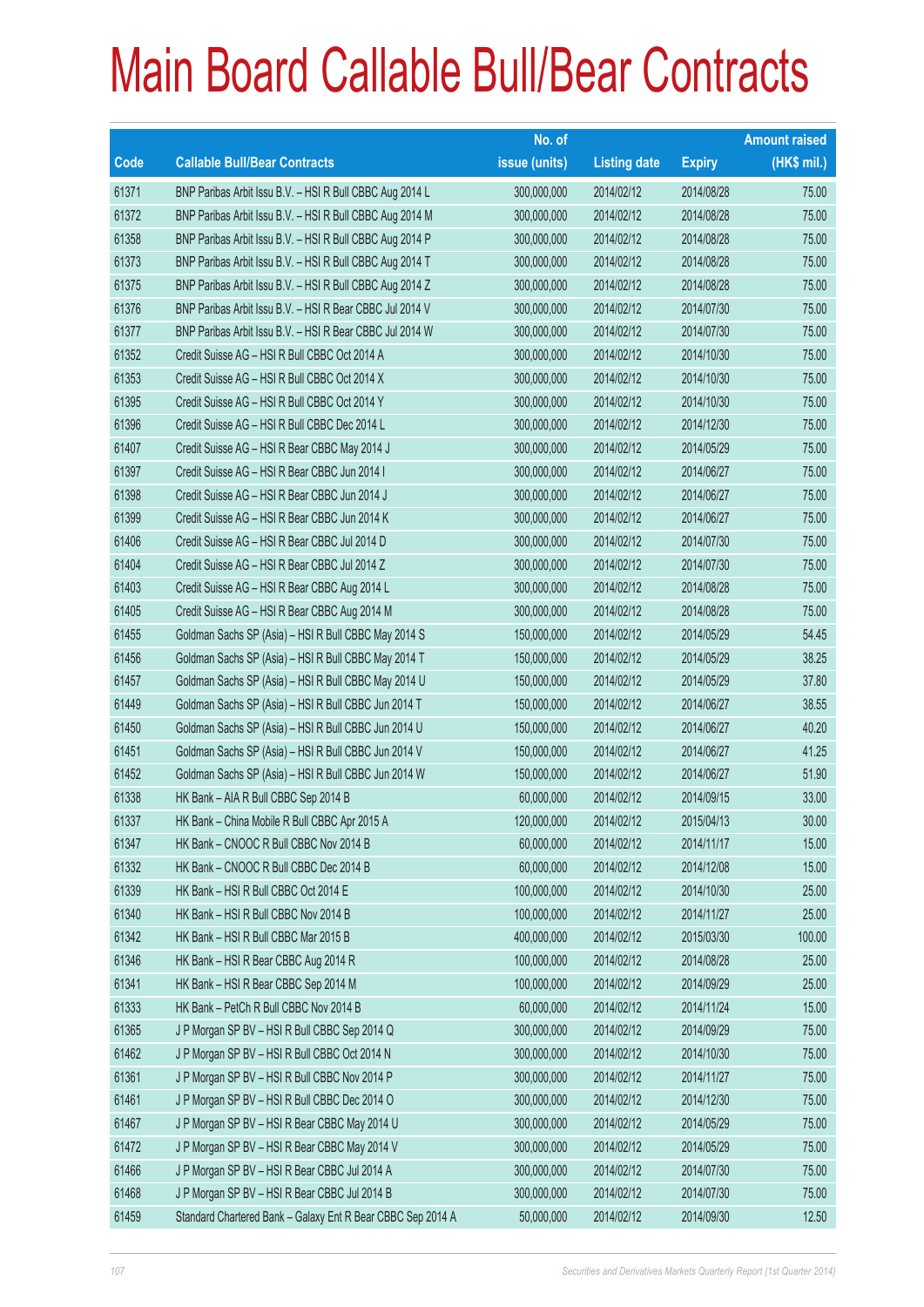|       |                                                                | No. of        |                     |               | <b>Amount raised</b> |
|-------|----------------------------------------------------------------|---------------|---------------------|---------------|----------------------|
| Code  | <b>Callable Bull/Bear Contracts</b>                            | issue (units) | <b>Listing date</b> | <b>Expiry</b> | (HK\$ mil.)          |
| 61359 | Standard Chartered Bank - HSI R Bull CBBC Sep 2014 S           | 100,000,000   | 2014/02/12          | 2014/09/29    | 25.00                |
| 61360 | Standard Chartered Bank - HSI R Bull CBBC Sep 2014 T           | 100,000,000   | 2014/02/12          | 2014/09/29    | 25.00                |
| 61460 | Standard Chartered Bank - HSI R Bull CBBC Sep 2014 U           | 100,000,000   | 2014/02/12          | 2014/09/29    | 25.00                |
| 61400 | Standard Chartered Bank - HSI R Bear CBBC Aug 2014 P           | 100,000,000   | 2014/02/12          | 2014/08/28    | 25.00                |
| 61401 | Standard Chartered Bank - HSI R Bear CBBC Aug 2014 Q           | 100,000,000   | 2014/02/12          | 2014/08/28    | 25.00                |
| 61348 | SGA Societe Generale Acceptance N.V. - HSI R Bull CBBC Oct14 C | 200,000,000   | 2014/02/12          | 2014/10/30    | 50.00                |
| 61366 | SGA Societe Generale Acceptance N.V. - HSI R Bull CBBC Oct14 D | 200,000,000   | 2014/02/12          | 2014/10/30    | 50.00                |
| 61426 | SGA Societe Generale Acceptance N.V. - HSI R Bull CBBC Dec14 J | 200,000,000   | 2014/02/12          | 2014/12/30    | 50.00                |
| 61427 | SGA Societe Generale Acceptance N.V. - HSI R Bull CBBC Dec14 K | 200,000,000   | 2014/02/12          | 2014/12/30    | 50.00                |
| 61428 | SGA Societe Generale Acceptance N.V. - HSI R Bull CBBC Dec14 L | 200,000,000   | 2014/02/12          | 2014/12/30    | 50.00                |
| 61429 | SGA Societe Generale Acceptance N.V. - HSI R Bull CBBC Dec14 M | 200,000,000   | 2014/02/12          | 2014/12/30    | 50.00                |
| 61350 | SGA Societe Generale Acceptance N.V. - HSI R Bear CBBC May14 Y | 200,000,000   | 2014/02/12          | 2014/05/29    | 50.00                |
| 61351 | SGA Societe Generale Acceptance N.V. - HSI R Bear CBBC May14 Z | 200,000,000   | 2014/02/12          | 2014/05/29    | 50.00                |
| 61448 | SGA Societe Generale Acceptance N.V. - HSI R Bear CBBC Jun14 A | 200,000,000   | 2014/02/12          | 2014/06/27    | 50.00                |
| 61354 | UBS AG - HSI R Bull CBBC Jul 2014 M                            | 300,000,000   | 2014/02/12          | 2014/07/30    | 75.00                |
| 61402 | UBS AG - HSI R Bull CBBC Aug 2014 I                            | 300,000,000   | 2014/02/12          | 2014/08/28    | 75.00                |
| 61356 | UBS AG - HSI R Bull CBBC Oct 2014 Z                            | 300,000,000   | 2014/02/12          | 2014/10/30    | 75.00                |
| 61355 | UBS AG - HSI R Bull CBBC Nov 2014 X                            | 300,000,000   | 2014/02/12          | 2014/11/27    | 75.00                |
| 61357 | UBS AG - HSI R Bull CBBC Dec 2014 C                            | 300,000,000   | 2014/02/12          | 2014/12/30    | 75.00                |
| 61422 | UBS AG - HSI R Bear CBBC May 2014 C                            | 300,000,000   | 2014/02/12          | 2014/05/29    | 75.00                |
| 61413 | UBS AG - HSI R Bear CBBC Jun 2014 T                            | 300,000,000   | 2014/02/12          | 2014/06/27    | 75.00                |
| 61425 | UBS AG - HSI R Bear CBBC Jun 2014 U                            | 300,000,000   | 2014/02/12          | 2014/06/27    | 75.00                |
| 61421 | UBS AG - HSI R Bear CBBC Jul 2014 F                            | 300,000,000   | 2014/02/12          | 2014/07/30    | 75.00                |
| 61423 | UBS AG - HSI R Bear CBBC Jul 2014 G                            | 300,000,000   | 2014/02/12          | 2014/07/30    | 75.00                |
| 61531 | Credit Suisse AG - HSI R Bull CBBC Nov 2014 B                  | 300,000,000   | 2014/02/13          | 2014/11/27    | 75.00                |
| 61532 | Credit Suisse AG - HSI R Bull CBBC Nov 2014 N                  | 300,000,000   | 2014/02/13          | 2014/11/27    | 75.00                |
| 61533 | Credit Suisse AG - HSI R Bull CBBC Nov 2014 O                  | 300,000,000   | 2014/02/13          | 2014/11/27    | 75.00                |
| 61496 | Credit Suisse AG - HSI R Bear CBBC Jul 2014 E                  | 300,000,000   | 2014/02/13          | 2014/07/30    | 75.00                |
| 61495 | Credit Suisse AG - HSI R Bear CBBC Aug 2014 N                  | 300,000,000   | 2014/02/13          | 2014/08/28    | 75.00                |
| 61497 | Credit Suisse AG - HSI R Bear CBBC Aug 2014 O                  | 300,000,000   | 2014/02/13          | 2014/08/28    | 75.00                |
| 61498 | Credit Suisse AG - HSI R Bear CBBC Aug 2014 P                  | 300,000,000   | 2014/02/13          | 2014/08/28    | 75.00                |
| 61500 | Credit Suisse AG - HSI R Bear CBBC Aug 2014 Q                  | 300,000,000   | 2014/02/13          | 2014/08/28    | 75.00                |
| 61547 | Bank of East Asia - COVS R Bull CBBC Jan 2015 A                | 40,000,000    | 2014/02/13          | 2015/01/12    | 16.00                |
| 61548 | Bank of East Asia - CNOOC R Bull CBBC Jan 2015 A               | 50,000,000    | 2014/02/13          | 2015/01/12    | 12.50                |
| 61549 | Bank of East Asia - Hutchison R Bear CBBC Sep 2014 A           | 100,000,000   | 2014/02/13          | 2014/09/02    | 25.00                |
| 61546 | Bank of East Asia - Sands China R Bear CBBC Jun 2014 A         | 60,000,000    | 2014/02/13          | 2014/06/05    | 15.00                |
| 61535 | Goldman Sachs SP (Asia) - HSI R Bull CBBC Jun 2014 X           | 150,000,000   | 2014/02/13          | 2014/06/27    | 41.85                |
| 61538 | Goldman Sachs SP (Asia) - HSI R Bull CBBC Jun 2014 Y           | 150,000,000   | 2014/02/13          | 2014/06/27    | 39.30                |
| 61539 | Goldman Sachs SP (Asia) - HSI R Bull CBBC Jun 2014 Z           | 150,000,000   | 2014/02/13          | 2014/06/27    | 39.00                |
| 61536 | Goldman Sachs SP (Asia) - HSI R Bear CBBC May 2014 U           | 150,000,000   | 2014/02/13          | 2014/05/29    | 43.50                |
| 61480 | HK Bank - China Mobile R Bull CBBC Jan 2015 B                  | 120,000,000   | 2014/02/13          | 2015/01/12    | 30.00                |
| 61481 | HK Bank - Galaxy Ent R Bear CBBC Dec 2014 D                    | 60,000,000    | 2014/02/13          | 2014/12/08    | 15.00                |
| 61483 | HK Bank - Galaxy Ent R Bear CBBC Dec 2014 E                    | 60,000,000    | 2014/02/13          | 2014/12/01    | 15.00                |
| 61478 | HK Bank - HSCEI R Bear CBBC Oct 2014 B                         | 68,000,000    | 2014/02/13          | 2014/10/30    | 17.00                |
| 61475 | HK Bank - HSI R Bull CBBC Oct 2014 F                           | 100,000,000   | 2014/02/13          | 2014/10/30    | 25.00                |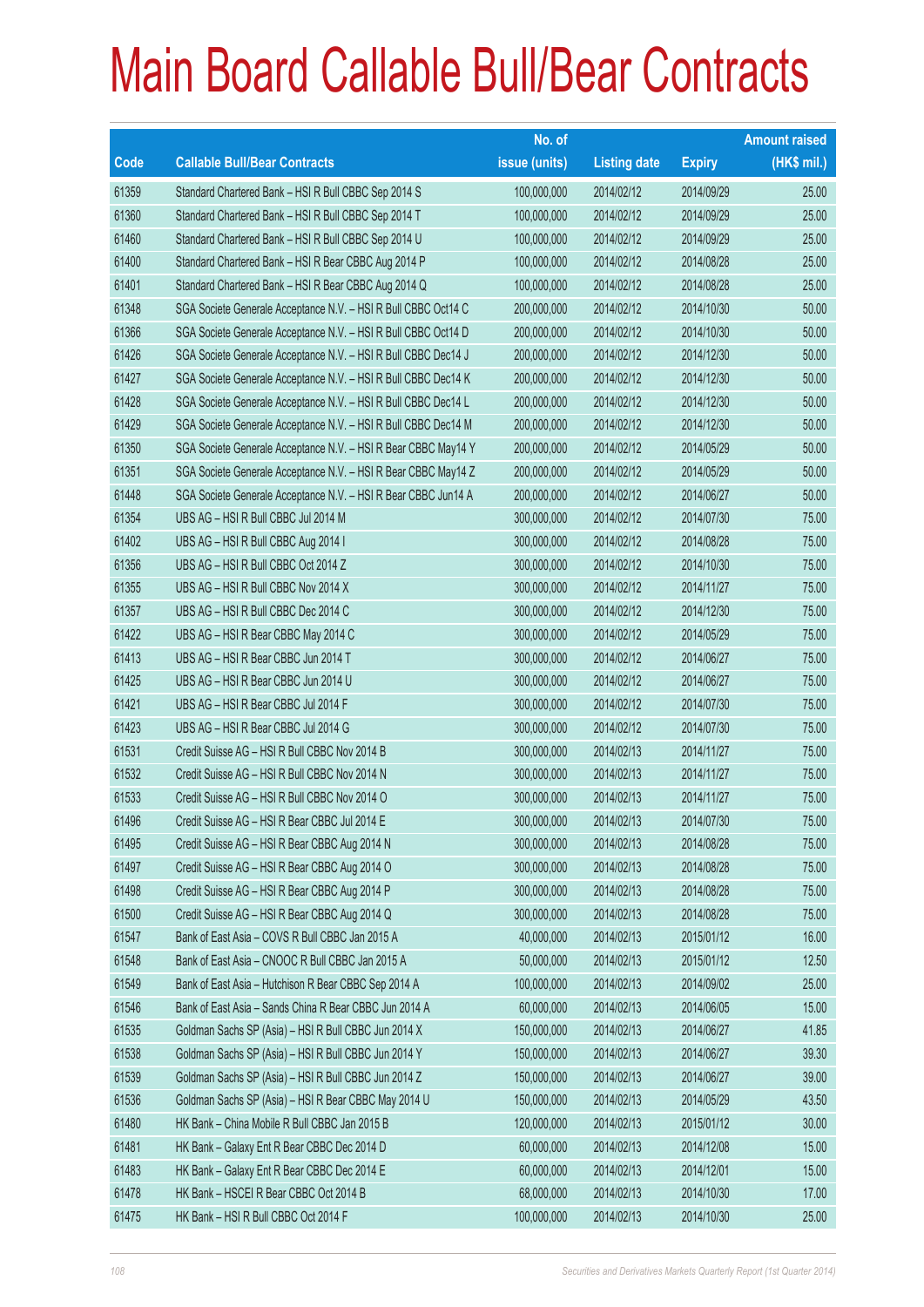|       |                                                                | No. of        |                     |               | <b>Amount raised</b> |
|-------|----------------------------------------------------------------|---------------|---------------------|---------------|----------------------|
| Code  | <b>Callable Bull/Bear Contracts</b>                            | issue (units) | <b>Listing date</b> | <b>Expiry</b> | $(HK$$ mil.)         |
| 61473 | HK Bank - HSI R Bull CBBC Dec 2014 B                           | 100,000,000   | 2014/02/13          | 2014/12/30    | 25.00                |
| 61474 | HK Bank - HSI R Bull CBBC Jan 2015 B                           | 100,000,000   | 2014/02/13          | 2015/01/29    | 25.00                |
| 61476 | HK Bank - HSI R Bear CBBC Oct 2014 G                           | 100,000,000   | 2014/02/13          | 2014/10/30    | 25.00                |
| 61477 | HK Bank - HSI R Bear CBBC Jan 2015 A                           | 400,000,000   | 2014/02/13          | 2015/01/29    | 100.00               |
| 61482 | HK Bank - Ping An R Bull CBBC Nov 2014 A                       | 60,000,000    | 2014/02/13          | 2014/11/17    | 15.00                |
| 61545 | J P Morgan SP BV - HSI R Bull CBBC Oct 2014 T                  | 300,000,000   | 2014/02/13          | 2014/10/30    | 75.00                |
| 61544 | J P Morgan SP BV - HSI R Bull CBBC Dec 2014 P                  | 300,000,000   | 2014/02/13          | 2014/12/30    | 75.00                |
| 61541 | J P Morgan SP BV - HSI R Bear CBBC May 2014 W                  | 300,000,000   | 2014/02/13          | 2014/05/29    | 75.00                |
| 61540 | J P Morgan SP BV - HSI R Bear CBBC Jul 2014 C                  | 300,000,000   | 2014/02/13          | 2014/07/30    | 75.00                |
| 61552 | Standard Chartered Bank - Galaxy Ent R Bull CBBC Sep 2014 C    | 50,000,000    | 2014/02/13          | 2014/09/08    | 12.50                |
| 61550 | Standard Chartered Bank - HSI R Bull CBBC Sep 2014 V           | 100,000,000   | 2014/02/13          | 2014/09/29    | 25.00                |
| 61551 | Standard Chartered Bank - HSI R Bull CBBC Sep 2014 W           | 100,000,000   | 2014/02/13          | 2014/09/29    | 25.00                |
| 61501 | Standard Chartered Bank - Sands China R Bull CBBC Aug 2014 B   | 50,000,000    | 2014/02/13          | 2014/08/22    | 12.50                |
| 61502 | Standard Chartered Bank - Sands China R Bear CBBC May 2014 B   | 50,000,000    | 2014/02/13          | 2014/05/12    | 12.50                |
| 61525 | SGA Societe Generale Acceptance N.V. - HSI R Bull CBBC Oct14 E | 200,000,000   | 2014/02/13          | 2014/10/30    | 50.00                |
| 61526 | SGA Societe Generale Acceptance N.V. - HSI R Bear CBBC Jun14 B | 200,000,000   | 2014/02/13          | 2014/06/27    | 50.00                |
| 61527 | SGA Societe Generale Acceptance N.V. - HSI R Bear CBBC Jun14 C | 200,000,000   | 2014/02/13          | 2014/06/27    | 50.00                |
| 61519 | UBS AG - AIA R Bear CBBC Oct 2014 A                            | 100,000,000   | 2014/02/13          | 2014/10/13    | 25.00                |
| 61503 | UBS AG - CNOOC R Bull CBBC Oct 2014 D                          | 50,000,000    | 2014/02/13          | 2014/10/20    | 12.50                |
| 61504 | UBS AG - CNOOC R Bull CBBC Nov 2014 A                          | 50,000,000    | 2014/02/13          | 2014/11/03    | 12.50                |
| 61505 | UBS AG - CNOOC R Bull CBBC Nov 2014 B                          | 50,000,000    | 2014/02/13          | 2014/11/24    | 12.50                |
| 61513 | UBS AG - CSOP A50 ETF R Bear CBBC Sep 2014 A                   | 50,000,000    | 2014/02/13          | 2014/09/22    | 12.50                |
| 61530 | UBS AG - HSCEI R Bull CBBC Nov 2014 D                          | 100,000,000   | 2014/02/13          | 2014/11/27    | 25.00                |
| 61524 | UBS AG - HSI R Bull CBBC Aug 2014 J                            | 300,000,000   | 2014/02/13          | 2014/08/28    | 75.00                |
| 61523 | UBS AG - HSI R Bull CBBC Oct 2014 B                            | 300,000,000   | 2014/02/13          | 2014/10/30    | 75.00                |
| 61528 | UBS AG - HSI R Bull CBBC Oct 2014 C                            | 300,000,000   | 2014/02/13          | 2014/10/30    | 75.00                |
| 61522 | UBS AG - HSI R Bull CBBC Nov 2014 Y                            | 300,000,000   | 2014/02/13          | 2014/11/27    | 75.00                |
| 61485 | UBS AG - HSI R Bear CBBC Jun 2014 V                            | 300,000,000   | 2014/02/13          | 2014/06/27    | 75.00                |
| 61487 | UBS AG - HSI R Bear CBBC Jun 2014 W                            | 300,000,000   | 2014/02/13          | 2014/06/27    | 75.00                |
| 61486 | UBS AG - HSI R Bear CBBC Jul 2014 H                            | 300,000,000   | 2014/02/13          | 2014/07/30    | 75.00                |
| 61494 | UBS AG - HSI R Bear CBBC Jul 2014 I                            | 300,000,000   | 2014/02/13          | 2014/07/30    | 75.00                |
| 61520 | UBS AG - Petrochina R Bull CBBC Sep 2014 A                     | 50,000,000    | 2014/02/13          | 2014/09/29    | 12.50                |
| 61521 | UBS AG - Petrochina R Bull CBBC Oct 2014 B                     | 50,000,000    | 2014/02/13          | 2014/10/20    | 12.50                |
| 61516 | UBS AG - Sands China R Bull CBBC Sep 2014 A                    | 100,000,000   | 2014/02/13          | 2014/09/08    | 25.00                |
| 61515 | UBS AG - Sands China R Bear CBBC Jul 2014 A                    | 100,000,000   | 2014/02/13          | 2014/07/21    | 25.00                |
| 61591 | Credit Suisse AG - Galaxy Ent R Bull CBBC Oct 2014 A           | 80,000,000    | 2014/02/14          | 2014/10/31    | 20.00                |
| 61592 | Credit Suisse AG - Galaxy Ent R Bull CBBC Oct 2014 B           | 80,000,000    | 2014/02/14          | 2014/10/31    | 20.00                |
| 61593 | Credit Suisse AG - Galaxy Ent R Bull CBBC Oct 2014 C           | 80,000,000    | 2014/02/14          | 2014/10/31    | 20.00                |
| 61594 | Credit Suisse AG - Galaxy Ent R Bear CBBC Sep 2014 A           | 80,000,000    | 2014/02/14          | 2014/09/30    | 20.00                |
| 61597 | Credit Suisse AG - Galaxy Ent R Bear CBBC Sep 2014 B           | 80,000,000    | 2014/02/14          | 2014/09/30    | 20.00                |
| 61613 | Credit Suisse AG - HSI R Bull CBBC Dec 2014 M                  | 300,000,000   | 2014/02/14          | 2014/12/30    | 75.00                |
| 61614 | Credit Suisse AG - HSI R Bull CBBC Dec 2014 N                  | 300,000,000   | 2014/02/14          | 2014/12/30    | 75.00                |
| 61615 | Credit Suisse AG - HSI R Bull CBBC Dec 2014 O                  | 300,000,000   | 2014/02/14          | 2014/12/30    | 75.00                |
| 61577 | Credit Suisse AG - HSI R Bear CBBC Jun 2014 L                  | 300,000,000   | 2014/02/14          | 2014/06/27    | 75.00                |
| 61578 | Credit Suisse AG - HSI R Bear CBBC Jun 2014 M                  | 300,000,000   | 2014/02/14          | 2014/06/27    | 75.00                |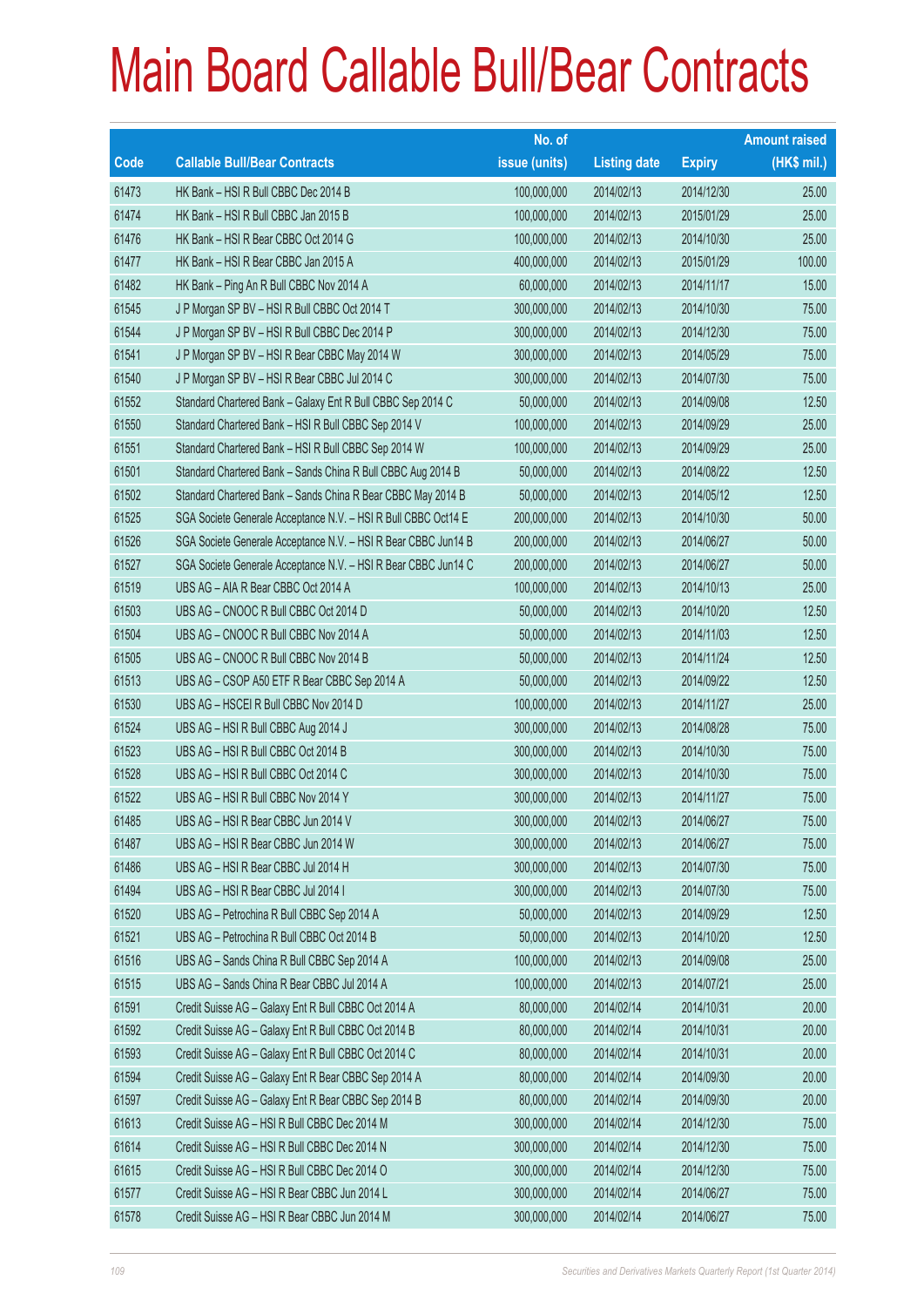|       |                                                                | No. of        |                     |               | <b>Amount raised</b> |
|-------|----------------------------------------------------------------|---------------|---------------------|---------------|----------------------|
| Code  | <b>Callable Bull/Bear Contracts</b>                            | issue (units) | <b>Listing date</b> | <b>Expiry</b> | (HK\$ mil.)          |
| 61606 | Bank of East Asia - Great Wall Motor R Bull CBBC Apr 2015 A    | 200,000,000   | 2014/02/14          | 2015/04/27    | 50.00                |
| 61584 | Goldman Sachs SP (Asia) - HSI R Bull CBBC Jun 2014 A           | 150,000,000   | 2014/02/14          | 2014/06/27    | 38.10                |
| 61589 | Goldman Sachs SP (Asia) - HSI R Bull CBBC Jun 2014 B           | 150,000,000   | 2014/02/14          | 2014/06/27    | 40.65                |
| 61590 | Goldman Sachs SP (Asia) - HSI R Bull CBBC Jun 2014 F           | 150,000,000   | 2014/02/14          | 2014/06/27    | 37.80                |
| 61574 | HK Bank - Galaxy Ent R Bull CBBC Dec 2014 A                    | 80,000,000    | 2014/02/14          | 2014/12/22    | 20.00                |
| 61571 | HK Bank - Great Wall Motor R Bull CBBC Nov 2015 A              | 40,000,000    | 2014/02/14          | 2015/11/30    | 10.00                |
| 61555 | HK Bank - HSI R Bull CBBC Oct 2014 G                           | 100,000,000   | 2014/02/14          | 2014/10/30    | 25.00                |
| 61563 | HK Bank - HSI R Bull CBBC Oct 2014 H                           | 100,000,000   | 2014/02/14          | 2014/10/30    | 25.00                |
| 61556 | HK Bank - HSI R Bull CBBC Nov 2014 C                           | 100,000,000   | 2014/02/14          | 2014/11/27    | 25.00                |
| 61565 | HK Bank - HSI R Bull CBBC Dec 2014 C                           | 400,000,000   | 2014/02/14          | 2014/12/30    | 100.00               |
| 61564 | HK Bank - HSI R Bear CBBC Nov 2014 B                           | 100,000,000   | 2014/02/14          | 2014/11/27    | 25.00                |
| 61573 | HK Bank - Huishan Dairy R Bull CBBC Jun 2015 A                 | 40,000,000    | 2014/02/14          | 2015/06/29    | 10.00                |
| 61570 | HK Bank - TCH R Bull CBBC Nov 2014 C                           | 50,000,000    | 2014/02/14          | 2014/11/24    | 27.50                |
| 61566 | HK Bank - TCH R Bear CBBC Nov 2014 B                           | 50,000,000    | 2014/02/14          | 2014/11/24    | 25.00                |
| 61623 | J P Morgan SP BV - HSI R Bull CBBC Sep 2014 B                  | 300,000,000   | 2014/02/14          | 2014/09/29    | 75.00                |
| 61622 | J P Morgan SP BV - HSI R Bull CBBC Dec 2014 Q                  | 300,000,000   | 2014/02/14          | 2014/12/30    | 75.00                |
| 61620 | J P Morgan SP BV - HSI R Bear CBBC May 2014 X                  | 300,000,000   | 2014/02/14          | 2014/05/29    | 75.00                |
| 61619 | J P Morgan SP BV - HSI R Bear CBBC Jul 2014 D                  | 300,000,000   | 2014/02/14          | 2014/07/30    | 75.00                |
| 61579 | Macquarie Bank Ltd. - HSI R Bull CBBC Jul 2014 A               | 100,000,000   | 2014/02/14          | 2014/07/30    | 25.00                |
| 61580 | Macquarie Bank Ltd. - HSI R Bull CBBC Jul 2014 B               | 100,000,000   | 2014/02/14          | 2014/07/30    | 25.00                |
| 61581 | Macquarie Bank Ltd. - HSI R Bull CBBC Jul 2014 C               | 100,000,000   | 2014/02/14          | 2014/07/30    | 25.00                |
| 61582 | Macquarie Bank Ltd. - HSI R Bear CBBC Jul 2014 A               | 100,000,000   | 2014/02/14          | 2014/07/30    | 25.00                |
| 61583 | Macquarie Bank Ltd. - HSI R Bear CBBC Jul 2014 B               | 100,000,000   | 2014/02/14          | 2014/07/30    | 25.00                |
| 61599 | SGA Societe Generale Acceptance N.V. - HSI R Bull CBBC Nov14 D | 200,000,000   | 2014/02/14          | 2014/11/27    | 50.00                |
| 61600 | SGA Societe Generale Acceptance N.V. - HSI R Bull CBBC Nov14 H | 200,000,000   | 2014/02/14          | 2014/11/27    | 50.00                |
| 61603 | SGA Societe Generale Acceptance N.V. - HSI R Bear CBBC Jun14 D | 200,000,000   | 2014/02/14          | 2014/06/27    | 50.00                |
| 61609 | UBS AG - COVS R Bull CBBC Oct 2014 A                           | 50,000,000    | 2014/02/14          | 2014/10/06    | 13.00                |
| 61608 | UBS AG - CM Bank R Bull CBBC Aug 2014 B                        | 50,000,000    | 2014/02/14          | 2014/08/18    | 12.50                |
| 61610 | UBS AG - Galaxy Ent R Bear CBBC Aug 2014 B                     | 100,000,000   | 2014/02/14          | 2014/08/25    | 25.00                |
| 61617 | UBS AG - HSI R Bull CBBC Aug 2014 Z                            | 300,000,000   | 2014/02/14          | 2014/08/28    | 75.00                |
| 61618 | UBS AG - HSI R Bull CBBC Oct 2014 D                            | 300,000,000   | 2014/02/14          | 2014/10/30    | 75.00                |
| 61616 | UBS AG - HSI R Bull CBBC Nov 2014 Z                            | 300,000,000   | 2014/02/14          | 2014/11/27    | 75.00                |
| 61575 | UBS AG - HSI R Bear CBBC Jul 2014 J                            | 350,000,000   | 2014/02/14          | 2014/07/30    | 87.50                |
| 61661 | Credit Suisse AG - HSI R Bull CBBC Oct 2014 C                  | 300,000,000   | 2014/02/17          | 2014/10/30    | 75.00                |
| 61643 | Credit Suisse AG - HSI R Bull CBBC Oct 2014 Z                  | 300,000,000   | 2014/02/17          | 2014/10/30    | 75.00                |
| 61662 | Credit Suisse AG - HSI R Bear CBBC Jun 2014 N                  | 300,000,000   | 2014/02/17          | 2014/06/27    | 75.00                |
| 61663 | Credit Suisse AG - HSI R Bear CBBC Jun 2014 O                  | 300,000,000   | 2014/02/17          | 2014/06/27    | 75.00                |
| 61678 | Citigroup Global Mkt H Inc. - AIA R Bull CBBC Nov 2014 A       | 100,000,000   | 2014/02/17          | 2014/11/24    | 25.00                |
| 61677 | Citigroup Global Mkt H Inc. - AIA R Bull CBBC Dec 2014 A       | 100,000,000   | 2014/02/17          | 2014/12/15    | 25.00                |
| 61679 | Citigroup Global Mkt H Inc. - AIA R Bear CBBC Oct 2014 A       | 100,000,000   | 2014/02/17          | 2014/10/20    | 25.00                |
| 61680 | Citigroup Global Mkt H Inc. - AIA R Bear CBBC Nov 2014 A       | 100,000,000   | 2014/02/17          | 2014/11/24    | 25.00                |
| 61673 | Citigroup Global Mkt H Inc. - TCH R Bear CBBC Sep 2014 B       | 50,000,000    | 2014/02/17          | 2014/09/22    | 30.00                |
| 61675 | Citigroup Global Mkt H Inc. - TCH R Bear CBBC Oct 2014 B       | 50,000,000    | 2014/02/17          | 2014/10/27    | 35.00                |
| 61676 | Citigroup Global Mkt H Inc. - TCH R Bear CBBC Nov 2014 B       | 50,000,000    | 2014/02/17          | 2014/11/17    | 40.00                |
| 61632 | HK Bank - A50 R Bull CBBC Oct 2014 E                           | 200,000,000   | 2014/02/17          | 2014/10/20    | 50.00                |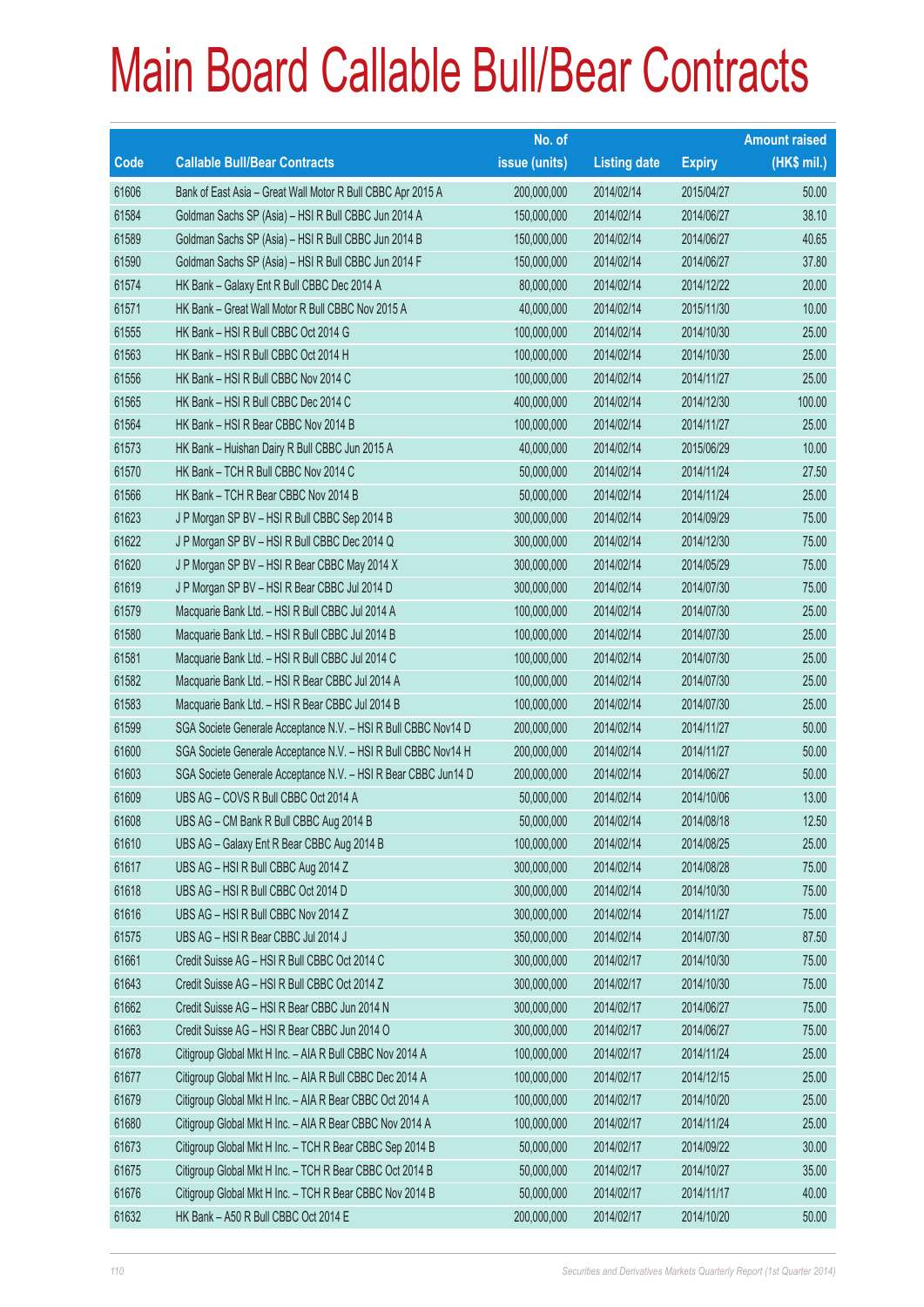|       |                                                                | No. of        |                     |               | <b>Amount raised</b> |
|-------|----------------------------------------------------------------|---------------|---------------------|---------------|----------------------|
| Code  | <b>Callable Bull/Bear Contracts</b>                            | issue (units) | <b>Listing date</b> | <b>Expiry</b> | (HK\$ mil.)          |
| 61631 | HK Bank - A50 R Bull CBBC Nov 2014 H                           | 200,000,000   | 2014/02/17          | 2014/11/03    | 50.00                |
| 61633 | HK Bank - Galaxy Ent R Bull CBBC Nov 2014 A                    | 80,000,000    | 2014/02/17          | 2014/11/12    | 20.00                |
| 61625 | HK Bank - HSI R Bull CBBC Aug 2014 S                           | 100,000,000   | 2014/02/17          | 2014/08/28    | 25.00                |
| 61624 | HK Bank - HSI R Bull CBBC Sep 2014 L                           | 100,000,000   | 2014/02/17          | 2014/09/29    | 25.00                |
| 61640 | HK Bank - HSI R Bull CBBC Oct 2014 I                           | 100,000,000   | 2014/02/17          | 2014/10/30    | 25.00                |
| 61639 | HK Bank - HSI R Bull CBBC Nov 2014 D                           | 100,000,000   | 2014/02/17          | 2014/11/27    | 25.00                |
| 61628 | HK Bank - HSI R Bear CBBC Sep 2014 N                           | 100,000,000   | 2014/02/17          | 2014/09/29    | 25.00                |
| 61636 | HK Bank - Sands China R Bull CBBC Nov 2014 A                   | 60,000,000    | 2014/02/17          | 2014/11/24    | 15.00                |
| 61637 | HK Bank - TCH R Bull CBBC Nov 2014 D                           | 50,000,000    | 2014/02/17          | 2014/11/05    | 22.50                |
| 61672 | J P Morgan SP BV - HSI R Bull CBBC Nov 2014 E                  | 300,000,000   | 2014/02/17          | 2014/11/27    | 75.00                |
| 61671 | J P Morgan SP BV - HSI R Bear CBBC Jul 2014 E                  | 300,000,000   | 2014/02/17          | 2014/07/30    | 75.00                |
| 61646 | Standard Chartered Bank - HSI R Bull CBBC Sep 2014 X           | 100,000,000   | 2014/02/17          | 2014/09/29    | 25.00                |
| 61647 | Standard Chartered Bank - HSI R Bull CBBC Sep 2014 Y           | 100,000,000   | 2014/02/17          | 2014/09/29    | 25.00                |
| 61650 | SGA Societe Generale Acceptance N.V. - HSI R Bull CBBC Nov14 J | 200,000,000   | 2014/02/17          | 2014/11/27    | 50.00                |
| 61651 | UBS AG - Great Wall Motor R Bull CBBC Dec 2014 A               | 50,000,000    | 2014/02/17          | 2014/12/22    | 12.50                |
| 61642 | UBS AG - HSI R Bull CBBC Sep 2014 T                            | 300,000,000   | 2014/02/17          | 2014/09/29    | 75.00                |
| 61670 | UBS AG - HSI R Bear CBBC Jul 2014 L                            | 350,000,000   | 2014/02/17          | 2014/07/30    | 87.50                |
| 61652 | UBS AG - TCH R Bull CBBC Aug 2014 E                            | 40,000,000    | 2014/02/17          | 2014/08/04    | 10.40                |
| 61847 | BNP Paribas Arbit Issu B.V. - A50 Ch R Bull CBBC Dec 2014 G    | 200,000,000   | 2014/02/18          | 2014/12/30    | 50.00                |
| 61818 | BNP Paribas Arbit Issu B.V. - HSI R Bull CBBC Dec 2014 A       | 300,000,000   | 2014/02/18          | 2014/12/30    | 75.00                |
| 61831 | BNP Paribas Arbit Issu B.V. - HSI R Bull CBBC Dec 2014 B       | 300,000,000   | 2014/02/18          | 2014/12/30    | 75.00                |
| 61836 | BNP Paribas Arbit Issu B.V. - HSI R Bull CBBC Dec 2014 C       | 300,000,000   | 2014/02/18          | 2014/12/30    | 75.00                |
| 61837 | BNP Paribas Arbit Issu B.V. - HSI R Bull CBBC Dec 2014 D       | 300,000,000   | 2014/02/18          | 2014/12/30    | 75.00                |
| 61841 | BNP Paribas Arbit Issu B.V. - HSI R Bull CBBC Dec 2014 E       | 300,000,000   | 2014/02/18          | 2014/12/30    | 75.00                |
| 61842 | BNP Paribas Arbit Issu B.V. - HSI R Bull CBBC Dec 2014 F       | 300,000,000   | 2014/02/18          | 2014/12/30    | 75.00                |
| 61721 | BNP Paribas Arbit Issu B.V. - HSI R Bear CBBC Jul 2014 X       | 300,000,000   | 2014/02/18          | 2014/07/30    | 75.00                |
| 61722 | BNP Paribas Arbit Issu B.V. - HSI R Bear CBBC Jul 2014 Y       | 300.000.000   | 2014/02/18          | 2014/07/30    | 75.00                |
| 61723 | BNP Paribas Arbit Issu B.V. - HSI R Bear CBBC Jul 2014 Z       | 300,000,000   | 2014/02/18          | 2014/07/30    | 75.00                |
| 61846 | BNP Paribas Arbit Issu B.V. - HSI R Bear CBBC Aug 2014 A       | 300,000,000   | 2014/02/18          | 2014/08/28    | 75.00                |
| 61758 | Credit Suisse AG - HSI R Bull CBBC Nov 2014 P                  | 300,000,000   | 2014/02/18          | 2014/11/27    | 75.00                |
| 61795 | Credit Suisse AG - HSI R Bull CBBC Nov 2014 Q                  | 300,000,000   | 2014/02/18          | 2014/11/27    | 75.00                |
| 61802 | Credit Suisse AG - HSI R Bull CBBC Nov 2014 R                  | 300,000,000   | 2014/02/18          | 2014/11/27    | 75.00                |
| 61803 | Credit Suisse AG - HSI R Bull CBBC Nov 2014 S                  | 300,000,000   | 2014/02/18          | 2014/11/27    | 75.00                |
| 61719 | Credit Suisse AG - HSI R Bear CBBC May 2014 H                  | 300,000,000   | 2014/02/18          | 2014/05/29    | 75.00                |
| 61701 | Credit Suisse AG - HSI R Bear CBBC May 2014 K                  | 300,000,000   | 2014/02/18          | 2014/05/29    | 75.00                |
| 61720 | Credit Suisse AG - HSI R Bear CBBC May 2014 S                  | 300,000,000   | 2014/02/18          | 2014/05/29    | 75.00                |
| 61702 | Credit Suisse AG - HSI R Bear CBBC Jun 2014 P                  | 300,000,000   | 2014/02/18          | 2014/06/27    | 75.00                |
| 61757 | Credit Suisse AG - HSI R Bear CBBC Jul 2014 H                  | 300,000,000   | 2014/02/18          | 2014/07/30    | 75.00                |
| 61700 | Credit Suisse AG - HSI R Bear CBBC Aug 2014 R                  | 300,000,000   | 2014/02/18          | 2014/08/28    | 75.00                |
| 61867 | Citigroup Global Mkt H Inc. - China Mobile R Bull CBBC Dec14B  | 80,000,000    | 2014/02/18          | 2014/12/15    | 20.00                |
| 61877 | Citigroup Global Mkt H Inc. - Galaxy Ent R Bull CBBC Nov14 B   | 60,000,000    | 2014/02/18          | 2014/11/24    | 15.00                |
| 61875 | Citigroup Global Mkt H Inc. - Galaxy Ent R Bull CBBC Dec14 B   | 60,000,000    | 2014/02/18          | 2014/12/15    | 15.00                |
| 61878 | Citigroup Global Mkt H Inc. - Galaxy Ent R Bear CBBC Dec14 A   | 60,000,000    | 2014/02/18          | 2014/12/15    | 15.00                |
| 61866 | Citigroup Global Mkt H Inc. - HSBC R Bear CBBC Nov 2014 A      | 80,000,000    | 2014/02/18          | 2014/11/24    | 20.00                |
| 61863 | Citigroup Global Mkt H Inc. - Ping An R Bull CBBC Dec 2014 B   | 80,000,000    | 2014/02/18          | 2014/12/15    | 20.00                |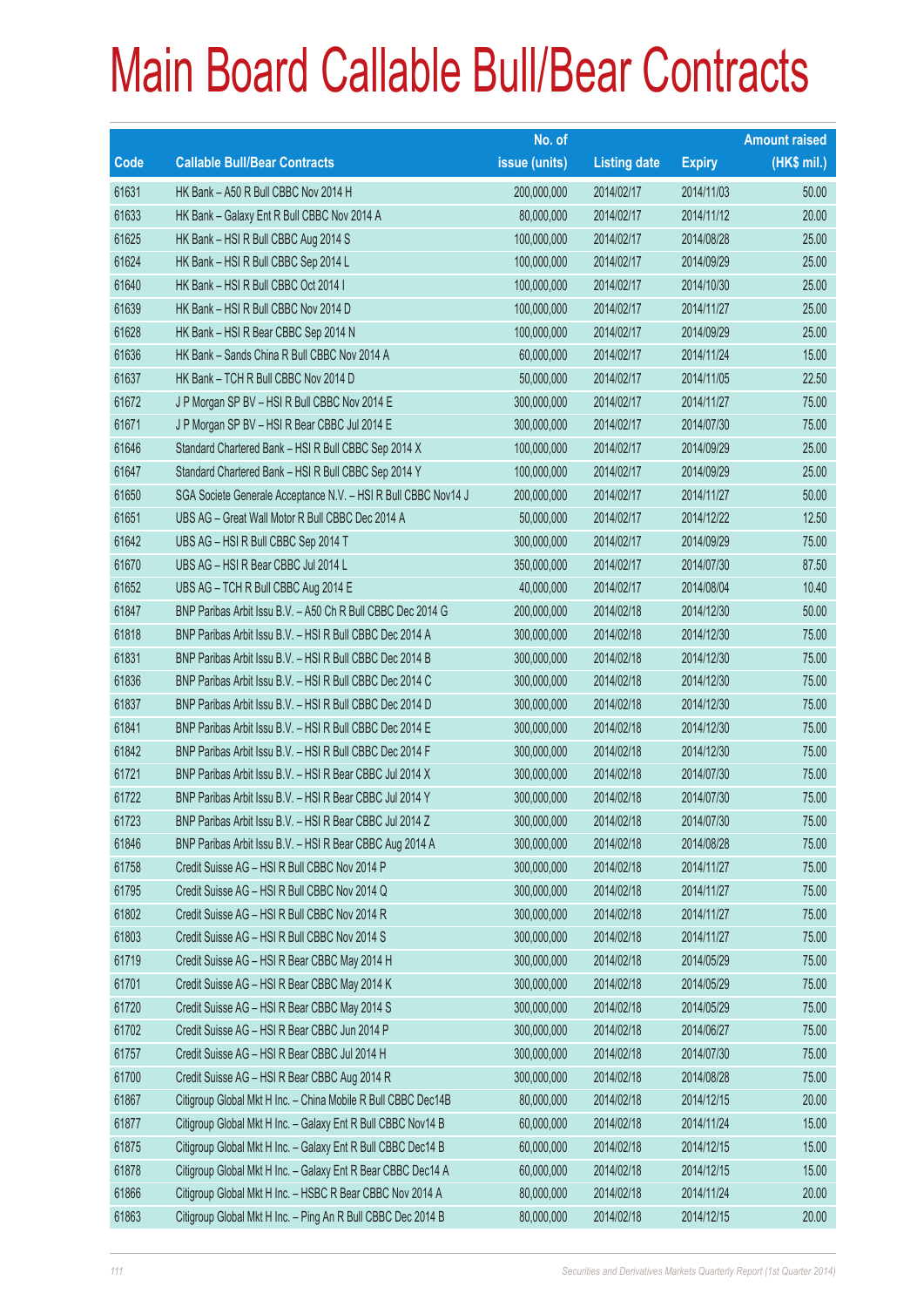|       |                                                                | No. of        |                     |               | <b>Amount raised</b> |
|-------|----------------------------------------------------------------|---------------|---------------------|---------------|----------------------|
| Code  | <b>Callable Bull/Bear Contracts</b>                            | issue (units) | <b>Listing date</b> | <b>Expiry</b> | (HK\$ mil.)          |
| 61725 | Goldman Sachs SP (Asia) - HSI R Bull CBBC Jun 2014 G           | 150,000,000   | 2014/02/18          | 2014/06/27    | 37.50                |
| 61731 | Goldman Sachs SP (Asia) - HSI R Bull CBBC Jun 2014 K           | 150,000,000   | 2014/02/18          | 2014/06/27    | 39.00                |
| 61733 | Goldman Sachs SP (Asia) - HSI R Bull CBBC Jun 2014 L           | 150,000,000   | 2014/02/18          | 2014/06/27    | 39.90                |
| 61759 | Goldman Sachs SP (Asia) - HSI R Bull CBBC Jul 2014 A           | 150,000,000   | 2014/02/18          | 2014/07/30    | 52.20                |
| 61687 | HK Bank - AIA R Bear CBBC Oct 2014 A                           | 40,000,000    | 2014/02/18          | 2014/10/27    | 18.00                |
| 61690 | HK Bank - China Mobile R Bull CBBC Nov 2014 B                  | 120,000,000   | 2014/02/18          | 2014/11/24    | 30.00                |
| 61686 | HK Bank - China Mobile R Bear CBBC Nov 2014 A                  | 40,000,000    | 2014/02/18          | 2014/11/24    | 10.00                |
| 61684 | HK Bank - Cheung Kong R Bull CBBC Nov 2014 A                   | 60,000,000    | 2014/02/18          | 2014/11/10    | 15.00                |
| 61683 | HK Bank - Cheung Kong R Bear CBBC Oct 2014 B                   | 50,000,000    | 2014/02/18          | 2014/10/13    | 12.50                |
| 61688 | HK Bank - CNOOC R Bull CBBC Dec 2014 C                         | 60,000,000    | 2014/02/18          | 2014/12/22    | 19.80                |
| 61682 | HK Bank - CNOOC R Bull CBBC Jan 2015 B                         | 60,000,000    | 2014/02/18          | 2015/01/12    | 15.00                |
| 61681 | HK Bank - Great Wall Motor R Bull CBBC Dec 2015 A              | 40,000,000    | 2014/02/18          | 2015/12/21    | 10.00                |
| 61685 | HK Bank - Hutchison R Bear CBBC Nov 2014 C                     | 50,000,000    | 2014/02/18          | 2014/11/10    | 12.50                |
| 61857 | J P Morgan SP BV - HSI R Bull CBBC Oct 2014 V                  | 300,000,000   | 2014/02/18          | 2014/10/30    | 75.00                |
| 61856 | J P Morgan SP BV - HSI R Bull CBBC Nov 2014 J                  | 300,000,000   | 2014/02/18          | 2014/11/27    | 75.00                |
| 61853 | J P Morgan SP BV - HSI R Bull CBBC Dec 2014 R                  | 300,000,000   | 2014/02/18          | 2014/12/30    | 75.00                |
| 61743 | J P Morgan SP BV - HSI R Bear CBBC Jul 2014 F                  | 300,000,000   | 2014/02/18          | 2014/07/30    | 75.00                |
| 61848 | J P Morgan SP BV - HSI R Bear CBBC Jul 2014 G                  | 300,000,000   | 2014/02/18          | 2014/07/30    | 75.00                |
| 61849 | J P Morgan SP BV - HSI R Bear CBBC Jul 2014 H                  | 300,000,000   | 2014/02/18          | 2014/07/30    | 75.00                |
| 61739 | Standard Chartered Bank - CSOP A50 ETF R Bull CBBC Aug 2014B   | 50,000,000    | 2014/02/18          | 2014/08/08    | 12.50                |
| 61738 | Standard Chartered Bank - A50 China R Bull CBBC Aug 2014 B     | 50,000,000    | 2014/02/18          | 2014/08/08    | 12.50                |
| 61735 | Standard Chartered Bank - HSI R Bull CBBC Dec 2014 C           | 100,000,000   | 2014/02/18          | 2014/12/30    | 25.00                |
| 61736 | Standard Chartered Bank - HSI R Bull CBBC Dec 2014 D           | 100,000,000   | 2014/02/18          | 2014/12/30    | 25.00                |
| 61737 | Standard Chartered Bank - HSI R Bull CBBC Dec 2014 G           | 100,000,000   | 2014/02/18          | 2014/12/30    | 25.00                |
| 61744 | SGA Societe Generale Acceptance N.V. - HSI R Bull CBBC Nov14 O | 200,000,000   | 2014/02/18          | 2014/11/27    | 50.00                |
| 61745 | SGA Societe Generale Acceptance N.V. - HSI R Bull CBBC Nov14 Q | 200,000,000   | 2014/02/18          | 2014/11/27    | 50.00                |
| 61747 | SGA Societe Generale Acceptance N.V. - HSI R Bear CBBC May14 F | 200,000,000   | 2014/02/18          | 2014/05/29    | 50.00                |
| 61691 | SGA Societe Generale Acceptance N.V. - HSI R Bear CBBC Jun14 E | 200,000,000   | 2014/02/18          | 2014/06/27    | 50.00                |
| 61695 | SGA Societe Generale Acceptance N.V. - HSI R Bear CBBC Jun14 F | 200,000,000   | 2014/02/18          | 2014/06/27    | 50.00                |
| 61768 | UBS AG - AIA R Bull CBBC Nov 2014 A                            | 100,000,000   | 2014/02/18          | 2014/11/10    | 25.00                |
| 61761 | UBS AG - CSOP A50 ETF R Bull CBBC Sep 2014 A                   | 50,000,000    | 2014/02/18          | 2014/09/08    | 12.50                |
| 61765 | UBS AG - A50 China R Bull CBBC Oct 2014 A                      | 100,000,000   | 2014/02/18          | 2014/10/13    | 25.00                |
| 61769 | UBS AG - Galaxy Ent R Bull CBBC Oct 2014 C                     | 100,000,000   | 2014/02/18          | 2014/10/20    | 25.00                |
| 61763 | UBS AG - HSCEI R Bull CBBC Dec 2014 D                          | 100,000,000   | 2014/02/18          | 2014/12/30    | 25.00                |
| 61806 | UBS AG - HSI R Bull CBBC Oct 2014 E                            | 300,000,000   | 2014/02/18          | 2014/10/30    | 75.00                |
| 61817 | UBS AG - HSI R Bull CBBC Nov 2014 C                            | 300,000,000   | 2014/02/18          | 2014/11/27    | 75.00                |
| 61816 | UBS AG - HSI R Bull CBBC Dec 2014 D                            | 300,000,000   | 2014/02/18          | 2014/12/30    | 75.00                |
| 61697 | UBS AG - HSI R Bear CBBC May 2014 F                            | 300,000,000   | 2014/02/18          | 2014/05/29    | 75.00                |
| 61762 | UBS AG - HSI R Bear CBBC May 2014 H                            | 300,000,000   | 2014/02/18          | 2014/05/29    | 75.00                |
| 61698 | UBS AG - HSI R Bear CBBC Jun 2014 X                            | 300,000,000   | 2014/02/18          | 2014/06/27    | 75.00                |
| 61699 | UBS AG - HSI R Bear CBBC Jun 2014 Y                            | 300,000,000   | 2014/02/18          | 2014/06/27    | 75.00                |
| 61760 | UBS AG - Ping An R Bull CBBC Oct 2014 E                        | 100,000,000   | 2014/02/18          | 2014/10/20    | 25.00                |
| 61766 | UBS AG - Sands China R Bull CBBC Oct 2014 B                    | 100,000,000   | 2014/02/18          | 2014/10/13    | 25.00                |
| 62059 | BNP Paribas Arbit Issu B.V. - HSI R Bull CBBC Dec 2014 G       | 300,000,000   | 2014/02/19          | 2014/12/30    | 75.00                |
| 62060 | BNP Paribas Arbit Issu B.V. - HSI R Bull CBBC Dec 2014 H       | 300,000,000   | 2014/02/19          | 2014/12/30    | 75.00                |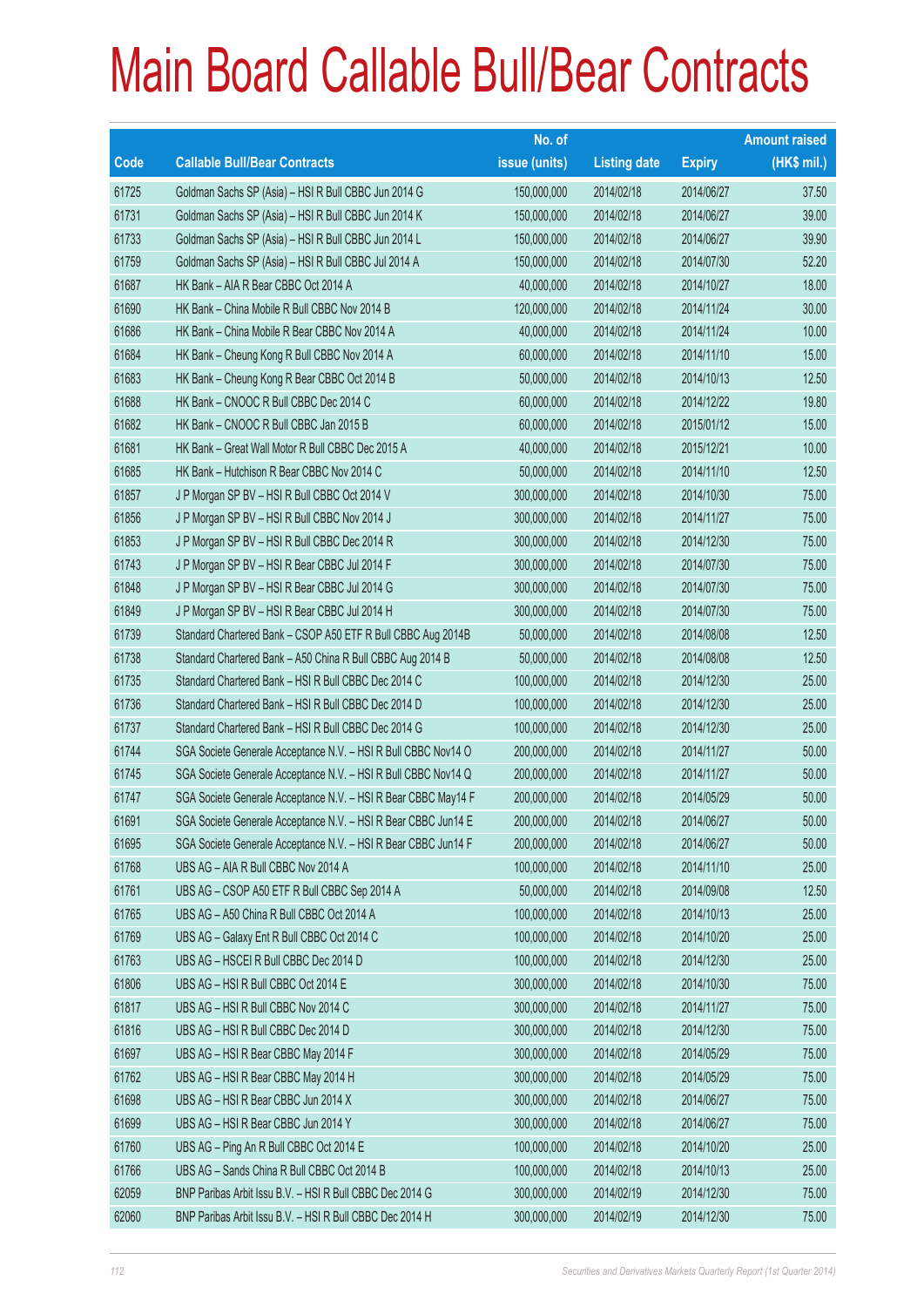|       |                                                              | No. of        |                     |               | <b>Amount raised</b> |
|-------|--------------------------------------------------------------|---------------|---------------------|---------------|----------------------|
| Code  | <b>Callable Bull/Bear Contracts</b>                          | issue (units) | <b>Listing date</b> | <b>Expiry</b> | (HK\$ mil.)          |
| 62065 | BNP Paribas Arbit Issu B.V. - HSI R Bull CBBC Dec 2014 I     | 300,000,000   | 2014/02/19          | 2014/12/30    | 75.00                |
| 62066 | BNP Paribas Arbit Issu B.V. - HSI R Bull CBBC Dec 2014 J     | 300,000,000   | 2014/02/19          | 2014/12/30    | 75.00                |
| 62069 | BNP Paribas Arbit Issu B.V. - HSI R Bull CBBC Dec 2014 K     | 300,000,000   | 2014/02/19          | 2014/12/30    | 75.00                |
| 62072 | BNP Paribas Arbit Issu B.V. - HSI R Bull CBBC Dec 2014 L     | 300,000,000   | 2014/02/19          | 2014/12/30    | 75.00                |
| 61958 | BNP Paribas Arbit Issu B.V. - HSI R Bear CBBC Aug 2014 B     | 300,000,000   | 2014/02/19          | 2014/08/28    | 75.00                |
| 61963 | BNP Paribas Arbit Issu B.V. - HSI R Bear CBBC Aug 2014 C     | 300,000,000   | 2014/02/19          | 2014/08/28    | 75.00                |
| 62073 | BNP Paribas Arbit Issu B.V. - HSI R Bear CBBC Aug 2014 D     | 300,000,000   | 2014/02/19          | 2014/08/28    | 75.00                |
| 62077 | Credit Suisse AG - HSI R Bull CBBC Dec 2014 P                | 300,000,000   | 2014/02/19          | 2014/12/30    | 75.00                |
| 62080 | Credit Suisse AG - HSI R Bull CBBC Dec 2014 Q                | 300,000,000   | 2014/02/19          | 2014/12/30    | 75.00                |
| 62081 | Credit Suisse AG - HSI R Bull CBBC Dec 2014 R                | 300,000,000   | 2014/02/19          | 2014/12/30    | 75.00                |
| 62100 | Credit Suisse AG - HSI R Bull CBBC Dec 2014 S                | 300,000,000   | 2014/02/19          | 2014/12/30    | 75.00                |
| 62101 | Credit Suisse AG - HSI R Bull CBBC Dec 2014 T                | 300,000,000   | 2014/02/19          | 2014/12/30    | 75.00                |
| 62102 | Credit Suisse AG - HSI R Bull CBBC Dec 2014 U                | 300,000,000   | 2014/02/19          | 2014/12/30    | 75.00                |
| 61974 | Credit Suisse AG - HSI R Bear CBBC May 2014 P                | 300,000,000   | 2014/02/19          | 2014/05/29    | 75.00                |
| 61978 | Credit Suisse AG - HSI R Bear CBBC Jun 2014 Q                | 300,000,000   | 2014/02/19          | 2014/06/27    | 75.00                |
| 61972 | Credit Suisse AG - HSI R Bear CBBC Jul 2014 I                | 300,000,000   | 2014/02/19          | 2014/07/30    | 75.00                |
| 62074 | Credit Suisse AG - HSI R Bear CBBC Jul 2014 J                | 300,000,000   | 2014/02/19          | 2014/07/30    | 75.00                |
| 62180 | Citigroup Global Mkt H Inc. - CC Bank R Bull CBBC Dec 2014 A | 80,000,000    | 2014/02/19          | 2014/12/19    | 20.00                |
| 62181 | Citigroup Global Mkt H Inc. - ICBC R Bull CBBC Dec 2014 A    | 80,000,000    | 2014/02/19          | 2014/12/19    | 20.00                |
| 62176 | Citigroup Global Mkt H Inc. - PetCh R Bull CBBC Nov 2014 A   | 50,000,000    | 2014/02/19          | 2014/11/28    | 12.50                |
| 62177 | Citigroup Global Mkt H Inc. - PetCh R Bull CBBC Dec 2014 A   | 50,000,000    | 2014/02/19          | 2014/12/19    | 12.50                |
| 62178 | Citigroup Global Mkt H Inc. - PetCh R Bear CBBC Nov 2014 A   | 50,000,000    | 2014/02/19          | 2014/11/28    | 12.50                |
| 62179 | Citigroup Global Mkt H Inc. - PetCh R Bear CBBC Dec 2014 A   | 50,000,000    | 2014/02/19          | 2014/12/19    | 12.50                |
| 62182 | Citigroup Global Mkt H Inc. - TCH R Bull CBBC Dec 2014 A     | 50,000,000    | 2014/02/19          | 2014/12/19    | 22.50                |
| 61984 | Goldman Sachs SP (Asia) - HSI R Bull CBBC Jul 2014 B         | 150,000,000   | 2014/02/19          | 2014/07/30    | 38.40                |
| 61985 | Goldman Sachs SP (Asia) - HSI R Bull CBBC Jul 2014 C         | 150,000,000   | 2014/02/19          | 2014/07/30    | 37.65                |
| 61999 | Goldman Sachs SP (Asia) - HSI R Bull CBBC Jul 2014 D         | 150,000,000   | 2014/02/19          | 2014/07/30    | 39.30                |
| 62000 | Goldman Sachs SP (Asia) - HSI R Bull CBBC Jul 2014 E         | 150,000,000   | 2014/02/19          | 2014/07/30    | 42.15                |
| 61962 | Goldman Sachs SP (Asia) - HSI R Bear CBBC May 2014 V         | 150,000,000   | 2014/02/19          | 2014/05/29    | 37.95                |
| 61883 | HK Bank - China Life R Bull CBBC Oct 2014 A                  | 60,000,000    | 2014/02/19          | 2014/10/27    | 16.80                |
| 61880 | HK Bank - A50 R Bull CBBC Jan 2015 D                         | 200,000,000   | 2014/02/19          | 2015/01/21    | 50.00                |
| 61881 | HK Bank - A50 R Bull CBBC Jan 2015 E                         | 200,000,000   | 2014/02/19          | 2015/01/14    | 50.00                |
| 61879 | HK Bank - A50 R Bull CBBC Feb 2015 C                         | 200,000,000   | 2014/02/19          | 2015/02/02    | 50.00                |
| 61920 | HK Bank - Geely Auto R Bull CBBC Dec 2014 A                  | 40,000,000    | 2014/02/19          | 2014/12/18    | 10.00                |
| 61913 | HK Bank - HSCEI R Bull CBBC Nov 2014 B                       | 100,000,000   | 2014/02/19          | 2014/11/27    | 25.00                |
| 61909 | HK Bank - HSI R Bull CBBC Sep 2014 M                         | 100,000,000   | 2014/02/19          | 2014/09/29    | 25.00                |
| 61892 | HK Bank - HSI R Bull CBBC Oct 2014 J                         | 100,000,000   | 2014/02/19          | 2014/10/30    | 25.00                |
| 61890 | HK Bank - HSI R Bull CBBC Nov 2014 E                         | 100,000,000   | 2014/02/19          | 2014/11/27    | 25.00                |
| 61914 | HK Bank - Huishan Dairy R Bull CBBC Feb 2015 A               | 40,000,000    | 2014/02/19          | 2015/02/16    | 10.00                |
| 61882 | HK Bank - Ping An R Bull CBBC Nov 2014 B                     | 60,000,000    | 2014/02/19          | 2014/11/03    | 15.00                |
| 61887 | HK Bank - Sands China R Bear CBBC Oct 2014 C                 | 50,000,000    | 2014/02/19          | 2014/10/27    | 12.50                |
| 61983 | J P Morgan SP BV - HSI R Bull CBBC Sep 2014 C                | 300,000,000   | 2014/02/19          | 2014/09/29    | 75.00                |
| 62165 | J P Morgan SP BV - HSI R Bull CBBC Sep 2014 F                | 300,000,000   | 2014/02/19          | 2014/09/29    | 75.00                |
| 61982 | J P Morgan SP BV - HSI R Bull CBBC Oct 2014 B                | 300,000,000   | 2014/02/19          | 2014/10/30    | 75.00                |
| 61981 | J P Morgan SP BV - HSI R Bull CBBC Nov 2014 Q                | 300,000,000   | 2014/02/19          | 2014/11/27    | 75.00                |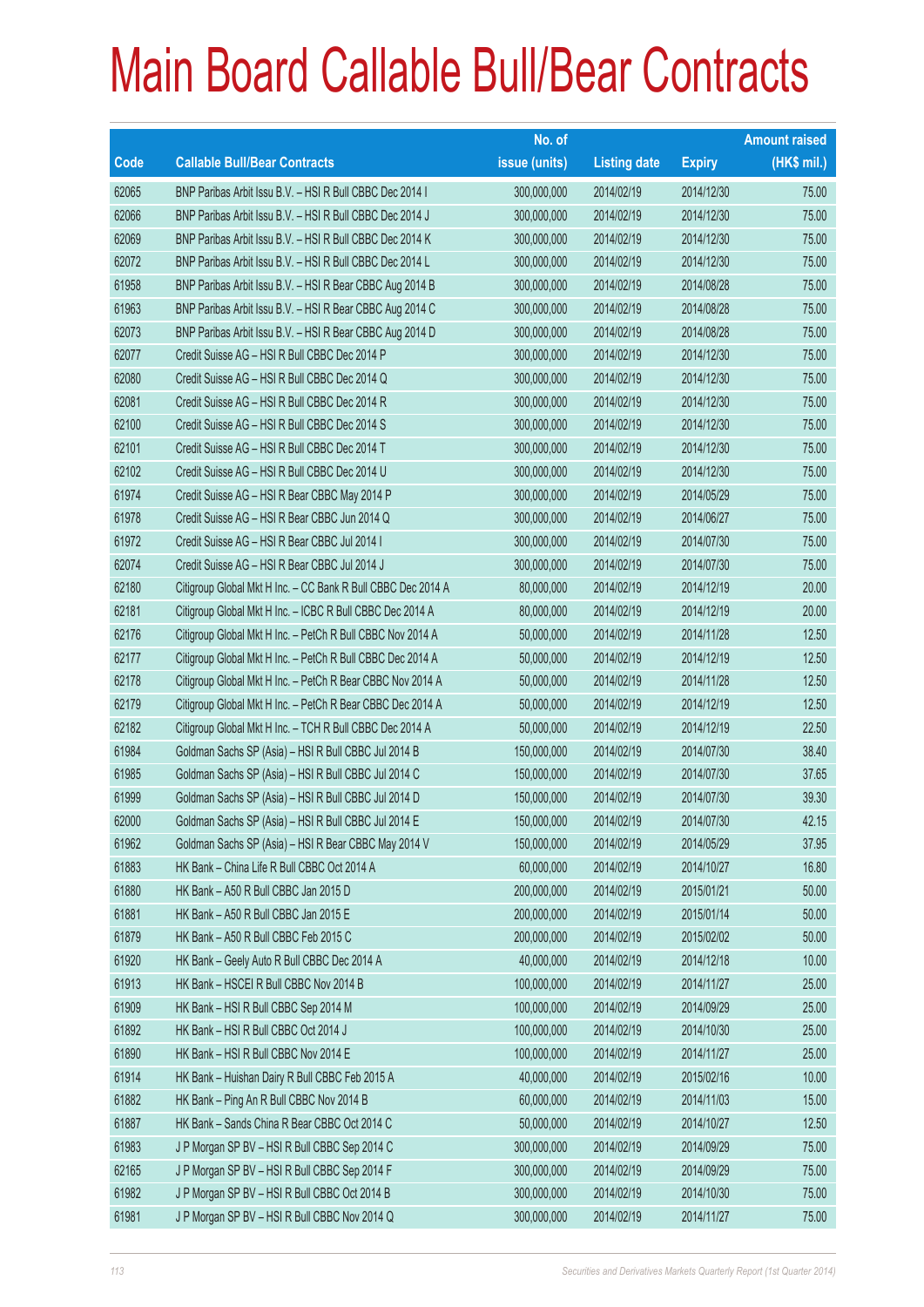|       |                                                                | No. of        |                     |               | <b>Amount raised</b> |
|-------|----------------------------------------------------------------|---------------|---------------------|---------------|----------------------|
| Code  | <b>Callable Bull/Bear Contracts</b>                            | issue (units) | <b>Listing date</b> | <b>Expiry</b> | $(HK$$ mil.)         |
| 62173 | J P Morgan SP BV - HSI R Bear CBBC May 2014 Y                  | 300,000,000   | 2014/02/19          | 2014/05/29    | 75.00                |
| 62174 | J P Morgan SP BV - HSI R Bear CBBC Jun 2014 A                  | 300,000,000   | 2014/02/19          | 2014/06/27    | 75.00                |
| 62175 | J P Morgan SP BV - HSI R Bear CBBC Jul 2014 I                  | 300,000,000   | 2014/02/19          | 2014/07/30    | 75.00                |
| 61946 | Standard Chartered Bank - HSI R Bull CBBC Nov 2014 Q           | 100,000,000   | 2014/02/19          | 2014/11/27    | 25.00                |
| 61948 | Standard Chartered Bank - HSI R Bull CBBC Nov 2014 R           | 100,000,000   | 2014/02/19          | 2014/11/27    | 25.00                |
| 62103 | Standard Chartered Bank - HSI R Bull CBBC Nov 2014 S           | 100,000,000   | 2014/02/19          | 2014/11/27    | 25.00                |
| 61979 | Standard Chartered Bank - HSI R Bear CBBC Aug 2014 R           | 100,000,000   | 2014/02/19          | 2014/08/28    | 25.00                |
| 62164 | Standard Chartered Bank - TCH R Bear CBBC Oct 2014 B           | 50,000,000    | 2014/02/19          | 2014/10/13    | 40.00                |
| 62002 | SGA Societe Generale Acceptance N.V. - HSI R Bull CBBC Nov14 T | 200,000,000   | 2014/02/19          | 2014/11/27    | 50.00                |
| 62003 | SGA Societe Generale Acceptance N.V. - HSI R Bull CBBC Nov14 U | 200,000,000   | 2014/02/19          | 2014/11/27    | 50.00                |
| 62041 | SGA Societe Generale Acceptance N.V. - HSI R Bull CBBC Nov14 V | 200,000,000   | 2014/02/19          | 2014/11/27    | 50.00                |
| 61934 | SGA Societe Generale Acceptance N.V. - HSI R Bear CBBC May14 T | 200,000,000   | 2014/02/19          | 2014/05/29    | 50.00                |
| 61944 | SGA Societe Generale Acceptance N.V. - HSI R Bear CBBC May14 U | 200,000,000   | 2014/02/19          | 2014/05/29    | 50.00                |
| 62104 | SGA Societe Generale Acceptance N.V. - HSI R Bear CBBC May14 V | 200,000,000   | 2014/02/19          | 2014/05/29    | 50.00                |
| 62108 | UBS AG - HSI R Bull CBBC Oct 2014 K                            | 300,000,000   | 2014/02/19          | 2014/10/30    | 75.00                |
| 62159 | UBS AG - HSI R Bull CBBC Oct 2014 O                            | 300,000,000   | 2014/02/19          | 2014/10/30    | 75.00                |
| 62105 | UBS AG - HSI R Bull CBBC Nov 2014 D                            | 300,000,000   | 2014/02/19          | 2014/11/27    | 75.00                |
| 62120 | UBS AG - HSI R Bull CBBC Dec 2014 E                            | 300,000,000   | 2014/02/19          | 2014/12/30    | 75.00                |
| 62162 | UBS AG - HSI R Bull CBBC Dec 2014 F                            | 300,000,000   | 2014/02/19          | 2014/12/30    | 75.00                |
| 61932 | UBS AG - HSI R Bear CBBC May 2014 D                            | 300,000,000   | 2014/02/19          | 2014/05/29    | 75.00                |
| 62071 | UBS AG - HSI R Bear CBBC May 2014 E                            | 300,000,000   | 2014/02/19          | 2014/05/29    | 75.00                |
| 61933 | UBS AG - HSI R Bear CBBC Jun 2014 Z                            | 300,000,000   | 2014/02/19          | 2014/06/27    | 75.00                |
| 62196 | Credit Suisse AG - HSI R Bull CBBC Nov 2014 A                  | 300,000,000   | 2014/02/20          | 2014/11/27    | 75.00                |
| 62258 | Credit Suisse AG - HSI R Bull CBBC Nov 2014 G                  | 300,000,000   | 2014/02/20          | 2014/11/27    | 75.00                |
| 62275 | Credit Suisse AG - HSI R Bull CBBC Nov 2014 V                  | 300,000,000   | 2014/02/20          | 2014/11/27    | 75.00                |
| 62276 | Credit Suisse AG - HSI R Bull CBBC Nov 2014 W                  | 300,000,000   | 2014/02/20          | 2014/11/27    | 75.00                |
| 62279 | Credit Suisse AG - HSI R Bear CBBC Jun 2014 R                  | 300,000,000   | 2014/02/20          | 2014/06/27    | 75.00                |
| 62280 | Credit Suisse AG - HSI R Bear CBBC Jun 2014 S                  | 300,000,000   | 2014/02/20          | 2014/06/27    | 75.00                |
| 62277 | Credit Suisse AG - HSI R Bear CBBC Jul 2014 F                  | 300,000,000   | 2014/02/20          | 2014/07/30    | 75.00                |
| 62215 | Goldman Sachs SP (Asia) - HSI R Bear CBBC May 2014 W           | 150,000,000   | 2014/02/20          | 2014/05/29    | 40.95                |
| 62309 | Goldman Sachs SP (Asia) - HSI R Bear CBBC May 2014 X           | 150,000,000   | 2014/02/20          | 2014/05/29    | 38.25                |
| 62189 | HK Bank - HSI R Bull CBBC Sep 2014 N                           | 100,000,000   | 2014/02/20          | 2014/09/29    | 25.00                |
| 62188 | HK Bank - HSI R Bull CBBC Oct 2014 K                           | 100,000,000   | 2014/02/20          | 2014/10/30    | 25.00                |
| 62190 | HK Bank - HSI R Bull CBBC Oct 2014 L                           | 100,000,000   | 2014/02/20          | 2014/10/30    | 25.00                |
| 62191 | HK Bank - HSI R Bull CBBC Jan 2015 C                           | 100,000,000   | 2014/02/20          | 2015/01/29    | 25.00                |
| 62299 | J P Morgan SP BV - HSI R Bull CBBC Sep 2014 G                  | 300,000,000   | 2014/02/20          | 2014/09/29    | 75.00                |
| 62297 | J P Morgan SP BV - HSI R Bull CBBC Nov 2014 R                  | 300,000,000   | 2014/02/20          | 2014/11/27    | 75.00                |
| 62296 | J P Morgan SP BV - HSI R Bear CBBC May 2014 Z                  | 300,000,000   | 2014/02/20          | 2014/05/29    | 75.00                |
| 62197 | Standard Chartered Bank - HSI R Bull CBBC Nov 2014 T           | 100,000,000   | 2014/02/20          | 2014/11/27    | 25.00                |
| 62217 | SGA Societe Generale Acceptance N.V. - HSI R Bull CBBC Nov14 W | 200,000,000   | 2014/02/20          | 2014/11/27    | 50.00                |
| 62225 | SGA Societe Generale Acceptance N.V. - HSI R Bull CBBC Nov14 X | 200,000,000   | 2014/02/20          | 2014/11/27    | 50.00                |
| 62233 | SGA Societe Generale Acceptance N.V. - HSI R Bull CBBC Nov14 Y | 200,000,000   | 2014/02/20          | 2014/11/27    | 50.00                |
| 62235 | SGA Societe Generale Acceptance N.V. - HSI R Bear CBBC May14 W | 200,000,000   | 2014/02/20          | 2014/05/29    | 50.00                |
| 62239 | UBS AG - HSI R Bull CBBC Aug 2014 K                            | 300,000,000   | 2014/02/20          | 2014/08/28    | 75.00                |
| 62255 | UBS AG - HSI R Bull CBBC Aug 2014 M                            | 300,000,000   | 2014/02/20          | 2014/08/28    | 75.00                |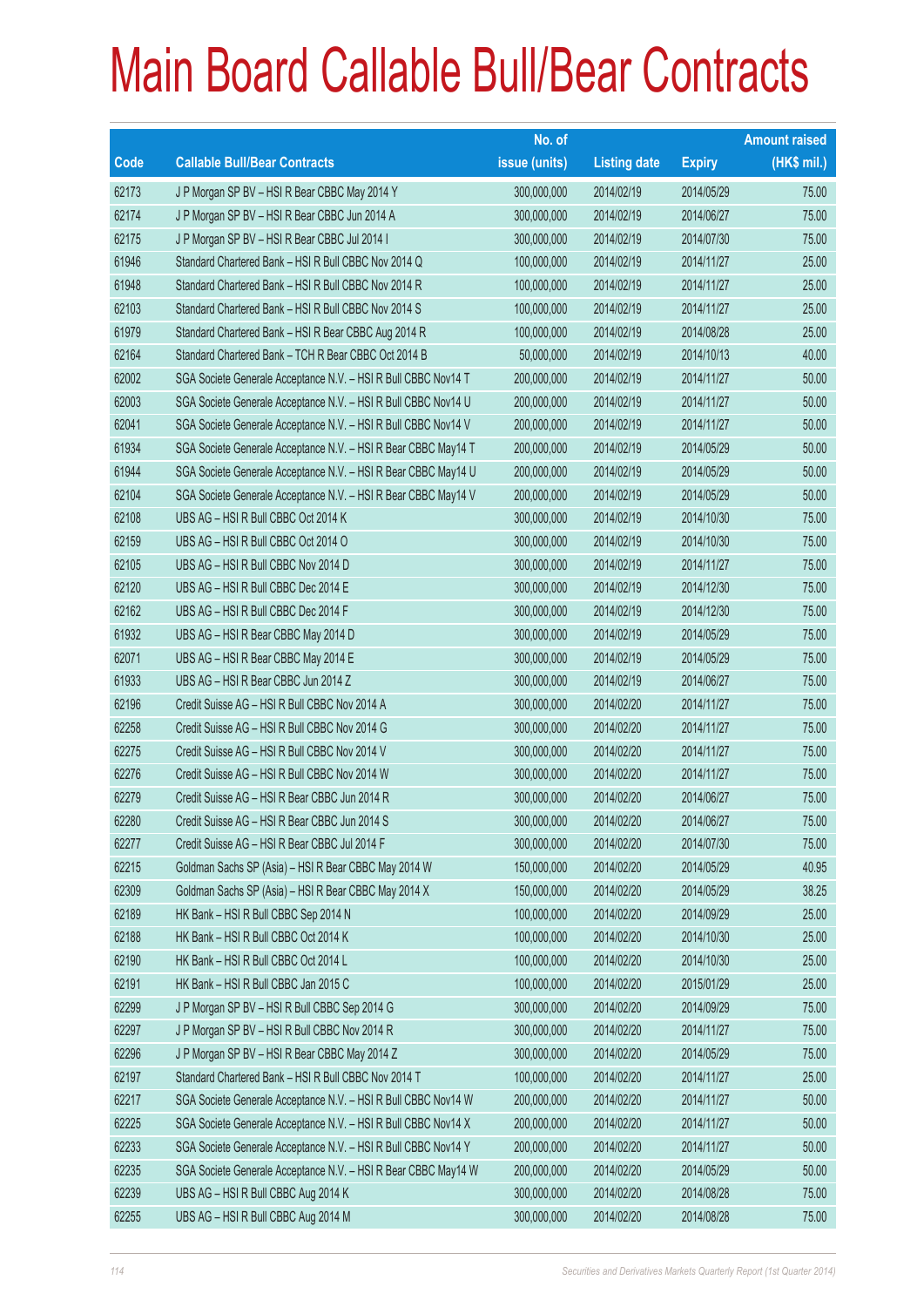|        |                                                                | No. of        |                     |               | <b>Amount raised</b> |
|--------|----------------------------------------------------------------|---------------|---------------------|---------------|----------------------|
| Code   | <b>Callable Bull/Bear Contracts</b>                            | issue (units) | <b>Listing date</b> | <b>Expiry</b> | (HK\$ mil.)          |
| 62248  | UBS AG - HSI R Bull CBBC Sep 2014 R                            | 300,000,000   | 2014/02/20          | 2014/09/29    | 75.00                |
| 62195  | UBS AG - HSI R Bull CBBC Nov 2014 B                            | 300,000,000   | 2014/02/20          | 2014/11/27    | 75.00                |
| 62286  | UBS AG - HSI R Bear CBBC May 2014 N                            | 300,000,000   | 2014/02/20          | 2014/05/29    | 75.00                |
| 62288  | UBS AG - HSI R Bear CBBC Jun 2014 C                            | 300,000,000   | 2014/02/20          | 2014/06/27    | 75.00                |
| 62257  | UBS AG - TCH R Bull CBBC Sep 2014 A                            | 40,000,000    | 2014/02/20          | 2014/09/08    | 11.20                |
| 63117# | HK Bank - HSI R Bear CBBC Jun 2014 M                           | 180,000,000   | 2014/02/20          | 2014/06/27    | 21.24                |
| 62389  | BNP Paribas Arbit Issu B.V. - HSI R Bear CBBC Aug 2014 E       | 300,000,000   | 2014/02/21          | 2014/08/28    | 75.00                |
| 62409  | Credit Suisse AG - HSI R Bull CBBC Oct 2014 E                  | 300,000,000   | 2014/02/21          | 2014/10/30    | 75.00                |
| 62410  | Credit Suisse AG - HSI R Bull CBBC Oct 2014 F                  | 300,000,000   | 2014/02/21          | 2014/10/30    | 75.00                |
| 62411  | Credit Suisse AG - HSI R Bull CBBC Oct 2014 G                  | 300,000,000   | 2014/02/21          | 2014/10/30    | 75.00                |
| 62376  | Credit Suisse AG - HSI R Bear CBBC May 2014 G                  | 300,000,000   | 2014/02/21          | 2014/05/29    | 75.00                |
| 62377  | Credit Suisse AG - HSI R Bear CBBC Jun 2014 T                  | 300,000,000   | 2014/02/21          | 2014/06/27    | 75.00                |
| 62382  | Credit Suisse AG - HSI R Bear CBBC Jun 2014 U                  | 300,000,000   | 2014/02/21          | 2014/06/27    | 75.00                |
| 62433  | Goldman Sachs SP (Asia) - HSI R Bull CBBC Jul 2014 F           | 150,000,000   | 2014/02/21          | 2014/07/30    | 42.00                |
| 62435  | Goldman Sachs SP (Asia) - HSI R Bull CBBC Jul 2014 G           | 150,000,000   | 2014/02/21          | 2014/07/30    | 37.65                |
| 62372  | HK Bank - AIA R Bull CBBC Oct 2014 B                           | 60,000,000    | 2014/02/21          | 2014/10/27    | 18.00                |
| 62316  | HK Bank - COVS R Bull CBBC Oct 2014 B                          | 50,000,000    | 2014/02/21          | 2014/10/27    | 12.50                |
| 62374  | HK Bank - CSOP A50 ETF R Bull CBBC Jan 2015 B                  | 80,000,000    | 2014/02/21          | 2015/01/26    | 20.00                |
| 62375  | HK Bank - CSOP A50 ETF R Bull CBBC Jan 2015 C                  | 80,000,000    | 2014/02/21          | 2015/01/12    | 20.00                |
| 62351  | HK Bank - Geely Auto R Bull CBBC Jan 2015 A                    | 40,000,000    | 2014/02/21          | 2015/01/28    | 10.00                |
| 62352  | HK Bank - HSI R Bull CBBC Sep 2014 O                           | 100,000,000   | 2014/02/21          | 2014/09/29    | 25.00                |
| 62357  | HK Bank - HSI R Bull CBBC Oct 2014 M                           | 100,000,000   | 2014/02/21          | 2014/10/30    | 25.00                |
| 62365  | HK Bank - HSI R Bull CBBC Nov 2014 F                           | 100,000,000   | 2014/02/21          | 2014/11/27    | 25.00                |
| 62371  | HK Bank - HSI R Bull CBBC Dec 2014 D                           | 100,000,000   | 2014/02/21          | 2014/12/30    | 25.00                |
| 62350  | HK Bank - HSI R Bear CBBC Sep 2014 O                           | 100,000,000   | 2014/02/21          | 2014/09/29    | 25.00                |
| 62373  | HK Bank - Hutchison R Bull CBBC Oct 2014 D                     | 60,000,000    | 2014/02/21          | 2014/10/27    | 15.00                |
| 62339  | HK Bank - TCH R Bull CBBC Nov 2014 E                           | 50,000,000    | 2014/02/21          | 2014/11/17    | 15.00                |
| 62441  | J P Morgan SP BV - HSI R Bull CBBC Oct 2014 D                  | 300,000,000   | 2014/02/21          | 2014/10/30    | 75.00                |
| 62440  | J P Morgan SP BV - HSI R Bull CBBC Nov 2014 S                  | 300,000,000   | 2014/02/21          | 2014/11/27    | 75.00                |
| 62439  | J P Morgan SP BV - HSI R Bear CBBC May 2014 D                  | 300,000,000   | 2014/02/21          | 2014/05/29    | 75.00                |
| 62436  | J P Morgan SP BV - HSI R Bear CBBC Jul 2014 J                  | 300,000,000   | 2014/02/21          | 2014/07/30    | 75.00                |
| 62393  | Standard Chartered Bank - HSI R Bull CBBC Nov 2014 U           | 100,000,000   | 2014/02/21          | 2014/11/27    | 25.00                |
| 62396  | Standard Chartered Bank - HSI R Bear CBBC Aug 2014 S           | 100,000,000   | 2014/02/21          | 2014/08/28    | 25.00                |
| 62425  | Standard Chartered Bank - TCH R Bull CBBC Sep 2014 D           | 50,000,000    | 2014/02/21          | 2014/09/02    | 22.00                |
| 62407  | SGA Societe Generale Acceptance N.V. - HSI R Bull CBBC Oct14 F | 200,000,000   | 2014/02/21          | 2014/10/30    | 50.00                |
| 62406  | SGA Societe Generale Acceptance N.V. - HSI R Bull CBBC Nov14 Z | 200,000,000   | 2014/02/21          | 2014/11/27    | 50.00                |
| 62405  | SGA Societe Generale Acceptance N.V. - HSI R Bull CBBC Dec14 N | 200,000,000   | 2014/02/21          | 2014/12/30    | 50.00                |
| 62401  | SGA Societe Generale Acceptance N.V. - HSI R Bear CBBC May14 G | 200,000,000   | 2014/02/21          | 2014/05/29    | 50.00                |
| 62398  | SGA Societe Generale Acceptance N.V. - HSI R Bear CBBC May14 X | 200,000,000   | 2014/02/21          | 2014/05/29    | 50.00                |
| 62418  | UBS AG - HSI R Bull CBBC Aug 2014 N                            | 300,000,000   | 2014/02/21          | 2014/08/28    | 75.00                |
| 62421  | UBS AG - HSI R Bull CBBC Sep 2014 U                            | 300,000,000   | 2014/02/21          | 2014/09/29    | 75.00                |
| 62422  | UBS AG - HSI R Bull CBBC Sep 2014 X                            | 300,000,000   | 2014/02/21          | 2014/09/29    | 75.00                |
| 62383  | UBS AG - HSI R Bear CBBC May 2014 Y                            | 300,000,000   | 2014/02/21          | 2014/05/29    | 75.00                |
| 62385  | UBS AG - HSI R Bear CBBC May 2014 Z                            | 300,000,000   | 2014/02/21          | 2014/05/29    | 75.00                |
| 62408  | UBS AG - TCH R Bear CBBC Oct 2014 B                            | 40,000,000    | 2014/02/21          | 2014/10/13    | 39.20                |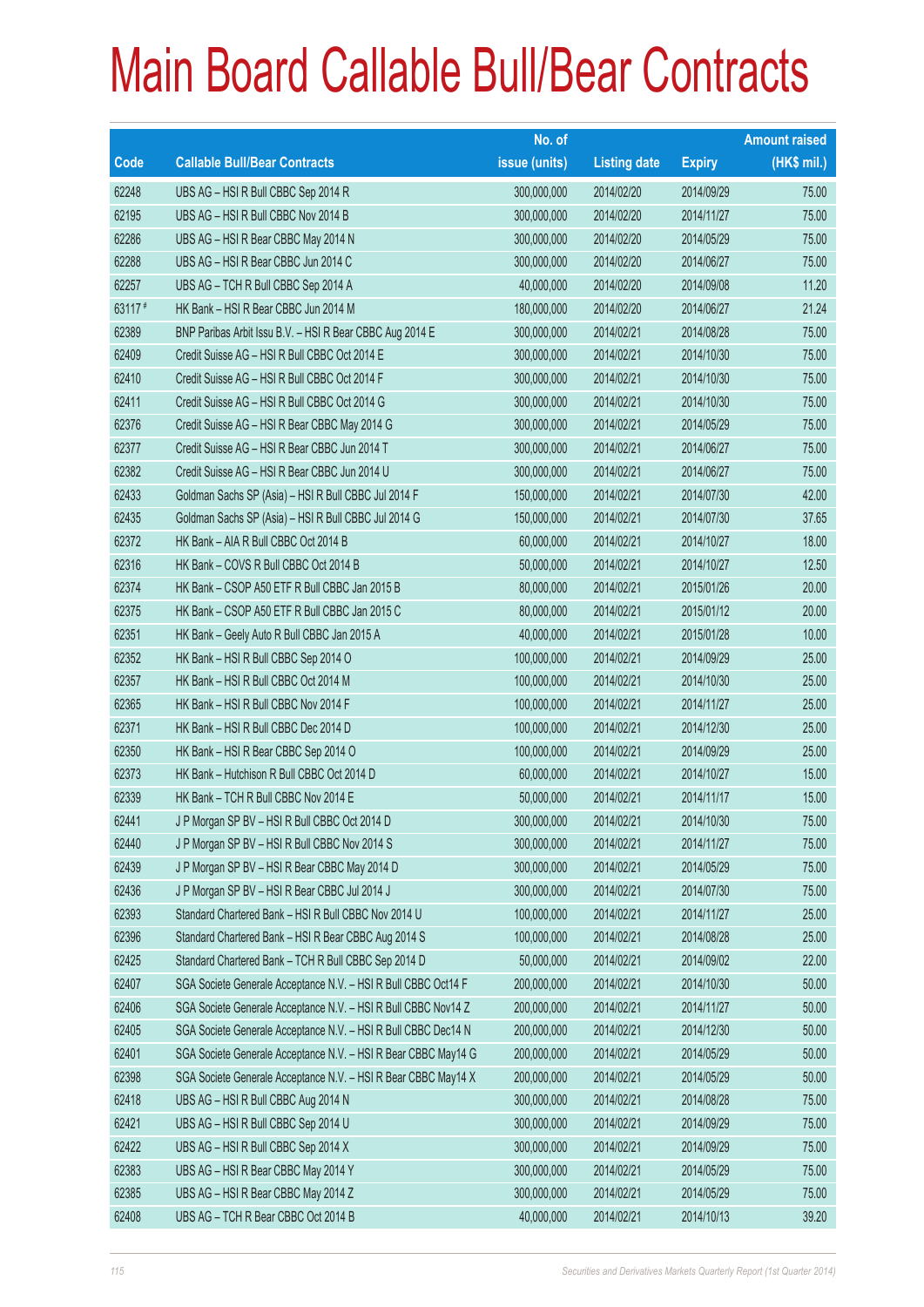|             |                                                              | No. of        |                     |               | <b>Amount raised</b> |
|-------------|--------------------------------------------------------------|---------------|---------------------|---------------|----------------------|
| <b>Code</b> | <b>Callable Bull/Bear Contracts</b>                          | issue (units) | <b>Listing date</b> | <b>Expiry</b> | $(HK$$ mil.)         |
| 62599       | BNP Paribas Arbit Issu B.V. - HSI R Bull CBBC Dec 2014 M     | 300,000,000   | 2014/02/24          | 2014/12/30    | 75.00                |
| 62603       | BNP Paribas Arbit Issu B.V. - HSI R Bull CBBC Dec 2014 N     | 300,000,000   | 2014/02/24          | 2014/12/30    | 75.00                |
| 62607       | BNP Paribas Arbit Issu B.V. - HSI R Bull CBBC Dec 2014 O     | 300,000,000   | 2014/02/24          | 2014/12/30    | 75.00                |
| 62616       | BNP Paribas Arbit Issu B.V. - HSI R Bull CBBC Dec 2014 P     | 300,000,000   | 2014/02/24          | 2014/12/30    | 75.00                |
| 62617       | BNP Paribas Arbit Issu B.V. - HSI R Bull CBBC Dec 2014 Q     | 300,000,000   | 2014/02/24          | 2014/12/30    | 75.00                |
| 62492       | BNP Paribas Arbit Issu B.V. - HSI R Bear CBBC Aug 2014 F     | 300,000,000   | 2014/02/24          | 2014/08/28    | 75.00                |
| 62591       | Credit Suisse AG - HSI R Bull CBBC Sep 2014 K                | 300,000,000   | 2014/02/24          | 2014/09/29    | 75.00                |
| 62589       | Credit Suisse AG - HSI R Bull CBBC Sep 2014 R                | 300,000,000   | 2014/02/24          | 2014/09/29    | 75.00                |
| 62590       | Credit Suisse AG - HSI R Bull CBBC Sep 2014 S                | 300,000,000   | 2014/02/24          | 2014/09/29    | 75.00                |
| 62513       | Credit Suisse AG - HSI R Bear CBBC May 2014 I                | 300,000,000   | 2014/02/24          | 2014/05/29    | 75.00                |
| 62514       | Credit Suisse AG - HSI R Bear CBBC May 2014 J                | 300,000,000   | 2014/02/24          | 2014/05/29    | 75.00                |
| 62505       | Credit Suisse AG - HSI R Bear CBBC Jul 2014 K                | 300,000,000   | 2014/02/24          | 2014/07/30    | 75.00                |
| 62656       | Citigroup Global Mkt H Inc. - China Life R Bull CBBC Dec14 B | 50,000,000    | 2014/02/24          | 2014/12/08    | 16.00                |
| 62657       | Citigroup Global Mkt H Inc. - China Life R Bear CBBC Dec14 A | 50,000,000    | 2014/02/24          | 2014/12/08    | 21.00                |
| 62658       | Citigroup Global Mkt H Inc. - China Life R Bear CBBC Dec14 B | 50,000,000    | 2014/02/24          | 2014/12/08    | 26.00                |
| 62653       | Citigroup Global Mkt H Inc. - Galaxy Ent R Bull CBBC Dec14 C | 60,000,000    | 2014/02/24          | 2014/12/01    | 15.00                |
| 62655       | Citigroup Global Mkt H Inc. - Galaxy Ent R Bear CBBC Dec14 B | 60,000,000    | 2014/02/24          | 2014/12/01    | 15.00                |
| 62659       | Citigroup Global Mkt H Inc. - TCH R Bull CBBC Dec 2014 B     | 50,000,000    | 2014/02/24          | 2014/12/15    | 95.00                |
| 62660       | Citigroup Global Mkt H Inc. - TCH R Bull CBBC Dec 2014 C     | 50,000,000    | 2014/02/24          | 2014/12/15    | 85.00                |
| 62661       | Citigroup Global Mkt H Inc. - TCH R Bull CBBC Dec 2014 D     | 50,000,000    | 2014/02/24          | 2014/12/15    | 75.00                |
| 62662       | Citigroup Global Mkt H Inc. - TCH R Bull CBBC Dec 2014 E     | 50,000,000    | 2014/02/24          | 2014/12/15    | 37.50                |
| 62665       | Citigroup Global Mkt H Inc. - TCH R Bull CBBC Dec 2014 F     | 50,000,000    | 2014/02/24          | 2014/12/15    | 32.50                |
| 62666       | Citigroup Global Mkt H Inc. - TCH R Bull CBBC Dec 2014 G     | 50,000,000    | 2014/02/24          | 2014/12/15    | 27.50                |
| 62667       | Citigroup Global Mkt H Inc. - TCH R Bear CBBC Dec 2014 A     | 50,000,000    | 2014/02/24          | 2014/12/15    | 20.00                |
| 62668       | Citigroup Global Mkt H Inc. - TCH R Bear CBBC Dec 2014 B     | 50,000,000    | 2014/02/24          | 2014/12/15    | 25.00                |
| 62669       | Citigroup Global Mkt H Inc. - TCH R Bear CBBC Dec 2014 C     | 50,000,000    | 2014/02/24          | 2014/12/15    | 30.00                |
| 62670       | Citigroup Global Mkt H Inc. - TCH R Bear CBBC Dec 2014 D     | 50,000,000    | 2014/02/24          | 2014/12/15    | 35.00                |
| 62671       | Citigroup Global Mkt H Inc. - TCH R Bear CBBC Dec 2014 E     | 50,000,000    | 2014/02/24          | 2014/12/15    | 40.00                |
| 62672       | Citigroup Global Mkt H Inc. - TCH R Bear CBBC Dec 2014 F     | 50,000,000    | 2014/02/24          | 2014/12/15    | 45.00                |
| 62673       | Citigroup Global Mkt H Inc. - TCH R Bear CBBC Dec 2014 G     | 50,000,000    | 2014/02/24          | 2014/12/15    | 50.00                |
| 62687       | Citigroup Global Mkt H Inc. - TCH R Bear CBBC Dec 2014 H     | 50,000,000    | 2014/02/24          | 2014/12/15    | 55.00                |
| 62693       | Citigroup Global Mkt H Inc. - TCH R Bear CBBC Dec 2014 I     | 50,000,000    | 2014/02/24          | 2014/12/15    | 60.00                |
| 62697       | Citigroup Global Mkt H Inc. - TCH R Bear CBBC Dec 2014 J     | 50,000,000    | 2014/02/24          | 2014/12/15    | 65.00                |
| 62652       | Bank of East Asia - China Mobile R Bull CBBC Oct 2014 A      | 100,000,000   | 2014/02/24          | 2014/10/08    | 25.00                |
| 62637       | Bank of East Asia - Geely Auto R Bull CBBC May 2015 A        | 200,000,000   | 2014/02/24          | 2015/05/12    | 50.00                |
| 62636       | Bank of East Asia - Huishan Dairy R Bull CBBC Dec 2015 A     | 200,000,000   | 2014/02/24          | 2015/12/21    | 50.00                |
| 62517       | Goldman Sachs SP (Asia) - HSI R Bull CBBC Jul 2014 H         | 150,000,000   | 2014/02/24          | 2014/07/30    | 39.90                |
| 62518       | Goldman Sachs SP (Asia) - HSI R Bull CBBC Jul 2014 I         | 150,000,000   | 2014/02/24          | 2014/07/30    | 39.30                |
| 62527       | Goldman Sachs SP (Asia) - HSI R Bull CBBC Jul 2014 J         | 150,000,000   | 2014/02/24          | 2014/07/30    | 39.60                |
| 62529       | Goldman Sachs SP (Asia) - HSI R Bull CBBC Jul 2014 K         | 150,000,000   | 2014/02/24          | 2014/07/30    | 38.25                |
| 62482       | HK Bank - China Life R Bear CBBC Dec 2014 B                  | 50,000,000    | 2014/02/24          | 2014/12/22    | 13.00                |
| 62483       | HK Bank - CM Bank R Bull CBBC Nov 2014 A                     | 40,000,000    | 2014/02/24          | 2014/11/24    | 10.00                |
| 62476       | HK Bank - Minsheng Bank R Bull CBBC Nov 2014 E               | 40,000,000    | 2014/02/24          | 2014/11/03    | 10.00                |
| 62481       | HK Bank - China Shenhua R Bull CBBC Aug 2015 A               | 40,000,000    | 2014/02/24          | 2015/08/28    | 10.00                |
| 62450       | HK Bank - Great Wall Motor R Bull CBBC Oct 2015 A            | 40,000,000    | 2014/02/24          | 2015/10/26    | 10.00                |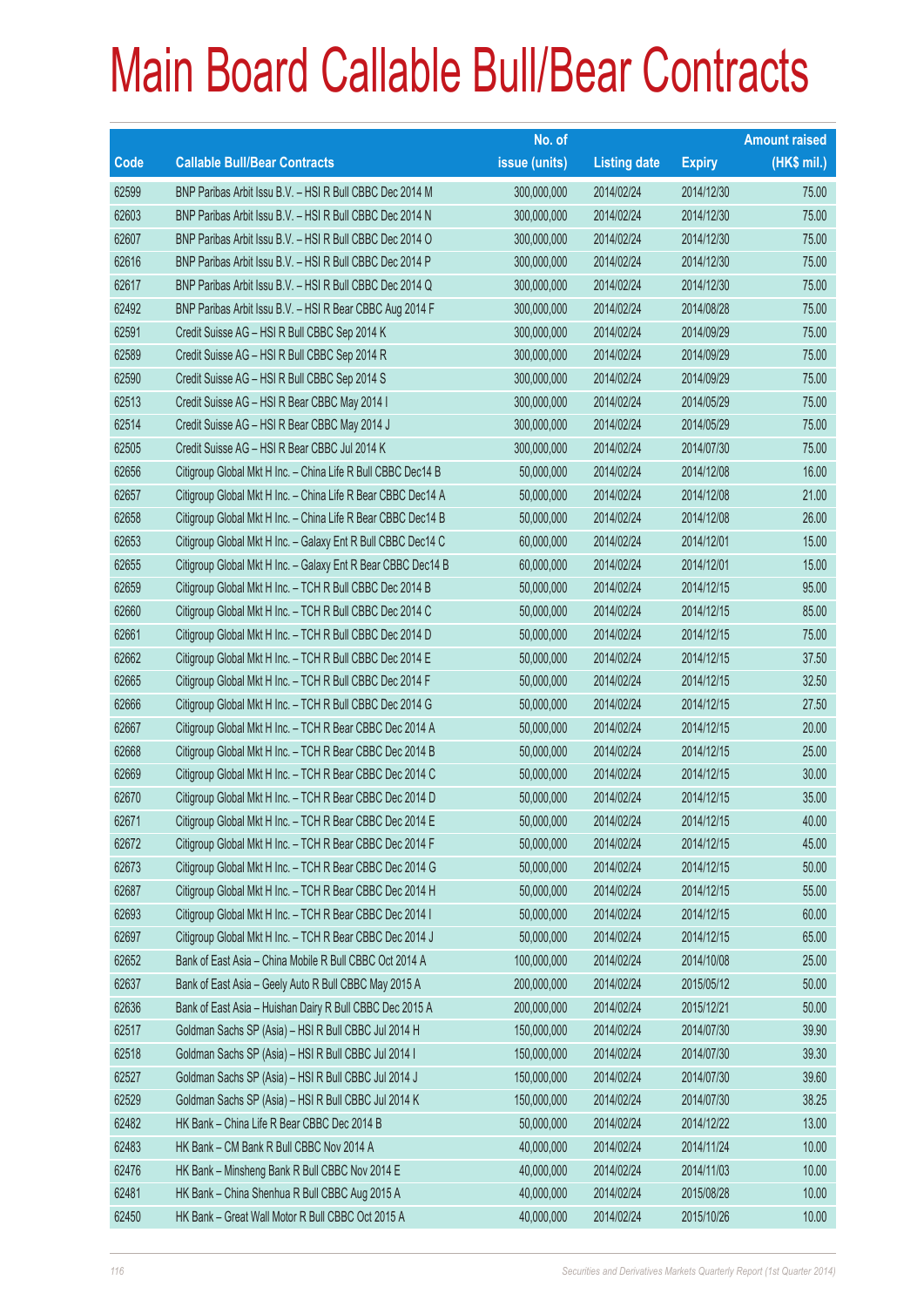|       |                                                                | No. of        |                     |               | <b>Amount raised</b> |
|-------|----------------------------------------------------------------|---------------|---------------------|---------------|----------------------|
| Code  | <b>Callable Bull/Bear Contracts</b>                            | issue (units) | <b>Listing date</b> | <b>Expiry</b> | $(HK$$ mil.)         |
| 62447 | HK Bank - HSCEI R Bull CBBC Oct 2014 C                         | 100,000,000   | 2014/02/24          | 2014/10/30    | 25.00                |
| 62443 | HK Bank - HSI R Bull CBBC Sep 2014 P                           | 100,000,000   | 2014/02/24          | 2014/09/29    | 25.00                |
| 62444 | HK Bank - HSI R Bear CBBC Oct 2014 H                           | 100,000,000   | 2014/02/24          | 2014/10/30    | 25.00                |
| 62484 | HK Bank - Hutchison R Bull CBBC Oct 2014 E                     | 60,000,000    | 2014/02/24          | 2014/10/13    | 15.00                |
| 62454 | HK Bank - TCH R Bull CBBC Oct 2014 J                           | 50,000,000    | 2014/02/24          | 2014/10/15    | 14.00                |
| 62461 | HK Bank - TCH R Bear CBBC Sep 2014 M                           | 50,000,000    | 2014/02/24          | 2014/09/08    | 60.00                |
| 62460 | HK Bank - TCH R Bear CBBC Nov 2014 C                           | 50,000,000    | 2014/02/24          | 2014/11/03    | 55.00                |
| 62631 | J P Morgan SP BV - HSI R Bull CBBC Oct 2014 K                  | 300,000,000   | 2014/02/24          | 2014/10/30    | 75.00                |
| 62625 | J P Morgan SP BV - HSI R Bull CBBC Nov 2014 T                  | 300,000,000   | 2014/02/24          | 2014/11/27    | 75.00                |
| 62624 | J P Morgan SP BV - HSI R Bull CBBC Dec 2014 S                  | 300,000,000   | 2014/02/24          | 2014/12/30    | 75.00                |
| 62623 | J P Morgan SP BV - HSI R Bear CBBC May 2014 E                  | 300,000,000   | 2014/02/24          | 2014/05/29    | 75.00                |
| 62622 | J P Morgan SP BV - HSI R Bear CBBC Jul 2014 K                  | 300,000,000   | 2014/02/24          | 2014/07/30    | 75.00                |
| 62485 | Macquarie Bank Ltd. - HSI R Bull CBBC Sep 2014 B               | 40,000,000    | 2014/02/24          | 2014/09/29    | 10.00                |
| 62486 | Macquarie Bank Ltd. - HSI R Bull CBBC Sep 2014 C               | 40,000,000    | 2014/02/24          | 2014/09/29    | 10.00                |
| 62499 | Standard Chartered Bank - China Mobile R Bull CBBC Nov 2014A   | 50,000,000    | 2014/02/24          | 2014/11/18    | 12.50                |
| 62502 | Standard Chartered Bank - China Mobile R Bear CBBC Jul 2014A   | 50,000,000    | 2014/02/24          | 2014/07/18    | 12.50                |
| 62530 | Standard Chartered Bank - HSI R Bull CBBC Nov 2014 V           | 100,000,000   | 2014/02/24          | 2014/11/27    | 25.00                |
| 62504 | Standard Chartered Bank - HSI R Bear CBBC Jul 2014 J           | 100,000,000   | 2014/02/24          | 2014/07/30    | 25.00                |
| 62586 | Standard Chartered Bank - TCH R Bull CBBC Nov 2014 A           | 50,000,000    | 2014/02/24          | 2014/11/18    | 23.50                |
| 62587 | Standard Chartered Bank - TCH R Bear CBBC Oct 2014 C           | 50,000,000    | 2014/02/24          | 2014/10/20    | 35.00                |
| 62595 | Standard Chartered Bank - TCH R Bear CBBC Nov 2014 A           | 50,000,000    | 2014/02/24          | 2014/11/12    | 38.50                |
| 62531 | SGA Societe Generale Acceptance N.V. - HSI R Bull CBBC Oct14 G | 200,000,000   | 2014/02/24          | 2014/10/30    | 50.00                |
| 62532 | SGA Societe Generale Acceptance N.V. - HSI R Bull CBBC Oct14 H | 200,000,000   | 2014/02/24          | 2014/10/30    | 50.00                |
| 62487 | SGA Societe Generale Acceptance N.V. - HSI R Bear CBBC May14 H | 200,000,000   | 2014/02/24          | 2014/05/29    | 50.00                |
| 62488 | SGA Societe Generale Acceptance N.V. - HSI R Bear CBBC May14 K | 200,000,000   | 2014/02/24          | 2014/05/29    | 50.00                |
| 62533 | SGA Societe Generale Acceptance N.V. - HSI R Bear CBBC Jun14 G | 200,000,000   | 2014/02/24          | 2014/06/27    | 50.00                |
| 62534 | SGA Societe Generale Acceptance N.V. - HSI R Bear CBBC Jun14 H | 200,000,000   | 2014/02/24          | 2014/06/27    | 50.00                |
| 62538 | SGA Societe Generale Acceptance N.V. - HSI R Bear CBBC Jun14 I | 200,000,000   | 2014/02/24          | 2014/06/27    | 50.00                |
| 62544 | SGA Societe Generale Acceptance N.V. - HSI R Bear CBBC Jun14 J | 200,000,000   | 2014/02/24          | 2014/06/27    | 50.00                |
| 62547 | SGA Societe Generale Acceptance N.V. - HSI R Bear CBBC Jun14 K | 200,000,000   | 2014/02/24          | 2014/06/27    | 50.00                |
| 62548 | SGA Societe Generale Acceptance N.V. - HSI R Bear CBBC Jun14 L | 200,000,000   | 2014/02/24          | 2014/06/27    | 50.00                |
| 62567 | SGA Societe Generale Acceptance N.V. - HSI R Bear CBBC Jun14 M | 200,000,000   | 2014/02/24          | 2014/06/27    | 50.00                |
| 62573 | UBS AG - AIA R Bull CBBC Nov 2014 B                            | 100,000,000   | 2014/02/24          | 2014/11/17    | 25.00                |
| 62572 | UBS AG - China Mobile R Bear CBBC Aug 2014 B                   | 100,000,000   | 2014/02/24          | 2014/08/04    | 25.00                |
| 62571 | UBS AG - CC Bank R Bull CBBC Aug 2014 A                        | 100,000,000   | 2014/02/24          | 2014/08/11    | 25.00                |
| 62574 | UBS AG - China Life R Bull CBBC Jul 2014 I                     | 50,000,000    | 2014/02/24          | 2014/07/07    | 15.75                |
| 62583 | UBS AG - HSCEI R Bull CBBC Nov 2014 E                          | 100,000,000   | 2014/02/24          | 2014/11/27    | 25.00                |
| 62593 | UBS AG - HSI R Bull CBBC Nov 2014 E                            | 300,000,000   | 2014/02/24          | 2014/11/27    | 75.00                |
| 62594 | UBS AG - HSI R Bull CBBC Dec 2014 G                            | 300,000,000   | 2014/02/24          | 2014/12/30    | 75.00                |
| 62494 | UBS AG - HSI R Bear CBBC May 2014 C                            | 300,000,000   | 2014/02/24          | 2014/05/29    | 75.00                |
| 62493 | UBS AG - HSI R Bear CBBC Jun 2014 H                            | 350,000,000   | 2014/02/24          | 2014/06/27    | 87.50                |
| 62568 | UBS AG - Hutchison R Bull CBBC Sep 2014 C                      | 100,000,000   | 2014/02/24          | 2014/09/22    | 25.00                |
| 62569 | UBS AG - TCH R Bull CBBC Aug 2014 F                            | 40,000,000    | 2014/02/24          | 2014/08/11    | 17.40                |
| 62570 | UBS AG - TCH R Bear CBBC Oct 2014 C                            | 40,000,000    | 2014/02/24          | 2014/10/06    | 35.20                |
| 62584 | UBS AG - TCH R Bear CBBC Nov 2014 A                            | 40,000,000    | 2014/02/24          | 2014/11/17    | 61.20                |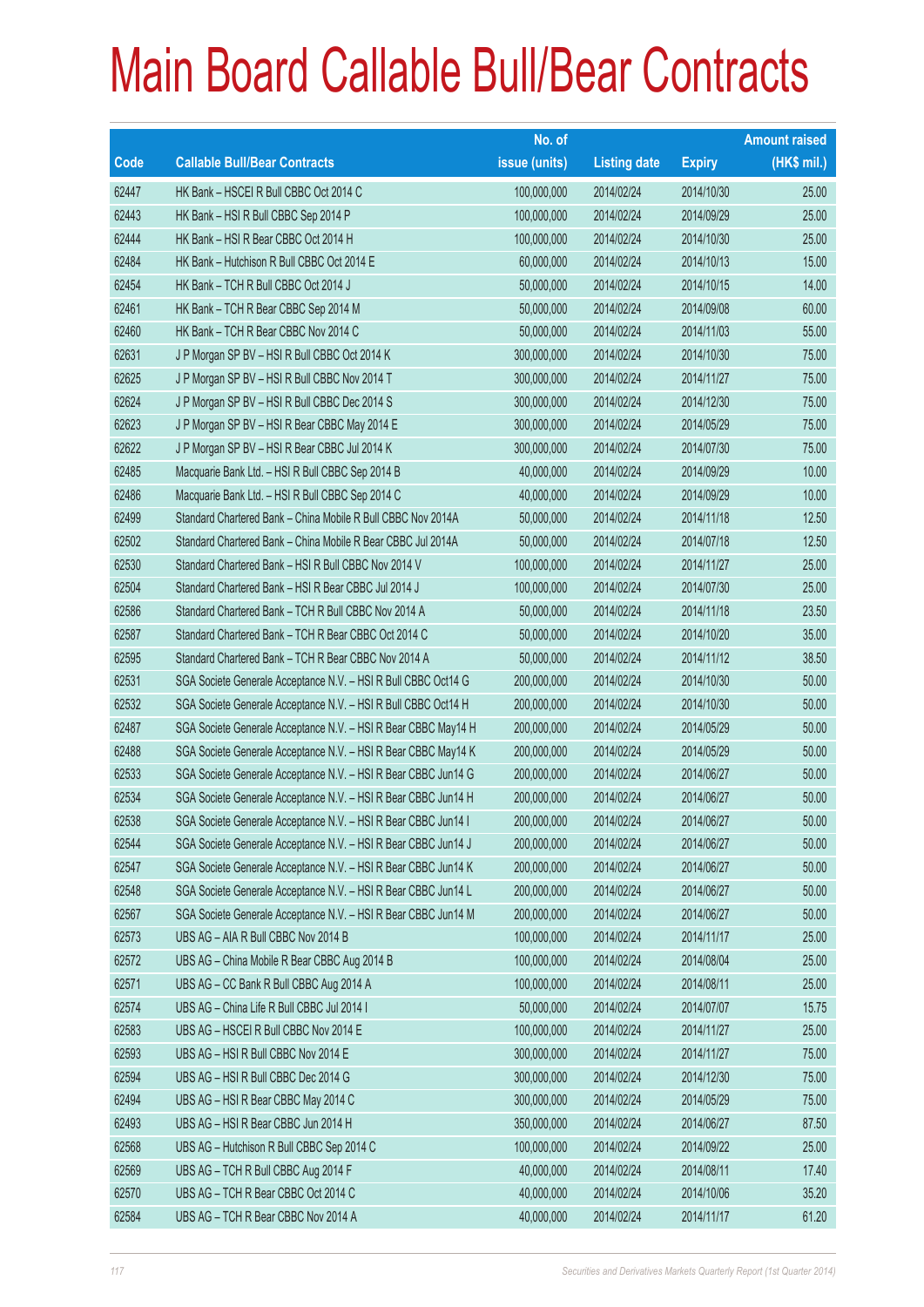|       |                                                                | No. of        |                     |               | <b>Amount raised</b> |
|-------|----------------------------------------------------------------|---------------|---------------------|---------------|----------------------|
| Code  | <b>Callable Bull/Bear Contracts</b>                            | issue (units) | <b>Listing date</b> | <b>Expiry</b> | $(HK$$ mil.)         |
| 62771 | BNP Paribas Arbit Issu B.V. - TCH R Bull CBBC Dec 2014 C       | 100,000,000   | 2014/02/25          | 2014/12/30    | 55.00                |
| 62772 | BNP Paribas Arbit Issu B.V. - TCH R Bear CBBC Dec 2014 B       | 100,000,000   | 2014/02/25          | 2014/12/30    | 50.00                |
| 62853 | Credit Suisse AG - HSI R Bull CBBC Oct 2014 B                  | 300,000,000   | 2014/02/25          | 2014/10/30    | 75.00                |
| 62854 | Credit Suisse AG - HSI R Bull CBBC Oct 2014 D                  | 300,000,000   | 2014/02/25          | 2014/10/30    | 75.00                |
| 62768 | Credit Suisse AG - HSI R Bear CBBC Jun 2014 V                  | 300,000,000   | 2014/02/25          | 2014/06/27    | 75.00                |
| 62769 | Credit Suisse AG - HSI R Bear CBBC Jun 2014 W                  | 300,000,000   | 2014/02/25          | 2014/06/27    | 75.00                |
| 62873 | Citigroup Global Mkt H Inc. - AIA R Bull CBBC Dec 2014 B       | 100,000,000   | 2014/02/25          | 2014/12/18    | 25.00                |
| 62900 | Citigroup Global Mkt H Inc. - AIA R Bull CBBC Dec 2014 C       | 100,000,000   | 2014/02/25          | 2014/12/18    | 25.00                |
| 62905 | Citigroup Global Mkt H Inc. - AIA R Bear CBBC Dec 2014 A       | 100,000,000   | 2014/02/25          | 2014/12/18    | 25.00                |
| 62927 | Citigroup Global Mkt H Inc. - AIA R Bear CBBC Dec 2014 B       | 100,000,000   | 2014/02/25          | 2014/12/18    | 25.00                |
| 62991 | Citigroup Global Mkt H Inc. - CC Bank R Bull CBBC Dec 2014 B   | 60,000,000    | 2014/02/25          | 2014/12/18    | 15.00                |
| 63113 | Citigroup Global Mkt H Inc. - China Life R Bull CBBC Dec14 C   | 50,000,000    | 2014/02/25          | 2014/12/18    | 12.50                |
| 63065 | Citigroup Global Mkt H Inc. - Galaxy Ent R Bear CBBC Dec14 C   | 60,000,000    | 2014/02/25          | 2014/12/18    | 15.00                |
| 63081 | Citigroup Global Mkt H Inc. - Galaxy Ent R Bear CBBC Dec14 D   | 60,000,000    | 2014/02/25          | 2014/12/18    | 15.60                |
| 63102 | Citigroup Global Mkt H Inc. - Galaxy Ent R Bear CBBC Dec14 E   | 60,000,000    | 2014/02/25          | 2014/12/18    | 18.00                |
| 62935 | Citigroup Global Mkt H Inc. - ICBC R Bull CBBC Dec 2014 B      | 60,000,000    | 2014/02/25          | 2014/12/18    | 15.00                |
| 63114 | Citigroup Global Mkt H Inc. - TCH R Bull CBBC Dec 2014 H       | 50,000,000    | 2014/02/25          | 2014/12/18    | 25.00                |
| 62859 | Goldman Sachs SP (Asia) - HSI R Bear CBBC Jul 2014 A           | 150,000,000   | 2014/02/25          | 2014/07/30    | 37.95                |
| 62719 | HK Bank - Cheung Kong R Bull CBBC Oct 2014 C                   | 60,000,000    | 2014/02/25          | 2014/10/27    | 15.00                |
| 62721 | HK Bank - China Life R Bull CBBC Oct 2014 B                    | 60,000,000    | 2014/02/25          | 2014/10/20    | 18.00                |
| 62739 | HK Bank - China Life R Bull CBBC Oct 2014 C                    | 60,000,000    | 2014/02/25          | 2014/10/13    | 15.00                |
| 62720 | HK Bank - China Shenhua R Bear CBBC Aug 2015 A                 | 40,000,000    | 2014/02/25          | 2015/08/31    | 10.00                |
| 62746 | HK Bank - HSI R Bull CBBC Oct 2014 N                           | 100,000,000   | 2014/02/25          | 2014/10/30    | 25.00                |
| 62745 | HK Bank - HSI R Bull CBBC Nov 2014 G                           | 100,000,000   | 2014/02/25          | 2014/11/27    | 25.00                |
| 62718 | HK Bank - Ping An R Bull CBBC Oct 2014 B                       | 60,000,000    | 2014/02/25          | 2014/10/27    | 15.00                |
| 62704 | HK Bank - TCH R Bull CBBC Oct 2014 K                           | 50,000,000    | 2014/02/25          | 2014/10/22    | 17.50                |
| 62703 | HK Bank - TCH R Bull CBBC Nov 2014 F                           | 50,000,000    | 2014/02/25          | 2014/11/20    | 22.50                |
| 62706 | HK Bank - TCH R Bull CBBC Nov 2014 G                           | 50,000,000    | 2014/02/25          | 2014/11/11    | 12.50                |
| 62708 | HK Bank - TCH R Bear CBBC Oct 2014 H                           | 50,000,000    | 2014/02/25          | 2014/10/24    | 52.50                |
| 62711 | HK Bank - TCH R Bear CBBC Nov 2014 D                           | 50,000,000    | 2014/02/25          | 2014/11/24    | 57.50                |
| 62863 | J P Morgan SP BV - HSI R Bull CBBC Oct 2014 P                  | 300,000,000   | 2014/02/25          | 2014/10/30    | 75.00                |
| 62860 | J P Morgan SP BV - HSI R Bull CBBC Nov 2014 V                  | 300,000,000   | 2014/02/25          | 2014/11/27    | 75.00                |
| 62747 | Standard Chartered Bank - HSBC R Bull CBBC Jul 2014A           | 50,000,000    | 2014/02/25          | 2014/07/30    | 12.50                |
| 62759 | Standard Chartered Bank - HSBC R Bear CBBC Sep 2014A           | 50,000,000    | 2014/02/25          | 2014/09/08    | 12.50                |
| 62763 | Standard Chartered Bank - HSI R Bull CBBC Nov 2014 W           | 100,000,000   | 2014/02/25          | 2014/11/27    | 25.00                |
| 62766 | Standard Chartered Bank - Hutchison R Bull CBBC Aug 2014 A     | 50,000,000    | 2014/02/25          | 2014/08/25    | 12.50                |
| 62767 | Standard Chartered Bank - Hutchison R Bear CBBC Sep 2014 A     | 50,000,000    | 2014/02/25          | 2014/09/29    | 12.50                |
| 62773 | Standard Chartered Bank - TCH R Bear CBBC Oct 2014 D           | 50,000,000    | 2014/02/25          | 2014/10/28    | 46.50                |
| 62850 | SGA Societe Generale Acceptance N.V. - HSI R Bull CBBC Oct14 I | 200,000,000   | 2014/02/25          | 2014/10/30    | 50.00                |
| 62851 | SGA Societe Generale Acceptance N.V. - HSI R Bull CBBC Oct14 J | 200,000,000   | 2014/02/25          | 2014/10/30    | 50.00                |
| 62782 | UBS AG - Cheung Kong R Bear CBBC Aug 2014 A                    | 50,000,000    | 2014/02/25          | 2014/08/18    | 12.50                |
| 62816 | UBS AG - Minsheng Bank R Bull CBBC Oct 2014 D                  | 50,000,000    | 2014/02/25          | 2014/10/27    | 12.50                |
| 62805 | UBS AG - China Shenhua R Bull CBBC Jul 2015 A                  | 50,000,000    | 2014/02/25          | 2015/07/20    | 12.50                |
| 62785 | UBS AG - Geely Auto R Bull CBBC Dec 2014 A                     | 50,000,000    | 2014/02/25          | 2014/12/29    | 12.50                |
| 62819 | UBS AG - Great Wall Motor R Bull CBBC Dec 2014 B               | 50,000,000    | 2014/02/25          | 2014/12/22    | 12.50                |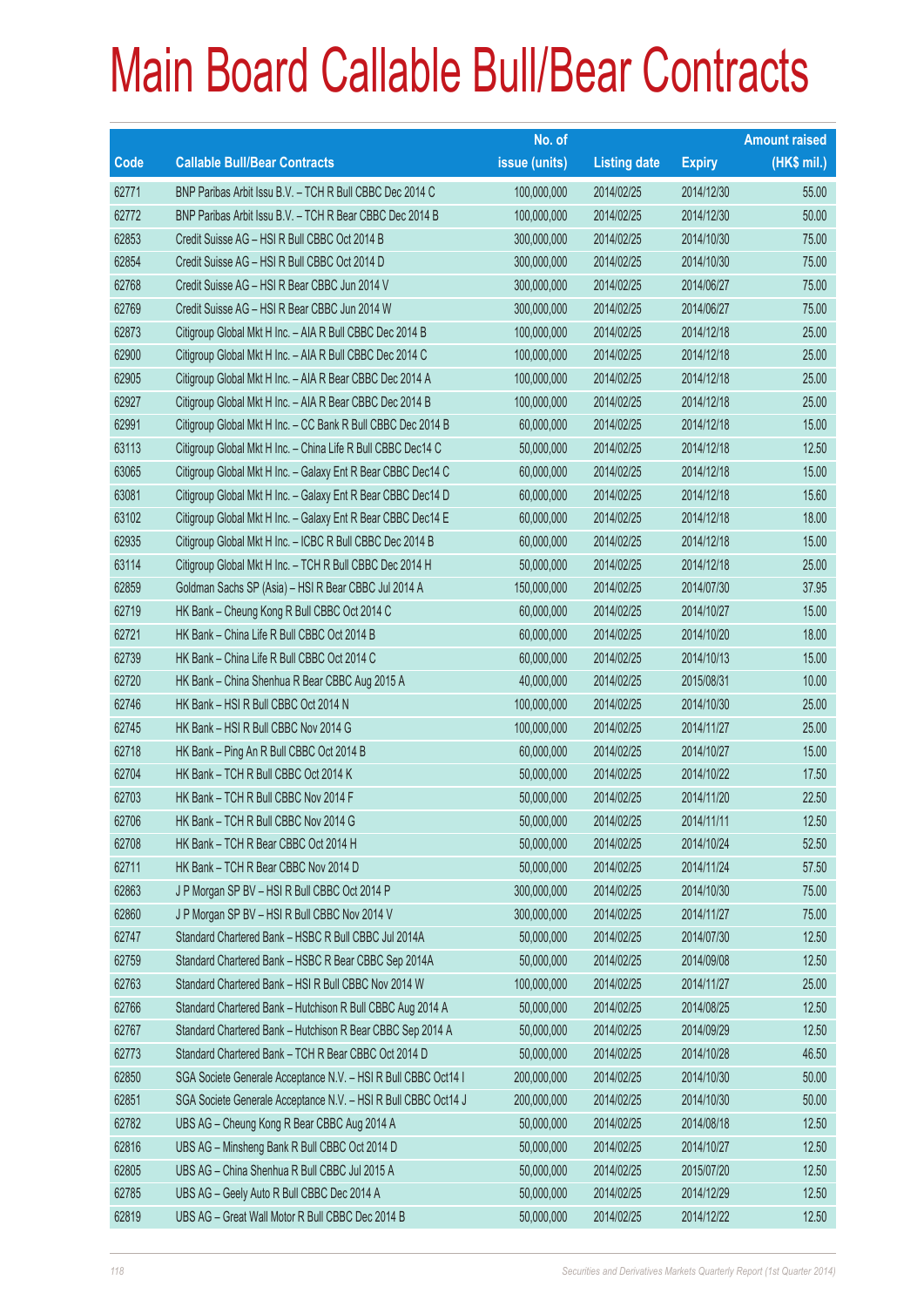|       |                                                                | No. of        |                     |               | <b>Amount raised</b> |
|-------|----------------------------------------------------------------|---------------|---------------------|---------------|----------------------|
| Code  | <b>Callable Bull/Bear Contracts</b>                            | issue (units) | <b>Listing date</b> | <b>Expiry</b> | $(HK$$ mil.)         |
| 62857 | UBS AG - HSI R Bull CBBC Oct 2014 F                            | 300,000,000   | 2014/02/25          | 2014/10/30    | 75.00                |
| 62856 | UBS AG - HSI R Bull CBBC Oct 2014 G                            | 300,000,000   | 2014/02/25          | 2014/10/30    | 75.00                |
| 62770 | UBS AG - HSI R Bear CBBC May 2014 X                            | 300,000,000   | 2014/02/25          | 2014/05/29    | 75.00                |
| 62786 | UBS AG - TCH R Bull CBBC Sep 2014 B                            | 40,000,000    | 2014/02/25          | 2014/09/22    | 19.60                |
| 62791 | UBS AG - TCH R Bear CBBC Nov 2014 B                            | 40,000,000    | 2014/02/25          | 2014/11/10    | 36.80                |
| 63473 | Credit Suisse AG - HSI R Bull CBBC Nov 2014 K                  | 300,000,000   | 2014/02/26          | 2014/11/27    | 75.00                |
| 63467 | Credit Suisse AG - HSI R Bull CBBC Nov 2014 X                  | 300,000,000   | 2014/02/26          | 2014/11/27    | 75.00                |
| 63469 | Credit Suisse AG - HSI R Bull CBBC Nov 2014 Y                  | 300,000,000   | 2014/02/26          | 2014/11/27    | 75.00                |
| 63412 | Credit Suisse AG - HSI R Bear CBBC May 2014 F                  | 300,000,000   | 2014/02/26          | 2014/05/29    | 75.00                |
| 63443 | Credit Suisse AG - HSI R Bear CBBC May 2014 U                  | 300,000,000   | 2014/02/26          | 2014/05/29    | 75.00                |
| 63568 | Citigroup Global Mkt H Inc. - China Mobile R Bull CBBC Dec14C  | 80,000,000    | 2014/02/26          | 2014/12/12    | 20.00                |
| 63571 | Citigroup Global Mkt H Inc. - China Mobile R Bear CBBC Dec14A  | 80,000,000    | 2014/02/26          | 2014/12/12    | 20.00                |
| 63547 | Citigroup Global Mkt H Inc. - CSOP A50 ETF R Bull CBBC Dec14B  | 100,000,000   | 2014/02/26          | 2014/12/12    | 25.00                |
| 63554 | Citigroup Global Mkt H Inc. - A50 China R Bull CBBC Dec 14 A   | 100,000,000   | 2014/02/26          | 2014/12/12    | 25.00                |
| 63574 | Citigroup Global Mkt H Inc. - HSBC R Bull CBBC Dec 2014 B      | 80,000,000    | 2014/02/26          | 2014/12/12    | 20.00                |
| 63575 | Citigroup Global Mkt H Inc. - HSBC R Bull CBBC Dec 2014 C      | 80,000,000    | 2014/02/26          | 2014/12/12    | 20.00                |
| 63577 | Citigroup Global Mkt H Inc. - HSBC R Bear CBBC Dec 2014 A      | 80,000,000    | 2014/02/26          | 2014/12/12    | 20.00                |
| 63580 | Citigroup Global Mkt H Inc. - HSBC R Bear CBBC Dec 2014 B      | 80,000,000    | 2014/02/26          | 2014/12/12    | 20.00                |
| 63546 | Citigroup Global Mkt H Inc. - ICBC R Bear CBBC Dec 2014 A      | 60,000,000    | 2014/02/26          | 2014/12/12    | 15.00                |
| 63563 | Citigroup Global Mkt H Inc. - Ping An R Bull CBBC Dec 2014 C   | 80,000,000    | 2014/02/26          | 2014/12/12    | 20.00                |
| 63559 | Citigroup Global Mkt H Inc. - Sands China R Bull CBBC Dec14A   | 60,000,000    | 2014/02/26          | 2014/12/12    | 15.00                |
| 63560 | Citigroup Global Mkt H Inc. - Sands China R Bear CBBC Dec14A   | 60,000,000    | 2014/02/26          | 2014/12/12    | 15.00                |
| 63303 | Citigroup Global Mkt H Inc. - TCH R Bull CBBC Dec 2014 I       | 50,000,000    | 2014/02/26          | 2014/12/15    | 21.00                |
| 63307 | Citigroup Global Mkt H Inc. - TCH R Bull CBBC Dec 2014 J       | 50,000,000    | 2014/02/26          | 2014/12/15    | 16.00                |
| 63243 | Citigroup Global Mkt H Inc. - TCH R Bear CBBC Dec 2014 K       | 50,000,000    | 2014/02/26          | 2014/12/08    | 75.00                |
| 63244 | Citigroup Global Mkt H Inc. - TCH R Bear CBBC Dec 2014 L       | 50,000,000    | 2014/02/26          | 2014/12/08    | 90.00                |
| 63279 | Citigroup Global Mkt H Inc. - TCH R Bear CBBC Dec 2014 M       | 50,000,000    | 2014/02/26          | 2014/12/08    | 95.00                |
| 63286 | Citigroup Global Mkt H Inc. - TCH R Bear CBBC Dec 2014 N       | 50,000,000    | 2014/02/26          | 2014/12/08    | 105.00               |
| 63288 | Citigroup Global Mkt H Inc. - TCH R Bear CBBC Dec 2014 O       | 50,000,000    | 2014/02/26          | 2014/12/08    | 115.00               |
| 63296 | Citigroup Global Mkt H Inc. - TCH R Bear CBBC Dec 2014 P       | 50,000,000    | 2014/02/26          | 2014/12/08    | 130.00               |
| 63498 | Goldman Sachs SP (Asia) - HSI R Bull CBBC Jul 2014 L           | 150,000,000   | 2014/02/26          | 2014/07/30    | 39.00                |
| 63519 | Goldman Sachs SP (Asia) - HSI R Bull CBBC Jul 2014 M           | 150,000,000   | 2014/02/26          | 2014/07/30    | 41.55                |
| 63515 | Goldman Sachs SP (Asia) - HSI R Bear CBBC Jul 2014 B           | 150,000,000   | 2014/02/26          | 2014/07/30    | 37.80                |
| 63545 | J P Morgan SP BV - HSI R Bull CBBC Sep 2014 E                  | 300,000,000   | 2014/02/26          | 2014/09/29    | 75.00                |
| 63542 | J P Morgan SP BV - HSI R Bull CBBC Oct 2014 X                  | 300,000,000   | 2014/02/26          | 2014/10/30    | 75.00                |
| 63308 | J P Morgan SP BV - HSI R Bear CBBC May 2014 M                  | 300,000,000   | 2014/02/26          | 2014/05/29    | 75.00                |
| 63333 | J P Morgan SP BV - HSI R Bear CBBC May 2014 R                  | 300,000,000   | 2014/02/26          | 2014/05/29    | 75.00                |
| 63525 | J P Morgan SP BV - HSI R Bear CBBC May 2014 S                  | 300,000,000   | 2014/02/26          | 2014/05/29    | 75.00                |
| 63139 | Standard Chartered Bank - HSI R Bear CBBC Aug 2014 T           | 100,000,000   | 2014/02/26          | 2014/08/28    | 25.00                |
| 63115 | SGA Societe Generale Acceptance N.V. - HSI R Bull CBBC Oct14 K | 200,000,000   | 2014/02/26          | 2014/10/30    | 50.00                |
| 63134 | SGA Societe Generale Acceptance N.V. - HSI R Bear CBBC May14 L | 200,000,000   | 2014/02/26          | 2014/05/29    | 50.00                |
| 63367 | UBS AG - China Life R Bull CBBC Sep 2014 A                     | 50,000,000    | 2014/02/26          | 2014/09/15    | 12.50                |
| 63334 | UBS AG - HSBC R Bull CBBC Nov 2014 B                           | 100,000,000   | 2014/02/26          | 2014/11/17    | 25.00                |
| 63388 | UBS AG - HSCEI R Bull CBBC Nov 2014 F                          | 100,000,000   | 2014/02/26          | 2014/11/27    | 25.00                |
| 63489 | UBS AG - HSI R Bull CBBC Aug 2014 L                            | 300,000,000   | 2014/02/26          | 2014/08/28    | 75.00                |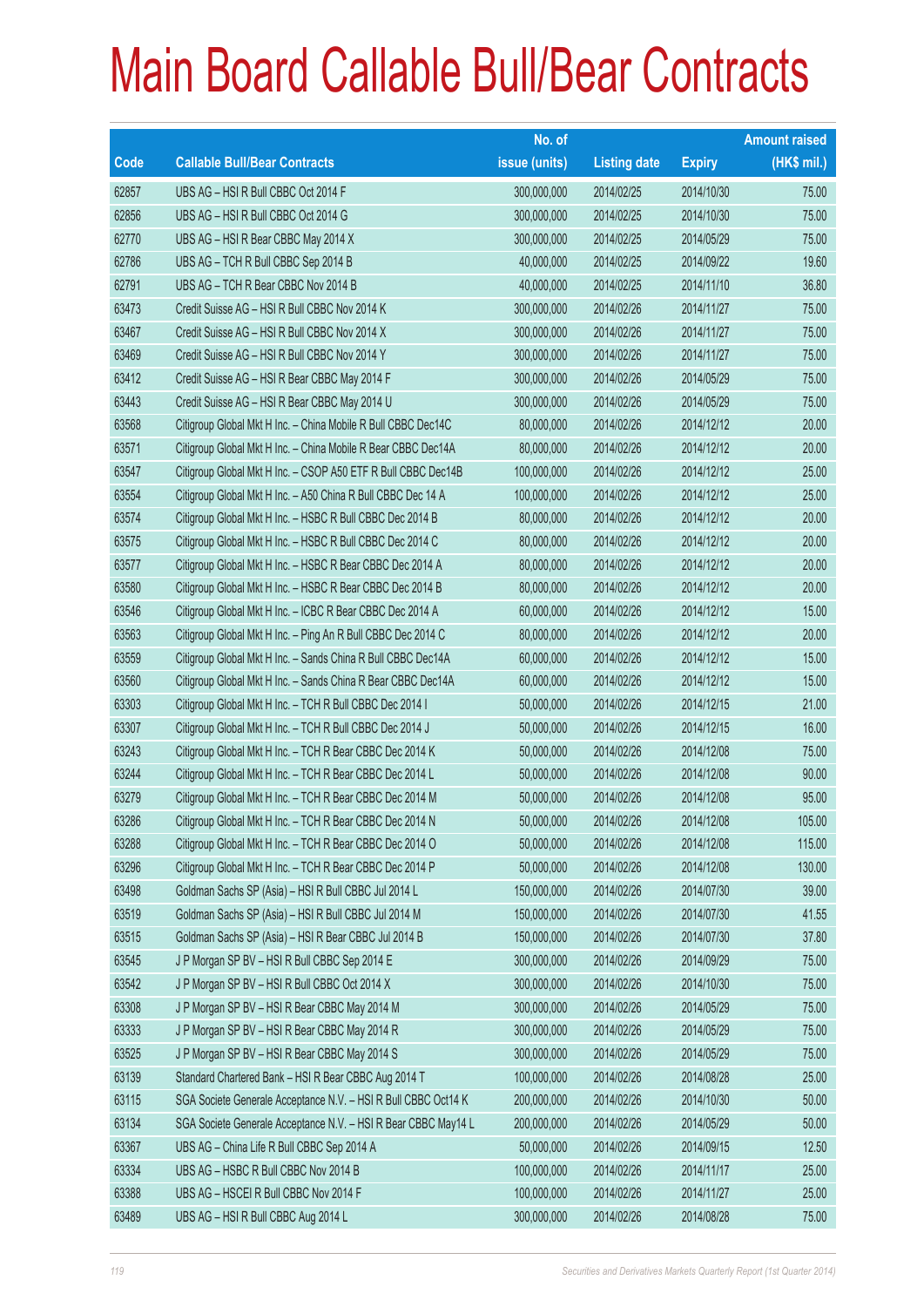|       |                                                                | No. of        |                     |               | <b>Amount raised</b> |
|-------|----------------------------------------------------------------|---------------|---------------------|---------------|----------------------|
| Code  | <b>Callable Bull/Bear Contracts</b>                            | issue (units) | <b>Listing date</b> | <b>Expiry</b> | $(HK$$ mil.)         |
| 63478 | UBS AG - HSI R Bull CBBC Nov 2014 F                            | 300,000,000   | 2014/02/26          | 2014/11/27    | 75.00                |
| 63482 | UBS AG - HSI R Bull CBBC Dec 2014 H                            | 300,000,000   | 2014/02/26          | 2014/12/30    | 75.00                |
| 63218 | UBS AG - HSI R Bear CBBC May 2014 M                            | 300,000,000   | 2014/02/26          | 2014/05/29    | 75.00                |
| 63371 | UBS AG - HSI R Bear CBBC May 2014 V                            | 300,000,000   | 2014/02/26          | 2014/05/29    | 75.00                |
| 63361 | UBS AG - Ping An R Bull CBBC Oct 2014 F                        | 100,000,000   | 2014/02/26          | 2014/10/06    | 25.00                |
| 63342 | UBS AG - TCH R Bull CBBC Oct 2014 A                            | 40,000,000    | 2014/02/26          | 2014/10/06    | 16.00                |
| 63358 | UBS AG - TCH R Bear CBBC Oct 2014 D                            | 40,000,000    | 2014/02/26          | 2014/10/20    | 44.40                |
| 63895 | BNP Paribas Arbit Issu B.V. - HSI R Bear CBBC Aug 2014 G       | 300,000,000   | 2014/02/27          | 2014/08/28    | 75.00                |
| 63896 | BNP Paribas Arbit Issu B.V. - HSI R Bear CBBC Aug 2014 H       | 300,000,000   | 2014/02/27          | 2014/08/28    | 75.00                |
| 63678 | Credit Suisse AG - HSI R Bull CBBC Dec 2014 V                  | 300,000,000   | 2014/02/27          | 2014/12/30    | 75.00                |
| 63730 | Credit Suisse AG - HSI R Bull CBBC Dec 2014 W                  | 300,000,000   | 2014/02/27          | 2014/12/30    | 75.00                |
| 63731 | Credit Suisse AG - HSI R Bull CBBC Dec 2014 X                  | 300,000,000   | 2014/02/27          | 2014/12/30    | 75.00                |
| 63950 | Credit Suisse AG - HSI R Bear CBBC May 2014 H                  | 300,000,000   | 2014/02/27          | 2014/05/29    | 75.00                |
| 63903 | Credit Suisse AG - HSI R Bear CBBC May 2014 V                  | 300,000,000   | 2014/02/27          | 2014/05/29    | 75.00                |
| 63926 | Credit Suisse AG - HSI R Bear CBBC May 2014 Z                  | 300,000,000   | 2014/02/27          | 2014/05/29    | 75.00                |
| 63777 | Goldman Sachs SP (Asia) - HSI R Bear CBBC Jul 2014 C           | 150,000,000   | 2014/02/27          | 2014/07/30    | 39.00                |
| 63780 | Goldman Sachs SP (Asia) - HSI R Bear CBBC Jul 2014 D           | 150,000,000   | 2014/02/27          | 2014/07/30    | 38.10                |
| 63606 | HK Bank - CNOOC R Bull CBBC Nov 2014 C                         | 60,000,000    | 2014/02/27          | 2014/11/24    | 15.00                |
| 63594 | HK Bank - HSI R Bull CBBC Sep 2014 Q                           | 100,000,000   | 2014/02/27          | 2014/09/29    | 25.00                |
| 63581 | HK Bank - HSI R Bear CBBC Nov 2014 C                           | 100,000,000   | 2014/02/27          | 2014/11/27    | 25.00                |
| 63605 | HK Bank - TCH R Bull CBBC Oct 2014 L                           | 50,000,000    | 2014/02/27          | 2014/10/29    | 12.50                |
| 63603 | HK Bank - TCH R Bear CBBC Dec 2014 A                           | 50,000,000    | 2014/02/27          | 2014/12/08    | 71.00                |
| 63611 | J P Morgan SP BV - HSI R Bull CBBC Oct 2014 M                  | 300,000,000   | 2014/02/27          | 2014/10/30    | 75.00                |
| 63655 | J P Morgan SP BV - HSI R Bull CBBC Nov 2014 I                  | 300,000,000   | 2014/02/27          | 2014/11/27    | 75.00                |
| 63975 | J P Morgan SP BV - HSI R Bear CBBC May 2014 T                  | 300,000,000   | 2014/02/27          | 2014/05/29    | 75.00                |
| 63747 | Standard Chartered Bank - HSI R Bull CBBC Nov 2014 X           | 100,000,000   | 2014/02/27          | 2014/11/27    | 25.00                |
| 63775 | Standard Chartered Bank - Ping An R Bull CBBC Nov 2014 A       | 50,000,000    | 2014/02/27          | 2014/11/18    | 12.50                |
| 63776 | Standard Chartered Bank - Ping An R Bear CBBC Jul 2014 A       | 50,000,000    | 2014/02/27          | 2014/07/18    | 12.50                |
| 63781 | SGA Societe Generale Acceptance N.V. - HSI R Bull CBBC Dec14 O | 200,000,000   | 2014/02/27          | 2014/12/30    | 50.00                |
| 63793 | SGA Societe Generale Acceptance N.V. - HSI R Bear CBBC May14 R | 200,000,000   | 2014/02/27          | 2014/05/29    | 50.00                |
| 63805 | SGA Societe Generale Acceptance N.V. - HSI R Bear CBBC May14 S | 200,000,000   | 2014/02/27          | 2014/05/29    | 50.00                |
| 63838 | UBS AG - Sinopec Corp R Bull CBBC Nov 2014 A                   | 50,000,000    | 2014/02/27          | 2014/11/03    | 12.50                |
| 63661 | UBS AG - HSI R Bull CBBC Aug 2014 X                            | 300,000,000   | 2014/02/27          | 2014/08/28    | 75.00                |
| 63870 | UBS AG - HSI R Bear CBBC May 2014 R                            | 300,000,000   | 2014/02/27          | 2014/05/29    | 75.00                |
| 63871 | UBS AG - HSI R Bear CBBC May 2014 S                            | 300,000,000   | 2014/02/27          | 2014/05/29    | 75.00                |
| 63819 | UBS AG - Petrochina R Bull CBBC Nov 2014 A                     | 50,000,000    | 2014/02/27          | 2014/11/03    | 12.50                |
| 63822 | UBS AG - TCH R Bear CBBC Aug 2014 D                            | 40,000,000    | 2014/02/27          | 2014/08/11    | 46.80                |
| 63820 | UBS AG - TCH R Bear CBBC Sep 2014 F                            | 40,000,000    | 2014/02/27          | 2014/09/22    | 54.80                |
| 64067 | BNP Paribas Arbit Issu B.V. - HSI R Bear CBBC Aug 2014 I       | 300,000,000   | 2014/02/28          | 2014/08/28    | 75.00                |
| 64621 | Credit Suisse AG - HSI R Bull CBBC Nov 2014 F                  | 300,000,000   | 2014/02/28          | 2014/11/27    | 75.00                |
| 64595 | Credit Suisse AG - HSI R Bull CBBC Nov 2014 J                  | 300,000,000   | 2014/02/28          | 2014/11/27    | 75.00                |
| 64095 | Credit Suisse AG - HSI R Bear CBBC May 2014 K                  | 300,000,000   | 2014/02/28          | 2014/05/29    | 75.00                |
| 64114 | Credit Suisse AG - HSI R Bear CBBC May 2014 S                  | 300,000,000   | 2014/02/28          | 2014/05/29    | 75.00                |
| 64007 | HK Bank - Sinopec Corp R Bull CBBC Oct 2014 C                  | 80,000,000    | 2014/02/28          | 2014/10/16    | 20.00                |
| 63985 | HK Bank - HSI R Bear CBBC Sep 2014 P                           | 100,000,000   | 2014/02/28          | 2014/09/29    | 25.00                |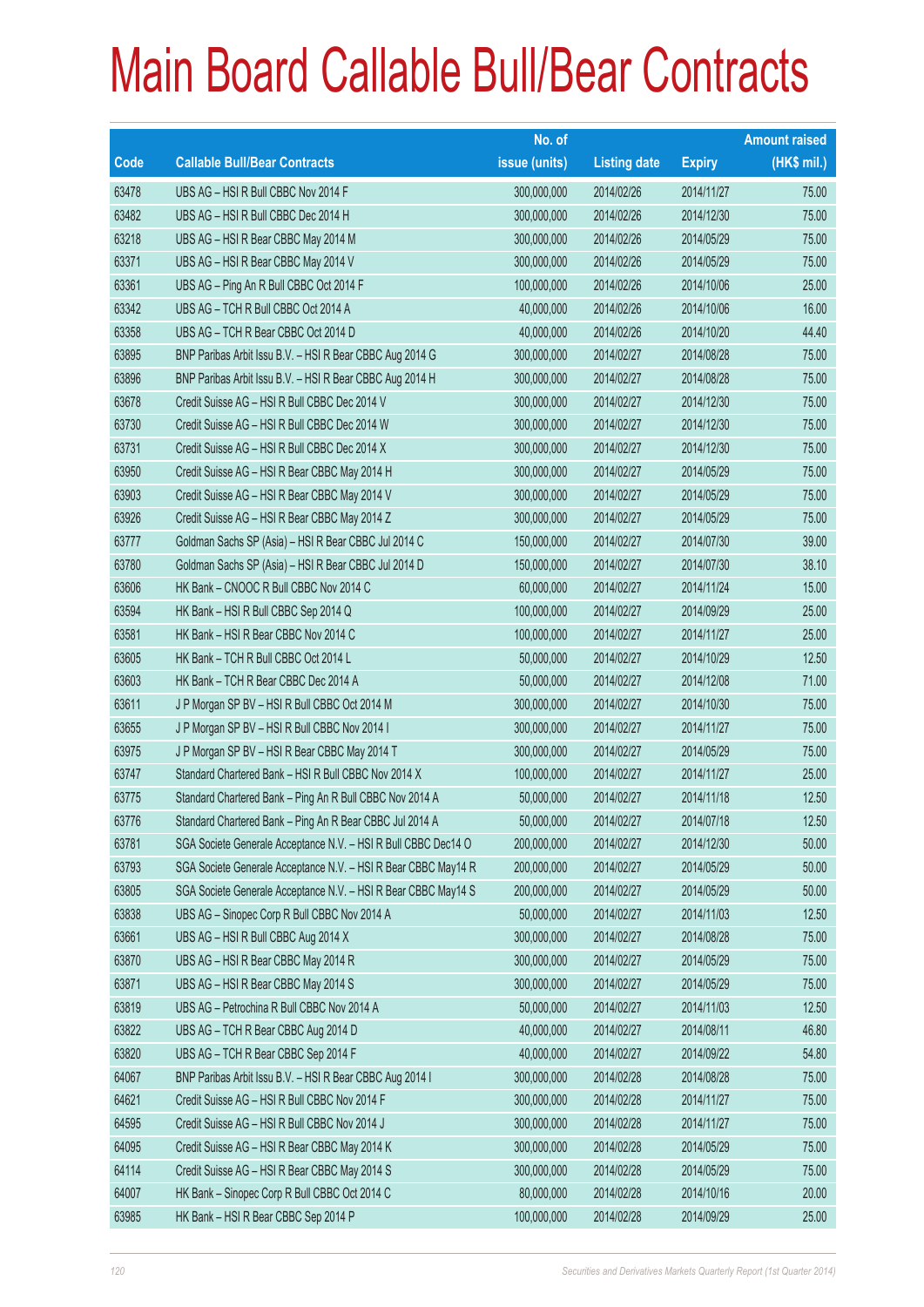|       |                                                                | No. of        |                     |               | <b>Amount raised</b> |
|-------|----------------------------------------------------------------|---------------|---------------------|---------------|----------------------|
| Code  | <b>Callable Bull/Bear Contracts</b>                            | issue (units) | <b>Listing date</b> | <b>Expiry</b> | $(HK$$ mil.)         |
| 63984 | HK Bank - HSI R Bear CBBC Oct 2014 I                           | 100,000,000   | 2014/02/28          | 2014/10/30    | 25.00                |
| 63999 | HK Bank - TCH R Bear CBBC Oct 2014 I                           | 50,000,000    | 2014/02/28          | 2014/10/30    | 18.00                |
| 64000 | HK Bank - TCH R Bear CBBC Oct 2014 J                           | 50,000,000    | 2014/02/28          | 2014/10/22    | 13.00                |
| 64587 | Standard Chartered Bank - China Life R Bull CBBC Nov 2014 A    | 50,000,000    | 2014/02/28          | 2014/11/18    | 15.00                |
| 64591 | Standard Chartered Bank - China Life R Bear CBBC Jul 2014 A    | 50,000,000    | 2014/02/28          | 2014/07/18    | 12.50                |
| 64118 | Standard Chartered Bank - HSI R Bear CBBC Aug 2014 U           | 100,000,000   | 2014/02/28          | 2014/08/28    | 25.00                |
| 64008 | SGA Societe Generale Acceptance N.V. - HSI R Bear CBBC May14 Y | 200,000,000   | 2014/02/28          | 2014/05/29    | 50.00                |
| 64054 | SGA Societe Generale Acceptance N.V. - HSI R Bear CBBC May14 Z | 200,000,000   | 2014/02/28          | 2014/05/29    | 50.00                |
| 64368 | UBS AG - AIA R Bear CBBC Nov 2014 A                            | 100,000,000   | 2014/02/28          | 2014/11/10    | 25.00                |
| 64488 | UBS AG - China Mobile R Bull CBBC Nov 2014 B                   | 100,000,000   | 2014/02/28          | 2014/11/03    | 25.00                |
| 64350 | UBS AG - CSOP A50 ETF R Bull CBBC Oct 2014 B                   | 50,000,000    | 2014/02/28          | 2014/10/06    | 12.50                |
| 64315 | UBS AG - CSOP A50 ETF R Bull CBBC Nov 2014 A                   | 50,000,000    | 2014/02/28          | 2014/11/03    | 12.50                |
| 64300 | UBS AG - A50 China R Bull CBBC Aug 2014 A                      | 100,000,000   | 2014/02/28          | 2014/08/11    | 25.00                |
| 64294 | UBS AG - A50 China R Bull CBBC Sep 2014 A                      | 100,000,000   | 2014/02/28          | 2014/09/15    | 25.00                |
| 64515 | UBS AG - HKEx R Bull CBBC Nov 2014 A                           | 100,000,000   | 2014/02/28          | 2014/11/10    | 25.00                |
| 64528 | UBS AG - HSBC R Bull CBBC Dec 2014 A                           | 100,000,000   | 2014/02/28          | 2014/12/01    | 25.00                |
| 64530 | UBS AG - HSBC R Bull CBBC Apr 2015 A                           | 100,000,000   | 2014/02/28          | 2015/04/20    | 25.00                |
| 64547 | UBS AG - HSI R Bull CBBC Sep 2014 Y                            | 300,000,000   | 2014/02/28          | 2014/09/29    | 75.00                |
| 64162 | UBS AG - HSI R Bear CBBC May 2014 D                            | 300,000,000   | 2014/02/28          | 2014/05/29    | 75.00                |
| 64169 | UBS AG - HSI R Bear CBBC May 2014 E                            | 300,000,000   | 2014/02/28          | 2014/05/29    | 75.00                |
| 64092 | UBS AG - HSI R Bear CBBC May 2014 F                            | 350,000,000   | 2014/02/28          | 2014/05/29    | 87.50                |
| 64157 | UBS AG - HSI R Bear CBBC May 2014 H                            | 300,000,000   | 2014/02/28          | 2014/05/29    | 75.00                |
| 64194 | UBS AG - HSI R Bear CBBC May 2014 N                            | 300,000,000   | 2014/02/28          | 2014/05/29    | 75.00                |
| 64173 | UBS AG - HSI R Bear CBBC May 2014 T                            | 300,000,000   | 2014/02/28          | 2014/05/29    | 75.00                |
| 64091 | UBS AG - HSI R Bear CBBC May 2014 U                            | 300,000,000   | 2014/02/28          | 2014/05/29    | 75.00                |
| 64211 | UBS AG - HSI R Bear CBBC May 2014 Y                            | 300,000,000   | 2014/02/28          | 2014/05/29    | 75.00                |
| 64242 | UBS AG - HSI R Bear CBBC May 2014 Z                            | 300,000,000   | 2014/02/28          | 2014/05/29    | 76.50                |
| 64520 | UBS AG - Hutchison R Bull CBBC Oct 2014 D                      | 100,000,000   | 2014/02/28          | 2014/10/20    | 25.00                |
| 64514 | UBS AG - TCH R Bear CBBC Nov 2014 C                            | 40,000,000    | 2014/02/28          | 2014/11/17    | 65.20                |
| 64628 | BNP Paribas Arbit Issu B.V. - HSI R Bull CBBC Dec 2014 R       | 300,000,000   | 2014/03/03          | 2014/12/30    | 75.00                |
| 64664 | BNP Paribas Arbit Issu B.V. - HSI R Bull CBBC Dec 2014 S       | 300,000,000   | 2014/03/03          | 2014/12/30    | 75.00                |
| 64926 | BNP Paribas Arbit Issu B.V. - HSI R Bear CBBC Aug 2014 J       | 300,000,000   | 2014/03/03          | 2014/08/28    | 75.00                |
| 64931 | BNP Paribas Arbit Issu B.V. - HSI R Bear CBBC Aug 2014 K       | 300,000,000   | 2014/03/03          | 2014/08/28    | 75.00                |
| 64772 | Credit Suisse AG - HSI R Bull CBBC Sep 2014 Q                  | 300,000,000   | 2014/03/03          | 2014/09/29    | 75.00                |
| 64786 | Credit Suisse AG - HSI R Bull CBBC Sep 2014 T                  | 300,000,000   | 2014/03/03          | 2014/09/29    | 75.00                |
| 64822 | Credit Suisse AG - HSI R Bull CBBC Sep 2014 U                  | 300,000,000   | 2014/03/03          | 2014/09/29    | 75.00                |
| 64915 | Credit Suisse AG - HSI R Bear CBBC Jun 2014 F                  | 300,000,000   | 2014/03/03          | 2014/06/27    | 75.00                |
| 64895 | Credit Suisse AG - HSI R Bear CBBC Jun 2014 X                  | 300,000,000   | 2014/03/03          | 2014/06/27    | 75.00                |
| 64898 | Credit Suisse AG - HSI R Bear CBBC Jun 2014 Y                  | 300,000,000   | 2014/03/03          | 2014/06/27    | 75.00                |
| 64904 | Credit Suisse AG - HSI R Bear CBBC Jun 2014 Z                  | 300,000,000   | 2014/03/03          | 2014/06/27    | 75.00                |
| 64940 | Goldman Sachs SP (Asia) - HSI R Bull CBBC Jul 2014 N           | 150,000,000   | 2014/03/03          | 2014/07/30    | 38.70                |
| 64941 | Goldman Sachs SP (Asia) - HSI R Bull CBBC Jul 2014 O           | 150,000,000   | 2014/03/03          | 2014/07/30    | 37.95                |
| 64937 | Goldman Sachs SP (Asia) - HSI R Bear CBBC Jul 2014 E           | 150,000,000   | 2014/03/03          | 2014/07/30    | 37.80                |
| 64943 | J P Morgan SP BV - HSI R Bull CBBC Oct 2014 Q                  | 300,000,000   | 2014/03/03          | 2014/10/30    | 75.00                |
| 64944 | J P Morgan SP BV - HSI R Bull CBBC Nov 2014 U                  | 300,000,000   | 2014/03/03          | 2014/11/27    | 75.00                |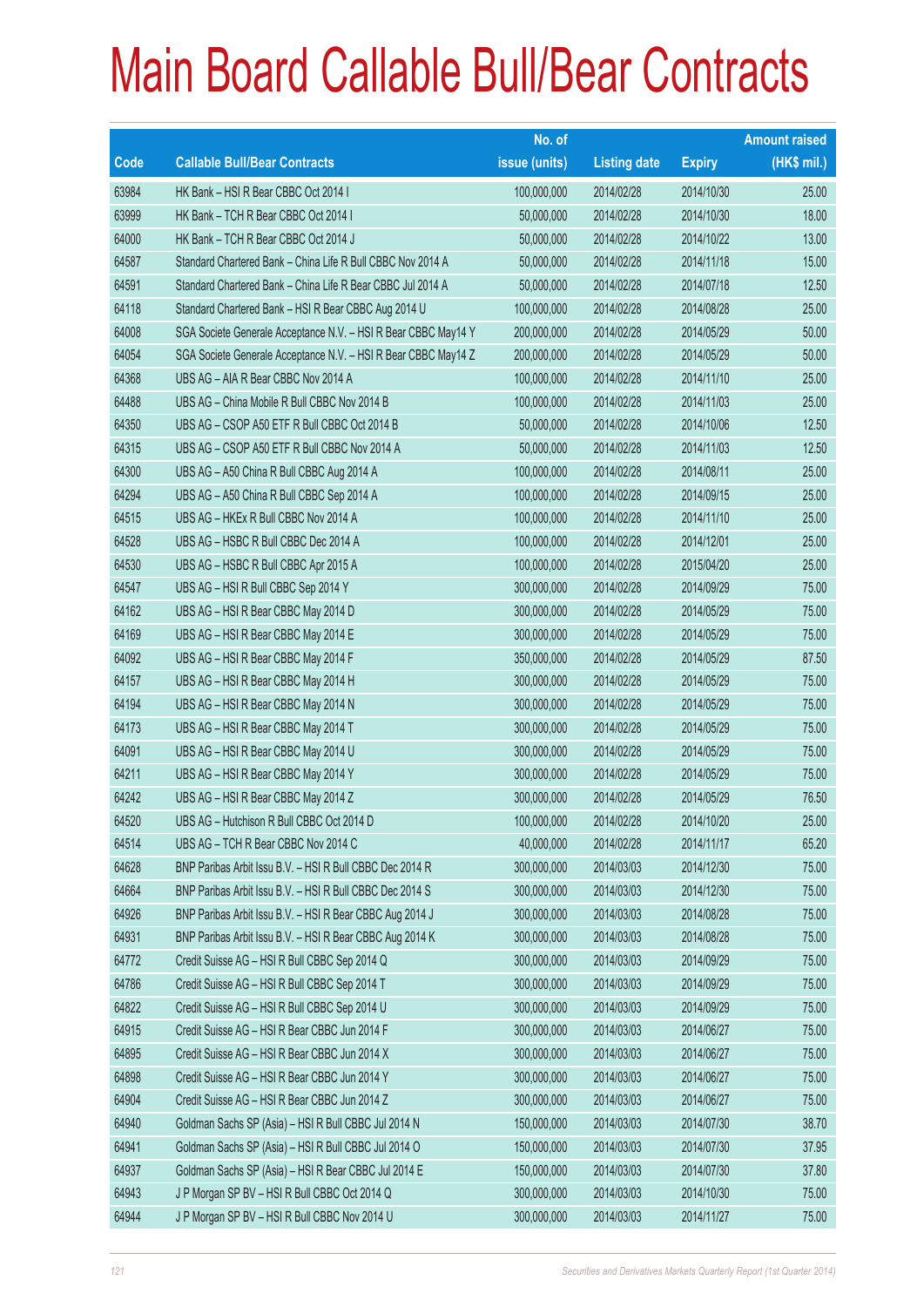|       |                                                                | No. of        |                     |               | <b>Amount raised</b> |
|-------|----------------------------------------------------------------|---------------|---------------------|---------------|----------------------|
| Code  | <b>Callable Bull/Bear Contracts</b>                            | issue (units) | <b>Listing date</b> | <b>Expiry</b> | $(HK$$ mil.)         |
| 64945 | J P Morgan SP BV - HSI R Bear CBBC Jun 2014 B                  | 300,000,000   | 2014/03/03          | 2014/06/27    | 75.00                |
| 64946 | J P Morgan SP BV - HSI R Bear CBBC Jul 2014 L                  | 300,000,000   | 2014/03/03          | 2014/07/30    | 75.00                |
| 64835 | Standard Chartered Bank - HSI R Bull CBBC Jan 2015 A           | 100,000,000   | 2014/03/03          | 2015/01/29    | 25.00                |
| 64881 | Standard Chartered Bank - HSI R Bear CBBC Sep 2014 C           | 100,000,000   | 2014/03/03          | 2014/09/29    | 25.00                |
| 64893 | Standard Chartered Bank - HSI R Bear CBBC Sep 2014 D           | 100,000,000   | 2014/03/03          | 2014/09/29    | 25.00                |
| 64738 | SGA Societe Generale Acceptance N.V. - HSI R Bull CBBC Oct14 L | 200,000,000   | 2014/03/03          | 2014/10/30    | 50.00                |
| 64744 | SGA Societe Generale Acceptance N.V. - HSI R Bull CBBC Oct14 M | 200,000,000   | 2014/03/03          | 2014/10/30    | 50.00                |
| 64877 | SGA Societe Generale Acceptance N.V. - HSI R Bear CBBC Jun14 N | 200,000,000   | 2014/03/03          | 2014/06/27    | 50.00                |
| 64878 | SGA Societe Generale Acceptance N.V. - HSI R Bear CBBC Jun14 O | 200,000,000   | 2014/03/03          | 2014/06/27    | 50.00                |
| 64858 | UBS AG - CSOP A50 ETF R Bull CBBC Jan 2015 A                   | 50,000,000    | 2014/03/03          | 2015/01/26    | 12.50                |
| 64869 | UBS AG - CSOP A50 ETF R Bull CBBC Jan 2015 B                   | 50,000,000    | 2014/03/03          | 2015/01/12    | 12.50                |
| 64841 | UBS AG - A50 China R Bull CBBC Jan 2015 A                      | 100,000,000   | 2014/03/03          | 2015/01/26    | 25.00                |
| 64848 | UBS AG - A50 China R Bull CBBC Jan 2015 B                      | 100,000,000   | 2014/03/03          | 2015/01/12    | 25.00                |
| 64840 | UBS AG - A50 China R Bull CBBC Feb 2015 A                      | 100,000,000   | 2014/03/03          | 2015/02/09    | 25.00                |
| 64876 | UBS AG - HSBC R Bull CBBC Jul 2014 B                           | 100,000,000   | 2014/03/03          | 2014/07/07    | 25.00                |
| 64875 | UBS AG - HSBC R Bear CBBC Nov 2014 A                           | 100,000,000   | 2014/03/03          | 2014/11/10    | 25.00                |
| 64735 | UBS AG - HSI R Bull CBBC Aug 2014 P                            | 300,000,000   | 2014/03/03          | 2014/08/28    | 75.00                |
| 64680 | UBS AG - HSI R Bull CBBC Sep 2014 V                            | 300,000,000   | 2014/03/03          | 2014/09/29    | 75.00                |
| 64924 | UBS AG - HSI R Bear CBBC Jun 2014 O                            | 300,000,000   | 2014/03/03          | 2014/06/27    | 75.00                |
| 64925 | UBS AG - HSI R Bear CBBC Jun 2014 Q                            | 300,000,000   | 2014/03/03          | 2014/06/27    | 75.00                |
| 64871 | UBS AG - Hutchison R Bear CBBC Jul 2014 C                      | 100,000,000   | 2014/03/03          | 2014/07/28    | 25.00                |
| 64870 | UBS AG - SHK Ppt R Bear CBBC Oct 2014 A                        | 50,000,000    | 2014/03/03          | 2014/10/20    | 12.50                |
| 64981 | Credit Suisse AG - HSI R Bull CBBC Oct 2014 H                  | 300,000,000   | 2014/03/04          | 2014/10/30    | 75.00                |
| 64985 | Credit Suisse AG - HSI R Bull CBBC Oct 2014 I                  | 300,000,000   | 2014/03/04          | 2014/10/30    | 75.00                |
| 64964 | Credit Suisse AG - HSI R Bear CBBC Jun 2014 I                  | 300,000,000   | 2014/03/04          | 2014/06/27    | 75.00                |
| 64992 | Credit Suisse AG - HSI R Bear CBBC Jun 2014 L                  | 300,000,000   | 2014/03/04          | 2014/06/27    | 75.00                |
| 65040 | Citigroup Global Mkt H Inc. - CC Bank R Bull CBBC Dec 2014 C   | 80,000,000    | 2014/03/04          | 2014/12/11    | 20.00                |
| 65025 | Citigroup Global Mkt H Inc. - CSOP A50 ETF R Bear CBBC Dec14A  | 100,000,000   | 2014/03/04          | 2014/12/11    | 25.00                |
| 65022 | Citigroup Global Mkt H Inc. - A50 China R Bear CBBC Dec 14 A   | 100,000,000   | 2014/03/04          | 2014/12/11    | 25.00                |
| 65034 | Citigroup Global Mkt H Inc. - Galaxy Ent R Bull CBBC Dec14D    | 60,000,000    | 2014/03/04          | 2014/12/11    | 15.00                |
| 65042 | Citigroup Global Mkt H Inc. - ICBC R Bear CBBC Dec 2014 B      | 80,000,000    | 2014/03/04          | 2014/12/11    | 20.00                |
| 65021 | Citigroup Global Mkt H Inc. - Sands China R Bull CBBC Dec14B   | 60,000,000    | 2014/03/04          | 2014/12/11    | 15.00                |
| 64966 | Goldman Sachs SP (Asia) - HSI R Bull CBBC Jul 2014 P           | 150,000,000   | 2014/03/04          | 2014/07/30    | 39.45                |
| 65018 | Goldman Sachs SP (Asia) - HSI R Bear CBBC Jul 2014 F           | 150,000,000   | 2014/03/04          | 2014/07/30    | 37.95                |
| 64957 | HK Bank - Minsheng Bank R Bull CBBC Dec 2014 A                 | 40,000,000    | 2014/03/04          | 2014/12/15    | 10.00                |
| 64954 | HK Bank - A50 R Bear CBBC Nov 2014 B                           | 50,000,000    | 2014/03/04          | 2014/11/24    | 12.50                |
| 64956 | HK Bank - A50 R Bear CBBC Nov 2014 C                           | 50,000,000    | 2014/03/04          | 2014/11/17    | 12.50                |
| 64951 | HK Bank - HSCEI R Bear CBBC Oct 2014 C                         | 68,000,000    | 2014/03/04          | 2014/10/30    | 17.00                |
| 64952 | HK Bank - HSI R Bull CBBC Dec 2014 E                           | 100,000,000   | 2014/03/04          | 2014/12/30    | 25.00                |
| 64965 | J P Morgan SP BV - HSI R Bull CBBC Oct 2014 U                  | 300,000,000   | 2014/03/04          | 2014/10/30    | 75.00                |
| 65010 | J P Morgan SP BV - HSI R Bear CBBC Jul 2014 M                  | 300,000,000   | 2014/03/04          | 2014/07/30    | 75.00                |
| 65043 | Standard Chartered Bank - ABC R Bull CBBC Nov 2014 A           | 50,000,000    | 2014/03/04          | 2014/11/18    | 12.50                |
| 65069 | Standard Chartered Bank - ABC R Bear CBBC Jul 2014 B           | 50,000,000    | 2014/03/04          | 2014/07/18    | 12.50                |
| 65056 | Standard Chartered Bank - China Mobile R Bull CBBC Nov 2014B   | 50,000,000    | 2014/03/04          | 2014/11/18    | 12.50                |
| 65059 | Standard Chartered Bank – China Mobile R Bear CBBC Jul 2014B   | 50,000,000    | 2014/03/04          | 2014/07/18    | 12.50                |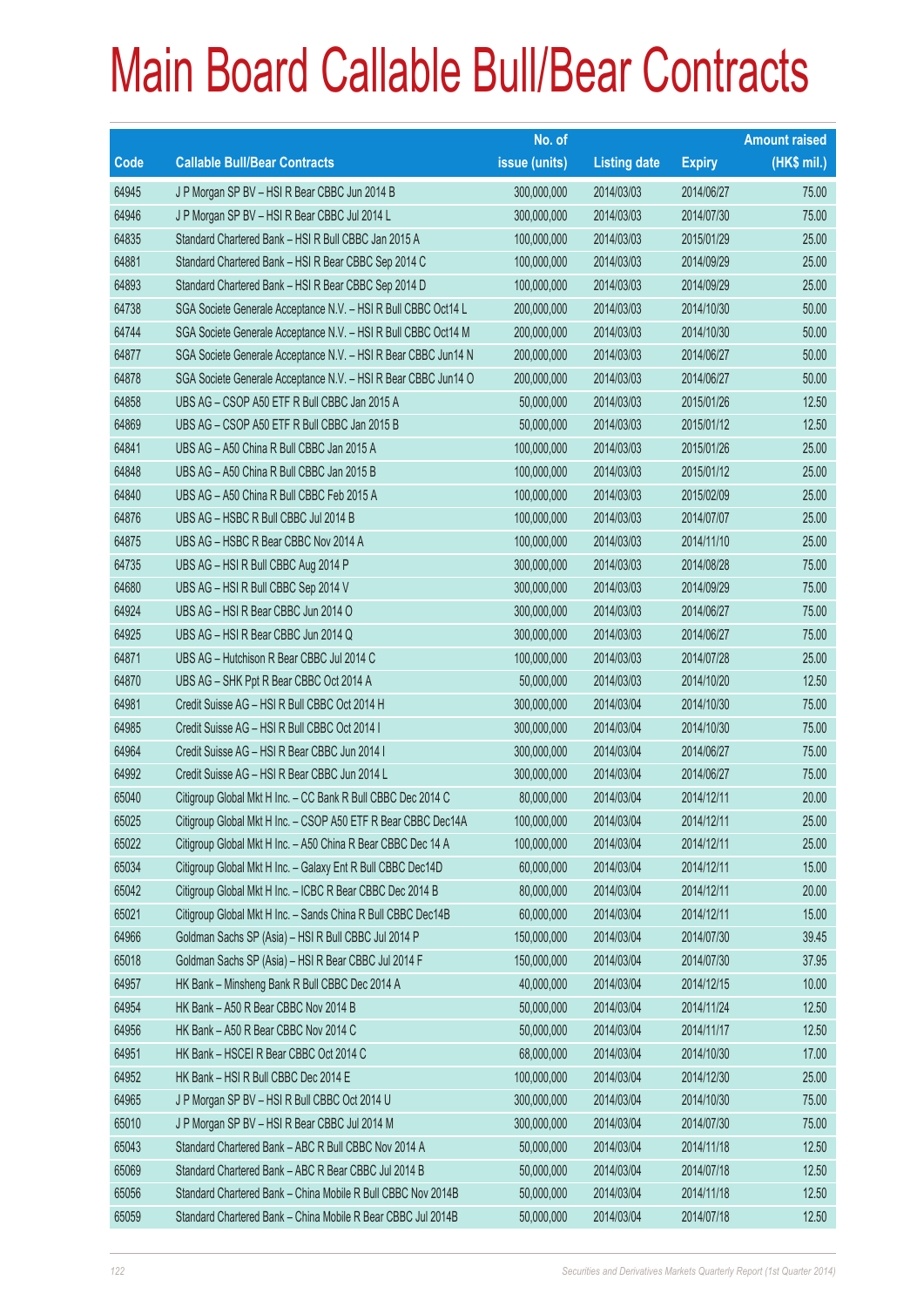|       |                                                                | No. of        |                     |               | <b>Amount raised</b> |
|-------|----------------------------------------------------------------|---------------|---------------------|---------------|----------------------|
| Code  | <b>Callable Bull/Bear Contracts</b>                            | issue (units) | <b>Listing date</b> | <b>Expiry</b> | $(HK$$ mil.)         |
| 65068 | Standard Chartered Bank - Minsheng Bank R Bull CBBC Dec 14 A   | 50,000,000    | 2014/03/04          | 2014/12/02    | 12.50                |
| 65047 | Standard Chartered Bank - Minsheng Bank R Bear CBBC Aug 14 A   | 50,000,000    | 2014/03/04          | 2014/08/21    | 12.50                |
| 65052 | Standard Chartered Bank - Galaxy Ent R Bull CBBC Sep 2014 D    | 50,000,000    | 2014/03/04          | 2014/09/26    | 12.50                |
| 65055 | Standard Chartered Bank - Galaxy Ent R Bear CBBC Sep 2014 B    | 50,000,000    | 2014/03/04          | 2014/09/02    | 12.50                |
| 64995 | Standard Chartered Bank - HSI R Bull CBBC Nov 2014 Y           | 100,000,000   | 2014/03/04          | 2014/11/27    | 25.00                |
| 65064 | Standard Chartered Bank - Sands China R Bull CBBC Nov 2014 A   | 50,000,000    | 2014/03/04          | 2014/11/21    | 12.50                |
| 65067 | Standard Chartered Bank - Sands China R Bear CBBC Aug 2014 A   | 50,000,000    | 2014/03/04          | 2014/08/18    | 12.50                |
| 64972 | SGA Societe Generale Acceptance N.V. - HSI R Bull CBBC Dec 14P | 200,000,000   | 2014/03/04          | 2014/12/30    | 50.00                |
| 64973 | SGA Societe Generale Acceptance N.V. - HSI R Bear CBBC Jun 14P | 200,000,000   | 2014/03/04          | 2014/06/27    | 50.00                |
| 65008 | SGA Societe Generale Acceptance N.V. - HSI R Bear CBBC Jun 14Q | 200,000,000   | 2014/03/04          | 2014/06/27    | 50.00                |
| 65004 | UBS AG - China Mobile R Bear CBBC Aug 2014 C                   | 100,000,000   | 2014/03/04          | 2014/08/11    | 25.00                |
| 65007 | UBS AG - Cheung Kong R Bull CBBC Nov 2014 A                    | 100,000,000   | 2014/03/04          | 2014/11/17    | 25.00                |
| 65005 | UBS AG - HSI R Bull CBBC Oct 2014 H                            | 300,000,000   | 2014/03/04          | 2014/10/30    | 75.00                |
| 65006 | UBS AG - HSI R Bull CBBC Oct 2014 J                            | 300,000,000   | 2014/03/04          | 2014/10/30    | 75.00                |
| 65009 | UBS AG - HSI R Bear CBBC Jun 2014 J                            | 300,000,000   | 2014/03/04          | 2014/06/27    | 75.00                |
| 64948 | UBS AG - HSI R Bear CBBC Jun 2014 R                            | 300,000,000   | 2014/03/04          | 2014/06/27    | 75.00                |
| 64949 | UBS AG - HSI R Bear CBBC Jun 2014 S                            | 300,000,000   | 2014/03/04          | 2014/06/27    | 75.00                |
| 65251 | Credit Suisse AG - A50 China R Bull CBBC Dec 2014 A            | 80,000,000    | 2014/03/05          | 2014/12/30    | 20.00                |
| 65253 | Credit Suisse AG - A50 China R Bull CBBC Dec 2014 B            | 80,000,000    | 2014/03/05          | 2014/12/30    | 20.00                |
| 65257 | Credit Suisse AG - A50 China R Bull CBBC Dec 2014 C            | 80,000,000    | 2014/03/05          | 2014/12/30    | 20.00                |
| 65285 | Credit Suisse AG - A50 China R Bear CBBC Aug 2014 A            | 80,000,000    | 2014/03/05          | 2014/08/28    | 20.00                |
| 65290 | Credit Suisse AG - A50 China R Bear CBBC Aug 2014 B            | 80,000,000    | 2014/03/05          | 2014/08/28    | 20.00                |
| 65307 | Credit Suisse AG - HSI R Bull CBBC Oct 2014 M                  | 300,000,000   | 2014/03/05          | 2014/10/30    | 75.00                |
| 65319 | Credit Suisse AG - HSI R Bull CBBC Oct 2014 O                  | 300,000,000   | 2014/03/05          | 2014/10/30    | 75.00                |
| 65132 | Credit Suisse AG - HSI R Bear CBBC Jun 2014 M                  | 300,000,000   | 2014/03/05          | 2014/06/27    | 75.00                |
| 65304 | Credit Suisse AG - HSI R Bear CBBC Jul 2014 L                  | 300,000,000   | 2014/03/05          | 2014/07/30    | 75.00                |
| 65091 | HK Bank - CSOP A50 ETF R Bull CBBC Nov 2014 D                  | 80,000,000    | 2014/03/05          | 2014/11/12    | 20.00                |
| 65099 | HK Bank - CSOP A50 ETF R Bull CBBC Mar 2015 A                  | 80,000,000    | 2014/03/05          | 2015/03/09    | 20.00                |
| 65109 | HK Bank - A50 R Bull CBBC Mar 2015 B                           | 200,000,000   | 2014/03/05          | 2015/03/02    | 50.00                |
| 65112 | HK Bank - A50 R Bull CBBC Mar 2015 C                           | 200,000,000   | 2014/03/05          | 2015/03/09    | 50.00                |
| 65090 | HK Bank - HSI R Bear CBBC Oct 2014 J                           | 100,000,000   | 2014/03/05          | 2014/10/30    | 25.00                |
| 65326 | J P Morgan SP BV - HSI R Bull CBBC Sep 2014 H                  | 300,000,000   | 2014/03/05          | 2014/09/29    | 75.00                |
| 65325 | J P Morgan SP BV - HSI R Bear CBBC Jul 2014 N                  | 300,000,000   | 2014/03/05          | 2014/07/30    | 75.00                |
| 65228 | SGA Societe Generale Acceptance N.V. - HSI R Bull CBBC Oct14 N | 200,000,000   | 2014/03/05          | 2014/10/30    | 50.00                |
| 65246 | SGA Societe Generale Acceptance N.V. - HSI R Bull CBBC Oct14 O | 200,000,000   | 2014/03/05          | 2014/10/30    | 50.00                |
| 65187 | UBS AG - ABC R Bear CBBC Oct 2014 A                            | 50,000,000    | 2014/03/05          | 2014/10/13    | 12.50                |
| 65163 | UBS AG - CSOP A50 ETF R Bear CBBC Oct 2014 A                   | 50,000,000    | 2014/03/05          | 2014/10/13    | 12.50                |
| 65162 | UBS AG - A50 China R Bear CBBC Oct 2014 A                      | 50,000,000    | 2014/03/05          | 2014/10/20    | 12.50                |
| 65211 | UBS AG - Geely Auto R Bull CBBC Jun 2015 A                     | 50,000,000    | 2014/03/05          | 2015/06/15    | 12.50                |
| 65222 | UBS AG - Galaxy Ent R Bull CBBC Nov 2014 A                     | 100,000,000   | 2014/03/05          | 2014/11/17    | 25.00                |
| 65136 | UBS AG - HSCEI R Bear CBBC Jun 2014 A                          | 100,000,000   | 2014/03/05          | 2014/06/27    | 25.00                |
| 65320 | UBS AG - HSI R Bull CBBC Dec 2014 I                            | 300,000,000   | 2014/03/05          | 2014/12/30    | 75.00                |
| 65125 | UBS AG - HSI R Bear CBBC Jul 2014 N                            | 350,000,000   | 2014/03/05          | 2014/07/30    | 87.50                |
| 65186 | UBS AG - ICBC R Bear CBBC Sep 2014 A                           | 50,000,000    | 2014/03/05          | 2014/09/15    | 12.50                |
| 65175 | UBS AG - Sands China R Bull CBBC Nov 2014 A                    | 100,000,000   | 2014/03/05          | 2014/11/03    | 25.00                |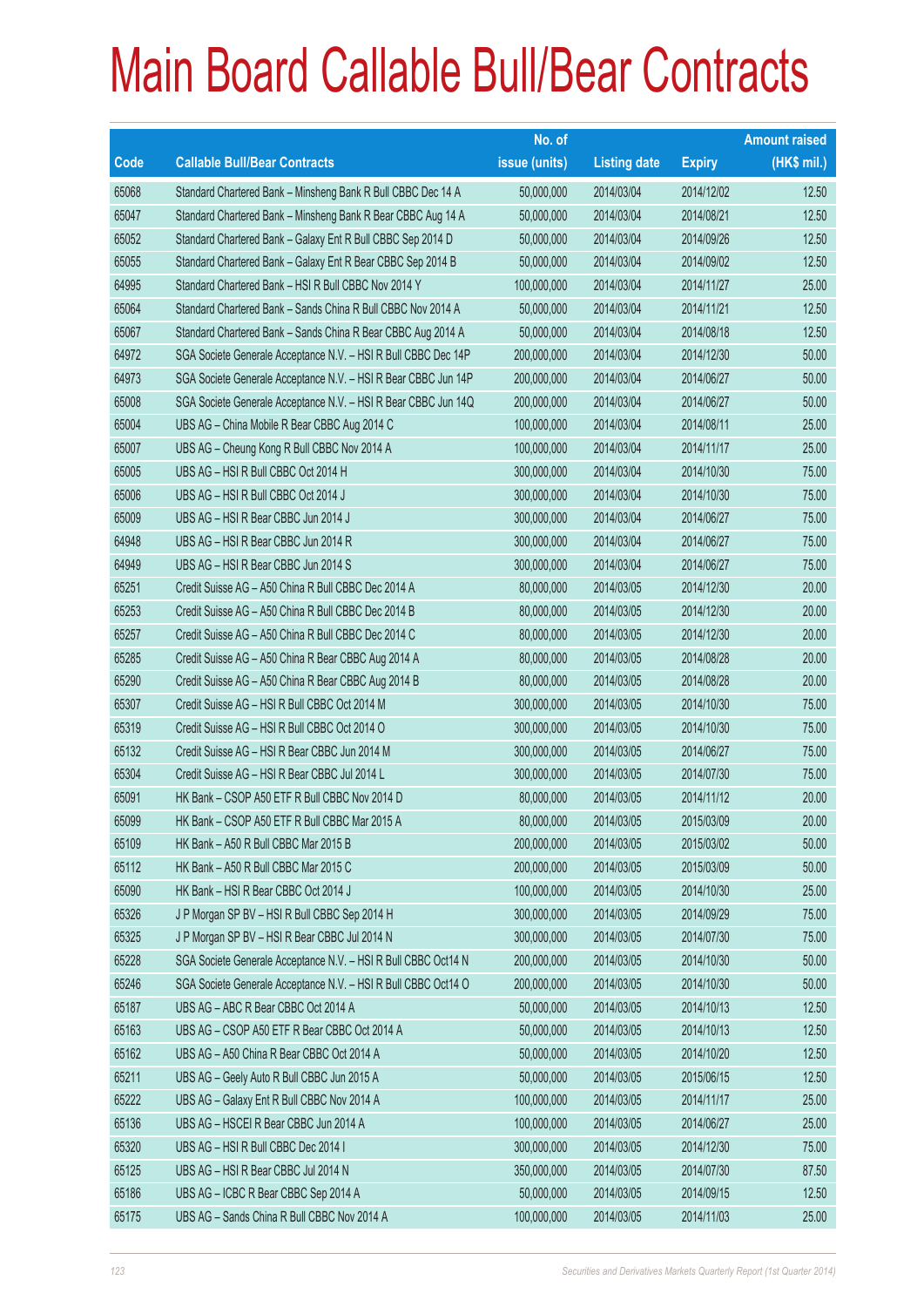|       |                                                              | No. of        |                     |               | <b>Amount raised</b> |
|-------|--------------------------------------------------------------|---------------|---------------------|---------------|----------------------|
| Code  | <b>Callable Bull/Bear Contracts</b>                          | issue (units) | <b>Listing date</b> | <b>Expiry</b> | $(HK$$ mil.)         |
| 65459 | BNP Paribas Arbit Issu B.V. - HSI R Bull CBBC Dec 2014 T     | 300,000,000   | 2014/03/06          | 2014/12/30    | 75.00                |
| 65460 | BNP Paribas Arbit Issu B.V. - HSI R Bull CBBC Dec 2014 U     | 300,000,000   | 2014/03/06          | 2014/12/30    | 75.00                |
| 65462 | BNP Paribas Arbit Issu B.V. - HSI R Bull CBBC Dec 2014 V     | 300,000,000   | 2014/03/06          | 2014/12/30    | 75.00                |
| 65464 | BNP Paribas Arbit Issu B.V. - HSI R Bull CBBC Dec 2014 W     | 300,000,000   | 2014/03/06          | 2014/12/30    | 75.00                |
| 65469 | BNP Paribas Arbit Issu B.V. - HSI R Bull CBBC Dec 2014 X     | 300,000,000   | 2014/03/06          | 2014/12/30    | 75.00                |
| 65513 | BNP Paribas Arbit Issu B.V. - HSI R Bull CBBC Dec 2014 Y     | 300,000,000   | 2014/03/06          | 2014/12/30    | 75.00                |
| 65523 | BNP Paribas Arbit Issu B.V. - HSI R Bull CBBC Dec 2014 Z     | 300,000,000   | 2014/03/06          | 2014/12/30    | 75.00                |
| 65467 | BNP Paribas Arbit Issu B.V. - HSI R Bear CBBC Aug 2014 L     | 300,000,000   | 2014/03/06          | 2014/08/28    | 75.00                |
| 65470 | BNP Paribas Arbit Issu B.V. - HSI R Bear CBBC Aug 2014 M     | 300,000,000   | 2014/03/06          | 2014/08/28    | 75.00                |
| 65489 | Credit Suisse AG - HSI R Bull CBBC Nov 2014 C                | 300,000,000   | 2014/03/06          | 2014/11/27    | 75.00                |
| 65471 | Credit Suisse AG - HSI R Bull CBBC Nov 2014 T                | 300,000,000   | 2014/03/06          | 2014/11/27    | 75.00                |
| 65473 | Credit Suisse AG - HSI R Bull CBBC Nov 2014 U                | 300,000,000   | 2014/03/06          | 2014/11/27    | 75.00                |
| 65478 | Credit Suisse AG - HSI R Bull CBBC Nov 2014 Z                | 300,000,000   | 2014/03/06          | 2014/11/27    | 75.00                |
| 65442 | Credit Suisse AG - HSI R Bear CBBC Jun 2014 N                | 300,000,000   | 2014/03/06          | 2014/06/27    | 75.00                |
| 65444 | Credit Suisse AG - HSI R Bear CBBC Jun 2014 O                | 300,000,000   | 2014/03/06          | 2014/06/27    | 75.00                |
| 65347 | Credit Suisse AG - HSI R Bear CBBC Jul 2014 T                | 300,000,000   | 2014/03/06          | 2014/07/30    | 75.00                |
| 65351 | Credit Suisse AG - HSI R Bear CBBC Jul 2014 U                | 300,000,000   | 2014/03/06          | 2014/07/30    | 75.00                |
| 65496 | Credit Suisse AG - HSI R Bear CBBC Jul 2014 V                | 300,000,000   | 2014/03/06          | 2014/07/30    | 75.00                |
| 65497 | Credit Suisse AG - HSI R Bear CBBC Jul 2014 W                | 300,000,000   | 2014/03/06          | 2014/07/30    | 75.00                |
| 65502 | Credit Suisse AG - HSI R Bear CBBC Jul 2014 X                | 300,000,000   | 2014/03/06          | 2014/07/30    | 75.00                |
| 65509 | Credit Suisse AG - HSI R Bear CBBC Jul 2014 Y                | 300,000,000   | 2014/03/06          | 2014/07/30    | 75.00                |
| 65594 | Citigroup Global Mkt H Inc. - Galaxy Ent R Bull CBBC Dec14 E | 60,000,000    | 2014/03/06          | 2014/12/12    | 15.00                |
| 65595 | Citigroup Global Mkt H Inc. - TCH R Bull CBBC Dec 2014 K     | 50,000,000    | 2014/03/06          | 2014/12/12    | 26.50                |
| 65603 | Citigroup Global Mkt H Inc. - TCH R Bull CBBC Dec 2014 L     | 50,000,000    | 2014/03/06          | 2014/12/12    | 21.50                |
| 65604 | Citigroup Global Mkt H Inc. - TCH R Bull CBBC Dec 2014 M     | 50,000,000    | 2014/03/06          | 2014/12/12    | 16.50                |
| 65391 | Goldman Sachs SP (Asia) - HSI R Bull CBBC Jul 2014 Q         | 150,000,000   | 2014/03/06          | 2014/07/30    | 39.45                |
| 65392 | Goldman Sachs SP (Asia) - HSI R Bull CBBC Jul 2014 R         | 150,000,000   | 2014/03/06          | 2014/07/30    | 38.10                |
| 65609 | Goldman Sachs SP (Asia) - HSI R Bull CBBC Jul 2014 S         | 150,000,000   | 2014/03/06          | 2014/07/30    | 38.10                |
| 65610 | Goldman Sachs SP (Asia) - HSI R Bull CBBC Jul 2014 T         | 150,000,000   | 2014/03/06          | 2014/07/30    | 39.15                |
| 65612 | Goldman Sachs SP (Asia) - HSI R Bull CBBC Jul 2014 U         | 150,000,000   | 2014/03/06          | 2014/07/30    | 40.35                |
| 65343 | HK Bank - China Shenhua R Bull CBBC Dec 2015 A               | 40,000,000    | 2014/03/06          | 2015/12/21    | 10.00                |
| 65344 | HK Bank - ICBC R Bull CBBC Dec 2014 B                        | 80,000,000    | 2014/03/06          | 2014/12/08    | 20.00                |
| 65330 | HK Bank - PetCh R Bull CBBC Nov 2014 C                       | 60,000,000    | 2014/03/06          | 2014/11/10    | 15.00                |
| 65327 | HK Bank - SHK Ppt R Bull CBBC Jan 2015 A                     | 60,000,000    | 2014/03/06          | 2015/01/12    | 15.00                |
| 65334 | HK Bank - SHK Ppt R Bull CBBC Jan 2015 B                     | 60,000,000    | 2014/03/06          | 2015/01/26    | 15.00                |
| 65666 | J P Morgan SP BV - HSI R Bull CBBC Oct 2014 E                | 300,000,000   | 2014/03/06          | 2014/10/30    | 75.00                |
| 65382 | J P Morgan SP BV - HSI R Bull CBBC Nov 2014 F                | 300,000,000   | 2014/03/06          | 2014/11/27    | 75.00                |
| 65645 | J P Morgan SP BV - HSI R Bull CBBC Nov 2014 H                | 300,000,000   | 2014/03/06          | 2014/11/27    | 75.00                |
| 65655 | J P Morgan SP BV - HSI R Bull CBBC Nov 2014 W                | 300,000,000   | 2014/03/06          | 2014/11/27    | 75.00                |
| 65639 | J P Morgan SP BV - HSI R Bull CBBC Dec 2014 T                | 300,000,000   | 2014/03/06          | 2014/12/30    | 75.00                |
| 65638 | J P Morgan SP BV - HSI R Bear CBBC Jun 2014 C                | 300,000,000   | 2014/03/06          | 2014/06/27    | 75.00                |
| 65388 | J P Morgan SP BV - HSI R Bear CBBC Jul 2014 O                | 300,000,000   | 2014/03/06          | 2014/07/30    | 75.00                |
| 65390 | J P Morgan SP BV - HSI R Bear CBBC Jul 2014 P                | 300,000,000   | 2014/03/06          | 2014/07/30    | 75.00                |
| 65617 | J P Morgan SP BV - HSI R Bear CBBC Jul 2014 Q                | 300,000,000   | 2014/03/06          | 2014/07/30    | 75.00                |
| 65623 | J P Morgan SP BV - HSI R Bear CBBC Jul 2014 R                | 300,000,000   | 2014/03/06          | 2014/07/30    | 75.00                |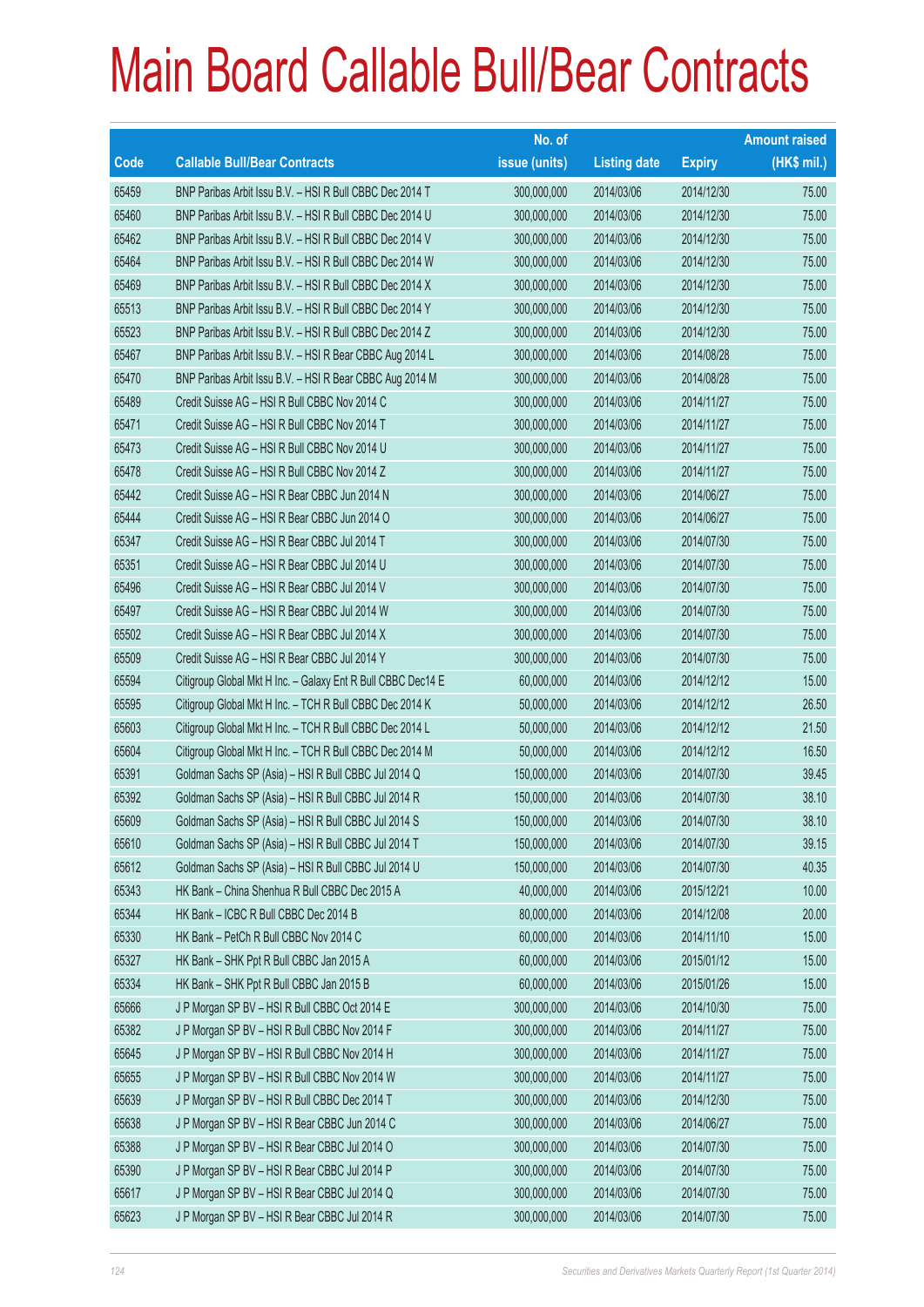|       |                                                                | No. of        |                     |               | <b>Amount raised</b> |
|-------|----------------------------------------------------------------|---------------|---------------------|---------------|----------------------|
| Code  | <b>Callable Bull/Bear Contracts</b>                            | issue (units) | <b>Listing date</b> | <b>Expiry</b> | $(HK$$ mil.)         |
| 65393 | Standard Chartered Bank - A50 China R Bull CBBC Sep 2014 A     | 50,000,000    | 2014/03/06          | 2014/09/08    | 12.50                |
| 65396 | Standard Chartered Bank - A50 China R Bear CBBC Sep 2014 A     | 50,000,000    | 2014/03/06          | 2014/09/08    | 12.50                |
| 65457 | Standard Chartered Bank - HSI R Bull CBBC Jan 2015 B           | 100,000,000   | 2014/03/06          | 2015/01/29    | 25.00                |
| 65458 | Standard Chartered Bank - HSI R Bull CBBC Jan 2015 C           | 100,000,000   | 2014/03/06          | 2015/01/29    | 25.00                |
| 65727 | Standard Chartered Bank - HSI R Bear CBBC Sep 2014 E           | 100,000,000   | 2014/03/06          | 2014/09/29    | 25.00                |
| 65402 | Standard Chartered Bank - HSI R Bear CBBC Nov 2014 B           | 100,000,000   | 2014/03/06          | 2014/11/27    | 25.00                |
| 65404 | Standard Chartered Bank - Ping An R Bull CBBC Nov 2014 B       | 50,000,000    | 2014/03/06          | 2014/11/13    | 12.50                |
| 65425 | Standard Chartered Bank - Ping An R Bear CBBC Jul 2014 B       | 50,000,000    | 2014/03/06          | 2014/07/23    | 12.50                |
| 65676 | Standard Chartered Bank - TCH R Bull CBBC Nov 2014 B           | 50,000,000    | 2014/03/06          | 2014/11/13    | 38.00                |
| 65684 | Standard Chartered Bank - TCH R Bull CBBC Nov 2014 C           | 50,000,000    | 2014/03/06          | 2014/11/24    | 28.00                |
| 65686 | Standard Chartered Bank - TCH R Bear CBBC Oct 2014 E           | 50,000,000    | 2014/03/06          | 2014/10/13    | 40.50                |
| 65715 | Standard Chartered Bank - TCH R Bear CBBC Oct 2014 F           | 50,000,000    | 2014/03/06          | 2014/10/23    | 52.50                |
| 65430 | SGA Societe Generale Acceptance N.V. - HSI R Bull CBBC Dec14 Q | 200,000,000   | 2014/03/06          | 2014/12/30    | 50.00                |
| 65446 | SGA Societe Generale Acceptance N.V. - HSI R Bear CBBC Jun14 R | 200,000,000   | 2014/03/06          | 2014/06/27    | 50.00                |
| 65590 | UBS AG - Sinopec Corp R Bull CBBC Oct 2014 B                   | 100,000,000   | 2014/03/06          | 2014/10/20    | 25.00                |
| 65587 | UBS AG - Sinopec Corp R Bear CBBC Aug 2014 A                   | 100,000,000   | 2014/03/06          | 2014/08/18    | 25.00                |
| 65525 | UBS AG - HSI R Bull CBBC Nov 2014 J                            | 300,000,000   | 2014/03/06          | 2014/11/27    | 75.00                |
| 65526 | UBS AG - HSI R Bull CBBC Dec 2014 J                            | 300,000,000   | 2014/03/06          | 2014/12/30    | 75.00                |
| 65527 | UBS AG - HSI R Bull CBBC Dec 2014 K                            | 300,000,000   | 2014/03/06          | 2014/12/30    | 75.00                |
| 65447 | UBS AG - HSI R Bear CBBC Jun 2014 K                            | 300,000,000   | 2014/03/06          | 2014/06/27    | 75.00                |
| 65454 | UBS AG - HSI R Bear CBBC Jun 2014 M                            | 300,000,000   | 2014/03/06          | 2014/06/27    | 75.00                |
| 65345 | UBS AG - HSI R Bear CBBC Jul 2014 O                            | 300,000,000   | 2014/03/06          | 2014/07/30    | 75.00                |
| 65346 | UBS AG - HSI R Bear CBBC Jul 2014 P                            | 300,000,000   | 2014/03/06          | 2014/07/30    | 75.00                |
| 65455 | UBS AG - HSI R Bear CBBC Jul 2014 Q                            | 300,000,000   | 2014/03/06          | 2014/07/30    | 75.00                |
| 65540 | UBS AG - Sands China R Bull CBBC Aug 2014 F                    | 50,000,000    | 2014/03/06          | 2014/08/18    | 12.50                |
| 65572 | UBS AG - TCH R Bull CBBC Jun 2014 P                            | 40,000,000    | 2014/03/06          | 2014/06/06    | 20.80                |
| 65574 | UBS AG - TCH R Bull CBBC Jun 2014 Q                            | 40,000,000    | 2014/03/06          | 2014/06/25    | 10.00                |
| 65564 | UBS AG - TCH R Bear CBBC Jun 2014 H                            | 40,000,000    | 2014/03/06          | 2014/06/06    | 68.00                |
| 65554 | UBS AG - TCH R Bear CBBC Jul 2014 C                            | 40,000,000    | 2014/03/06          | 2014/07/15    | 84.00                |
| 65828 | BNP Paribas Arbit Issu B.V. - HSI R Bear CBBC Aug 2014 N       | 300,000,000   | 2014/03/07          | 2014/08/28    | 75.00                |
| 65893 | Credit Suisse AG - Galaxy Ent R Bull CBBC Oct 2014 D           | 80,000,000    | 2014/03/07          | 2014/10/31    | 20.00                |
| 65894 | Credit Suisse AG - Galaxy Ent R Bear CBBC Aug 2014 A           | 80,000,000    | 2014/03/07          | 2014/08/29    | 20.00                |
| 65895 | Credit Suisse AG - Galaxy Ent R Bear CBBC Aug 2014 B           | 80,000,000    | 2014/03/07          | 2014/08/29    | 20.00                |
| 65975 | Credit Suisse AG - HSI R Bull CBBC Oct 2014 J                  | 300,000,000   | 2014/03/07          | 2014/10/30    | 75.00                |
| 65976 | Credit Suisse AG - HSI R Bull CBBC Oct 2014 N                  | 300,000,000   | 2014/03/07          | 2014/10/30    | 75.00                |
| 66069 | Credit Suisse AG - HSI R Bull CBBC Oct 2014 R                  | 300,000,000   | 2014/03/07          | 2014/10/30    | 75.00                |
| 65909 | Credit Suisse AG - HSI R Bull CBBC Dec 2014 Y                  | 300,000,000   | 2014/03/07          | 2014/12/30    | 75.00                |
| 65929 | Credit Suisse AG - HSI R Bull CBBC Dec 2014 Z                  | 300,000,000   | 2014/03/07          | 2014/12/30    | 75.00                |
| 65945 | Credit Suisse AG - HSI R Bear CBBC Jun 2014 P                  | 300,000,000   | 2014/03/07          | 2014/06/27    | 75.00                |
| 65953 | Credit Suisse AG - HSI R Bear CBBC Jun 2014 Q                  | 300,000,000   | 2014/03/07          | 2014/06/27    | 75.00                |
| 65955 | Credit Suisse AG - HSI R Bear CBBC Jun 2014 R                  | 300,000,000   | 2014/03/07          | 2014/06/27    | 75.00                |
| 65959 | Credit Suisse AG - HSI R Bear CBBC Jun 2014 S                  | 300,000,000   | 2014/03/07          | 2014/06/27    | 75.00                |
| 66058 | Credit Suisse AG - HSI R Bear CBBC Jul 2014 D                  | 300,000,000   | 2014/03/07          | 2014/07/30    | 75.00                |
| 66060 | Credit Suisse AG - HSI R Bear CBBC Jul 2014 R                  | 300,000,000   | 2014/03/07          | 2014/07/30    | 75.00                |
| 66066 | Credit Suisse AG - HSI R Bear CBBC Jul 2014 S                  | 300,000,000   | 2014/03/07          | 2014/07/30    | 75.00                |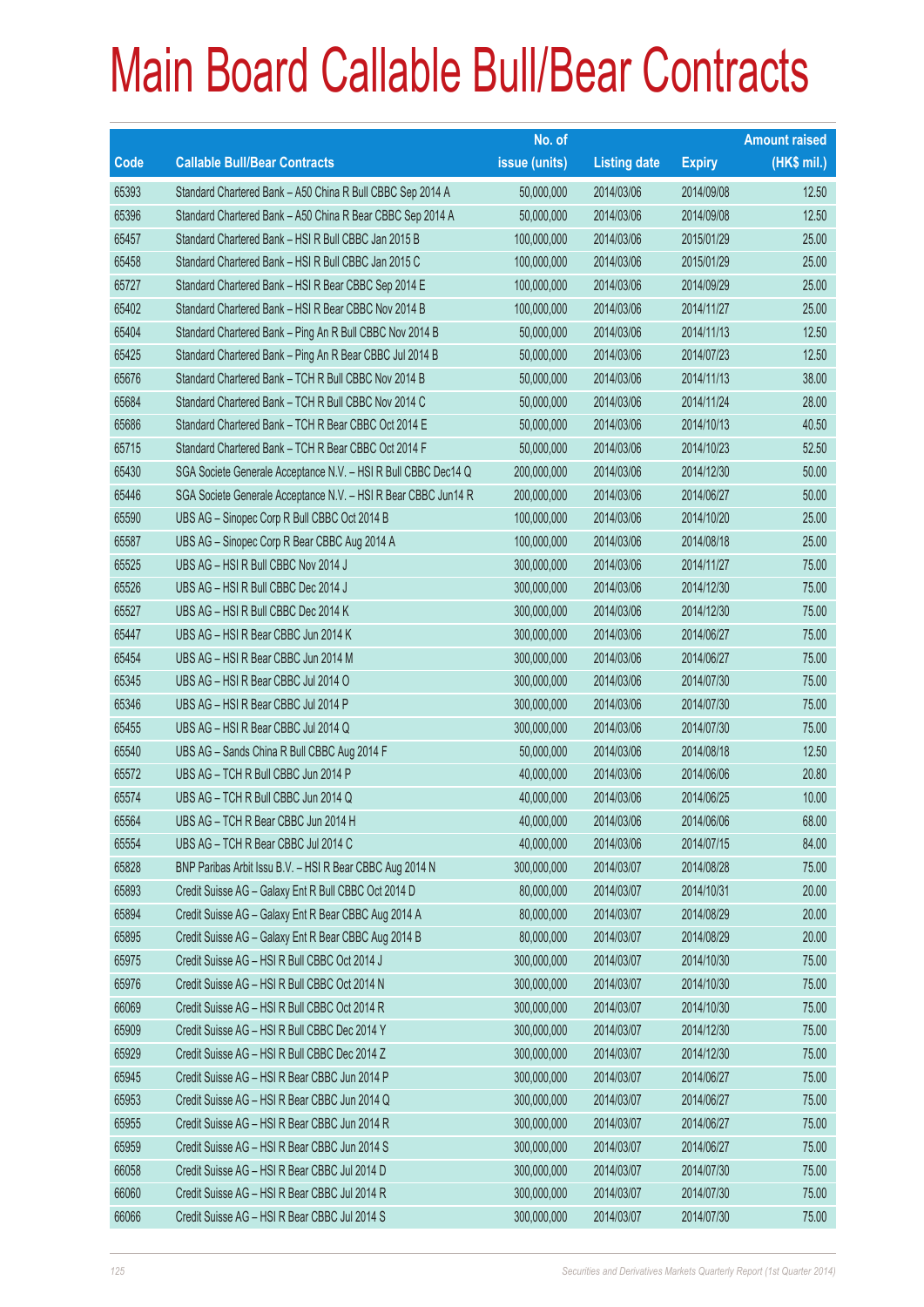|       |                                                                | No. of        |                     |               | <b>Amount raised</b> |
|-------|----------------------------------------------------------------|---------------|---------------------|---------------|----------------------|
| Code  | <b>Callable Bull/Bear Contracts</b>                            | issue (units) | <b>Listing date</b> | <b>Expiry</b> | (HK\$ mil.)          |
| 66087 | Citigroup Global Mkt H Inc. - TCH R Bull CBBC Dec 2014 N       | 50,000,000    | 2014/03/07          | 2014/12/12    | 14.00                |
| 66108 | Bank of East Asia - Galaxy Ent R Bull CBBC May 2015 A          | 200,000,000   | 2014/03/07          | 2015/05/05    | 50.00                |
| 66089 | Bank of East Asia - Hutchison R Bull CBBC Jan 2015 A           | 200,000,000   | 2014/03/07          | 2015/01/22    | 50.00                |
| 66012 | Goldman Sachs SP (Asia) - HSI R Bear CBBC Jul 2014 G           | 150,000,000   | 2014/03/07          | 2014/07/30    | 40.05                |
| 66013 | Goldman Sachs SP (Asia) - HSI R Bear CBBC Jul 2014 H           | 150,000,000   | 2014/03/07          | 2014/07/30    | 38.55                |
| 66014 | Goldman Sachs SP (Asia) - HSI R Bear CBBC Jul 2014 I           | 150,000,000   | 2014/03/07          | 2014/07/30    | 38.10                |
| 65822 | HK Bank - Sinopec Corp R Bull CBBC Oct 2014 D                  | 80,000,000    | 2014/03/07          | 2014/10/27    | 20.00                |
| 65794 | HK Bank - Galaxy Ent R Bull CBBC Nov 2014 B                    | 80,000,000    | 2014/03/07          | 2014/11/03    | 20.00                |
| 65740 | HK Bank - HSI R Bull CBBC Sep 2014 R                           | 100,000,000   | 2014/03/07          | 2014/09/29    | 25.00                |
| 65737 | HK Bank - HSI R Bull CBBC Oct 2014 O                           | 100,000,000   | 2014/03/07          | 2014/10/30    | 25.00                |
| 65758 | HK Bank - HSI R Bull CBBC Nov 2014 H                           | 400,000,000   | 2014/03/07          | 2014/11/27    | 100.00               |
| 65781 | HK Bank - HSI R Bull CBBC Nov 2014 I                           | 100,000,000   | 2014/03/07          | 2014/11/27    | 25.00                |
| 65757 | HK Bank - HSI R Bear CBBC Oct 2014 K                           | 100,000,000   | 2014/03/07          | 2014/10/30    | 25.00                |
| 65820 | HK Bank - Sands China R Bull CBBC Oct 2014 C                   | 60,000,000    | 2014/03/07          | 2014/10/27    | 15.00                |
| 65760 | HK Bank - TCH R Bull CBBC Oct 2014 M                           | 50,000,000    | 2014/03/07          | 2014/10/30    | 16.00                |
| 65771 | HK Bank - TCH R Bull CBBC Oct 2014 N                           | 50,000,000    | 2014/03/07          | 2014/10/13    | 12.50                |
| 65759 | HK Bank - TCH R Bull CBBC Nov 2014 H                           | 50,000,000    | 2014/03/07          | 2014/11/07    | 22.00                |
| 65774 | HK Bank - TCH R Bear CBBC Sep 2014 N                           | 50,000,000    | 2014/03/07          | 2014/09/29    | 27.50                |
| 65784 | HK Bank – TCH R Bear CBBC Oct 2014 K                           | 50,000,000    | 2014/03/07          | 2014/10/13    | 44.00                |
| 65772 | HK Bank - TCH R Bear CBBC Nov 2014 E                           | 50,000,000    | 2014/03/07          | 2014/11/17    | 63.00                |
| 65981 | J P Morgan SP BV - HSI R Bull CBBC Nov 2014 G                  | 300,000,000   | 2014/03/07          | 2014/11/27    | 75.00                |
| 65977 | J P Morgan SP BV - HSI R Bull CBBC Dec 2014 U                  | 300,000,000   | 2014/03/07          | 2014/12/30    | 75.00                |
| 65978 | J P Morgan SP BV - HSI R Bull CBBC Dec 2014 V                  | 300,000,000   | 2014/03/07          | 2014/12/30    | 75.00                |
| 65984 | J P Morgan SP BV - HSI R Bear CBBC Jul 2014 S                  | 300,000,000   | 2014/03/07          | 2014/07/30    | 75.00                |
| 65995 | J P Morgan SP BV - HSI R Bear CBBC Jul 2014 T                  | 300,000,000   | 2014/03/07          | 2014/07/30    | 75.00                |
| 65827 | Macquarie Bank Ltd. - HSI R Bull CBBC Aug 2014 A               | 100,000,000   | 2014/03/07          | 2014/08/28    | 25.00                |
| 66052 | Standard Chartered Bank - China Life R Bull CBBC Dec 2014 A    | 100,000,000   | 2014/03/07          | 2014/12/04    | 25.00                |
| 65887 | Standard Chartered Bank - HSI R Bear CBBC Aug 2014 V           | 100,000,000   | 2014/03/07          | 2014/08/28    | 25.00                |
| 65829 | SGA Societe Generale Acceptance N.V. - HSI R Bull CBBC Oct14 P | 200,000,000   | 2014/03/07          | 2014/10/30    | 50.00                |
| 65831 | SGA Societe Generale Acceptance N.V. - HSI R Bull CBBC Dec14 R | 200,000,000   | 2014/03/07          | 2014/12/30    | 50.00                |
| 65848 | SGA Societe Generale Acceptance N.V. - HSI R Bear CBBC Jun14 S | 200,000,000   | 2014/03/07          | 2014/06/27    | 50.00                |
| 66009 | UBS AG - Galaxy Ent R Bull CBBC Oct 2014 D                     | 100,000,000   | 2014/03/07          | 2014/10/27    | 25.00                |
| 66010 | UBS AG - Galaxy Ent R Bull CBBC Oct 2014 E                     | 100,000,000   | 2014/03/07          | 2014/10/06    | 25.00                |
| 65881 | UBS AG - HSI R Bull CBBC Oct 2014 Q                            | 300,000,000   | 2014/03/07          | 2014/10/30    | 75.00                |
| 65858 | UBS AG - HSI R Bull CBBC Nov 2014 I                            | 300,000,000   | 2014/03/07          | 2014/11/27    | 75.00                |
| 66073 | UBS AG - HSI R Bull CBBC Nov 2014 K                            | 300,000,000   | 2014/03/07          | 2014/11/27    | 75.00                |
| 66022 | UBS AG - HSI R Bear CBBC Jun 2014 N                            | 300,000,000   | 2014/03/07          | 2014/06/27    | 75.00                |
| 66023 | UBS AG - HSI R Bear CBBC Jun 2014 P                            | 300,000,000   | 2014/03/07          | 2014/06/27    | 75.00                |
| 65998 | UBS AG - Ping An R Bear CBBC Jul 2014 B                        | 100,000,000   | 2014/03/07          | 2014/07/14    | 25.00                |
| 66083 | UBS AG - TCH R Bull CBBC Sep 2014 C                            | 40,000,000    | 2014/03/07          | 2014/09/08    | 10.00                |
| 66086 | UBS AG - TCH R Bull CBBC Oct 2014 B                            | 40,000,000    | 2014/03/07          | 2014/10/13    | 15.20                |
| 66075 | UBS AG - TCH R Bear CBBC Jul 2014 D                            | 40,000,000    | 2014/03/07          | 2014/07/21    | 55.20                |
| 66074 | UBS AG - TCH R Bear CBBC Oct 2014 E                            | 40,000,000    | 2014/03/07          | 2014/10/13    | 10.00                |
| 66233 | BNP Paribas Arbit Issu B.V. - HSI R Bear CBBC Aug 2014 O       | 300,000,000   | 2014/03/10          | 2014/08/28    | 75.00                |
| 66120 | Credit Suisse AG - HSI R Bull CBBC Sep 2014 F                  | 300,000,000   | 2014/03/10          | 2014/09/29    | 75.00                |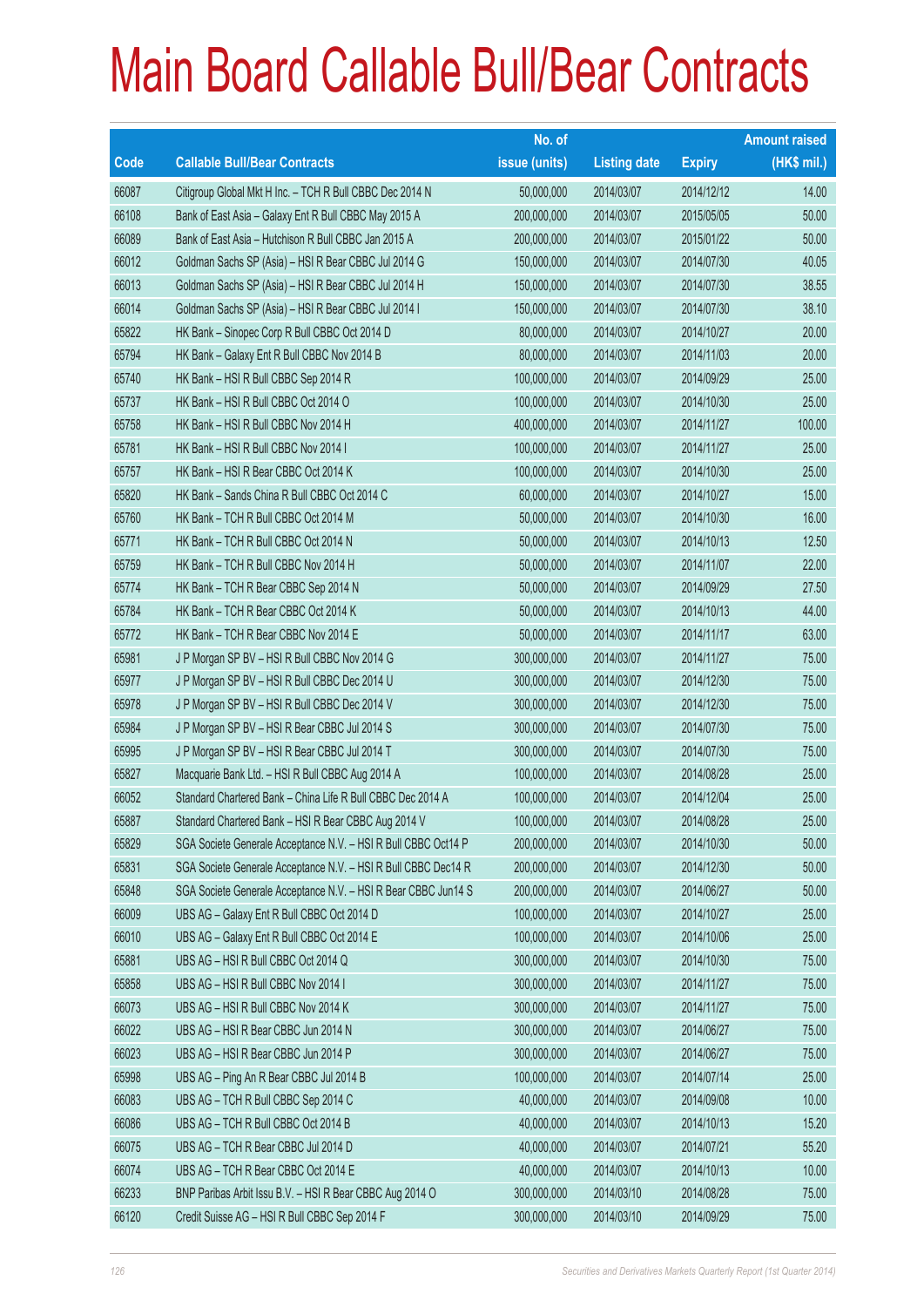|       |                                                                | No. of        |                     |               | <b>Amount raised</b> |
|-------|----------------------------------------------------------------|---------------|---------------------|---------------|----------------------|
| Code  | <b>Callable Bull/Bear Contracts</b>                            | issue (units) | <b>Listing date</b> | <b>Expiry</b> | $(HK$$ mil.)         |
| 66121 | Credit Suisse AG - HSI R Bull CBBC Sep 2014 O                  | 300,000,000   | 2014/03/10          | 2014/09/29    | 75.00                |
| 66122 | Credit Suisse AG - HSI R Bull CBBC Sep 2014 V                  | 300,000,000   | 2014/03/10          | 2014/09/29    | 75.00                |
| 66227 | Credit Suisse AG - HSI R Bear CBBC Jun 2014 E                  | 300,000,000   | 2014/03/10          | 2014/06/27    | 75.00                |
| 66209 | Credit Suisse AG - HSI R Bear CBBC Jun 2014 T                  | 300,000,000   | 2014/03/10          | 2014/06/27    | 75.00                |
| 66215 | Credit Suisse AG - HSI R Bear CBBC Jun 2014 U                  | 300,000,000   | 2014/03/10          | 2014/06/27    | 75.00                |
| 66176 | Goldman Sachs SP (Asia) - HSI R Bear CBBC Jul 2014 J           | 150,000,000   | 2014/03/10          | 2014/07/30    | 39.75                |
| 66229 | Goldman Sachs SP (Asia) - HSI R Bear CBBC Jul 2014 K           | 150,000,000   | 2014/03/10          | 2014/07/30    | 39.90                |
| 66230 | Goldman Sachs SP (Asia) - HSI R Bear CBBC Jul 2014 L           | 150,000,000   | 2014/03/10          | 2014/07/30    | 43.95                |
| 66128 | HK Bank - HSI R Bull CBBC Oct 2014 P                           | 100,000,000   | 2014/03/10          | 2014/10/30    | 25.00                |
| 66123 | HK Bank - HSI R Bull CBBC Nov 2014 J                           | 100,000,000   | 2014/03/10          | 2014/11/27    | 25.00                |
| 66124 | HK Bank - HSI R Bear CBBC Oct 2014 L                           | 100,000,000   | 2014/03/10          | 2014/10/30    | 25.00                |
| 66147 | J P Morgan SP BV - HSI R Bull CBBC Oct 2014 I                  | 300,000,000   | 2014/03/10          | 2014/10/30    | 75.00                |
| 66150 | J P Morgan SP BV - HSI R Bull CBBC Nov 2014 X                  | 300,000,000   | 2014/03/10          | 2014/11/27    | 75.00                |
| 66153 | J P Morgan SP BV - HSI R Bull CBBC Dec 2014 W                  | 300,000,000   | 2014/03/10          | 2014/12/30    | 75.00                |
| 66168 | J P Morgan SP BV - HSI R Bear CBBC Jun 2014 D                  | 300,000,000   | 2014/03/10          | 2014/06/27    | 75.00                |
| 66175 | J P Morgan SP BV - HSI R Bear CBBC Jun 2014 E                  | 300,000,000   | 2014/03/10          | 2014/06/27    | 75.00                |
| 66183 | Standard Chartered Bank - HSI R Bear CBBC Sep 2014 F           | 100,000,000   | 2014/03/10          | 2014/09/29    | 25.00                |
| 66112 | SGA Societe Generale Acceptance N.V. - HSI R Bull CBBC Oct14 Q | 200,000,000   | 2014/03/10          | 2014/10/30    | 50.00                |
| 66260 | SGA Societe Generale Acceptance N.V. - HSI R Bull CBBC Oct14 R | 200,000,000   | 2014/03/10          | 2014/10/30    | 50.00                |
| 66109 | SGA Societe Generale Acceptance N.V. - HSI R Bear CBBC Jun14 T | 200,000,000   | 2014/03/10          | 2014/06/27    | 50.00                |
| 66256 | SGA Societe Generale Acceptance N.V. - HSI R Bear CBBC Jun14 U | 200,000,000   | 2014/03/10          | 2014/06/27    | 50.00                |
| 66143 | UBS AG - China Mobile R Bear CBBC Aug 2014 D                   | 100,000,000   | 2014/03/10          | 2014/08/11    | 25.00                |
| 66144 | UBS AG - CC Bank R Bull CBBC Nov 2014 A                        | 100,000,000   | 2014/03/10          | 2014/11/10    | 25.00                |
| 66132 | UBS AG - China Life R Bear CBBC Oct 2014 A                     | 50,000,000    | 2014/03/10          | 2014/10/06    | 17.75                |
| 66130 | UBS AG - A50 China R Bull CBBC Mar 2015 A                      | 100,000,000   | 2014/03/10          | 2015/03/09    | 25.00                |
| 66119 | UBS AG - HSI R Bull CBBC Oct 2014 I                            | 300,000,000   | 2014/03/10          | 2014/10/30    | 75.00                |
| 66115 | UBS AG - HSI R Bull CBBC Dec 2014 L                            | 300,000,000   | 2014/03/10          | 2014/12/30    | 75.00                |
| 66200 | UBS AG - HSI R Bull CBBC Mar 2015 A                            | 300,000,000   | 2014/03/10          | 2015/03/30    | 75.00                |
| 66186 | UBS AG - HSI R Bull CBBC May 2015 A                            | 300,000,000   | 2014/03/10          | 2015/05/28    | 75.00                |
| 66234 | UBS AG - HSI R Bear CBBC Jun 2014 T                            | 300,000,000   | 2014/03/10          | 2014/06/27    | 75.00                |
| 66235 | UBS AG - HSI R Bear CBBC Jun 2014 U                            | 300,000,000   | 2014/03/10          | 2014/06/27    | 75.00                |
| 66236 | UBS AG - HSI R Bear CBBC Jul 2014 R                            | 350,000,000   | 2014/03/10          | 2014/07/30    | 87.50                |
| 66146 | UBS AG - Hutchison R Bull CBBC Oct 2014 E                      | 100,000,000   | 2014/03/10          | 2014/10/20    | 25.00                |
| 66139 | UBS AG - Ping An R Bear CBBC Aug 2014 C                        | 100,000,000   | 2014/03/10          | 2014/08/18    | 25.00                |
| 66142 | UBS AG - Sands China R Bear CBBC Oct 2014 B                    | 100,000,000   | 2014/03/10          | 2014/10/13    | 25.00                |
| 66145 | UBS AG - TCH R Bull CBBC Nov 2014 A                            | 40,000,000    | 2014/03/10          | 2014/11/10    | 15.40                |
| 66338 | Credit Suisse AG - HSI R Bull CBBC Oct 2014 K                  | 300,000,000   | 2014/03/11          | 2014/10/30    | 75.00                |
| 66337 | Credit Suisse AG - HSI R Bull CBBC Oct 2014 S                  | 300,000,000   | 2014/03/11          | 2014/10/30    | 75.00                |
| 66312 | Credit Suisse AG - HSI R Bear CBBC Jul 2014 E                  | 300,000,000   | 2014/03/11          | 2014/07/30    | 75.00                |
| 66311 | Credit Suisse AG - HSI R Bear CBBC Jul 2014 Z                  | 300,000,000   | 2014/03/11          | 2014/07/30    | 75.00                |
| 66355 | Citigroup Global Mkt H Inc. - PetCh R Bull CBBC Dec 2014 B     | 50,000,000    | 2014/03/11          | 2014/12/08    | 12.50                |
| 66356 | Citigroup Global Mkt H Inc. - Ping An R Bear CBBC Dec 2014 A   | 80,000,000    | 2014/03/11          | 2014/12/08    | 20.00                |
| 66353 | Citigroup Global Mkt H Inc. - Sands China R Bull CBBC Dec14C   | 60,000,000    | 2014/03/11          | 2014/12/08    | 15.00                |
| 66298 | HK Bank - China Mobile R Bull CBBC Nov 2014 C                  | 120,000,000   | 2014/03/11          | 2014/11/10    | 30.00                |
| 66302 | HK Bank - Geely Auto R Bull CBBC Apr 2015 A                    | 40,000,000    | 2014/03/11          | 2015/04/27    | 10.00                |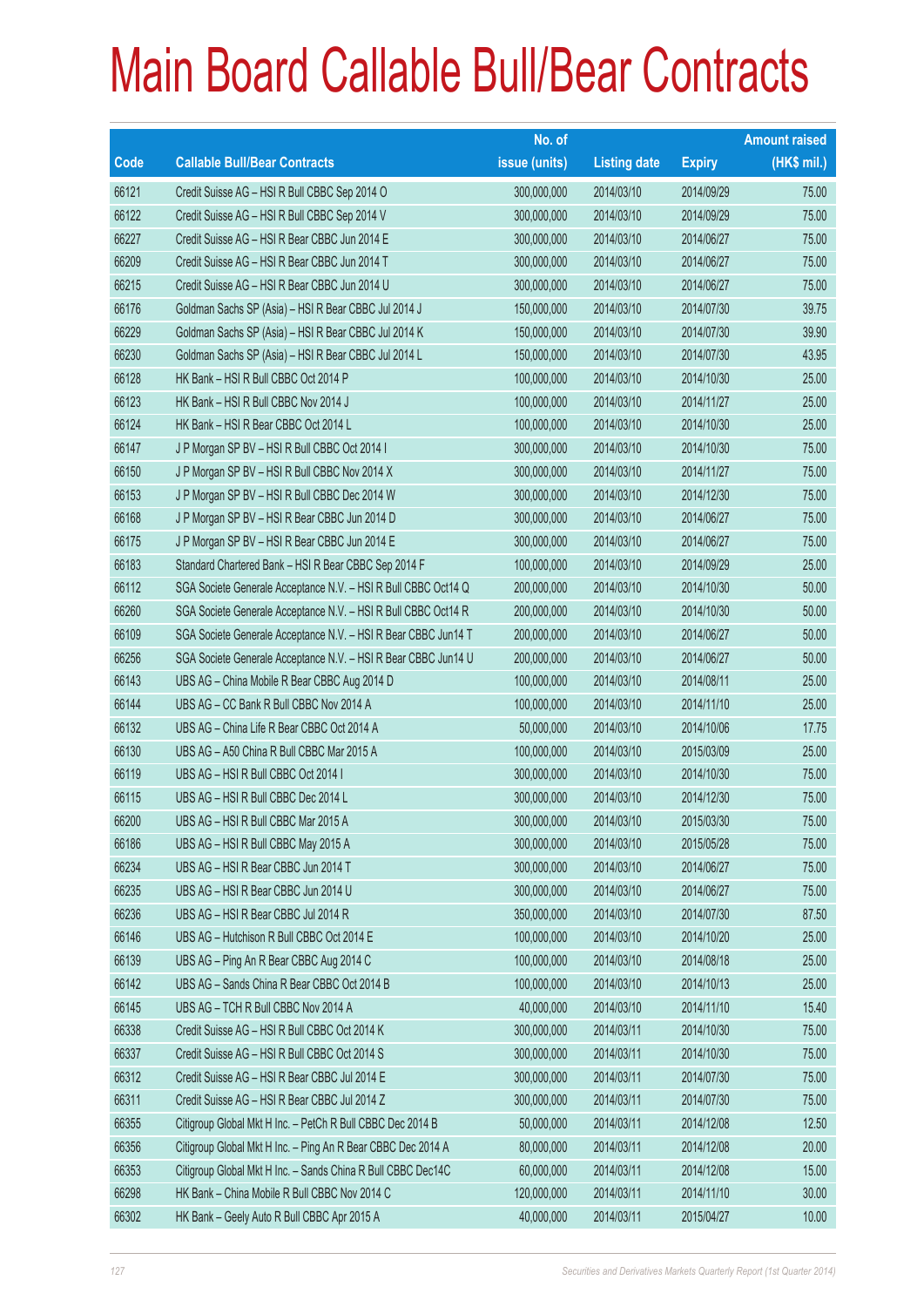|       |                                                                | No. of        |                     |               | <b>Amount raised</b> |
|-------|----------------------------------------------------------------|---------------|---------------------|---------------|----------------------|
| Code  | <b>Callable Bull/Bear Contracts</b>                            | issue (units) | <b>Listing date</b> | <b>Expiry</b> | $(HK$$ mil.)         |
| 66276 | HK Bank - HSI R Bear CBBC Sep 2014 Q                           | 100,000,000   | 2014/03/11          | 2014/09/29    | 25.00                |
| 66275 | HK Bank - HSI R Bear CBBC Oct 2014 M                           | 100,000,000   | 2014/03/11          | 2014/10/30    | 25.00                |
| 66273 | HK Bank - HSI R Bear CBBC Nov 2014 D                           | 100,000,000   | 2014/03/11          | 2014/11/27    | 25.00                |
| 66270 | HK Bank - Hutchison R Bull CBBC Oct 2014 F                     | 60,000,000    | 2014/03/11          | 2014/10/17    | 15.00                |
| 66266 | HK Bank - TCH R Bear CBBC Oct 2014 L                           | 50,000,000    | 2014/03/11          | 2014/10/20    | 20.00                |
| 66268 | HK Bank - TCH R Bear CBBC Oct 2014 M                           | 50,000,000    | 2014/03/11          | 2014/10/15    | 15.00                |
| 66329 | J P Morgan SP BV - HSI R Bear CBBC Jul 2014 U                  | 300,000,000   | 2014/03/11          | 2014/07/30    | 75.00                |
| 66330 | J P Morgan SP BV - HSI R Bear CBBC Jul 2014 V                  | 300,000,000   | 2014/03/11          | 2014/07/30    | 75.00                |
| 66335 | Standard Chartered Bank - HSI R Bull CBBC Feb 2015 A           | 100,000,000   | 2014/03/11          | 2015/02/26    | 25.00                |
| 66332 | SGA Societe Generale Acceptance N.V. - HSI R Bull CBBC Oct14 S | 200,000,000   | 2014/03/11          | 2014/10/30    | 50.00                |
| 66334 | SGA Societe Generale Acceptance N.V. - HSI R Bear CBBC Jun14 V | 200,000,000   | 2014/03/11          | 2014/06/27    | 50.00                |
| 66339 | UBS AG - HSI R Bull CBBC Dec 2014 M                            | 300,000,000   | 2014/03/11          | 2014/12/30    | 75.00                |
| 66344 | UBS AG - HSI R Bull CBBC Jan 2015 A                            | 300,000,000   | 2014/03/11          | 2015/01/29    | 75.00                |
| 66310 | UBS AG - HSI R Bear CBBC Jun 2014 V                            | 300,000,000   | 2014/03/11          | 2014/06/27    | 75.00                |
| 66336 | UBS AG - HSI R Bear CBBC Jun 2014 W                            | 300,000,000   | 2014/03/11          | 2014/06/27    | 75.00                |
| 66408 | Credit Suisse AG - HSI R Bull CBBC Aug 2014 U                  | 300,000,000   | 2014/03/12          | 2014/08/28    | 75.00                |
| 66410 | Credit Suisse AG - HSI R Bull CBBC Aug 2014 W                  | 300,000,000   | 2014/03/12          | 2014/08/28    | 75.00                |
| 66425 | Credit Suisse AG - HSI R Bear CBBC Jun 2014 J                  | 300,000,000   | 2014/03/12          | 2014/06/27    | 75.00                |
| 66420 | Credit Suisse AG - HSI R Bear CBBC Jun 2014 V                  | 300,000,000   | 2014/03/12          | 2014/06/27    | 75.00                |
| 66423 | Credit Suisse AG - HSI R Bear CBBC Jun 2014 W                  | 300,000,000   | 2014/03/12          | 2014/06/27    | 75.00                |
| 66456 | Citigroup Global Mkt H Inc. - Galaxy Ent R Bull CBBC Dec14 F   | 60,000,000    | 2014/03/12          | 2014/12/23    | 15.00                |
| 66457 | Citigroup Global Mkt H Inc. - Hutchison R Bull CBBC Dec 14 A   | 60,000,000    | 2014/03/12          | 2014/12/23    | 15.00                |
| 66458 | Citigroup Global Mkt H Inc. - Hutchison R Bull CBBC Dec 14 B   | 60,000,000    | 2014/03/12          | 2014/12/23    | 15.00                |
| 66460 | Citigroup Global Mkt H Inc. - Hutchison R Bull CBBC Dec 14 C   | 60,000,000    | 2014/03/12          | 2014/12/23    | 15.00                |
| 66462 | Citigroup Global Mkt H Inc. - Hutchison R Bull CBBC Dec 14 D   | 60,000,000    | 2014/03/12          | 2014/12/23    | 15.00                |
| 66463 | Citigroup Global Mkt H Inc. - Hutchison R Bear CBBC Dec 14 A   | 60,000,000    | 2014/03/12          | 2014/12/23    | 15.00                |
| 66465 | Citigroup Global Mkt H Inc. - Hutchison R Bear CBBC Dec 14 B   | 60,000,000    | 2014/03/12          | 2014/12/23    | 15.00                |
| 66466 | Citigroup Global Mkt H Inc. - Hutchison R Bear CBBC Dec 14 C   | 60,000,000    | 2014/03/12          | 2014/12/23    | 15.00                |
| 66451 | Citigroup Global Mkt H Inc. - Sands China R Bear CBBC Dec14B   | 60,000,000    | 2014/03/12          | 2014/12/23    | 15.00                |
| 66453 | Citigroup Global Mkt H Inc. - TCH R Bull CBBC Dec 2014 O       | 50,000,000    | 2014/03/12          | 2014/12/23    | 12.50                |
| 66437 | J P Morgan SP BV - HSI R Bull CBBC Oct 2014 J                  | 300,000,000   | 2014/03/12          | 2014/10/30    | 75.00                |
| 66433 | J P Morgan SP BV - HSI R Bull CBBC Dec 2014 X                  | 300,000,000   | 2014/03/12          | 2014/12/30    | 75.00                |
| 66448 | J P Morgan SP BV - HSI R Bear CBBC Jun 2014 F                  | 300,000,000   | 2014/03/12          | 2014/06/27    | 75.00                |
| 66438 | J P Morgan SP BV - HSI R Bear CBBC Jul 2014 W                  | 300,000,000   | 2014/03/12          | 2014/07/30    | 75.00                |
| 66377 | Standard Chartered Bank - Sinopec Corp R Bull CBBC Dec 2014A   | 100,000,000   | 2014/03/12          | 2014/12/09    | 25.00                |
| 66379 | Standard Chartered Bank - Sinopec Corp R Bear CBBC Jul 2014A   | 100,000,000   | 2014/03/12          | 2014/07/04    | 17.10                |
| 66380 | Standard Chartered Bank - Hutchison R Bull CBBC Oct 2014 A     | 50,000,000    | 2014/03/12          | 2014/10/03    | 12.50                |
| 66381 | Standard Chartered Bank - Hutchison R Bear CBBC Nov 2014 A     | 50,000,000    | 2014/03/12          | 2014/11/04    | 12.50                |
| 66374 | Standard Chartered Bank - PetCh R Bull CBBC Aug 2014 A         | 50,000,000    | 2014/03/12          | 2014/08/25    | 12.50                |
| 66376 | Standard Chartered Bank - PetCh R Bear CBBC Sep 2014 A         | 50,000,000    | 2014/03/12          | 2014/09/26    | 12.50                |
| 66383 | SGA Societe Generale Acceptance N.V. - HSI R Bull CBBC Oct14 T | 200,000,000   | 2014/03/12          | 2014/10/30    | 50.00                |
| 66384 | SGA Societe Generale Acceptance N.V. - HSI R Bear CBBC Jun14 W | 200,000,000   | 2014/03/12          | 2014/06/27    | 50.00                |
| 66385 | SGA Societe Generale Acceptance N.V. - HSI R Bear CBBC Jun14 X | 200,000,000   | 2014/03/12          | 2014/06/27    | 50.00                |
| 66386 | SGA Societe Generale Acceptance N.V. - HSI R Bear CBBC Jul14 A | 200,000,000   | 2014/03/12          | 2014/07/30    | 50.00                |
| 66397 | SGA Societe Generale Acceptance N.V. - HSI R Bear CBBC Jul14 B | 200,000,000   | 2014/03/12          | 2014/07/30    | 50.00                |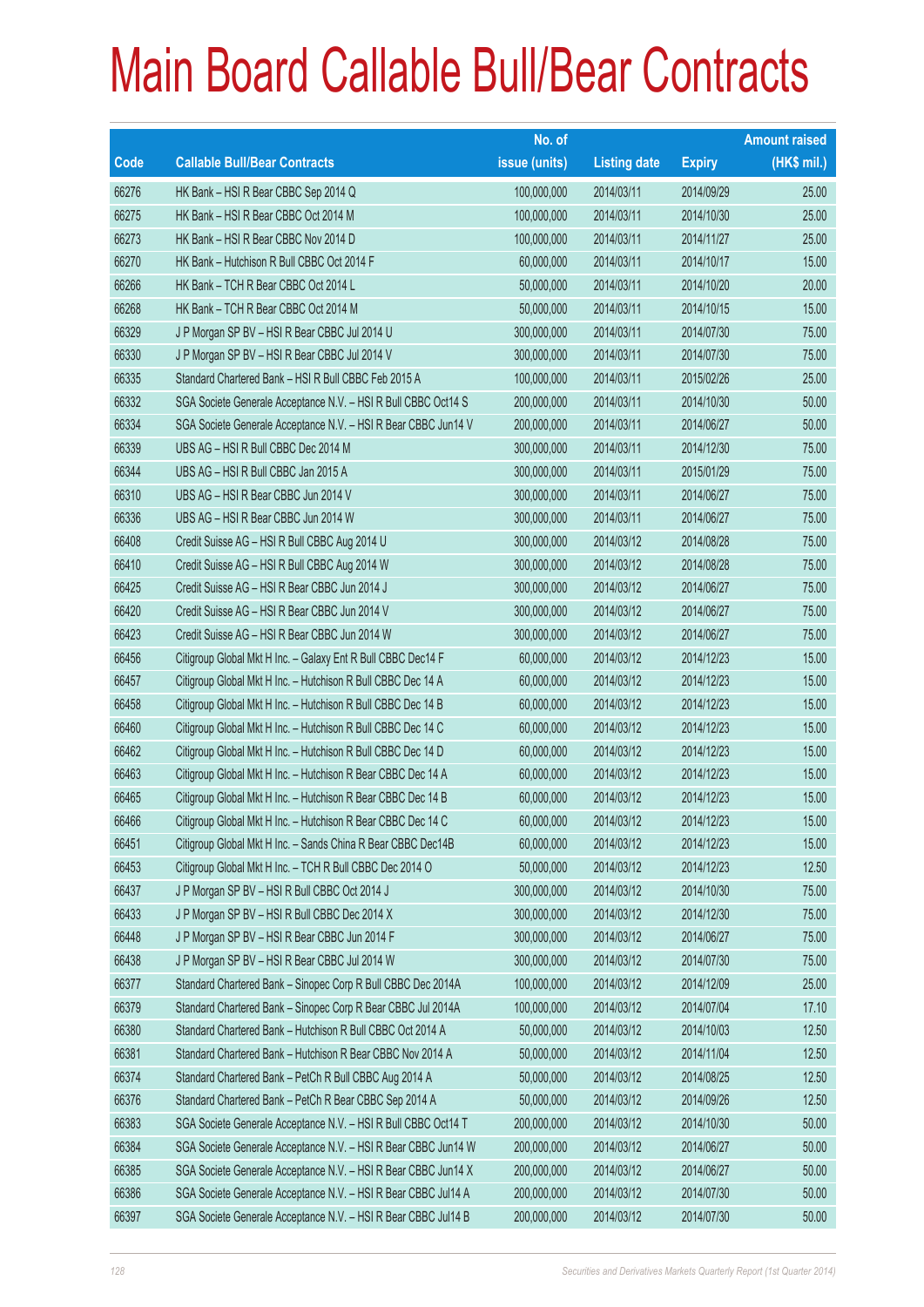|       |                                                                | No. of        |                     |               | <b>Amount raised</b> |
|-------|----------------------------------------------------------------|---------------|---------------------|---------------|----------------------|
| Code  | <b>Callable Bull/Bear Contracts</b>                            | issue (units) | <b>Listing date</b> | <b>Expiry</b> | $(HK$$ mil.)         |
| 66402 | UBS AG - Geely Auto R Bull CBBC Jun 2015 B                     | 50,000,000    | 2014/03/12          | 2015/06/08    | 12.50                |
| 66399 | UBS AG - HSI R Bull CBBC Nov 2014 L                            | 300,000,000   | 2014/03/12          | 2014/11/27    | 75.00                |
| 66369 | UBS AG - HSI R Bear CBBC Jun 2014 L                            | 300,000,000   | 2014/03/12          | 2014/06/27    | 75.00                |
| 66424 | UBS AG - HSI R Bear CBBC Jun 2014 X                            | 300,000,000   | 2014/03/12          | 2014/06/27    | 75.00                |
| 66407 | UBS AG - Hutchison R Bull CBBC Nov 2014 B                      | 100,000,000   | 2014/03/12          | 2014/11/03    | 25.00                |
| 66403 | UBS AG - Hutchison R Bear CBBC Aug 2014 B                      | 100,000,000   | 2014/03/12          | 2014/08/18    | 25.00                |
| 66597 | BNP Paribas Arbit Issu B.V. - HSI R Bull CBBC Dec 2014 O       | 300,000,000   | 2014/03/13          | 2014/12/30    | 75.00                |
| 66611 | BNP Paribas Arbit Issu B.V. - HSI R Bull CBBC Dec 2014 P       | 300,000,000   | 2014/03/13          | 2014/12/30    | 75.00                |
| 66496 | BNP Paribas Arbit Issu B.V. - HSI R Bear CBBC Aug 2014 P       | 300,000,000   | 2014/03/13          | 2014/08/28    | 75.00                |
| 66559 | Credit Suisse AG - HSI R Bull CBBC Nov 2014 D                  | 300,000,000   | 2014/03/13          | 2014/11/27    | 75.00                |
| 66560 | Credit Suisse AG - HSI R Bull CBBC Nov 2014 E                  | 300,000,000   | 2014/03/13          | 2014/11/27    | 75.00                |
| 66504 | Credit Suisse AG - HSI R Bear CBBC Aug 2014 X                  | 300,000,000   | 2014/03/13          | 2014/08/28    | 75.00                |
| 66506 | Credit Suisse AG - HSI R Bear CBBC Aug 2014 Y                  | 300,000,000   | 2014/03/13          | 2014/08/28    | 75.00                |
| 66567 | Citigroup Global Mkt H Inc. - BOCL R Bull CBBC Feb 2015 A      | 60,000,000    | 2014/03/13          | 2015/02/09    | 15.00                |
| 66571 | Citigroup Global Mkt H Inc. - BOCL R Bull CBBC Feb 2015 B      | 60,000,000    | 2014/03/13          | 2015/02/09    | 15.00                |
| 66572 | Citigroup Global Mkt H Inc. - BOCL R Bear CBBC Feb 2015 A      | 60,000,000    | 2014/03/13          | 2015/02/09    | 15.00                |
| 66573 | Citigroup Global Mkt H Inc. - BOCL R Bear CBBC Feb 2015 B      | 60,000,000    | 2014/03/13          | 2015/02/09    | 15.00                |
| 66581 | Citigroup Global Mkt H Inc. - Huishan Dairy R Bull CBBC Mar15A | 60,000,000    | 2014/03/13          | 2015/03/09    | 15.00                |
| 66583 | Citigroup Global Mkt H Inc. - Huishan Dairy R Bull CBBC Mar15B | 60,000,000    | 2014/03/13          | 2015/03/09    | 15.00                |
| 66584 | Citigroup Global Mkt H Inc. - Huishan Dairy R Bull CBBC Mar15C | 60,000,000    | 2014/03/13          | 2015/03/09    | 15.00                |
| 66574 | Citigroup Global Mkt H Inc. - TCH R Bull CBBC Jan 2015 A       | 50,000,000    | 2014/03/13          | 2015/01/26    | 12.50                |
| 66507 | Goldman Sachs SP (Asia) - HSI R Bull CBBC Jul 2014 V           | 150,000,000   | 2014/03/13          | 2014/07/30    | 38.55                |
| 66480 | HK Bank - COVS R Bear CBBC Dec 2014 A                          | 40,000,000    | 2014/03/13          | 2014/12/08    | 12.00                |
| 66479 | HK Bank - Cheung Kong R Bull CBBC Dec 2014 A                   | 60,000,000    | 2014/03/13          | 2014/12/08    | 15.00                |
| 66486 | HK Bank - CM Bank R Bull CBBC Dec 2014 A                       | 40,000,000    | 2014/03/13          | 2014/12/22    | 10.80                |
| 66467 | HK Bank - China Shenhua R Bear CBBC Oct 2014 A                 | 40,000,000    | 2014/03/13          | 2014/10/16    | 19.60                |
| 66488 | HK Bank - Galaxy Ent R Bull CBBC Oct 2014 G                    | 80,000,000    | 2014/03/13          | 2014/10/27    | 20.00                |
| 66490 | HK Bank - Ping An R Bull CBBC Dec 2014 A                       | 60,000,000    | 2014/03/13          | 2014/12/08    | 15.00                |
| 66495 | HK Bank - Ping An R Bear CBBC Oct 2014 A                       | 40,000,000    | 2014/03/13          | 2014/10/27    | 10.00                |
| 66489 | HK Bank - Sands China R Bull CBBC Oct 2014 D                   | 60,000,000    | 2014/03/13          | 2014/10/20    | 15.00                |
| 66487 | HK Bank - TCH R Bull CBBC Oct 2014 O                           | 50,000,000    | 2014/03/13          | 2014/10/23    | 12.50                |
| 66586 | J P Morgan SP BV - HSI R Bull CBBC Oct 2014 W                  | 300,000,000   | 2014/03/13          | 2014/10/30    | 75.00                |
| 66542 | J P Morgan SP BV - HSI R Bear CBBC Jun 2014 G                  | 300,000,000   | 2014/03/13          | 2014/06/27    | 75.00                |
| 66590 | J P Morgan SP BV - HSI R Bear CBBC Jun 2014 H                  | 300,000,000   | 2014/03/13          | 2014/06/27    | 75.00                |
| 66589 | J P Morgan SP BV - HSI R Bear CBBC Jul 2014 X                  | 300,000,000   | 2014/03/13          | 2014/07/30    | 75.00                |
| 66543 | SGA Societe Generale Acceptance N.V. - HSI R Bull CBBC Oct14 U | 200,000,000   | 2014/03/13          | 2014/10/30    | 50.00                |
| 66548 | SGA Societe Generale Acceptance N.V. - HSI R Bear CBBC Jun14 Y | 200,000,000   | 2014/03/13          | 2014/06/27    | 50.00                |
| 66549 | SGA Societe Generale Acceptance N.V. - HSI R Bear CBBC Jun14 Z | 200,000,000   | 2014/03/13          | 2014/06/27    | 50.00                |
| 66551 | SGA Societe Generale Acceptance N.V. - HSI R Bear CBBC Jul14 C | 200,000,000   | 2014/03/13          | 2014/07/30    | 50.00                |
| 66555 | SGA Societe Generale Acceptance N.V. - HSI R Bear CBBC Jul14 D | 200,000,000   | 2014/03/13          | 2014/07/30    | 50.00                |
| 66518 | UBS AG - A50 China R Bear CBBC Nov 2014 A                      | 100,000,000   | 2014/03/13          | 2014/11/03    | 25.00                |
| 66526 | UBS AG - Great Wall Motor R Bull CBBC Jul 2015 A               | 50,000,000    | 2014/03/13          | 2015/07/06    | 12.50                |
| 66514 | UBS AG - HSCEI R Bear CBBC Jun 2014 B                          | 100,000,000   | 2014/03/13          | 2014/06/27    | 25.00                |
| 66564 | UBS AG - HSI R Bull CBBC Dec 2014 N                            | 300,000,000   | 2014/03/13          | 2014/12/30    | 75.00                |
| 66497 | UBS AG - HSI R Bear CBBC Jul 2014 S                            | 300,000,000   | 2014/03/13          | 2014/07/30    | 75.00                |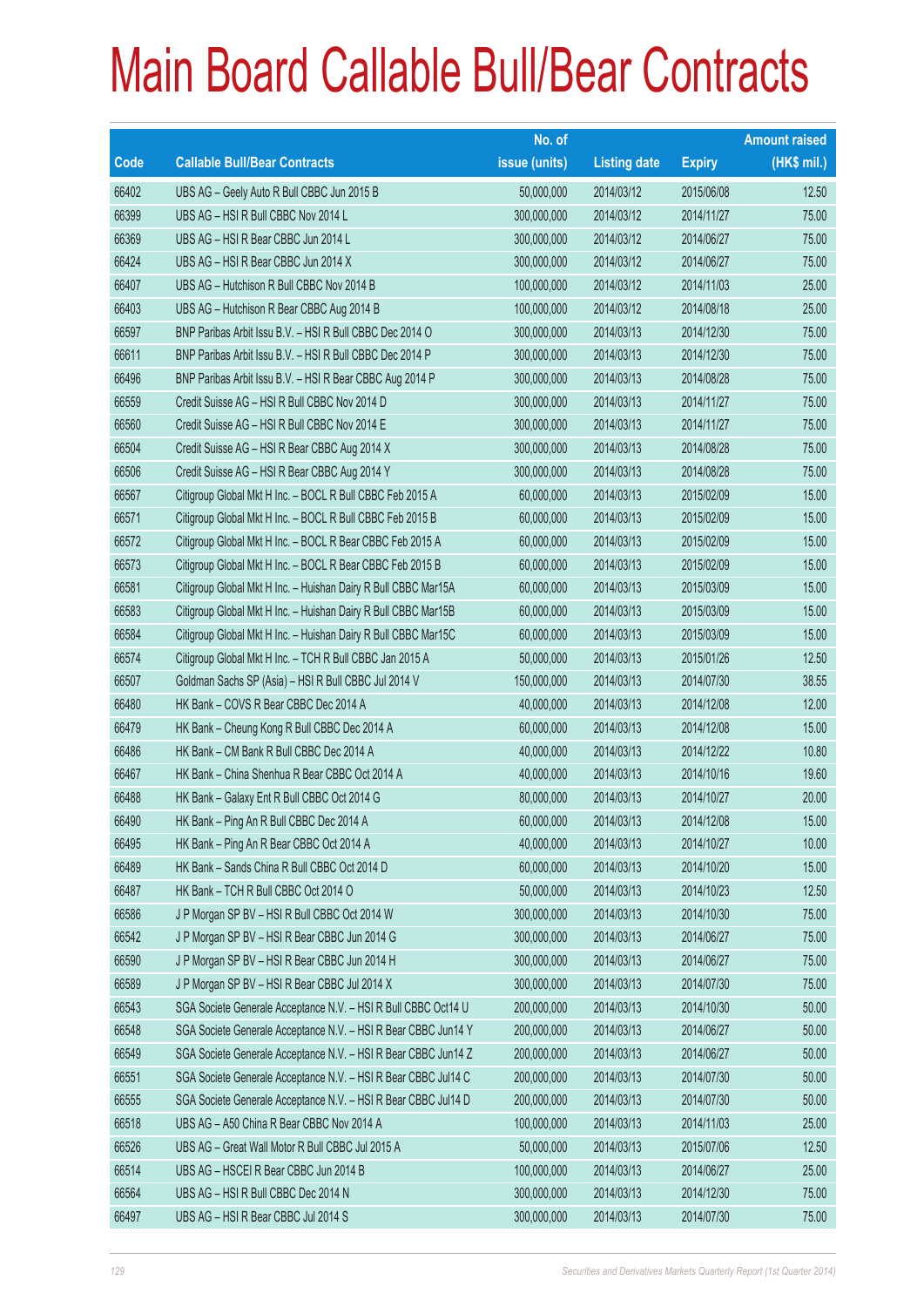|       |                                                                | No. of        |                     |               | <b>Amount raised</b> |
|-------|----------------------------------------------------------------|---------------|---------------------|---------------|----------------------|
| Code  | <b>Callable Bull/Bear Contracts</b>                            | issue (units) | <b>Listing date</b> | <b>Expiry</b> | (HK\$ mil.)          |
| 66498 | UBS AG - HSI R Bear CBBC Jul 2014 T                            | 350,000,000   | 2014/03/13          | 2014/07/30    | 87.50                |
| 66515 | UBS AG - Huishan Dairy R Bull CBBC Dec 2015 A                  | 50,000,000    | 2014/03/13          | 2015/12/21    | 12.50                |
| 66530 | UBS AG - Petrochina R Bear CBBC Aug 2014 A                     | 50,000,000    | 2014/03/13          | 2014/08/18    | 12.50                |
| 66528 | UBS AG - Sands China R Bull CBBC Sep 2014 B                    | 100,000,000   | 2014/03/13          | 2014/09/22    | 25.00                |
| 66538 | UBS AG - TCH R Bull CBBC Nov 2014 B                            | 40,000,000    | 2014/03/13          | 2014/11/03    | 32.00                |
| 66539 | UBS AG - TCH R Bull CBBC Dec 2014 A                            | 40,000,000    | 2014/03/13          | 2014/12/15    | 10.00                |
| 66535 | UBS AG - TCH R Bear CBBC Sep 2014 G                            | 40,000,000    | 2014/03/13          | 2014/09/22    | 38.40                |
| 66537 | UBS AG - TCH R Bear CBBC Oct 2014 F                            | 40,000,000    | 2014/03/13          | 2014/10/06    | 46.40                |
| 66653 | BNP Paribas Arbit Issu B.V. - HSI R Bear CBBC Aug 2014 Q       | 300,000,000   | 2014/03/14          | 2014/08/28    | 75.00                |
| 66656 | BNP Paribas Arbit Issu B.V. - TCH R Bull CBBC Dec 2014 D       | 100,000,000   | 2014/03/14          | 2014/12/30    | 48.00                |
| 66684 | Credit Suisse AG - HSI R Bull CBBC Nov 2014 H                  | 300,000,000   | 2014/03/14          | 2014/11/27    | 75.00                |
| 66696 | Credit Suisse AG - HSI R Bear CBBC Jun 2014 F                  | 300,000,000   | 2014/03/14          | 2014/06/27    | 75.00                |
| 66698 | Credit Suisse AG - HSI R Bear CBBC Jun 2014 X                  | 300,000,000   | 2014/03/14          | 2014/06/27    | 75.00                |
| 66722 | Citigroup Global Mkt H Inc. - Sinopec Corp R Bull CBBC Mar15A  | 60,000,000    | 2014/03/14          | 2015/03/09    | 15.00                |
| 66723 | Citigroup Global Mkt H Inc. - Sinopec Corp R Bull CBBC Mar15B  | 60,000,000    | 2014/03/14          | 2015/03/09    | 15.00                |
| 66733 | Citigroup Global Mkt H Inc. - Sinopec Corp R Bear CBBC Mar15A  | 60,000,000    | 2014/03/14          | 2015/03/09    | 15.00                |
| 66734 | Citigroup Global Mkt H Inc. - Sinopec Corp R Bear CBBC Mar15B  | 60,000,000    | 2014/03/14          | 2015/03/09    | 15.00                |
| 66680 | Goldman Sachs SP (Asia) - HSI R Bear CBBC Jul 2014 M           | 150,000,000   | 2014/03/14          | 2014/07/30    | 43.20                |
| 66637 | HK Bank - China Mobile R Bear CBBC Nov 2014 B                  | 40,000,000    | 2014/03/14          | 2014/11/10    | 10.00                |
| 66634 | HK Bank - Sinopec Corp R Bear CBBC Oct 2014 B                  | 40,000,000    | 2014/03/14          | 2014/10/20    | 10.00                |
| 66638 | HK Bank - HSCEI R Bear CBBC Nov 2014 B                         | 68,000,000    | 2014/03/14          | 2014/11/27    | 17.00                |
| 66630 | HK Bank - TCH R Bull CBBC Nov 2014 I                           | 50,000,000    | 2014/03/14          | 2014/11/14    | 12.50                |
| 66631 | HK Bank – TCH R Bear CBBC Nov 2014 F                           | 50,000,000    | 2014/03/14          | 2014/11/26    | 65.00                |
| 66633 | HK Bank - TCH R Bear CBBC Dec 2014 B                           | 50,000,000    | 2014/03/14          | 2014/12/01    | 75.00                |
| 66739 | J P Morgan SP BV - HSI R Bull CBBC Oct 2014 A                  | 300,000,000   | 2014/03/14          | 2014/10/30    | 75.00                |
| 66735 | J P Morgan SP BV - HSI R Bull CBBC Nov 2014 Y                  | 300,000,000   | 2014/03/14          | 2014/11/27    | 75.00                |
| 66744 | J P Morgan SP BV - HSI R Bear CBBC Jul 2014 Y                  | 300,000,000   | 2014/03/14          | 2014/07/30    | 75.00                |
| 66669 | Standard Chartered Bank - HSI R Bull CBBC Feb 2015 B           | 100,000,000   | 2014/03/14          | 2015/02/26    | 25.00                |
| 66683 | SGA Societe Generale Acceptance N.V. - HSI R Bear CBBC Jun14 A | 200,000,000   | 2014/03/14          | 2014/06/27    | 50.00                |
| 66673 | UBS AG - BOCL R Bear CBBC Nov 2014 A                           | 50,000,000    | 2014/03/14          | 2014/11/17    | 12.50                |
| 66678 | UBS AG - China Shenhua R Bear CBBC Apr 2015 A                  | 50,000,000    | 2014/03/14          | 2015/04/20    | 12.50                |
| 66666 | UBS AG - HSI R Bull CBBC Sep 2014 W                            | 300,000,000   | 2014/03/14          | 2014/09/29    | 75.00                |
| 66661 | UBS AG - HSI R Bull CBBC Oct 2014 N                            | 300,000,000   | 2014/03/14          | 2014/10/30    | 75.00                |
| 66712 | UBS AG - HSI R Bear CBBC Jul 2014 U                            | 300,000,000   | 2014/03/14          | 2014/07/30    | 75.00                |
| 66721 | UBS AG - HSI R Bear CBBC Jul 2014 V                            | 350,000,000   | 2014/03/14          | 2014/07/30    | 87.50                |
| 66679 | UBS AG - TCH R Bear CBBC Oct 2014 G                            | 40,000,000    | 2014/03/14          | 2014/10/06    | 11.20                |
| 66809 | BNP Paribas Arbit Issu B.V. - HSI R Bull CBBC Dec 2014 Q       | 300,000,000   | 2014/03/17          | 2014/12/30    | 75.00                |
| 66811 | BNP Paribas Arbit Issu B.V. - HSI R Bull CBBC Dec 2014 W       | 300,000,000   | 2014/03/17          | 2014/12/30    | 75.00                |
| 67156 | BNP Paribas Arbit Issu B.V. - HSI R Bear CBBC Aug 2014 R       | 300,000,000   | 2014/03/17          | 2014/08/28    | 75.00                |
| 67160 | BNP Paribas Arbit Issu B.V. - HSI R Bear CBBC Aug 2014 S       | 300,000,000   | 2014/03/17          | 2014/08/28    | 75.00                |
| 67172 | BNP Paribas Arbit Issu B.V. - HSI R Bear CBBC Aug 2014 T       | 300,000,000   | 2014/03/17          | 2014/08/28    | 75.00                |
| 67175 | BNP Paribas Arbit Issu B.V. - HSI R Bear CBBC Aug 2014 U       | 300,000,000   | 2014/03/17          | 2014/08/28    | 75.00                |
| 67177 | BNP Paribas Arbit Issu B.V. - HSI R Bear CBBC Aug 2014 V       | 300,000,000   | 2014/03/17          | 2014/08/28    | 75.00                |
| 66910 | Credit Suisse AG - HSI R Bull CBBC Sep 2014 A                  | 300,000,000   | 2014/03/17          | 2014/09/29    | 75.00                |
| 67049 | Credit Suisse AG - HSI R Bull CBBC Sep 2014 L                  | 300,000,000   | 2014/03/17          | 2014/09/29    | 75.00                |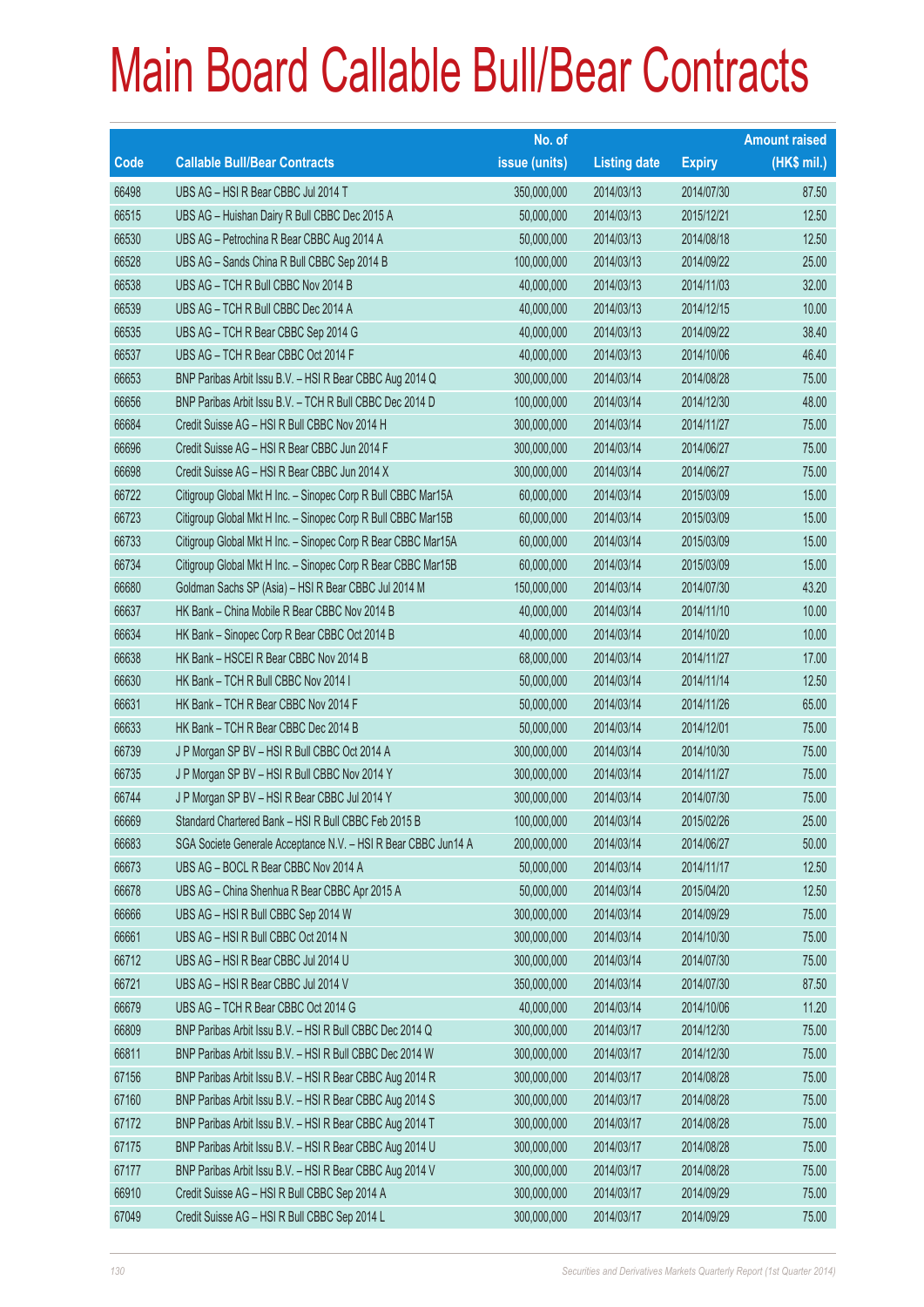|       |                                                                | No. of        |                     |               | <b>Amount raised</b> |
|-------|----------------------------------------------------------------|---------------|---------------------|---------------|----------------------|
| Code  | <b>Callable Bull/Bear Contracts</b>                            | issue (units) | <b>Listing date</b> | <b>Expiry</b> | $(HK$$ mil.)         |
| 66928 | Credit Suisse AG - HSI R Bull CBBC Sep 2014 W                  | 300,000,000   | 2014/03/17          | 2014/09/29    | 75.00                |
| 66933 | Credit Suisse AG - HSI R Bull CBBC Sep 2014 X                  | 300,000,000   | 2014/03/17          | 2014/09/29    | 75.00                |
| 66937 | Credit Suisse AG - HSI R Bull CBBC Sep 2014 Y                  | 300,000,000   | 2014/03/17          | 2014/09/29    | 75.00                |
| 67108 | Credit Suisse AG - HSI R Bear CBBC Jun 2014 I                  | 300,000,000   | 2014/03/17          | 2014/06/27    | 75.00                |
| 67124 | Credit Suisse AG - HSI R Bear CBBC Jun 2014 L                  | 300,000,000   | 2014/03/17          | 2014/06/27    | 75.00                |
| 67134 | Credit Suisse AG - HSI R Bear CBBC Jun 2014 M                  | 300,000,000   | 2014/03/17          | 2014/06/27    | 75.00                |
| 67064 | Credit Suisse AG - HSI R Bear CBBC Jun 2014 Y                  | 300,000,000   | 2014/03/17          | 2014/06/27    | 75.00                |
| 67079 | Credit Suisse AG - HSI R Bear CBBC Jun 2014 Z                  | 300,000,000   | 2014/03/17          | 2014/06/27    | 75.00                |
| 67258 | Citigroup Global Mkt H Inc. - Minsheng Bank R Bull CBBC Mar15A | 40,000,000    | 2014/03/17          | 2015/03/16    | 10.00                |
| 67259 | Citigroup Global Mkt H Inc. - Minsheng Bank R Bull CBBC Mar15B | 40,000,000    | 2014/03/17          | 2015/03/16    | 10.00                |
| 67260 | Citigroup Global Mkt H Inc. - Minsheng Bank R Bear CBBC Mar15A | 40,000,000    | 2014/03/17          | 2015/03/16    | 10.00                |
| 67275 | Citigroup Global Mkt H Inc. - Minsheng Bank R Bear CBBC Mar15B | 40,000,000    | 2014/03/17          | 2015/03/16    | 10.00                |
| 67088 | Goldman Sachs SP (Asia) - HSI R Bull CBBC Jul 2014 W           | 150,000,000   | 2014/03/17          | 2014/07/30    | 38.55                |
| 67091 | Goldman Sachs SP (Asia) - HSI R Bear CBBC Jul 2014 N           | 150,000,000   | 2014/03/17          | 2014/07/30    | 38.85                |
| 67098 | Goldman Sachs SP (Asia) - HSI R Bear CBBC Jul 2014 O           | 150,000,000   | 2014/03/17          | 2014/07/30    | 39.75                |
| 67106 | Goldman Sachs SP (Asia) - HSI R Bear CBBC Jul 2014 P           | 150,000,000   | 2014/03/17          | 2014/07/30    | 39.90                |
| 67155 | Goldman Sachs SP (Asia) - HSI R Bear CBBC Jul 2014 Q           | 150,000,000   | 2014/03/17          | 2014/07/30    | 39.30                |
| 66799 | HK Bank - CC Bank R Bull CBBC Dec 2014 A                       | 80,000,000    | 2014/03/17          | 2014/12/22    | 20.00                |
| 66746 | HK Bank - CC Bank R Bear CBBC Dec 2014 A                       | 40,000,000    | 2014/03/17          | 2014/12/22    | 10.00                |
| 66797 | HK Bank - CNOOC R Bear CBBC Dec 2014 B                         | 40,000,000    | 2014/03/17          | 2014/12/08    | 10.00                |
| 66782 | HK Bank - Geely Auto R Bull CBBC Jun 2015 A                    | 40,000,000    | 2014/03/17          | 2015/06/29    | 10.00                |
| 66795 | HK Bank - Great Wall Motor R Bull CBBC Dec 2014 A              | 40,000,000    | 2014/03/17          | 2014/12/15    | 10.00                |
| 66756 | HK Bank - TCH R Bull CBBC Jun 2015 A                           | 50,000,000    | 2014/03/17          | 2015/06/29    | 72.50                |
| 66750 | HK Bank - TCH R Bull CBBC Jul 2015 A                           | 50,000,000    | 2014/03/17          | 2015/07/13    | 122.50               |
| 66751 | HK Bank - TCH R Bull CBBC Jul 2015 B                           | 50,000,000    | 2014/03/17          | 2015/07/06    | 97.50                |
| 66748 | HK Bank - TCH R Bear CBBC Nov 2014 G                           | 50,000,000    | 2014/03/17          | 2014/11/17    | 42.50                |
| 66870 | J P Morgan SP BV - HSI R Bull CBBC Oct 2014 C                  | 300,000,000   | 2014/03/17          | 2014/10/30    | 75.00                |
| 66890 | J P Morgan SP BV - HSI R Bull CBBC Nov 2014 Z                  | 300,000,000   | 2014/03/17          | 2014/11/27    | 75.00                |
| 66891 | J P Morgan SP BV - HSI R Bull CBBC Dec 2014 Y                  | 300,000,000   | 2014/03/17          | 2014/12/30    | 75.00                |
| 67250 | J P Morgan SP BV - HSI R Bull CBBC Dec 2014 Z                  | 300,000,000   | 2014/03/17          | 2014/12/30    | 75.00                |
| 67019 | J P Morgan SP BV - HSI R Bear CBBC Jun 2014 I                  | 300,000,000   | 2014/03/17          | 2014/06/27    | 75.00                |
| 67255 | J P Morgan SP BV - HSI R Bear CBBC Jul 2014 A                  | 300,000,000   | 2014/03/17          | 2014/07/30    | 75.00                |
| 67017 | J P Morgan SP BV - HSI R Bear CBBC Jul 2014 Z                  | 300,000,000   | 2014/03/17          | 2014/07/30    | 75.00                |
| 67086 | Macquarie Bank Ltd. - HSI R Bear CBBC Aug 2014 A               | 100,000,000   | 2014/03/17          | 2014/08/28    | 25.00                |
| 66909 | Standard Chartered Bank - HSI R Bull CBBC Feb 2015 C           | 100,000,000   | 2014/03/17          | 2015/02/26    | 25.00                |
| 67107 | Standard Chartered Bank - HSI R Bear CBBC Sep 2014 G           | 100,000,000   | 2014/03/17          | 2014/09/29    | 25.00                |
| 66938 | Standard Chartered Bank - Hutchison R Bear CBBC Dec 2014 A     | 50,000,000    | 2014/03/17          | 2014/12/03    | 12.50                |
| 66946 | Standard Chartered Bank - Ping An R Bull CBBC Nov 2014 C       | 50,000,000    | 2014/03/17          | 2014/11/18    | 12.50                |
| 66949 | Standard Chartered Bank - Ping An R Bear CBBC Jul 2014 C       | 50,000,000    | 2014/03/17          | 2014/07/18    | 12.50                |
| 66950 | Standard Chartered Bank - Sands China R Bull CBBC Nov 2014 B   | 50,000,000    | 2014/03/17          | 2014/11/24    | 12.50                |
| 66959 | Standard Chartered Bank - Sands China R Bear CBBC Aug 2014 B   | 50,000,000    | 2014/03/17          | 2014/08/19    | 12.50                |
| 66942 | Standard Chartered Bank - TCH R Bull CBBC Nov 2014 D           | 50,000,000    | 2014/03/17          | 2014/11/25    | 25.00                |
| 66945 | Standard Chartered Bank - TCH R Bear CBBC Oct 2014 G           | 50,000,000    | 2014/03/17          | 2014/10/24    | 56.00                |
| 66828 | SGA Societe Generale Acceptance N.V. - HSI R Bull CBBC Oct14 V | 200,000,000   | 2014/03/17          | 2014/10/30    | 50.00                |
| 66829 | SGA Societe Generale Acceptance N.V. - HSI R Bull CBBC Oct14 W | 200,000,000   | 2014/03/17          | 2014/10/30    | 50.00                |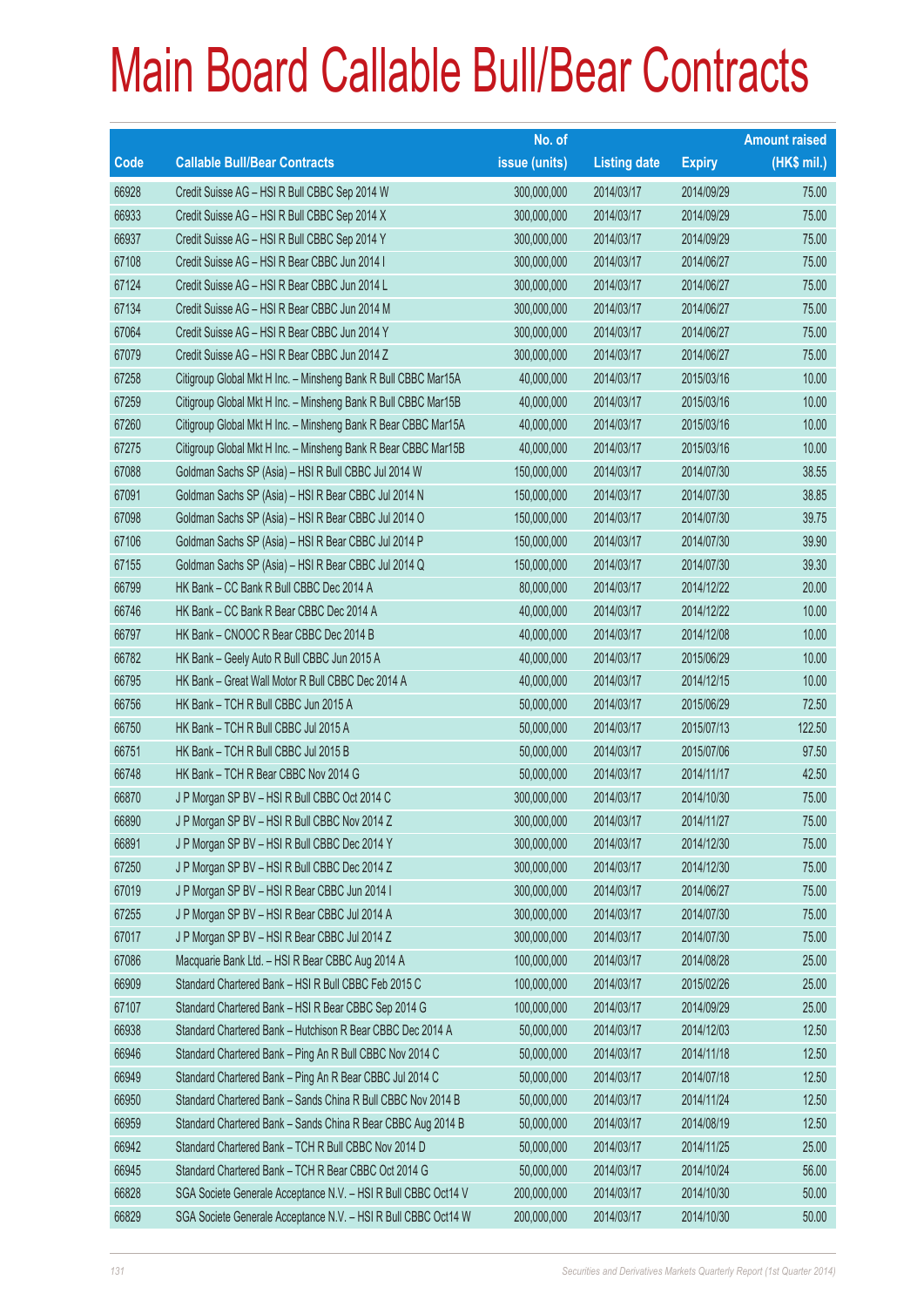|       |                                                                | No. of        |                     |               | <b>Amount raised</b> |
|-------|----------------------------------------------------------------|---------------|---------------------|---------------|----------------------|
| Code  | <b>Callable Bull/Bear Contracts</b>                            | issue (units) | <b>Listing date</b> | <b>Expiry</b> | $(HK$$ mil.)         |
| 67037 | SGA Societe Generale Acceptance N.V. - HSI R Bull CBBC Oct14 X | 200,000,000   | 2014/03/17          | 2014/10/30    | 50.00                |
| 67042 | SGA Societe Generale Acceptance N.V. - HSI R Bear CBBC Jun14 B | 200,000,000   | 2014/03/17          | 2014/06/27    | 50.00                |
| 67045 | SGA Societe Generale Acceptance N.V. - HSI R Bear CBBC Jun14 C | 200,000,000   | 2014/03/17          | 2014/06/27    | 50.00                |
| 66966 | UBS AG - BOCL R Bull CBBC Jul 2015 A                           | 100,000,000   | 2014/03/17          | 2015/07/20    | 25.00                |
| 66983 | UBS AG - China Mobile R Bear CBBC Sep 2014 A                   | 100,000,000   | 2014/03/17          | 2014/09/01    | 25.00                |
| 67003 | UBS AG - Cheung Kong R Bear CBBC Oct 2014 A                    | 100,000,000   | 2014/03/17          | 2014/10/20    | 25.00                |
| 67002 | UBS AG - Sinopec Corp R Bull CBBC Oct 2014 C                   | 50,000,000    | 2014/03/17          | 2014/10/13    | 12.50                |
| 66977 | UBS AG - A50 China R Bull CBBC Jan 2015 C                      | 100,000,000   | 2014/03/17          | 2015/01/19    | 25.00                |
| 66961 | UBS AG - HSCEI R Bear CBBC Jun 2014 C                          | 100,000,000   | 2014/03/17          | 2014/06/27    | 25.00                |
| 67013 | UBS AG - HSI R Bull CBBC Nov 2014 M                            | 300,000,000   | 2014/03/17          | 2014/11/27    | 75.00                |
| 67015 | UBS AG - HSI R Bull CBBC Nov 2014 N                            | 300,000,000   | 2014/03/17          | 2014/11/27    | 75.00                |
| 67014 | UBS AG - HSI R Bull CBBC Dec 2014 O                            | 300,000,000   | 2014/03/17          | 2014/12/30    | 75.00                |
| 67154 | UBS AG - HSI R Bear CBBC Jun 2014 F                            | 300,000,000   | 2014/03/17          | 2014/06/27    | 75.00                |
| 67151 | UBS AG - HSI R Bear CBBC Jun 2014 Y                            | 300,000,000   | 2014/03/17          | 2014/06/27    | 75.00                |
| 66981 | UBS AG - Ping An R Bear CBBC Nov 2014 A                        | 100,000,000   | 2014/03/17          | 2014/11/17    | 25.00                |
| 66987 | UBS AG - TCH R Bull CBBC Sep 2014 D                            | 40,000,000    | 2014/03/17          | 2014/09/08    | 10.00                |
| 66999 | UBS AG - TCH R Bear CBBC Sep 2014 H                            | 40,000,000    | 2014/03/17          | 2014/09/15    | 11.00                |
| 67323 | BNP Paribas Arbit Issu B.V. - HSI R Bull CBBC Dec 2014 Y       | 300,000,000   | 2014/03/18          | 2014/12/30    | 75.00                |
| 67468 | Credit Suisse AG - China Mobile R Bull CBBC Oct 2014 A         | 50,000,000    | 2014/03/18          | 2014/10/31    | 12.50                |
| 67480 | Credit Suisse AG - China Mobile R Bull CBBC Oct 2014 B         | 50,000,000    | 2014/03/18          | 2014/10/31    | 12.50                |
| 67492 | Credit Suisse AG - China Mobile R Bull CBBC Oct 2014 C         | 50,000,000    | 2014/03/18          | 2014/10/31    | 12.50                |
| 67464 | Credit Suisse AG - A50 China R Bull CBBC Dec 2014 D            | 50,000,000    | 2014/03/18          | 2014/12/30    | 12.50                |
| 67465 | Credit Suisse AG - A50 China R Bear CBBC Sep 2014 A            | 50,000,000    | 2014/03/18          | 2014/09/30    | 12.50                |
| 67466 | Credit Suisse AG - Galaxy Ent R Bear CBBC Jul 2014 A           | 50,000,000    | 2014/03/18          | 2014/07/31    | 12.50                |
| 67536 | Credit Suisse AG - HSI R Bull CBBC Oct 2014 P                  | 300,000,000   | 2014/03/18          | 2014/10/30    | 75.00                |
| 67537 | Credit Suisse AG - HSI R Bull CBBC Oct 2014 W                  | 300,000,000   | 2014/03/18          | 2014/10/30    | 75.00                |
| 67336 | Credit Suisse AG - HSI R Bear CBBC Jul 2014 P                  | 300,000,000   | 2014/03/18          | 2014/07/30    | 75.00                |
| 67335 | Credit Suisse AG - HSI R Bear CBBC Jul 2014 Q                  | 300,000,000   | 2014/03/18          | 2014/07/30    | 75.00                |
| 67501 | Credit Suisse AG - Sands China R Bull CBBC Oct 2014 A          | 50,000,000    | 2014/03/18          | 2014/10/31    | 12.50                |
| 67511 | Credit Suisse AG - Sands China R Bull CBBC Oct 2014 B          | 50,000,000    | 2014/03/18          | 2014/10/31    | 12.50                |
| 67514 | Credit Suisse AG - Sands China R Bull CBBC Oct 2014 C          | 50,000,000    | 2014/03/18          | 2014/10/31    | 12.50                |
| 67532 | Credit Suisse AG - Sands China R Bear CBBC Jul 2014 A          | 50,000,000    | 2014/03/18          | 2014/07/31    | 12.50                |
| 67535 | Credit Suisse AG - Sands China R Bear CBBC Jul 2014 B          | 50,000,000    | 2014/03/18          | 2014/07/31    | 12.50                |
| 67493 | Credit Suisse AG - TCH R Bull CBBC Oct 2014 A                  | 50,000,000    | 2014/03/18          | 2014/10/31    | 18.50                |
| 67494 | Credit Suisse AG - TCH R Bull CBBC Oct 2014 B                  | 50,000,000    | 2014/03/18          | 2014/10/31    | 28.50                |
| 67496 | Credit Suisse AG - TCH R Bull CBBC Oct 2014 C                  | 50,000,000    | 2014/03/18          | 2014/10/31    | 38.50                |
| 67497 | Credit Suisse AG - TCH R Bull CBBC Oct 2014 D                  | 50,000,000    | 2014/03/18          | 2014/10/31    | 48.50                |
| 67498 | Credit Suisse AG - TCH R Bear CBBC Jul 2014 A                  | 50,000,000    | 2014/03/18          | 2014/07/31    | 23.00                |
| 67499 | Credit Suisse AG - TCH R Bear CBBC Jul 2014 B                  | 50,000,000    | 2014/03/18          | 2014/07/31    | 38.00                |
| 67317 | HK Bank - CM Bank R Bull CBBC Jan 2015 A                       | 40,000,000    | 2014/03/18          | 2015/01/26    | 13.20                |
| 67320 | HK Bank - Galaxy Ent R Bear CBBC Dec 2014 F                    | 60,000,000    | 2014/03/18          | 2014/12/08    | 15.00                |
| 67316 | HK Bank - HSCEI R Bull CBBC Oct 2014 D                         | 100,000,000   | 2014/03/18          | 2014/10/30    | 25.00                |
| 67292 | HK Bank - HSCEI R Bull CBBC Nov 2014 C                         | 100,000,000   | 2014/03/18          | 2014/11/27    | 25.00                |
| 67310 | HK Bank - HSCEI R Bull CBBC Dec 2014 A                         | 100,000,000   | 2014/03/18          | 2014/12/30    | 25.00                |
| 67311 | HK Bank - HSCEI R Bear CBBC Oct 2014 D                         | 68,000,000    | 2014/03/18          | 2014/10/30    | 17.00                |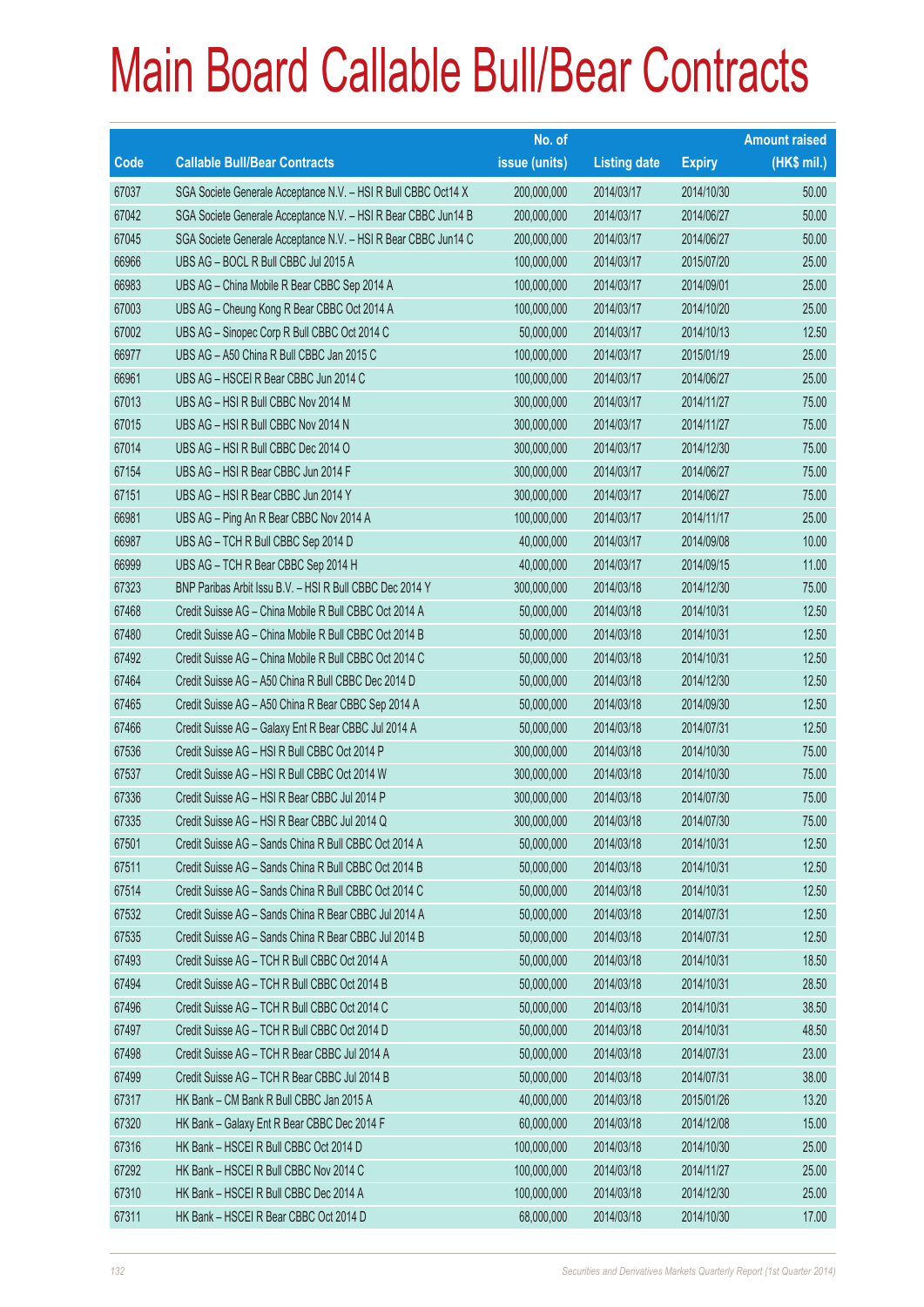|             |                                                                | No. of        |                     |               | <b>Amount raised</b> |
|-------------|----------------------------------------------------------------|---------------|---------------------|---------------|----------------------|
| <b>Code</b> | <b>Callable Bull/Bear Contracts</b>                            | issue (units) | <b>Listing date</b> | <b>Expiry</b> | $(HK$$ mil.)         |
| 67282       | HK Bank - HSI R Bear CBBC Oct 2014 N                           | 100,000,000   | 2014/03/18          | 2014/10/30    | 25.00                |
| 67281       | HK Bank - HSI R Bear CBBC Nov 2014 E                           | 100,000,000   | 2014/03/18          | 2014/11/27    | 25.00                |
| 67276       | HK Bank - HSI R Bear CBBC Dec 2014 B                           | 100,000,000   | 2014/03/18          | 2014/12/30    | 25.00                |
| 67321       | HK Bank - Sands China R Bear CBBC Nov 2014 E                   | 50,000,000    | 2014/03/18          | 2014/11/17    | 12.50                |
| 67318       | HK Bank - TCH R Bear CBBC Nov 2014 H                           | 50,000,000    | 2014/03/18          | 2014/11/10    | 17.50                |
| 67416       | J P Morgan SP BV - HSI R Bull CBBC Nov 2014 B                  | 300,000,000   | 2014/03/18          | 2014/11/27    | 75.00                |
| 67435       | J P Morgan SP BV - HSI R Bear CBBC Jul 2014 B                  | 300,000,000   | 2014/03/18          | 2014/07/30    | 75.00                |
| 67371       | Standard Chartered Bank - China Life R Bull CBBC Nov 2014 B    | 50,000,000    | 2014/03/18          | 2014/11/11    | 24.00                |
| 67367       | Standard Chartered Bank - A50 China R Bull CBBC Nov 2014 A     | 50,000,000    | 2014/03/18          | 2014/11/11    | 12.50                |
| 67401       | Standard Chartered Bank - HSI R Bear CBBC Sep 2014 H           | 100,000,000   | 2014/03/18          | 2014/09/29    | 25.00                |
| 67447       | SGA Societe Generale Acceptance N.V. - HSI R Bull CBBC Oct 14Y | 200,000,000   | 2014/03/18          | 2014/10/30    | 50.00                |
| 67449       | SGA Societe Generale Acceptance N.V. - HSI R Bear CBBC Jun 14D | 200,000,000   | 2014/03/18          | 2014/06/27    | 50.00                |
| 67450       | SGA Societe Generale Acceptance N.V. - HSI R Bear CBBC Jun 14E | 200,000,000   | 2014/03/18          | 2014/06/27    | 50.00                |
| 67459       | UBS AG - Minsheng Bank R Bear CBBC Aug 2014 B                  | 50,000,000    | 2014/03/18          | 2014/08/04    | 12.50                |
| 67460       | UBS AG - CNOOC R Bear CBBC Jul 2014 A                          | 50,000,000    | 2014/03/18          | 2014/07/21    | 12.50                |
| 67462       | UBS AG - Geely Auto R Bull CBBC Jun 2015 C                     | 50,000,000    | 2014/03/18          | 2015/06/08    | 12.50                |
| 67455       | UBS AG - Great Wall Motor R Bull CBBC Jun 2015 A               | 50,000,000    | 2014/03/18          | 2015/06/15    | 12.50                |
| 67539       | UBS AG - HSI R Bull CBBC Dec 2014 P                            | 300,000,000   | 2014/03/18          | 2014/12/30    | 75.00                |
| 67324       | UBS AG - HSI R Bear CBBC Jun 2014 I                            | 300,000,000   | 2014/03/18          | 2014/06/27    | 75.00                |
| 67330       | UBS AG - HSI R Bear CBBC Jul 2014 W                            | 350,000,000   | 2014/03/18          | 2014/07/30    | 87.50                |
| 67463       | UBS AG - Hutchison R Bear CBBC Nov 2014 A                      | 100,000,000   | 2014/03/18          | 2014/11/17    | 25.00                |
| 67461       | UBS AG - TCH R Bull CBBC Aug 2014 G                            | 40,000,000    | 2014/03/18          | 2014/08/25    | 10.00                |
| 64132#      | HK Bank - HSI R Bull CBBC Jun 2014 B                           | 180,000,000   | 2014/03/18          | 2014/06/27    | 12.96                |
| 67548       | BNP Paribas Arbit Issu B.V. - HSCEI R Bull CBBC Dec 2014 C     | 200,000,000   | 2014/03/19          | 2014/12/30    | 50.00                |
| 67543       | BNP Paribas Arbit Issu B.V. - HSI R Bull CBBC Dec 2014 R       | 300,000,000   | 2014/03/19          | 2014/12/30    | 75.00                |
| 67544       | BNP Paribas Arbit Issu B.V. - HSI R Bull CBBC Dec 2014 S       | 300,000,000   | 2014/03/19          | 2014/12/30    | 75.00                |
| 67542       | BNP Paribas Arbit Issu B.V. - HSI R Bull CBBC Dec 2014 Z       | 300,000,000   | 2014/03/19          | 2014/12/30    | 75.00                |
| 67660       | BNP Paribas Arbit Issu B.V. - HSI R Bull CBBC Feb 2015 A       | 300,000,000   | 2014/03/19          | 2015/02/26    | 75.00                |
| 67661       | BNP Paribas Arbit Issu B.V. - HSI R Bull CBBC Feb 2015 B       | 300,000,000   | 2014/03/19          | 2015/02/26    | 75.00                |
| 67662       | BNP Paribas Arbit Issu B.V. - HSI R Bull CBBC Feb 2015 C       | 300,000,000   | 2014/03/19          | 2015/02/26    | 75.00                |
| 67674       | BNP Paribas Arbit Issu B.V. - HSI R Bear CBBC Aug 2014 A       | 300,000,000   | 2014/03/19          | 2014/08/28    | 75.00                |
| 67680       | BNP Paribas Arbit Issu B.V. - HSI R Bear CBBC Aug 2014 B       | 300,000,000   | 2014/03/19          | 2014/08/28    | 75.00                |
| 67709       | BNP Paribas Arbit Issu B.V. - HSI R Bear CBBC Aug 2014 C       | 300,000,000   | 2014/03/19          | 2014/08/28    | 75.00                |
| 67670       | BNP Paribas Arbit Issu B.V. - HSI R Bear CBBC Aug 2014 W       | 300,000,000   | 2014/03/19          | 2014/08/28    | 75.00                |
| 67671       | BNP Paribas Arbit Issu B.V. - HSI R Bear CBBC Aug 2014 X       | 300,000,000   | 2014/03/19          | 2014/08/28    | 75.00                |
| 67672       | BNP Paribas Arbit Issu B.V. - HSI R Bear CBBC Aug 2014 Y       | 300,000,000   | 2014/03/19          | 2014/08/28    | 75.00                |
| 67673       | BNP Paribas Arbit Issu B.V. - HSI R Bear CBBC Aug 2014 Z       | 300,000,000   | 2014/03/19          | 2014/08/28    | 75.00                |
| 67593       | Credit Suisse AG - HSI R Bull CBBC Dec 2014 A                  | 238,000,000   | 2014/03/19          | 2014/12/30    | 59.50                |
| 67597       | Credit Suisse AG - HSI R Bull CBBC Dec 2014 B                  | 238,000,000   | 2014/03/19          | 2014/12/30    | 59.50                |
| 67598       | Credit Suisse AG - HSI R Bull CBBC Dec 2014 C                  | 238,000,000   | 2014/03/19          | 2014/12/30    | 59.50                |
| 67599       | Credit Suisse AG - HSI R Bull CBBC Dec 2014 D                  | 238,000,000   | 2014/03/19          | 2014/12/30    | 59.50                |
| 67656       | Credit Suisse AG - HSI R Bear CBBC Jun 2014 N                  | 238,000,000   | 2014/03/19          | 2014/06/27    | 59.50                |
| 67658       | Credit Suisse AG - HSI R Bear CBBC Jun 2014 O                  | 238,000,000   | 2014/03/19          | 2014/06/27    | 59.50                |
| 67650       | Credit Suisse AG - HSI R Bear CBBC Jul 2014 H                  | 238,000,000   | 2014/03/19          | 2014/07/30    | 59.50                |
| 67652       | Credit Suisse AG - HSI R Bear CBBC Jul 2014 I                  | 238,000,000   | 2014/03/19          | 2014/07/30    | 59.50                |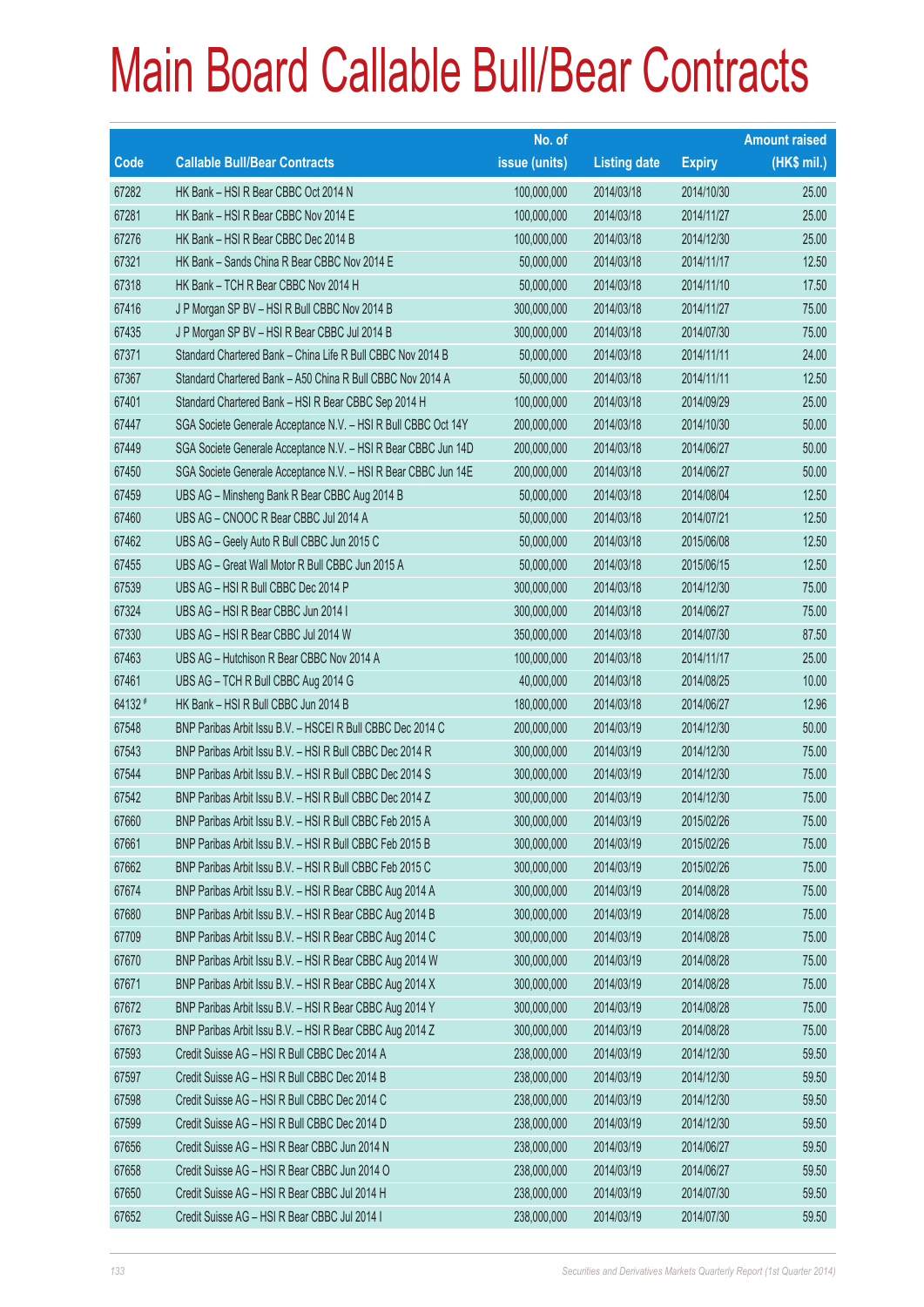|             |                                                                | No. of        |                     |               | <b>Amount raised</b> |
|-------------|----------------------------------------------------------------|---------------|---------------------|---------------|----------------------|
| <b>Code</b> | <b>Callable Bull/Bear Contracts</b>                            | issue (units) | <b>Listing date</b> | <b>Expiry</b> | (HK\$ mil.)          |
| 67796       | Citigroup Global Mkt H Inc. - Cheung Kong R Bull CBBC Feb15A   | 60,000,000    | 2014/03/19          | 2015/02/09    | 19.20                |
| 67803       | Citigroup Global Mkt H Inc. - Cheung Kong R Bull CBBC Feb15B   | 60,000,000    | 2014/03/19          | 2015/02/09    | 15.00                |
| 67806       | Citigroup Global Mkt H Inc. - Cheung Kong R Bull CBBC Feb15C   | 60,000,000    | 2014/03/19          | 2015/02/09    | 15.00                |
| 67744       | Citigroup Global Mkt H Inc. - Cheung Kong R Bear CBBC Feb15A   | 60,000,000    | 2014/03/19          | 2015/02/09    | 15.00                |
| 67745       | Citigroup Global Mkt H Inc. - Cheung Kong R Bear CBBC Feb15B   | 60,000,000    | 2014/03/19          | 2015/02/09    | 15.00                |
| 67746       | Citigroup Global Mkt H Inc. - Cheung Kong R Bear CBBC Feb15C   | 60,000,000    | 2014/03/19          | 2015/02/09    | 19.20                |
| 67747       | Citigroup Global Mkt H Inc. - CSOP A50 ETF R Bull CBBC Feb15A  | 100,000,000   | 2014/03/19          | 2015/02/09    | 25.00                |
| 67748       | Citigroup Global Mkt H Inc. - CSOP A50 ETF R Bull CBBC Feb15B  | 100,000,000   | 2014/03/19          | 2015/02/09    | 25.00                |
| 67754       | Citigroup Global Mkt H Inc. - CSOP A50 ETF R Bull CBBC Feb15C  | 100,000,000   | 2014/03/19          | 2015/02/09    | 25.00                |
| 67755       | Citigroup Global Mkt H Inc. - CSOP A50 ETF R Bear CBBC Feb15A  | 100,000,000   | 2014/03/19          | 2015/02/09    | 25.00                |
| 67757       | Citigroup Global Mkt H Inc. - A50 China R Bull CBBC Feb 15 A   | 100,000,000   | 2014/03/19          | 2015/02/09    | 25.00                |
| 67778       | Citigroup Global Mkt H Inc. - A50 China R Bull CBBC Feb 15 B   | 100,000,000   | 2014/03/19          | 2015/02/09    | 25.00                |
| 67779       | Citigroup Global Mkt H Inc. - A50 China R Bull CBBC Feb 15 C   | 100,000,000   | 2014/03/19          | 2015/02/09    | 25.00                |
| 67782       | Citigroup Global Mkt H Inc. - A50 China R Bear CBBC Feb 15 A   | 100,000,000   | 2014/03/19          | 2015/02/09    | 25.00                |
| 67785       | Citigroup Global Mkt H Inc. - Galaxy Ent R Bull CBBC Feb15 A   | 60,000,000    | 2014/03/19          | 2015/02/09    | 15.00                |
| 67787       | Citigroup Global Mkt H Inc. - Galaxy Ent R Bear CBBC Feb15 A   | 60,000,000    | 2014/03/19          | 2015/02/09    | 15.00                |
| 67790       | Citigroup Global Mkt H Inc. - Hutchison R Bull CBBC Feb 15 A   | 60,000,000    | 2014/03/19          | 2015/02/09    | 15.00                |
| 67791       | Citigroup Global Mkt H Inc. - Hutchison R Bull CBBC Feb 15 B   | 60,000,000    | 2014/03/19          | 2015/02/09    | 15.00                |
| 67795       | Citigroup Global Mkt H Inc. - Hutchison R Bear CBBC Feb 15 A   | 60,000,000    | 2014/03/19          | 2015/02/09    | 15.00                |
| 67784       | Citigroup Global Mkt H Inc. - Ping An R Bear CBBC Feb 2015 A   | 80,000,000    | 2014/03/19          | 2015/02/09    | 20.00                |
| 67637       | Goldman Sachs SP (Asia) - HSI R Bull CBBC Jul 2014 X           | 150,000,000   | 2014/03/19          | 2014/07/30    | 41.55                |
| 67639       | Goldman Sachs SP (Asia) - HSI R Bear CBBC Jul 2014 R           | 150,000,000   | 2014/03/19          | 2014/07/30    | 42.60                |
| 67640       | Goldman Sachs SP (Asia) - HSI R Bear CBBC Jul 2014 S           | 150,000,000   | 2014/03/19          | 2014/07/30    | 42.15                |
| 67644       | Goldman Sachs SP (Asia) - HSI R Bear CBBC Jul 2014 T           | 150,000,000   | 2014/03/19          | 2014/07/30    | 42.00                |
| 67645       | Goldman Sachs SP (Asia) - HSI R Bear CBBC Jul 2014 U           | 150,000,000   | 2014/03/19          | 2014/07/30    | 38.10                |
| 67647       | Goldman Sachs SP (Asia) - HSI R Bear CBBC Jul 2014 V           | 150,000,000   | 2014/03/19          | 2014/07/30    | 37.95                |
| 67551       | HK Bank - CSOP A50 ETF R Bull CBBC Mar 2015 B                  | 80,000,000    | 2014/03/19          | 2015/03/30    | 20.00                |
| 67550       | HK Bank - A50 R Bull CBBC Mar 2015 D                           | 200,000,000   | 2014/03/19          | 2015/03/30    | 50.00                |
| 67563       | J P Morgan SP BV - HSI R Bull CBBC Nov 2014 M                  | 300,000,000   | 2014/03/19          | 2014/11/27    | 75.00                |
| 67561       | J P Morgan SP BV - HSI R Bull CBBC Dec 2014 A                  | 300,000,000   | 2014/03/19          | 2014/12/30    | 75.00                |
| 67733       | J P Morgan SP BV - HSI R Bear CBBC Jun 2014 J                  | 300,000,000   | 2014/03/19          | 2014/06/27    | 75.00                |
| 67742       | J P Morgan SP BV - HSI R Bear CBBC Jun 2014 K                  | 300,000,000   | 2014/03/19          | 2014/06/27    | 75.00                |
| 67730       | J P Morgan SP BV - HSI R Bear CBBC Jul 2014 C                  | 300,000,000   | 2014/03/19          | 2014/07/30    | 75.00                |
| 67732       | J P Morgan SP BV - HSI R Bear CBBC Jul 2014 D                  | 300,000,000   | 2014/03/19          | 2014/07/30    | 75.00                |
| 67601       | Standard Chartered Bank - HSI R Bull CBBC Feb 2015 D           | 100,000,000   | 2014/03/19          | 2015/02/26    | 25.00                |
| 67659       | Standard Chartered Bank - TCH R Bear CBBC Oct 2014 H           | 50,000,000    | 2014/03/19          | 2014/10/15    | 27.00                |
| 67590       | SGA Societe Generale Acceptance N.V. - HSI R Bull CBBC Oct14 G | 200,000,000   | 2014/03/19          | 2014/10/30    | 50.00                |
| 67591       | SGA Societe Generale Acceptance N.V. - HSI R Bull CBBC Oct14 H | 200,000,000   | 2014/03/19          | 2014/10/30    | 50.00                |
| 67589       | SGA Societe Generale Acceptance N.V. - HSI R Bull CBBC Oct14 Z | 200,000,000   | 2014/03/19          | 2014/10/30    | 50.00                |
| 67564       | SGA Societe Generale Acceptance N.V. - HSI R Bull CBBC Dec14 S | 200,000,000   | 2014/03/19          | 2014/12/30    | 50.00                |
| 67592       | SGA Societe Generale Acceptance N.V. - HSI R Bear CBBC Jun14 F | 200,000,000   | 2014/03/19          | 2014/06/27    | 50.00                |
| 67628       | SGA Societe Generale Acceptance N.V. - HSI R Bear CBBC Jun14 N | 200,000,000   | 2014/03/19          | 2014/06/27    | 50.00                |
| 67633       | SGA Societe Generale Acceptance N.V. - HSI R Bear CBBC Jun14 O | 200,000,000   | 2014/03/19          | 2014/06/27    | 50.00                |
| 67716       | UBS AG - China Mobile R Bull CBBC Nov 2014 C                   | 100,000,000   | 2014/03/19          | 2014/11/17    | 25.00                |
| 67621       | UBS AG - HSI R Bull CBBC Sep 2014 S                            | 300,000,000   | 2014/03/19          | 2014/09/29    | 75.00                |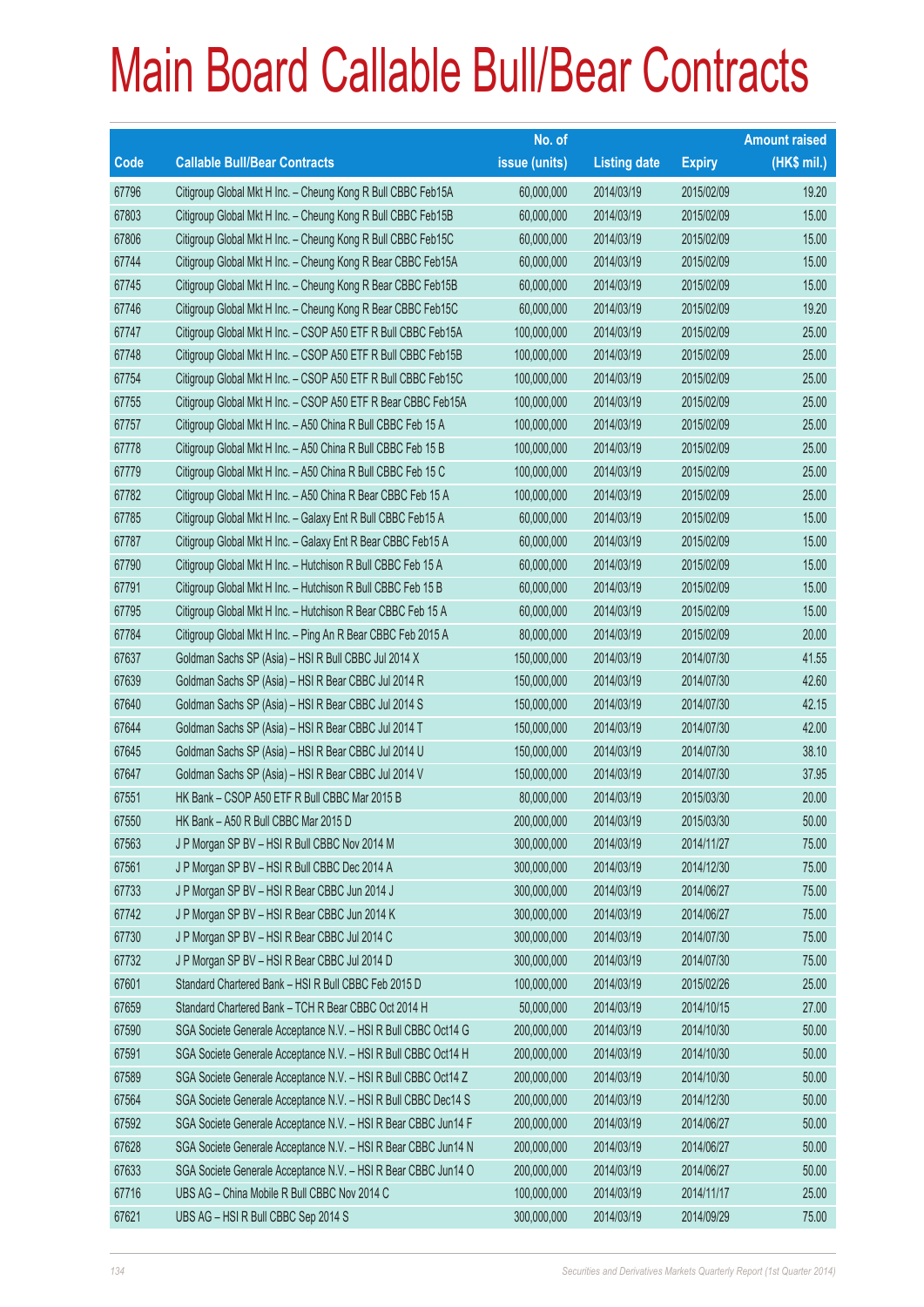|       |                                                              | No. of        |                     |               | <b>Amount raised</b> |
|-------|--------------------------------------------------------------|---------------|---------------------|---------------|----------------------|
| Code  | <b>Callable Bull/Bear Contracts</b>                          | issue (units) | <b>Listing date</b> | <b>Expiry</b> | (HK\$ mil.)          |
| 67627 | UBS AG - HSI R Bull CBBC Oct 2014 S                          | 300,000,000   | 2014/03/19          | 2014/10/30    | 75.00                |
| 67614 | UBS AG - HSI R Bull CBBC Nov 2014 O                          | 300,000,000   | 2014/03/19          | 2014/11/27    | 75.00                |
| 67713 | UBS AG - HSI R Bear CBBC Jun 2014 Z                          | 300,000,000   | 2014/03/19          | 2014/06/27    | 75.00                |
| 67719 | UBS AG - HSI R Bear CBBC Jul 2014 X                          | 300,000,000   | 2014/03/19          | 2014/07/30    | 75.00                |
| 67718 | UBS AG - HSI R Bear CBBC Aug 2014 F                          | 300,000,000   | 2014/03/19          | 2014/08/28    | 75.00                |
| 67723 | UBS AG - HSI R Bear CBBC Aug 2014 G                          | 300,000,000   | 2014/03/19          | 2014/08/28    | 75.00                |
| 67887 | BNP Paribas Arbit Issu B.V. - HSI R Bull CBBC Dec 2014 V     | 300,000,000   | 2014/03/20          | 2014/12/30    | 75.00                |
| 67888 | BNP Paribas Arbit Issu B.V. - HSI R Bear CBBC Aug 2014 D     | 300,000,000   | 2014/03/20          | 2014/08/28    | 75.00                |
| 67902 | BNP Paribas Arbit Issu B.V. - HSI R Bear CBBC Aug 2014 E     | 300,000,000   | 2014/03/20          | 2014/08/28    | 75.00                |
| 67904 | BNP Paribas Arbit Issu B.V. - HSI R Bear CBBC Aug 2014 F     | 300,000,000   | 2014/03/20          | 2014/08/28    | 75.00                |
| 67863 | Credit Suisse AG - HSI R Bull CBBC Oct 2014 G                | 238,000,000   | 2014/03/20          | 2014/10/30    | 59.50                |
| 67871 | Credit Suisse AG - HSI R Bull CBBC Nov 2014 F                | 238,000,000   | 2014/03/20          | 2014/11/27    | 59.50                |
| 67865 | Credit Suisse AG - HSI R Bull CBBC Nov 2014 I                | 238,000,000   | 2014/03/20          | 2014/11/27    | 59.50                |
| 67867 | Credit Suisse AG - HSI R Bull CBBC Nov 2014 K                | 238,000,000   | 2014/03/20          | 2014/11/27    | 59.50                |
| 67866 | Credit Suisse AG - HSI R Bull CBBC Nov 2014 L                | 238,000,000   | 2014/03/20          | 2014/11/27    | 59.50                |
| 67869 | Credit Suisse AG - HSI R Bull CBBC Nov 2014 X                | 238,000,000   | 2014/03/20          | 2014/11/27    | 59.50                |
| 67870 | Credit Suisse AG - HSI R Bull CBBC Nov 2014 Y                | 238,000,000   | 2014/03/20          | 2014/11/27    | 59.50                |
| 67864 | Credit Suisse AG - HSI R Bull CBBC Dec 2014 H                | 238,000,000   | 2014/03/20          | 2014/12/30    | 59.50                |
| 67868 | Credit Suisse AG - HSI R Bull CBBC Dec 2014 I                | 238,000,000   | 2014/03/20          | 2014/12/30    | 59.50                |
| 67835 | Credit Suisse AG - HSI R Bear CBBC Jul 2014 F                | 238,000,000   | 2014/03/20          | 2014/07/30    | 59.50                |
| 67834 | Credit Suisse AG - HSI R Bear CBBC Jul 2014 O                | 238,000,000   | 2014/03/20          | 2014/07/30    | 59.50                |
| 67928 | Credit Suisse AG - HSI R Bear CBBC Jul 2014 T                | 238,000,000   | 2014/03/20          | 2014/07/30    | 59.50                |
| 67940 | Credit Suisse AG - HSI R Bear CBBC Jul 2014 U                | 238,000,000   | 2014/03/20          | 2014/07/30    | 59.50                |
| 67997 | Citigroup Global Mkt H Inc. - AIA R Bear CBBC Feb 2015 A     | 100,000,000   | 2014/03/20          | 2015/02/16    | 25.00                |
| 67977 | Citigroup Global Mkt H Inc. - BOCL R Bull CBBC Feb 2015 C    | 60,000,000    | 2014/03/20          | 2015/02/16    | 15.00                |
| 67980 | Citigroup Global Mkt H Inc. - BOCL R Bull CBBC Feb 2015 D    | 60,000,000    | 2014/03/20          | 2015/02/16    | 15.00                |
| 67982 | Citigroup Global Mkt H Inc. - BOCL R Bull CBBC Feb 2015 E    | 60,000,000    | 2014/03/20          | 2015/02/16    | 15.00                |
| 67994 | Citigroup Global Mkt H Inc. - CC Bank R Bull CBBC Feb 2015 A | 80,000,000    | 2014/03/20          | 2015/02/16    | 20.00                |
| 67995 | Citigroup Global Mkt H Inc. - CC Bank R Bear CBBC Feb 2015 A | 80,000,000    | 2014/03/20          | 2015/02/16    | 20.00                |
| 67992 | Citigroup Global Mkt H Inc. - HKEx R Bull CBBC Feb 2015 A    | 50,000,000    | 2014/03/20          | 2015/02/16    | 12.50                |
| 67999 | Citigroup Global Mkt H Inc. - HSBC R Bull CBBC Feb 2015 A    | 80,000,000    | 2014/03/20          | 2015/02/16    | 20.00                |
| 68009 | Citigroup Global Mkt H Inc. - HSBC R Bear CBBC Feb 2015 A    | 80,000,000    | 2014/03/20          | 2015/02/16    | 20.00                |
| 68011 | Citigroup Global Mkt H Inc. - HSBC R Bear CBBC Feb 2015 B    | 80,000,000    | 2014/03/20          | 2015/02/16    | 20.00                |
| 67984 | Citigroup Global Mkt H Inc. - ICBC R Bull CBBC Feb 2015 A    | 80,000,000    | 2014/03/20          | 2015/02/16    | 20.00                |
| 67985 | Citigroup Global Mkt H Inc. - ICBC R Bear CBBC Feb 2015 A    | 80,000,000    | 2014/03/20          | 2015/02/16    | 20.00                |
| 67996 | Citigroup Global Mkt H Inc. - Sands China R Bear CBBC Feb15A | 60,000,000    | 2014/03/20          | 2015/02/16    | 15.00                |
| 67943 | Citigroup Global Mkt H Inc. - TCH R Bull CBBC Feb 2015 A     | 50,000,000    | 2014/03/20          | 2015/02/09    | 12.50                |
| 67942 | Citigroup Global Mkt H Inc. - TCH R Bear CBBC Feb 2015 A     | 50,000,000    | 2014/03/20          | 2015/02/09    | 12.50                |
| 67944 | Citigroup Global Mkt H Inc. - TCH R Bear CBBC Feb 2015 B     | 50,000,000    | 2014/03/20          | 2015/02/09    | 16.50                |
| 67945 | Citigroup Global Mkt H Inc. - TCH R Bear CBBC Feb 2015 C     | 50,000,000    | 2014/03/20          | 2015/02/09    | 21.50                |
| 67946 | Citigroup Global Mkt H Inc. - TCH R Bear CBBC Feb 2015 D     | 50,000,000    | 2014/03/20          | 2015/02/09    | 26.50                |
| 67861 | Goldman Sachs SP (Asia) - HSI R Bull CBBC Jul 2014 Y         | 150,000,000   | 2014/03/20          | 2014/07/30    | 45.60                |
| 67964 | Goldman Sachs SP (Asia) - HSI R Bear CBBC Jul 2014 W         | 150,000,000   | 2014/03/20          | 2014/07/30    | 38.40                |
| 67965 | Goldman Sachs SP (Asia) - HSI R Bear CBBC Jul 2014 X         | 150,000,000   | 2014/03/20          | 2014/07/30    | 40.80                |
| 67811 | HK Bank - Geely Auto R Bull CBBC Jul 2015 A                  | 40,000,000    | 2014/03/20          | 2015/07/27    | 10.00                |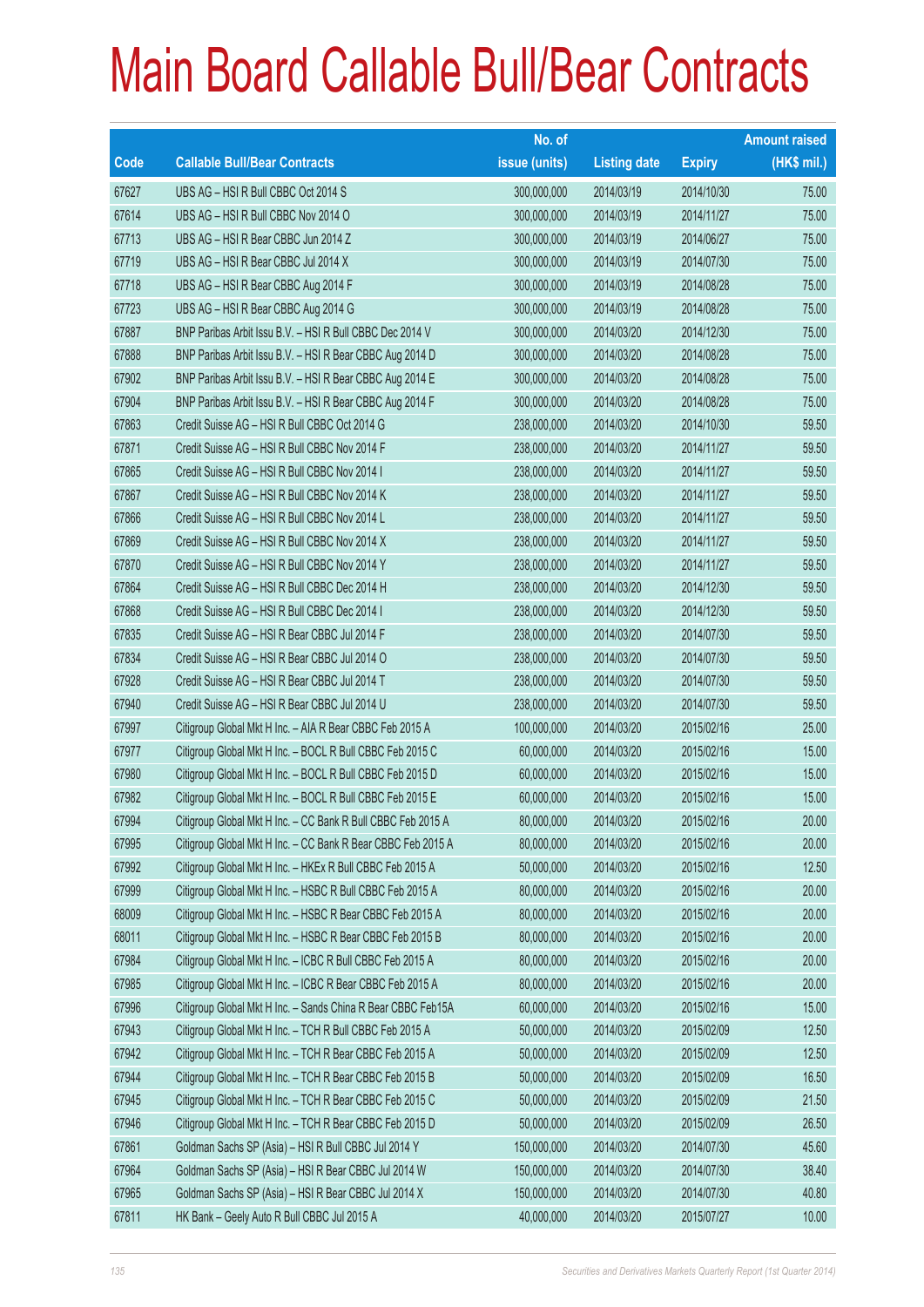|       |                                                                | No. of        |                     |               | <b>Amount raised</b> |
|-------|----------------------------------------------------------------|---------------|---------------------|---------------|----------------------|
| Code  | <b>Callable Bull/Bear Contracts</b>                            | issue (units) | <b>Listing date</b> | <b>Expiry</b> | (HK\$ mil.)          |
| 67820 | HK Bank - HSI R Bull CBBC Nov 2014 K                           | 100,000,000   | 2014/03/20          | 2014/11/27    | 25.00                |
| 67816 | HK Bank - HSI R Bull CBBC Dec 2014 F                           | 100,000,000   | 2014/03/20          | 2014/12/30    | 25.00                |
| 67829 | HK Bank - HSI R Bear CBBC Oct 2014 O                           | 100,000,000   | 2014/03/20          | 2014/10/30    | 25.00                |
| 67826 | HK Bank - HSI R Bear CBBC Nov 2014 F                           | 100,000,000   | 2014/03/20          | 2014/11/27    | 25.00                |
| 67825 | HK Bank - HSI R Bear CBBC Dec 2014 C                           | 100,000,000   | 2014/03/20          | 2014/12/30    | 25.00                |
| 67824 | HK Bank - Huishan Dairy R Bull CBBC Jul 2015 A                 | 40,000,000    | 2014/03/20          | 2015/07/27    | 10.00                |
| 67821 | HK Bank - TCH R Bull CBBC Nov 2014 J                           | 50,000,000    | 2014/03/20          | 2014/11/19    | 27.00                |
| 67813 | HK Bank - TCH R Bear CBBC Nov 2014 I                           | 50,000,000    | 2014/03/20          | 2014/11/28    | 15.00                |
| 67817 | HK Bank - TCH R Bear CBBC Nov 2014 J                           | 50,000,000    | 2014/03/20          | 2014/11/19    | 12.50                |
| 67810 | J P Morgan SP BV - HSI R Bull CBBC Oct 2014 G                  | 300,000,000   | 2014/03/20          | 2014/10/30    | 75.00                |
| 67976 | J P Morgan SP BV - HSI R Bull CBBC Nov 2014 T                  | 300,000,000   | 2014/03/20          | 2014/11/27    | 75.00                |
| 67807 | J P Morgan SP BV - HSI R Bear CBBC Jun 2014 L                  | 300,000,000   | 2014/03/20          | 2014/06/27    | 75.00                |
| 67975 | J P Morgan SP BV - HSI R Bear CBBC Jun 2014 M                  | 300,000,000   | 2014/03/20          | 2014/06/27    | 75.00                |
| 67968 | J P Morgan SP BV - HSI R Bear CBBC Jul 2014 E                  | 300,000,000   | 2014/03/20          | 2014/07/30    | 75.00                |
| 67971 | J P Morgan SP BV - HSI R Bear CBBC Jul 2014 F                  | 300,000,000   | 2014/03/20          | 2014/07/30    | 75.00                |
| 67858 | Macquarie Bank Ltd. - HSI R Bear CBBC Aug 2014 B               | 40,000,000    | 2014/03/20          | 2014/08/28    | 10.00                |
| 67855 | Standard Chartered Bank - HKEx R Bull CBBC Aug 2014 A          | 50,000,000    | 2014/03/20          | 2014/08/28    | 12.50                |
| 67856 | Standard Chartered Bank - HKEx R Bear CBBC Jul 2014 A          | 50,000,000    | 2014/03/20          | 2014/07/30    | 12.50                |
| 67905 | Standard Chartered Bank - HSI R Bull CBBC Feb 2015 E           | 100,000,000   | 2014/03/20          | 2015/02/26    | 25.00                |
| 67915 | Standard Chartered Bank - HSI R Bull CBBC Feb 2015 F           | 100,000,000   | 2014/03/20          | 2015/02/26    | 25.00                |
| 67836 | Standard Chartered Bank - HSI R Bear CBBC Nov 2014 C           | 100,000,000   | 2014/03/20          | 2014/11/27    | 25.00                |
| 67860 | SGA Societe Generale Acceptance N.V. - HSI R Bull CBBC Oct14 I | 200,000,000   | 2014/03/20          | 2014/10/30    | 50.00                |
| 67872 | SGA Societe Generale Acceptance N.V. - HSI R Bull CBBC Oct14 J | 200,000,000   | 2014/03/20          | 2014/10/30    | 50.00                |
| 67830 | SGA Societe Generale Acceptance N.V. - HSI R Bear CBBC Jun14 P | 200,000,000   | 2014/03/20          | 2014/06/27    | 50.00                |
| 67831 | SGA Societe Generale Acceptance N.V. - HSI R Bear CBBC Jun14 Q | 200,000,000   | 2014/03/20          | 2014/06/27    | 50.00                |
| 67924 | SGA Societe Generale Acceptance N.V. - HSI R Bear CBBC Jun14 R | 200,000,000   | 2014/03/20          | 2014/06/27    | 50.00                |
| 67875 | UBS AG - HSI R Bull CBBC Oct 2014 T                            | 350,000,000   | 2014/03/20          | 2014/10/30    | 87.50                |
| 67873 | UBS AG - HSI R Bull CBBC Nov 2014 S                            | 300,000,000   | 2014/03/20          | 2014/11/27    | 75.00                |
| 67874 | UBS AG - HSI R Bull CBBC Dec 2014 Q                            | 300,000,000   | 2014/03/20          | 2014/12/30    | 75.00                |
| 67877 | UBS AG - HSI R Bear CBBC Jun 2014 C                            | 300,000,000   | 2014/03/20          | 2014/06/27    | 75.00                |
| 67962 | UBS AG - HSI R Bear CBBC Jul 2014 Y                            | 300,000,000   | 2014/03/20          | 2014/07/30    | 75.00                |
| 67876 | UBS AG - HSI R Bear CBBC Aug 2014 H                            | 300,000,000   | 2014/03/20          | 2014/08/28    | 75.00                |
| 67882 | UBS AG - HSI R Bear CBBC Aug 2014 I                            | 300,000,000   | 2014/03/20          | 2014/08/28    | 75.00                |
| 67958 | UBS AG - TCH R Bear CBBC Jun 2014 I                            | 50,000,000    | 2014/03/20          | 2014/06/30    | 14.00                |
| 67947 | UBS AG - TCH R Bear CBBC Jul 2014 E                            | 50,000,000    | 2014/03/20          | 2014/07/14    | 24.00                |
| 68061 | BNP Paribas Arbit Issu B.V. - HSI R Bull CBBC Dec 2014 F       | 300,000,000   | 2014/03/21          | 2014/12/30    | 75.00                |
| 68071 | BNP Paribas Arbit Issu B.V. - HSI R Bull CBBC Dec 2014 I       | 300,000,000   | 2014/03/21          | 2014/12/30    | 75.00                |
| 68058 | BNP Paribas Arbit Issu B.V. - HSI R Bull CBBC Dec 2014 K       | 300,000,000   | 2014/03/21          | 2014/12/30    | 75.00                |
| 68049 | BNP Paribas Arbit Issu B.V. - HSI R Bull CBBC Dec 2014 X       | 300,000,000   | 2014/03/21          | 2014/12/30    | 75.00                |
| 68039 | BNP Paribas Arbit Issu B.V. - HSI R Bull CBBC Feb 2015 D       | 300,000,000   | 2014/03/21          | 2015/02/26    | 75.00                |
| 68040 | BNP Paribas Arbit Issu B.V. - HSI R Bull CBBC Feb 2015 E       | 300,000,000   | 2014/03/21          | 2015/02/26    | 75.00                |
| 68042 | BNP Paribas Arbit Issu B.V. - HSI R Bull CBBC Feb 2015 F       | 300,000,000   | 2014/03/21          | 2015/02/26    | 75.00                |
| 68043 | BNP Paribas Arbit Issu B.V. - HSI R Bull CBBC Feb 2015 G       | 300,000,000   | 2014/03/21          | 2015/02/26    | 75.00                |
| 68224 | BNP Paribas Arbit Issu B.V. - HSI R Bear CBBC Aug 2014 G       | 300,000,000   | 2014/03/21          | 2014/08/28    | 75.00                |
| 68228 | BNP Paribas Arbit Issu B.V. - HSI R Bear CBBC Aug 2014 H       | 300,000,000   | 2014/03/21          | 2014/08/28    | 75.00                |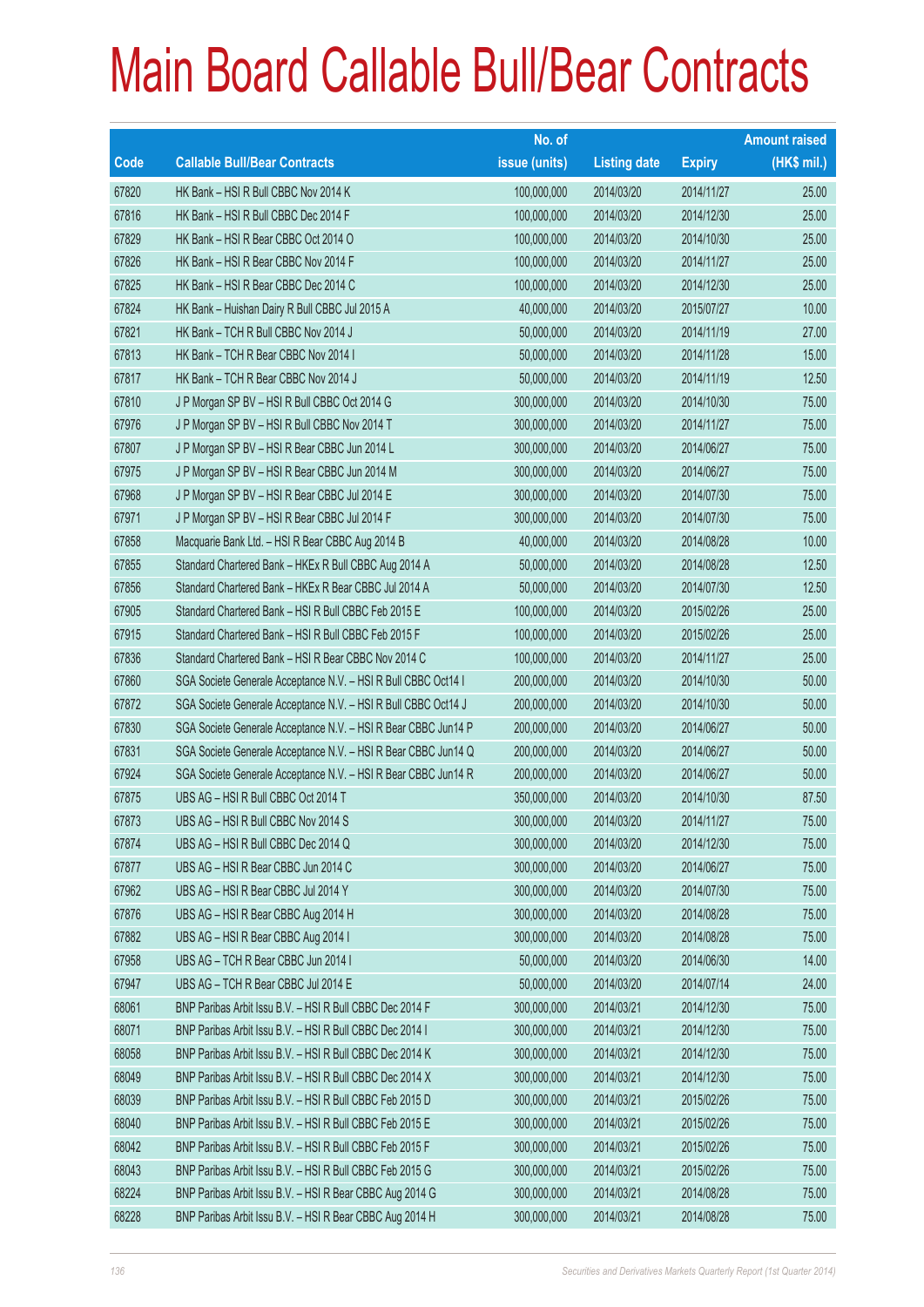|       |                                                            | No. of        |                     |               | <b>Amount raised</b> |
|-------|------------------------------------------------------------|---------------|---------------------|---------------|----------------------|
| Code  | <b>Callable Bull/Bear Contracts</b>                        | issue (units) | <b>Listing date</b> | <b>Expiry</b> | (HK\$ mil.)          |
| 68231 | BNP Paribas Arbit Issu B.V. - HSI R Bear CBBC Aug 2014 I   | 300,000,000   | 2014/03/21          | 2014/08/28    | 75.00                |
| 68233 | BNP Paribas Arbit Issu B.V. - HSI R Bear CBBC Aug 2014 J   | 300,000,000   | 2014/03/21          | 2014/08/28    | 75.00                |
| 68412 | Credit Suisse AG - HSI R Bull CBBC Oct 2014 B              | 238,000,000   | 2014/03/21          | 2014/10/30    | 59.50                |
| 68076 | Credit Suisse AG - HSI R Bull CBBC Dec 2014 J              | 238,000,000   | 2014/03/21          | 2014/12/30    | 59.50                |
| 68081 | Credit Suisse AG - HSI R Bull CBBC Dec 2014 K              | 238,000,000   | 2014/03/21          | 2014/12/30    | 59.50                |
| 68082 | Credit Suisse AG - HSI R Bull CBBC Dec 2014 U              | 238,000,000   | 2014/03/21          | 2014/12/30    | 59.50                |
| 68084 | Credit Suisse AG - HSI R Bull CBBC Dec 2014 V              | 238,000,000   | 2014/03/21          | 2014/12/30    | 59.50                |
| 68399 | Credit Suisse AG - HSI R Bear CBBC Jul 2014 D              | 238,000,000   | 2014/03/21          | 2014/07/30    | 59.50                |
| 68407 | Credit Suisse AG - HSI R Bear CBBC Jul 2014 J              | 238,000,000   | 2014/03/21          | 2014/07/30    | 59.50                |
| 68259 | Credit Suisse AG - HSI R Bear CBBC Aug 2014 E              | 238,000,000   | 2014/03/21          | 2014/08/28    | 59.50                |
| 68261 | Credit Suisse AG - HSI R Bear CBBC Aug 2014 F              | 238,000,000   | 2014/03/21          | 2014/08/28    | 59.50                |
| 68258 | Credit Suisse AG - HSI R Bear CBBC Aug 2014 Z              | 238,000,000   | 2014/03/21          | 2014/08/28    | 59.50                |
| 68246 | Credit Suisse AG - TCH R Bull CBBC Oct 2014 E              | 50,000,000    | 2014/03/21          | 2014/10/31    | 46.50                |
| 68249 | Credit Suisse AG - TCH R Bull CBBC Oct 2014 F              | 50,000,000    | 2014/03/21          | 2014/10/31    | 36.50                |
| 68253 | Credit Suisse AG - TCH R Bull CBBC Oct 2014 G              | 50,000,000    | 2014/03/21          | 2014/10/31    | 26.50                |
| 68255 | Credit Suisse AG - TCH R Bear CBBC Jul 2014 C              | 50,000,000    | 2014/03/21          | 2014/07/31    | 24.50                |
| 68257 | Credit Suisse AG - TCH R Bear CBBC Jul 2014 D              | 50,000,000    | 2014/03/21          | 2014/07/31    | 39.50                |
| 68433 | Citigroup Global Mkt H Inc. - CNOOC R Bull CBBC Mar 2015 A | 50,000,000    | 2014/03/21          | 2015/03/16    | 12.50                |
| 68435 | Citigroup Global Mkt H Inc. - CNOOC R Bull CBBC Mar 2015 B | 50,000,000    | 2014/03/21          | 2015/03/16    | 12.50                |
| 68440 | Citigroup Global Mkt H Inc. - CNOOC R Bear CBBC Mar 2015 A | 50,000,000    | 2014/03/21          | 2015/03/16    | 12.50                |
| 68444 | Citigroup Global Mkt H Inc. - CNOOC R Bear CBBC Mar 2015 B | 50,000,000    | 2014/03/21          | 2015/03/16    | 12.50                |
| 68088 | Citigroup Global Mkt H Inc. - TCH R Bull CBBC Mar 2015 A   | 50,000,000    | 2014/03/21          | 2015/03/16    | 27.50                |
| 68093 | Citigroup Global Mkt H Inc. - TCH R Bull CBBC Mar 2015 B   | 50,000,000    | 2014/03/21          | 2015/03/16    | 22.50                |
| 68096 | Citigroup Global Mkt H Inc. - TCH R Bull CBBC Mar 2015 C   | 50,000,000    | 2014/03/21          | 2015/03/16    | 17.50                |
| 68107 | Citigroup Global Mkt H Inc. - TCH R Bull CBBC Mar 2015 D   | 50,000,000    | 2014/03/21          | 2015/03/16    | 12.50                |
| 68110 | Citigroup Global Mkt H Inc. - TCH R Bull CBBC Mar 2015 E   | 50,000,000    | 2014/03/21          | 2015/03/16    | 12.50                |
| 68373 | Citigroup Global Mkt H Inc. - TCH R Bear CBBC Mar 2015 A   | 50,000,000    | 2014/03/21          | 2015/03/16    | 12.50                |
| 68381 | Citigroup Global Mkt H Inc. - TCH R Bear CBBC Mar 2015 B   | 50,000,000    | 2014/03/21          | 2015/03/16    | 17.50                |
| 68382 | Citigroup Global Mkt H Inc. - TCH R Bear CBBC Mar 2015 C   | 50,000,000    | 2014/03/21          | 2015/03/16    | 22.50                |
| 68383 | Citigroup Global Mkt H Inc. - TCH R Bear CBBC Mar 2015 D   | 50,000,000    | 2014/03/21          | 2015/03/16    | 27.50                |
| 68217 | Goldman Sachs SP (Asia) - HSI R Bull CBBC Jul 2014 Z       | 150,000,000   | 2014/03/21          | 2014/07/30    | 43.95                |
| 68221 | Goldman Sachs SP (Asia) - HSI R Bear CBBC Jul 2014 A       | 150,000,000   | 2014/03/21          | 2014/07/30    | 38.10                |
| 68219 | Goldman Sachs SP (Asia) - HSI R Bear CBBC Jul 2014 Y       | 150,000,000   | 2014/03/21          | 2014/07/30    | 37.95                |
| 68220 | Goldman Sachs SP (Asia) - HSI R Bear CBBC Jul 2014 Z       | 150,000,000   | 2014/03/21          | 2014/07/30    | 38.25                |
| 68012 | HK Bank - China Mobile R Bull CBBC Feb 2015 C              | 120,000,000   | 2014/03/21          | 2015/02/16    | 30.00                |
| 68015 | HK Bank - China Mobile R Bull CBBC Mar 2015 A              | 120,000,000   | 2014/03/21          | 2015/03/30    | 30.00                |
| 68020 | HK Bank - COVS R Bull CBBC Nov 2014 A                      | 50,000,000    | 2014/03/21          | 2014/11/24    | 12.50                |
| 68024 | HK Bank - CC Bank R Bull CBBC Jan 2015 A                   | 80,000,000    | 2014/03/21          | 2015/01/26    | 20.00                |
| 68016 | HK Bank - HKEx R Bull CBBC May 2015 A                      | 60,000,000    | 2014/03/21          | 2015/05/26    | 15.00                |
| 68031 | HK Bank - HSI R Bear CBBC Nov 2014 G                       | 100,000,000   | 2014/03/21          | 2014/11/27    | 25.00                |
| 68030 | HK Bank - HSI R Bear CBBC Dec 2014 D                       | 100,000,000   | 2014/03/21          | 2014/12/30    | 25.00                |
| 68146 | HK Bank - TCH R Bear CBBC Oct 2014 N                       | 50,000,000    | 2014/03/21          | 2014/10/15    | 12.50                |
| 68180 | HK Bank - TCH R Bear CBBC Oct 2014 O                       | 50,000,000    | 2014/03/21          | 2014/10/22    | 12.50                |
| 68193 | HK Bank - TCH R Bear CBBC Oct 2014 P                       | 50,000,000    | 2014/03/21          | 2014/10/29    | 17.50                |
| 68135 | HK Bank - TCH R Bear CBBC Nov 2014 K                       | 50,000,000    | 2014/03/21          | 2014/11/05    | 22.50                |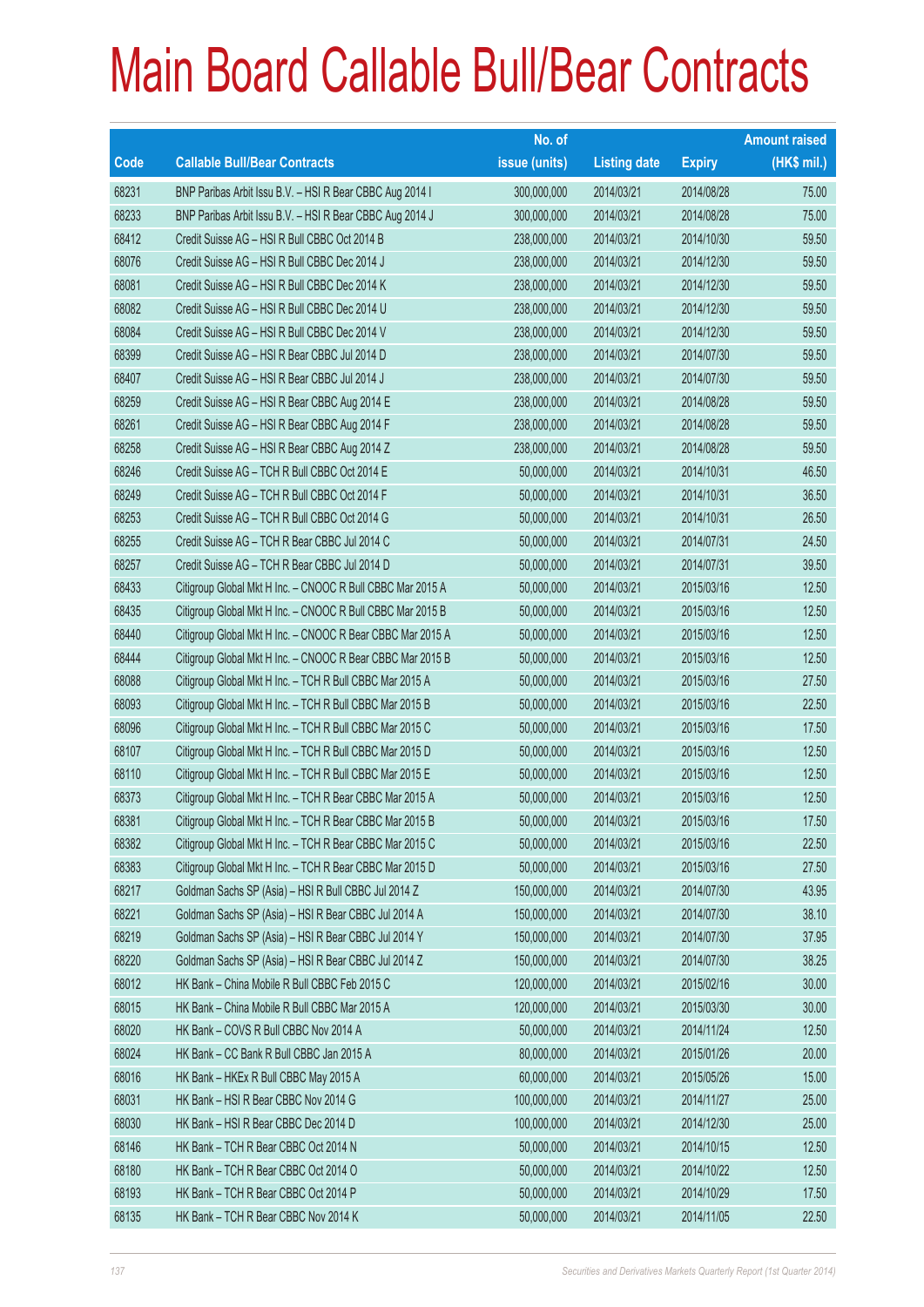|       |                                                                | No. of        |                     |               | <b>Amount raised</b> |
|-------|----------------------------------------------------------------|---------------|---------------------|---------------|----------------------|
| Code  | <b>Callable Bull/Bear Contracts</b>                            | issue (units) | <b>Listing date</b> | <b>Expiry</b> | $(HK$$ mil.)         |
| 68170 | HK Bank - TCH R Bear CBBC Nov 2014 L                           | 50,000,000    | 2014/03/21          | 2014/11/12    | 27.50                |
| 68202 | J P Morgan SP BV - HSI R Bull CBBC Dec 2014 B                  | 300,000,000   | 2014/03/21          | 2014/12/30    | 75.00                |
| 68195 | J P Morgan SP BV - HSI R Bear CBBC Jun 2014 N                  | 300,000,000   | 2014/03/21          | 2014/06/27    | 75.00                |
| 68196 | J P Morgan SP BV - HSI R Bear CBBC Jun 2014 O                  | 300,000,000   | 2014/03/21          | 2014/06/27    | 75.00                |
| 68194 | J P Morgan SP BV - HSI R Bear CBBC Jul 2014 G                  | 300,000,000   | 2014/03/21          | 2014/07/30    | 75.00                |
| 68395 | Macquarie Bank Ltd. - HSI R Bull CBBC Sep 2014 D               | 50,000,000    | 2014/03/21          | 2014/09/29    | 12.50                |
| 68386 | Macquarie Bank Ltd. - HSI R Bear CBBC Aug 2014 C               | 50,000,000    | 2014/03/21          | 2014/08/28    | 12.50                |
| 68389 | Macquarie Bank Ltd. - HSI R Bear CBBC Aug 2014 D               | 50,000,000    | 2014/03/21          | 2014/08/28    | 12.50                |
| 68134 | Standard Chartered Bank - HSI R Bull CBBC Feb 2015 G           | 100,000,000   | 2014/03/21          | 2015/02/26    | 25.00                |
| 68223 | Standard Chartered Bank - HSI R Bull CBBC Feb 2015 H           | 100,000,000   | 2014/03/21          | 2015/02/26    | 25.00                |
| 68132 | Standard Chartered Bank - HSI R Bear CBBC Nov 2014 D           | 100,000,000   | 2014/03/21          | 2014/11/27    | 25.00                |
| 68115 | Standard Chartered Bank - TCH R Bear CBBC Oct 2014 I           | 50,000,000    | 2014/03/21          | 2014/10/20    | 24.00                |
| 68032 | SGA Societe Generale Acceptance N.V. - HSI R Bull CBBC Oct14 K | 200,000,000   | 2014/03/21          | 2014/10/30    | 50.00                |
| 68038 | SGA Societe Generale Acceptance N.V. - HSI R Bull CBBC Oct14 M | 200,000,000   | 2014/03/21          | 2014/10/30    | 50.00                |
| 68209 | SGA Societe Generale Acceptance N.V. - HSI R Bull CBBC Dec14 T | 200,000,000   | 2014/03/21          | 2014/12/30    | 50.00                |
| 68212 | SGA Societe Generale Acceptance N.V. - HSI R Bear CBBC Jul14 E | 200,000,000   | 2014/03/21          | 2014/07/30    | 50.00                |
| 68214 | SGA Societe Generale Acceptance N.V. - HSI R Bear CBBC Jul14 F | 200,000,000   | 2014/03/21          | 2014/07/30    | 50.00                |
| 68215 | SGA Societe Generale Acceptance N.V. - HSI R Bear CBBC Jul14 G | 200,000,000   | 2014/03/21          | 2014/07/30    | 50.00                |
| 68352 | UBS AG - China Life R Bear CBBC Jul 2014 B                     | 50,000,000    | 2014/03/21          | 2014/07/28    | 18.50                |
| 68336 | UBS AG - CSOP A50 ETF R Bull CBBC Mar 2015 A                   | 50,000,000    | 2014/03/21          | 2015/03/16    | 12.50                |
| 68366 | UBS AG - Geely Auto R Bull CBBC Jul 2015 A                     | 50,000,000    | 2014/03/21          | 2015/07/06    | 12.50                |
| 68369 | UBS AG - Galaxy Ent R Bear CBBC Sep 2014 C                     | 50,000,000    | 2014/03/21          | 2014/09/22    | 12.50                |
| 68370 | UBS AG - HSBC R Bear CBBC Oct 2014 A                           | 50,000,000    | 2014/03/21          | 2014/10/06    | 12.50                |
| 68328 | UBS AG - HSCEI R Bull CBBC Dec 2014 E                          | 100,000,000   | 2014/03/21          | 2014/12/30    | 25.00                |
| 68326 | UBS AG - HSCEI R Bear CBBC Jun 2014 D                          | 100,000,000   | 2014/03/21          | 2014/06/27    | 25.00                |
| 68270 | UBS AG - HSI R Bull CBBC Nov 2014 E                            | 300,000,000   | 2014/03/21          | 2014/11/27    | 75.00                |
| 68112 | UBS AG - HSI R Bull CBBC Nov 2014 U                            | 300,000,000   | 2014/03/21          | 2014/11/27    | 75.00                |
| 68113 | UBS AG - HSI R Bull CBBC Dec 2014 R                            | 300,000,000   | 2014/03/21          | 2014/12/30    | 75.00                |
| 68278 | UBS AG - HSI R Bull CBBC Dec 2014 S                            | 300,000,000   | 2014/03/21          | 2014/12/30    | 75.00                |
| 68280 | UBS AG - HSI R Bull CBBC Feb 2015 A                            | 300,000,000   | 2014/03/21          | 2015/02/26    | 75.00                |
| 68279 | UBS AG - HSI R Bull CBBC Mar 2015 B                            | 300,000,000   | 2014/03/21          | 2015/03/30    | 75.00                |
| 68312 | UBS AG - HSI R Bull CBBC Mar 2015 C                            | 300,000,000   | 2014/03/21          | 2015/03/30    | 75.00                |
| 68424 | UBS AG - HSI R Bear CBBC Jun 2014 E                            | 300,000,000   | 2014/03/21          | 2014/06/27    | 75.00                |
| 68432 | UBS AG - HSI R Bear CBBC Jun 2014 O                            | 300,000,000   | 2014/03/21          | 2014/06/27    | 75.00                |
| 68431 | UBS AG - HSI R Bear CBBC Jul 2014 B                            | 300,000,000   | 2014/03/21          | 2014/07/30    | 75.00                |
| 68425 | UBS AG - HSI R Bear CBBC Jul 2014 K                            | 300,000,000   | 2014/03/21          | 2014/07/30    | 75.00                |
| 68416 | UBS AG - HSI R Bear CBBC Jul 2014 Z                            | 300,000,000   | 2014/03/21          | 2014/07/30    | 75.00                |
| 68263 | UBS AG - HSI R Bear CBBC Sep 2014 B                            | 300,000,000   | 2014/03/21          | 2014/09/29    | 75.00                |
| 68329 | UBS AG - Huishan Dairy R Bull CBBC Jul 2015 A                  | 50,000,000    | 2014/03/21          | 2015/07/20    | 12.50                |
| 68354 | UBS AG - Sands China R Bear CBBC Jun 2014 A                    | 50,000,000    | 2014/03/21          | 2014/06/30    | 12.50                |
| 68413 | UBS AG - TCH R Bull CBBC Sep 2014 E                            | 40,000,000    | 2014/03/21          | 2014/09/22    | 11.80                |
| 68365 | UBS AG - TCH R Bear CBBC Jul 2014 F                            | 40,000,000    | 2014/03/21          | 2014/07/28    | 10.00                |
| 68362 | UBS AG - TCH R Bear CBBC Aug 2014 E                            | 40,000,000    | 2014/03/21          | 2014/08/11    | 14.80                |
| 68541 | BNP Paribas Arbit Issu B.V. - HSI R Bull CBBC Feb 2015 H       | 300,000,000   | 2014/03/24          | 2015/02/26    | 75.00                |
| 68547 | BNP Paribas Arbit Issu B.V. - HSI R Bear CBBC Aug 2014 K       | 300,000,000   | 2014/03/24          | 2014/08/28    | 75.00                |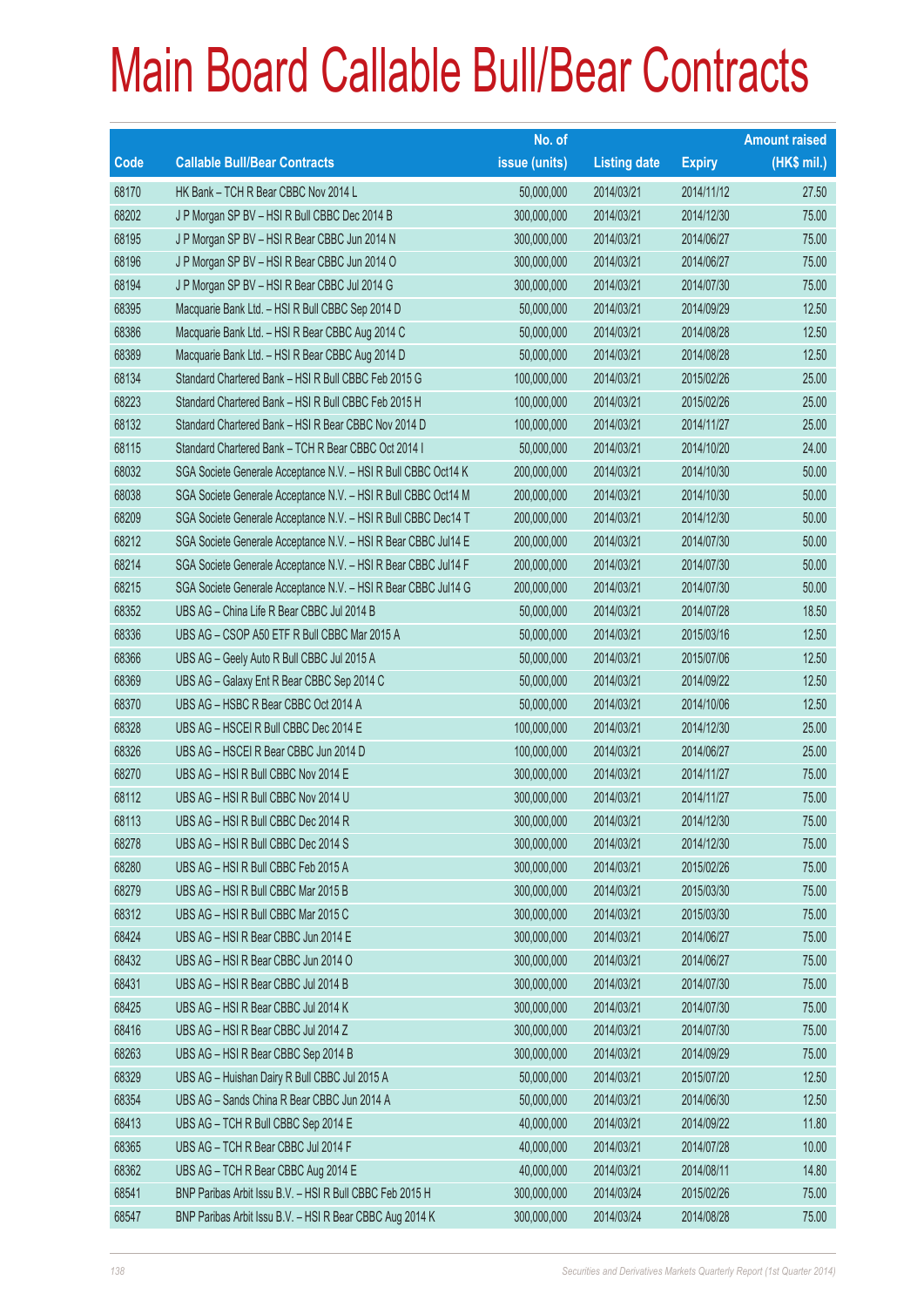|       |                                                                | No. of        |                     |               | <b>Amount raised</b> |
|-------|----------------------------------------------------------------|---------------|---------------------|---------------|----------------------|
| Code  | <b>Callable Bull/Bear Contracts</b>                            | issue (units) | <b>Listing date</b> | <b>Expiry</b> | (HK\$ mil.)          |
| 68549 | BNP Paribas Arbit Issu B.V. - HSI R Bear CBBC Aug 2014 L       | 300,000,000   | 2014/03/24          | 2014/08/28    | 75.00                |
| 68501 | Credit Suisse AG - HSI R Bull CBBC Sep 2014 M                  | 238,000,000   | 2014/03/24          | 2014/09/29    | 59.50                |
| 68500 | Credit Suisse AG - HSI R Bull CBBC Sep 2014 N                  | 238,000,000   | 2014/03/24          | 2014/09/29    | 59.50                |
| 68570 | Credit Suisse AG - HSI R Bear CBBC Aug 2014 G                  | 238,000,000   | 2014/03/24          | 2014/08/28    | 59.50                |
| 68571 | Credit Suisse AG - HSI R Bear CBBC Aug 2014 J                  | 238,000,000   | 2014/03/24          | 2014/08/28    | 59.50                |
| 68572 | Credit Suisse AG - HSI R Bear CBBC Aug 2014 K                  | 238,000,000   | 2014/03/24          | 2014/08/28    | 59.50                |
| 68505 | Goldman Sachs SP (Asia) - HSI R Bear CBBC Jul 2014 B           | 150,000,000   | 2014/03/24          | 2014/07/30    | 37.65                |
| 68457 | HK Bank - HSCEI R Bull CBBC Dec 2014 B                         | 100,000,000   | 2014/03/24          | 2014/12/30    | 25.00                |
| 68458 | HK Bank - HSCEI R Bear CBBC Nov 2014 C                         | 68,000,000    | 2014/03/24          | 2014/11/27    | 17.00                |
| 68453 | HK Bank - HSI R Bull CBBC Jan 2015 D                           | 100,000,000   | 2014/03/24          | 2015/01/29    | 25.00                |
| 68456 | HK Bank - HSI R Bull CBBC Jan 2015 E                           | 100,000,000   | 2014/03/24          | 2015/01/29    | 25.00                |
| 68454 | HK Bank - HSI R Bull CBBC Feb 2015 B                           | 100,000,000   | 2014/03/24          | 2015/02/26    | 25.00                |
| 68462 | HK Bank - HSI R Bear CBBC Oct 2014 P                           | 100,000,000   | 2014/03/24          | 2014/10/30    | 25.00                |
| 68448 | HK Bank - HSI R Bear CBBC Dec 2014 E                           | 100,000,000   | 2014/03/24          | 2014/12/30    | 25.00                |
| 68573 | J P Morgan SP BV - HSI R Bull CBBC Oct 2014 S                  | 300,000,000   | 2014/03/24          | 2014/10/30    | 75.00                |
| 68599 | J P Morgan SP BV - HSI R Bull CBBC Nov 2014 V                  | 300,000,000   | 2014/03/24          | 2014/11/27    | 75.00                |
| 68600 | J P Morgan SP BV - HSI R Bull CBBC Dec 2014 F                  | 300,000,000   | 2014/03/24          | 2014/12/30    | 75.00                |
| 68601 | J P Morgan SP BV - HSI R Bear CBBC Jun 2014 P                  | 300,000,000   | 2014/03/24          | 2014/06/27    | 75.00                |
| 68604 | J P Morgan SP BV - HSI R Bear CBBC Jul 2014 H                  | 300,000,000   | 2014/03/24          | 2014/07/30    | 75.00                |
| 68614 | J P Morgan SP BV - HSI R Bear CBBC Jul 2014 J                  | 300,000,000   | 2014/03/24          | 2014/07/30    | 75.00                |
| 68550 | Standard Chartered Bank - HSI R Bear CBBC Nov 2014 E           | 100,000,000   | 2014/03/24          | 2014/11/27    | 25.00                |
| 68551 | Standard Chartered Bank - HSI R Bear CBBC Nov 2014 F           | 100,000,000   | 2014/03/24          | 2014/11/27    | 25.00                |
| 68463 | SGA Societe Generale Acceptance N.V. - HSI R Bull CBBC Oct14 F | 200,000,000   | 2014/03/24          | 2014/10/30    | 50.00                |
| 68476 | SGA Societe Generale Acceptance N.V. - HSI R Bear CBBC Jul14 H | 200,000,000   | 2014/03/24          | 2014/07/30    | 50.00                |
| 68480 | SGA Societe Generale Acceptance N.V. - HSI R Bear CBBC Jul14 I | 200,000,000   | 2014/03/24          | 2014/07/30    | 50.00                |
| 68537 | SGA Societe Generale Acceptance N.V. - HSI R Bear CBBC Jul14 J | 200,000,000   | 2014/03/24          | 2014/07/30    | 50.00                |
| 68536 | UBS AG - COVS R Bull CBBC Nov 2014 A                           | 50,000,000    | 2014/03/24          | 2014/11/03    | 12.50                |
| 68533 | UBS AG - CNOOC R Bear CBBC Aug 2014 C                          | 50,000,000    | 2014/03/24          | 2014/08/18    | 12.50                |
| 68518 | UBS AG - HSI R Bull CBBC Sep 2014 Z                            | 300,000,000   | 2014/03/24          | 2014/09/29    | 75.00                |
| 68504 | UBS AG - HSI R Bull CBBC Oct 2014 U                            | 300,000,000   | 2014/03/24          | 2014/10/30    | 75.00                |
| 68519 | UBS AG - HSI R Bull CBBC Nov 2014 F                            | 300,000,000   | 2014/03/24          | 2014/11/27    | 75.00                |
| 68506 | UBS AG - HSI R Bull CBBC Feb 2015 B                            | 300,000,000   | 2014/03/24          | 2015/02/26    | 78.00                |
| 68507 | UBS AG - HSI R Bull CBBC Feb 2015 C                            | 300,000,000   | 2014/03/24          | 2015/02/26    | 75.00                |
| 68520 | UBS AG - HSI R Bull CBBC Feb 2015 D                            | 300,000,000   | 2014/03/24          | 2015/02/26    | 75.00                |
| 68509 | UBS AG - HSI R Bull CBBC Mar 2015 D                            | 300,000,000   | 2014/03/24          | 2015/03/30    | 75.00                |
| 68569 | UBS AG - HSI R Bear CBBC Jun 2014 J                            | 300,000,000   | 2014/03/24          | 2014/06/27    | 75.00                |
| 68566 | UBS AG - HSI R Bear CBBC Jun 2014 Q                            | 300,000,000   | 2014/03/24          | 2014/06/27    | 75.00                |
| 68567 | UBS AG - HSI R Bear CBBC Jul 2014 F                            | 300,000,000   | 2014/03/24          | 2014/07/30    | 75.00                |
| 68552 | UBS AG - HSI R Bear CBBC Oct 2014 A                            | 300,000,000   | 2014/03/24          | 2014/10/30    | 75.00                |
| 68531 | UBS AG - TCH R Bull CBBC Aug 2014 H                            | 40,000,000    | 2014/03/24          | 2014/08/11    | 10.00                |
| 68528 | UBS AG - TCH R Bear CBBC Aug 2014 F                            | 40,000,000    | 2014/03/24          | 2014/08/18    | 16.00                |
| 68522 | UBS AG - TCH R Bear CBBC Sep 2014 I                            | 40,000,000    | 2014/03/24          | 2014/09/01    | 32.00                |
| 68527 | UBS AG - TCH R Bear CBBC Sep 2014 J                            | 40,000,000    | 2014/03/24          | 2014/09/08    | 24.00                |
| 68658 | Credit Suisse AG - HSI R Bull CBBC Oct 2014 D                  | 238,000,000   | 2014/03/25          | 2014/10/30    | 59.50                |
| 68645 | Credit Suisse AG - HSI R Bear CBBC Jul 2014 K                  | 238,000,000   | 2014/03/25          | 2014/07/30    | 59.50                |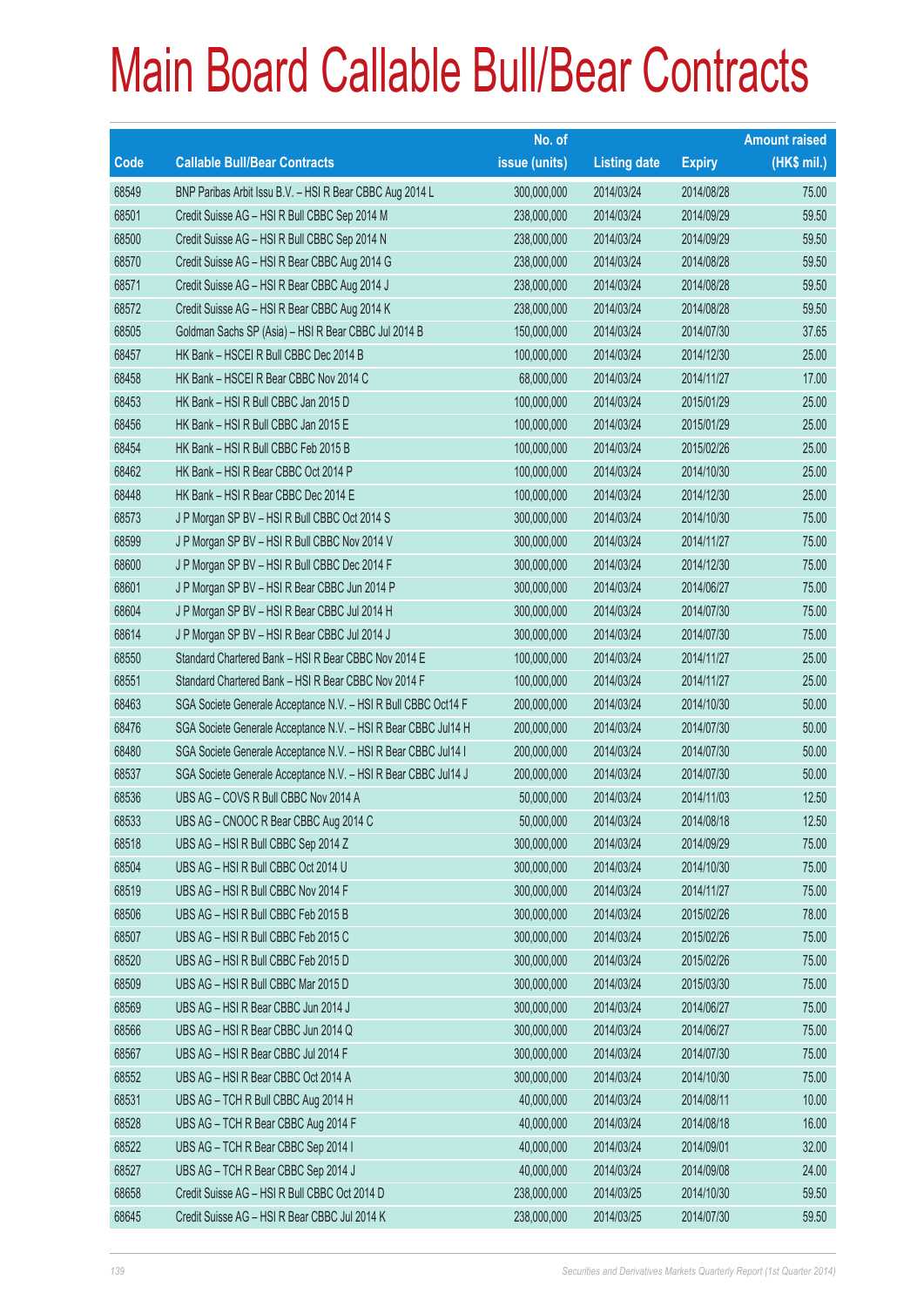|       |                                                                | No. of        |                     |               | <b>Amount raised</b> |
|-------|----------------------------------------------------------------|---------------|---------------------|---------------|----------------------|
| Code  | <b>Callable Bull/Bear Contracts</b>                            | issue (units) | <b>Listing date</b> | <b>Expiry</b> | $(HK$$ mil.)         |
| 68626 | HK Bank - ABC R Bear CBBC May 2015 A                           | 40,000,000    | 2014/03/25          | 2015/05/11    | 10.00                |
| 68638 | HK Bank - AIA R Bull CBBC Nov 2014 A                           | 60,000,000    | 2014/03/25          | 2014/11/24    | 15.00                |
| 68624 | HK Bank - BOCL R Bull CBBC Jan 2015 A                          | 80,000,000    | 2014/03/25          | 2015/01/28    | 20.00                |
| 68622 | HK Bank - China Mobile R Bull CBBC Jul 2015 A                  | 120,000,000   | 2014/03/25          | 2015/07/06    | 30.00                |
| 68623 | HK Bank - ICBC R Bull CBBC Nov 2014 A                          | 80,000,000    | 2014/03/25          | 2014/11/17    | 20.00                |
| 68631 | HK Bank - ICBC R Bear CBBC Apr 2015 A                          | 40,000,000    | 2014/03/25          | 2015/04/27    | 10.00                |
| 68639 | HK Bank - Ping An R Bear CBBC Nov 2014 B                       | 40,000,000    | 2014/03/25          | 2014/11/24    | 10.00                |
| 68625 | HK Bank - SHK Ppt R Bull CBBC Apr 2015 A                       | 60,000,000    | 2014/03/25          | 2015/04/13    | 15.00                |
| 68627 | HK Bank - TCH R Bull CBBC Oct 2014 P                           | 50,000,000    | 2014/03/25          | 2014/10/15    | 12.50                |
| 68634 | HK Bank - TCH R Bear CBBC Oct 2014 Q                           | 50,000,000    | 2014/03/25          | 2014/10/15    | 12.50                |
| 68661 | J P Morgan SP BV - HSI R Bull CBBC Oct 2014 H                  | 300,000,000   | 2014/03/25          | 2014/10/30    | 75.00                |
| 68660 | J P Morgan SP BV - HSI R Bear CBBC Jun 2014 Q                  | 300,000,000   | 2014/03/25          | 2014/06/27    | 75.00                |
| 68642 | Standard Chartered Bank - HSBC R Bull CBBC Sep 2014 A          | 50,000,000    | 2014/03/25          | 2014/09/25    | 12.50                |
| 68657 | Standard Chartered Bank - HSI R Bear CBBC Nov 2014 G           | 100,000,000   | 2014/03/25          | 2014/11/27    | 25.00                |
| 68619 | Standard Chartered Bank - TCH R Bear CBBC Oct 2014 J           | 50,000,000    | 2014/03/25          | 2014/10/13    | 35.00                |
| 68656 | SGA Societe Generale Acceptance N.V. - HSI R Bull CBBC Oct 14L | 200,000,000   | 2014/03/25          | 2014/10/30    | 50.00                |
| 68640 | SGA Societe Generale Acceptance N.V. - HSI R Bear CBBC Jul 14K | 200,000,000   | 2014/03/25          | 2014/07/30    | 50.00                |
| 68641 | SGA Societe Generale Acceptance N.V. - HSI R Bear CBBC Jul 14L | 200,000,000   | 2014/03/25          | 2014/07/30    | 50.00                |
| 68651 | UBS AG - China Mobile R Bull CBBC Jul 2015 A                   | 100,000,000   | 2014/03/25          | 2015/07/13    | 25.00                |
| 68650 | UBS AG - A50 China R Bull CBBC Mar 2015 B                      | 100,000,000   | 2014/03/25          | 2015/03/02    | 25.00                |
| 68655 | UBS AG - Galaxy Ent R Bull CBBC Oct 2014 F                     | 100,000,000   | 2014/03/25          | 2014/10/06    | 25.00                |
| 68654 | UBS AG - Galaxy Ent R Bear CBBC Sep 2014 D                     | 50,000,000    | 2014/03/25          | 2014/09/15    | 12.50                |
| 68659 | UBS AG - HSI R Bull CBBC Sep 2014 J                            | 300,000,000   | 2014/03/25          | 2014/09/29    | 75.00                |
| 68648 | UBS AG - HSI R Bull CBBC Feb 2015 E                            | 300,000,000   | 2014/03/25          | 2015/02/26    | 75.00                |
| 68646 | UBS AG - HSI R Bull CBBC Mar 2015 E                            | 300,000,000   | 2014/03/25          | 2015/03/30    | 75.00                |
| 68643 | UBS AG - HSI R Bear CBBC Jun 2014 R                            | 300,000,000   | 2014/03/25          | 2014/06/27    | 75.00                |
| 68644 | UBS AG - HSI R Bear CBBC Jul 2014 G                            | 300,000,000   | 2014/03/25          | 2014/07/30    | 75.00                |
| 68653 | UBS AG - TCH R Bull CBBC Sep 2014 F                            | 40,000,000    | 2014/03/25          | 2014/09/15    | 10.00                |
| 68652 | UBS AG - TCH R Bull CBBC Oct 2014 C                            | 40,000,000    | 2014/03/25          | 2014/10/13    | 13.20                |
| 68673 | Credit Suisse AG - HSI R Bull CBBC Nov 2014 C                  | 238,000,000   | 2014/03/26          | 2014/11/27    | 59.50                |
| 68682 | Credit Suisse AG - HSI R Bear CBBC Aug 2014 L                  | 238,000,000   | 2014/03/26          | 2014/08/28    | 59.50                |
| 68683 | Credit Suisse AG - HSI R Bear CBBC Aug 2014 M                  | 238,000,000   | 2014/03/26          | 2014/08/28    | 59.50                |
| 68678 | Credit Suisse AG - HSI R Bear CBBC Sep 2014 B                  | 238,000,000   | 2014/03/26          | 2014/09/29    | 59.50                |
| 68679 | Credit Suisse AG - HSI R Bear CBBC Sep 2014 C                  | 238,000,000   | 2014/03/26          | 2014/09/29    | 59.50                |
| 68696 | Goldman Sachs SP (Asia) - HSI R Bull CBBC Jul 2014 G           | 150,000,000   | 2014/03/26          | 2014/07/30    | 44.25                |
| 68672 | HK Bank - COVS R Bull CBBC Dec 2014 A                          | 50,000,000    | 2014/03/26          | 2014/12/22    | 17.50                |
| 68662 | HK Bank - HKEx R Bear CBBC Mar 2015 A                          | 50,000,000    | 2014/03/26          | 2015/03/30    | 12.50                |
| 68666 | HK Bank - HSI R Bull CBBC Nov 2014 L                           | 100,000,000   | 2014/03/26          | 2014/11/27    | 25.00                |
| 68667 | HK Bank - HSI R Bear CBBC Nov 2014 H                           | 400,000,000   | 2014/03/26          | 2014/11/27    | 100.00               |
| 68669 | HK Bank - TCH R Bull CBBC Oct 2014 Q                           | 50,000,000    | 2014/03/26          | 2014/10/30    | 17.50                |
| 68668 | HK Bank - TCH R Bull CBBC Nov 2014 K                           | 50,000,000    | 2014/03/26          | 2014/11/06    | 22.50                |
| 68670 | HK Bank - TCH R Bull CBBC Nov 2014 L                           | 50,000,000    | 2014/03/26          | 2014/11/11    | 12.50                |
| 68695 | J P Morgan SP BV - HSI R Bull CBBC Dec 2014 E                  | 300,000,000   | 2014/03/26          | 2014/12/30    | 75.00                |
| 68692 | J P Morgan SP BV - HSI R Bear CBBC Jul 2014 L                  | 300,000,000   | 2014/03/26          | 2014/07/30    | 75.00                |
| 68674 | Standard Chartered Bank - Minsheng Bank R Bull CBBC Nov 14 A   | 50,000,000    | 2014/03/26          | 2014/11/27    | 12.50                |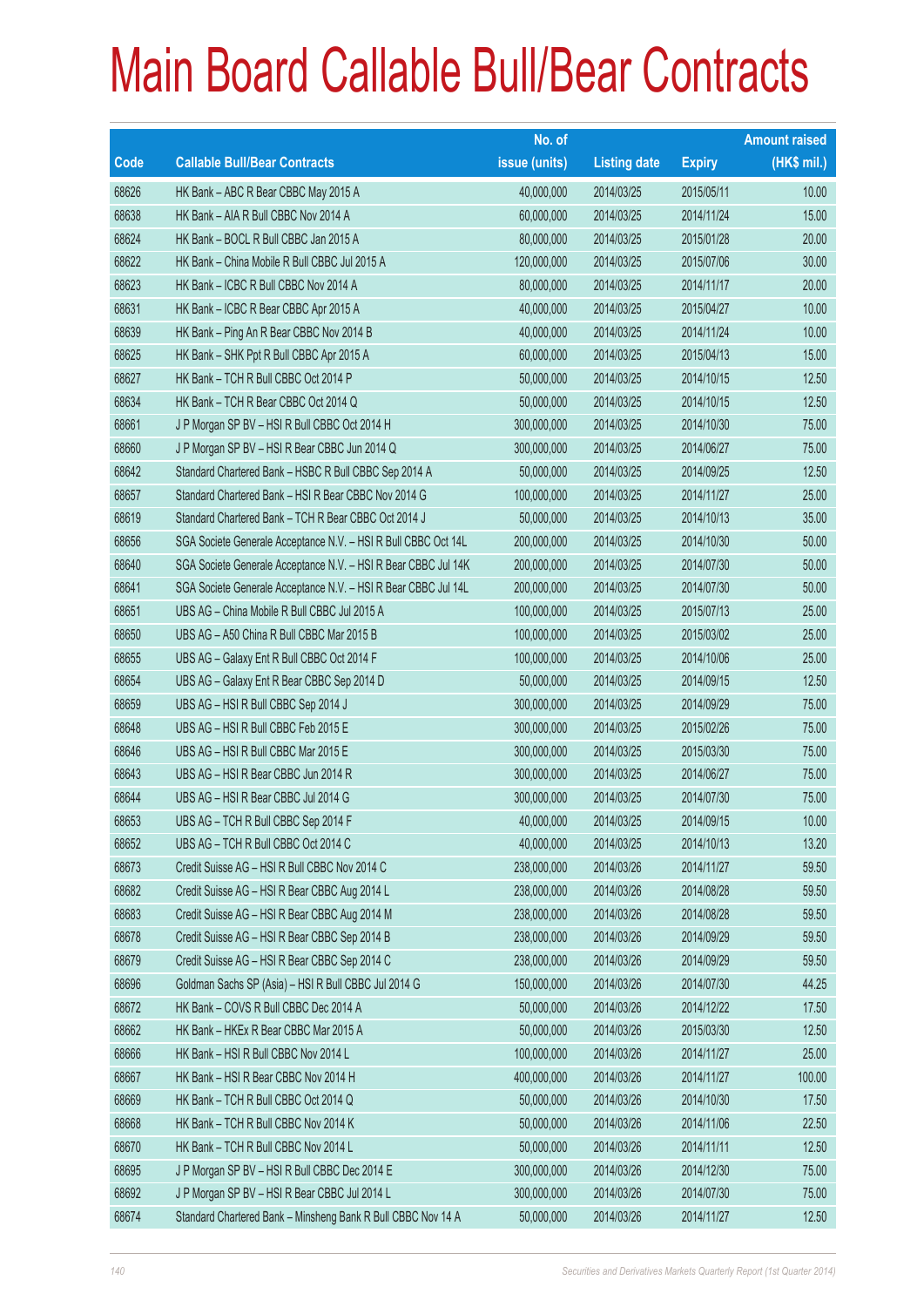|       |                                                                | No. of        |                     |               | <b>Amount raised</b> |
|-------|----------------------------------------------------------------|---------------|---------------------|---------------|----------------------|
| Code  | <b>Callable Bull/Bear Contracts</b>                            | issue (units) | <b>Listing date</b> | <b>Expiry</b> | (HK\$ mil.)          |
| 68690 | Standard Chartered Bank - HSI R Bull CBBC Feb 2015 I           | 100,000,000   | 2014/03/26          | 2015/02/26    | 25.00                |
| 68688 | Standard Chartered Bank - HSI R Bear CBBC Nov 2014 H           | 100,000,000   | 2014/03/26          | 2014/11/27    | 25.00                |
| 68684 | SGA Societe Generale Acceptance N.V. - HSI R Bull CBBC Oct14 O | 200,000,000   | 2014/03/26          | 2014/10/30    | 50.00                |
| 68675 | UBS AG - BOCL R Bull CBBC Jul 2015 B                           | 100,000,000   | 2014/03/26          | 2015/07/20    | 25.00                |
| 68677 | UBS AG - HSBC R Bull CBBC Jun 2015 A                           | 100,000,000   | 2014/03/26          | 2015/06/08    | 25.00                |
| 68686 | UBS AG - HSI R Bull CBBC Feb 2015 F                            | 300,000,000   | 2014/03/26          | 2015/02/26    | 75.00                |
| 68687 | UBS AG - HSI R Bear CBBC Jul 2014 H                            | 300,000,000   | 2014/03/26          | 2014/07/30    | 75.00                |
| 68676 | UBS AG - SHK Ppt R Bull CBBC Apr 2015 A                        | 50,000,000    | 2014/03/26          | 2015/04/10    | 12.50                |
| 68697 | BNP Paribas Arbit Issu B.V. - HSI R Bull CBBC Dec 2014 J       | 300,000,000   | 2014/03/27          | 2014/12/30    | 75.00                |
| 68699 | BNP Paribas Arbit Issu B.V. - HSI R Bull CBBC Dec 2014 N       | 300,000,000   | 2014/03/27          | 2014/12/30    | 75.00                |
| 68749 | BNP Paribas Arbit Issu B.V. - HSI R Bull CBBC Dec 2014 T       | 300,000,000   | 2014/03/27          | 2014/12/30    | 75.00                |
| 68698 | BNP Paribas Arbit Issu B.V. - HSI R Bull CBBC Feb 2015 I       | 300,000,000   | 2014/03/27          | 2015/02/26    | 75.00                |
| 68741 | BNP Paribas Arbit Issu B.V. - HSI R Bull CBBC Feb 2015 J       | 300,000,000   | 2014/03/27          | 2015/02/26    | 75.00                |
| 68747 | BNP Paribas Arbit Issu B.V. - HSI R Bull CBBC Feb 2015 K       | 300,000,000   | 2014/03/27          | 2015/02/26    | 75.00                |
| 68748 | BNP Paribas Arbit Issu B.V. - HSI R Bull CBBC Feb 2015 L       | 300,000,000   | 2014/03/27          | 2015/02/26    | 75.00                |
| 68779 | BNP Paribas Arbit Issu B.V. - HSI R Bull CBBC Feb 2015 M       | 300,000,000   | 2014/03/27          | 2015/02/26    | 75.00                |
| 68780 | BNP Paribas Arbit Issu B.V. - HSI R Bull CBBC Feb 2015 N       | 300,000,000   | 2014/03/27          | 2015/02/26    | 75.00                |
| 68751 | BNP Paribas Arbit Issu B.V. - HSI R Bear CBBC Sep 2014 A       | 300,000,000   | 2014/03/27          | 2014/09/29    | 75.00                |
| 68752 | BNP Paribas Arbit Issu B.V. - HSI R Bear CBBC Sep 2014 B       | 300,000,000   | 2014/03/27          | 2014/09/29    | 75.00                |
| 68753 | BNP Paribas Arbit Issu B.V. - HSI R Bear CBBC Sep 2014 C       | 300,000,000   | 2014/03/27          | 2014/09/29    | 75.00                |
| 68754 | BNP Paribas Arbit Issu B.V. - HSI R Bear CBBC Sep 2014 D       | 300,000,000   | 2014/03/27          | 2014/09/29    | 75.00                |
| 68781 | BNP Paribas Arbit Issu B.V. - HSI R Bear CBBC Sep 2014 E       | 300,000,000   | 2014/03/27          | 2014/09/29    | 75.00                |
| 68782 | BNP Paribas Arbit Issu B.V. - HSI R Bear CBBC Sep 2014 F       | 300,000,000   | 2014/03/27          | 2014/09/29    | 75.00                |
| 68714 | Credit Suisse AG - HSI R Bull CBBC Sep 2014 B                  | 238,000,000   | 2014/03/27          | 2014/09/29    | 59.50                |
| 68717 | Credit Suisse AG - HSI R Bull CBBC Sep 2014 C                  | 238,000,000   | 2014/03/27          | 2014/09/29    | 64.26                |
| 68716 | Credit Suisse AG - HSI R Bull CBBC Nov 2014 U                  | 238,000,000   | 2014/03/27          | 2014/11/27    | 59.50                |
| 68718 | Credit Suisse AG - HSI R Bull CBBC Nov 2014 Z                  | 238,000,000   | 2014/03/27          | 2014/11/27    | 69.02                |
| 68771 | Credit Suisse AG - HSI R Bull CBBC Dec 2014 N                  | 238,000,000   | 2014/03/27          | 2014/12/30    | 59.50                |
| 68772 | Credit Suisse AG - HSI R Bull CBBC Dec 2014 O                  | 238,000,000   | 2014/03/27          | 2014/12/30    | 59.50                |
| 68770 | Credit Suisse AG - HSI R Bull CBBC Dec 2014 Q                  | 238,000,000   | 2014/03/27          | 2014/12/30    | 59.50                |
| 68715 | Credit Suisse AG - HSI R Bull CBBC Dec 2014 R                  | 238,000,000   | 2014/03/27          | 2014/12/30    | 59.50                |
| 68768 | Credit Suisse AG - HSI R Bull CBBC Dec 2014 S                  | 238,000,000   | 2014/03/27          | 2014/12/30    | 59.50                |
| 68713 | Credit Suisse AG - HSI R Bull CBBC Dec 2014 T                  | 238,000,000   | 2014/03/27          | 2014/12/30    | 59.50                |
| 68711 | Credit Suisse AG - HSI R Bull CBBC Dec 2014 W                  | 238,000,000   | 2014/03/27          | 2014/12/30    | 59.50                |
| 68712 | Credit Suisse AG - HSI R Bull CBBC Dec 2014 X                  | 238,000,000   | 2014/03/27          | 2014/12/30    | 59.50                |
| 68769 | Credit Suisse AG - HSI R Bull CBBC Dec 2014 Z                  | 238,000,000   | 2014/03/27          | 2014/12/30    | 59.50                |
| 68775 | Credit Suisse AG - HSI R Bear CBBC Jul 2014 L                  | 238,000,000   | 2014/03/27          | 2014/07/30    | 59.50                |
| 68773 | Credit Suisse AG - HSI R Bear CBBC Aug 2014 N                  | 238,000,000   | 2014/03/27          | 2014/08/28    | 59.50                |
| 68774 | Credit Suisse AG - HSI R Bear CBBC Aug 2014 O                  | 238,000,000   | 2014/03/27          | 2014/08/28    | 59.50                |
| 68764 | Bank of East Asia - COVS R Bull CBBC Oct 2014 A                | 40,000,000    | 2014/03/27          | 2014/10/31    | 10.00                |
| 68761 | Bank of East Asia - A50 China R Bull CBBC Nov 2014 A           | 60,000,000    | 2014/03/27          | 2014/11/21    | 15.00                |
| 68765 | Bank of East Asia - Geely Auto R Bull CBBC Feb 2015 A          | 200,000,000   | 2014/03/27          | 2015/02/27    | 50.00                |
| 68760 | Bank of East Asia - HKEx R Bull CBBC Oct 2014 A                | 60,000,000    | 2014/03/27          | 2014/10/24    | 15.00                |
| 68719 | J P Morgan SP BV - HSI R Bull CBBC Nov 2014 I                  | 300,000,000   | 2014/03/27          | 2014/11/27    | 75.00                |
| 68794 | J P Morgan SP BV - HSI R Bull CBBC Dec 2014 D                  | 300,000,000   | 2014/03/27          | 2014/12/30    | 75.00                |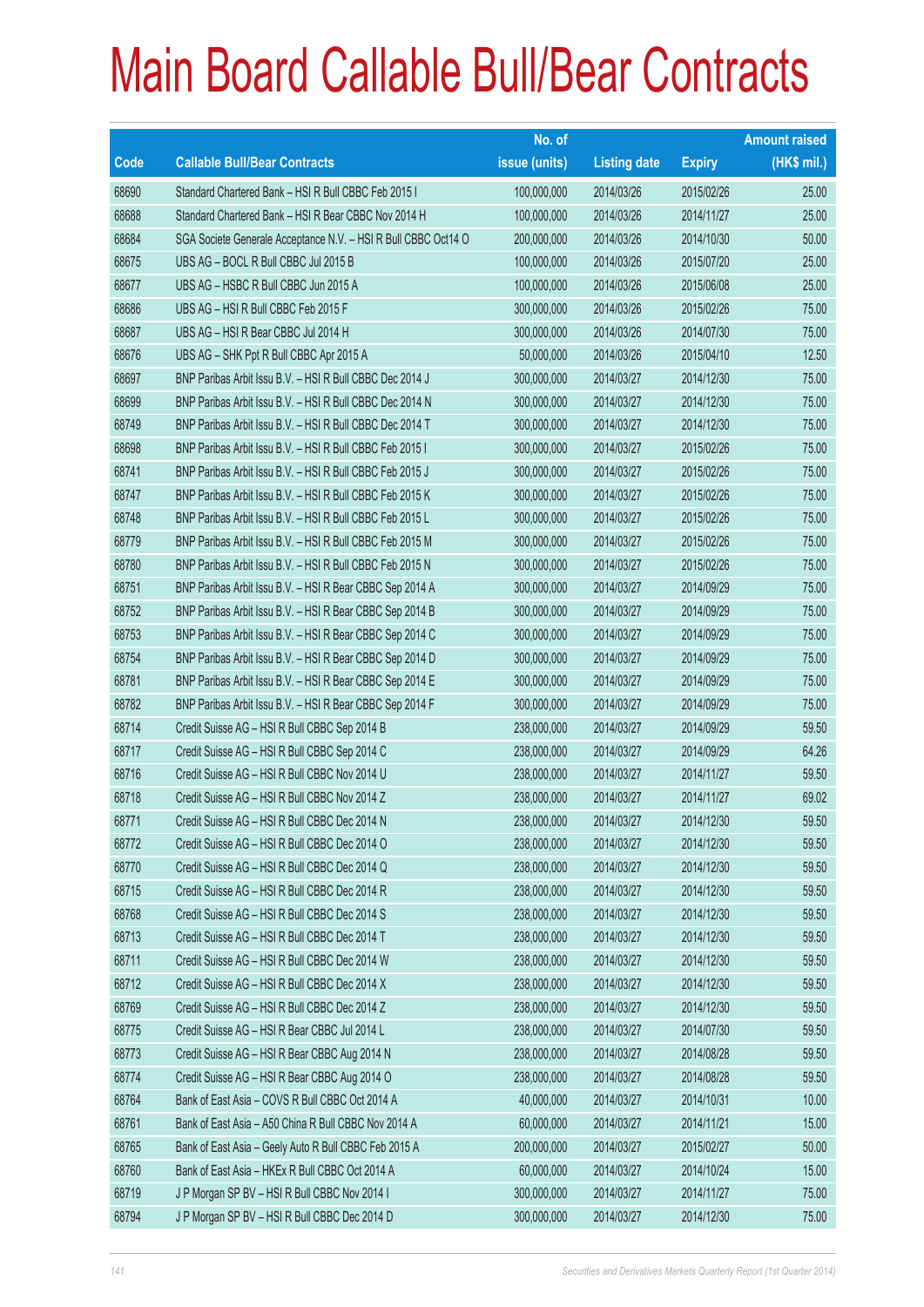|       |                                                                | No. of        |                     |               | <b>Amount raised</b> |
|-------|----------------------------------------------------------------|---------------|---------------------|---------------|----------------------|
| Code  | <b>Callable Bull/Bear Contracts</b>                            | issue (units) | <b>Listing date</b> | <b>Expiry</b> | $(HK$$ mil.)         |
| 68720 | J P Morgan SP BV - HSI R Bull CBBC Dec 2014 H                  | 300,000,000   | 2014/03/27          | 2014/12/30    | 75.00                |
| 68795 | J P Morgan SP BV - HSI R Bull CBBC Dec 2014 I                  | 300,000,000   | 2014/03/27          | 2014/12/30    | 75.00                |
| 68792 | J P Morgan SP BV - HSI R Bull CBBC Mar 2015 A                  | 300,000,000   | 2014/03/27          | 2015/03/30    | 75.00                |
| 68793 | J P Morgan SP BV - HSI R Bull CBBC Mar 2015 B                  | 300,000,000   | 2014/03/27          | 2015/03/30    | 75.00                |
| 68790 | J P Morgan SP BV - HSI R Bear CBBC Jun 2014 R                  | 300,000,000   | 2014/03/27          | 2014/06/27    | 75.00                |
| 68791 | J P Morgan SP BV - HSI R Bear CBBC Jun 2014 S                  | 300,000,000   | 2014/03/27          | 2014/06/27    | 75.00                |
| 68785 | J P Morgan SP BV - HSI R Bear CBBC Jul 2014 M                  | 300,000,000   | 2014/03/27          | 2014/07/30    | 75.00                |
| 68766 | Macquarie Bank Ltd. - HSI R Bear CBBC Sep 2014 B               | 50,000,000    | 2014/03/27          | 2014/09/29    | 12.50                |
| 68767 | Macquarie Bank Ltd. - HSI R Bear CBBC Sep 2014 C               | 50,000,000    | 2014/03/27          | 2014/09/29    | 12.50                |
| 68709 | Standard Chartered Bank - HSI R Bull CBBC Feb 2015 J           | 100,000,000   | 2014/03/27          | 2015/02/26    | 25.00                |
| 68710 | Standard Chartered Bank - HSI R Bull CBBC Feb 2015 K           | 100,000,000   | 2014/03/27          | 2015/02/26    | 25.00                |
| 68758 | Standard Chartered Bank - HSI R Bull CBBC Feb 2015 L           | 100,000,000   | 2014/03/27          | 2015/02/26    | 25.00                |
| 68759 | Standard Chartered Bank - HSI R Bear CBBC Nov 2014 I           | 100,000,000   | 2014/03/27          | 2014/11/27    | 25.00                |
| 68776 | Standard Chartered Bank - HSI R Bear CBBC Nov 2014 J           | 100,000,000   | 2014/03/27          | 2014/11/27    | 25.00                |
| 68701 | SGA Societe Generale Acceptance N.V. - HSI R Bull CBBC Oct 14P | 200,000,000   | 2014/03/27          | 2014/10/30    | 50.00                |
| 68728 | SGA Societe Generale Acceptance N.V. - HSI R Bull CBBC Nov 14Q | 200,000,000   | 2014/03/27          | 2014/11/27    | 50.00                |
| 68727 | SGA Societe Generale Acceptance N.V. - HSI R Bull CBBC Dec 14U | 200,000,000   | 2014/03/27          | 2014/12/30    | 50.00                |
| 68731 | SGA Societe Generale Acceptance N.V. - HSI R Bear CBBC Jul 14M | 200,000,000   | 2014/03/27          | 2014/07/30    | 50.00                |
| 68737 | UBS AG - COVS R Bull CBBC Jul 2015 A                           | 50,000,000    | 2014/03/27          | 2015/07/20    | 12.50                |
| 68736 | UBS AG - CSOP A50 ETF R Bull CBBC Feb 2015 A                   | 100,000,000   | 2014/03/27          | 2015/02/23    | 25.00                |
| 68735 | UBS AG - A50 China R Bull CBBC Feb 2015 B                      | 100,000,000   | 2014/03/27          | 2015/02/16    | 25.00                |
| 68740 | UBS AG - HSBC R Bull CBBC Sep 2015 A                           | 100,000,000   | 2014/03/27          | 2015/09/07    | 25.00                |
| 68738 | UBS AG - HSBC R Bear CBBC Sep 2014 A                           | 100,000,000   | 2014/03/27          | 2014/09/22    | 25.00                |
| 68734 | UBS AG - HSCEI R Bear CBBC Jun 2014 E                          | 100,000,000   | 2014/03/27          | 2014/06/27    | 25.00                |
| 68732 | UBS AG - HSI R Bull CBBC Oct 2014 M                            | 300,000,000   | 2014/03/27          | 2014/10/30    | 75.00                |
| 68725 | UBS AG - HSI R Bull CBBC Oct 2014 P                            | 300,000,000   | 2014/03/27          | 2014/10/30    | 75.00                |
| 68733 | UBS AG - HSI R Bull CBBC Nov 2014 G                            | 300,000,000   | 2014/03/27          | 2014/11/27    | 75.00                |
| 68726 | UBS AG - HSI R Bull CBBC Dec 2014 T                            | 300,000,000   | 2014/03/27          | 2014/12/30    | 75.00                |
| 68784 | UBS AG - HSI R Bear CBBC Jun 2014 S                            | 300,000,000   | 2014/03/27          | 2014/06/27    | 75.00                |
| 68783 | UBS AG - HSI R Bear CBBC Jul 2014 I                            | 300,000,000   | 2014/03/27          | 2014/07/30    | 75.00                |
| 68817 | Credit Suisse AG - AIA R Bull CBBC Nov 2014 A                  | 50,000,000    | 2014/03/28          | 2014/11/28    | 12.50                |
| 68815 | Credit Suisse AG - China Mobile R Bull CBBC Nov 2014 A         | 50,000,000    | 2014/03/28          | 2014/11/28    | 12.50                |
| 68816 | Credit Suisse AG - China Mobile R Bull CBBC Nov 2014 B         | 50,000,000    | 2014/03/28          | 2014/11/28    | 12.50                |
| 68819 | Credit Suisse AG - Galaxy Ent R Bear CBBC Aug 2014 C           | 50,000,000    | 2014/03/28          | 2014/08/29    | 12.50                |
| 68855 | Credit Suisse AG - HSI R Bull CBBC Nov 2014 A                  | 238,000,000   | 2014/03/28          | 2014/11/27    | 59.50                |
| 68858 | Credit Suisse AG - HSI R Bull CBBC Nov 2014 G                  | 238,000,000   | 2014/03/28          | 2014/11/27    | 59.50                |
| 68856 | Credit Suisse AG - HSI R Bull CBBC Nov 2014 J                  | 238,000,000   | 2014/03/28          | 2014/11/27    | 59.50                |
| 68857 | Credit Suisse AG - HSI R Bull CBBC Nov 2014 T                  | 238,000,000   | 2014/03/28          | 2014/11/27    | 59.50                |
| 68820 | Credit Suisse AG - HSI R Bear CBBC Sep 2014 D                  | 238,000,000   | 2014/03/28          | 2014/09/29    | 59.50                |
| 68821 | Credit Suisse AG - HSI R Bear CBBC Sep 2014 E                  | 238,000,000   | 2014/03/28          | 2014/09/29    | 59.50                |
| 68822 | Credit Suisse AG - HSI R Bear CBBC Sep 2014 F                  | 238,000,000   | 2014/03/28          | 2014/09/29    | 59.50                |
| 68854 | Credit Suisse AG - HSI R Bear CBBC Sep 2014 G                  | 238,000,000   | 2014/03/28          | 2014/09/29    | 59.50                |
| 68818 | Credit Suisse AG - Sands China R Bear CBBC Aug 2014 A          | 50,000,000    | 2014/03/28          | 2014/08/29    | 12.50                |
| 68823 | Goldman Sachs SP (Asia) - HSI R Bull CBBC Jul 2014 H           | 150,000,000   | 2014/03/28          | 2014/07/30    | 38.25                |
| 68824 | Goldman Sachs SP (Asia) - HSI R Bear CBBC Jul 2014 C           | 150,000,000   | 2014/03/28          | 2014/07/30    | 43.35                |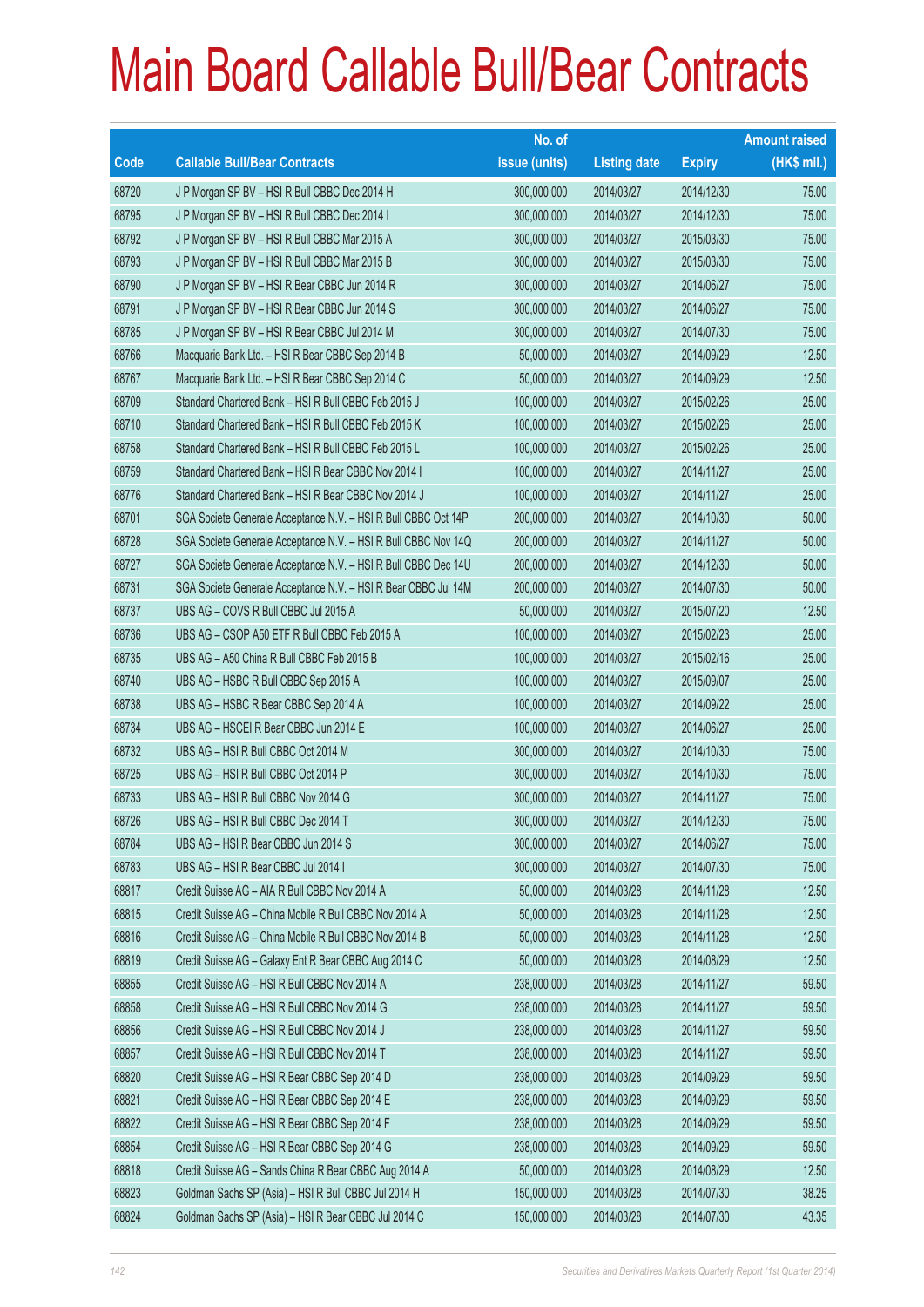|       |                                                                | No. of        |                     |               | <b>Amount raised</b> |
|-------|----------------------------------------------------------------|---------------|---------------------|---------------|----------------------|
| Code  | <b>Callable Bull/Bear Contracts</b>                            | issue (units) | <b>Listing date</b> | <b>Expiry</b> | (HK\$ mil.)          |
| 68825 | Goldman Sachs SP (Asia) - HSI R Bear CBBC Jul 2014 D           | 150,000,000   | 2014/03/28          | 2014/07/30    | 40.50                |
| 68826 | Goldman Sachs SP (Asia) - HSI R Bear CBBC Jul 2014 E           | 150,000,000   | 2014/03/28          | 2014/07/30    | 37.95                |
| 68827 | Goldman Sachs SP (Asia) - HSI R Bear CBBC Jul 2014 F           | 150,000,000   | 2014/03/28          | 2014/07/30    | 37.95                |
| 68831 | HK Bank - China Mobile R Bull CBBC Mar 2015 B                  | 120,000,000   | 2014/03/28          | 2015/03/18    | 30.00                |
| 68832 | HK Bank - China Mobile R Bull CBBC Mar 2015 C                  | 120,000,000   | 2014/03/28          | 2015/03/26    | 30.00                |
| 68801 | HK Bank - China Mobile R Bull CBBC Jul 2015 B                  | 120,000,000   | 2014/03/28          | 2015/07/13    | 30.00                |
| 68810 | HK Bank - China Mobile R Bull CBBC Jul 2015 C                  | 120,000,000   | 2014/03/28          | 2015/07/20    | 30.00                |
| 68834 | HK Bank - China Mobile R Bull CBBC Jul 2015 D                  | 120,000,000   | 2014/03/28          | 2015/07/16    | 30.00                |
| 68812 | HK Bank - China Mobile R Bear CBBC May 2015 A                  | 40,000,000    | 2014/03/28          | 2015/05/04    | 10.00                |
| 68814 | HK Bank - Sinopec Corp R Bear CBBC Dec 2014 A                  | 40,000,000    | 2014/03/28          | 2014/12/22    | 10.00                |
| 68800 | HK Bank - CSOP A50 ETF R Bull CBBC Apr 2015 A                  | 80,000,000    | 2014/03/28          | 2015/04/27    | 20.00                |
| 68799 | HK Bank - CSOP A50 ETF R Bear CBBC Apr 2015 A                  | 40,000,000    | 2014/03/28          | 2015/04/27    | 10.00                |
| 68798 | HK Bank - A50 R Bull CBBC Apr 2015 A                           | 200,000,000   | 2014/03/28          | 2015/04/27    | 50.00                |
| 68797 | HK Bank - A50 R Bear CBBC Apr 2015 A                           | 50,000,000    | 2014/03/28          | 2015/04/27    | 12.50                |
| 68796 | HK Bank - HSI R Bull CBBC Feb 2015 C                           | 100,000,000   | 2014/03/28          | 2015/02/26    | 25.00                |
| 68805 | HK Bank - HSI R Bear CBBC Oct 2014 Q                           | 100,000,000   | 2014/03/28          | 2014/10/30    | 25.00                |
| 68802 | HK Bank - HSI R Bear CBBC Nov 2014 I                           | 100,000,000   | 2014/03/28          | 2014/11/27    | 25.00                |
| 68807 | HK Bank - HSI R Bear CBBC Nov 2014 J                           | 100,000,000   | 2014/03/28          | 2014/11/27    | 25.00                |
| 68806 | HK Bank - HSI R Bear CBBC Dec 2014 F                           | 100,000,000   | 2014/03/28          | 2014/12/30    | 25.00                |
| 68813 | HK Bank - Sands China R Bear CBBC Nov 2014 F                   | 50,000,000    | 2014/03/28          | 2014/11/17    | 12.50                |
| 68869 | J P Morgan SP BV - HSI R Bull CBBC Nov 2014 F                  | 300,000,000   | 2014/03/28          | 2014/11/27    | 75.00                |
| 68870 | J P Morgan SP BV - HSI R Bull CBBC Dec 2014 J                  | 300,000,000   | 2014/03/28          | 2014/12/30    | 75.00                |
| 68846 | J P Morgan SP BV - HSI R Bear CBBC Dec 2014 A                  | 300,000,000   | 2014/03/28          | 2014/12/30    | 75.00                |
| 68847 | J P Morgan SP BV - HSI R Bear CBBC Dec 2014 B                  | 300,000,000   | 2014/03/28          | 2014/12/30    | 75.00                |
| 68871 | Standard Chartered Bank - HSI R Bull CBBC Feb 2015 M           | 100,000,000   | 2014/03/28          | 2015/02/26    | 25.00                |
| 68872 | Standard Chartered Bank - HSI R Bull CBBC Feb 2015 N           | 100,000,000   | 2014/03/28          | 2015/02/26    | 25.00                |
| 68829 | Standard Chartered Bank - ICBC R Bull CBBC Nov 2014 A          | 50,000,000    | 2014/03/28          | 2014/11/27    | 12.50                |
| 68830 | Standard Chartered Bank - ICBC R Bear CBBC Sep 2014 A          | 50,000,000    | 2014/03/28          | 2014/09/25    | 12.50                |
| 68859 | SGA Societe Generale Acceptance N.V. - HSI R Bull CBBC Nov 14U | 200,000,000   | 2014/03/28          | 2014/11/27    | 50.00                |
| 68850 | SGA Societe Generale Acceptance N.V. - HSI R Bear CBBC Jul 14N | 200,000,000   | 2014/03/28          | 2014/07/30    | 50.00                |
| 68853 | SGA Societe Generale Acceptance N.V. - HSI R Bear CBBC Jul 14O | 200,000,000   | 2014/03/28          | 2014/07/30    | 50.00                |
| 68840 | UBS AG - ABC R Bull CBBC Jul 2015 A                            | 50,000,000    | 2014/03/28          | 2015/07/20    | 12.50                |
| 68838 | UBS AG - AIA R Bull CBBC Jun 2015 A                            | 100,000,000   | 2014/03/28          | 2015/06/15    | 25.00                |
| 68841 | UBS AG - China Mobile R Bull CBBC Aug 2015 A                   | 100,000,000   | 2014/03/28          | 2015/08/17    | 25.00                |
| 68842 | UBS AG - China Mobile R Bull CBBC Sep 2015 A                   | 100,000,000   | 2014/03/28          | 2015/09/21    | 25.00                |
| 68843 | UBS AG - CC Bank R Bull CBBC Aug 2015 A                        | 100,000,000   | 2014/03/28          | 2015/08/10    | 25.00                |
| 68836 | UBS AG - Minsheng Bank R Bull CBBC Jul 2015 A                  | 50,000,000    | 2014/03/28          | 2015/07/27    | 12.50                |
| 68845 | UBS AG - HSBC R Bull CBBC Jul 2015 A                           | 100,000,000   | 2014/03/28          | 2015/07/13    | 25.00                |
| 68861 | UBS AG - HSI R Bull CBBC Sep 2014 N                            | 300,000,000   | 2014/03/28          | 2014/09/29    | 75.00                |
| 68860 | UBS AG - HSI R Bull CBBC Nov 2014 H                            | 300,000,000   | 2014/03/28          | 2014/11/27    | 75.00                |
| 68866 | UBS AG - HSI R Bull CBBC Nov 2014 K                            | 300,000,000   | 2014/03/28          | 2014/11/27    | 75.00                |
| 68828 | UBS AG - HSI R Bear CBBC Jun 2014 G                            | 300,000,000   | 2014/03/28          | 2014/06/27    | 75.00                |
| 68835 | UBS AG - Huishan Dairy R Bull CBBC Oct 2015 A                  | 50,000,000    | 2014/03/28          | 2015/10/26    | 12.50                |
| 68837 | UBS AG - ICBC R Bull CBBC Jul 2015 A                           | 100,000,000   | 2014/03/28          | 2015/07/13    | 25.00                |
| 68919 | BNP Paribas Arbit Issu B.V. - HSI R Bull CBBC Feb 2015 O       | 300,000,000   | 2014/03/31          | 2015/02/26    | 75.00                |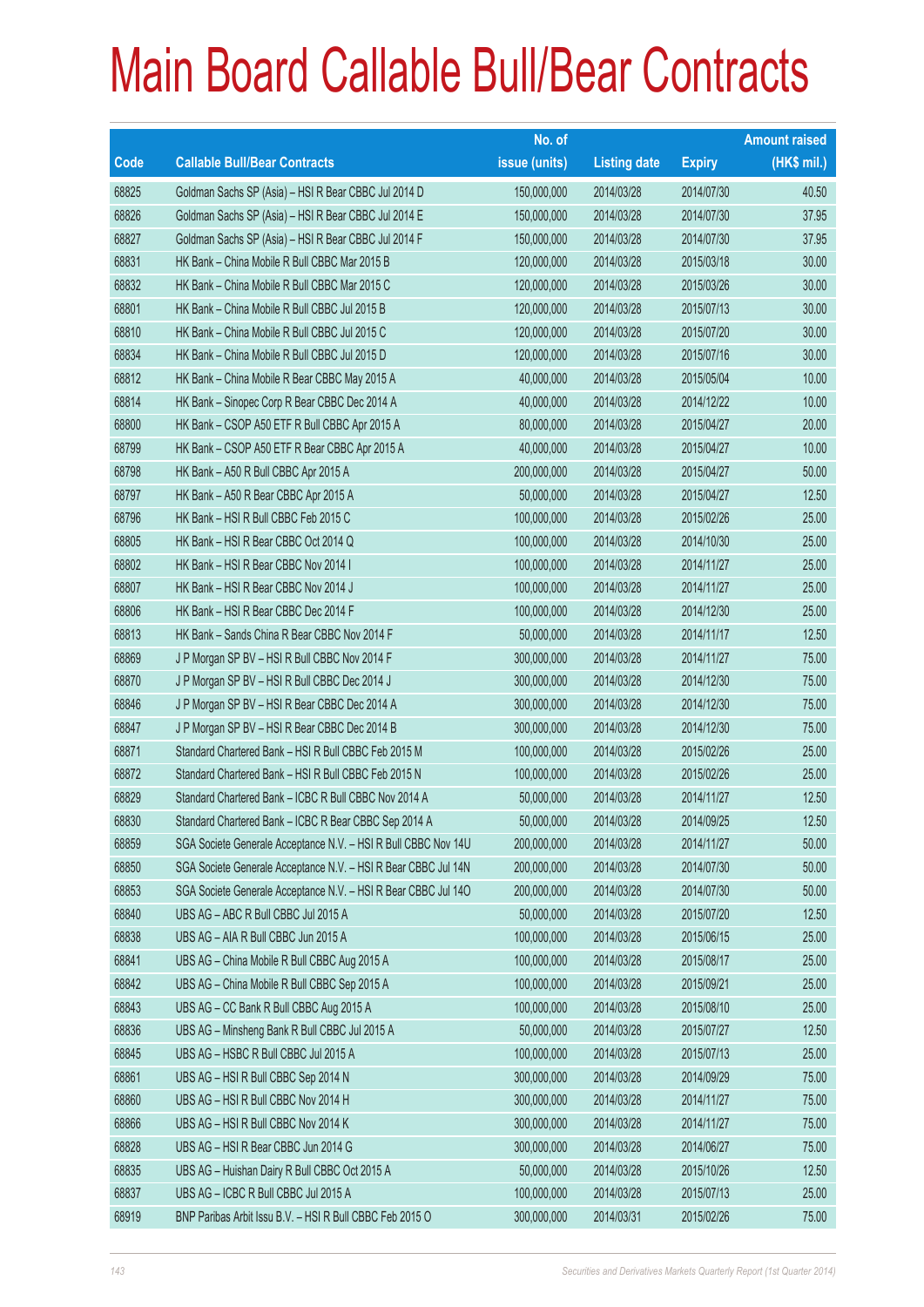## Main Board Callable Bull/Bear Contracts

|       |                                                          | No. of        |                     |               | <b>Amount raised</b> |
|-------|----------------------------------------------------------|---------------|---------------------|---------------|----------------------|
| Code  | <b>Callable Bull/Bear Contracts</b>                      | issue (units) | <b>Listing date</b> | <b>Expiry</b> | (HK\$ mil.)          |
| 68920 | BNP Paribas Arbit Issu B.V. - HSI R Bull CBBC Feb 2015 P | 300,000,000   | 2014/03/31          | 2015/02/26    | 75.00                |
| 68929 | BNP Paribas Arbit Issu B.V. - HSI R Bull CBBC Feb 2015 Q | 300,000,000   | 2014/03/31          | 2015/02/26    | 75.00                |
| 68931 | BNP Paribas Arbit Issu B.V. - HSI R Bull CBBC Feb 2015 R | 300,000,000   | 2014/03/31          | 2015/02/26    | 75.00                |
| 68932 | BNP Paribas Arbit Issu B.V. - HSI R Bull CBBC Feb 2015 S | 300,000,000   | 2014/03/31          | 2015/02/26    | 75.00                |
| 68933 | BNP Paribas Arbit Issu B.V. - HSI R Bull CBBC Feb 2015 T | 300,000,000   | 2014/03/31          | 2015/02/26    | 75.00                |
| 68886 | BNP Paribas Arbit Issu B.V. - HSI R Bear CBBC Sep 2014 G | 300,000,000   | 2014/03/31          | 2014/09/29    | 75.00                |
| 68887 | BNP Paribas Arbit Issu B.V. - HSI R Bear CBBC Sep 2014 H | 300,000,000   | 2014/03/31          | 2014/09/29    | 75.00                |
| 68921 | BNP Paribas Arbit Issu B.V. - HSI R Bear CBBC Sep 2014 I | 300,000,000   | 2014/03/31          | 2014/09/29    | 75.00                |
| 68916 | Credit Suisse AG - HSI R Bull CBBC Oct 2014 J            | 238,000,000   | 2014/03/31          | 2014/10/30    | 59.50                |
| 68925 | Credit Suisse AG - HSI R Bull CBBC Oct 2014 N            | 238,000,000   | 2014/03/31          | 2014/10/30    | 59.50                |
| 68915 | Credit Suisse AG - HSI R Bull CBBC Oct 2014 Q            | 238,000,000   | 2014/03/31          | 2014/10/30    | 59.50                |
| 68926 | Credit Suisse AG - HSI R Bull CBBC Oct 2014 R            | 238,000,000   | 2014/03/31          | 2014/10/30    | 59.50                |
| 68893 | Credit Suisse AG - HSI R Bull CBBC Nov 2014 S            | 238,000,000   | 2014/03/31          | 2014/11/27    | 59.50                |
| 68899 | Credit Suisse AG - HSI R Bear CBBC Jul 2014 D            | 238,000,000   | 2014/03/31          | 2014/07/30    | 59.50                |
| 68900 | Credit Suisse AG - HSI R Bear CBBC Jul 2014 J            | 238,000,000   | 2014/03/31          | 2014/07/30    | 59.50                |
| 68901 | Credit Suisse AG - HSI R Bear CBBC Aug 2014 P            | 238,000,000   | 2014/03/31          | 2014/08/28    | 59.50                |
| 68924 | Credit Suisse AG - HSI R Bear CBBC Aug 2014 Q            | 238,000,000   | 2014/03/31          | 2014/08/28    | 59.50                |
| 68894 | Credit Suisse AG - HSI R Bear CBBC Sep 2014 H            | 238,000,000   | 2014/03/31          | 2014/09/29    | 59.50                |
| 68895 | Credit Suisse AG - HSI R Bear CBBC Sep 2014 I            | 238,000,000   | 2014/03/31          | 2014/09/29    | 59.50                |
| 68896 | Credit Suisse AG - HSI R Bear CBBC Sep 2014 J            | 238,000,000   | 2014/03/31          | 2014/09/29    | 61.88                |
| 68897 | Credit Suisse AG - HSI R Bear CBBC Sep 2014 K            | 238,000,000   | 2014/03/31          | 2014/09/29    | 63.07                |
| 68898 | Credit Suisse AG - HSI R Bear CBBC Sep 2014 L            | 238,000,000   | 2014/03/31          | 2014/09/29    | 59.50                |
| 68907 | Goldman Sachs SP (Asia) - HSI R Bull CBBC Jul 2014 I     | 150,000,000   | 2014/03/31          | 2014/07/30    | 38.55                |
| 68908 | Goldman Sachs SP (Asia) - HSI R Bull CBBC Jul 2014 L     | 150,000,000   | 2014/03/31          | 2014/07/30    | 39.45                |
| 68910 | Goldman Sachs SP (Asia) - HSI R Bull CBBC Jul 2014 M     | 150,000,000   | 2014/03/31          | 2014/07/30    | 46.65                |
| 68944 | Goldman Sachs SP (Asia) - HSI R Bull CBBC Jul 2014 S     | 150,000,000   | 2014/03/31          | 2014/07/30    | 38.40                |
| 68946 | Goldman Sachs SP (Asia) - HSI R Bull CBBC Jul 2014 T     | 150,000,000   | 2014/03/31          | 2014/07/30    | 40.80                |
| 68909 | Goldman Sachs SP (Asia) - HSI R Bear CBBC Jul 2014 H     | 150,000,000   | 2014/03/31          | 2014/07/30    | 37.65                |
| 68881 | HK Bank - Minsheng Bank R Bull CBBC Nov 2014 F           | 40,000,000    | 2014/03/31          | 2014/11/10    | 10.00                |
| 68879 | HK Bank - CSOP A50 ETF R Bull CBBC Jan 2015 D            | 80,000,000    | 2014/03/31          | 2015/01/19    | 20.00                |
| 68877 | HK Bank - A50 R Bull CBBC Jan 2015 F                     | 200,000,000   | 2014/03/31          | 2015/01/26    | 50.00                |
| 68878 | HK Bank - A50 R Bull CBBC Jan 2015 G                     | 200,000,000   | 2014/03/31          | 2015/01/19    | 50.00                |
| 68875 | HK Bank - Great Wall Motor R Bull CBBC Dec 2015 B        | 40,000,000    | 2014/03/31          | 2015/12/31    | 10.00                |
| 68874 | HK Bank - HSI R Bull CBBC Oct 2014 Q                     | 100,000,000   | 2014/03/31          | 2014/10/30    | 25.00                |
| 68873 | HK Bank - HSI R Bull CBBC Nov 2014 M                     | 100,000,000   | 2014/03/31          | 2014/11/27    | 25.00                |
| 68876 | HK Bank - HSI R Bull CBBC Dec 2014 G                     | 100,000,000   | 2014/03/31          | 2014/12/30    | 25.00                |
| 68880 | HK Bank - Huishan Dairy R Bull CBBC Sep 2015 A           | 40,000,000    | 2014/03/31          | 2015/09/21    | 10.00                |
| 68904 | J P Morgan SP BV - HSI R Bull CBBC Oct 2014 R            | 300,000,000   | 2014/03/31          | 2014/10/30    | 75.00                |
| 68903 | J P Morgan SP BV - HSI R Bull CBBC Nov 2014 W            | 300,000,000   | 2014/03/31          | 2014/11/27    | 75.00                |
| 68936 | J P Morgan SP BV - HSI R Bull CBBC Dec 2014 G            | 300,000,000   | 2014/03/31          | 2014/12/30    | 75.00                |
| 68902 | J P Morgan SP BV - HSI R Bull CBBC Dec 2014 K            | 300,000,000   | 2014/03/31          | 2014/12/30    | 75.00                |
| 68882 | J P Morgan SP BV - HSI R Bear CBBC Jul 2014 N            | 300,000,000   | 2014/03/31          | 2014/07/30    | 75.00                |
| 68883 | J P Morgan SP BV - HSI R Bear CBBC Jul 2014 O            | 300,000,000   | 2014/03/31          | 2014/07/30    | 75.00                |
| 68934 | J P Morgan SP BV - HSI R Bear CBBC Aug 2014 A            | 300,000,000   | 2014/03/31          | 2014/08/28    | 75.00                |
| 68935 | J P Morgan SP BV - HSI R Bear CBBC Aug 2014 B            | 300,000,000   | 2014/03/31          | 2014/08/28    | 75.00                |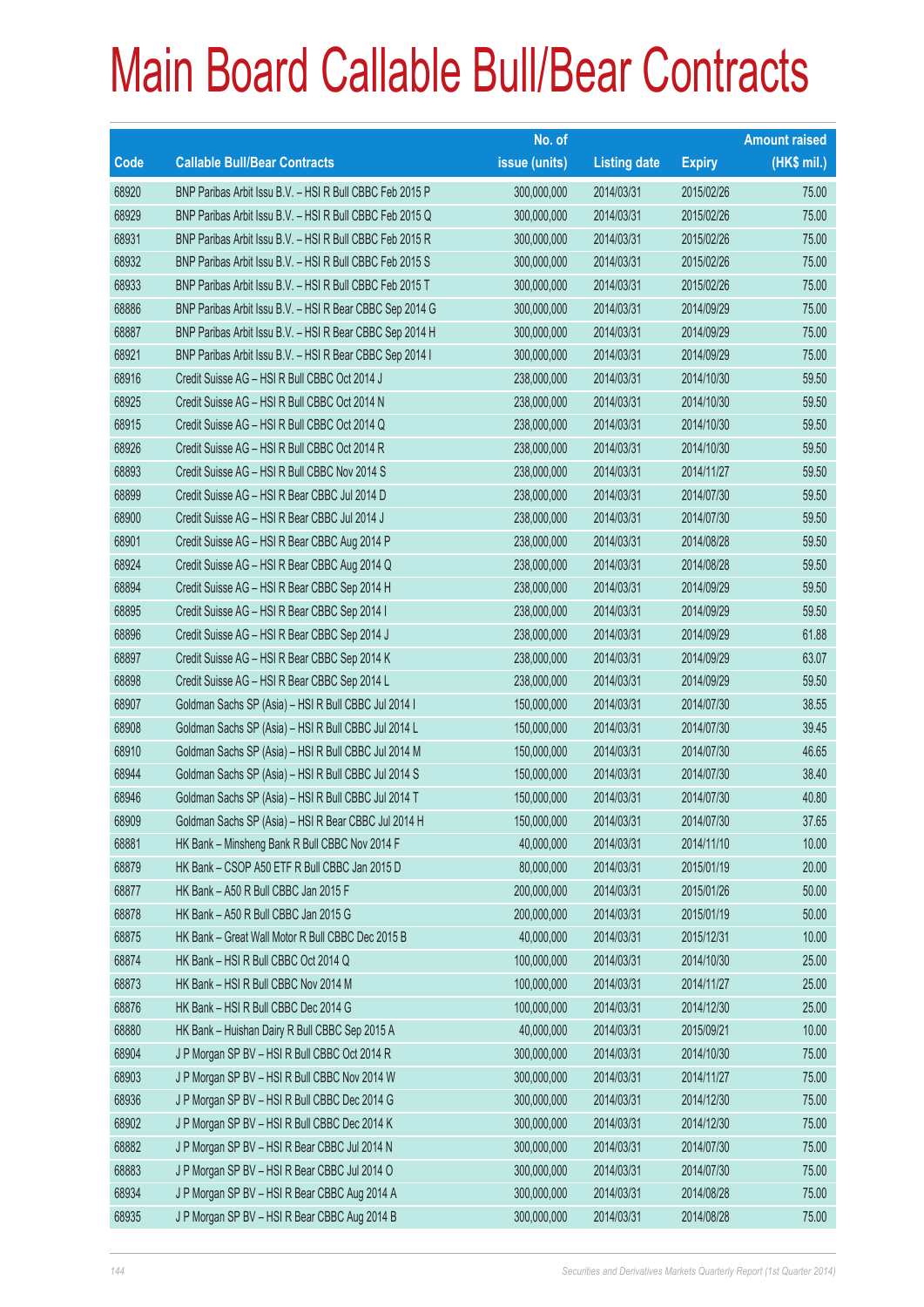# Main Board Callable Bull/Bear Contracts

|       |                                                                | No. of        |                     |               | <b>Amount raised</b> |
|-------|----------------------------------------------------------------|---------------|---------------------|---------------|----------------------|
| Code  | <b>Callable Bull/Bear Contracts</b>                            | issue (units) | <b>Listing date</b> | <b>Expiry</b> | (HK\$ mil.)          |
| 68912 | Macquarie Bank Ltd. - HSI R Bull CBBC Sep 2014 E               | 50,000,000    | 2014/03/31          | 2014/09/29    | 12.75                |
| 68913 | Macquarie Bank Ltd. - HSI R Bull CBBC Sep 2014 F               | 50,000,000    | 2014/03/31          | 2014/09/29    | 13.00                |
| 68914 | Macquarie Bank Ltd. - HSI R Bull CBBC Sep 2014 G               | 50,000,000    | 2014/03/31          | 2014/09/29    | 12.50                |
| 68917 | SGA Societe Generale Acceptance N.V. - HSI R Bull CBBC Nov14 V | 200,000,000   | 2014/03/31          | 2014/11/27    | 50.00                |
| 68918 | SGA Societe Generale Acceptance N.V. - HSI R Bull CBBC Nov14 X | 200,000,000   | 2014/03/31          | 2014/11/27    | 50.00                |
| 68927 | SGA Societe Generale Acceptance N.V. - HSI R Bull CBBC Nov14 Y | 200,000,000   | 2014/03/31          | 2014/11/27    | 50.00                |
| 68884 | SGA Societe Generale Acceptance N.V. - HSI R Bear CBBC Jul14 P | 200,000,000   | 2014/03/31          | 2014/07/30    | 50.00                |
| 68885 | SGA Societe Generale Acceptance N.V. - HSI R Bear CBBC Jul14 Q | 200,000,000   | 2014/03/31          | 2014/07/30    | 50.00                |
| 68928 | SGA Societe Generale Acceptance N.V. - HSI R Bear CBBC Jul14 R | 200,000,000   | 2014/03/31          | 2014/07/30    | 50.00                |
| 68937 | UBS AG - China Mobile R Bull CBBC Oct 2014 G                   | 100,000,000   | 2014/03/31          | 2014/10/27    | 25.00                |
| 68939 | UBS AG - HSI R Bull CBBC Sep 2014 O                            | 300,000,000   | 2014/03/31          | 2014/09/29    | 75.00                |
| 68942 | UBS AG - HSI R Bull CBBC Oct 2014 W                            | 300,000,000   | 2014/03/31          | 2014/10/30    | 75.00                |
| 68941 | UBS AG - HSI R Bull CBBC Nov 2014 B                            | 300,000,000   | 2014/03/31          | 2014/11/27    | 75.00                |
| 68943 | UBS AG - HSI R Bull CBBC Dec 2014 U                            | 300,000,000   | 2014/03/31          | 2014/12/30    | 75.00                |
| 68891 | UBS AG - HSI R Bear CBBC Jul 2014 J                            | 300,000,000   | 2014/03/31          | 2014/07/30    | 75.00                |
| 68892 | UBS AG - HSI R Bear CBBC Jul 2014 L                            | 300,000,000   | 2014/03/31          | 2014/07/30    | 75.00                |
| 68890 | UBS AG - HSI R Bear CBBC Aug 2014 J                            | 300,000,000   | 2014/03/31          | 2014/08/28    | 75.00                |
| 68938 | UBS AG - Ping An R Bull CBBC Oct 2014 G                        | 100,000,000   | 2014/03/31          | 2014/10/27    | 25.00                |
| Total |                                                                |               |                     |               | 146,272.13           |
|       | Further issue                                                  |               |                     |               |                      |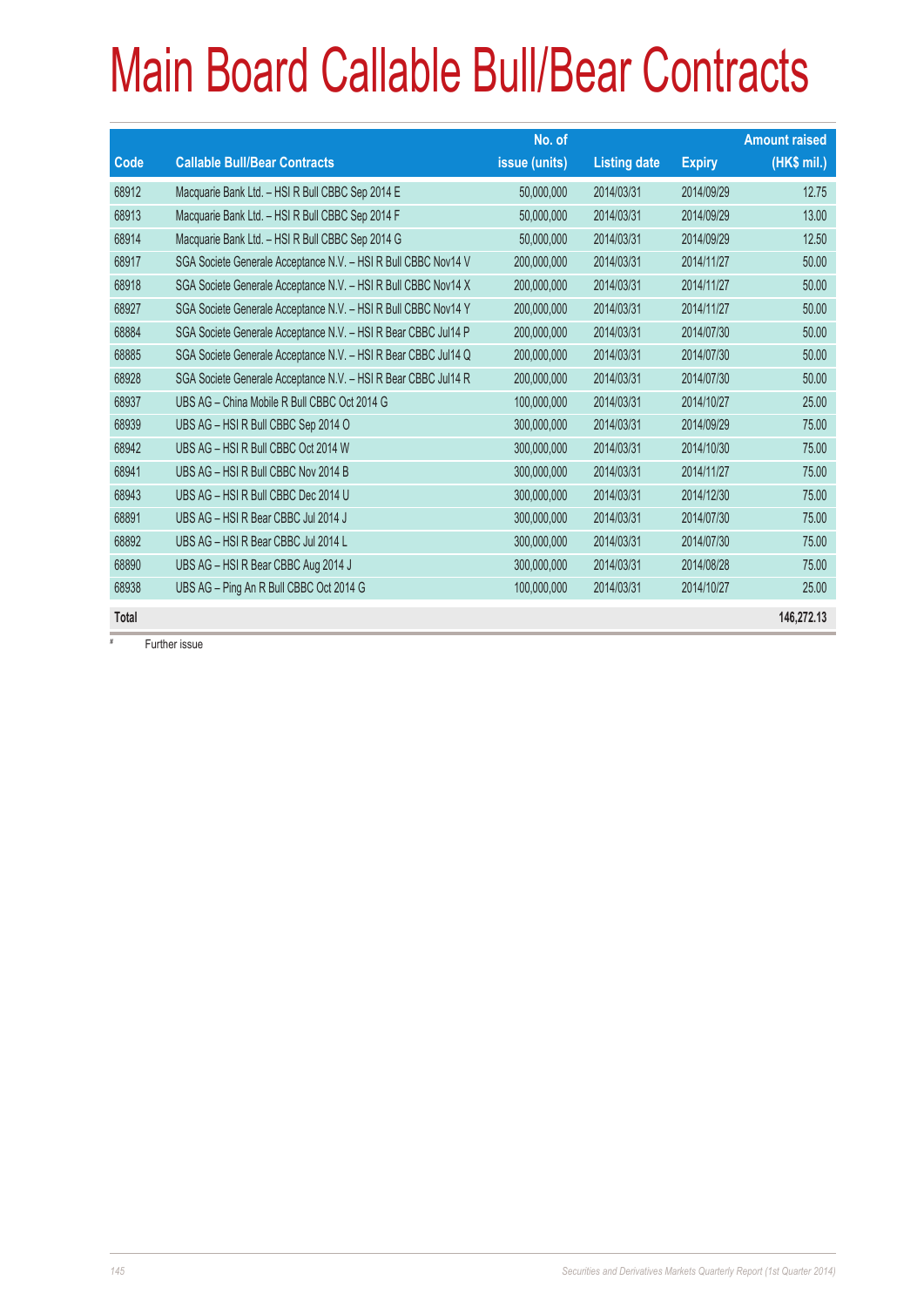# DR/ELI/Trading Only Stocks Trading Statistics

### **Depositary Receipt Trading Statistics**

|      |    | No. of issues | Turnover value (HK\$ mil.) |
|------|----|---------------|----------------------------|
| 2013 | Q1 |               | 15.07                      |
|      | Q2 |               | 20.85                      |
|      | Q3 |               | 7.69                       |
|      | Q4 |               | 5.78                       |
| 2014 | Q1 | ხ             | 276.71                     |

### **Equity Linked Instrument Trading Statistics**

|      |    | No. of issues | Turnover value (HK\$ mil.) |
|------|----|---------------|----------------------------|
| 2013 | Q1 | –             |                            |
|      | Q2 | –             |                            |
|      | Q3 |               |                            |
|      | Q4 | –             |                            |
| 2014 | Q1 |               |                            |

### **NASDAQ Stocks**

|      |                | No. of issues | Turnover value (HK\$ mil.) |
|------|----------------|---------------|----------------------------|
| 2013 | Q1             |               | 0.25                       |
|      | Q2             |               | 0.03                       |
|      | Q <sub>3</sub> |               | 0.08                       |
|      | Q4             |               | 0.03                       |
| 2014 | Q1             |               | 0.39                       |

#### **iShares**

|      |    | No. of issues | Turnover value (HK\$ mil.) |
|------|----|---------------|----------------------------|
| 2013 | Q1 |               |                            |
|      | Q2 |               |                            |
|      | Q3 |               |                            |
|      | Q4 |               |                            |
| 2014 |    |               |                            |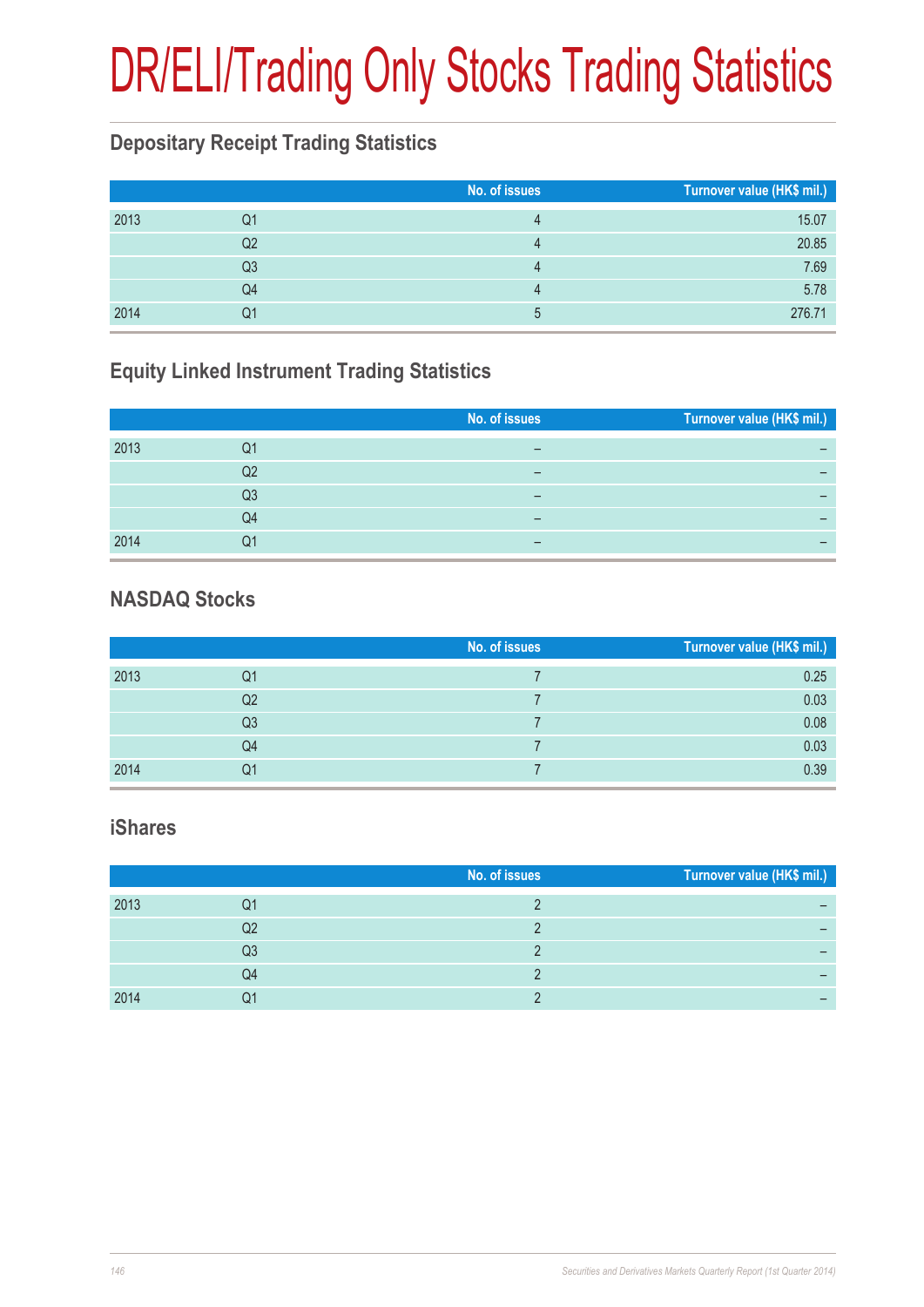### **Equity Turnover – GEM**

|      |    | Share (Mil. shs) | Value (HK\$ mil.) | No. of deals |
|------|----|------------------|-------------------|--------------|
| 2013 | Q1 | 55,775.21        | 12,379.11         | 371,122      |
|      | Q2 | 38.483.69        | 15.384.62         | 413,646      |
|      | Q3 | 56,706.88        | 18.446.55         | 542,526      |
|      | Q4 | 78,234.46        | 32,626.67         | 914,205      |
| 2014 | Q1 | 108,376.84       | 63,841.30         | 1,599,170    |

### **Equity Trading Statistics – GEM**

|      |                | No. of<br>trading days | <b>Average daily turnover</b><br>(HK\$ mil.) | Average value<br>per deal |
|------|----------------|------------------------|----------------------------------------------|---------------------------|
| 2013 | Q1             | 59                     | 209.82                                       | 33,356                    |
|      | Q <sub>2</sub> | 60                     | 256.41                                       | 37,193                    |
|      | Q <sub>3</sub> | 63                     | 292.80                                       | 34,001                    |
|      | Q4             | 62                     | 526.24                                       | 35,689                    |
| 2014 | Q <sub>1</sub> | 61                     | 1,046.58                                     | 39,922                    |

#### **20 Most Advanced GEM Stocks**

for 1st quarter 2014

|                |       |                        |                 | <b>Closing price</b>    |          |
|----------------|-------|------------------------|-----------------|-------------------------|----------|
| Rank           | Code  | <b>Stock</b>           | End of Mar 2014 | End of Dec 2013         | $%$ up   |
| $\mathbf{1}$   | 08050 | YUNBO DIGITAL          | 11.860          | 0.900                   | 1,217.78 |
| $\overline{2}$ | 08192 | <b>GLOBAL ENERGY</b>   | 0.490           | 0.109                   | 349.541  |
| 3              | 08326 | <b>JC GROUP HLDG</b>   | 1.650           | 0.610                   | 170.49   |
| 4              | 08207 | <b>CREDIT CHINA</b>    | 1.810           | 0.670                   | 170.15   |
| 5              | 08145 | <b>TSO</b>             | 2.190           | 0.880                   | 148.86   |
| 6              | 08101 | <b>JIA MENG HLDG</b>   | 4.310           | 1.810                   | 138.12   |
| $\overline{7}$ | 08089 | <b>CHINESE STRAT</b>   | 0.495           | 0.220                   | 125.00   |
| 8              | 08006 | <b>SINO SPLENDID</b>   | 5.070           | 2.257<br>$\overline{A}$ | 124.63   |
| 9              | 08193 | <b>GC PRO SER</b>      | 0.510           | 0.241                   | 111.62   |
| 10             | 08269 | <b>WEALTH GLORY</b>    | 0.300           | 0.145                   | 106.90   |
| 11             | 08098 | <b>CL GROUP</b>        | 0.530           | 0.260                   | 103.85   |
| 12             | 08055 | <b>CHI E-LEARNING</b>  | 0.180           | 0.091                   | 97.80    |
| 13             | 08292 | <b>HC INTL</b>         | 19.900          | 10.280                  | 93.58    |
| 14             | 08117 | <b>CHINA P RES</b>     | 0.445           | 0.235                   | 89.36    |
| 15             | 08197 | <b>NORTHEAST TIGER</b> | 0.330           | 0.176                   | 87.50    |
| 16             | 08083 | <b>INNOVATIONPAY</b>   | 0.570           | 0.315                   | 80.95    |
| 17             | 08310 | <b>GAMMALOGISTIC</b>   | 0.410           | 0.229                   | 79.04    |
| 18             | 08295 | <b>ASIAN CAPITAL H</b> | 0.180           | 0.101                   | 78.22    |
| 19             | 08119 | THIZ TECHNOLOGY        | 0.091           | 0.052                   | 75.00    |
| 20             | 08031 | <b>ETS GROUP</b>       | 2.800           | 1.650                   | 69.70    |
|                |       |                        |                 |                         |          |

A Adjusted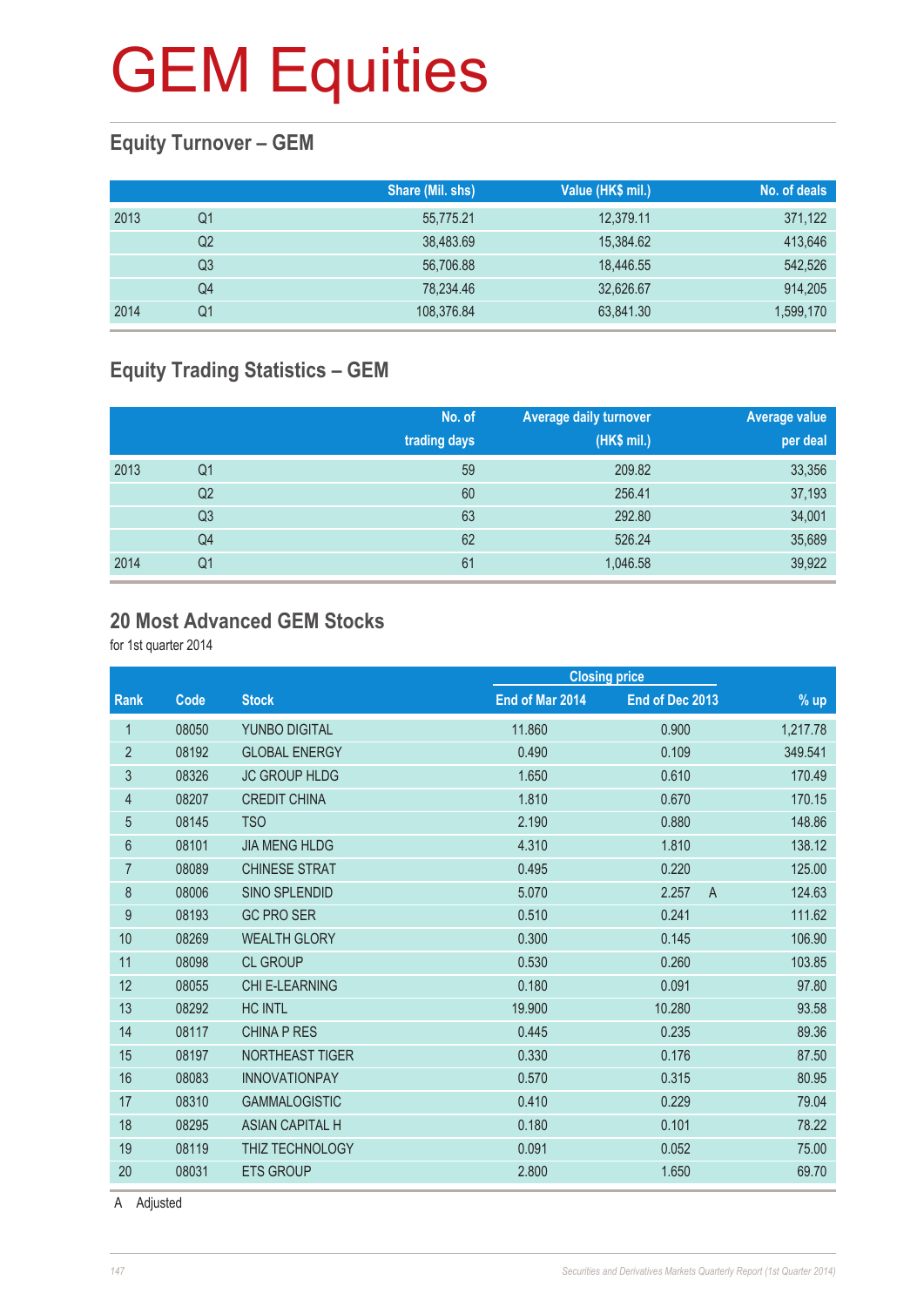#### **20 Most Declined GEM Stocks**

for 1st quarter 2014

|                |       |                       |                 | <b>Closing price</b>    |          |
|----------------|-------|-----------------------|-----------------|-------------------------|----------|
| Rank           | Code  | <b>Stock</b>          | End of Mar 2014 | End of Dec 2013         | $%$ down |
| $\mathbf{1}$   | 08212 | <b>CELEBRATE INT</b>  | 0.169           | 1.330                   | $-87.29$ |
| $\overline{2}$ | 08356 | <b>CNC HOLDINGS</b>   | 0.405           | 1.260                   | $-67.86$ |
| 3              | 08181 | <b>KONGSHUMUNION</b>  | 0.435           | 1.320                   | $-67.05$ |
| 4              | 08107 | <b>U BANQUET GP</b>   | 0.760           | 2.120                   | $-64.15$ |
| $\overline{5}$ | 08180 | <b>NEW RAY MEDIC</b>  | 1.000           | 2.110                   | $-52.61$ |
| $6\phantom{.}$ | 08270 | <b>CHINA LEASON</b>   | 0.051           | 0.093<br>$\overline{A}$ | $-45.16$ |
| $\overline{7}$ | 08030 | <b>FLYING FIN</b>     | 0.270           | 0.440                   | $-38.64$ |
| $\,8\,$        | 08215 | <b>FIRST CREDIT</b>   | 0.098           | 0.159                   | $-38.36$ |
| 9              | 08063 | <b>WELL WAY GP</b>    | 0.850           | 1.340                   | $-36.57$ |
| 10             | 08078 | <b>CHINA3D DIGIT</b>  | 0.164           | 0.250<br>$\overline{A}$ | $-34.40$ |
| 11             | 08198 | <b>MELCOLOT</b>       | 1.150           | 1.720                   | $-33.14$ |
| 12             | 08321 | C AUTO INT DECO       | 0.590           | 0.850                   | $-30.59$ |
| 13             | 08116 | C FORTUNE INV         | 0.097           | 0.138                   | $-29.71$ |
| 14             | 08046 | <b>HENG XIN CHINA</b> | 0.128           | 0.181                   | $-29.28$ |
| 15             | 08120 | <b>ORI UNICORN</b>    | 0.305           | 0.428<br>$\overline{A}$ | $-28.74$ |
| 16             | 08019 | <b>HAO WEN HLDGS</b>  | 0.218           | 0.305                   | $-28.52$ |
| 17             | 08167 | <b>NEO TELEMEDIA</b>  | 0.206           | 0.285                   | $-27.72$ |
| 18             | 08168 | <b>UKF</b>            | 0.270           | 0.370                   | $-27.03$ |
| 19             | 08163 | <b>MERDEKA RES</b>    | 0.176           | 0.241                   | $-26.97$ |
| 20             | 08228 | <b>NATIONAL ARTS</b>  | 0.087           | 0.118                   | $-26.27$ |

A Adjusted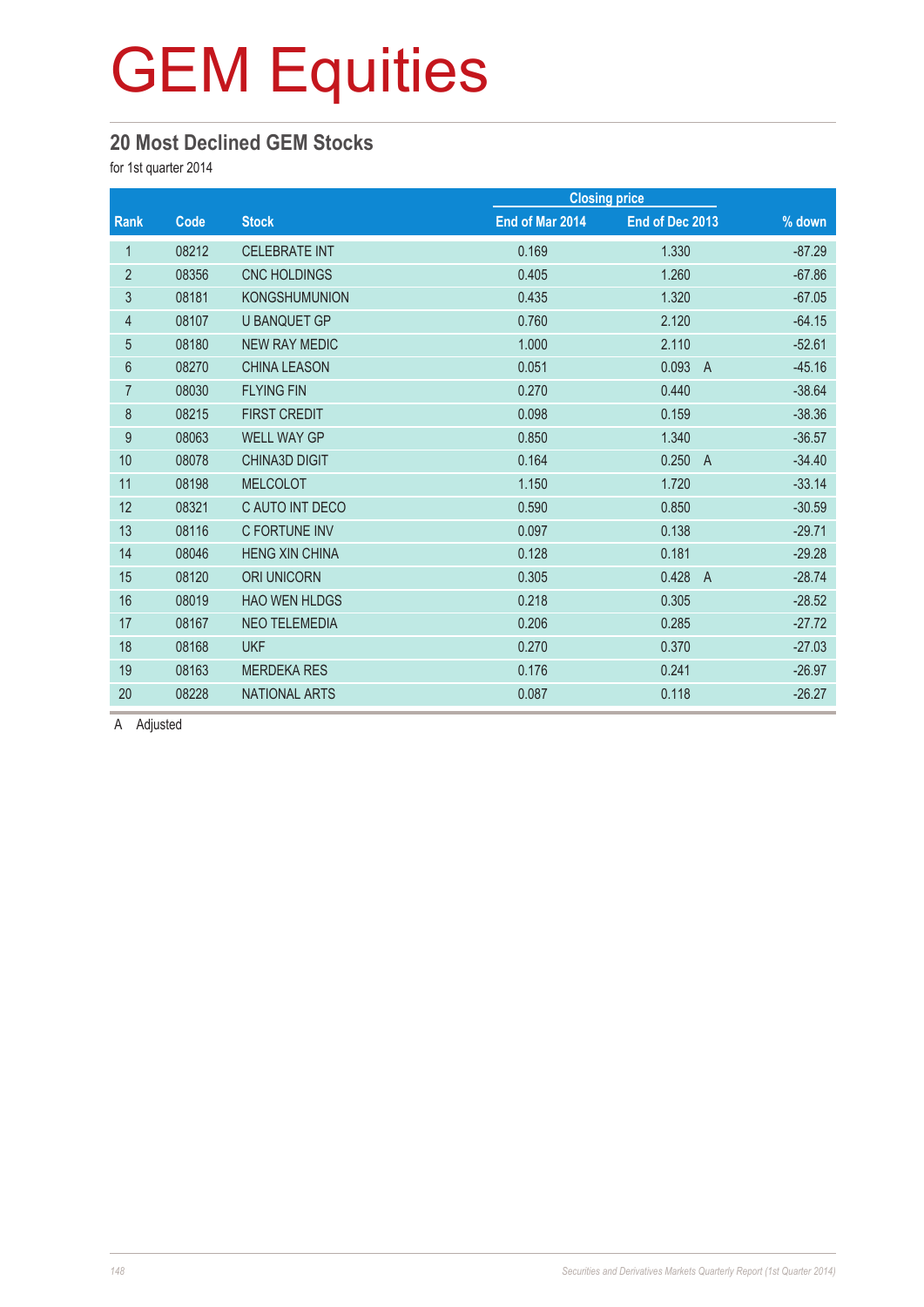### **20 Most Active GEM Stocks by Value**

for 1st quarter 2014

| Rank           | Code  | <b>Stock</b>           | Turnover (HK\$ mil.) | % of total |
|----------------|-------|------------------------|----------------------|------------|
| $\mathbf{1}$   | 08002 | <b>IGG</b>             | 12,090.59            | 18.94      |
| $\overline{2}$ | 08083 | <b>INNOVATIONPAY</b>   | 6,878.48             | 10.77      |
| $\mathbf{3}$   | 08292 | <b>HC INTL</b>         | 3,733.77             | 5.85       |
| 4              | 08255 | <b>CHINA BINARY</b>    | 2,529.17             | 3.96       |
| $\overline{5}$ | 08072 | <b>ROMA GROUP-NEW</b>  | 2,285.98             | 3.58       |
| $\,6\,$        | 08207 | <b>CREDIT CHINA</b>    | 2,237.02             | 3.50       |
| $\overline{7}$ | 08279 | <b>AGTECH HOLDINGS</b> | 2,233.92             | 3.50       |
| 8              | 08156 | <b>CHINA VANGUARD</b>  | 2,067.09             | 3.24       |
| 9              | 08192 | <b>GLOBAL ENERGY</b>   | 1,499.21             | 2.35       |
| 10             | 08071 | CH NETCOMTECH          | 1,292.89             | 2.03       |
| 11             | 08100 | <b>M DREAM INWORLD</b> | 1,189.99             | 1.86       |
| 12             | 08180 | <b>NEW RAY MEDIC</b>   | 1,121.33             | 1.76       |
| 13             | 08138 | <b>TONGRENTANGCM</b>   | 982.86               | 1.54       |
| 14             | 08325 | <b>ORIENTAL CITY</b>   | 951.79               | 1.49       |
| 15             | 08158 | <b>CHINA BIO-MED</b>   | 841.68               | 1.32       |
| 16             | 08310 | <b>GAMMALOGISTIC</b>   | 772.93               | 1.21       |
| 17             | 08198 | <b>MELCOLOT</b>        | 748.57               | 1.17       |
| 18             | 08311 | PERFECT OPT            | 703.83               | 1.10       |
| 19             | 08212 | <b>CELEBRATE INT</b>   | 693.70               | 1.09       |
| 20             | 08137 | <b>HONBRIDGE</b>       | 683.66               | 1.07       |
| <b>Total</b>   |       |                        | 45,538.46            | 71.33      |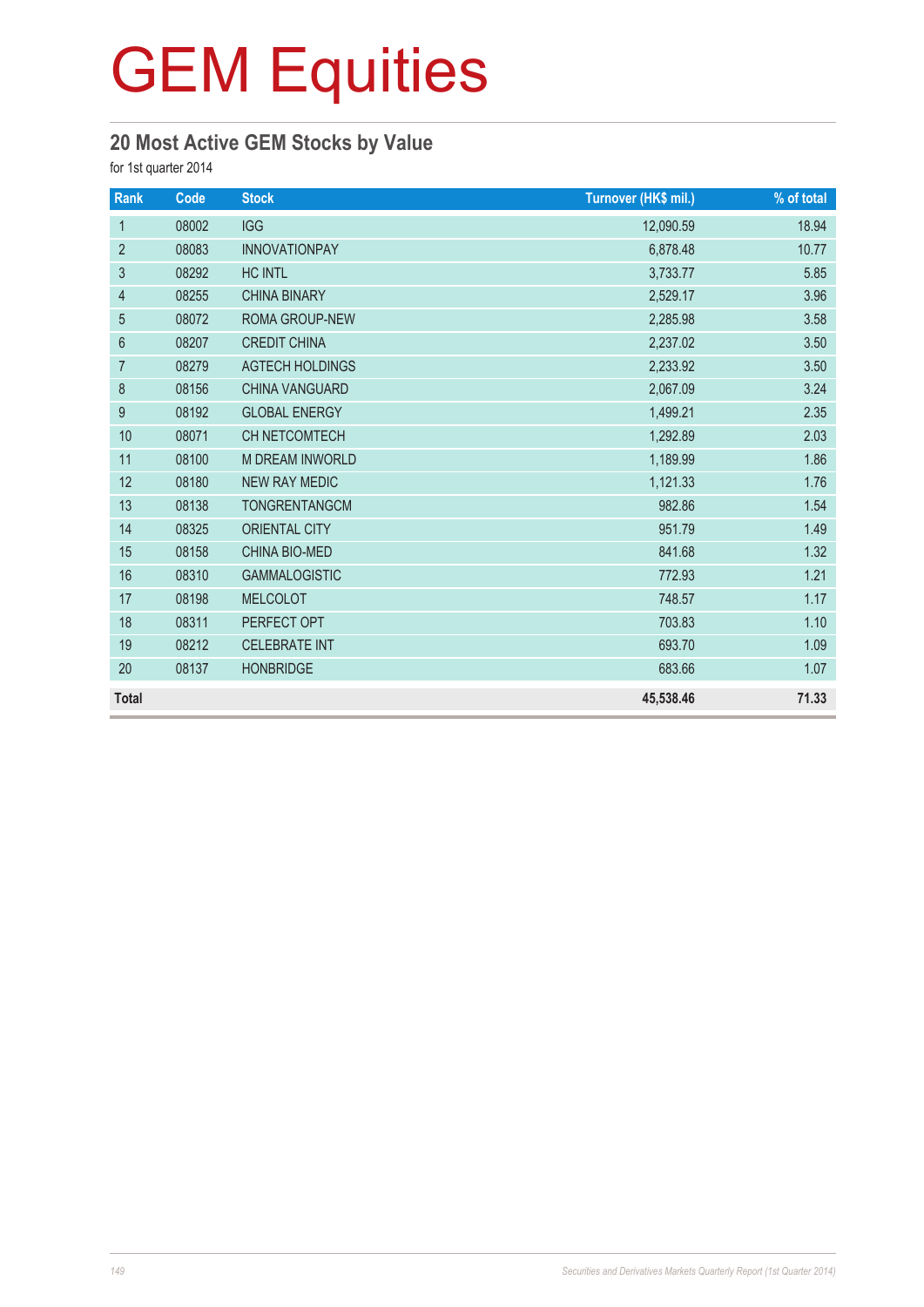### **20 Most Active GEM Stock by Shares**

for 1st quarter 2014

| Rank           | Code  | <b>Stock</b>           | <b>Turnover (Mil. shs)</b> | % of total |
|----------------|-------|------------------------|----------------------------|------------|
| $\mathbf{1}$   | 08100 | <b>M DREAM INWORLD</b> | 19,175.62                  | 17.69      |
| $\overline{2}$ | 08083 | <b>INNOVATIONPAY</b>   | 10,645.01                  | 9.82       |
| 3              | 08270 | <b>CHINA LEASON</b>    | 5,078.66                   | 4.69       |
| 4              | 08192 | <b>GLOBAL ENERGY</b>   | 3,898.20                   | 3.60       |
| 5              | 08081 | <b>COMPUTECH</b>       | 3,578.98                   | 3.30       |
| $6\,$          | 08071 | CH NETCOMTECH          | 3,562.22                   | 3.29       |
| $\overline{7}$ | 08072 | <b>ROMA GROUP-NEW</b>  | 2,863.21                   | 2.64       |
| $\bf 8$        | 08021 | <b>WLS HOLDINGS</b>    | 2,794.67                   | 2.58       |
| 9              | 08158 | <b>CHINA BIO-MED</b>   | 2,527.16                   | 2.33       |
| 10             | 08212 | <b>CELEBRATE INT</b>   | 2,040.22                   | 1.88       |
| 11             | 08116 | C FORTUNE INV          | 1,940.53                   | 1.79       |
| 12             | 08171 | <b>CHINA TRENDS</b>    | 1,798.30                   | 1.66       |
| 13             | 08041 | LUXEY INT'L            | 1,790.02                   | 1.65       |
| 14             | 08037 | <b>LONGLIFE GROUP</b>  | 1,667.87                   | 1.54       |
| 15             | 08207 | <b>CREDIT CHINA</b>    | 1,559.12                   | 1.44       |
| 16             | 08019 | HAO WEN HLDGS          | 1,452.25                   | 1.34       |
| 17             | 08163 | <b>MERDEKA RES</b>     | 1,394.42                   | 1.29       |
| 18             | 08279 | <b>AGTECH HOLDINGS</b> | 1,390.43                   | 1.28       |
| 19             | 08002 | <b>IGG</b>             | 1,364.27                   | 1.26       |
| 20             | 08108 | <b>FAVA INT'L</b>      | 1,358.76                   | 1.25       |
| <b>Total</b>   |       |                        | 71,879.90                  | 66.32      |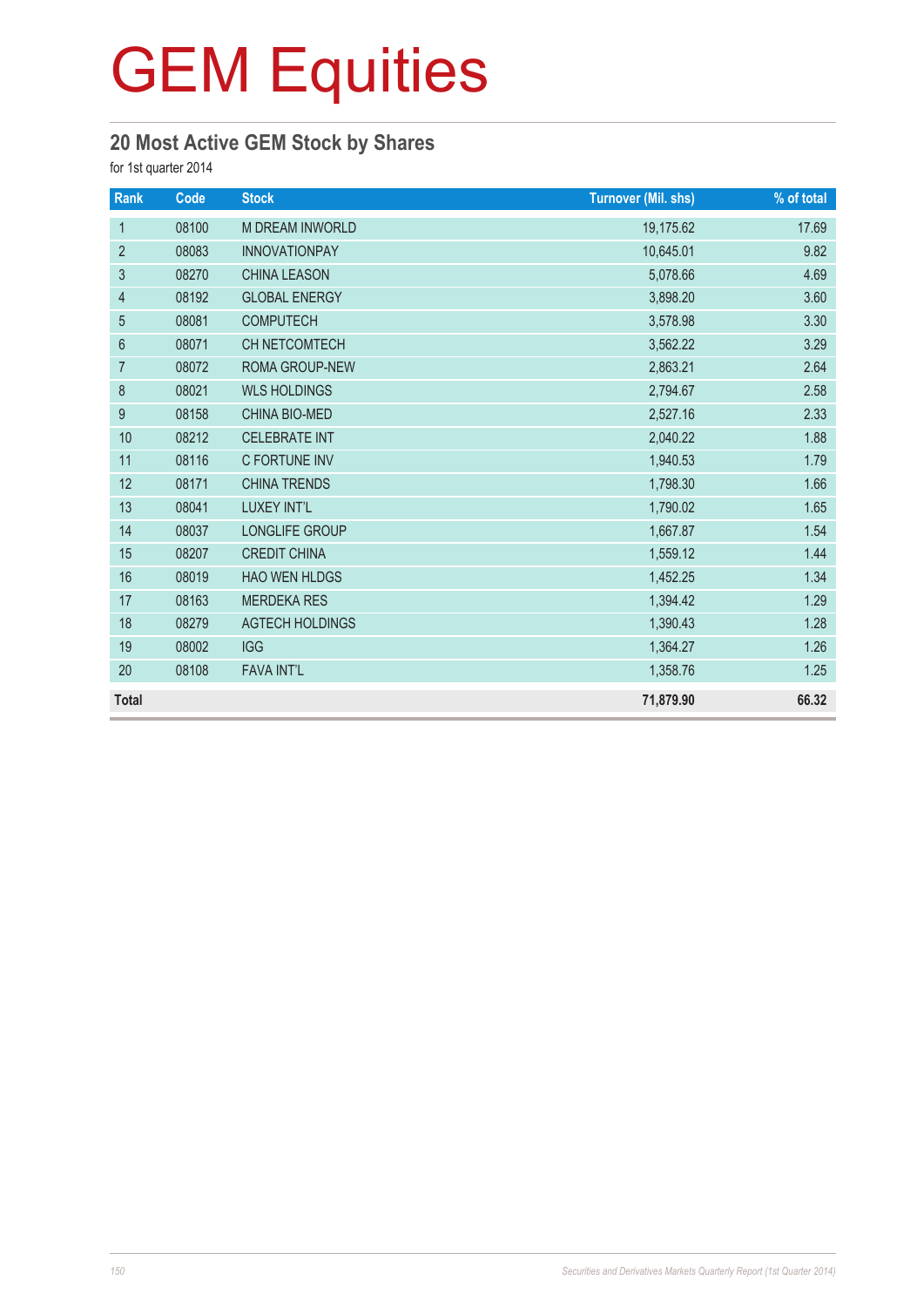#### **Market Capitalisation of Listed Companies for GEM**

as at the quarter end

|      |                | HK\$ mil.  |
|------|----------------|------------|
| 2013 | Q1             | 87,318.43  |
|      | Q <sub>2</sub> | 98,730.52  |
|      | Q3             | 119,020.80 |
|      | Q4             | 134,002.06 |
| 2014 | Q1             | 172,776.82 |

#### **Market Capitalisation by Hang Seng Industry Classification System\* – GEM** Quarter-end figures



Hang Seng Industry Classification System (HSICS) is provided by Hang Seng Indexes Company Limited.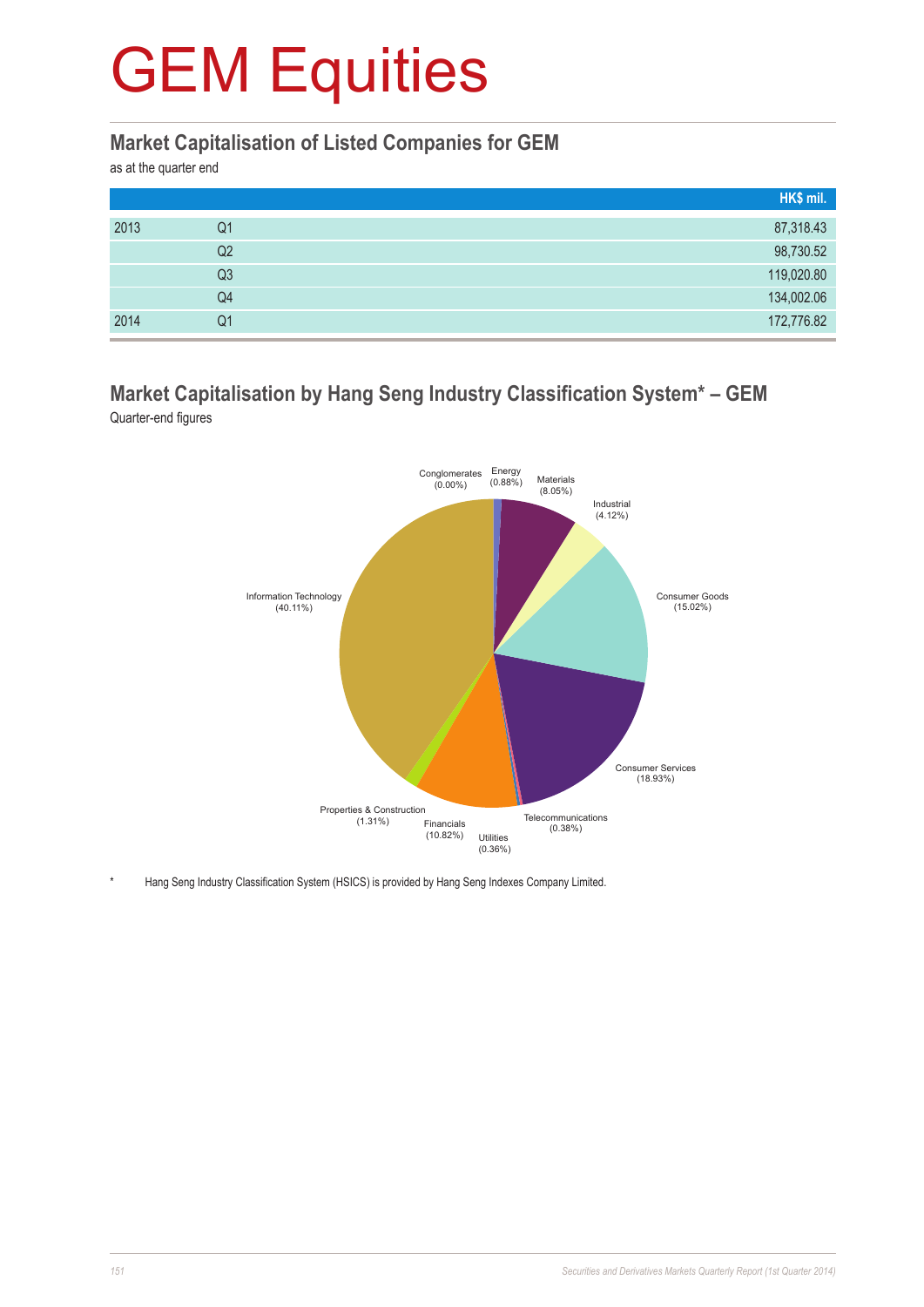#### **50 Leading Companies by Market Capitalisation – GEM**

as at the 1st quarter end 2014

|                     |       |                                                     | <b>Market capitalisation</b> |                   |
|---------------------|-------|-----------------------------------------------------|------------------------------|-------------------|
| Rank                |       | <b>Company</b>                                      | (HK\$ mil.)                  | % of market total |
| $\mathbf{1}$        | 08050 | Yunbo Digital Synergy Group Ltd.                    | 16,085.13                    | 9.31              |
| $\overline{2}$      | 08292 | HC International, Inc.                              | 13,172.54                    | 7.62              |
| $\sqrt{3}$          | 08137 | Honbridge Holdings Ltd.                             | 9,758.62                     | 5.65              |
| 4                   | 08002 | <b>IGG Inc</b>                                      | 9,554.91                     | 5.53              |
| 5                   | 08138 | Beijing Tong Ren Tang Chinese Medicine Co. Ltd.     | 8,715.00                     | 5.04              |
| $6\,$               | 08279 | AGTech Holdings Ltd.                                | 7,708.85                     | 4.46              |
| $\overline{7}$      | 08008 | Sunevision Holdings Ltd.                            | 5,898.74                     | 3.41              |
| 8                   | 08207 | Credit China Holdings Ltd.                          | 5,703.30                     | 3.30              |
| 9                   | 08158 | China Bio-Med Regeneration Technology Ltd.          | 3,293.61                     | 1.91              |
| 10                  | 08006 | Sino Splendid Holdings Ltd.                         | 3,260.22                     | 1.89              |
| 11                  | 08083 | China Innovationpay Group Ltd.                      | 2,825.30                     | 1.64              |
| 12                  | 08198 | MelcoLot Ltd.                                       | 2,772.05                     | 1.60              |
| 13                  | 08156 | China Vanguard Group Ltd.                           | 2,709.41                     | 1.57              |
| 14                  | 08032 | Viva China Holdings Ltd.                            | 2,704.00                     | 1.57              |
| 15                  | 08005 | Yuxing InfoTech Investment Holdings Ltd.            | 2,311.83                     | 1.34              |
| 16                  | 08090 | China Assurance Finance Group Ltd.                  | 2,251.27                     | 1.30              |
| 17                  | 08232 | China U-Ton Holdings Ltd.                           | 2,200.80                     | 1.27              |
| 18                  | 08072 | Roma Group Ltd.                                     | 1,709.50                     | 0.99              |
| 19                  | 08155 | South China Land Ltd.                               | 1,654.42                     | 0.96              |
| 20                  | 08058 | Shandong Luoxin Pharmacy Stock Co. Ltd. - H Shares  | 1,642.31                     | 0.95              |
| 21                  | 08311 | Perfect Optronics Ltd.                              | 1,544.40                     | 0.89              |
| 22                  | 08020 | Chanceton Financial Group Ltd.                      | 1,509.60                     | 0.87              |
| 23                  | 08123 | First China Financial Network Holdings Ltd.         | 1,315.39                     | 0.76              |
| 24                  | 08255 | China Binary Sale Technology Ltd.                   | 1,296.00                     | 0.75              |
| 25                  | 08298 | AKM Industrial Co. Ltd.                             | 1,264.86                     | 0.73              |
| 26                  | 08099 | China Wood Optimization (Holding) Ltd.              | 1,250.00                     | 0.72              |
| 27                  | 08179 | Gayety Holdings Ltd.                                | 1,248.00                     | 0.72              |
| 28                  | 08128 | China Ground Source Energy Industry Group Ltd.      | 1,204.67                     | 0.70              |
| 29                  | 08018 | <b>Finsoft Corporation</b>                          | 1,160.00                     | 0.67              |
| 30                  | 08220 | Bingo Group Holdings Ltd.                           | 1,140.41                     | 0.66              |
| 31                  | 08086 | DX.com Holdings Ltd.                                | 1,120.79                     | 0.65              |
| 32                  | 08325 | China Smartpay Group Holdings Ltd.                  | 1,094.40                     | 0.63              |
| 33                  | 08185 | RM Group Holdings Ltd.                              | 1,091.80                     | 0.63              |
| 34                  | 08085 | Hong Kong Life Sciences and Technologies Group Ltd. | 1,086.34                     | 0.63              |
| 35                  | 08192 | Global Energy Resources International Group Ltd.    | 1,045.25                     | 0.60              |
| 36                  | 08250 | China Natural Investment Co. Ltd.                   | 919.07                       | 0.53              |
| 37                  | 08132 | Fairson Holdings Ltd.                               | 908.06                       | 0.53              |
| 38                  | 08056 | Differ Group Holding Co. Ltd.                       | 880.00                       | 0.51              |
| 39                  | 08356 | CNC Holdings Ltd.                                   | 802.25                       | 0.46              |
| 40                  | 08077 | KVB Kunlun Financial Group Ltd.                     | 800.00                       | 0.46              |
| 41                  | 08180 | New Ray Medicine International Holding Ltd.         | 800.00                       | 0.46              |
| 42                  | 08219 | Branding China Group Ltd.                           | 797.20                       | 0.46              |
| 43                  | 08031 | ETS Group Ltd.                                      | 784.00                       | 0.45              |
| 44                  | 08276 | Huazhang Technology Holding Ltd.                    | 761.60                       | 0.44              |
| 45                  | 08025 | Asian Capital Resources (Holdings) Ltd.             | 727.90                       | 0.42              |
| 46                  | 08321 | China Automotive Interior Decoration Holdings Ltd.  | 679.68                       | 0.39              |
| 47                  | 08175 | China Digital Culture (Group) Ltd.                  | 672.32                       | 0.39              |
| 48                  | 08326 | JC Group Holdings Ltd.                              | 660.00                       | 0.38              |
| 49                  | 08016 | Changhong Jiahua Holdings Ltd.                      | 656.60                       | 0.38              |
| 50                  | 08150 | Seamless Green China (Holdings) Ltd.                | 650.40                       | 0.38              |
| <b>Total</b>        |       |                                                     | 135,802.80                   | 78.60             |
| <b>Market Total</b> |       |                                                     | 172,776.82                   | 100.00            |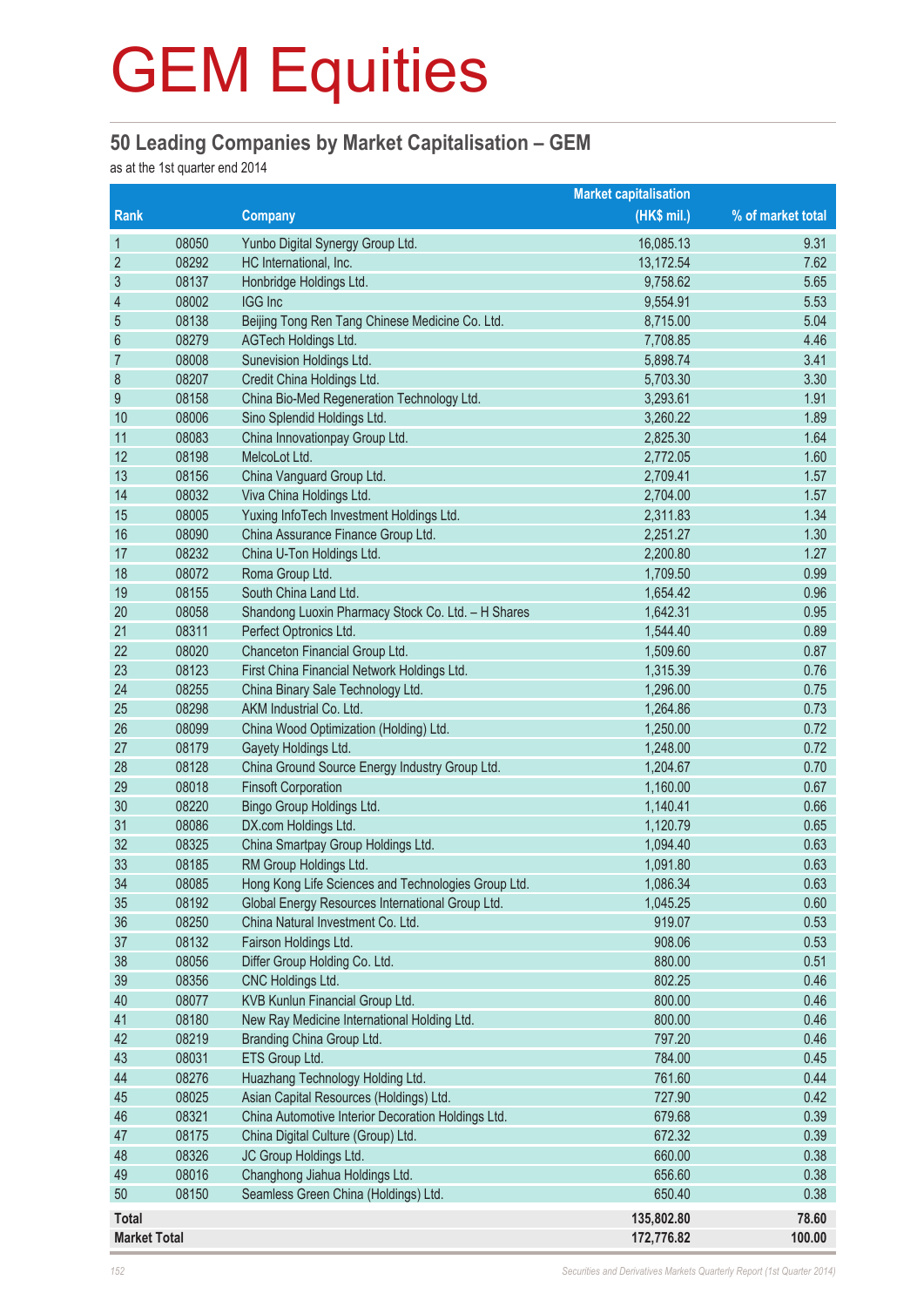### **New Listing Statistics – equities for GEM**

|      |    | No. of newly listed companies | Funds raised (HK\$ mil.) |
|------|----|-------------------------------|--------------------------|
| 2013 | Q1 |                               | 60.00                    |
|      | Q2 | 5                             | 887.80                   |
|      | Q3 | 5                             | 362.29                   |
|      | Q4 | 12                            | 1,873.36                 |
| 2014 | Q1 | 5                             | 496.33                   |

#### **Newly Listed Companies for GEM**

for 1st quarter 2014

| Code         | <b>Company name</b>                           | <b>Listing date</b> | No. of issued shares | Funds raised (HK\$ mil.) |
|--------------|-----------------------------------------------|---------------------|----------------------|--------------------------|
| 08099        | China Wood Optimization (Holding) Ltd.        | 2014/01/06          | 1,000,000,000        | 250.00                   |
| 08191        | Hong Wei (Asia) Holdings Co. Ltd.             | 2014/01/08          | 711,115,100          | 69.33                    |
| 08209        | Major Holdings Ltd.                           | 2014/01/10          | 120,000,000          | 33.00                    |
| 08001        | Orient Securities International Holdings Ltd. | 2014/01/15          | 300,000,000          | 45.00                    |
| 08311        | Perfect Optronics Ltd.                        | 2014/02/07          | 1,320,000,000        | 99.00                    |
| <b>Total</b> |                                               |                     |                      | 496.33                   |

### **Withdrawal of listed Companies – GEM**

for 1st quarter 2014

| <b>Code</b> | <b>Company name</b>                                         | Last trading date <b>\</b> | Delisted date |    |
|-------------|-------------------------------------------------------------|----------------------------|---------------|----|
| 08102       | Shanghai Fudan Microelectronics Group Co. Ltd. - H Shares * | 2014/01/07                 | 2014/01/08    | 8  |
| 08035       | Binhai Investment Co. Ltd. *                                | 2014/02/10                 | 2014/02/11    | ι. |

\* Transfers of listing from GEM to Main Board pursuant to the revised Rule 9.24 of the GEM Listing Rules and to the new Chapter 9A of the Main Board Listing Rules effective from 1 July 2008.

§ Effective date of the transfer of listing from GEM to Main Board.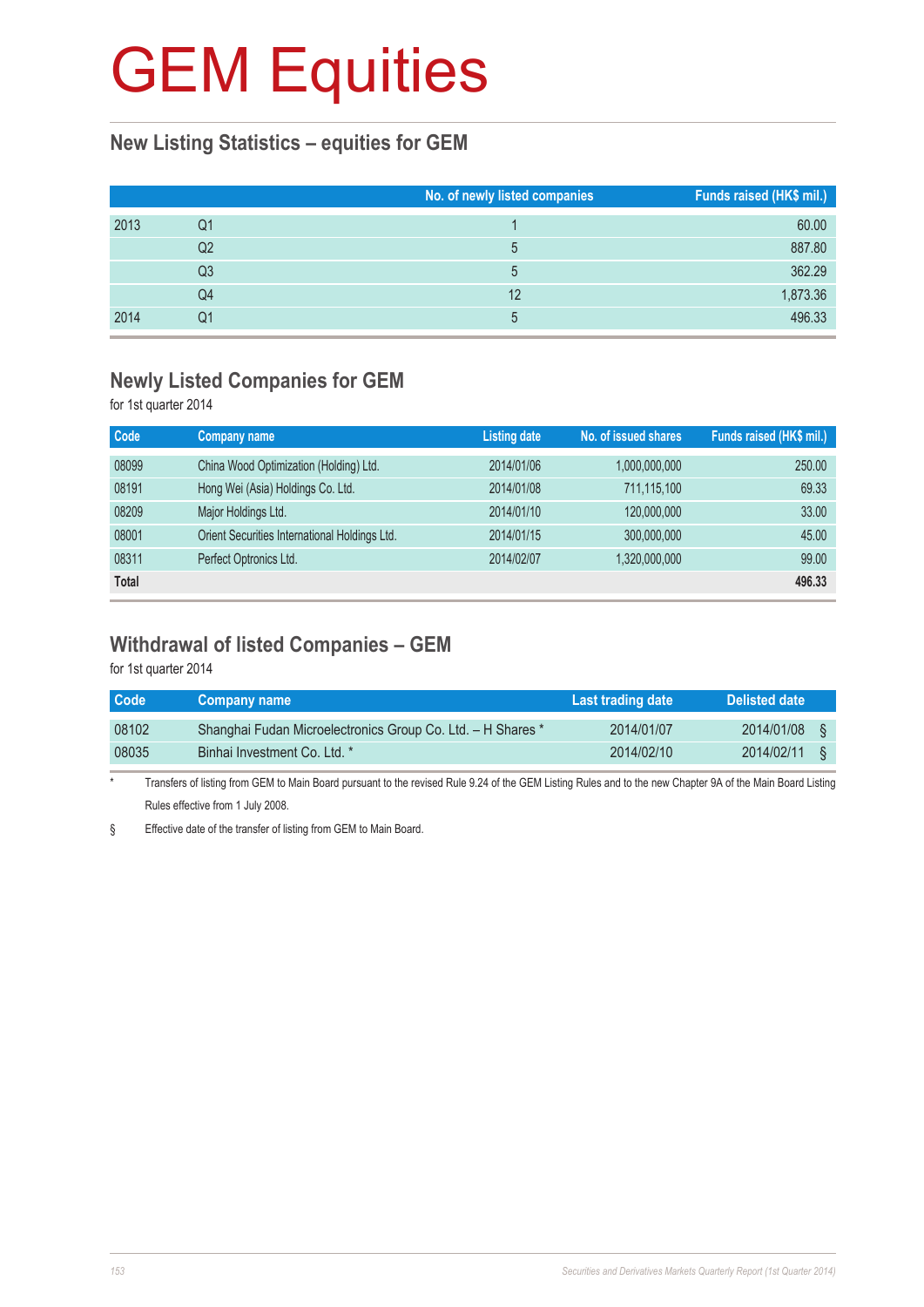#### **Company Name Changes for GEM**

for 1st quarter 2014

| Code       | Old name | New name | Effective date | <b>Adoption date</b> |
|------------|----------|----------|----------------|----------------------|
| <b>NIL</b> |          |          |                |                      |

#### **Bonus Issues/Bonus Warrants for GEM**

for 1st quarter 2014

| Code <sup>1</sup> | Company                     | <b>Particulars</b> |            |
|-------------------|-----------------------------|--------------------|------------|
| 08006             | Sino Splendid Holdings Ltd. | $5$ for $\gamma$   | 2014/01/06 |

### **Share Split/Consolidation for GEM**

for 1st quarter 2014

| Code  | <b>Company</b>                           | <b>Particulars</b>      | <b>Effective date</b> |
|-------|------------------------------------------|-------------------------|-----------------------|
| 08078 | China 3D Digital Entertainment Ltd.      | Consolidation 10 into 1 | 2014/01/07            |
| 08075 | Media Asia Group Holdings Ltd.           | Consolidation 20 into 1 | 2014/01/09            |
| 08120 | Oriental Unicorn Agricultural Group Ltd. | Consolidation 4 into 1  | 2014/01/14            |
| 08029 | Sun International Resources Ltd.         | Consolidation 2 into 1  | 2014/02/14            |
| 08072 | Roma Group Ltd.                          | Split 1 into 10         | 2014/03/06            |
| 08132 | Fairson Holdings Ltd.                    | Split 1 into 10         | 2014/03/25            |

### **Rights Issues & Open Offers for GEM**

for 1st quarter 2014

| <b>Month</b> | Code  | Company                                       | <b>Ratio</b>                | Funds raised (HK\$ mil.) |
|--------------|-------|-----------------------------------------------|-----------------------------|--------------------------|
| Jan          | 08131 | abc Multiactive Ltd.                          | Rts 1 for 2 @\$0.10         | 8.03                     |
|              | 08270 | China Leason CBM & Shale Gas Group Co. Ltd.   | Open offer 1 for 2 @\$0.04  | 126.83                   |
| Feb          | 08029 | Sun International Resources Ltd.              | Open offer 1 for 2 @\$0.10  | 46.38                    |
|              | 08079 | Unlimited Creativity Holdings Ltd.            | Open offer 4 for 1 @\$0.10  | 50.34                    |
|              | 08178 | China Information Technology Development Ltd. | Open offer 2 for 1 @\$0.11  | 197.67                   |
| Mar          | 08351 | Larry Jewelry International Co. Ltd.          | Open offer 7 for 10 @\$0.12 | 125.70                   |
| <b>Total</b> |       |                                               |                             | 554.95                   |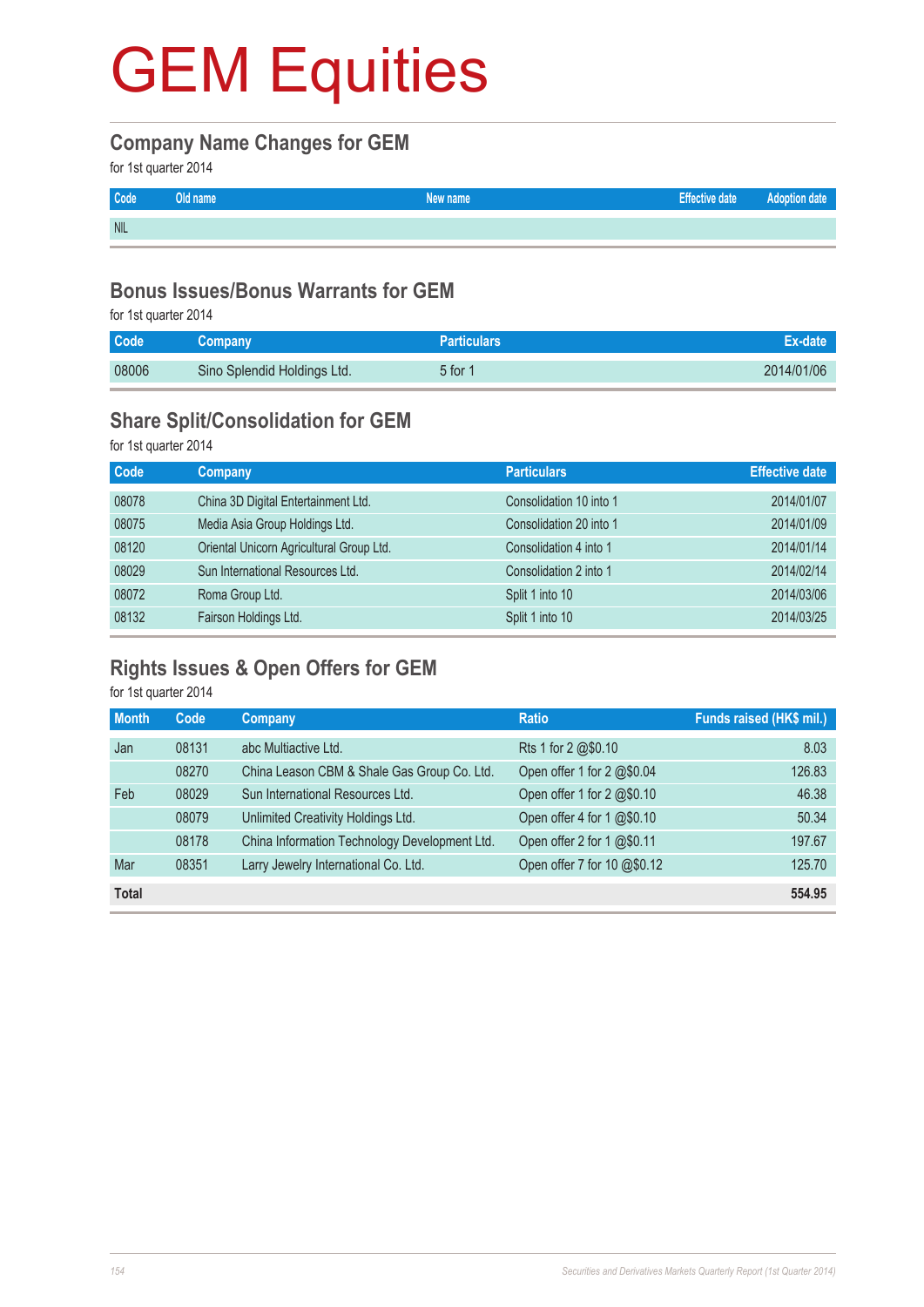### **Placing\***

|              |             |                       | No. of      |                      |                     |
|--------------|-------------|-----------------------|-------------|----------------------|---------------------|
|              |             |                       | new shares  | <b>Placing price</b> | <b>Funds raised</b> |
| <b>Month</b> | <b>Code</b> | <b>Company</b>        | placed      | (HK\$)               | (HK\$ mil.)         |
| 2014         |             |                       |             |                      |                     |
| Jan          | 08298       | <b>AKM INDUSTRIAL</b> | 423,070,000 | 0.513                | 217.03              |
|              | 08116       | C FORTUNE INV         | 80,000,000  | 0.103                | 8.24                |
|              | 08212       | <b>CELEBRATE INT</b>  | 153,420,120 | 0.250                | 38.36               |
|              | 08071       | CH NETCOMTECH         | 232,800,000 | 0.320                | 74.50               |
|              | 08270       | <b>CHINA LEASON</b>   | 880,000,000 | 0.092                | 80.96               |
|              | 08081       | <b>COMPUTECH</b>      | 190,000,000 | 0.128                | 24.32               |
|              | 08075       | <b>MEDIA ASIA</b>     | 132,250,000 | 0.607                | 80.28               |
|              | 08163       | <b>MERDEKA RES</b>    | 150,000,000 | 0.156                | 23.40               |
|              | 08269       | <b>WEALTH GLORY</b>   | 58,824,000  | 0.170                | 10.00               |
|              | 08269       | <b>WEALTH GLORY</b>   | 52,624,000  | 0.190                | 10.00               |
|              | 08021       | <b>WLS HOLDINGS</b>   | 223,950,000 | 0.108                | 24.19               |
| Feb          | 08192       | <b>GLOBAL ENERGY</b>  | 250,960,000 | 0.390                | 97.87               |
|              | 08083       | <b>INNOVATIONPAY</b>  | 200,000,000 | 0.640                | 128.00              |
|              | 08037       | LONGLIFE GROUP        | 245,000,000 | 0.204                | 49.98               |
|              | 08163       | <b>MERDEKA RES</b>    | 77,000,000  | 0.171                | 13.17               |
|              | 08063       | <b>WELL WAY GP</b>    | 24,986,000  | 1.000                | 24.99               |
| Mar          | 08116       | C FORTUNE INV         | 80,000,000  | 0.103                | 8.24                |
|              | 08166       | CHINA ECO-FARM        | 800,000,000 | 0.188                | 150.40              |
|              | 08156       | CHINA VANGUARD        | 54,400,000  | 5.140                | 279.62              |
|              | 08098       | <b>CL GROUP</b>       | 100,000,000 | 0.305                | 30.50               |
|              | 08207       | <b>CREDIT CHINA</b>   | 200,000,000 | 0.800                | 160.00              |
|              | 08108       | <b>FAVA INT'L</b>     | 227,400,000 | 0.078                | 17.74               |
|              | 08200       | <b>SAU SAN TONG</b>   | 49,658,750  | 0.450                | 22.35               |
|              | 08150       | <b>SEAMLESS GREEN</b> | 5,000,000   | 1.000                | 5.00                |
|              | 08269       | <b>WEALTH GLORY</b>   | 45,448,000  | 0.220                | 10.00               |
| <b>Total</b> |             |                       |             |                      | 1,589.11            |

\* Due to the reporting time-lag, placing figures for the quarter are provisional.

\*\* Supplementary information update for previous quarters.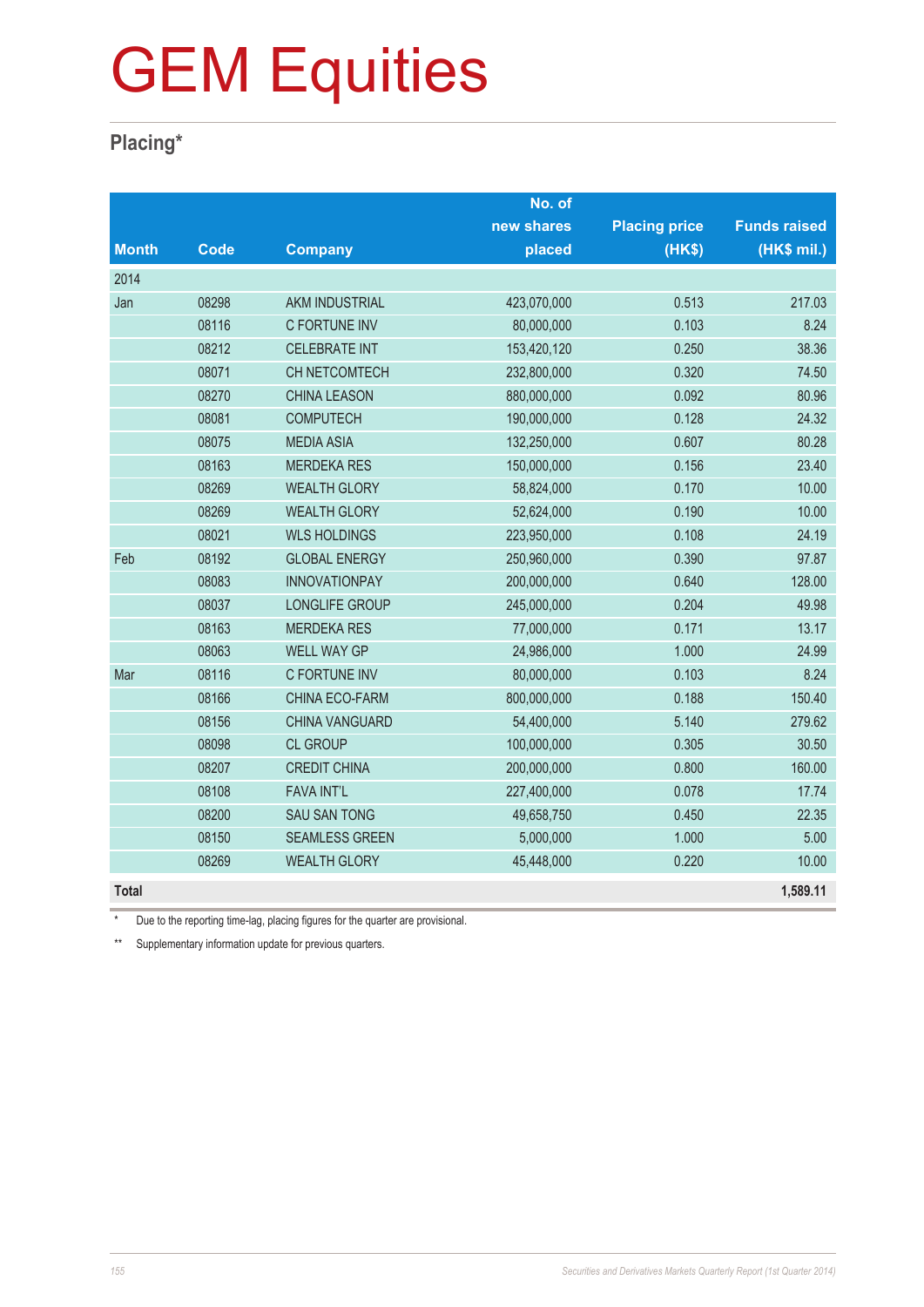## GEM Warrants

### **Warrant Trading and Market Value Statistics – GEM**

|      |                | <b>Number</b> | Turnover value (HK\$ mil.) | Market value (HK\$ mil.) |
|------|----------------|---------------|----------------------------|--------------------------|
| 2013 | Q1             |               | 0.85                       | 0.00                     |
|      | Q <sub>2</sub> |               | 0.00                       | 0.00                     |
|      | Q3             |               | 0.00                       | 0.00                     |
|      | Q4             |               | 0.00                       | 0.00                     |
| 2014 | Q1             |               | 0.00                       | 0.00                     |

### **Newly Listed Equity GEM Warrants**

for 1st quarter 2014

|              |                        | Initial issued |                     |               | <b>Amount raised</b> |
|--------------|------------------------|----------------|---------------------|---------------|----------------------|
| <b>Code</b>  | <b>Equity warrants</b> | amount (HK)    | <b>Listing date</b> | <b>Expiry</b> | (HK\$ mil.)          |
| Nil          |                        |                |                     |               |                      |
| <b>Total</b> |                        |                |                     |               | $\equiv$             |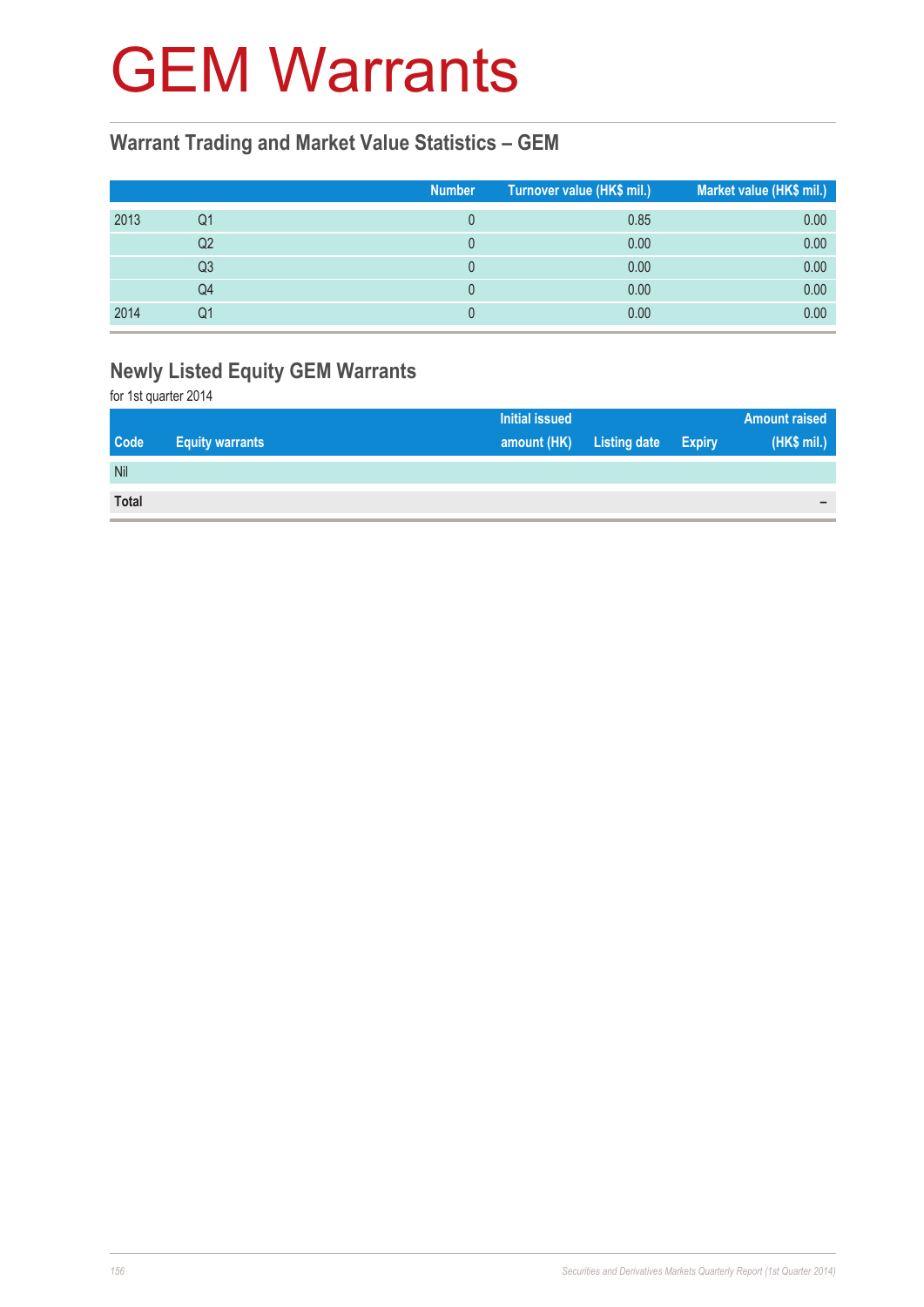# Stock Market Indices

#### **Hang Seng Index**



### **S&P/HKEx LargeCap Index**



### **S&P/HKEx GEM Index**

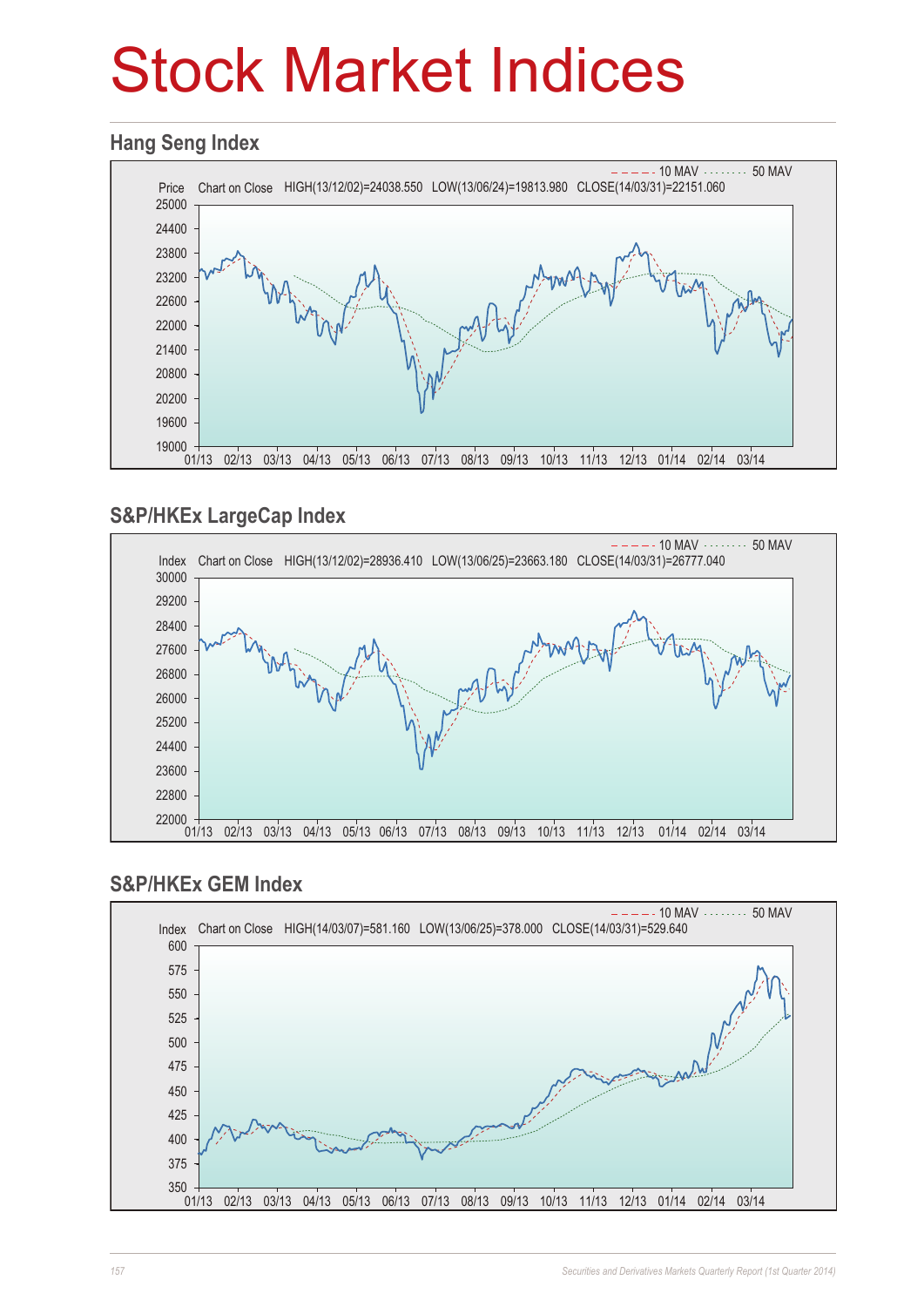# Stock Market Indices

### **Hong Kong Stock Market Indices**

|                                               | End of Mar 2014 | End of Dec 2013 |                                   |
|-----------------------------------------------|-----------------|-----------------|-----------------------------------|
| <b>Index</b>                                  | <b>Close</b>    | <b>Close</b>    | Change %                          |
| S&P/HKEx LargeCap Index                       | 26777.04        | 28109.10        | 4.74%<br>$\overline{\phantom{0}}$ |
|                                               |                 |                 |                                   |
| S&P/HKEx GEM Index                            | 529.64          | 461.58          | 14.75%<br>$+$                     |
|                                               |                 |                 |                                   |
| <b>HANG SENG INDEX</b>                        | 22151.06        | 23306.39        | 4.96%                             |
| <b>SECTORIAL INDICES</b>                      |                 |                 |                                   |
| Finance                                       | 30017.59        | 32225.38        | 6.85%<br>$\equiv$                 |
| <b>Utilities</b>                              | 48521.28        | 48375.90        | 0.30%<br>$\ddot{}$                |
| Properties                                    | 27285.17        | 28504.91        | 4.28%                             |
| Commerce & Industry                           | 13539.95        | 14026.66        | 3.47%<br>$\overline{\phantom{0}}$ |
|                                               |                 |                 |                                   |
| HANG SENG CHINA-AFFILIATED CORPORATIONS INDEX | 4161.24         | 4553.64         | 8.62%<br>÷,                       |
| HANG SENG CHINA ENTERPRISES INDEX             | 10075.10        | 10816.14        | 6.85%<br>$\overline{\phantom{0}}$ |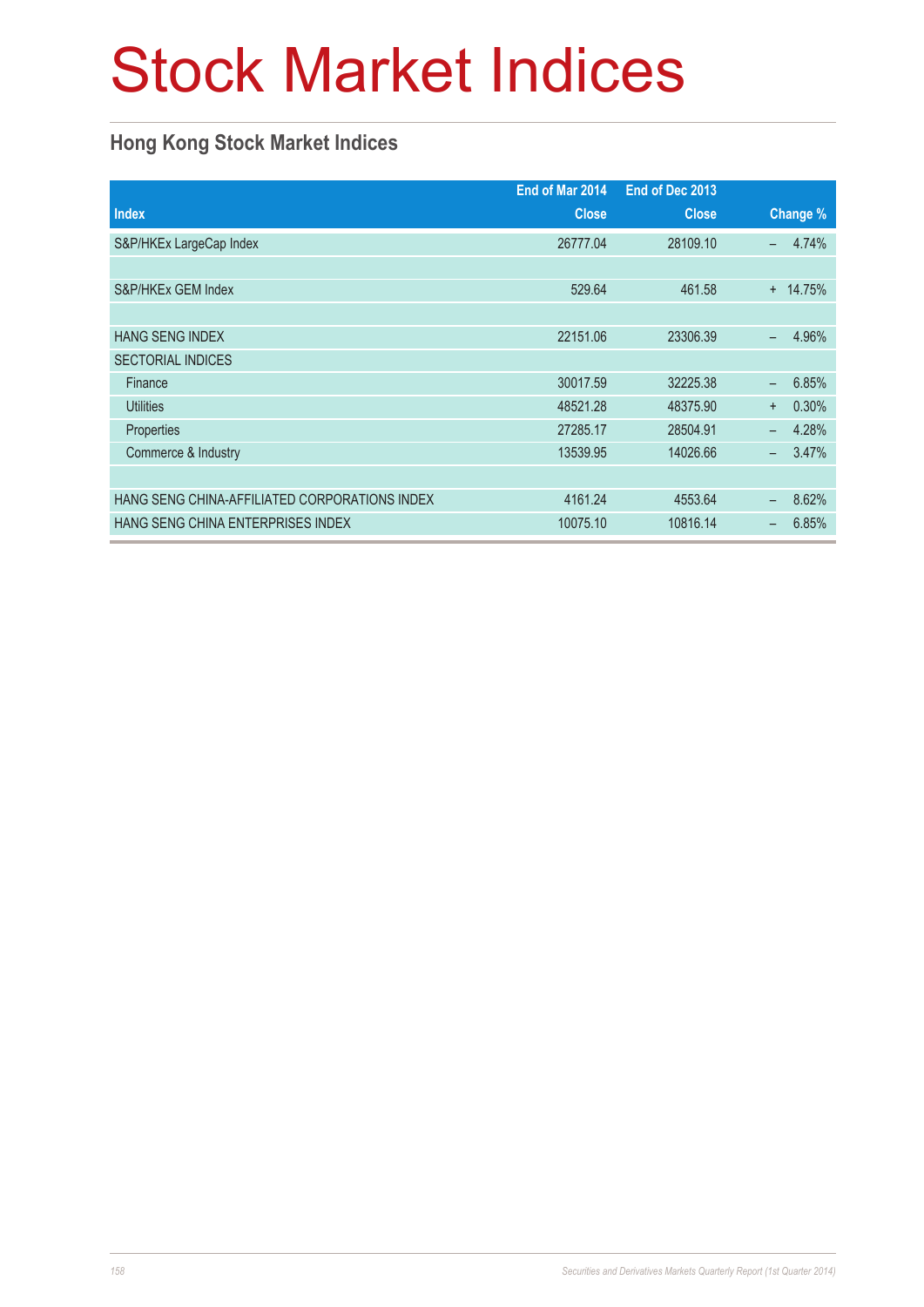# Stock Market Indices

### **WORLD INDICES**

|                                 | End of Mar 2014 | End of Dec 2013 |                                   |
|---------------------------------|-----------------|-----------------|-----------------------------------|
| <b>Index</b>                    | <b>Close</b>    | <b>Close</b>    | Change %                          |
| <b>HONG KONG</b>                |                 |                 |                                   |
| S&P/HKEx LargeCap Index         | 26777.04        | 28109.10        | 4.74%<br>$\overline{\phantom{0}}$ |
| Hang Seng Index                 | 22151.06        | 23306.39        | 4.96%<br>-                        |
| <b>AUSTRALIA</b>                |                 |                 |                                   |
| All Ordinaries Index            | 5402.99         | 5353.08         | 0.93%<br>$\ddot{}$                |
| <b>JAKARTA</b>                  |                 |                 |                                   |
| Composite Index                 | 4768.28         | 4274.18         | $+ 11.56\%$                       |
| <b>JAPAN</b>                    |                 |                 |                                   |
| Nikkei (225)                    | 14827.83        | 16291.31        | 8.98%<br>-                        |
| <b>KOREA</b>                    |                 |                 |                                   |
| Composite Index                 | 1985.61         | 2011.34         | 1.28%<br>-                        |
| <b>KUALA LUMPUR</b>             |                 |                 |                                   |
| Composite Index                 | 1849.21         | 1866.96         | 0.95%<br>-                        |
| <b>MANILA</b>                   |                 |                 |                                   |
| Composite Index                 | 6428.71         | 5889.83         | 9.15%<br>$\ddot{}$                |
| <b>NEW ZEALAND</b>              |                 |                 |                                   |
| <b>NZSE (50)</b>                | 5139.98         | 4737.01         | 8.51%<br>$\ddot{}$                |
| <b>SHANGHAI</b>                 |                 |                 |                                   |
| A Shares Index                  | 2128.79         | 2214.49         | 3.87%<br>$\overline{\phantom{0}}$ |
| <b>B</b> Shares Index           | 224.98          | 253.63          | $-11.29%$                         |
| <b>SHENZHEN</b>                 |                 |                 |                                   |
| A Shares Index                  | 1085.68         | 1103.81         | 1.64%<br>$\overline{\phantom{m}}$ |
| <b>B</b> Shares Index           | 820.35          | 868.11          | 5.50%<br>-                        |
| <b>SINGAPORE</b>                |                 |                 |                                   |
| <b>FTSE Straits Times Index</b> | 3188.62         | 3167.43         | 0.67%<br>$\ddot{}$                |
| <b>TAIWAN</b>                   |                 |                 |                                   |
| Taipei Weighted Stock Index     | 8849.28         | 8611.51         | 2.76%<br>$\ddot{}$                |
| <b>THAILAND</b>                 |                 |                 |                                   |
| <b>SET Index</b>                | 1376.26         | 1298.71         | 5.97%<br>$\ddot{}$                |
| <b>NEW YORK</b>                 |                 |                 |                                   |
| <b>DJIA</b>                     | 16457.66        | 16576.66        | 0.72%<br>-                        |
| Nasdaq Composite Index          | 4198.99         | 4176.59         | 0.54%<br>$\ddot{}$                |
| <b>TORONTO</b>                  |                 |                 |                                   |
| S&P/TSX Composite Index         | 14335.31        | 13621.55        | 5.24%<br>$\boldsymbol{+}$         |
| <b>GERMANY</b>                  |                 |                 |                                   |
| DAX Capital Value Index         | 5037.49         | 5051.89         | 0.29%<br>$\overline{\phantom{0}}$ |
| <b>LONDON</b>                   |                 |                 |                                   |
| <b>FTSE (100)</b>               | 6598.37         | 6749.09         | 2.23%<br>$\qquad \qquad -$        |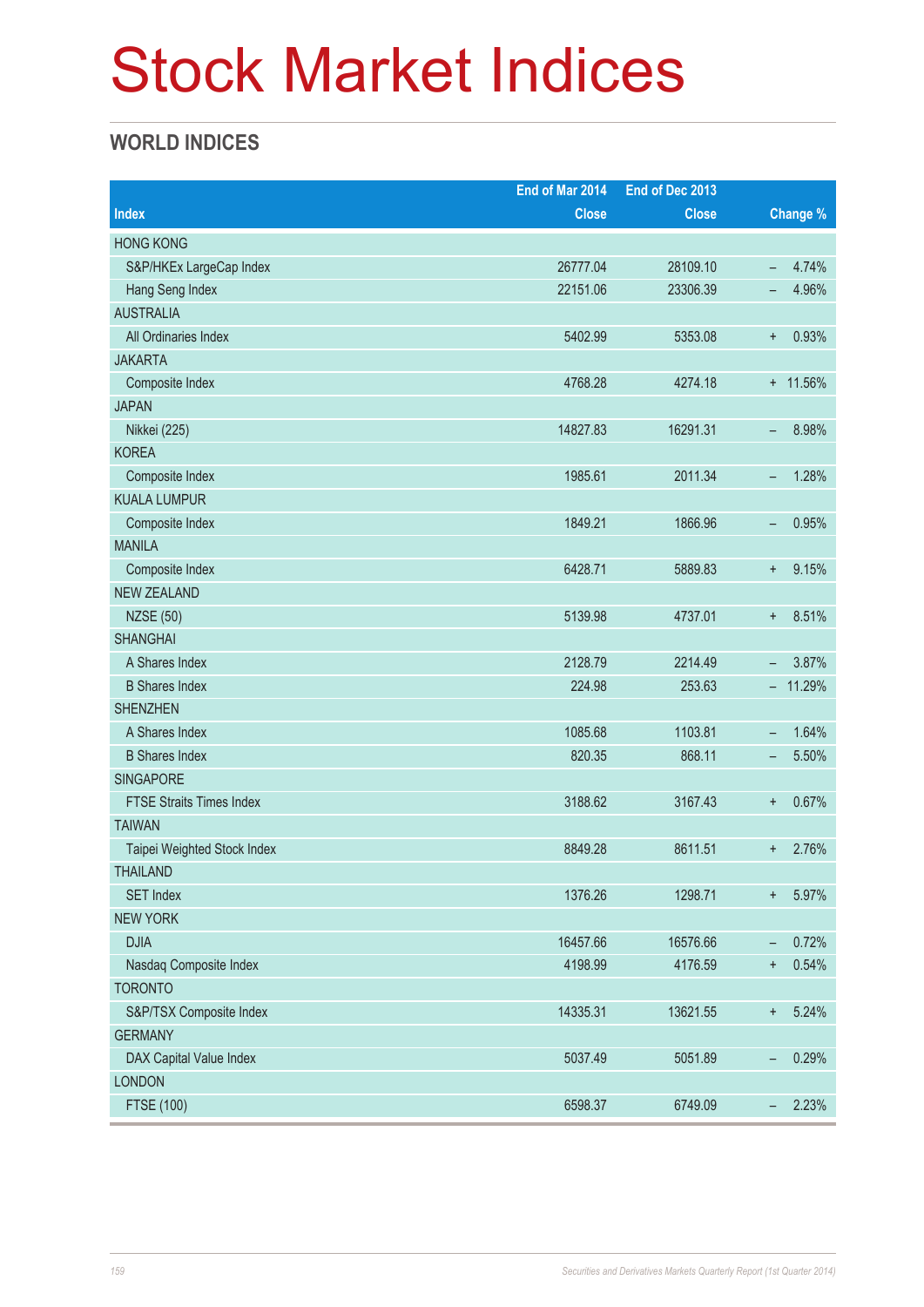### **Contract Volume by Derivatives Products**

|                                           | <b>Contracts</b> |                  |  |
|-------------------------------------------|------------------|------------------|--|
| <b>Derivatives product</b>                | 1st Quarter 2014 | 1st Quarter 2013 |  |
| Hang Seng Index Futures                   | 4,368,013        | 4,871,620        |  |
| Hang Seng Index Options                   | 1,759,351        | 2,269,370        |  |
| Mini-Hang Seng Index Futures              | 1,648,258        | 1,873,375        |  |
| Mini-Hang Seng Index Options              | 221.287          | 292,080          |  |
| <b>H-shares Index Futures</b>             | 5,647,145        | 4,549,577        |  |
| H-shares Index Options                    | 2,401,315        | 1,586,493        |  |
| Mini H-shares Index Futures               | 731,328          | 493,496          |  |
| Flexible Hang Seng Index Options          | 150              | 8,611            |  |
| Flexible H-shares Index Options           | 4.250            | 14,855           |  |
| <b>HSI Dividend Point Index Futures</b>   | 7.933            | 4,701            |  |
| <b>HSCEI Dividend Point Index Futures</b> | 101,165          | 33,986           |  |
| <b>HSI Volatility Index Futures</b>       | 153              | 172              |  |
| CES China 120 Index Futures <sup>1</sup>  | 9,824            |                  |  |
| <b>IBOVESPA Futures</b>                   | 0                | $\Omega$         |  |
| <b>MICEX Index Futures</b>                | 0                | $\mathbf{0}$     |  |
| <b>S&amp;P BSE Sensex Index Futures</b>   | 0                | 0                |  |
| FTSE/JSE Top40 Futures                    |                  |                  |  |
| <b>Stock Futures</b>                      | 100,874          | 176,284          |  |
| <b>Stock Options</b>                      | 16,760,161       | 16,408,792       |  |
| Three-month HIBOR Futures                 | 10               | $\Omega$         |  |
| One-month HIBOR Futures                   | $\Omega$         | 0                |  |
| Three-year Exchange Fund Note Futures     | 0                |                  |  |
| RMB Currency Futures - USD/CNH Futures    | 75,498           | 25,054           |  |
| <b>Gold Futures</b>                       |                  |                  |  |
| <b>Total</b>                              | 33,836,715       | 32,608,466       |  |

Trading in CES China 120 Index Futures commenced on 12 Aug 2013.

1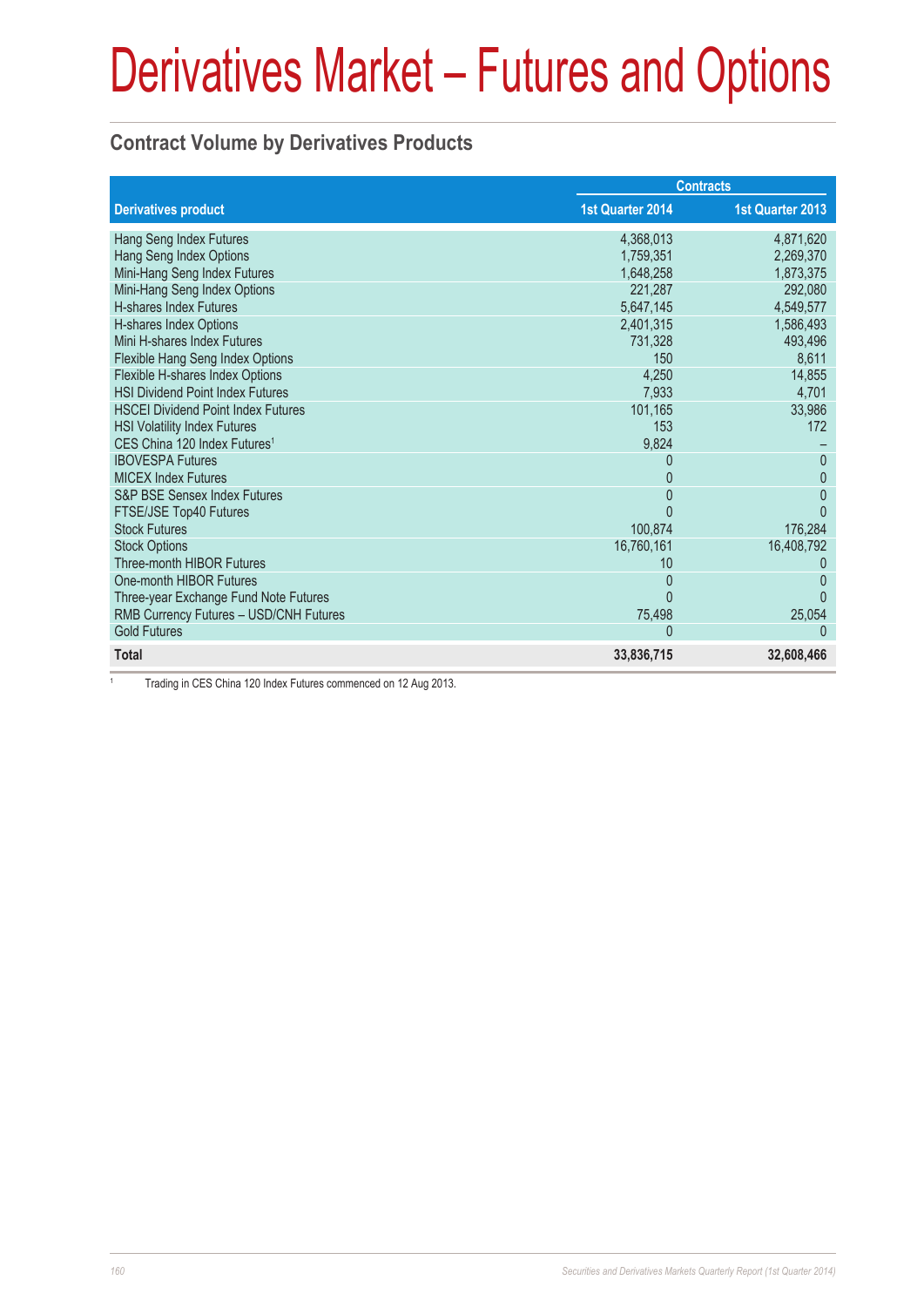### **Hang Seng Index Futures – Contract Volume and Open Interest (contracts)**

|      |                | <b>Total</b><br>contract volume | <b>Quarter-end</b><br>open interest |
|------|----------------|---------------------------------|-------------------------------------|
| 2013 | Q <sub>1</sub> | 4,871,620                       | 107,939                             |
|      | Q <sub>2</sub> | 5,468,244                       | 101,093                             |
|      | Q <sub>3</sub> | 4,926,071                       | 123,253                             |
|      | Q4             | 4,314,395                       | 107,304                             |
| 2014 | Q <sub>1</sub> | 4,368,013                       | 104,527                             |

#### **Mini Hang Seng Index Futures – Contract Volume and Open Interest (contracts)**

|      |                | <b>Total</b><br>contract volume | <b>Quarter-end</b><br>open interest |
|------|----------------|---------------------------------|-------------------------------------|
| 2013 | Q <sub>1</sub> | 1,873,375                       | 6,897                               |
|      | Q <sub>2</sub> | 2,169,689                       | 7,096                               |
|      | Q <sub>3</sub> | 2,237,418                       | 8,969                               |
|      | Q4             | 1,573,318                       | 5,835                               |
| 2014 | Q <sub>1</sub> | 1,648,258                       | 7,441                               |

#### **Hang Seng Index Options – Contract Volume and Open Interest (contracts)**

|      |                | <b>Total</b>    | Quarter-end   |
|------|----------------|-----------------|---------------|
|      |                | contract volume | open interest |
| 2013 | Q <sub>1</sub> | 2,269,370       | 316,226       |
|      | Q <sub>2</sub> | 2,598,223       | 282,528       |
|      | Q <sub>3</sub> | 1,959,869       | 293,948       |
|      | Q4             | 1,774,047       | 173,176       |
| 2014 | Q1             | 1,759,351       | 201,802       |

### **H-Share Index Futures – Contract Volume and Open Interest (contracts)**

|      |                | <b>Total</b>    | <b>Quarter-end</b> |
|------|----------------|-----------------|--------------------|
|      |                | contract volume | open interest      |
| 2013 | Q1             | 4,549,577       | 147,677            |
|      | Q <sub>2</sub> | 5,259,192       | 197,763            |
|      | Q3             | 5,534,747       | 214,299            |
|      | Q4             | 5,527,741       | 217,646            |
| 2014 | Q1             | 5,647,145       | 199,566            |

### **Stock Options Market Turnover and Open Interest (contracts)**

|      |    | <b>Total</b>        | <b>Total</b>    | <b>Quarter-end</b> |
|------|----|---------------------|-----------------|--------------------|
|      |    | Premium (HK\$ mil.) | contract volume | open interest      |
| 2013 | Q1 | 10,840.90           | 16,408,792      | 4,758,454          |
|      | Q2 | 9,361.17            | 15,369,742      | 4,810,169          |
|      | Q3 | 8,479.72            | 13,681,676      | 4,882,089          |
|      | Q4 | 10,051.31           | 15,367,765      | 4,740,818          |
| 2014 | Q1 | 14,497.65           | 16,760,161      | 5,458,789          |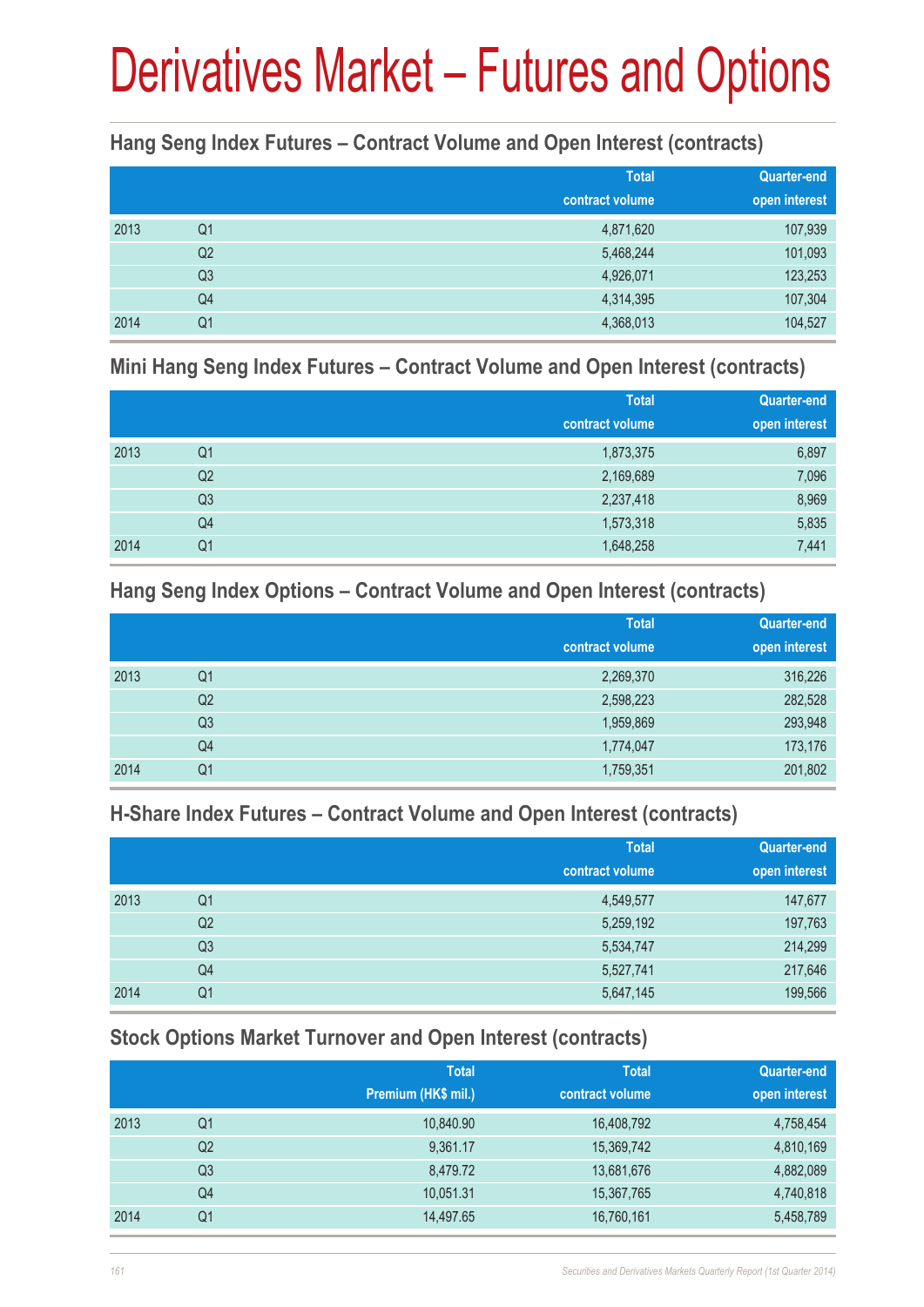### **Stock Options Premium by Class**

for 1st Quarter 2014

| <b>Options class</b>        |                 | <b>Premium</b><br>(HK\$ mil.) | % of total        |
|-----------------------------|-----------------|-------------------------------|-------------------|
| X ISHARES A50               | A <sub>50</sub> | 528.21                        | 3.64%             |
| <b>ABC</b>                  | ABC/XAB         | 95.23                         | 0.66%             |
| <b>ANHUI CONCH</b>          | <b>ACC</b>      | 103.27                        | 0.71%             |
| AIA                         | <b>AIA</b>      | 267.52                        | 1.85%             |
| <b>CHALCO</b>               | <b>ALC</b>      | 5.24                          | 0.04%             |
| CAM CSI300                  | <b>AMC</b>      | 35.55                         | 0.25%<br>1.21%    |
| <b>BANK OF CHINA</b>        | <b>BCL/XBC</b>  | 175.48                        | 0.14%             |
| <b>BANKCOMM</b>             | <b>BCM</b>      | 20.43                         |                   |
| <b>BANK OF E ASIA</b>       | <b>BEA</b>      | 2.92                          | 0.02%             |
| <b>BELLE INT'L</b>          | <b>BIH</b>      | 26.11                         | 0.18%             |
| <b>BOC HONG KONG</b>        | <b>BOC</b>      | 36.81                         | 0.25%             |
| <b>BYD COMPANY</b>          | <b>BYD</b>      | 35.82                         | 0.25%             |
| <b>CCB</b>                  | CCB/XCC         | 325.74                        | 2.25%             |
| <b>CHINA COMM CONS</b>      | CCC             | 14.33                         | 0.10%             |
| <b>CHINA COAL</b>           | <b>CCE</b>      | 19.47                         | 0.13%             |
| CHINA COSCO<br>CHINA MOBILE | CCS             | 3.76                          | 0.03%             |
|                             | <b>CHT</b>      | 900.77                        | 6.21%             |
| <b>CHINA UNICOM</b>         | <b>CHU</b>      | 44.04                         | 0.30%             |
| <b>CITIC PACIFIC</b>        | <b>CIT</b>      | 72.16                         | 0.50%             |
| <b>CHEUNG KONG</b>          | <b>CKH</b>      | 236.34                        | 1.63%             |
| <b>CHINA LIFE</b>           | <b>CLI</b>      | 396.03                        | 0.13%             |
| <b>CLP HOLDINGS</b>         | <b>CLP</b>      | 18.84                         |                   |
| <b>CM BANK</b>              | <b>CMB</b>      | 82.93                         | 0.57%             |
| <b>CNOOC</b>                | <b>CNC</b>      | 239.27                        | 1.65%             |
| <b>CHINA OVERSEAS</b>       | COL             | 266.58                        | 1.84%             |
| <b>CATHAY PAC AIR</b>       | <b>CPA</b>      | 2.57                          | $0.02\%$<br>1.29% |
| SINOPEC CORP                | <b>CPC</b>      | 186.32                        |                   |
| <b>CPIC</b>                 | <b>CPI</b>      | 103.06                        | 0.71%             |
| <b>CHINA RAIL CONS</b>      | <b>CRC</b>      | 3.76                          | 0.03%             |
| <b>CHINA RAILWAY</b>        | <b>CRG</b>      | 3.04                          | 0.02%             |
| X WISECSI300ETF             | CS <sub>3</sub> | 2.96                          | 0.02%             |
| CSOP A50 ETF                | <b>CSA</b>      | 131.65                        | 0.91%             |
| <b>CHINA SHENHUA</b>        | <b>CSE</b>      | 140.59                        | 0.97%             |
| <b>CITIC BANK</b>           | <b>CTB</b>      | 21.69                         | 0.15%             |
| <b>CHINA TELECOM</b>        | <b>CTC</b>      | 19.32                         | 0.13%             |
| DONGFENG GROUP              | <b>DFM</b>      | 2.15                          | 0.01%             |
| <b>ESPRIT HOLDINGS</b>      | <b>ESP</b>      | 4.05                          | 0.03%             |
| <b>FIH</b>                  | <b>FIH</b>      | 1.88                          | 0.01%             |
| <b>GALAXY ENT</b>           | <b>GLX</b>      | 1,486.33                      | 10.25%            |
| <b>GREATWALL MOTOR</b>      | <b>GWM</b>      | 57.98                         | 0.40%             |
| <b>POWER ASSETS</b>         | <b>HEH</b>      | 44.81                         | 0.31%             |
| <b>HKEX</b>                 | <b>HEX</b>      | 198.83                        | 1.37%             |
| <b>HENGAN INT'L</b>         | <b>HGN</b>      | 5.23                          | 0.04%             |
| <b>HSBC HOLDINGS</b>        | <b>HKB</b>      | 445.08                        | 3.07%             |
| <b>HK &amp; CHINA GAS</b>   | <b>HKG</b>      | 14.12                         | 0.10%             |
| <b>HENDERSON LAND</b>       | <b>HLD</b>      | 21.12                         | 0.15%             |
| <b>HUANENG POWER</b>        | <b>HNP</b>      | 18.19                         | 0.13%             |
| <b>HANG SENG BANK</b>       | <b>HSB</b>      | 6.76                          | 0.05%             |
| <b>HUTCHISON</b>            | <b>HWL</b>      | 770.16                        | 5.31%             |
| <b>ICBC</b>                 | <b>ICB/XIC</b>  | 188.16                        | 1.30%             |
| <b>JIANGXI COPPER</b>       | <b>JXC</b>      | 31.00                         | 0.21%             |
| <b>KUNLUN ENERGY</b>        | <b>KLE</b>      | 2.32                          | 0.02%             |
| LENOVO GROUP                | LEN             | 104.10                        | 0.72%             |
| LI & FUNG                   | <b>LIF</b>      | 54.83                         | 0.38%             |
| <b>MGM CHINA</b>            | <b>MGM</b>      | 18.17                         | 0.13%             |
| <b>MINSHENG BANK</b>        | <b>MSB</b>      | 217.88                        | 1.50%             |
| <b>MTR CORPORATION</b>      | <b>MTR</b>      | 4.35                          | 0.03%             |
| <b>CNBM</b>                 | <b>NBM</b>      | 41.87                         | 0.29%<br>0.20%    |
| <b>NEW WORLD DEV</b>        | <b>NWD</b>      | 28.68                         | 4.29%             |
| <b>PING AN</b>              | PAI             | 622.48                        |                   |
| <b>PETROCHINA</b>           | PEC             | 179.97                        | 1.24%             |
| PICC P&C                    | <b>PIC</b>      | 49.81                         | 0.34%             |
| <b>PICC GROUP</b>           | <b>PIN</b>      | 6.89                          | 0.05%             |
| <b>R&amp;F PROPERTIES</b>   | <b>RFP</b>      | 13.21                         | 0.09%             |
| <b>SANDS CHINA LTD</b>      | <b>SAN</b>      | 676.12                        | 4.66%             |
| <b>SHK PPT</b>              | <b>SHK</b>      | 185.83                        | 1.28%             |
| <b>STANCHART</b>            | <b>STC</b>      | 5.90                          | 0.04%             |
| <b>SWIRE PACIFIC A</b>      | <b>SWA</b>      | 32.11                         | 0.22%             |
| <b>TENCENT</b>              | <b>TCH</b>      | 4,245.04                      | 29.28%            |
| <b>TRACKER FUND</b>         | <b>TRF</b>      | 5.98                          | 0.04%             |
| <b>WHARF HOLDINGS</b>       | <b>WHL</b>      | 76.10                         | 0.52%             |
| <b>WANT WANT CHINA</b>      | <b>WWC</b>      | 2.61                          | 0.02%             |
| YANZHOU COAL                | <b>YZC</b>      | 49.99                         | 0.34%             |
| <b>ZIJIN MINING</b>         | <b>ZJM</b>      | 9.78                          | 0.07%             |
| <b>Total</b>                |                 | 14,497.65                     | 100.00%           |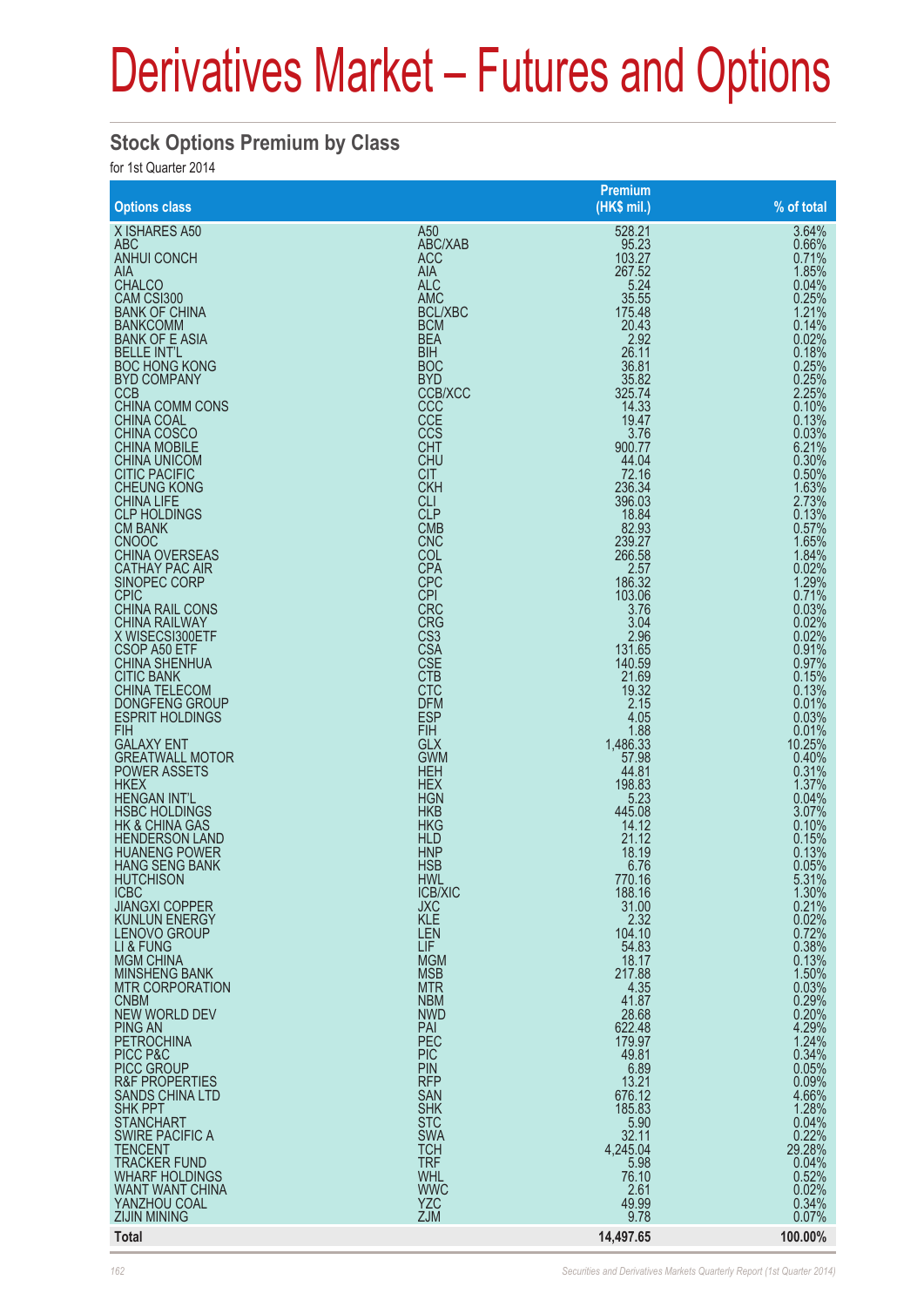#### **Stock Options Contract Volume by Class**

for 1st Quarter 2014

| <b>Options class</b>      |                 | <b>Contract</b><br>volume | % of total                    |
|---------------------------|-----------------|---------------------------|-------------------------------|
| X ISHARES A50             | A50             | 419,245                   | 2.50%                         |
| <b>ABC</b>                | ABC/XAB         | 77,935                    | 0.47%                         |
| <b>ANHUI CONCH</b>        | <b>ACC</b>      | 158,878                   | 0.95%                         |
| AIA                       | AIA             | 344,082                   | 2.05%                         |
| <b>CHALCO</b>             | <b>ALC</b>      | 26,346                    | 0.16%                         |
| CAM CSI300                | <b>AMC</b>      | 30,660                    | 0.18%                         |
| <b>BANK OF CHINA</b>      | <b>BCL/XBC</b>  | 1,271,424                 | 7.59%                         |
| <b>BANKCOMM</b>           | <b>BCM</b>      | 90,007                    | 0.54%                         |
| <b>BANK OF E ASIA</b>     | <b>BEA</b>      | 21,313                    | 0.13%                         |
| <b>BELLE INT'L</b>        | <b>BIH</b>      | 84,641                    | 0.51%                         |
| <b>BOC HONG KONG</b>      | <b>BOC</b>      | 110,637                   | 0.66%                         |
| <b>BYD COMPANY</b>        | <b>BYD</b>      | 33,686                    | 0.20%                         |
| <b>CCB</b>                | <b>CCB/XCC</b>  | 1,640,193                 | 9.79%                         |
| CHINA COMM CONS           | CCC             | 56,306                    | 0.34%                         |
| <b>CHINA COAL</b>         | <b>CCE</b>      | 91,092                    | 0.54%                         |
| CHINA COSCO               | <b>CCS</b>      | 22,597                    | 0.13%                         |
| <b>CHINA MOBILE</b>       | <b>CHT</b>      | 775,125                   | 4.62%                         |
| <b>CHINA UNICOM</b>       | <b>CHU</b>      | 51,590                    | 0.31%                         |
| <b>CITIC PACIFIC</b>      | <b>CIT</b>      | 135,680                   | 0.81%                         |
| <b>CHEUNG KONG</b>        | <b>CKH</b>      | 117,669                   | 0.70%                         |
| <b>CHINA LIFE</b>         | CLI             | 504,801                   | 3.01%                         |
| <b>CLP HOLDINGS</b>       | <b>CLP</b>      | 31.748                    | 0.19%                         |
| <b>CM BANK</b>            | <b>CMB</b>      | 280,742                   | 1.68%                         |
| <b>CNOOC</b>              | <b>CNC</b>      | 354,157                   | 2.11%                         |
| <b>CHINA OVERSEAS</b>     | COL             | 210,519                   | 1.26%                         |
| <b>CATHAY PAC AIR</b>     | <b>CPA</b>      | 6,633                     | 0.04%                         |
| <b>SINOPEC CORP</b>       | <b>CPC</b>      | 382,806                   | 2.28%                         |
| <b>CPIC</b>               | <b>CPI</b>      | 97,553                    | 0.58%                         |
| <b>CHINA RAIL CONS</b>    | <b>CRC</b>      | 21,028                    | 0.13%                         |
| <b>CHINA RAILWAY</b>      | <b>CRG</b>      | 8,332                     | 0.05%                         |
| X WISECSI300ETF           | CS <sub>3</sub> | 3,336                     | 0.02%                         |
| CSOP A50 ETF              | <b>CSA</b>      | 90,633                    | 0.54%                         |
| <b>CHINA SHENHUA</b>      | <b>CSE</b>      | 174,051                   | $1.04\%$<br>$0.67\%$          |
| <b>CITIC BANK</b>         | <b>CTB</b>      | 112,759                   | 0.33%                         |
| <b>CHINA TELECOM</b>      | <b>CTC</b>      | 55,102                    |                               |
| <b>DONGFENG GROUP</b>     | <b>DFM</b>      | 3,507                     | 0.02%                         |
| <b>ESPRIT HOLDINGS</b>    | <b>ESP</b>      | 67,169                    | 0.40%                         |
| <b>FIH</b>                | <b>FIH</b>      | 9,162                     | 0.05%                         |
| <b>GALAXY ENT</b>         | <b>GLX</b>      | 584,417                   | 3.49%                         |
| <b>GREATWALL MOTOR</b>    | <b>GWM</b>      | 94,228                    | 0.56%                         |
| <b>POWER ASSETS</b>       | <b>HEH</b>      | 61,848                    | 0.37%                         |
| <b>HKEX</b>               | <b>HEX</b>      | 682,895                   | 4.07%                         |
| <b>HENGAN INT'L</b>       | <b>HGN</b>      | 6,198                     | 0.04%                         |
| <b>HSBC HOLDINGS</b>      | <b>HKB</b>      | 656,471                   | 3.92%<br>0.23%                |
| HK & CHINA GAS            | <b>HKG</b>      | 37,848                    | 0.12%                         |
| <b>HENDERSON LAND</b>     | <b>HLD</b>      | 19,669                    |                               |
| <b>HUANENG POWER</b>      | <b>HNP</b>      | 39.223                    | 0.23%                         |
| <b>HANG SENG BANK</b>     | <b>HSB</b>      | 38,549                    | 0.23%                         |
| <b>HUTCHISON</b>          | <b>HWL</b>      | 337,833                   | 2.02%                         |
| <b>ICBC</b>               | <b>ICB/XIC</b>  | 1,070,098                 | 6.38%                         |
| <b>JIANGXI COPPER</b>     | <b>JXC</b>      | 54,790                    |                               |
| <b>KUNLUN ENERGY</b>      | KLE             | 3,890                     | $0.33\%$<br>$0.02\%$<br>1.06% |
| <b>LENOVO GROUP</b>       | LEN             | 177,123                   | 0.47%                         |
| LI & FUNG                 | <b>LIF</b>      | 78,777                    |                               |
| <b>MGM CHINA</b>          | <b>MGM</b>      | 27,463                    | 0.16%                         |
| <b>MINSHENG BANK</b>      | <b>MSB</b>      | 264,414                   | 1.58%                         |
| <b>MTR CORPORATION</b>    | <b>MTR</b>      | 15,601                    | 0.09%                         |
| <b>CNBM</b>               | <b>NBM</b>      | 62,611                    | 0.37%                         |
| <b>NEW WORLD DEV</b>      | <b>NWD</b>      | 66,370                    | 0.40%                         |
| <b>PING AN</b>            | PAI             | 648,294                   | 3.87%                         |
| <b>PETROCHINA</b>         | PEC             | 330,007                   | 1.97%                         |
| PICC P&C                  | <b>PIC</b>      | 72,670                    | 0.43%                         |
| <b>PICC GROUP</b>         | <b>PIN</b>      | 10,333                    | 0.06%                         |
| <b>R&amp;F PROPERTIES</b> | <b>RFP</b>      | 56,764                    | 0.34%                         |
| <b>SANDS CHINA LTD</b>    | <b>SAN</b>      | 709,796                   | 4.24%                         |
| <b>SHK PPT</b>            | <b>SHK</b>      | 85,067                    | 0.51%                         |
| <b>STANCHART</b>          | <b>STC</b>      | 22,741                    | 0.14%                         |
| <b>SWIRE PACIFIC A</b>    | <b>SWA</b>      | 37,902                    | 0.23%                         |
| <b>TENCENT</b>            | <b>TCH</b>      | 2,264,459                 | 13.51%                        |
| <b>TRACKER FUND</b>       | <b>TRF</b>      | 21,436                    | 0.13%                         |
| <b>WHARF HOLDINGS</b>     | <b>WHL</b>      | 43,707                    | 0.26%                         |
| <b>WANT WANT CHINA</b>    | <b>WWC</b>      | 9,543                     | 0.06%                         |
| YANZHOU COAL              | <b>YZC</b>      | 61,290                    | 0.37%                         |
| <b>ZIJIN MINING</b>       | <b>ZJM</b>      | 32,692                    | 0.20%                         |
| <b>Total</b>              |                 | 16,760,161                | 100.00%                       |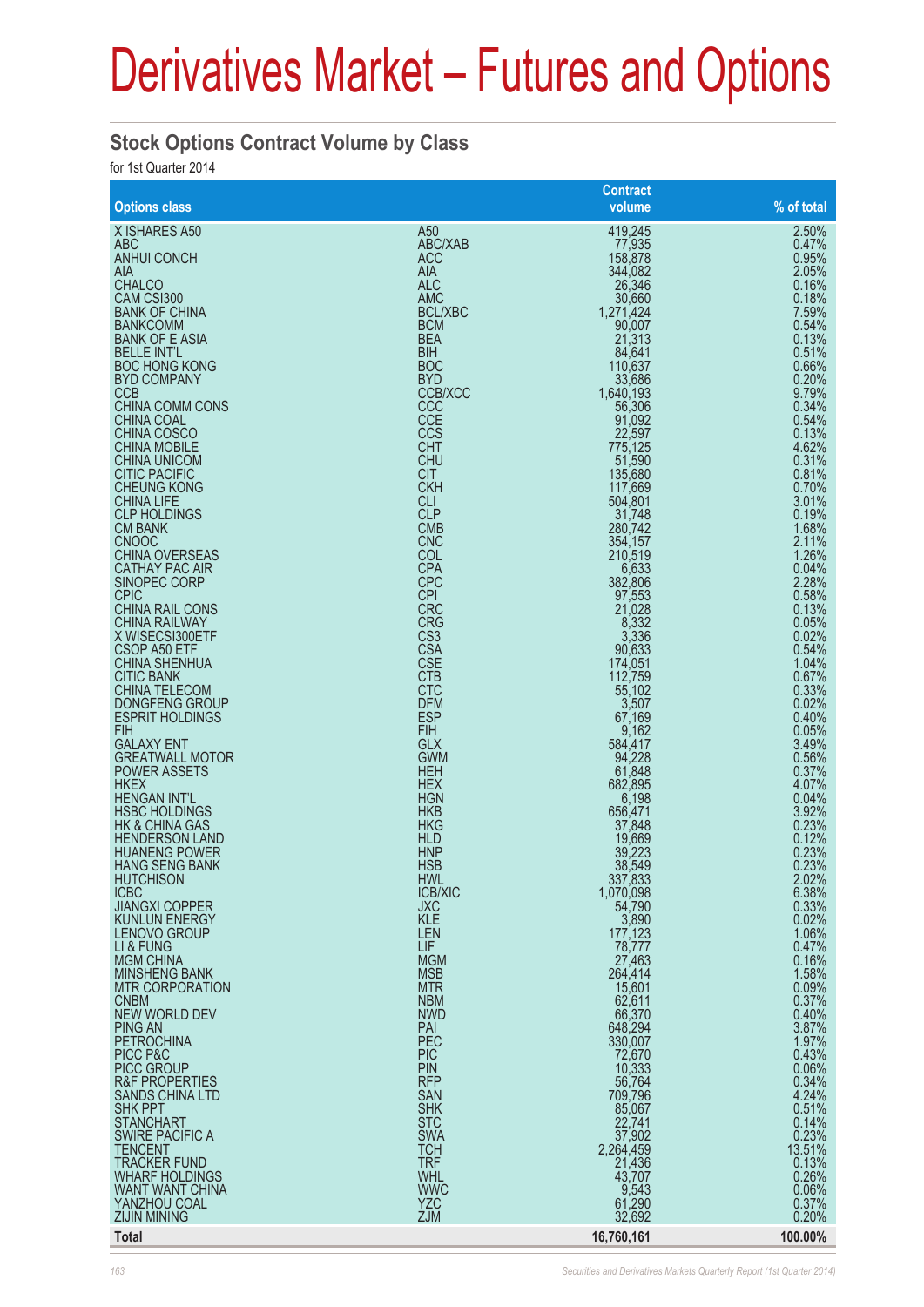#### **Average Daily Settlement Instructions (SIs) Settled in CCASS**

(both delivering and receiving SIs are counted)

|            |                | Sis by value<br>Sis by shares |            |            |
|------------|----------------|-------------------------------|------------|------------|
| Year/Month |                | <b>Number of SIs</b>          | (bil. shs) | (HK\$bil.) |
| 2013       | Q1             | 89,261                        | 59.01      | 268.79     |
|            | Q <sub>2</sub> | 81,848                        | 58.43      | 218.85     |
|            | Q <sub>3</sub> | 76,390                        | 49.11      | 176.60     |
|            | Q4             | 84,326                        | 52.14      | 201.87     |
| 2014       | Q1             | 89,857                        | 51.46      | 200.37     |

### **Average Daily Investor Settlement Instructions (ISIs) settled in CCASS**

(one sided ISIs are counted)

| Year/month |    | <b>Number of ISIs</b> | ISIs by shares (Mil shs) | ISIs by value (HK\$ mil.) |
|------------|----|-----------------------|--------------------------|---------------------------|
| 2013       | Q1 | 463                   | 240.85                   | 251.98                    |
|            | Q2 | 386                   | 70.50                    | 229.88                    |
|            | Q3 | 347                   | 46.57                    | 139.57                    |
|            | Q4 | 412                   | 143.96                   | 203.73                    |
| 2014       | Q1 | 418                   | 195.82                   | 302.92                    |

#### **Securities under CCASS Custody**

(balances at quarter end)

|            |                |                  | % of issued       |                     | % of market       |
|------------|----------------|------------------|-------------------|---------------------|-------------------|
|            |                | <b>Number of</b> | shares of         |                     | capitalisation of |
|            |                | shares           | admitted          | <b>Market value</b> | admitted          |
| Year/Month |                | (bil. shs)       | <b>securities</b> | (HK\$ bil.)         | <b>securities</b> |
| 2013       | Q <sub>1</sub> | 3,673.74         | 69.58             | 12,345.00           | 51.66             |
|            | Q <sub>2</sub> | 3,726.30         | 70.11             | 11,616.39           | 51.72             |
|            | Q <sub>3</sub> | 3,839.01         | 70.64             | 12,905.25           | 51.98             |
|            | Q <sub>4</sub> | 3,955.16         | 70.87             | 13,878.91           | 52.68             |
| 2014       | Q <sub>1</sub> | 4,058.32         | 70.36             | 13,423.17           | 52.82             |

Share quantity and market value of securities in non-HKD currency are included.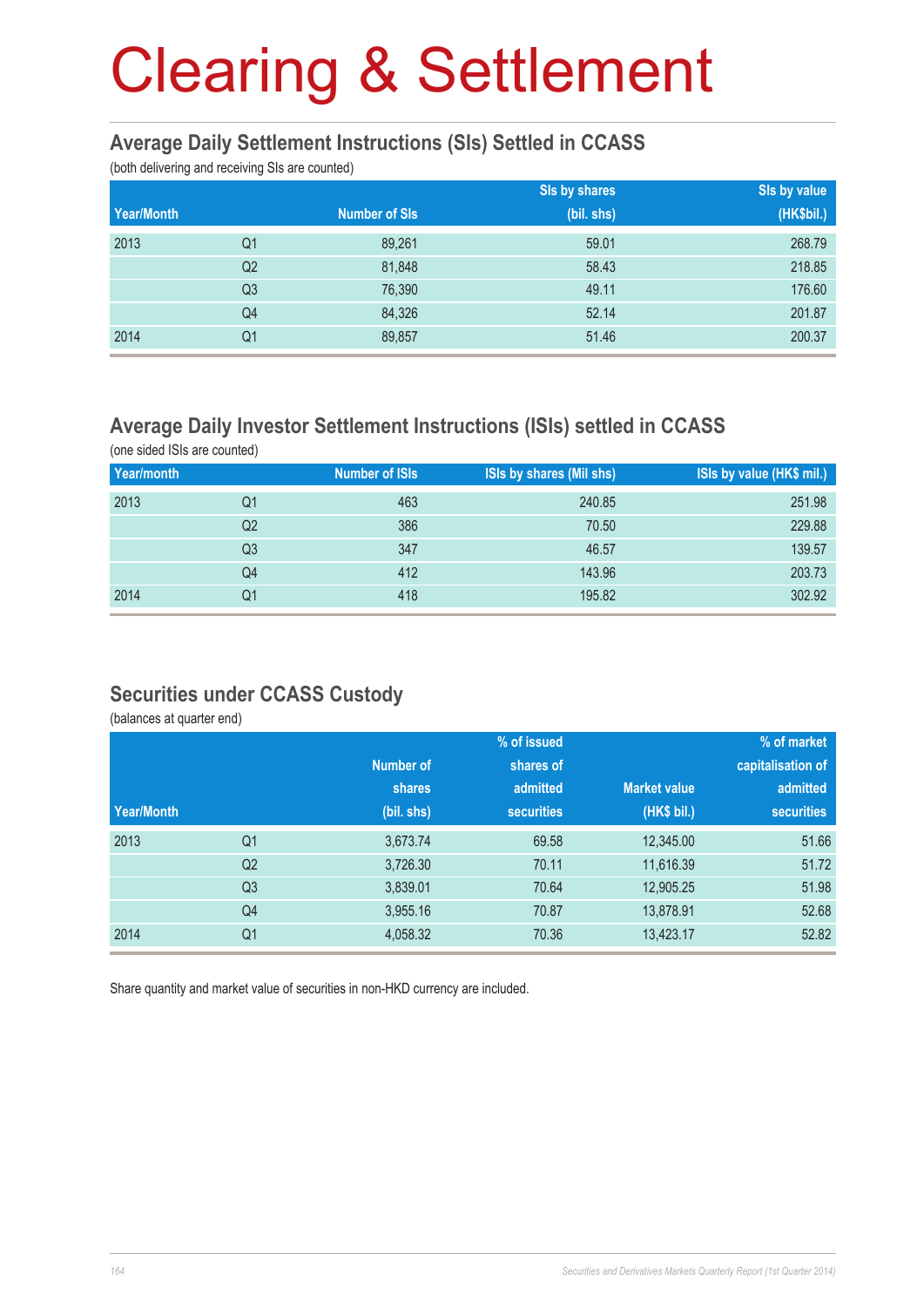#### **Average Daily Stock Exchange Trades Processed in CCASS**

(including CNS trades, isolated trades and cross trades)

| Year/Month |                | No. of CCASS<br>trades | % of Exchange<br>trades | No. of shares<br>(Mil. shs) | % of market<br>turnover | Value of trades<br>(HK\$ mil.) | % of market<br>turnover |
|------------|----------------|------------------------|-------------------------|-----------------------------|-------------------------|--------------------------------|-------------------------|
| 2013       | Q1             | 990.740                | 100                     | 172,627.79                  | 100                     | 74.164.38                      | 100                     |
|            | Q <sub>2</sub> | 960.186                | 100                     | 145.842.29                  | 100                     | 62.161.42                      | 100                     |
|            | Q <sub>3</sub> | 877.568                | 100                     | 130.868.07                  | 100                     | 55,128.00                      | 100                     |
|            | Q4             | 933,875                | 100                     | 117.032.40                  | 100                     | 58.954.27                      | 100                     |
| 2014       | Q1             | 1,120,215              | 100                     | 138.407.50                  | 100                     | 68,237.10                      | 100                     |

### **Average Daily Netting Efficiency of CNS Trades**

(in stock positions and share quantity)

|            |                |                 | <b>Netting</b> | No. of shares due | <b>Netting</b> |
|------------|----------------|-----------------|----------------|-------------------|----------------|
|            |                | No. of CNS      | efficiency     | for settlement    | efficiency     |
| Year/Month |                | stock positions | $(\%)$         | (Mil. shs)        | $(\%)$         |
| 2013       | Q1             | 71,626          | 96.07          | 24,342.25         | 92.71          |
|            | Q <sub>2</sub> | 65,358          | 96.26          | 20,347.75         | 92.80          |
|            | Q <sub>3</sub> | 65,100          | 95.99          | 18,908.50         | 92.59          |
|            | Q4             | 72,380          | 95.83          | 22,299.70         | 90.28          |
| 2014       | Q <sub>1</sub> | 77,656          | 96.29          | 23,984.86         | 91.21          |

### **Average Daily Settlement Efficiency of CNS Stock Positions**

|            |                |       | <b>Settlement efficiency (%)</b> |
|------------|----------------|-------|----------------------------------|
| Year/Month |                | S day | $S + 1$ day                      |
| 2013       | Q1             | 99.91 | 99.99                            |
|            | Q2             | 99.89 | 99.99                            |
|            | Q <sub>3</sub> | 99.91 | 99.99                            |
|            | Q4             | 99.91 | 99.99                            |
| 2014       | Q1             | 99.91 | 99.99                            |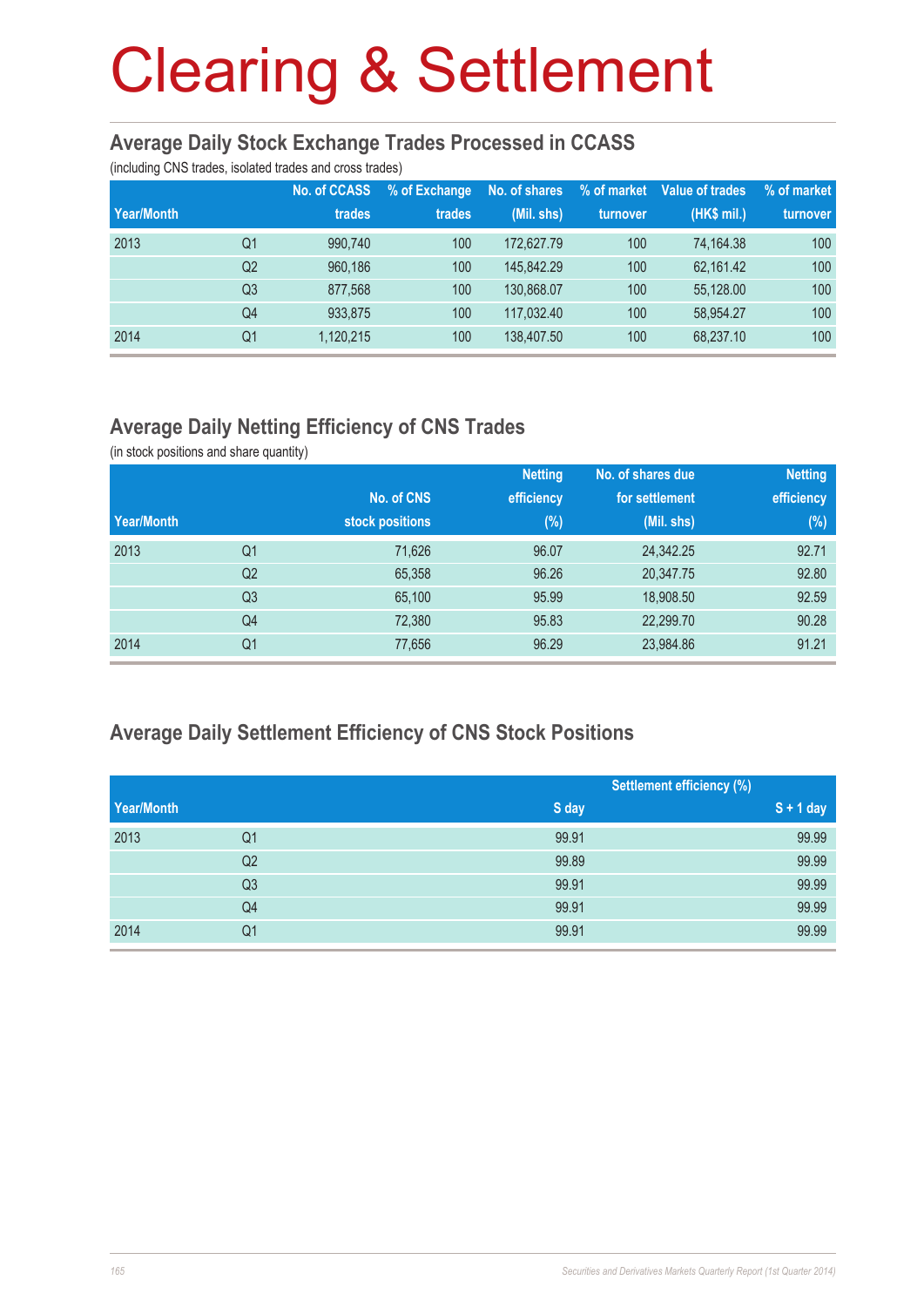### **Open Interest by Derivatives Products**

|                                           | <b>Contracts</b> |                  |  |
|-------------------------------------------|------------------|------------------|--|
| <b>Derivatives product</b>                | 1st Quarter 2014 | 1st Quarter 2013 |  |
| Hang Seng Index Futures                   | 104,527          | 107,939          |  |
| Hang Seng Index Options                   | 201,802          | 316,226          |  |
| Mini-Hang Seng Index Futures              | 7,441            | 6,897            |  |
| Mini-Hang Seng Index Options              | 5,938            | 6,481            |  |
| <b>H-shares Index Futures</b>             | 199,566          | 147,677          |  |
| H-shares Index Options                    | 1,014,569        | 741,018          |  |
| Mini H-shares Index Futures               | 4,200            | 3,070            |  |
| Flexible Hang Seng Index Options          | 200              | 13,232           |  |
| Flexible H-shares Index Options           | 20,334           | 20,331           |  |
| <b>HSI Dividend Point Index Futures</b>   | 6,733            | 5,919            |  |
| <b>HSCEI Dividend Point Index Futures</b> | 88,404           | 48,394           |  |
| <b>HSI Volatility Index Futures</b>       | 12               | 27               |  |
| CES China 120 Index Futures <sup>1</sup>  | 334              |                  |  |
| <b>IBOVESPA Futures</b>                   | $\mathbf{0}$     | $\mathbf{0}$     |  |
| <b>MICEX Index Futures</b>                | $\overline{0}$   | $\mathbf{0}$     |  |
| S&P BSE Sensex Index Futures              | $\mathbf{0}$     | $\mathbf{0}$     |  |
| FTSE/JSE Top40 Futures                    | $\overline{0}$   | $\mathbf{0}$     |  |
| <b>Stock Futures</b>                      | 19,695           | 39,257           |  |
| <b>Stock Options</b>                      | 5,458,789        | 4,758,454        |  |
| Three-month HIBOR Futures                 | $\mathbf{0}$     | $\theta$         |  |
| One-month HIBOR Futures                   | $\mathbf{0}$     | $\theta$         |  |
| Three-year Exchange Fund Note Futures     | $\mathbf{0}$     | $\mathbf{0}$     |  |
| RMB Currency Futures - USD/CNH Futures    | 9,495            | 4,791            |  |
| <b>Gold Futures</b>                       | $\mathbf{0}$     | $\theta$         |  |
| <b>Total</b>                              | 7,142,039        | 6,219,713        |  |

Trading in CES China 120 Index Futures commenced on 12 Aug 2013.

1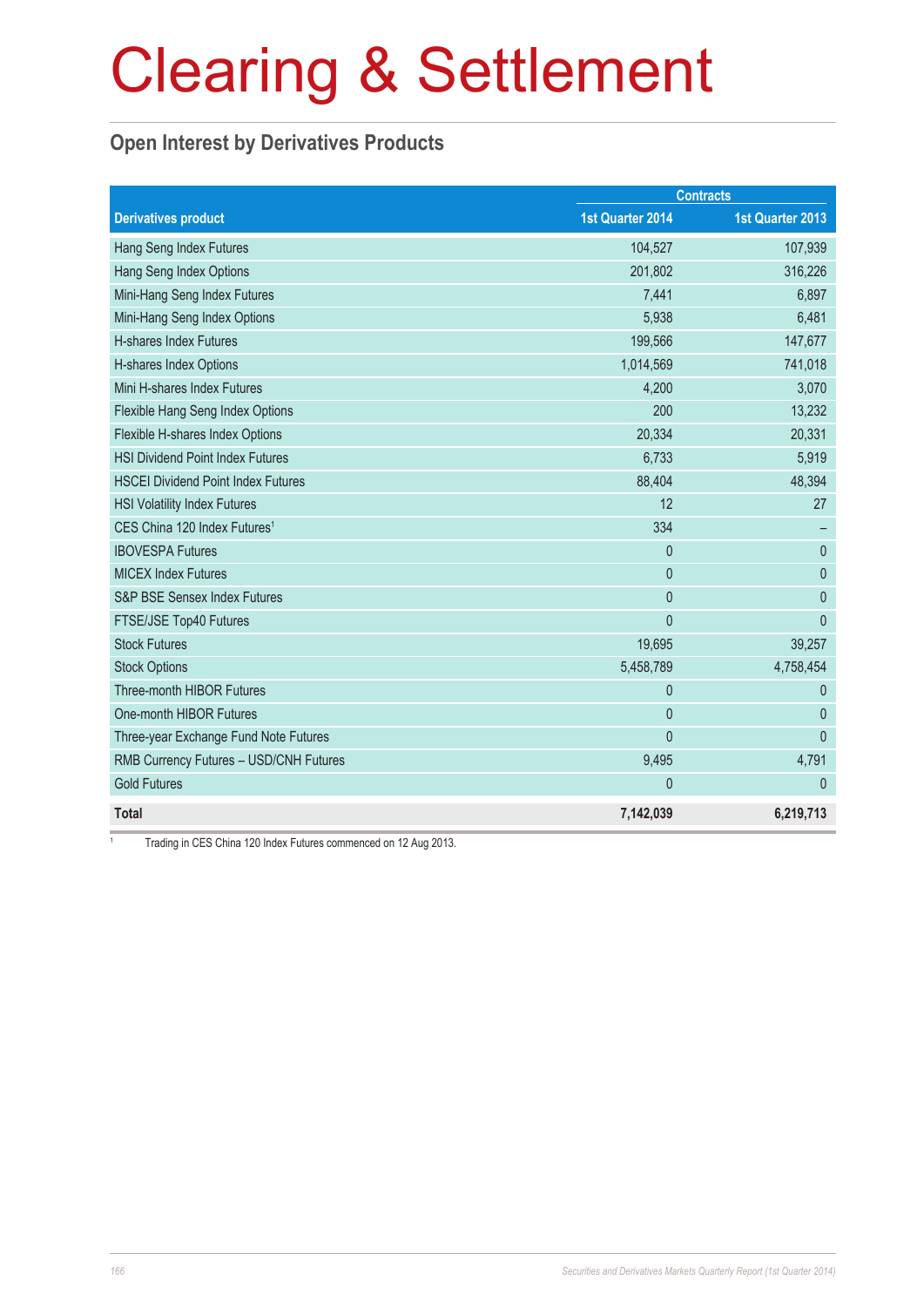#### **Stock Options Open Interest by Class**

as at the end of 1st Quarter 2014

|                        |                 | <b>Open interest</b> |              |
|------------------------|-----------------|----------------------|--------------|
| <b>Options class</b>   |                 | (contracts)          | $%$ of total |
| X ISHARES A50          | A50             | 130,241              | 2.39         |
| <b>ABC</b>             | ABC/XAB         | 31,529               | 0.58         |
| <b>ANHUI CONCH</b>     | <b>ACC</b>      | 45,155               | 0.83         |
| AIA                    | <b>AIA</b>      | 76,715               | 1.41         |
| <b>CHALCO</b>          | <b>ALC</b>      | 11,576               | 0.21         |
| CAM CSI300             | <b>AMC</b>      | 9,699                | 0.18         |
| <b>BANK OF CHINA</b>   | <b>BCL/XBC</b>  | 644,996              | 11.82        |
| <b>BANKCOMM</b>        | <b>BCM</b>      | 38,686               | 0.71         |
| <b>BANK OF E ASIA</b>  | <b>BEA</b>      | 6,197                | 0.11         |
| <b>BELLE INT'L</b>     | <b>BIH</b>      | 12,219               | 0.22         |
| <b>BOC HONG KONG</b>   | <b>BOC</b>      | 54,988               | 1.01         |
| <b>BYD COMPANY</b>     | <b>BYD</b>      | 12,944               | 0.24         |
| <b>CCB</b>             | CCB/XCC         | 733,704              | 13.44        |
| CHINA COMM CONS        | CCC             | 31,794               | 0.58         |
| CHINA COAL             | <b>CCE</b>      | 41,495               | 0.76         |
| CHINA COSCO            | <b>CCS</b>      | 14,520               | 0.27         |
| <b>CHINA MOBILE</b>    | <b>CHT</b>      | 203,563              | 3.73         |
| <b>CHINA UNICOM</b>    | <b>CHU</b>      | 20,608               | 0.38         |
| <b>CITIC PACIFIC</b>   | <b>CIT</b>      | 40,997               | 0.75         |
| <b>CHEUNG KONG</b>     | <b>CKH</b>      | 24,483               | 0.45         |
| <b>CHINA LIFE</b>      | <b>CLI</b>      | 128,431              | 2.35         |
| <b>CLP HOLDINGS</b>    | <b>CLP</b>      | 7,907                | 0.14         |
| <b>CM BANK</b>         | <b>CMB</b>      | 90,313               | 1.65         |
| <b>CNOOC</b>           | <b>CNC</b>      | 151,374              | 2.77         |
| <b>CHINA OVERSEAS</b>  | COL             | 44,020               | 0.81         |
| <b>CATHAY PAC AIR</b>  | <b>CPA</b>      | 1,774                | 0.03         |
| SINOPEC CORP           | <b>CPC</b>      | 135,666              | 2.49         |
| <b>CPIC</b>            | <b>CPI</b>      | 25,885               | 0.47         |
| <b>CHINA RAIL CONS</b> | <b>CRC</b>      | 18,720               | 0.34         |
| <b>CHINA RAILWAY</b>   | <b>CRG</b>      | 5,385                | 0.10         |
| X WISECSI300ETF        | CS <sub>3</sub> | 2,097                | 0.04         |
| CSOP A50 ETF           | <b>CSA</b>      | 24,612               | 0.45         |
| <b>CHINA SHENHUA</b>   | <b>CSE</b>      | 64,304               | 1.18         |
| <b>CITIC BANK</b>      | <b>CTB</b>      | 93,627               | 1.72         |
| CHINA TELECOM          | <b>CTC</b>      | 17,883               | 0.33         |
| DONGFENG GROUP         | <b>DFM</b>      | 1,281                | 0.02         |
| <b>ESPRIT HOLDINGS</b> | <b>ESP</b>      | 10,814               | 0.20         |
| <b>FIH</b>             | <b>FIH</b>      | 1,779                | 0.03         |
| <b>GALAXY ENT</b>      | <b>GLX</b>      | 85,920               | 1.57         |
| <b>GREATWALL MOTOR</b> | <b>GWM</b>      | 18,158               | 0.33         |
| <b>POWER ASSETS</b>    | <b>HEH</b>      | 6,205                | 0.11         |
| <b>HKEX</b>            | <b>HEX</b>      | 297,386              | 5.45         |
| <b>HENGAN INT'L</b>    | <b>HGN</b>      | 1,634                | 0.03         |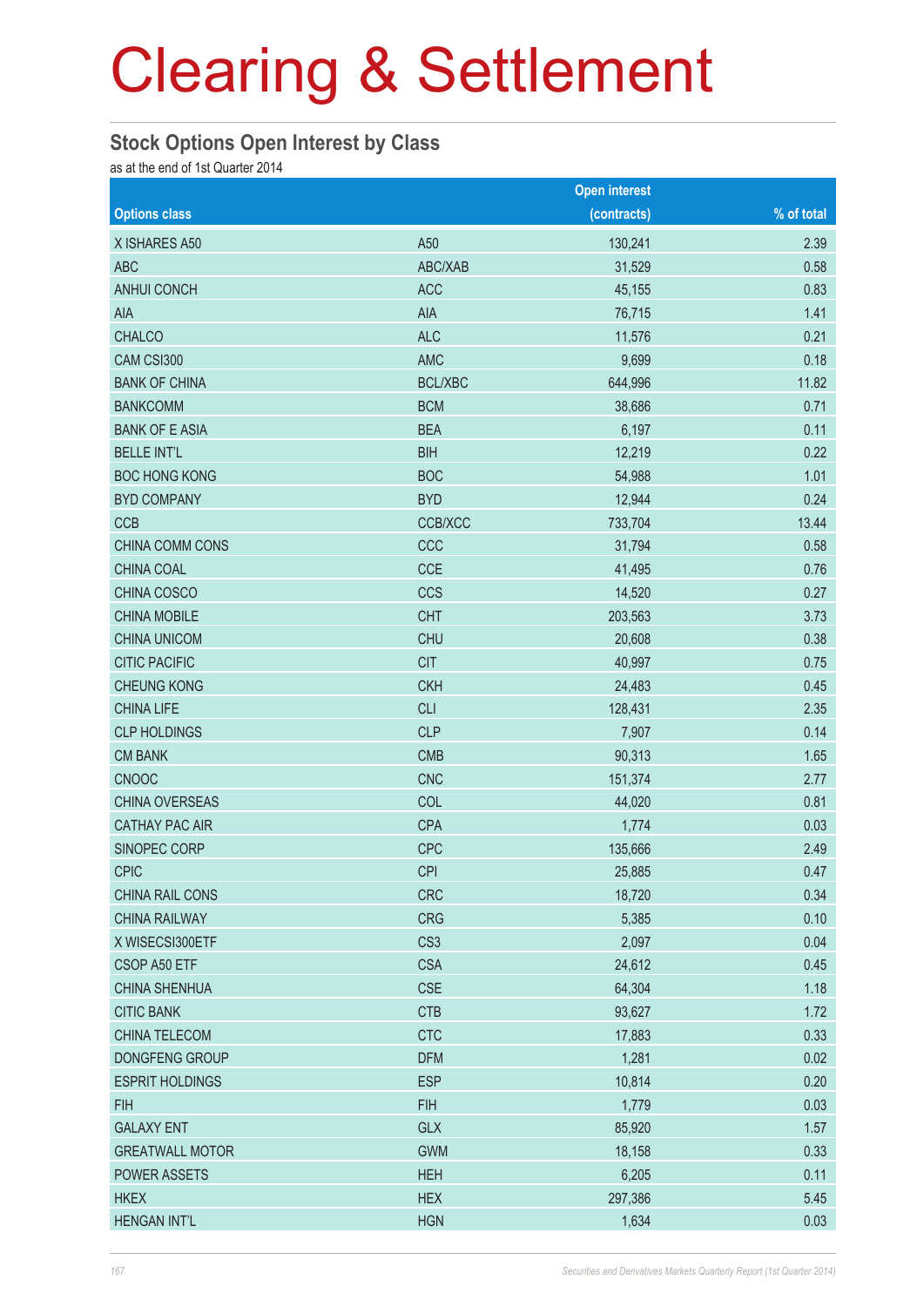|                           |                | <b>Open interest</b> |            |
|---------------------------|----------------|----------------------|------------|
| <b>Options class</b>      |                | (contracts)          | % of total |
| <b>HSBC HOLDINGS</b>      | <b>HKB</b>     | 215,192              | 3.94       |
| <b>HK &amp; CHINA GAS</b> | <b>HKG</b>     | 10,272               | 0.19       |
| <b>HENDERSON LAND</b>     | <b>HLD</b>     | 4,826                | 0.09       |
| <b>HUANENG POWER</b>      | <b>HNP</b>     | 10,437               | 0.19       |
| <b>HANG SENG BANK</b>     | <b>HSB</b>     | 14,560               | 0.27       |
| <b>HUTCHISON</b>          | <b>HWL</b>     | 51,272               | 0.94       |
| <b>ICBC</b>               | <b>ICB/XIC</b> | 497,682              | 9.12       |
| <b>JIANGXI COPPER</b>     | <b>JXC</b>     | 17,714               | 0.32       |
| <b>KUNLUN ENERGY</b>      | <b>KLE</b>     | 1,429                | 0.03       |
| LENOVO GROUP              | LEN            | 50,718               | 0.93       |
| LI & FUNG                 | LIF            | 28,131               | 0.52       |
| <b>MGM CHINA</b>          | <b>MGM</b>     | 5,928                | 0.11       |
| <b>MINSHENG BANK</b>      | <b>MSB</b>     | 68,459               | 1.25       |
| <b>MTR CORPORATION</b>    | <b>MTR</b>     | 5,950                | 0.11       |
| <b>CNBM</b>               | <b>NBM</b>     | 19,768               | 0.36       |
| <b>NEW WORLD DEV</b>      | <b>NWD</b>     | 21,280               | 0.39       |
| <b>PING AN</b>            | PAI            | 140,485              | 2.57       |
| <b>PETROCHINA</b>         | PEC            | 139,307              | 2.55       |
| PICC P&C                  | <b>PIC</b>     | 14,443               | 0.26       |
| PICC GROUP                | <b>PIN</b>     | 2,807                | 0.05       |
| <b>R&amp;F PROPERTIES</b> | <b>RFP</b>     | 14,444               | 0.26       |
| <b>SANDS CHINA LTD</b>    | <b>SAN</b>     | 123,806              | 2.27       |
| <b>SHK PPT</b>            | <b>SHK</b>     | 24,778               | 0.45       |
| <b>STANCHART</b>          | <b>STC</b>     | 11,966               | 0.22       |
| <b>SWIRE PACIFIC A</b>    | <b>SWA</b>     | 8,302                | 0.15       |
| <b>TENCENT</b>            | <b>TCH</b>     | 463,209              | 8.49       |
| <b>TRACKER FUND</b>       | <b>TRF</b>     | 10,941               | 0.20       |
| <b>WHARF HOLDINGS</b>     | <b>WHL</b>     | 10,032               | 0.18       |
| <b>WANT WANT CHINA</b>    | <b>WWC</b>     | 2,911                | 0.05       |
| YANZHOU COAL              | <b>YZC</b>     | 36,827               | 0.67       |
| <b>ZIJIN MINING</b>       | ZJM            | 9,629                | 0.18       |
| <b>Total</b>              |                | 5,458,789            | 100.00     |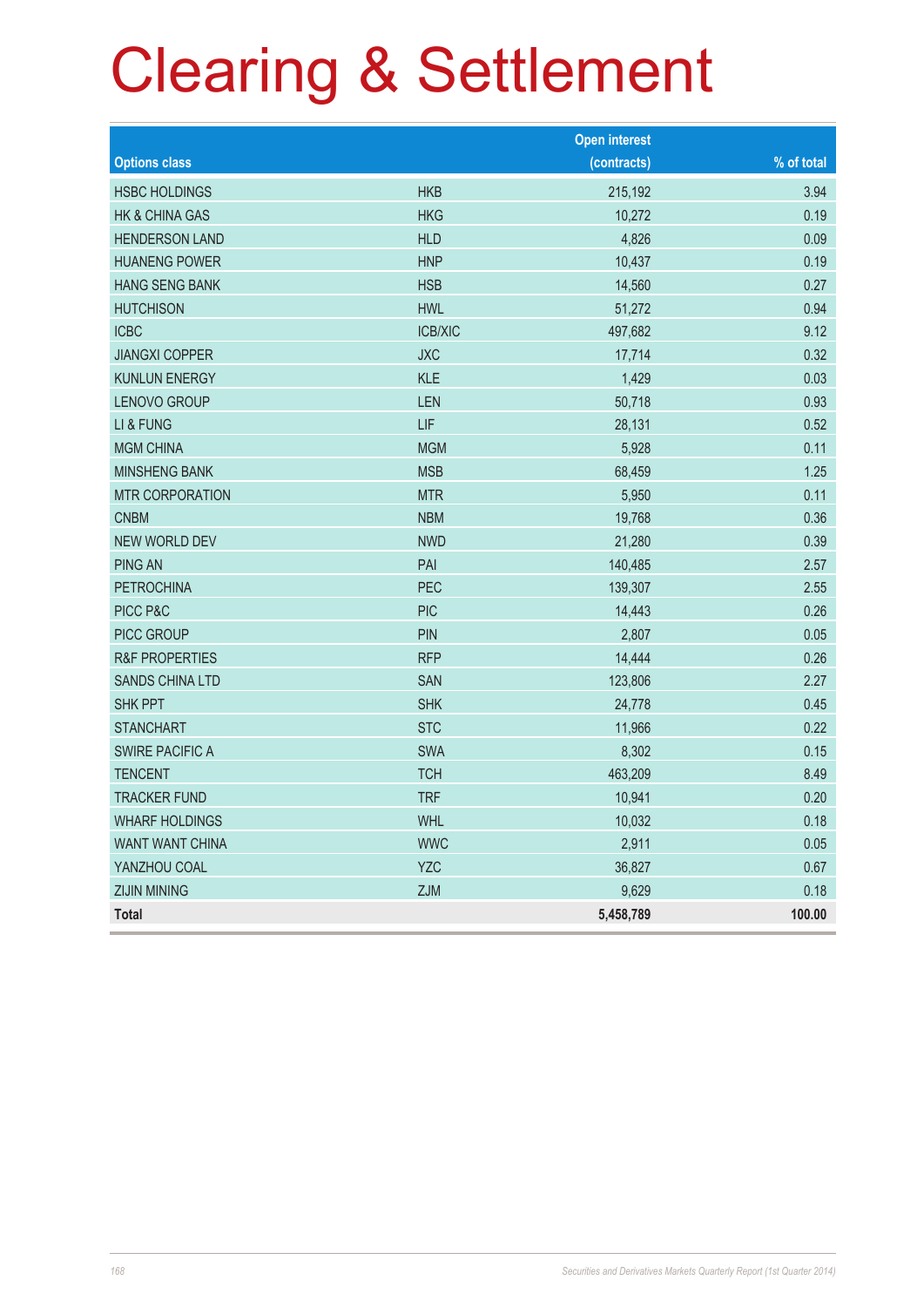# Exchange Participants Statistics

### **Stock Exchange**

|      |                | No. of Trading<br><b>Right Holders</b> | <b>Exchange</b><br><b>Participants -</b><br><b>Trading</b> | <b>Exchange</b><br>Participants-<br>Non-Trading | Non-Exchange<br><b>Participants</b> |
|------|----------------|----------------------------------------|------------------------------------------------------------|-------------------------------------------------|-------------------------------------|
| 2013 | Q <sub>1</sub> | 572 (997)                              | 509 (924)                                                  | 42 (52)                                         | 21(21)                              |
|      | Q <sub>2</sub> | 569 (987)                              | 507 (918)                                                  | 42 (49)                                         | 20(20)                              |
|      | Q3             | 566 (982)                              | 506 (915)                                                  | 40 (47)                                         | 20(20)                              |
|      | Q4             | 563 (978)                              | 504 (912)                                                  | 39(46)                                          | 20(20)                              |
| 2014 | Q1             | 561 (975)                              | 503 (909)                                                  | 38 (46)                                         | 20(20)                              |

( ) No. of trading rights

### **Futures Exchange**

|      |                | No. of Trading<br><b>Right Holders</b> | <b>Exchange</b><br><b>Participants-</b><br><b>Trading</b> | <b>Exchange</b><br><b>Participants -</b><br><b>Non-Trading</b> | Non-Exchange<br><b>Participants</b> |
|------|----------------|----------------------------------------|-----------------------------------------------------------|----------------------------------------------------------------|-------------------------------------|
| 2013 | Q <sub>1</sub> | 230 (254)                              | 181 (203)                                                 | -                                                              | 49 (51)                             |
|      | Q <sub>2</sub> | 233 (257)                              | 180 (202)                                                 | $\overline{\phantom{0}}$                                       | 53(55)                              |
|      | Q <sub>3</sub> | 232 (256)                              | 179 (201)                                                 | $\qquad \qquad$                                                | 53(55)                              |
|      | Q4             | 232 (256)                              | 179 (201)                                                 | $\overline{\phantom{0}}$                                       | 53(55)                              |
| 2014 | Q <sub>1</sub> | 231 (255)                              | 179 (201)                                                 | -                                                              | 52(54)                              |

Notes:

(1) The figures in blanket is the number of trading rights held.

(2) An Exchange Participant is a corporation who may trade on or through the Exchange and is licensed under the Securities and Futures Ordinance to carry on securities/ futures/options dealing activity.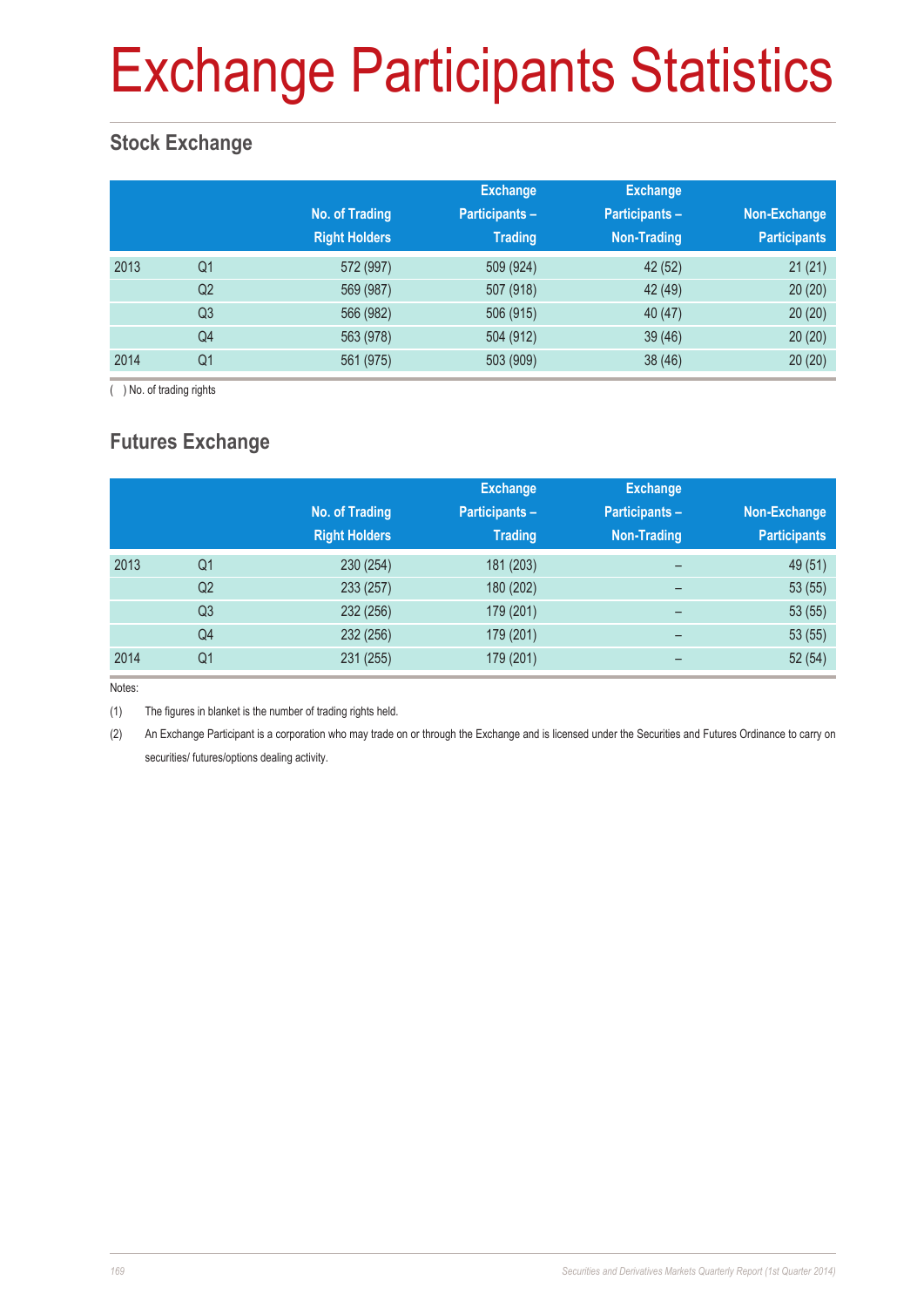# Clearing Participants Statistics

### **HKCC Participants**

| Year/month |                | <b>Clearing Participants</b> | <b>General Clearing</b><br><b>Participants</b> |
|------------|----------------|------------------------------|------------------------------------------------|
| 2013       | Q1             | 154                          | 8                                              |
|            | Q <sub>2</sub> | 154                          | 8                                              |
|            | Q <sub>3</sub> | 152                          | 9                                              |
|            | Q4             | 152                          | 9                                              |
| 2014       | Q1             | 151                          | 9                                              |

### **SEOCH Participants**

|            |    |                                     | <b>General Clearing</b> |
|------------|----|-------------------------------------|-------------------------|
| Year/month |    | <b>Direct Clearing Participants</b> | <b>Participants</b>     |
| 2013       | Q1 | 63                                  | 9                       |
|            | Q2 | 62                                  | 9                       |
|            | Q3 | 62                                  | 9                       |
|            | Q4 | 62                                  | 9                       |
| 2014       | Q1 | 62                                  | 9                       |

### **HKSCC Participants**

| Year/month |                | <b>Direct Clearing</b><br><b>Participant</b> | <b>General Clearing</b><br><b>Participant</b> | Non-broker<br><b>Participants</b> * |
|------------|----------------|----------------------------------------------|-----------------------------------------------|-------------------------------------|
| 2013       | Q1             | 491                                          | 9                                             | 45                                  |
|            | Q2             | 488                                          | 9                                             | 44                                  |
|            | Q <sub>3</sub> | 486                                          | 9                                             | 43                                  |
|            | Q4             | 485                                          | 9                                             | 43                                  |
| 2014       | Q1             | 486                                          | 9                                             | 43                                  |

Non-broker participants include Clearing Agency Participants, Custodian Participants and Stock Pledgee Participants.